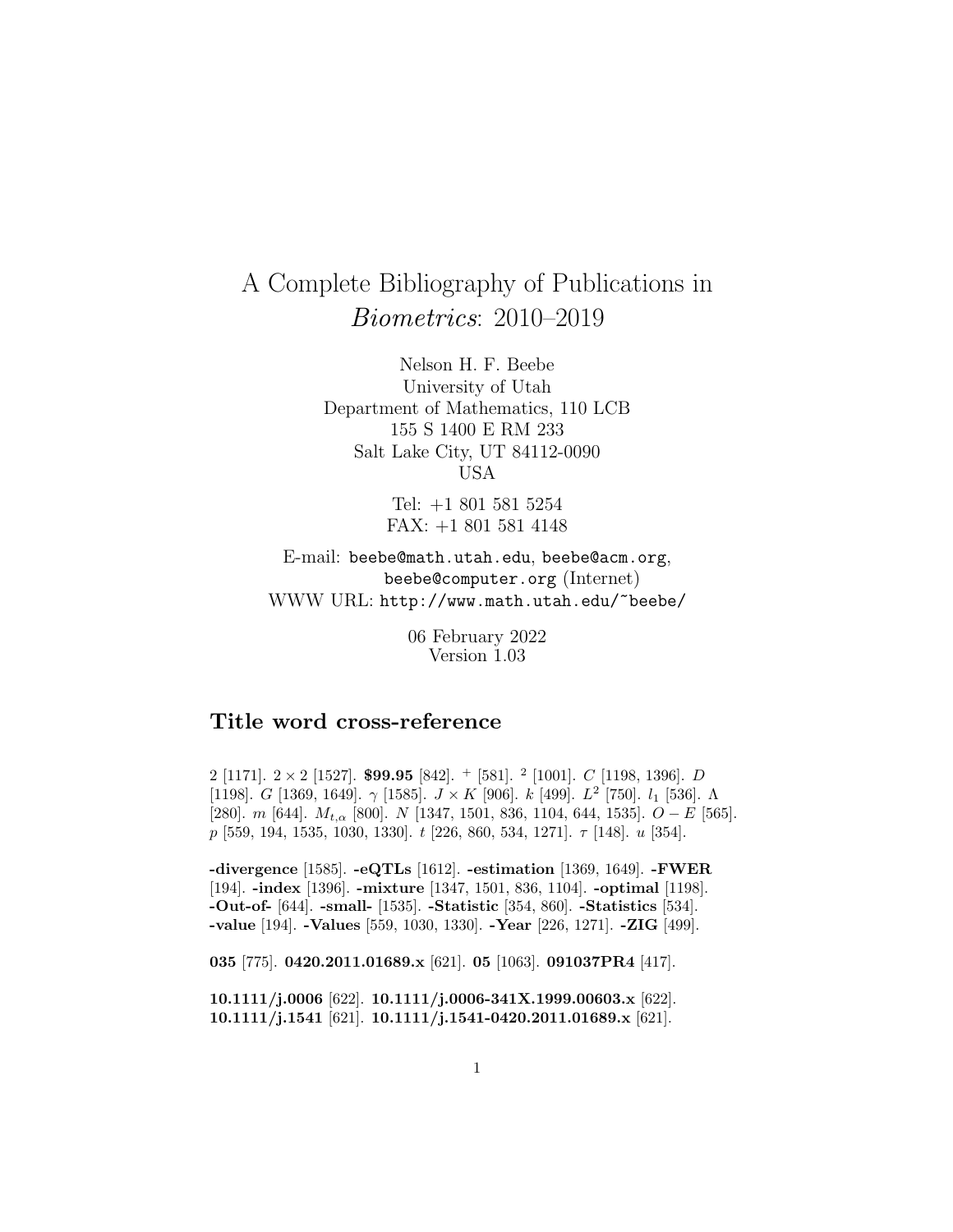**1424-1432** [1547]. **1999** [622, 810].

**2005** [515]. **2011** [383]. **2012** [474, 621, 655]. **2013** [690]. **2014** [691]. **2015** [1672]. **2017** [1256, 1547]. **2019** [1673, 1674, 1667]. **2nd** [1403, 1139, 1299, 1409, 1034, 1074].

**341X.1999.00603.x** [622]. **3rd** [659, 656].

**55** [622, 810]. **5th** [657].

**61** [515]. **65** [127]. **67** [383]. **68** [621, 655]. **69** [690].

**70** [691]. **71** [1672]. **73** [1256, 1547]. **75** [1673, 1674].

#### **978-1-4398-1917-3** [842].

**A.** [41, 554, 44, 470, 46, 431]. **A.-M.** [46]. **Aalen** [1435]. **Abbreviated** [395]. **Aberrations** [218, 94]. **Abhaya** [656]. **abilities** [1063]. **ability** [1022]. **Absence** [574, 545, 111, 460]. **Absolute** [464, 1629]. **Absorbing** [122]. **Abundance** [621, 240, 26, 454, 680, 1111, 1606]. **abundances** [1031]. **Abuse** [205]. **Accelerated** [564, 712, 416, 421, 1292, 756, 165, 668, 56, 601, 291, 964, 1432, 1270, 1573, 1189, 1433]. **accelerometers** [1018]. **Acceptance** [651]. **access** [933]. **access-points** [933]. **accommodate** [1474, 983]. **Accommodating** [521]. **account** [1543]. **Accounting** [1087, 1607, 361, 475, 479, 888, 1572, 922, 1431, 1626, 1514]. **accounts** [808]. **accuracies** [807]. **Accuracy** [545, 334, 133, 460, 546, 442, 1176, 822, 808, 732, 873, 863]. **Acknowledgements** [1123, 1306, 1508, 1671]. **Acoustic** [260]. **acquired** [964, 708]. **Acquisition** [660]. **across** [1528, 1626]. **Action** [548]. **activation** [1420, 785]. **active** [1174]. **activity** [1500]. **acute** [709, 829]. **Acyclic** [613, 973, 1052, 1515]. **adaptation** [1099]. **Adaptive** [644, 386, 1513, 1202, 357, 992, 423, 1375, 677, 525, 375, 1192, 448, 337, 9, 1444, 1241, 1336, 864, 1150, 866, 1446, 841, 754, 1029, 1249, 1638, 1157, 1614, 1155, 1265, 1242, 925, 1315, 1530, 1008, 950, 993]. **Adaptively** [640]. **Addition** [531]. **Additive** [290, 392, 890, 447, 1522, 1073, 824, 1530, 819]. **Address** [593]. **Addressing** [1062]. **Adelaide** [722]. **Adjust** [219]. **Adjusted** [565, 303, 1011, 1000, 1674, 1382, 1117, 1290, 1315, 1608, 1281]. **Adjusting** [933, 145, 576, 894]. **Adjustment** [444, 194, 407, 78, 568, 478, 475, 479, 18, 424, 1465, 909, 1445, 1194, 1441, 910]. **Administrative** [296]. **admission** [1378]. **Admixture** [281, 216]. **Adrian** [1033]. **Advanced** [743]. **advancement** [1631]. **Advances** [660]. **Advancing** [1301]. **Adverse** [398, 1624]. **aerial** [1543]. **Affymetrix** [173]. **African** [766]. **AFT** [1014]. **after** [714, 1572, 1020]. **Against** [583, 1070]. **Age** [463, 73, 1298, 427]. **Age-Dependent** [73]. **Age-Related** [463]. **agent**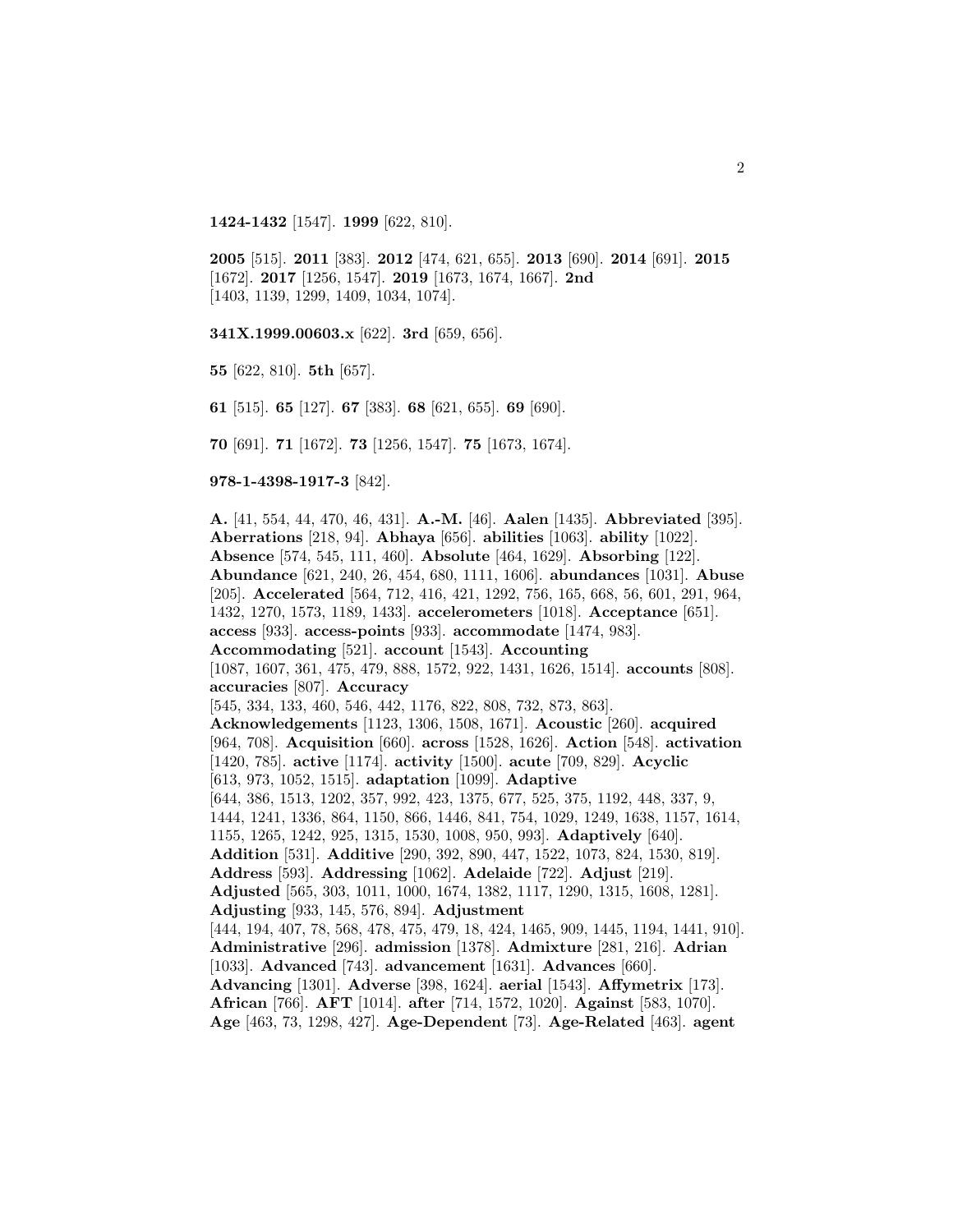[831]. **Agents** [106]. **Ages** [134]. **Aggarwal** [1301]. **aggregate** [919]. **Aggregated** [508, 823]. **Agreement** [669, 1319, 1663]. **Agresti** [659, 1145]. **ahead** [801]. **Ahn** [1349]. **AIDS** [1591, 1034, 150]. **Air** [495, 158, 532, 1662, 737, 1201, 709, 1609]. **Aisner** [1505]. **al** [513, 514, 512, 840]. **al.** [914, 1415, 915]. **Alan** [1145, 659]. **Albert** [622]. **Alessandra** [950]. **Alessandro** [950]. **Alessio** [1185]. **Alex** [1352]. **Alexandre** [1595]. **Alfredo** [1595]. **Algorithm** [531, 576, 540, 727, 1208, 755]. **Algorithms** [1502, 642, 403, 991, 989, 990]. **alignment** [1663, 1337]. **Alignments** [95]. **Alive** [1001]. **all-comers** [814, 1182]. **all-or-nothing** [1047]. **Allen** [1504]. **Allison** [380]. **Allocation** [1507, 367, 733, 1604, 950]. **Allometric** [201]. **Allowing** [1557, 1176, 1556, 1559, 1558]. **Along** [159]. **Also** [689]. **Alston** [556]. **Alternating** [1181]. **alternation** [1641]. **Alternative** [209, 35, 1193, 235, 1179, 1429, 826, 1546, 1545]. **Alternatives** [404, 1016]. **alzheimer** [885, 1113]. **Amanda** [1122]. **AMMI** [762]. **Among** [581, 515, 4, 679, 1490, 1486, 1488, 1487, 1489, 1396, 1201, 596]. **amphibian** [938]. **Analyses** [476, 662, 148, 363, 157, 1190, 1495, 1029, 1254, 1570, 1462, 1289, 715, 623]. **Analysis** [1279, 1032, 355, 211, 564, 780, 379, 380, 1547, 383, 1144, 404, 610, 634, 160, 329, 171, 681, 335, 207, 338, 544, 1141, 429, 79, 545, 281, 50, 99, 26, 373, 1416, 331, 1303, 487, 585, 1505, 265, 310, 678, 146, 264, 10, 144, 1409, 189, 602, 951, 1473, 197, 718, 1380, 635, 674, 181, 530, 667, 25, 91, 233, 230, 1305, 115, 154, 51, 371, 582, 1187, 45, 541, 617, 494, 120, 122, 1140, 136, 543, 533, 534, 1595, 377, 318, 228, 324, 52, 315, 492, 647, 86, 60, 525, 372, 46, 376, 1300, 156, 1518, 1076, 555, 842, 273, 351, 537]. **Analysis** [438, 1665, 188, 268, 607, 686, 97, 540, 183, 94, 57, 247, 178, 1408, 285, 1256, 1673, 1053, 1336, 701, 359, 1332, 1632, 1620, 812, 944, 1544, 874, 1601, 1009, 945, 1440, 702, 1469, 1637, 1523, 751, 416, 421, 854, 1138, 1450, 1294, 1251, 1328, 1092, 1589, 1023, 1051, 1414, 1377, 1659, 1497, 791, 1295, 1478, 1529, 1639, 1057, 1193, 1498, 1413, 1417, 1670, 746, 873, 985, 1600, 1237, 1619, 1344, 869, 697, 984, 1439, 912, 1278, 1581, 794, 1056, 880, 905, 1005, 1155, 1340, 1484, 1232, 1607, 1331, 1415, 1067, 1280, 837, 1618, 908, 695, 923, 835, 1275, 1655, 1617, 965, 1266, 1091, 1463, 1641]. **analysis** [1613, 729, 1470, 1230, 1118, 1262, 1297, 1365, 787, 980, 1022, 1605, 975, 1622, 819, 1371, 1116, 1077, 1184, 1302, 953, 1074, 1215, 330, 130, 659, 556, 470, 657, 259, 744, 327]. **Analytic** [488, 813, 1172, 806]. **Analytics** [1301]. **Analyze** [588, 589]. **Analyzing** [498, 490, 54, 168, 19, 1273, 1020, 924, 1392]. **Anand** [1503]. **ancestry** [1326]. **anchoring** [1568]. **anchovies** [833]. **Ando** [387]. **Andrew** [720, 1557, 1667, 1558]. **Animal** [681, 118, 260, 102, 934, 1363, 998, 1607, 1543]. **Animals** [621, 454]. **ANOVA** [41, 289, 566]. **Anticipation** [319]. **Antidiabetic** [462]. **Antiviral** [202]. **Antognini** [950]. **Antonio** [655]. **Application** [608, 237, 1657, 495, 610, 463, 394, 161, 865, 137, 679, 429, 1339, 281, 198, 194, 585, 428, 162, 1393, 578, 440, 598, 631, 1396, 969, 1201, 635, 201, 447, 486,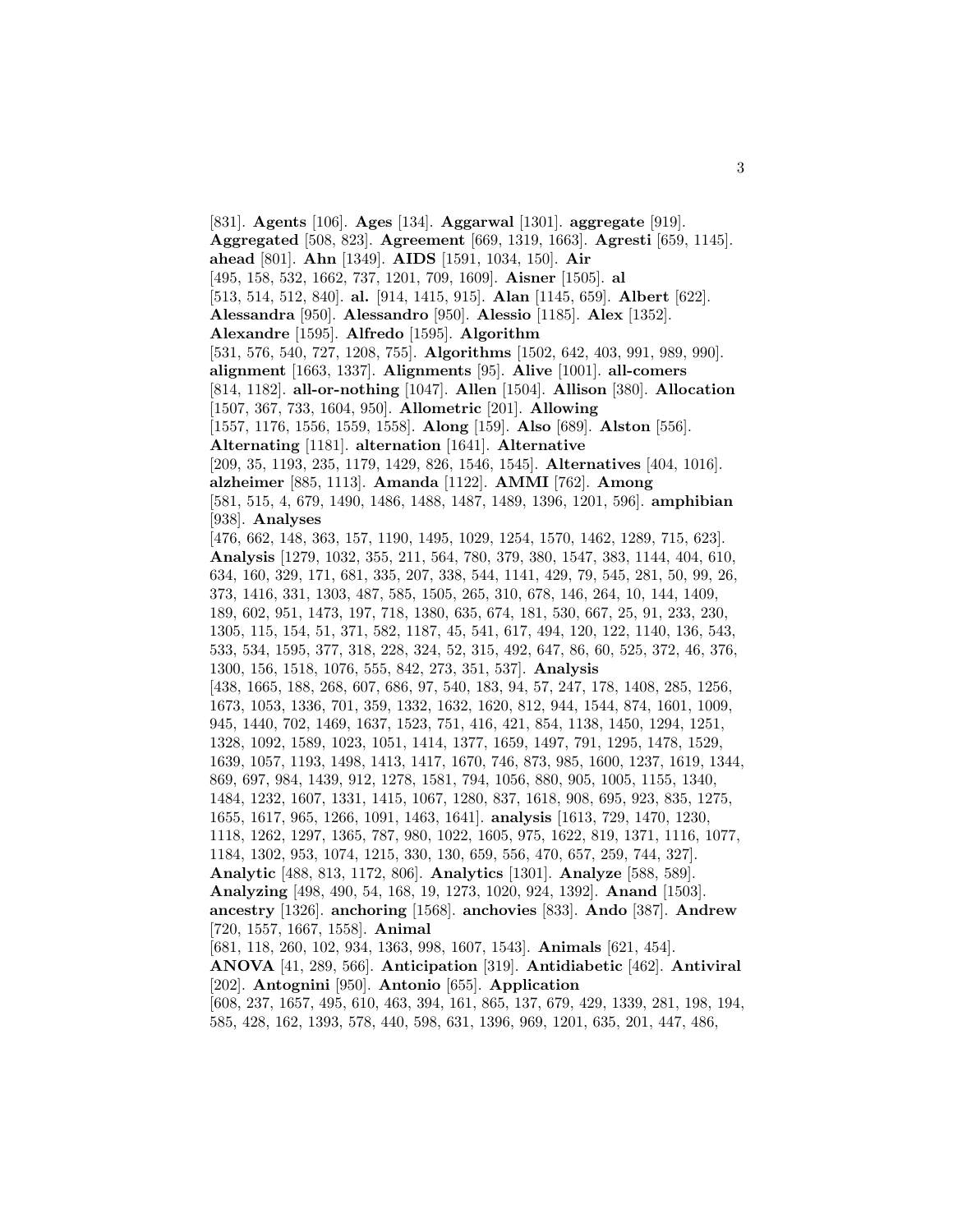490, 1341, 683, 611, 63, 1207, 708, 1093, 1019, 632, 687, 236, 149, 76, 540, 19, 424, 481, 775, 796, 964, 1324, 1059, 1131, 862, 1674, 1174, 852, 1490, 1486, 898, 1368, 817, 1488, 1487, 1519, 1378, 1542, 1489, 802, 1063, 1240, 1113, 1020, 885, 851, 1106, 1249, 715, 1484, 1334, 1067, 1280, 870, 902, 1530, 1261, 1230, 1118, 825, 1608, 1605, 1533, 1611, 877, 1632]. **Applications** [41, 95, 64, 919, 73, 425, 489, 809, 688, 534, 670, 1595, 1034, 658, 572, 1074, 448, 83, 65, 437, 1033, 804, 1027, 890, 735, 1198, 752, 821, 832, 1422, 1157, 1107, 929, 960, 899, 1141, 1121, 551, 555]. **Applied** [138, 1354, 842, 1077, 1216, 912, 433, 333]. **Applying** [45]. **Approach** [227, 139, 209, 28, 439, 317, 634, 350, 359, 207, 338, 449, 206, 306, 287, 356, 428, 164, 162, 260, 203, 328, 496, 578, 40, 602, 68, 305, 300, 181, 145, 257, 639, 685, 88, 561, 280, 318, 450, 46, 322, 93, 510, 451, 311, 247, 505, 285, 504, 1040, 820, 1540, 1435, 1043, 1000, 1531, 862, 1173, 1332, 1575, 1398, 696, 776, 1576, 1097, 702, 973, 1041, 808, 752, 1013, 1464, 795, 1178, 1165, 763, 826, 1600, 872, 833, 1204, 947, 1331, 1083, 726, 1617, 1335, 736, 921, 1470, 1343, 1436, 1428, 1477, 705, 1022, 975, 1215, 1670]. **Approaches** [154, 168, 759, 1616, 1198, 1631, 728]. **Approximate** [199, 1114, 1621, 1449, 832, 984]. **approximated** [1048]. **Approximation** [653, 654, 1501, 741, 1254, 1330, 1599]. **Approximations** [73, 1262]. **Aquitaine** [1207]. **Arbitrary** [82, 855, 1103]. **Ardo** [1405]. **Area** [145, 568, 238, 23]. **Arm** [676, 575, 1282, 1443, 925, 1315]. **armed** [1614]. **Arnason** [1028]. **Arnason-Schwarz** [1028]. **Array** [491, 80, 218, 276]. **arrival** [938]. **ART** [646]. **artery** [1539]. **arthritis** [901]. **article** [47]. **Artificial** [425]. **ASA-CRC** [1593]. **Asbestos** [77]. **aspects** [836, 993]. **assay** [1069]. **Assays** [275, 241, 1538, 1625]. **Assemblages** [305]. **Assess** [164, 1006, 1022]. **Assessing** [20, 359, 360, 480, 1663, 123, 1164, 205, 774, 485, 736, 664, 942, 1418, 1512]. **Assessment** [810, 1211, 92, 231, 548, 162, 68, 668, 80, 2, 321, 1481, 1674, 1250, 1386, 963, 1058, 1608]. **Assessments** [279]. **assigned** [923]. **Assignment** [261, 864, 1151, 1373, 1254, 728]. **assistance** [959]. **assisted** [1576, 1462]. **Associated** [317, 987, 1482, 1062]. **associating** [1231]. **Association** [608, 463, 98, 428, 190, 144, 35, 119, 37, 576, 670, 134, 532, 607, 451, 333, 1408, 135, 27, 1239, 1450, 745, 883, 1328, 904, 1003, 1400, 1163, 974, 1327, 1253, 1638, 694, 924, 1275, 700, 875, 1297, 1399, 792, 1366]. **Associations** [579, 882, 1394]. **assumption** [1180, 1471, 1212]. **Assumptions** [323, 518, 1665]. **Assurance** [1578]. **Asymptotic** [404, 217, 169, 1501]. **Asymptotically** [588, 589]. **attempt** [944]. **attraction** [857]. **attraction-repulsion** [857]. **Attributable** [67, 1238]. **AUC** [239]. **Audit** [362, 361]. **auditory** [1252]. **Augmentation** [254]. **Augmented** [395, 961, 366, 1369, 112, 1271, 1320, 1533]. **Augmenting** [261]. **August** [593]. **author** [166]. **Authors** [956, 996, 1038, 1080, 1126, 1148, 1219, 1259, 128, 210, 325, 126]. **autism** [1533]. **autism-related** [1533]. **Auto** [348]. **Auto-probit** [348]. **Autocorrelation** [508, 736]. **Autologistic** [1658]. **Automated** [1537, 1304].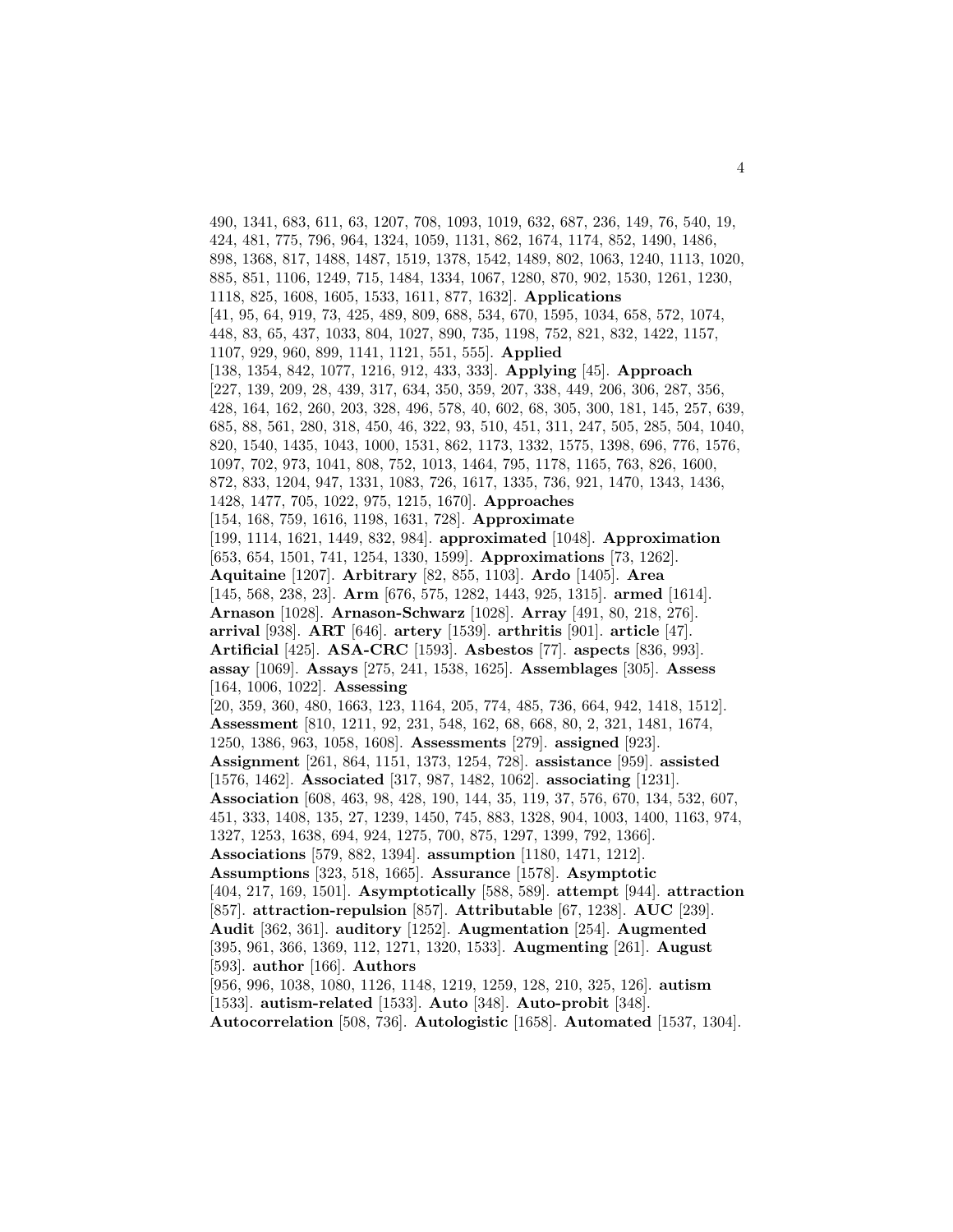#### **Autoregressive** [493, 737]. **Auxiliary**

[53, 238, 352, 66, 18, 1540, 865, 699, 795]. **Auxiliary-Dependent** [66]. **Availability** [643, 934]. **Average** [70, 632, 1547, 1191, 1294, 723, 1429, 888]. **averaged** [1154, 945, 1441]. **Averaging** [317, 391, 1492]. **Aylin** [1352].

**B** [1673, 329, 950, 258, 951, 553, 375, 842]. **B.** [742]. **backward** [1318]. **Baddeley** [1033]. **Bagging** [1587]. **Baio** [719]. **Baker** [515, 514]. **Balakrishnan** [172]. **Balance** [467]. **Balanced** [455, 651]. **band** [909, 910]. **Bands** [563, 565, 1616, 1017]. **Banerjee** [842]. **Banks** [1301]. **Baptiste** [1350]. **BAS** [651]. **Base** [92, 816]. **Base-Calling** [92]. **Based** [47, 6, 28, 70, 642, 92, 116, 633, 524, 562, 224, 105, 669, 69, 30, 239, 328, 578, 40, 631, 145, 458, 472, 560, 81, 8, 280, 606, 488, 397, 342, 466, 437, 451, 135, 285, 1040, 1673, 853, 714, 1324, 1006, 1283, 712, 1620, 1577, 1674, 1027, 917, 1319, 1584, 946, 986, 970, 1662, 1132, 1224, 1191, 487, 1150, 883, 353, 1102, 1054, 1573, 1542, 1377, 1663, 348, 1437, 791, 1222, 1226, 1029, 788, 1512, 1024, 1438, 1223, 1344, 1447, 697, 1225, 1162, 502, 1475, 924, 1389, 1367, 799, 773, 1290, 1645, 1062, 1333, 929, 1421, 15, 333, 705, 968, 1608]. **based** [1599, 1238, 1583, 975, 1371]. **Baseline** [21, 401, 917, 1289]. **basis** [1530, 1262]. **basket** [1242]. **Basso** [41]. **batch** [1285]. **Batschelet** [408]. **Bayes** [369, 939, 706, 318, 1025, 65, 364, 1170, 977]. **BayesCAT** [1337]. **Bayesian** [622, 386, 845, 846, 1362, 1360, 556, 847, 1361, 848, 849, 255, 673, 987, 613, 439, 610, 1574, 964, 463, 317, 307, 319, 106, 1444, 161, 1336, 1195, 58, 701, 903, 186, 1531, 1485, 862, 1173, 370, 804, 1026, 1172, 1575, 1174, 519, 522, 699, 449, 545, 99, 199, 675, 1001, 945, 972, 898, 1, 527, 702, 344, 831, 461, 1150, 146, 1359, 33, 162, 803, 30, 203, 506, 1542, 462, 1101, 578, 278, 1586, 802, 766, 1153, 1528, 1386, 36, 1656, 737, 832, 1201, 123, 577, 68, 13, 674, 1529, 530, 1480, 732, 1253, 978, 985, 1024, 61, 576, 1105, 244]. **Bayesian** [639, 1296, 879, 801, 688, 163, 523, 1344, 1288, 120, 711, 205, 1196, 881, 611, 560, 1075, 880, 833, 103, 341, 638, 1387, 423, 612, 988, 1467, 228, 844, 786, 1083, 616, 1443, 1337, 60, 406, 102, 93, 1621, 1350, 1335, 410, 834, 1242, 1609, 34, 475, 479, 77, 700, 1530, 1343, 1068, 1436, 1262, 191, 17, 405, 346, 738, 1623, 575, 59, 424, 505, 1008, 1022, 938, 1622, 62, 507, 504, 586, 1281, 899, 591, 329, 911, 1668, 254, 553, 719, 387, 1630, 375]. **beamforming** [705]. **Becker** [1353, 952]. **B´ecue** [1669]. **Behavior** [681, 581]. **behavioral** [971]. **Benchmark** [548, 734, 945]. **Benefit** [67, 645, 1651, 1571]. **Bent** [201]. **Berger** [1507, 512]. **Bergsma** [44]. **Bernstein** [712, 782]. **Bernstein-Schoenberg** [782]. **Berry** [375]. **Bertalanffy** [682]. **Bertaut** [1669]. **Beta** [360]. **Beta-Mixture** [360]. **Betensky** [653]. **Between** [550, 7, 81, 125, 813, 1176, 1208, 549, 1102, 1663, 440, 1193, 1394, 532, 805, 1333]. **Between-Group** [81]. **between-study** [1193]. **between-subject** [1333]. **bi** [896]. **bi-level** [896]. **biallelic** [1240]. **Bias** [643, 359, 71, 1416, 345, 208, 143, 584, 667, 145, 343, 45, 183, 1414, 926, 1413, 1417, 1462, 976, 1415, 473]. **Bias-Corrected** [345, 143]. **Biased**

[22, 165, 1112, 293, 54, 677, 759, 1523, 1380, 1318, 1517]. **Biclustering**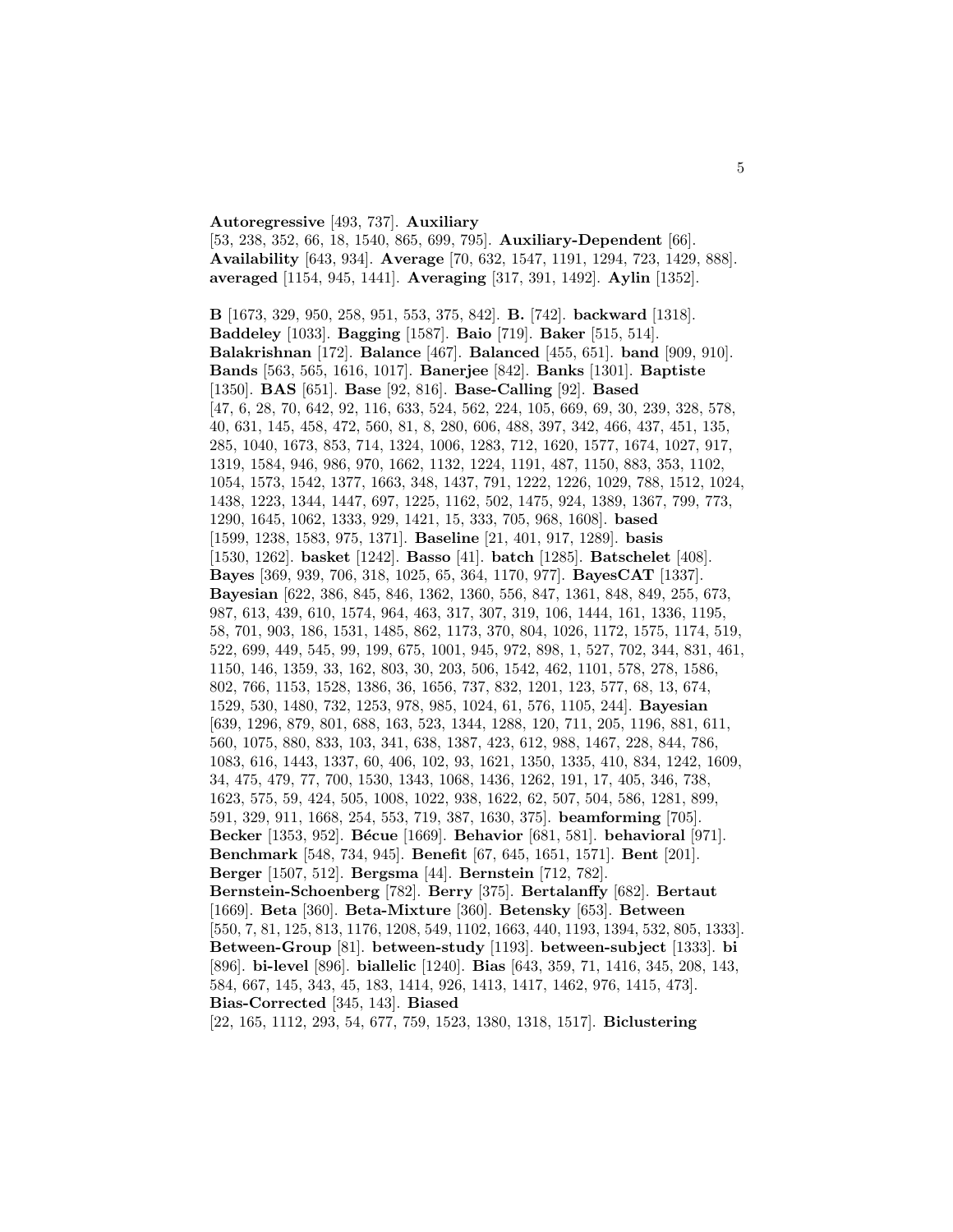[142, 1129]. **Big** [1143, 919, 1406]. **Bilder** [953]. **Bill** [1409]. **Binary** [422, 28, 620, 335, 260, 246, 323, 37, 391, 122, 52, 315, 672, 365, 193, 401, 247, 1547, 1097, 1294, 1345, 802, 1064, 784, 1044, 1512, 1462, 1379, 988, 1443, 753, 1658, 748]. **Binomial** [493, 796, 1529]. **Binomials** [618]. **Bioassay** [366, 702]. **Biodiversity** [26]. **Bioinformatics** [244, 553]. **biologic** [1068]. **biological** [1483, 1340]. **Biologics** [780]. **Biology** [1409, 326, 432]. **Biomarker** [182, 1302, 300, 238, 443, 66, 862, 831, 793, 713, 1061]. **Biomarker-Calibrated** [443]. **Biomarkers** [301, 538, 1518, 11, 442, 1176, 1287, 1085, 867, 767, 772, 768, 889, 1288, 1084, 863, 1652, 1335, 771, 1008, 770, 942]. **biomass** [833]. **Biomedical** [1034, 1119, 437, 1336]. **Biometric** [1221, 721, 593]. **Biometrics** [127, 514, 1221, 513, 324]. **Biosimilars** [780]. **biospecimens** [1069]. **Biostatistical** [1186, 258]. **Biostatistics** [1142, 656, 1592]. **Birth** [398, 532, 427, 870, 929]. **birth-death-shift** [929]. **bisulfite** [1532]. **Bivariate** [172, 207, 365, 537, 964, 696, 1051, 969, 1163, 1317, 694]. **Blackwell** [1094]. **bleeding** [804]. **blocked** [926]. **blocks** [884]. **blue** [1106]. **Blunders** [1593]. **BM** [278]. **BM-Map** [278]. **Board** [957, 997, 1039, 1081, 1127, 1149, 1220, 1260, 1309, 1358, 1412, 1461, 1511, 1554, 1598, 1635]. **Boca** [1032, 1403, 1628, 1144, 950, 1186, 1141, 1402, 1406, 1185, 1142, 1299, 1629, 1214, 1505, 1143, 1668, 1405, 1355, 993, 1631, 1401, 1352, 1353, 1670, 1305, 1301, 1187, 1349, 1140, 952, 953, 1506, 1594, 1075, 1667, 1407, 1595, 1669, 1122, 1300, 1630, 1350, 1213, 842, 1183, 1593, 811, 1033]. **Bolus** [320]. **Book** [1032, 211, 780, 1077, 1035, 1216, 1455, 1403, 1628, 379, 381, 380, 382, 433, 434, 435, 690, 591, 1453, 1502, 1549, 1144, 41, 1348, 1504, 329, 172, 1184, 171, 950, 1186, 1507, 1632, 911, 552, 252, 1591, 1451, 1141, 1139, 430, 384, 386, 471, 84, 85, 551, 1402, 330, 258, 1406, 1185, 554, 1142, 256, 1452, 373, 1299, 1120, 212, 1629, 331, 129, 42, 1303, 1214, 1505, 374, 215, 1454, 130, 1590, 1143, 1188, 328, 1409, 1668, 1405, 1355, 1215, 1302, 557, 1457, 993, 1145, 1631, 659, 720, 951, 992, 1401, 90, 1352, 1353, 1121, 556, 778, 718, 878]. **Book** [214, 43, 660, 1670, 91, 44, 1305, 661, 326, 169, 253, 1592, 1548, 1301, 257, 1187, 1404, 254, 45, 1349, 170, 385, 742, 1458, 553, 1550, 470, 472, 657, 719, 88, 779, 1140, 656, 744, 952, 953, 877, 912, 1506, 1594, 1075, 473, 1667, 387, 1407, 1595, 332, 1503, 132, 213, 377, 1034, 174, 173, 592, 1669, 1304, 1551, 87, 1119, 658, 86, 625, 167, 1456, 255, 1122, 46, 376, 1074, 131, 1300, 1630, 375, 1350, 1298, 1076, 1213, 555, 624, 842, 83, 1183, 168, 378, 327, 259, 432, 431, 743, 1593, 811, 89, 333, 1408, 590, 623, 1033]. **Boomerang** [1072]. **Bootstrap** [644, 124, 1435, 762, 1644]. **bootstrapping** [1324, 986]. **Borrowing** [459, 1425]. **Both** [180]. **Bottle** [1352]. **bound** [765]. **Boundaries** [539]. **Boundary** [51, 1098]. **Bounds** [503, 1561, 663, 748, 1562, 1560, 1563]. **Bové** [654]. **boxplot** [1499]. **Bradley** [1298]. **brain** [1420, 1026, 706, 1230]. **Branching** [73]. **Breast** [515, 4, 817]. **Breeding** [680]. **Bretz** [384, 131]. **Bridging** [620, 1580]. **British** [368]. **Broad** [397, 1663]. **Broemeling** [1668, 1075]. **Broman** [85]. **Brooks** [329, 661]. **Buckland** [1121]. **Buckley** [293]. **Buehlmann** [1143]. **Bun** [1300]. **burden** [1063]. **Burgess** [1213].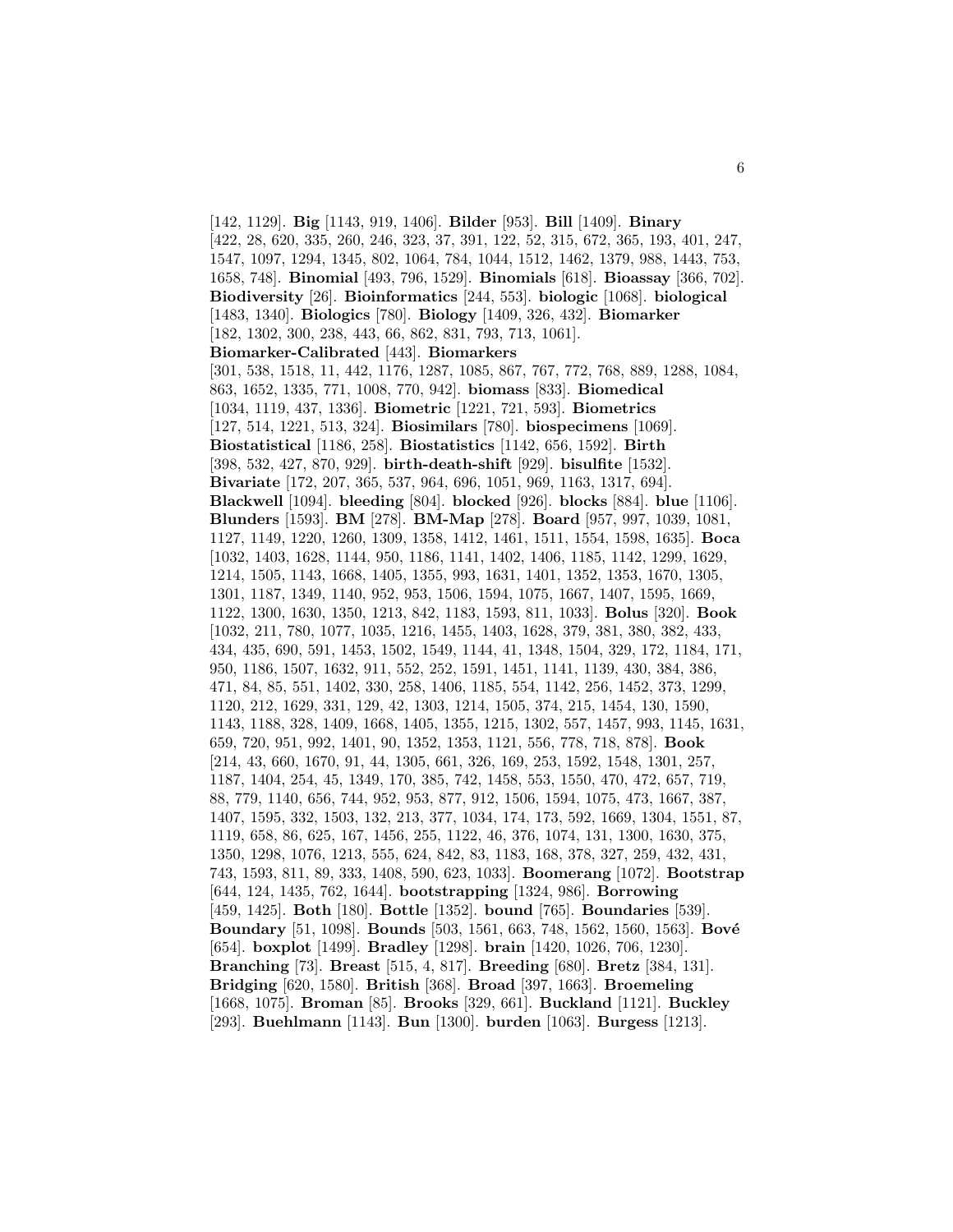**Burt** [1303]. **Business** [1184]. **Buyse** [1140].

**C** [211, 1673, 552, 1402, 1224, 1121, 556, 1301, 1223, 657, 1225, 332, 213, 131, 1427, 707]. **C-learning** [1427]. **C.** [172, 326, 169, 385, 744, 87]. **C.-D.** [172]. **CACE** [1622]. **Cadmium** [368]. **Cai** [653]. **calculation** [1496, 807, 1477]. **Calculations** [618, 1349]. **Calibrated** [443]. **Calibrating** [662, 805]. **Calibration** [227, 735, 527, 164, 33, 181, 56, 247, 424, 960]. **Calling** [92]. **Cambridge** [1120, 1188, 1409, 1404, 1503, 1119, 1298, 1351]. **Campagnoli** [170]. **can** [1517]. **Cancer** [515, 4, 242, 106, 778, 539, 580, 66, 299, 862, 1173, 1205, 1174, 1208, 817, 1180, 1190, 1063, 851, 746, 1342, 1175, 1526, 902, 1477]. **Cancers** [1034]. **Candidate** [119]. **cannot** [1346]. **Canonical** [144, 189, 1279, 1600, 1340, 1484]. **Canopy** [23]. **Capitalizing** [1031]. **Capture** [82, 453, 683, 114, 680, 682, 322, 261, 781, 1043, 1363, 970, 971, 1661, 1338, 1110, 1385, 1543, 895, 800, 728, 1333]. **capture-mark-resight** [1363]. **capture-recapture** [781, 1043, 971, 1661, 1338, 1110, 1385, 1543, 895, 800, 728]. **carcinoma** [1334, 1335]. **Cardiovascular** [776, 462, 617, 1611]. **CARDS** [1011]. **Carini** [1407]. **Carlin** [375, 842]. **Carlo** [213, 1372, 540, 661]. **Carpenter** [877]. **carried** [1289]. **Carryover** [21]. **Casals** [1595]. **Case** [237, 810, 439, 319, 498, 1398, 110, 29, 35, 197, 457, 674, 53, 538, 576, 617, 120, 136, 195, 464, 816, 52, 488, 671, 572, 156, 147, 2, 178, 135, 27, 1547, 892, 1000, 823, 1173, 961, 827, 1294, 1189, 1494, 1473, 788, 1610, 1527, 1439, 1004, 708, 1025, 943, 924, 1275, 1091, 1255, 1238, 942, 977, 556]. **Case-base** [816]. **Case-Cohort** [538, 178, 1189, 1494, 1473, 1439, 924, 1255]. **Case-Control** [237, 810, 439, 498, 110, 35, 53, 576, 120, 136, 195, 52, 156, 2, 135, 27, 892, 823, 1189, 1494, 788, 1610, 1527, 708, 1025, 943, 1275, 1238, 942]. **Case-Crossover** [674]. **Case-Only** [147, 1398, 961]. **Case-Parent** [488]. **Casella** [213]. **cases** [1610]. **Categorical** [1032, 508, 1188, 44, 953, 612, 109, 659]. **Categories** [64, 123]. **category** [1256, 1138]. **Catherine** [1301]. **Causal** [355, 209, 482, 850, 812, 519, 1572, 1589, 1409, 1603, 458, 1604, 1213, 298, 664, 466, 401, 481, 597, 504, 813, 1040, 1491, 1588, 723, 1393, 1007, 1153, 1311, 1429, 724, 1369, 1467, 1265, 748, 773, 888, 1436, 1119, 1590]. **causal-inference** [813]. **Causation** [473]. **Cause** [180, 922, 1409]. **Cause-Specific** [180]. **causes** [869, 1323]. **Cavity** [198]. **CCor** [1102]. **CD4** [1207]. **CDF** [409]. **Cell** [611, 424, 299, 1020, 1107, 1636]. **cell-cycle** [1107]. **cells** [1525]. **Censored** [622, 3, 58, 666, 1, 1405, 399, 294, 316, 119, 225, 233, 234, 293, 54, 638, 510, 295, 601, 483, 1568, 1012, 1272, 1270, 1469, 1523, 1014, 1466, 1524, 693, 1046, 1386, 1063, 1164, 1237, 1474, 1065, 1093, 965, 1318, 1200, 982, 981, 1091, 901, 1137, 1045, 1271, 1316]. **Censoring** [180, 599, 264, 10, 584, 425, 148, 296, 179, 266, 1566, 822, 1073, 1092, 1292, 1091, 1434]. **Census** [539]. **Censuses** [113, 730]. **center** [1339]. **Cessation** [288, 1386]. **CGH** [218]. **Chaeryon** [771]. **Chain** [661, 493, 1628]. **Chains** [614]. **Chakraborti** [381]. **Challenge** [647]. **Challenge-Response** [647]. **Challenges** [425, 1214]. **Chambers** [1183]. **Chan** [1591]. **Chandan** [1301].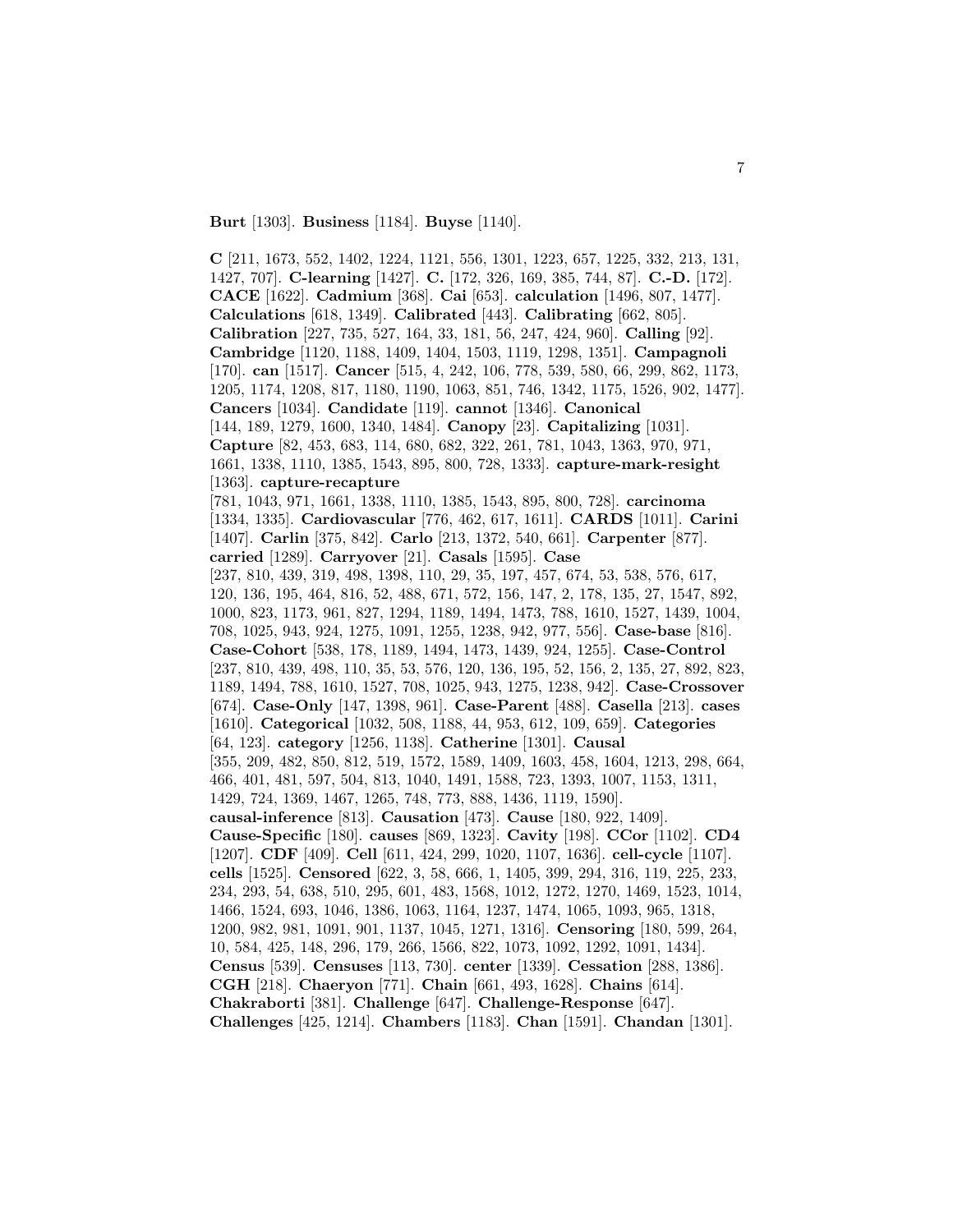**Chang** [1256, 1407]. **Change** [93, 987, 1235, 831, 885, 809]. **Change-Point** [93, 885]. **changes** [885]. **Changing** [539]. **Chao** [684]. **Chapman** [950, 993, 1631, 951, 952, 953, 842, 1593, 811, 1194]. **Chapple** [1557, 1558]. **Characteristic** [75, 342]. **Characteristics** [436, 834]. **Characterize** [645]. **characterizing** [1208]. **Charu** [1301]. **Chasan** [1142]. **Chasan-Taber** [1142]. **Chaudhuri** [554]. **checking** [892]. **chemicals** [716]. **Chen** [1673, 1488, 1487, 1489, 912, 811]. **Chenguang** [383]. **Cheung** [1215, 1300]. **Chi** [58, 1234]. **chi-square** [1234]. **Chi-Squared** [58]. **Chichester** [1590]. **Child** [161, 498]. **Children** [635, 340]. **China** [907]. **ChIP** [163, 192]. **ChIP-chip** [163]. **ChIP-seq** [192]. **Choice** [394, 441, 866, 832, 1130]. **Choices** [321]. **cholera** [774]. **Chough** [744]. **Chow** [780, 1591, 87]. **Chris** [1035]. **Christian** [1304]. **Christiane** [1628]. **Christophe** [1506]. **Christopher** [953, 1667]. **chromatin** [1133]. **Chronic** [570]. **Chu** [1416]. **Chul** [1349]. **Chung** [1591, 780]. **Cichosz** [1502]. **Circular** [408, 1107, 1499]. **cis** [1612, 1384]. **cis-eQTL** [1384]. **Cities** [317]. **Clarice** [810]. **clarifications** [740]. **Class** [673, 529, 185, 344, 7, 205, 520, 460, 1518, 1055, 970, 1064, 1093]. **Classes** [7]. **classical** [1540]. **Classification** [853, 143, 391, 284, 62, 542, 1466, 808, 1101, 752, 860, 1113, 1500, 753, 902, 1419, 1427, 1170]. **Classifiers** [460]. **Claude** [90]. **Claudio** [1407]. **clearance** [898, 707]. **Cliburn** [1591]. **climate** [987]. **Clinical** [564, 1403, 379, 434, 1139, 1214, 1505, 182, 357, 646, 993, 778, 1557, 123, 68, 300, 43, 1404, 639, 541, 1349, 1140, 86, 876, 375, 431, 107, 597, 299, 1657, 1059, 1556, 1559, 804, 1674, 814, 865, 961, 1624, 1282, 831, 1180, 1524, 1496, 866, 841, 1631, 1182, 754, 1047, 1060, 1090, 1592, 1341, 1288, 806, 1443, 925, 1315, 1608, 1622, 1558, 1407, 386, 88]. **clinically** [867, 815]. **CLIP** [738]. **clonal** [1342]. **Closed** [781, 322, 1110, 1385, 895]. **Closed-population** [781]. **Cluster** [1011, 104, 336, 246, 1543, 157, 55, 1674, 1010, 1150, 1525, 1495, 1619, 1604, 1087, 740, 1431, 805, 1243, 1608]. **cluster-adjusted** [1674, 1608]. **cluster-based** [1150]. **cluster-period** [1525]. **cluster-randomized** [1087]. **Clustered** [290, 524, 37, 44, 177, 468, 176, 1349, 248, 446, 178, 764, 1027, 1235, 1010, 1014, 1619, 1539, 1234]. **Clustering** [562, 105, 1210, 221, 280, 492, 141, 1381, 1531, 1131, 1252, 1233, 1581, 1166, 378]. **clusters** [1103, 939, 805]. **Co** [1504, 207, 1393, 707, 1337, 785]. **co-activation** [785]. **co-estimation** [1337]. **Co-expression** [207]. **co-infected** [707]. **co-infection** [1393]. **Co.** [1034]. **coagulation** [1623]. **Coarsened** [236, 1092]. **coast** [833]. **Coefficient** [116, 353, 103, 776, 966, 1272, 1492, 1108, 1157, 1611]. **Coefficients** [600, 445, 223, 874, 1240, 760, 1246]. **Coexpression** [449]. **Cognitive** [38, 340, 885]. **Cohort** [394, 538, 1207, 178, 859, 1189, 1494, 1473, 730, 1439, 1004, 1084, 1005, 707, 924, 709, 1255]. **Cohorts** [315, 1493]. **Coin** [677]. **cold** [1343]. **Collazo** [1628]. **Collection** [1304]. **Collective** [242]. **Colorectal** [515, 4]. **Columbia** [368]. **Combination** [69, 1176, 1198, 1376]. **Combinations** [106, 239, 793]. **combinatorial** [1446]. **combine** [835]. **Combined** [47, 6, 759]. **Combining** [827, 739, 1250, 282, 767, 768, 402, 327, 771, 135, 823, 1061, 1099, 770, 772].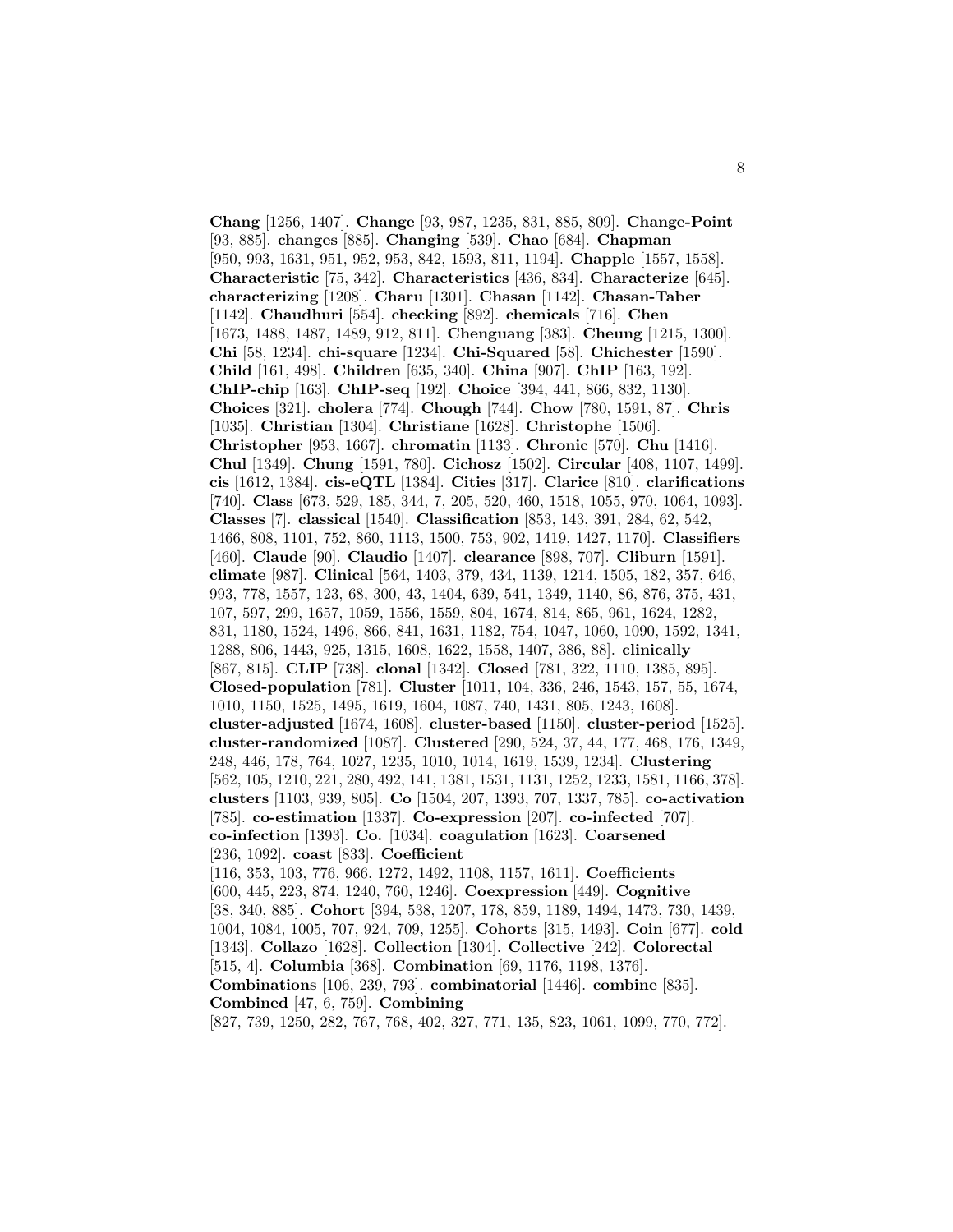**Combs** [1301]. **comers** [814, 1182]. **Commenges** [1186]. **Commensurate** [357, 711]. **Comment** [513, 689, 653, 654, 127, 512]. **Comments** [514]. **Committees** [1403, 43]. **Common** [1641, 1212, 434]. **Communication** [118]. **Communities** [138, 1626]. **community** [1450, 1297, 1533]. **community-level** [1450, 1297]. **Companion** [212]. **Comparative** [435, 1274, 1589, 1496, 1060, 1447, 856]. **compare** [1049]. **Comparing** [1131, 1085, 550, 549, 301, 959, 582, 363, 822, 807]. **Comparison** [383, 160, 962, 36, 1136, 683, 273, 269, 801]. **Comparisons** [384, 81, 1199, 473]. **compartmental** [1000]. **Competing** [224, 951, 225, 176, 685, 133, 134, 442, 251, 1256, 822, 757, 1205, 1339, 890, 891, 1138, 1051, 693, 698, 1292, 1497, 1237, 869, 694, 1093, 1050]. **completer** [1289]. **Complex** [118, 734, 1114, 1292, 906, 1117, 1087, 700]. **Compliance** [520, 1047]. **Complier** [520]. **Component** [310, 678, 509, 484, 757, 854, 1648, 1057, 1498, 715, 1232, 837]. **Components** [116, 101, 563, 349, 246, 670, 484, 528, 1251, 829]. **Composite** [428, 1583, 764, 1648]. **Compositional** [686, 1534]. **Comprehensive** [42]. **Computation** [199, 1326, 832, 254]. **Computational** [836, 168, 432, 253]. **Computationally** [468, 611, 981]. **Computed** [263]. **Computer** [495, 33, 1298]. **computerization** [913, 916, 914, 915]. **Computing** [1402]. **Concealment** [1507]. **Concentration** [320, 74]. **Concentrations** [368]. **Concepts** [623]. **concerning** [1674, 1608]. **Concordance** [116, 353, 1062]. **Conditional** [227, 620, 1241, 1336, 272, 207, 441, 206, 599, 356, 7, 217, 465, 683, 1176, 970, 1191, 1094, 737, 1470]. **conditionally** [786]. **conditions** [1131]. **Conference** [593]. **Confidence** [219, 1561, 874, 1616, 563, 243, 982, 1109, 714, 909, 827, 1651, 1562, 1560, 1563, 1090, 826, 893, 927, 1665, 910]. **Confirmatory** [398]. **Confounder** [297, 789, 1359, 1362, 1360, 1361, 888, 1441]. **Confounders** [146]. **confounding** [1465, 1572]. **Conjunction** [541]. **Connecting** [935]. **connectivity** [1420, 1026, 1230]. **Connie** [1488, 1487, 1489]. **Consider** [689]. **Considerations** [992, 1407, 157]. **Consistent** [627, 628, 629, 448, 626]. **Constrained** [115, 243, 735, 1015]. **constraints** [1575, 1480, 1534, 1098]. **construct** [918]. **Constructing** [1651, 427]. **Construction** [714, 1161, 1419]. **Consumption** [321]. **content** [1525]. **Contents** [474]. **Contingency** [510, 906]. **Continual** [312]. **Continuous** [160, 137, 84, 164, 598, 37, 606, 1385, 908, 320, 298, 196, 1176, 1329, 1158, 1589, 1007, 1442, 969, 784, 998, 1621, 172]. **Continuous-time** [1385, 1589, 1442, 1621]. **contrast** [1019, 1192]. **Contribution** [417]. **Control** [237, 810, 439, 498, 79, 633, 194, 110, 29, 35, 349, 53, 576, 120, 136, 195, 52, 156, 2, 135, 27, 892, 823, 1189, 1494, 788, 1610, 1527, 1425, 708, 1614, 1025, 806, 943, 1275, 1290, 834, 1238, 942, 977, 1353, 952]. **control-based** [1290]. **Controlled** [671, 572, 1060]. **Controlling** [64, 1264, 632]. **Controls** [571]. **Convex** [1481, 1129, 1581, 817]. **Conway** [1027]. **coordinate** [1344]. **coordinate-based** [1344]. **Copula** [1645, 1437]. **Copula-based** [1645, 1437]. **Copulas** [227, 1566, 1205]. **copy** [1482, 1054]. **coronary** [1539]. **Corrected**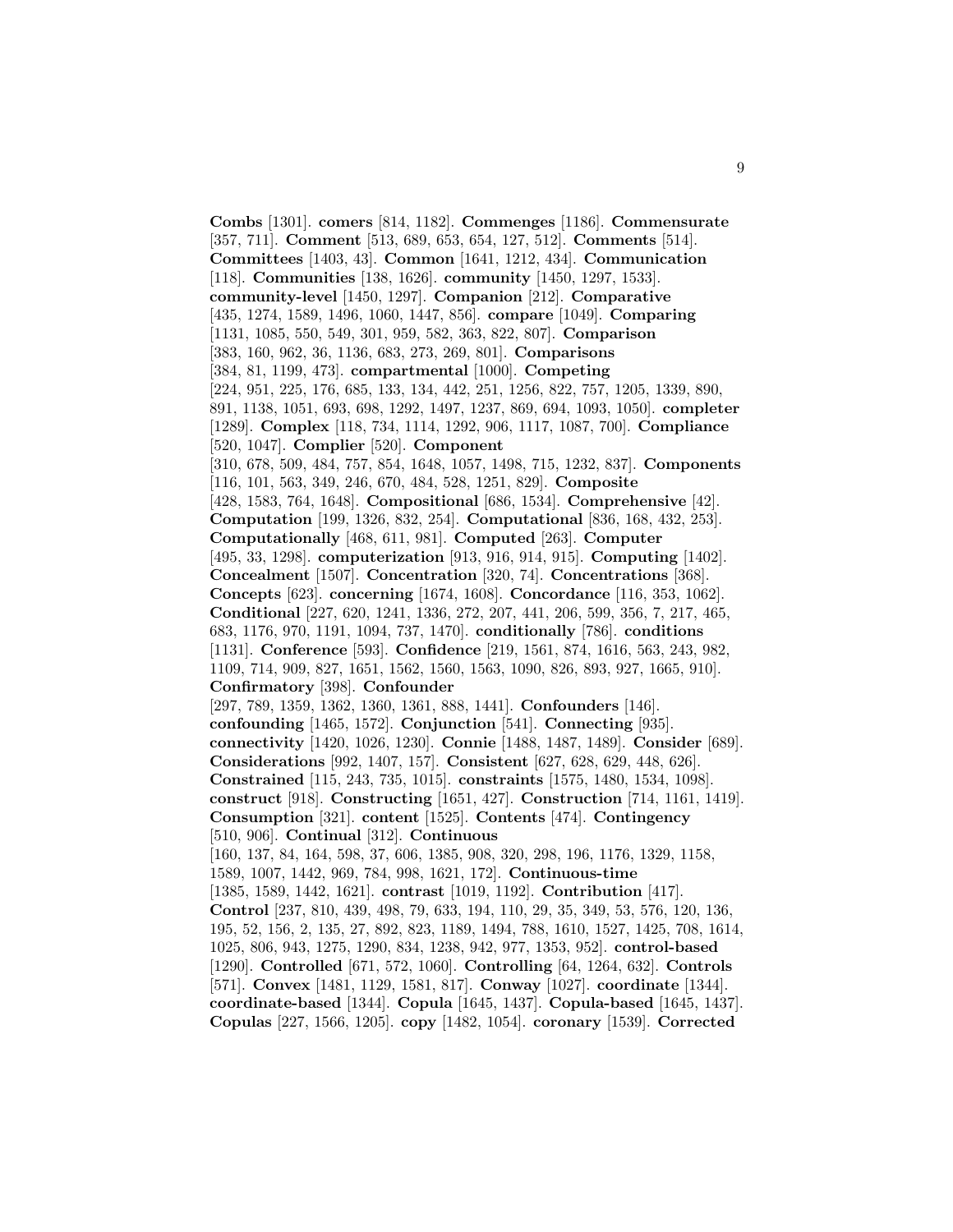[563, 345, 143, 567, 1094]. **Correcting** [642, 1324]. **Correction** [515, 474, 621, 622, 690, 655, 810, 1256, 1547, 1672, 1673, 383, 47, 1674, 155, 691, 1289, 1618, 787]. **Correlated** [403, 457, 450, 1575, 1624, 1196, 794, 1636, 902]. **Correlation** [116, 353, 144, 1409, 349, 466, 55, 1279, 874, 777, 1437, 1382, 1600, 1340, 1484, 1234, 1247, 1116]. **Correlation-Based** [466]. **Correlation-Selected** [349]. **correlations** [736]. **Cosmatos** [87]. **Cost** [352, 808, 1448]. **Costs** [483]. **Count** [245, 1032, 116, 304, 269, 581, 1347, 1195, 1432, 1027, 1646, 1001, 1496, 1293, 1529, 1071, 1470, 1599, 819, 1371]. **counterfactuals** [1603]. **countermatched** [1005]. **Countermeasures** [32]. **counting** [1273]. **Countries** [593]. **Counts** [240, 499, 77, 1043, 1052, 1196, 1346]. **couple** [1542]. **couple-based** [1542]. **Course** [255, 1343, 731]. **Covariance** [610, 115, 1131, 1283, 1577, 696, 904, 1615, 1665, 705]. **Covariate** [684, 444, 110, 1311, 78, 177, 343, 568, 1382, 155, 677, 1315, 183, 57, 787, 567, 1426, 1012, 909, 1041, 1445, 889, 1418, 1069, 1474, 695, 805, 1602, 910, 1564, 1281]. **Covariate-Adaptive** [677]. **Covariate-adjusted** [1382, 1315, 1281]. **Covariate-Dependent** [177, 1069]. **Covariate-Specific** [343, 889]. **Covariates** [383, 160, 335, 366, 16, 662, 10, 203, 336, 506, 271, 635, 181, 667, 53, 663, 352, 612, 228, 525, 322, 273, 268, 505, 820, 1244, 798, 917, 699, 1364, 1322, 1110, 1295, 795, 963, 1467, 894, 726, 921]. **Covariates-Application** [635]. **Cover** [1307, 1356, 1410, 1459, 1509, 1552, 1596, 1633]. **Cowpertwait** [214]. **Cox** [1567, 1089, 16, 1236, 1322, 930, 1321, 600, 667, 53, 1370, 54, 1395, 760, 1048, 1320, 445, 1564]. **crab** [1106]. **CRC** [1032, 1403, 1628, 1144, 1186, 1507, 1591, 1141, 1402, 1406, 1185, 1142, 1299, 1629, 1214, 1505, 1143, 1668, 1405, 1355, 1401, 1352, 1353, 1670, 1305, 1301, 1187, 1349, 1140, 912, 1506, 1594, 1075, 1667, 1407, 1595, 1669, 1122, 1300, 1630, 1350, 1213, 842, 1183, 1593, 1033, 950, 993, 1631, 951, 952, 953, 811]. **Creating** [531]. **credible** [1444, 1083, 789]. **creel** [933]. **Cressie** [552, 1667]. **Criteria** [358, 1673, 1620, 1048]. **Criterion** [397, 297, 773]. **Critical** [532]. **Croon** [44]. **Cross** [583, 394, 395, 672, 112, 1626, 868, 940, 976, 1468]. **cross-cut** [976]. **Cross-Dependent** [672]. **Cross-Sectional** [583, 395, 112, 1626, 868, 940, 1468]. **Cross-validation** [394]. **Crossover** [674, 21, 122]. **CT** [902]. **Cubic** [339]. **CUDA** [1402]. **Cumulative** [689, 104, 444, 180, 584, 179, 1199, 892, 891, 1268]. **Cure** [484, 1567, 865, 1115, 1162, 1137]. **Current** [1631, 364, 268, 57, 1291, 1317, 1472, 729, 1470]. **current-status** [1317]. **Curve** [145, 343, 568, 238, 75, 682, 311, 1006, 1423, 809, 980]. **Curves** [84, 99, 342, 1211, 889]. **CUSUM** [565]. **cut** [714, 976]. **cut-off** [714]. **Cycle** [469, 978, 1107]. **Cystic** [76].

### **D**

[379, 381, 622, 41, 84, 1668, 1301, 553, 1075, 1503, 87, 327, 432, 1566, 1171, 1437]. **D-vine** [1566, 1437]. **D.** [380, 172, 91, 472, 255]. **daily** [852]. **Dalrymple** [1488, 1487, 1489]. **Damla** [1488, 1487, 1489]. **Dan** [1076]. **Danh**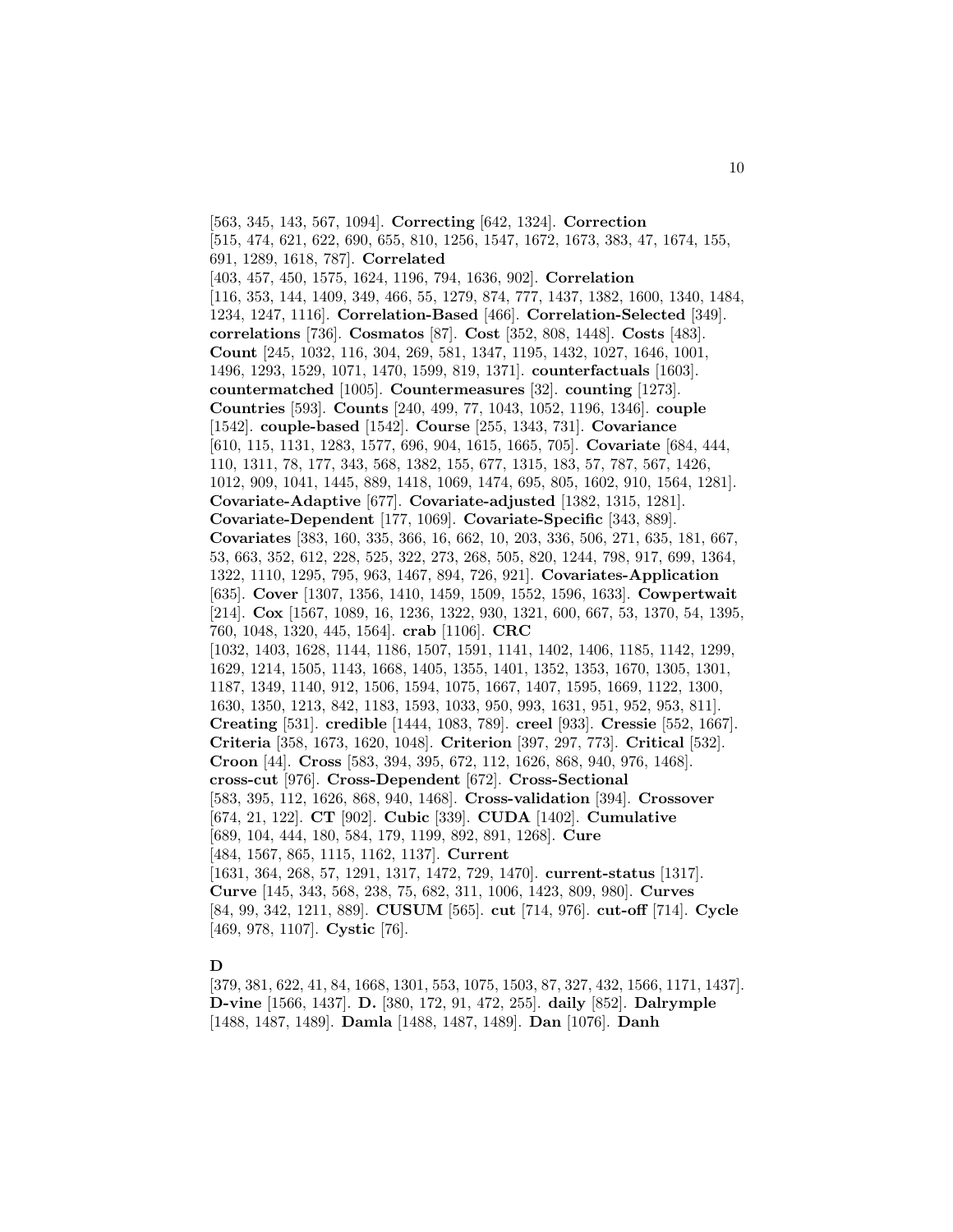[1488, 1487, 1489]. **Daniel** [1216, 1186, 1408]. **Daniels** [383]. **Daphnia** [903]. **Data** [245, 1032, 237, 673, 125, 1035, 622, 383, 1144, 495, 404, 634, 620, 394, 92, 3, 290, 226, 526, 58, 171, 116, 456, 370, 335, 498, 604, 482, 529, 347, 574, 522, 429, 79, 121, 548, 666, 50, 547, 289, 306, 1402, 330, 1406, 1185, 633, 98, 1, 373, 524, 110, 563, 224, 1303, 487, 585, 64, 1359, 1362, 428, 579, 33, 508, 130, 264, 10, 304, 506, 1302, 578, 278, 399, 40, 277, 646, 440, 408, 1360, 659, 631, 271, 217, 123, 577, 13, 305, 262, 300, 674, 660, 37, 25, 91, 233, 177, 468, 1305, 176, 605, 115, 154, 603, 371]. **Data** [582, 1301, 254, 639, 541, 688, 683, 163, 523, 205, 293, 339, 648, 63, 136, 953, 292, 54, 533, 534, 221, 464, 638, 561, 1361, 334, 174, 619, 228, 324, 96, 52, 315, 606, 682, 616, 488, 1304, 672, 361, 632, 60, 365, 525, 520, 372, 436, 267, 376, 389, 80, 510, 270, 509, 236, 295, 168, 65, 193, 302, 273, 364, 351, 409, 438, 188, 268, 261, 259, 337, 686, 97, 55, 76, 401, 9, 284, 183, 19, 191, 446, 601, 17, 266, 178, 269, 222, 483, 135, 251, 285, 507, 542, 1291, 796, 1391, 1256, 1547, 1673, 853, 764, 1397, 1347, 1540]. **data** [1329, 1574, 1011, 1499, 1269, 1195, 1420, 823, 1485, 1173, 804, 750, 727, 725, 920, 1026, 1426, 1332, 1620, 1577, 759, 1432, 1423, 757, 1027, 1174, 761, 1285, 1239, 696, 1235, 1646, 1010, 1449, 735, 1662, 1206, 1114, 1272, 1132, 1270, 1469, 1637, 1523, 1014, 1368, 1642, 717, 1031, 1191, 1138, 1537, 1466, 1052, 838, 1294, 1251, 1328, 1524, 919, 1536, 1023, 1651, 693, 1338, 1496, 1276, 802, 1494, 1135, 1396, 1013, 1190, 1386, 1659, 1063, 821, 832, 1113, 1020, 1292, 1497, 1380, 784, 791, 885, 1295, 1163, 1478, 1529, 758, 1267, 1229, 1498, 1670, 906, 756, 746, 1178, 1317, 1106, 763, 788, 1472, 1512, 1534, 985]. **data** [1433, 1370, 1237, 1638, 1606, 809, 1296, 879, 1619, 1042, 1344, 711, 697, 984, 749, 1210, 1581, 794, 1056, 1157, 884, 905, 963, 1017, 1387, 1395, 1379, 1093, 1107, 1340, 1484, 1669, 943, 1636, 1175, 1280, 1234, 1658, 1532, 835, 876, 1209, 965, 1318, 709, 1645, 1061, 1071, 828, 895, 982, 800, 1002, 981, 1091, 1613, 1647, 729, 1470, 1493, 1516, 1137, 1320, 1255, 1262, 1434, 775, 705, 1365, 787, 1533, 975, 1316, 1627, 819, 1371, 1116, 899, 1032, 1403, 1502, 1348, 1184, 1120, 1143, 1188, 1405, 1355, 951, 1076, 842, 591, 552, 84, 44, 45, 779, 744, 43]. **Data-driven** [1359, 1362, 1360, 1361]. **Data-Grouped** [292]. **Database** [31]. **Databases** [671]. **Datasets** [1503]. **Datta** [1076]. **David** [1032, 810]. **Davide** [1561, 1562]. **Davidian** [130]. **DDP** [497]. **Deal** [643]. **Dealing** [208]. **Death** [97, 401, 38, 1589, 1156, 929, 1471, 856]. **Debashish** [1120]. **December** [515, 655, 1547, 691]. **Decision** [634, 1192, 918]. **decision-making** [1192]. **Decision-Theory** [634]. **Decisions** [64, 476, 917]. **Deck** [314]. **Decomposition** [142, 217, 518, 1642]. **Deductive** [913, 916, 914, 915]. **deep** [1587]. **Defined** [99]. **Degeneration** [463]. **delayed** [1249, 1477]. **Deletion** [531]. **Deletion/Substitution/Addition** [531]. **Delivered** [320]. **delta** [1290]. **delta-adjusted** [1290]. **Dementia** [38, 1093]. **Demographic** [113, 1606]. **Demography** [658]. **Demonstrating** [32]. **Denis** [1350]. **Density** [260, 80, 243, 1363, 1364]. **depend** [1603]. **Dependence** [227, 1566, 121, 489, 572, 1176, 1131, 1201, 1253, 1050]. **dependency** [1087]. **Dependent** [599, 264, 10, 584, 73, 635, 225, 44, 177, 339, 133, 179, 315, 606, 672, 66, 266, 222,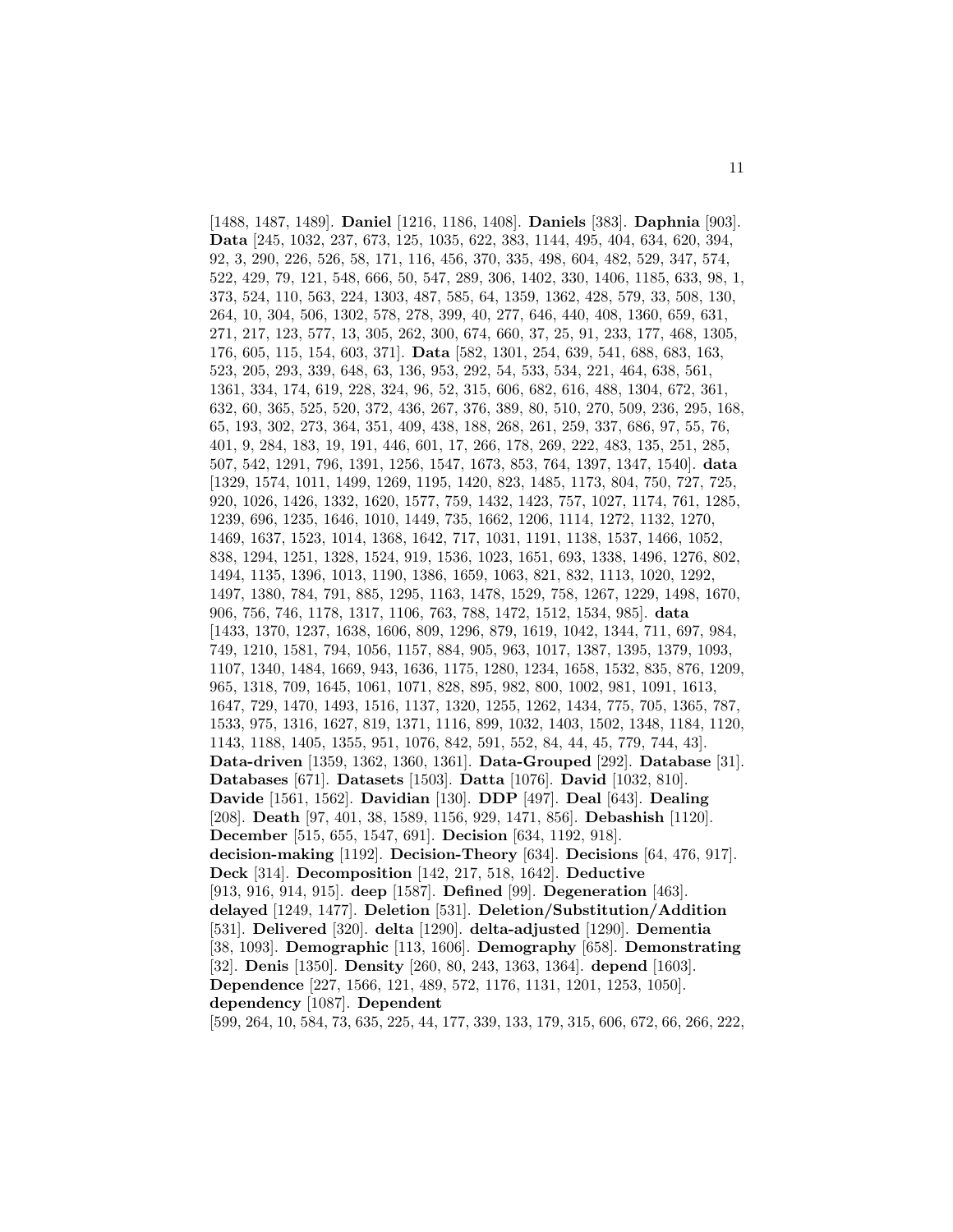11, 340, 196, 1073, 1565, 1322, 889, 1106, 1069, 694, 863, 923, 965, 1238, 1316]. **depends** [1008]. **depression** [1059, 864]. **Depth** [508, 305]. **deregulated** [1531]. **derivation** [913, 916, 914, 915]. **Design** [780, 1504, 106, 370, 574, 386, 675, 1282, 1505, 208, 595, 462, 992, 1557, 660, 538, 120, 122, 423, 354, 571, 52, 406, 156, 151, 66, 196, 1556, 1559, 804, 1578, 1625, 1150, 1524, 1376, 1446, 807, 1480, 1151, 1069, 1447, 1084, 1443, 1314, 1061, 1612, 968, 1558, 1564, 1140, 1408, 211, 379, 331, 129, 472, 86]. **Designs** [108, 242, 275, 950, 231, 500, 309, 403, 323, 674, 21, 393, 555, 710, 1390, 1244, 1241, 961, 944, 1198, 841, 1473, 1240, 754, 1088, 697, 1375, 835, 834, 1242, 1243, 555]. **Despite** [588, 589]. **Detect** [206, 1054]. **Detectability** [641]. **Detecting** [867, 1445, 489, 283, 187, 451, 94, 1212, 308, 1132, 1586, 939, 968]. **Detection** [39, 28, 104, 547, 194, 1483, 967, 1636, 1666, 1171, 928, 1624, 1103, 999, 902, 1533]. **determinantal** [1068]. **Determinants** [194]. **Determination** [32, 1390, 1495]. **Developing** [593]. **Development** [88, 1631, 1300, 742]. **Developments** [1035]. **Deviation** [467, 1130]. **device** [1397, 711]. **Devices** [370]. **Dey** [553, 1141]. **Diabetes** [462]. **Diagnosing** [1134]. **diagnosis** [1162]. **Diagnostic** [161, 239, 111, 440, 8, 460, 546, 1176, 1424, 807, 873]. **Diagnostics** [405]. **Diagonal** [1536, 143]. **Dialysis** [617, 776, 1490, 1486, 1488, 1487, 1489, 1396]. **Dibben** [1035]. **DIC** [801]. **Dichotomization** [298]. **Dichotomized** [154]. **Dichotomous** [575]. **Dietary** [443, 1674, 1618, 1231, 1608]. **Difference** [197, 124, 1211, 1521, 815, 1593]. **Differences** [441, 266, 516, 1445]. **Differential** [286, 449, 99, 304, 489, 218, 437, 1053, 946, 887, 825, 1246]. **Differentially** [279, 191, 903, 1132, 1586, 1636, 1532]. **differentiated** [766]. **Diffusion** [285]. **Diggle** [252]. **Digital** [1301]. **Dilution** [275, 1625]. **Dimension** [82, 562, 144, 1165, 234, 341, 1535, 753, 1200]. **Dimensional** [610, 634, 429, 105, 143, 217, 233, 491, 1506, 1518, 438, 188, 284, 1465, 1283, 1485, 1601, 1576, 973, 1251, 1364, 1536, 1007, 1542, 1095, 1639, 1643, 828, 1530, 731, 1602, 1421, 1365]. **Ding** [912]. **Ding-Geng** [912]. **Dipak** [1141]. **Direct** [596, 1249, 869, 518, 863, 893]. **Directed** [613, 973, 1052, 1515, 1277]. **Directional** [64, 1664]. **Dirichlet** [185, 1105, 221, 1231, 1381]. **Dirichlet-tree** [1231]. **Discontinuation** [410, 1428]. **Discovered** [361]. **Discoveries** [64, 1264]. **Discovery** [39, 655, 559, 79, 535, 534, 1531, 1030, 1341]. **Discrepancies** [615]. **Discrepancy** [427]. **Discrete** [1348, 371, 324, 372, 509, 820, 1329, 1584, 1368, 1497, 1030, 1636, 900, 1032]. **discrete-continuous** [1329]. **discretely** [1621, 929]. **Discretization** [437]. **Discretization-Based** [437]. **Discretized** [508]. **Discriminant** [143, 189, 1639]. **discrimination** [1224, 1222, 1226, 1223, 1225, 1022]. **discriminative** [1500]. **Discussion** [1561, 627, 845, 1416, 1224, 1488, 846, 1487, 1414, 628, 1489, 1360, 418, 768, 1562, 1557, 914, 847, 478, 1223, 417, 420, 1225, 629, 1361, 848, 1415, 915, 769, 771, 770, 1558]. **Discussions** [419, 916, 412, 414, 1362, 1563, 413, 411, 477, 1226]. **Disease** [237, 823, 282, 496, 29, 440, 1353, 582, 465, 952, 464, 134, 378, 76, 308, 1501,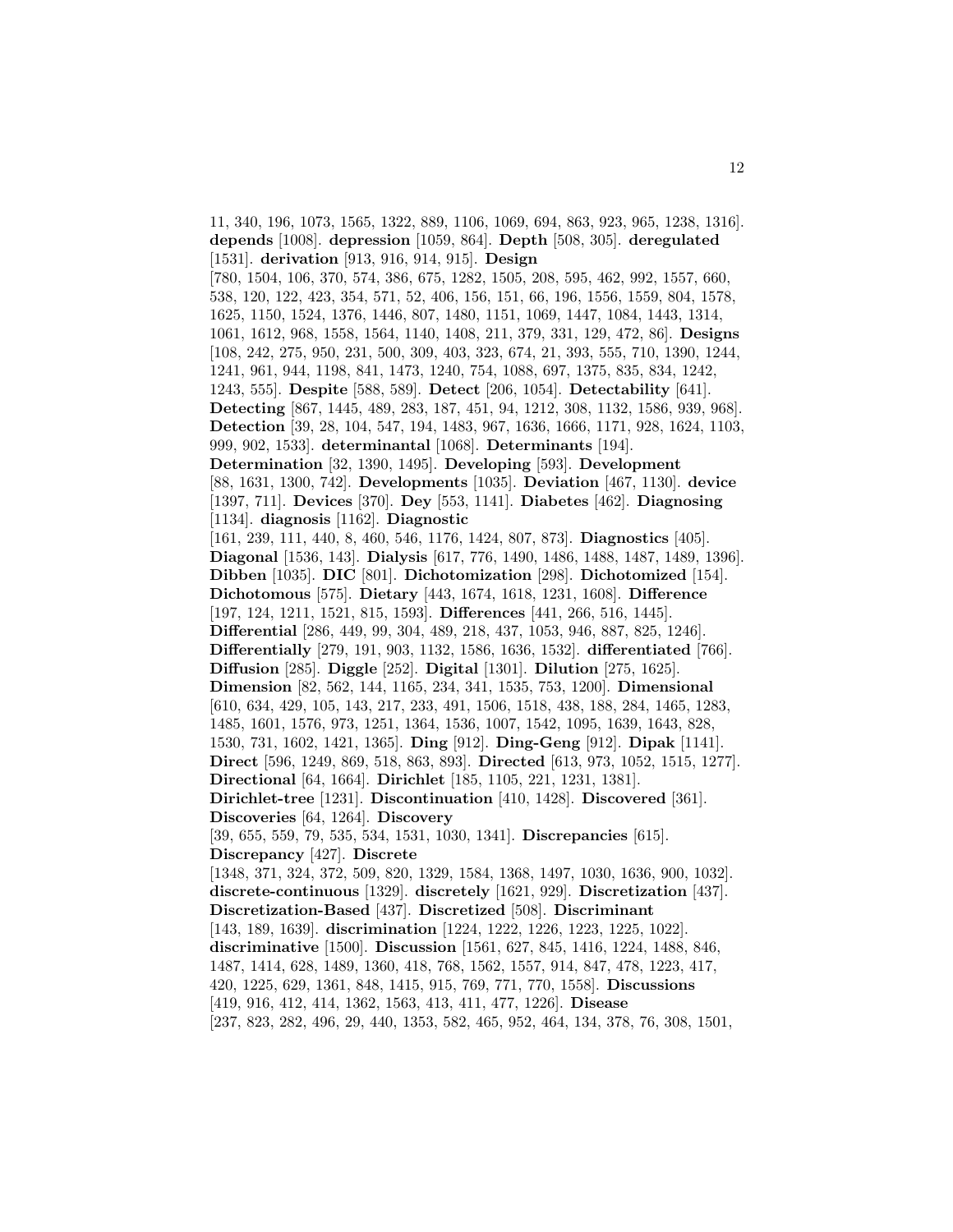1287, 1482, 1339, 1206, 808, 821, 1113, 885, 939, 707, 1658, 901, 907, 938, 1611]. **disease-associated** [1482]. **Diseases** [570, 485, 540]. **dispersed** [1496]. **Dispersion** [392, 469]. **Dispersions** [573]. **displaced** [1011]. **Display** [577, 1303]. **Dissertation** [1142]. **Dissimilarity** [573, 280]. **Distance** [1171, 40, 81, 750, 904, 1121]. **Distance-Based** [81]. **Distributed** [619, 1424, 1245, 919, 802]. **Distribution** [219, 456, 1568, 522, 185, 547, 407, 203, 534, 587, 229, 664, 1565, 1027, 1134, 984, 1428]. **Distribution-free** [1568]. **Distributions** [665, 26, 408, 316, 569, 132, 100, 936, 1368, 1049, 1168, 730, 1381, 172]. **Dive** [508]. **divergence** [1585]. **Diverging** [609]. **diverse** [1279]. **Diversity** [550, 549, 932]. **Diving** [621, 454]. **Dmitrienko** [131]. **DNA** [95, 31, 1054, 489, 1201, 1002]. **Do** [460]. **DOI** [621, 622]. **domain** [1368]. **Dominic** [1304]. **Donald** [1119]. **Dorfman** [426]. **dormancy** [1204]. **Dose** [70, 679, 928, 548, 162, 403, 1557, 640, 311, 861, 1556, 1559, 734, 874, 1541, 945, 1197, 1198, 716, 703, 1558]. **Dose-Finding** [403, 1541]. **Dose-Response** [679, 162, 311, 861, 874, 1197, 1198, 716, 703]. **doses** [976]. **Dot** [241]. **Double** [934, 24, 1539, 179, 516, 1627, 1154, 1058]. **Double-Observer** [24, 934]. **Double-Robust** [516]. **Double-wavelet** [1627]. **Doubly** [1672, 1465, 665, 335, 399, 1190, 1267, 236, 886, 725, 1482, 1521, 1572, 723, 1311, 1370, 1369, 1395]. **Doubly-Robust** [665, 1672, 886]. **Douglas** [657]. **downscaling** [797]. **DPOAE** [1211]. **DPP** [1068]. **Drawing** [1576]. **drawn** [781]. **Drineas** [1143]. **Driven** [633, 1273, 1359, 1362, 838, 1360, 1361]. **drop** [820, 1135, 1331, 1517]. **drop-out** [820, 1331, 1517]. **drop-outs** [1135]. **Dropout** [521, 236, 1673, 1620, 1646, 1469, 1617]. **Dropouts** [673, 1267]. **Drug** [742, 320, 861, 1376, 872, 1539, 908]. **drug-eluting** [1539]. **Duan** [1351]. **Due** [401]. **duration** [730, 985]. **during** [803, 923]. **Dutilleul** [623]. **Dyadic** [673, 749]. **Dylan** [1547]. **Dynamic** [117, 644, 207, 153, 277, 202, 230, 391, 685, 1425, 1207, 334, 1654, 1391, 1672, 822, 1059, 1490, 1486, 1488, 1466, 1487, 1589, 1489, 698, 1498, 1500, 1652, 886, 1058, 1649, 1428, 1427, 170]. **dynamical** [825, 1186]. **Dynamics** [641, 182, 1351, 648, 48, 776].

**E.** [253, 86]. **Early** [513, 514, 1653]. **Ebola** [1000]. **Ecological** [256, 40, 963, 1386]. **Ecology** [587, 167, 1187, 329]. **Economics** [719]. **Ed** [1592, 1409, 1034, 1074, 957, 997, 1039, 1081, 1127, 1149, 1220, 1260, 1309, 1358, 1412, 1461, 1511, 1554, 1598, 1635]. **Eden** [1184]. **Edge** [51]. **edited** [252, 330, 129, 130, 553, 87, 86, 46, 131, 555, 168, 993]. **Edition** [842, 1403, 1139, 1299, 659, 657, 656]. **Editor** [514, 512, 689, 127, 324]. **Editors** [388, 558, 692, 843, 958, 1128, 1310, 1555, 5, 175]. **Eds** [1141, 1120, 1140, 1035, 1407]. **Education** [593, 1301]. **EEG** [937, 1251]. **Effect**

[673, 20, 209, 422, 290, 526, 544, 519, 599, 596, 300, 283, 279, 296, 645, 520, 518, 664, 216, 475, 479, 340, 504, 1199, 861, 1491, 1191, 1197, 723, 1393, 1007, 1464, 1047, 1429, 1249, 1438, 1384, 1653, 1133, 1087, 1207, 1067, 888, 1477, 960, 1583]. **effective** [703]. **effectiveness** [1589, 775]. **Effects**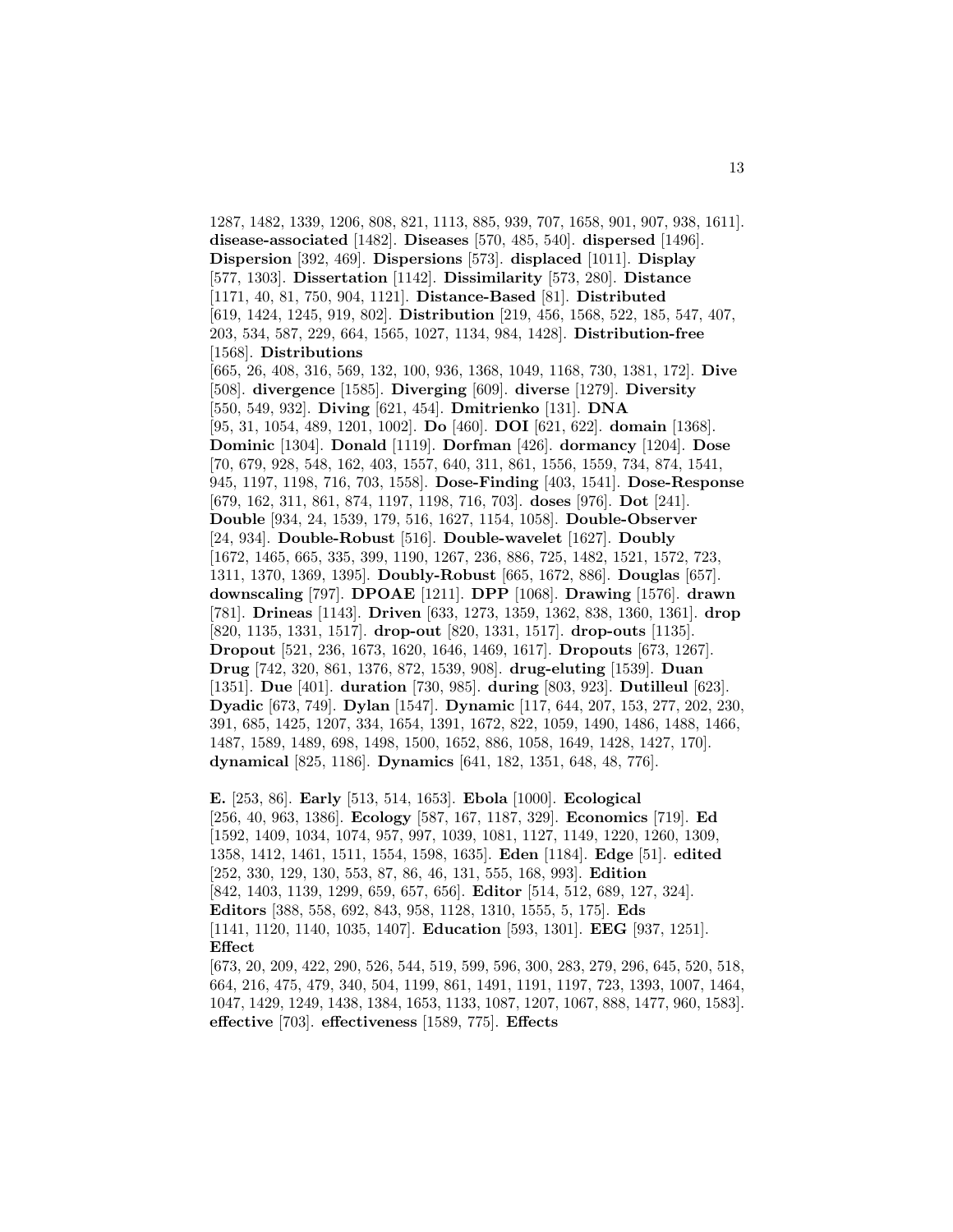[108, 404, 140, 394, 338, 498, 527, 1299, 287, 562, 203, 506, 232, 316, 158, 452, 21, 667, 250, 230, 663, 393, 204, 469, 458, 249, 228, 179, 96, 518, 528, 401, 451, 597, 1391, 853, 1666, 1244, 1424, 920, 1287, 814, 1398, 1134, 831, 1236, 1648, 1377, 1153, 1311, 1182, 737, 1201, 1418, 1088, 1194, 1268, 724, 1369, 1570, 749, 774, 1117, 905, 963, 1083, 1636, 709, 941, 829, 888, 1441, 805, 1343, 887, 1612, 968]. **Efficacy** [583, 69, 598, 32, 1070, 755, 1008]. **Efficiency** [810, 500, 115, 1392, 509, 2, 865, 1094, 733, 1255]. **Efficient** [710, 764, 666, 1624, 524, 403, 1189, 596, 660, 468, 988, 216, 1262, 913, 916, 914, 1069, 915, 981]. **Efron** [1298]. **Ege** [1033]. **Eggermont** [89]. **Eigenvalue** [1366, 1484]. **Elashoff** [1355]. **elastic** [1513, 1442]. **electromagnetic** [706]. **electronic** [867, 1537, 1519, 821]. **Elegant** [259]. **Elements** [174, 929]. **eligible** [1588]. **Elizabeth** [657]. **eluting** [1539]. **EM-algorithm** [755]. **Emerging** [187]. **Emery** [1184]. **emigration** [1514]. **Empirical** [1673, 1620, 449, 444, 1368, 369, 635, 939, 318, 19, 909, 1425, 884, 1025, 1170, 910]. **Empirical-likelihood-based** [1673, 1620]. **empirically** [1000]. **Empty** [409]. **end** [1339, 707]. **end-stage** [1339, 707]. **Endpoint** [423, 151, 149, 504, 1268, 1314, 86]. **Endpoints** [422, 301, 646, 122, 813, 1040, 1674, 961, 1541, 1180, 1443, 1062, 900, 1608]. **Enhanced** [1009, 753]. **enhancement** [1443]. **Enrichment** [410, 701, 1060, 1151]. **envelope** [1278]. **Environment** [282, 120, 450, 488, 974, 1029, 1388, 1212, 1583]. **Environmental** [498, 882, 716, 256]. **Epidemics** [150]. **Epidemiologic** [45]. **Epidemiology** [1142, 60, 969, 1075]. **epigenome** [1253]. **epigenome-wide** [1253]. **epigenomic** [1666]. **eQTL** [610, 429, 1384, 389]. **eQTLs** [1612]. **equality** [1536]. **equate** [1250]. **Equation** [286, 461, 1215, 437, 759, 825, 1246]. **Equations** [690, 99, 336, 1409, 521, 438, 188, 946, 704, 1286, 557]. **Equilibrium** [34]. **Equivalence** [904, 674, 587]. **Erica** [1672]. **Error** [642, 495, 347, 356, 181, 250, 617, 249, 155, 235, 60, 303, 183, 567, 1540, 1324, 1632, 1322, 1041, 969, 1372, 1425, 1614, 1618, 1323, 1434, 787, 1564]. **Error-Prone** [181]. **Errors** [547, 203, 304, 506, 578, 361, 48, 424, 1643, 786, 695, 1593]. **errors-in-variables** [1643]. **EST** [191]. **Estate** [658]. **Estes** [1488, 1487, 1489]. **estimate** [973, 833, 703, 1427]. **Estimated** [484, 1379]. **Estimates** [307, 335, 148, 1517, 931]. **Estimating** [108, 125, 690, 583, 47, 6, 642, 219, 1491, 317, 220, 1059, 456, 1430, 482, 395, 441, 240, 574, 206, 306, 717, 1191, 838, 184, 260, 336, 584, 1338, 557, 29, 602, 225, 300, 1047, 667, 568, 582, 279, 1342, 1277, 648, 749, 352, 150, 464, 96, 521, 406, 709, 112, 438, 1002, 188, 932, 266, 546, 517, 775, 1246, 759, 946, 940, 737, 1606, 1087, 1207, 704, 840, 1286, 888, 921, 1441, 755, 1622]. **Estimation** [1100, 39, 621, 82, 209, 559, 1176, 161, 1312, 286, 814, 392, 113, 666, 444, 199, 845, 309, 524, 180, 599, 585, 345, 263, 310, 846, 1052, 369, 595, 138, 1252, 425, 730, 1240, 202, 453, 1110, 596, 889, 145, 343, 238, 490, 847, 1070, 1643, 694, 454, 611, 1384, 400, 1475, 1374, 534, 248, 179, 488, 443, 1175, 229, 93, 236, 216, 475, 409, 479, 77, 437, 805, 23, 311, 346, 89, 291, 504, 586, 1672, 1520,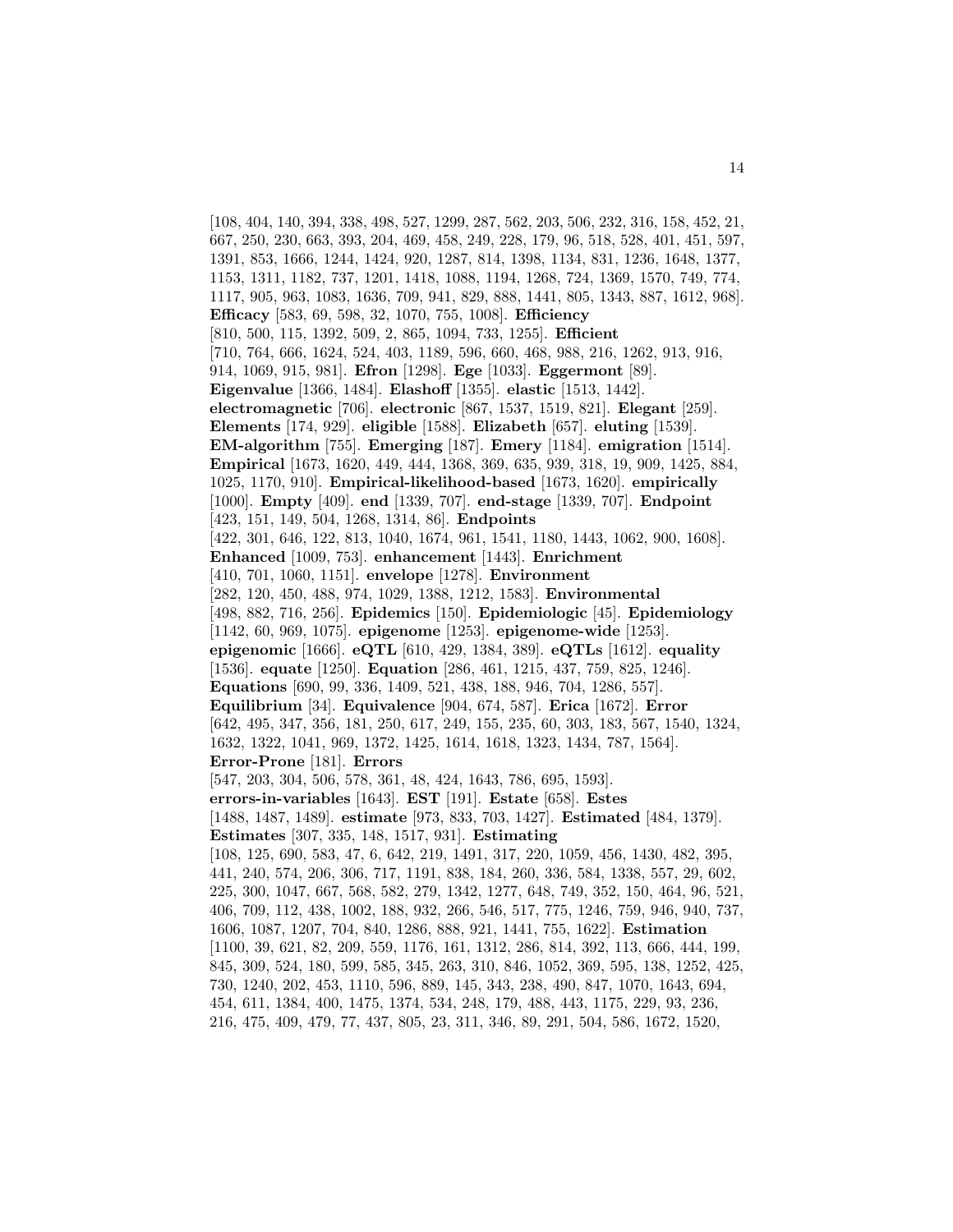764, 714, 1582, 1540, 1501, 1241, 1000, 1522, 1089, 1154, 823, 727, 725, 850, 1432, 757, 1568, 696, 1521, 1363, 913, 916, 1270, 1368, 1572]. **estimation** [831, 777, 922, 1104, 1094, 1573, 1189, 766, 1311, 1003, 1400, 1182, 1030, 1267, 1229, 795, 1515, 1249, 914, 826, 985, 1105, 1268, 1112, 1369, 1615, 848, 1539, 988, 844, 849, 707, 1337, 915, 1048, 1318, 1061, 941, 800, 886, 1058, 1649, 1098, 1626, 1255, 900, 1612, 1399, 1045, 1640, 1015, 1238, 1271, 1281, 856, 1468, 1213, 720]. **Estimations** [1565]. **Estimator** [313, 655, 684, 67, 544, 535, 637, 635, 293, 235, 147, 516, 1435, 1190, 1429, 1194, 1290, 1320]. **Estimators** [435, 665, 441, 649, 188, 1465, 853, 972, 723]. **Ethics** [242]. **ethnic** [1067]. **Evaluate** [340, 863, 923]. **Evaluating** [1339, 595, 1313, 462, 538, 747, 358, 1539, 72, 295, 466, 442, 1249, 1062, 1571]. **Evaluation** [31, 732, 597, 1040, 991, 754, 989, 990, 1374, 715, 1389]. **Event** [125, 622, 591, 1348, 289, 98, 1, 265, 263, 10, 7, 1355, 225, 468, 176, 334, 363, 86, 572, 267, 1518, 295, 314, 1628, 1256, 1566, 820, 822, 1235, 1646, 1449, 776, 1138, 1064, 1396, 1013, 1063, 979, 1394, 1433, 1268, 1136, 1159, 1443, 923, 1392, 1434, 819]. **event-history** [820]. **Events** [313, 264, 602, 156, 223, 1269, 804, 1568, 1624, 1092, 1473, 1063, 756, 979, 963, 1093, 1654, 1118]. **Evolution** [199, 1063, 929]. **Evolutionary** [494]. **Exact** [614, 1569, 323, 1570, 488, 927, 1118]. **examination** [1432]. **Examining** [34]. **Examples** [1402, 1350, 911, 434]. **exceedances** [1227]. **exchangeable** [711]. **Exercises** [258]. **Existing** [315, 363]. **exp** [817]. **Expansion** [948, 949]. **Expected** [441, 1373]. **Expenditure** [205]. **expenditures** [1046]. **Expensive** [611]. **Experimental** [1504, 679, 675, 1376, 462, 1625]. **Experimentation** [42]. **Experiments** [307, 681, 449, 331, 279, 472, 647, 555, 937, 1418]. **Experts** [546]. **Explained** [292, 267, 1502]. **Exploiting** [546, 1201]. **Exploration** [579]. **Exploring** [368]. **Exponential** [1478, 141, 896, 936, 1180, 1021, 1516]. **Exposed** [518, 903, 1603]. **Exposure** [237, 810, 439, 617, 532, 77, 2, 247, 340, 1073, 1662, 882, 1268, 1117, 1388, 1441, 775, 1611]. **exposure-dependent** [1073]. **exposure-weighted** [882]. **Exposures** [450, 443, 298, 987]. **Expressed** [279, 191, 903, 1132, 1636]. **Expression** [64, 447, 490, 173, 318, 448, 1053, 207, 791, 1484]. **Extended** [392, 1285, 851, 760]. **extending** [1437, 1299, 1183]. **extension** [701]. **extent** [1644]. **external** [1618]. **Extraction** [321]. **Extrapolation** [422, 1643]. **Extreme** [1141]. **extremes** [1609].

**F** [41, 1139, 384, 330, 1557, 131, 1558]. **Factor** [398, 599, 523, 494, 566, 561, 1544, 1479, 1295, 1344, 1196, 1109, 652, 1421]. **Factorial** [42, 1088]. **Factorization** [321, 1579]. **factors** [882]. **Fahrmeir** [591]. **Failure** [564, 290, 416, 421, 177, 165, 668, 55, 56, 446, 601, 1269, 1565, 961, 1270, 922, 1573, 1189, 1292, 1670, 1369, 869, 694, 1091, 1255, 787, 1316]. **Fairclough** [379]. **falls** [796]. **False**

[39, 689, 559, 79, 64, 584, 1030, 534, 1264]. **False-Positive** [584]. **Familial** [134, 1239]. **Families** [282, 712, 1205, 1326, 132]. **Family**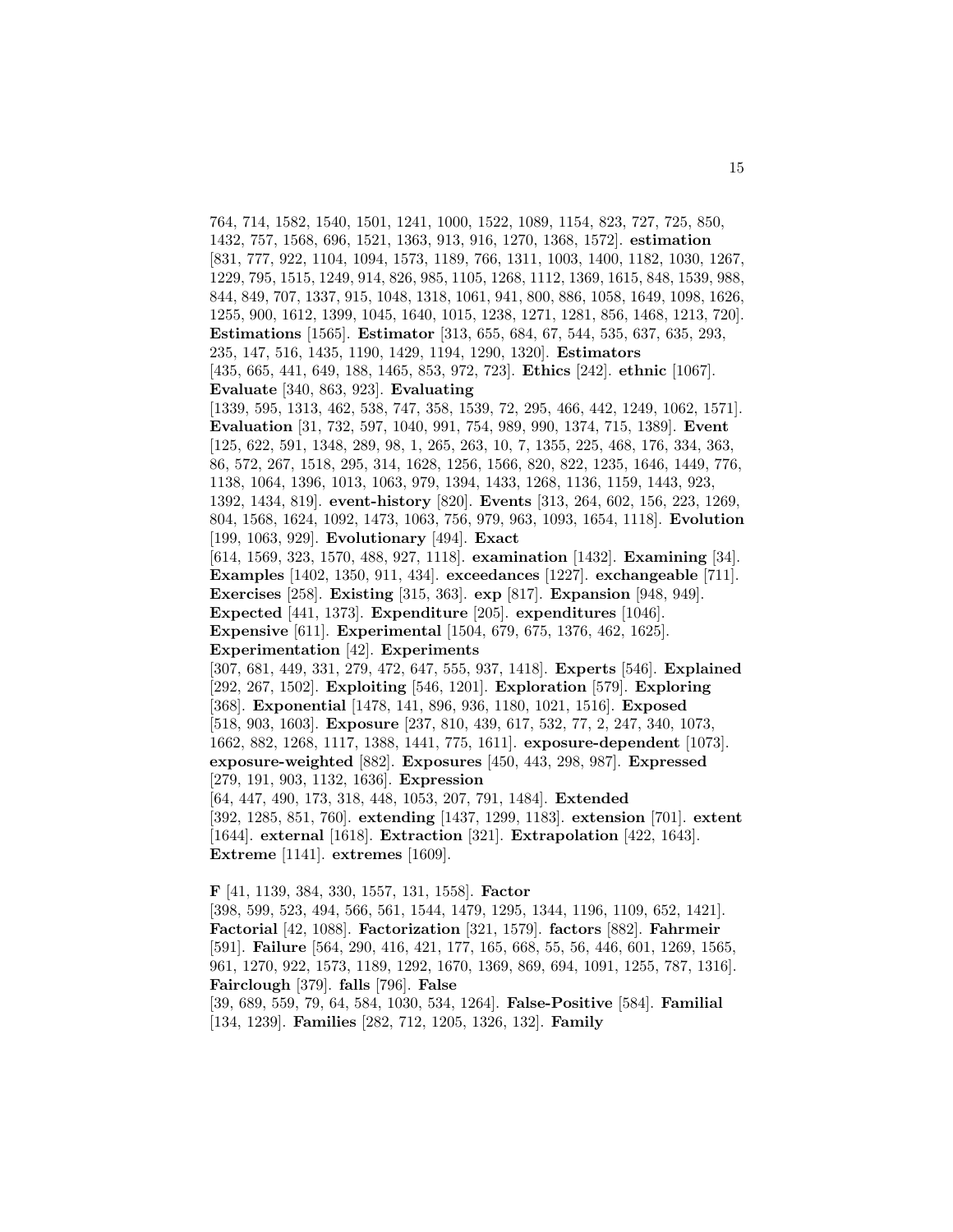[189, 1478, 351, 451, 135, 941, 1516, 1612]. **Family-Based** [451, 135]. **Familywise** [1614]. **Fang** [324, 372]. **Faraway** [1630, 1299]. **Farcomeni** [1185]. **Fast** [1656, 1330, 704, 1599, 1450, 1318, 1297]. **Fatality** [464]. **Favaro** [655]. **FDR** [633, 632]. **feature** [1537, 752, 731]. **Features** [159, 1639, 1421]. **Fecundability** [117]. **fecundity** [978]. **Feedback** [586]. **Fellner** [1261]. **Fellner-Schall** [1261]. **Feng** [1256]. **Feng-Chang** [1256]. **Ferrari** [1561, 1562]. **Ferraty** [330]. **few** [1570]. **fewer** [933]. **FFCD** [1063]. **Fiber** [77]. **Fibrosis** [76]. **Field** [102, 858, 745, 897]. **Fields** [186]. **Filipino** [635]. **Filtered** [347]. **filtering** [1029]. **Finding** [70, 95, 403, 734, 1541, 1288]. **Fine** [1256, 180, 1438, 467, 829]. **Fine-Gray** [1438]. **Finite** [82, 609, 169, 1181, 1166]. **Fink** [45]. **Fire** [511, 512]. **Firing** [36]. **First** [255]. **Fish** [682]. **Fisher** [721, 722]. **Fit** [614, 58, 616, 405, 1161, 1577, 788]. **fitness** [1611]. **fitting** [1377, 981]. **Fitzmaurice** [130, 1077]. **Fixed** [140, 232]. **FL** [1032, 950, 993, 1670, 952, 953, 1075, 1667, 1033, 811]. **Flandre** [420]. **FLCRM** [1321]. **Flexibility** [500]. **Flexible** [1540, 231, 1616, 1096, 971, 499, 1044, 270, 1043, 1014, 988, 1175, 981, 1050]. **Florida** [842]. **fly** [733]. **fMRI** [1420, 121, 678, 578, 715]. **Follmann** [622]. **Follow** [780, 395, 1426, 866, 923, 965, 1571]. **Follow-on** [780]. **Follow-up** [395, 1426, 866, 923, 965, 1571]. **followed** [777]. **Following** [486, 52]. **follows** [128, 166, 210, 325, 126]. **Food** [321]. **foot** [907]. **Forecasting** [74, 1659]. **Forest** [101, 138, 1042]. **formula** [765]. **Formulations** [369]. **forward** [1289, 704, 925, 1315]. **Foster** [1406]. **Foulkes** [333]. **Foundations** [1145]. **founder** [858]. **Fox** [45]. **FPCA** [1333]. **FPCA-based** [1333]. **fraction** [1115, 1524, 1651, 1238]. **Frailty** [529, 289, 224, 288, 177, 446, 1291, 1646, 890, 1236, 756, 979, 1204, 899, 470]. **Frailty-Based** [224]. **Framework** [480, 440, 389, 466, 964, 1026, 1274, 1245, 1153, 1418, 1056, 1266, 1118, 1427, 792]. **Frangakis** [914, 915]. **Frank** [1074]. **Frauke** [1406]. **Free** [28, 362, 1568, 1095, 1334, 390]. **frequency** [765, 1106, 932]. **Frequentist** [39, 386, 834]. **Friedman** [174]. **Friendly** [1032]. **Frying** [511, 512]. **Fuentes** [252]. **Fully** [699, 287, 292, 1387]. **Function** [348, 646, 602, 528, 340, 854, 1496, 879, 870, 783, 921, 691, 1262, 1428, 900]. **function-on-function** [879, 783, 691]. **function-on-scalar** [854]. **Functional** [501, 338, 231, 330, 562, 563, 1321, 1478, 605, 523, 497, 12, 492, 436, 1323, 74, 62, 285, 542, 701, 750, 1577, 917, 751, 1251, 1663, 1659, 1113, 784, 1057, 1498, 1108, 879, 1210, 1056, 1017, 1263, 1232, 837, 1167, 902, 1516, 785, 1262, 1605, 1627, 171]. **functional-response** [1263]. **Functions** [482, 392, 1171, 962, 1319, 966, 1272, 1044, 988, 1019, 1045]. **Fundamentals** [385]. **Fungus** [137]. **Fused** [1099, 1657]. **fusion** [495]. **future** [987]. **FWER** [194].

**G** [434, 515, 171, 1591, 130, 425, 1353, 1557, 661, 254, 170, 657, 952, 877, 1213, 1558]. **G-Estimation** [425]. **G.** [386, 660, 213, 432]. **G.-L** [254]. **Gadda** [1186]. **Gaetan** [332]. **Gail** [1629]. **gamma** [890]. **Gang** [1355]. **Gap**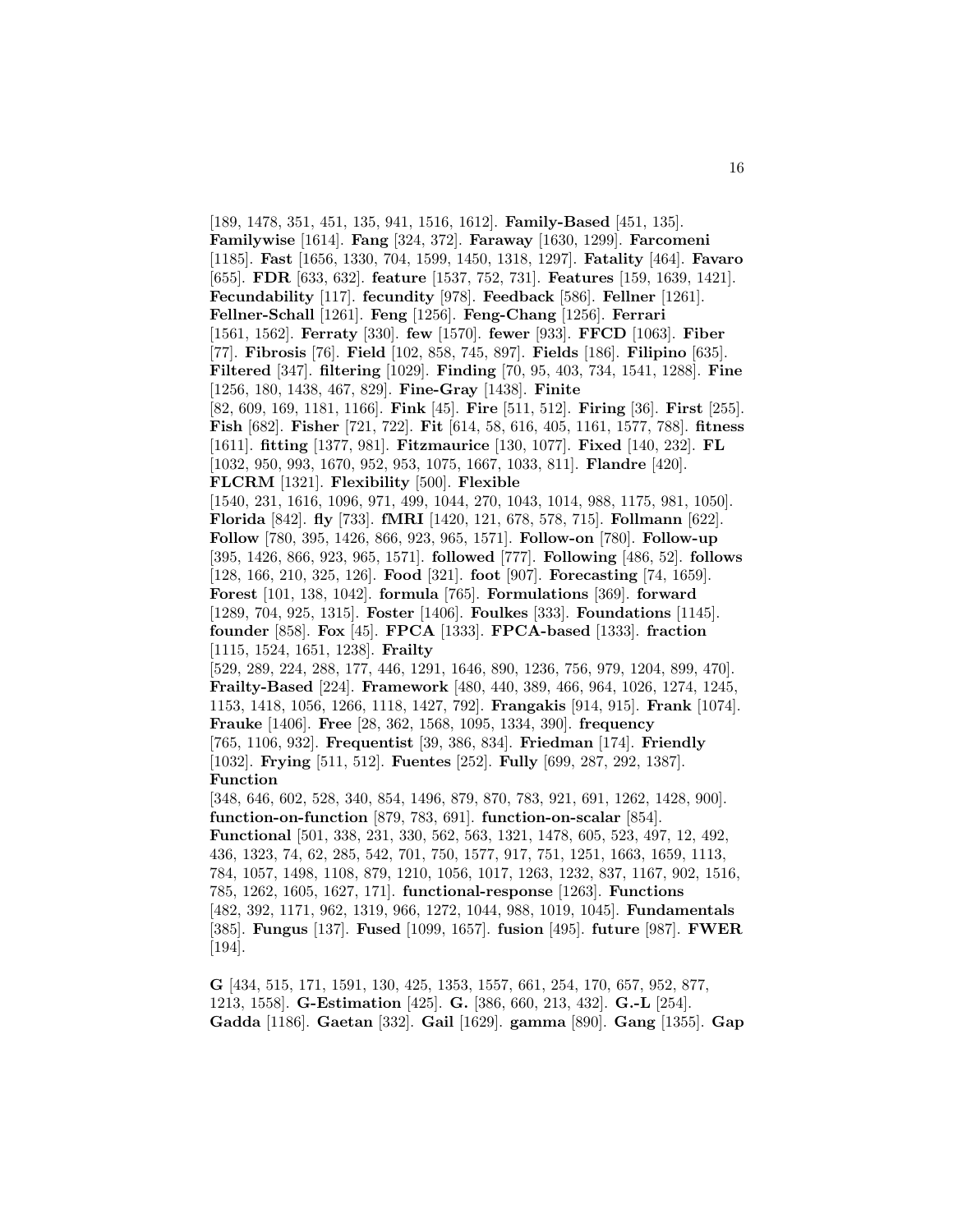[148, 603, 1051, 1020, 1019]. **Gaps** [314]. **Garica** [1595]. **Garica-Hiernaux** [1595]. **Garrett** [1077]. **Garrote** [283]. **Gatekeeping** [633, 1314]. **Gaussian** [613, 1211, 1424, 186, 727, 428, 30, 1656, 1044, 1229, 393, 560, 102, 536, 1262, 284, 1166]. **Gaussian-process** [1424]. **Gaussian-Wishart** [1262]. **GEE** [1495, 157, 636]. **Geelbek** [1122]. **Gel** [1122]. **Gelfand** [252, 842]. **Gelman** [661]. **Gene** [64, 282, 447, 490, 283, 120, 560, 280, 318, 450, 488, 448, 1131, 862, 967, 1276, 791, 1029, 1253, 1341, 872, 881, 1277, 1484, 1388, 1212, 1583, 1533, 173]. **gene-drug** [872]. **Gene-Environment** [282, 120, 450, 488, 1029, 1388, 1212, 1583]. **Gene-Gene** [283, 967]. **Genealogies** [560]. **General** [1426, 529, 430, 306, 310, 1198, 569, 451, 1274, 970, 1085, 1056, 1266, 1468]. **Generalization** [684, 144, 616]. **Generalizations** [1401]. **Generalized** [608, 355, 690, 67, 116, 604, 392, 430, 1299, 854, 118, 336, 1145, 860, 250, 1534, 1433, 204, 249, 1157, 150, 12, 677, 521, 438, 188, 1390, 712, 1111, 776, 1202, 1473, 1267, 795, 1484, 1247, 704, 1286, 888, 1261, 875, 1602, 1611, 557]. **Generalizing** [1588]. **generated** [1117]. **Generation** [92, 278, 277, 1076, 1132, 1276]. **generative** [1467]. **Genes** [119, 279, 191, 903, 1102, 1636]. **Genetic** [608, 515, 4, 319, 350, 220, 498, 281, 194, 360, 550, 549, 428, 35, 119, 75, 670, 1213, 168, 216, 607, 27, 882, 745, 883, 939, 1254, 1278, 924, 1275, 941, 700, 875, 929, 792, 1170, 1583, 1366]. **genetical** [1637]. **Genetics** [326, 221, 1034, 327, 333, 718, 385]. **Geng** [912]. **Genome** [219, 1408, 1102, 766, 1327, 1253, 1638]. **genome-** [1253]. **genome-differentiated** [766]. **Genome-Scale** [219]. **Genome-Wide** [1408, 1327, 1638]. **Genomic** [631, 217, 533, 193, 94, 1329, 1173, 1024, 1404]. **genomics** [1637, 792, 327]. **Gentle** [253]. **Geoadditive** [245]. **Geoffrey** [657]. **Geographic** [104, 547]. **George** [1120]. **Geostatistical** [496]. **Gerhard** [1348, 1188]. **Germany** [803]. **Geskus** [951]. **Gestational** [427]. **GGE** [762]. **ggplot2** [259]. **Ghani** [1406]. **Ghosh** [1120, 417, 553, 418]. **Gianluca** [719]. **Gibbons** [381]. **Gimenez** [329]. **Giovagnoli** [950]. **Giraud** [1506]. **Girolami** [432]. **Gittins** [925, 1315]. **Given** [7]. **GLM** [1367]. **GLM-based** [1367]. **Global** [1065, 1331, 72, 736]. **Glymour** [1590]. **Goergen** [1628]. **G¨ohlmann** [173]. **Gold** [545, 111, 568, 460, 546, 873]. **Goldstein** [1035, 327]. **Good** [972, 765]. **Good-Turing** [972, 765]. **Goodman** [1592]. **Goodness** [614, 58, 616, 405, 1577, 788]. **Goodness-of-Fit** [614, 58, 405, 1577, 788]. **gorillas** [766]. **Gouskova** [1256]. **Governance** [274, 594]. **governing** [1394]. **Grace** [1632]. **Gradients** [605, 880]. **Granger** [1605]. **Grant** [1142]. **graph** [1230, 1015]. **graph-constrained** [1015]. **Graphical** [613, 536, 624, 295, 1656, 1229, 1383, 785]. **Graphics** [259, 1305, 376, 373]. **graphs** [973, 1052, 1515, 1628]. **Graves** [171]. **Gray** [180, 1438]. **Great** [369]. **Greco** [1185]. **Greedy** [1152]. **Group** [608, 70, 817, 310, 457, 81, 151, 687, 546, 396, 1199, 1657, 1538, 896, 1010, 1513, 1177, 1524, 991, 1445, 1311, 860, 855, 1580, 989, 1438, 990, 1296, 908, 835, 1247, 1314, 1061, 875, 1571]. **group-**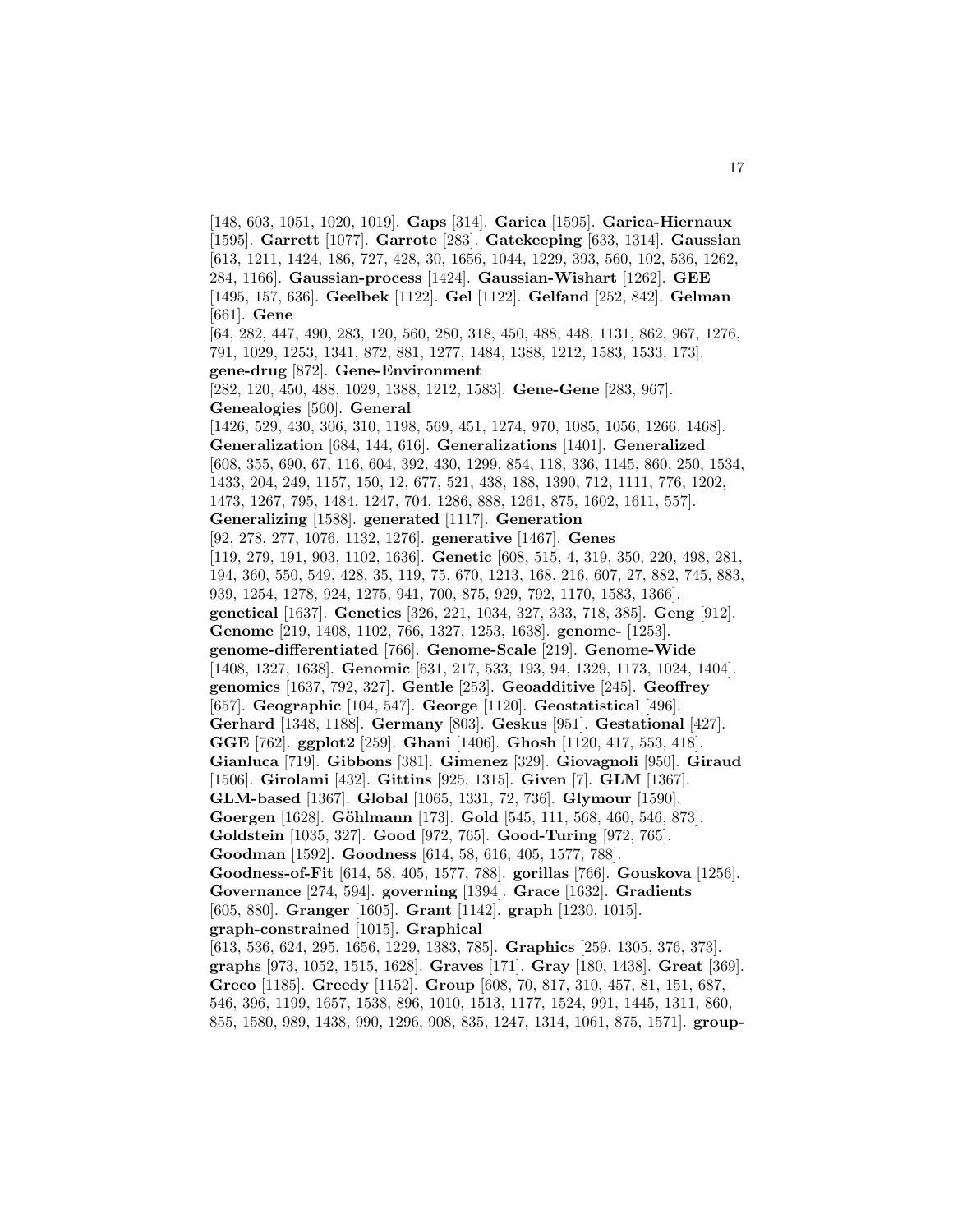[835]. **Group-Randomized** [396]. **group-sparse** [1580]. **Grouped** [292, 1286, 652]. **Groups** [679, 531, 396, 1066]. **Groupwise** [1278]. **Growth** [101, 99, 184, 49, 682, 1300, 1423, 1568, 1106]. **Gruber** [435]. **guarantee** [1374]. **Guerra** [327]. **guess** [946]. **Guide** [85, 1406, 42, 1409, 1304, 1302, 380]. **guided** [1161, 747, 1389]. **Guido** [1119]. **Gumbel** [407]. **gut** [1231]. **Guttorp** [252]. **Guyon** [332]. **GWAS** [1067]. **H** [1077, 435, 430, 258, 1629, 878, 473, 173, 167, 743]. **H.** [328, 167, 168, 259]. **H4** [803]. **HAART** [486, 1207]. **Haenszel** [1155]. **Hagan** [1302]. **Hagelloch** [487]. **Hagenaars** [44]. **Häggström** [1360, 1361]. **Hall** [842, 1593, 950, 993, 1631, 951, 952, 953, 811]. **Hall/ASA** [1593]. **Hall/ASA-CRC** [1593]. **Hall/CRC** [950, 993, 1631, 951, 952, 953, 811]. **Halloran** [211]. **Hand** [84, 907]. **Handbook** [330, 46, 1143, 1187, 252, 661, 168]. **Handling** [779, 943, 1493]. **Hans** [621]. **Haplotype** [96, 1212]. **haplotype-environment** [1212]. **Haplotypes** [463]. **Harbor** [508]. **Hard** [206]. **Hardcover** [842]. **Hardin** [557]. **Hardy** [34]. **Hardy-Weinberg** [34]. **Harm** [645]. **harnessing** [1531]. **Harrell** [1074]. **Harron** [1035]. **Harvey** [1035]. **Hasegawa** [1547]. **Hastie** [1401, 174, 1298]. **Hazard** [653, 3, 654, 666, 444, 598, 443, 291, 962, 1319, 1521, 922, 851, 1090]. **Hazards** [529, 179, 178, 1522, 1179, 1073, 712, 1235, 1616, 909, 824, 1047, 788, 1472, 1048, 981, 910]. **Heagerty** [1224, 1223, 1225]. **Health** [570, 158, 635, 205, 719, 1174, 867, 1250, 868, 737, 1592, 709, 829]. **Healthcare** [1352, 1301, 1301]. **Heat** [317]. **Heiberger** [1303]. **Heidelberg** [1216, 1348, 1303, 1121, 1074, 1076, 1408]. **Held** [654]. **Helene** [1186]. **helices** [1422]. **hematopoietic** [1020]. **Henderson** [235]. **Henning** [743]. **Heo** [1349]. **hepatitis** [707]. **hepatocellular** [1334, 1335]. **Herson** [1403, 43]. **Heterogeneity** [319, 95, 641, 114, 645, 623, 1053, 1283, 1193, 1194, 1247, 1626]. **Heterogeneous** [347, 137, 1383, 436, 322, 859, 1584, 1168, 1378, 1165, 1515, 1070, 1419]. **Heteroscedastic** [429, 1372, 786]. **Hidden** [643, 1285, 1209, 1666, 1586, 871, 1462, 905, 1532, 897, 738, 374, 1594]. **Hierarchical** [106, 220, 186, 678, 357, 1177, 784, 51, 244, 533, 561, 687, 716, 191, 405, 62, 1390, 1211, 1026, 1174, 898, 1101, 1233, 732, 1341, 1262, 1622, 842]. **Hiernaux** [1595]. **High** [610, 634, 449, 429, 1601, 562, 105, 143, 217, 78, 233, 163, 1506, 1518, 80, 438, 188, 284, 1465, 1283, 1485, 1576, 973, 838, 1536, 1007, 1418, 1448, 1643, 1066, 828, 1530, 716, 1602, 1421, 1365]. **high-cost** [1448]. **High-Density** [80]. **High-Dimensional** [610, 634, 429, 105, 143, 217, 233, 1506, 1518, 438, 188, 284, 1485, 1576, 973, 1536, 1007, 1643, 828, 1602, 1421, 1365]. **High-Order** [163]. **High-Throughput** [449, 1418, 1066, 1530, 716]. **higher** [733]. **Highest** [243]. **Hilbe** [471, 557, 720]. **Hinkelmann** [555]. **Hiroshi** [621]. **histogram** [1581]. **histogram-valued** [1581]. **histopathology** [752]. **Historical**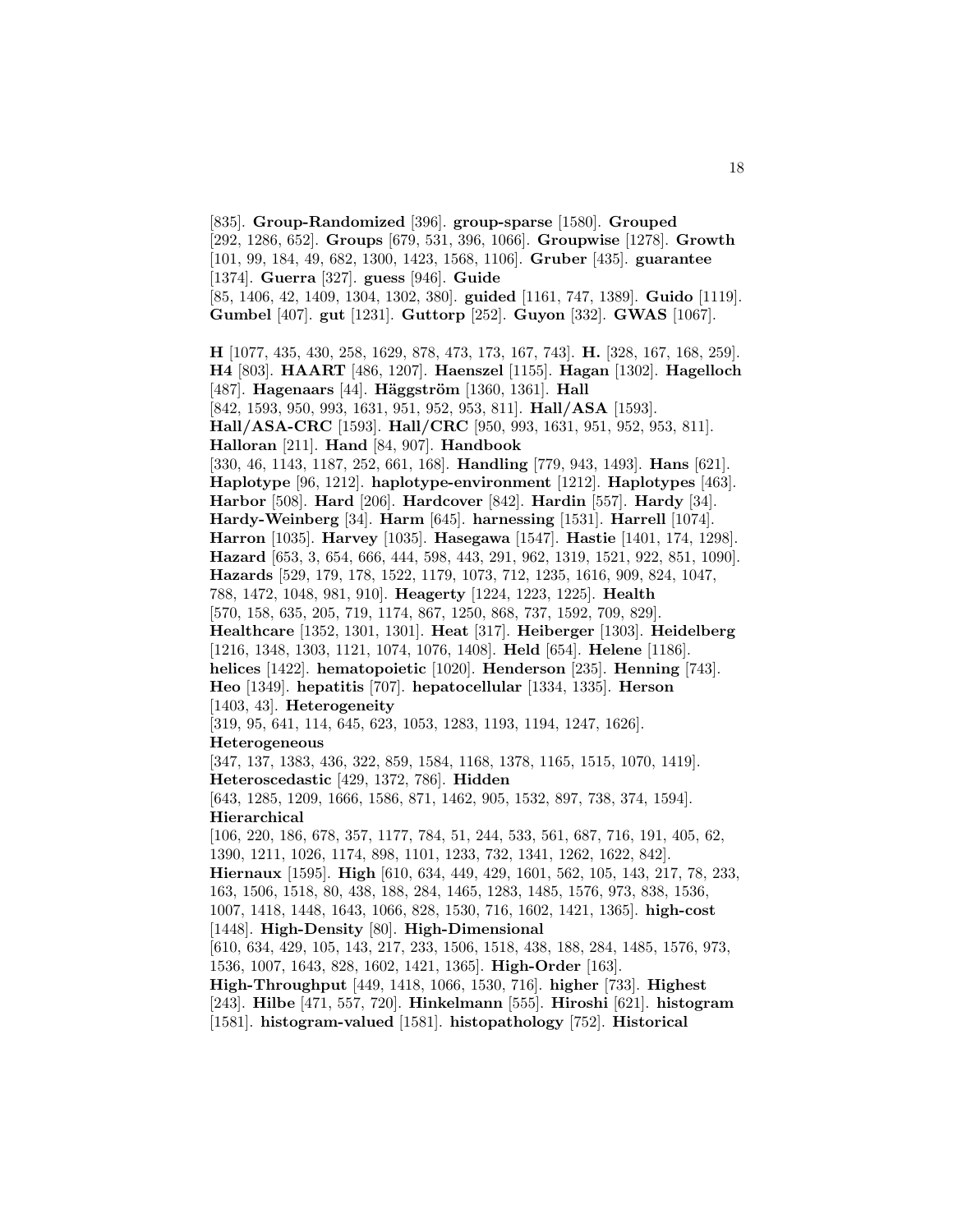[422, 370, 357, 711, 806]. **Histories** [314]. **History** [591, 439, 267, 76, 820]. **HIV** [47, 1591, 6, 394, 161, 395, 739, 838, 1393, 940, 316, 202, 486, 502, 1207, 150, 707, 229, 112, 48, 775, 581]. **HIV-Infected** [502]. **HIV-Positive** [486]. **HIV/AIDS** [1591, 150]. **HIV/TB** [1393]. **HLA** [901]. **Hoboken** [1077, 1502, 1139, 1302, 1145, 1301, 877, 1304]. **Hoff** [255]. **Holland** [1303]. **Holly** [771]. **Holm** [515]. **Holmgren** [742]. **Homogeneity** [573, 197, 305, 509]. **homogeneous** [859, 1437, 1030]. **Hooker** [171]. **hormones** [1394]. **Horton** [1305, 376]. **Hospice** [51]. **hospital** [964, 1490, 1486, 1488, 1487, 1378, 1489, 708]. **hospitalizations** [1396]. **Hot** [314]. **Hot-Deck** [314]. **Hothorn** [384]. **Hout** [1405]. **HPTN** [775]. **Hu** [1561, 1562]. **Hua** [1214]. **Huang** [771]. **hub** [1528]. **Hubbard** [689]. **Hudgens** [1591]. **Human** [326, 683, 1300, 168, 1018, 1626]. **hurdle** [1636]. **Hybrid** [673, 681, 1557, 540, 1556, 1559, 835, 703, 1602, 1558]. **Hydrological** [619]. **hypergeometric** [701]. **Hypotheses** [633, 72, 1016, 1648, 1546, 1545, 1655]. **Hypothesis** [345, 1007, 588, 617, 195, 589, 760, 46, 1167, 1230, 575, 1283]. **I.** [215, 473]. **I/II** [69]. **Iain** [1594]. **Ian** [1406]. **IBS** [274, 594, 593]. **ICU** [19]. **Identifiability** [111, 149, 401]. **Identification** [859, 277, 457, 596, 447, 724, 566, 280, 218, 903, 1274, 1543, 887]. **identifier** [710]. **Identify** [101, 78, 1287, 1060, 738]. **Identifying** [383, 463, 1482, 449, 937, 793, 1082, 273, 532, 785, 1398, 1083, 1532, 1533]. **Ignorable** [673, 343, 699, 1493]. **Igor** [655]. **II** [1559, 778, 1557, 250, 89, 1558, 1556, 500, 69, 249, 1443]. **II.** [114]. **II/III** [1559, 1557, 1558, 1556]. **III** [1559, 1557, 1558, 1556]. **Illness** [97, 856]. **Illness-Death** [97, 856]. **illustrated** [700]. **illustration** [867]. **Image** [542, 732]. **Images** [241, 12, 752]. **imaging** [1278, 1387, 902, 1605, 1627, 590]. **imbalance** [805]. **Imbens** [1119]. **IML** [212]. **Immune** [48]. **immunoassays** [1101]. **immunodeficiency** [1626]. **immunotherapy** [1477]. **Impact** [570, 486, 205, 571, 485, 27, 1095, 1193, 707]. **Imperfect** [641, 710, 1176]. **Implementation** [992]. **Implications** [229]. **Importance** [150]. **important** [815]. **Imprinting** [451, 968]. **Improve** [810, 2]. **Improved** [1391, 1666, 369, 1606, 534, 236, 9, 504, 765, 1181]. **improvement** [864, 1289]. **Improving** [865, 500, 1094, 35, 1255]. **Imputation** [359, 272, 154, 541, 877, 8, 402, 303, 314, 302, 1250, 1494, 1117, 943, 1290, 728, 1137, 983]. **Incidence** [47, 6, 395, 180, 229, 112, 891, 940, 1626]. **Incident** [456, 1426, 1610]. **Incomplete** [383, 604, 522, 646, 779, 365, 273, 19, 729]. **inconsistency** [1377]. **Incorporating** [608, 242, 1657, 439, 1312, 858, 1295, 63, 533, 55, 727, 1637, 1496, 875, 775]. **Incorporation** [357, 1340]. **Incorrectly** [588, 589]. **Incremental** [150, 295, 942]. **Independence** [24, 7, 1450, 906, 1297, 1212]. **Independent** [310, 678, 316, 618, 715]. **index** [714, 1426, 1111, 776, 1396, 1095, 1108, 1389, 925, 1315, 1602, 1421, 1281]. **index-based** [714]. **index/Cox** [1567]. **Indexes** [490, 427]. **indicators**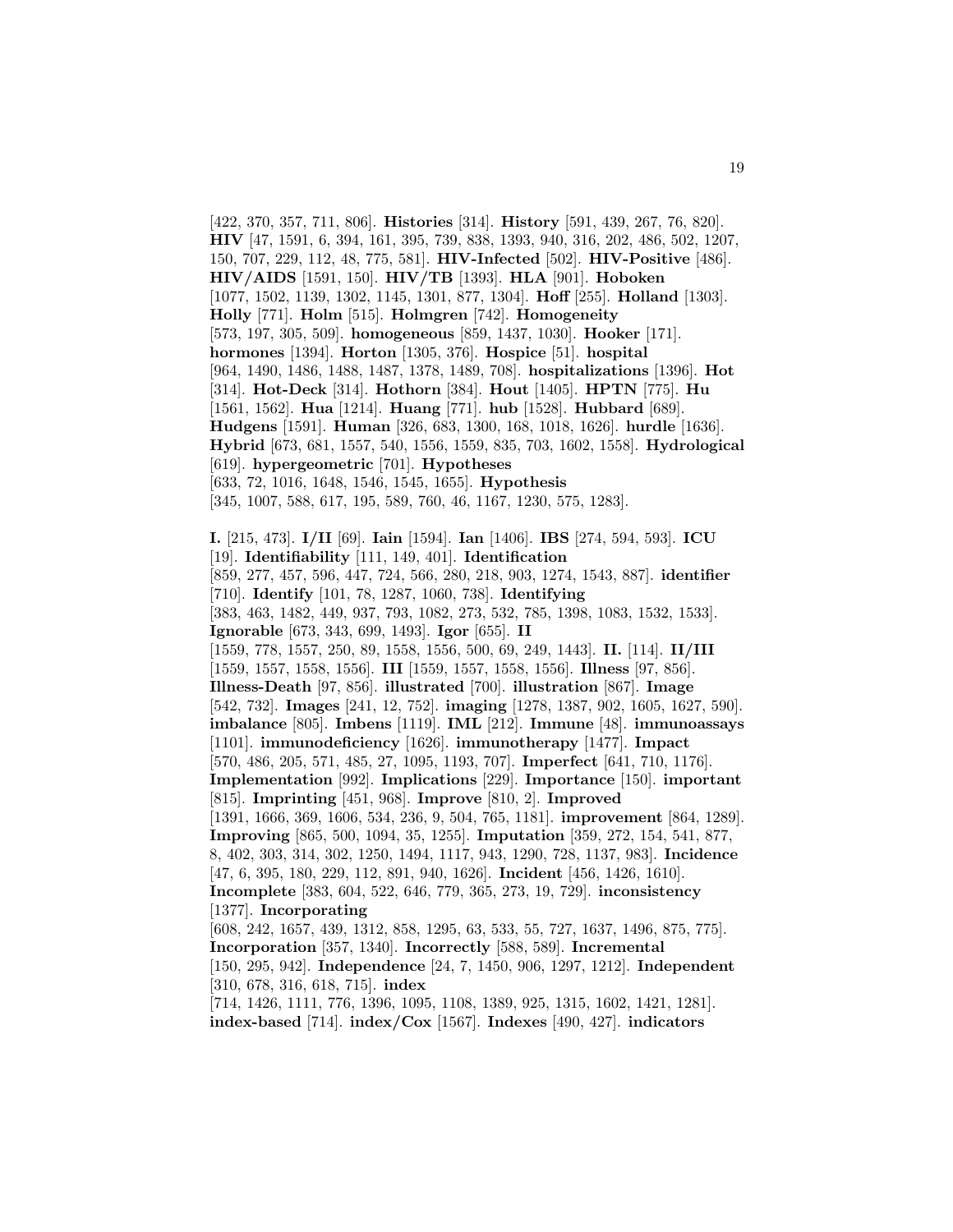[1323]. **Indirect** [554, 518]. **Individual** [242, 761, 550, 549, 288, 682, 580, 835]. **individual-level** [835]. **Individualized** [1312, 1430, 1650, 1587, 1374]. **Individually** [110]. **individuals** [1588, 890, 1326]. **Indrayan** [656]. **Induced** [110, 1627]. **Infected** [502, 707]. **infecting** [1440]. **Infection** [641, 440, 486, 617, 49, 229, 1393]. **Infection-Cardiovascular** [617]. **Infections** [687, 964, 857, 1177, 1020, 1070]. **Infectious** [1353, 952, 569, 464, 485, 540]. **Inference** [209, 439, 620, 644, 95, 519, 71, 741, 1409, 40, 926, 878, 123, 577, 13, 674, 1610, 617, 296, 611, 560, 174, 612, 1119, 625, 298, 83, 66, 351, 1156, 432, 48, 183, 192, 481, 396, 483, 196, 796, 813, 1040, 1203, 1569, 1011, 1423, 699, 827, 1158, 1572, 1590, 693, 1668, 1046, 1153, 1528, 871, 1656, 1088, 1429, 809, 1570, 1603, 869, 1604, 1056, 1467, 740, 1265, 1621, 1644, 1248, 929, 1068, 1436, 1599, 1298, 381]. **Inferences** [243, 1588, 1576, 1234, 1118]. **inferential** [754]. **inferiority** [960]. **Inferring** [1329, 576]. **Infertility** [687, 1542]. **Inflated** [499, 1027, 1646, 1368, 1293, 979, 1196, 1071]. **Influence** [507, 1263]. **Info** [956, 996, 1038, 1080, 1126, 1148, 1219, 1259]. **Inform** [476, 1353, 952]. **Information** [957, 997, 1039, 1081, 956, 996, 1038, 1080, 955, 995, 1037, 1079, 954, 994, 1036, 1078, 1127, 1149, 1220, 1260, 1126, 1148, 1219, 1259, 1125, 1147, 1218, 1258, 1124, 1146, 1217, 1257, 1309, 1358, 1412, 1461, 1308, 1357, 1411, 1460, 1307, 1356, 1410, 1459, 1511, 1554, 1598, 1635, 1510, 1553, 1597, 1634, 1509, 1552, 1596, 1633, 439, 684, 604, 357, 1525, 533, 327, 18, 1040, 1657, 823, 865, 858, 1524, 1340, 806, 1048, 728, 1471]. **information-theoretic** [1040]. **Informative** [1538, 526, 10, 336, 426, 491, 820, 1011, 1432, 1646, 1010, 1469, 1135, 821, 1112, 1619, 1331, 740, 1431, 1617, 1091, 1434]. **informed** [1638]. **Infusion** [320]. **Ingram** [1122]. **Inhomogeneous** [346]. **initial** [946]. **Initiating** [486]. **initiation** [1393, 1589]. **INLA** [1630]. **insertion** [1249]. **Insights** [313]. **Instability** [193]. **Instrumental** [1522, 1073, 637, 1573, 1013, 824, 1268, 749, 1266, 1463]. **Insurance** [658]. **Integer** [1659]. **Integer-valued** [1659]. **integral** [893]. **integrate** [728]. **Integrated** [1364, 1569, 1295]. **Integrating** [489, 882, 1120]. **integration** [920]. **Integrative** [1637, 1580, 746, 1340, 1170, 862, 1173, 1642, 1484, 792]. **Intensities** [36]. **Intensity** [110, 465, 346, 756]. **inter** [1087]. **inter-subject** [1087]. **Interaction** [287, 282, 120, 566, 1029, 894, 1388, 738, 1212, 1583]. **Interactions** [283, 450, 488, 298, 967, 974, 872, 1087, 748]. **Intercepts** [231]. **Intercepts-Functional** [231]. **interdependent** [998]. **Interfaces** [624]. **interference** [774]. **interfering** [1604]. **Intergene** [533]. **interim** [1314]. **Intermediate** [951, 300]. **Intermittent** [49]. **Intermittently** [109]. **internal** [900, 1564]. **International** [593, 1221, 721]. **Interpretable** [634, 1057, 918]. **Interpretation** [1408, 1070]. **interrogation** [1172]. **Interval** [3, 30, 1405, 1568, 1270, 1469, 1523, 1014, 1651, 693, 1386, 1480, 826, 1237, 1056, 1093, 981, 1091, 901, 1045, 1316]. **Interval-Censored** [3, 1405, 1270, 1469, 1523, 1014, 1386, 1237, 1093, 981, 1091, 901, 1045, 1316]. **intervals** [1444, 874, 1090, 982, 893, 927, 1665]. **Intervention**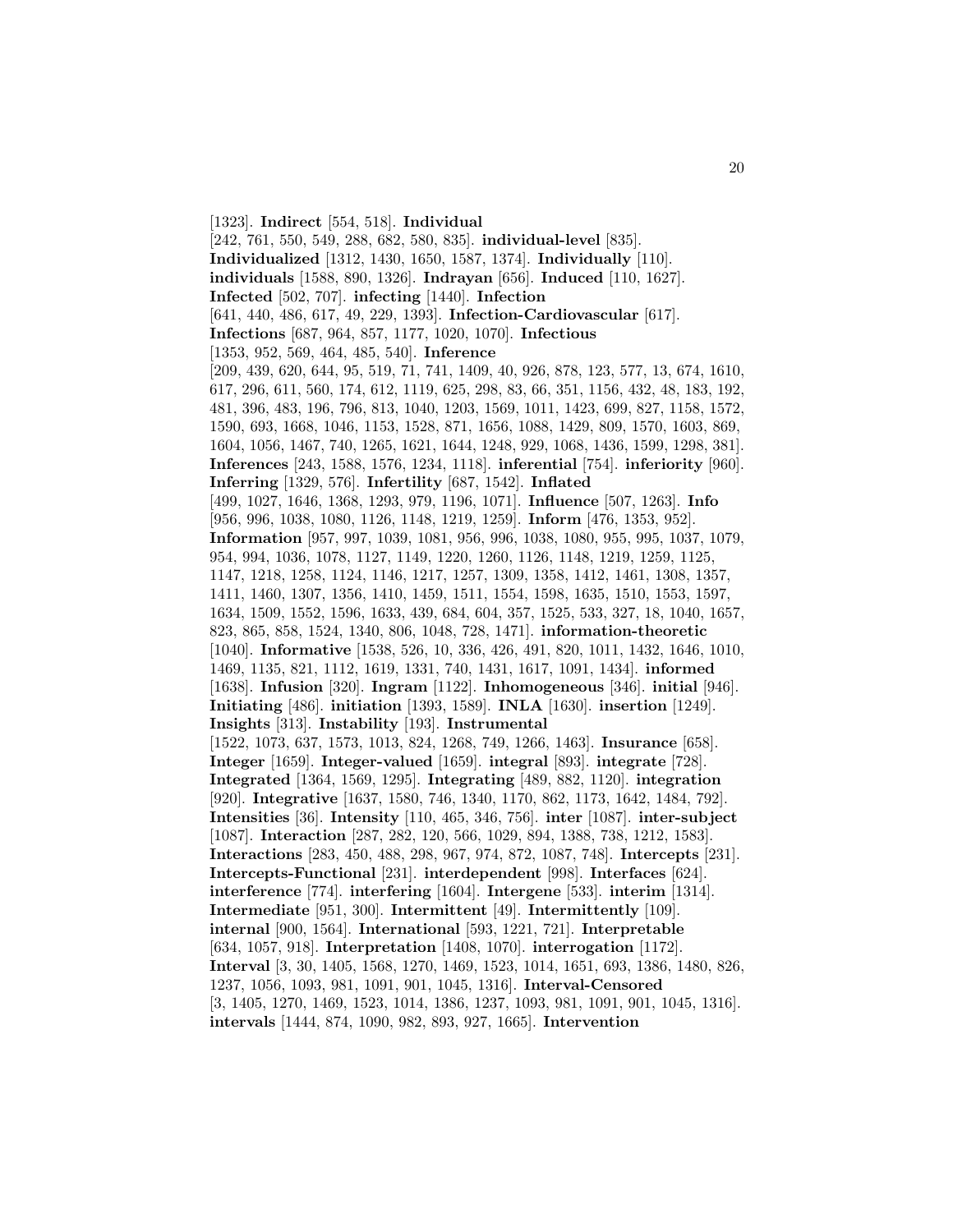[570, 458, 1674, 1618, 1608]. **Interventions** [458]. **Intra** [550, 549]. **Intra-Individual** [550, 549]. **intraclass** [874]. **Intractable** [675, 1001]. **Introducing** [213]. **Introduction** [374, 1351, 472, 1594, 83, 1506, 1119, 382, 430, 657]. **Introductory** [214]. **Invasive** [650, 465]. **Inverse** [408, 148, 1370, 179, 402]. **Inverse-Probability** [402]. **Inverse-Weighted** [179]. **invertebrates** [1111]. **Investigating** [440, 872, 829]. **Involving** [422]. **irregular** [965]. **ISBN** [842]. **ISBN-13** [842]. **ischemia** [1343]. **Ising** [798, 639, 163]. **Isotonized** [409]. **Issue** [474, 957, 997, 1039, 1081, 956, 996, 1038, 1080, 955, 995, 1037, 1079, 954, 994, 1036, 1078, 1127, 1149, 1220, 1260, 1126, 1148, 1219, 1259, 1125, 1147, 1218, 1258, 1124, 1146, 1217, 1257, 1309, 1358, 1412, 1461, 1308, 1357, 1411, 1460, 1307, 1356, 1410, 1459, 1511, 1554, 1598, 1635, 1510, 1553, 1597, 1634, 1509, 1552, 1596, 1633]. **Issues** [1214, 1062]. **Italian** [194]. **item** [139, 1250]. **iterative** [1600].

**J** [381, 621, 383, 329, 171, 252, 471, 84, 1299, 212, 1224, 557, 878, 660, 44, 1305, 169, 253, 1223, 1225, 877, 1630, 375]. **J.**

[211, 434, 435, 84, 373, 212, 331, 90, 43, 257, 174, 624]. **J.-H** [878]. **j.0006-341X.1999.00603.x** [622]. **j.1541-0420.2011.01689.x** [621]. **Jaakko** [515]. **JABES** [1221]. **Jacqmin** [1186]. **Jacqmin-Gadda** [1186]. **Jae** [779]. **James** [1077, 293]. **James-Type** [293]. **Janes** [771]. **Jang** [690]. **Japan** [593]. **Jarmin** [1406]. **Jasmine** [1120]. **Jason** [1256, 1224, 1488, 1487, 1489, 1223, 1225]. **Jay** [1403]. **Jean** [1350]. **Jean-Baptiste** [1350]. **Jeffrey** [1503]. **Jehua** [811]. **Jenny** [1360]. **Jeong** [878]. **Jerez** [1595]. **Jersey** [877]. **Jewell** [1590]. **Jialiang** [718]. **Jim** [1628]. **Jinqiao** [1351]. **Joe** [1505]. **Johansen** [1435]. **John** [1590, 1301, 1183]. **Johnson** [1354]. **Joint** [610, 140, 1269, 441, 548, 182, 203, 506, 7, 868, 440, 1293, 1135, 1063, 979, 1515, 51, 371, 469, 49, 8, 334, 1093, 318, 324, 372, 1518, 580, 640, 243, 48, 607, 38, 597, 1365, 507, 1391, 822, 1565, 1208, 1449, 745, 830, 1094, 1064, 821, 1229, 1178, 978, 1517, 1644, 921, 1002, 1470, 1612, 1583, 1355]. **Joint-Action** [548]. **Jolly** [114]. **Jolly-Seber** [114]. **Jones** [382, 661]. **Jose** [1595, 992]. **Joseph** [1505, 1302, 720]. **Jr** [211]. **Judea** [1590]. **Judgment** [473, 409]. **Julia** [1406]. **Julian** [1299, 1630]. **Julious** [431]. **Jun** [1141, 779]. **June** [621, 622]. **Jung** [778]. **Jure** [1503].

**K.** [433, 552, 45, 553, 377, 555]. **Kalantar** [1488, 1487, 1489]. **Kalantar-Zadeh** [1488, 1487, 1489]. **Kamyar** [1488, 1487, 1489]. **Kane** [1143]. **Kang** [771]. **Kaprio** [515]. **Karl** [912]. **Kass** [1184]. **Katie** [1035]. **Keen** [373]. **Ken** [1305]. **Kendall** [148]. **Kenward** [877]. **Kernel** [350, 283, 1004, 668, 920, 1450, 904, 793, 1003, 1400, 818, 1297, 1399, 1583]. **Khmaladze** [658]. **Khuri** [215]. **kidney** [862, 1173, 1019]. **Kim** [779]. **Kinesin** [241]. **Kinetic** [33]. **kinetics** [1208]. **King** [329]. **Kingdom** [1409]. **Kirk** [1187]. **Kishiro** [621]. **Kjell** [1354]. **Kleinman** [376, 1305]. **Kneib**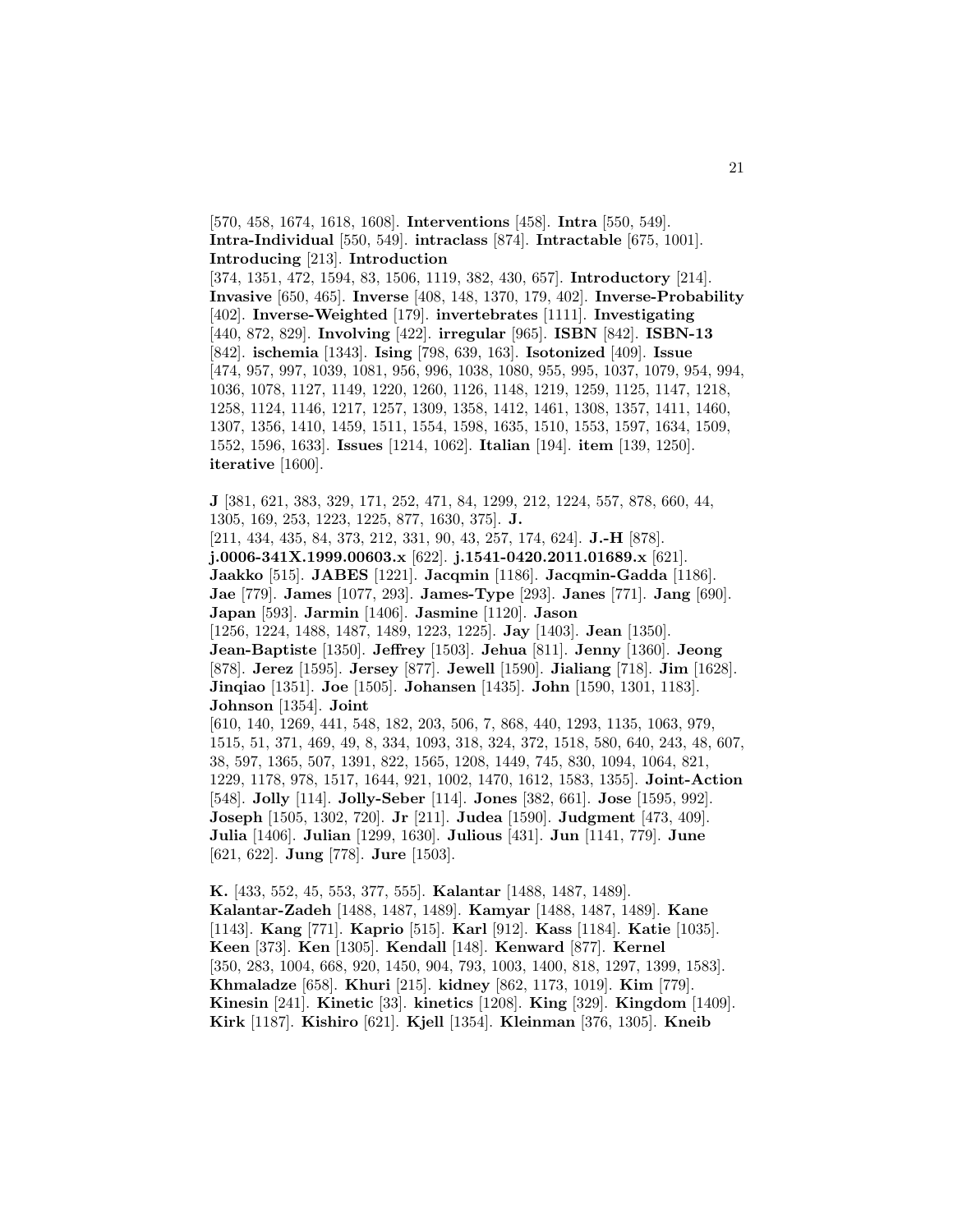[591]. **Knowledge** [489]. **Kobe** [593]. **Kolaczyk** [91]. **Kreuter** [1406]. **Kriging** [347]. **Kruskal** [608, 198, 875]. **Kruskal-Wallis** [608, 198, 875]. **Krzanowski** [84]. **Kuhn** [1354]. **Kullback** [441]. **Kupper** [258]. **Kuznetsova** [992]. **Kwang** [779].

**L** [1673, 591, 41, 258, 1215, 1302, 556, 1670, 661, 254, 45, 1594, 1122, 624]. **L.** [379, 374, 623]. **L.L** [1674]. **Laan** [1143, 592]. **Label** [1113]. **Label-noise** [1113]. **labor** [809]. **Lachin** [1139]. **Lacking** [574]. **Lag** [619, 898, 1245]. **Lagged** [579]. **Lahiri** [1631]. **Lai** [172]. **Laird** [1077, 385]. **Lakes** [369]. **Lamprey** [369]. **Land** [201]. **Lane** [1406]. **Lange** [433, 385, 377]. **Langrock** [1594]. **Large**

[496, 999, 534, 561, 671, 55, 1131, 1584, 1535, 1656, 1030, 1527, 704]. **large-** [1535]. **Large-Scale** [496, 671, 999, 1584, 1030, 1527]. **Laricca** [89]. **Lash** [45]. **Lasso**

[461, 1401, 853, 1582, 1657, 896, 1311, 855, 1265, 1099, 463, 1264, 1479]. **lasso-type** [853]. **Latent** [245, 673, 564, 526, 137, 185, 344, 428, 7, 440, 25, 523, 205, 569, 450, 460, 1518, 652, 1055, 820, 1574, 1089, 1174, 1601, 1479, 1542, 1394, 1344, 1196, 1159, 1093, 935, 1367, 1209, 1068, 1421, 1599]. **Latent-Class** [673]. **Lawrence** [624, 432]. **Lawson** [331]. **lead** [1517]. **Leadership** [1122]. **Learning**

[1276, 1401, 174, 193, 299, 920, 1642, 1650, 1587, 1192, 1427, 1152, 592, 432]. **Least** [1165, 601, 1672, 1600, 886]. **Least-Squares** [601]. **Lee** [375]. **Left** [180, 262, 1063, 982, 1320]. **left-censored** [1063]. **Left-Truncated** [262, 982, 1320]. **Lei** [590]. **Leibler** [441]. **Lemey** [46]. **Length** [469, 293, 54, 682, 759, 1523, 1380, 1178, 1106, 1249, 978, 1318]. **Length-Biased** [293, 54, 759, 1523, 1380, 1318]. **length-frequency** [1106]. **Leon** [744]. **Leskovec** [1503]. **Letter** [689, 127, 514, 512, 324]. **Level** [604, 42, 336, 157, 896, 1085, 1450, 1101, 1253, 1604, 835, 1086, 1297]. **Levels** [219, 24, 1109, 1002]. **Levene** [1247]. **Leveraging** [1652]. **Li** [1674, 1561, 1355, 718, 1562]. **Liang** [1224, 1223, 1225]. **Lichtenstein** [515]. **Lies** [1593]. **Life** [379, 658, 1498, 878, 132]. **lifespan** [1203]. **Lifetime** [664, 266, 964, 1046]. **Lifetimes** [516, 982]. **Lijoi** [655]. **Likelihood** [28, 220, 681, 207, 498, 281, 50, 444, 585, 1197, 428, 260, 202, 635, 246, 145, 697, 322, 929, 451, 19, 89, 1673, 764, 1332, 1620, 757, 1284, 909, 1097, 1661, 1104, 1536, 693, 795, 763, 869, 872, 884, 707, 924, 773, 800, 1320, 968, 1599, 1583, 910, 1371, 1564]. **Likelihood-Based** [28, 145, 697, 929, 924, 1599, 1371]. **Likelihoods** [675, 1001]. **Lima** [169]. **Lin** [1256, 1416, 1415, 168]. **Line** [621, 643, 24, 646, 201, 454, 934]. **Linear** [140, 394, 116, 101, 604, 430, 79, 1299, 212, 118, 277, 1145, 316, 452, 447, 600, 250, 159, 204, 170, 249, 472, 657, 543, 670, 12, 677, 361, 1074, 528, 783, 691, 15, 340, 1390, 1244, 1424, 741, 1576, 1245, 1437, 1135, 1321, 855, 1639, 530, 1267, 795, 1472, 1534, 1384, 1374, 695, 799, 1167, 888, 700, 1441, 215]. **Link** [406, 1199, 1044, 988]. **Link-Tracing** [406]. **Linkage** [28, 281, 1035]. **Linked** [1579]. **Liquid** [190]. **Lisa** [1142]. **list** [1194]. **listed** [1339]. **lists** [918]. **Liu**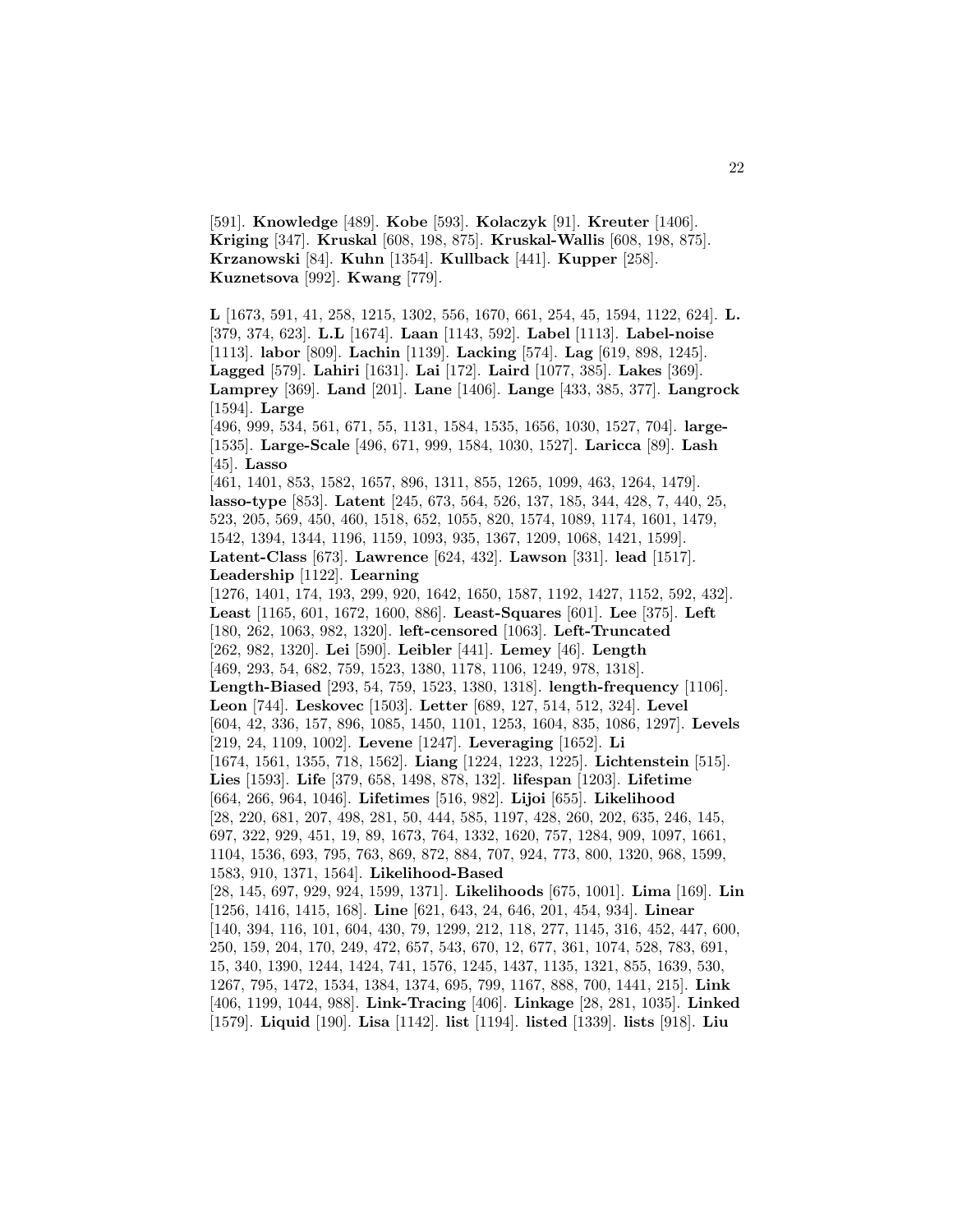[1674, 625]. **liver** [707]. **Loads** [316]. **Local** [613, 407, 919, 636, 308, 1568, 1319, 736, 1647]. **Local-aggregate** [919]. **localization** [705]. **localized** [737]. **Locally** [216]. **location** [1662, 893, 1261]. **Loci** [30, 390, 1172]. **Log** [1582, 530, 817, 1049, 1384, 1375]. **log-exp-sum** [817]. **Log-linear** [530]. **log-rank** [1375]. **log-rank-type** [1049]. **Log-ratio** [1582]. **Logistic** [463, 391, 616, 1074, 686, 1533, 710, 1324, 1476, 1325, 1113, 1069, 984, 1181, 1640, 471]. **Logrank** [9]. **Logrank-Type** [9]. **Long** [621, 666, 578, 202, 288, 454, 1115]. **Long-Diving** [621, 454]. **Long-Term** [666, 202, 288, 1115]. **Longini** [211]. **Longitudinal** [108, 673, 125, 1077, 591, 439, 526, 335, 604, 231, 98, 579, 7, 1355, 866, 440, 635, 13, 44, 230, 115, 154, 371, 541, 1349, 523, 205, 14, 136, 8, 334, 155, 228, 324, 52, 315, 606, 672, 671, 365, 525, 229, 372, 1518, 1517, 236, 109, 314, 438, 337, 183, 17, 59, 507, 581, 1391, 1673, 853, 822, 1269, 920, 1332, 1620, 1423, 761, 696, 1449, 937, 883, 830, 1445, 868, 1064, 1135, 1063, 885, 1267, 1498, 1136, 1112, 809, 1619, 697, 984, 749, 1157, 884, 905, 1093, 1618, 1209, 965, 1335, 921, 1333, 1365, 130]. **looking** [925, 1315]. **looks** [1314]. **Looney** [1302]. **Lorien** [1488, 1487, 1489]. **lost** [1203]. **Lot** [1578]. **Loughin** [953]. **Low** [78, 561, 1001, 967, 1478, 1580, 1526]. **low-count** [1001]. **Low-Rank** [561, 967, 1478, 1580]. **low-risk** [1526]. **Lower** [503, 765]. **LQAS** [1578]. **Ltd** [1590]. **Ltd.** [1504]. **Luca** [1185]. **Lung** [77, 299]. **Luo** [1561, 1562]. **Lyle** [1668, 1075]. **Lynch** [319, 1205]. **Lysate** [276]. **LZIP** [1196].

23

**M** [211, 1077, 435, 810, 1672, 1673, 252, 1139, 1629, 1488, 1303, 1487, 130, 1489, 720, 992, 44, 169, 1301, 1404, 254, 45, 385, 472, 953, 877, 1407, 592, 167, 46, 375, 624, 83, 1183, 432]. **M.** [471, 258, 557, 46]. **Ma** [718]. **MacDonald** [374]. **Machine** [350, 668, 904, 1003, 1400, 1004, 818, 1399, 1583]. **Machines** [283]. **Macroparasite** [199]. **Macular** [463]. **Madsen** [430, 324, 372]. **magna** [903]. **magnetic** [1605, 1627]. **Making** [40, 1192]. **malaria** [898]. **Mallick** [553]. **Mammal** [201]. **Management** [1305, 376]. **Mangion** [1667]. **Mantel** [1155]. **many** [977]. **Map** [278]. **Mapping** [85, 30, 496, 278, 539, 390, 389, 1169, 706, 811]. **MAR** [383, 273]. **Marc** [1140]. **March** [1256]. **Marco** [1350]. **Marginal** [1011, 620, 1027, 845, 846, 1092, 468, 176, 847, 1527, 1619, 683, 525, 1071, 941, 938, 1673, 1520, 1620, 717, 1670, 984, 848, 844, 849, 1431, 44]. **marginalization** [1345]. **marginalized** [1381]. **Maria** [1590]. **Mark** [160, 307, 650, 1143, 598, 453, 25, 200, 1407, 1363, 985, 1606]. **Mark-Recapture** [307, 650, 25, 200]. **Mark-Recapture-Recovery** [160]. **mark-resight** [985, 1606]. **Mark-Specific** [598]. **Marked** [345, 1042]. **Marker** [98, 537, 466, 822, 814, 1003, 1400, 1182, 747, 1653, 1389, 1399]. **marker-guided** [747, 1389]. **marker-set** [1003, 1400, 1399]. **Markers** [117, 350, 480, 595, 229, 59, 1398, 1313, 1663, 1240, 1082, 901]. **market** [711, 908]. **Markov** [374, 1362, 1360, 661, 1594, 1361, 1666, 820, 614, 643, 934, 101, 1285, 1359,

1442, 1586, 1028, 1386, 871, 905, 1532, 897, 1209, 102, 100, 270, 931, 738, 856].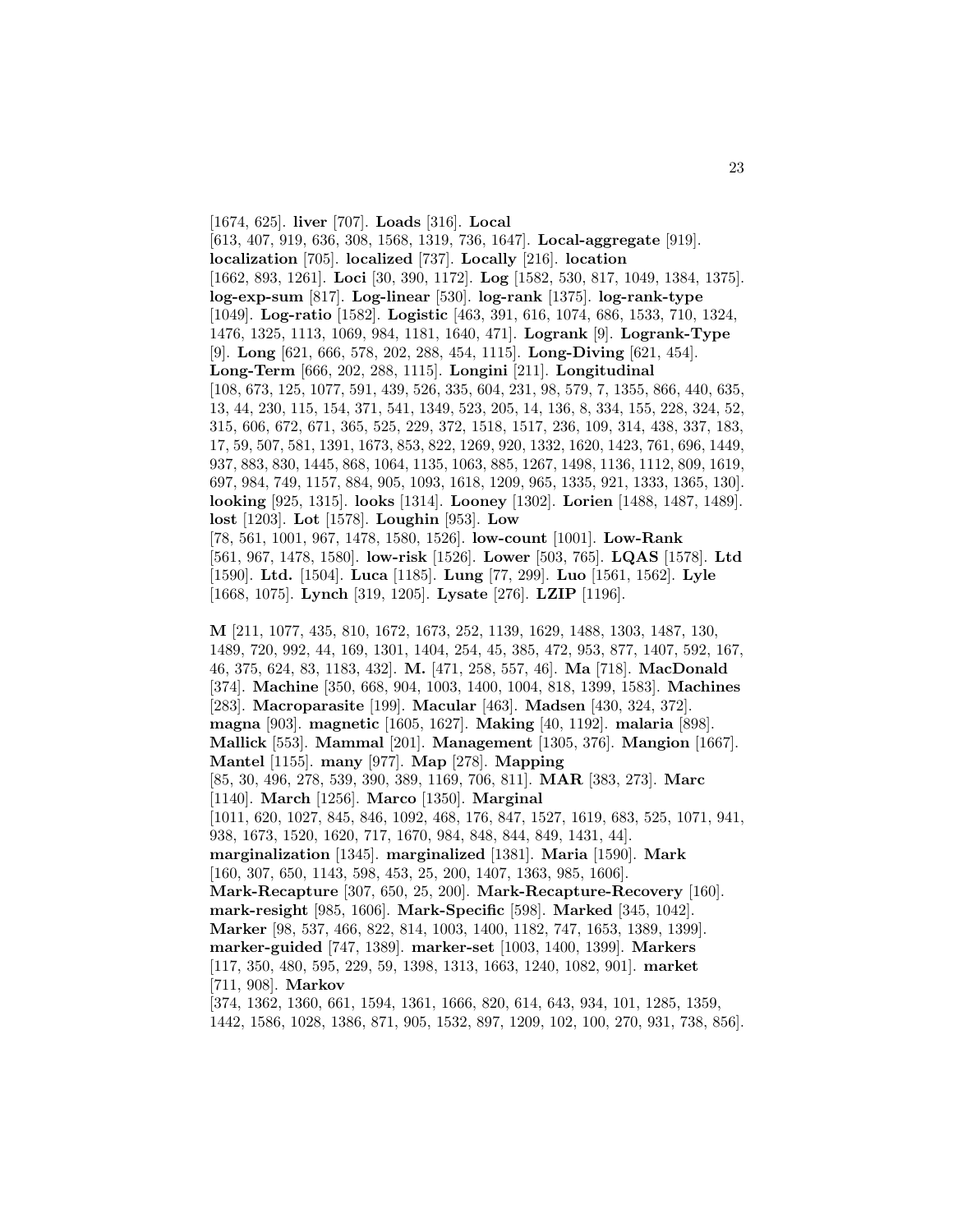**Markov-modulated** [934]. **Marks** [650, 598, 1666]. **Marques** [1121]. **Marshall** [132]. **Martin** [1401]. **martingale** [892]. **Masking** [1507]. **Mass** [201, 735]. **Massive** [1503]. **Masthead** [955, 995, 1037, 1079, 1125, 1147, 1218, 1258, 1308, 1357, 1411, 1460, 1510, 1553, 1597, 1634]. **Matched** [237, 110, 323, 354, 571, 396, 1547, 1294, 708, 1025, 943, 805]. **matched-pair** [805]. **Matched-Pairs** [323]. **Matching** [733, 107, 676, 467, 1465, 923, 1086, 1664]. **Maternal** [451, 968]. **Mateu** [660]. **mating** [1240]. **Matlab** [171]. **Matloff** [1402]. **Matrices** [184, 1131, 1263]. **Matrix** [353, 321, 777, 1377, 1579, 828, 1230]. **Matrix-based** [353, 1377]. **Matsui** [1140]. **matter** [829]. **Matthias** [1348]. **Max** [1354, 1609]. **max-stable** [1609]. **MAXENT** [587]. **Maximin** [1243]. **maximize** [1373]. **Maximum** [498, 757, 585, 1104, 202, 632, 800, 1661, 707, 89]. **Maxwell** [1027]. **McDonald** [1594]. **McNemar** [152]. **MDR** [802]. **MDR-TB** [802]. **Mean** [20, 392, 197, 1498, 352, 266, 516, 1520, 1432, 852, 1536, 1380, 959, 1431, 773, 1392, 1071, 828, 980]. **meaningful** [867]. **Means** [406, 1283, 868, 1248]. **Measles** [487, 1659]. **Measure** [267, 1319, 1224, 1102, 1222, 1226, 1223, 1225, 1050]. **measured** [1589]. **Measurement** [347, 203, 304, 506, 617, 155, 616, 1618, 60, 303, 48, 183, 424, 1540, 1324, 1632, 1041, 969, 1372, 786, 695, 1323, 1434, 787]. **Measurements** [125, 21, 228, 537, 247, 867, 1437, 1064, 784, 1099]. **Measures** [627, 573, 669, 353, 628, 629, 280, 626, 507, 1199, 1657, 1193, 1331]. **mechanism** [727, 1517]. **Mechanistic** [182, 1042, 502, 647, 1208]. **Media** [1184]. **Median** [530, 510, 483, 1114, 982]. **Mediation** [355, 519, 1023, 812, 1601, 1007, 1648, 1153, 787, 1605]. **mediators** [812, 1007]. **Medical** [370, 205, 565, 590, 1537, 815, 1519, 1046, 821, 711, 656]. **Medicare** [51]. **Medicine** [1142, 718, 87, 1150, 1419, 1404, 1140, 1407]. **Mee** [42]. **MEG** [705]. **Meissner** [1304]. **Melody** [1592]. **Memory** [578]. **Mendelian** [1213]. **Meng** [661]. **Mengersen** [556]. **Meningococcal** [465]. **Menon** [1407]. **Menstrual** [469, 978]. **Mental** [205]. **Merging** [921]. **Meta** [359, 544, 545, 1416, 416, 421, 585, 462, 197, 791, 233, 543, 1118, 813, 874, 1414, 1377, 1193, 1413, 1417, 873, 1570, 1344, 912, 1415, 806, 1067, 1622, 1215, 327]. **meta-analyses** [1570]. **Meta-Analysis** [544, 545, 1416, 585, 197, 233, 543, 359, 416, 421, 791, 1118, 874, 1414, 1377, 1193, 1413, 1417, 873, 1344, 912, 1415, 1067, 1622, 1215, 327]. **meta-analytic** [813]. **meta-analytic-predictive** [806]. **Meta-Experimental** [462]. **metabolomic** [1340]. **Metapopulation** [240]. **metastatic** [902]. **Metcalfe** [214]. **Method** [220, 544, 110, 455, 184, 303, 312, 276, 601, 291, 517, 567, 1055, 1632, 1072, 1132, 793, 1377, 1013, 1448, 1254, 884, 797, 863, 1367, 840, 893, 981, 703, 1261, 1333, 1612, 983, 1371, 1564]. **methodological** [1631, 1035]. **Methodology** [1033, 215]. **Methods** [39, 434, 621, 160, 24, 498, 1141, 551, 1406, 1185, 310, 328, 1352, 1121, 271, 78, 246, 91, 169, 1249, 51, 582, 719, 454, 779, 1075, 54, 1595, 213, 740, 658, 375, 1213, 34, 378, 302, 437, 811, 19, 1434, 308, 1591, 1624, 762, 1236, 1094, 940, 1020, 1606, 1372, 1162, 1500, 1387, 816, 1025, 924, 1019, 1389, 829, 1493, 1571,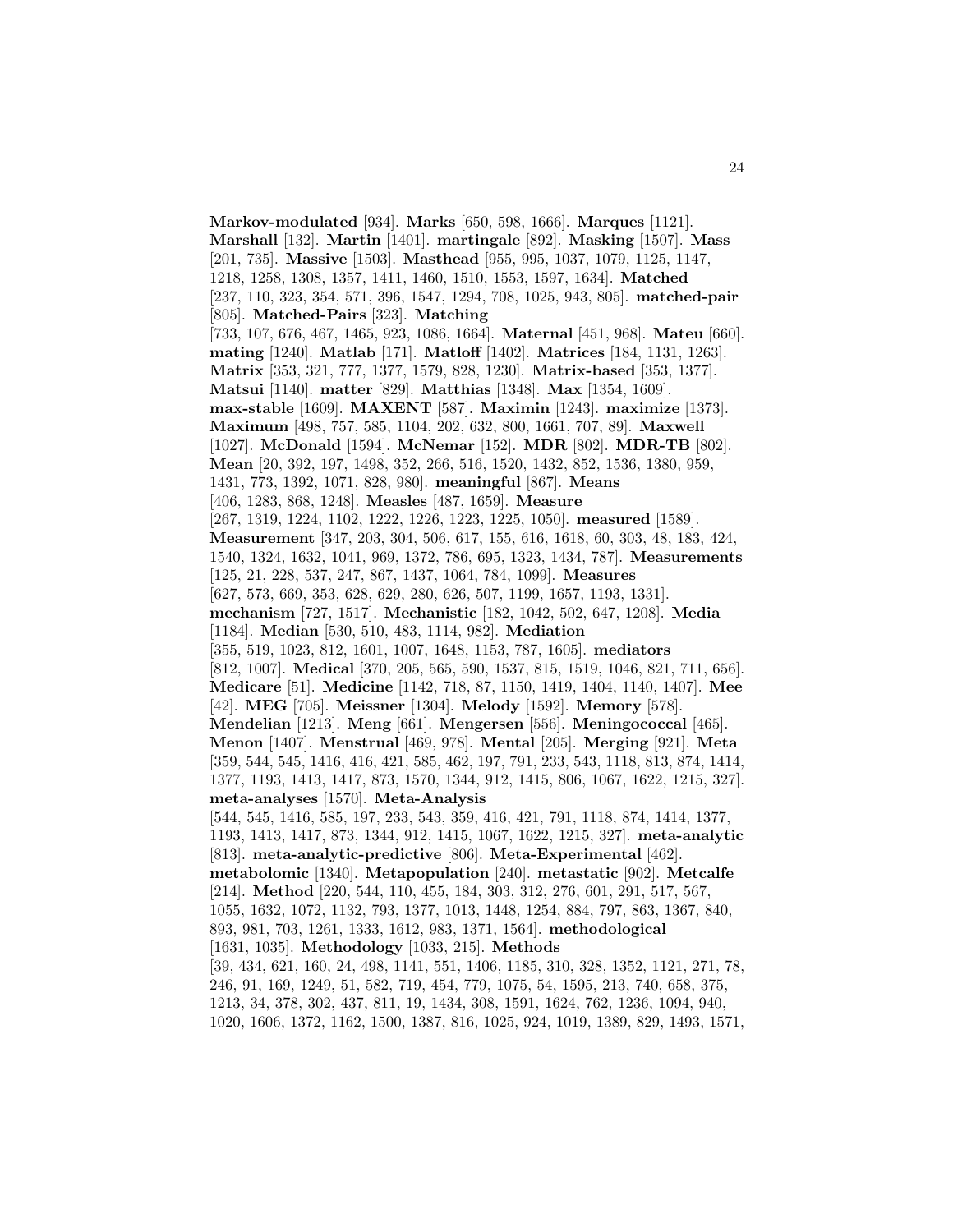960, 787, 1505, 386, 87, 255, 743, 720]. **methylated** [1586, 1532]. **Methylation** [489, 1201, 1529, 1484, 1002]. **Metric** [466]. **Metrics** [80]. **Meyer** [1032]. **Michael** [1032, 1672, 383, 1591, 1143]. **Microarray** [79, 490, 279, 63, 534, 318, 1101, 1002]. **Microarrays** [93, 173]. **Microbiome** [686, 1450, 1534, 1367, 1613, 1297]. **microorganisms** [1231]. **Miglioretti** [689]. **Miguel** [1595]. **MILFM** [1421]. **Minamikawa** [621]. **Minimal** [467]. **Minimization** [367]. **Minimize** [367]. **Minimum** [815, 703]. **Mining** [1502, 174, 1503, 1304]. **miRNA** [1531, 862]. **miRNA-target** [862]. **miRNAs** [277]. **Misaligned** [561]. **Misalignment** [496, 763]. **misclassification** [1632, 991, 989, 990]. **Misclassified** [57, 1014, 922]. **Misidentification** [25, 800]. **mislabel** [1325]. **Mismeasured** [146]. **Missing** [237, 335, 272, 98, 366, 16, 110, 506, 271, 568, 238, 154, 254, 541, 520, 109, 302, 268, 401, 183, 17, 505, 1256, 727, 725, 1138, 1494, 1110, 889, 1433, 724, 869, 1087, 1467, 943, 726, 876, 1266, 921, 1248, 1493, 1144]. **Missing-Data-Induced** [110]. **Missingness** [521, 365, 18, 1673, 1620, 699, 1156, 1493]. **Misspecification** [250, 204, 249, 1134, 1388]. **misspecifications** [1496]. **Misuse** [948, 949]. **Mitchell** [1629]. **Mixed** [673, 404, 140, 394, 290, 116, 101, 338, 79, 99, 1299, 287, 562, 203, 506, 232, 316, 453, 452, 13, 21, 250, 230, 469, 249, 14, 744, 543, 670, 963, 351, 528, 542, 1100, 1390, 853, 1666, 820, 1329, 1244, 1287, 1134, 717, 1345, 1437, 784, 795, 905, 783, 691, 1326, 819, 1371]. **Mixed-Effect** [673]. **Mixed-Effects** [140, 394, 562, 203, 506, 316, 230, 853, 1666]. **Mixing** [185]. **Mixture** [564, 383, 360, 241, 609, 1106, 649, 195, 150, 221, 341, 520, 895, 273, 484, 427, 311, 1567, 1347, 1501, 1481, 757, 944, 836, 702, 1368, 1104, 1115, 1529, 1341, 1162, 1290, 728]. **Mixtures** [82, 31, 936, 141, 1053, 1195, 868, 1105, 1166]. **mobile** [929]. **Model** [237, 313, 564, 383, 689, 28, 495, 317, 92, 1324, 117, 290, 526, 1154, 186, 338, 1561, 231, 522, 137, 71, 79, 289, 366, 527, 1158, 360, 1299, 16, 180, 224, 182, 105, 310, 678, 33, 215, 1442, 584, 241, 7, 40, 277, 1046, 598, 720, 271, 832, 1562, 1560, 1563, 21, 667, 145, 177, 393, 165, 649, 391, 200, 204, 469, 465, 163, 1462, 205, 387, 292, 114, 569, 566, 54, 195, 533, 221, 521, 1334, 1431, 572, 406, 390, 1518, 773, 74, 1058, 1649, 273, 484, 528, 427, 1441, 686, 445, 15, 601, 59, 291, 597, 340, 62, 285, 581, 586, 796]. **model** [987, 1567, 1673, 853, 1397, 892, 1501, 903, 1420, 1161, 712, 1287, 1620, 798, 1482, 1432, 1423, 1174, 865, 946, 986, 1235, 1541, 928, 1001, 1449, 891, 776, 945, 1270, 1014, 857, 922, 745, 1169, 1054, 1007, 1573, 1542, 1586, 802, 1189, 926, 1437, 1135, 969, 1321, 1063, 821, 737, 885, 851, 1047, 1095, 1478, 1492, 756, 732, 788, 959, 1472, 978, 1108, 985, 1433, 1422, 1438, 1369, 1570, 1227, 711, 706, 1196, 881, 1384, 1133, 1162, 1157, 1395, 1093, 988, 947, 760, 1636, 1066, 1067, 1280, 1658, 1532, 726, 799, 800, 981, 1231, 1665, 1641, 700, 728, 1230, 1130, 1421, 1419, 1623, 1640, 938, 1622, 1611]. **model** [856, 1468]. **Model-averaged** [1441, 945]. **Model-Based** [92, 105, 40, 285, 1324, 946]. **Model-free** [1334, 390, 1095]. **Model-robust** [1158]. **Modeling** [245, 1032, 1273, 495, 1053, 319, 501, 398, 220, 95, 1205, 1141, 641, 121, 416,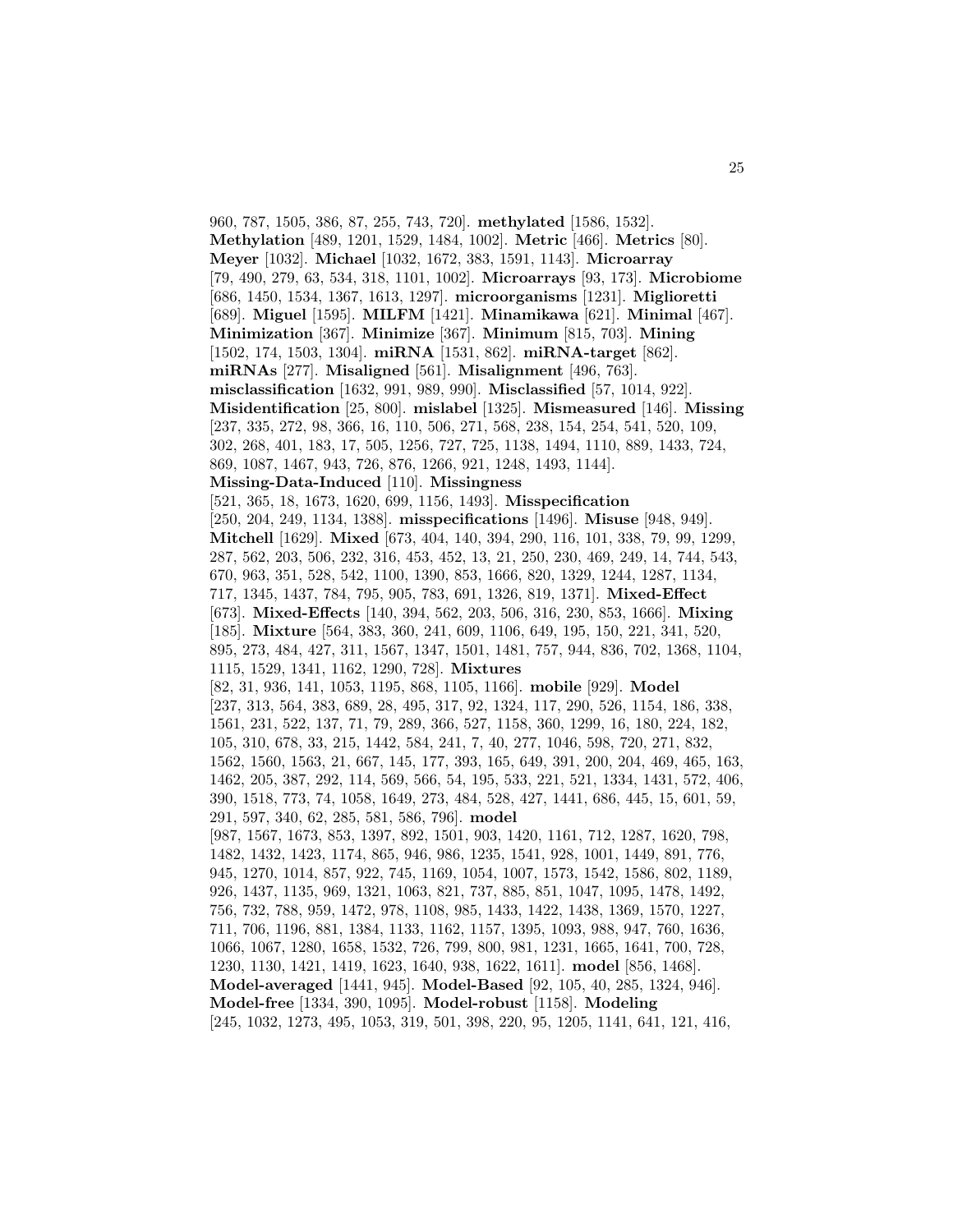421, 499, 182, 428, 369, 745, 508, 190, 118, 1393, 1355, 1215, 348, 646, 440, 36, 158, 635, 1394, 244, 809, 163, 49, 998, 553, 341, 587, 1354, 707, 682, 1228, 134, 668, 436, 1074, 536, 842, 532, 1428, 38, 191, 222, 581, 781, 1566, 964, 1179, 1269, 1026, 971, 1206, 966, 1272, 1191, 919, 1325, 1101, 868, 1293, 1021, 1670, 1178, 1024, 1136, 1344, 1117, 880, 1159, 870, 1630, 1609, 1002, 1530, 716, 977, 1348, 1353, 952, 387, 332]. **Modelling** [556, 520, 1569]. **Models** [108, 673, 20, 613, 383, 404, 140, 643, 394, 58, 286, 116, 101, 272, 207, 604, 529, 441, 392, 240, 281, 185, 99, 675, 845, 287, 344, 416, 421, 562, 461, 846, 374, 357, 282, 118, 203, 304, 506, 232, 1405, 578, 111, 609, 588, 316, 202, 453, 452, 13, 288, 447, 600, 37, 530, 250, 44, 230, 468, 176, 582, 847, 204, 170, 688, 683, 249, 14, 470, 88, 611, 1594, 473, 358, 543, 114, 680, 502, 670, 12, 561, 587, 8, 334, 1034, 589, 619, 677, 460, 102, 1074, 322, 580, 303, 100, 270, 72, 509, 109, 273, 364]. **Models** [351, 493, 261, 437, 445, 56, 446, 405, 223, 11, 507, 542, 567, 1291, 1199, 1390, 1391, 861, 1520, 1666, 1347, 820, 1582, 822, 1244, 934, 1424, 1000, 1522, 1089, 1006, 1476, 1073, 1426, 759, 850, 757, 1027, 1285, 944, 836, 1208, 1646, 1616, 1134, 1001, 852, 890, 945, 1096, 970, 1576, 1158, 762, 702, 1245, 1224, 717, 1236, 1197, 1104, 830, 1345, 1115, 1094, 1023, 1479, 1377, 930, 1437, 1064, 1028, 1386, 871, 1656, 1110, 1292, 824, 1164, 1529, 1580, 1222, 1226, 758, 1267, 1229, 795, 873, 979, 1317, 1106, 1512, 1534, 1268, 1341, 1223, 801, 1042, 1643, 1383, 1225, 1278, 1162, 1207]. **models** [905, 1204, 963, 848, 1467, 844, 849, 1025, 1175, 695, 1209, 1048, 1167, 1617, 1652, 773, 1621, 1290, 1645, 1323, 1517, 931, 1071, 895, 941, 783, 888, 1062, 691, 729, 728, 1530, 1098, 1261, 652, 1602, 785, 738, 825, 1246, 1599, 1271, 1514, 819, 899, 1186, 1299, 1145, 430, 471, 212, 91, 472]. **moderate** [1464]. **Moderation** [20]. **Modern** [993, 257, 385]. **modification** [1464]. **Modified** [448, 765, 1315, 1564]. **modifier** [888]. **modifying** [754]. **modulated** [934]. **Modules** [280]. **Molecular** [326]. **Molenberghs** [130]. **Moloney** [1187]. **Moment** [1117, 303]. **Moment-Adjusted** [303, 1117]. **momentary** [1386, 963]. **Moments** [544, 73, 1377]. **M´onica** [1669]. **Monitoring** [1403, 622, 1, 43, 502, 565, 1282, 1031, 907, 1352]. **Monographs** [842]. **monotone** [726, 703, 755, 1045]. **Monotonely** [236]. **Monotonicity** [323, 363, 1471]. **Monte** [661, 213, 1372, 540]. **Montgomery** [657]. **Moodie** [1672]. **Moonseong** [1349]. **Morgan** [329]. **Morphometrics** [90]. **Morris** [472]. **mortal** [1493]. **Mortality** [317, 78, 987, 730, 1611]. **Mother** [161, 498]. **Mother-Child** [498]. **Mother-to-Child** [161]. **Motif** [95]. **Motivating** [1444]. **Motor** [241]. **Mouse** [198]. **mouth** [907]. **Movement** [485, 1018, 998, 1607]. **moving** [884]. **Muller** [375, 660]. **Multi** [139, 1179, 1544, 678, 1341, 676, 1420, 1173, 865, 1642, 1282, 1483, 1251, 1376, 1542, 1446, 807, 1295, 1580, 1614, 1621, 1192, 931, 925, 1315, 728, 1086, 942, 899, 1468, 1405]. **Multi-Arm** [676, 1282, 925, 1315]. **multi-armed** [1614]. **multi-dimensional** [1251, 1542]. **multi-drug** [1376]. **Multi-item** [139]. **multi-level** [1086]. **multi-omics** [1483]. **Multi-parameter** [1179]. **multi-phase** [942]. **multi-platform** [1173]. **multi-reader** [807]. **multi-resolution** [1420]. **multi-source** [1446]. **multi-stage** [1282, 1192].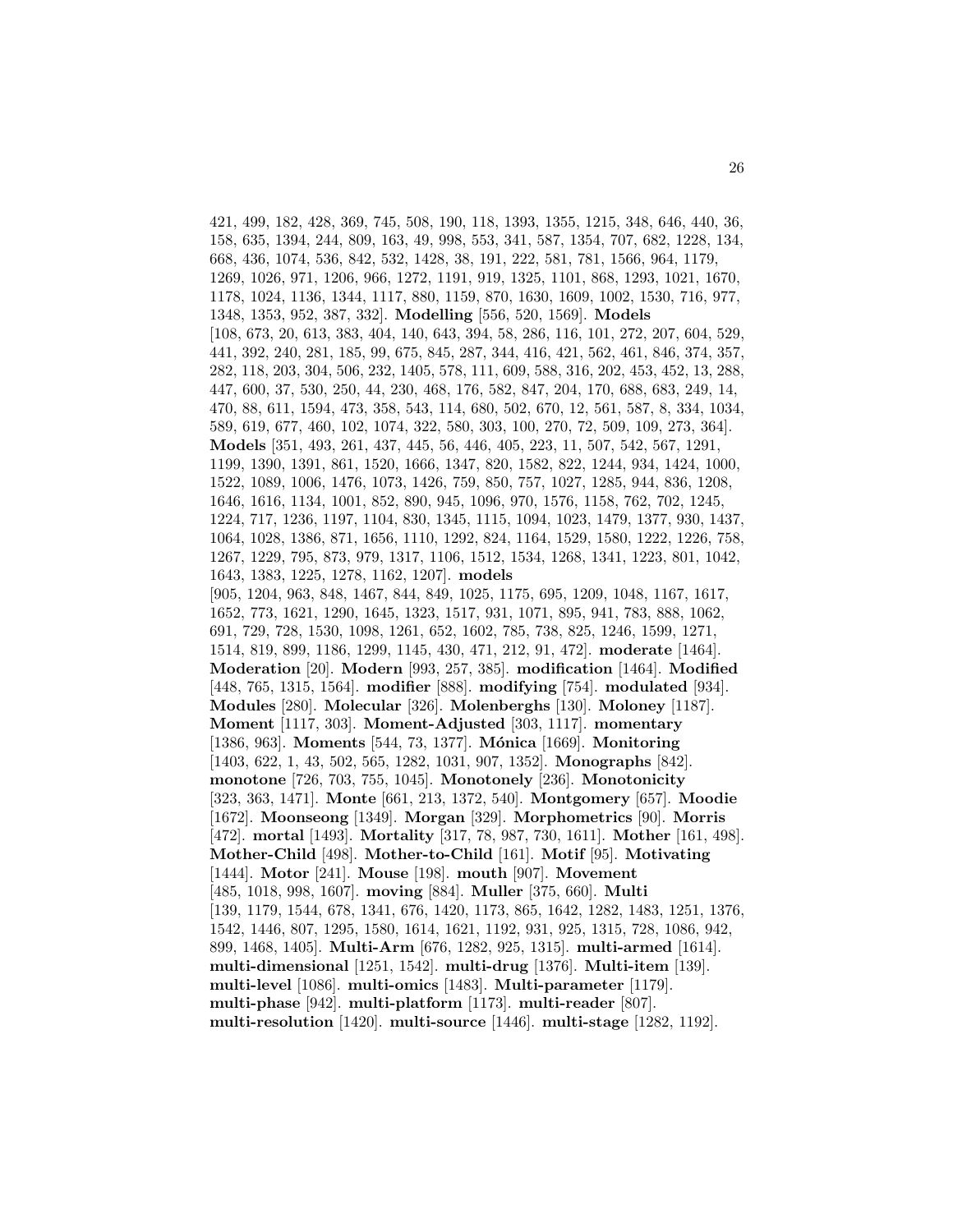**multi-state** [865, 1621, 931, 728, 899, 1468, 1405]. **Multi-study** [1544]. **Multi-subgroup** [1341]. **Multi-Subject** [678]. **multi-test** [807]. **multi-treatment** [1192]. **multi-view** [1642, 1295, 1580]. **Multicategory** [1650]. **Multiclass** [1639]. **Multidimensional** [64, 904]. **multidrug** [802]. **multidrug-resistant** [802]. **Multilevel** [185, 369, 119, 492, 672, 870, 581, 1390, 854, 879]. **Multinomial**

[209, 25, 636, 686, 1199, 1168, 935, 1280, 1231, 1640]. **Multiphase** [208, 1313]. **Multiple**

[245, 1520, 650, 350, 226, 359, 95, 272, 920, 194, 1168, 33, 111, 1494, 489, 1327, 154, 490, 61, 582, 541, 8, 571, 318, 450, 402, 361, 897, 671, 156, 390, 93, 687, 65, 314, 218, 302, 528, 152, 1137, 1421, 1100, 1279, 861, 1016, 1531, 962, 1674, 864, 1174, 1584, 812, 1578, 1449, 776, 1483, 1250, 1197, 1519, 1177, 1377, 1473, 1528, 855, 1103, 1480, 746, 1151, 1515, 1373, 1638, 1341, 1065, 1539, 943, 1275, 799, 1314, 1290, 1335, 1323, 921, 1002, 1099, 1571, 1608, 1605, 983, 877, 384, 131]. **Multiple-Imputation-Based** [8]. **multiple-index** [776]. **multiple-objective** [1578]. **Multiple-Probe** [490]. **Multiple-Sample** [218]. **multiplex** [1538]. **Multiplicative** [424, 1616, 762]. **Multiplicity** [407]. **Multireads** [278]. **Multiscale** [525, 94]. **multistage** [1059, 967]. **Multistate** [200, 1386, 821]. **Multistep** [276]. **multisubject** [1627]. **Multitreatment** [543]. **Multitype** [73]. **multivariable** [986]. **Multivariate**

[1216, 117, 186, 544, 679, 573, 224, 428, 1328, 144, 930, 598, 1201, 855, 1021, 905, 103, 302, 55, 15, 581, 1100, 1574, 761, 936, 1052, 1648, 1377, 802, 1064, 1670, 1178, 1433, 1210, 1389, 799, 1209, 1609, 1441, 1255, 1434, 328]. **munition** [903]. **Munzert** [1304]. **mutation** [1328]. **Mutational** [319]. **MW** [1215]. **MW-L** [1215]. **myelodyplastic** [804]. **myeloma** [1341].

**N** [172, 1184, 552, 385, 432]. **N.** [556, 376, 89]. **Naive** [617]. **Nan** [1077]. **Nason** [127]. **Natalia** [1256]. **Natural** [637, 596, 651, 518]. **Neelon** [258]. **negative** [796, 1529]. **Nested** [20, 123, 53, 136, 861, 892, 1189, 1494, 788, 959, 1369, 708, 1609, 942, 1381]. **net** [1049, 1513, 1442, 1190]. **Nettleton** [1076]. **Network** [137, 487, 348, 631, 91, 63, 485, 1329, 1637, 1102, 1377, 1658, 1641, 1533]. **Network-Based** [631, 487, 348, 1102]. **Networks** [137, 1350, 862, 911, 741, 1483, 1359, 1362, 1376, 1276, 1360, 1528, 881, 1277, 1361]. **Neural** [1184]. **neuroimages** [1657]. **Neuroimaging** [688, 525, 1026, 919, 897, 1652, 785]. **Neuron** [36]. **neuroscience** [1252]. **Newly** [423]. **Next** [278, 277, 1076, 1132, 1276]. **Next-Generation** [278, 277, 1076, 1132]. **Ng** [254, 1214]. **Nguyen** [1488, 1487, 1489]. **Nicholas** [1590, 1305]. **Nie** [513]. **Niels** [515, 1353, 952]. **Nigeria** [245]. **Ning** [1355]. **NMF** [321]. **no** [809]. **nodes** [1528]. **Noel** [1667]. **noise** [741, 930, 1113]. **Non** [673, 613, 650, 186, 1329, 1244, 1584, 1245, 763, 711, 726, 931, 1493, 703, 755, 960, 1166, 1170, 1116, 856]. **non-exchangeable** [711]. **Non-Gaussian** [186, 1166]. **Non-Ignorable** [673, 1493]. **non-inferiority** [960]. **Non-Invasive** [650]. **non-linear** [1244, 1245]. **Non-Local** [613].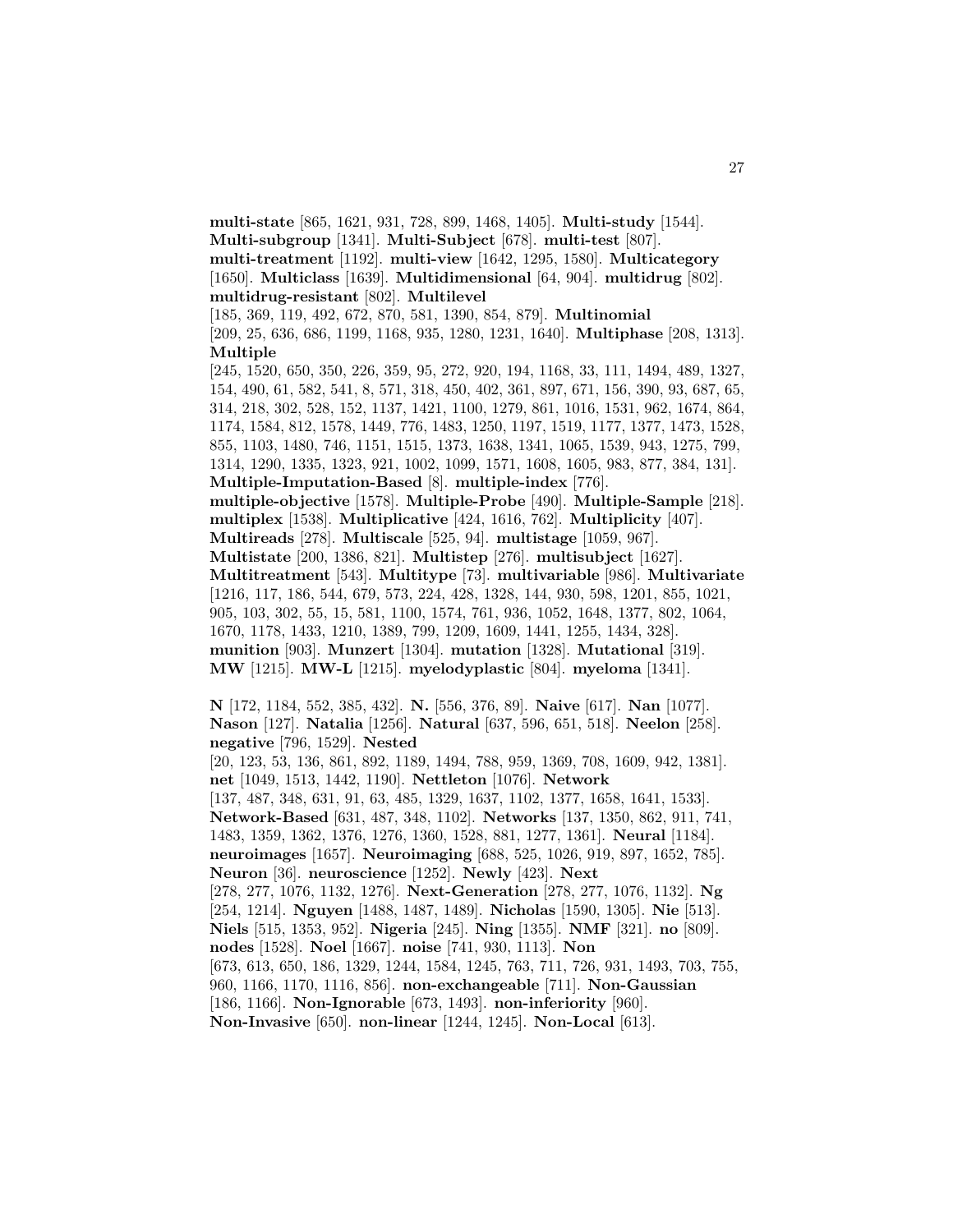**non-Markov** [931, 856]. **non-monotone** [726, 703, 755]. **non-normal** [1329, 763, 1116]. **non-parametric** [1170]. **non-randomized** [1584]. **nonadditive** [1096]. **Noncentrality** [534]. **Noncompliance** [296, 1622]. **Nondestructive** [23]. **Nonexchangeable** [459]. **Nonhomogeneous** [270]. **Nonidentifiable** [72]. **Nonignorable** [145, 365, 109, 17, 724]. **Noninferiority** [370, 1214]. **Noniterative** [254]. **Nonlinear** [404, 501, 527, 506, 316, 284, 567, 1287, 874, 1208, 717, 1197, 881, 1117, 1652]. **Nonmonotone** [365]. **Nonnegative** [321]. **Nonparametric** [227, 1256, 1203, 503, 1299, 287, 1138, 1051, 328, 36, 871, 1020, 305, 560, 132, 155, 228, 397, 484, 1571, 900, 269, 483, 977, 1281, 856, 1468, 1195, 765, 1096, 702, 831, 802, 1153, 1044, 1372, 1467, 736, 1436, 1045, 938, 381]. **nonparametrics** [972]. **Nonproportional** [529, 179]. **Nonsmall** [299]. **nonstationarity** [1228]. **nonstationary** [1336]. **Nordic** [515, 4]. **Normal** [207, 203, 316, 686, 1329, 763, 1640, 1116]. **Normal/Independent** [316]. **Normalcy** [427]. **Norman** [1402]. **Note** [383, 550, 549, 588, 323, 250, 249, 589, 273, 909, 1345, 991, 1400, 989, 990, 1399, 910]. **nothing** [1047]. **Novel** [106, 576, 1531, 1204, 1067]. **nowcasting** [803]. **Nuclear** [282]. **Nuisance** [356]. **Null** [219, 1368, 1648, 1655]. **Number** [609, 534, 1000, 1482, 1010, 1440, 1054, 704]. **Numerical** [437, 377]. **nutrients** [1231]. **Nutritional** [60, 969]. **Nyhuis** [1304]. **O** [329, 171, 993, 1408]. **O104** [803]. **Obesity** [467]. **Objective** [613, 1578, 1130]. **O'Brien** [258]. **Observation** [526, 49, 57, 269, 1013, 821, 1289]. **Observational** [665, 129, 662, 354, 571, 671, 266, 516, 1191, 1464, 1207, 976, 1155, 1175, 1086, 1664]. **Observations** [403, 225, 685, 1539, 1392, 1045]. **Observed** [219, 662, 605, 270, 963, 740, 1621, 929]. **observed-cluster** [740]. **Observer** [24, 934]. **Obstetric** [481]. **Occupancy** [574, 206]. **Occurrence** [465]. **Odds** [272, 271, 618, 636, 364, 891, 927, 1611]. **Oedekoven** [1121]. **off** [714, 833]. **Oja** [328]. **Okamura** [621]. **older** [776]. **Olga** [992]. **Olkin** [1122, 132]. **Omics** [1120, 1483]. **Omitted** [667]. **Omnibus** [668, 448, 1602]. **on-the-fly** [733]. **Oncogenic** [193]. **Oncology** [500, 1631]. **One** [197, 302, 781, 827, 801, 1375]. **One-Parameter** [197]. **one-sample** [827, 1375]. **One-Sided** [302]. **one-step-ahead** [801]. **Only** [547, 363, 147, 961, 1398]. **Onset** [617, 134]. **Ontario** [539]. **Open** [240, 574, 1661, 114, 1338]. **Operating** [75, 342]. **opportunistic** [1031]. **Optimal** [642, 67, 1312, 644, 1578, 1466, 153, 403, 239, 1373, 75, 632, 467, 517, 1008, 714, 1059, 1198, 793, 1480, 1341, 1587, 1475, 1175, 840, 1109, 1243, 1333, 1664, 1427, 1152]. **Optimally** [750]. **Optimization** [69, 1557, 1556, 919, 1261, 1558]. **Optimize** [640, 767, 772, 768, 771, 770]. **Optimizing** [320]. **Optimum** [1244, 968]. **options** [1136]. **O'Quigley** [420]. **Oracle** [1098]. **Order** [71, 679, 633, 265, 1479, 124, 163, 1248, 1575, 1284]. **Order-Restricted** [71, 1248]. **Ordered** [613, 679, 64, 508, 1479, 976]. **Ordering** [41, 312, 1099]. **Ordinal**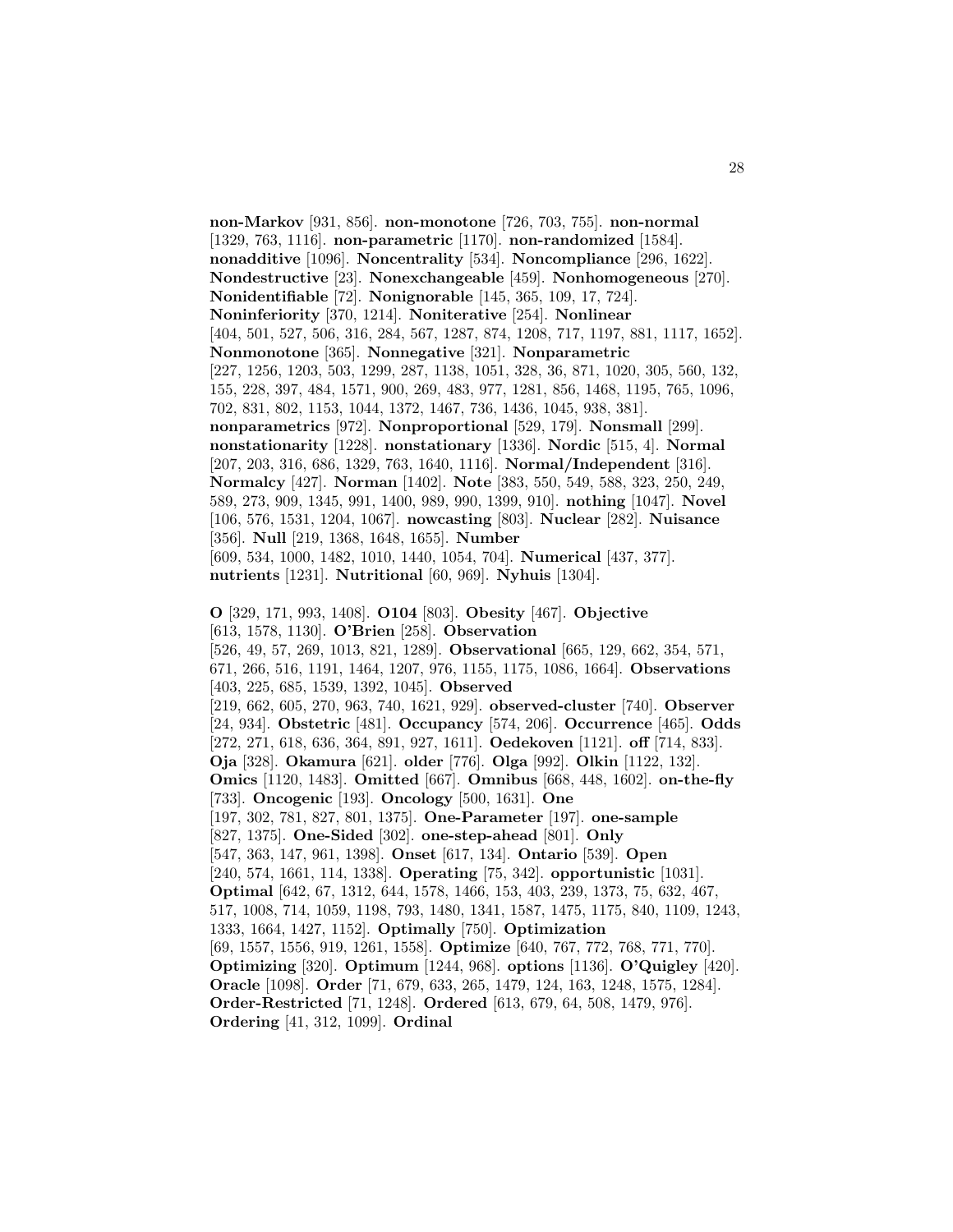```
[1199, 69, 271, 123, 1074, 1430, 1009, 1663, 1619, 1447, 984, 794, 818].
Ordinary [286, 637, 1165, 437, 946, 825]. ordination [1367]. Organ
[664, 1491]. origin [1612]. orthogonalized [794]. Other [1034, 460]. Our
[594, 274]. outbreak [803]. Outbreaks [187, 308, 1000]. Outcome
[209, 422, 7, 440, 315, 606, 1265, 1518, 66, 607, 340, 196, 1316, 1572, 831, 1650,
1373, 1069, 724, 1136, 697, 965, 1266, 729, 887, 1152]. outcome- [1069].
Outcome-adaptive [1265]. Outcome-Dependent
[315, 340, 196, 1316, 965]. outcome-related [697]. Outcomes
[398, 104, 480, 294, 288, 393, 1349, 8, 363, 565, 467, 15, 575, 1100, 1520, 920,
1319, 1339, 1012, 1009, 1449, 830, 1345, 1364, 1519, 1589, 1377, 1663, 868,
1293, 698, 1201, 1095, 713, 1447, 1462, 1087, 1065, 818, 748, 870, 1275, 652].
outlying [1193]. Output [495]. outs [1135]. over-dispersed [1496].
Overall [583, 295]. Overdispersed [116, 1291]. overdispersion [1053].
overflights [933]. overidentified [1318]. Overstate [460]. Oxford [330].
Oysters [368]. ozone [987].
```
**P** [380, 382, 622, 1672, 252, 129, 1488, 1487, 1489, 214, 169, 45, 213, 255, 46, 375, 842, 743, 89, 623, 1391, 307, 871]. **P-Splines** [307, 1391, 871]. **P.** [382, 329, 252, 430, 384, 720, 170, 375]. **Pacific** [368]. **Pair** [498, 1547, 1294, 805]. **paired** [1449, 1280]. **paired-multinomial** [1280]. **Pairs** [323, 396, 1342]. **Pairwise** [681, 105, 764, 795, 1320]. **Pan** [511, 512]. **Panel** [270, 269, 1432, 1293, 1061, 819, 1371]. **panel-count** [819, 1371]. **panels** [1389]. **Paper** [418]. **paradigm** [1631]. **paradigms** [813]. **Parallel** [1402]. **Parameter** [197, 534, 488, 1179, 1059, 727, 947, 1617, 1099, 1261, 1255]. **Parameterization** [636]. **Parameters** [113, 199, 356, 609, 243, 946, 1345, 1606, 773, 893]. **Parametric** [1291, 762, 966, 1272, 693, 132, 1232, 509, 1540, 964, 1522, 712, 1341, 1331, 726, 1493, 1098, 1170]. **Parametrically** [397]. **Parasite** [641]. **parasites** [898]. **Parasitic** [369]. **Parent** [488, 1612]. **parent-of-origin** [1612]. **Parity** [205]. **Parsimonious** [1012, 918]. **Part** [205]. **Partial** [50, 777, 322, 312, 340, 1576, 1267, 968, 1246, 1564]. **Partial-Likelihood** [50]. **Partially** [604, 447, 600, 568, 15, 1135, 1472, 963]. **Participants** [581]. **Participation** [208]. **particulate** [829]. **partition** [1623]. **partitioned** [1165]. **Partitioning** [531, 1330]. **partitions** [1535]. **Partly** [599, 1270, 1191]. **Partnering** [245]. **Path** [1409, 294, 569, 899]. **Path-Specific** [569]. **pathogen** [1206, 832]. **pathogen-specific** [1206]. **Pathogens** [583, 1440]. **Pathway** [975, 755]. **Pathways** [193, 1533]. **Patient** [1312, 1301, 767, 772, 768, 1083, 771, 770]. **Patients** [486, 617, 502, 76, 1208, 1339, 776, 1490, 1486, 1488, 1487, 1489, 1396, 1448, 1342, 708, 1526]. **Patrick** [1224, 1223, 1225]. **Pattern** [383, 944, 1187, 273, 1319, 1290]. **Patterns** [1033, 785]. **Paul** [515, 1352]. **Pawel** [1502]. **PCAN** [1116]. **PCB** [340]. **PCR** [717]. **Peace** [912, 86]. **Pearl** [1590]. **Pearson** [1234]. **Peck** [657]. **Pedigrees** [451]. **Pedroso** [169]. **peer** [749]. **PEG** [1249]. **Penalization**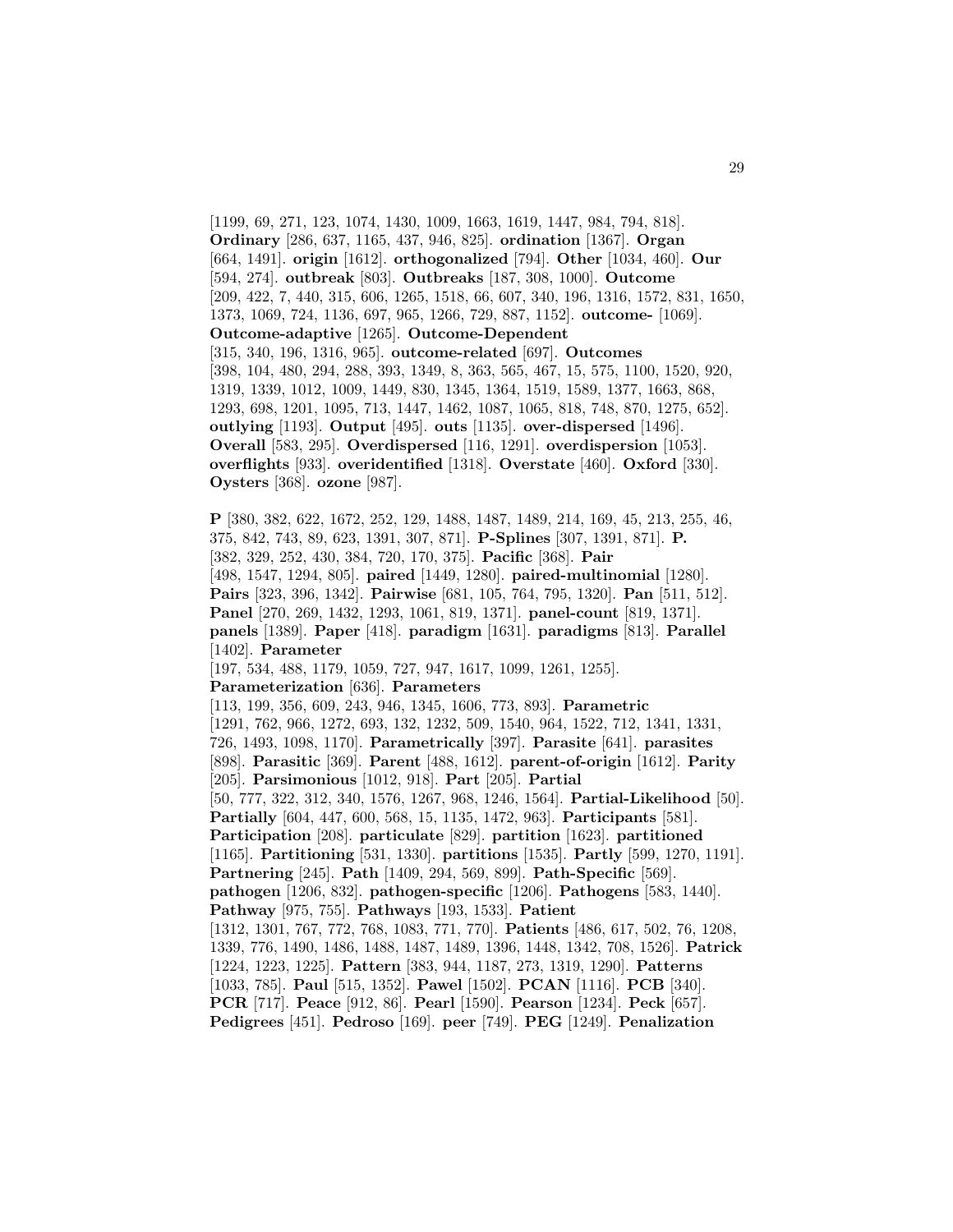[536]. **Penalized** [3, 207, 338, 1287, 1097, 631, 63, 438, 1647, 437, 901, 284, 89, 727, 1482, 1245, 763, 1600, 872, 947, 789]. **penalties** [782, 1664]. **penalty** [817, 777, 947]. **PenPC** [973]. **peptide** [1101]. **Percentile** [448]. **Performance** [1352, 1006, 1339, 1374, 1061]. **period** [1525]. **Peritoneal** [198]. **Permutation** [559, 452, 81, 947, 1330, 41]. **permutations** [1330]. **Perrett** [212]. **personal** [1662]. **Personalized** [1407, 1526, 1024, 1082, 1152]. **perspective** [1466, 999]. **perturbations** [1483]. **Per´u** [833]. **Pesarin** [41]. **Peter** [1143, 1557, 1304, 1558]. **Petersen** [1194]. **Petris** [170]. **Petrone** [170]. **Petros** [1143]. **Pettitt** [556]. **Pfeiffer** [1629]. **Phage** [577]. **Pharmaceutical** [131]. **Pharmacogenetic** [404, 872]. **Pharmacokinetics** [403]. **Pharmacophores** [244]. **Pharmacovigilance** [39]. **Phase** [778, 1557, 612, 100, 1559, 1210, 1084, 942, 1558, 242, 106, 1444, 1556, 500, 69, 1443]. **Phase-Type** [100]. **phases** [898]. **phenology** [1607]. **phenotype** [904, 1327]. **Phenotypes** [118, 1279]. **phenotyping** [1519]. **phosphorylation** [1343]. **Phylogenetic** [46]. **phylogeography** [766]. **Physical** [1500]. **PICS** [192]. **piecewise** [1021, 1107]. **Pinheiro** [992]. **Pivotal** [455]. **Placebo** [597]. **Planning** [315]. **plans** [1578]. **Plant** [113, 1240]. **platform** [1173, 1446]. **Pleiotropy** [1638]. **Pleuritis** [545]. **Plot** [275]. **Plots** [8]. **Pneumonia** [19, 708]. **pneumoniae** [648]. **Point** [615, 50, 345, 159, 1187, 587, 93, 346, 1033, 714, 1235, 1284, 857, 930, 885, 809, 1042, 1068]. **Point-Pattern** [1187]. **Point-Process** [50]. **points** [933]. **Pointwise** [1263]. **Poisson** [653, 654, 934, 1027, 649, 587, 785]. **policies** [959, 1249]. **Policy** [476]. **Pollen** [74]. **pollutants** [903]. **Pollution** [158, 532, 1662, 737, 1201, 709, 1609]. **Polya** [222]. **polynomial** [1647]. **polynomials** [712]. **polytomous** [1476]. **Polyvalent** [583]. **Pooled** [810, 2, 247, 859]. **Pooling** [393, 1069, 713]. **Population** [329, 307, 456, 604, 574, 199, 360, 349, 985, 576, 649, 458, 560, 221, 406, 216, 261, 333, 135, 27, 710, 781, 1569, 1269, 823, 1363, 1661, 1338, 766, 1515, 1105, 1288, 1604, 894, 895, 1018, 1238]. **Population-Based** [135, 333, 1238]. **Population-Level** [604]. **Populations** [550, 549, 119, 322, 838, 1378, 1385, 1543, 938]. **positional** [1531]. **Positive** [689, 584, 177, 486, 572, 1083]. **Possible** [283]. **Possibly** [633, 1065]. **post** [1172, 711, 908]. **post-analytic** [1172]. **post-market** [711, 908]. **Posterior** [522, 674, 1444]. **Postmarketing** [572]. **Postrandomization** [363]. **Poststratification** [409]. **Potential** [480, 1060]. **potentially** [1011]. **Power** [71, 1541, 357, 1496, 35, 807, 618, 279, 248, 632, 141, 936, 733, 1425, 1463]. **powered** [1364]. **Powerful** [283, 396, 1464, 792]. **pp** [842]. **Practical** [380, 1406, 1302, 993, 88, 1304, 46, 834, 992]. **Practice** [1144, 1139]. **pre** [754]. **pre-specified** [754]. **precision** [1009, 1150, 1665, 1419]. **preclinical** [885]. **predator** [825]. **predator-prey** [825]. **predict** [1287, 831, 1652]. **Predictable** [366]. **Predicting** [422, 547, 920, 1398, 1448]. **Prediction** [350, 226, 186, 348, 288, 447, 204, 685, 88, 358, 235, 342, 1613, 1657, 1006, 1174, 761, 1378, 1164, 1492, 1498, 1136, 809, 1004, 1084, 708, 988, 1334, 1062, 1018, 1170, 174]. **Prediction-Based** [342]. **Predictions** [164, 334, 580, 1391]. **Predictive** [394, 522, 1063, 538, 75, 1404, 1140, 561, 1354, 133, 902, 11, 822,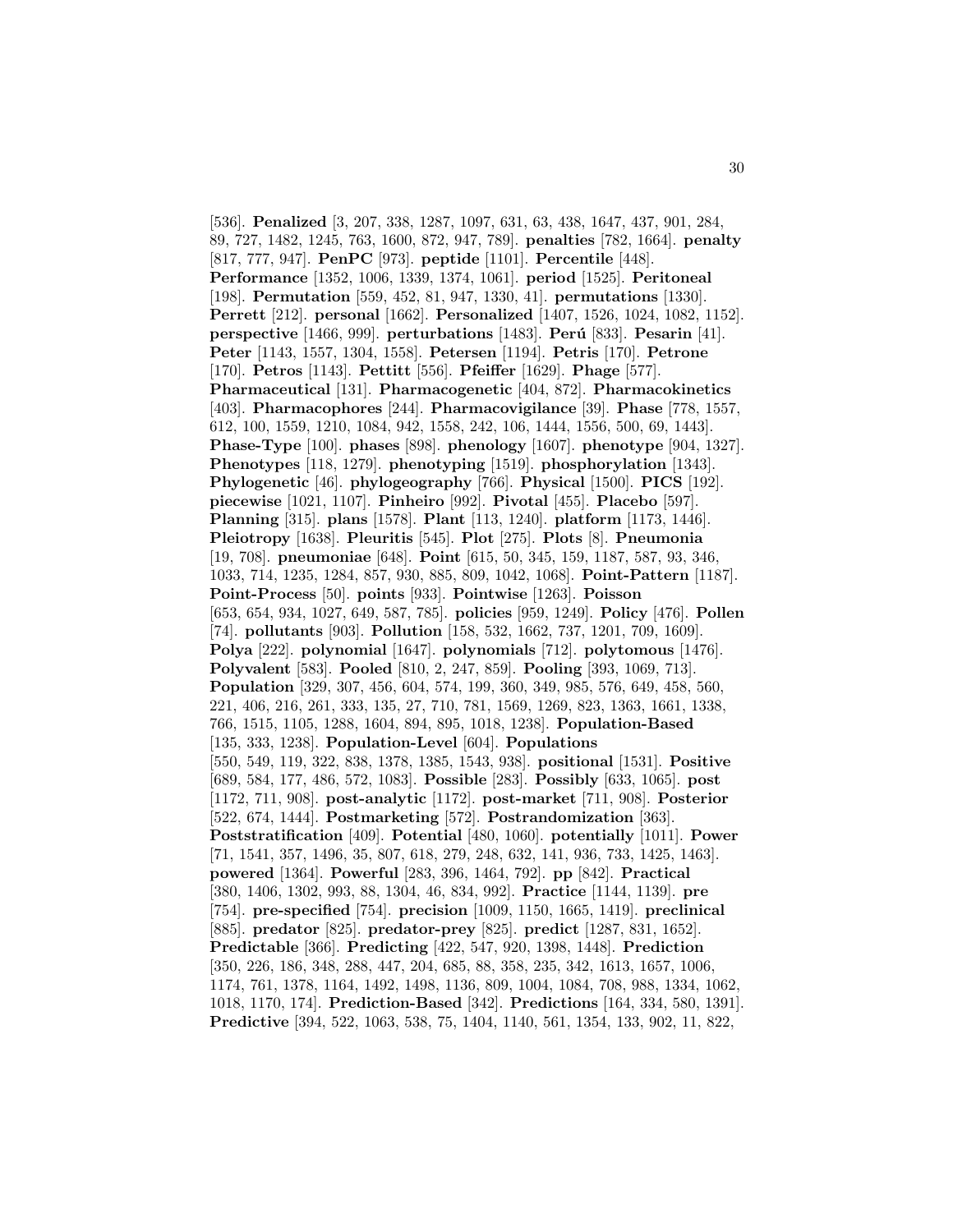1161, 814, 1182, 1060, 1024, 806, 863, 1082]. **Predictiveness** [504, 1006]. **Predictor** [63, 704]. **Predictors** [118, 12, 295, 62, 1537, 868, 1165, 1200, 977]. **Preferences** [1312]. **Pregnancy** [469]. **Prenatal** [340]. **Prentice** [1670]. **Presence** [319, 604, 574, 547, 599, 343, 238, 283, 133, 450, 134, 60, 216, 48, 38, 822, 1244, 1205, 699, 1646, 898, 1313, 991, 1292, 889, 979, 989, 724, 990, 694, 774, 1159, 786, 1247, 1091]. **Presence-Absence** [574]. **Presence-Only** [547]. **Present** [246]. **Presidential** [593]. **Press** [1667, 842, 1032, 1403, 1628, 1144, 1186, 1507, 1591, 1141, 1402, 1406, 1185, 1142, 1299, 1120, 1629, 1214, 1505, 1143, 1188, 1409, 1668, 1405, 1355, 1401, 1352, 1353, 1670, 1305, 1301, 1187, 1404, 1349, 1351, 1140, 912, 1506, 1594, 1075, 1407, 1595, 1503, 1669, 1119, 1122, 1300, 1630, 1350, 1298, 1213, 1183, 1033]. **Press/Chapman** [842]. **Preterm** [532]. **Prevalence** [47, 6, 29, 570, 648, 112, 1501]. **Prevalent** [456, 482, 1426, 850, 1610]. **Prevention** [687, 775]. **Preventive** [1142]. **prey** [825]. **Primary** [151, 1314]. **Primer** [167, 1590]. **Principal** [563, 301, 595, 349, 68, 663, 504, 854, 1251, 1313, 1057, 1498, 1232, 837, 1365]. **Principle** [356]. **Principles** [1505]. **Prior** [357, 489, 639, 1657, 1202, 1069]. **Priors** [613, 501, 459, 1044, 1425, 806]. **Probabilistic** [310, 678, 164, 192, 1116]. **Probabilities** [422, 970, 1206, 1325, 856, 1468]. **Probability** [655, 535, 148, 296, 402, 753, 842, 77, 1199, 1382, 1370, 1342, 931, 433]. **Probability-enhanced** [753]. **probability-scale** [1382]. **Probands** [29]. **Probe** [490]. **Probit** [366, 1023, 348, 1317]. **Problem** [149, 424, 1535, 763, 1484]. **Problems** [527, 425, 254, 131, 1252, 832, 1471]. **Procedure** [125, 314, 1584, 1585, 1060, 1341, 1056, 1314, 1644]. **Procedures** [453, 295, 1476, 827, 754]. **Process** [50, 30, 560, 221, 561, 587, 284, 1273, 934, 1424, 857, 930, 1044, 1105, 1042, 1117, 1379, 775, 1381]. **Process-Based** [560]. **Processes** [382, 615, 345, 265, 263, 669, 73, 49, 493, 97, 346, 269, 1211, 1284, 821, 1394, 1112, 1042, 880, 1609, 929, 1068, 1262, 1668]. **product** [930, 1530]. **product-shot-noise** [930]. **Products** [94]. **Profile** [225, 1332]. **Profiles** [548, 497, 1011, 1002]. **Profiling** [1343, 1490, 1486, 1488, 1487, 1489]. **prognosis** [746, 1419]. **Prognostic** [441, 11, 442, 1224, 1222, 1226, 1223, 1447, 1225, 923]. **program** [864]. **Programming** [624]. **programs** [1604]. **Progression** [362, 182, 582, 76, 1287, 1159, 1658, 1652, 901]. **Progression-Free** [362]. **progressive** [1468]. **Project** [687]. **Projecting** [150]. **Projections** [570]. **Prone** [181]. **Propensity** [108, 482, 478, 107, 1086, 586]. **Properties** [220, 611, 102, 276, 717, 1181]. **proportion** [1603]. **Proportional** [1235, 271, 364, 178, 1179, 891, 922, 1047, 788, 1472, 1048, 981]. **Proposals** [1142]. **Proschan** [127]. **Prospective** [136, 334, 451]. **Prostate** [515, 4, 580, 1174, 1208, 851, 1175, 1526]. **Protein** [348, 276, 1368, 1343, 738]. **Proteomics** [497]. **Pr¨unster** [655]. **PSA** [1208]. **Pseudo** [220, 633, 685, 1470, 505, 1013, 763, 801]. **Pseudo-Bayesian** [505]. **pseudo-DIC** [801]. **Pseudo-Gatekeeping** [633]. **Pseudo-Likelihood** [220].

31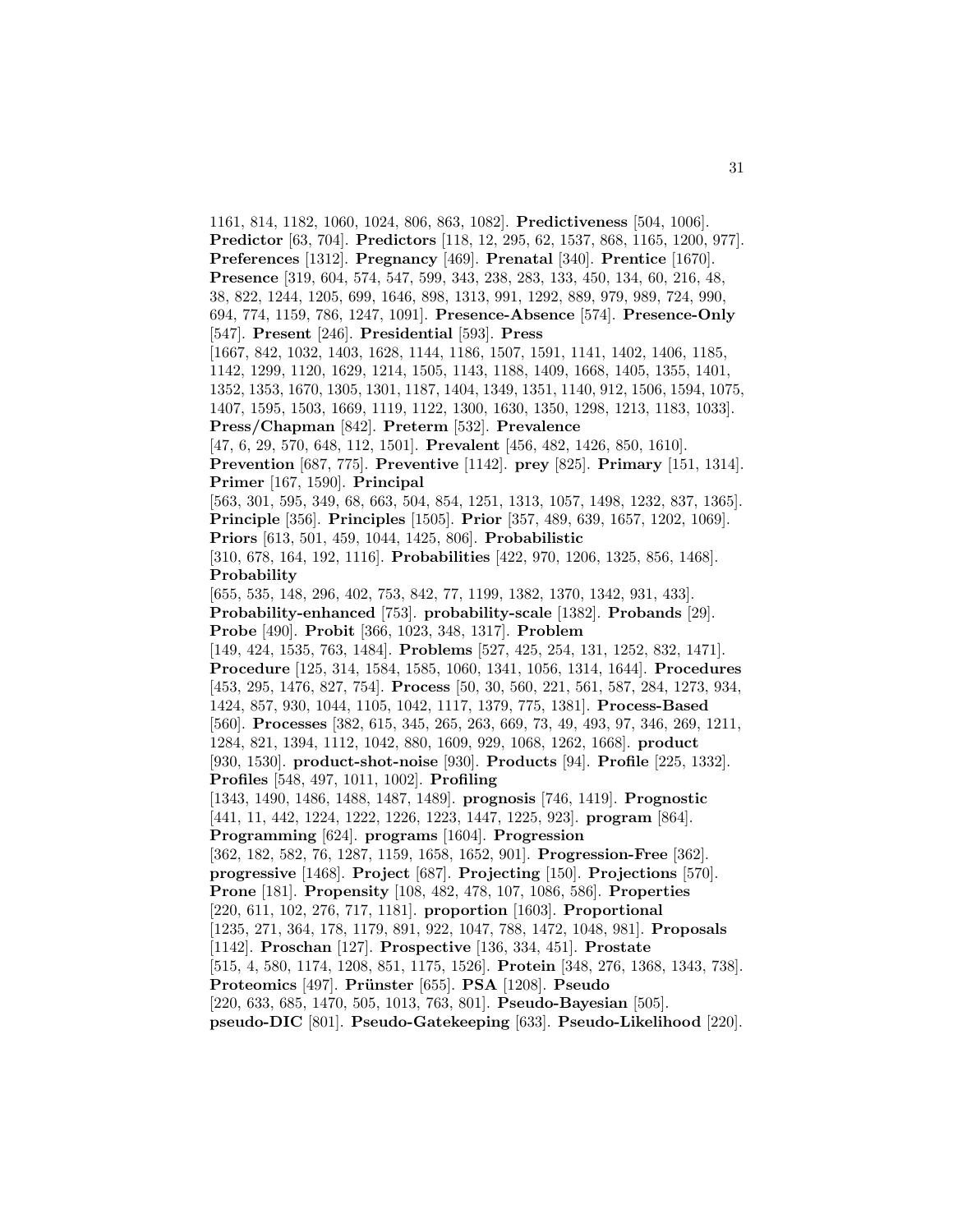**pseudo-observation** [1013]. **Pseudo-Observations** [685]. **pseudo-penalized** [763]. **Pseudolikelihood** [365, 1275]. **Pseudovalues** [176]. **psoriatic** [901]. **Psychologists** [1504]. **Pte** [1504]. **Public** [570, 1592]. **Publication** [1416, 1414, 1413, 1417, 1415]. **Publishing** [1504, 1034]. **pulsing** [1394].

**Q** [1628, 1674]. **Qian** [256]. **Qin** [1561, 1562]. **QTL** [85, 811, 85]. **Quadrat** [306]. **Qualification** [466]. **Quality** [379, 495, 92, 1578, 80, 864]. **Quantal** [548, 366, 945, 702]. **quantal-response** [945]. **Quantification** [276]. **Quantifying** [822, 1662, 1416, 1414, 1413, 1417, 1415, 987]. **Quantile** [398, 399, 201, 262, 885, 1163, 603, 638, 965, 17, 1203, 1423, 966, 1272, 1003, 1400, 1164, 870, 1137, 1399]. **Quantiles** [481, 1436]. **Quantitative** [548, 30, 119, 45, 216, 542, 1481, 717, 1591]. **Quantum** [241]. **quasi** [1284, 1097, 763, 773]. **quasi-likelihood** [1284, 1097, 763, 773]. **Questioning** [554]. **questionnaires** [1250].

**R** [1032, 810, 329, 171, 1402, 1299, 129, 42, 328, 1305, 744, 953, 877, 174, 1304, 1122, 376, 1630, 327, 333, 623, 1216, 1502, 852, 1409, 953, 912, 1350, 1183, 1033, 41, 384, 85, 256, 373, 374, 90, 214, 257, 170, 1594, 1667, 213, 1669, 167, 83, 911]. **R-vine** [852]. **R.** [327]. **R/qtl** [85]. **Radiation** [32]. **RAGHUNATHAN** [1144]. **Raiden** [1547]. **Rajaraman** [1503]. **Ramsay** [171]. **Random** [140, 186, 544, 231, 137, 527, 16, 287, 232, 452, 250, 393, 204, 249, 228, 102, 1256, 1424, 920, 1134, 1138, 745, 1535, 1377, 821, 1110, 1178, 809, 1570, 1133, 1117, 1467, 1636, 1067, 897, 1266, 1517, 941, 1623]. **random-effects** [1134, 1570, 941]. **random-partitions** [1535]. **Randomization** [677, 1213, 676, 396, 864, 926, 1151, 925, 1315, 1507, 1139]. **randomizations** [1157]. **Randomized** [564, 993, 841, 588, 296, 589, 397, 157, 410, 107, 396, 864, 814, 1588, 961, 1584, 1009, 1651, 1182, 1047, 1060, 1495, 1090, 1341, 1288, 1447, 1087, 1475, 1156, 1665, 805, 1243, 1622, 554, 778]. **Rank** [26, 524, 561, 448, 1674, 1010, 1049, 967, 1478, 1580, 1382, 1065, 1025, 1375, 1234, 1318, 1608]. **Rank-Based** [524, 1674, 1608]. **rank-sum** [1010]. **Ranking** [78]. **Ranks** [328]. **Rao** [1094]. **Rao-Blackwell** [1094]. **Rapid** [488]. **Rare** [463, 220, 206, 974, 1118, 1212]. **Rate** [39, 559, 642, 79, 206, 356, 534, 645, 484, 962, 1190, 1030, 1137, 1611, 819]. **Raters** [546]. **Rates** [622, 1, 78, 1568, 898]. **Ratio** [272, 281, 444, 598, 618, 443, 1582, 1043, 909, 1197, 1536, 1090, 826, 1546, 1545, 982, 893, 927, 1583, 910]. **Ratios** [666, 464, 636, 932]. **Raton** [1032, 1403, 1628, 1144, 950, 1186, 1141, 1402, 1406, 1185, 1142, 1299, 1629, 1214, 1505, 1143, 1668, 1405, 1355, 993, 1631, 1401, 1352, 1353, 1670, 1305, 1301, 1187, 1349, 1140, 952, 953, 1506, 1594, 1075, 1667, 1407, 1595, 1669, 1122, 1300, 1630, 1350, 1213, 842, 1183, 1593, 811, 1033]. **Rattray** [432]. **Rayid** [1406]. **Re** [1557, 1556, 777, 1558]. **re-estimation** [777]. **Re-Optimization** [1557, 1556, 1558]. **Reaction** [1399, 839, 1073, 741, 1450, 991, 1182, 989, 990, 840, 875]. **Reader**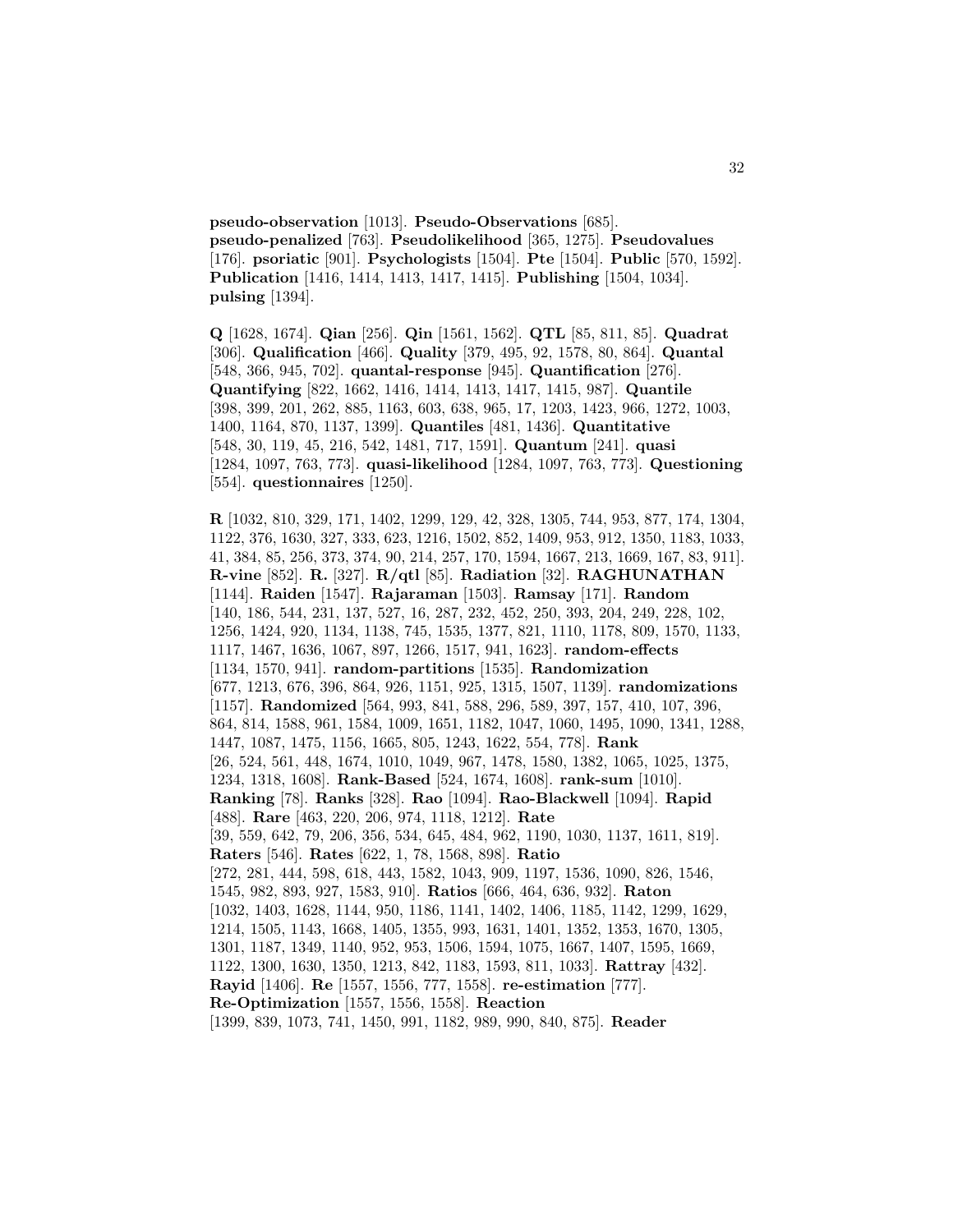[1073, 1450, 991, 1182, 989, 990, 840, 875, 1399, 839, 807]. **readmission** [1490, 1486, 1488, 1487, 1489]. **Real** [580, 717]. **Real-Time** [580, 717]. **Reassessment** [312]. **rebound** [739]. **Recapture** [82, 160, 307, 650, 453, 25, 200, 683, 114, 680, 682, 322, 261, 781, 1043, 970, 971, 1661, 1338, 1110, 1385, 1543, 895, 800, 728]. **Receiver** [75, 342]. **Receiving** [209]. **reciprocal** [1383]. **reclassification** [1072]. **recommendation** [768]. **recommendations** [767, 771, 770, 772]. **reconstruction** [1133, 1117]. **records** [867, 1537, 1519, 821]. **Recovering** [605, 1096]. **Recovery** [160]. **Recurrence** [580, 1433, 1175, 1318]. **Recurrent** [313, 583, 289, 265, 263, 264, 10, 602, 468, 603, 49, 314, 223, 1566, 1269, 804, 1092, 1396, 1063, 1020, 756, 979, 1433, 1070, 963, 923, 1654, 1434, 819]. **recurrent-event** [819]. **Recurrent-Events** [313]. **recursive** [1072]. **Reddy** [1301]. **Rediscovery** [972]. **reduced** [1025]. **Reducing** [35, 1193, 1641]. **Reduction** [144, 1165, 234, 341, 1535, 753, 1200, 1185]. **Reference** [545, 1176]. **reference-test** [1176]. **Referenced** [620]. **refinement** [1623]. **Regime** [67, 1650, 1175, 1428]. **regimen** [1672, 886, 1058]. **regimens** [1059]. **Regimes** [644, 153, 640, 517, 1491, 1466, 698, 840, 1649, 918, 1427]. **Region** [51, 243]. **Regions** [78, 714, 761, 1586, 789]. **Registration** [1516, 732]. **Registry** [76, 1190]. **Regression** [108, 237, 591, 398, 3, 654, 22, 429, 471, 524, 1299, 16, 164, 153, 264, 304, 578, 399, 609, 631, 588, 201, 262, 53, 603, 371, 257, 391, 541, 713, 523, 657, 63, 1439, 794, 103, 638, 589, 155, 228, 324, 616, 361, 372, 1074, 1091, 427, 337, 607, 686, 284, 15, 56, 17, 18, 57, 247, 178, 505, 251, 819, 567, 796, 710, 1574, 1011, 1043, 1324, 1179, 1481, 1476, 1426, 1482, 1423, 1027, 986, 1576, 1097, 898, 1158, 1114, 966, 1272, 1469, 1523, 1572, 854, 1197, 1345, 1202, 1092, 904, 1322, 967, 1325, 1041, 782, 1003, 1321, 1400, 1113, 855, 885, 1044, 1164]. **regression** [1418, 1529, 1580, 1498, 1512, 1069, 1370, 1237, 1372, 1296, 879, 1344, 869, 1474, 1263, 1395, 1107, 786, 1025, 818, 1431, 726, 1654, 965, 1630, 1266, 895, 783, 1231, 1647, 691, 1441, 652, 901, 1137, 1399, 1045, 1583, 1533, 1271, 1371, 1564, 653, 1188, 1074, 625, 89, 435]. **Regressions** [234, 1165, 1181, 1166]. **Regret** [153]. **Regret-Regression** [153]. **Regularity** [1379]. **Regularization** [609, 567, 1236, 1640]. **Regularized** [1442, 1518, 188, 887]. **regulation** [1100, 1277]. **regulatory** [862, 1276, 881]. **Reilly** [326]. **Reinforcement** [299]. **Rejoinder** [1559, 909, 1490, 916, 421, 550, 1362, 991, 772, 1400, 1563, 1226, 1417, 250, 1546, 990, 589, 849, 372, 415, 630, 479, 949]. **Related** [463, 890, 1606, 697, 1533]. **Relatedness** [119, 1240, 1342]. **Relationship** [125, 440, 813, 1208]. **relationships** [703]. **Relative** [317, 220, 400, 464, 1398, 1031, 1160, 927]. **Relatives** [29]. **Relaxing** [363]. **Reliability** [139, 1347, 725]. **Removal** [1514]. **removing** [1585]. **renal** [1339]. **renewal** [1379]. **reoptimization** [1559]. **reparameterized** [945]. **repeat** [1019]. **Repeated** [240, 353, 676, 944, 867, 1437, 730, 1331, 1099]. **Replacement** [503]. **Replicated** [494]. **replied** [128, 166, 210, 325, 126]. **Reply** [654, 514, 512]. **Report**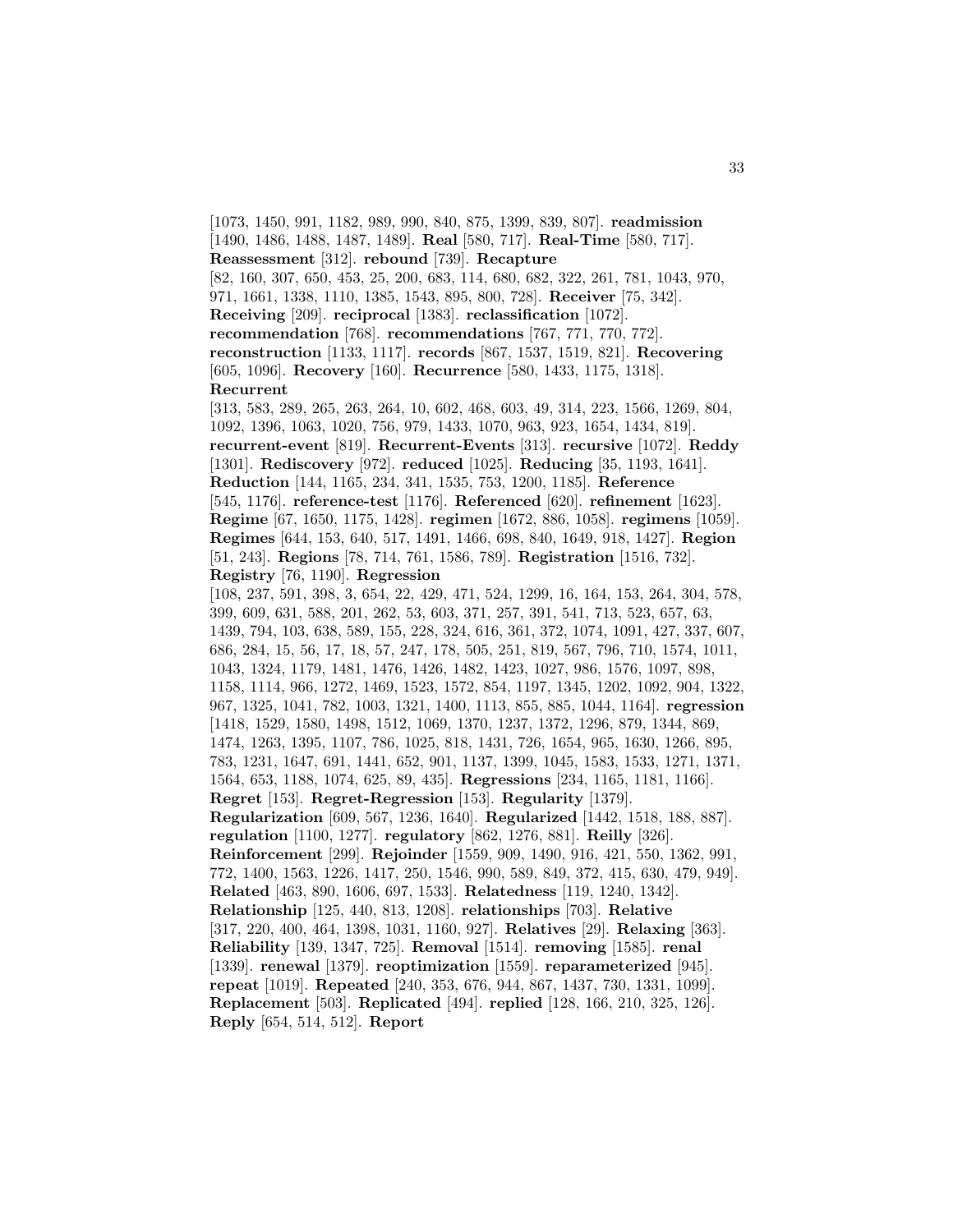[388, 558, 692, 843, 958, 1128, 1310, 1555, 5, 175]. **reproducibility** [1418]. **reproducible** [1130]. **reproductive** [1000]. **repulsion** [857]. **Resampling** [642, 986, 1616]. **Resampling-Based** [642, 986]. **Research** [434, 1301, 437, 1349, 1591, 1592]. **Residual** [878, 1162, 664, 1006, 1498, 982]. **Residual-based** [1162, 1006]. **Residuals** [104, 8, 892, 1382, 794]. **resight** [1363, 985, 1606]. **resistant** [802, 1113]. **resolution** [1420]. **resonance** [1605, 1627]. **Resources** [651]. **respiratory** [857]. **respondent** [1273, 838]. **respondent-driven** [1273, 838]. **responders** [1060]. **Response** [839, 335, 679, 554, 162, 202, 271, 52, 315, 606, 647, 640, 925, 337, 311, 861, 725, 874, 928, 945, 1114, 1250, 1197, 1198, 1101, 841, 1439, 1263, 1614, 1242, 1315, 1109, 716, 703]. **Response-Adaptive** [337, 925, 841, 1614, 1242, 1315]. **Responses** [506, 457, 246, 37, 154, 636, 109, 183, 1108]. **resting** [715]. **resting-state** [715]. **Restoration** [294]. **Restricted** [71, 266, 516, 1380, 1392, 1248, 980]. **Restrictions** [383, 273]. **retest** [1211]. **Retrospective** [924]. **Return** [680]. **Review** [1032, 211, 780, 1077, 1035, 1216, 1455, 1403, 1628, 379, 381, 380, 382, 433, 434, 435, 690, 591, 1453, 1502, 1549, 1144, 41, 1348, 1504, 329, 172, 1184, 171, 950, 1186, 1507, 1632, 911, 552, 252, 1591, 1451, 1141, 1139, 430, 384, 386, 471, 84, 85, 551, 1402, 330, 258, 1406, 1185, 554, 1142, 256, 1452, 373, 1299, 1120, 212, 1629, 331, 129, 42, 1303, 1214, 1505, 374, 215, 1454, 130, 1590, 1143, 1188, 328, 1409, 1668, 1405, 1355, 1215, 1302, 557, 1457, 993, 1145, 1631, 659, 720, 951, 992, 1401, 90, 1352, 1353, 1121, 556, 778, 718, 878]. **Review** [214, 43, 660, 1670, 91, 44, 1305, 661, 326, 169, 253, 1592, 1548, 257, 1187, 1404, 254, 45, 1349, 170, 385, 742, 1458, 553, 1550, 470, 472, 657, 719, 88, 779, 1140, 656, 744, 952, 953, 877, 912, 1506, 1594, 1075, 473, 1667, 387, 1407, 1595, 332, 1503, 132, 213, 377, 1034, 174, 173, 592, 1669, 1304, 1551, 87, 1119, 658, 86, 625, 167, 1456, 255, 1122, 46, 376, 1074, 131, 1300, 1630, 375, 1350, 1298, 1076, 1213, 555, 624, 842, 83, 1183, 168, 378, 327, 259, 432, 431, 743, 1593, 811, 89, 333, 1408, 590, 623, 1033, 740]. **Reviews** [1301]. **Revisit** [618]. **Rexstad** [1121]. **Rhee** [1488, 1487, 1489]. **Richard** [1303, 1140, 1404]. **Richness** [503, 306, 138, 765]. **ridge** [777]. **Right** [666, 180, 293, 54, 601, 1566, 1318, 982]. **Right-Censored** [666, 293, 54, 601, 1318, 982]. **right-censoring** [1566]. **Rights** [683]. **Risk** [689, 70, 317, 350, 1141, 548, 584, 1378, 462, 225, 181, 124, 531, 617, 539, 358, 134, 668, 565, 19, 38, 442, 1481, 823, 1398, 776, 1224, 882, 838, 808, 1542, 1222, 1226, 939, 1223, 694, 1225, 1004, 1084, 1334, 1526, 927, 1170, 1629]. **Risk-Adjusted** [565]. **risk-based** [1224, 1222, 1226, 1223, 1225]. **Risk-Group-Specific** [70]. **Risks** [220, 441, 416, 421, 224, 951, 262, 176, 685, 133, 97, 251, 1256, 822, 757, 1205, 1339, 890, 891, 1138, 1051, 693, 1292, 1497, 1237, 869, 1050]. **RNA** [1132, 1636, 632, 389, 738, 975]. **RNA-Seq** [632, 975, 1132, 389]. **Robert** [1184, 1355, 1401, 213]. **Robinson** [720]. **Robotic** [275]. **Robust** [796, 313, 665, 226, 286, 335, 392, 574, 527, 1325, 238, 75, 541, 685, 1084, 235, 806, 536, 236, 1644, 141, 516, 396, 517, 1045, 542, 1672, 1465, 1520, 1476,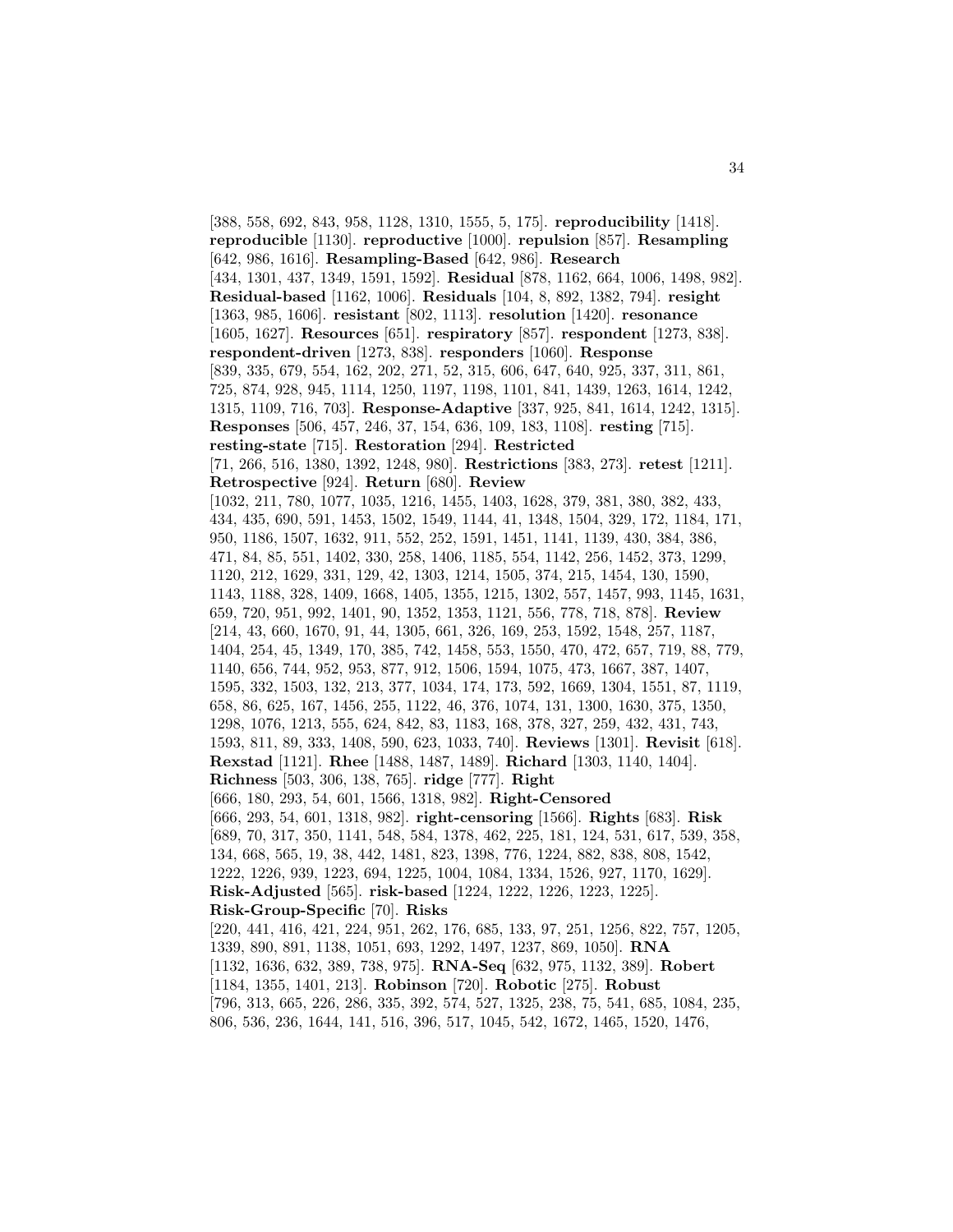1154, 725, 1239, 1521, 1158, 1572, 723, 793, 1585, 1311, 1190, 1267, 1429, 1369, 1539, 840, 886, 1477, 1185]. **Robustification** [637]. **Robustifying** [1195]. **robustness** [1058]. **ROC** [75, 714, 1575, 889, 145, 343, 568, 238, 537, 84]. **Rodrigo** [1628]. **Roland** [1594]. **Role** [593, 21]. **Rolf** [1033]. **Romain** [330]. **Ron** [1406]. **Ronald** [721, 951]. **Rory** [1504]. **Rose** [592]. **Rosenbaum** [129]. **Rosenberger** [1139]. **Ross** [1670]. **Rotation** [799]. **Rotation-based** [799]. **Routledge** [1592]. **Roychoudhury** [1631]. **Rubak** [1033]. **Rubba** [1304]. **Rubin** [1119]. **rule** [925, 1315]. **Rules** [1312, 143, 1430, 1589, 754, 1587, 1374, 1389, 1152]. **Ruth** [1629]. **S** [622, 329, 258, 1406, 256, 1488, 1487, 1489, 1121, 214, 661, 1592, 257, 170, 553, 375, 842, 168, 431, 743, 1593]. **S.** [381, 171, 85, 256, 592, 87, 743, 333]. **S.-C.** [87]. **Saban´es** [654]. **Saddlepoint** [73, 1254, 1599]. **SAEM** [1208]. **Safety** [1403, 585, 43, 639, 816, 908]. **Salemi** [46]. **Salmaso** [41]. **Salsburg** [1593]. **Sample** [1390, 198, 366, 550, 549, 138, 32, 940, 1495, 618, 169, 279, 248, 157, 218, 1444, 1541, 827, 1450, 1496, 754, 906, 1181, 1375, 1247, 1392, 1477, 1297, 1349, 431]. **Sample-Size** [279]. **Samples** [607, 781, 761, 1005, 1367]. **Sampling** [665, 503, 22, 1578, 306, 455, 40, 1121, 165, 159, 150, 651, 52, 315, 606, 406, 340, 196, 1273, 1171, 850, 838, 1313, 1189, 697, 1333, 983, 1316, 1468]. **Sandeep** [1407]. **Sandwich** [188]. **Sanguinetti** [432]. **Sargent** [417, 418]. **SAS** [380, 434, 212, 1305, 331, 376]. **SAS/IML** [212]. **Satrajit** [1631]. **Scalable** [1582, 1485, 1640, 1420]. **scalar** [917, 854]. **Scale** [219, 496, 671, 1398, 1584, 1030, 1382, 1527, 999, 1247, 1261]. **Scan** [407, 187, 1103, 939]. **Scans** [1408]. **Schall** [1261]. **Schedule** [640]. **Schedule-Dose** [640]. **schedules** [1526, 1333]. **Scheme** [644, 57]. **Schemper** [235]. **Schemper-Henderson** [235]. **Schmid** [1348]. **Schoenberg** [782]. **Schwarz** [1028]. **Science** [1184, 1402, 1406, 1669]. **Sciences** [1119]. **Scientific** [1504, 1034]. **Sclerosis** [194, 582]. **Score** [70, 98, 164, 7, 200, 670, 509, 107, 790, 586, 567, 882, 1115, 1094, 808, 923, 1470, 1086, 975, 1564]. **score-based** [975]. **Scores** [108, 482, 478, 1326]. **scoring** [1274, 1334]. **Scraping** [1304]. **Screening** [689, 219, 1364, 584, 426, 1166, 1095, 1341, 1527, 1335, 716, 790]. **screens** [1066]. **Scutari** [1350]. **Sea** [369]. **Seals** [508]. **Search** [613, 31]. **seasonal** [1111]. **Seber** [114]. **Second** [92, 1284, 265, 646, 124, 842]. **Second-Generation** [92]. **Second-Line** [646]. **Second-Order** [265, 124, 1284]. **Secondary** [151, 1439, 1275, 1314]. **Sectional** [583, 395, 112, 868, 940, 1626, 1468]. **Segmentation** [93, 1054]. **SEIR** [569]. **select** [1333]. **Selected** [349, 363]. **selecting** [947]. **Selection** [689, 610, 140, 359, 1561, 522, 79, 16, 344, 1236, 105, 480, 232, 189, 600, 233, 200, 14, 387, 566, 103, 521, 390, 297, 342, 901, 445, 191, 62, 1673, 896, 1485, 862, 1172, 1620, 986, 1012, 1001, 1096, 1576, 1097, 817, 1537, 1359, 1362, 830, 1054, 793, 1479, 1046, 752, 1360, 926, 1311, 1386, 1201, 1562, 791, 1560, 1563, 1024, 747, 1643, 881, 708, 1615, 1361, 947, 1082, 1431, 1265, 704, 773, 829,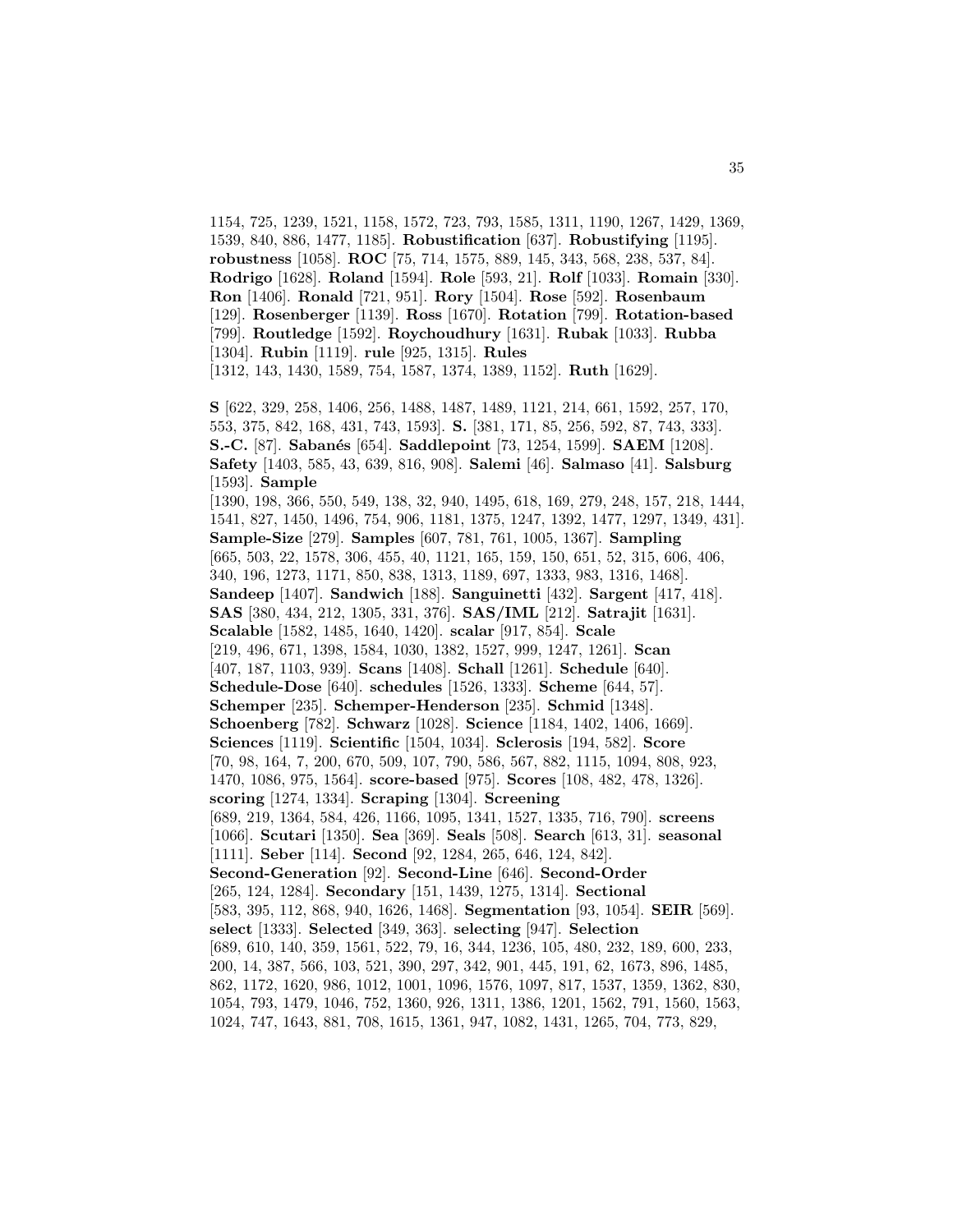1649, 888, 700, 789, 731, 1130, 825]. **selection-assisted** [1576]. **selection-based** [1054]. **Self** [21, 671, 572]. **Self-Controlled** [671, 572]. **Semi** [101, 1519, 1028, 100, 1493, 1522, 1292, 1341, 1093, 1331, 1050]. **semi-competing** [1292, 1093, 1050]. **Semi-Markov** [101, 1028, 100]. **Semi-parametric** [1493, 1522, 1341, 1331]. **Semi-supervised** [1519]. **Semicompeting** [416, 421, 262, 97, 758]. **semicontinuous** [969]. **Semiparametric** [564, 439, 1574, 22, 272, 498, 1432, 529, 71, 666, 1646, 1270, 1469, 1523, 110, 265, 461, 922, 30, 10, 506, 584, 271, 577, 13, 530, 758, 343, 795, 1317, 61, 576, 1237, 711, 14, 533, 1159, 132, 616, 1019, 60, 695, 726, 147, 65, 364, 729, 56, 446, 311, 346, 18, 59, 291, 516, 223, 11, 1279, 853, 1575, 759, 850, 757, 696, 913, 916, 1169, 1023, 1573, 1041, 1003, 1400, 1492, 914, 1448, 1157, 786, 1431, 915, 1645, 1644, 1602, 1399, 1022, 983, 1371]. **Sen** [85, 169]. **sense** [1663]. **Sensitivity** [1547, 383, 161, 359, 146, 1294, 662, 667, 354, 571, 363, 72, 273, 1463, 869, 1462, 976, 1155, 1331, 1618, 1617]. **Senturk** [1488, 1487, 1489]. **September** [690, 810, 1672, 383, 474]. **Seq** [632, 975, 1132, 389, 192]. **Sequence** [1239, 550, 549, 1529]. **Sequences** [447]. **Sequencing** [92, 278, 277, 1076, 1276, 974, 1636, 1532, 1613]. **Sequential** [559, 950, 864, 1054, 733, 1151, 136, 151, 1524, 1445, 1446, 1438, 908, 1314, 1061, 1571, 1623]. **Serial** [275, 808]. **Series** [374, 214, 674, 617, 494, 497, 1594, 1595, 671, 572, 1336, 1001, 852, 1206, 1394, 1605, 1593]. **seriously** [1517]. **Seroadaptation** [581]. **Serological** [229]. **Service** [51]. **Set** [634, 883, 698, 181, 752, 1003, 1400, 1029, 1275, 755, 1399]. **Set-based** [883, 1029]. **Set-valued** [698]. **sets** [832, 1109, 1602, 1116]. **Setting** [19, 340, 1339]. **severity** [1293]. **Sexual** [245, 581]. **Shanshan** [1670]. **Shao** [779]. **Shape** [436, 1261]. **shapes** [1103]. **Shared** [503, 1059, 1617]. **shared-parameter** [1059]. **Sharpening** [663]. **Sheather** [257]. **Shein** [1591, 780]. **Shein-Chung** [1591, 780]. **Shen** [1673]. **shift** [929]. **shifts** [894]. **Shigeyuki** [1140]. **Shih** [1505]. **Shingo** [621]. **Shipley** [1409]. **Short** [666, 158, 1343, 1571]. **Short-Term** [666, 158, 1571]. **Shostak** [434]. **shot** [930]. **Shrinkage** [635, 300, 61, 505]. **Shuangge** [718]. **Sided** [302]. **Sieve** [1089, 1440]. **Signal** [39, 928, 1624, 999]. **signaling** [1376]. **Signals** [118]. **Significance** [350, 1233, 736, 1015, 1366]. **Signs** [328]. **Simes** [1660]. **similarity** [1102]. **Simon** [1404, 1140, 1304, 1213]. **Simple** [125, 734, 453, 1318, 1289]. **Simplified** [146]. **Simulation** [1283, 1643]. **Simulation-based** [1283]. **Simulation-selection-extrapolation** [1643]. **Simultaneous** [830, 1088, 183, 696, 625]. **Simultaneously** [581]. **Sin** [778]. **Sin-Ho** [778]. **Singapore** [1504, 1034]. **Singer** [169]. **Single** [263, 36, 1108, 1389, 1567, 1426, 1636, 1443, 1602]. **single-arm** [1443]. **single-cell** [1636]. **Single-index** [1108, 1567, 1426, 1602]. **single-index/Cox** [1567]. **Single-Neuron** [36]. **Singular** [142, 217]. **Sir** [721]. **Site** [574, 51]. **Site-Edge** [51]. **sites** [1532, 738]. **Size** [307, 22, 198, 366, 618, 649, 279, 1349, 560, 248, 157, 55, 1390, 1011, 1541, 838, 1338, 1496, 940, 754, 1495, 985, 1105, 1619, 740, 1431, 1477]. **Size-Biased** [22]. **Sizes** [336, 32, 279, 431, 1444, 1384]. **Skaug** [621]. **skeleton** [1515].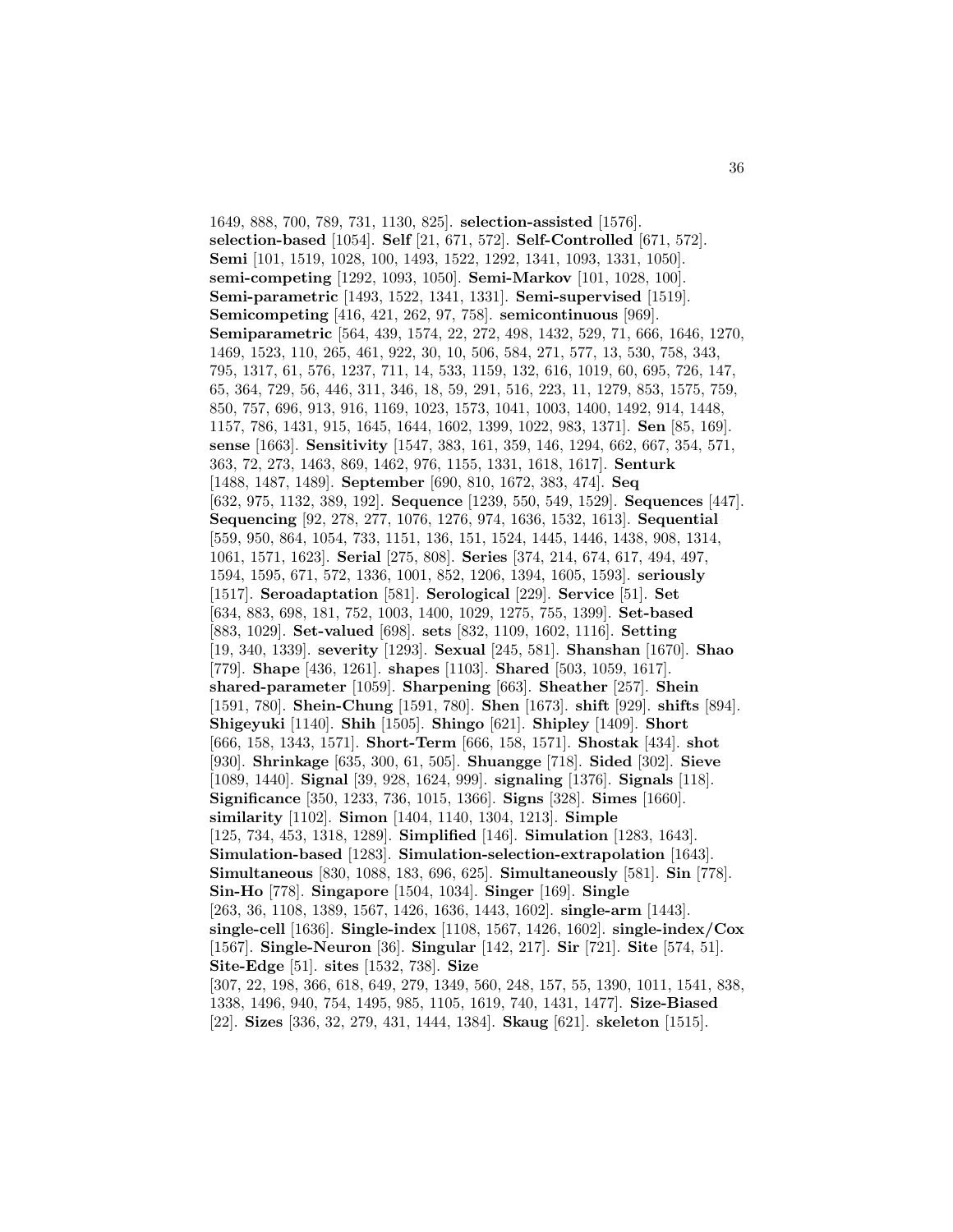**skeletons** [973]. **Skew** [203, 1227]. **skew-** [1227]. **Skew-Normal** [203]. **skewed** [1016, 1574, 1114, 713]. **Skewness** [506]. **Slopes** [231]. **Small** [1547, 366, 138, 761, 1450, 1535, 1330, 1346, 1297]. **Small-Sample** [138, 1450, 1297]. **SMART** [864]. **smartphone** [1662]. **smartphone-based** [1662]. **SMC** [1001]. **Smith** [1628, 382]. **Smoking** [288, 1386, 963]. **Smoothing** [591, 307, 289, 339, 437, 1577, 1576, 735, 1261, 551]. **smoothing-based** [1577]. **SNP** [428, 1275, 93]. **SNPs** [488]. **SNVs** [1132]. **Social** [1406, 1119]. **Society** [1221, 721]. **Software** [1595, 168]. **Sojourn** [100]. **Sokolowski** [1301]. **Solari** [41]. **solution** [834]. **Solutions** [258]. **somatic** [1328]. **Some** [404]. **Somnath** [1076]. **Song** [1349]. **Sonia** [1595]. **Sons** [1590, 1139]. **Sotoca** [1595]. **Soumi** [1631]. **Source** [705, 1446]. **Sources** [33, 1174]. **Southwestern** [539]. **Space** [495, 35, 230, 465, 1595, 187, 714, 801, 1227, 894, 1228]. **Space-Time** [495, 465, 187, 1227, 894]. **Sparse** [142, 1484, 818, 1048, 1582, 1657, 798, 696, 1052, 1338, 967, 855, 1580, 1600, 1340, 1166]. **Sparsely** [605, 1589]. **Sparsity** [1401, 1096, 1479]. **Spatial** [591, 186, 615, 347, 252, 104, 121, 1363, 368, 309, 407, 345, 328, 1041, 158, 851, 1103, 1187, 688, 1344, 49, 221, 842, 829, 532, 346, 764, 1284, 852, 1097, 1661, 1229, 732, 763, 1133, 797, 988, 1644, 736, 1647, 1033, 332]. **spatial-clustered** [764]. **Spatial-Temporal** [532]. **Spatially** [620, 206, 455, 103, 561, 436, 222, 802]. **Spatio** [552, 50, 1420, 1042, 660, 1667, 623]. **Spatio-Temporal** [552, 50, 1420, 1042, 660, 623, 1667]. **Spatiotemporal** [485, 308, 706, 880, 1645]. **Spearman** [1382]. **Special** [555]. **Species** [503, 547, 206, 306, 138, 305, 587, 765, 1031]. **Specific** [583, 665, 422, 70, 180, 598, 225, 343, 569, 682, 295, 597, 1206, 889, 921, 899]. **Specified** [588, 292, 589, 754]. **spectral** [1336, 797, 1387]. **Spectrogram** [118]. **spectrometry** [735]. **Speed** [201]. **Spline** [3, 338, 289, 484, 437]. **Splines** [307, 551, 339, 1391, 782, 871]. **Split** [275]. **Split-Plot** [275]. **Spread** [485]. **Springer** [1184, 992, 878, 1216, 1348, 1632, 1303, 1121, 1354, 1074, 1076, 1408]. **Springer-Verlag** [1632]. **square** [1234]. **Squared** [58]. **Squares** [1165, 601, 1672, 1600, 886]. **Stable** [177, 1609]. **Stage** [125, 113, 687, 196, 1397, 1241, 1339, 1625, 1282, 1466, 730, 707, 1443, 1192]. **Stage-Structured** [113]. **Stagewise** [1286]. **stand** [1042]. **Standard** [545, 111, 568, 460, 546, 873]. **Standardized** [197, 1160]. **Start** [486]. **State** [230, 865, 801, 715, 1621, 931, 728, 899, 1468, 1405, 1595]. **State-Space** [230, 801]. **states** [1174, 951]. **Stationarity** [615]. **Statistic** [407, 354, 187, 396, 860, 826, 976, 1062]. **Statistical** [381, 434, 1423, 993, 720, 1233, 556, 1305, 385, 387, 1407, 54, 174, 87, 255, 376, 389, 80, 1298, 72, 83, 351, 149, 743, 97, 276, 333, 907, 196, 1476, 1274, 1132, 752, 1670, 1422, 1612, 792, 1303, 1505, 1401, 1352, 878, 1300, 1076, 811, 1632, 1631, 91, 779, 658, 378]. **Statisticians** [377]. **Statistics** [1216, 256, 373, 263, 534, 332, 606, 1119, 842, 1590, 1103, 1327, 939, 1667,

37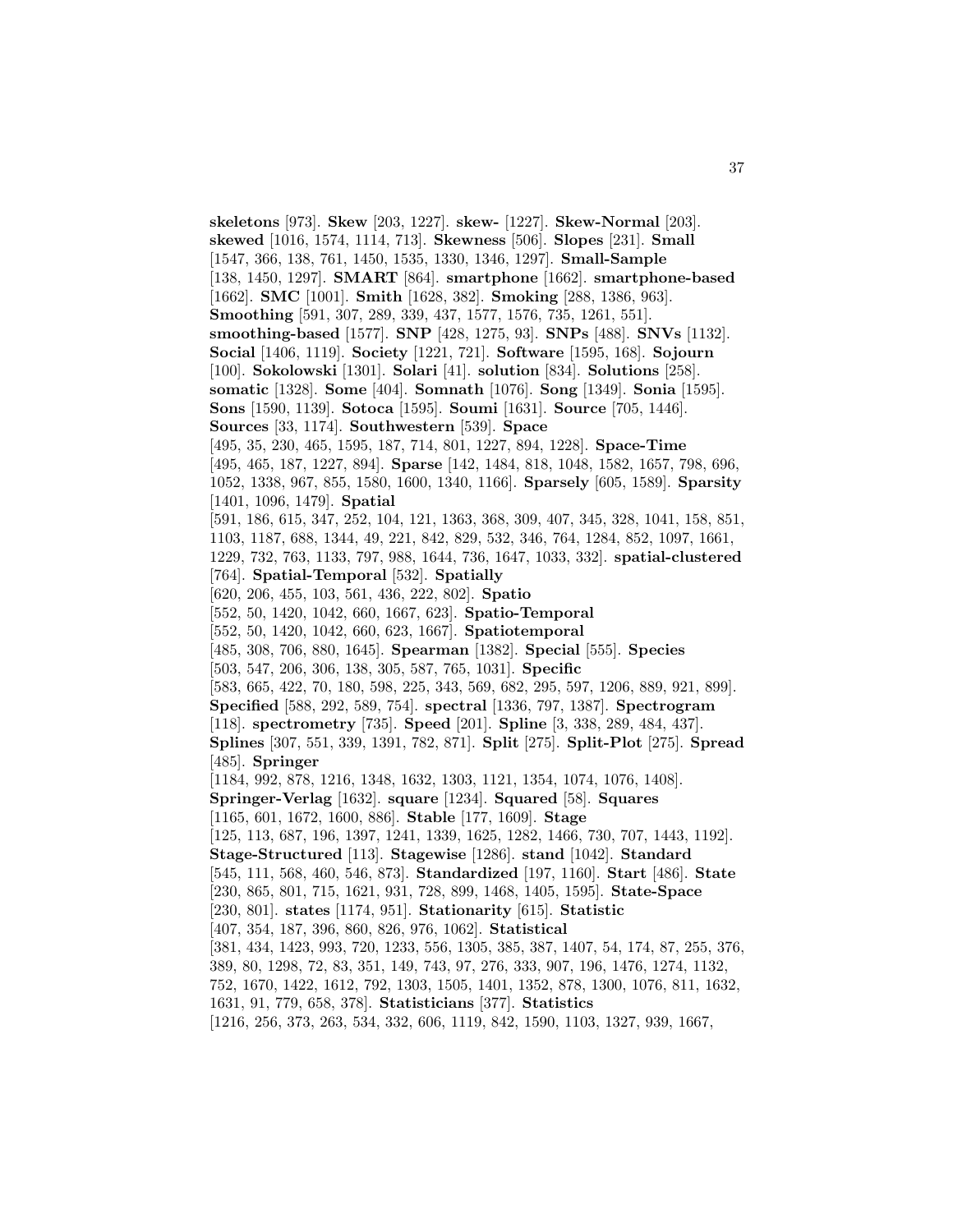1504, 1506, 1122, 252, 169, 253, 131, 552, 326, 590]. **Status** [440, 364, 268, 57, 1291, 1317, 1472, 729, 1470]. **STEC** [803]. **Stefano** [655]. **Stem** [611, 424]. **stents** [1539]. **Step** [74, 973, 801, 983]. **Stephen** [1302, 1213]. **stepped** [1525, 1495]. **Stereological** [23]. **Stereotype** [237]. **Stevens** [167]. **Steyerberg** [88]. **Stochastic** [41, 679, 99, 33, 1351, 458, 285, 1000, 1575, 1668, 1034, 382]. **stopover** [985]. **Strain** [583, 648]. **Strain-Specific** [583]. **Stram** [1408]. **Strata** [409]. **Strategies** [87, 1074, 410, 299, 1446, 747]. **Strategy** [1632, 362, 208, 611, 1069]. **Stratification** [349, 68]. **Stratified** [665, 307, 723, 538, 52, 606, 607, 251, 1004, 1084]. **Strength** [459, 1161]. **Streptococcus** [648]. **stroke** [708]. **Struchiner** [211]. **Structural** [20, 845, 1642, 461, 846, 1409, 1215, 847, 1369, 566, 1520, 959, 1268, 848, 844, 849, 773]. **Structure** [360, 447, 600, 576, 132, 1329, 1131, 1437, 1201, 855, 1133, 1068]. **Structured** [113, 119, 1165, 837, 342, 1485]. **structures** [1089, 1637]. **Stuart** [515]. **Studies** [608, 379, 810, 665, 439, 226, 395, 679, 110, 678, 162, 403, 662, 189, 35, 158, 556, 53, 154, 120, 14, 670, 173, 354, 571, 612, 318, 52, 156, 448, 236, 218, 2, 607, 451, 17, 178, 516, 135, 27, 892, 859, 734, 1541, 702, 739, 883, 815, 1198, 904, 1376, 1445, 1494, 1464, 1060, 1088, 974, 1193, 873, 1327, 1253, 1610, 939, 1112, 1527, 1570, 872, 1004, 1207, 976, 1155, 1025, 1331, 943, 924, 1618, 1275, 941, 921, 1099, 1463, 700, 875, 1333, 785, 1255, 1086, 1664, 1238, 942, 977, 211, 129, 333]. **Study** [237, 583, 319, 394, 198, 201, 136, 1207, 450, 315, 66, 467, 19, 424, 581, 1000, 1173, 1544, 817, 802, 1003, 1400, 1386, 1113, 1464, 885, 1193, 1638, 1439, 708, 1334, 1658, 1618, 709, 921, 1399, 968, 856, 435]. **study-specific** [921]. **studying** [816]. **Subclassification** [237, 1086]. **Subcluster** [336]. **Subcluster-Level** [336]. **Subgroup** [564, 1274, 1150, 1341, 887]. **subgroups** [1447, 1083]. **Subject** [547, 678, 225, 295, 19, 266, 1566, 1011, 1101, 713, 1087, 1333]. **subject-level** [1101]. **Subject-Specific** [225, 295]. **subjects** [1010, 1603]. **Subpopulations** [459]. **subsample** [900]. **subsampled** [1206]. **Subsampling** [986, 345, 66, 1431]. **Subset** [363]. **subspace** [1641]. **Substance** [205]. **Substitution** [531]. **Substructure** [27]. **Subtype** [1419]. **subtypes** [746]. **successive** [1205]. **Sufficient** [1535, 1165, 234, 341, 1200, 753]. **Sum** [448, 1010, 817]. **Summary** [606, 1327, 1638]. **sums** [892]. **sup** [1115]. **sup-score** [1115]. **Superior** [354]. **superiority** [804]. **Superpopulation** [261, 985]. **supervised** [1519]. **Suppress** [369]. **Suppression** [48, 739]. **Surface** [23, 1109]. **surfaces** [1575, 1530]. **Surgical** [467]. **Surrogacy** [416, 421, 68]. **Surrogate** [422, 627, 301, 595, 628, 629, 423, 626, 466, 149, 504, 813, 1040, 1519, 1313, 1653, 1475]. **Surrogates** [627, 628, 629, 626, 1085]. **Surveillance** [464, 572, 1174, 711, 908, 1526]. **survey** [1114, 906]. **Surveys** [643, 309, 933, 934, 940, 1543, 554]. **Survival** [665, 422, 226, 1161, 482, 529, 362, 224, 669, 1405, 1095, 181, 530, 531, 582, 296, 470, 400, 292, 8, 96, 1074, 510, 9, 59, 178, 222, 507, 1391, 1179, 1426, 759, 1319, 1541, 1208, 1224, 1191, 1049, 1466, 1180, 830, 1364, 1524, 1393, 1023, 1473, 1190, 1380, 851, 1021,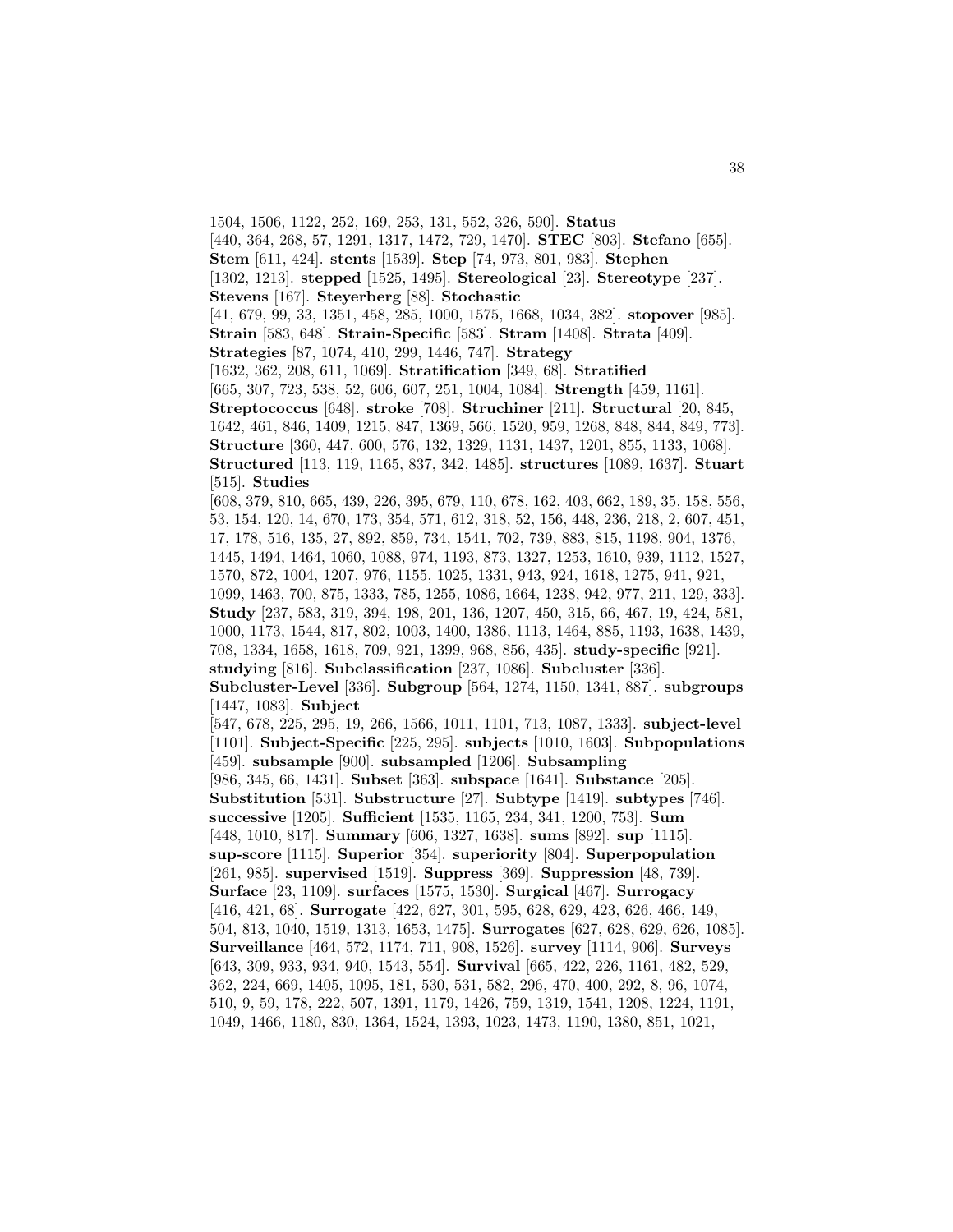1163, 1222, 1226, 758, 1088, 1178, 1268, 1223, 711, 1225, 1160, 1066, 1019, 1655, 1392, 1062, 1571, 1428, 1471, 900, 980, 1022, 1271, 899, 380, 718]. **survivor** [1269, 817]. **survivors** [1115]. **Susceptibility** [515, 4, 231, 1172]. **Sverdlov** [993]. **swimmer** [1106]. **Swiss** [394, 1207]. **Switch** [646]. **Switching** [101, 646]. **Symmetry** [397]. **Symptom** [76]. **syncytial** [857]. **Syndrome** [319, 804, 1205]. **Synergy** [162]. **system** [1334]. **Systematic** [309]. **Systems** [230, 432, 321, 946, 700, 1034].

**T** [329, 1184, 384, 1121, 254, 45, 174, 1227]. **T.** [591, 387, 378, 590]. **Taber** [1142]. **Table** [474, 510]. **tables** [906, 1527]. **tail** [898]. **Talloen** [173]. **Tamhane** [131]. **Tan** [254, 1034]. **Tang** [1674]. **Tango** [378]. **target** [862]. **Targeted** [585, 831, 707, 592]. **targets** [902]. **task** [1627]. **task-induced** [1627]. **taxonomic** [1280]. **Taylor** [417, 949, 418, 948]. **TB** [802, 1393]. **Techniques** [1032, 554]. **Tell** [1593]. **temperature** [852]. **Temporal** [552, 121, 50, 368, 508, 496, 440, 532, 1011, 1420, 1229, 1042, 660, 623, 1667]. **temporary** [1514]. **tensor** [1530]. **Term** [666, 202, 158, 1115, 288, 1571]. **Terminal** [602, 223, 1063, 979]. **terms** [762]. **Test** [608, 161, 58, 725, 545, 198, 98, 282, 584, 7, 453, 974, 248, 616, 632, 448, 72, 396, 1211, 1176, 701, 1577, 1674, 1239, 1010, 1049, 1450, 882, 1115, 1536, 1007, 807, 1029, 1438, 1638, 1155, 1375, 1234, 1247, 1314, 875, 1602, 1297, 1608, 790, 1015, 1583]. **test-retest** [1211]. **Testing** [861, 47, 6, 1016, 350, 679, 281, 287, 573, 1214, 345, 428, 1180, 111, 35, 1003, 489, 197, 457, 906, 618, 788, 491, 617, 339, 195, 488, 131, 1388, 151, 687, 828, 112, 65, 528, 575, 1100, 1538, 1531, 1283, 1584, 762, 1513, 1168, 745, 1177, 991, 1585, 1252, 1446, 1400, 989, 990, 1296, 1653, 1004, 1056, 760, 897, 799, 1167, 1061, 1530, 1230, 1399, 792, 1583, 1366, 46]. **Tests** [689, 41, 404, 614, 615, 550, 549, 239, 588, 452, 119, 323, 305, 124, 75, 283, 576, 200, 670, 81, 589, 677, 397, 510, 509, 302, 152, 9, 27, 1584, 1197, 883, 1648, 1660, 1327, 1065, 894, 1330, 1392]. **Text** [1304]. **Textual** [1669]. **Thall** [1557, 1558]. **theorem** [1094]. **theoretic** [1040]. **Theory** [41, 634, 1139, 1595, 1250, 258, 742]. **Therapeutic** [106, 1446]. **Therapies** [462]. **Therapy** [69, 1060]. **there** [641]. **Thomas** [953]. **Thorsten** [1187]. **threatened** [938]. **Three** [157, 1066]. **three-groups** [1066]. **Three-Level** [157]. **Threshold** [1474, 1615, 427, 19, 1158, 1227]. **thresholding** [777, 705]. **Throughput** [449, 1418, 1066, 1530, 716]. **Tian** [254]. **Tibshirani** [1401, 174]. **Tie** [1214]. **Tie-Hua** [1214]. **Tiling** [80]. **Time** [125, 20, 564, 422, 495, 1348, 307, 161, 290, 526, 1490, 1486, 1206, 416, 421, 1488, 599, 374, 1487, 10, 7, 1355, 646, 1489, 148, 635, 214, 225, 674, 181, 177, 176, 486, 603, 165, 582, 469, 465, 617, 494, 497, 1594, 569, 1595, 334, 133, 363, 86, 668, 525, 923, 1518, 187, 580, 295, 55, 445, 56, 446, 601, 223, 11, 1391, 781, 820, 822, 1336, 1269, 1565, 961, 1001, 1449, 852, 776, 1270, 1224, 717, 1393, 1589, 1051, 1442, 1573, 866, 1189, 1013, 1020, 1292, 1497, 1380, 889, 1222, 1226, 1670, 1394, 1106, 1433, 1268, 1136, 809, 1369, 1223, 1227]. **time** [1277, 694, 998, 1225, 963, 1159, 760, 894, 1385, 1228, 863, 1443, 1019, 1318, 1621, 1517, 1392, 1091, 1343, 731, 1255, 1428, 787, 980, 1238, 1605, 938, 1316, 1611].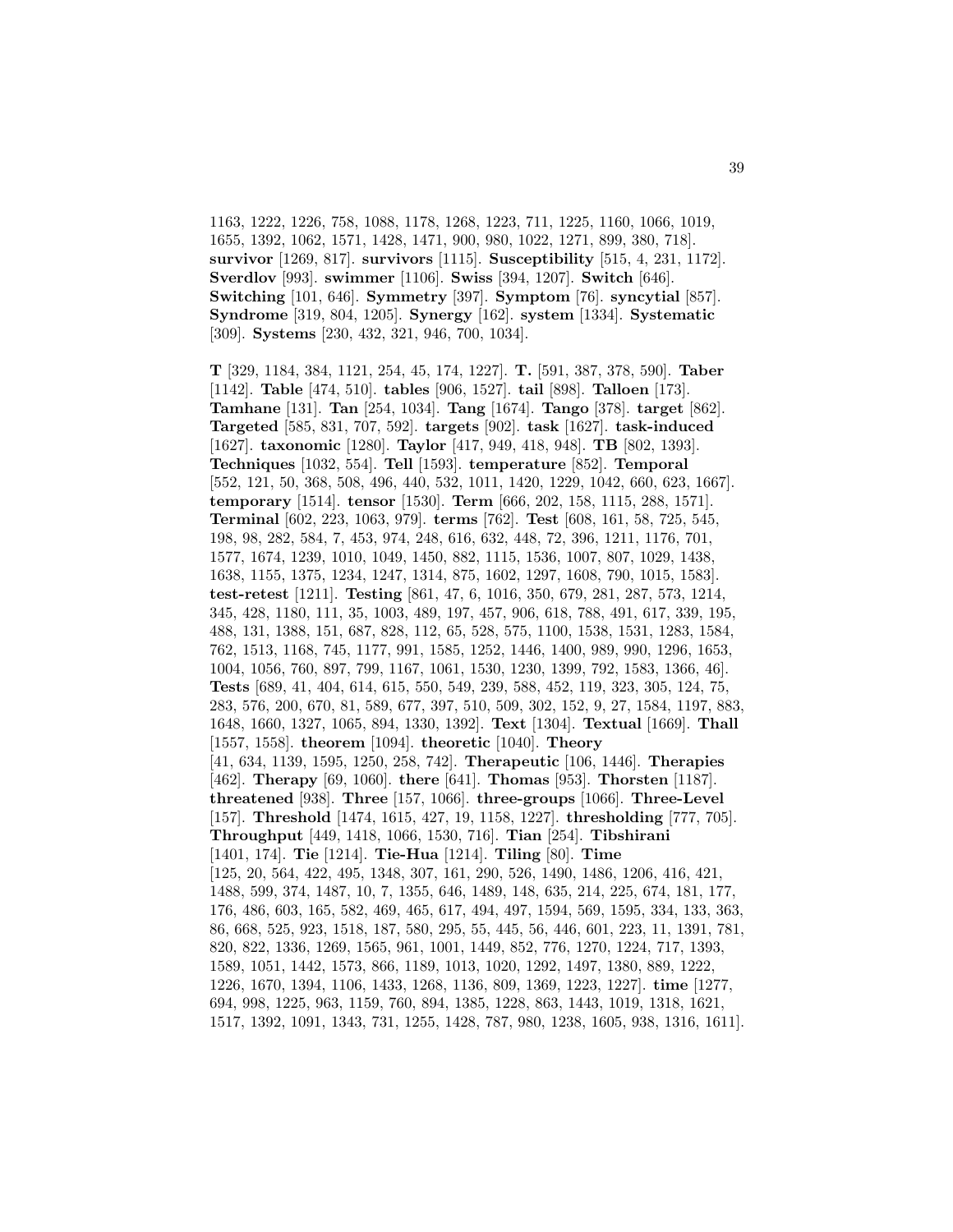**time-course** [1343]. **Time-Dependent** [599, 10, 635, 133, 11, 923, 889, 1106, 694, 863, 1238]. **Time-dynamic** [1490, 1486, 1488, 1487, 1489]. **Time-Series** [674, 497]. **Time-Stratified** [307]. **time-to-drop-out** [1517]. **Time-to-Event** [125, 1348, 1355, 176, 334, 363, 86, 1518, 822, 1449, 1013, 1268, 1136, 1159, 1443]. **Time-to-Pregnancy** [469]. **Time-Varying** [20, 161, 526, 181, 617, 525, 445, 223, 1391, 1224, 1222, 1226, 1223, 1277, 1225, 963, 760, 1611]. **time-zero** [809]. **Times** [526, 646, 680, 229, 640, 1566, 1432, 739, 1092, 821, 694, 901]. **TOC** [954, 994, 1036, 1078, 1124, 1146, 1217, 1257, 1307, 1356, 1410, 1459, 1509, 1552, 1596, 1633]. **Tolerance** [1017]. **tool** [1006]. **toolkit** [1424]. **Tools** [1406]. **Toshiya** [621]. **Toxicant** [369]. **Toxicities** [123]. **Toxicity** [70, 69, 640, 1480, 1530, 716]. **Tracing** [406]. **training** [1061]. **Trait** [28, 30, 119, 216]. **Trait-Model-Free** [28]. **traits** [1638]. **Trajectories** [560]. **Trajectory** [38]. **trans** [1067]. **trans-ethnic** [1067]. **Transcription** [280]. **transcriptomic** [1340]. **Transect** [621, 643, 24, 159, 454, 934]. **Transects** [260]. **transform** [1346, 1627]. **Transformation** [594, 529, 688, 223, 759, 850, 758, 695, 729]. **Transforming** [274]. **transfusion** [804]. **Transition** [184, 582, 931, 856, 1468]. **Translational** [87]. **Transmission** [161, 648, 540, 832]. **transplant** [1020]. **Transplantation** [664, 1491, 1019]. **transposable** [828]. **Treat** [462]. **Treatment** [108, 665, 209, 422, 67, 1312, 950, 644, 917, 153, 480, 300, 667, 486, 296, 502, 179, 645, 517, 597, 1672, 1491, 1274, 1430, 864, 814, 1398, 1191, 1466, 1393, 1589, 793, 1651, 1650, 1445, 767, 772, 1182, 768, 698, 1047, 1088, 1429, 1373, 959, 1249, 1024, 1438, 747, 1587, 1604, 1653, 1087, 1157, 1374, 976, 1083, 1082, 1175, 1389, 923, 1192, 840, 886, 1058, 1649, 805, 887, 1428, 1477, 771, 918, 960, 1008, 1427, 770, 1152]. **Treatment-Selection** [480]. **Treatment-Specific** [665, 597]. **treatments** [1430, 1373, 1539, 1086]. **Tree** [101, 137, 15, 222, 1280, 1337, 1231, 1152]. **Tree-based** [15]. **Tree-Fungus** [137]. **trees** [766]. **Trend** [27, 1365]. **Trends** [150, 937]. **Trevor** [1298, 1401]. **Trial** [564, 242, 386, 992, 1557, 123, 639, 423, 1059, 1556, 1559, 1674, 864, 1588, 1085, 1524, 1651, 1063, 754, 1341, 1288, 1475, 1608, 1558]. **trial-eligible** [1588]. **Trials** [422, 106, 370, 1139, 500, 1214, 1505, 357, 69, 595, 993, 588, 68, 288, 300, 1404, 541, 122, 296, 1140, 589, 397, 86, 157, 410, 149, 107, 676, 575, 396, 597, 299, 1444, 804, 814, 865, 1588, 961, 1624, 1009, 858, 1282, 1180, 1313, 1496, 866, 841, 1525, 1182, 1047, 1495, 1090, 1151, 1447, 1087, 1614, 806, 1443, 876, 1242, 925, 1315, 1156, 1665, 805, 1243, 1477, 775, 960, 1008, 1622, 1403, 379, 778, 43, 375, 431]. **Trindade** [1595]. **Trio** [488, 1612]. **TRIVELLORE** [1144]. **Trosset** [83]. **trouble** [1346]. **Truncated** [304, 1660, 262, 1043, 1272, 1370, 1395, 982, 1320]. **Truncation** [180, 1565, 1471]. **Tseng** [1120]. **tuberculosis** [802]. **Tuberculous** [545]. **Tumor** [1204, 65, 1063, 1343]. **tumors** [1342]. **Turing**

[916, 914, 915, 765, 972, 913]. **Turing-computerization** [916, 914, 915, 913]. **Turner** [1033]. **Tutz** [1348, 1188]. **Tweedie** [1261]. **Twin** [351, 1055, 941].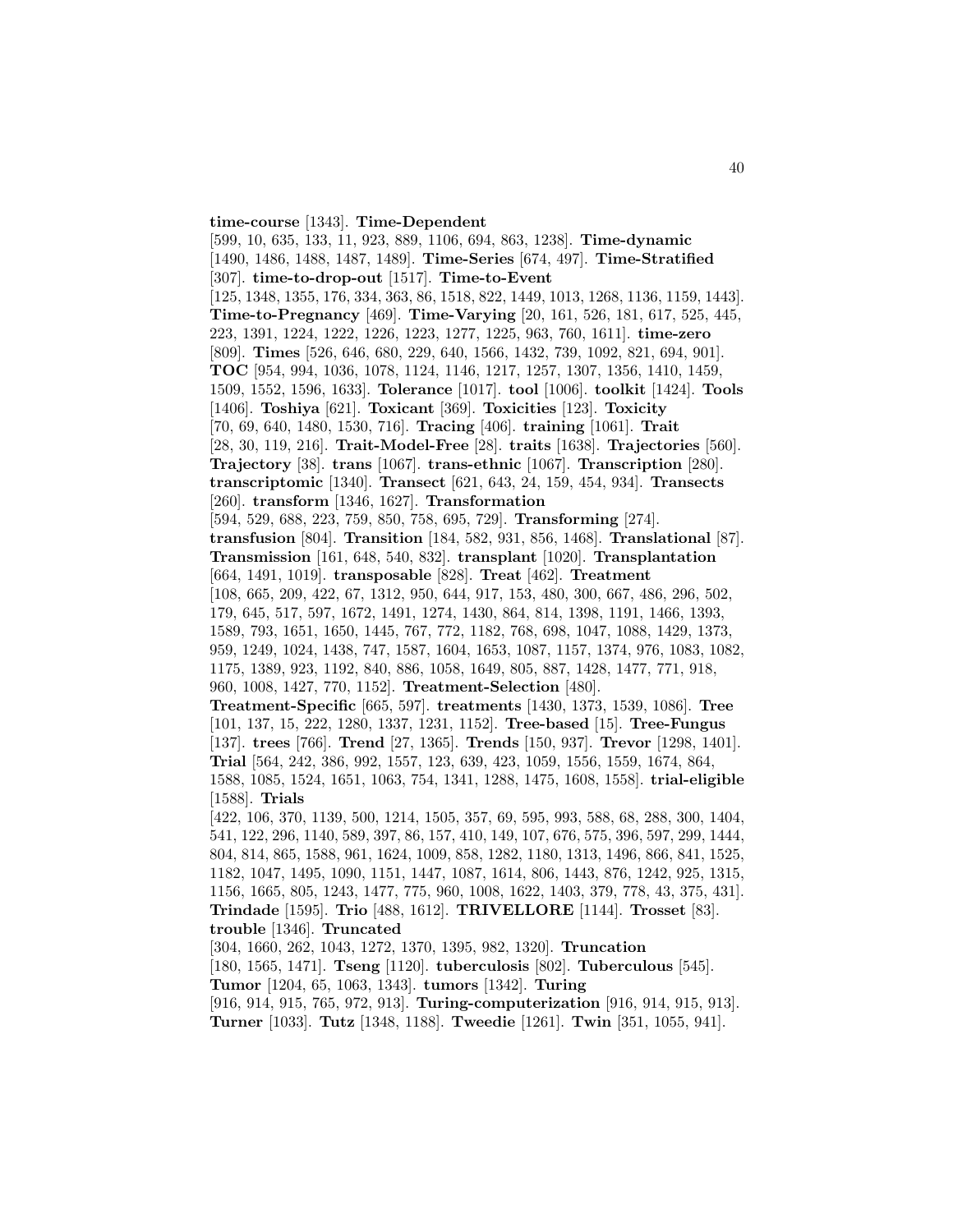**Twins** [515, 4, 194]. **Two** [125, 287, 550, 42, 549, 618, 491, 205, 358, 543, 612, 687, 509, 74, 484, 575, 196, 1397, 1241, 1000, 827, 1625, 973, 1466, 1102, 860, 1084, 1443, 1392, 982, 893, 983, 1116]. **Two-Arm** [575]. **Two-Component** [509, 484]. **Two-Dimensional** [491]. **two-group** [860]. **Two-Level** [42]. **Two-Part** [205]. **Two-Phase** [612, 1084]. **Two-Sample** [550, 549, 827]. **Two-Stage** [125, 687, 196, 1397, 1241, 1625, 1466, 1443]. **Two-Step** [74, 973, 983]. **Two-Way** [287, 543]. **Type** [462, 250, 293, 100, 9, 853, 1565, 1049, 1433, 1425, 249]. **Tyregod** [430].

**U.S.** [317]. **UK** [1590]. **Ullman** [1503]. **Ultrahigh** [731, 1364, 1095, 1639]. **ultrahigh-dimensional** [1095, 1639]. **Umbach** [810]. **Unbiased** [1061, 216, 1112]. **uncertain** [900]. **Uncertainty** [608, 478, 475, 479, 1541, 928, 1247, 1543, 888, 875, 1212]. **Unconditional** [323]. **unconstrained** [1520]. **Uncovering** [25, 76]. **undercoverage** [933].

**Underreporting** [364]. **Understanding** [743]. **Unequal** [367, 269]. **ungrouped** [1512]. **unification** [873]. **Unified** [139, 1029, 999, 1022]. **Uniform** [501]. **Unimodal** [782]. **United** [1409]. **units** [1165, 1604]. **univariate** [1317]. **University**

[1120, 1188, 1409, 1404, 1503, 1119, 1298, 1351]. **Unobserved** [146, 1572]. **unordered** [1539]. **unrelated** [1326]. **Unspecified** [528]. **Untreated** [596]. **unwanted** [1585]. **Updating** [88]. **Upper** [369]. **Uri** [1184]. **Usage** [243]. **Use** [543, 367, 569]. **Used** [101]. **useful** [1524]. **User** [1409, 624]. **Using** [125, 380, 621, 810, 82, 559, 404, 307, 643, 892, 644, 370, 482, 104, 522, 137, 1208, 384, 99, 199, 26, 407, 573, 563, 345, 182, 374, 33, 118, 69, 29, 588, 316, 68, 288, 300, 176, 238, 75, 283, 200, 639, 541, 454, 352, 1653, 1594, 150, 1005, 173, 589, 229, 406, 389, 580, 640, 1213, 636, 188, 2, 728, 427, 9, 451, 1471, 94, 18, 141, 266, 918, 308, 542, 108, 1390, 1391, 861, 1502, 1053, 850, 615, 1205, 865, 741, 735, 1440, 702, 1368, 717, 1191, 1197, 777, 838, 745, 579, 480, 1094, 1023, 1376, 1651, 1650, 1338]. **using**

[967, 1013, 782, 1003, 1400, 871, 832, 530, 732, 1327, 1069, 985, 1105, 1268, 1638, 1341, 1254, 749, 1384, 794, 708, 682, 943, 1636, 1175, 1618, 1617, 1335, 941, 1609, 925, 1315, 902, 1343, 1018, 1262, 19, 900, 1399, 1599, 1170, 975]. **Utero** [451]. **Utilities** [640]. **Utility** [69, 1447]. **Utility-Based** [69, 1447]. **Utilizing** [102, 1524].

**V** [1488, 1487, 1489, 89]. **V.** [214, 658]. **vaccination** [774, 816]. **Vaccine** [211, 595, 598, 149, 858, 1313, 1070, 908, 755]. **Vaccines** [583]. **Valid** [588, 473, 589, 1665]. **Validated** [423]. **Validation** [88, 813, 394, 1519, 1618, 755, 900, 1564]. **Validity** [677, 397]. **Value** [1141, 142, 217, 538, 194, 942]. **valued** [1659, 698, 1581]. **Values** [559, 272, 238, 295, 11, 1030, 724, 1330, 1248]. **Vance** [1507]. **Vandamme** [46]. **variability** [1431, 1333]. **Variable** [245, 610, 140, 1561, 1097, 16, 344, 105, 189, 233, 14, 708, 103, 450, 1265, 390, 342, 1574, 896, 1522, 1073, 1485, 1172, 1096, 817, 830, 1479, 1573, 1013, 1386,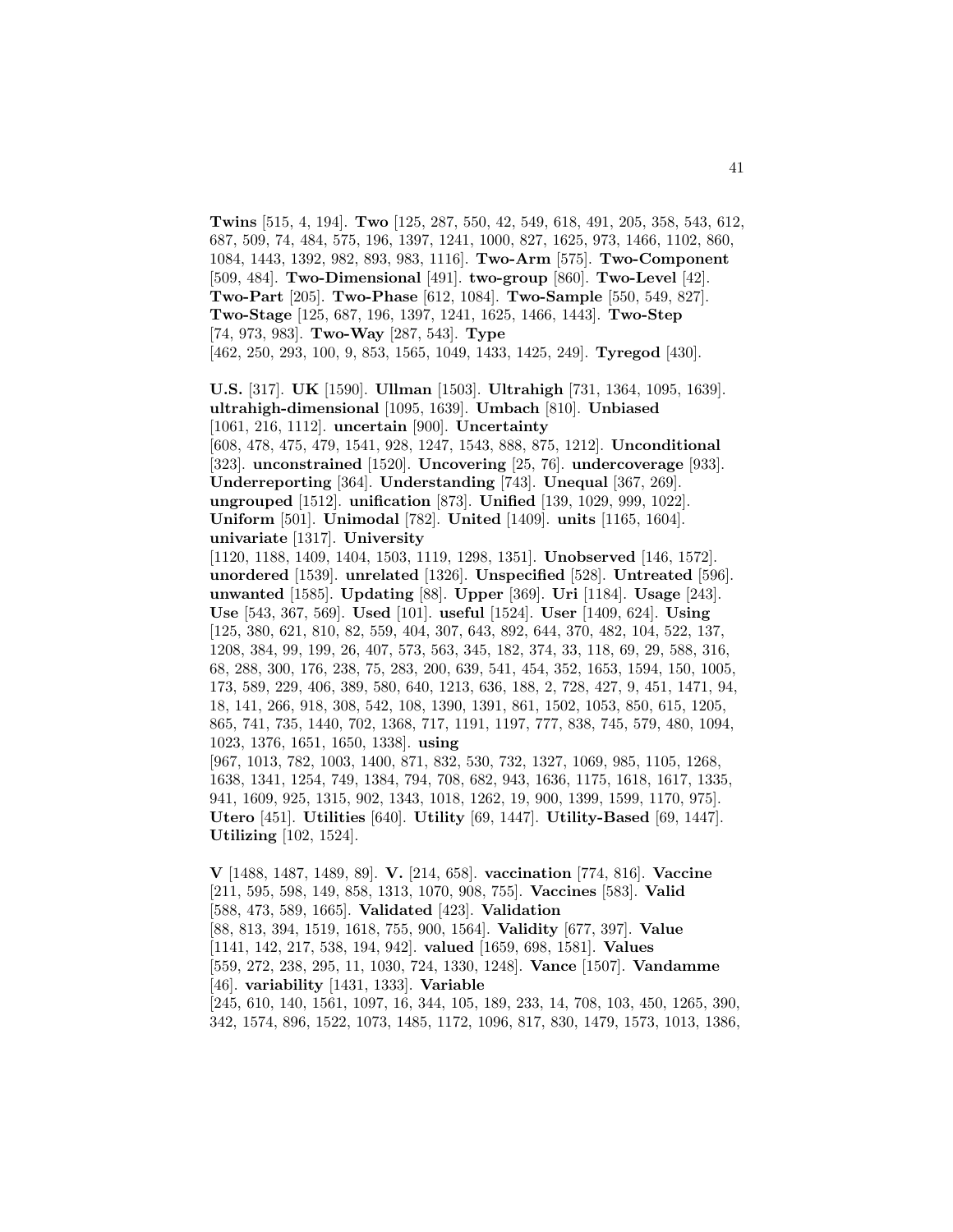1201, 1562, 791, 824, 1560, 1563, 1439, 1367, 1209, 1266, 829, 1463, 1130, 790]. **Variables** [613, 137, 637, 238, 401, 859, 1601, 969, 1268, 1643, 749, 704, 1286]. **Variance** [313, 116, 309, 345, 263, 1648, 670, 528, 1540, 751, 1496, 1247, 1290]. **Variances** [347, 868]. **Variants** [220, 1213, 974, 939]. **Variation** [292, 267, 1054, 1585, 1210]. **variation-testing** [1585]. **variational** [706]. **Variations** [368, 1482]. **Varying** [20, 161, 526, 1492, 600, 181, 617, 103, 525, 445, 223, 1391, 776, 1224, 1222, 1226, 1108, 1223, 1277, 1225, 1157, 963, 760, 1246, 1611]. **Varying-coefficient** [1492, 1157, 1611]. **Vector** [606]. **vectors** [1536]. **Verbeke** [130]. **Verification** [145, 343]. **Verlag** [1632]. **Versus** [115, 986, 908]. **Verzani** [624]. **Via** [536, 1279, 1672, 1211, 1444, 398, 765, 945, 972, 817, 1359, 1362, 919, 793, 1442, 1479, 1585, 1535, 1252, 868, 1360, 142, 1478, 341, 1361, 1340, 897, 668, 1048, 390, 1392, 886, 1058, 932, 789, 437, 785, 1130, 792]. **View** [513, 514, 1642, 1295, 1580, 1042]. **vine** [1566, 852, 1437]. **Vining** [657]. **Violations** [683, 1180]. **Viral** [739, 316, 48, 707]. **virus** [858, 857, 1626]. **visit** [1112]. **visual** [1006]. **Visualization** [1032]. **Visualizations** [1254]. **Vitro** [162]. **Volume** [555, 89]. **vQTL** [1169].

**W** [382, 1674, 84, 85, 374, 1302, 557, 660, 44, 132]. **W.** [42, 254, 88, 173, 625, 83]. **Wai** [1034]. **Wai-Yuan** [1034]. **Wainwright** [1401]. **wait** [1339]. **wait-listed** [1339]. **Walker** [434]. **Wallace** [1672]. **Wallis** [608, 198, 875]. **Walter** [1594]. **Wang** [1673, 383, 551, 1630, 691]. **Ware** [1077]. **Warped** [751]. **Wavelet** [562, 578, 1627]. **Wavelet-Based** [562, 578]. **Waves** [317]. **Way** [287, 543, 1346]. **weak** [1131]. **Weaker** [518]. **wearable** [1397]. **Web** [1304]. **wedge** [1525, 1495]. **Wei** [691]. **Weight** [427]. **Weighted**

[104, 336, 148, 179, 1275, 601, 1672, 750, 882, 1650, 1370, 1192, 886, 887, 1152]. **Weighting** [402, 1202, 1175]. **Weights** [9, 983]. **Weili** [992]. **Weinberg** [810, 34]. **Weisberg** [473]. **Westfall** [384, 743]. **While** [632]. **who** [1651]. **whole** [1102, 1005]. **Wickham** [259]. **Wide** [1408, 1327, 1253, 1638]. **Wiechung** [1505]. **Wiegand** [1187]. **Wienke** [470]. **Wikle** [552, 1667]. **Wilcoxon** [248, 448]. **wild** [1435]. **Wiley** [1139, 1590, 1301, 877, 1077, 1035, 1502, 1215, 1302, 1145, 1304]. **Wilks** [280]. **William** [1139]. **win** [826, 1546, 1545]. **windows** [1571, 532]. **Wishart** [1262]. **within** [1010, 937, 123, 1431, 466]. **within-cluster** [1431]. **Without** [546, 383, 1540, 503, 1426, 194, 1325, 873, 273, 1665, 1471]. **Women** [1122].

**Woncheol** [690]. **World** [1504, 1034]. **worst** [1547, 1294]. **Wrapper** [642]. **Writing** [1142].

**X.** [661, 332]. **Xianghon** [1120]. **Xiaofeng** [1630]. **Xiaonan** [1561, 1562]. **Xue** [1673]. **XXVI** [593].

**Y.** [551, 330]. **Yan** [1141]. **Yang** [1561, 1562]. **Yanjun** [1488, 1487, 1489]. **Year** [226, 1271]. **Yi** [1632]. **Yichen** [1561, 1562]. **Yin** [386, 1300]. **Ying**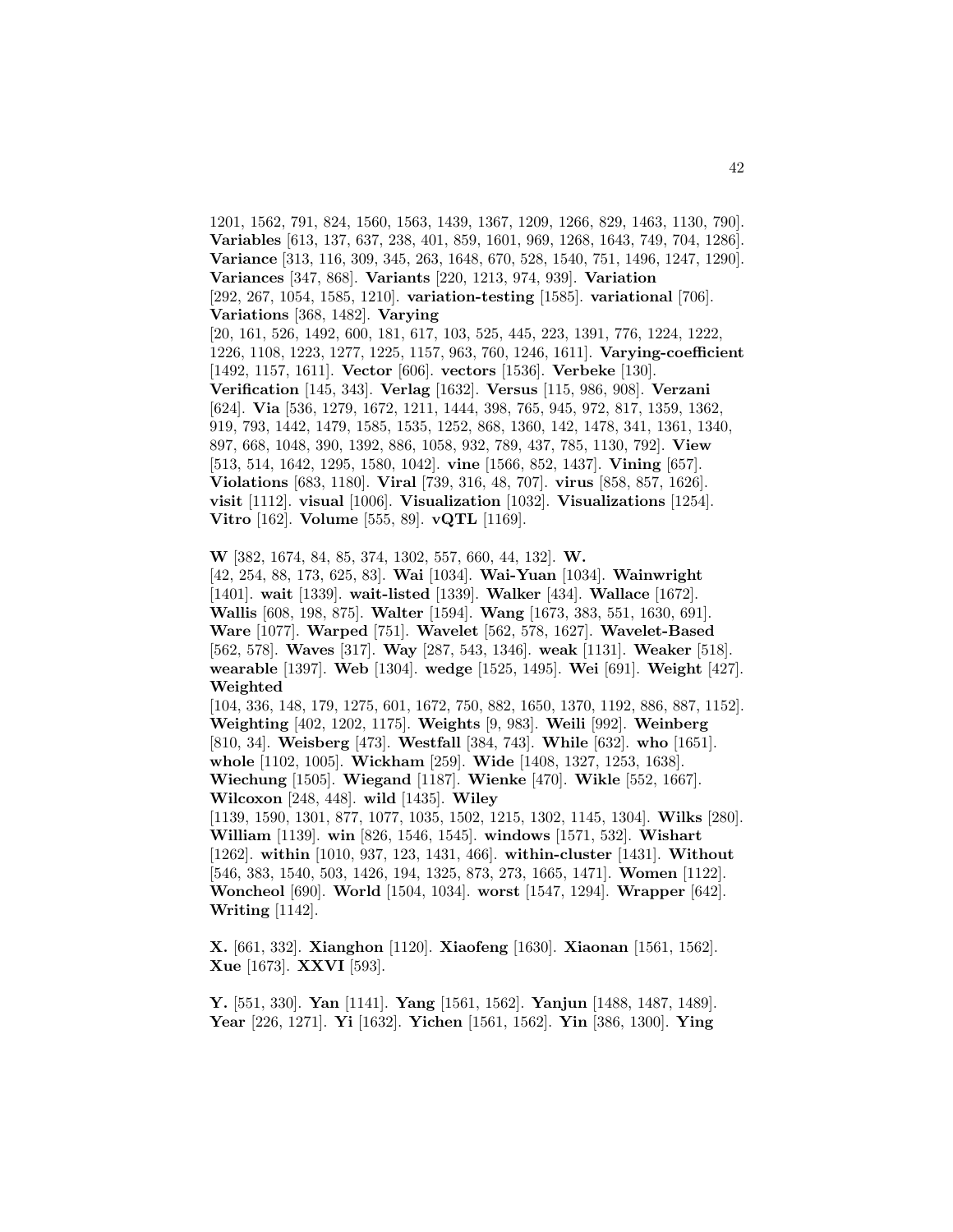[771]. **York**

[1035, 1184, 1632, 1120, 1215, 951, 1592, 1119, 992, 878, 1351, 1354]. **Youden** [714, 1281]. **Young** [76]. **Yu** [1630]. **Yuan** [1034]. **Yue** [1630]. **Yuetian** [1561, 1562]. **Yulia** [1122].

**Zadeh** [1488, 1487, 1489]. **Zammit** [1667]. **Zammit-Mangion** [1667]. **Zelterman** [1216]. **Zero** [499, 304, 520, 1043, 1027, 1646, 1368, 1293, 979, 809, 1196, 1071]. **Zero-Effect** [520]. **Zero-Inflated** [499, 1027, 1646, 1368, 1293, 979, 1196, 1071]. **Zero-Truncated** [304, 1043]. **Zhang** [1673, 1349, 840]. **Zhao** [1670, 168]. **Zhou** [1120]. **ZIG** [499]. **Zucchini** [374, 1594].

# **References**

## **Follmann:1999:BME**

[1] Dean A. Follmann and Paul S. Albert. Bayesian monitoring of event rates with censored data. Biometrics, 55(2):603–607, June 1999. CODEN BIOMB6. ISSN 0006-341X (print), 1541-0420 (electronic). See [622].

## **Weinberg:1999:UPE**

[2] Clarice R. Weinberg and David M. Umbach. Using pooled exposure assessment to improve efficiency in case-control studies. *Biometrics*, 55(3): 718–726, September 1999. CODEN BIOMB6. ISSN 0006-341X (print), 1541-0420 (electronic). See correction [810].

## **Cai:2003:HRI**

[3] Tianxi Cai and Rebecca A. Betensky. Hazard regression for intervalcensored data with penalized spline. Biometrics, 59(3):570–579, September 2003. CODEN BIOMB6. ISSN 0006-341X (print), 1541-0420 (electronic). See comments [653].

## **Baker:2005:GSP**

[4] Stuart G. Baker, Paul Lichtenstein, Jaakko Kaprio, and Niels Holm. Genetic susceptibility to prostate, breast, and colorectal cancer among Nordic twins. Biometrics, 61(1):55–63, March 2005. CODEN BIOMB6. ISSN 0006-341X (print), 1541-0420 (electronic). See correction [515].

### **Louis:2010:RE**

[5] Thomas A. Louis, Geert Molenberghs, Geert Verbeke, David Zucker, and Marie Davidian. Report of the Editors — 2009. Biometrics,  $66(1)$ :viiix, March 2010. CODEN BIOMB6. ISSN 0006-341X (print), 1541-0420 (electronic).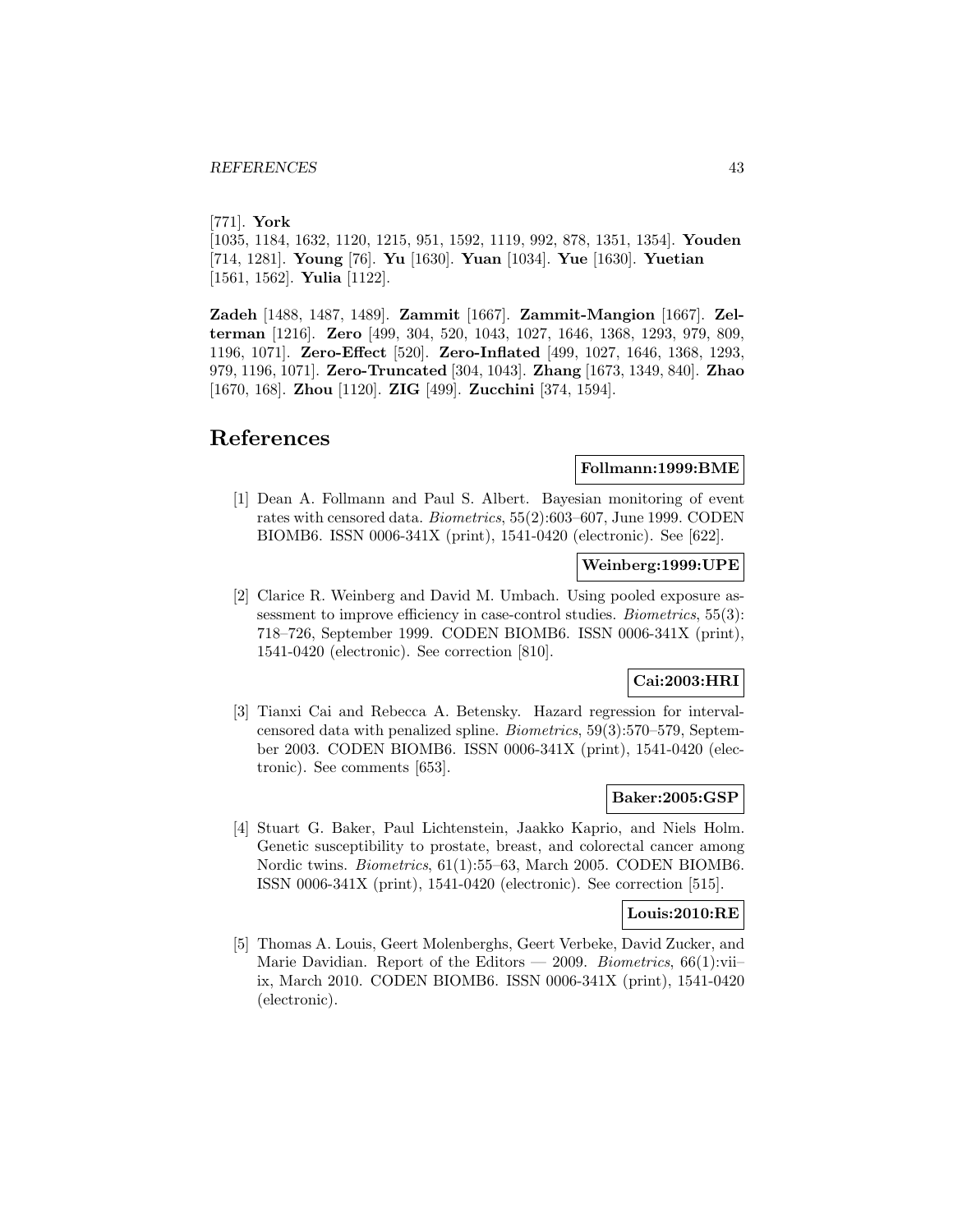#### **Balasubramanian:2010:EHI**

[6] Raji Balasubramanian and Stephen W. Lagakos. Estimating HIV incidence based on combined prevalence testing. Biometrics, 66(1):1–10, March 2010. CODEN BIOMB6. ISSN 0006-341X (print), 1541-0420 (electronic). See correction [47].

### **Jacqmin-Gadda:2010:STC**

[7] Hélène Jacqmin-Gadda, Cécile Proust-Lima, Jeremy M. G. Taylor, and Daniel Commenges. Score test for conditional independence between longitudinal outcome and time to event given the classes in the joint latent class model. Biometrics, 66(1):11–19, March 2010. CODEN BIOMB6. ISSN 0006-341X (print), 1541-0420 (electronic).

#### **Rizopoulos:2010:MIB**

[8] Dimitris Rizopoulos, Geert Verbeke, and Geert Molenberghs. Multipleimputation-based residuals and diagnostic plots for joint models of longitudinal and survival outcomes. Biometrics, 66(1):20–29, March 2010. CODEN BIOMB6. ISSN 0006-341X (print), 1541-0420 (electronic).

## **Yang:2010:ILT**

[9] Song Yang and Ross Prentice. Improved logrank-type tests for survival data using adaptive weights. Biometrics, 66(1):30–38, March 2010. CO-DEN BIOMB6. ISSN 0006-341X (print), 1541-0420 (electronic).

### **Huang:2010:SAR**

[10] C.-Y. Huang, J. Qin, and M.-C. Wang. Semiparametric analysis for recurrent event data with time-dependent covariates and informative censoring. *Biometrics*, 66(1):39–49, March 2010. CODEN BIOMB6. ISSN 0006-341X (print), 1541-0420 (electronic).

### **Zheng:2010:SMT**

[11] Yingye Zheng, Tianxi Cai, Janet L. Stanford, and Ziding Feng. Semiparametric models of time-dependent predictive values of prognostic biomarkers. Biometrics, 66(1):50–60, March 2010. CODEN BIOMB6. ISSN 0006-341X (print), 1541-0420 (electronic).

#### **Reiss:2010:FGL**

[12] Philip T. Reiss and R. Todd Ogden. Functional generalized linear models with images as predictors. *Biometrics*, 66(1):61–69, March 2010. CODEN BIOMB6. ISSN 0006-341X (print), 1541-0420 (electronic).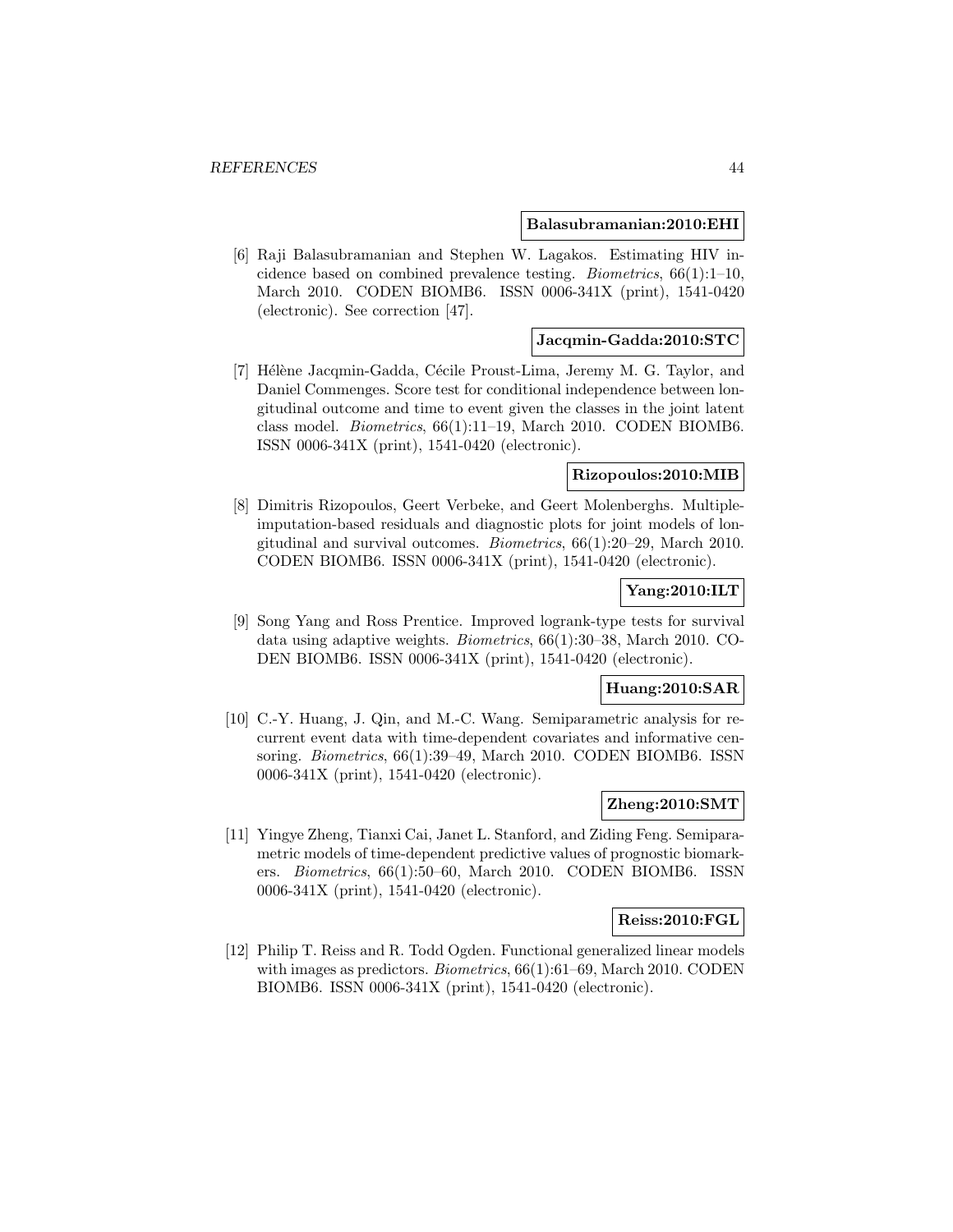## **Li:2010:BIS**

[13] Yisheng Li, Xihong Lin, and Peter Müller. Bayesian inference in semiparametric mixed models for longitudinal data. Biometrics, 66(1):70–78, March 2010. CODEN BIOMB6. ISSN 0006-341X (print), 1541-0420 (electronic).

# **Ni:2010:VSS**

[14] Xiao Ni, Daowen Zhang, and Hao Helen Zhang. Variable selection for semiparametric mixed models in longitudinal studies. Biometrics, 66(1): 79–88, March 2010. CODEN BIOMB6. ISSN 0006-341X (print), 1541- 0420 (electronic).

## **Yu:2010:PLT**

[15] Kai Yu, William Wheeler, Qizhai Li, Andrew W. Bergen, Neil Caporaso, Nilanjan Chatterjee, and Jinbo Chen. A partially linear tree-based regression model for multivariate outcomes. Biometrics, 66(1):89–96, March 2010. CODEN BIOMB6. ISSN 0006-341X (print), 1541-0420 (electronic).

## **Garcia:2010:VSC**

[16] Ramon I. Garcia, Joseph G. Ibrahim, and Hongtu Zhu. Variable selection in the Cox regression model with covariates missing at random. Biometrics, 66(1):97–104, March 2010. CODEN BIOMB6. ISSN 0006-341X (print), 1541-0420 (electronic).

### **Yuan:2010:BQR**

[17] Ying Yuan and Guosheng Yin. Bayesian quantile regression for longitudinal studies with nonignorable missing data. Biometrics, 66(1):105–114, March 2010. CODEN BIOMB6. ISSN 0006-341X (print), 1541-0420 (electronic).

# **Zeng:2010:AMU**

[18] Donglin Zeng and Qingxia Chen. Adjustment for missingness using auxiliary information in semiparametric regression. Biometrics, 66(1):115– 122, March 2010. CODEN BIOMB6. ISSN 0006-341X (print), 1541-0420 (electronic).

## **Yu:2010:AID**

[19] Jihnhee Yu, Albert Vexler, and Lili Tian. Analyzing incomplete data subject to a threshold using empirical likelihood methods: an application to a pneumonia risk study in an ICU setting. Biometrics, 66(1):123–130,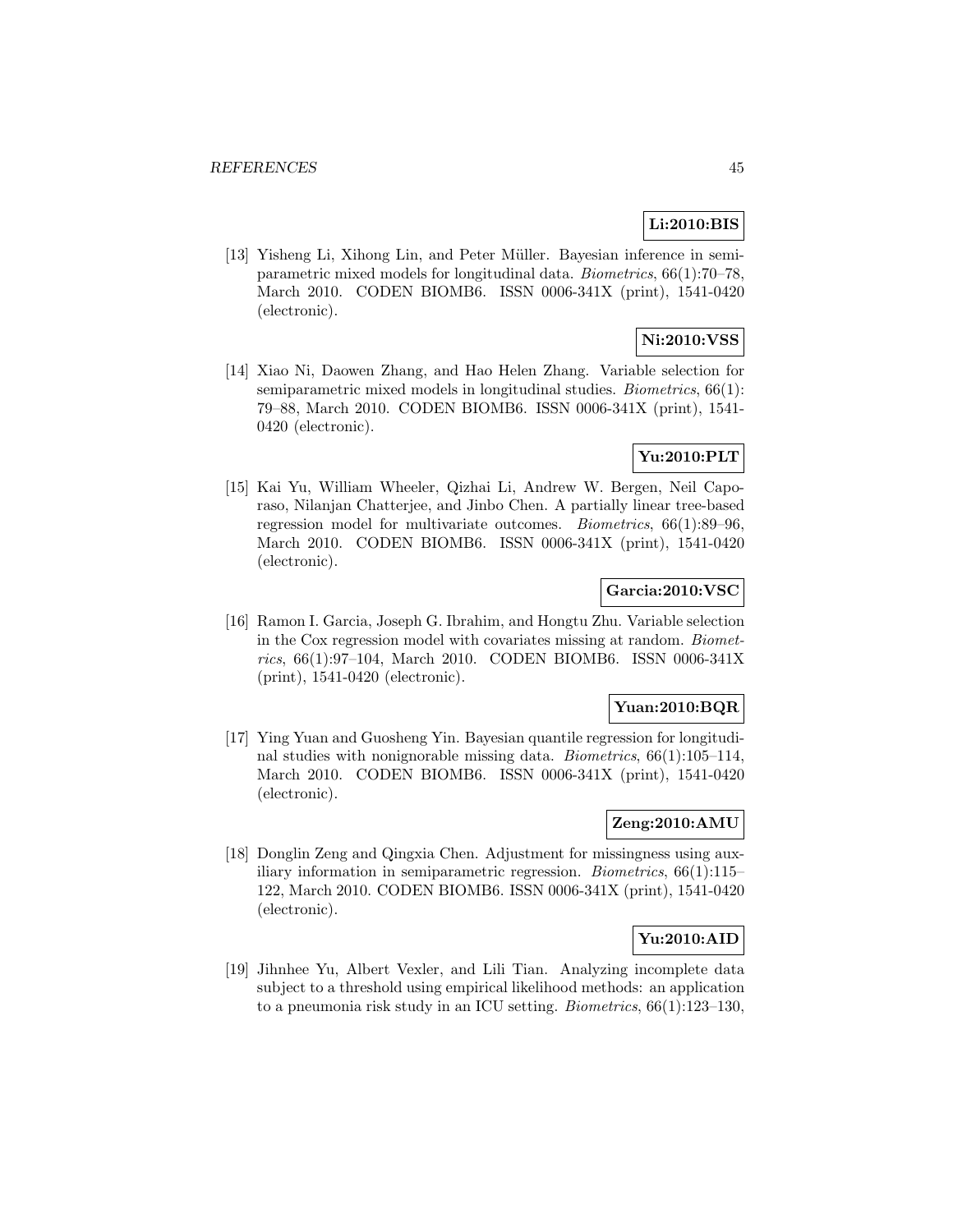March 2010. CODEN BIOMB6. ISSN 0006-341X (print), 1541-0420 (electronic).

## **Almirall:2010:SNM**

[20] Daniel Almirall, Thomas Ten Have, and Susan A. Murphy. Structural nested mean models for assessing time-varying effect moderation. Biometrics, 66(1):131–139, March 2010. CODEN BIOMB6. ISSN 0006-341X (print), 1541-0420 (electronic).

## **Liang:2010:RBM**

[21] Yuanyuan Liang and Keumhee Chough Carriere. On the role of baseline measurements for crossover designs under the self and mixed carryover effects model. Biometrics, 66(1):140–148, March 2010. CODEN BIOMB6. ISSN 0006-341X (print), 1541-0420 (electronic).

### **Chen:2010:SRS**

[22] Ying Qing Chen. Semiparametric regression in size-biased sampling. Biometrics, 66(1):149–158, March 2010. CODEN BIOMB6. ISSN 0006- 341X (print), 1541-0420 (electronic).

## **Wulfsohn:2010:NSE**

[23] Dvoralai Wulfsohn, Marco Sciortino, Jesper M. Aaslyng, and Marta García-Fiñana. Nondestructive, stereological estimation of canopy surface area. Biometrics, 66(1):159–168, March 2010. CODEN BIOMB6. ISSN 0006-341X (print), 1541-0420 (electronic).

## **Buckland:2010:DOL**

[24] Stephen T. Buckland, Jeffrey L. Laake, and David L. Borchers. Doubleobserver line transect methods: Levels of independence. Biometrics, 66 (1):169–177, March 2010. CODEN BIOMB6. ISSN 0006-341X (print), 1541-0420 (electronic).

### **Link:2010:ULM**

[25] William A. Link, Jun Yoshizaki, Larissa L. Bailey, and Kenneth H. Pollock. Uncovering a latent multinomial: Analysis of mark-recapture data with misidentification. Biometrics, 66(1):178–185, March 2010. CODEN BIOMB6. ISSN 0006-341X (print), 1541-0420 (electronic).

### **Foster:2010:ABU**

[26] Scott D. Foster and Piers K. Dunstan. The analysis of biodiversity using rank abundance distributions. Biometrics, 66(1):186–195, March 2010. CODEN BIOMB6. ISSN 0006-341X (print), 1541-0420 (electronic).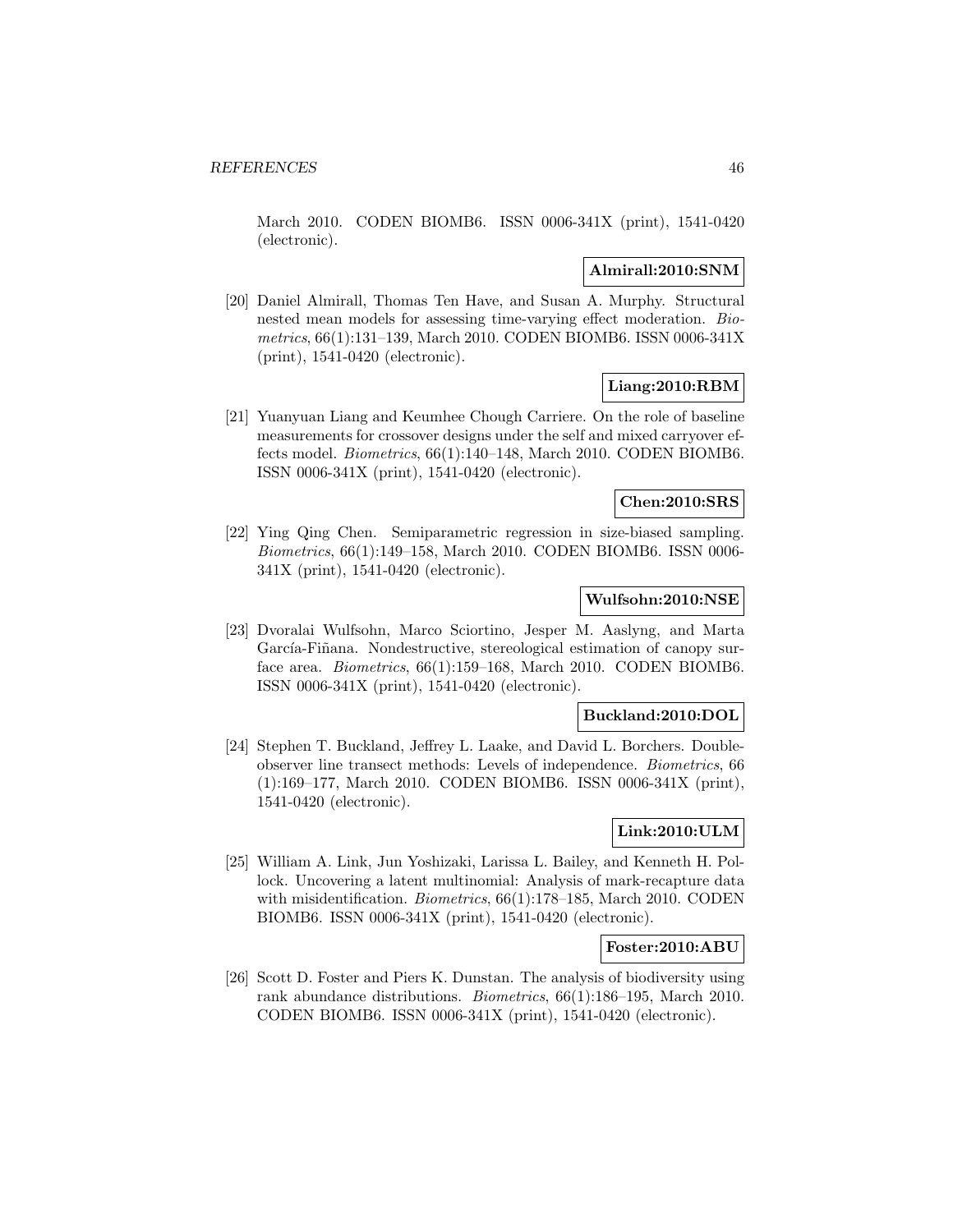### **Zheng:2010:IPS**

[27] Gang Zheng, Zhaohai Li, Mitchell H. Gail, and Joseph L. Gastwirth. Impact of population substructure on trend tests for genetic case-control association studies. Biometrics, 66(1):196–204, March 2010. CODEN BIOMB6. ISSN 0006-341X (print), 1541-0420 (electronic).

## **Basu:2010:LBT**

[28] S. Basu, M. Stephens, J. S. Pankow, and E. A. Thompson. A likelihoodbased trait-model-free approach for linkage detection of binary trait. Biometrics, 66(1):205–213, March 2010. CODEN BIOMB6. ISSN 0006-341X (print), 1541-0420 (electronic).

#### **Javaras:2010:EDP**

[29] Kristin N. Javaras, Nan M. Laird, James I. Hudson, and Brian D. Ripley. Estimating disease prevalence using relatives of case and control probands. Biometrics, 66(1):214–221, March 2010. CODEN BIOMB6. ISSN 0006-341X (print), 1541-0420 (electronic).

## **Huang:2010:GPB**

[30] Hanwen Huang, Haibo Zhou, Fuxia Cheng, Ina Hoeschele, and Fei Zou. Gaussian process based Bayesian semiparametric quantitative trait loci interval mapping. Biometrics, 66(1):222–232, March 2010. CODEN BIOMB6. ISSN 0006-341X (print), 1541-0420 (electronic).

### **Chung:2010:EDM**

[31] Yuk-Ka Chung, Yue-Qing Hu, and Wing K. Fung. Evaluation of DNA mixtures from database search. Biometrics, 66(1):233–238, March 2010. CODEN BIOMB6. ISSN 0006-341X (print), 1541-0420 (electronic).

#### **Kodell:2010:DSS**

[32] Ralph L. Kodell, Shelly Y. Lensing, Reid D. Landes, K. Sree Kumar, and Martin Hauer-Jensen. Determination of sample sizes for demonstrating efficacy of radiation countermeasures. Biometrics, 66(1):239–248, March 2010. CODEN BIOMB6. ISSN 0006-341X (print), 1541-0420 (electronic).

#### **Henderson:2010:BCS**

[33] D. A. Henderson, R. J. Boys, and D. J. Wilkinson. Bayesian calibration of a stochastic kinetic computer model using multiple data sources. Biometrics, 66(1):249–256, March 2010. CODEN BIOMB6. ISSN 0006-341X (print), 1541-0420 (electronic).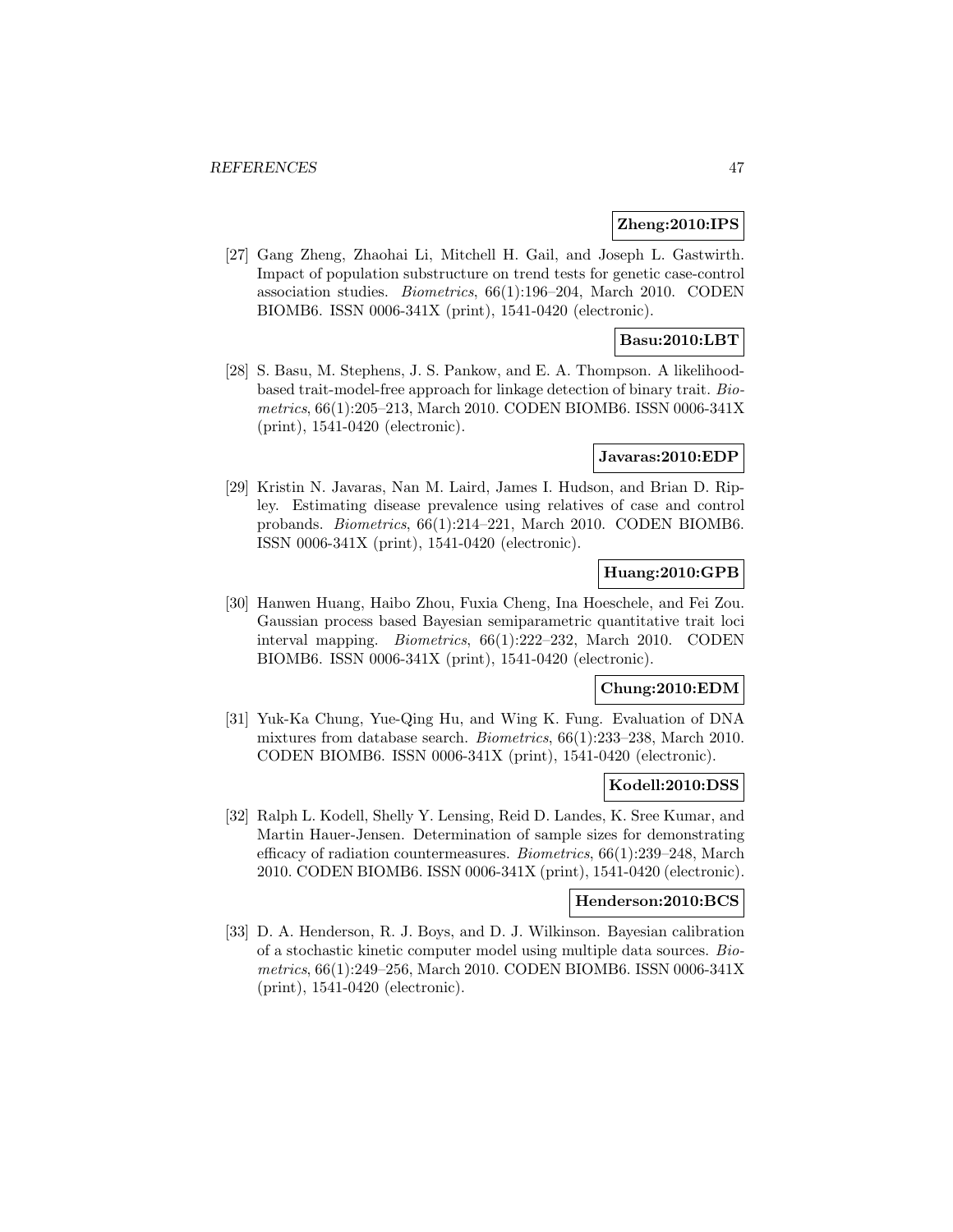### **Wakefield:2010:BME**

[34] Jon Wakefield. Bayesian methods for examining Hardy-Weinberg equilibrium. Biometrics, 66(1):257–265, March 2010. CODEN BIOMB6. ISSN 0006-341X (print), 1541-0420 (electronic).

## **Joo:2010:IPT**

[35] Jungnam Joo, Minjung Kwak, and Gang Zheng. Improving power for testing genetic association in case-control studies by reducing the alternative space. Biometrics, 66(1):266–276, March 2010. CODEN BIOMB6. ISSN 0006-341X (print), 1541-0420 (electronic).

## **Kottas:2010:BNM**

[36] Athanasios Kottas and Sam Behseta. Bayesian nonparametric modeling for comparison of single-neuron firing intensities. Biometrics, 66(1):277– 286, March 2010. CODEN BIOMB6. ISSN 0006-341X (print), 1541-0420 (electronic).

## **Lin:2010:AMC**

[37] Lanjia Lin, Dipankar Bandyopadhyay, Stuart R. Lipsitz, and Debajyoti Sinha. Association models for clustered data with binary and continuous responses. Biometrics, 66(1):287–293, March 2010. CODEN BIOMB6. ISSN 0006-341X (print), 1541-0420 (electronic).

## **Yu:2010:JMC**

[38] Binbing Yu and Pulak Ghosh. Joint modeling for cognitive trajectory and risk of dementia in the presence of death. Biometrics, 66(1):294– 300, March 2010. CODEN BIOMB6. ISSN 0006-341X (print), 1541-0420 (electronic).

### **Ahmed:2010:FDR**

[39] I. Ahmed, C. Dalmasso, F. Haramburu, F. Thiessard, P. Broët, and P. Tubert-Bitter. False discovery rate estimation for frequentist pharmacovigilance signal detection methods. Biometrics, 66(1):301–309, March 2010. CODEN BIOMB6. ISSN 0006-341X (print), 1541-0420 (electronic).

### **Johnson:2010:MBA**

[40] Devin S. Johnson, Jeffrey L. Laake, and Jay M. Ver Hoef. A modelbased approach for making ecological inference from distance sampling data. Biometrics, 66(1):310–318, March 2010. CODEN BIOMB6. ISSN 0006-341X (print), 1541-0420 (electronic).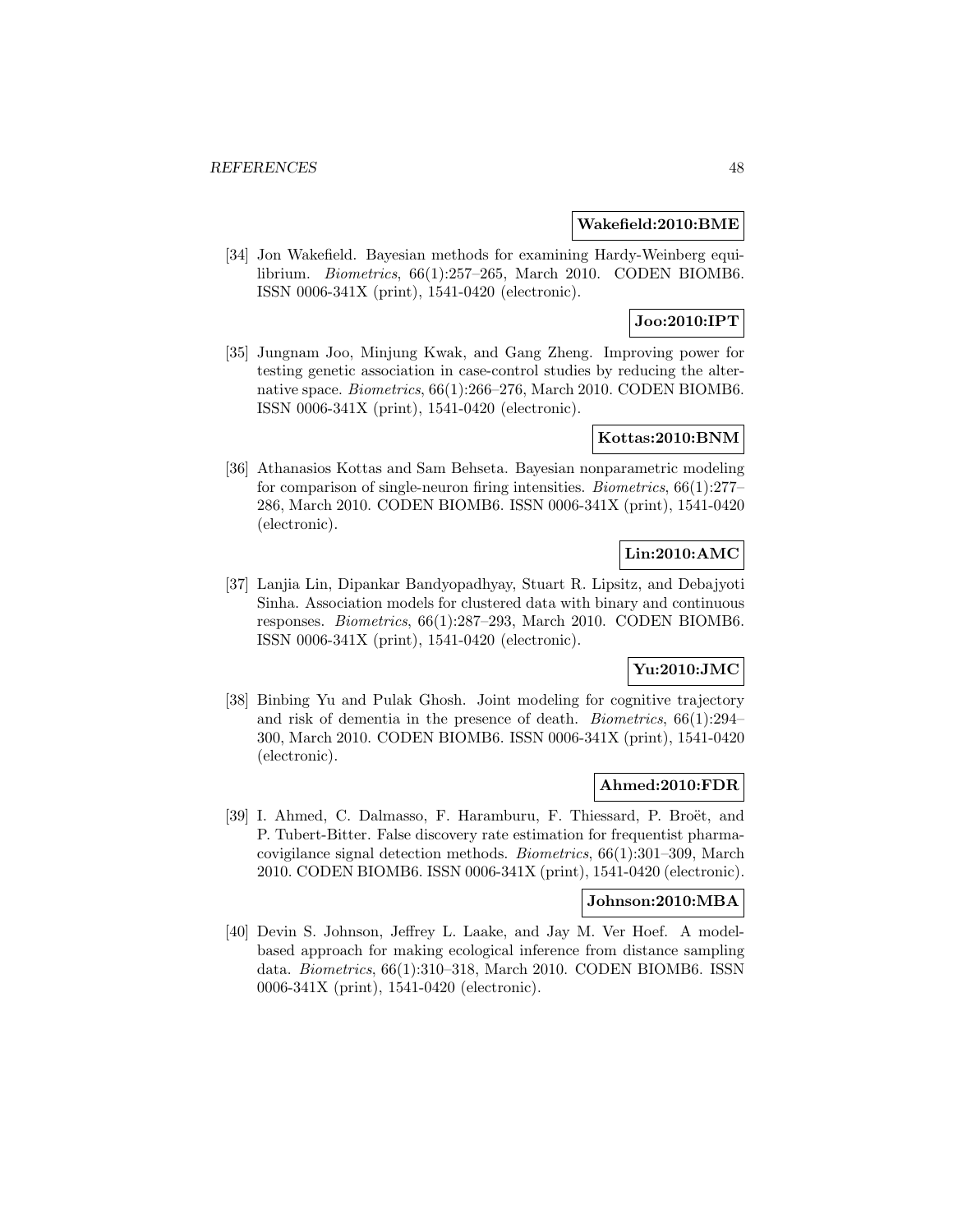### **Berger:2010:BRP**

[41] Vance W. Berger. Book review: Permutation Tests for Stochastic Ordering and ANOVA: Theory and Applications with R, by Basso, D., Pesarin, F., Salmaso, L., and Solari, A. Biometrics, 66(1):319–321, March 2010. CODEN BIOMB6. ISSN 0006-341X (print), 1541-0420 (electronic).

### **Gilmour:2010:BRC**

[42] Steven G. Gilmour. Book review: A Comprehensive Guide to Factorial Two-Level Experimentation, by Mee, R. W. Biometrics, 66(1):321–322, March 2010. CODEN BIOMB6. ISSN 0006-341X (print), 1541-0420 (electronic).

### **Liddle:2010:BRD**

[43] Roger F. Liddle. Book review: *Data and Safety Monitoring Committees* in Clinical Trials, by Herson, J. Biometrics, 66(1):322–323, March 2010. CODEN BIOMB6. ISSN 0006-341X (print), 1541-0420 (electronic).

## **Liu:2010:BRM**

[44] Ivy Liu. Book review: Marginal Models for Dependent, Clustered, and Longitudinal Categorical Data, by Bergsma, W., Croon, M., and Hagenaars, J. A. Biometrics, 66(1):323, March 2010. CODEN BIOMB6. ISSN 0006-341X (print), 1541-0420 (electronic).

## **McCandless:2010:BRA**

[45] Lawrence McCandless. Book review: Applying Quantitative Bias Analysis to Epidemiologic Data, by Lash, T. L., Fox, M. P., and Fink, A. K. Biometrics, 66(1):323–324, March 2010. CODEN BIOMB6. ISSN 0006-341X (print), 1541-0420 (electronic).

### **Steel:2010:BRP**

[46] Mike Steel. Book review: The Phylogenetic Handbook: a Practical Approach to Phylogenetic Analysis and Hypothesis Testing, edited by Lemey, P., Salemi, M., and Vandamme, A.-M. Biometrics, 66(1):324–325, March 2010. CODEN BIOMB6. ISSN 0006-341X (print), 1541-0420 (electronic).

#### **Balasubramanian:2010:CAE**

[47] Raji Balasubramanian and Stephen W. Lagakos. Correction to article "Estimating HIV Incidence Based on Combined Prevalence Testing". Biometrics, 66(1):326, March 2010. CODEN BIOMB6. ISSN 0006-341X (print), 1541-0420 (electronic). See [6].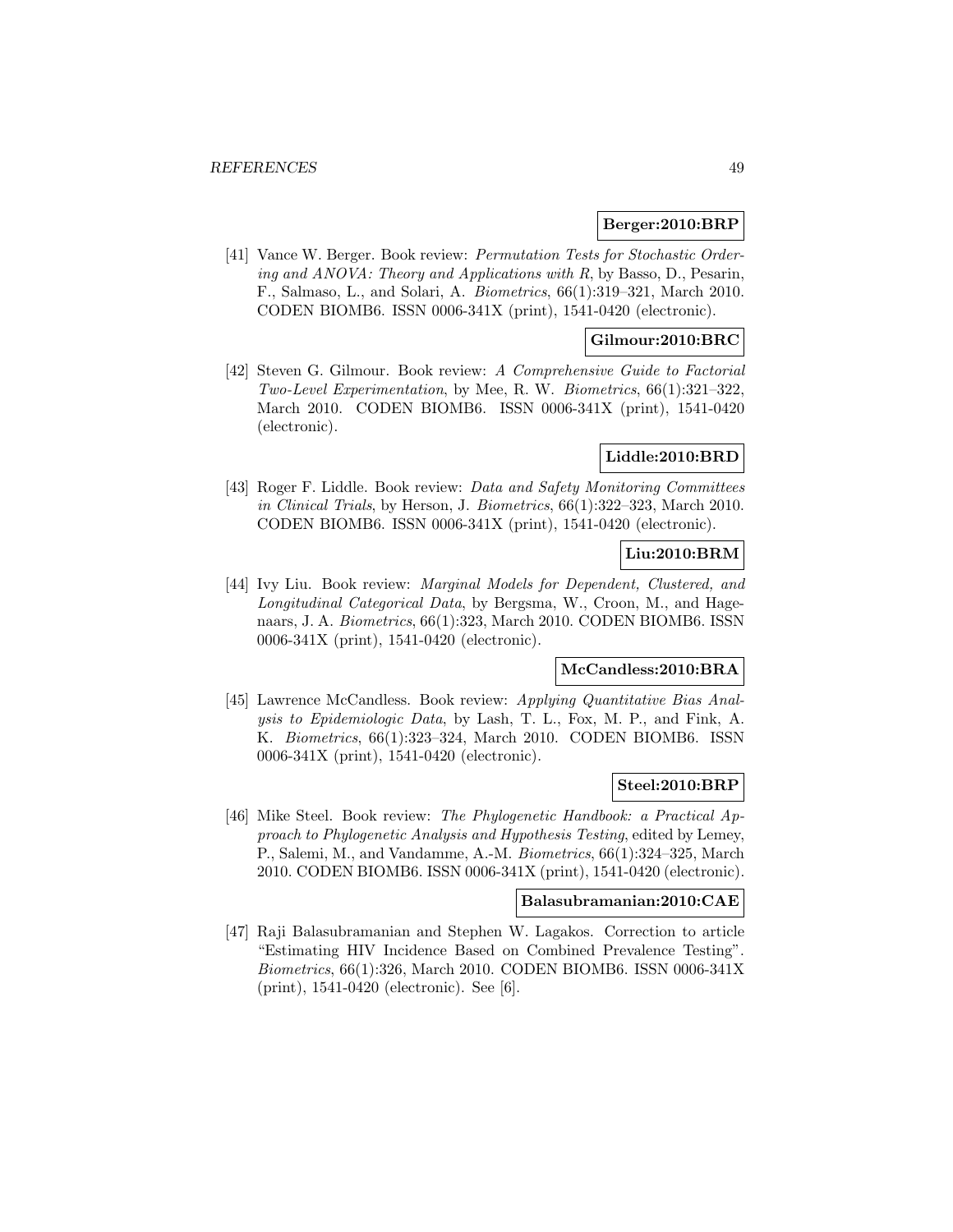## **Wu:2010:JIH**

[48] L. Wu, W. Liu, and X. J. Hu. Joint inference on HIV viral dynamics and immune suppression in presence of measurement errors. Biometrics, 66(2):327–335, June 2010. CODEN BIOMB6. ISSN 0006-341X (print), 1541-0420 (electronic).

## **Nathoo:2010:JSM**

[49] F. S. Nathoo. Joint spatial modeling of recurrent infection and growth with processes under intermittent observation. *Biometrics*, 66(2):336– 346, June 2010. CODEN BIOMB6. ISSN 0006-341X (print), 1541-0420 (electronic).

## **Diggle:2010:PLA**

[50] Peter J. Diggle, Irene Kaimi, and Rosa Abellana. Partial-likelihood analysis of spatio-temporal point-process data. Biometrics, 66(2):347–354, June 2010. CODEN BIOMB6. ISSN 0006-341X (print), 1541-0420 (electronic).

## **Ma:2010:HJS**

[51] Haijun Ma, Bradley P. Carlin, and Sudipto Banerjee. Hierarchical and joint site-edge methods for Medicare hospice service region boundary analysis. Biometrics, 66(2):355–364, June 2010. CODEN BIOMB6. ISSN 0006-341X (print), 1541-0420 (electronic).

#### **Schildcrout:2010:LSB**

[52] Jonathan S. Schildcrout and Paul J. Rathouz. Longitudinal studies of binary response data following case-control and stratified case-control sampling: Design and analysis. *Biometrics*, 66(2):365-373, June 2010. CODEN BIOMB6. ISSN 0006-341X (print), 1541-0420 (electronic).

### **Liu:2010:CRN**

[53] Mengling Liu, Wenbin Lu, and Chi hong Tseng. Cox regression in nested case-control studies with auxiliary covariates. Biometrics, 66(2):374– 381, June 2010. CODEN BIOMB6. ISSN 0006-341X (print), 1541-0420 (electronic).

### **Qin:2010:SMA**

[54] Jing Qin and Yu Shen. Statistical methods for analyzing right-censored length-biased data under Cox model. Biometrics, 66(2):382–392, June 2010. CODEN BIOMB6. ISSN 0006-341X (print), 1541-0420 (electronic).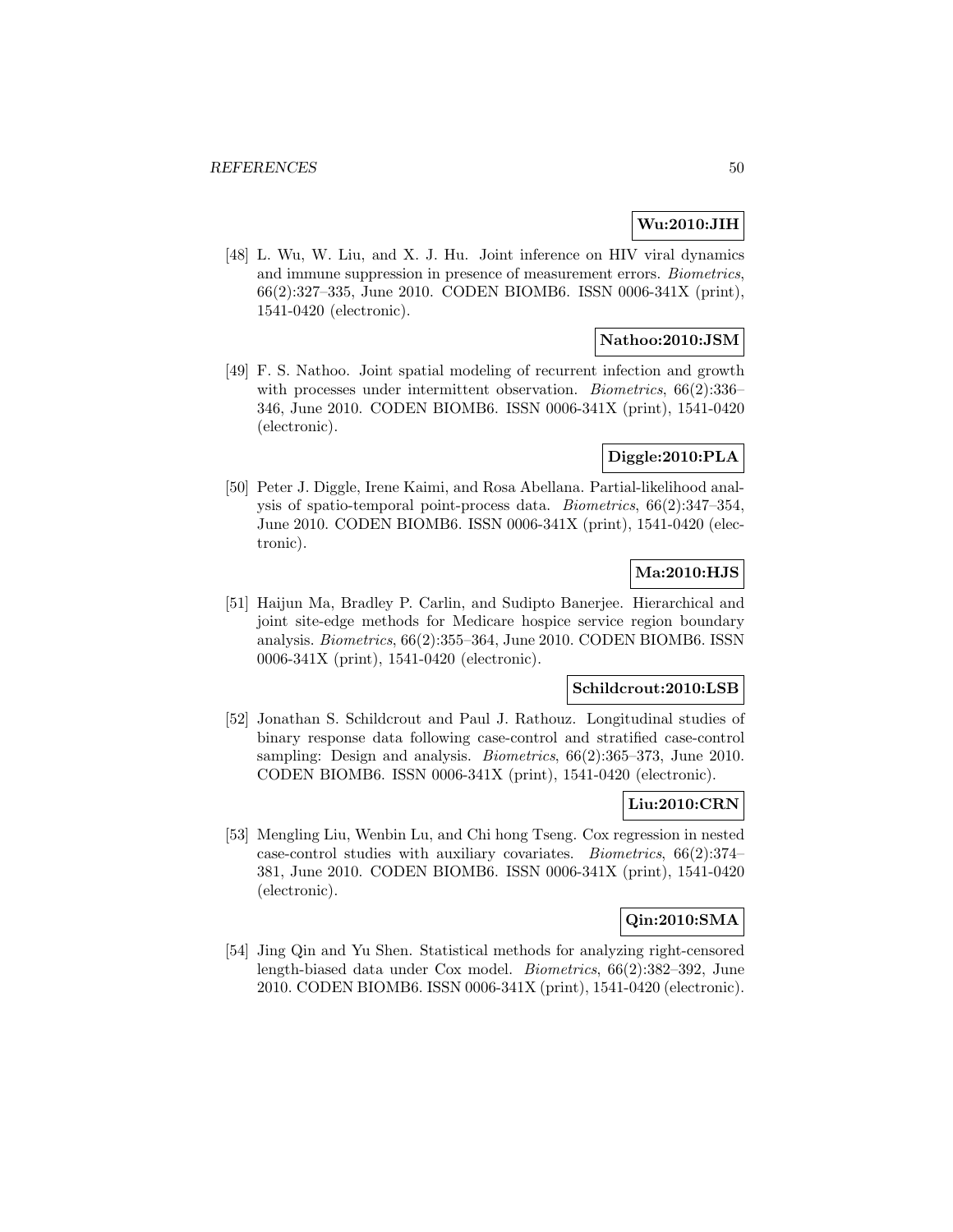## **Xue:2010:ICM**

[55] L. Xue, L. Wang, and A. Qu. Incorporating correlation for multivariate failure time data when cluster size is large. Biometrics, 66(2):393–404, June 2010. CODEN BIOMB6. ISSN 0006-341X (print), 1541-0420 (electronic).

# **Yu:2010:RCS**

[56] Menggang Yu and Bin Nan. Regression calibration in semiparametric accelerated failure time models. Biometrics, 66(2):405–414, June 2010. CODEN BIOMB6. ISSN 0006-341X (print), 1541-0420 (electronic).

### **Zeng:2010:RAM**

[57] Leilei Zeng, Richard J. Cook, and Theodore E. Warkentin. Regression analysis with a misclassified covariate from a current status observation scheme. Biometrics, 66(2):415–425, June 2010. CODEN BIOMB6. ISSN 0006-341X (print), 1541-0420 (electronic).

# **Cao:2010:BCS**

[58] Jing Cao, Ann Moosman, and Valen E. Johnson. A Bayesian chi-squared goodness-of-fit test for censored data models. Biometrics, 66(2):426– 434, June 2010. CODEN BIOMB6. ISSN 0006-341X (print), 1541-0420 (electronic).

## **Zhang:2010:BSS**

[59] Song Zhang, Peter Müller, and Kim-Anh Do. A Bayesian semiparametric survival model with longitudinal markers. Biometrics, 66(2):435–443, June 2010. CODEN BIOMB6. ISSN 0006-341X (print), 1541-0420 (electronic).

### **Sinha:2010:SBA**

[60] Samiran Sinha, Bani K. Mallick, Victor Kipnis, and Raymond J. Carroll. Semiparametric Bayesian analysis of nutritional epidemiology data in the presence of measurement error. Biometrics, 66(2):444–454, June 2010. CODEN BIOMB6. ISSN 0006-341X (print), 1541-0420 (electronic).

## **MacLehose:2010:BSM**

[61] Richard F. MacLehose and David B. Dunson. Bayesian semiparametric multiple shrinkage. Biometrics, 66(2):455–462, June 2010. CODEN BIOMB6. ISSN 0006-341X (print), 1541-0420 (electronic).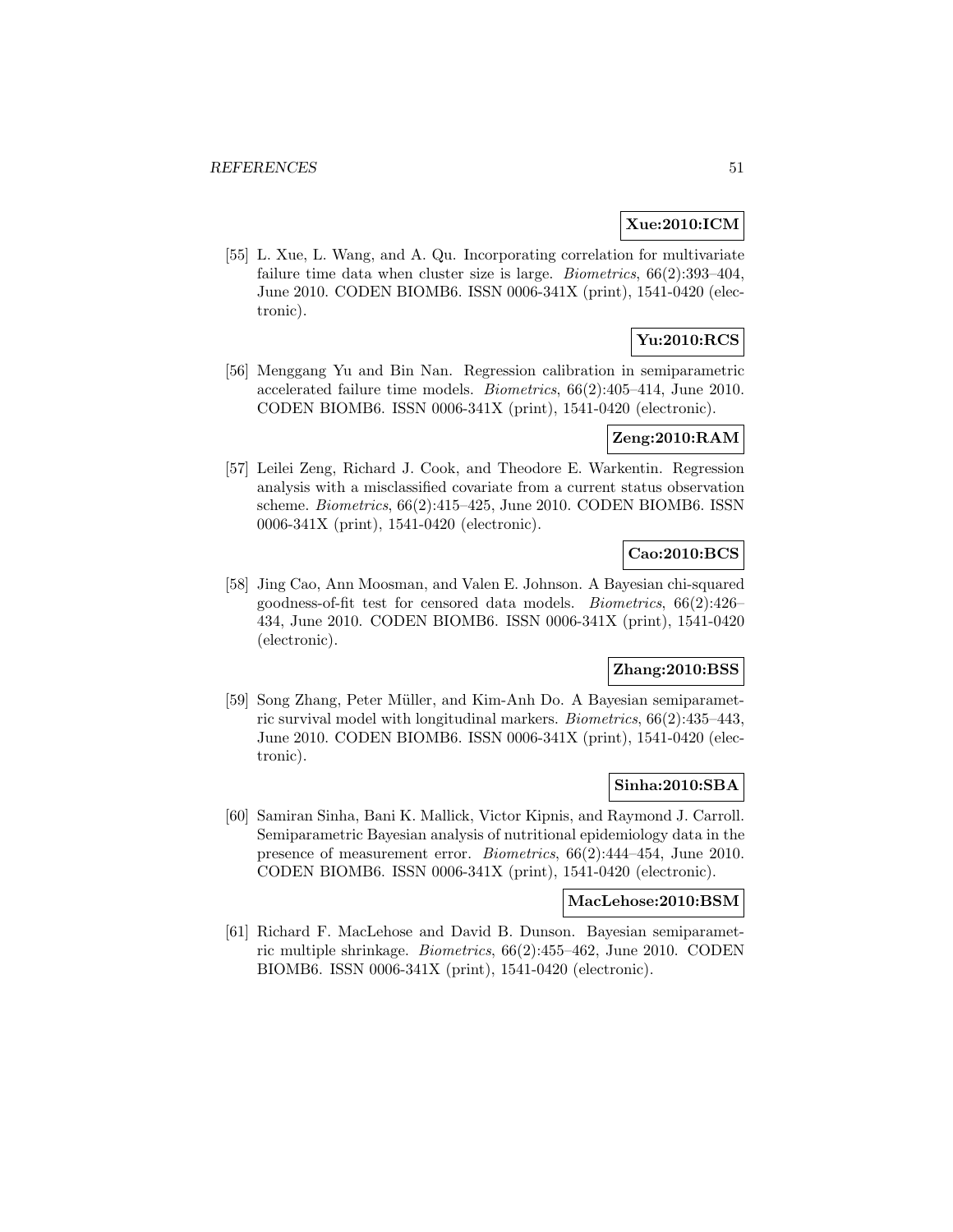### **Zhu:2010:BHM**

[62] Hongxiao Zhu, Marina Vannucci, and Dennis D. Cox. A Bayesian hierarchical model for classification with selection of functional predictors. Biometrics, 66(2):463–473, June 2010. CODEN BIOMB6. ISSN 0006- 341X (print), 1541-0420 (electronic).

# **Pan:2010:IPN**

[63] Wei Pan, Benhuai Xie, and Xiaotong Shen. Incorporating predictor network in penalized regression with application to microarray data. *Bio*metrics, 66(2):474–484, June 2010. CODEN BIOMB6. ISSN 0006-341X (print), 1541-0420 (electronic).

## **Guo:2010:CFD**

[64] Wenge Guo, Sanat K. Sarkar, and Shyamal D. Peddada. Controlling false discoveries in multidimensional directional decisions, with applications to gene expression data on ordered categories. Biometrics, 66(2):485– 492, June 2010. CODEN BIOMB6. ISSN 0006-341X (print), 1541-0420 (electronic).

## **Wang:2010:SBM**

[65] Lianming Wang and David B. Dunson. Semiparametric Bayes multiple testing: Applications to tumor data. Biometrics, 66(2):493–501, June 2010. CODEN BIOMB6. ISSN 0006-341X (print), 1541-0420 (electronic).

#### **Wang:2010:DIC**

[66] Xiaofei Wang and Haibo Zhou. Design and inference for cancer biomarker study with an outcome and auxiliary-dependent subsampling. Biometrics, 66(2):502–511, June 2010. CODEN BIOMB6. ISSN 0006-341X (print), 1541-0420 (electronic).

## **Brinkley:2010:GEA**

[67] Jason Brinkley, Anastasios Tsiatis, and Kevin J. Anstrom. A generalized estimator of the attributable benefit of an optimal treatment regime. Biometrics, 66(2):512–522, June 2010. CODEN BIOMB6. ISSN 0006- 341X (print), 1541-0420 (electronic).

### **Li:2010:BAS**

[68] Yun Li, Jeremy M. G. Taylor, and Michael R. Elliott. A Bayesian approach to surrogacy assessment using principal stratification in clinical trials. Biometrics, 66(2):523–531, June 2010. CODEN BIOMB6. ISSN 0006-341X (print), 1541-0420 (electronic).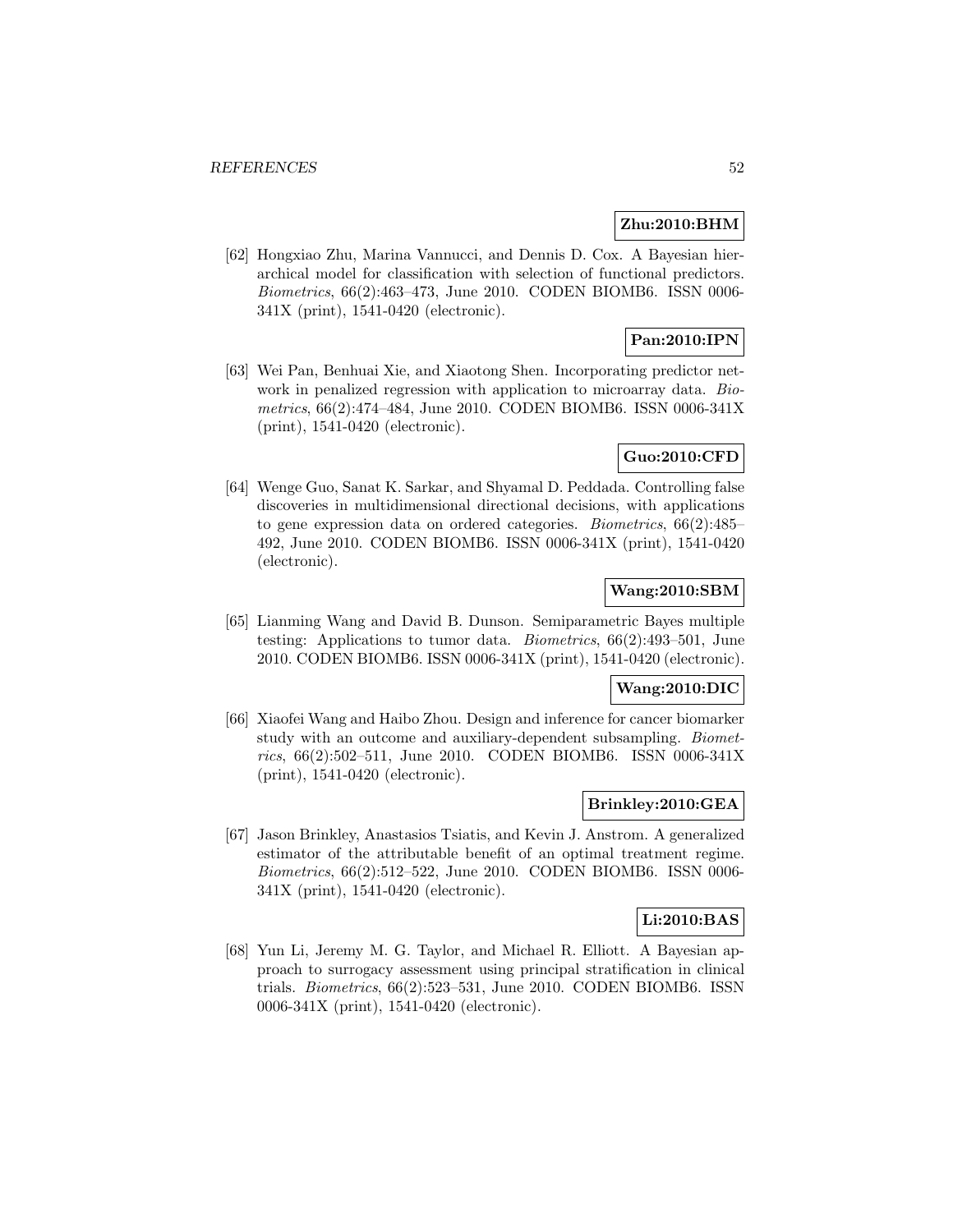### **Houede:2010:UBO**

[69] Nadine Houede, Peter F. Thall, Hoang Nguyen, Xavier Paoletti, and Andrew Kramar. Utility-based optimization of combination therapy using ordinal toxicity and efficacy in Phase I/II trials. Biometrics, 66(2):532– 540, June 2010. CODEN BIOMB6. ISSN 0006-341X (print), 1541-0420 (electronic).

## **Bekele:2010:RGS**

[70] B. Nebiyou Bekele, Yisheng Li, and Yuan Ji. Risk-group-specific dose finding based on an average toxicity score. Biometrics, 66(2):541–548, June 2010. CODEN BIOMB6. ISSN 0006-341X (print), 1541-0420 (electronic).

## **Davidov:2010:ORS**

[71] Ori Davidov, Konstantinos Fokianos, and George Iliopoulos. Orderrestricted semiparametric inference for the power bias model. Biometrics, 66(2):549–557, June 2010. CODEN BIOMB6. ISSN 0006-341X (print), 1541-0420 (electronic).

## **Todem:2010:GST**

[72] D. Todem, J. Fine, and L. Peng. A global sensitivity test for evaluating statistical hypotheses with nonidentifiable models. Biometrics, 66(2): 558–566, June 2010. CODEN BIOMB6. ISSN 0006-341X (print), 1541- 0420 (electronic).

### **Hyrien:2010:SAM**

[73] O. Hyrien, R. Chen, M. Mayer-Pröschel, and M. Noble. Saddlepoint approximations to the moments of multitype age-dependent branching processes, with applications. Biometrics, 66(2):567–577, June 2010. CO-DEN BIOMB6. ISSN 0006-341X (print), 1541-0420 (electronic).

## **Valderrama:2010:FPC**

[74] Mariano J. Valderrama, Francisco A. Ocaña, Ana M. Aguilera, and Francisco M. Ocaña-Peinado. Forecasting pollen concentration by a twostep functional model. Biometrics, 66(2):578–585, June 2010. CODEN BIOMB6. ISSN 0006-341X (print), 1541-0420 (electronic).

### **Lu:2010:UOR**

[75] Qing Lu, Nancy Obuchowski, Sungho Won, Xiaofeng Zhu, and Robert C. Elston. Using the optimal robust receiver operating characteristic (ROC) curve for predictive genetic tests. Biometrics, 66(2):586–593, June 2010. CODEN BIOMB6. ISSN 0006-341X (print), 1541-0420 (electronic).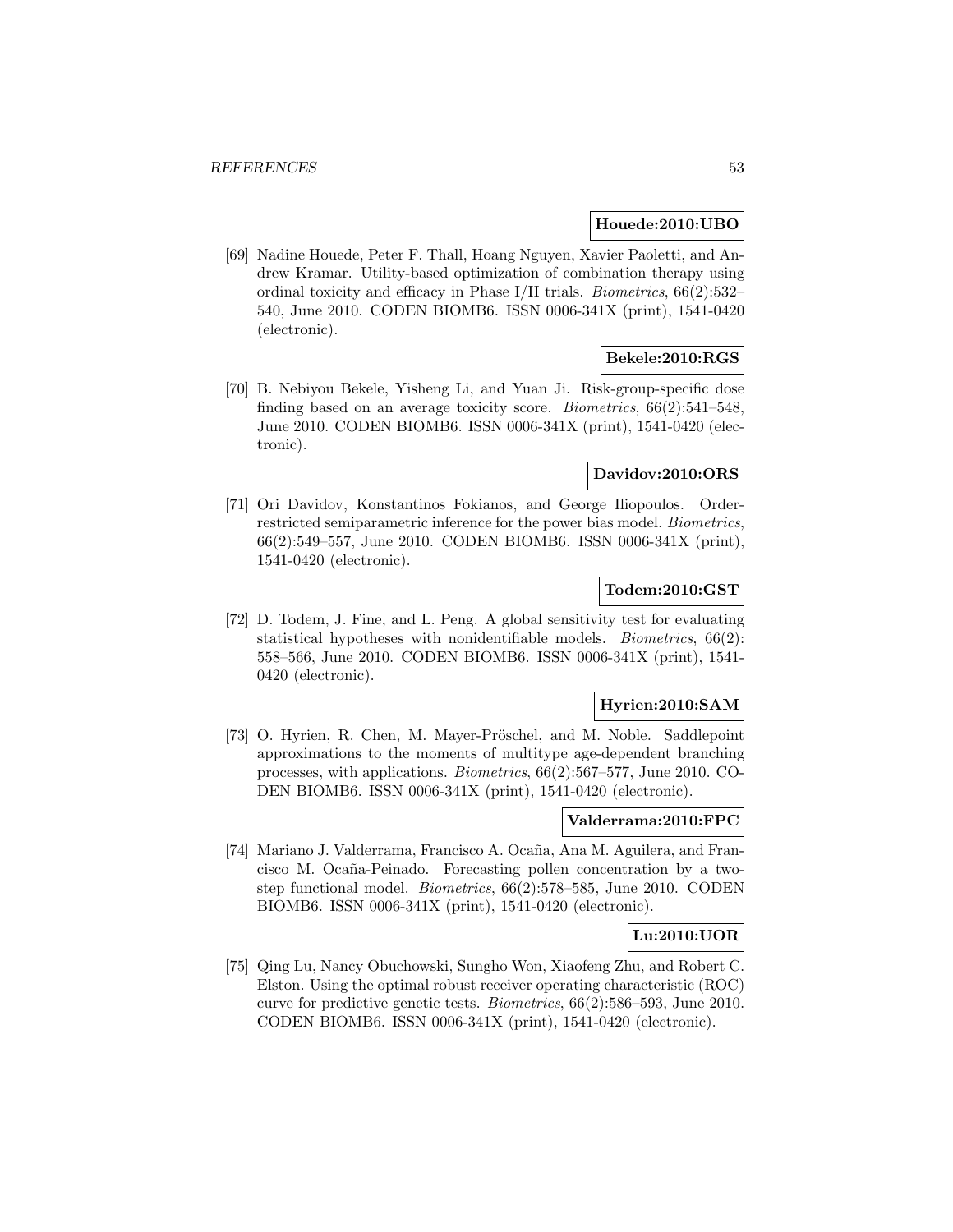## **Yan:2010:USP**

[76] Jun Yan, Yu Cheng, Jason P. Fine, and HuiChuan J. Lai. Uncovering symptom progression history from disease registry data with application to Young cystic fibrosis patients. Biometrics, 66(2):594–602, June 2010. CODEN BIOMB6. ISSN 0006-341X (print), 1541-0420 (electronic).

### **Weichenthal:2010:BEP**

[77] Scott Weichenthal, Lawrence Joseph, Patrick Bélisle, and André Dufresne. Bayesian estimation of the probability of asbestos exposure from lung fiber counts. Biometrics, 66(2):603–612, June 2010. CODEN BIOMB6. ISSN 0006-341X (print), 1541-0420 (electronic).

### **Li:2010:CAR**

[78] Huilin Li, Barry I. Graubard, and Mitchell H. Gail. Covariate adjustment and ranking methods to identify regions with high and low mortality rates. Biometrics, 66(2):613–620, June 2010. CODEN BIOMB6. ISSN 0006-341X (print), 1541-0420 (electronic).

## **Demirkale:2010:LMM**

[79] Cumhur Yusuf Demirkale, Dan Nettleton, and Tapabrata Maiti. Linear mixed model selection for false discovery rate control in microarray data analysis. Biometrics, 66(2):621–629, June 2010. CODEN BIOMB6. ISSN 0006-341X (print), 1541-0420 (electronic).

### **Tang:2010:SMQ**

[80] Hui Tang and Terry M. Therneau. Statistical metrics for quality assessment of high-density tiling array data. Biometrics, 66(2):630–635, June 2010. CODEN BIOMB6. ISSN 0006-341X (print), 1541-0420 (electronic).

### **Reiss:2010:DBP**

[81] Philip T. Reiss, M. Henry H. Stevens, Zarrar Shehzad, Eva Petkova, and Michael P. Milham. On distance-based permutation tests for betweengroup comparisons. Biometrics, 66(2):636–643, June 2010. CODEN BIOMB6. ISSN 0006-341X (print), 1541-0420 (electronic).

#### **Arnold:2010:CRE**

[82] Richard Arnold, Yu Hayakawa, and Paul Yip. Capture–recapture estimation using finite mixtures of arbitrary dimension. Biometrics, 66 (2):644–655, June 2010. CODEN BIOMB6. ISSN 0006-341X (print), 1541-0420 (electronic).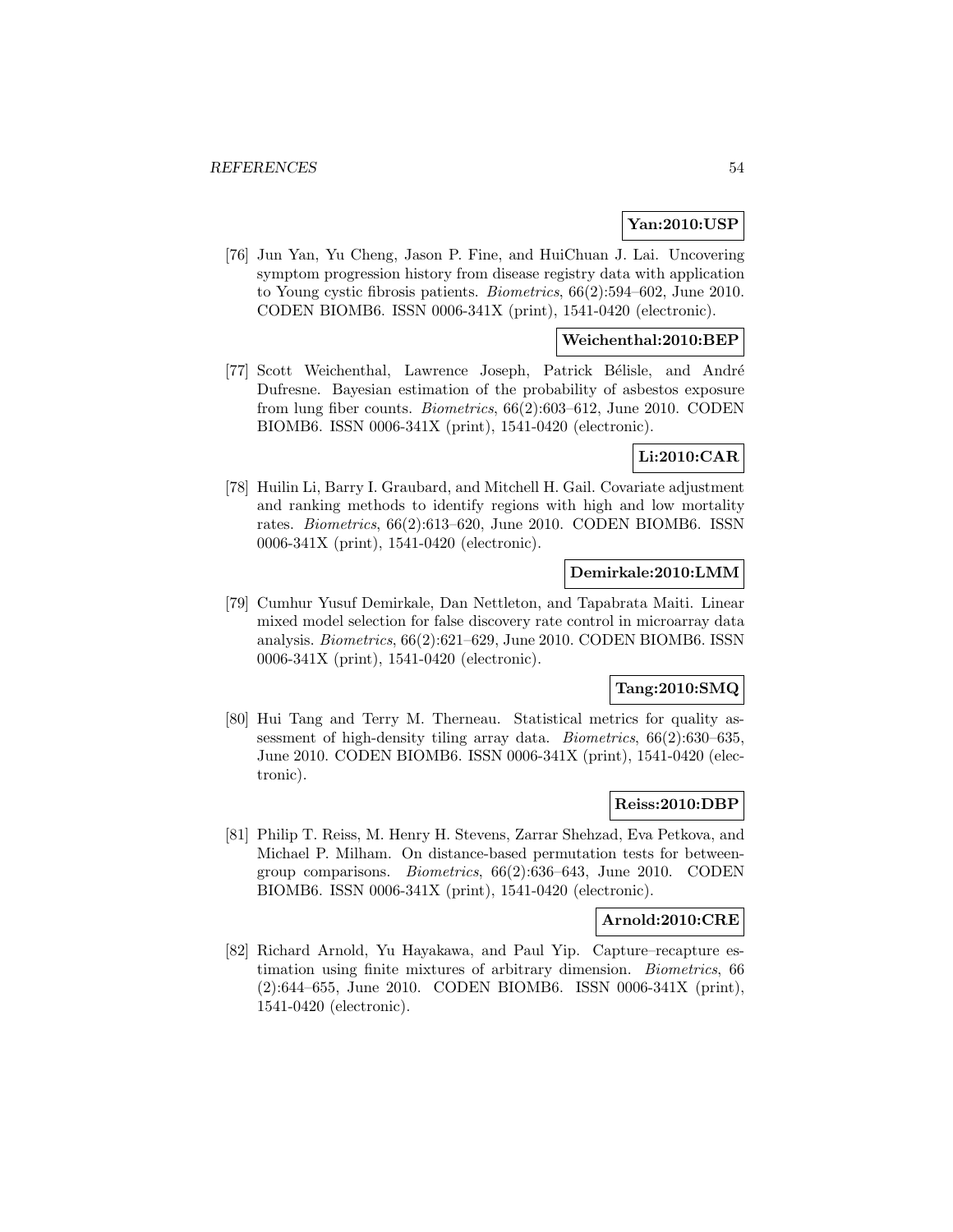#### **Venables:2010:BRI**

[83] W. N. Venables. Book review: An Introduction to Statistical Inference and Its Applications with  $R$ , by Trosset, M. W. Biometrics,  $66(2):656-$ 657, June 2010. CODEN BIOMB6. ISSN 0006-341X (print), 1541-0420 (electronic).

# **Dodd:2010:BRR**

[84] Lori E. Dodd. Book review: ROC Curves for Continuous Data, by Krzanowski, W. J. and Hand, D. J. *Biometrics*, 66(2):657–658, June 2010. CODEN BIOMB6. ISSN 0006-341X (print), 1541-0420 (electronic).

### **Doerge:2010:BRG**

[85] R. W. Doerge. Book review: A Guide to QTL Mapping with R/qtl, by Broman, K. W. and Sen, S. Biometrics, 66(2):658–659, June 2010. CODEN BIOMB6. ISSN 0006-341X (print), 1541-0420 (electronic).

## **Shyr:2010:BRD**

[86] Yu Shyr. Book review: *Design and Analysis of Clinical Trials with Time*to-Event Endpoint, edited by Peace, K. E. Biometrics, 66(2):659–660, June 2010. CODEN BIOMB6. ISSN 0006-341X (print), 1541-0420 (electronic).

### **Shao:2010:BRT**

[87] Yongzhao Shao. Book review: Translational Medicine: Strategies and Statistical Methods, edited by Cosmatos, D. and Chow, S.-C. Biometrics, 66(2):660–661, June 2010. CODEN BIOMB6. ISSN 0006-341X (print), 1541-0420 (electronic).

### **Omar:2010:BRC**

[88] Rumana Omar. Book review: Clinical Prediction Models: a Practical Approach to Development, Validation and Updating, by Steyerberg, E. W. Biometrics, 66(2):661–662, June 2010. CODEN BIOMB6. ISSN 0006-341X (print), 1541-0420 (electronic).

## **Zhang:2010:BRM**

[89] Hao Zhang. Book review: Maximum Penalized Likelihood Estimation: Volume II: Regression, by Eggermont, P. P. and Laricca, V. N. Biometrics, 66(2):662, June 2010. CODEN BIOMB6. ISSN 0006-341X (print), 1541-0420 (electronic).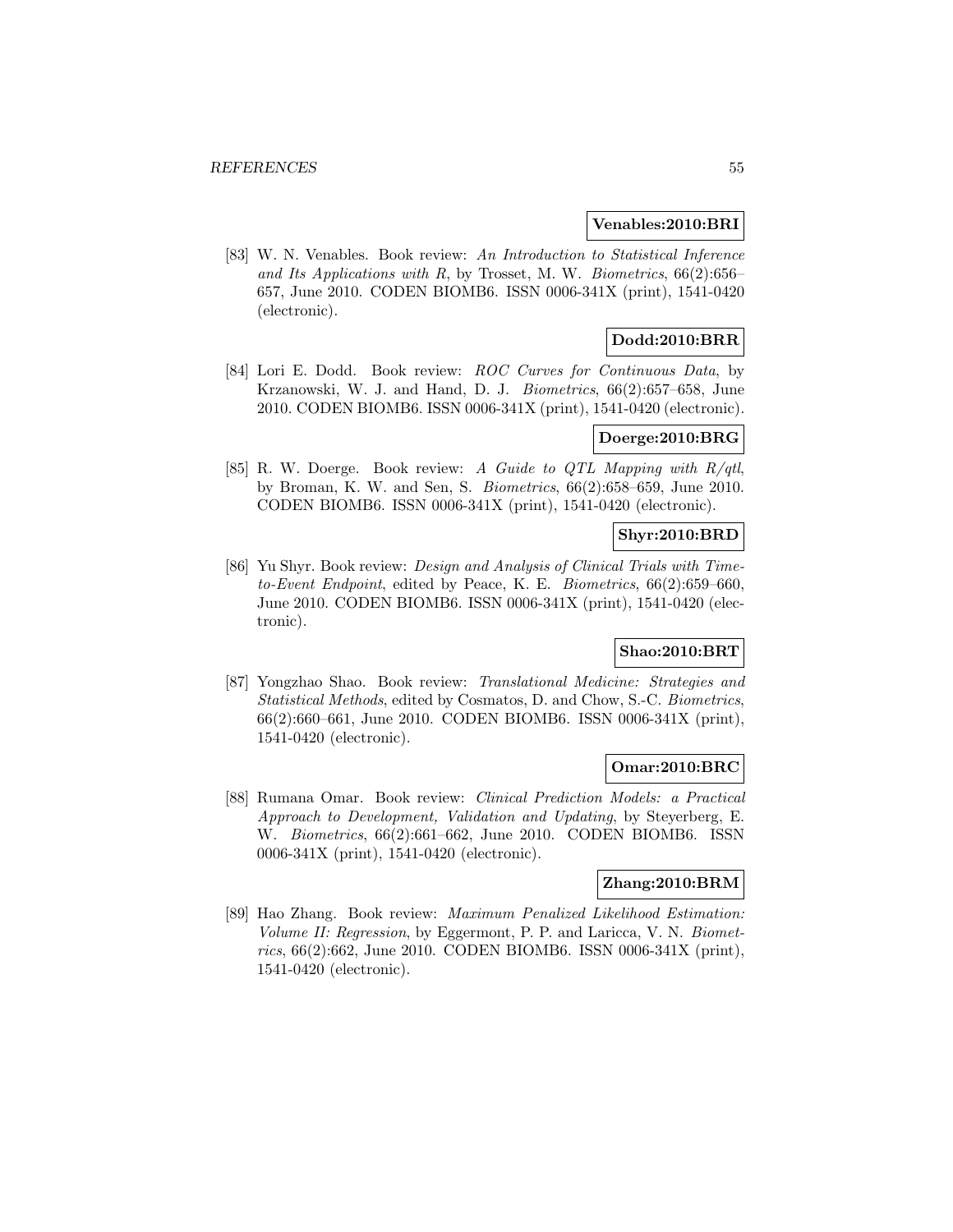## **Kume:2010:BRM**

[90] Alfred Kume. Book review: *Morphometrics with R*, by Claude, J. Biometrics, 66(2):662–663, June 2010. CODEN BIOMB6. ISSN 0006-341X (print), 1541-0420 (electronic).

### **Linkletter:2010:BRS**

[91] Crystal Linkletter. Book review: Statistical Analysis of Network Data: Methods and Models, by Kolaczyk, E. D. Biometrics, 66(2):663–664, June 2010. CODEN BIOMB6. ISSN 0006-341X (print), 1541-0420 (electronic).

## **Bravo:2010:MBQ**

[92] Héctor Corrada Bravo and Rafael A. Irizarry. Model-based quality assessment and base-calling for second-generation sequencing data. Biometrics, 66(3):665–674, September 2010. CODEN BIOMB6. ISSN 0006-341X (print), 1541-0420 (electronic).

### **Tai:2010:SES**

[93] Yu Chuan Tai, Mark N. Kvale, and John S. Witte. Segmentation and estimation for SNP microarrays: a Bayesian multiple change-point approach. Biometrics, 66(3):675–683, September 2010. CODEN BIOMB6. ISSN 0006-341X (print), 1541-0420 (electronic).

## **Yu:2010:DGA**

[94] Xuesong Yu, Timothy W. Randolph, Hua Tang, and Li Hsu. Detecting genomic aberrations using products in a multiscale analysis. Biometrics, 66(3):684–693, September 2010. CODEN BIOMB6. ISSN 0006-341X (print), 1541-0420 (electronic).

### **Chen:2010:HDM**

[95] Gong Chen and Qing Zhou. Heterogeneity in DNA multiple alignments: Modeling, inference, and applications in Motif finding. Biometrics, 66(3): 694–704, September 2010. CODEN BIOMB6. ISSN 0006-341X (print), 1541-0420 (electronic).

### **Scheike:2010:EHE**

[96] Thomas H. Scheike, Torben Martinussen, and Jeremy D. Silver. Estimating haplotype effects for survival data. Biometrics, 66(3):705–715, September 2010. CODEN BIOMB6. ISSN 0006-341X (print), 1541-0420 (electronic).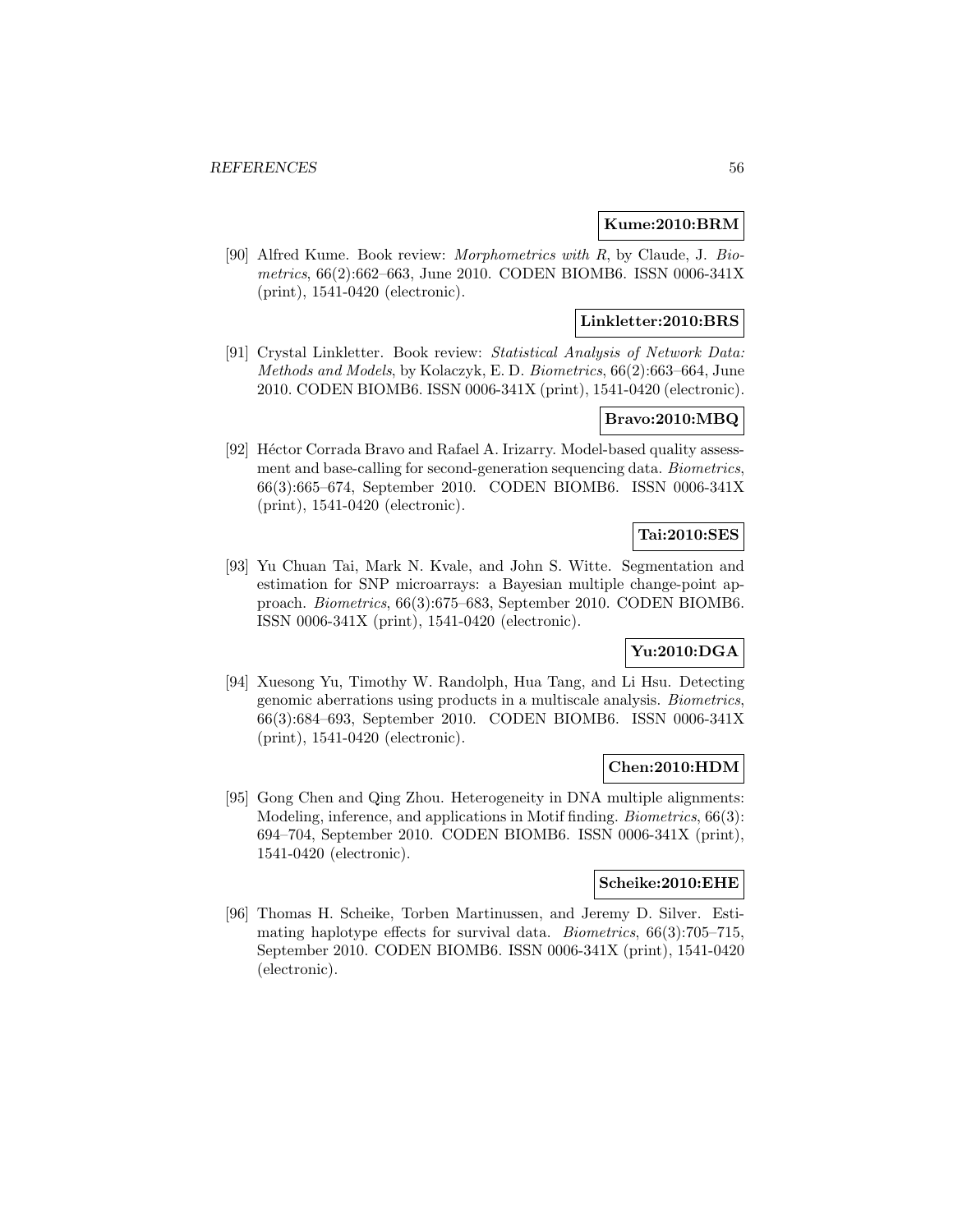## **Xu:2010:SAI**

[97] Jinfeng Xu, John D. Kalbfleisch, and Beechoo Tai. Statistical analysis of illness-death processes and semicompeting risks data. Biometrics, 66(3): 716–725, September 2010. CODEN BIOMB6. ISSN 0006-341X (print), 1541-0420 (electronic).

## **Finkelstein:2010:STA**

[98] Dianne M. Finkelstein, Rui Wang, Linda H. Ficociello, and David A. Schoenfeld. A score test for association of a longitudinal marker and an event with missing data. Biometrics, 66(3):726–732, September 2010. CODEN BIOMB6. ISSN 0006-341X (print), 1541-0420 (electronic).

### **Donnet:2010:BAG**

[99] Sophie Donnet, Jean-Louis Foulley, and Adeline Samson. Bayesian analysis of growth curves using mixed models defined by stochastic differential equations. Biometrics, 66(3):733–741, September 2010. CODEN BIOMB6. ISSN 0006-341X (print), 1541-0420 (electronic).

### **Titman:2010:SMM**

[100] Andrew C. Titman and Linda D. Sharples. Semi-Markov models with phase-type sojourn distributions. Biometrics, 66(3):742–752, September 2010. CODEN BIOMB6. ISSN 0006-341X (print), 1541-0420 (electronic).

## **Chaubert-Pereira:2010:MSM**

[101] Florence Chaubert-Pereira, Yann Guédon, Christian Lavergne, and Catherine Trottier. Markov and semi-Markov switching linear mixed models used to identify forest tree growth components. Biometrics, 66(3): 753–762, September 2010. CODEN BIOMB6. ISSN 0006-341X (print), 1541-0420 (electronic).

#### **Steinsland:2010:UGM**

[102] Ingelin Steinsland and Henrik Jensen. Utilizing Gaussian Markov random field properties of Bayesian animal models. Biometrics, 66(3):763–771, September 2010. CODEN BIOMB6. ISSN 0006-341X (print), 1541-0420 (electronic).

### **Reich:2010:BVS**

[103] Brian J. Reich, Montserrat Fuentes, Amy H. Herring, and Kelly R. Evenson. Bayesian variable selection for multivariate spatially varying coefficient regression. Biometrics, 66(3):772–782, September 2010. CODEN BIOMB6. ISSN 0006-341X (print), 1541-0420 (electronic).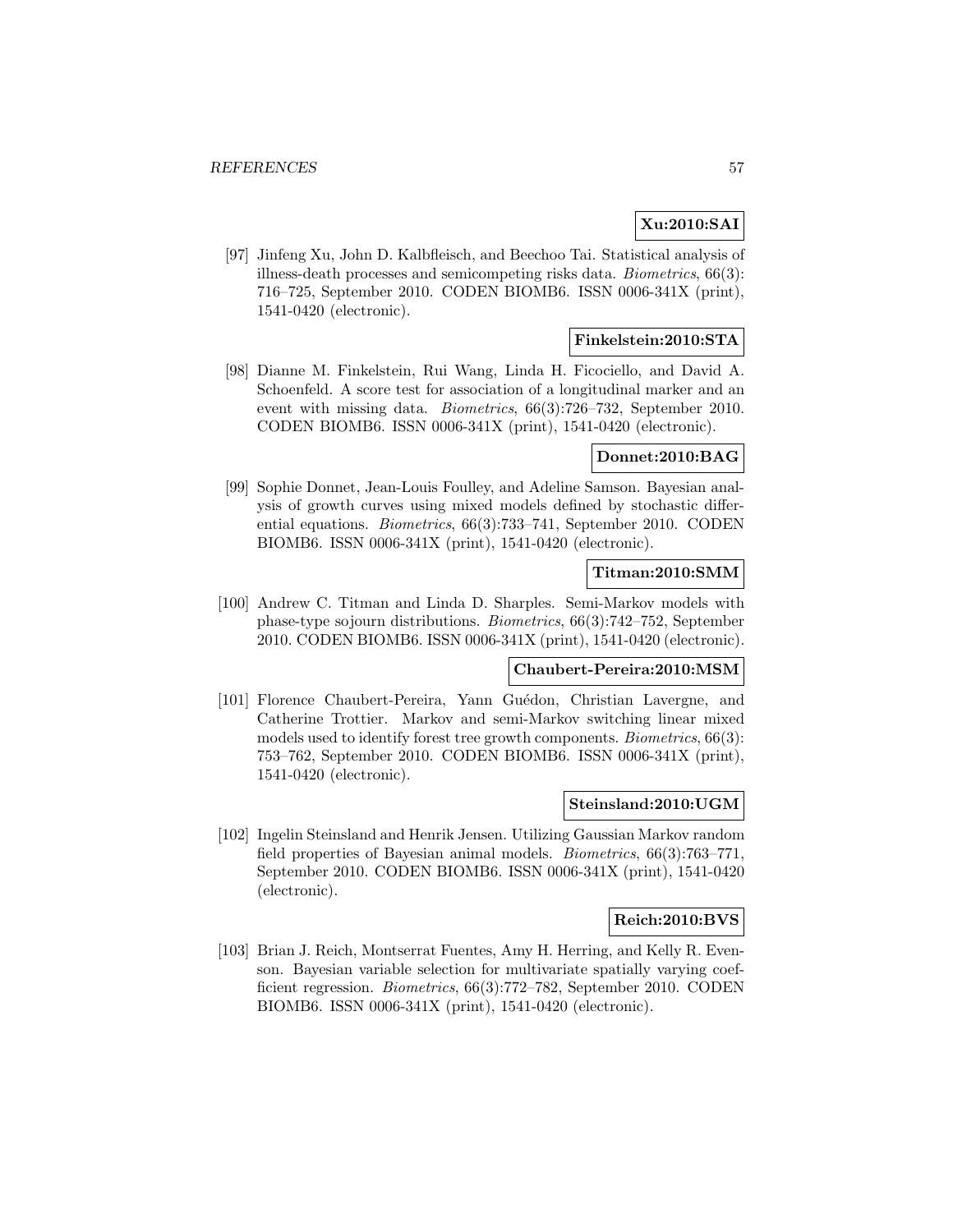#### **Cook:2010:SCD**

[104] Andrea J. Cook, Yi Li, David Arterburn, and Ram C. Tiwari. Spatial cluster detection for weighted outcomes using cumulative geographic residuals. Biometrics, 66(3):783–792, September 2010. CODEN BIOMB6. ISSN 0006-341X (print), 1541-0420 (electronic).

## **Guo:2010:PVS**

[105] Jian Guo, Elizaveta Levina, George Michailidis, and Ji Zhu. Pairwise variable selection for high-dimensional model-based clustering. Biometrics, 66(3):793–804, September 2010. CODEN BIOMB6. ISSN 0006- 341X (print), 1541-0420 (electronic).

#### **Braun:2010:HBD**

[106] Thomas M. Braun and Shufang Wang. A hierarchical Bayesian design for Phase I trials of novel combinations of cancer therapeutic agents. Biometrics, 66(3):805–812, September 2010. CODEN BIOMB6. ISSN 0006-341X (print), 1541-0420 (electronic).

## **Xu:2010:PSM**

[107] Zhenzhen Xu and John D. Kalbfleisch. Propensity score matching in randomized clinical trials. Biometrics, 66(3):813–823, September 2010. CODEN BIOMB6. ISSN 0006-341X (print), 1541-0420 (electronic).

## **Achy-Brou:2010:ETE**

[108] Aristide C. Achy-Brou, Constantine E. Frangakis, and Michael Griswold. Estimating treatment effects of longitudinal designs using regression models on propensity scores. Biometrics, 66(3):824–833, September 2010. CODEN BIOMB6. ISSN 0006-341X (print), 1541-0420 (electronic).

#### **Tsonaka:2010:NMI**

[109] Roula Tsonaka, Dimitris Rizopoulos, Geert Verbeke, and Emmanuel Lesaffre. Nonignorable models for intermittently missing categorical longitudinal responses. Biometrics, 66(3):834–844, September 2010. CO-DEN BIOMB6. ISSN 0006-341X (print), 1541-0420 (electronic).

### **Gebregziabher:2010:SMD**

[110] Mulugeta Gebregziabher and Bryan Langholz. A semiparametric missing-data-induced intensity method for missing covariate data in individually matched case-control studies. Biometrics, 66(3):845–854, September 2010. CODEN BIOMB6. ISSN 0006-341X (print), 1541-0420 (electronic).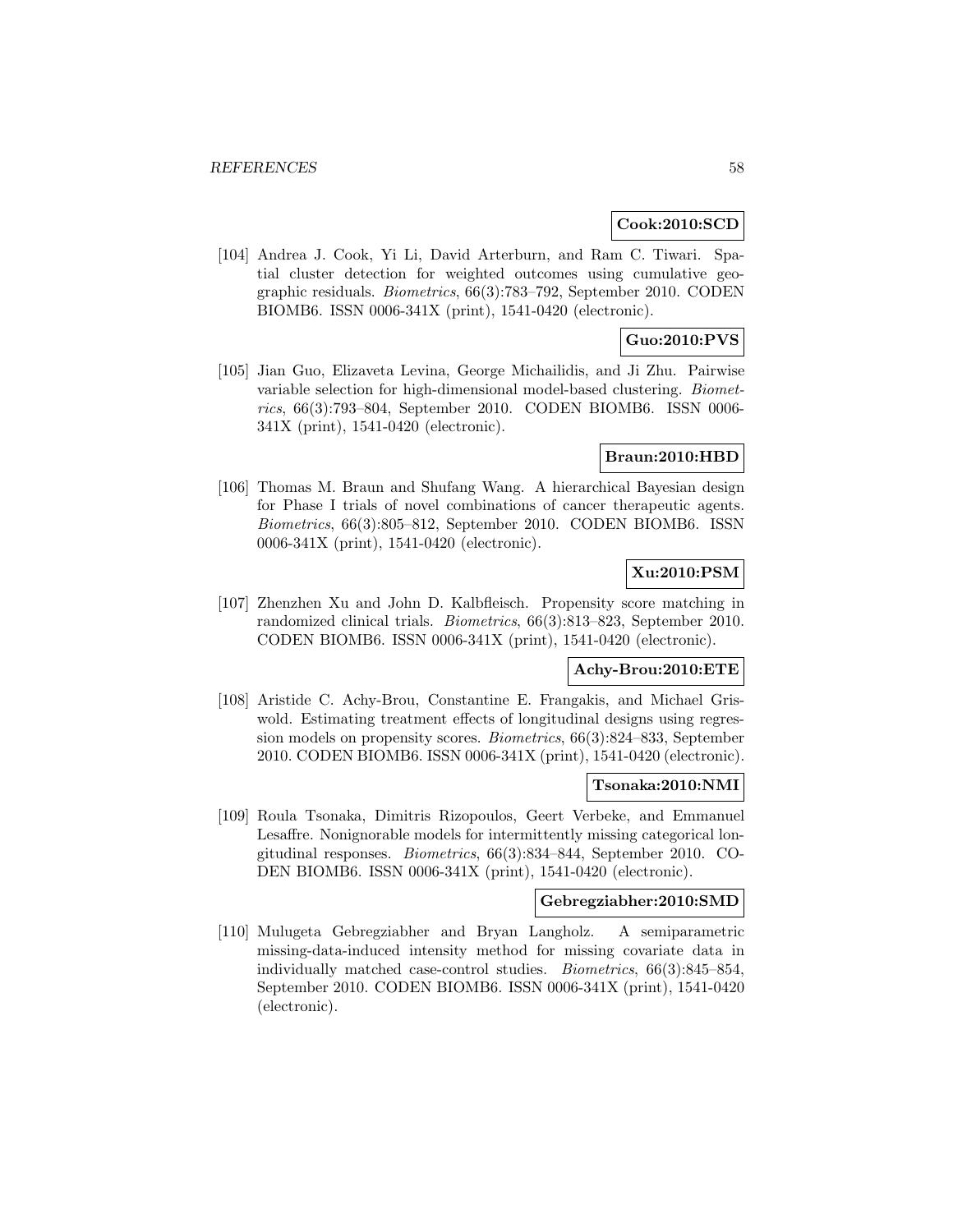### **Jones:2010:IMM**

[111] Geoffrey Jones, Wesley O. Johnson, Timothy E. Hanson, and Ronald Christensen. Identifiability of models for multiple diagnostic testing in the absence of a gold standard. Biometrics, 66(3):855–863, September 2010. CODEN BIOMB6. ISSN 0006-341X (print), 1541-0420 (electronic).

## **Wang:2010:ACS**

[112] Rui Wang and Stephen W. Lagakos. Augmented cross-sectional prevalence testing for estimating HIV incidence. Biometrics, 66(3):864–874, September 2010. CODEN BIOMB6. ISSN 0006-341X (print), 1541-0420 (electronic).

## **David:2010:EPD**

[113] Olivier David, Aurélie Garnier, Catherine Larédo, and Jane Lecomte. Estimation of plant demographic parameters from stage-structured censuses. Biometrics, 66(3):875–882, September 2010. CODEN BIOMB6. ISSN 0006-341X (print), 1541-0420 (electronic).

## **Pledger:2010:OCR**

[114] Shirley Pledger, Kenneth H. Pollock, and James L. Norris. Open capture– recapture models with heterogeneity: II. jolly-seber model. Biometrics, 66(3):883–890, September 2010. CODEN BIOMB6. ISSN 0006-341X (print), 1541-0420 (electronic).

#### **Lu:2010:ECL**

[115] Kaifeng Lu. On efficiency of constrained longitudinal data analysis versus longitudinal analysis of covariance. Biometrics, 66(3):891–896, September 2010. CODEN BIOMB6. ISSN 0006-341X (print), 1541-0420 (electronic).

## **Carrasco:2010:GCC**

[116] Josep L. Carrasco. A generalized concordance correlation coefficient based on the variance components generalized linear mixed models for overdispersed count data. Biometrics, 66(3):897–904, September 2010. CODEN BIOMB6. ISSN 0006-341X (print), 1541-0420 (electronic).

### **Cai:2010:DMM**

[117] Bo Cai, David B. Dunson, and Joseph B. Stanford. Dynamic model for multivariate markers of fecundability. Biometrics, 66(3):905–913, September 2010. CODEN BIOMB6. ISSN 0006-341X (print), 1541-0420 (electronic).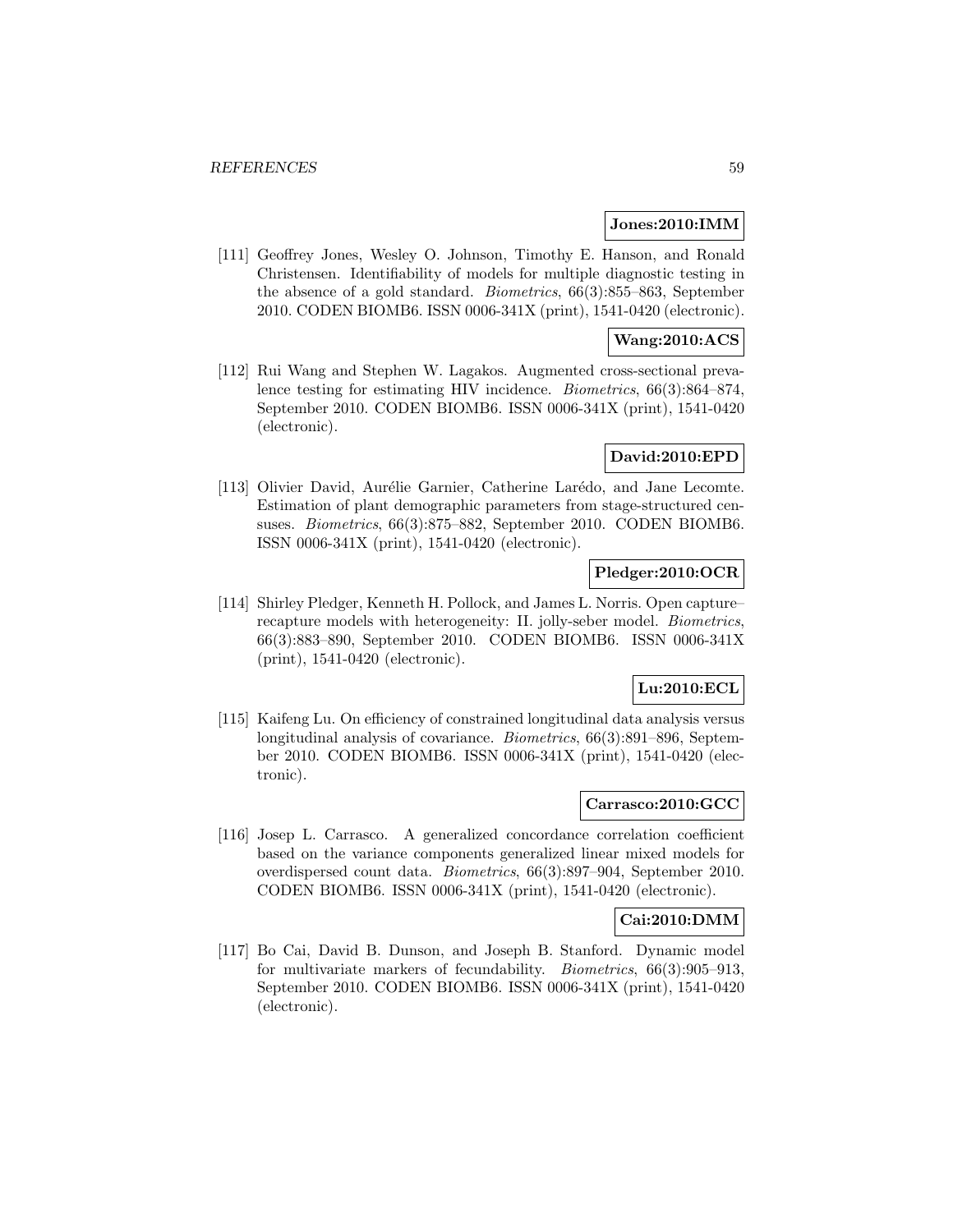### **Holan:2010:MCP**

[118] Scott H. Holan, Christopher K. Wikle, Laura E. Sullivan-Beckers, and Reginald B. Cocroft. Modeling complex phenotypes: Generalized linear models using spectrogram predictors of animal communication signals. Biometrics, 66(3):914–924, September 2010. CODEN BIOMB6. ISSN 0006-341X (print), 1541-0420 (electronic).

# **Li:2010:ATC**

[119] Meijuan Li, Cavan Reilly, and Tim Hanson. Association tests for a censored quantitative trait and candidate genes in structured populations with multilevel genetic relatedness. *Biometrics*, 66(3):925–933, September 2010. CODEN BIOMB6. ISSN 0006-341X (print), 1541-0420 (electronic).

## **Mukherjee:2010:CCS**

[120] Bhramar Mukherjee, Jaeil Ahn, Stephen B. Gruber, Malay Ghosh, and Nilanjan Chatterjee. Case-control studies of gene-environment interaction: Bayesian design and analysis. Biometrics, 66(3):934–948, September 2010. CODEN BIOMB6. ISSN 0006-341X (print), 1541-0420 (electronic).

### **Derado:2010:MST**

[121] Gordana Derado, F. DuBois Bowman, and Clinton D. Kilts. Modeling the spatial and temporal dependence in fMRI data. Biometrics, 66(3): 949–957, September 2010. CODEN BIOMB6. ISSN 0006-341X (print), 1541-0420 (electronic).

## **Nason:2010:DAC**

[122] Martha Nason and Dean Follmann. Design and analysis of crossover trials for absorbing binary endpoints. Biometrics, 66(3):958–965, September 2010. CODEN BIOMB6. ISSN 0006-341X (print), 1541-0420 (electronic).

#### **Leon-Novelo:2010:ATC**

[123] L. G. Leon-Novelo, X. Zhou, B. Nebiyou Bekele, and P. Müller. Assessing toxicities in a clinical trial: Bayesian inference for ordinal data nested within categories. Biometrics, 66(3):966–974, September 2010. CODEN BIOMB6. ISSN 0006-341X (print), 1541-0420 (electronic).

#### **Lloyd:2010:BSO**

[124] Chris J. Lloyd. Bootstrap and second-order tests of risk difference. Biometrics, 66(3):975–982, September 2010. CODEN BIOMB6. ISSN 0006- 341X (print), 1541-0420 (electronic).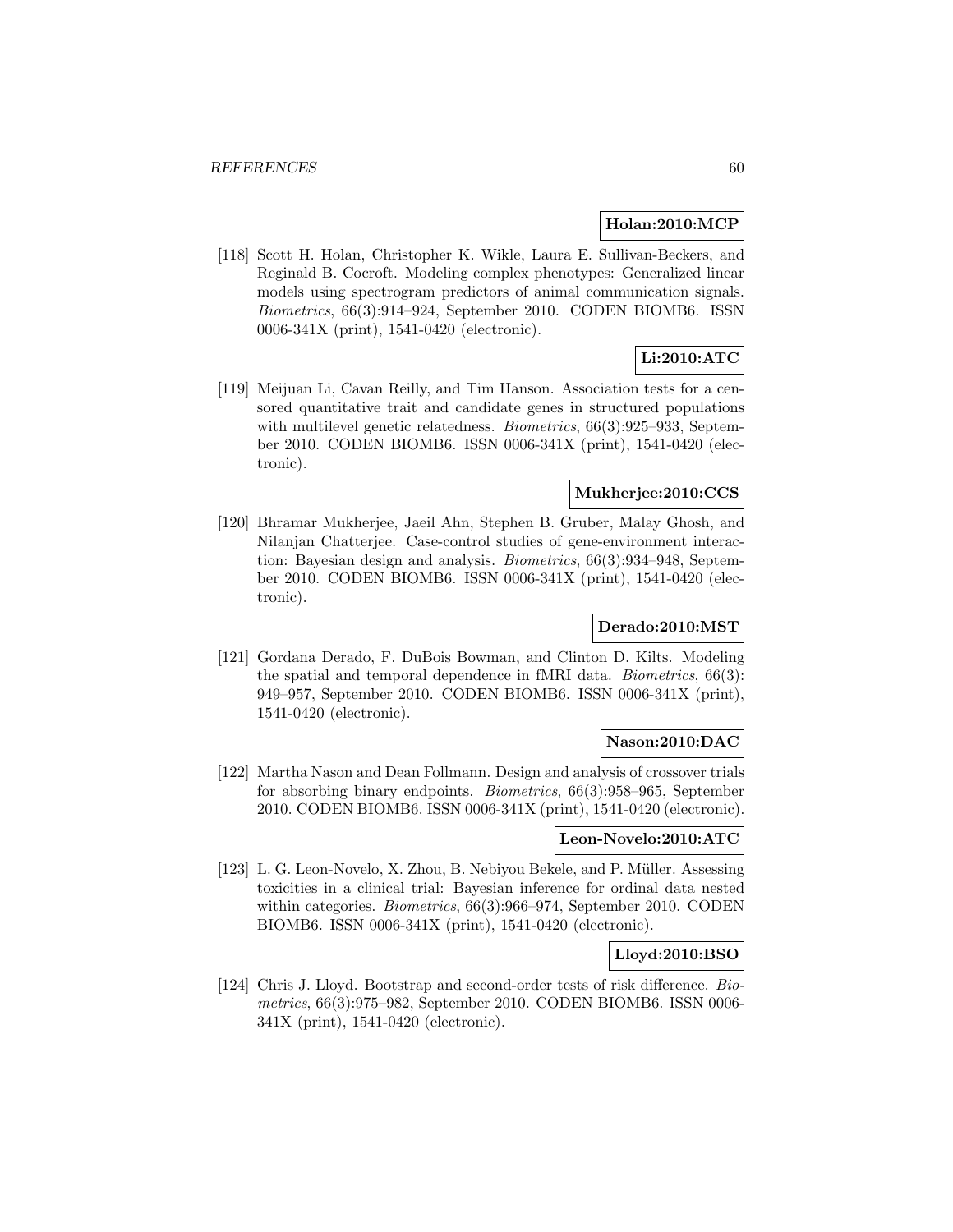### **Albert:2010:ERB**

[125] Paul S. Albert and Joanna H. Shih. On estimating the relationship between longitudinal measurements and time-to-event data using a simple two-stage procedure. Biometrics, 66(3):983–987, September 2010. CO-DEN BIOMB6. ISSN 0006-341X (print), 1541-0420 (electronic).

## **Ye:2010:ARF**

[126] Wen Ye, Jeremy M. G. Taylor, and Xihong Lin. The authors replied as follows. Biometrics, 66(3):987–991, September 2010. CODEN BIOMB6. ISSN 0006-341X (print), 1541-0420 (electronic).

### **Koziol:2010:LEC**

[127] J. A. Koziol. Letter to the Editor: "Comment on Proschan and Nason (2009), Biometrics **65**, 316–322". Biometrics, 66(3):992–993, September 2010. CODEN BIOMB6. ISSN 0006-341X (print), 1541-0420 (electronic).

#### **Anonymous:2010:ARFa**

[128] Anonymous. The authors replied as follows. Biometrics, 66(3):993, September 2010. CODEN BIOMB6. ISSN 0006-341X (print), 1541-0420 (electronic).

#### **Gilbert:2010:BRD**

[129] Peter B. Gilbert. Book review: Design of Observational Studies, edited by P. R. Rosenbaum. Biometrics, 66(3):994–995, September 2010. CO-DEN BIOMB6. ISSN 0006-341X (print), 1541-0420 (electronic).

#### **Hogan:2010:BRL**

[130] Joseph W. Hogan. Book review: *Longitudinal Data Analysis*, edited by G. Fitzmaurice, M. Davidian, G. Verbeke, and G. Molenberghs. Biometrics, 66(3):995–996, September 2010. CODEN BIOMB6. ISSN 0006- 341X (print), 1541-0420 (electronic).

## **Stover:2010:BRM**

[131] Jason Stover. Book review: Multiple Testing Problems in Pharmaceutical Statistics, edited by A. Dmitrienko, A. C. Tamhane, and F. Bretz. Biometrics, 66(3):996–997, September 2010. CODEN BIOMB6. ISSN 0006-341X (print), 1541-0420 (electronic).

#### **Rinott:2010:BRL**

[132] Yosef Rinott. Book review: Life Distributions: Structure of Nonparametric, Semiparametric, and Parametric Families, by A. W. Marshall and I.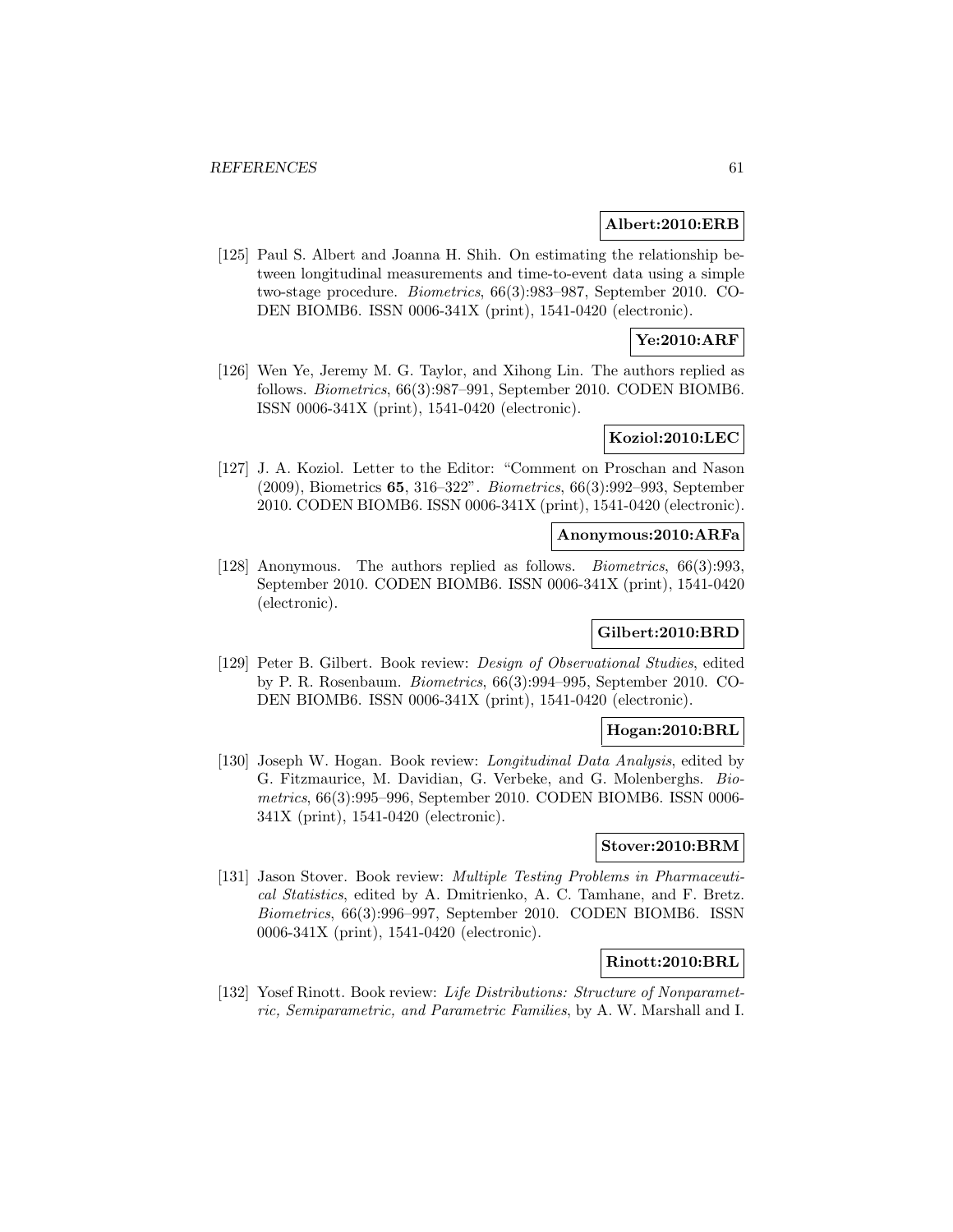Olkin. Biometrics, 66(3):997–998, September 2010. CODEN BIOMB6. ISSN 0006-341X (print), 1541-0420 (electronic).

## **Saha:2010:TDP**

[133] P. Saha and P. J. Heagerty. Time-dependent predictive accuracy in the presence of competing risks. Biometrics, 66(4):999–1011, December 2010. CODEN BIOMB6. ISSN 0006-341X (print), 1541-0420 (electronic).

## **Shih:2010:MFA**

[134] Joanna H. Shih and Paul S. Albert. Modeling familial association of ages at onset of disease in the presence of competing risk. Biometrics, 66(4): 1012–1023, December 2010. CODEN BIOMB6. ISSN 0006-341X (print), 1541-0420 (electronic).

## **Zheng:2010:CFB**

[135] Yingye Zheng, Patrick J. Heagerty, Li Hsu, and Polly A. Newcomb. On combining family-based and population-based case-control data in association studies. Biometrics, 66(4):1024–1033, December 2010. CODEN BIOMB6. ISSN 0006-341X (print), 1541-0420 (electronic).

## **Park:2010:SAL**

[136] Eunsik Park and Yuan chin I. Chang. Sequential analysis of longitudinal data in a prospective nested case-control study. Biometrics, 66(4):1034– 1042, December 2010. CODEN BIOMB6. ISSN 0006-341X (print), 1541- 0420 (electronic).

## **Daudin:2010:MHR**

[137] Jean-Jacques Daudin, Laurent Pierre, and Corinne Vacher. Model for heterogeneous random networks using continuous latent variables and an application to a tree-fungus network. *Biometrics*,  $66(4):1043-1051$ , December 2010. CODEN BIOMB6. ISSN 0006-341X (print), 1541-0420 (electronic).

## **Hwang:2010:SSE**

[138] Wen-Han Hwang and Tsung-Jen Shen. Small-sample estimation of species richness applied to forest communities. *Biometrics*, 66(4):1052– 1060, December 2010. CODEN BIOMB6. ISSN 0006-341X (print), 1541- 0420 (electronic).

## **Alonso:2010:UAM**

[139] Ariel Alonso, Annouschka Laenen, Geert Molenberghs, Helena Geys, and Tony Vangeneugden. A unified approach to multi-item reliability. Bio-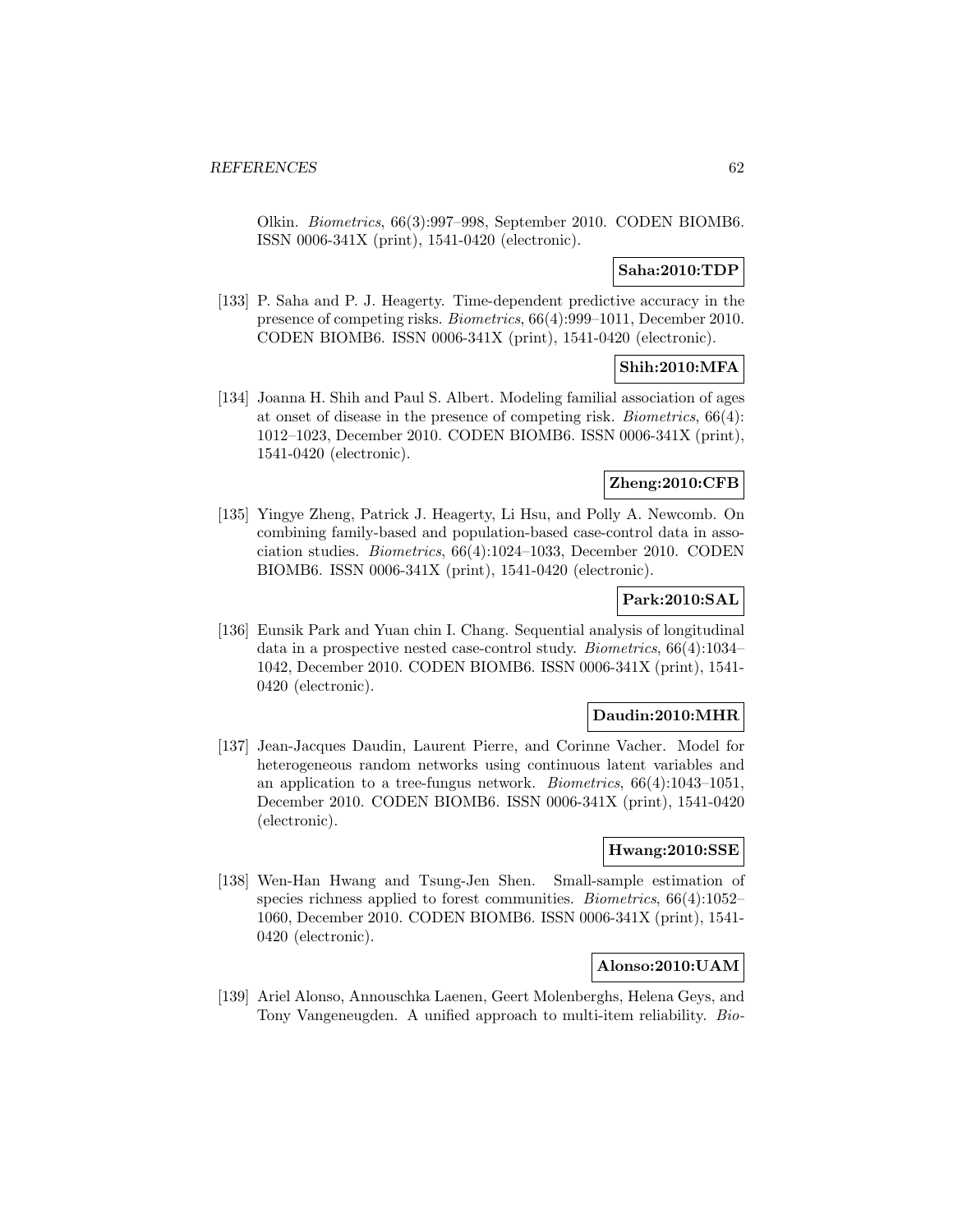metrics, 66(4):1061–1068, December 2010. CODEN BIOMB6. ISSN 0006-341X (print), 1541-0420 (electronic).

## **Bondell:2010:JVS**

[140] Howard D. Bondell, Arun Krishna, and Sujit K. Ghosh. Joint variable selection for fixed and random effects in linear mixed-effects models. Biometrics, 66(4):1069–1077, December 2010. CODEN BIOMB6. ISSN 0006-341X (print), 1541-0420 (electronic).

## **Zhang:2010:RCU**

[141] Jian Zhang and Faming Liang. Robust clustering using exponential power mixtures. Biometrics, 66(4):1078–1086, December 2010. CODEN BIOMB6. ISSN 0006-341X (print), 1541-0420 (electronic).

## **Lee:2010:BSS**

[142] Mihee Lee, Haipeng Shen, Jianhua Z. Huang, and J. S. Marron. Biclustering via sparse singular value decomposition. Biometrics, 66(4): 1087–1095, December 2010. CODEN BIOMB6. ISSN 0006-341X (print), 1541-0420 (electronic).

## **Huang:2010:BCD**

[143] Song Huang, Tiejun Tong, and Hongyu Zhao. Bias-corrected diagonal discriminant rules for high-dimensional classification. *Biometrics*, 66(4): 1096–1106, December 2010. CODEN BIOMB6. ISSN 0006-341X (print), 1541-0420 (electronic).

### **Iaci:2010:MAD**

[144] Ross Iaci, T. N. Sriram, and Xiangrong Yin. Multivariate association and dimension reduction: a generalization of canonical correlation analysis. Biometrics, 66(4):1107–1118, December 2010. CODEN BIOMB6. ISSN 0006-341X (print), 1541-0420 (electronic).

# **Liu:2010:MAN**

[145] Danping Liu and Xiao-Hua Zhou. A model for adjusting for nonignorable verification bias in estimation of the ROC curve and its area with likelihood-based approach. Biometrics, 66(4):1119–1128, December 2010. CODEN BIOMB6. ISSN 0006-341X (print), 1541-0420 (electronic).

### **Gustafson:2010:SBS**

[146] P. Gustafson, L. C. McCandless, A. R. Levy, and S. Richardson. Simplified Bayesian sensitivity analysis for mismeasured and unobserved confounders. Biometrics, 66(4):1129–1137, December 2010. CODEN BIOMB6. ISSN 0006-341X (print), 1541-0420 (electronic).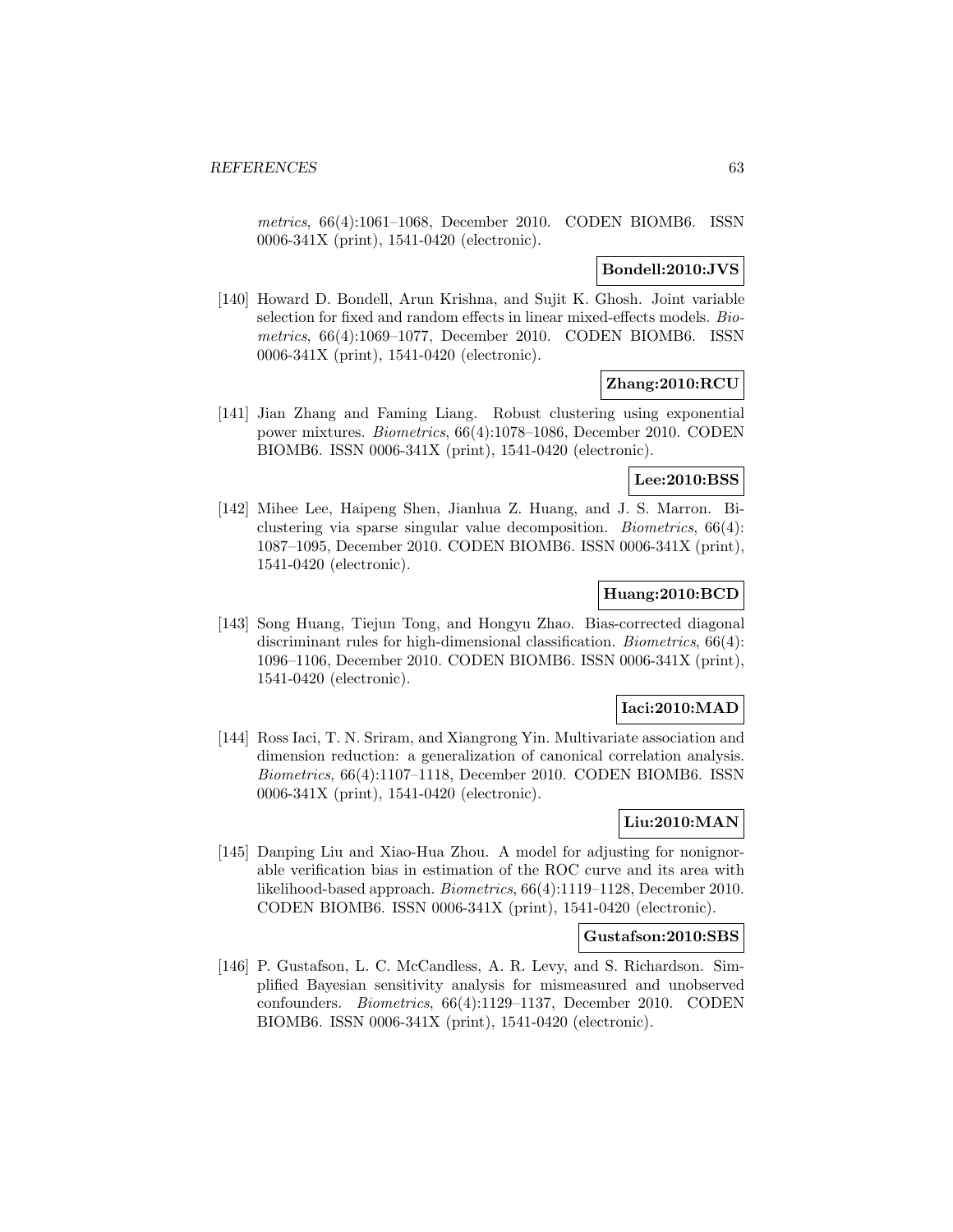### **Tchetgen:2010:SCO**

[147] Eric J. Tchetgen Tchetgen and James Robins. The semiparametric caseonly estimator. Biometrics, 66(4):1138–1144, December 2010. CODEN BIOMB6. ISSN 0006-341X (print), 1541-0420 (electronic).

### **Lakhal-Chaieb:2010:IPC**

[148] Lajmi Lakhal-Chaieb, Richard J. Cook, and Xihong Lin. Inverse probability of censoring weighted estimates of Kendall's  $\tau$  for gap time analyses. Biometrics, 66(4):1145–1152, December 2010. CODEN BIOMB6. ISSN 0006-341X (print), 1541-0420 (electronic).

#### **Wolfson:2010:SIS**

[149] Julian Wolfson and Peter Gilbert. Statistical identifiability and the surrogate endpoint problem, with application to vaccine trials. Biometrics, 66(4):1153–1161, December 2010. CODEN BIOMB6. ISSN 0006-341X (print), 1541-0420 (electronic).

### **Raftery:2010:EPT**

[150] Adrian E. Raftery and Le Bao. Estimating and projecting trends in HIV/ AIDS generalized epidemics using incremental mixture importance sampling. Biometrics, 66(4):1162–1173, December 2010. CODEN BIOMB6. ISSN 0006-341X (print), 1541-0420 (electronic).

## **Tamhane:2010:TPS**

[151] Ajit C. Tamhane, Cyrus R. Mehta, and Lingyun Liu. Testing a primary and a secondary endpoint in a group sequential design. Biometrics, 66(4): 1174–1184, December 2010. CODEN BIOMB6. ISSN 0006-341X (print), 1541-0420 (electronic).

#### **Westfall:2010:MMT**

[152] Peter H. Westfall, James F. Troendle, and Gene Pennello. Multiple Mc-Nemar tests. Biometrics, 66(4):1185–1191, December 2010. CODEN BIOMB6. ISSN 0006-341X (print), 1541-0420 (electronic).

#### **Henderson:2010:RRO**

[153] Robin Henderson, Phil Ansell, and Deyadeen Alshibani. Regretregression for optimal dynamic treatment regimes. Biometrics, 66(4): 1192–1201, December 2010. CODEN BIOMB6. ISSN 0006-341X (print), 1541-0420 (electronic).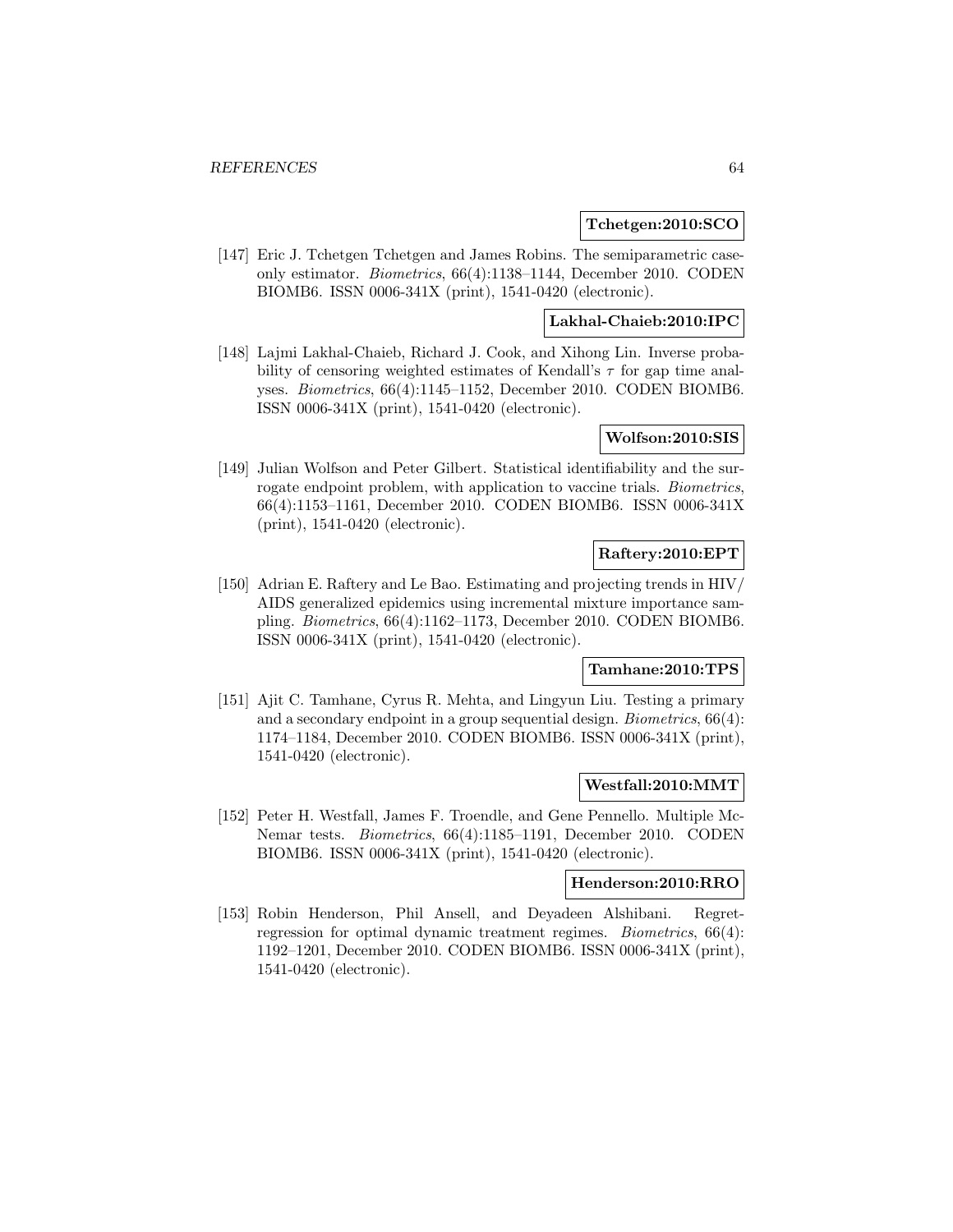## **Lu:2010:MIA**

[154] Kaifeng Lu, Liqiu Jiang, and Anastasios A. Tsiatis. Multiple imputation approaches for the analysis of dichotomized responses in longitudinal studies with missing data. Biometrics, 66(4):1202–1208, December 2010. CODEN BIOMB6. ISSN 0006-341X (print), 1541-0420 (electronic).

## **Rummel:2010:CCM**

[155] D. Rummel, T. Augustin, and H. Küchenhoff. Correction for covariate measurement error in nonparametric longitudinal regression. Biometrics, 66(4):1209–1219, December 2010. CODEN BIOMB6. ISSN 0006-341X (print), 1541-0420 (electronic).

#### **Sun:2010:DAM**

[156] Wenguang Sun, Marshall M. Joffe, Jinbo Chen, and Steven M. Brunelli. Design and analysis of multiple events case-control studies. Biometrics, 66(4):1220–1229, December 2010. CODEN BIOMB6. ISSN 0006-341X (print), 1541-0420 (electronic).

### **Teerenstra:2010:SSC**

[157] Steven Teerenstra, Bing Lu, John S. Preisser, Theo van Achterberg, and George F. Borm. Sample size considerations for GEE analyses of threelevel cluster randomized trials. Biometrics, 66(4):1230–1237, December 2010. CODEN BIOMB6. ISSN 0006-341X (print), 1541-0420 (electronic).

#### **Lee:2010:SMA**

[158] Duncan Lee and Gavin Shaddick. Spatial modeling of air pollution in studies of its short-term health effects. Biometrics, 66(4):1238–1246, December 2010. CODEN BIOMB6. ISSN 0006-341X (print), 1541-0420 (electronic).

### **Marques:2010:PTS**

[159] T. A. Marques, S. T. Buckland, D. L. Borchers, D. Tosh, and R. A. McDonald. Point transect sampling along linear features. Biometrics, 66(4):1247–1255, December 2010. CODEN BIOMB6. ISSN 0006-341X (print), 1541-0420 (electronic).

#### **Bonner:2010:CCM**

[160] Simon J. Bonner, Byron J. T. Morgan, and Ruth King. Continuous covariates in mark-recapture-recovery analysis: a comparison of methods. Biometrics, 66(4):1256–1265, December 2010. CODEN BIOMB6. ISSN 0006-341X (print), 1541-0420 (electronic).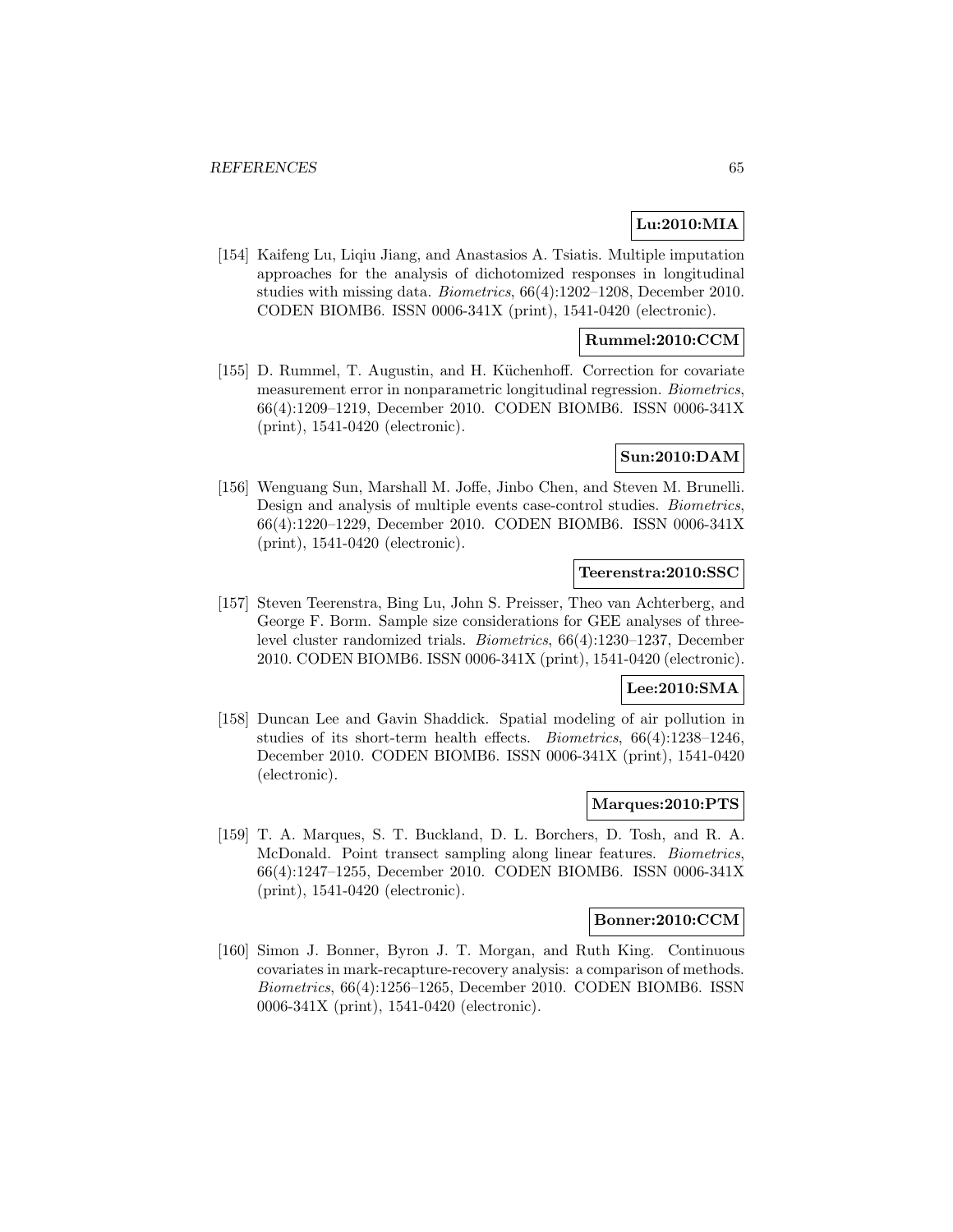#### **Brown:2010:BET**

[161] Elizabeth R. Brown. Bayesian estimation of the time-varying sensitivity of a diagnostic test with application to mother-to-child transmission of HIV. Biometrics, 66(4):1266–1274, December 2010. CODEN BIOMB6. ISSN 0006-341X (print), 1541-0420 (electronic).

## **Hennessey:2010:BAD**

[162] Violeta G. Hennessey, Gary L. Rosner, Robert C. Bast, Jr., and Min-Yu Chen. A Bayesian approach to dose-response assessment and synergy and its application to in vitro dose-response studies. Biometrics, 66(4): 1275–1283, December 2010. CODEN BIOMB6. ISSN 0006-341X (print), 1541-0420 (electronic).

## **Mo:2010:BMC**

[163] Qianxing Mo and Faming Liang. Bayesian modeling of ChIP-chip data through a high-order Ising model. Biometrics, 66(4):1284–1294, December 2010. CODEN BIOMB6. ISSN 0006-341X (print), 1541-0420 (electronic).

## **Held:2010:SRA**

[164] L. Held, K. Rufibach, and F. Balabdaoui. A score regression approach to assess calibration of continuous probabilistic predictions. Biometrics, 66(4):1295–1305, December 2010. CODEN BIOMB6. ISSN 0006-341X (print), 1541-0420 (electronic).

### **Mandel:2010:AFT**

[165] Micha Mandel and Ya'akov Ritov. The accelerated failure time model under biased sampling. Biometrics, 66(4):1306–1308, December 2010. CODEN BIOMB6. ISSN 0006-341X (print), 1541-0420 (electronic).

#### **Anonymous:2010:ARFb**

[166] Anonymous. The author replied as follows. Biometrics, 66(4):1308, December 2010. CODEN BIOMB6. ISSN 0006-341X (print), 1541-0420 (electronic).

## **Solymos:2010:BRP**

[167] Péter Sólymos. Book review: A Primer of Ecology with R, by Stevens, M. H. H. Biometrics, 66(4):1309–1310, December 2010. CODEN BIOMB6. ISSN 0006-341X (print), 1541-0420 (electronic).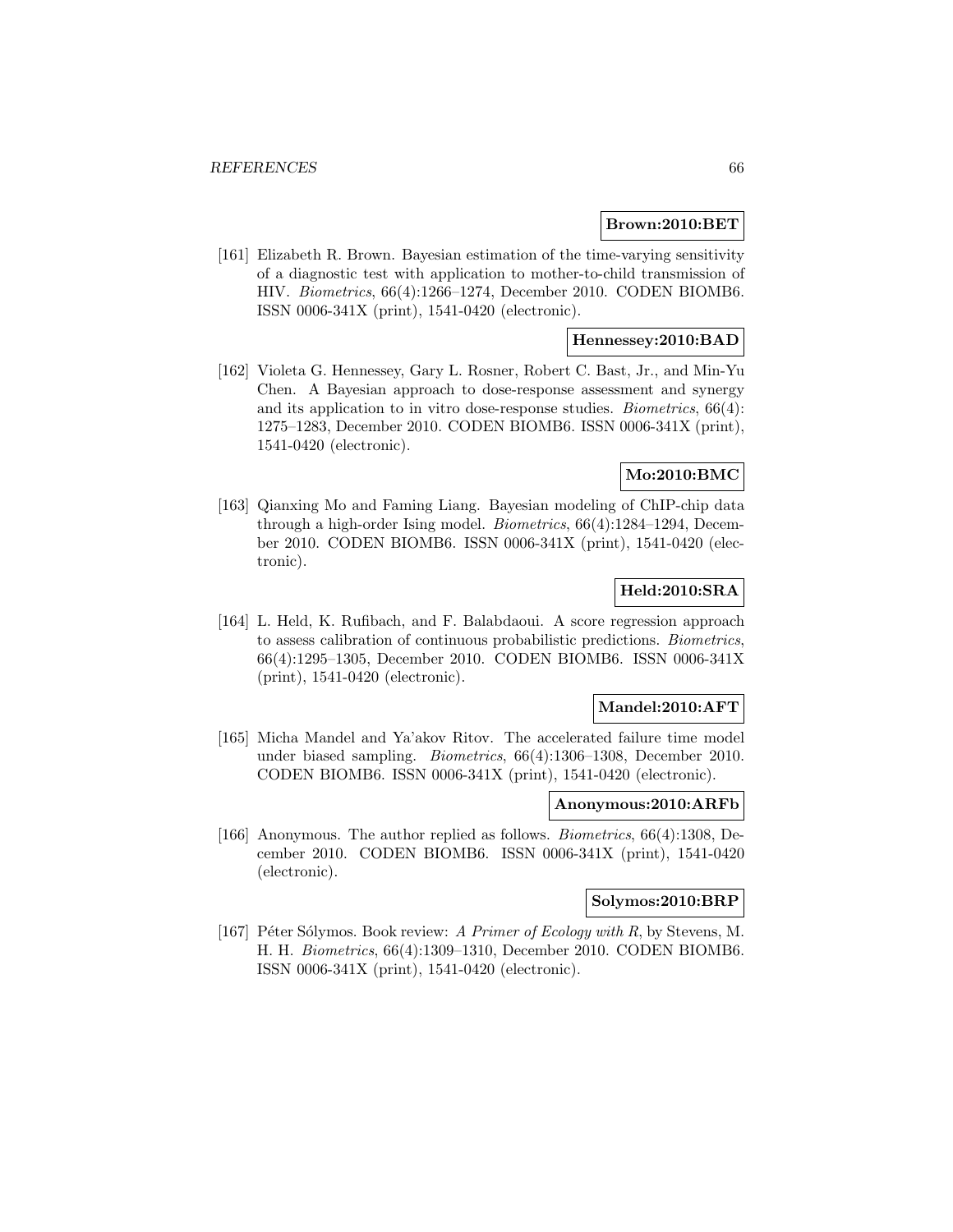#### **Visscher:2010:BRH**

[168] Peter M. Visscher. Book review: Handbook on Analyzing Human Genetic Data: Computational Approaches and Software, edited by Lin, S. and Zhao, H. Biometrics, 66(4):1310, December 2010. CODEN BIOMB6. ISSN 0006-341X (print), 1541-0420 (electronic).

## **Lovric:2010:BRF**

[169] Miodrag Lovric. Book review: From Finite Sample to Asymptotic Methods in Statistics, by Sen, P. K., Singer, J. M., and Pedroso de Lima, A. C. Biometrics, 66(4):1310–1311, December 2010. CODEN BIOMB6. ISSN 0006-341X (print), 1541-0420 (electronic).

#### **Migon:2010:BRD**

[170] Helio S. Migon. Book review: *Dynamic Linear Models with R*, by Petris, G., Petrone, S. and Campagnoli, P. Biometrics, 66(4):1311–1312, December 2010. CODEN BIOMB6. ISSN 0006-341X (print), 1541-0420 (electronic).

## **Cardot:2010:BRF**

[171] Hervé Cardot. Book review: Functional Data Analysis with R and Matlab, by Ramsay, J. O., Hooker, G., and Graves, S. Biometrics, 66(4): 1312–1313, December 2010. CODEN BIOMB6. ISSN 0006-341X (print), 1541-0420 (electronic).

#### **Branco:2010:BRC**

[172] Márcia D'elia Branco. Book review: Continuous Bivariate Distributions, by Balakrishnan, N. and Lai, C.-D. Biometrics, 66(4):1313–1314, December 2010. CODEN BIOMB6. ISSN 0006-341X (print), 1541-0420 (electronic).

### **Rosa:2010:BRG**

[173] Guilherme J. M. Rosa. Book review: Gene Expression Studies Using Affymetrix Microarrays, by Göhlmann, H. and Talloen, W. Biometrics, 66(4):1314–1315, December 2010. CODEN BIOMB6. ISSN 0006-341X (print), 1541-0420 (electronic).

#### **Rosa:2010:BRE**

[174] Guilherme J. M. Rosa. Book review: The Elements of Statistical Learning: Data Mining, Inference, and Prediction, by Hastie, T., Tibshirani, R., and Friedman, J. Biometrics, 66(4):1315, December 2010. CODEN BIOMB6. ISSN 0006-341X (print), 1541-0420 (electronic).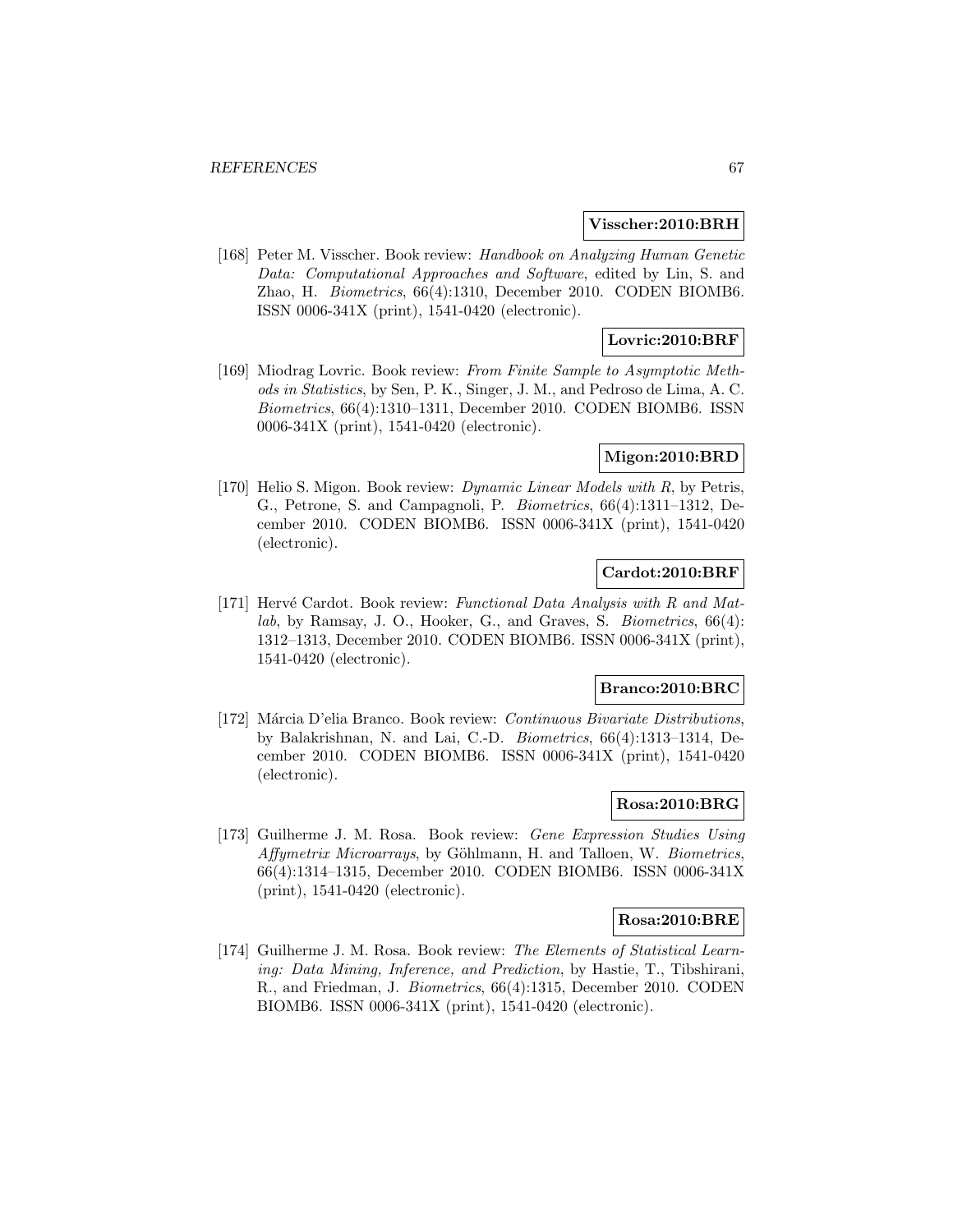### **Louis:2011:RE**

[175] Thomas A. Louis, Russell Millar, Geert Verbeke, David Zucker, and Marie Davidian. Report of the Editors — 2010. Biometrics,  $67(1)$ :viiix, March 2011. CODEN BIOMB6. ISSN 0006-341X (print), 1541-0420 (electronic).

## **Logan:2011:MMC**

[176] Brent R. Logan, Mei-Jie Zhang, and John P. Klein. Marginal models for clustered time-to-event data with competing risks using pseudovalues. Biometrics, 67(1):1–7, March 2011. CODEN BIOMB6. ISSN 0006-341X (print), 1541-0420 (electronic).

### **Liu:2011:PSF**

[177] Dandan Liu, John D. Kalbfleisch, and Douglas E. Schaubel. A positive stable frailty model for clustered failure time data with covariatedependent frailty. Biometrics, 67(1):8–17, March 2011. CODEN BIOMB6. ISSN 0006-341X (print), 1541-0420 (electronic).

## **Zhang:2011:PHR**

[178] Hui Zhang, Douglas E. Schaubel, and John D. Kalbfleisch. Proportional hazards regression for the analysis of clustered survival data from casecohort studies. Biometrics, 67(1):18–28, March 2011. CODEN BIOMB6. ISSN 0006-341X (print), 1541-0420 (electronic).

#### **Schaubel:2011:DIW**

[179] Douglas E. Schaubel and Guanghui Wei. Double inverse-weighted estimation of cumulative treatment effects under nonproportional hazards and dependent censoring. Biometrics, 67(1):29–38, March 2011. CODEN BIOMB6. ISSN 0006-341X (print), 1541-0420 (electronic).

#### **Geskus:2011:CSC**

[180] Ronald B. Geskus. Cause-specific cumulative incidence estimation and the fine and Gray model under both left truncation and right censoring. Biometrics, 67(1):39–49, March 2011. CODEN BIOMB6. ISSN 0006- 341X (print), 1541-0420 (electronic).

#### **Liao:2011:SAE**

[181] Xiaomei Liao, David M. Zucker, Yi Li, and Donna Spiegelman. Survival analysis with error-prone time-varying covariates: a risk set calibration approach. Biometrics, 67(1):50–58, March 2011. CODEN BIOMB6. ISSN 0006-341X (print), 1541-0420 (electronic).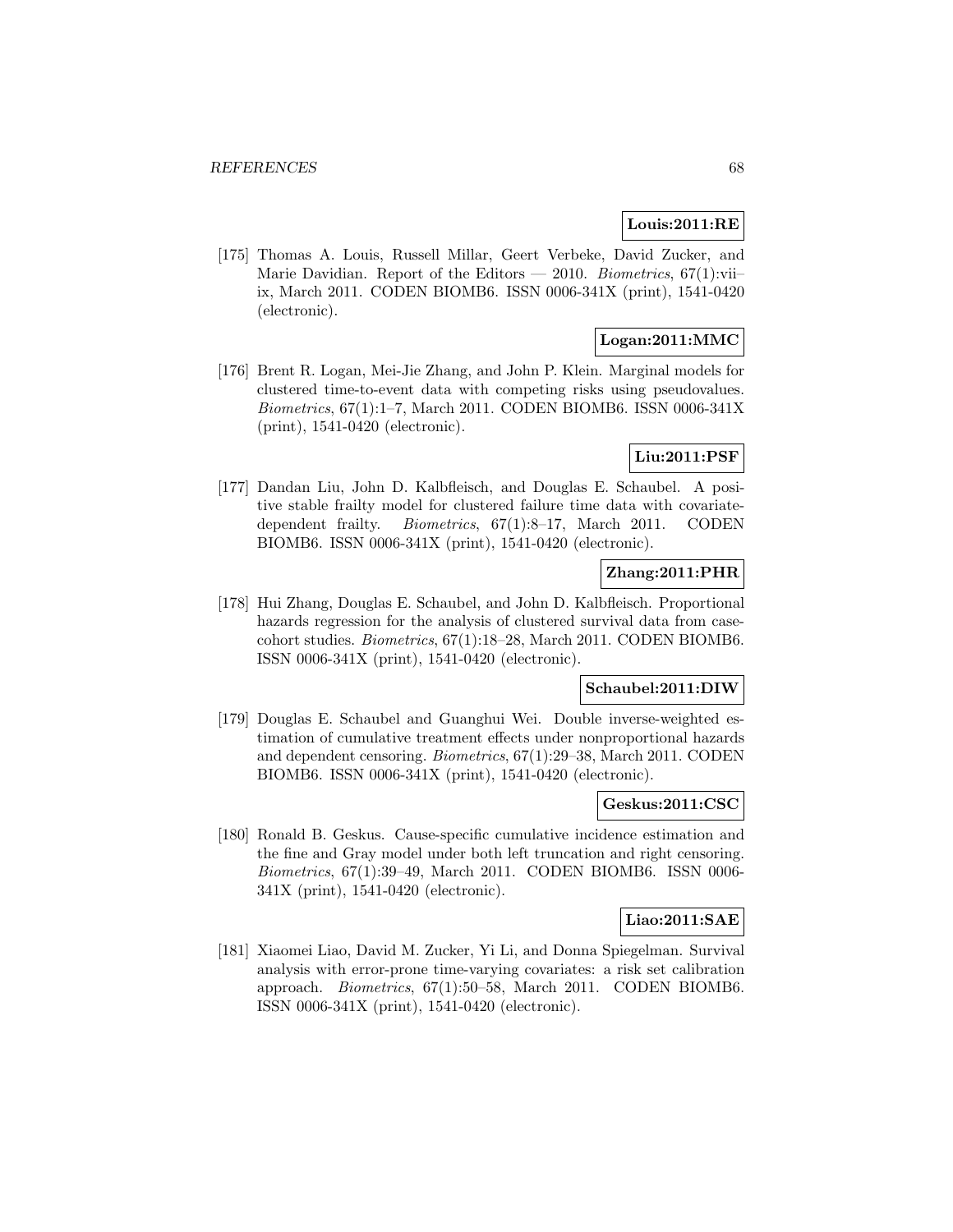## **Guedj:2011:JMC**

[182] Jeremie Guedj, Rodolphe Thiébaut, and Daniel Commenges. Joint modeling of the clinical progression and of the biomarkers' dynamics using a mechanistic model. Biometrics, 67(1):59–66, March 2011. CODEN BIOMB6. ISSN 0006-341X (print), 1541-0420 (electronic).

# **Yi:2011:SIB**

[183] G. Y. Yi, W. Liu, and Lang Wu. Simultaneous inference and bias analysis for longitudinal data with covariate measurement error and missing responses. Biometrics, 67(1):67–75, March 2011. CODEN BIOMB6. ISSN 0006-341X (print), 1541-0420 (electronic).

#### **Hillary:2011:NME**

[184] R. M. Hillary. A new method for estimating growth transition matrices. Biometrics, 67(1):76–85, March 2011. CODEN BIOMB6. ISSN 0006- 341X (print), 1541-0420 (electronic).

## **Di:2011:MLC**

[185] Chong-Zhi Di and Karen Bandeen-Roche. Multilevel latent class models with Dirichlet mixing distribution. *Biometrics*, 67(1):86–96, March 2011. CODEN BIOMB6. ISSN 0006-341X (print), 1541-0420 (electronic).

### **Chagneau:2011:HBM**

[186] Pierrette Chagneau, Frédéric Mortier, Nicolas Picard, and Jean-Noël Bacro. A hierarchical Bayesian model for spatial prediction of multivariate non-Gaussian random fields. Biometrics, 67(1):97–105, March 2011. CODEN BIOMB6. ISSN 0006-341X (print), 1541-0420 (electronic).

## **Tango:2011:STS**

[187] Toshiro Tango, Kunihiko Takahashi, and Kazuaki Kohriyama. A spacetime scan statistic for detecting emerging outbreaks. *Biometrics*,  $67(1)$ : 106–115, March 2011. CODEN BIOMB6. ISSN 0006-341X (print), 1541- 0420 (electronic).

#### **Warton:2011:RSE**

[188] David I. Warton. Regularized sandwich estimators for analysis of highdimensional data using generalized estimating equations. Biometrics, 67 (1):116–123, March 2011. CODEN BIOMB6. ISSN 0006-341X (print), 1541-0420 (electronic).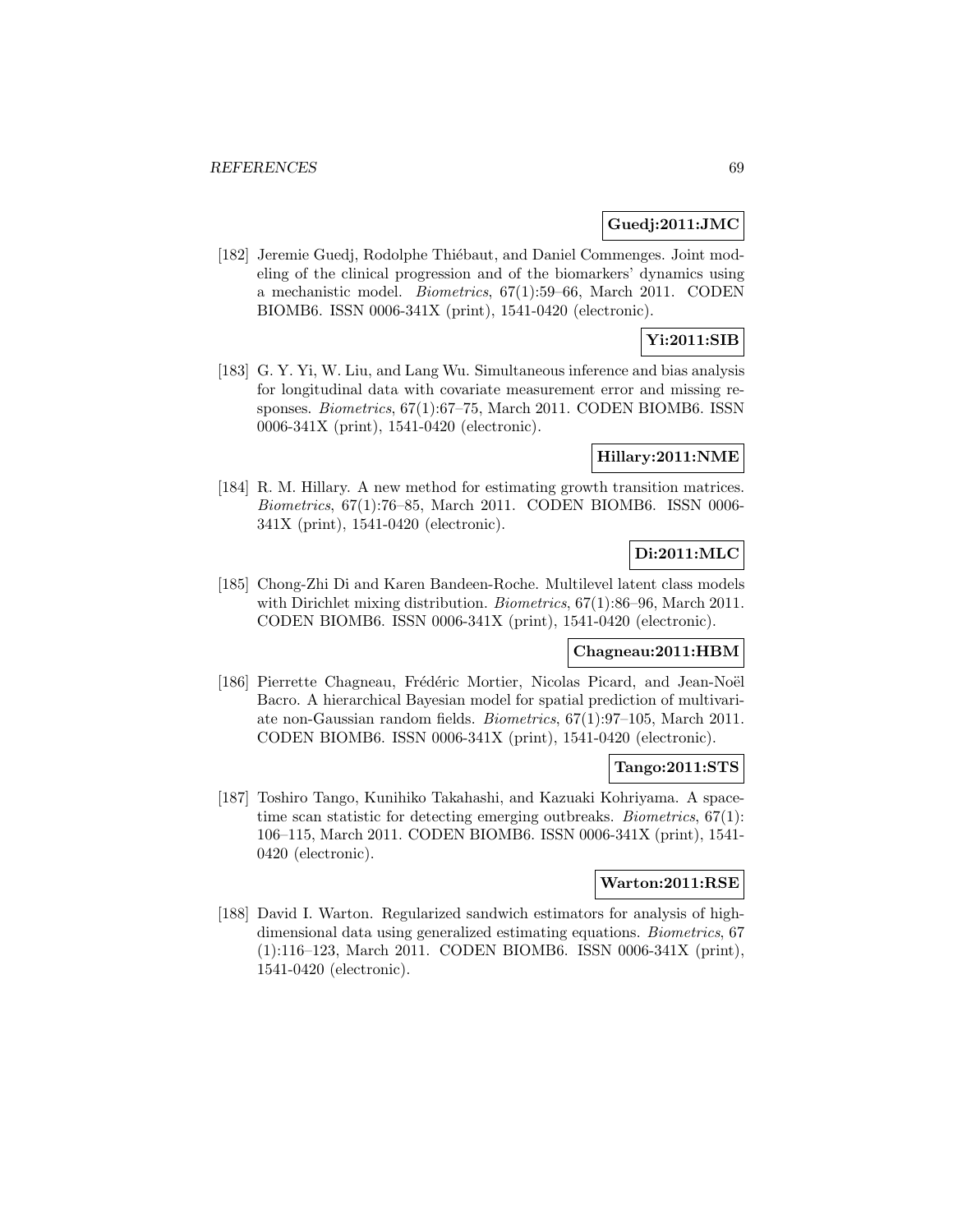# **Jin:2011:VSC**

[189] Man Jin and Yixin Fang. Variable selection in canonical discriminant analysis for family studies. Biometrics, 67(1):124–132, March 2011. CO-DEN BIOMB6. ISSN 0006-341X (print), 1541-0420 (electronic).

# **Ho:2011:MLA**

[190] Yen-Yi Ho, Giovanni Parmigiani, Thomas A. Louis, and Leslie M. Cope. Modeling liquid association. Biometrics, 67(1):133–141, March 2011. CODEN BIOMB6. ISSN 0006-341X (print), 1541-0420 (electronic).

## **Yu:2011:BHM**

[191] Fang Yu, Ming-Hui Chen, Lynn Kuo, Peng Huang, and Wanling Yang. Bayesian hierarchical modeling and selection of differentially expressed genes for the EST data. Biometrics, 67(1):142–150, March 2011. CODEN BIOMB6. ISSN 0006-341X (print), 1541-0420 (electronic).

## **Zhang:2011:PPI**

[192] Xuekui Zhang, Gordon Robertson, Martin Krzywinski, Kaida Ning, Arnaud Droit, Steven Jones, and Raphael Gottardo. PICS: Probabilistic inference for ChIP-seq. Biometrics, 67(1):151–163, March 2011. CODEN BIOMB6. ISSN 0006-341X (print), 1541-0420 (electronic).

### **Wang:2011:LOP**

[193] Pei Wang, Dennis L. Chao, and Li Hsu. Learning oncogenic pathways from binary genomic instability data. Biometrics, 67(1):164–173, March 2011. CODEN BIOMB6. ISSN 0006-341X (print), 1541-0420 (electronic).

### **Finos:2011:KFC**

[194] L. Finos and A. Farcomeni. k -FWER control without p-value adjustment, with application to detection of genetic determinants of multiple sclerosis in Italian twins. Biometrics, 67(1):174–181, March 2011. CO-DEN BIOMB6. ISSN 0006-341X (print), 1541-0420 (electronic).

## **Qin:2011:HTM**

[195] Jing Qin and Kung-Yee Liang. Hypothesis testing in a mixture casecontrol model. Biometrics, 67(1):182–193, March 2011. CODEN BIOMB6. ISSN 0006-341X (print), 1541-0420 (electronic).

## **Zhou:2011:SIT**

[196] Haibo Zhou, Rui Song, Yuanshan Wu, and Jing Qin. Statistical inference for a two-stage outcome-dependent sampling design with a continuous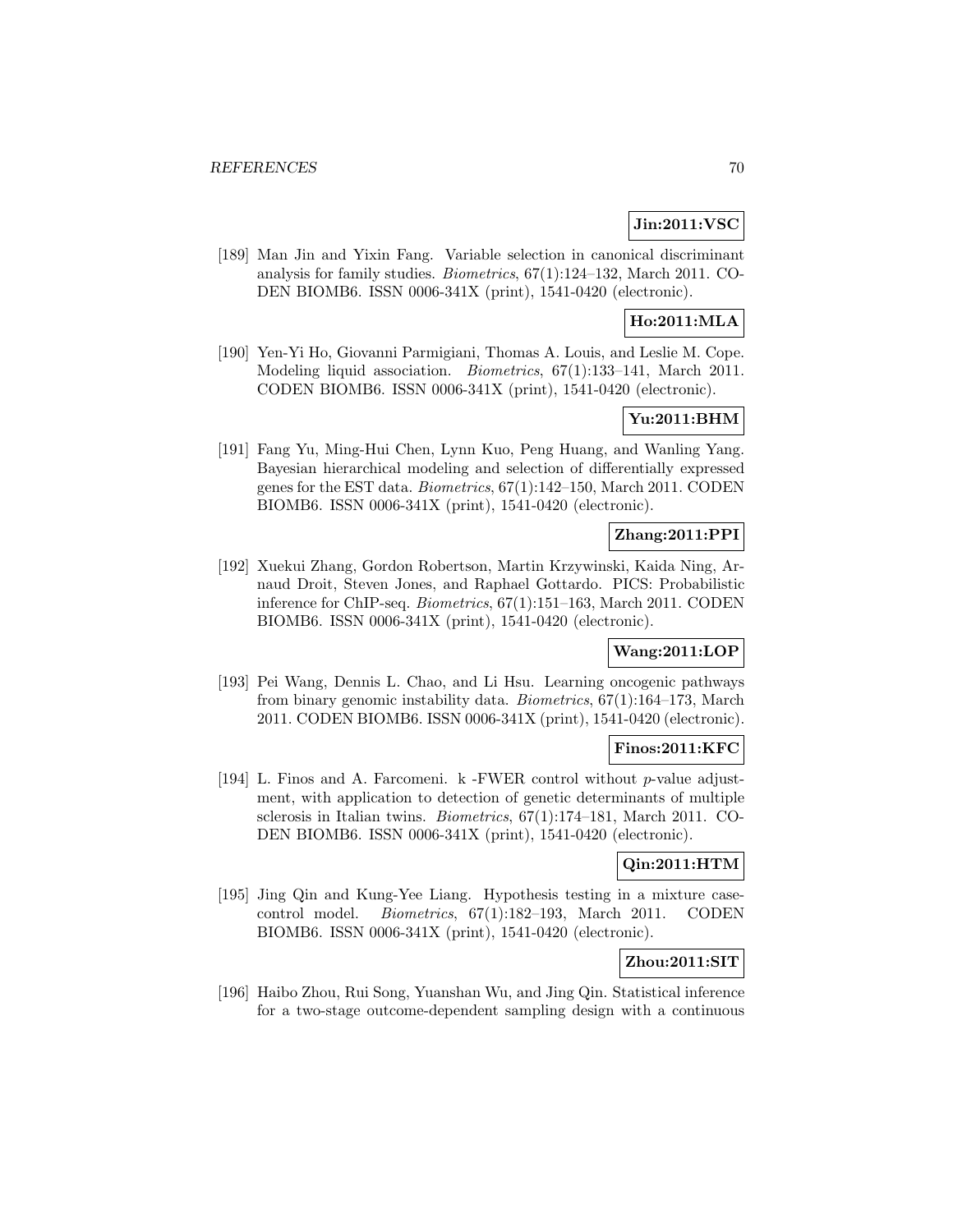outcome. Biometrics, 67(1):194–202, March 2011. CODEN BIOMB6. ISSN 0006-341X (print), 1541-0420 (electronic).

## **Kulinskaya:2011:THM**

[197] Elena Kulinskaya, Michael B. Dollinger, and Kirsten Bjørkestøl. Testing for homogeneity in meta-analysis I. The one-parameter case: Standardized mean difference. Biometrics, 67(1):203–212, March 2011. CODEN BIOMB6. ISSN 0006-341X (print), 1541-0420 (electronic).

# **Fan:2011:SSK**

[198] Chunpeng Fan, Donghui Zhang, and Cun-Hui Zhang. On sample size of the Kruskal-Wallis test with application to a mouse peritoneal cavity study. Biometrics, 67(1):213–224, March 2011. CODEN BIOMB6. ISSN 0006-341X (print), 1541-0420 (electronic).

## **Drovandi:2011:EPM**

[199] C. C. Drovandi and A. N. Pettitt. Estimation of parameters for macroparasite population evolution using approximate Bayesian computation. Biometrics, 67(1):225–233, March 2011. CODEN BIOMB6. ISSN 0006- 341X (print), 1541-0420 (electronic).

## **McCrea:2011:MMR**

[200] Rachel S. McCrea and Byron J. T. Morgan. Multistate mark-recapture model selection using score tests. Biometrics, 67(1):234–241, March 2011. CODEN BIOMB6. ISSN 0006-341X (print), 1541-0420 (electronic).

## **Li:2011:BLQ**

[201] Chenxi Li, Ying Wei, Rick Chappell, and Xuming He. Bent line quantile regression with application to an allometric study of land mammals' speed and mass. Biometrics, 67(1):242–249, March 2011. CODEN BIOMB6. ISSN 0006-341X (print), 1541-0420 (electronic).

### **Lavielle:2011:MLE**

[202] Marc Lavielle, Adeline Samson, Ana Karina Fermin, and France Mentré. Maximum likelihood estimation of long-term HIV dynamic models and antiviral response. Biometrics, 67(1):250–259, March 2011. CODEN BIOMB6. ISSN 0006-341X (print), 1541-0420 (electronic).

## **Huang:2011:BAJ**

[203] Yangxin Huang and Getachew Dagne. A Bayesian approach to joint mixed-effects models with a skew-normal distribution and measurement errors in covariates. Biometrics, 67(1):260–269, March 2011. CODEN BIOMB6. ISSN 0006-341X (print), 1541-0420 (electronic).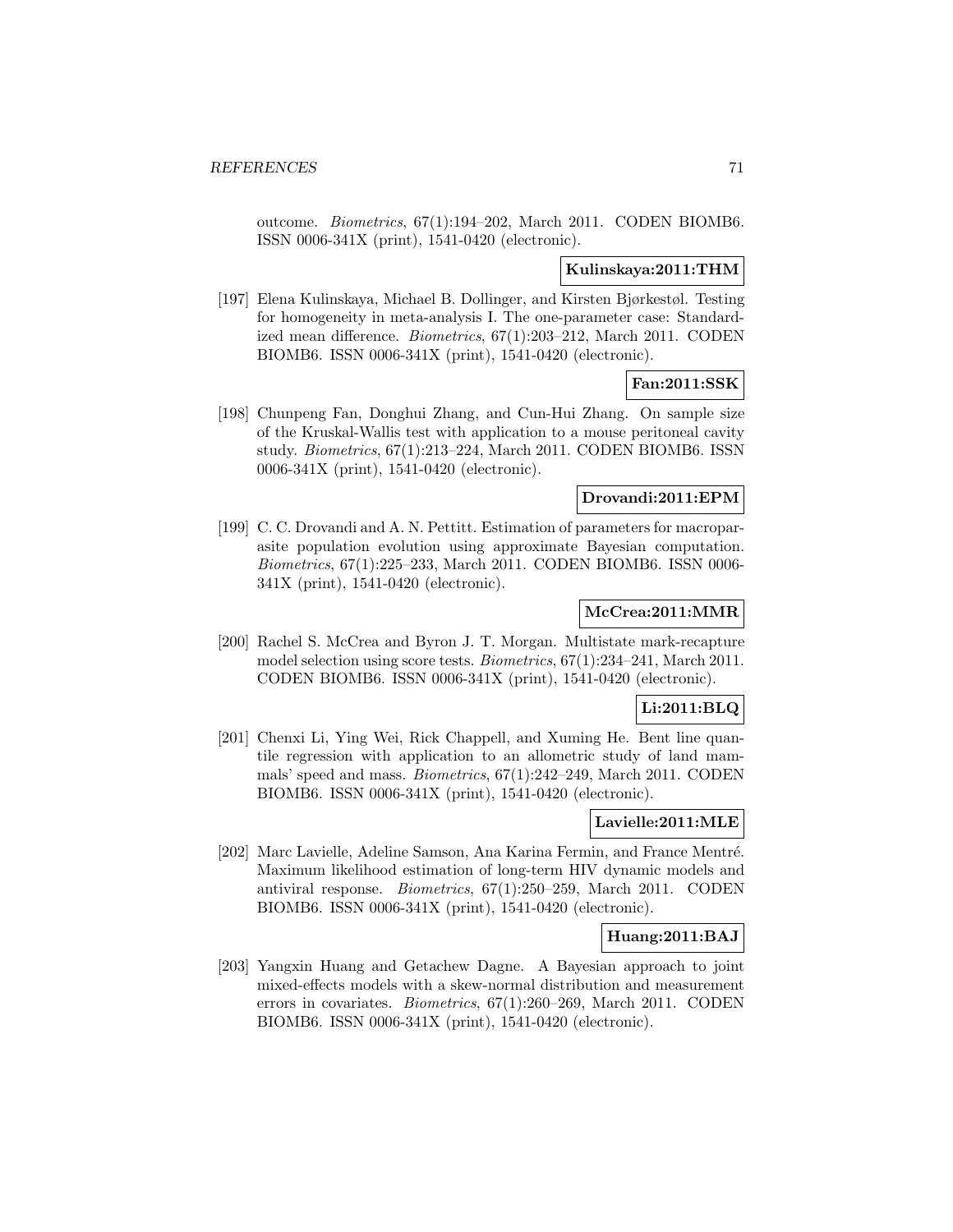#### **McCulloch:2011:PRE**

[204] Charles E. McCulloch and John M. Neuhaus. Prediction of random effects in linear and generalized linear models under model misspecification. Biometrics, 67(1):270–279, March 2011. CODEN BIOMB6. ISSN 0006-341X (print), 1541-0420 (electronic).

## **Neelon:2011:BTP**

[205] Brian Neelon, A. James O'Malley, and Sharon-Lise T. Normand. A Bayesian two-part latent class model for longitudinal medical expenditure data: Assessing the impact of mental health and substance abuse parity. Biometrics, 67(1):280–289, March 2011. CODEN BIOMB6. ISSN 0006-341X (print), 1541-0420 (electronic).

#### **Dupuis:2011:EOR**

[206] Jérôme A. Dupuis, Florent Bled, and Jean Joachim. Estimating the occupancy rate of spatially rare or hard to detect species: a conditional approach. Biometrics, 67(1):290–298, March 2011. CODEN BIOMB6. ISSN 0006-341X (print), 1541-0420 (electronic).

## **Chen:2011:PLA**

[207] Jun Chen, Jichun Xie, and Hongzhe Li. A penalized likelihood approach for bivariate conditional normal models for dynamic co-expression analysis. Biometrics, 67(1):299–308, March 2011. CODEN BIOMB6. ISSN 0006-341X (print), 1541-0420 (electronic).

#### **Haneuse:2011:MDS**

[208] S. Haneuse and J. Chen. A multiphase design strategy for dealing with participation bias. Biometrics, 67(1):309–318, March 2011. CODEN BIOMB6. ISSN 0006-341X (print), 1541-0420 (electronic).

#### **Baker:2011:EIC**

[209] Stuart G. Baker. Estimation and inference for the causal effect of receiving treatment on a multinomial outcome: an alternative approach. Biometrics, 67(1):319–323, March 2011. CODEN BIOMB6. ISSN 0006- 341X (print), 1541-0420 (electronic).

#### **Cheng:2011:ARF**

[210] Jing Cheng. The authors replied as follows. *Biometrics*, 67(1):323-325, March 2011. CODEN BIOMB6. ISSN 0006-341X (print), 1541-0420 (electronic).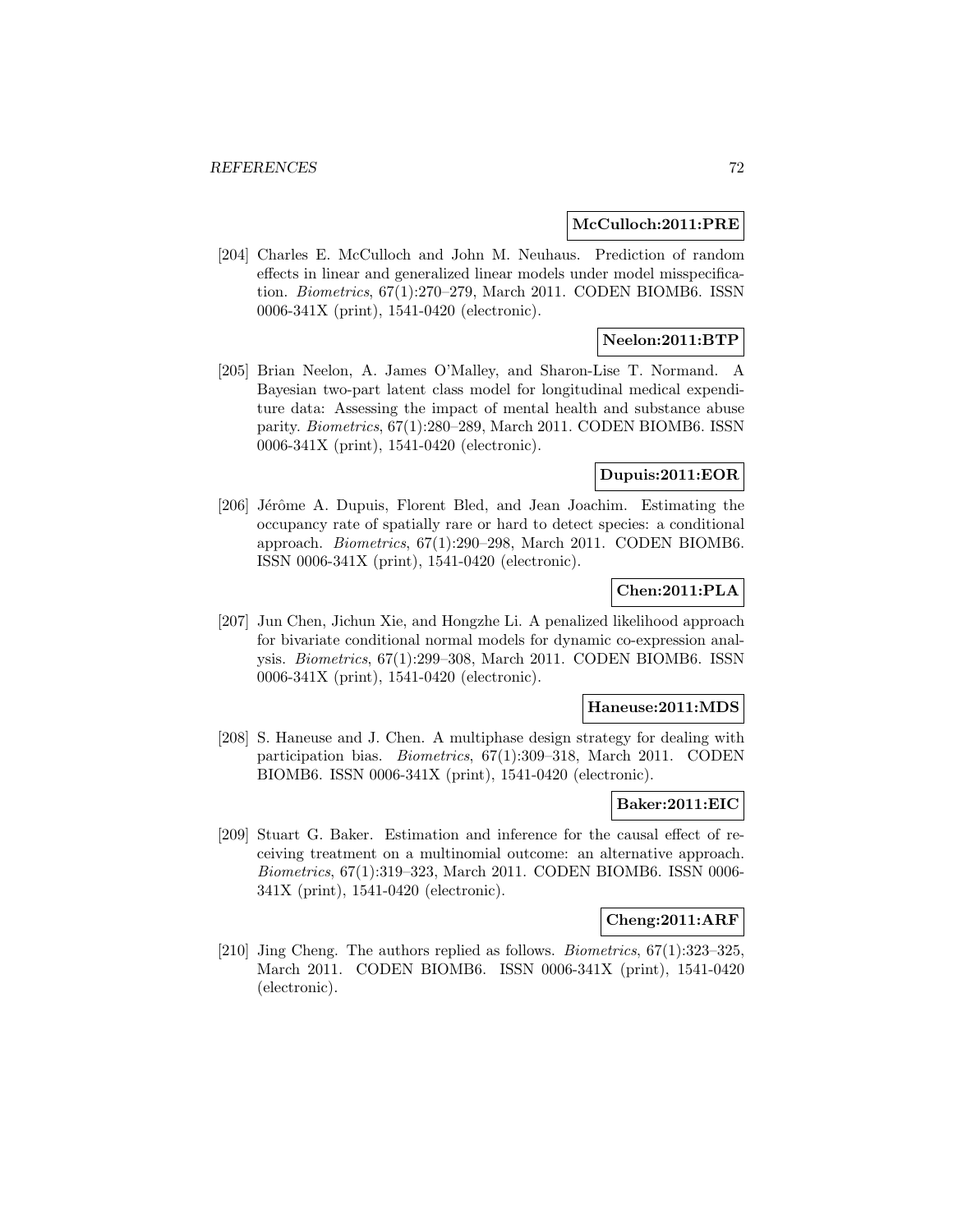#### **Alexander:2011:BRD**

[211] Neal Alexander. Book review: *Design and Analysis of Vaccine Studies*, by Halloran, M. E., Longini, Jr., I. M., and Struchiner, C. J. Biometrics, 67(1):326–327, March 2011. CODEN BIOMB6. ISSN 0006-341X (print), 1541-0420 (electronic).

## **Gentle:2011:BRS**

[212] James E. Gentle. Book review: A SAS/IML Companion for Linear Models, by Perrett, J. J. Biometrics,  $67(1):327-328$ , March 2011. CODEN BIOMB6. ISSN 0006-341X (print), 1541-0420 (electronic).

# **Ripley:2011:BRI**

[213] Brian D. Ripley. Book review: Introducing Monte Carlo Methods with R, by Robert, C. P. and Casella, G. Biometrics, 67(1):328, March 2011. CODEN BIOMB6. ISSN 0006-341X (print), 1541-0420 (electronic).

### **Li:2011:BRI**

[214] W. K. Li. Book review: Introductory Time Series with R, by Cowpertwait, P. S. P. and Metcalfe, A. V. Biometrics, 67(1):328–329, March 2011. CODEN BIOMB6. ISSN 0006-341X (print), 1541-0420 (electronic).

# **Hocking:2011:BRL**

[215] Ronald R. Hocking. Book review: Linear Model Methodology, by Khuri, A. I. Biometrics, 67(1):329–330, March 2011. CODEN BIOMB6. ISSN 0006-341X (print), 1541-0420 (electronic).

### **Wang:2011:ULE**

[216] Yuanjia Wang, Qiong Yang, and Daniel Rabinowitz. Unbiased and locally efficient estimation of genetic effect on quantitative trait in the presence of population admixture. Biometrics, 67(2):331–343, June 2011. CODEN BIOMB6. ISSN 0006-341X (print), 1541-0420 (electronic).

# **Leek:2011:ACS**

[217] Jeffrey T. Leek. Asymptotic conditional singular value decomposition for high-dimensional genomic data. *Biometrics*,  $67(2):344-352$ , June 2011. CODEN BIOMB6. ISSN 0006-341X (print), 1541-0420 (electronic).

# **Wang:2011:IDA**

[218] Huixia Judy Wang and Jianhua Hu. Identification of differential aberrations in multiple-sample array CGH studies. Biometrics, 67(2):353–362, June 2011. CODEN BIOMB6. ISSN 0006-341X (print), 1541-0420 (electronic).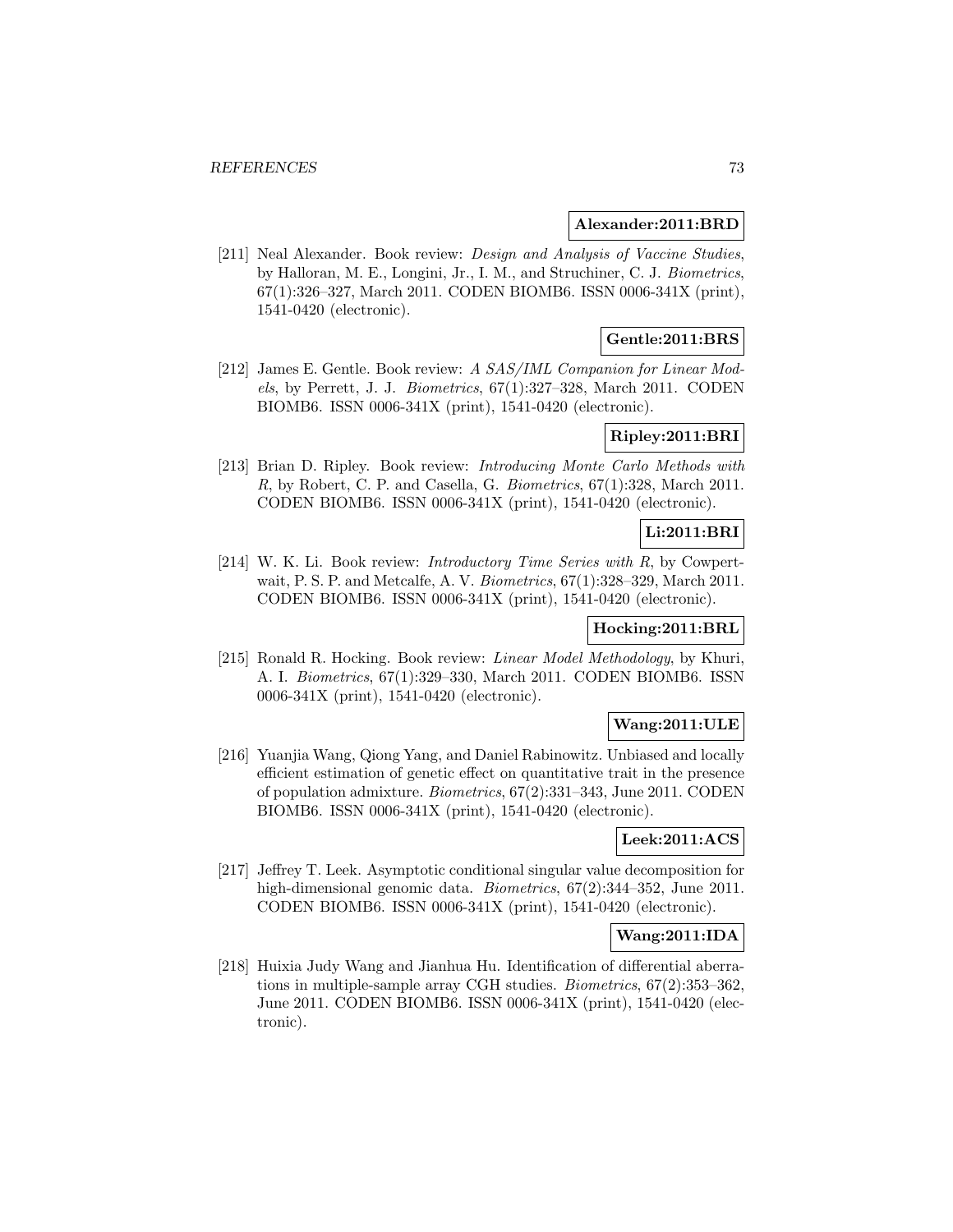#### **Bickel:2011:END**

[219] David R. Bickel. Estimating the null distribution to adjust observed confidence levels for genome-scale screening. Biometrics, 67(2):363–370, June 2011. CODEN BIOMB6. ISSN 0006-341X (print), 1541-0420 (electronic).

# **Capanu:2011:HME**

[220] Marinela Capanu and Colin B. Begg. Hierarchical modeling for estimating relative risks of rare genetic variants: Properties of the pseudolikelihood method. Biometrics, 67(2):371–380, June 2011. CODEN BIOMB6. ISSN 0006-341X (print), 1541-0420 (electronic).

### **Reich:2011:SDP**

[221] Brian J. Reich and Howard D. Bondell. A spatial Dirichlet process mixture model for clustering population genetics data. Biometrics, 67(2): 381–390, June 2011. CODEN BIOMB6. ISSN 0006-341X (print), 1541- 0420 (electronic).

# **Zhao:2011:SDP**

[222] Luping Zhao and Timothy E. Hanson. Spatially dependent Polya tree modeling for survival data. Biometrics, 67(2):391–403, June 2011. CO-DEN BIOMB6. ISSN 0006-341X (print), 1541-0420 (electronic).

# **Zhao:2011:STM**

[223] Xingqiu Zhao, Jie Zhou, and Liuquan Sun. Semiparametric transformation models with time-varying coefficients for recurrent and terminal events. Biometrics, 67(2):404–414, June 2011. CODEN BIOMB6. ISSN 0006-341X (print), 1541-0420 (electronic).

#### **Gorfine:2011:FBC**

[224] Malka Gorfine and Li Hsu. Frailty-based competing risks model for multivariate survival data. Biometrics, 67(2):415–426, June 2011. CODEN BIOMB6. ISSN 0006-341X (print), 1541-0420 (electronic).

# **Li:2011:ESS**

[225] Yi Li, Lu Tian, and Lee-Jen Wei. Estimating subject-specific dependent competing risk profile with censored event time observations. Biometrics, 67(2):427–435, June 2011. CODEN BIOMB6. ISSN 0006-341X (print), 1541-0420 (electronic).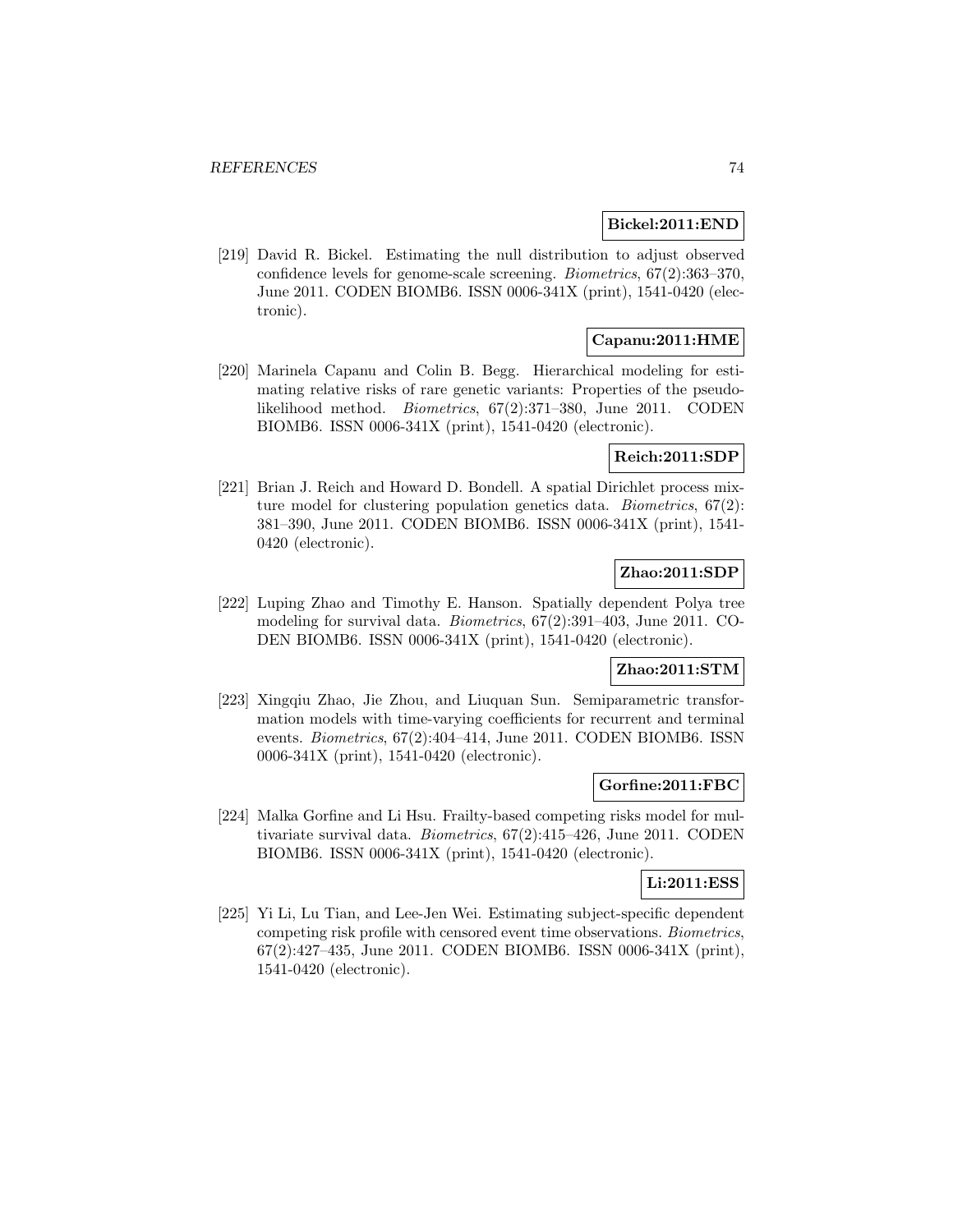## **Cai:2011:RPY**

[226] Tianxi Cai, Thomas A. Gerds, Yingye Zheng, and Jinbo Chen. Robust prediction of t-year survival with data from multiple studies. Biometrics, 67(2):436–444, June 2011. CODEN BIOMB6. ISSN 0006-341X (print), 1541-0420 (electronic).

# **Acar:2011:DCC**

[227] Elif F. Acar, Radu V. Craiu, and Fang Yao. Dependence calibration in conditional copulas: a nonparametric approach. Biometrics, 67(2):445– 453, June 2011. CODEN BIOMB6. ISSN 0006-341X (print), 1541-0420 (electronic).

### **Ryu:2011:BNR**

[228] Duchwan Ryu, Erning Li, and Bani K. Mallick. Bayesian nonparametric regression analysis of data with random effects covariates from longitudinal measurements. Biometrics, 67(2):454–466, June 2011. CODEN BIOMB6. ISSN 0006-341X (print), 1541-0420 (electronic).

### **Sommen:2011:EDI**

[229] C. Sommen, D. Commenges, S. Le Vu, L. Meyer, and A. Alioum. Estimation of the distribution of infection times using longitudinal serological markers of HIV: Implications for the estimation of HIV incidence. Biometrics, 67(2):467–475, June 2011. CODEN BIOMB6. ISSN 0006-341X (print), 1541-0420 (electronic).

#### **Liu:2011:MES**

[230] Dacheng Liu, Tao Lu, Xu-Feng Niu, and Hulin Wu. Mixed-effects statespace models for analysis of longitudinal dynamic systems. Biometrics, 67(2):476–485, June 2011. CODEN BIOMB6. ISSN 0006-341X (print), 1541-0420 (electronic).

# **Coull:2011:RIF**

[231] Brent A. Coull. A random intercepts-functional slopes model for flexible assessment of susceptibility in longitudinal designs. Biometrics, 67(2): 486–494, June 2011. CODEN BIOMB6. ISSN 0006-341X (print), 1541- 0420 (electronic).

#### **Ibrahim:2011:FRE**

[232] Joseph G. Ibrahim, Hongtu Zhu, Ramon I. Garcia, and Ruixin Guo. Fixed and random effects selection in mixed effects models. Biometrics, 67(2):495–503, June 2011. CODEN BIOMB6. ISSN 0006-341X (print), 1541-0420 (electronic).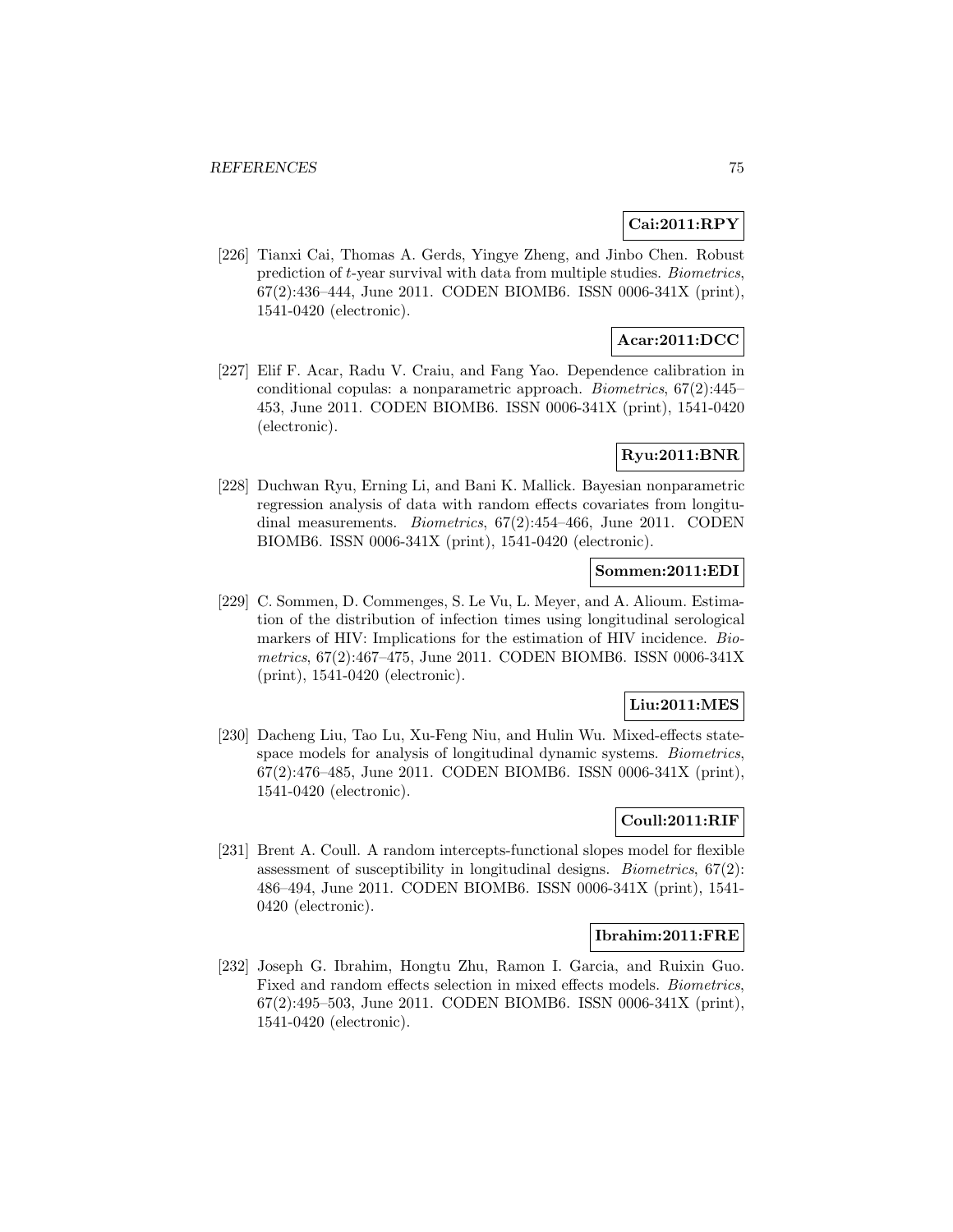# **Liu:2011:HDV**

[233] Fei Liu, David Dunson, and Fei Zou. High-dimensional variable selection in meta-analysis for censored data. Biometrics, 67(2):504–512, June 2011. CODEN BIOMB6. ISSN 0006-341X (print), 1541-0420 (electronic).

# **Lu:2011:SDR**

[234] Wenbin Lu and Lexin Li. Sufficient dimension reduction for censored regressions. Biometrics, 67(2):513–523, June 2011. CODEN BIOMB6. ISSN 0006-341X (print), 1541-0420 (electronic).

## **Schmid:2011:RAS**

[235] Matthias Schmid, Thomas Hielscher, Thomas Augustin, and Olaf Gefeller. A robust alternative to the schemper-Henderson estimator of prediction error. Biometrics, 67(2):524–535, June 2011. CODEN BIOMB6. ISSN 0006-341X (print), 1541-0420 (electronic).

# **Tsiatis:2011:IDR**

[236] Anastasios A. Tsiatis, Marie Davidian, and Weihua Cao. Improved doubly robust estimation when data are monotonely coarsened, with application to longitudinal studies with dropout. Biometrics, 67(2):536–545, June 2011. CODEN BIOMB6. ISSN 0006-341X (print), 1541-0420 (electronic).

# **Ahn:2011:MED**

[237] Jaeil Ahn, Bhramar Mukherjee, Stephen B. Gruber, and Samiran Sinha. Missing exposure data in stereotype regression model: Application to matched case-control study with disease subclassification. Biometrics, 67(2):546–558, June 2011. CODEN BIOMB6. ISSN 0006-341X (print), 1541-0420 (electronic).

## **Long:2011:REA**

[238] Qi Long, Xiaoxi Zhang, and Brent A. Johnson. Robust estimation of area under ROC curve using auxiliary variables in the presence of missing biomarker values. Biometrics, 67(2):559–567, June 2011. CODEN BIOMB6. ISSN 0006-341X (print), 1541-0420 (electronic).

#### **Huang:2011:OCD**

[239] Xin Huang, Gengsheng Qin, and Yixin Fang. Optimal combinations of diagnostic tests based on AUC. Biometrics, 67(2):568–576, June 2011. CODEN BIOMB6. ISSN 0006-341X (print), 1541-0420 (electronic).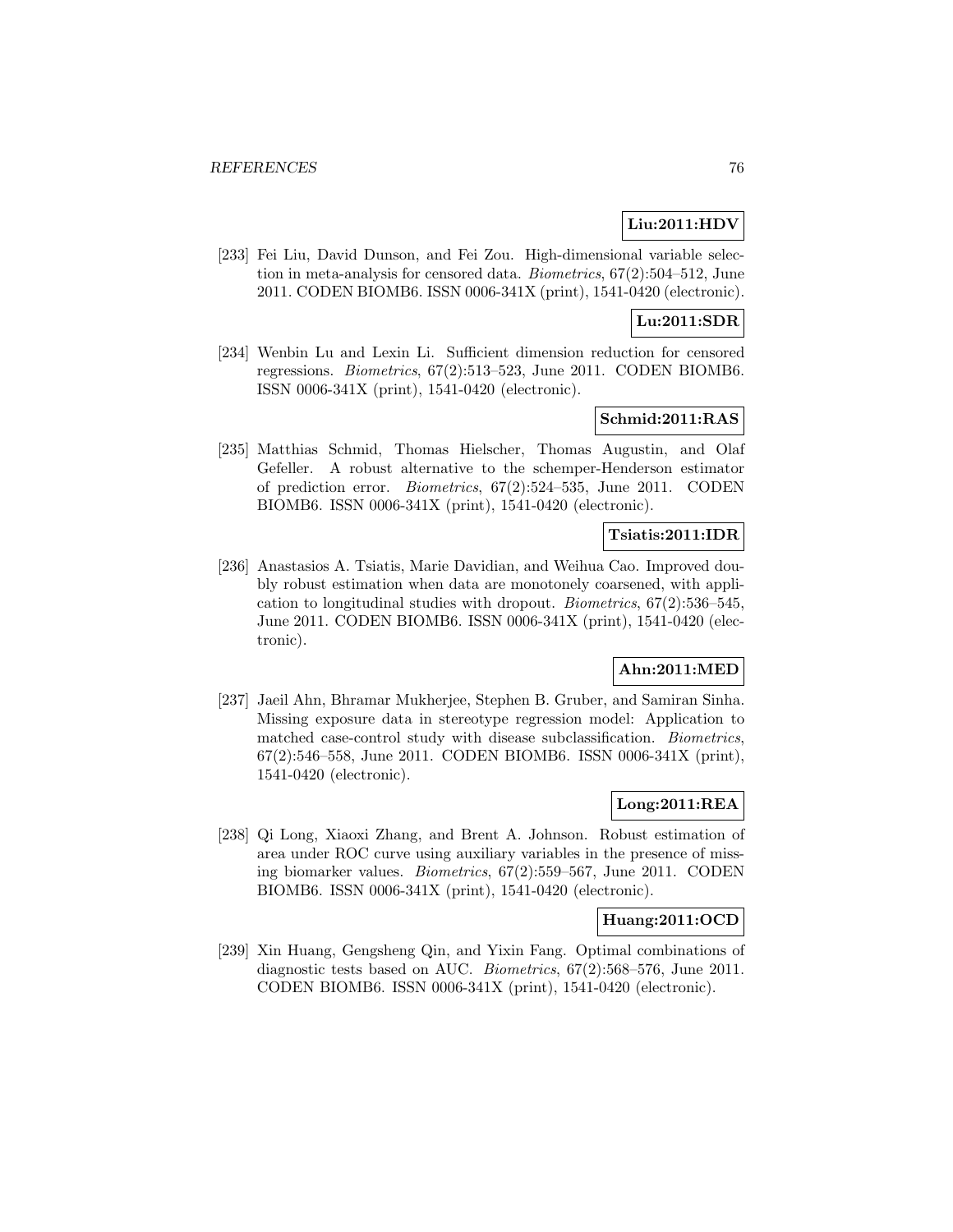### **Dail:2011:MEA**

[240] D. Dail and L. Madsen. Models for estimating abundance from repeated counts of an open metapopulation. Biometrics, 67(2):577–587, June 2011. CODEN BIOMB6. ISSN 0006-341X (print), 1541-0420 (electronic).

## **Hughes:2011:MMQ**

[241] John Hughes and John Fricks. A mixture model for quantum dot images of kinesin motor assays. Biometrics, 67(2):588–595, June 2011. CODEN BIOMB6. ISSN 0006-341X (print), 1541-0420 (electronic).

# **Bartroff:2011:IIC**

[242] Jay Bartroff and Tze Leung Lai. Incorporating individual and collective ethics into Phase I cancer trial designs. Biometrics, 67(2):596–603, June 2011. CODEN BIOMB6. ISSN 0006-341X (print), 1541-0420 (electronic).

### **Tian:2011:HCD**

[243] Lu Tian, Rui Wang, Tianxi Cai, and Lee-Jen Wei. The highest confidence density region and its usage for joint inferences about constrained parameters. Biometrics, 67(2):604–610, June 2011. CODEN BIOMB6. ISSN 0006-341X (print), 1541-0420 (electronic).

# **Mardia:2011:HBM**

[244] Kanti V. Mardia, Vysaul B. Nyirongo, Christopher J. Fallaize, Stuart Barber, and Richard M. Jackson. Hierarchical Bayesian modeling of pharmacophores in bioinformatics. Biometrics, 67(2):611–619, June 2011. CODEN BIOMB6. ISSN 0006-341X (print), 1541-0420 (electronic).

## **Adebayo:2011:GLV**

[245] Samson B. Adebayo, Ludwig Fahrmeir, Christian Seiler, and Christian Heumann. Geoadditive latent variable modeling of count data on multiple sexual partnering in Nigeria. Biometrics, 67(2):620–628, June 2011. CODEN BIOMB6. ISSN 0006-341X (print), 1541-0420 (electronic).

#### **Li:2011:LMB**

[246] Xiaoyun Li, Dipankar Bandyopadhyay, Stuart Lipsitz, and Debajyoti Sinha. Likelihood methods for binary responses of present components in a cluster. Biometrics, 67(2):629–635, June 2011. CODEN BIOMB6. ISSN 0006-341X (print), 1541-0420 (electronic).

# **Zhang:2011:BRAa**

[247] Zhiwei Zhang and Paul S. Albert. Binary regression analysis with pooled exposure measurements: a regression calibration approach. Biometrics,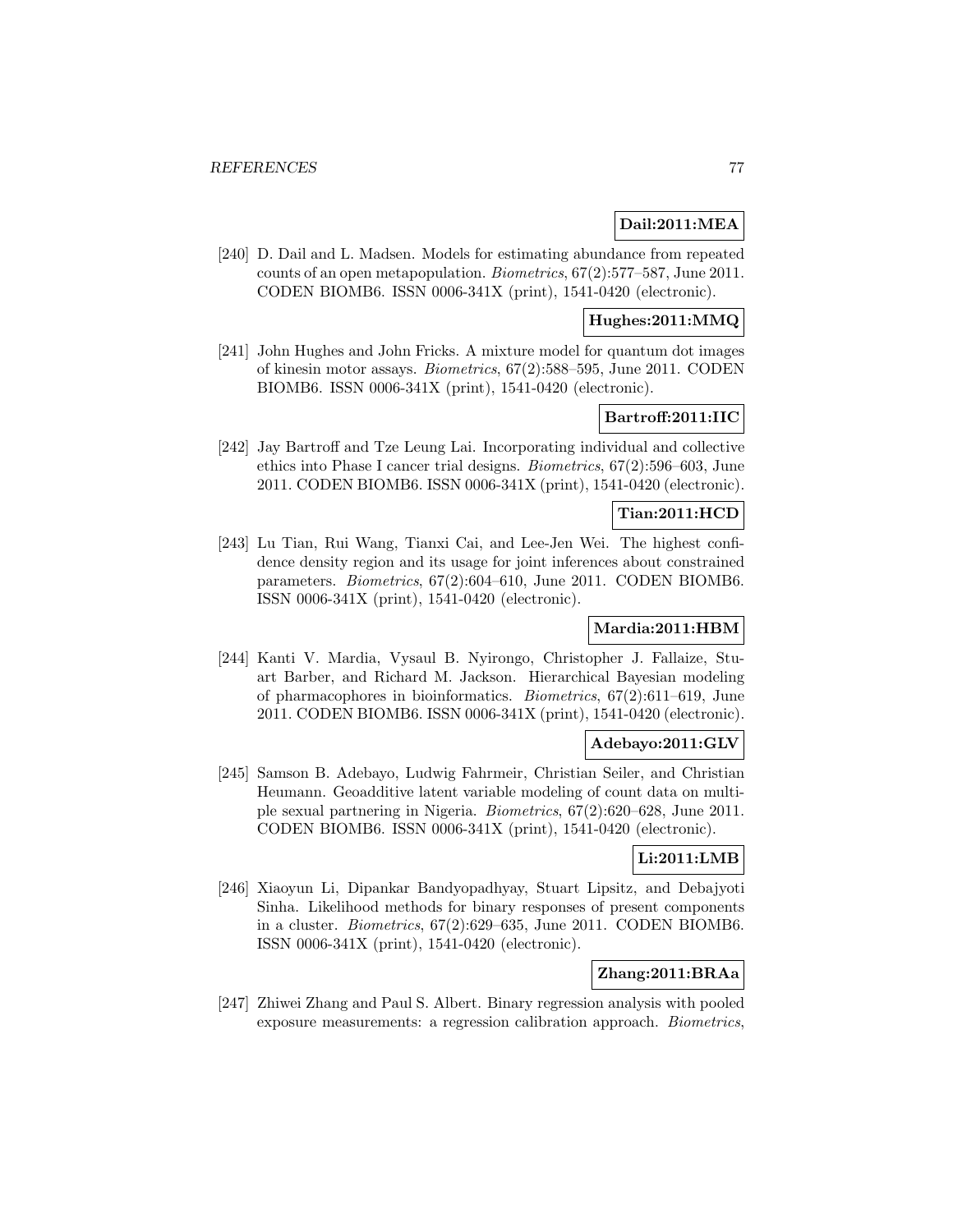67(2):636–645, June 2011. CODEN BIOMB6. ISSN 0006-341X (print), 1541-0420 (electronic).

### **Rosner:2011:PSS**

[248] Bernard Rosner and Robert J. Glynn. Power and sample size estimation for the clustered Wilcoxon test. Biometrics, 67(2):646–653, June 2011. CODEN BIOMB6. ISSN 0006-341X (print), 1541-0420 (electronic).

# **Neuhaus:2011:NTI**

[249] John M. Neuhaus, Charles E. McCulloch, and Ross Boylan. A note on Type II error under random effects misspecification in generalized linear mixed models. Biometrics, 67(2):654–656, June 2011. CODEN BIOMB6. ISSN 0006-341X (print), 1541-0420 (electronic). See rejoinder [250].

# **Litiere:2011:RNT**

[250] Saskia Litière, Ariel Alonso, and Geert Molenberghs. Rejoinder to "A Note on Type II Error Under Random Effects Misspecification in Generalized Linear Mixed Models". Biometrics, 67(2):656–660, June 2011. CODEN BIOMB6. ISSN 0006-341X (print), 1541-0420 (electronic). See [249].

# **Zhou:2011:CRR**

[251] Bingqing Zhou, Aurelien Latouche, Vanderson Rocha, and Jason Fine. Competing risks regression for stratified data. Biometrics, 67(2):661– 670, June 2011. CODEN BIOMB6. ISSN 0006-341X (print), 1541-0420 (electronic).

#### **Commenges:2011:BRH**

[252] Daniel Commenges. Book review: Handbook of Spatial Statistics, edited by Gelfand, A. E., Diggle, P. J., Fuentes, M. and Guttorp, P. Biometrics, 67(2):671–672, June 2011. CODEN BIOMB6. ISSN 0006-341X (print), 1541-0420 (electronic).

#### **Lumley:2011:BRC**

[253] Thomas Lumley. Book review: Computational Statistics, by Gentle, J. E. Biometrics, 67(2):672, June 2011. CODEN BIOMB6. ISSN 0006-341X (print), 1541-0420 (electronic).

#### **Mattei:2011:BRB**

[254] Alessandra Mattei. Book review: Bayesian Missing Data Problems: EM, Data Augmentation and Noniterative Computation, by Tan, M. T., Tian, G.-L., and Ng, K. W. Biometrics, 67(2):672–674, June 2011. CODEN BIOMB6. ISSN 0006-341X (print), 1541-0420 (electronic).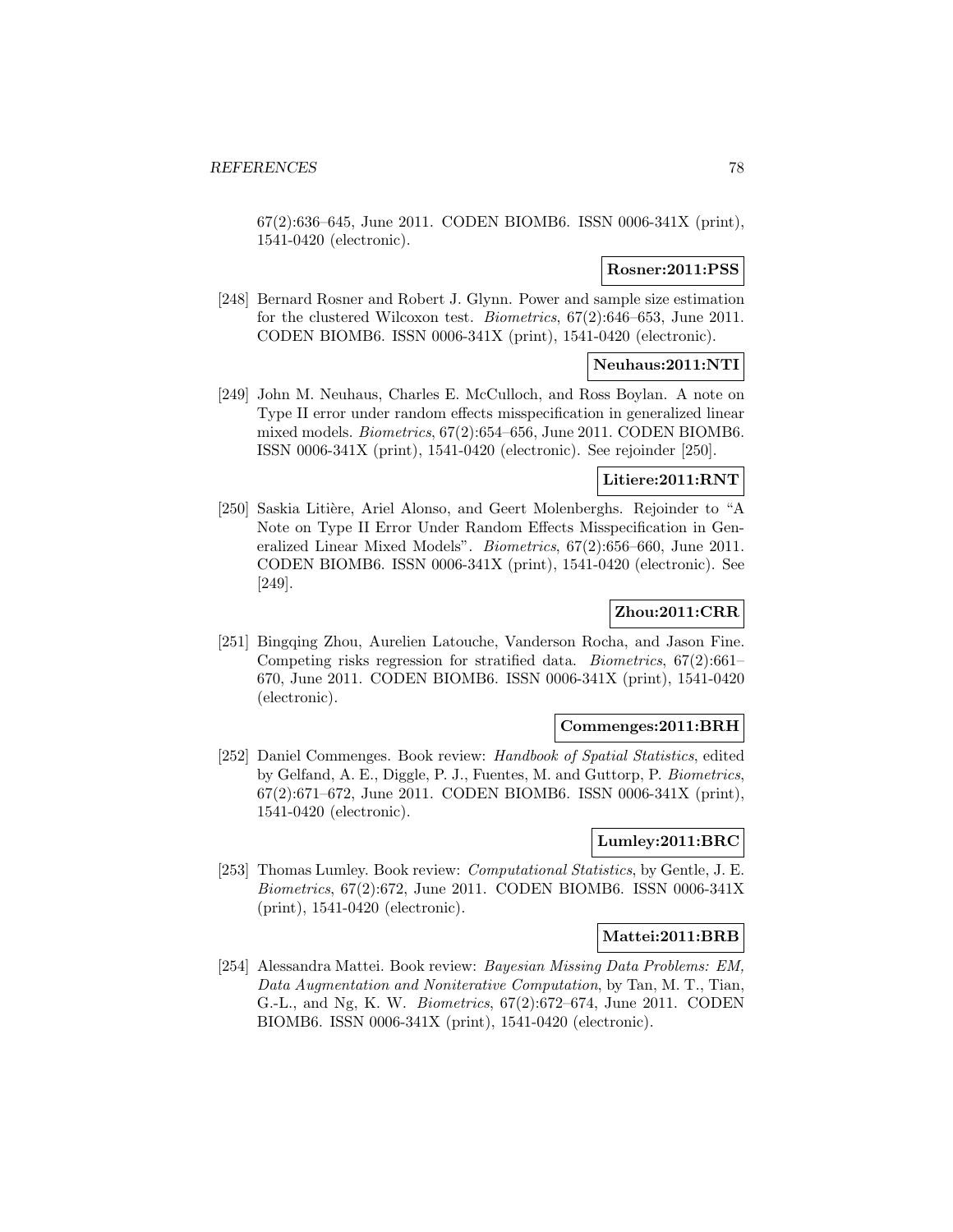#### **Stangl:2011:BRF**

[255] Dalene Stangl. Book review: A First Course in Bayesian Statistical Methods, by Hoff, P. D. Biometrics, 67(2):674, June 2011. CODEN BIOMB6. ISSN 0006-341X (print), 1541-0420 (electronic).

#### **Finley:2011:BRE**

[256] Andrew Finley. Book review: Environmental and Ecological Statistics with R, by Qian, S. S. Biometrics,  $67(2):674-675$ , June 2011. CODEN BIOMB6. ISSN 0006-341X (print), 1541-0420 (electronic).

## **Marasinghe:2011:BRM**

[257] Mervyn G. Marasinghe. Book review: A Modern Approach to Regression with R, by Sheather, S. J. Biometrics,  $67(2):675-677$ , June 2011. CODEN BIOMB6. ISSN 0006-341X (print), 1541-0420 (electronic).

# **Emerson:2011:BRE**

[258] Scott S. Emerson. Book review: Exercises and Solutions in Biostatistical Theory, by Kupper, L. L., Neelon, B. H., and O'Brien, S. M. Biometrics, 67(2):677–678, June 2011. CODEN BIOMB6. ISSN 0006-341X (print), 1541-0420 (electronic).

# **Wilkinson:2011:BRG**

[259] Leland Wilkinson. Book review: ggplot2: Elegant Graphics for Data Analysis, by Wickham, H. Biometrics, 67(2):678–679, June 2011. CO-DEN BIOMB6. ISSN 0006-341X (print), 1541-0420 (electronic).

#### **Horrocks:2011:LAE**

[260] Julie Horrocks, David C. Hamilton, and Hal Whitehead. A likelihood approach to estimating animal density from binary acoustic transects. Biometrics, 67(3):681–690, September 2011. CODEN BIOMB6. ISSN 0006-341X (print), 1541-0420 (electronic).

## **Wen:2011:ASC**

[261] Zhi Wen, Kenneth Pollock, James Nichols, and Peter Waser. Augmenting superpopulation capture–recapture models with population assignment data. Biometrics, 67(3):691–700, September 2011. CODEN BIOMB6. ISSN 0006-341X (print), 1541-0420 (electronic).

# **Li:2011:QRL**

[262] Ruosha Li and Limin Peng. Quantile regression for left-truncated semicompeting risks data. Biometrics, 67(3):701–710, September 2011. CO-DEN BIOMB6. ISSN 0006-341X (print), 1541-0420 (electronic).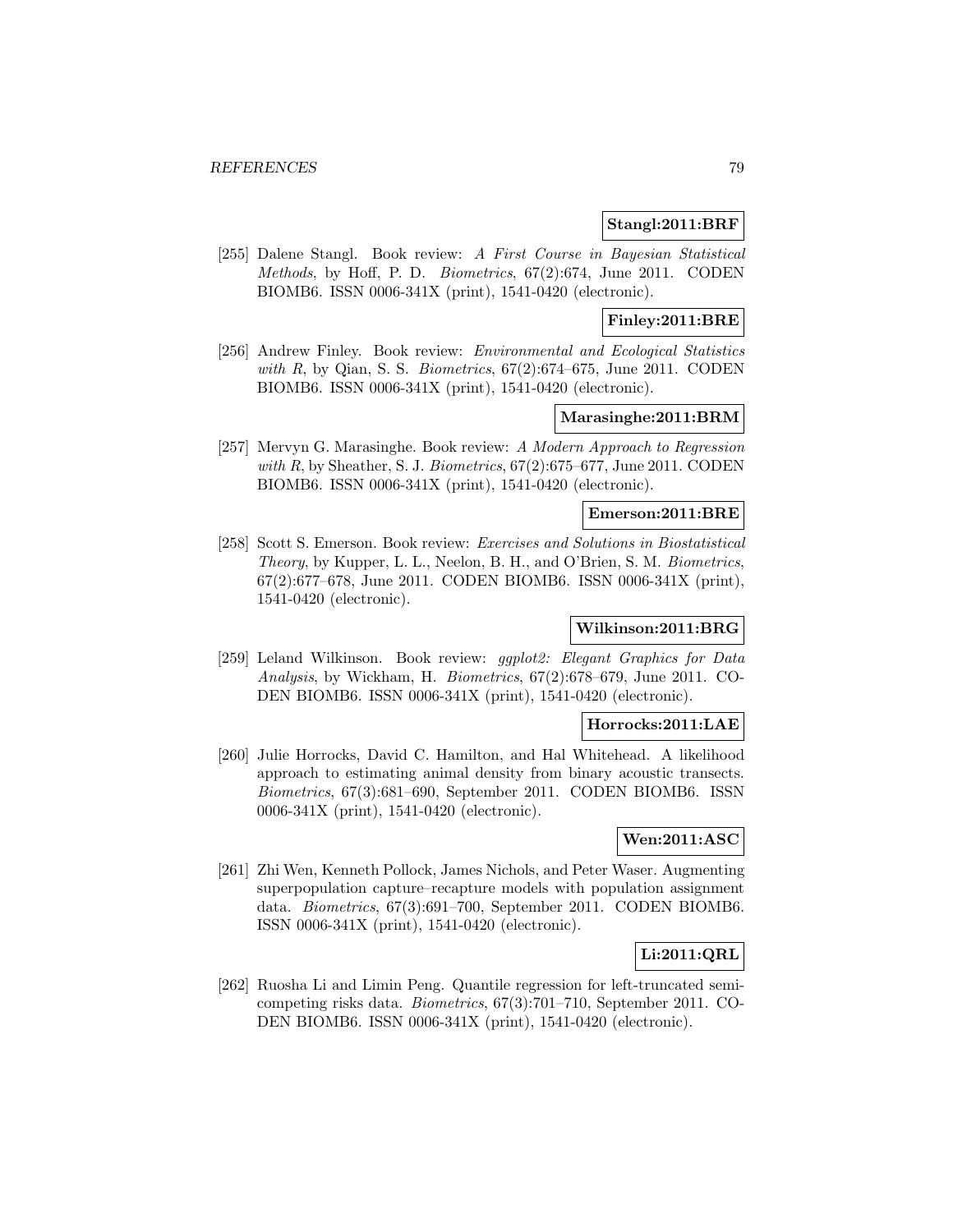#### **Guan:2011:VES**

[263] Yongtao Guan, Jun Yan, and Rajita Sinha. Variance estimation for statistics computed from single recurrent event processes. Biometrics, 67(3):711–718, September 2011. CODEN BIOMB6. ISSN 0006-341X (print), 1541-0420 (electronic).

# **Hsieh:2011:RAR**

[264] Jin-Jian Hsieh, A. Adam Ding, and Weijing Wang. Regression analysis for recurrent events data under dependent censoring. Biometrics, 67(3): 719–729, September 2011. CODEN BIOMB6. ISSN 0006-341X (print), 1541-0420 (electronic).

### **Guan:2011:SOA**

[265] Yongtao Guan. Second-order analysis of semiparametric recurrent event processes. Biometrics, 67(3):730–739, September 2011. CODEN BIOMB6. ISSN 0006-341X (print), 1541-0420 (electronic).

# **Zhang:2011:EDR**

[266] Min Zhang and Douglas E. Schaubel. Estimating differences in restricted mean lifetime using observational data subject to dependent censoring. Biometrics, 67(3):740–749, September 2011. CODEN BIOMB6. ISSN 0006-341X (print), 1541-0420 (electronic).

# **Stare:2011:MEV**

[267] Janez Stare, Maja Pohar Perme, and Robin Henderson. A measure of explained variation for event history data. Biometrics, 67(3):750–759, September 2011. CODEN BIOMB6. ISSN 0006-341X (print), 1541-0420 (electronic).

# **Wen:2011:ACS**

[268] Chi-Chung Wen and Chien-Tai Lin. Analysis of current status data with missing covariates. Biometrics, 67(3):760–769, September 2011. CODEN BIOMB6. ISSN 0006-341X (print), 1541-0420 (electronic).

## **Zhao:2011:NCP**

[269] Xingqiu Zhao and Jianguo Sun. Nonparametric comparison for panel count data with unequal observation processes. Biometrics, 67(3):770– 779, September 2011. CODEN BIOMB6. ISSN 0006-341X (print), 1541- 0420 (electronic).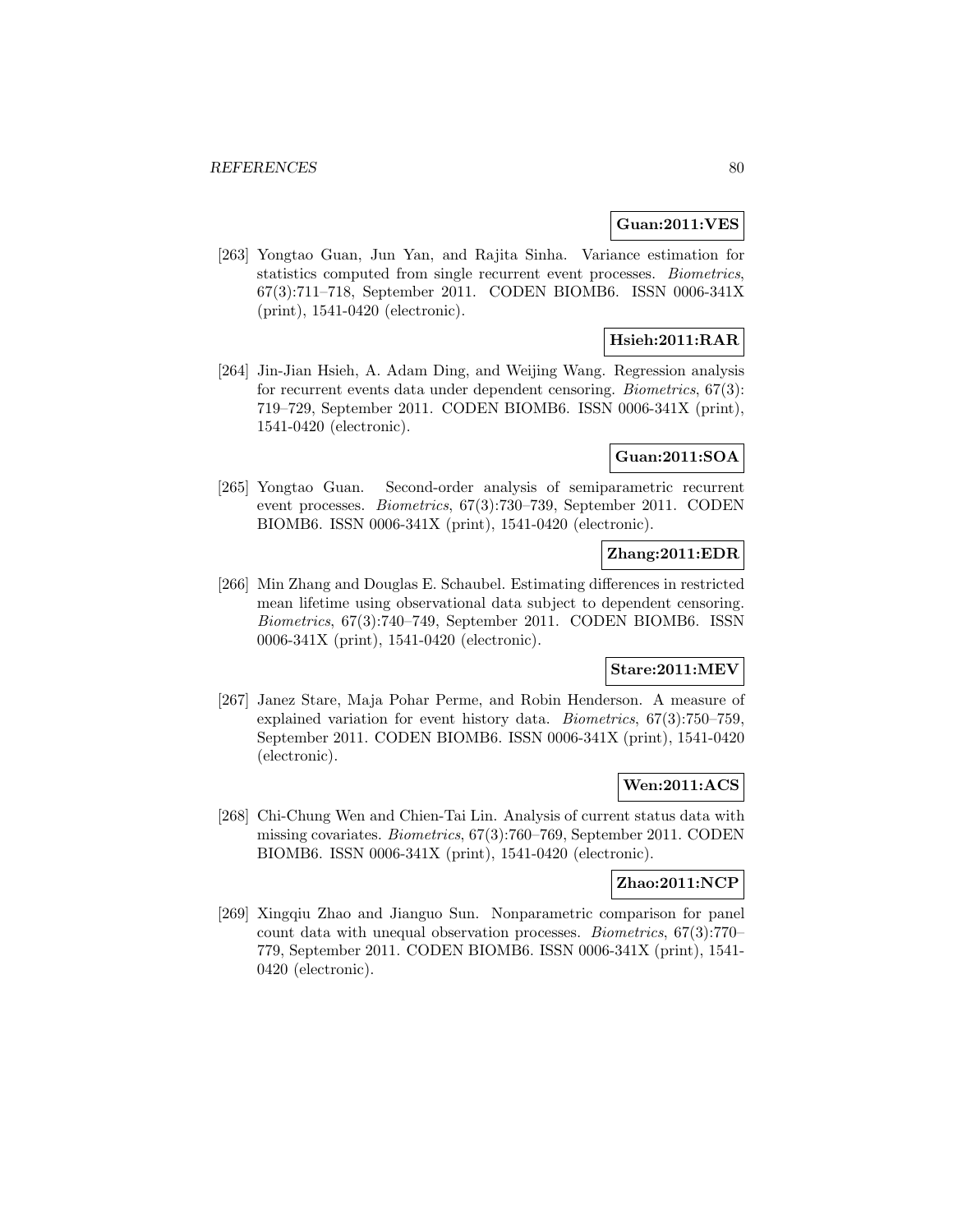#### **Titman:2011:FNM**

[270] Andrew C. Titman. Flexible nonhomogeneous Markov models for panel observed data. Biometrics, 67(3):780–787, September 2011. CODEN BIOMB6. ISSN 0006-341X (print), 1541-0420 (electronic).

# **Lee:2011:SMP**

[271] Shen-Ming Lee, Mei-Jih Gee, and Shu-Hui Hsieh. Semiparametric methods in the proportional odds model for ordinal response data with missing covariates. Biometrics, 67(3):788–798, September 2011. CODEN BIOMB6. ISSN 0006-341X (print), 1541-0420 (electronic).

## **Chen:2011:MIM**

[272] Hua Yun Chen, Hui Xie, and Yi Qian. Multiple imputation for missing values through conditional semiparametric odds ratio models. Biometrics, 67(3):799–809, September 2011. CODEN BIOMB6. ISSN 0006- 341X (print), 1541-0420 (electronic).

# **Wang:2011:NMI**

[273] Chenguang Wang and Michael J. Daniels. A note on MAR, identifying restrictions, model comparison, and sensitivity analysis in pattern mixture models with and without covariates for incomplete data. Biometrics, 67(3):810–818, September 2011. CODEN BIOMB6. ISSN 0006-341X (print), 1541-0420 (electronic). See correction [383].

#### **Basford:2011:ITO**

[274] Kaye E. Basford. IBS: Transforming our governance. Biometrics, 67(4): 1185–1188, December 2011. CODEN BIOMB6. ISSN 0006-341X (print), 1541-0420 (electronic).

#### **Buzas:2011:SPD**

[275] Jeffrey S. Buzas, Carrie G. Wager, and David M. Lansky. Split-plot designs for robotic serial dilution assays. Biometrics, 67(4):1189–1196, December 2011. CODEN BIOMB6. ISSN 0006-341X (print), 1541-0420 (electronic).

# **Yang:2011:MPL**

[276] Ji-Yeon Yang and Xuming He. A multistep protein lysate array quantification method and its statistical properties. Biometrics, 67(4):1197– 1205, December 2011. CODEN BIOMB6. ISSN 0006-341X (print), 1541- 0420 (electronic).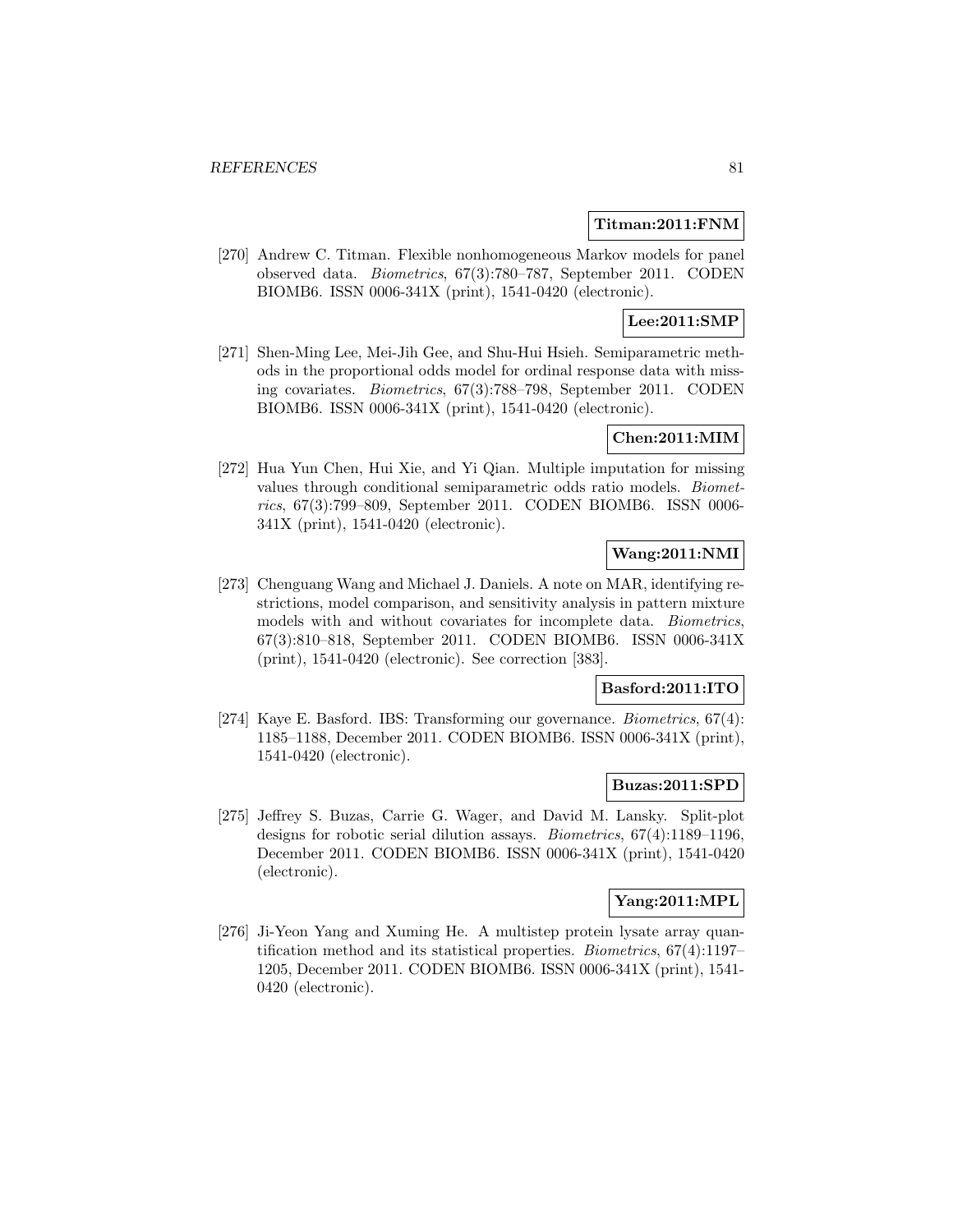#### **Johnson:2011:DLM**

[277] W. Evan Johnson, Noah C. Welker, and Brenda L. Bass. Dynamic linear model for the identification of miRNAs in next-generation sequencing data. Biometrics, 67(4):1206–1214, December 2011. CODEN BIOMB6. ISSN 0006-341X (print), 1541-0420 (electronic).

# **Ji:2011:BMB**

[278] Yuan Ji, Yanxun Xu, Qiong Zhang, Kam-Wah Tsui, Yuan Yuan, Clift Norris, Jr., Shoudan Liang, and Han Liang. BM-Map: Bayesian mapping of multireads for next-generation sequencing data. Biometrics, 67(4): 1215–1224, December 2011. CODEN BIOMB6. ISSN 0006-341X (print), 1541-0420 (electronic).

#### **Matsui:2011:EES**

[279] Shigeyuki Matsui and Hisashi Noma. Estimating effect sizes of differentially expressed genes for power and sample-size assessments in microarray experiments. Biometrics, 67(4):1225–1235, December 2011. CODEN BIOMB6. ISSN 0006-341X (print), 1541-0420 (electronic).

#### **Roverato:2011:WDM**

[280] Alberto Roverato and F. Marta L. Di Lascio. Wilks' Λ dissimilarity measures for gene clustering: an approach based on the identification of transcription modules. Biometrics, 67(4):1236–1248, December 2011. CODEN BIOMB6. ISSN 0006-341X (print), 1541-0420 (electronic).

### **Di:2011:LRT**

[281] Chong-Zhi Di and Kung-Yee Liang. Likelihood ratio testing for admixture models with application to genetic linkage analysis. Biometrics, 67(4):1249–1259, December 2011. CODEN BIOMB6. ISSN 0006-341X (print), 1541-0420 (electronic).

# **Hoffmann:2011:CDM**

[282] Thomas J. Hoffmann, Stijn Vansteelandt, Christoph Lange, Edwin K. Silverman, Dawn L. DeMeo, and Nan M. Laird. Combining disease models to test for gene-environment interaction in nuclear families. Biometrics, 67(4):1260–1270, December 2011. CODEN BIOMB6. ISSN 0006-341X (print), 1541-0420 (electronic).

## **Maity:2011:PTD**

[283] Arnab Maity and Xihong Lin. Powerful tests for detecting a gene effect in the presence of possible gene-gene interactions using garrote kernel ma-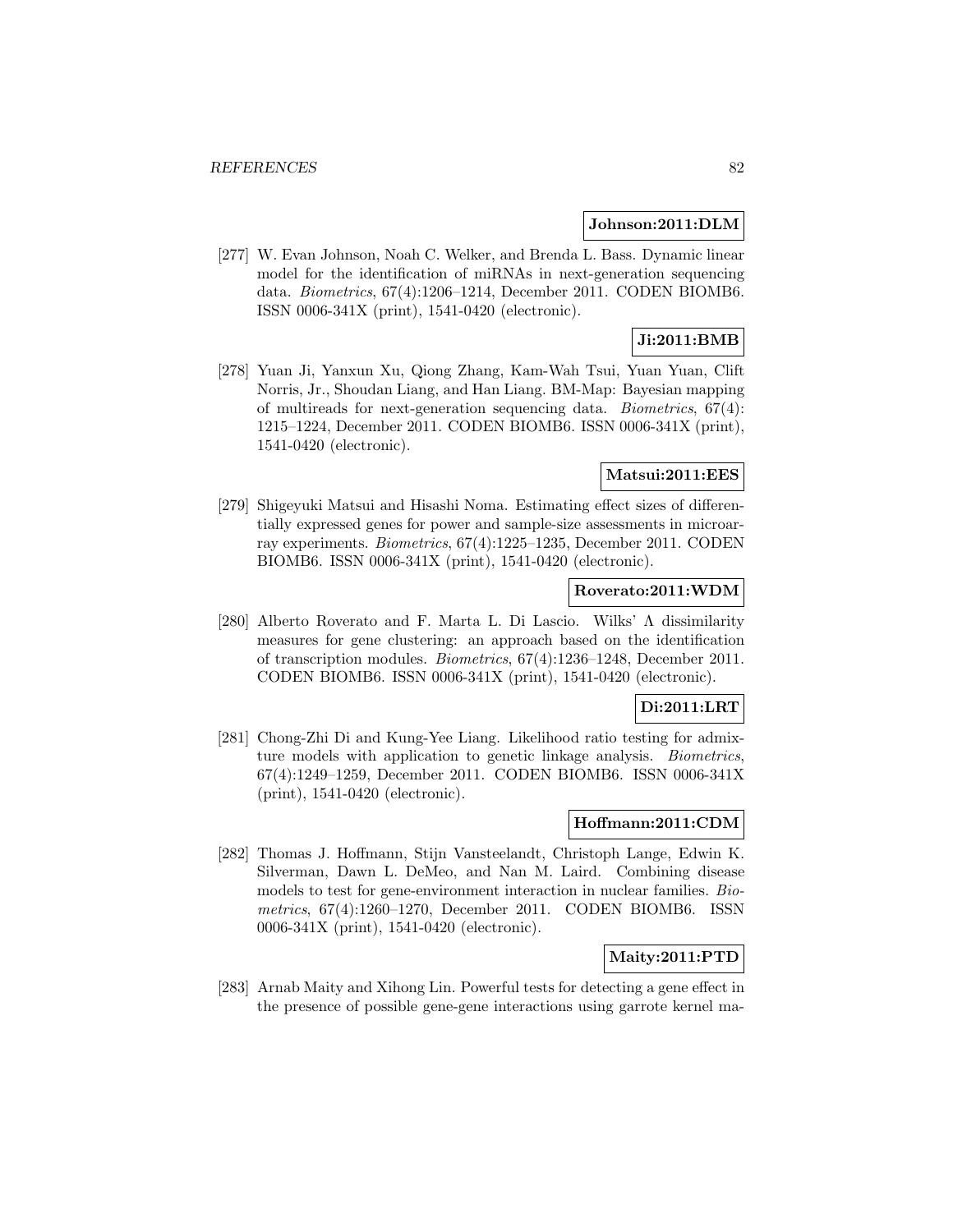chines. Biometrics, 67(4):1271–1284, December 2011. CODEN BIOMB6. ISSN 0006-341X (print), 1541-0420 (electronic).

# **Yi:2011:PGP**

[284] G. Yi, J. Q. Shi, and T. Choi. Penalized Gaussian process regression and classification for high-dimensional nonlinear data. Biometrics, 67 (4):1285–1294, December 2011. CODEN BIOMB6. ISSN 0006-341X (print), 1541-0420 (electronic).

# **Zhu:2011:SFD**

[285] Bin Zhu, Peter X.-K. Song, and Jeremy M. G. Taylor. Stochastic functional data analysis: a diffusion model-based approach. Biometrics, 67 (4):1295–1304, December 2011. CODEN BIOMB6. ISSN 0006-341X (print), 1541-0420 (electronic).

#### **Cao:2011:REO**

[286] J. Cao, L. Wang, and J. Xu. Robust estimation for ordinary differential equation models. Biometrics, 67(4):1305–1313, December 2011. CODEN BIOMB6. ISSN 0006-341X (print), 1541-0420 (electronic).

### **Gaugler:2011:TIT**

[287] Trent Gaugler and Michael G. Akritas. Testing for interaction in two-way random and mixed effects models: The fully nonparametric approach. Biometrics, 67(4):1314–1320, December 2011. CODEN BIOMB6. ISSN 0006-341X (print), 1541-0420 (electronic).

### **Li:2011:PIL**

[288] Yimei Li, E. Paul Wileyto, and Daniel F. Heitjan. Prediction of individual long-term outcomes in smoking cessation trials using frailty models. Biometrics, 67(4):1321–1329, December 2011. CODEN BIOMB6. ISSN 0006-341X (print), 1541-0420 (electronic).

# **Du:2011:SSA**

[289] Pang Du, Yihua Jiang, and Yuedong Wang. Smoothing spline ANOVA frailty model for recurrent event data. Biometrics, 67(4):1330–1339, December 2011. CODEN BIOMB6. ISSN 0006-341X (print), 1541-0420 (electronic).

# **Cai:2011:AME**

[290] Jianwen Cai and Donglin Zeng. Additive mixed effect model for clustered failure time data. Biometrics, 67(4):1340–1351, December 2011. CODEN BIOMB6. ISSN 0006-341X (print), 1541-0420 (electronic).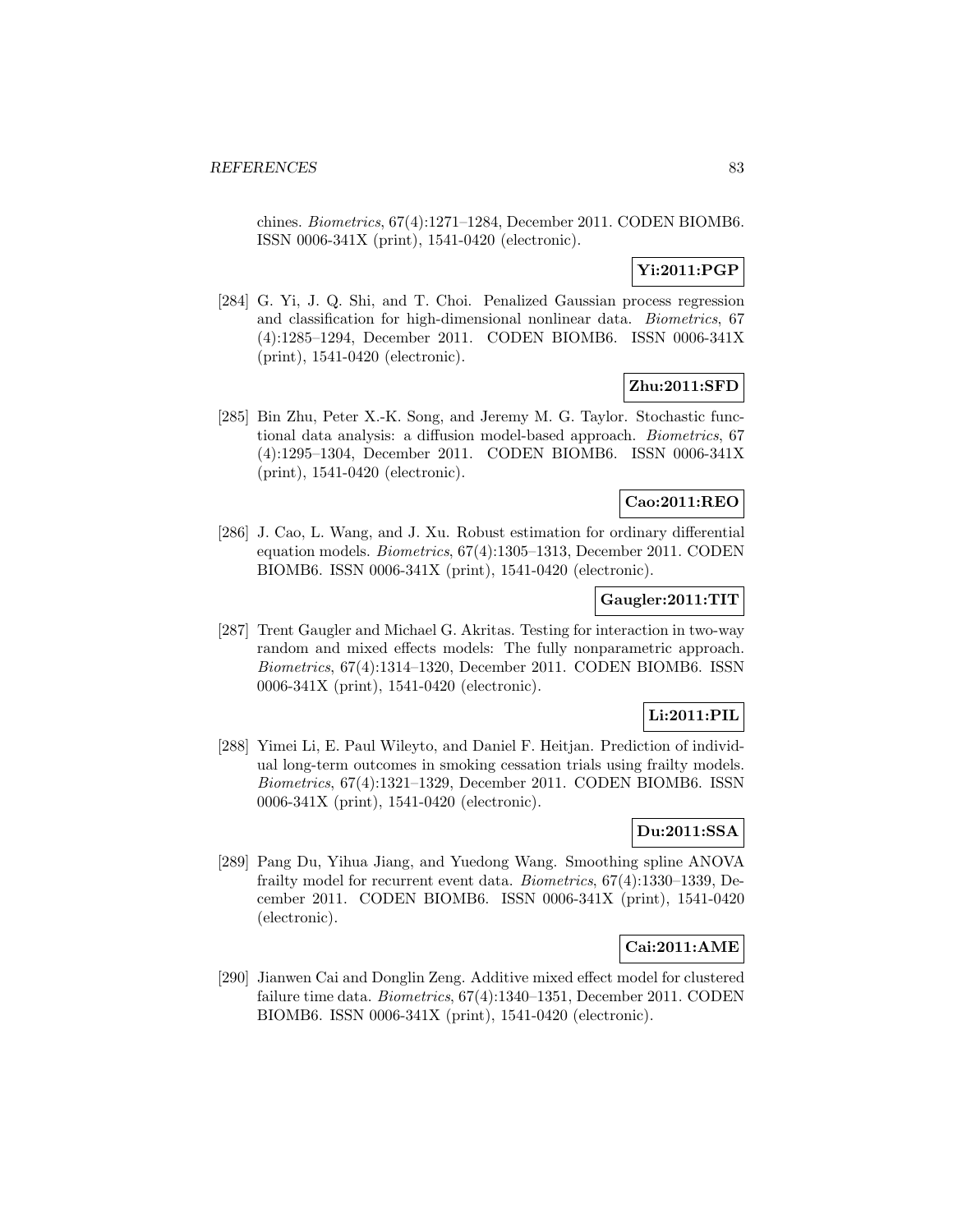### **Zhang:2011:NSE**

[291] Jiajia Zhang, Yingwei Peng, and Ou Zhao. A new semiparametric estimation method for accelerated hazard model. Biometrics, 67(4):1352–1360, December 2011. CODEN BIOMB6. ISSN 0006-341X (print), 1541-0420 (electronic).

# **Pipper:2011:EVF**

[292] C. B. Pipper, C. Ritz, and T. H. Scheike. Explained variation in a fully specified model for data-grouped survival data. Biometrics, 67(4): 1361–1368, December 2011. CODEN BIOMB6. ISSN 0006-341X (print), 1541-0420 (electronic).

## **Ning:2011:BJT**

[293] Jing Ning, Jing Qin, and Yu Shen. Buckley–James-type estimator with right-censored and length-biased data. Biometrics, 67(4):1369–1378, December 2011. CODEN BIOMB6. ISSN 0006-341X (print), 1541-0420 (electronic).

### **Johnson:2011:PRC**

[294] Brent A. Johnson, Qi Long, and Matthias Chung. On path restoration for censored outcomes. Biometrics, 67(4):1379–1388, December 2011. CODEN BIOMB6. ISSN 0006-341X (print), 1541-0420 (electronic).

# **Uno:2011:GPE**

[295] Hajime Uno, Tianxi Cai, Lu Tian, and L. J. Wei. Graphical procedures for evaluating overall and subject-specific incremental values from new predictors with censored event time data. Biometrics, 67(4):1389–1396, December 2011. CODEN BIOMB6. ISSN 0006-341X (print), 1541-0420 (electronic).

## **Nie:2011:IET**

[296] Hui Nie, Jing Cheng, and Dylan S. Small. Inference for the effect of treatment on survival probability in randomized trials with noncompliance and administrative censoring. Biometrics, 67(4):1397–1405, December 2011. CODEN BIOMB6. ISSN 0006-341X (print), 1541-0420 (electronic).

### **VanderWeele:2011:NCC**

[297] Tyler J. VanderWeele and Ilya Shpitser. A new criterion for confounder selection. Biometrics, 67(4):1406–1413, December 2011. CO-DEN BIOMB6. ISSN 0006-341X (print), 1541-0420 (electronic).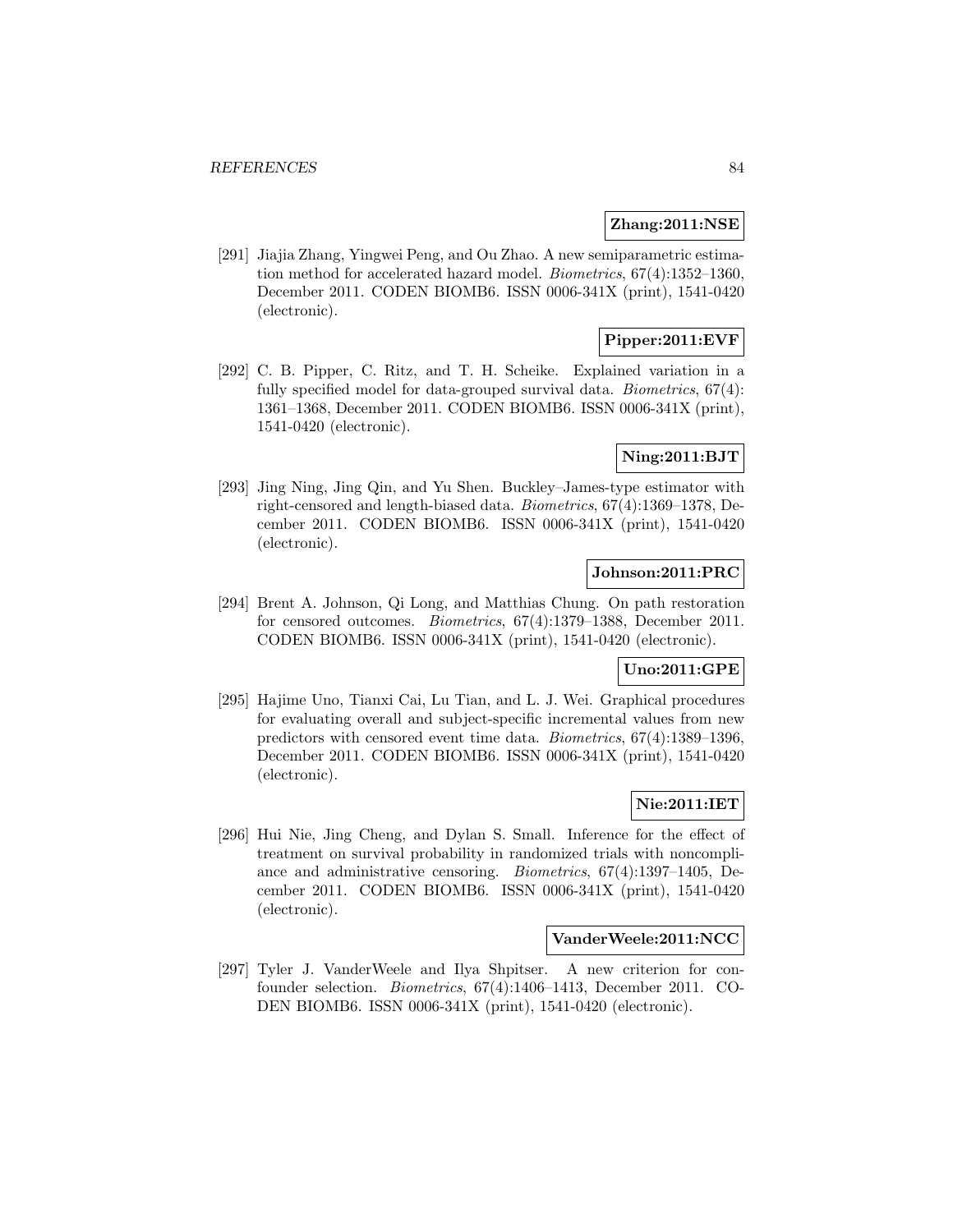#### **VanderWeele:2011:ICI**

[298] Tyler J. VanderWeele, Yu Chen, and Habibul Ahsan. Inference for causal interactions for continuous exposures under dichotomization. Biometrics, 67(4):1414–1421, December 2011. CODEN BIOMB6. ISSN 0006-341X (print), 1541-0420 (electronic).

# **Zhao:2011:RLS**

[299] Yufan Zhao, Donglin Zeng, Mark A. Socinski, and Michael R. Kosorok. Reinforcement learning strategies for clinical trials in nonsmall cell lung cancer. Biometrics, 67(4):1422–1433, December 2011. CODEN BIOMB6. ISSN 0006-341X (print), 1541-0420 (electronic).

# **Li:2011:SAE**

[300] Yun Li, Jeremy M. G. Taylor, and Roderick J. A. Little. A shrinkage approach for estimating a treatment effect using intermediate biomarker data in clinical trials. Biometrics, 67(4):1434–1441, December 2011. CO-DEN BIOMB6. ISSN 0006-341X (print), 1541-0420 (electronic).

## **Huang:2011:CBP**

[301] Ying Huang and Peter B. Gilbert. Comparing biomarkers as principal surrogate endpoints. Biometrics, 67(4):1442–1451, December 2011. CO-DEN BIOMB6. ISSN 0006-341X (print), 1541-0420 (electronic).

## **Wang:2011:MIM**

[302] Tao Wang and Lang Wu. Multiple imputation methods for multivariate one-sided tests with missing data. Biometrics, 67(4):1452–1460, December 2011. CODEN BIOMB6. ISSN 0006-341X (print), 1541-0420 (electronic).

#### **Thomas:2011:MAI**

[303] Laine Thomas, Leonard Stefanski, and Marie Davidian. A momentadjusted imputation method for measurement error models. Biometrics, 67(4):1461–1470, December 2011. CODEN BIOMB6. ISSN 0006-341X (print), 1541-0420 (electronic).

#### **Huang:2011:DME**

[304] Yih-Huei Huang, Wen-Han Hwang, and Fei-Yin Chen. Differential measurement errors in zero-truncated regression models for count data. Biometrics, 67(4):1471–1480, December 2011. CODEN BIOMB6. ISSN 0006-341X (print), 1541-0420 (electronic).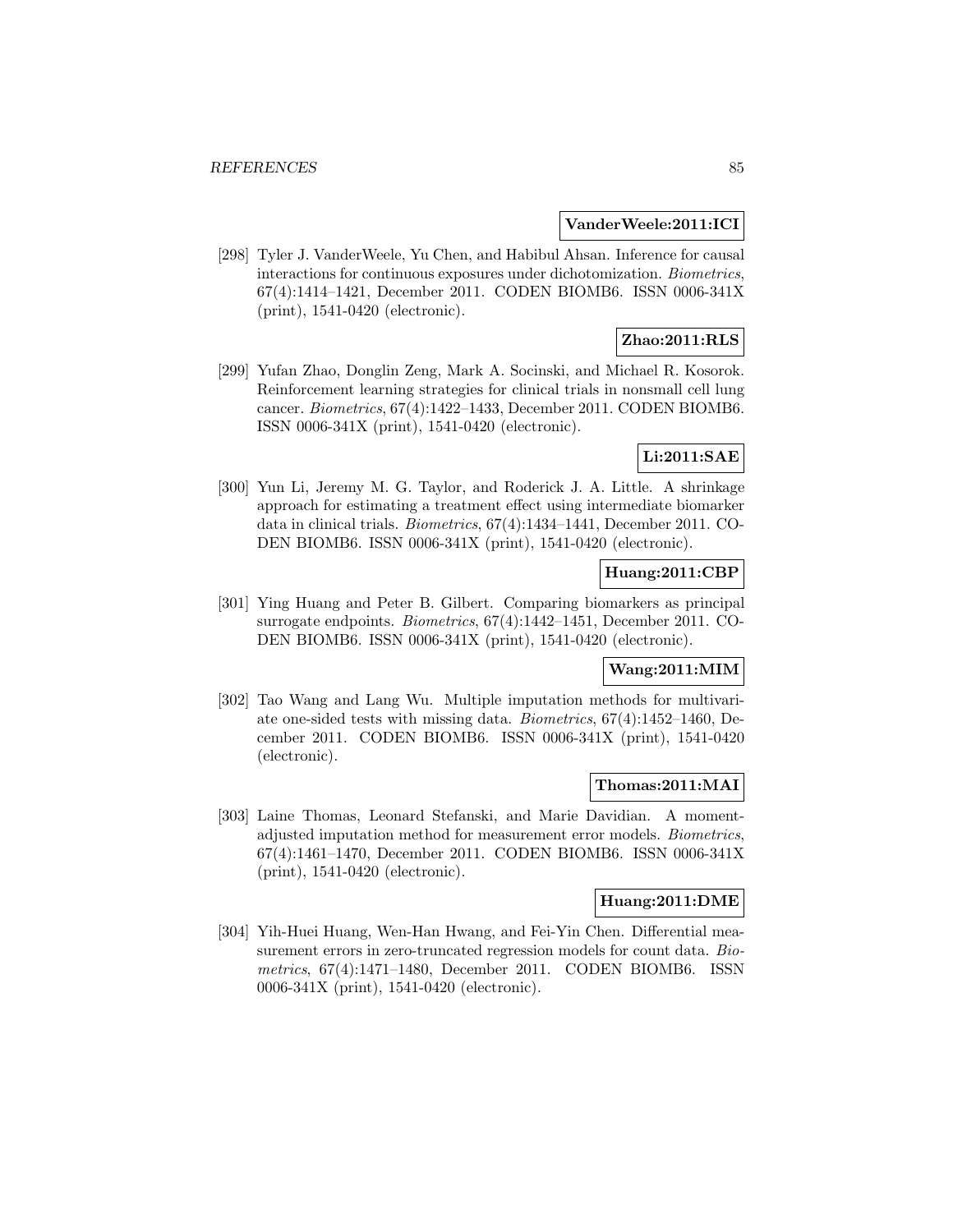#### **Li:2011:NTH**

[305] Jun Li, Jifei Ban, and Louis S. Santiago. Nonparametric tests for homogeneity of species assemblages: a data depth approach. Biometrics, 67(4):1481–1488, December 2011. CODEN BIOMB6. ISSN 0006-341X (print), 1541-0420 (electronic).

# **Dupuis:2011:ESR**

[306] Jérôme A. Dupuis and Michel Goulard. Estimating species richness from quadrat sampling data: a general approach. Biometrics, 67(4):1489– 1497, December 2011. CODEN BIOMB6. ISSN 0006-341X (print), 1541- 0420 (electronic).

## **Bonner:2011:SPS**

[307] Simon J. Bonner and Carl J. Schwarz. Smoothing population size estimates for time-stratified mark-recapture experiments using Bayesian P-splines. Biometrics, 67(4):1498–1507, December 2011. CODEN BIOMB6. ISSN 0006-341X (print), 1541-0420 (electronic).

# **Zhao:2011:DDO**

[308] Yingqi Zhao, Donglin Zeng, Amy H. Herring, Amy Ising, Anna Waller, David Richardson, and Michael R. Kosorok. Detecting disease outbreaks using local spatiotemporal methods. Biometrics, 67(4):1508–1517, December 2011. CODEN BIOMB6. ISSN 0006-341X (print), 1541-0420 (electronic).

#### **Fewster:2011:VES**

[309] R. M. Fewster. Variance estimation for systematic designs in spatial surveys. Biometrics, 67(4):1518–1531, December 2011. CODEN BIOMB6. ISSN 0006-341X (print), 1541-0420 (electronic).

### **Guo:2011:GPM**

[310] Ying Guo. A general probabilistic model for group independent component analysis and its estimation methods. Biometrics, 67(4):1532–1542, December 2011. CODEN BIOMB6. ISSN 0006-341X (print), 1541-0420 (electronic).

#### **Yuan:2011:DRC**

[311] Ying Yuan and Guosheng Yin. Dose-response curve estimation: a semiparametric mixture approach. Biometrics, 67(4):1543–1554, December 2011. CODEN BIOMB6. ISSN 0006-341X (print), 1541-0420 (electronic).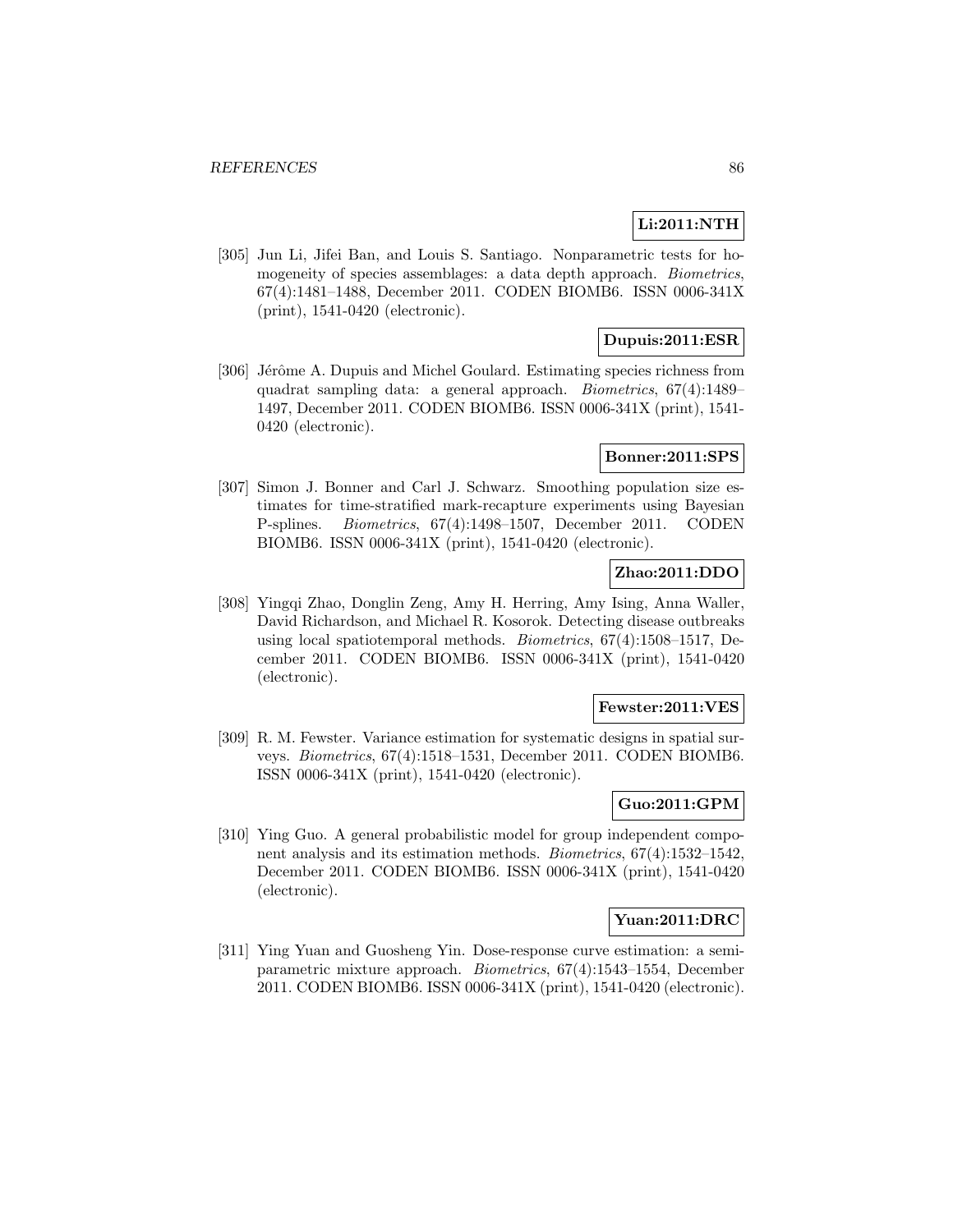#### **Wages:2011:CRM**

[312] Nolan A. Wages, Mark R. Conaway, and John O'Quigley. Continual reassessment method for partial ordering. Biometrics, 67(4):1555–1563, December 2011. CODEN BIOMB6. ISSN 0006-341X (print), 1541-0420 (electronic).

# **Al-Khalidi:2011:IRV**

[313] Hussein R. Al-Khalidi, Yili Hong, Thomas R. Fleming, and Terry M. Therneau. Insights on the robust variance estimator under recurrentevents model. Biometrics, 67(4):1564–1572, December 2011. CODEN BIOMB6. ISSN 0006-341X (print), 1541-0420 (electronic).

### **Wang:2011:HDM**

[314] Chia-Ning Wang, Roderick Little, Bin Nan, and Siobán D. Harlow. A hot-deck multiple imputation procedure for gaps in longitudinal recurrent event histories. Biometrics, 67(4):1573–1582, December 2011. CODEN BIOMB6. ISSN 0006-341X (print), 1541-0420 (electronic).

### **Schildcrout:2011:ODS**

[315] Jonathan S. Schildcrout and Patrick J. Heagerty. Outcome-dependent sampling from existing cohorts with longitudinal binary response data: Study planning and analysis. Biometrics, 67(4):1583–1593, December 2011. CODEN BIOMB6. ISSN 0006-341X (print), 1541-0420 (electronic).

#### **Lachos:2011:LNM**

[316] Victor H. Lachos, Dipankar Bandyopadhyay, and Dipak K. Dey. Linear and nonlinear mixed-effects models for censored HIV viral loads using normal/independent distributions. Biometrics, 67(4):1594–1604, December 2011. CODEN BIOMB6. ISSN 0006-341X (print), 1541-0420 (electronic).

## **Bobb:2011:BMA**

[317] Jennifer F. Bobb, Francesca Dominici, and Roger D. Peng. A Bayesian model averaging approach for estimating the relative risk of mortality associated with heat waves in 105 U.S. cities. Biometrics, 67(4):1605– 1616, December 2011. CODEN BIOMB6. ISSN 0006-341X (print), 1541- 0420 (electronic).

## **Ruan:2011:EBA**

[318] Lingyan Ruan and Ming Yuan. An empirical Bayes' approach to joint analysis of multiple microarray gene expression studies. Biometrics, 67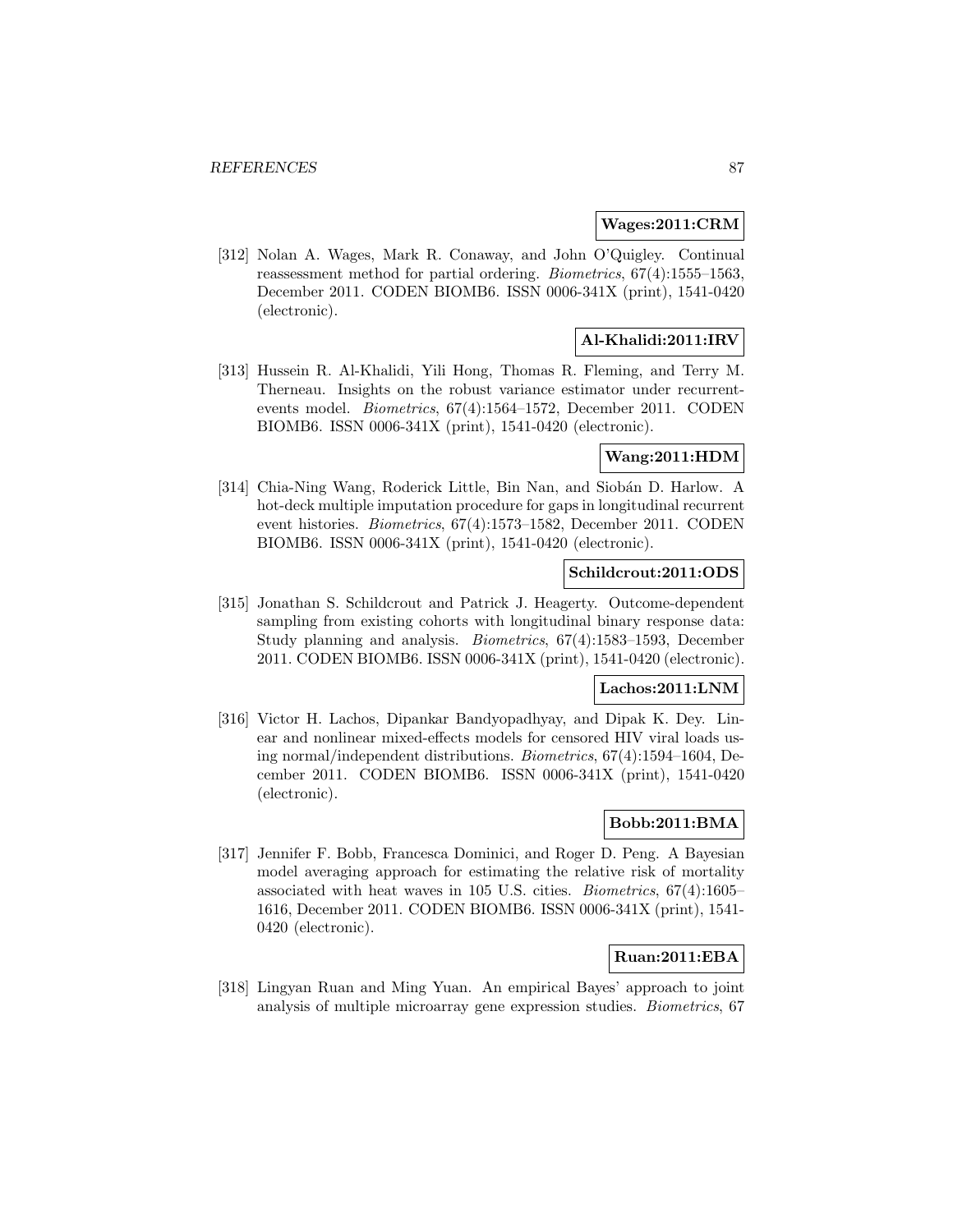(4):1617–1626, December 2011. CODEN BIOMB6. ISSN 0006-341X (print), 1541-0420 (electronic).

#### **Boonstra:2011:BMG**

[319] Philip S. Boonstra, Bhramar Mukherjee, Jeremy M. G. Taylor, Mef Nilbert, Victor Moreno, and Stephen B. Gruber. Bayesian modeling for genetic anticipation in presence of mutational heterogeneity: a case study in Lynch syndrome. Biometrics, 67(4):1627–1637, December 2011. CO-DEN BIOMB6. ISSN 0006-341X (print), 1541-0420 (electronic).

# **Thall:2011:OCB**

[320] Peter F. Thall, Aniko Szabo, Hoang Q. Nguyen, Catherine M. Amlie-Lefond, and Osama O. Zaidat. Optimizing the concentration and bolus of a drug delivered by continuous infusion. Biometrics, 67(4):1638–1646, December 2011. CODEN BIOMB6. ISSN 0006-341X (print), 1541-0420 (electronic).

## **Zetlaoui:2011:EFC**

[321] Mélanie Zetlaoui, Max Feinberg, Philippe Verger, and Stephan Clémençon. Extraction of food consumption systems by nonnegative matrix factorization (NMF) for the assessment of food choices. Biometrics, 67(4):1647–1658, December 2011. CODEN BIOMB6. ISSN 0006-341X (print), 1541-0420 (electronic).

# **Stoklosa:2011:HCR**

[322] Jakub Stoklosa, Wen-Han Hwang, Sheng-Hai Wu, and Richard Huggins. Heterogeneous capture–recapture models with covariates: a partial likelihood approach for closed populations. Biometrics, 67(4):1659–1665, December 2011. CODEN BIOMB6. ISSN 0006-341X (print), 1541-0420 (electronic).

#### **Li:2011:NMA**

[323] Xiaochun Li, Mengling Liu, and Judith D. Goldberg. A note on monotonicity assumptions for exact unconditional tests in binary matchedpairs designs. Biometrics, 67(4):1666–1668, December 2011. CODEN BIOMB6. ISSN 0006-341X (print), 1541-0420 (electronic).

# **Sabo:2011:LEB**

[324] Roy T. Sabo and N. Rao Chaganty. Letter to the Editor of Biometrics on "Joint Regression Analysis for Discrete Longitudinal Data" by Madsen and Fang. Biometrics, 67(4):1669–1670, December 2011. CODEN BIOMB6. ISSN 0006-341X (print), 1541-0420 (electronic). See [371].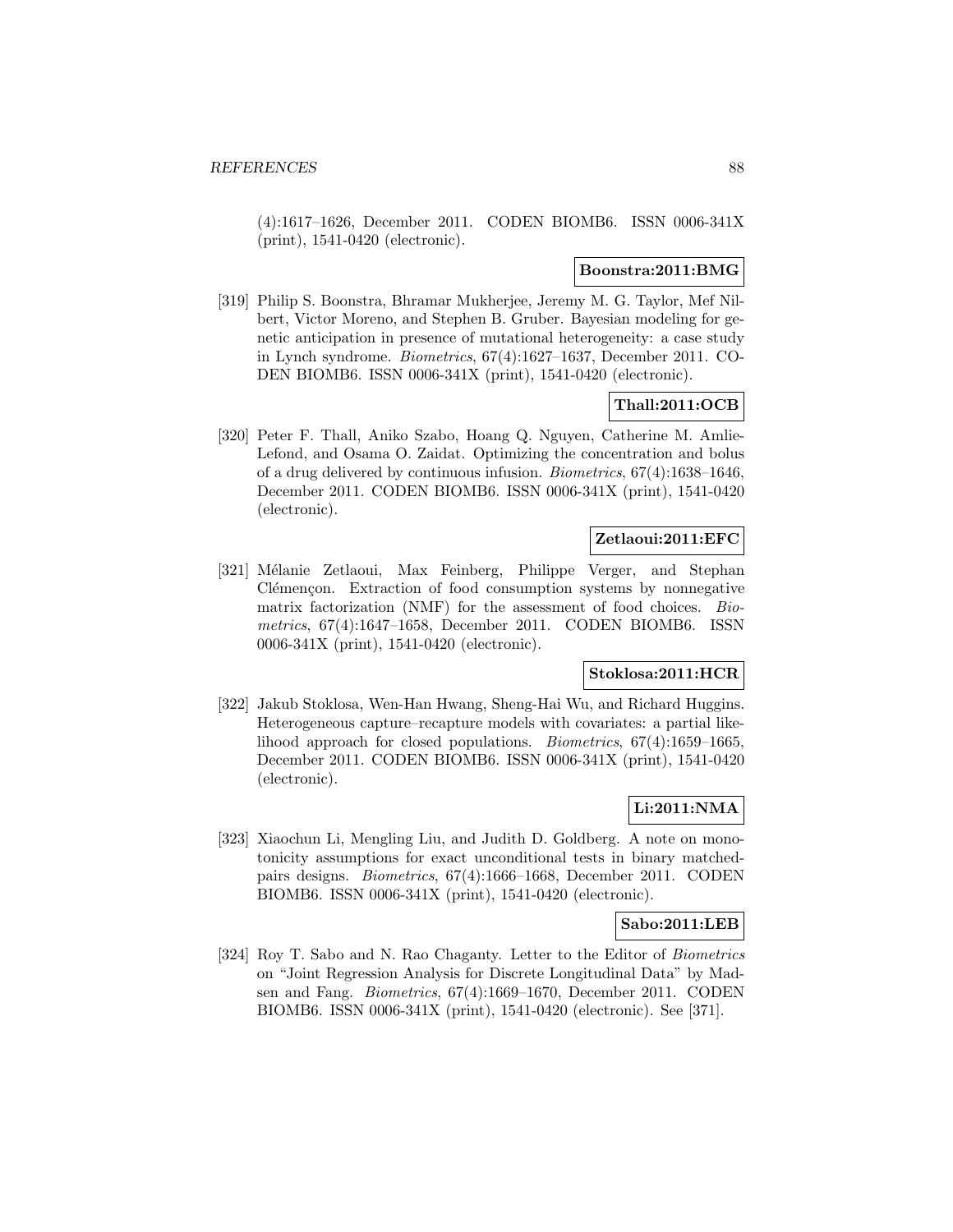#### **Madsen:2011:ARF**

[325] L. Madsen and Y. Fang. The authors replied as follows. Biometrics, 67(4):1670–1671, December 2011. CODEN BIOMB6. ISSN 0006-341X (print), 1541-0420 (electronic).

# **Lou:2011:BRS**

[326] Xiang-Yang Lou and David B. Allison. Book review: Statistics in Human Genetics and Molecular Biology, by Reilly, C. Biometrics, 67(4):1672– 1673, December 2011. CODEN BIOMB6. ISSN 0006-341X (print), 1541- 0420 (electronic).

# **Westfall:2011:BRM**

[327] Peter H. Westfall. Book review: Meta-Analysis and Combining Information in Genetics and Genomics, by Guerra, R. and Goldstein, D. R. Biometrics, 67(4):1673–1674, December 2011. CODEN BIOMB6. ISSN 0006-341X (print), 1541-0420 (electronic).

# **Hubert:2011:BRM**

[328] Mia Hubert. Book review: Multivariate Nonparametric Methods with R. An Approach Based on Spatial Signs and Ranks, by Oja, H. Biometrics, 67(4):1674–1675, December 2011. CODEN BIOMB6. ISSN 0006-341X (print), 1541-0420 (electronic).

# **Bonner:2011:BRB**

[329] Simon Bonner. Book review: Bayesian Analysis for Population Ecology, by King, R., Morgan, B. J. T., Gimenez, O., and Brooks, S. P. Biometrics, 67(4):1675–1676, December 2011. CODEN BIOMB6. ISSN 0006-341X (print), 1541-0420 (electronic).

#### **Eilers:2011:BRO**

[330] Paul H. C. Eilers. Book review: The Oxford Handbook of Functional Data Analysis, edited by Ferraty, F. and Romain, Y. Biometrics, 67 (4):1676, December 2011. CODEN BIOMB6. ISSN 0006-341X (print), 1541-0420 (electronic).

#### **Giesbrecht:2011:BRD**

[331] Francis Giesbrecht. Book review: *Design and Analysis of Experiments* with SAS, by Lawson, J. Biometrics,  $67(4):1676-1677$ , December 2011. CODEN BIOMB6. ISSN 0006-341X (print), 1541-0420 (electronic).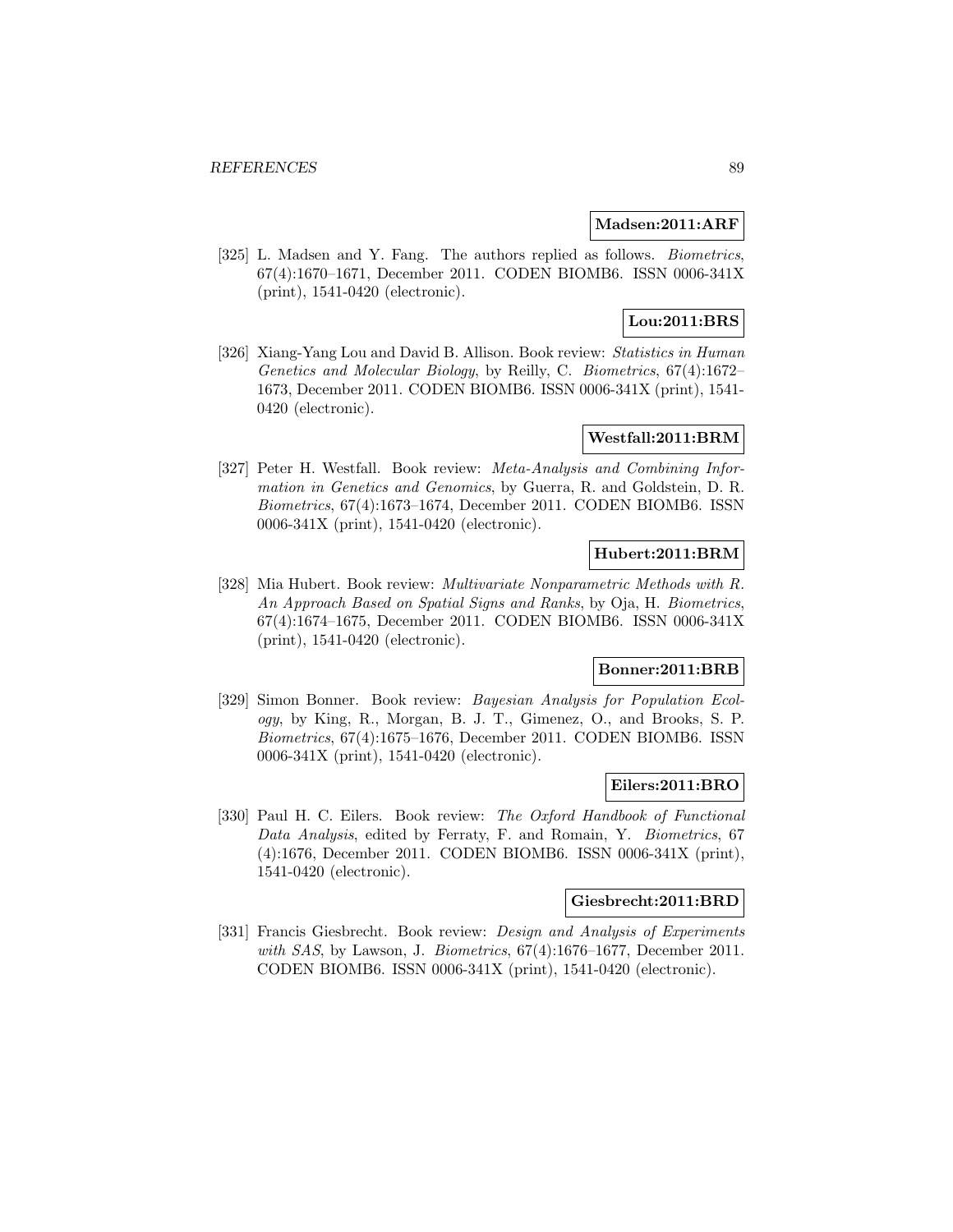#### **Ribeiro:2011:BRS**

[332] Paulo Justiniano Ribeiro, Jr. Book review: Spatial Statistics and Modeling, by Gaetan, C. and Guyon, X. Biometrics, 67(4):1677–1678, December 2011. CODEN BIOMB6. ISSN 0006-341X (print), 1541-0420 (electronic).

# **Zhang:2011:BRAb**

[333] Kui Zhang. Book review: Applied Statistical Genetics with R: For Population-based Association Studies, by Foulkes, A. S. Biometrics, 67 (4):1678–1679, December 2011. CODEN BIOMB6. ISSN 0006-341X (print), 1541-0420 (electronic).

#### **Rizopoulos:2011:DPP**

[334] Dimitris Rizopoulos. Dynamic predictions and prospective accuracy in joint models for longitudinal and time-to-event data. Biometrics, 68(3): 819–829, September 2011. CODEN BIOMB6. ISSN 0006-341X (print), 1541-0420 (electronic).

### **Chen:2011:DRE**

[335] Baojiang Chen and Xiao-Hua Zhou. Doubly robust estimates for binary longitudinal data analysis with missing response and missing covariates. Biometrics, 68(3):830–842, September 2011. CODEN BIOMB6. ISSN 0006-341X (print), 1541-0420 (electronic).

#### **Huang:2011:ICS**

[336] Ying Huang and Brian Leroux. Informative cluster sizes for subclusterlevel covariates and weighted generalized estimating equations. Biometrics, 68(3):843–851, September 2011. CODEN BIOMB6. ISSN 0006- 341X (print), 1541-0420 (electronic).

### **Wu:2011:RAR**

[337] Shuang Wu and Hans-Georg Müller. Response-adaptive regression for longitudinal data. Biometrics, 68(3):852–860, September 2011. CODEN BIOMB6. ISSN 0006-341X (print), 1541-0420 (electronic).

#### **Chen:2011:PSA**

[338] Huaihou Chen and Yuanjia Wang. A penalized spline approach to functional mixed effects model analysis. Biometrics, 68(3):861–870, September 2011. CODEN BIOMB6. ISSN 0006-341X (print), 1541-0420 (electronic).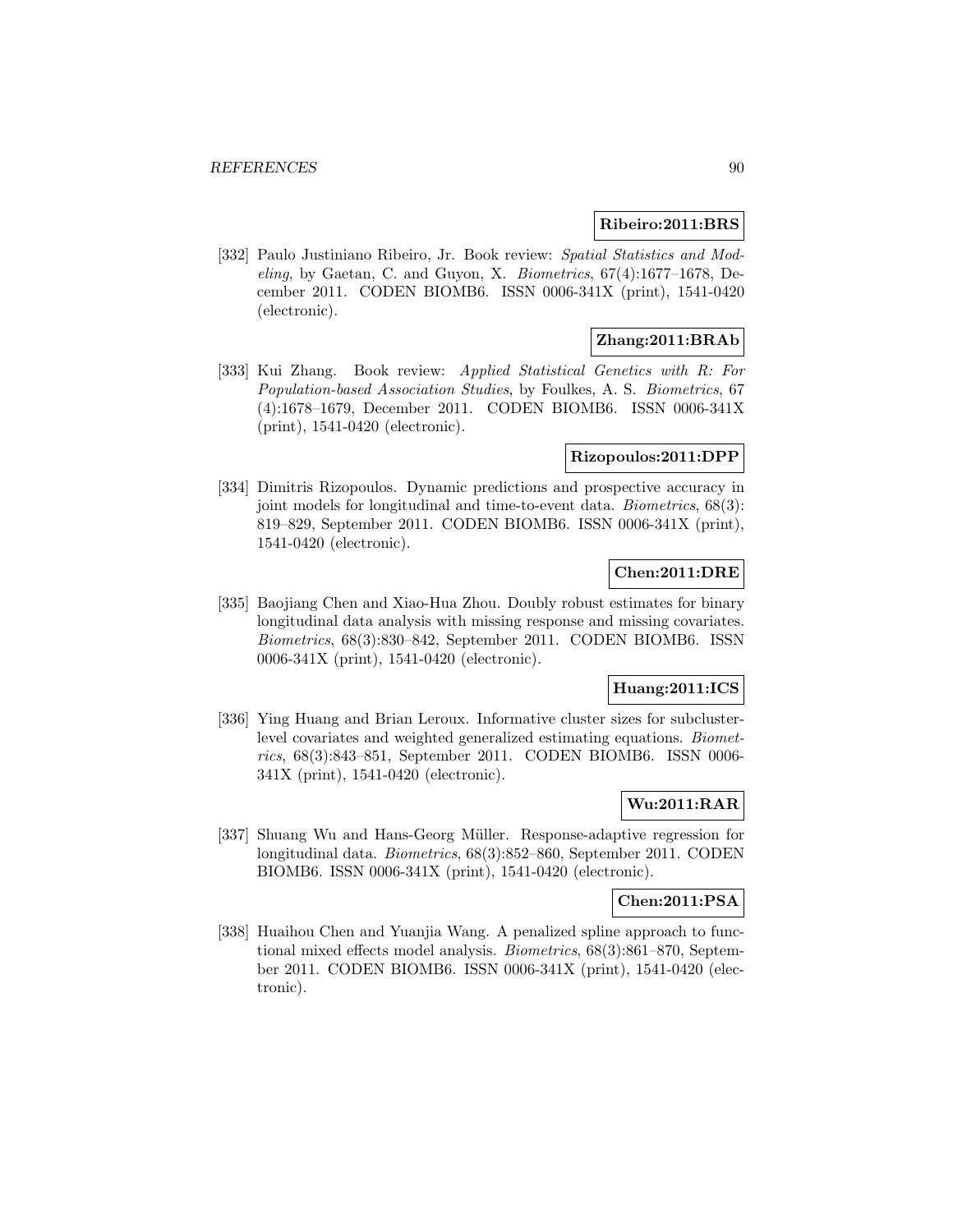#### **Nummi:2011:TCS**

[339] Tapio Nummi, Jianxin Pan, Tarja Siren, and Kun Liu. Testing for cubic smoothing splines under dependent data. *Biometrics*,  $68(3):871-875$ , September 2011. CODEN BIOMB6. ISSN 0006-341X (print), 1541-0420 (electronic).

# **Zhou:2011:PLM**

[340] Haibo Zhou, Guoyou Qin, and Matthew P. Longnecker. A partial linear model in the outcome-dependent sampling setting to evaluate the effect of prenatal PCB exposure on cognitive function in children. Biometrics, 68(3):876–885, September 2011. CODEN BIOMB6. ISSN 0006-341X (print), 1541-0420 (electronic).

#### **Reich:2011:SDR**

[341] Brian J. Reich, Howard D. Bondell, and Lexin Li. Sufficient dimension reduction via Bayesian mixture modeling. Biometrics, 68(3):886–895, September 2011. CODEN BIOMB6. ISSN 0006-341X (print), 1541-0420 (electronic).

# **Wang:2011:PBS**

[342] Yuanjia Wang, Huaihou Chen, Runze Li, Naihua Duan, and Roberto Lewis-Fernández. Prediction-based structured variable selection through the receiver operating characteristic curves. Biometrics, 68(3):896–905, September 2011. CODEN BIOMB6. ISSN 0006-341X (print), 1541-0420 (electronic).

# **Liu:2011:SEC**

[343] Danping Liu and Xiao-Hua Zhou. Semiparametric estimation of the covariate-specific ROC curve in presence of ignorable verification bias. Biometrics, 68(3):906–916, September 2011. CODEN BIOMB6. ISSN 0006-341X (print), 1541-0420 (electronic).

### **Ghosh:2011:BVS**

[344] Joyee Ghosh, Amy H. Herring, and Anna Maria Siega-Riz. Bayesian variable selection for latent class models. Biometrics, 68(3):917–925, September 2011. CODEN BIOMB6. ISSN 0006-341X (print), 1541-0420 (electronic).

# **Guan:2011:BCV**

[345] Yongtao Guan. Bias-corrected variance estimation and hypothesis testing for spatial point and marked point processes using subsampling. Bio-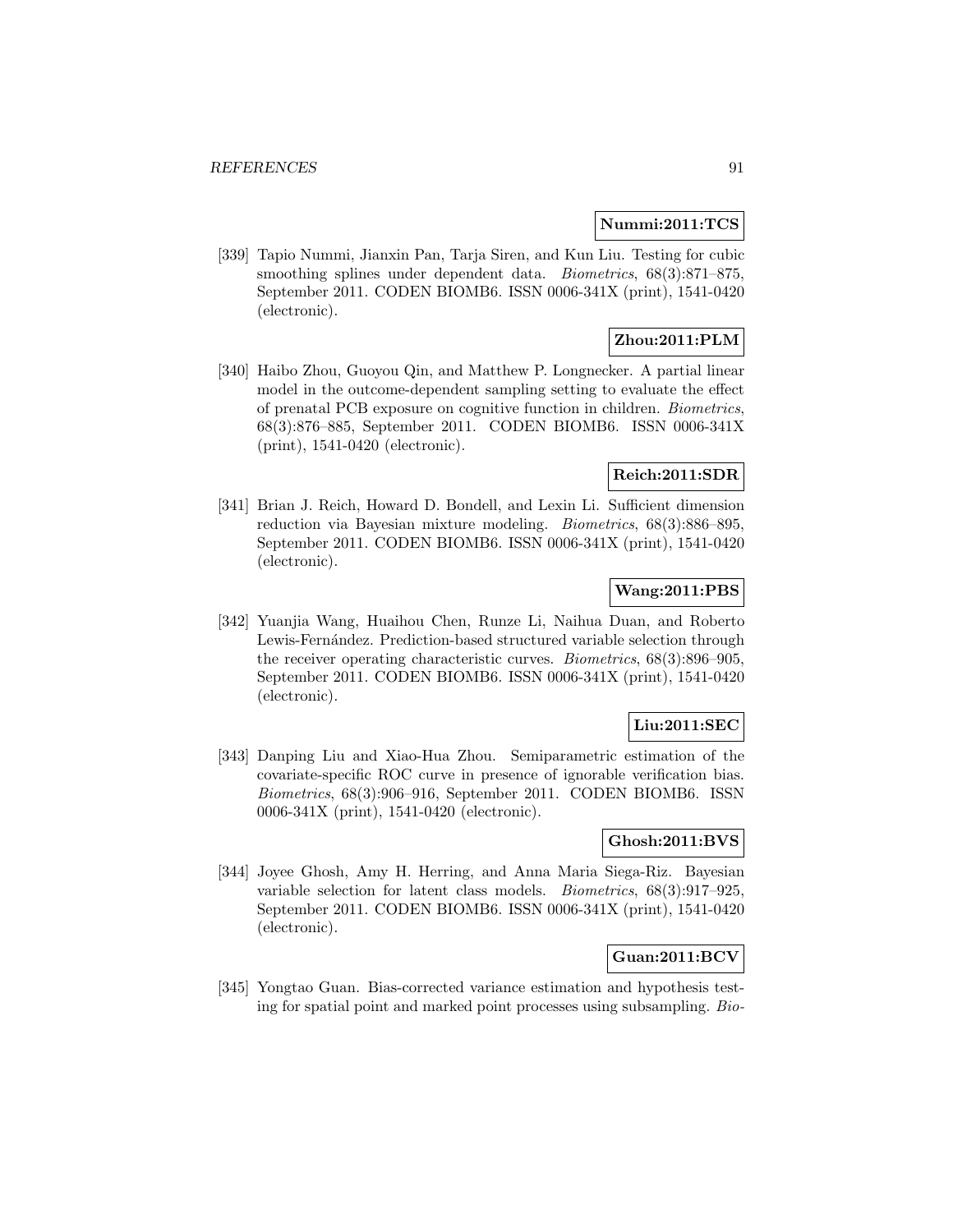metrics, 68(3):926–936, September 2011. CODEN BIOMB6. ISSN 0006- 341X (print), 1541-0420 (electronic).

# **Yue:2011:BSI**

[346] Yu Ryan Yue and Ji Meng Loh. Bayesian semiparametric intensity estimation for inhomogeneous spatial point processes. Biometrics, 68(3): 937–946, September 2011. CODEN BIOMB6. ISSN 0006-341X (print), 1541-0420 (electronic).

### **Christensen:2011:FKS**

[347] William F. Christensen. Filtered kriging for spatial data with heterogeneous measurement error variances. Biometrics, 68(3):947–957, September 2011. CODEN BIOMB6. ISSN 0006-341X (print), 1541-0420 (electronic).

# **Jiang:2011:NBA**

[348] Xiaoyu Jiang, David Gold, and Eric D. Kolaczyk. Network-based autoprobit modeling for protein function prediction. Biometrics, 68(3):958– 966, September 2011. CODEN BIOMB6. ISSN 0006-341X (print), 1541- 0420 (electronic).

# **Lee:2011:CPS**

[349] Seunggeun Lee, Fred A. Wright, and Fei Zou. Control of population stratification by correlation-selected principal components. Biometrics, 68(3):967–974, September 2011. CODEN BIOMB6. ISSN 0006-341X (print), 1541-0420 (electronic).

# **Cai:2011:KMA**

[350] Tianxi Cai, Giulia Tonini, and Xihong Lin. Kernel machine approach to testing the significance of multiple genetic markers for risk prediction. Biometrics, 68(3):975–986, September 2011. CODEN BIOMB6. ISSN 0006-341X (print), 1541-0420 (electronic).

### **Wang:2011:SIM**

[351] Xueqin Wang, Xiaobo Guo, Mingguang He, and Heping Zhang. Statistical inference in mixed models and analysis of twin and family data. Biometrics, 68(3):987–995, September 2011. CODEN BIOMB6. ISSN 0006-341X (print), 1541-0420 (electronic).

#### **Pan:2011:EMC**

[352] Wenqin Pan and Donglin Zeng. Estimating mean cost using auxiliary covariates. Biometrics, 68(3):996–1006, September 2011. CODEN BIOMB6. ISSN 0006-341X (print), 1541-0420 (electronic).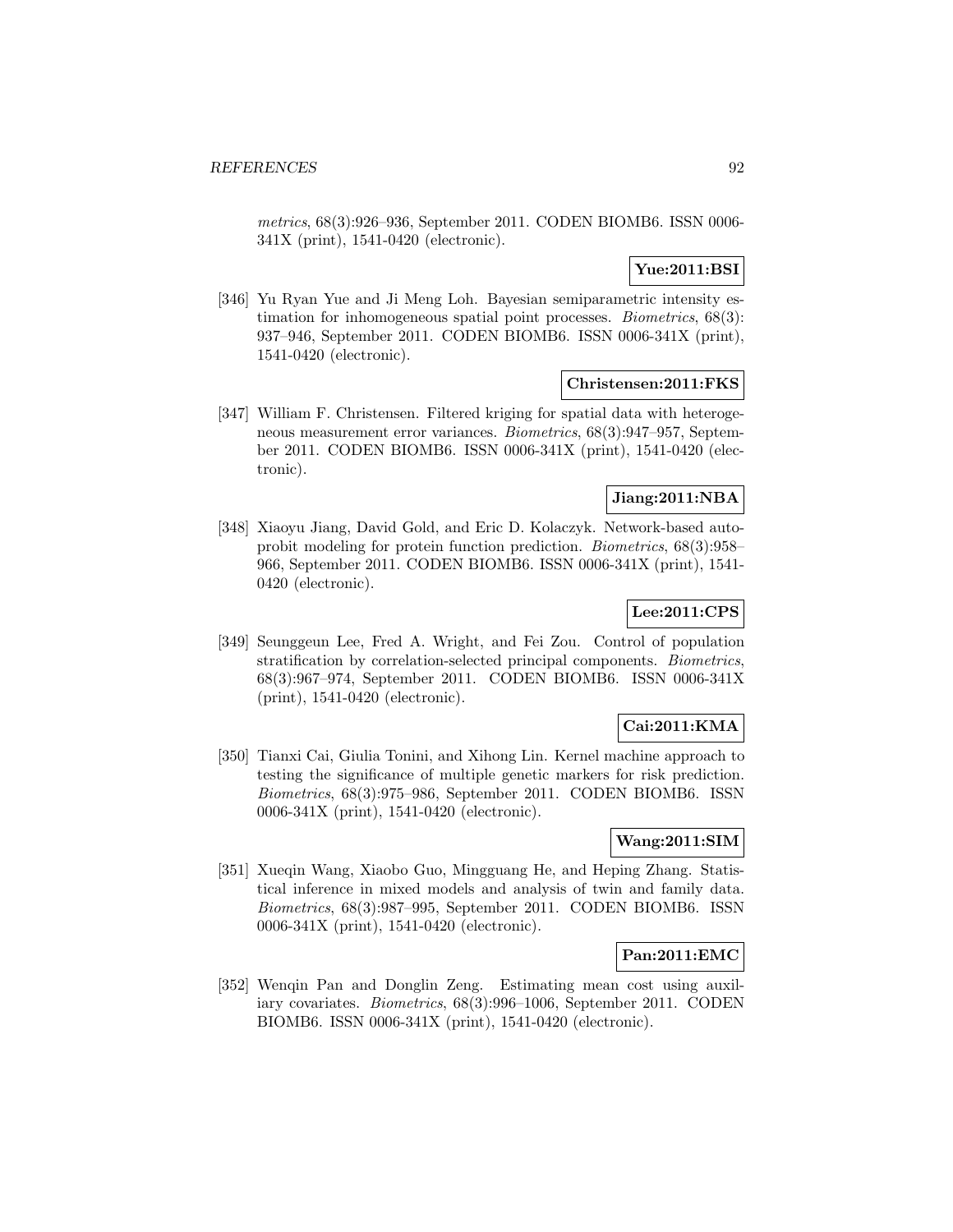#### **Hiriote:2011:MBC**

[353] Sasiprapa Hiriote and Vernon M. Chinchilli. Matrix-based concordance correlation coefficient for repeated measures. Biometrics, 68(3):1007– 1016, September 2011. CODEN BIOMB6. ISSN 0006-341X (print), 1541-0420 (electronic).

## **Rosenbaum:2011:NSS**

[354] Paul R. Rosenbaum. A new u-statistic with superior design sensitivity in matched observational studies. Biometrics, 68(3):1017–1027, September 2011. CODEN BIOMB6. ISSN 0006-341X (print), 1541-0420 (electronic).

#### **Albert:2011:GCM**

[355] Jeffrey M. Albert and Suchitra Nelson. Generalized causal mediation analysis. Biometrics, 68(3):1028–1038, September 2011. CODEN BIOMB6. ISSN 0006-341X (print), 1541-0420 (electronic).

# **Gutjahr:2011:ACE**

[356] Georg Gutjahr, Werner Brannath, and Peter Bauer. An approach to the conditional error rate principle with nuisance parameters. Biometrics, 68(3):1039–1046, September 2011. CODEN BIOMB6. ISSN 0006-341X (print), 1541-0420 (electronic).

#### **Hobbs:2011:HCP**

[357] Brian P. Hobbs, Bradley P. Carlin, Sumithra J. Mandrekar, and Daniel J. Sargent. Hierarchical commensurate and power prior models for adaptive incorporation of historical information in clinical trials. Biometrics, 68 (3):1047–1056, September 2011. CODEN BIOMB6. ISSN 0006-341X (print), 1541-0420 (electronic).

#### **Pfeiffer:2011:TCE**

[358] R. M. Pfeiffer and M. H. Gail. Two criteria for evaluating risk prediction models. Biometrics, 68(3):1057–1065, September 2011. CODEN BIOMB6. ISSN 0006-341X (print), 1541-0420 (electronic).

#### **Carpenter:2011:ASM**

[359] James Carpenter, Gerta Rücker, and Guido Schwarzer. Assessing the sensitivity of meta-analysis to selection bias: a multiple imputation approach. Biometrics, 68(3):1066–1072, September 2011. CODEN BIOMB6. ISSN 0006-341X (print), 1541-0420 (electronic).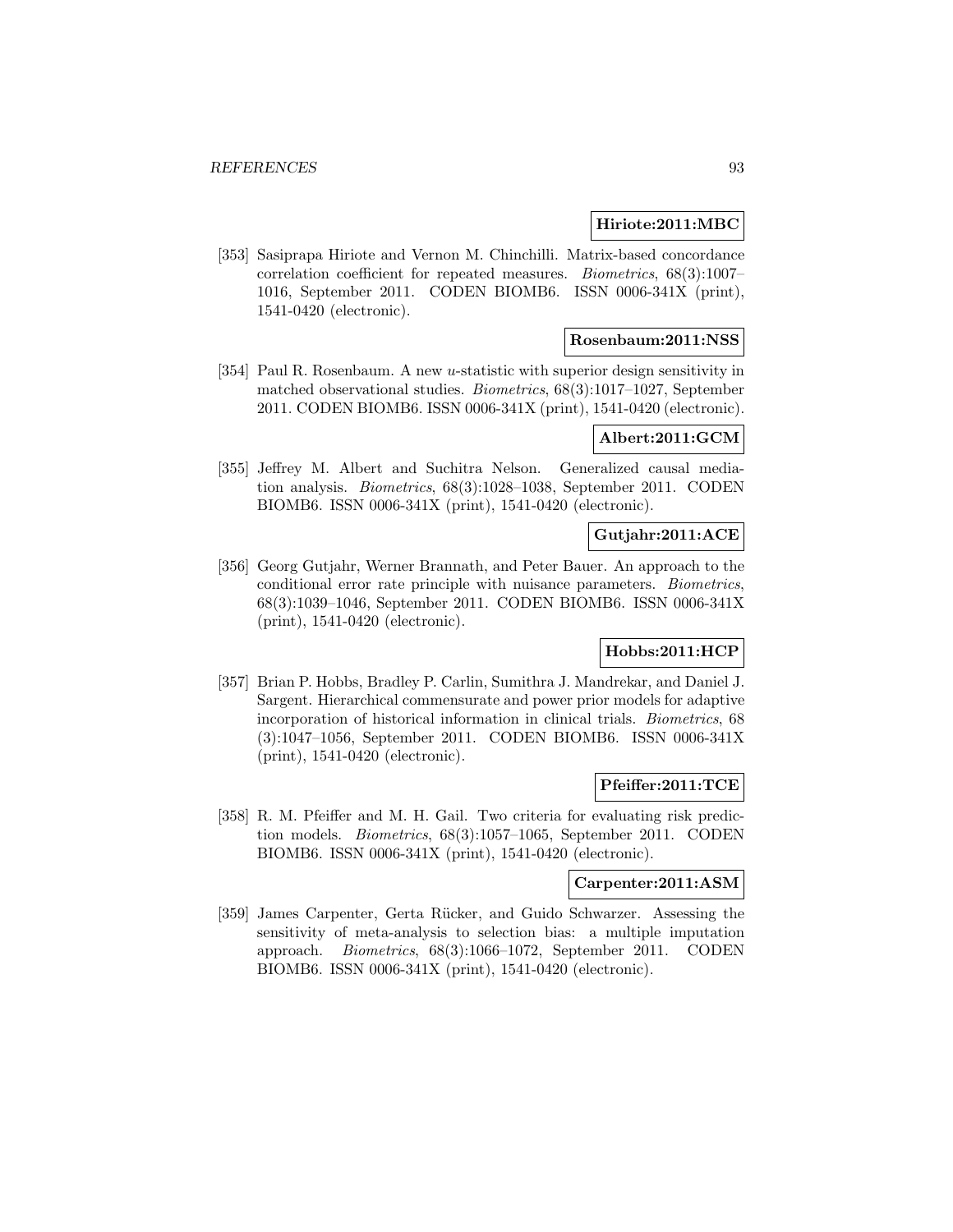# **Fu:2011:BMM**

[360] Rongwei Fu, Dipak K. Dey, and Kent E. Holsinger. A beta-mixture model for assessing genetic population structure. Biometrics, 68(3):1073–1082, September 2011. CODEN BIOMB6. ISSN 0006-341X (print), 1541-0420 (electronic).

### **Shepherd:2011:ADE**

[361] Bryan E. Shepherd and Chang Yu. Accounting for data errors discovered from an audit in multiple linear regression. Biometrics, 68(3):1083–1091, September 2011. CODEN BIOMB6. ISSN 0006-341X (print), 1541-0420 (electronic).

### **Dodd:2011:ASP**

[362] Lori E. Dodd, Edward L. Korn, Boris Freidlin, Robert Gray, and Suman Bhattacharya. An audit strategy for progression-free survival. Biometrics, 68(3):1092–1099, September 2011. CODEN BIOMB6. ISSN 0006- 341X (print), 1541-0420 (electronic).

# **Shepherd:2011:SAC**

[363] Bryan E. Shepherd, Peter B. Gilbert, and Charles T. Dupont. Sensitivity analyses comparing time-to-event outcomes only existing in a subset selected postrandomization and relaxing monotonicity. Biometrics, 68 (3):1100–1110, September 2011. CODEN BIOMB6. ISSN 0006-341X (print), 1541-0420 (electronic).

#### **Wang:2011:SBP**

[364] Lianming Wang and David B. Dunson. Semiparametric Bayes' proportional odds models for current status data with underreporting. Biometrics, 68(3):1111–1118, September 2011. CODEN BIOMB6. ISSN 0006-341X (print), 1541-0420 (electronic).

# **Sinha:2011:BPI**

[365] Sanjoy K. Sinha, Andrea B. Troxel, Stuart R. Lipsitz, Debajyoti Sinha, Garrett M. Fitzmaurice, Geert Molenberghs, and Joseph G. Ibrahim. A bivariate pseudolikelihood for incomplete longitudinal binary data with nonignorable nonmonotone missingness. Biometrics, 68(3):1119–1126, September 2011. CODEN BIOMB6. ISSN 0006-341X (print), 1541-0420 (electronic).

#### **Follmann:2011:APM**

[366] Dean Follmann and Martha Nason. An augmented probit model for missing predictable covariates in quantal bioassay with small sample size.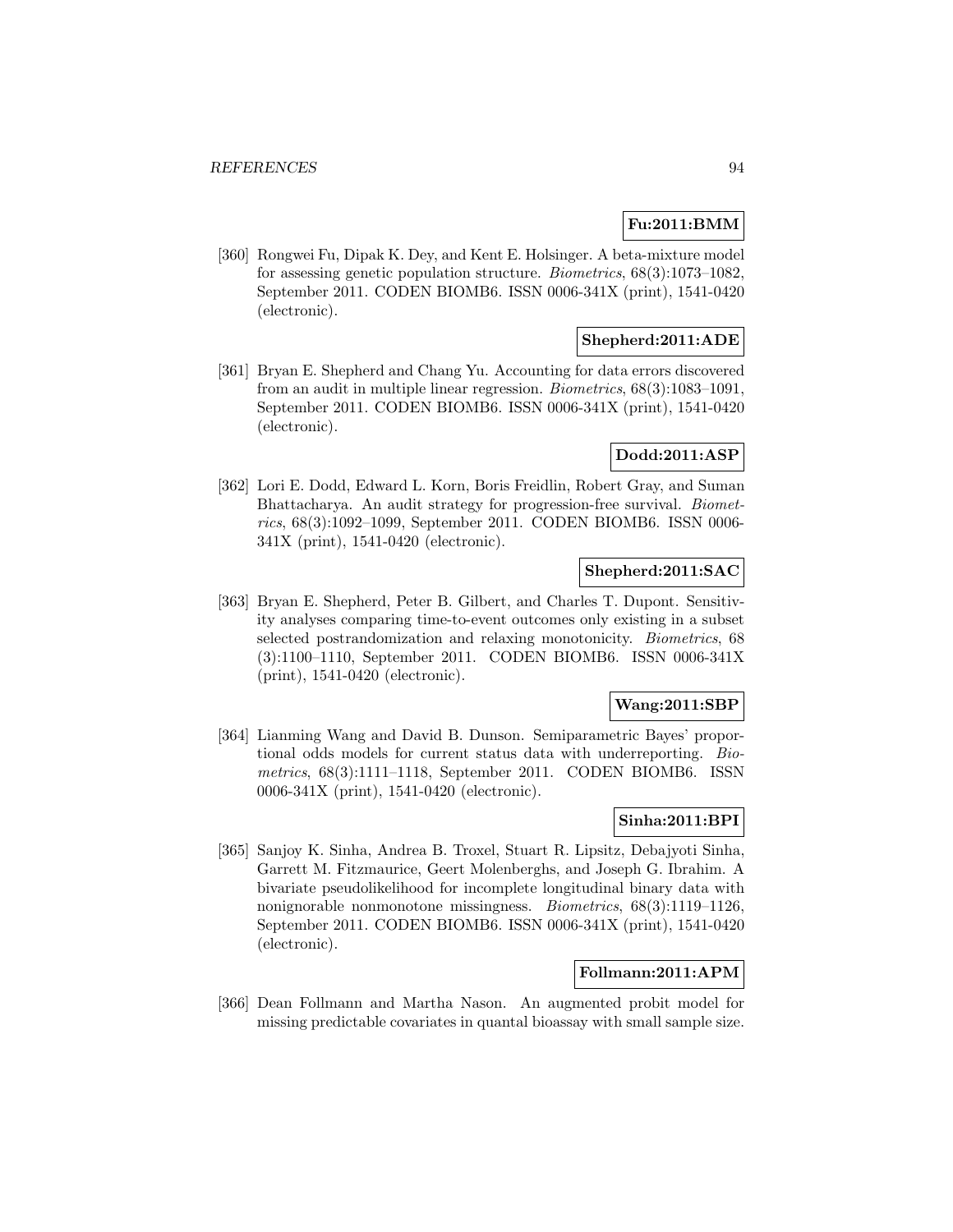Biometrics, 68(3):1127–1134, September 2011. CODEN BIOMB6. ISSN 0006-341X (print), 1541-0420 (electronic).

#### **Proschan:2011:MUM**

[367] Michael Proschan, Erica Brittain, and Lisa Kammerman. Minimize the use of minimization with unequal allocation. Biometrics, 68(3):1135– 1141, September 2011. CODEN BIOMB6. ISSN 0006-341X (print), 1541-0420 (electronic).

### **Feng:2011:EST**

[368] Cindy Xin Feng, Jiguo Cao, and Leah Bendell. Exploring spatial and temporal variations of cadmium concentrations in Pacific oysters from British Columbia. Biometrics, 68(3):1142–1152, September 2011. CO-DEN BIOMB6. ISSN 0006-341X (print), 1541-0420 (electronic).

#### **Hatfield:2011:MEB**

[369] Laura A. Hatfield, Steve Gutreuter, Michael A. Boogaard, and Bradley P. Carlin. Multilevel empirical Bayes modeling for improved estimation of toxicant formulations to suppress parasitic sea lamprey in the upper great lakes. Biometrics, 68(3):1153–1162, September 2011. CODEN BIOMB6. ISSN 0006-341X (print), 1541-0420 (electronic).

# **Chen:2011:BDN**

[370] Ming-Hui Chen, Joseph G. Ibrahim, Peter Lam, Alan Yu, and Yuanye Zhang. Bayesian design of noninferiority trials for medical devices using historical data. Biometrics, 68(3):1163–1170, September 2011. CODEN BIOMB6. ISSN 0006-341X (print), 1541-0420 (electronic).

#### **Madsen:2011:JRA**

[371] L. Madsen and Y. Fang. Joint regression analysis for discrete longitudinal data. Biometrics, 68(3):1171–1175, September 2011. CODEN BIOMB6. ISSN 0006-341X (print), 1541-0420 (electronic). See rejoinder [372] and letter [324].

# **Song:2011:RJR**

[372] Peter X.-K. Song, Mingyao Li, and Ying Yuan. Rejoinder to "Joint Regression Analysis for Discrete Longitudinal Data" by Madsen and Fang. Biometrics, 68(3):1175–1176, September 2011. CODEN BIOMB6. ISSN 0006-341X (print), 1541-0420 (electronic). See [371].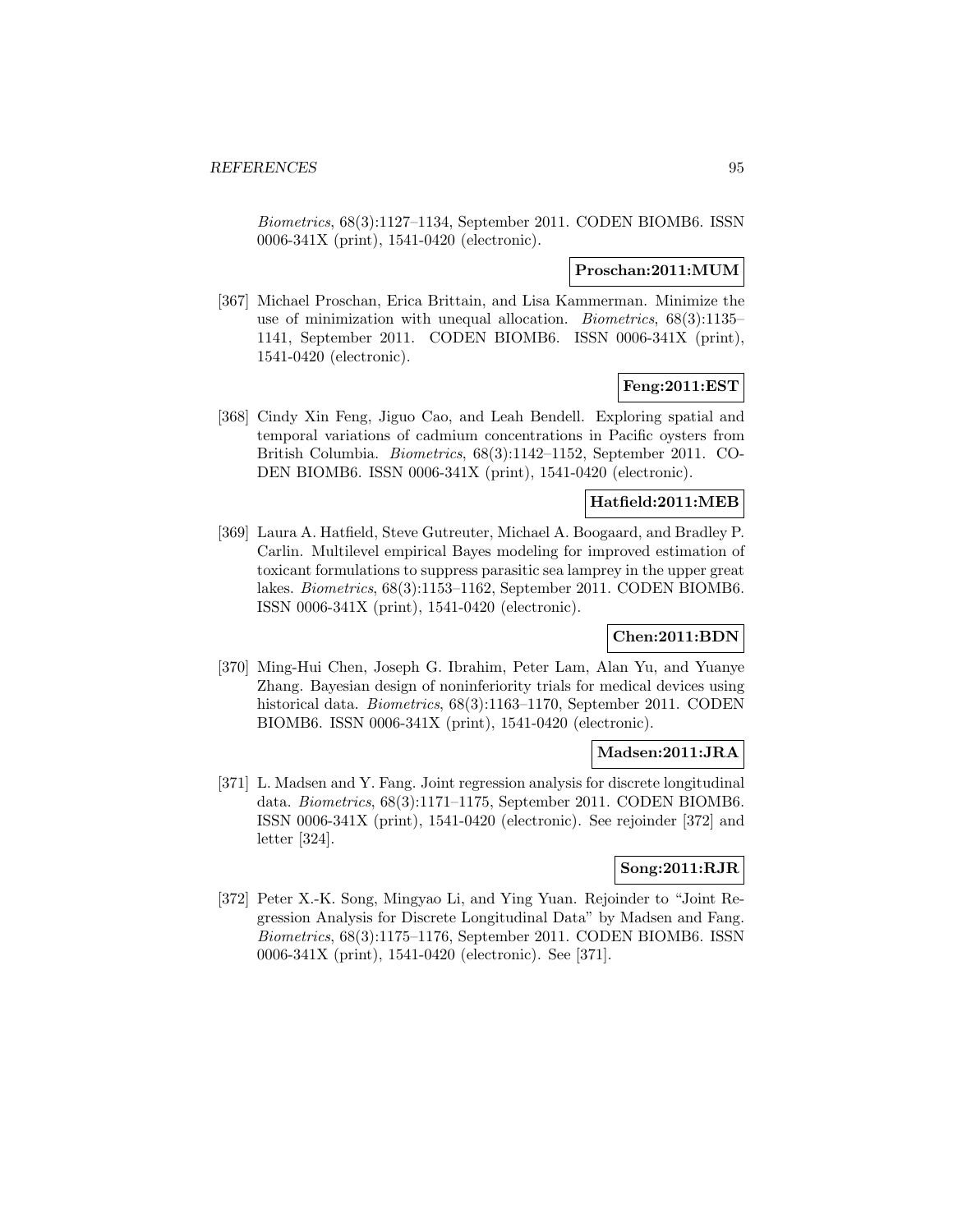### **Friendly:2011:BRG**

[373] Michael Friendly. Book review: Graphics for Statistics and Data Analysis with R, by Keen, K. J. Biometrics,  $68(3):1177$ , September 2011. CODEN BIOMB6. ISSN 0006-341X (print), 1541-0420 (electronic).

### **Guttorp:2011:BRH**

[374] Peter Guttorp. Book review: Hidden Markov Models for Time Series: an Introduction Using R, by Zucchini, W. and MacDonald, I. L. Biometrics, 68(3):1178, September 2011. CODEN BIOMB6. ISSN 0006-341X (print), 1541-0420 (electronic).

### **Tan:2011:BRB**

[375] Say Beng Tan. Book review: Bayesian Adaptive Methods for Clinical Trials, by Berry, S. M., Carlin, B. P., Lee, J. J., and Muller, P. Biometrics, 68(3):1178–1179, September 2011. CODEN BIOMB6. ISSN 0006-341X (print), 1541-0420 (electronic).

# **Steibel:2011:BRS**

[376] Juan P. Steibel. Book review: SAS and R Data Management, Statistical Analysis, and Graphics, by Kleinman, K. and Horton, N. Biometrics, 68(3):1179–1180, September 2011. CODEN BIOMB6. ISSN 0006-341X (print), 1541-0420 (electronic).

# **Rizzo:2011:BRN**

[377] Maria L. Rizzo. Book review: Numerical Analysis for Statisticians, by Lange, K. Biometrics, 68(3):1180–1181, September 2011. CODEN BIOMB6. ISSN 0006-341X (print), 1541-0420 (electronic).

## **Waller:2011:BRS**

[378] Lance A. Waller. Book review: Statistical Methods for Disease Clustering, by Tango, T. Biometrics, 68(3):1181–1182, September 2011. CO-DEN BIOMB6. ISSN 0006-341X (print), 1541-0420 (electronic).

#### **Anonymous:2011:BRD**

[379] Anonymous. Book review: Design and Analysis of Quality of Life Studies in Clinical Trials, by Fairclough, D. L. Biometrics, 68(3):1182, September 2011. CODEN BIOMB6. ISSN 0006-341X (print), 1541-0420 (electronic).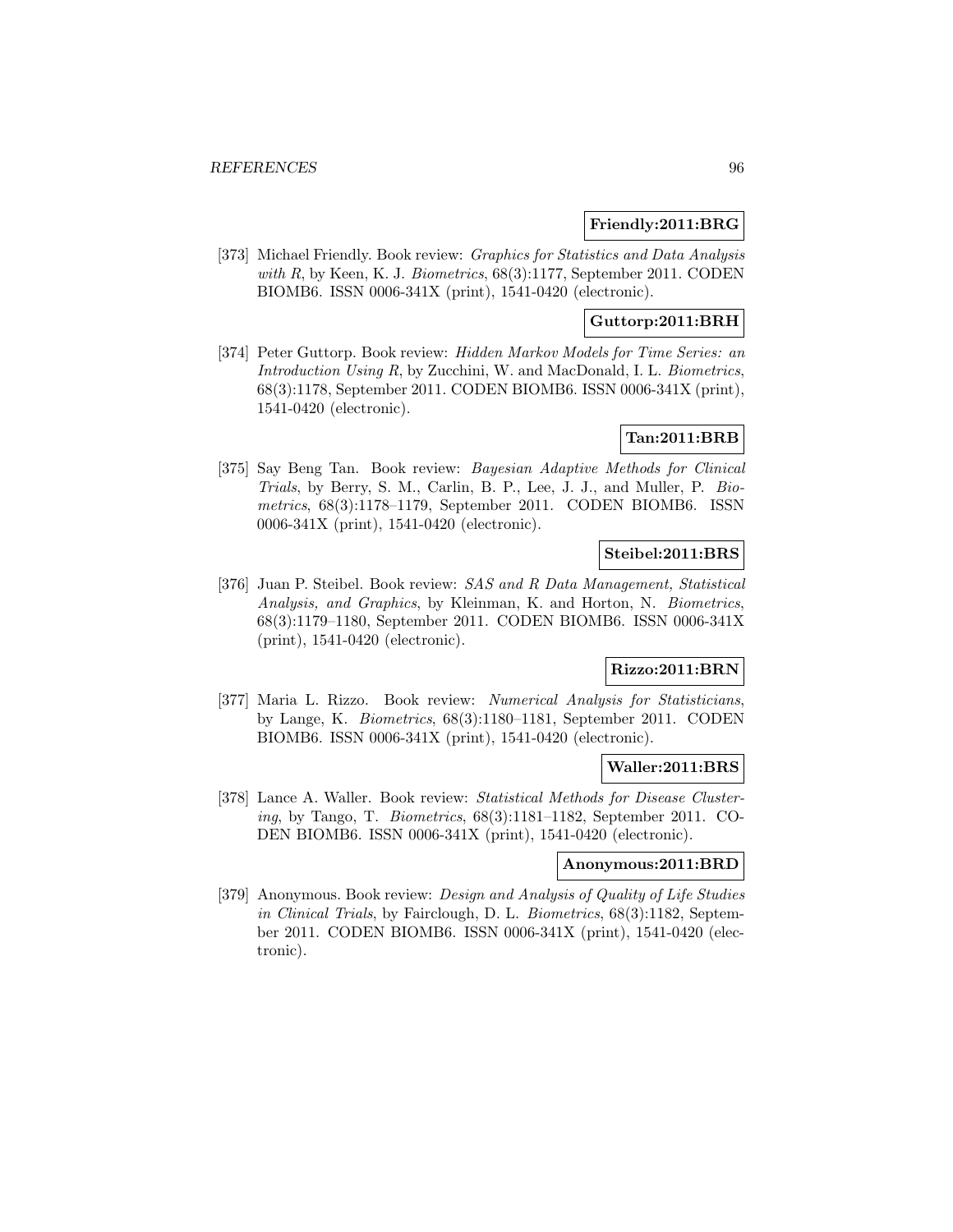#### **Anonymous:2011:BRSa**

[380] Anonymous. Book review: Survival Analysis Using SAS: a Practical Guide, by Allison, P. D. Biometrics, 68(3):1182, September 2011. CO-DEN BIOMB6. ISSN 0006-341X (print), 1541-0420 (electronic).

#### **Anonymous:2011:BRN**

[381] Anonymous. Book review: *Nonparametric Statistical Inference*, by Gibbons, J. D. and Chakraborti, S. Biometrics, 68(3):1182–1183, September 2011. CODEN BIOMB6. ISSN 0006-341X (print), 1541-0420 (electronic).

### **Anonymous:2011:BRSb**

[382] Anonymous. Book review: Stochastic Processes: an Introduction, by Jones, P. W and Smith, P. Biometrics, 68(3):1183, September 2011. CODEN BIOMB6. ISSN 0006-341X (print), 1541-0420 (electronic).

#### **Baker:2012:CNM**

[383] Stuart G. Baker, Paul Lichtenstein, Jaakko Kaprio, and Niels Holm. Correction to "A Note on MAR, Identifying Restrictions, Model Comparison, and Sensitivity Analysis in Pattern Mixture Models with and without Covariates for Incomplete Data," by Chenguang Wang and Michael J. Daniels; **67**, 810–818, September 2011. Biometrics, 61(1):994, September 2012. CODEN BIOMB6. ISSN 0006-341X (print), 1541-0420 (electronic). See [273].

#### **Dickhaus:2012:BRM**

[384] Thorsten Dickhaus. Book review: Multiple Comparisons Using R, by Bretz, F., Hothorn, T., and Westfall, P. Biometrics, 67(3):995, September 2012. CODEN BIOMB6. ISSN 0006-341X (print), 1541-0420 (electronic).

### **Mitra:2012:BRF**

[385] Nandita Mitra. Book review: The Fundamentals of Modern Statistical Genetics, by Laird, N. M. and Lange, C. Biometrics, 67(3):995–996, September 2012. CODEN BIOMB6. ISSN 0006-341X (print), 1541-0420 (electronic).

#### **Ding:2012:BRC**

[386] Meichun Ding. Book review: Clinical Trial Design: Bayesian and Frequentist Adaptive Methods, by Yin, G. Biometrics, 67(3):996–997, September 2012. CODEN BIOMB6. ISSN 0006-341X (print), 1541-0420 (electronic).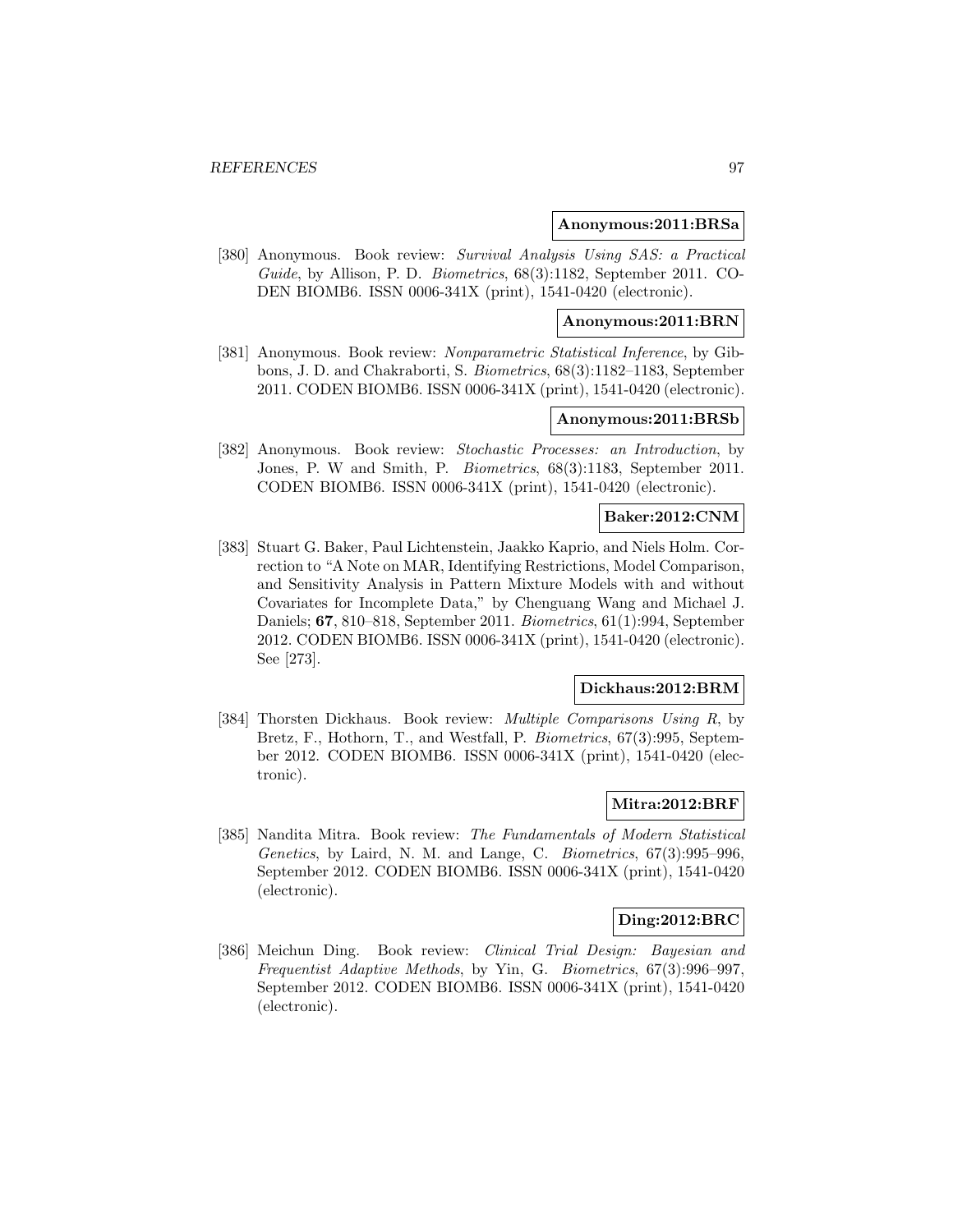#### **Pettit:2012:BRB**

[387] Lawrence Pettit. Book review: Bayesian Model Selection and Statistical Modeling, by Ando, T. Biometrics, 67(3):997–998, September 2012. CODEN BIOMB6. ISSN 0006-341X (print), 1541-0420 (electronic).

#### **Anonymous:2012:RE**

[388] Anonymous. Report of the Editors — 2011. Biometrics,  $68(1):$ vii–x, March 2012. CODEN BIOMB6. ISSN 0006-341X (print), 1541-0420 (electronic).

# **Sun:2012:SFE**

[389] Wei Sun. A statistical framework for eQTL mapping using RNA-seq data. Biometrics, 68(1):1–11, March 2012. CODEN BIOMB6. ISSN 0006-341X (print), 1541-0420 (electronic).

#### **Sun:2012:MLM**

[390] Wei Sun and Lexin Li. Multiple loci mapping via model-free variable selection. Biometrics,  $68(1):12-22$ , March 2012. CODEN BIOMB6. ISSN 0006-341X (print), 1541-0420 (electronic).

# **McCormick:2012:DLR**

[391] Tyler H. McCormick, Adrian E. Raftery, David Madigan, and Randall S. Burd. Dynamic logistic regression and dynamic model averaging for binary classification. Biometrics, 68(1):23–30, March 2012. CODEN BIOMB6. ISSN 0006-341X (print), 1541-0420 (electronic).

#### **Croux:2012:REM**

[392] Christophe Croux, Irène Gijbels, and Ilaria Prosdocimi. Robust estimation of mean and dispersion functions in extended generalized additive models. Biometrics, 68(1):31–44, March 2012. CODEN BIOMB6. ISSN 0006-341X (print), 1541-0420 (electronic).

### **Malinovsky:2012:PDO**

[393] Yaakov Malinovsky, Paul S. Albert, and Enrique F. Schisterman. Pooling designs for outcomes under a Gaussian random effects model. Biometrics, 68(1):45–52, March 2012. CODEN BIOMB6. ISSN 0006-341X (print), 1541-0420 (electronic).

# **Braun:2012:PCV**

[394] Julia Braun, Leonhard Held, and Bruno Ledergerber. Predictive crossvalidation for the choice of linear mixed-effects models with application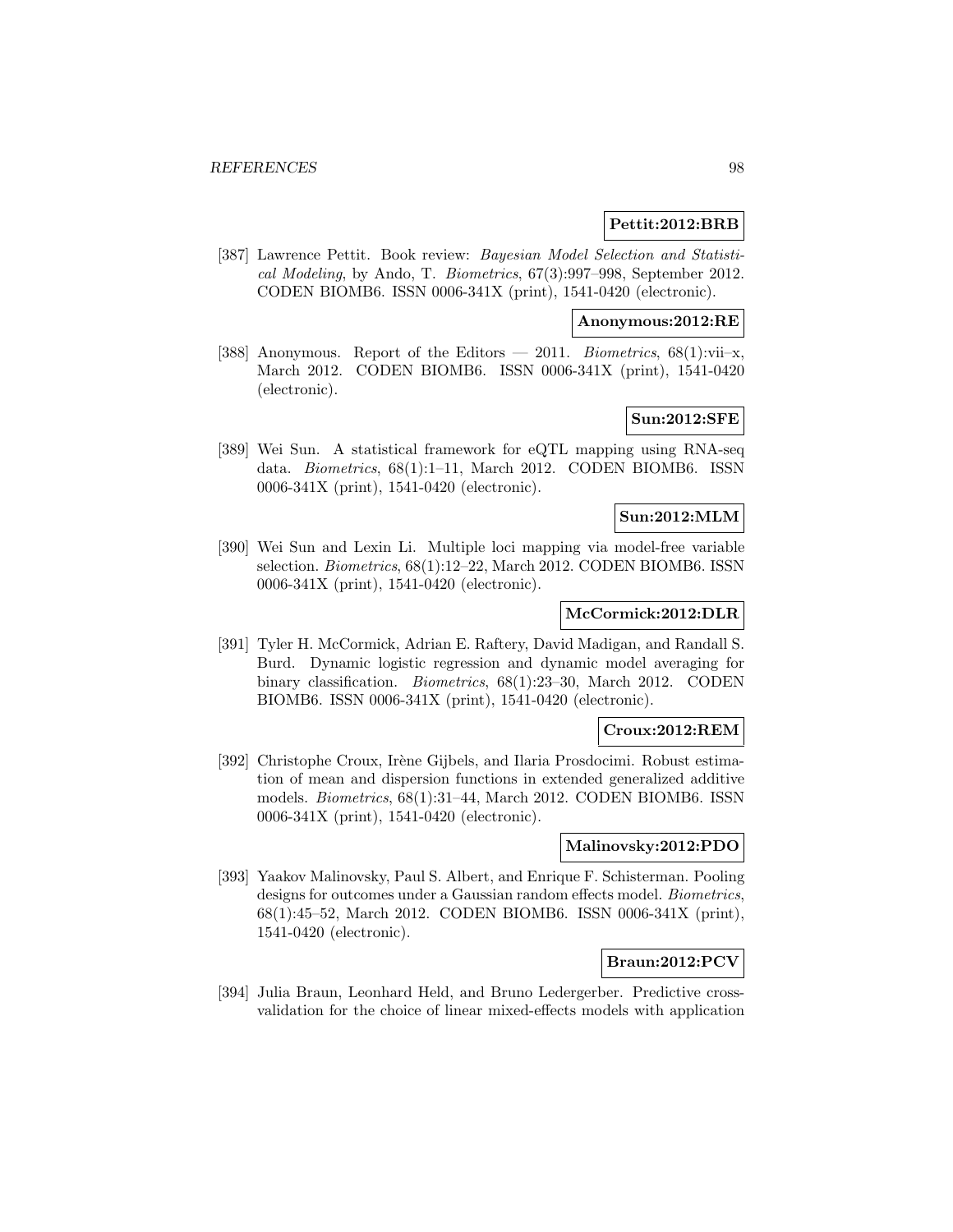to data from the Swiss HIV cohort study. Biometrics, 68(1):53–61, March 2012. CODEN BIOMB6. ISSN 0006-341X (print), 1541-0420 (electronic).

# **Claggett:2012:ACS**

[395] B. Claggett, S. W. Lagakos, and R. Wang. Augmented cross-sectional studies with abbreviated follow-up for estimating HIV incidence. Biometrics, 68(1):62–74, March 2012. CODEN BIOMB6. ISSN 0006-341X (print), 1541-0420 (electronic).

# **Zhang:2012:PRT**

[396] Kai Zhang, Mikhail Traskin, and Dylan S. Small. A powerful and robust test statistic for randomization inference in group-randomized trials with matched pairs of groups. Biometrics, 68(1):75–84, March 2012. CODEN BIOMB6. ISSN 0006-341X (print), 1541-0420 (electronic).

#### **Shinohara:2012:BSC**

[397] Russell T. Shinohara, Constantine E. Frangakis, and Constantine G. Lyketsos. A broad symmetry criterion for nonparametric validity of parametrically based tests in randomized trials. Biometrics, 68(1):85– 91, March 2012. CODEN BIOMB6. ISSN 0006-341X (print), 1541-0420 (electronic).

### **Burgette:2012:MAB**

[398] Lane F. Burgette and Jerome P. Reiter. Modeling adverse birth outcomes via confirmatory factor quantile regression. Biometrics, 68(1):92–100, March 2012. CODEN BIOMB6. ISSN 0006-341X (print), 1541-0420 (electronic).

# **Ji:2012:QRD**

[399] Shuang Ji, Limin Peng, Yu Cheng, and HuiChuan Lai. Quantile regression for doubly censored data. Biometrics, 68(1):101–112, March 2012. CODEN BIOMB6. ISSN 0006-341X (print), 1541-0420 (electronic).

#### **Perme:2012:ERS**

[400] Maja Pohar Perme, Janez Stare, and Jacques Estève. On estimation in relative survival. Biometrics, 68(1):113–120, March 2012. CODEN BIOMB6. ISSN 0006-341X (print), 1541-0420 (electronic).

#### **Yan:2012:ICE**

[401] Wei Yan, Yaqin Hu, and Zhi Geng. Identifiability of causal effects for binary variables with baseline data missing due to death. Biometrics, 68 (1):121–128, March 2012. CODEN BIOMB6. ISSN 0006-341X (print), 1541-0420 (electronic).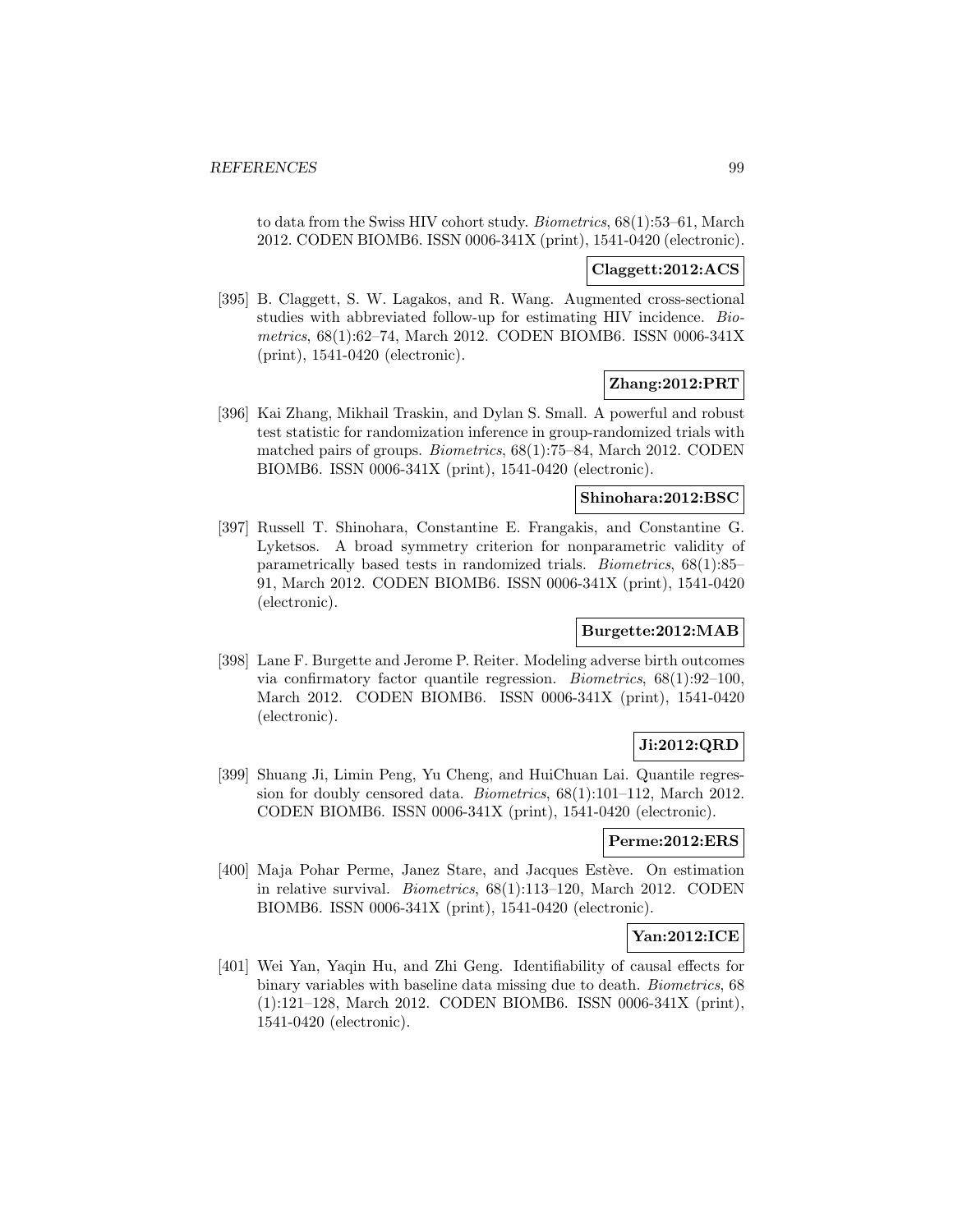#### **Seaman:2012:CMI**

[402] Shaun R. Seaman, Ian R. White, Andrew J. Copas, and Leah Li. Combining multiple imputation and inverse-probability weighting. Biometrics, 68(1):129–137, March 2012. CODEN BIOMB6. ISSN 0006-341X (print), 1541-0420 (electronic).

# **Holland-Letz:2012:EAO**

[403] Tim Holland-Letz, Holger Dette, and Didier Renard. Efficient algorithms for optimal designs with correlated observations in pharmacokinetics and dose-finding studies. Biometrics, 68(1):138–145, March 2012. CODEN BIOMB6. ISSN 0006-341X (print), 1541-0420 (electronic).

#### **Bertrand:2012:SAA**

[404] Julie Bertrand, Emmanuelle Comets, Marylore Chenel, and France Mentré. Some alternatives to asymptotic tests for the analysis of pharmacogenetic data using nonlinear mixed effects models. Biometrics, 68 (1):146–155, March 2012. CODEN BIOMB6. ISSN 0006-341X (print), 1541-0420 (electronic).

## **Yuan:2012:GFD**

[405] Ying Yuan and Valen E. Johnson. Goodness-of-fit diagnostics for Bayesian hierarchical models. Biometrics, 68(1):156–164, March 2012. CODEN BIOMB6. ISSN 0006-341X (print), 1541-0420 (electronic).

#### **StClair:2012:BME**

[406] Katherine St. Clair and Daniel O'Connell. A Bayesian model for estimating population means using a link-tracing sampling design. Biometrics, 68(1):165–173, March 2012. CODEN BIOMB6. ISSN 0006-341X (print), 1541-0420 (electronic).

### **Gangnon:2012:LMA**

[407] Ronald E. Gangnon. Local multiplicity adjustment for the spatial scan statistic using the Gumbel distribution. Biometrics, 68(1):174–182, March 2012. CODEN BIOMB6. ISSN 0006-341X (print), 1541-0420 (electronic).

#### **Jones:2012:IBD**

[408] M. C. Jones and Arthur Pewsey. Inverse Batschelet distributions for circular data. Biometrics, 68(1):183–193, March 2012. CODEN BIOMB6. ISSN 0006-341X (print), 1541-0420 (electronic).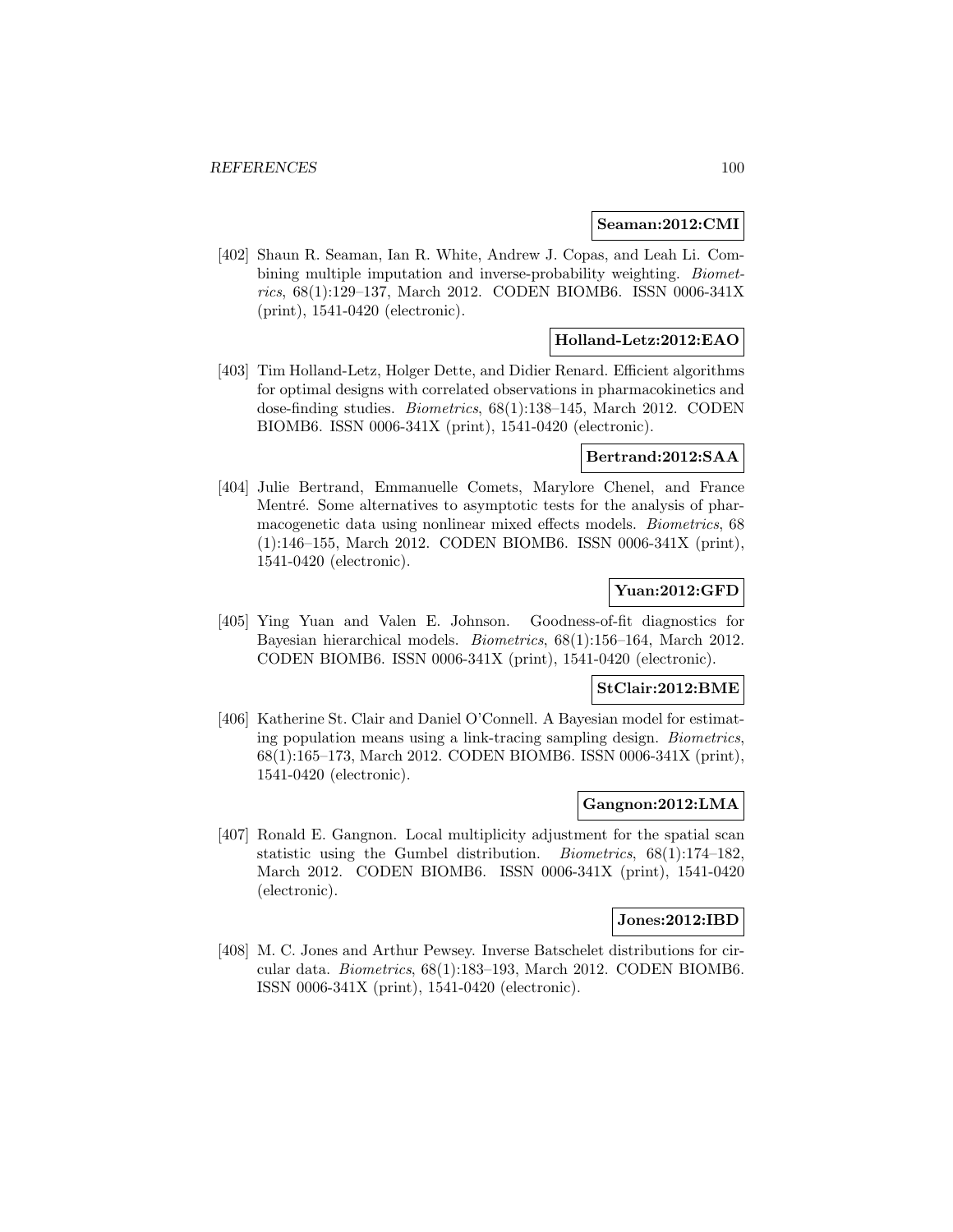#### **Wang:2012:ICE**

[409] Xinlei Wang, Ke Wang, and Johan Lim. Isotonized CDF estimation from judgment poststratification data with empty strata. Biometrics, 68 (1):194–202, March 2012. CODEN BIOMB6. ISSN 0006-341X (print), 1541-0420 (electronic).

# **Trippa:2012:BES**

[410] Lorenzo Trippa, Gary L. Rosner, and Peter Müller. Bayesian enrichment strategies for randomized discontinuation trials. Biometrics, 68(1):203– 211, March 2012. CODEN BIOMB6. ISSN 0006-341X (print), 1541-0420 (electronic).

# **Schmidli:2012:D**

[411] Heinz Schmidli and Beat Neuenschwander. Discussions. Biometrics, 68 (1):212–214, March 2012. CODEN BIOMB6. ISSN 0006-341X (print), 1541-0420 (electronic).

### **Gonen:2012:D**

[412] Mithat Gönen. Discussions. Biometrics,  $68(1):215-216$ , March 2012. CODEN BIOMB6. ISSN 0006-341X (print), 1541-0420 (electronic).

#### **Perevozskaya:2012:D**

[413] Inna Perevozskaya. Discussions. Biometrics, 68(1):217–218, March 2012. CODEN BIOMB6. ISSN 0006-341X (print), 1541-0420 (electronic).

### **Grieve:2012:D**

[414] Andrew P. Grieve. Discussions. *Biometrics*, 68(1):219–223, March 2012. CODEN BIOMB6. ISSN 0006-341X (print), 1541-0420 (electronic).

# **Trippa:2012:R**

[415] Lorenzo Trippa, Gary L. Rosner, and Peter Müller. Rejoinder. Biometrics, 68(1):224–225, March 2012. CODEN BIOMB6. ISSN 0006-341X (print), 1541-0420 (electronic).

### **Ghosh:2012:MAS**

[416] Debashis Ghosh, Jeremy M. G. Taylor, and Daniel J. Sargent. Metaanalysis for surrogacy: Accelerated failure time models and semicompeting risks modeling. Biometrics, 68(1):226–232, March 2012. CODEN BIOMB6. ISSN 0006-341X (print), 1541-0420 (electronic). See discussion [417, 418] and rejoinder [421].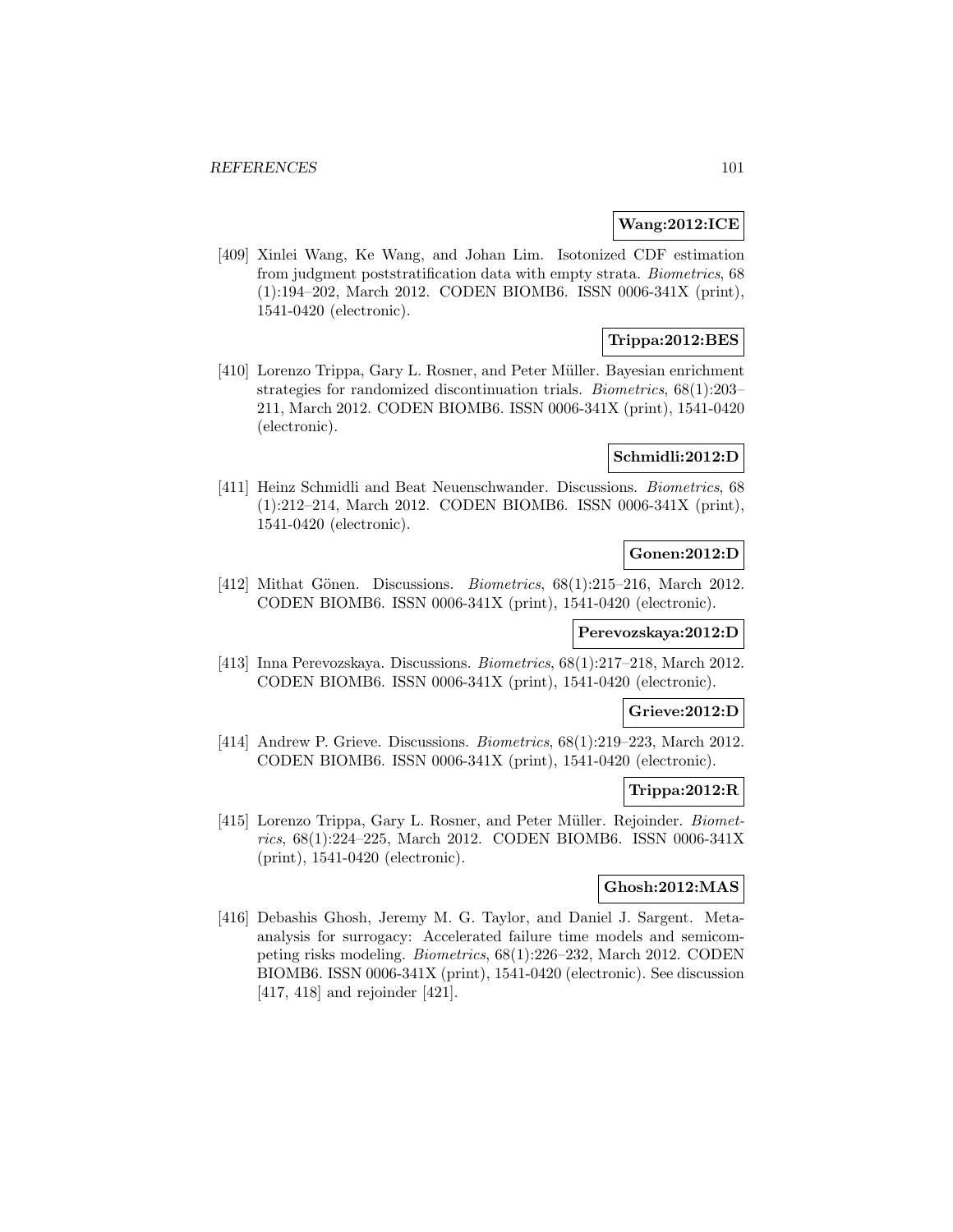#### **Molenberghs:2012:DCG**

[417] Geert Molenberghs. Discussion contribution to 091037PR4 (Ghosh, Taylor, and Sargent). Biometrics, 68(1):233–235, March 2012. CODEN BIOMB6. ISSN 0006-341X (print), 1541-0420 (electronic). See [416, 421].

### **Korn:2012:DPG**

[418] Edward L. Korn. Discussion of the paper of Ghosh, Taylor, and Sargent. Biometrics, 68(1):236–238, March 2012. CODEN BIOMB6. ISSN 0006- 341X (print), 1541-0420 (electronic). See [416, 421].

# **Berger:2012:D**

[419] Vance W. Berger, Grant Izmirlian, and Diana Knoll. Discussions. Biometrics, 68(1):239–241, March 2012. CODEN BIOMB6. ISSN 0006-341X (print), 1541-0420 (electronic).

#### **OQuigley:2012:DOF**

[420] John O'Quigley and Philippe Flandre. Discussion by O'Quigley and Flandre. Biometrics, 68(1):242–244, March 2012. CODEN BIOMB6. ISSN 0006-341X (print), 1541-0420 (electronic).

# **Ghosh:2012:RMA**

[421] Debashis Ghosh, Jeremy M. G. Taylor, and Daniel J. Sargent. Rejoinder for "Meta-analysis for Surrogacy: Accelerated Failure Time Models and Semicompeting Risks Modeling". Biometrics, 68(1):245–247, March 2012. CODEN BIOMB6. ISSN 0006-341X (print), 1541-0420 (electronic). See [417].

# **Baker:2012:PTE**

[422] Stuart G. Baker, Daniel J. Sargent, Marc Buyse, and Tomasz Burzykowski. Predicting treatment effect from surrogate endpoints and historical trials: an extrapolation involving probabilities of a binary outcome or survival to a specific time. Biometrics, 68(1):248–257, March 2012. CODEN BIOMB6. ISSN 0006-341X (print), 1541-0420 (electronic).

### **Renfro:2012:BAT**

[423] Lindsay A. Renfro, Bradley P. Carlin, and Daniel J. Sargent. Bayesian adaptive trial design for a newly validated surrogate endpoint. Biometrics, 68(1):258–267, March 2012. CODEN BIOMB6. ISSN 0006-341X (print), 1541-0420 (electronic).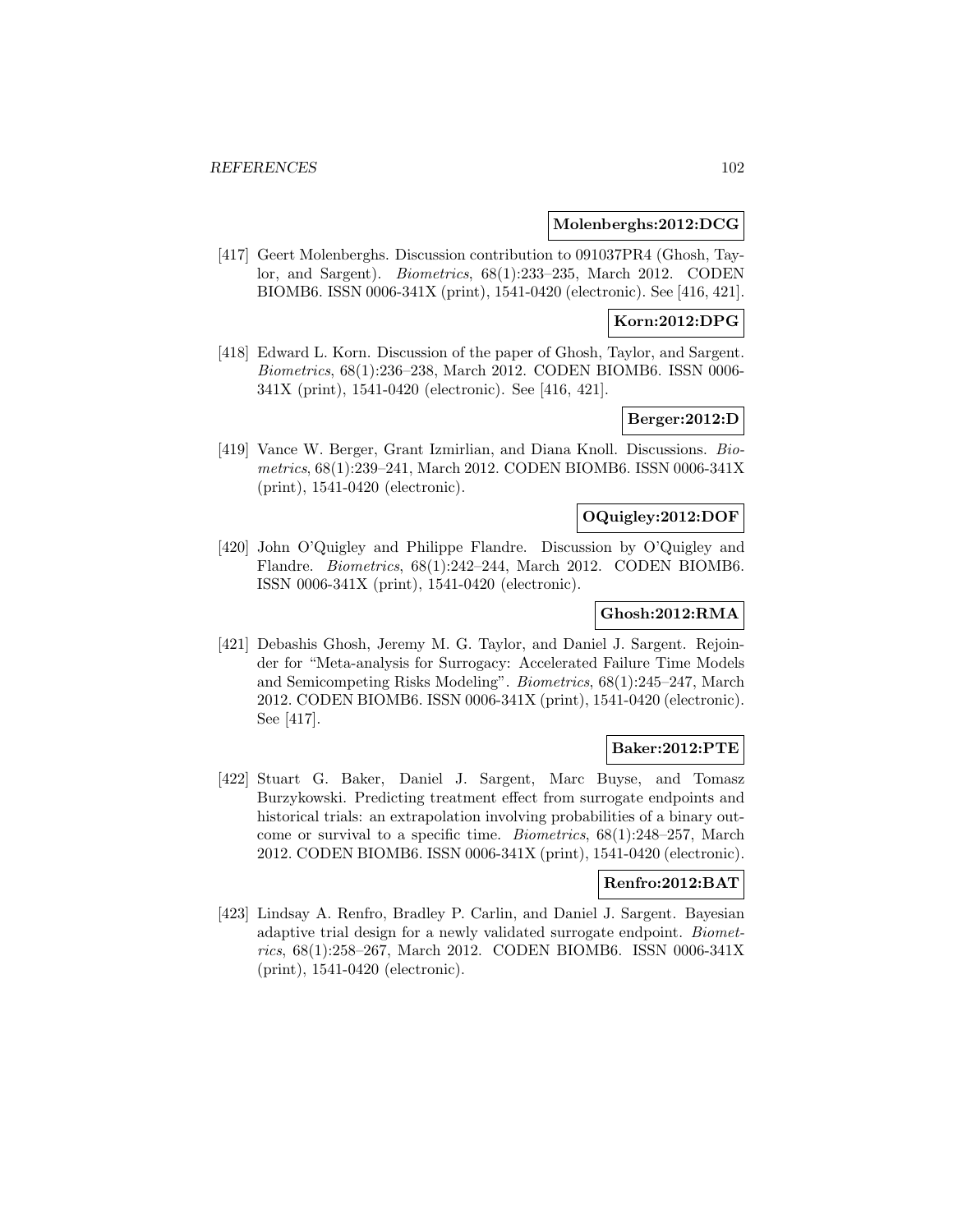#### **Zhang:2012:BAM**

[424] Peng Zhang, Juxin Liu, Jianghu Dong, Jelena L. Holovati, Brenda Letcher, and Locksley E. McGann. A Bayesian adjustment for multiplicative measurement errors for a calibration problem with application to a stem cell study. Biometrics, 68(1):268–274, March 2012. CODEN BIOMB6. ISSN 0006-341X (print), 1541-0420 (electronic).

## **Joffe:2012:GEA**

[425] Marshall M. Joffe, Wei Peter Yang, and Harold Feldman. G-estimation and artificial censoring: Problems, challenges, and applications. Biometrics, 68(1):275–286, March 2012. CODEN BIOMB6. ISSN 0006-341X (print), 1541-0420 (electronic).

#### **McMahan:2012:IDS**

[426] Christopher S. McMahan, Joshua M. Tebbs, and Christopher R. Bilder. Informative Dorfman screening. Biometrics, 68(1):287–296, March 2012. CODEN BIOMB6. ISSN 0006-341X (print), 1541-0420 (electronic).

### **Whitmore:2012:CND**

[427] G. A. Whitmore, Guangyu Zhang, and Mei-Ling Ting Lee. Constructing normalcy and discrepancy indexes for birth weight and gestational age using a threshold regression mixture model. Biometrics, 68(1):297–306, March 2012. CODEN BIOMB6. ISSN 0006-341X (print), 1541-0420 (electronic).

# **Han:2012:CLA**

[428] Fang Han and Wei Pan. A composite likelihood approach to latent multivariate Gaussian modeling of SNP data with application to genetic association testing. Biometrics, 68(1):307–315, March 2012. CODEN BIOMB6. ISSN 0006-341X (print), 1541-0420 (electronic).

# **Daye:2012:HDH**

[429] Z. John Daye, Jinbo Chen, and Hongzhe Li. High-dimensional heteroscedastic regression with an application to eQTL data analysis. Biometrics, 68(1):316–326, March 2012. CODEN BIOMB6. ISSN 0006-341X (print), 1541-0420 (electronic).

#### **Demetrio:2012:BRI**

[430] Clarice G. B. Demétrio. Book review: Introduction to General and Generalized Linear Models, by Madsen, H. and Tyregod, P. Biometrics, 68 (1):327, March 2012. CODEN BIOMB6. ISSN 0006-341X (print), 1541- 0420 (electronic).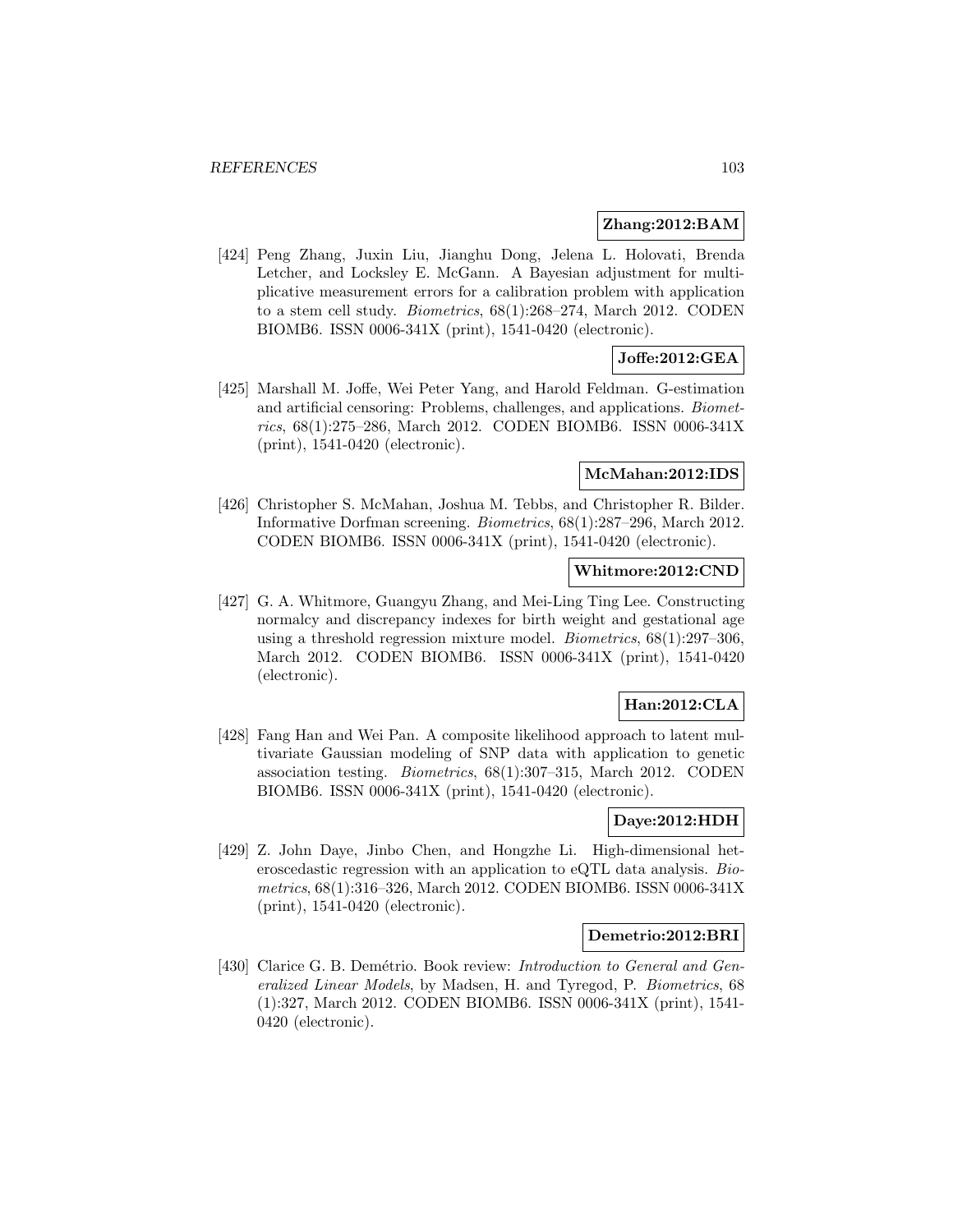#### **Wittes:2012:BRS**

[431] Janet T. Wittes. Book review: Sample Sizes for Clinical Trials, by Julious, S. A. Biometrics, 68(1):327–328, March 2012. CODEN BIOMB6. ISSN 0006-341X (print), 1541-0420 (electronic).

# **Wit:2012:BRL**

[432] Ernst Wit. Book review: Learning and Inference in Computational Systems Biology, by Lawrence, N. D., Girolami, M., Rattray, M., and Sanguinetti, G. Biometrics, 68(1):328–329, March 2012. CODEN BIOMB6. ISSN 0006-341X (print), 1541-0420 (electronic).

#### **Anonymous:2012:BRA**

[433] Anonymous. Book review: Applied Probability, by Lange, K. Biometrics, 68(1):329–330, March 2012. CODEN BIOMB6. ISSN 0006-341X (print), 1541-0420 (electronic).

#### **Anonymous:2012:BRC**

[434] Anonymous. Book review: *Common Statistical Methods for Clinical Re*search with SAS Examples, by Walker, G. A. and Shostak, J. Biometrics, 68(1):330, March 2012. CODEN BIOMB6. ISSN 0006-341X (print), 1541-0420 (electronic).

#### **Anonymous:2012:BRR**

[435] Anonymous. Book review: Regression Estimators: a Comparative Study, by Gruber, M. H. J. Biometrics, 68(1):330, March 2012. CODEN BIOMB6. ISSN 0006-341X (print), 1541-0420 (electronic).

#### **Staicu:2012:MFD**

[436] Ana-Maria Staicu, Ciprian M. Crainiceanu, Daniel S. Reich, and David Ruppert. Modeling functional data with spatially heterogeneous shape characteristics. Biometrics, 68(2):331–343, June 2012. CODEN BIOMB6. ISSN 0006-341X (print), 1541-0420 (electronic).

# **Wu:2012:NDB**

[437] Hulin Wu, Hongqi Xue, and Arun Kumar. Numerical discretizationbased estimation methods for ordinary differential equation models via penalized spline smoothing with applications in biomedical research. Biometrics, 68(2):344–352, June 2012. CODEN BIOMB6. ISSN 0006-341X (print), 1541-0420 (electronic).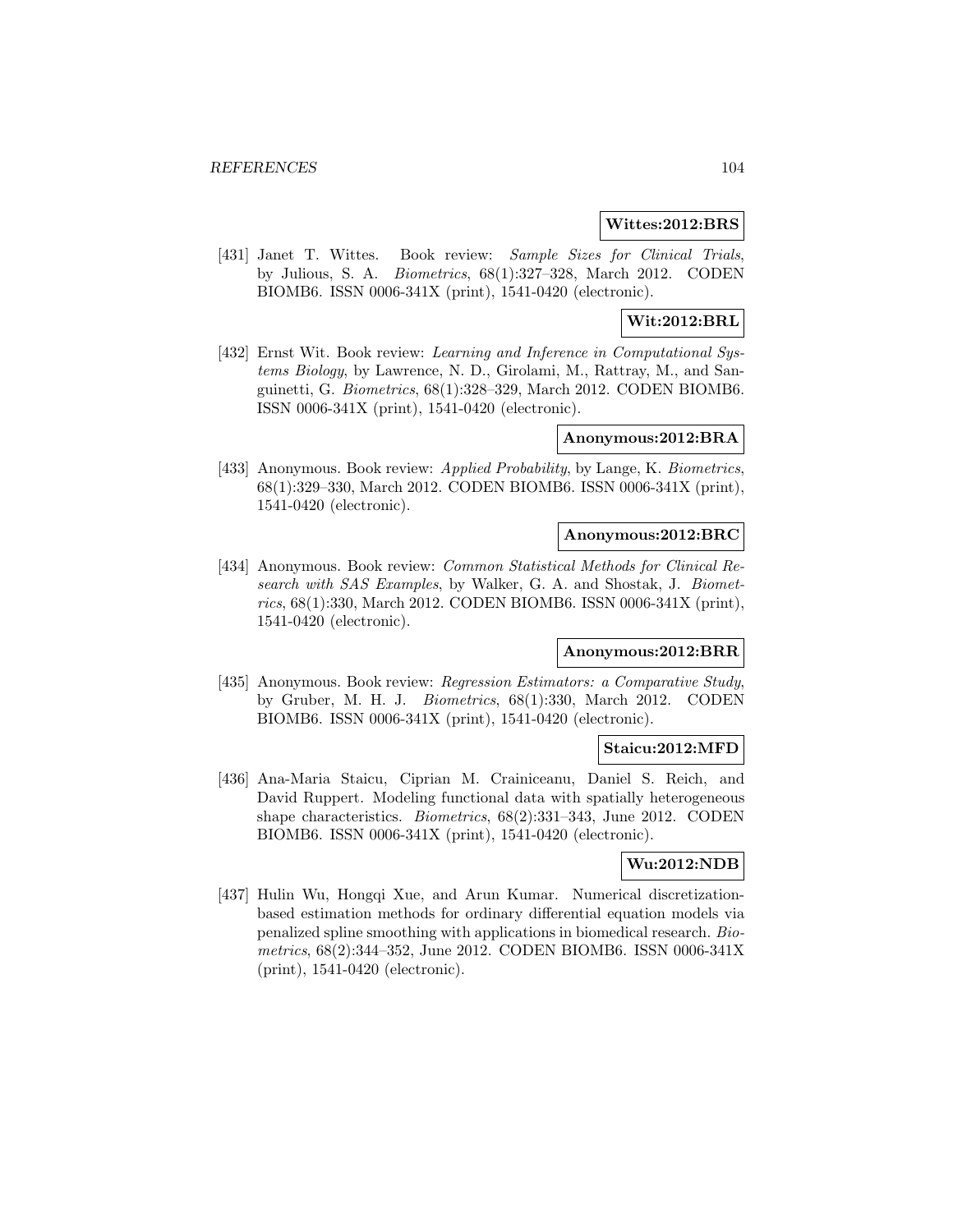#### **Wang:2012:PGE**

[438] Lan Wang, Jianhui Zhou, and Annie Qu. Penalized generalized estimating equations for high-dimensional longitudinal data analysis. Biometrics, 68(2):353–360, June 2012. CODEN BIOMB6. ISSN 0006-341X (print), 1541-0420 (electronic).

## **Bhadra:2012:BSA**

[439] Dhiman Bhadra, Michael J. Daniels, Sungduk Kim, Malay Ghosh, and Bhramar Mukherjee. A Bayesian semiparametric approach for incorporating longitudinal information on exposure history for inference in case-control studies. Biometrics, 68(2):361–370, June 2012. CODEN BIOMB6. ISSN 0006-341X (print), 1541-0420 (electronic).

#### **Jones:2012:FJM**

[440] G. Jones, W. O. Johnson, W. D. Vink, and N. French. A framework for the joint modeling of longitudinal diagnostic outcome data and latent infection status: Application to investigating the temporal relationship between infection and disease. Biometrics, 68(2):371–379, June 2012. CODEN BIOMB6. ISSN 0006-341X (print), 1541-0420 (electronic).

#### **Commenges:2012:CPE**

[441] Daniel Commenges, Benoit Liquet, and Cécile Proust-Lima. Choice of prognostic estimators in joint models by estimating differences of expected conditional Kullback–Leibler risks. Biometrics, 68(2):380–387, June 2012. CODEN BIOMB6. ISSN 0006-341X (print), 1541-0420 (electronic).

# **Zheng:2012:EPA**

[442] Yingye Zheng, Tianxi Cai, Yuying Jin, and Ziding Feng. Evaluating prognostic accuracy of biomarkers under competing risk. Biometrics, 68 (2):388–396, June 2012. CODEN BIOMB6. ISSN 0006-341X (print), 1541-0420 (electronic).

# **Shaw:2012:HRE**

[443] Pamela A. Shaw and Ross L. Prentice. Hazard ratio estimation for biomarker-calibrated dietary exposures. Biometrics, 68(2):397–407, June 2012. CODEN BIOMB6. ISSN 0006-341X (print), 1541-0420 (electronic).

## **Dong:2012:ELC**

[444] Bin Dong and David E. Matthews. Empirical likelihood for cumulative hazard ratio estimation with covariate adjustment. *Biometrics*,  $68(2)$ :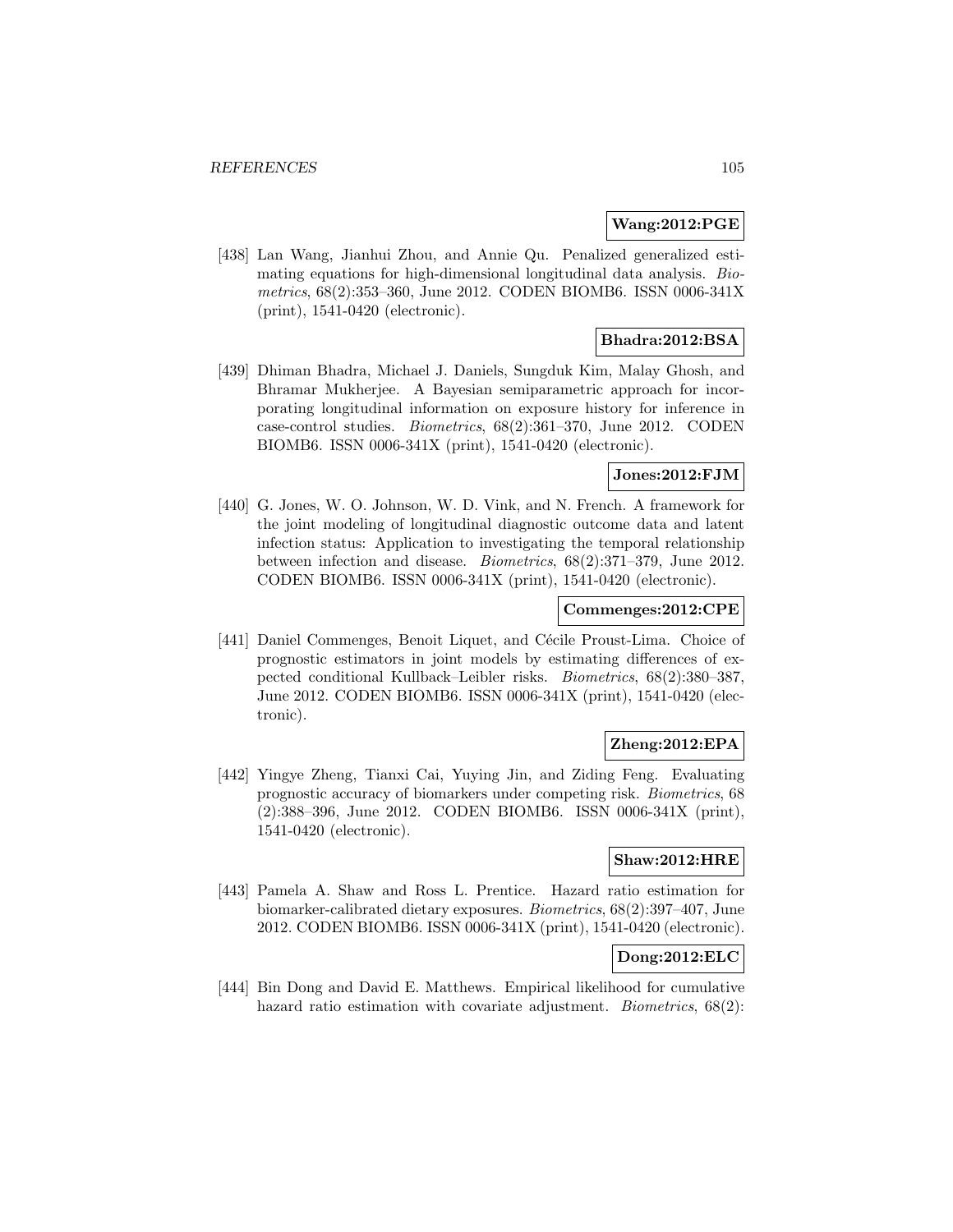408–418, June 2012. CODEN BIOMB6. ISSN 0006-341X (print), 1541- 0420 (electronic).

## **Yan:2012:MSC**

[445] Jun Yan and Jian Huang. Model selection for Cox models with timevarying coefficients. Biometrics, 68(2):419–428, June 2012. CODEN BIOMB6. ISSN 0006-341X (print), 1541-0420 (electronic).

# **Yu:2012:SFM**

[446] Zhangsheng Yu, Xihong Lin, and Wanzhu Tu. Semiparametric frailty models for clustered failure time data. Biometrics, 68(2):429–436, June 2012. CODEN BIOMB6. ISSN 0006-341X (print), 1541-0420 (electronic).

# **Lian:2012:IPL**

[447] Heng Lian, Xin Chen, and Jian-Yi Yang. Identification of partially linear structure in additive models with an application to gene expression prediction from sequences. *Biometrics*,  $68(2):437-445$ , June 2012. CODEN BIOMB6. ISSN 0006-341X (print), 1541-0420 (electronic).

### **Thas:2012:OCA**

[448] Olivier Thas, Lieven Clement, John C. W. Rayner, Beatriz Carvalho, and Wim Van Criekinge. An omnibus consistent adaptive percentile modified Wilcoxon rank sum test with applications in gene expression studies. Biometrics, 68(2):446–454, June 2012. CODEN BIOMB6. ISSN 0006-341X (print), 1541-0420 (electronic).

#### **Dawson:2012:EBA**

[449] John A. Dawson and Christina Kendziorski. An empirical Bayesian approach for identifying differential coexpression in high-throughput experiments. Biometrics, 68(2):455–465, June 2012. CODEN BIOMB6. ISSN 0006-341X (print), 1541-0420 (electronic).

## **Sanchez:2012:LVA**

[450] Brisa N. Sánchez, Shan Kang, and Bhramar Mukherjee. A latent variable approach to study gene-environment interactions in the presence of multiple correlated exposures. Biometrics, 68(2):466–476, June 2012. CODEN BIOMB6. ISSN 0006-341X (print), 1541-0420 (electronic).

#### **Yang:2012:LAD**

[451] Jingyuan Yang and Shili Lin. Likelihood approach for detecting imprinting and in utero maternal effects using general pedigrees from prospective family-based association studies. Biometrics, 68(2):477–485, June 2012. CODEN BIOMB6. ISSN 0006-341X (print), 1541-0420 (electronic).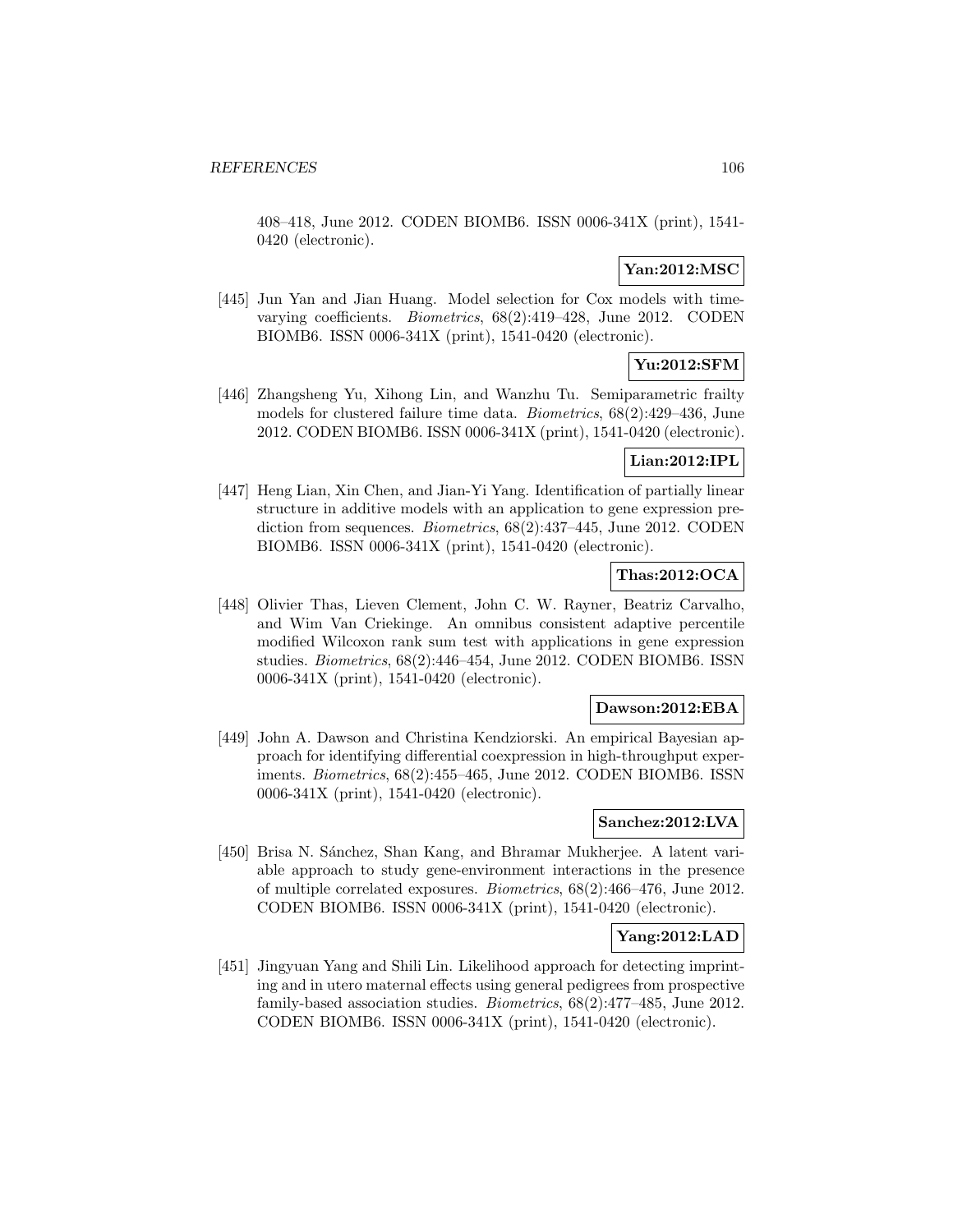## **Lee:2012:PTR**

[452] Oliver E. Lee and Thomas M. Braun. Permutation tests for random effects in linear mixed models. Biometrics, 68(2):486–493, June 2012. CODEN BIOMB6. ISSN 0006-341X (print), 1541-0420 (electronic).

# **Lebreton:2012:SET**

[453] J. D. Lebreton, R. Choquet, and O. Gimenez. Simple estimation and test procedures in capture–mark–recapture mixed models. Biometrics, 68(2):494–503, June 2012. CODEN BIOMB6. ISSN 0006-341X (print), 1541-0420 (electronic).

#### **Okamura:2012:AEL**

[454] Hiroshi Okamura, Shingo Minamikawa, Hans J. Skaug, and Toshiya Kishiro. Abundance estimation of long-diving animals using line transect methods. Biometrics, 68(2):504–513, June 2012. CODEN BIOMB6. ISSN 0006-341X (print), 1541-0420 (electronic). See [621].

#### **Grafstrom:2012:SBS**

[455] Anton Grafström, Niklas L. P. Lundström, and Lina Schelin. Spatially balanced sampling through the pivotal method. Biometrics, 68(2):514– 520, June 2012. CODEN BIOMB6. ISSN 0006-341X (print), 1541-0420 (electronic).

# **Chan:2012:EIP**

[456] Kwun Chuen Gary Chan and Mei-Cheng Wang. Estimating incident population distribution from prevalent data. Biometrics, 68(2):521–531, June 2012. CODEN BIOMB6. ISSN 0006-341X (print), 1541-0420 (electronic).

#### **Lendle:2012:GTC**

[457] Samuel D. Lendle, Michael G. Hudgens, and Bahjat F. Qaqish. Group testing for case identification with correlated responses. Biometrics, 68 (2):532–540, June 2012. CODEN BIOMB6. ISSN 0006-341X (print), 1541-0420 (electronic).

### **Munoz:2012:PIC**

[458] Iván Díaz Muñoz and Mark van der Laan. Population intervention causal effects based on stochastic interventions. Biometrics, 68(2):541–549, June 2012. CODEN BIOMB6. ISSN 0006-341X (print), 1541-0420 (electronic).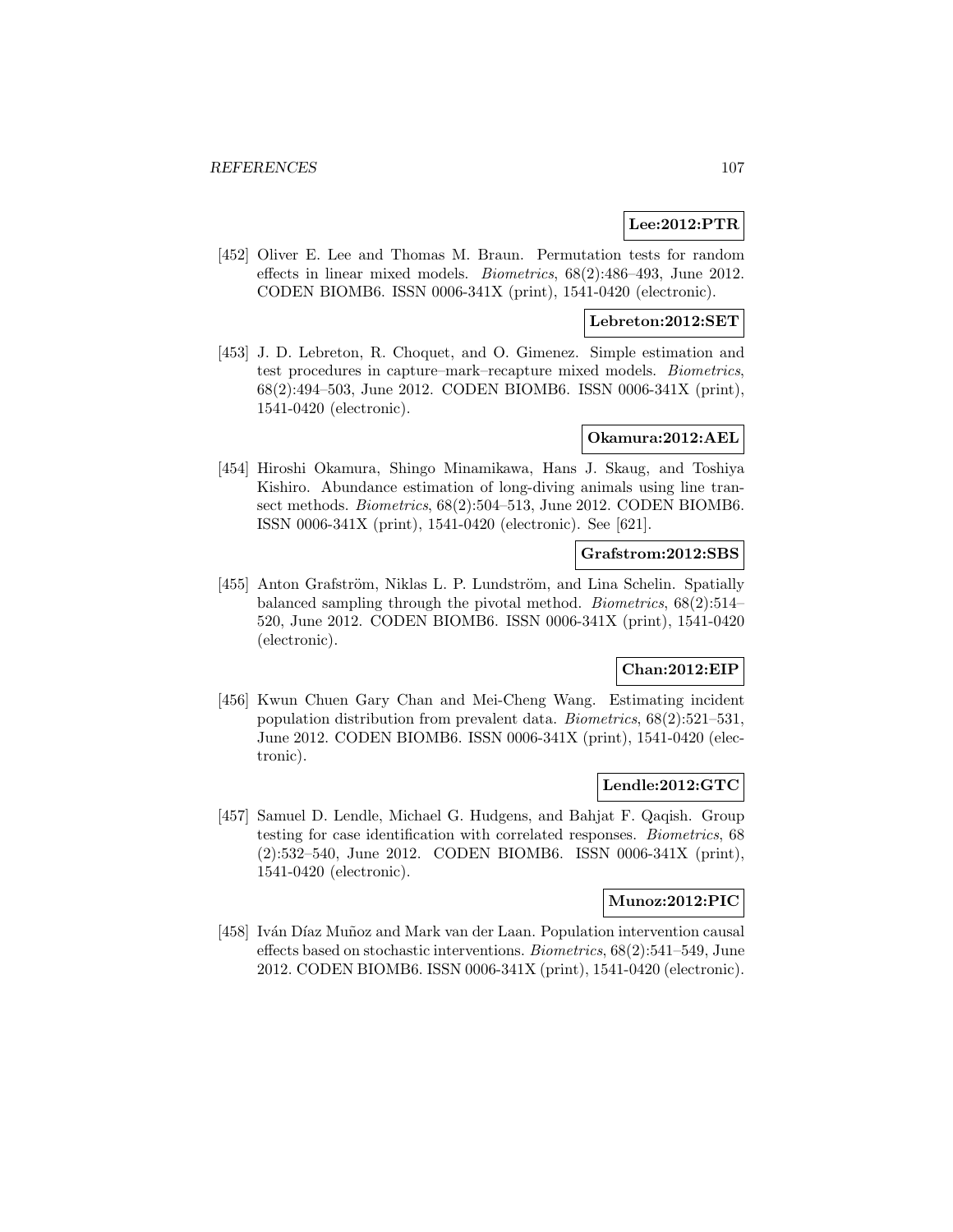#### **Leon-Novelo:2012:BSN**

[459] L. G. Leon-Novelo, B. Nebiyou Bekele, P. Müller, F. Quintana, and K. Wathen. Borrowing strength with nonexchangeable priors over subpopulations. Biometrics, 68(2):550–558, June 2012. CODEN BIOMB6. ISSN 0006-341X (print), 1541-0420 (electronic).

### **Spencer:2012:WDL**

[460] Bruce D. Spencer. When do latent class models overstate accuracy for diagnostic and other classifiers in the absence of a gold standard? Biometrics, 68(2):559–566, June 2012. CODEN BIOMB6. ISSN 0006-341X (print), 1541-0420 (electronic).

### **Guo:2012:BLS**

[461] Ruixin Guo, Hongtu Zhu, Sy-Miin Chow, and Joseph G. Ibrahim. Bayesian lasso for semiparametric structural equation models. Biometrics, 68(2):567–577, June 2012. CODEN BIOMB6. ISSN 0006-341X (print), 1541-0420 (electronic).

### **Ibrahim:2012:BME**

[462] Joseph G. Ibrahim, Ming-Hui Chen, H. Amy Xia, and Thomas Liu. Bayesian meta-experimental design: Evaluating cardiovascular risk in new antidiabetic therapies to treat type 2 diabetes. *Biometrics*, 68(2): 578–586, June 2012. CODEN BIOMB6. ISSN 0006-341X (print), 1541- 0420 (electronic).

#### **Biswas:2012:LBL**

[463] Swati Biswas and Shili Lin. Logistic Bayesian LASSO for identifying association with rare haplotypes and application to age-related macular degeneration. Biometrics, 68(2):587–597, June 2012. CODEN BIOMB6. ISSN 0006-341X (print), 1541-0420 (electronic).

### **Reich:2012:EAR**

[464] Nicholas G. Reich, Justin Lessler, Derek A. T. Cummings, and Ron Brookmeyer. Estimating absolute and relative case fatality ratios from infectious disease surveillance data. Biometrics, 68(2):598–606, June 2012. CODEN BIOMB6. ISSN 0006-341X (print), 1541-0420 (electronic).

### **Meyer:2012:STC**

[465] Sebastian Meyer, Johannes Elias, and Michael Höhle. A space-time conditional intensity model for invasive meningococcal disease occurrence. Biometrics, 68(2):607–616, June 2012. CODEN BIOMB6. ISSN 0006- 341X (print), 1541-0420 (electronic).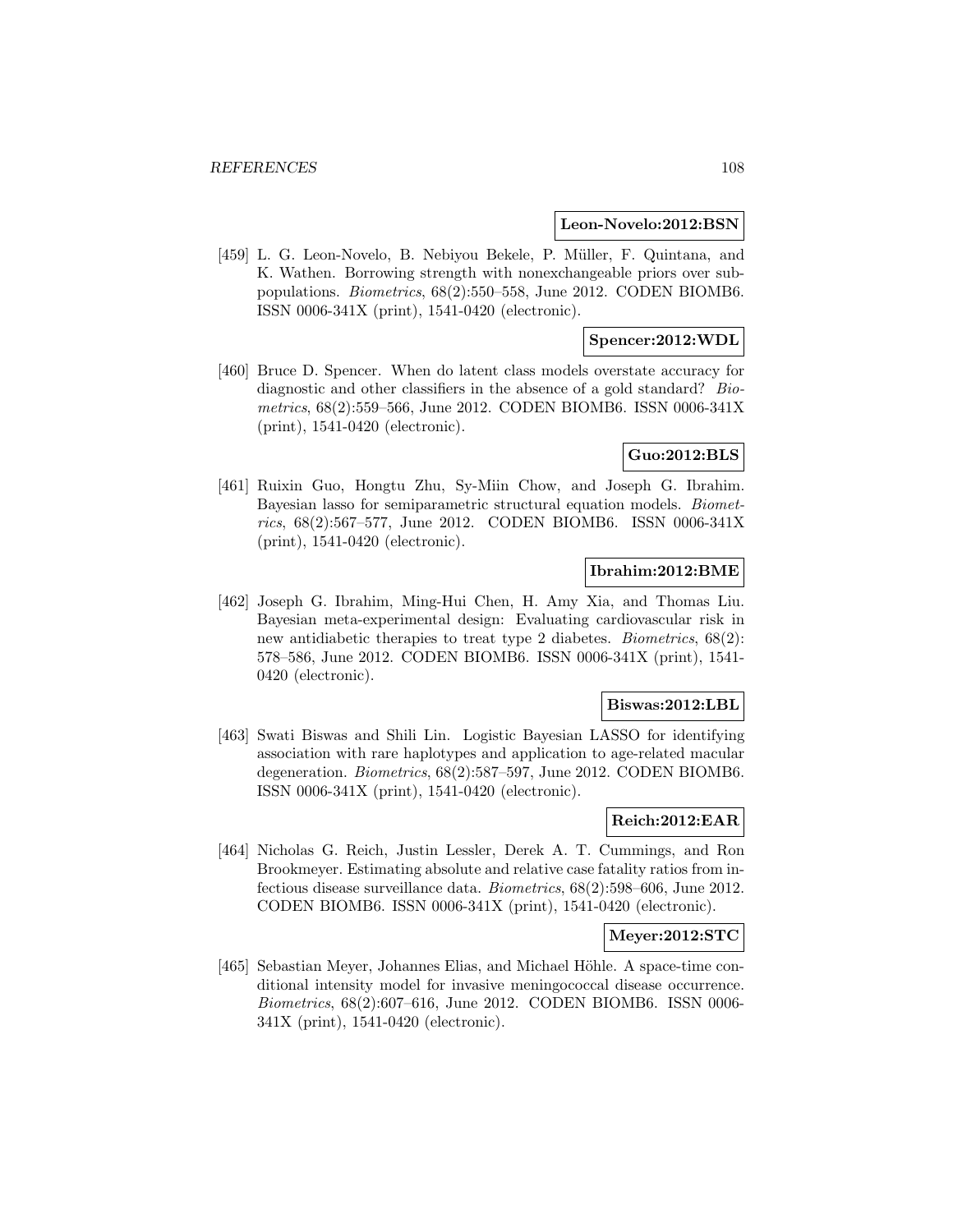### **Wang:2012:ECB**

[466] Yue Wang, Robin Mogg, and Jared Lunceford. Evaluating correlationbased metric for surrogate marker qualification within a causal correlation framework. Biometrics, 68(2):617–627, June 2012. CODEN BIOMB6. ISSN 0006-341X (print), 1541-0420 (electronic).

# **Yang:2012:OMM**

[467] Dan Yang, Dylan S. Small, Jeffrey H. Silber, and Paul R. Rosenbaum. Optimal matching with minimal deviation from fine balance in a study of obesity and surgical outcomes. Biometrics, 68(2):628–636, June 2012. CODEN BIOMB6. ISSN 0006-341X (print), 1541-0420 (electronic).

# **Liu:2012:CEM**

[468] Dandan Liu, Douglas E. Schaubel, and John D. Kalbfleisch. Computationally efficient marginal models for clustered recurrent event data. Biometrics, 68(2):637–647, June 2012. CODEN BIOMB6. ISSN 0006- 341X (print), 1541-0420 (electronic).

### **McLain:2012:JME**

[469] Alexander C. McLain, Kirsten J. Lum, and Rajeshwari Sundaram. A joint mixed effects dispersion model for menstrual cycle length and timeto-pregnancy. Biometrics, 68(2):648–656, June 2012. CODEN BIOMB6. ISSN 0006-341X (print), 1541-0420 (electronic).

#### **Oakes:2012:BRF**

[470] David Oakes. Book review: Frailty Models in Survival Analysis, by Wienke, A. Biometrics, 68(2):657–658, June 2012. CODEN BIOMB6. ISSN 0006-341X (print), 1541-0420 (electronic).

#### **Dobson:2012:BRL**

[471] Annette J. Dobson. Book review: Logistic Regression Models, by Hilbe, J. M. Biometrics, 68(2):658, June 2012. CODEN BIOMB6. ISSN 0006- 341X (print), 1541-0420 (electronic).

### **Oehlert:2012:BRD**

[472] Gary W. Oehlert. Book review: Design of Experiments: an Introduction Based on Linear Models, by Morris, M. D. Biometrics, 68(2):658–659, June 2012. CODEN BIOMB6. ISSN 0006-341X (print), 1541-0420 (electronic).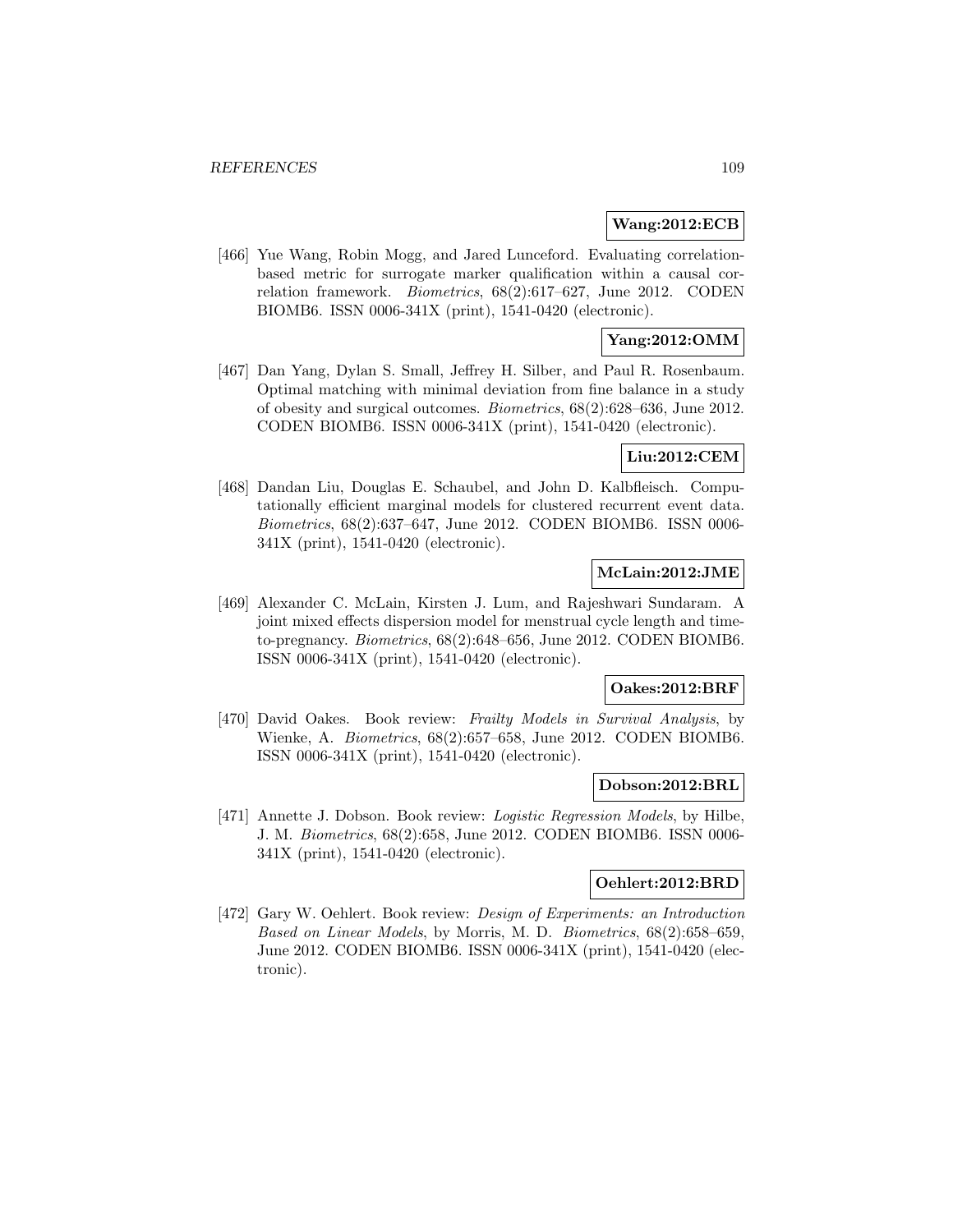### **Pearl:2012:BRB**

[473] Judea Pearl. Book review: Bias and Causation, Models and Judgment for Valid Comparisons, by Weisberg, H. I. Biometrics, 68(2):659–660, June 2012. CODEN BIOMB6. ISSN 0006-341X (print), 1541-0420 (electronic).

#### **Anonymous:2012:CTC**

[474] Anonymous. Correction to the table of contents for the September 2012 issue. Biometrics, 68(3):1, September 2012. CODEN BIOMB6. ISSN 0006-341X (print), 1541-0420 (electronic).

### **Wang:2012:BEE**

[475] Chi Wang, Giovanni Parmigiani, and Francesca Dominici. Bayesian effect estimation accounting for adjustment uncertainty. *Biometrics*, 68(3): 661–671, September 2012. CODEN BIOMB6. ISSN 0006-341X (print), 1541-0420 (electronic).

#### **Gutman:2012:AIP**

[476] R. Gutman and D. B. Rubin. Analyses that inform policy decisions. Biometrics, 68(3):671–675, September 2012. CODEN BIOMB6. ISSN 0006-341X (print), 1541-0420 (electronic).

### **Vansteelandt:2012:D**

[477] Stijn Vansteelandt. Discussions. Biometrics, 68(3):675–678, September 2012. CODEN BIOMB6. ISSN 0006-341X (print), 1541-0420 (electronic).

#### **McCandless:2012:DAU**

[478] Lawrence C. McCandless. Discussion of adjustment uncertainty and propensity scores. Biometrics, 68(3):678–680, September 2012. CODEN BIOMB6. ISSN 0006-341X (print), 1541-0420 (electronic).

#### **Wang:2012:RBE**

[479] Chi Wang, Giovanni Parmigiani, and Francesca Dominici. Rejoinder: Bayesian effect estimation accounting for adjustment uncertainty. Biometrics, 68(3):680–686, September 2012. CODEN BIOMB6. ISSN 0006- 341X (print), 1541-0420 (electronic).

#### **Huang:2012:ATS**

[480] Ying Huang, Peter B. Gilbert, and Holly Janes. Assessing treatmentselection markers using a potential outcomes framework. Biometrics, 68(3):687–696, September 2012. CODEN BIOMB6. ISSN 0006-341X (print), 1541-0420 (electronic).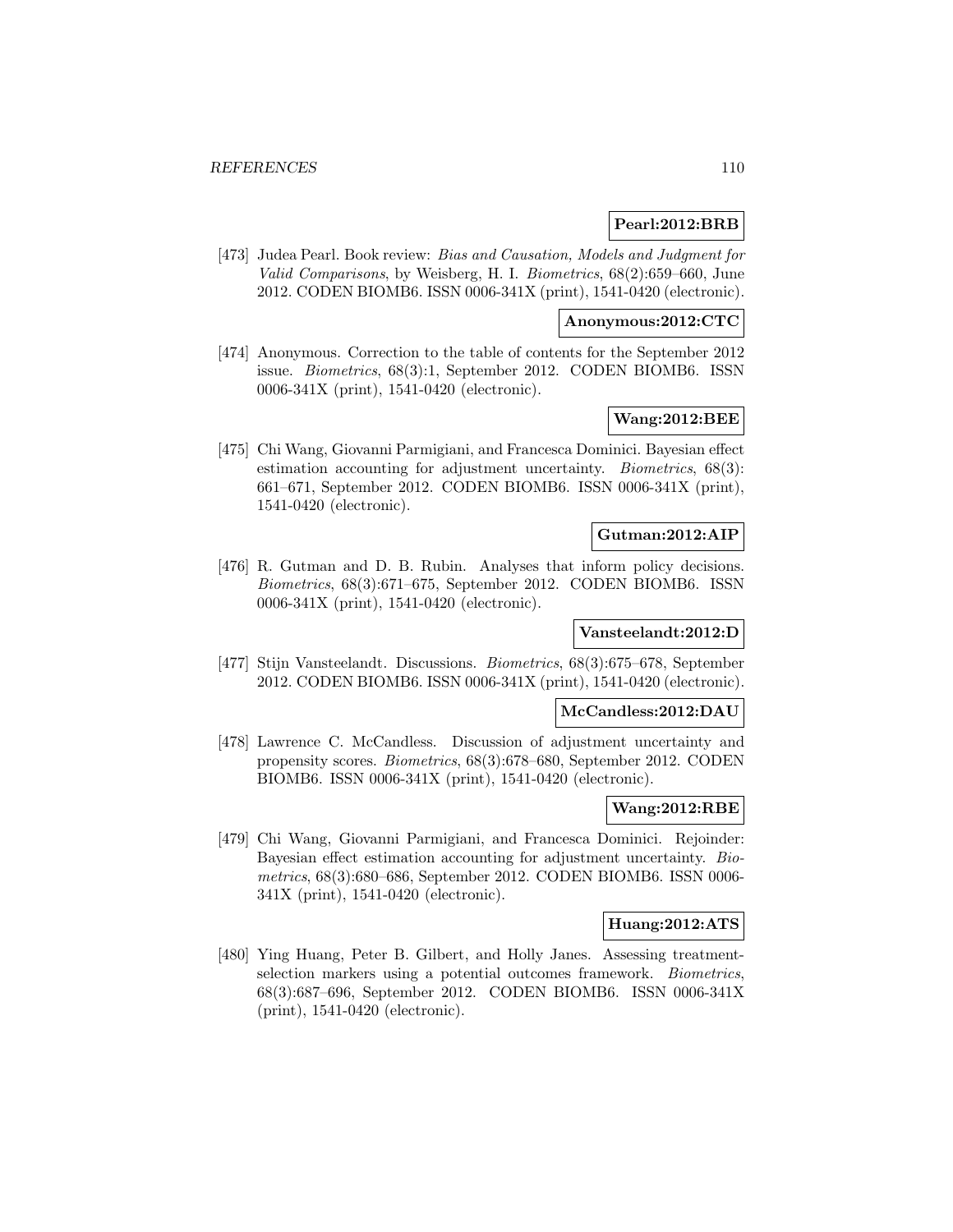### **Zhang:2012:CIQ**

[481] Zhiwei Zhang, Zhen Chen, James F. Troendle, and Jun Zhang. Causal inference on quantiles with an obstetric application. Biometrics, 68(3): 697–706, September 2012. CODEN BIOMB6. ISSN 0006-341X (print), 1541-0420 (electronic).

# **Cheng:2012:EPS**

[482] Yu-Jen Cheng and Mei-Cheng Wang. Estimating propensity scores and causal survival functions using prevalent survival data. Biometrics, 68(3): 707–716, September 2012. CODEN BIOMB6. ISSN 0006-341X (print), 1541-0420 (electronic).

### **Zhao:2012:NIM**

[483] Hongwei Zhao, Chen Zuo, Shuai Chen, and Heejung Bang. Nonparametric inference for median costs with censored data. Biometrics, 68(3): 717–725, September 2012. CODEN BIOMB6. ISSN 0006-341X (print), 1541-0420 (electronic).

# **Wang:2012:TCM**

[484] Lu Wang, Pang Du, and Hua Liang. Two-component mixture cure rate model with spline estimated nonparametric components. Biometrics, 68(3):726–735, September 2012. CODEN BIOMB6. ISSN 0006-341X (print), 1541-0420 (electronic).

#### **Schrodle:2012:AIM**

[485] Birgit Schrödle, Leonhard Held, and Håvard Rue. Assessing the impact of a movement network on the spatiotemporal spread of infectious diseases. Biometrics, 68(3):736–744, September 2012. CODEN BIOMB6. ISSN 0006-341X (print), 1541-0420 (electronic).

### **Lok:2012:ITS**

[486] Judith J. Lok and Victor DeGruttola. Impact of time to start treatment following infection with application to initiating HAART in HIV-positive patients. Biometrics, 68(3):745–754, September 2012. CODEN BIOMB6. ISSN 0006-341X (print), 1541-0420 (electronic).

#### **Groendyke:2012:NBA**

[487] Chris Groendyke, David Welch, and David R. Hunter. A network-based analysis of the 1861 hagelloch measles data. Biometrics, 68(3):755–765, September 2012. CODEN BIOMB6. ISSN 0006-341X (print), 1541-0420 (electronic).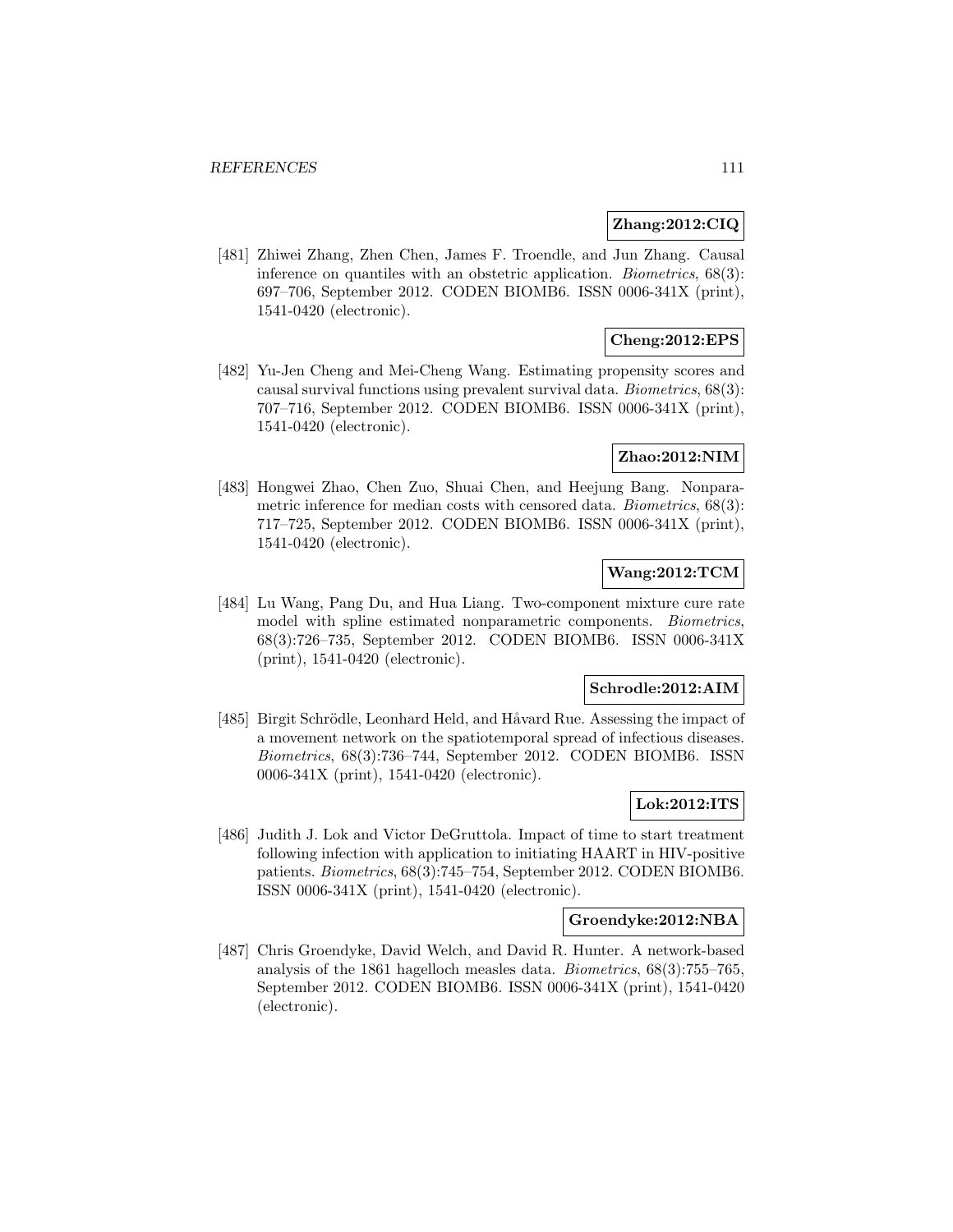#### **Schwender:2012:RTS**

[488] Holger Schwender, Margaret A. Taub, Terri H. Beaty, Mary L. Marazita, and Ingo Ruczinski. Rapid testing of SNPs and gene-environment interactions in case-parent trio data based on exact analytic parameter estimation. Biometrics, 68(3):766–773, September 2012. CODEN BIOMB6. ISSN 0006-341X (print), 1541-0420 (electronic).

# **Kuan:2012:IPK**

[489] Pei Fen Kuan and Derek Y. Chiang. Integrating prior knowledge in multiple testing under dependence with applications to detecting differential DNA methylation. Biometrics, 68(3):774–783, September 2012. CODEN BIOMB6. ISSN 0006-341X (print), 1541-0420 (electronic).

#### **Maadooliat:2012:AMP**

[490] Mehdi Maadooliat, Jianhua Z. Huang, and Jianhua Hu. Analyzing multiple-probe microarray: Estimation and application of gene expression indexes. Biometrics, 68(3):784–792, September 2012. CODEN BIOMB6. ISSN 0006-341X (print), 1541-0420 (electronic).

### **McMahan:2012:TDI**

[491] Christopher S. McMahan, Joshua M. Tebbs, and Christopher R. Bilder. Two-dimensional informative array testing. Biometrics, 68(3):793–804, September 2012. CODEN BIOMB6. ISSN 0006-341X (print), 1541-0420 (electronic).

#### **Serban:2012:MFC**

[492] Nicoleta Serban and Huijing Jiang. Multilevel functional clustering analysis. Biometrics, 68(3):805–814, September 2012. CODEN BIOMB6. ISSN 0006-341X (print), 1541-0420 (electronic).

### **Weiss:2012:CBM**

[493] Christian H. Weiß and Philip K. Pollett. Chain binomial models and binomial autoregressive processes. Biometrics, 68(3):815–824, September 2012. CODEN BIOMB6. ISSN 0006-341X (print), 1541-0420 (electronic).

#### **Motta:2012:EFA**

[494] Giovanni Motta and Hernando Ombao. Evolutionary factor analysis of replicated time series. Biometrics, 68(3):825–836, September 2012. CO-DEN BIOMB6. ISSN 0006-341X (print), 1541-0420 (electronic).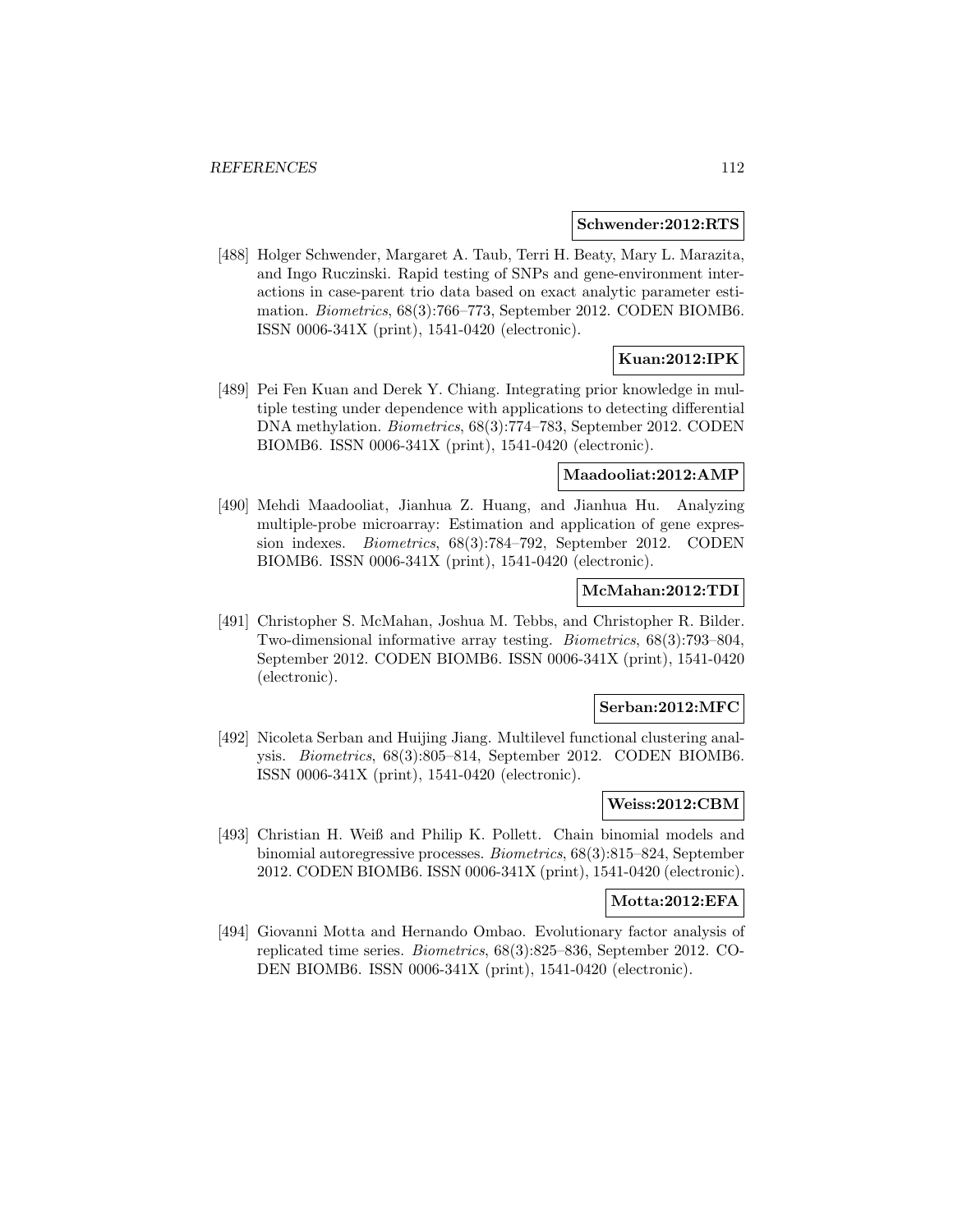### **Berrocal:2012:STD**

[495] Veronica J. Berrocal, Alan E. Gelfand, and David M. Holland. Spacetime data fusion under error in computer model output: an application to modeling air quality. Biometrics, 68(3):837–848, September 2012. CODEN BIOMB6. ISSN 0006-341X (print), 1541-0420 (electronic).

# **Hund:2012:GAL**

[496] Lauren Hund, Jarvis T. Chen, Nancy Krieger, and Brent A. Coull. A geostatistical approach to large-scale disease mapping with temporal misalignment. Biometrics, 68(3):849–858, September 2012. CODEN BIOMB6. ISSN 0006-341X (print), 1541-0420 (electronic).

### **Nieto-Barajas:2012:TSD**

[497] Luis E. Nieto-Barajas, Peter Müller, Yuan Ji, Yiling Lu, and Gordon B. Mills. A time-series DDP for functional proteomics profiles. Biometrics, 68(3):859–868, September 2012. CODEN BIOMB6. ISSN 0006-341X (print), 1541-0420 (electronic).

# **Chen:2012:SML**

[498] Jinbo Chen, Dongyu Lin, and Hagit Hochner. Semiparametric maximum likelihood methods for analyzing genetic and environmental effects with case-control mother-child pair data. Biometrics, 68(3):869–877, September 2012. CODEN BIOMB6. ISSN 0006-341X (print), 1541-0420 (electronic).

### **Ghosh:2012:ZFM**

[499] Souparno Ghosh, Alan E. Gelfand, Kai Zhu, and James S. Clark. The  $k$ -ZIG: Flexible modeling for zero-inflated counts. *Biometrics*,  $68(3)$ : 878–885, September 2012. CODEN BIOMB6. ISSN 0006-341X (print), 1541-0420 (electronic).

## **Englert:2012:IFE**

[500] Stefan Englert and Meinhard Kieser. Improving the flexibility and efficiency of Phase II designs for oncology trials. Biometrics, 68(3):886–892, September 2012. CODEN BIOMB6. ISSN 0006-341X (print), 1541-0420 (electronic).

#### **Bornkamp:2012:FUP**

[501] Björn Bornkamp. Functional uniform priors for nonlinear modeling. Biometrics, 68(3):893–901, September 2012. CODEN BIOMB6. ISSN 0006- 341X (print), 1541-0420 (electronic).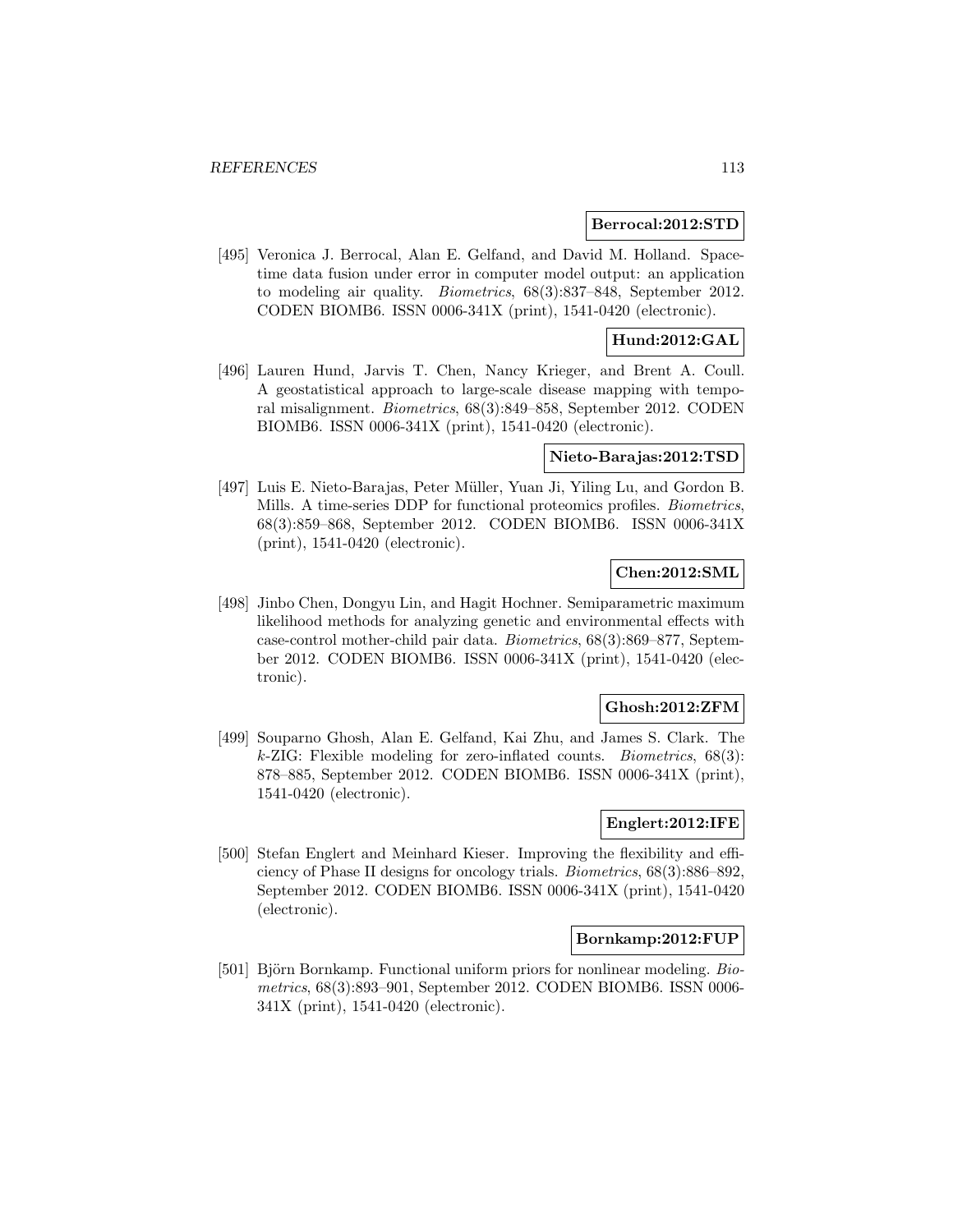#### **Prague:2012:TMH**

[502] Mélanie Prague, Daniel Commenges, Julia Drylewicz, and Rodolphe Thiébaut. Treatment monitoring of HIV-infected patients based on mechanistic models. Biometrics, 68(3):902–911, September 2012. CODEN BIOMB6. ISSN 0006-341X (print), 1541-0420 (electronic).

### **Chao:2012:NLB**

[503] Anne Chao and Chih-Wei Lin. Nonparametric lower bounds for species richness and shared species richness under sampling without replacement. Biometrics, 68(3):912–921, September 2012. CODEN BIOMB6. ISSN 0006-341X (print), 1541-0420 (electronic).

#### **Zigler:2012:BAI**

[504] Corwin M. Zigler and Thomas R. Belin. A Bayesian approach to improved estimation of causal effect predictiveness for a principal surrogate endpoint. Biometrics, 68(3):922–932, September 2012. CODEN BIOMB6. ISSN 0006-341X (print), 1541-0420 (electronic).

### **Zhang:2012:PBS**

[505] Nanhua Zhang and Roderick J. Little. A pseudo-Bayesian shrinkage approach to regression with missing covariates. Biometrics, 68(3):933– 942, September 2012. CODEN BIOMB6. ISSN 0006-341X (print), 1541- 0420 (electronic).

## **Huang:2012:BSN**

[506] Yangxin Huang and Getachew Dagne. Bayesian semiparametric nonlinear mixed-effects joint models for data with skewness, missing responses, and measurement errors in covariates. Biometrics, 68(3):943– 953, September 2012. CODEN BIOMB6. ISSN 0006-341X (print), 1541- 0420 (electronic).

# **Zhu:2012:BIM**

[507] Hongtu Zhu, Joseph G. Ibrahim, Yueh-Yun Chi, and Niansheng Tang. Bayesian influence measures for joint models for longitudinal and survival data. Biometrics, 68(3):954–964, September 2012. CODEN BIOMB6. ISSN 0006-341X (print), 1541-0420 (electronic).

### **Higgs:2012:DAM**

[508] Megan D. Higgs and Jay M. Ver Hoef. Discretized and aggregated: Modeling dive depth of harbor seals from ordered categorical data with temporal autocorrelation. Biometrics, 68(3):965–974, September 2012. CO-DEN BIOMB6. ISSN 0006-341X (print), 1541-0420 (electronic).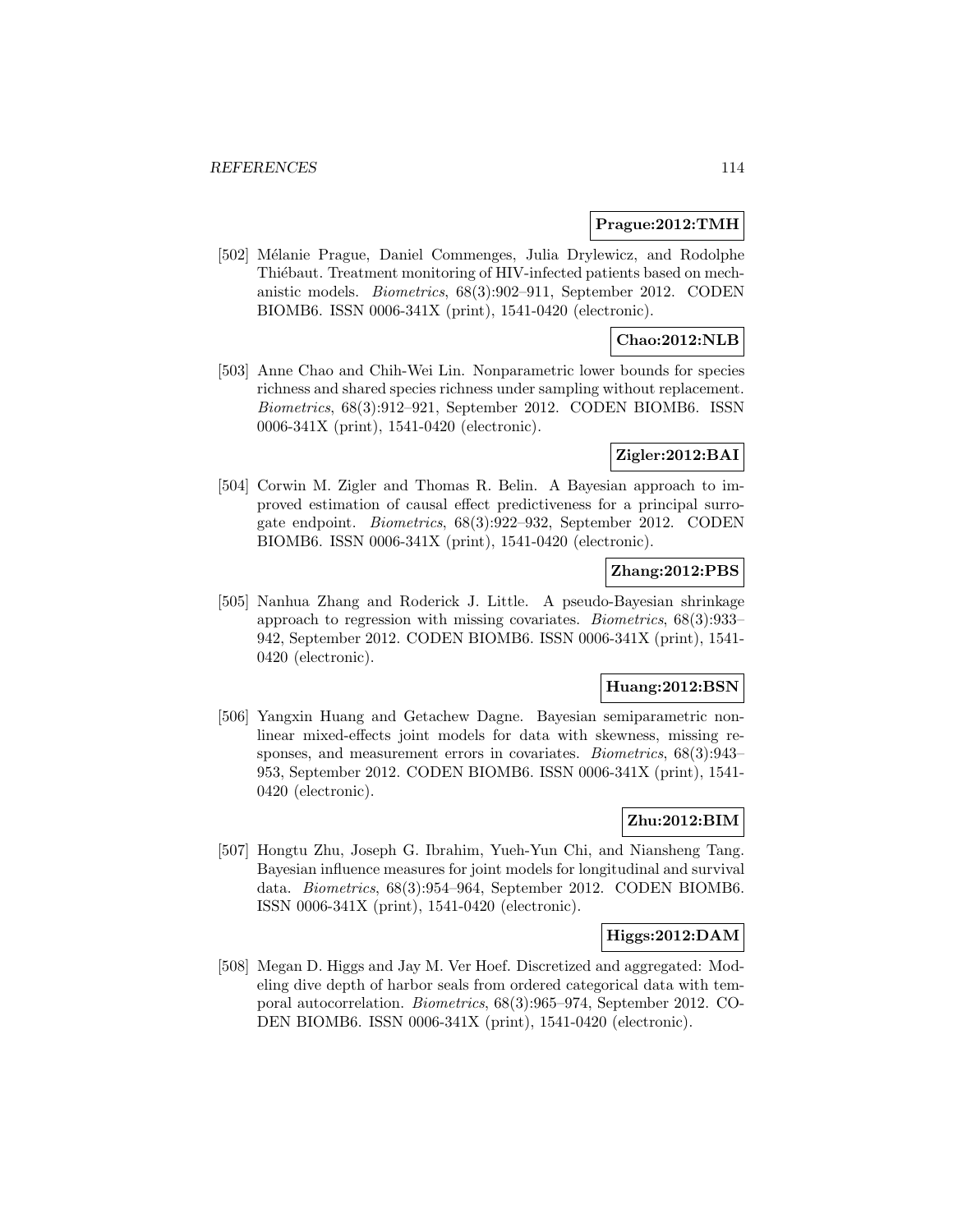#### **Todem:2012:EST**

[509] David Todem, Wei-Wen Hsu, and KyungMann Kim. On the efficiency of score tests for homogeneity in two-component parametric models for discrete data. Biometrics, 68(3):975–982, September 2012. CODEN BIOMB6. ISSN 0006-341X (print), 1541-0420 (electronic).

### **Tang:2012:MTC**

[510] Shaowu Tang and Jong-Hyeon Jeong. Median tests for censored survival data; a contingency table approach. Biometrics, 68(3):983–989, September 2012. CODEN BIOMB6. ISSN 0006-341X (print), 1541-0420 (electronic).

### **Berger:2012:FPF**

[511] Vance W. Berger. Out of the frying pan and in to the fire? *Biometrics*, 68(3):990, September 2012. CODEN BIOMB6. ISSN 0006-341X (print), 1541-0420 (electronic).

### **Proschan:2012:RBL**

[512] Michael Proschan, Erica Brittain, and Lisa Kammerman. Reply to Berger's "Letter to the Editor 'Comment on Proschan et al. (2011), Out of the Frying Pan and in to the Fire?' ". Biometrics, 68(3):990–991, September 2012. CODEN BIOMB6. ISSN 0006-341X (print), 1541-0420 (electronic).

### **Baker:2012:CNA**

[513] Stuart G. Baker. Comment on Nie et al. (2011), Biometrics, early view. Biometrics, 68(3):992, September 2012. CODEN BIOMB6. ISSN 0006- 341X (print), 1541-0420 (electronic). See [514].

# **Nie:2012:RBL**

[514] Hui Nie, Jing Cheng, and Dylan S. Small. Reply to Baker's "Letter to the Editor 'Comments on Nie et al. (2011), Biometrics, Early View' ". Biometrics, 68(3):992, September 2012. CODEN BIOMB6. ISSN 0006- 341X (print), 1541-0420 (electronic). See [513].

#### **Anonymous:2012:CGS**

[515] Anonymous. Correction to "Genetic Susceptibility to Prostate, Breast and Colorectal Cancer among Nordic Twins," by Stuart G. Baker, Paul Lichtenstein, Jaakko Kaprio and Niels Holm; **61**, 55–63, December 2005. Biometrics, 68(3):993, September 2012. CODEN BIOMB6. ISSN 0006- 341X (print), 1541-0420 (electronic). See [4].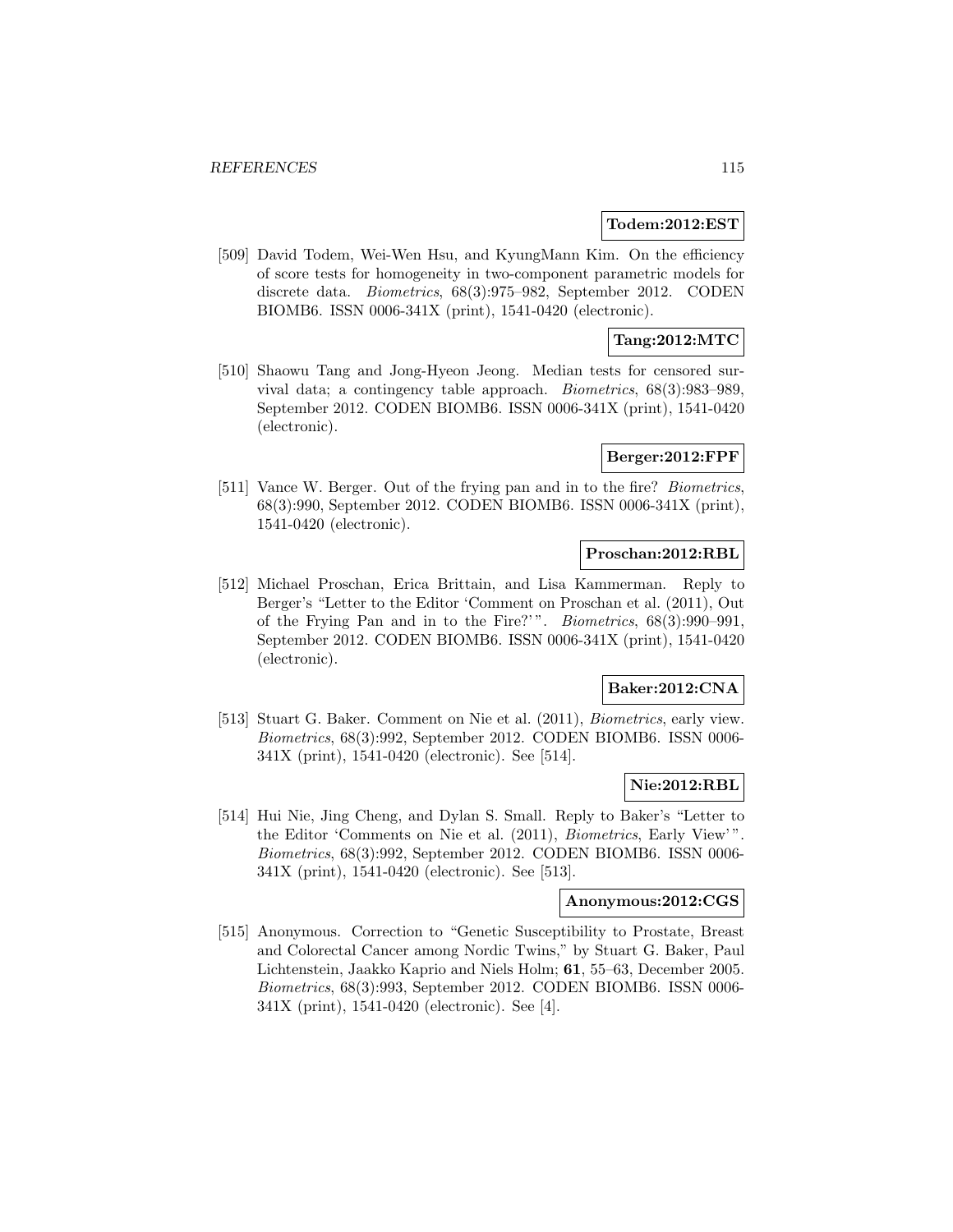#### **Zhang:2012:DRS**

[516] Min Zhang and Douglas E. Schaubel. Double-robust semiparametric estimator for differences in restricted mean lifetimes in observational studies. Biometrics, 68(4):999–1009, December 2012. CODEN BIOMB6. ISSN 0006-341X (print), 1541-0420 (electronic).

# **Zhang:2012:RME**

[517] Baqun Zhang, Anastasios A. Tsiatis, Eric B. Laber, and Marie Davidian. A robust method for estimating optimal treatment regimes. Biometrics, 68(4):1010–1018, December 2012. CODEN BIOMB6. ISSN 0006-341X (print), 1541-0420 (electronic). See comments [840].

## **Vansteelandt:2012:NDI**

[518] Stijn Vansteelandt and Tyler J. VanderWeele. Natural direct and indirect effects on the exposed: Effect decomposition under weaker assumptions. Biometrics, 68(4):1019–1027, December 2012. CODEN BIOMB6. ISSN 0006-341X (print), 1541-0420 (electronic).

### **Daniels:2012:BIC**

[519] Michael J. Daniels, Jason A. Roy, Chanmin Kim, Joseph W. Hogan, and Michael G. Perri. Bayesian inference for the causal effect of mediation. Biometrics, 68(4):1028–1036, December 2012. CODEN BIOMB6. ISSN 0006-341X (print), 1541-0420 (electronic).

#### **Sobel:2012:CMM**

[520] Michael E. Sobel and Bengt Muthén. Compliance mixture modelling with a zero-effect complier class and missing data. *Biometrics*, 68(4): 1037–1045, December 2012. CODEN BIOMB6. ISSN 0006-341X (print), 1541-0420 (electronic).

### **Shen:2012:MSG**

[521] Chung-Wei Shen and Yi-Hau Chen. Model selection for generalized estimating equations accommodating dropout missingness. Biometrics, 68 (4):1046–1054, December 2012. CODEN BIOMB6. ISSN 0006-341X (print), 1541-0420 (electronic).

#### **Daniels:2012:BMS**

[522] Michael J. Daniels, Arkendu S. Chatterjee, and Chenguang Wang. Bayesian model selection for incomplete data using the posterior predictive distribution. Biometrics, 68(4):1055–1063, December 2012. CODEN BIOMB6. ISSN 0006-341X (print), 1541-0420 (electronic).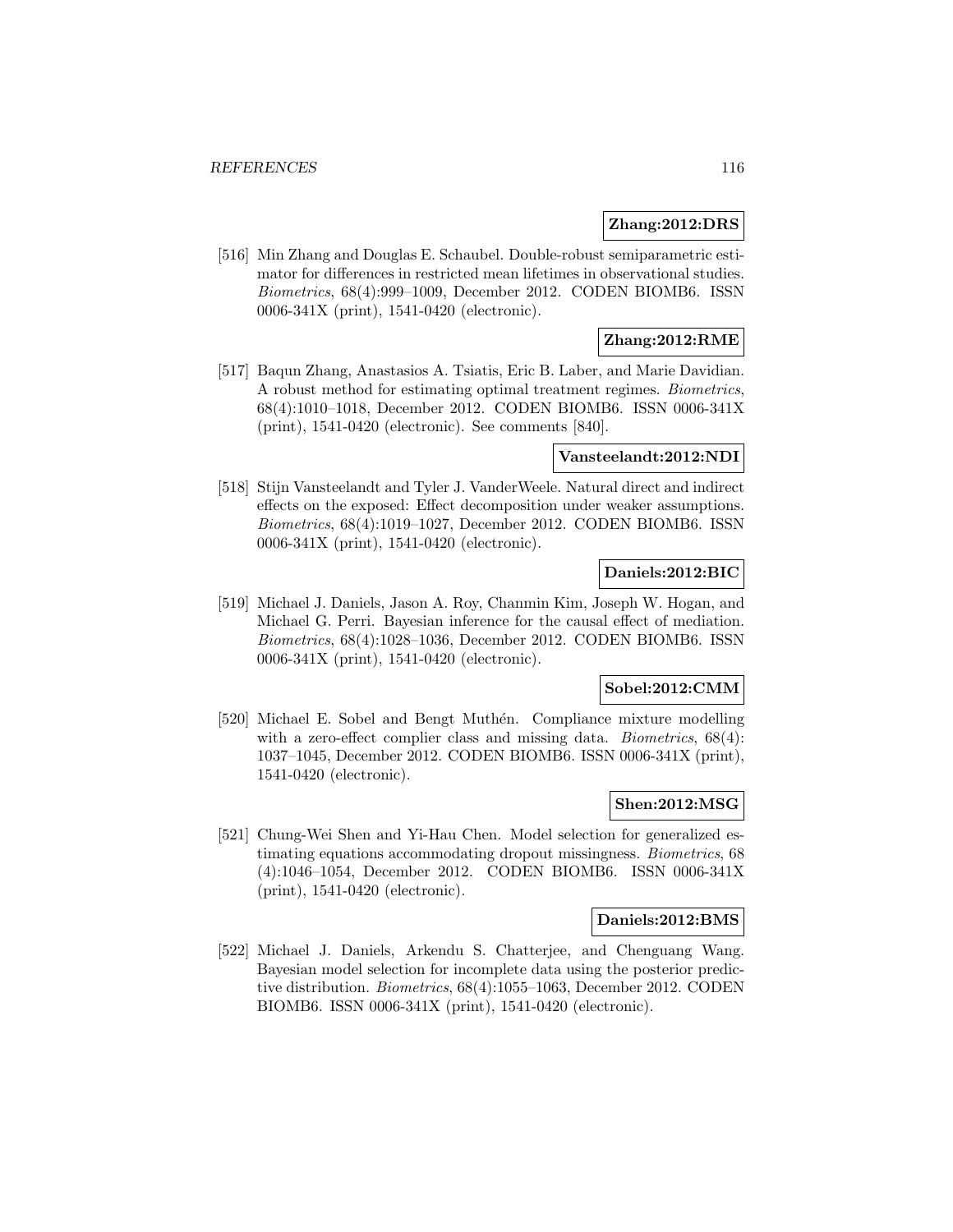#### **Montagna:2012:BLF**

[523] Silvia Montagna, Surya T. Tokdar, Brian Neelon, and David B. Dunson. Bayesian latent factor regression for functional and longitudinal data. Biometrics, 68(4):1064–1073, December 2012. CODEN BIOMB6. ISSN 0006-341X (print), 1541-0420 (electronic).

# **Fu:2012:EER**

[524] Liya Fu and You-Gan Wang. Efficient estimation for rank-based regression with clustered data. Biometrics, 68(4):1074–1082, December 2012. CODEN BIOMB6. ISSN 0006-341X (print), 1541-0420 (electronic).

### **Skup:2012:MAM**

[525] Martha Skup, Hongtu Zhu, and Heping Zhang. Multiscale adaptive marginal analysis of longitudinal neuroimaging data with time-varying covariates. Biometrics, 68(4):1083–1092, December 2012. CODEN BIOMB6. ISSN 0006-341X (print), 1541-0420 (electronic).

# **Cai:2012:TVL**

[526] Na Cai, Wenbin Lu, and Hao Helen Zhang. Time-varying latent effect model for longitudinal data with informative observation times. Biometrics, 68(4):1093–1102, December 2012. CODEN BIOMB6. ISSN 0006-341X (print), 1541-0420 (electronic).

# **Fong:2012:RBR**

[527] Y. Fong, J. Wakefield, S. De Rosa, and N. Frahm. A robust Bayesian random effects model for nonlinear calibration problems. Biometrics, 68(4):1103–1112, December 2012. CODEN BIOMB6. ISSN 0006-341X (print), 1541-0420 (electronic).

### **Wang:2012:TUF**

[528] Yuanjia Wang and Huaihou Chen. On testing an unspecified function through a linear mixed effects model with multiple variance components. Biometrics, 68(4):1113–1125, December 2012. CODEN BIOMB6. ISSN 0006-341X (print), 1541-0420 (electronic).

#### **Choi:2012:GCS**

[529] Sangbum Choi and Xuelin Huang. A general class of semiparametric transformation frailty models for nonproportional hazards survival data. Biometrics, 68(4):1126–1135, December 2012. CODEN BIOMB6. ISSN 0006-341X (print), 1541-0420 (electronic).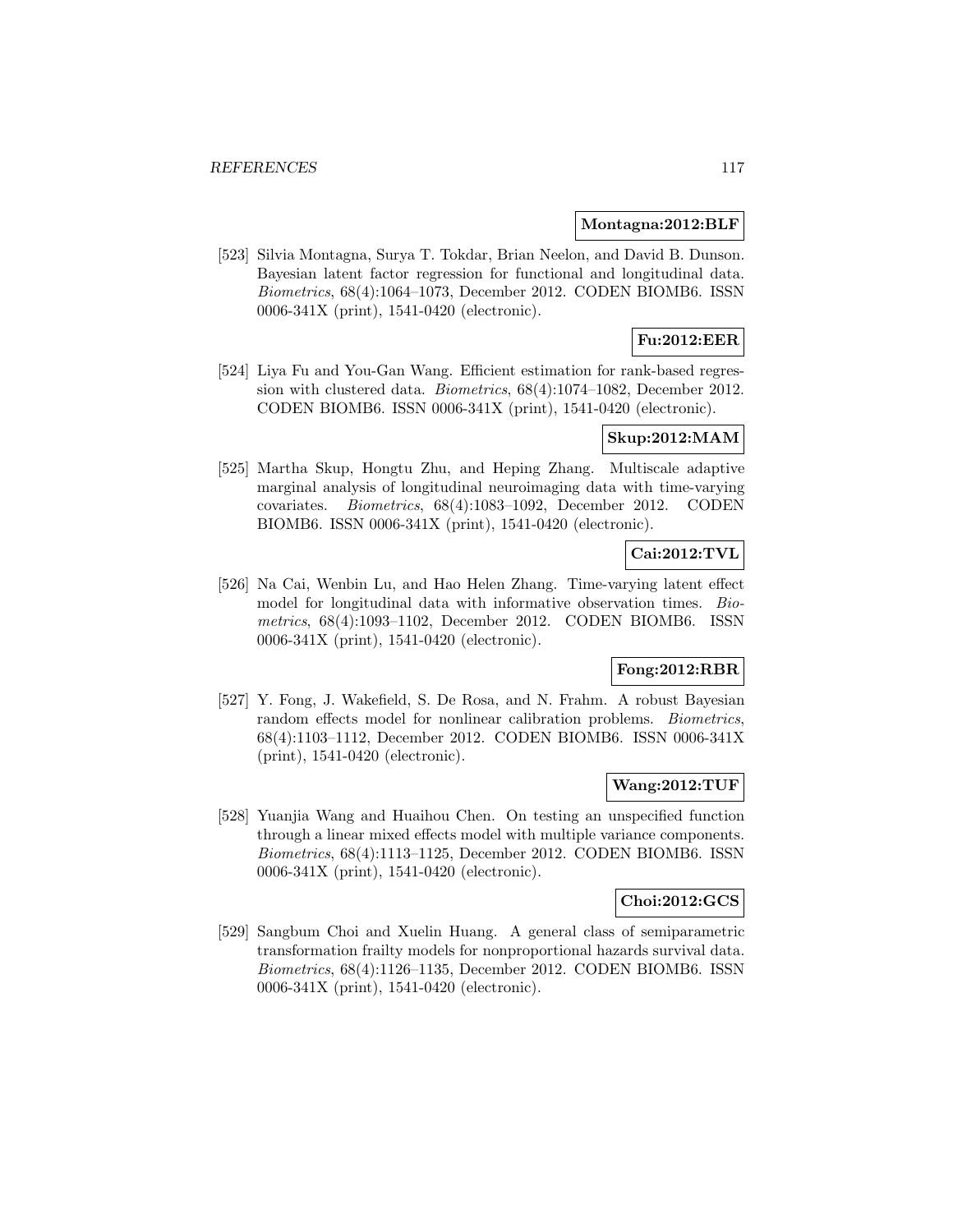### **Lin:2012:SBS**

[530] Jianchang Lin, Debajyoti Sinha, Stuart Lipsitz, and Adriano Polpo. Semiparametric Bayesian survival analysis using models with log-linear median. Biometrics, 68(4):1136–1145, December 2012. CODEN BIOMB6. ISSN 0006-341X (print), 1541-0420 (electronic).

### **Lostritto:2012:PDS**

[531] Karen Lostritto, Robert L. Strawderman, and Annette M. Molinaro. A partitioning deletion/substitution/addition algorithm for creating survival risk groups. Biometrics, 68(4):1146–1156, December 2012. CODEN BIOMB6. ISSN 0006-341X (print), 1541-0420 (electronic).

#### **Warren:2012:STM**

[532] Joshua Warren, Montserrat Fuentes, Amy Herring, and Peter Langlois. Spatial-temporal modeling of the association between air pollution exposure and preterm birth: Identifying critical Windows of exposure. Biometrics, 68(4):1157–1167, December 2012. CODEN BIOMB6. ISSN 0006-341X (print), 1541-0420 (electronic).

# **Qu:2012:HSM**

[533] Long Qu, Dan Nettleton, and Jack C. M. Dekkers. A hierarchical semiparametric model for incorporating intergene information for analysis of genomic data. Biometrics, 68(4):1168–1177, December 2012. CODEN BIOMB6. ISSN 0006-341X (print), 1541-0420 (electronic).

### **Qu:2012:IEN**

[534] Long Qu, Dan Nettleton, and Jack C. M. Dekkers. Improved estimation of the noncentrality parameter distribution from a large number of t-statistics, with applications to false discovery rate estimation in microarray data analysis. Biometrics, 68(4):1178–1187, December 2012. CODEN BIOMB6. ISSN 0006-341X (print), 1541-0420 (electronic).

## **Favaro:2012:NED**

[535] Stefano Favaro, Antonio Lijoi, and Igor Prünster. A new estimator of the discovery probability. Biometrics, 68(4):1188–1196, December 2012. CODEN BIOMB6. ISSN 0006-341X (print), 1541-0420 (electronic). See correction [655].

### **Sun:2012:RGG**

[536] Hokeun Sun and Hongzhe Li. Robust Gaussian graphical modeling via  $l_1$  penalization. *Biometrics*, 69(3):1197–1206, December 2012. CODEN BIOMB6. ISSN 0006-341X (print), 1541-0420 (electronic).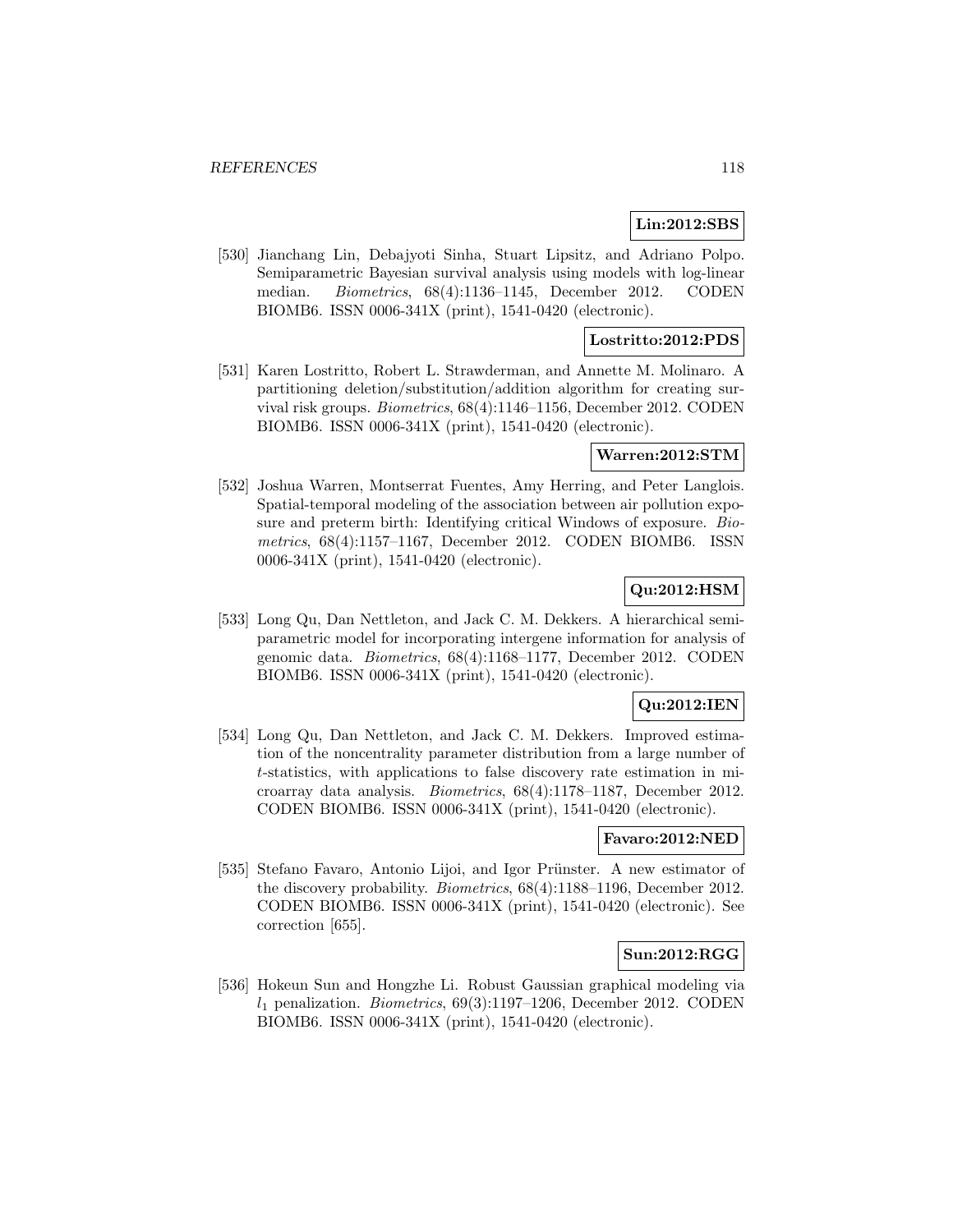### **Wang:2012:BMM**

[537] Mei-Cheng Wang and Shanshan Li. Bivariate marker measurements and ROC analysis. Biometrics, 69(3):1207–1218, December 2012. CODEN BIOMB6. ISSN 0006-341X (print), 1541-0420 (electronic).

# **Liu:2012:EPV**

[538] Dandan Liu, Tianxi Cai, and Yingye Zheng. Evaluating the predictive value of biomarkers with stratified case-cohort design. Biometrics, 69(3): 1219–1227, December 2012. CODEN BIOMB6. ISSN 0006-341X (print), 1541-0420 (electronic).

# **Nguyen:2012:MCR**

[539] P. Nguyen, P. E. Brown, and J. Stafford. Mapping cancer risk in Southwestern Ontario with changing census boundaries. *Biometrics*, 69(3): 1228–1237, December 2012. CODEN BIOMB6. ISSN 0006-341X (print), 1541-0420 (electronic).

# **Yang:2012:HEM**

[540] Yang Yang, Ira M. Longini, Jr., M. Elizabeth Halloran, and Valerie Obenchain. A hybrid EM and Monte Carlo EM algorithm and its application to analysis of transmission of infectious diseases. Biometrics, 69(3): 1238–1249, December 2012. CODEN BIOMB6. ISSN 0006-341X (print), 1541-0420 (electronic).

# **Mehrotra:2012:ALC**

[541] Devan V. Mehrotra, Xiaoming Li, Jiajun Liu, and Kaifeng Lu. Analysis of longitudinal clinical trials with missing data using multiple imputation in conjunction with robust regression. Biometrics, 69(3):1250–1259, December 2012. CODEN BIOMB6. ISSN 0006-341X (print), 1541-0420 (electronic).

# **Zhu:2012:RCF**

[542] Hongxiao Zhu, Philip J. Brown, and Jeffrey S. Morris. Robust classification of functional and quantitative image data using functional mixed models. Biometrics, 69(3):1260–1268, December 2012. CODEN BIOMB6. ISSN 0006-341X (print), 1541-0420 (electronic).

### **Piepho:2012:UTW**

[543] H. P. Piepho, E. R. Williams, and L. V. Madden. The use of two-way linear mixed models in multitreatment meta-analysis. Biometrics, 69(3): 1269–1277, December 2012. CODEN BIOMB6. ISSN 0006-341X (print), 1541-0420 (electronic).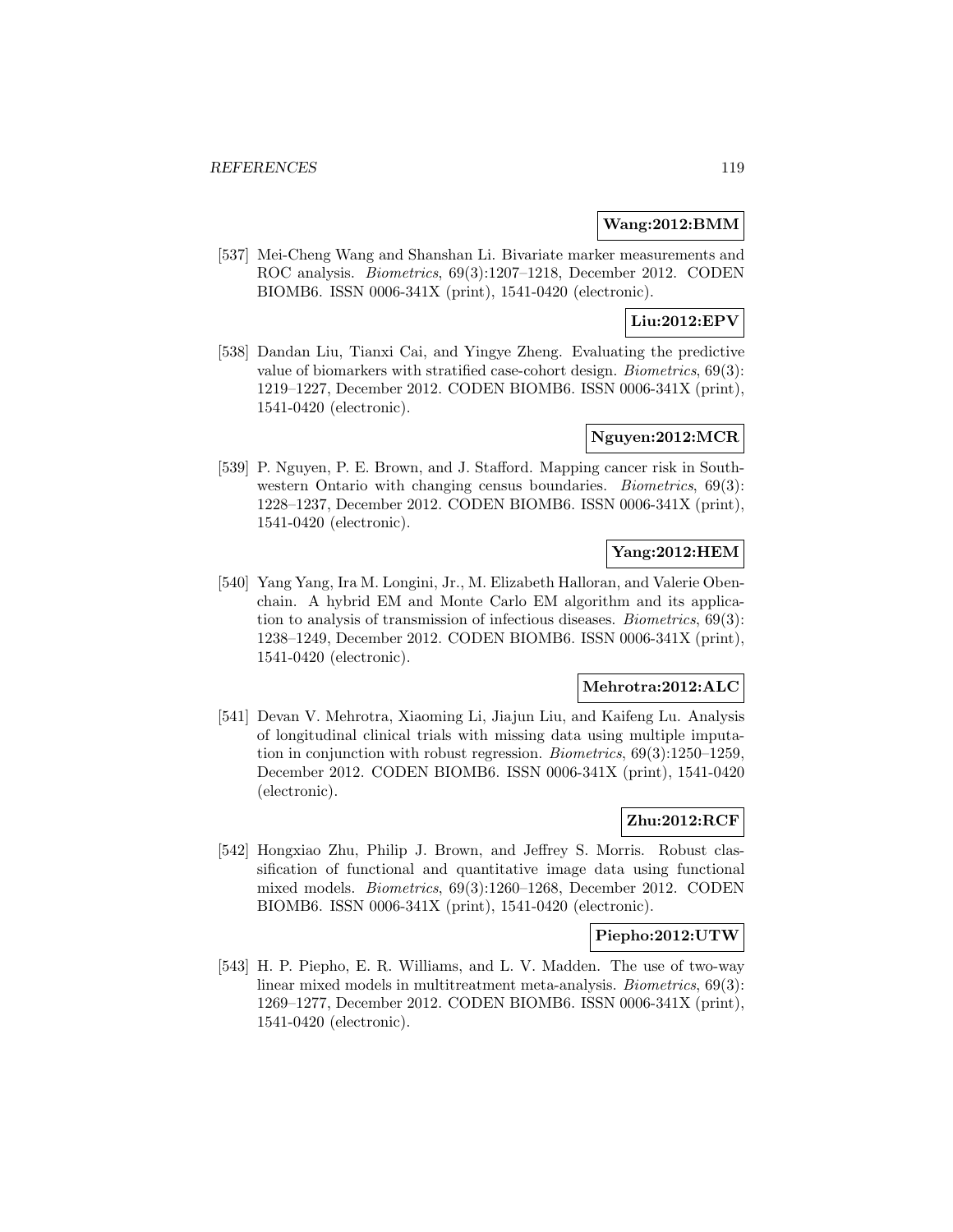#### **Chen:2012:MME**

[544] Han Chen, Alisa K. Manning, and Josée Dupuis. A method of moments estimator for random effect multivariate meta-analysis. Biometrics, 69 (3):1278–1284, December 2012. CODEN BIOMB6. ISSN 0006-341X (print), 1541-0420 (electronic).

# **Dendukuri:2012:BMA**

[545] Nandini Dendukuri, Ian Schiller, Lawrence Joseph, and Madhukar Pai. Bayesian meta-analysis of the accuracy of a test for tuberculous pleuritis in the absence of a gold standard reference. Biometrics, 69(3):1285–1293, December 2012. CODEN BIOMB6. ISSN 0006-341X (print), 1541-0420 (electronic).

### **Zhang:2012:EDA**

[546] Bo Zhang, Zhen Chen, and Paul S. Albert. Estimating diagnostic accuracy of raters without a gold standard by exploiting a group of experts. Biometrics, 69(3):1294–1302, December 2012. CODEN BIOMB6. ISSN 0006-341X (print), 1541-0420 (electronic).

### **Dorazio:2012:PGD**

[547] Robert M. Dorazio. Predicting the geographic distribution of a species from presence-only data subject to detection errors. Biometrics, 69(3): 1303–1312, December 2012. CODEN BIOMB6. ISSN 0006-341X (print), 1541-0420 (electronic).

#### **Deutsch:2012:BDP**

[548] Roland C. Deutsch and Walter W. Piegorsch. Benchmark dose profiles for joint-action quantal data in quantitative risk assessment. *Biometrics*, 69(3):1313–1322, December 2012. CODEN BIOMB6. ISSN 0006-341X (print), 1541-0420 (electronic).

# **Giorgi:2012:NTS**

[549] E. E. Giorgi and T. Bhattacharya. A note on two-sample tests for comparing intra-individual genetic sequence diversity between populations. Biometrics, 69(3):1323–1326, December 2012. CODEN BIOMB6. ISSN 0006-341X (print), 1541-0420 (electronic). See rejoinder [550].

### **Gilbert:2012:RNT**

[550] Peter B. Gilbert, A. J. Rossini, and Raj Shankarappa. Rejoinder to "A Note on Two-Sample Tests for Comparing Intra-Individual Genetic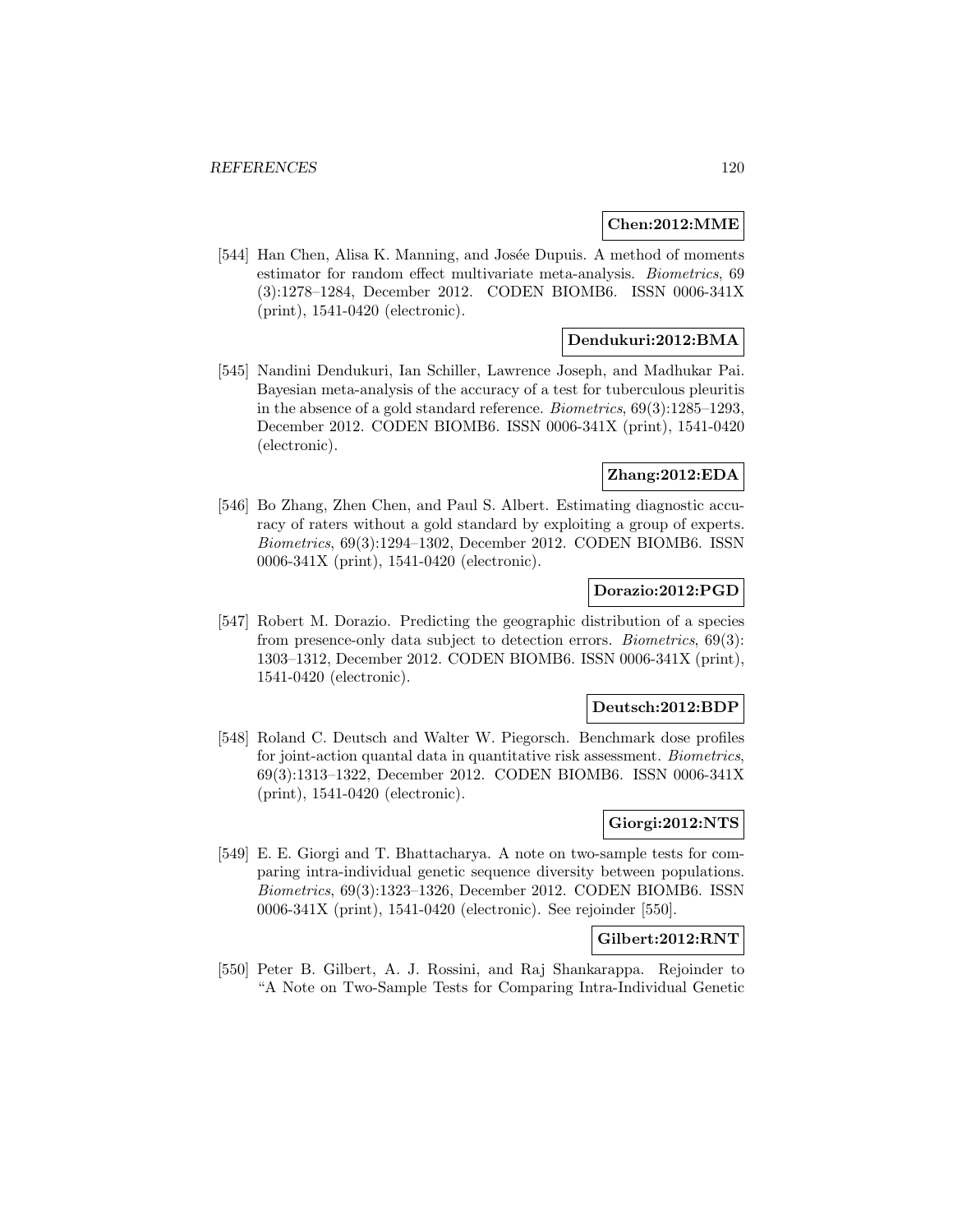Sequence Diversity Between Populations". Biometrics, 69(3):1326, December 2012. CODEN BIOMB6. ISSN 0006-341X (print), 1541-0420 (electronic). See [549].

# **Du:2012:BRS**

[551] Pang Du. Book review: Smoothing Splines: Methods and Applications, by Wang, Y. Biometrics, 69(3):1327–1328, December 2012. CODEN BIOMB6. ISSN 0006-341X (print), 1541-0420 (electronic).

## **Christensen:2012:BRS**

[552] Ole F. Christensen. Book review: Statistics for Spatio-Temporal Data, by Cressie, N. and Wikle, C. K. Biometrics, 69(3):1328–1329, December 2012. CODEN BIOMB6. ISSN 0006-341X (print), 1541-0420 (electronic).

## **Noma:2012:BRB**

[553] Hisashi Noma. Book review: Bayesian Modeling in Bioinformatics, edited by Dey, D. K., Ghosh, S. and Mallick, B. K. Biometrics, 69 (3):1329, December 2012. CODEN BIOMB6. ISSN 0006-341X (print), 1541-0420 (electronic).

# **Espejo:2012:BRR**

[554] Mariano Ruiz Espejo. Book review: Randomized Response and Indirect Questioning Techniques in Surveys, by Chaudhuri, A. Biometrics, 69(3): 1329–1330, December 2012. CODEN BIOMB6. ISSN 0006-341X (print), 1541-0420 (electronic).

### **Trinca:2012:BRD**

[555] Luzia Trinca. Book review: *Designs and Analysis of Experiments*, *Vol*ume 3: Special Designs and Applications, edited by Hinkelmann, K. Biometrics, 69(3):1330–1331, December 2012. CODEN BIOMB6. ISSN 0006-341X (print), 1541-0420 (electronic).

# **Lee:2013:BRC**

[556] Jaeyong Lee. Book review: Case Studies in Bayesian Statistical Modelling and Analysis, by Alston, C. L., Mengersen, K. L. and Pettitt, A. N. Biometrics, 68(4):798, September 2013. CODEN BIOMB6. ISSN 0006-341X (print), 1541-0420 (electronic).

### **Jang:2013:BRG**

[557] Woncheol Jang. Book review: Generalized Estimating Equations, by Hardin, J. W. and Hilbe, J. M. Biometrics, 68(4):799, September 2013. CODEN BIOMB6. ISSN 0006-341X (print), 1541-0420 (electronic). See correction [690].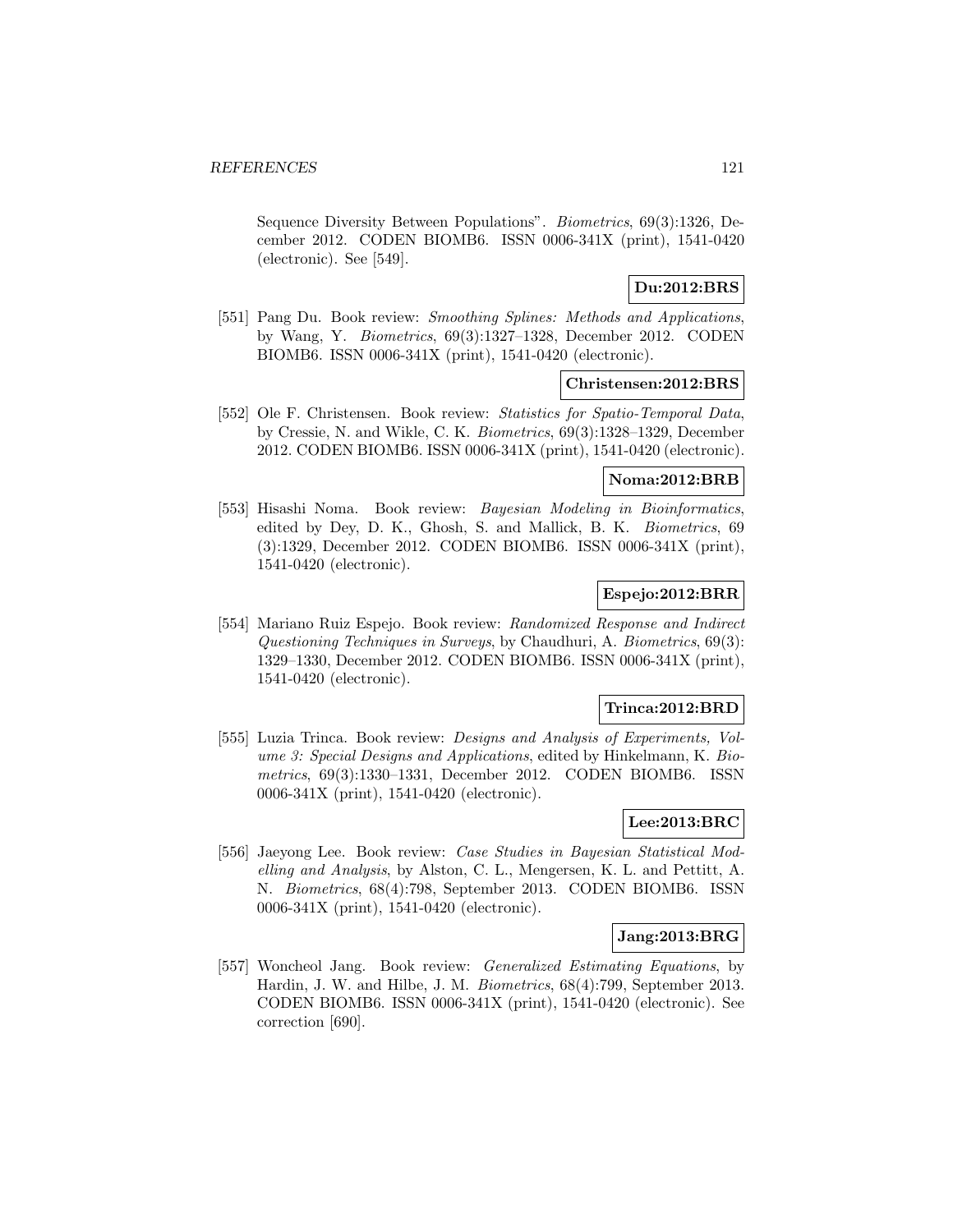#### **Anonymous:2013:RE**

[558] Anonymous. Report of the Editors — 2012. Biometrics,  $69(1)$ :vii-x, March 2013. CODEN BIOMB6. ISSN 0006-341X (print), 1541-0420 (electronic).

### **Bancroft:2013:EFD**

[559] Tim Bancroft, Chuanlong Du, and Dan Nettleton. Estimation of false discovery rate using sequential permutation *p*-values. *Biometrics*, 69(1): 1–7, March 2013. CODEN BIOMB6. ISSN 0006-341X (print), 1541-0420 (electronic).

### **Palacios:2013:GPB**

[560] Julia A. Palacios and Vladimir N. Minin. Gaussian process-based Bayesian nonparametric inference of population size trajectories from gene genealogies. Biometrics, 69(1):8–18, March 2013. CODEN BIOMB6. ISSN 0006-341X (print), 1541-0420 (electronic).

# **Ren:2013:HFM**

[561] Qian Ren and Sudipto Banerjee. Hierarchical factor models for large spatially misaligned data: a low-rank predictive process approach. Biometrics, 69(1):19–30, March 2013. CODEN BIOMB6. ISSN 0006-341X (print), 1541-0420 (electronic).

# **Giacofci:2013:WBC**

[562] M. Giacofci, S. Lambert-Lacroix, G. Marot, and F. Picard. Waveletbased clustering for mixed-effects functional models in high dimension. Biometrics, 69(1):31–40, March 2013. CODEN BIOMB6. ISSN 0006- 341X (print), 1541-0420 (electronic).

### **Goldsmith:2013:CCB**

[563] J. Goldsmith, S. Greven, and C. Crainiceanu. Corrected confidence bands for functional data using principal components. Biometrics, 69(1):41–51, March 2013. CODEN BIOMB6. ISSN 0006-341X (print), 1541-0420 (electronic).

### **Altstein:2013:LSA**

[564] L. Altstein and G. Li. Latent subgroup analysis of a randomized clinical trial through a semiparametric accelerated failure time mixture model. Biometrics, 69(1):52–61, March 2013. CODEN BIOMB6. ISSN 0006- 341X (print), 1541-0420 (electronic).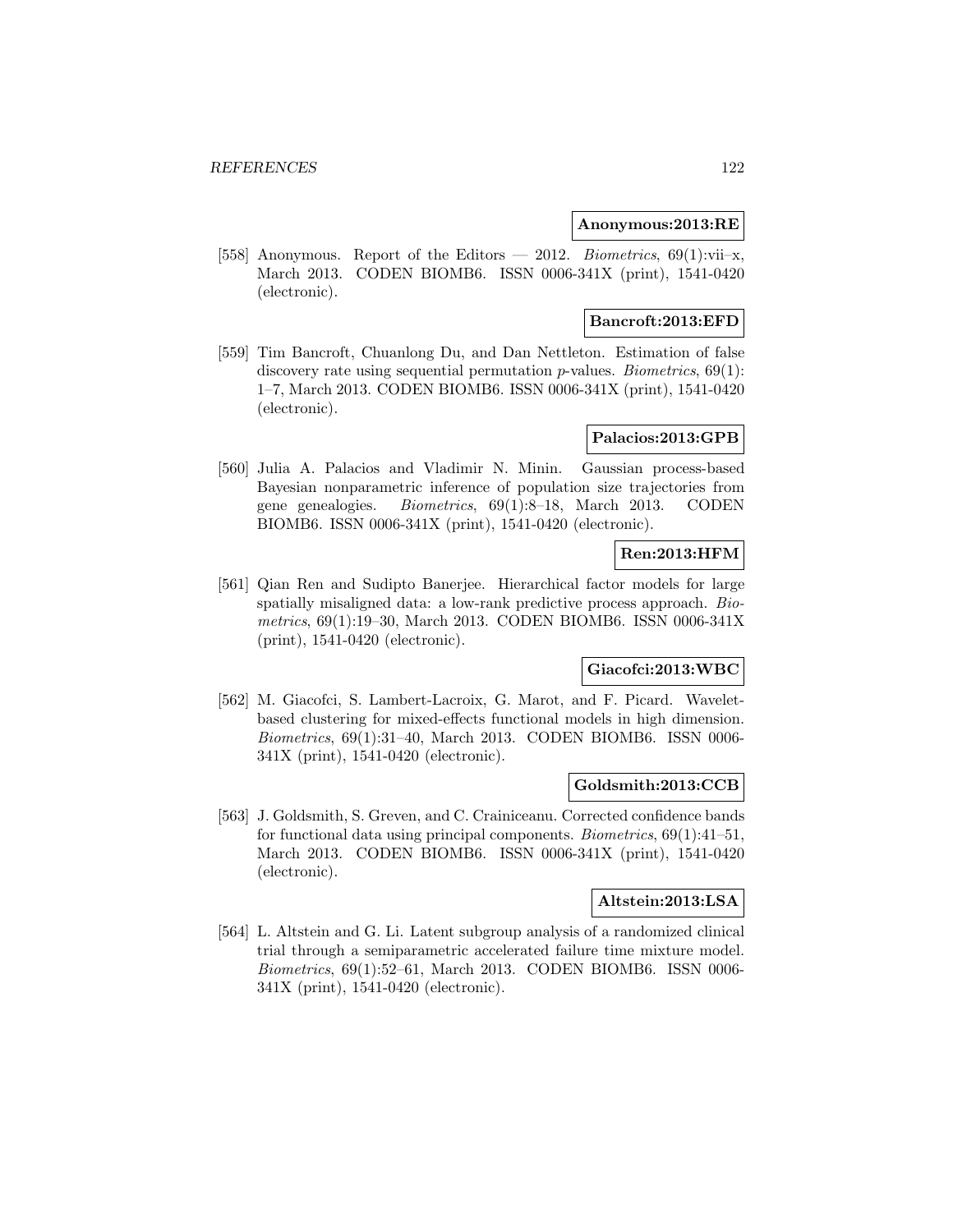### **Sun:2013:RAC**

[565] Rena Jie Sun and John D. Kalbfleisch. A risk-adjusted O − E CUSUM with monitoring bands for monitoring medical outcomes. *Biometrics*, 69(1):62–69, March 2013. CODEN BIOMB6. ISSN 0006-341X (print), 1541-0420 (electronic).

# **Post:2013:FSS**

[566] Justin B. Post and Howard D. Bondell. Factor selection and structural identification in the interaction ANOVA model. *Biometrics*,  $69(1):70-$ 79, March 2013. CODEN BIOMB6. ISSN 0006-341X (print), 1541-0420 (electronic).

## **Zucker:2013:RCS**

[567] David M. Zucker, Malka Gorfine, Yi Li, Mahlet G. Tadesse, and Donna Spiegelman. A regularization corrected score method for nonlinear regression models with covariate error. Biometrics, 69(1):80–90, March 2013. CODEN BIOMB6. ISSN 0006-341X (print), 1541-0420 (electronic).

# **Liu:2013:CAE**

[568] Danping Liu and Xiao-Hua Zhou. Covariate adjustment in estimating the area under ROC curve with partially missing gold standard. Biometrics, 69(1):91–100, March 2013. CODEN BIOMB6. ISSN 0006-341X (print), 1541-0420 (electronic).

### **Porter:2013:PSS**

[569] Aaron T. Porter and Jacob J. Oleson. A path-specific SEIR model for use with general latent and infectious time distributions. Biometrics, 69 (1):101–108, March 2013. CODEN BIOMB6. ISSN 0006-341X (print), 1541-0420 (electronic).

### **Joly:2013:PPC**

[570] Pierre Joly, Célia Touraine, Aurore Georget, Jean-François Dartigues, Daniel Commenges, and Hélène Jacqmin-Gadda. Prevalence projections of chronic diseases and impact of public health intervention. Biometrics, 69(1):109–117, March 2013. CODEN BIOMB6. ISSN 0006-341X (print), 1541-0420 (electronic).

#### **Rosenbaum:2013:IMM**

[571] Paul R. Rosenbaum. Impact of multiple matched controls on design sensitivity in observational studies. Biometrics, 69(1):118–127, March 2013. CODEN BIOMB6. ISSN 0006-341X (print), 1541-0420 (electronic).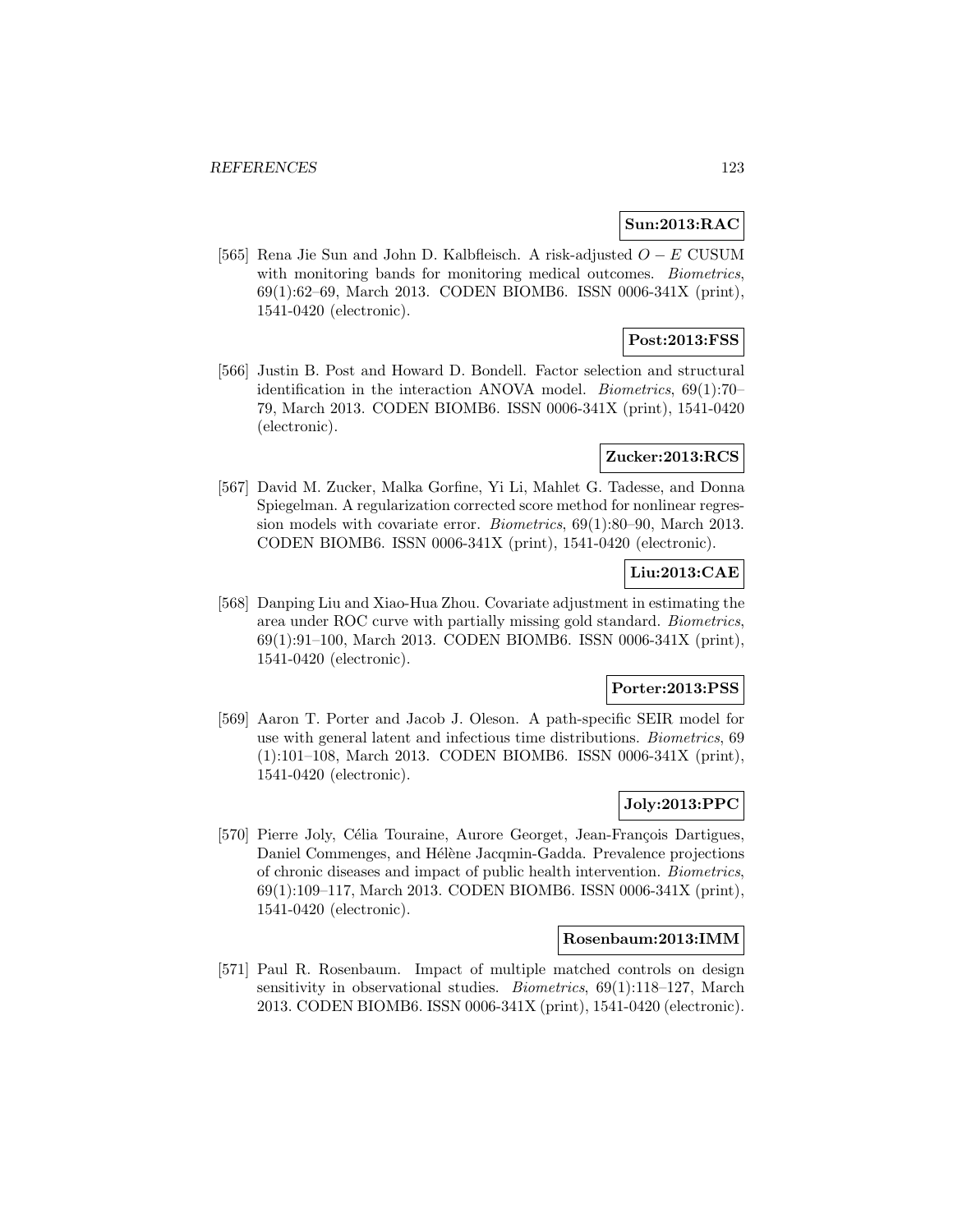#### **Simpson:2013:PED**

[572] Shawn E. Simpson. A positive event dependence model for self-controlled case series with applications in postmarketing surveillance. Biometrics, 69(1):128–136, March 2013. CODEN BIOMB6. ISSN 0006-341X (print), 1541-0420 (electronic).

# **Gijbels:2013:THM**

[573] Irène Gijbels and Marek Omelka. Testing for homogeneity of multivariate dispersions using dissimilarity measures. Biometrics, 69(1):137–145, March 2013. CODEN BIOMB6. ISSN 0006-341X (print), 1541-0420 (electronic).

## **Dail:2013:EOP**

[574] D. Dail and L. Madsen. Estimating open population site occupancy from presence-absence data lacking the robust design. Biometrics, 69(1):146– 156, March 2013. CODEN BIOMB6. ISSN 0006-341X (print), 1541-0420 (electronic).

# **Zaslavsky:2013:BHT**

[575] Boris G. Zaslavsky. Bayesian hypothesis testing in two-arm trials with dichotomous outcomes. Biometrics, 69(1):157–163, March 2013. CODEN BIOMB6. ISSN 0006-341X (print), 1541-0420 (electronic).

# **Majumdar:2013:NBS**

[576] Arunabha Majumdar, Sourabh Bhattacharya, Analabha Basu, and Saurabh Ghosh. A novel Bayesian semiparametric algorithm for inferring population structure and adjusting for case-control association tests. Biometrics, 69(1):164–173, March 2013. CODEN BIOMB6. ISSN 0006- 341X (print), 1541-0420 (electronic).

### **Leon-Novelo:2013:SBI**

[577] Luis G. León-Novelo, Peter Müller, Wadih Arap, Mikhail Kolonin, Jessica Sun, Renata Pasqualini, and Kim-Anh Do. Semiparametric Bayesian inference for phage display data. Biometrics, 69(1):174–183, March 2013. CODEN BIOMB6. ISSN 0006-341X (print), 1541-0420 (electronic).

#### **Jeong:2013:WBB**

[578] Jaesik Jeong, Marina Vannucci, and Kyungduk Ko. A wavelet-based Bayesian approach to regression models with long memory errors and its application to fMRI data. Biometrics, 69(1):184–196, March 2013. CODEN BIOMB6. ISSN 0006-341X (print), 1541-0420 (electronic).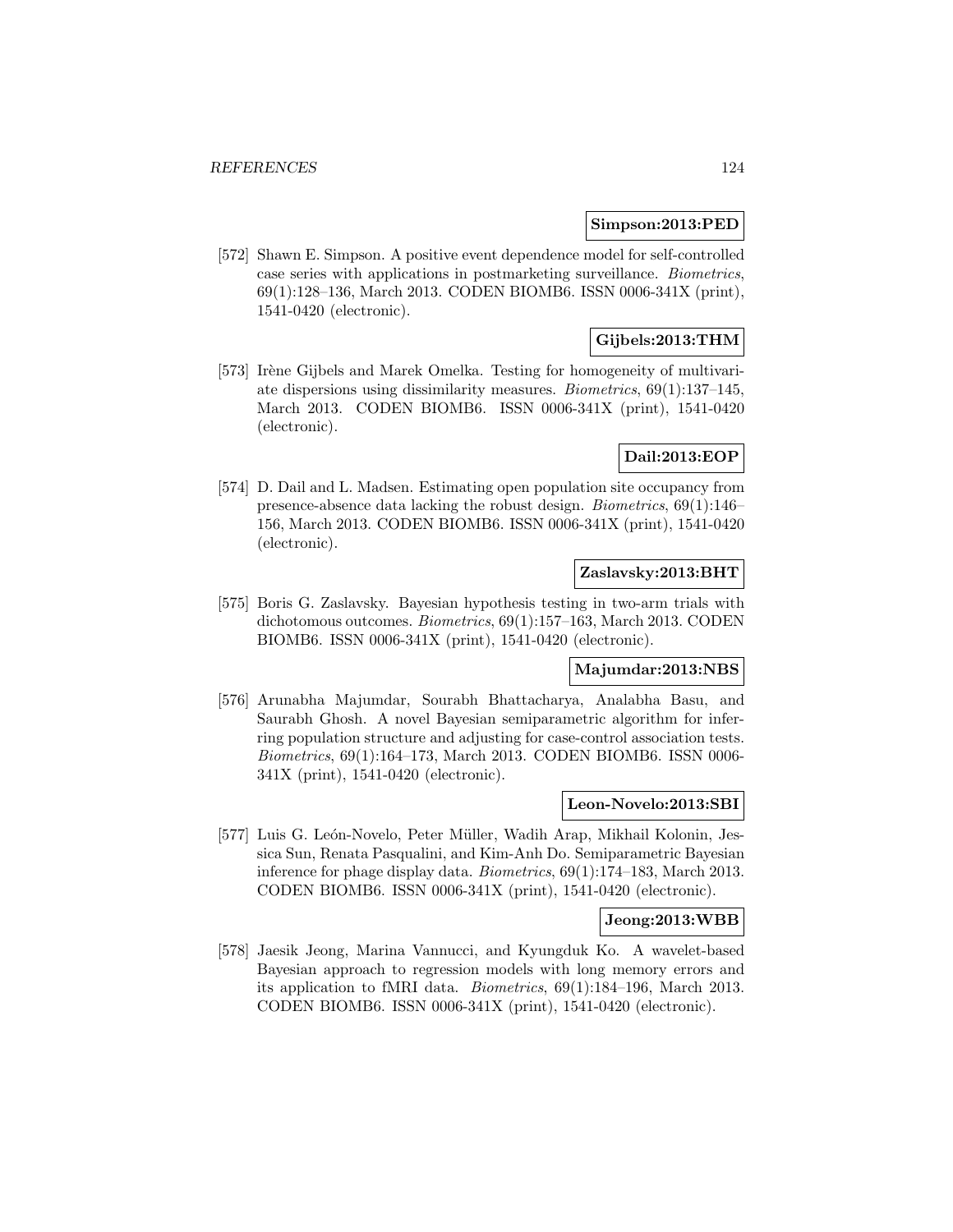### **Heagerty:2013:ELA**

[579] Patrick J. Heagerty and Bryan A. Comstock. Exploration of lagged associations using longitudinal data. Biometrics, 69(1):197–205, March 2013. CODEN BIOMB6. ISSN 0006-341X (print), 1541-0420 (electronic).

# **Taylor:2013:RTI**

[580] Jeremy M. G. Taylor, Yongseok Park, Donna P. Ankerst, Cecile Proust-Lima, Scott Williams, Larry Kestin, Kyoungwha Bae, Tom Pickles, and Howard Sandler. Real-time individual predictions of prostate cancer recurrence using joint models. Biometrics, 69(1):206–213, March 2013. CODEN BIOMB6. ISSN 0006-341X (print), 1541-0420 (electronic).

### **Zhu:2013:MSS**

[581] Yuda Zhu and Robert E. Weiss. Modeling seroadaptation and sexual behavior among  $H I V^+$  study participants with a simultaneously multilevel and multivariate longitudinal count model. Biometrics, 69(1):214–224, March 2013. CODEN BIOMB6. ISSN 0006-341X (print), 1541-0420 (electronic).

## **Mandel:2013:ETD**

[582] Micha Mandel, Francois Mercier, Benjamin Eckert, Peter Chin, and Rebecca A. Betensky. Estimating time to disease progression comparing transition models and survival methods — an analysis of multiple sclerosis data. Biometrics, 69(1):225–234, March 2013. CODEN BIOMB6. ISSN 0006-341X (print), 1541-0420 (electronic).

#### **Auranen:2013:ESS**

[583] Kari Auranen, Hanna Rinta-Kokko, and M. Elizabeth Halloran. Estimating strain-specific and overall efficacy of polyvalent vaccines against recurrent pathogens from a cross-sectional study. Biometrics, 69(1):235– 244, March 2013. CODEN BIOMB6. ISSN 0006-341X (print), 1541-0420 (electronic).

### **Hubbard:2013:SCB**

[584] Rebecca A. Hubbard and Diana L. Miglioretti. A semiparametric censoring bias model for estimating the cumulative risk of a false-positive screening test under dependent censoring. Biometrics, 69(1):245–253, March 2013. CODEN BIOMB6. ISSN 0006-341X (print), 1541-0420 (electronic). See letter [689].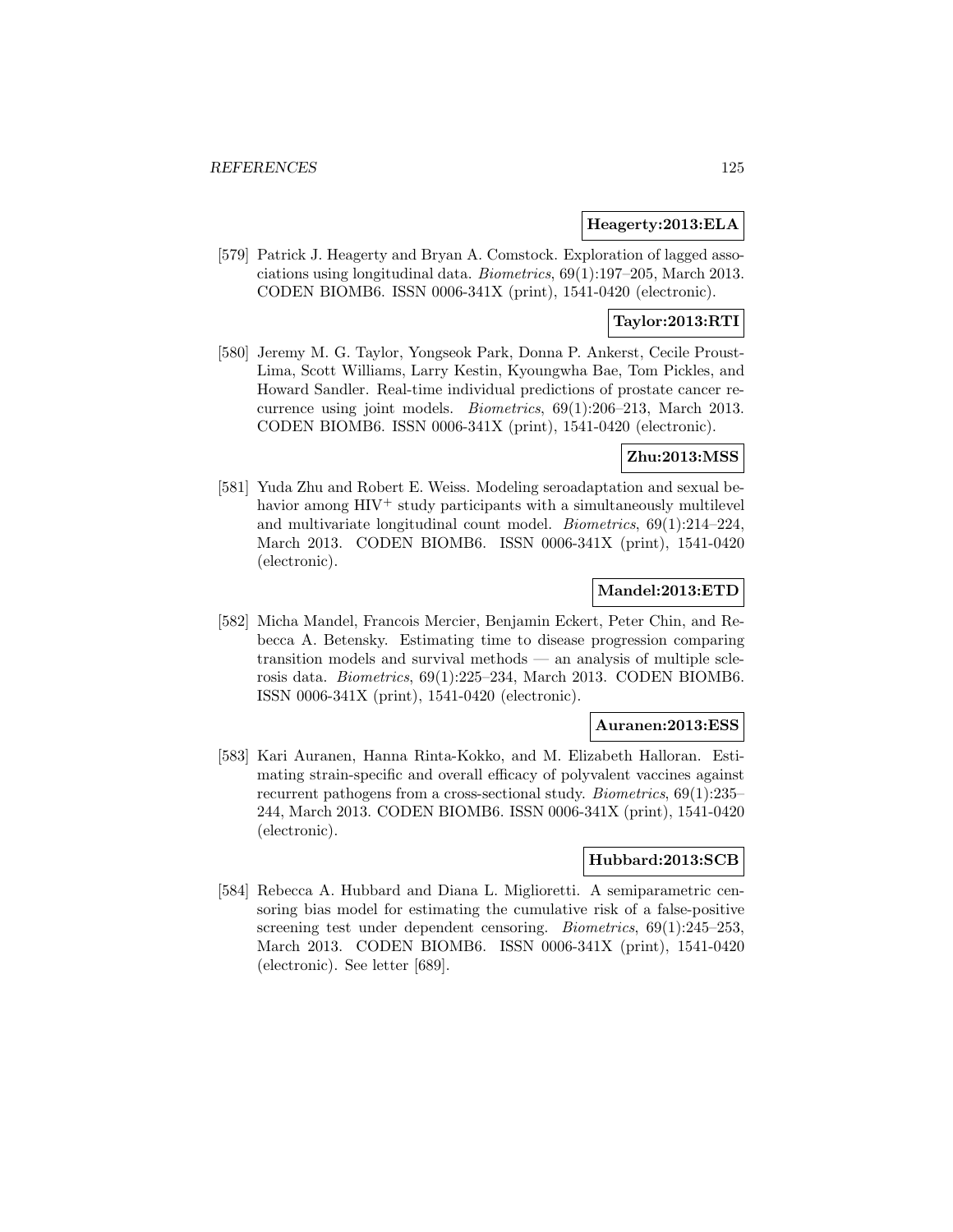#### **Gruber:2013:ATM**

[585] Susan Gruber and Mark J. van der Laan. An application of targeted maximum likelihood estimation to the meta-analysis of safety data. Biometrics, 69(1):254–262, March 2013. CODEN BIOMB6. ISSN 0006-341X (print), 1541-0420 (electronic).

# **Zigler:2013:MFB**

[586] Corwin M. Zigler, Krista Watts, Robert W. Yeh, Yun Wang, Brent A. Coull, and Francesca Dominici. Model feedback in Bayesian propensity score estimation. Biometrics, 69(1):263–273, March 2013. CODEN BIOMB6. ISSN 0006-341X (print), 1541-0420 (electronic).

#### **Renner:2013:EMP**

[587] Ian W. Renner and David I. Warton. Equivalence of MAXENT and Poisson point process models for species distribution modeling in ecology. Biometrics, 69(1):274–281, March 2013. CODEN BIOMB6. ISSN 0006- 341X (print), 1541-0420 (electronic).

### **Kim:2013:NUR**

[588] Jane Paik Kim. A note on using regression models to analyze randomized trials: Asymptotically valid hypothesis tests despite incorrectly specified models. Biometrics, 69(1):282–289, March 2013. CODEN BIOMB6. ISSN 0006-341X (print), 1541-0420 (electronic). See rejoinder [589].

#### **Rosenblum:2013:RNU**

[589] Michael Rosenblum and Mark J. van der Laan. Rejoinder to "A Note on Using Regression Models to Analyze Randomized Trials: Asymptotically Valid Hypothesis Tests Despite Incorrectly Specified Models". Biometrics, 69(1):290, March 2013. CODEN BIOMB6. ISSN 0006-341X (print), 1541-0420 (electronic). See [588].

## **Zhu:2013:BRSa**

[590] Hongtu Zhu. Book review: Statistics of Medical Imaging, by Lei, T. Biometrics, 69(1):291–292, March 2013. CODEN BIOMB6. ISSN 0006- 341X (print), 1541-0420 (electronic).

#### **Assuncao:2013:BRB**

[591] Renato Assunção. Book review: Bayesian Smoothing and Regression for Longitudinal, Spatial and Event History Data, by Fahrmeir, L. and Kneib, T. Biometrics, 69(1):292, March 2013. CODEN BIOMB6. ISSN 0006-341X (print), 1541-0420 (electronic).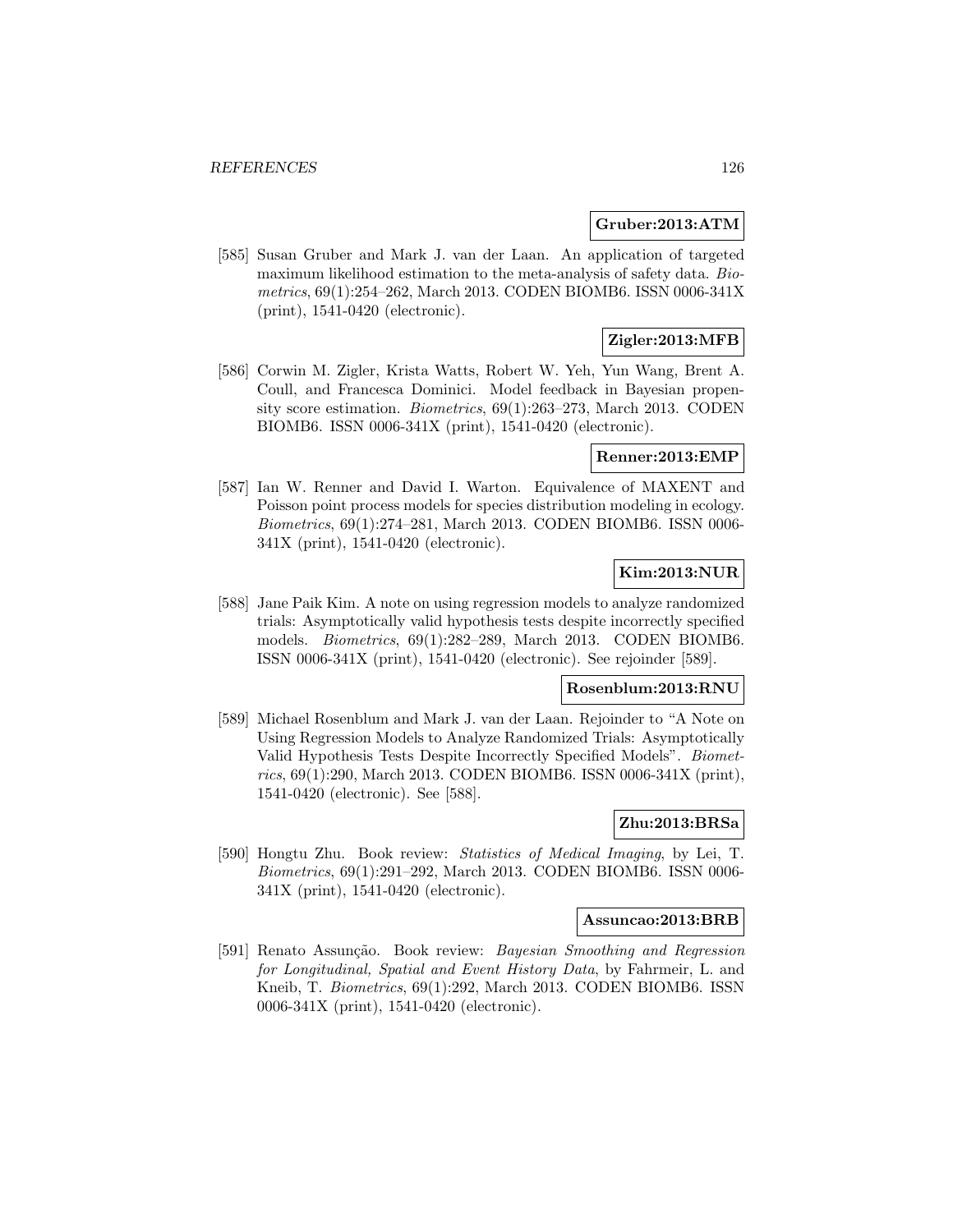### **Rotnitzky:2013:BRT**

[592] Andrea Rotnitzky. Book review: Targeted Learning, by van der Laan, M. and Rose, S. Biometrics, 69(1):293, March 2013. CODEN BIOMB6. ISSN 0006-341X (print), 1541-0420 (electronic).

### **Demetrio:2013:PAX**

[593] C. G. B. Demétrio. Presidential address: XXVI international biometric conference, kobe, Japan, August 2012 education in developing countries ' the role of IBS. Biometrics, 69(2):295–299, June 2013. CODEN BIOMB6. ISSN 0006-341X (print), 1541-0420 (electronic).

### **Basford:2013:ITO**

[594] Kaye E. Basford. IBS: Transformation of our governance. Biometrics, 69(2):300, June 2013. CODEN BIOMB6. ISSN 0006-341X (print), 1541- 0420 (electronic).

### **Huang:2013:DEE**

[595] Ying Huang, Peter B. Gilbert, and Julian Wolfson. Design and estimation for evaluating principal surrogate markers in vaccine trials. Biometrics, 69(2):301–309, June 2013. CODEN BIOMB6. ISSN 0006-341X (print), 1541-0420 (electronic).

### **Lendle:2013:IEE**

[596] Samuel D. Lendle, Meenakshi S. Subbaraman, and Mark J. van der Laan. Identification and efficient estimation of the natural direct effect among the untreated. Biometrics, 69(2):310–317, June 2013. CODEN BIOMB6. ISSN 0006-341X (print), 1541-0420 (electronic).

### **Zhang:2013:CMJ**

[597] Zhiwei Zhang, Richard M. Kotz, Chenguang Wang, Shiling Ruan, and Martin Ho. A causal model for joint evaluation of placebo and treatmentspecific effects in clinical trials. *Biometrics*,  $69(2):318-327$ , June 2013. CODEN BIOMB6. ISSN 0006-341X (print), 1541-0420 (electronic).

#### **Juraska:2013:MSH**

[598] M. Juraska and P. B. Gilbert. Mark-specific hazard ratio model with multivariate continuous marks: an application to vaccine efficacy. Biometrics, 69(2):328–337, June 2013. CODEN BIOMB6. ISSN 0006-341X (print), 1541-0420 (electronic).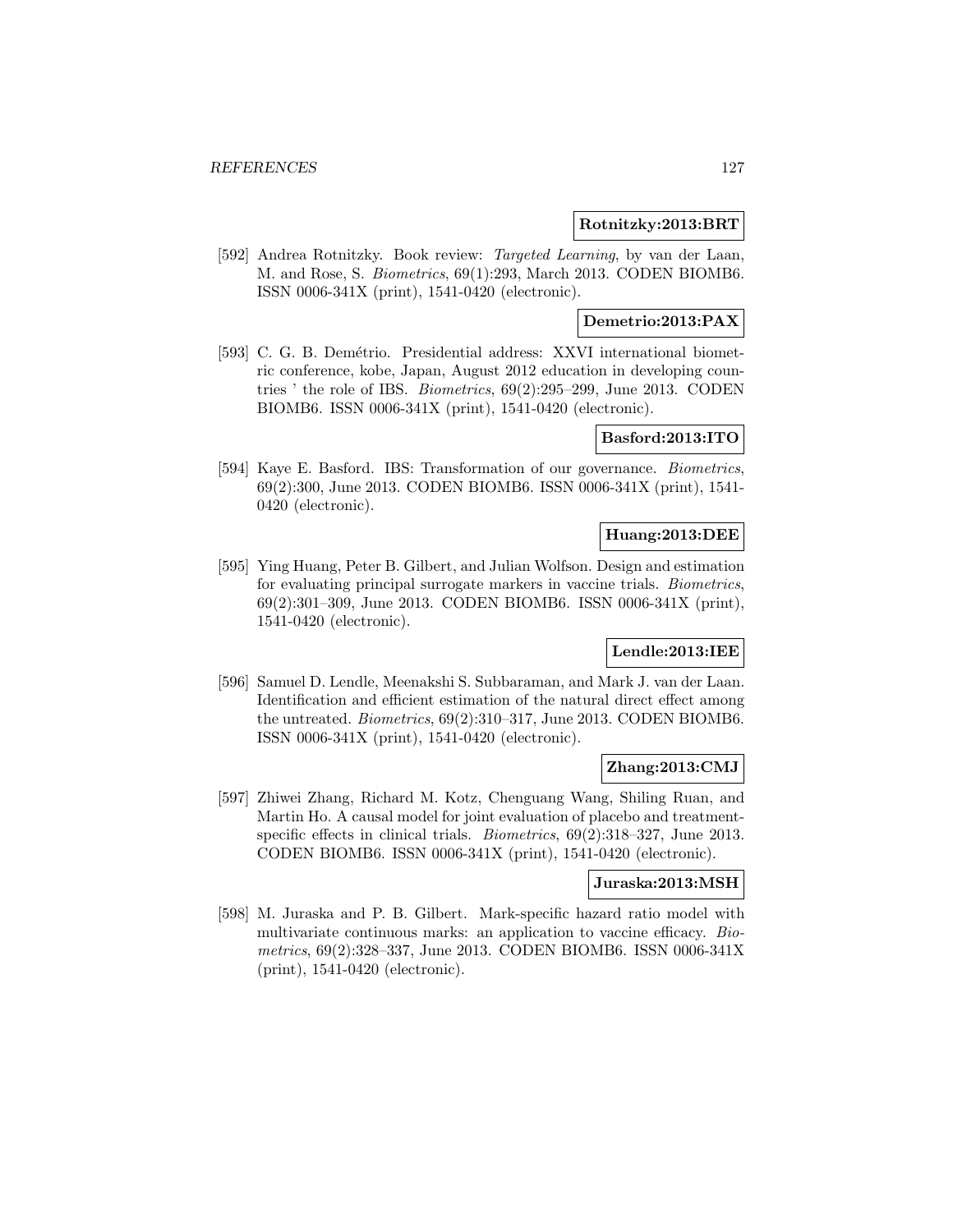# **Gong:2013:PCE**

[599] Qi Gong and Douglas E. Schaubel. Partly conditional estimation of the effect of a time-dependent factor in the presence of dependent censoring. Biometrics, 69(2):338–347, June 2013. CODEN BIOMB6. ISSN 0006- 341X (print), 1541-0420 (electronic).

# **Lian:2013:PLS**

[600] Heng Lian, Peng Lai, and Hua Liang. Partially linear structure selection in Cox models with varying coefficients. Biometrics, 69(2):348–357, June 2013. CODEN BIOMB6. ISSN 0006-341X (print), 1541-0420 (electronic).

# **Yu:2013:WLS**

[601] Lili Yu, Liang Liu, and Ding-Geng (Din) Chen. Weighted least-squares method for right-censored data in accelerated failure time model. Biometrics, 69(2):358–365, June 2013. CODEN BIOMB6. ISSN 0006-341X (print), 1541-0420 (electronic).

## **Kalbfleisch:2013:EFA**

[602] John D. Kalbfleisch, Douglas E. Schaubel, Yining Ye, and Qi Gong. An estimating function approach to the analysis of recurrent and terminal events. Biometrics, 69(2):366–374, June 2013. CODEN BIOMB6. ISSN 0006-341X (print), 1541-0420 (electronic).

# **Luo:2013:QRR**

[603] Xianghua Luo, Chiung-Yu Huang, and Lan Wang. Quantile regression for recurrent gap time data. Biometrics, 69(2):375–385, June 2013. CODEN BIOMB6. ISSN 0006-341X (print), 1541-0420 (electronic).

### **Chen:2013:GPL**

[604] Baojiang Chen and Xiao-Hua Zhou. Generalized partially linear models for incomplete longitudinal data in the presence of population-level information. Biometrics, 69(2):386–395, June 2013. CODEN BIOMB6. ISSN 0006-341X (print), 1541-0420 (electronic).

# **Lopez-Pintado:2013:RGS**

[605] Sara López-Pintado and Ian W. McKeague. Recovering gradients from sparsely observed functional data. Biometrics, 69(2):396–404, June 2013. CODEN BIOMB6. ISSN 0006-341X (print), 1541-0420 (electronic).

# **Schildcrout:2013:OVD**

[606] Jonathan S. Schildcrout, Shawn P. Garbett, and Patrick J. Heagerty. Outcome vector dependent sampling with longitudinal continuous re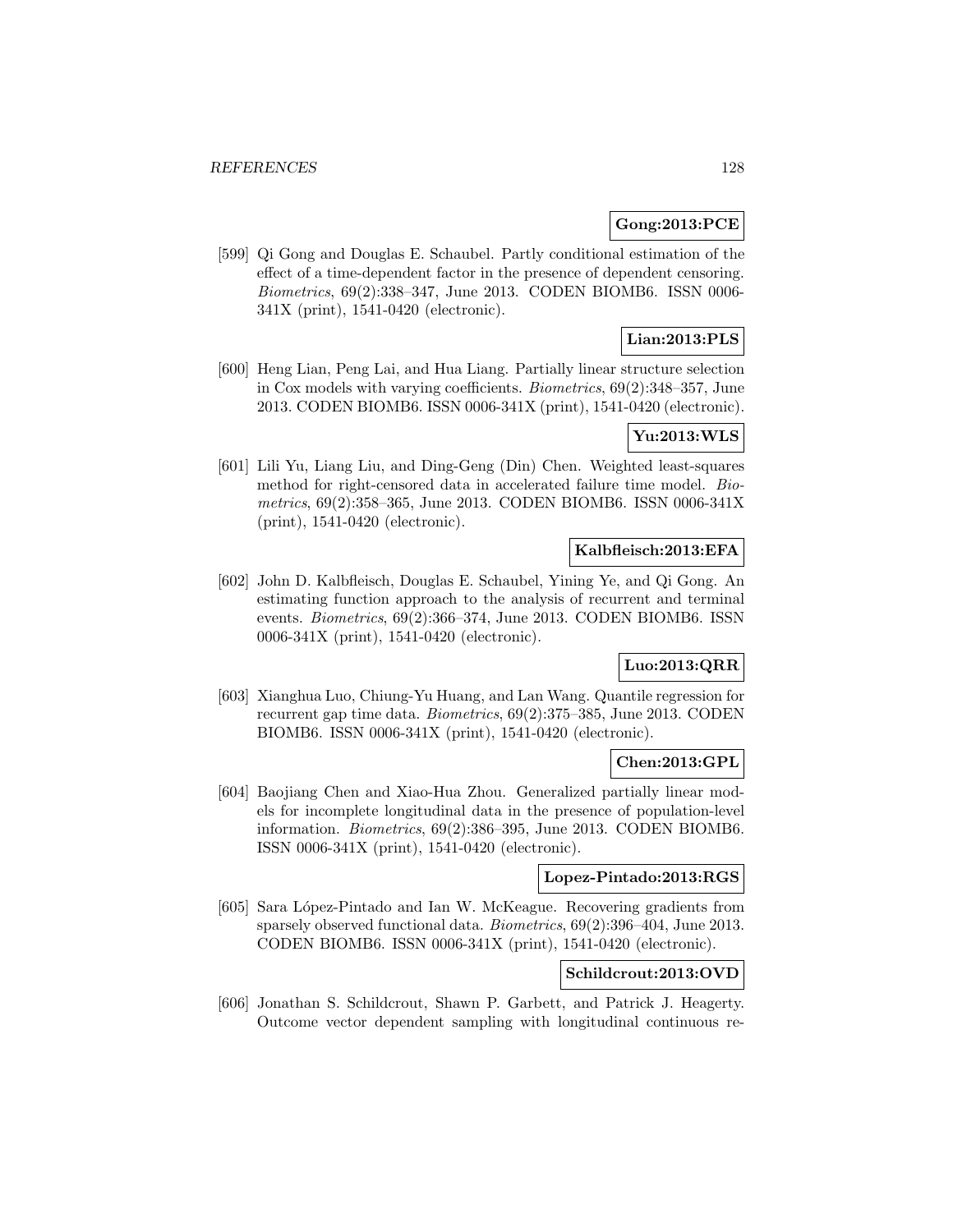sponse data: Stratified sampling based on summary statistics. *Biomet*rics, 69(2):405–416, June 2013. CODEN BIOMB6. ISSN 0006-341X (print), 1541-0420 (electronic).

# **Wu:2013:JRA**

[607] Colin O. Wu, Gang Zheng, and Minjung Kwak. A joint regression analysis for genetic association studies with outcome stratified samples. Biometrics, 69(2):417–426, June 2013. CODEN BIOMB6. ISSN 0006-341X (print), 1541-0420 (electronic).

## **Acar:2013:GKW**

[608] Elif F. Acar and Lei Sun. A generalized Kruskal-Wallis test incorporating group uncertainty with application to genetic association studies. Biometrics, 69(2):427–435, June 2013. CODEN BIOMB6. ISSN 0006-341X (print), 1541-0420 (electronic).

#### **Khalili:2013:RFM**

[609] Abbas Khalili and Shili Lin. Regularization in finite mixture of regression models with diverging number of parameters. Biometrics, 69(2):436– 446, June 2013. CODEN BIOMB6. ISSN 0006-341X (print), 1541-0420 (electronic).

#### **Bhadra:2013:JHD**

[610] Anindya Bhadra and Bani K. Mallick. Joint high-dimensional Bayesian variable and covariance selection with an application to eQTL analysis. Biometrics, 69(2):447–457, June 2013. CODEN BIOMB6. ISSN 0006- 341X (print), 1541-0420 (electronic).

### **Overstall:2013:SBI**

[611] Antony M. Overstall and David C. Woods. A strategy for Bayesian inference for computationally expensive models with application to the estimation of stem cell properties. Biometrics, 69(2):458–468, June 2013. CODEN BIOMB6. ISSN 0006-341X (print), 1541-0420 (electronic).

# **Ross:2013:BIT**

[612] Michelle Ross and Jon Wakefield. Bayesian inference for two-phase studies with categorical covariates. Biometrics, 69(2):469–477, June 2013. CODEN BIOMB6. ISSN 0006-341X (print), 1541-0420 (electronic).

# **Altomare:2013:OBS**

[613] Davide Altomare, Guido Consonni, and Luca La Rocca. Objective Bayesian search of Gaussian directed acyclic graphical models for or-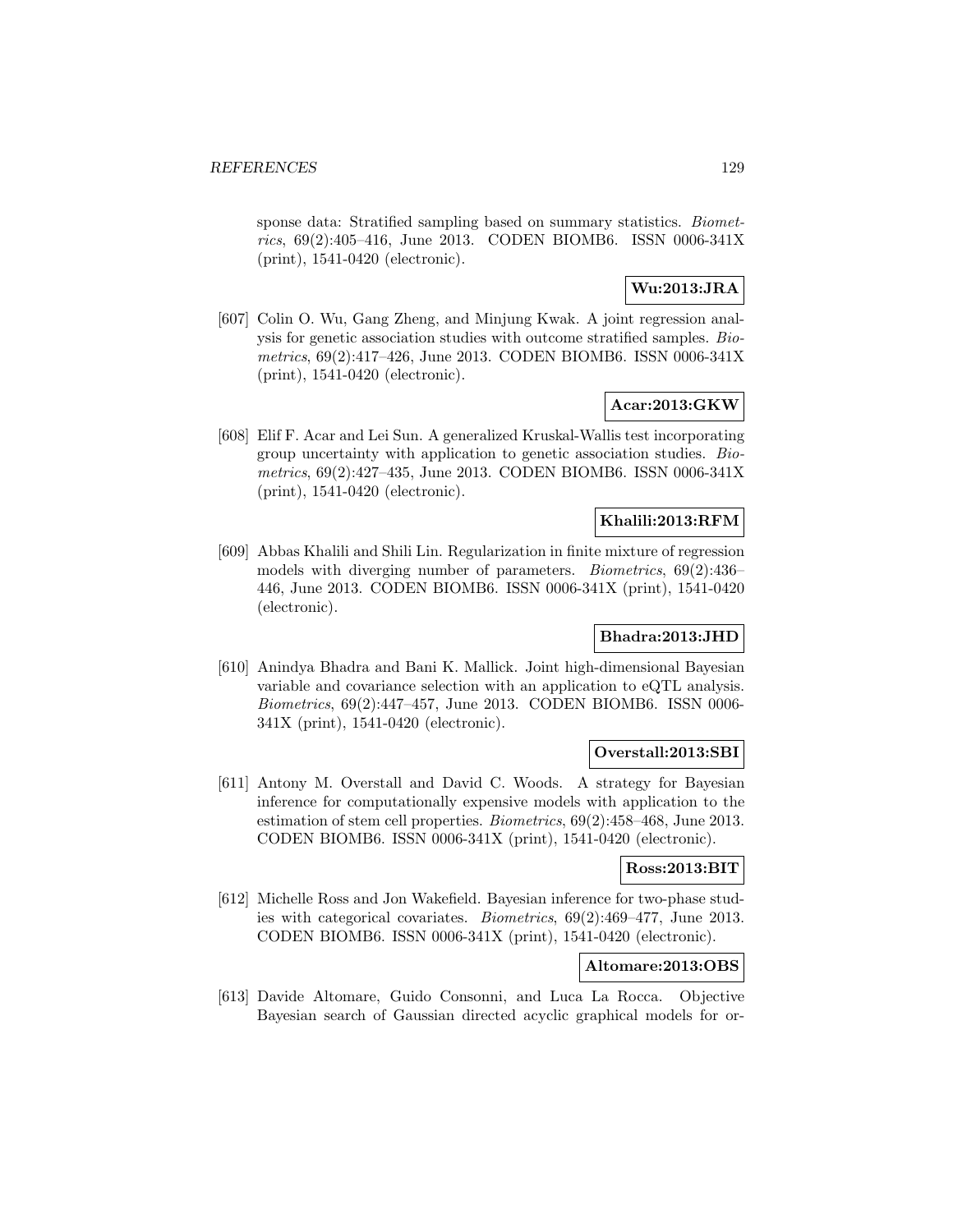dered variables with non-local priors. Biometrics, 69(2):478–487, June 2013. CODEN BIOMB6. ISSN 0006-341X (print), 1541-0420 (electronic).

#### **Besag:2013:EGF**

[614] J. Besag and D. Mondal. Exact goodness-of-fit tests for Markov chains. Biometrics, 69(2):488–496, June 2013. CODEN BIOMB6. ISSN 0006- 341X (print), 1541-0420 (electronic).

### **Chiu:2013:STS**

[615] Sung Nok Chiu and Kwong Ip Liu. Stationarity tests for spatial point processes using discrepancies. Biometrics, 69(2):497–507, June 2013. CODEN BIOMB6. ISSN 0006-341X (print), 1541-0420 (electronic).

### **Schorgendorfer:2013:BGF**

[616] Angela Schörgendorfer, Adam J. Branscum, and Timothy E. Hanson. A Bayesian goodness of fit test and semiparametric generalization of logistic regression with measurement data. Biometrics, 69(2):508–519, June 2013. CODEN BIOMB6. ISSN 0006-341X (print), 1541-0420 (electronic).

### **Mohammed:2013:NHT**

[617] Sandra M. Mohammed, Lorien S. Dalrymple, Damla Sentürk, and Danh V. Nguyen. Naive hypothesis testing for case series analysis with time-varying exposure onset measurement error: Inference for infectioncardiovascular risk in patients on dialysis. Biometrics, 69(2):520–529, June 2013. CODEN BIOMB6. ISSN 0006-341X (print), 1541-0420 (electronic).

### **Liu:2013:RSS**

[618] Fang Liu. A revisit to sample size and power calculations for testing odds ratio in two independent binomials. Biometrics, 69(2):530–536, June 2013. CODEN BIOMB6. ISSN 0006-341X (print), 1541-0420 (electronic).

## **Rushworth:2013:DLM**

[619] Alastair M. Rushworth, Adrian W. Bowman, Mark J. Brewer, and Simon J. Langan. Distributed lag models for hydrological data. Biometrics, 69(2):537–544, June 2013. CODEN BIOMB6. ISSN 0006-341X (print), 1541-0420 (electronic).

### **Boehm:2013:BCM**

[620] Laura Boehm, Brian J. Reich, and Dipankar Bandyopadhyay. Bridging conditional and marginal inference for spatially referenced binary data. Biometrics, 69(2):545–554, June 2013. CODEN BIOMB6. ISSN 0006- 341X (print), 1541-0420 (electronic).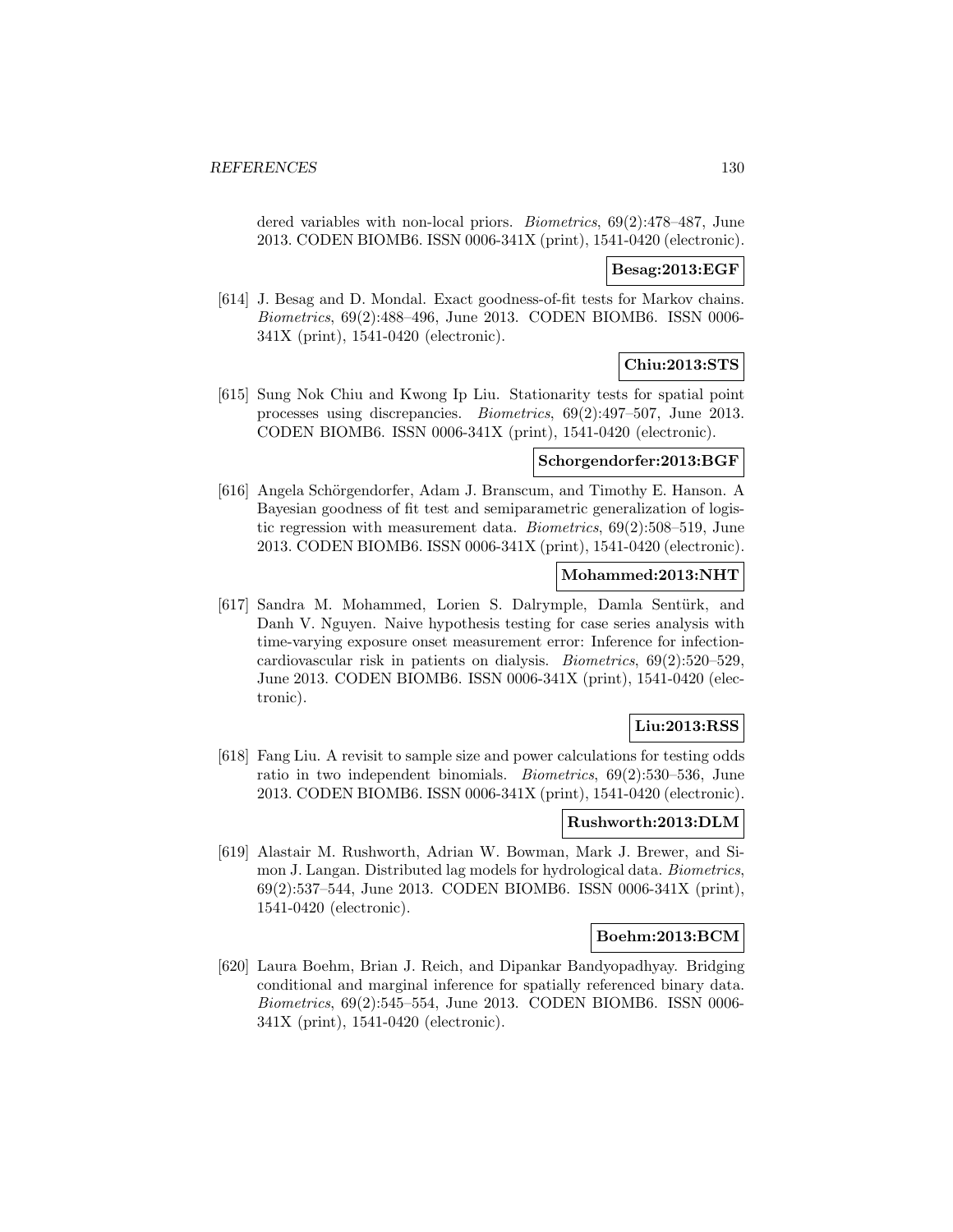#### **Anonymous:2013:CAE**

[621] Anonymous. Correction to "Abundance Estimation of Long-Diving Animals Using Line Transect Methods," by Hiroshi Okamura, Shingo Minamikawa, Hans J. Skaug and Toshiya Kishiro; **68**, 504–513, DOI: 10.1111/j.1541-0420.2011.01689.x June 2012. Biometrics, 69(2):555, June 2013. CODEN BIOMB6. ISSN 0006-341X (print), 1541-0420 (electronic). See [454].

#### **Anonymous:2013:CBM**

[622] Anonymous. Correction to "Bayesian Monitoring of Event Rates with Censored Data," by D. A. Follmann and P. S. Albert; **55**, 603–607, DOI: 10.1111/j.0006-341X.1999.00603.x June 1999. Biometrics, 69(2): 556, June 2013. CODEN BIOMB6. ISSN 0006-341X (print), 1541-0420 (electronic). See [1].

# **Zhu:2013:BRSb**

[623] Jun Zhu. Book review: Spatio-Temporal Heterogeneity: Concepts and Analyses, by Dutilleul, P. R. L. Biometrics, 69(2):557–558, June 2013. CODEN BIOMB6. ISSN 0006-341X (print), 1541-0420 (electronic).

#### **Tusell:2013:BRP**

[624] Fernando Tusell. Book review: Programming Graphical User Interfaces, by Lawrence, M. L. and Verzani, J. Biometrics, 69(2):558–559, June 2013. CODEN BIOMB6. ISSN 0006-341X (print), 1541-0420 (electronic).

#### **Solari:2013:BRS**

[625] Aldo Solari. Book review: Simultaneous Inference in Regression, by Liu, W. Biometrics, 69(2):559–560, June 2013. CODEN BIOMB6. ISSN 0006-341X (print), 1541-0420 (electronic).

#### **VanderWeele:2013:SMC**

[626] Tyler J. VanderWeele. Surrogate measures and consistent surrogates. Biometrics, 69(3):561–565, September 2013. CODEN BIOMB6. ISSN 0006-341X (print), 1541-0420 (electronic). See discussion [627, 628, 629].

#### **Elliott:2013:DSM**

[627] Michael R. Elliott, Anna Conlon, and Yun Li. Discussion on "Surrogate Measures and Consistent Surrogates". Biometrics, 69(3):565–569, September 2013. CODEN BIOMB6. ISSN 0006-341X (print), 1541-0420 (electronic). See [626].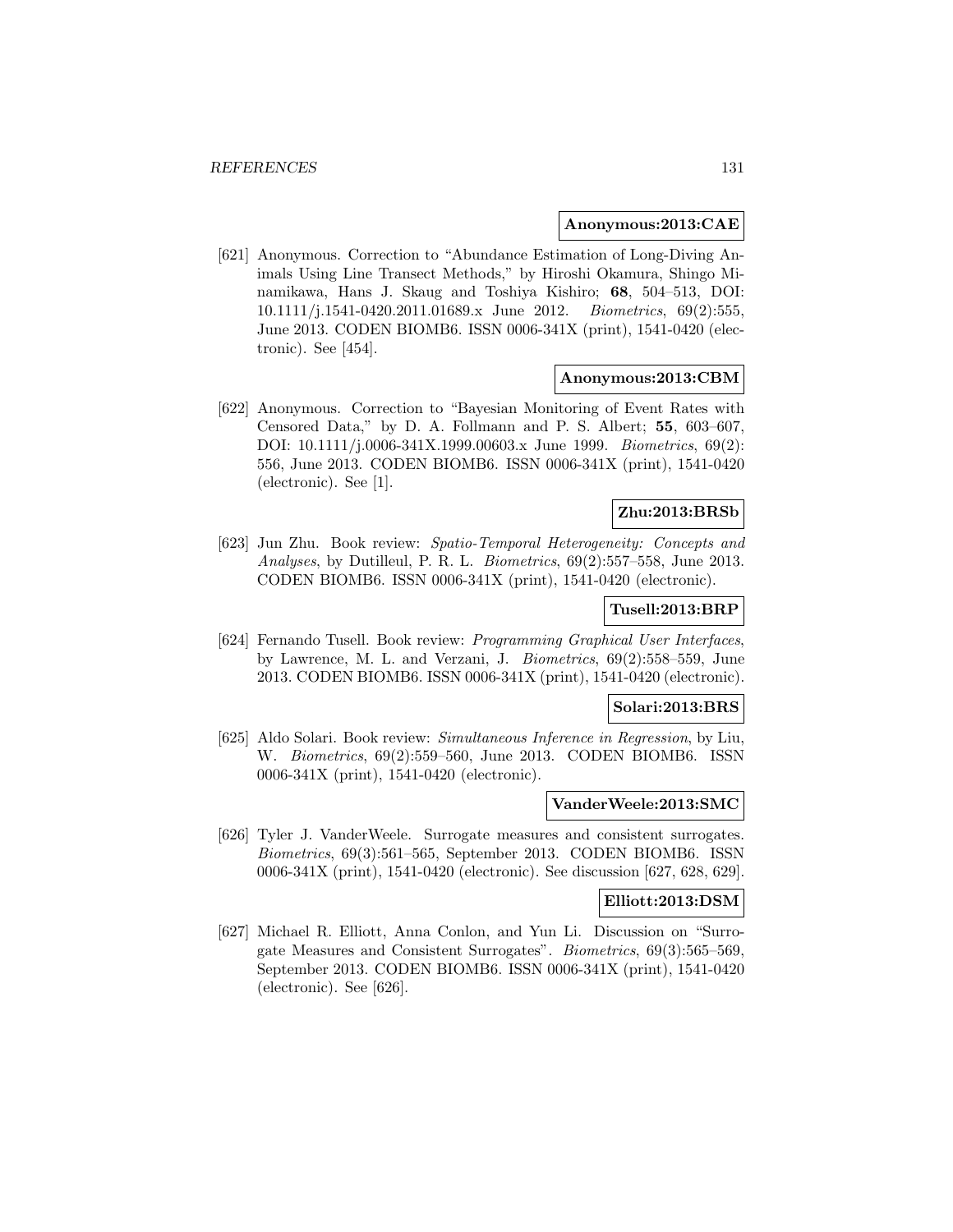#### **Joffe:2013:DSM**

[628] Marshall M. Joffe. Discussion on "Surrogate Measures and Consistent Surrogates". Biometrics, 69(3):569–573, September 2013. CODEN BIOMB6. ISSN 0006-341X (print), 1541-0420 (electronic). See [626].

### **Pearl:2013:DSM**

[629] Judea Pearl. Discussion on "Surrogate Measures and Consistent Surrogates". Biometrics, 69(3):573–577, September 2013. CODEN BIOMB6. ISSN 0006-341X (print), 1541-0420 (electronic). See [626].

# **VanderWeele:2013:R**

[630] Tyler J. VanderWeele. Rejoinder. Biometrics, 69(3):577–581, September 2013. CODEN BIOMB6. ISSN 0006-341X (print), 1541-0420 (electronic).

# **Kim:2013:NBP**

[631] Sunkyung Kim, Wei Pan, and Xiaotong Shen. Network-based penalized regression with application to genomic data. Biometrics, 69(3):582–593, September 2013. CODEN BIOMB6. ISSN 0006-341X (print), 1541-0420 (electronic).

# **Si:2013:OTM**

[632] Yaqing Si and Peng Liu. An optimal test with maximum average power while controlling FDR with application to RNA-Seq data. *Biometrics*, 69(3):594–605, September 2013. CODEN BIOMB6. ISSN 0006-341X (print), 1541-0420 (electronic).

#### **Farcomeni:2013:FCP**

[633] A. Farcomeni and L. Finos. FDR control with pseudo-gatekeeping based on a possibly data driven order of the hypotheses. Biometrics, 69(3): 606–613, September 2013. CODEN BIOMB6. ISSN 0006-341X (print), 1541-0420 (electronic).

## **Boca:2013:DTA**

[634] Simina M. Boca, Héctor Corrada Bravo, Brian Caffo, Jeffrey T. Leek, and Giovanni Parmigiani. A decision-theory approach to interpretable set analysis for high-dimensional data. Biometrics, 69(3):614–623, September 2013. CODEN BIOMB6. ISSN 0006-341X (print), 1541-0420 (electronic).

# **Leung:2013:SEL**

[635] Denis Heng-Yan Leung, Dylan S. Small, Jing Qin, and Min Zhu. Shrinkage empirical likelihood estimator in longitudinal analysis with time-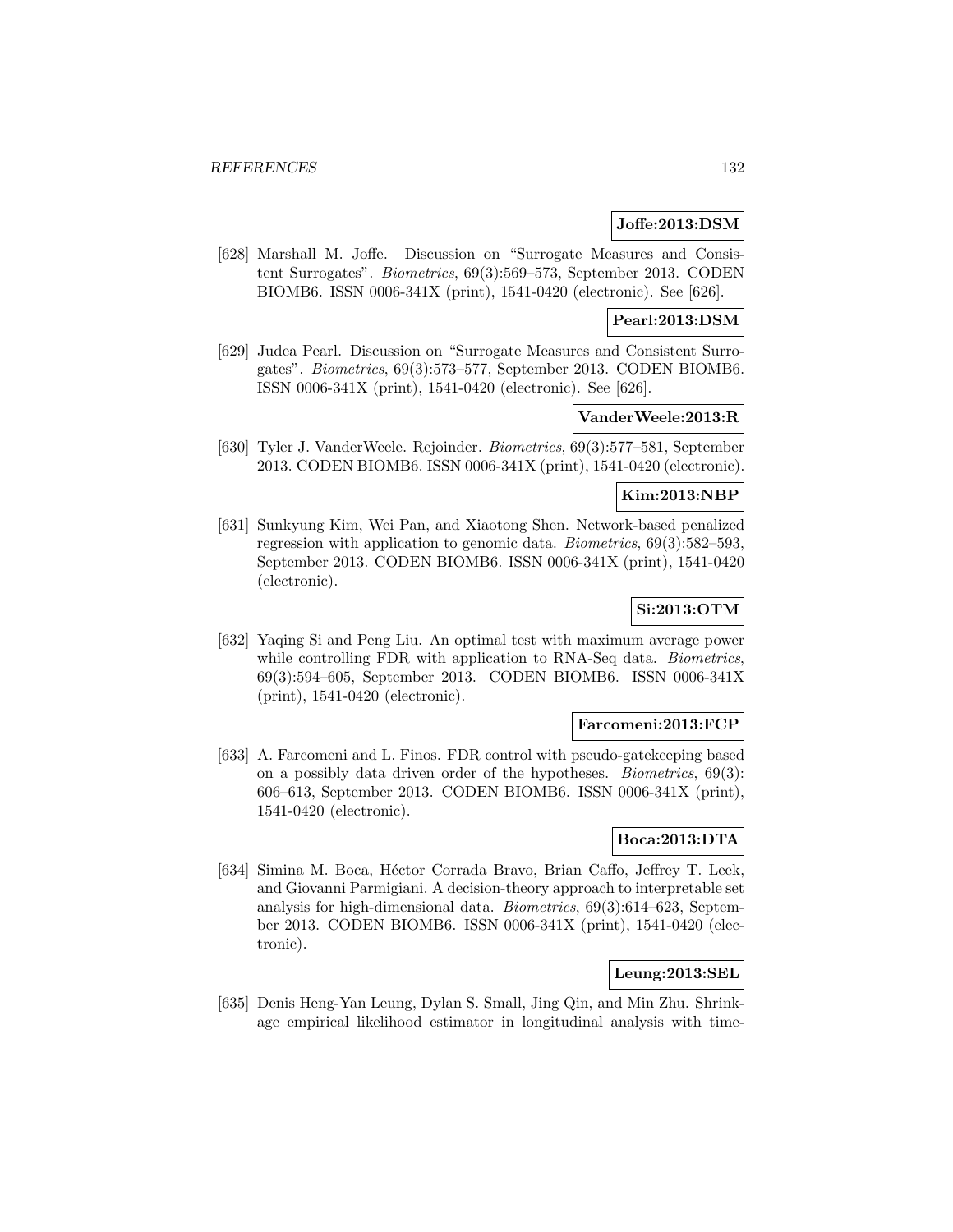dependent covariates-application to modeling the health of Filipino children. Biometrics, 69(3):624–632, September 2013. CODEN BIOMB6. ISSN 0006-341X (print), 1541-0420 (electronic).

# **Touloumis:2013:GMR**

[636] Anestis Touloumis, Alan Agresti, and Maria Kateri. GEE for multinomial responses using a local odds ratios parameterization. Biometrics, 69(3):633–640, September 2013. CODEN BIOMB6. ISSN 0006-341X (print), 1541-0420 (electronic).

# **Freue:2013:NRO**

[637] Gabriela V. Cohen Freue, Hernan Ortiz-Molina, and Ruben H. Zamar. A natural robustification of the ordinary instrumental variables estimator. Biometrics, 69(3):641–650, September 2013. CODEN BIOMB6. ISSN 0006-341X (print), 1541-0420 (electronic).

# **Reich:2013:BQR**

[638] Brian J. Reich and Luke B. Smith. Bayesian quantile regression for censored data. Biometrics, 69(3):651–660, September 2013. CODEN BIOMB6. ISSN 0006-341X (print), 1541-0420 (electronic).

# **McEvoy:2013:BAC**

[639] Bradley W. McEvoy, Rajesh R. Nandy, and Ram C. Tiwari. Bayesian approach for clinical trial safety data using an Ising prior. Biometrics, 69(3):661–672, September 2013. CODEN BIOMB6. ISSN 0006-341X (print), 1541-0420 (electronic).

# **Thall:2013:UJU**

[640] Peter F. Thall, Hoang Q. Nguyen, Thomas M. Braun, and Muzaffar H. Qazilbash. Using joint utilities of the times to response and toxicity to adaptively optimize schedule-dose regimes. Biometrics, 69(3):673–682, September 2013. CODEN BIOMB6. ISSN 0006-341X (print), 1541-0420 (electronic).

# **Cui:2013:MPI**

[641] Na Cui, Yuguo Chen, and Dylan S. Small. Modeling parasite infection dynamics when there is heterogeneity and imperfect detectability. Biometrics, 69(3):683–692, September 2013. CODEN BIOMB6. ISSN 0006-341X (print), 1541-0420 (electronic).

# **Bernau:2013:COR**

[642] Christoph Bernau, Thomas Augustin, and Anne-Laure Boulesteix. Correcting the optimal resampling-based error rate by estimating the error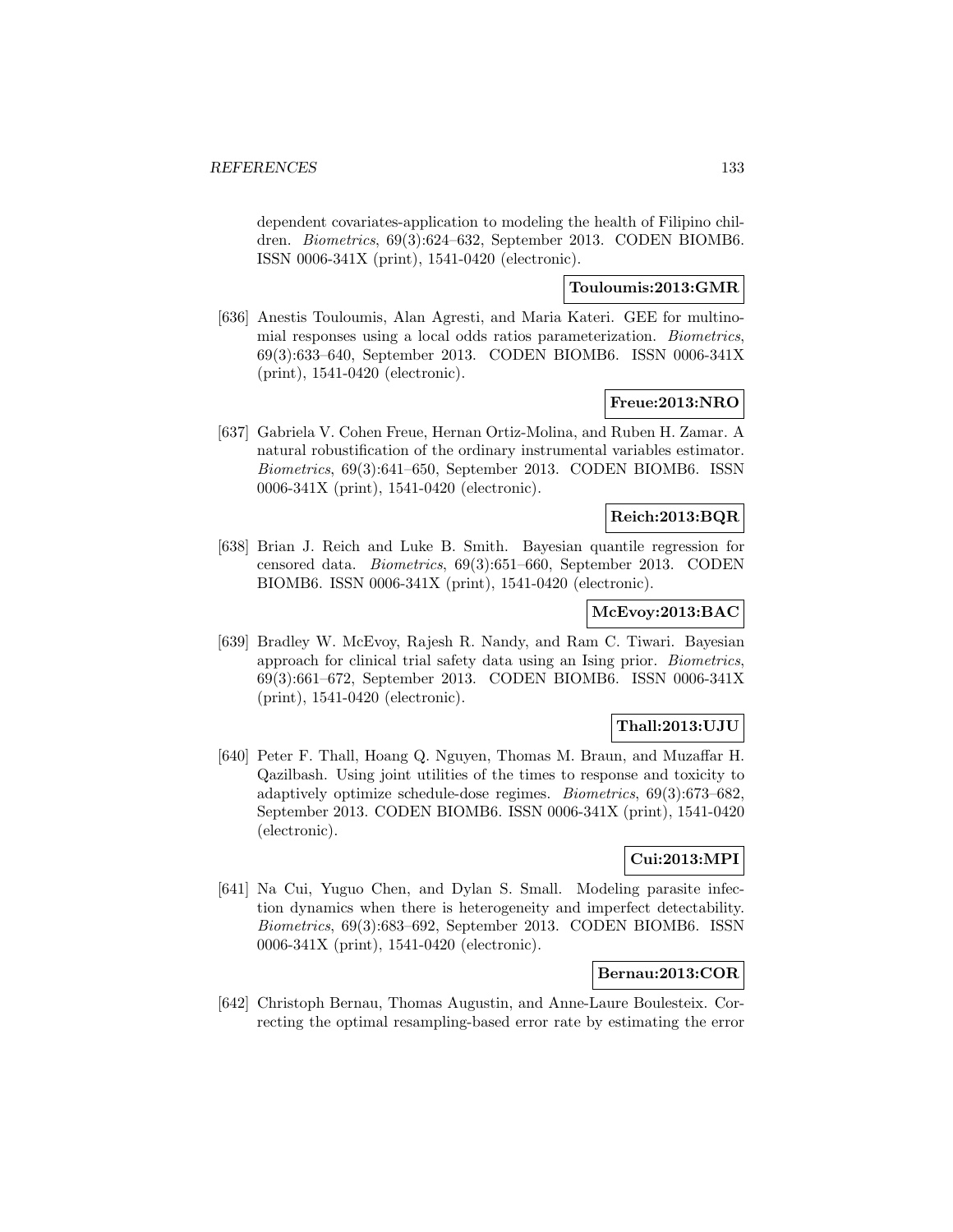rate of wrapper algorithms. Biometrics, 69(3):693–702, September 2013. CODEN BIOMB6. ISSN 0006-341X (print), 1541-0420 (electronic).

#### **Borchers:2013:UHM**

[643] D. L. Borchers, W. Zucchini, M. P. Heide-Jørgensen, A. Cañadas, and R. Langrock. Using hidden Markov models to deal with availability bias on line transect surveys. Biometrics, 69(3):703–713, September 2013. CODEN BIOMB6. ISSN 0006-341X (print), 1541-0420 (electronic).

#### **Chakraborty:2013:IOD**

[644] Bibhas Chakraborty, Eric B. Laber, and Yingqi Zhao. Inference for optimal dynamic treatment regimes using an adaptive  $m$ -out-of-n bootstrap scheme. Biometrics, 69(3):714–723, September 2013. CODEN BIOMB6. ISSN 0006-341X (print), 1541-0420 (electronic).

### **Shen:2013:TBT**

[645] Changyu Shen, Jaesik Jeong, Xiaochun Li, Peng-Sheng Chen, and Alfred Buxton. Treatment benefit and treatment harm rate to characterize heterogeneity in treatment effect. *Biometrics*, 69(3):724–731, September 2013. CODEN BIOMB6. ISSN 0006-341X (print), 1541-0420 (electronic).

## **Johnson:2013:MCE**

[646] Brent A. Johnson, Heather Ribaudo, Roy M. Gulick, and Joseph J. Eron, Jr. Modeling clinical endpoints as a function of time of switch to secondline ART with incomplete data on switching times. Biometrics, 69(3): 732–740, September 2013. CODEN BIOMB6. ISSN 0006-341X (print), 1541-0420 (electronic).

## **Shotwell:2013:MAC**

[647] M. S. Shotwell, K. J. Drake, V. Y. Sidorov, and J. P. Wikswo. Mechanistic analysis of challenge-response experiments. Biometrics, 69(3): 741–747, September 2013. CODEN BIOMB6. ISSN 0006-341X (print), 1541-0420 (electronic).

#### **Numminen:2013:ETD**

[648] Elina Numminen, Lu Cheng, Mats Gyllenberg, and Jukka Corander. Estimating the transmission dynamics of Streptococcus pneumoniae from strain prevalence data. Biometrics, 69(3):748–757, September 2013. CO-DEN BIOMB6. ISSN 0006-341X (print), 1541-0420 (electronic).

### **Mao:2013:PSE**

[649] Chang Xuan Mao, Nan Yang, and Jinhua Zhong. On population size estimators in the Poisson mixture model. Biometrics, 69(3):758–765,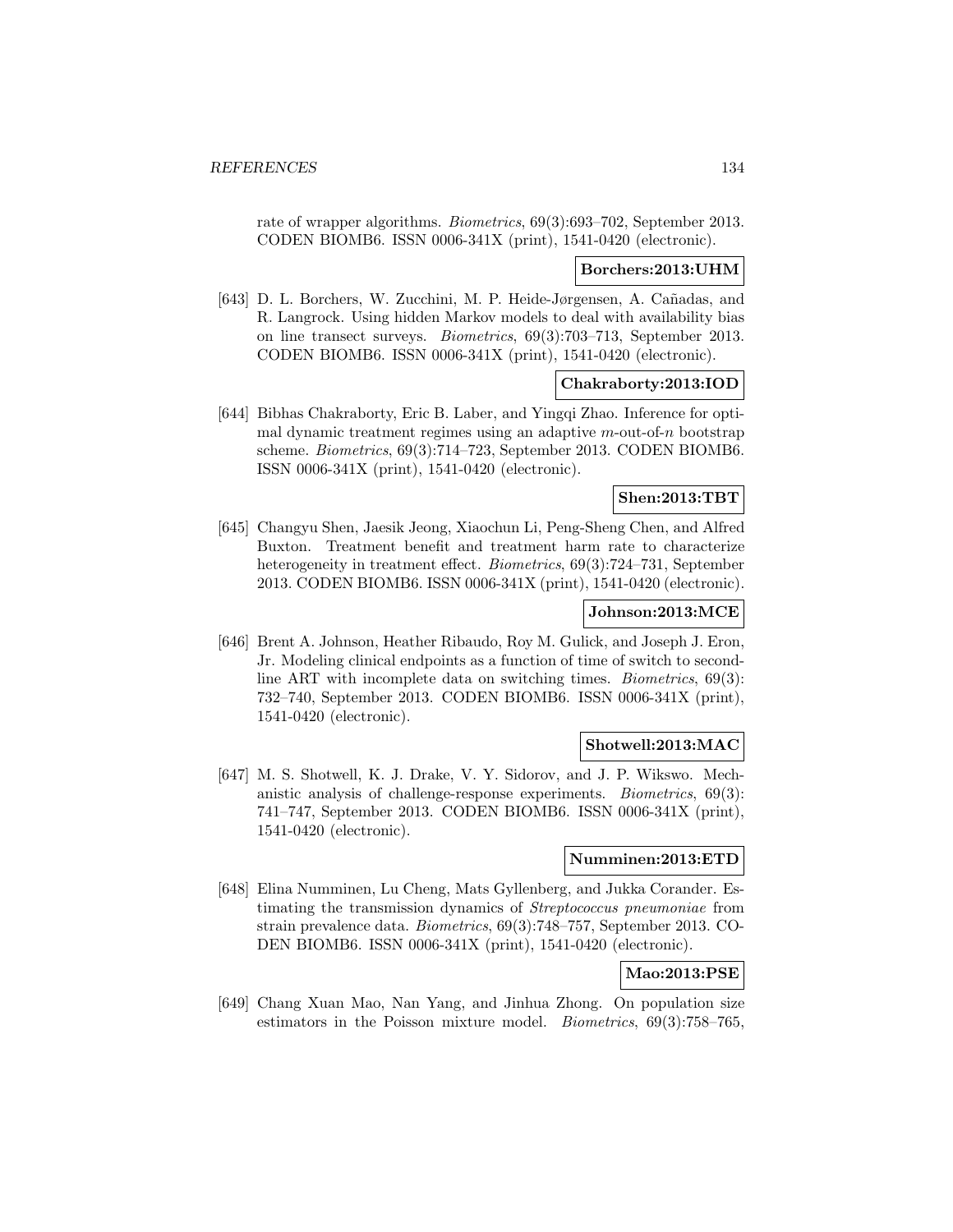September 2013. CODEN BIOMB6. ISSN 0006-341X (print), 1541-0420 (electronic).

### **Bonner:2013:MRM**

[650] Simon J. Bonner and Jason Holmberg. Mark-recapture with multiple, non-invasive marks. Biometrics, 69(3):766–775, September 2013. CO-DEN BIOMB6. ISSN 0006-341X (print), 1541-0420 (electronic).

#### **Robertson:2013:BBA**

[651] B. L. Robertson, J. A. Brown, T. McDonald, and P. Jaksons. BAS: Balanced acceptance sampling of natural resources. Biometrics, 69(3): 776–784, September 2013. CODEN BIOMB6. ISSN 0006-341X (print), 1541-0420 (electronic).

#### **Woodard:2013:LFR**

[652] D. B. Woodard, T. M. T. Love, S. W. Thurston, D. Ruppert, S. Sathyanarayana, and S. H. Swan. Latent factor regression models for grouped outcomes. Biometrics, 69(3):785–794, September 2013. CODEN BIOMB6. ISSN 0006-341X (print), 1541-0420 (electronic).

## **Bove:2013:CCB**

[653] Daniel Sabanés Bové and Leonhard Held. Comment on Cai and Betensky (2003), On the Poisson Approximation for Hazard Regression. Biometrics, 69(3):795, September 2013. CODEN BIOMB6. ISSN 0006-341X (print), 1541-0420 (electronic). See [3, 654].

### **Cai:2013:RSB**

[654] Tianxi Cai and Rebecca Betensky. Reply to Sabanés Bové and Held's "Comment on Cai and Betensky (2003), On the Poisson Approximation for Hazard Regression". Biometrics, 69(3):796, September 2013. CODEN BIOMB6. ISSN 0006-341X (print), 1541-0420 (electronic). See [653].

#### **Anonymous:2013:CNE**

[655] Anonymous. Correction to "A New Estimator of the Discovery Probability" by Stefano Favaro, Antonio Lijoi, and Igor Prünster; 68, 1188– 1196, December 2012. Biometrics, 69(3):797, September 2013. CODEN BIOMB6. ISSN 0006-341X (print), 1541-0420 (electronic). See [535].

# **Park:2013:BRM**

[656] Mira Park. Book review: Medical Biostatistics, 3rd edition by Indrayan, Abhaya. Biometrics, 69(3):1086–1087, December 2013. CODEN BIOMB6. ISSN 0006-341X (print), 1541-0420 (electronic).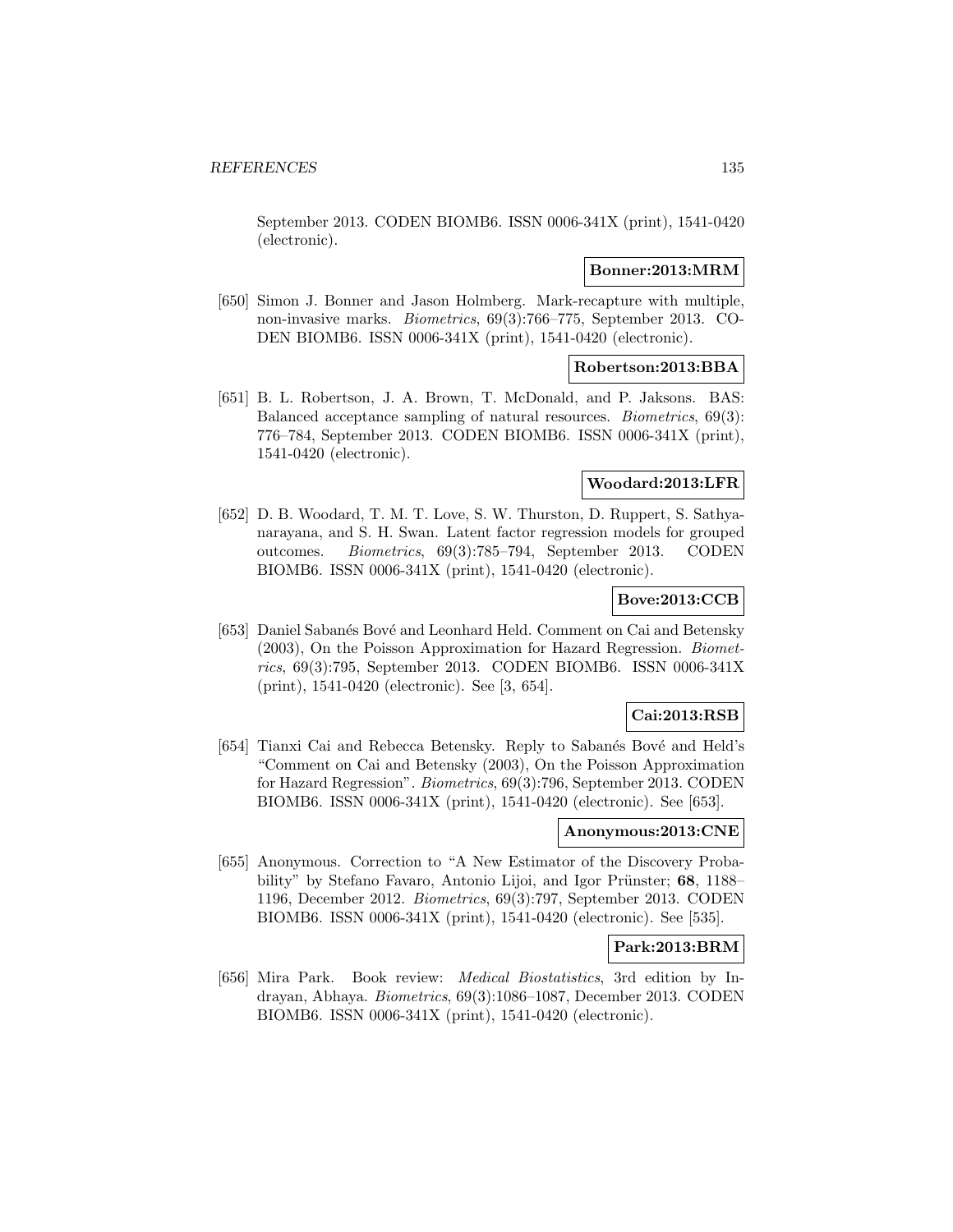# **Oh:2013:BRI**

[657] Hee-Seok Oh. Book review: *Introduction to Linear Regression Analysis*, 5th edition by Montgomery, Douglas C., Peck, Elizabeth A., and Vining, G. Geoffrey. Biometrics, 69(3):1087, December 2013. CODEN BIOMB6. ISSN 0006-341X (print), 1541-0420 (electronic).

# **Shin:2013:BRS**

[658] Dong Wan Shin. Book review: Statistical Methods with Applications to Demography and Life Insurance, by Khmaladze, Estate V. Biometrics, 69(3):1087–1088, December 2013. CODEN BIOMB6. ISSN 0006-341X (print), 1541-0420 (electronic).

### **Kim:2013:BRC**

[659] Donguk Kim. Book review: Categorical Data Analysis, 3rd edition, by Agresti, Alan. Biometrics, 69(3):1088–1089, December 2013. CODEN BIOMB6. ISSN 0006-341X (print), 1541-0420 (electronic).

# **Lim:2013:BRS**

[660] Johan Lim. Book review: Spatio-Temporal Design: Advances in Efficient Data Acquisition, by Mateu, J. and Müller, W. G. Biometrics,  $69(4):800$ , September 2013. CODEN BIOMB6. ISSN 0006-341X (print), 1541-0420 (electronic).

# **Lopes:2013:BRH**

[661] Hedibert Freitas Lopes. Book review: Handbook of Markov Chain Monte Carlo, by Brooks, S., Gelman, A., Jones, G. L. and Meng, X. Biometrics, 69(4):801, September 2013. CODEN BIOMB6. ISSN 0006-341X (print), 1541-0420 (electronic).

### **Hsu:2013:CSA**

[662] Jesse Y. Hsu and Dylan S. Small. Calibrating sensitivity analyses to observed covariates in observational studies. Biometrics, 69(4):803–811, December 2013. CODEN BIOMB6. ISSN 0006-341X (print), 1541-0420 (electronic).

### **Long:2013:SBP**

[663] Dustin M. Long and Michael G. Hudgens. Sharpening bounds on principal effects with covariates. Biometrics, 69(4):812–819, December 2013. CODEN BIOMB6. ISSN 0006-341X (print), 1541-0420 (electronic).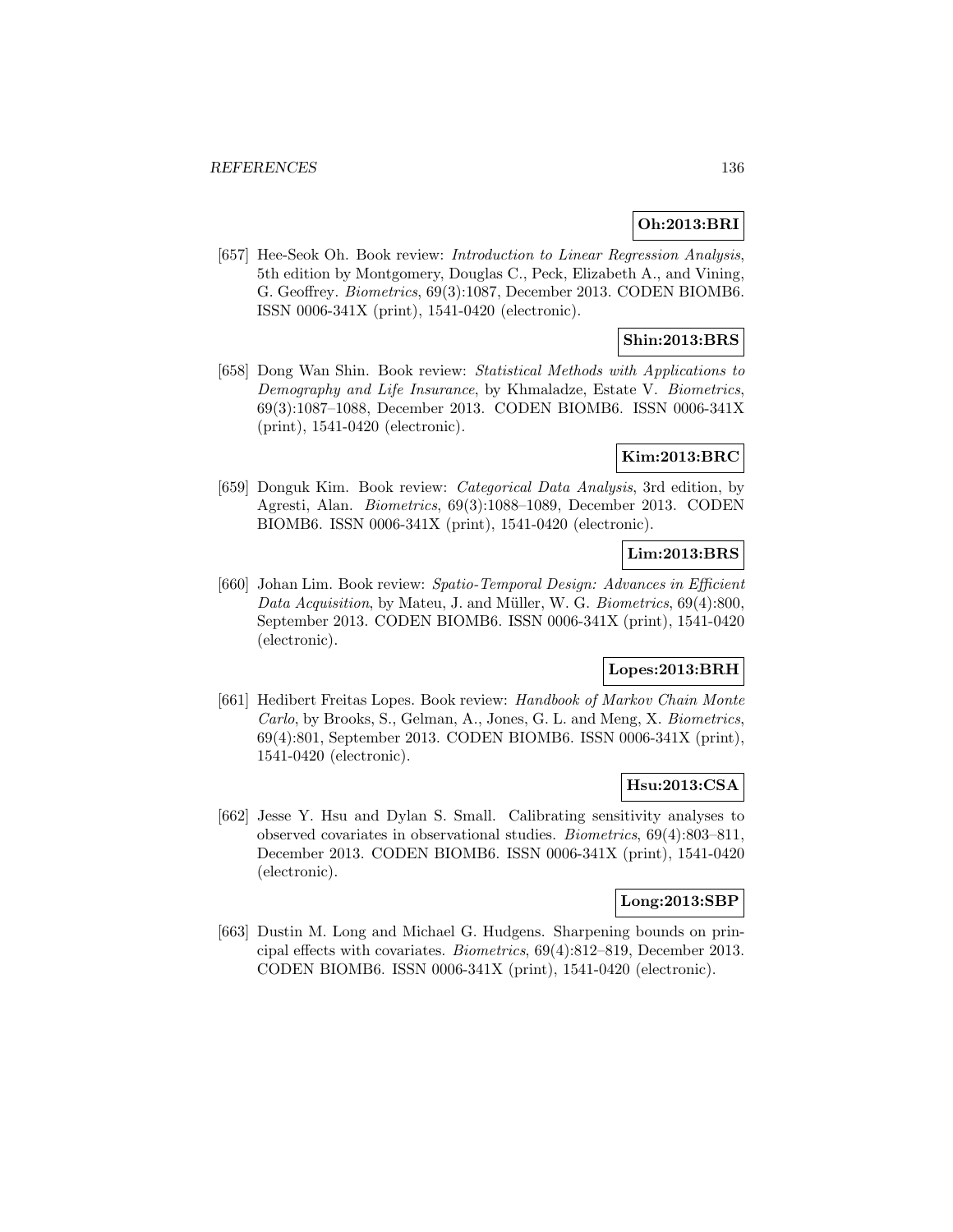#### **Vock:2013:ACE**

[664] David M. Vock, Anastasios A. Tsiatis, Marie Davidian, Eric B. Laber, Wayne M. Tsuang, C. Ashley Finlen Copeland, and Scott M. Palmer. Assessing the causal effect of organ transplantation on the distribution of residual lifetime. Biometrics, 69(4):820–829, December 2013. CODEN BIOMB6. ISSN 0006-341X (print), 1541-0420 (electronic).

# **Bai:2013:DRE**

[665] Xiaofei Bai, Anastasios A. Tsiatis, and Sean M. O'Brien. Doubly-robust estimators of treatment-specific survival distributions in observational studies with stratified sampling. Biometrics, 69(4):830–839, December 2013. CODEN BIOMB6. ISSN 0006-341X (print), 1541-0420 (electronic).

#### **Diao:2013:ESE**

[666] Guoqing Diao, Donglin Zeng, and Song Yang. Efficient semiparametric estimation of short-term and long-term hazard ratios with right-censored data. Biometrics, 69(4):840–849, December 2013. CODEN BIOMB6. ISSN 0006-341X (print), 1541-0420 (electronic).

# **Lin:2013:BSA**

[667] Nan Xuan Lin, Stuart Logan, and William Edward Henley. Bias and sensitivity analysis when estimating treatment effects from the Cox model with omitted covariates. Biometrics, 69(4):850–860, December 2013. CO-DEN BIOMB6. ISSN 0006-341X (print), 1541-0420 (electronic).

#### **Sinnott:2013:ORA**

[668] Jennifer A. Sinnott and Tianxi Cai. Omnibus risk assessment via accelerated failure time kernel machine modeling. Biometrics, 69(4):861–873, December 2013. CODEN BIOMB6. ISSN 0006-341X (print), 1541-0420 (electronic).

# **Guo:2013:NAM**

[669] Ying Guo, Ruosha Li, Limin Peng, and Amita K. Manatunga. New agreement measures based on survival processes. Biometrics, 69(4):874– 882, December 2013. CODEN BIOMB6. ISSN 0006-341X (print), 1541- 0420 (electronic).

### **Qu:2013:LST**

[670] Long Qu, Tobias Guennel, and Scott L. Marshall. Linear score tests for variance components in linear mixed models and applications to genetic association studies. Biometrics, 69(4):883–892, December 2013. CODEN BIOMB6. ISSN 0006-341X (print), 1541-0420 (electronic).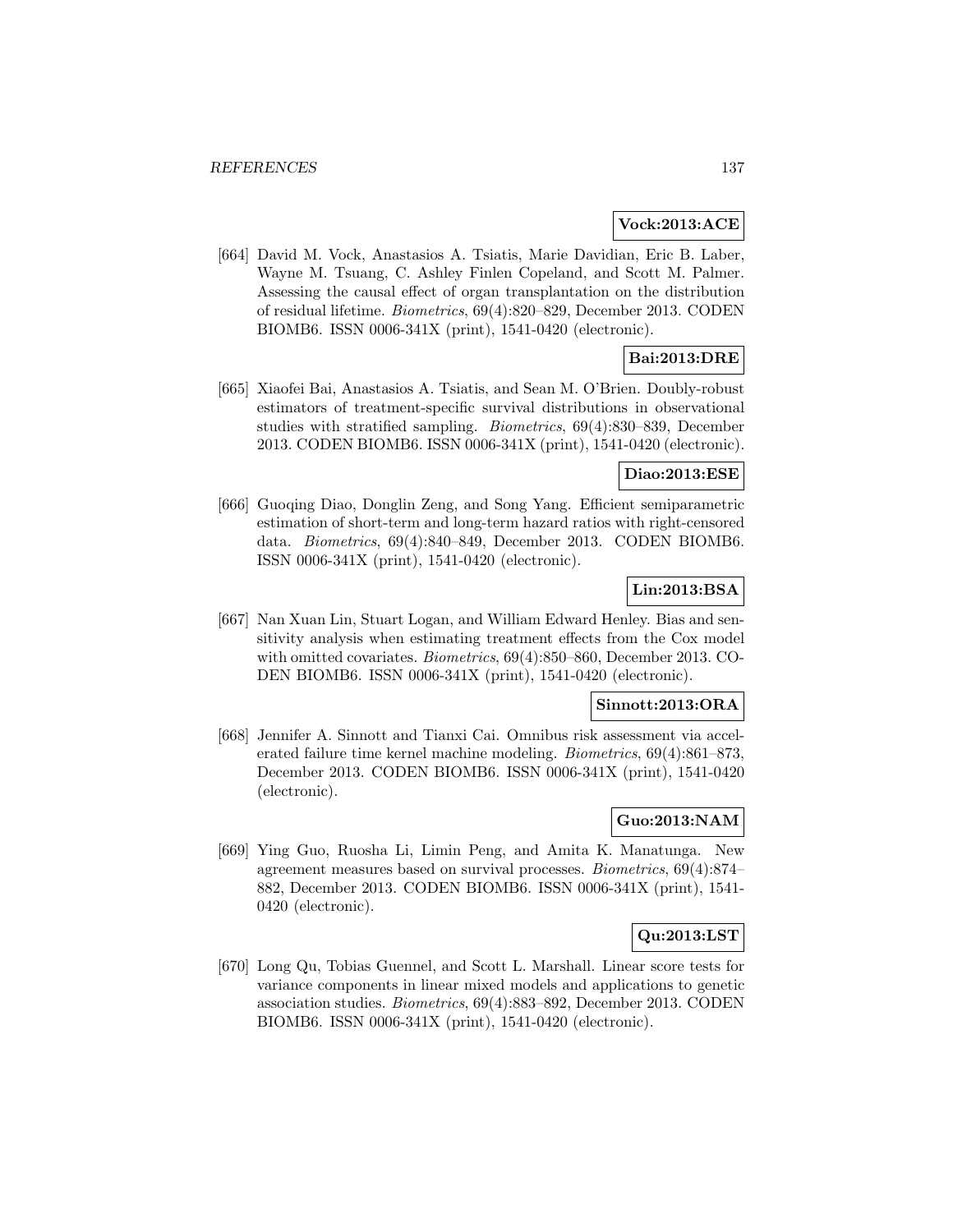#### **Simpson:2013:MSC**

[671] Shawn E. Simpson, David Madigan, Ivan Zorych, Martijn J. Schuemie, Patrick B. Ryan, and Marc A. Suchard. Multiple self-controlled case series for large-scale longitudinal observational databases. Biometrics, 69(4):893–902, December 2013. CODEN BIOMB6. ISSN 0006-341X (print), 1541-0420 (electronic).

### **Serban:2013:MCD**

[672] Nicoleta Serban, Ana-Maria Staicu, and Raymond J. Carroll. Multilevel cross-dependent binary longitudinal data. Biometrics, 69(4):903–913, December 2013. CODEN BIOMB6. ISSN 0006-341X (print), 1541-0420 (electronic).

### **Ahn:2013:BLC**

[673] Jaeil Ahn, Suyu Liu, Wenyi Wang, and Ying Yuan. Bayesian latentclass mixed-effect hybrid models for dyadic longitudinal data with nonignorable dropouts. Biometrics, 69(4):914–924, December 2013. CODEN BIOMB6. ISSN 0006-341X (print), 1541-0420 (electronic).

### **Li:2013:BAT**

[674] Shi Li, Bhramar Mukherjee, Stuart Batterman, and Malay Ghosh. Bayesian analysis of time-series data under case-crossover designs: Posterior equivalence and inference. Biometrics, 69(4):925–936, December 2013. CODEN BIOMB6. ISSN 0006-341X (print), 1541-0420 (electronic).

### **Drovandi:2013:BED**

[675] Christopher C. Drovandi and Anthony N. Pettitt. Bayesian experimental design for models with intractable likelihoods. Biometrics, 69(4):937– 948, December 2013. CODEN BIOMB6. ISSN 0006-341X (print), 1541- 0420 (electronic).

# **Xu:2013:RRM**

[676] Zhenzhen Xu and John D. Kalbfleisch. Repeated randomization and matching in multi-arm trials. Biometrics, 69(4):949–959, December 2013. CODEN BIOMB6. ISSN 0006-341X (print), 1541-0420 (electronic).

### **Shao:2013:VTU**

[677] Jun Shao and Xinxin Yu. Validity of tests under covariate-adaptive biased coin randomization and generalized linear models. Biometrics, 69(4):960–969, December 2013. CODEN BIOMB6. ISSN 0006-341X (print), 1541-0420 (electronic).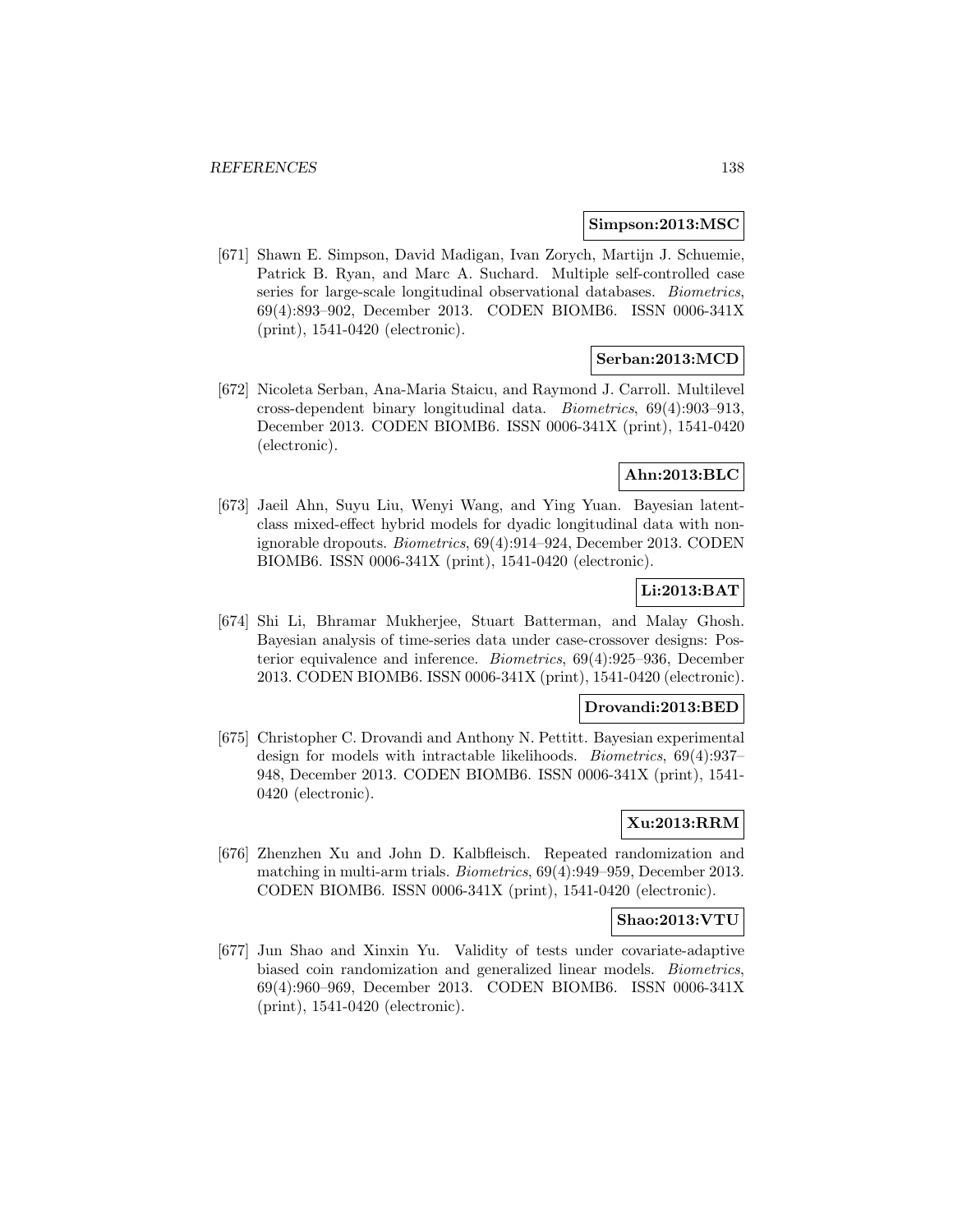### **Guo:2013:HMP**

[678] Ying Guo and Li Tang. A hierarchical model for probabilistic independent component analysis of multi-subject fMRI studies. Biometrics, 69(4):970–981, December 2013. CODEN BIOMB6. ISSN 0006-341X (print), 1541-0420 (electronic).

# **Davidov:2013:TMS**

[679] Ori Davidov and Shyamal Peddada. Testing for the multivariate stochastic order among ordered experimental groups with application to doseresponse studies. Biometrics, 69(4):982–990, December 2013. CODEN BIOMB6. ISSN 0006-341X (print), 1541-0420 (electronic).

### **Pledger:2013:BRT**

[680] Shirley Pledger, Edward Baker, and Kim Scribner. Breeding return times and abundance in capture–recapture models. Biometrics, 69(4): 991–1001, December 2013. CODEN BIOMB6. ISSN 0006-341X (print), 1541-0420 (electronic).

# **Cattelan:2013:HPL**

[681] Manuela Cattelan and Cristiano Varin. Hybrid pairwise likelihood analysis of animal behavior experiments. Biometrics, 69(4):1002–1011, December 2013. CODEN BIOMB6. ISSN 0006-341X (print), 1541-0420 (electronic).

### **Schofield:2013:MIS**

[682] Matthew R. Schofield, Richard J. Barker, and Peter Taylor. Modeling individual specific fish length from capture–recapture data using the von Bertalanffy growth curve. Biometrics, 69(4):1012–1021, December 2013. CODEN BIOMB6. ISSN 0006-341X (print), 1541-0420 (electronic).

### **Mitchell:2013:CMC**

[683] Shira Mitchell, Al Ozonoff, Alan M. Zaslavsky, Bethany Hedt-Gauthier, Kristian Lum, and Brent A. Coull. A comparison of marginal and conditional models for capture–recapture data with application to human rights violations data. Biometrics, 69(4):1022–1032, December 2013. CO-DEN BIOMB6. ISSN 0006-341X (print), 1541-0420 (electronic).

# **Bohning:2013:GCE**

[684] Dankmar Böhning, Alberto Vidal-Diez, Rattana Lerdsuwansri, Chukiat Viwatwongkasem, and Mark Arnold. A generalization of Chao's estimator for covariate information. Biometrics, 69(4):1033–1042, December 2013. CODEN BIOMB6. ISSN 0006-341X (print), 1541-0420 (electronic).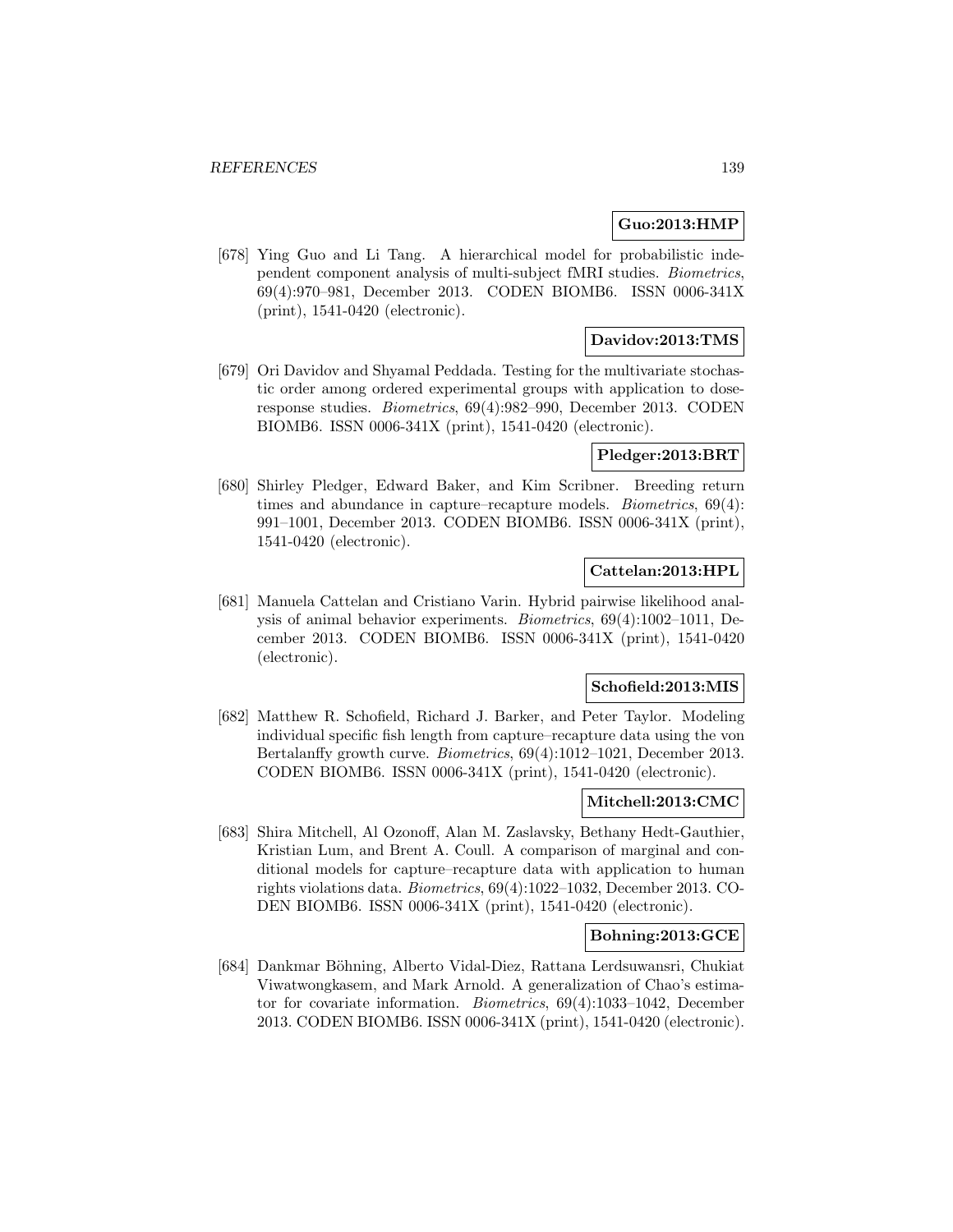#### **Nicolaie:2013:DPO**

[685] M. A. Nicolaie, J. C. van Houwelingen, T. M. de Witte, and H. Putter. Dynamic pseudo-observations: a robust approach to dynamic prediction in competing risks. Biometrics, 69(4):1043–1052, December 2013. CO-DEN BIOMB6. ISSN 0006-341X (print), 1541-0420 (electronic).

## **Xia:2013:LNM**

[686] Fan Xia, Jun Chen, Wing Kam Fung, and Hongzhe Li. A logistic normal multinomial regression model for microbiome compositional data analysis. Biometrics, 69(4):1053–1063, December 2013. CODEN BIOMB6. ISSN 0006-341X (print), 1541-0420 (electronic).

#### **Tebbs:2013:TSH**

[687] Joshua M. Tebbs, Christopher S. McMahan, and Christopher R. Bilder. Two-stage hierarchical group testing for multiple infections with application to the infertility prevention project. Biometrics, 69(4):1064–1073, December 2013. CODEN BIOMB6. ISSN 0006-341X (print), 1541-0420 (electronic).

### **Miranda:2013:BST**

[688] Michelle F. Miranda, Hongtu Zhu, and Joseph G. Ibrahim. Bayesian spatial transformation models with applications in neuroimaging data. Biometrics, 69(4):1074–1083, December 2013. CODEN BIOMB6. ISSN 0006-341X (print), 1541-0420 (electronic).

#### **Baker:2013:LEC**

[689] Stuart G. Baker. Letter to the Editor: "Comment on Hubbard and Miglioretti (2013), Consider Also a Selection Model for the Cumulative Risk of False Positive Screening Tests". Biometrics, 69(4):1084, December 2013. CODEN BIOMB6. ISSN 0006-341X (print), 1541-0420 (electronic). See [584].

## **Anonymous:2013:CBR**

[690] Anonymous. Correction to "Book Review of 'Generalized Estimating Equations"' by Woncheol Jang; **69**, 799, September 2013. Biometrics, 69(4):1085, December 2013. CODEN BIOMB6. ISSN 0006-341X (print), 1541-0420 (electronic). See [557].

## **Weinberg:2014:CLM**

[691] Clarice R. Weinberg and David M. Umbach. Correction to "Linear mixed function-on-function regression models," by Wei Wang; **70**, 794–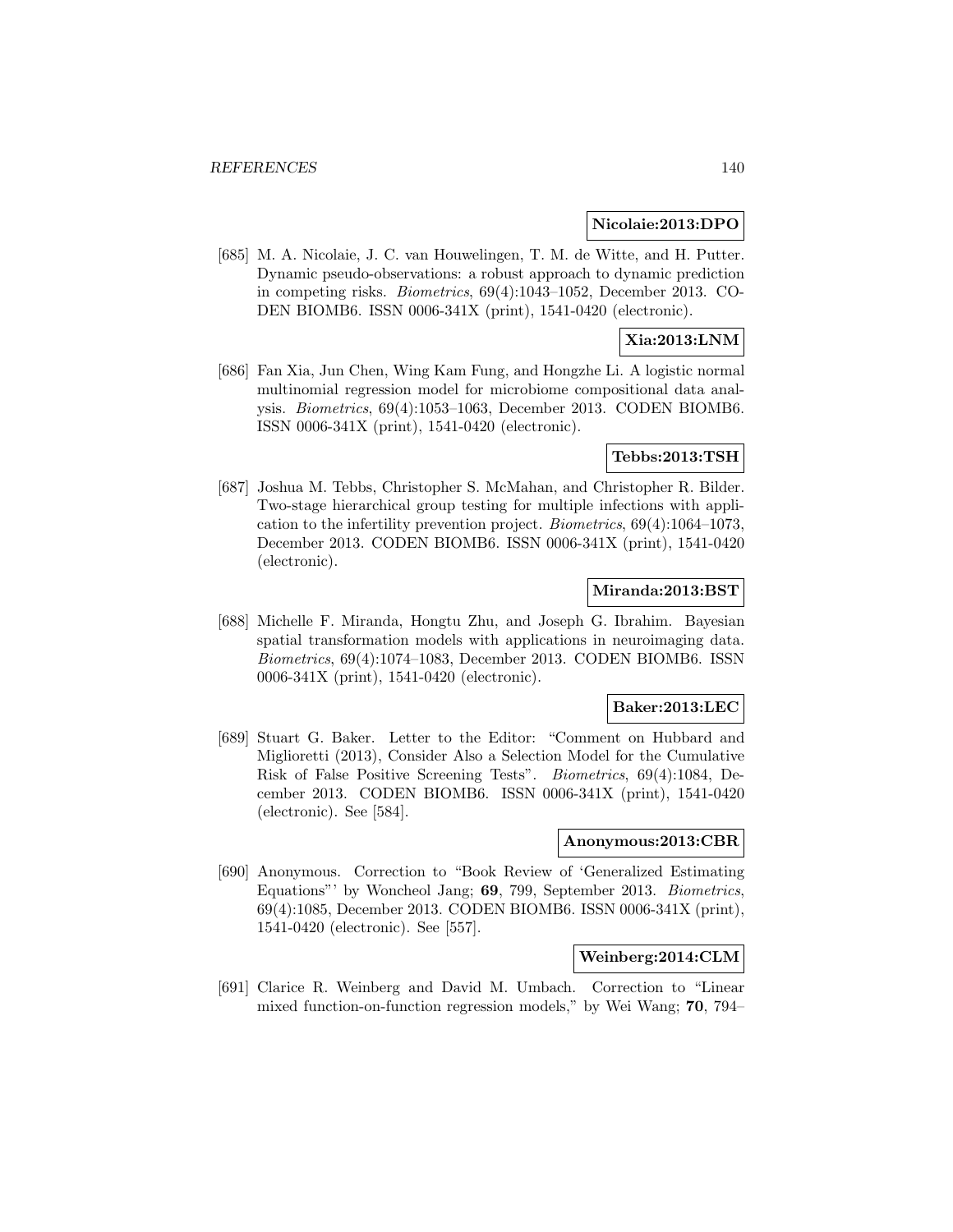801, December 2014. Biometrics, 55(3):1062, December 2014. CODEN BIOMB6. ISSN 0006-341X (print), 1541-0420 (electronic). See [783].

#### **Anonymous:2014:RE**

[692] Anonymous. Report of the Editors — 2013. Biometrics,  $70(1):$ vii–ix, March 2014. CODEN BIOMB6. ISSN 0006-341X (print), 1541-0420 (electronic).

# **Hudgens:2014:PLI**

[693] Michael G. Hudgens, Chenxi Li, and Jason P. Fine. Parametric likelihood inference for interval censored competing risks data. Biometrics, 70(1): 1–9, March 2014. CODEN BIOMB6. ISSN 0006-341X (print), 1541-0420 (electronic).

### **Ning:2014:ETD**

[694] Jing Ning and Karen Bandeen-Roche. Estimation of time-dependent association for bivariate failure times in the presence of a competing risk. Biometrics, 70(1):10–20, March 2014. CODEN BIOMB6. ISSN 0006-341X (print), 1541-0420 (electronic).

## **Sinha:2014:SAL**

[695] Samiran Sinha and Yanyuan Ma. Semiparametric analysis of linear transformation models with covariate measurement errors. Biometrics, 70(1): 21–32, March 2014. CODEN BIOMB6. ISSN 0006-341X (print), 1541- 0420 (electronic).

# **Das:2014:SAS**

[696] Kiranmoy Das and Michael J. Daniels. A semiparametric approach to simultaneous covariance estimation for bivariate sparse longitudinal data. Biometrics, 70(1):33–43, March 2014. CODEN BIOMB6. ISSN 0006- 341X (print), 1541-0420 (electronic).

### **Neuhaus:2014:LBA**

[697] John M. Neuhaus, Alastair J. Scott, Christopher J. Wild, Yannan Jiang, Charles E. McCulloch, and Ross Boylan. Likelihood-based analysis of longitudinal data from outcome-related sampling designs. Biometrics, 70(1):44–52, March 2014. CODEN BIOMB6. ISSN 0006-341X (print), 1541-0420 (electronic).

# **Laber:2014:SVD**

[698] Eric B. Laber, Daniel J. Lizotte, and Bradley Ferguson. Set-valued dynamic treatment regimes for competing outcomes. Biometrics, 70(1):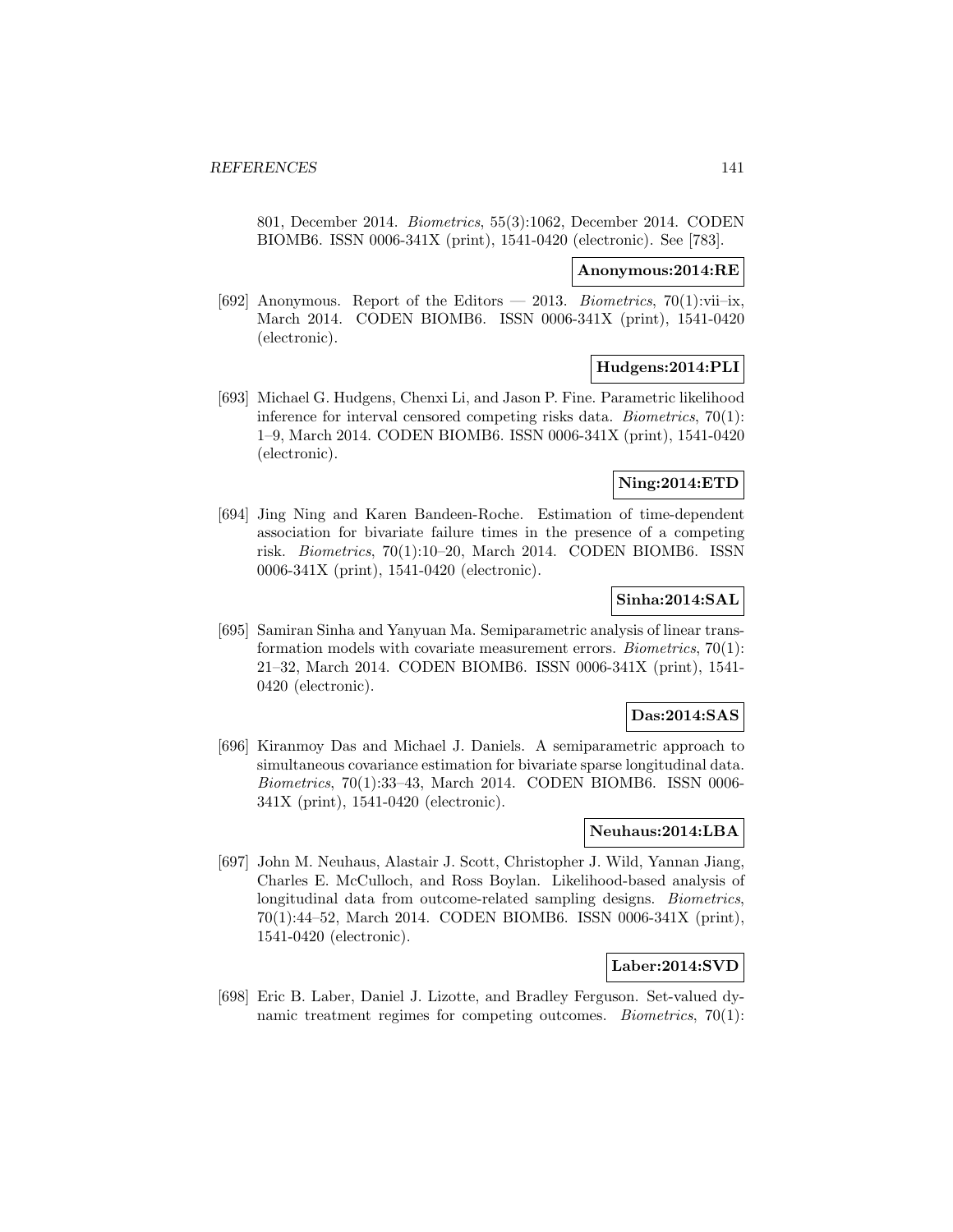53–61, March 2014. CODEN BIOMB6. ISSN 0006-341X (print), 1541- 0420 (electronic).

### **Daniels:2014:FBI**

[699] M. J. Daniels, C. Wang, and B. H. Marcus. Fully Bayesian inference under ignorable missingness in the presence of auxiliary covariates. Biometrics, 70(1):62–72, March 2014. CODEN BIOMB6. ISSN 0006-341X (print), 1541-0420 (electronic).

# **Wen:2014:BMS**

[700] Xiaoquan Wen. Bayesian model selection in complex linear systems, as illustrated in genetic association studies. Biometrics, 70(1):73–83, March 2014. CODEN BIOMB6. ISSN 0006-341X (print), 1541-0420 (electronic).

## **Cao:2014:BEH**

[701] Jing Cao and Song Zhang. A Bayesian extension of the hypergeometric test for functional enrichment analysis. Biometrics, 70(1):84–94, March 2014. CODEN BIOMB6. ISSN 0006-341X (print), 1541-0420 (electronic).

### **Fronczyk:2014:BAA**

[702] Kassandra Fronczyk and Athanasios Kottas. A Bayesian approach to the analysis of quantal bioassay studies using nonparametric mixture models. Biometrics, 70(1):95–102, March 2014. CODEN BIOMB6. ISSN 0006- 341X (print), 1541-0420 (electronic).

#### **Wolfsegger:2014:HME**

[703] Martin J. Wolfsegger, Georg Gutjahr, Werner Engl, and Thomas Jaki. A hybrid method to estimate the minimum effective dose for monotone and non-monotone dose-response relationships. Biometrics, 70(1):103– 109, March 2014. CODEN BIOMB6. ISSN 0006-341X (print), 1541-0420 (electronic).

## **Stoklosa:2014:FFS**

[704] Jakub Stoklosa, Heloise Gibb, and David I. Warton. Fast forward selection for generalized estimating equations with a large number of predictor variables. Biometrics, 70(1):110–120, March 2014. CODEN BIOMB6. ISSN 0006-341X (print), 1541-0420 (electronic).

### **Zhang:2014:SLM**

[705] Jian Zhang, Chao Liu, and Gary Green. Source localization with MEG data: a beamforming approach based on covariance thresholding. Biometrics, 70(1):121–131, March 2014. CODEN BIOMB6. ISSN 0006-341X (print), 1541-0420 (electronic).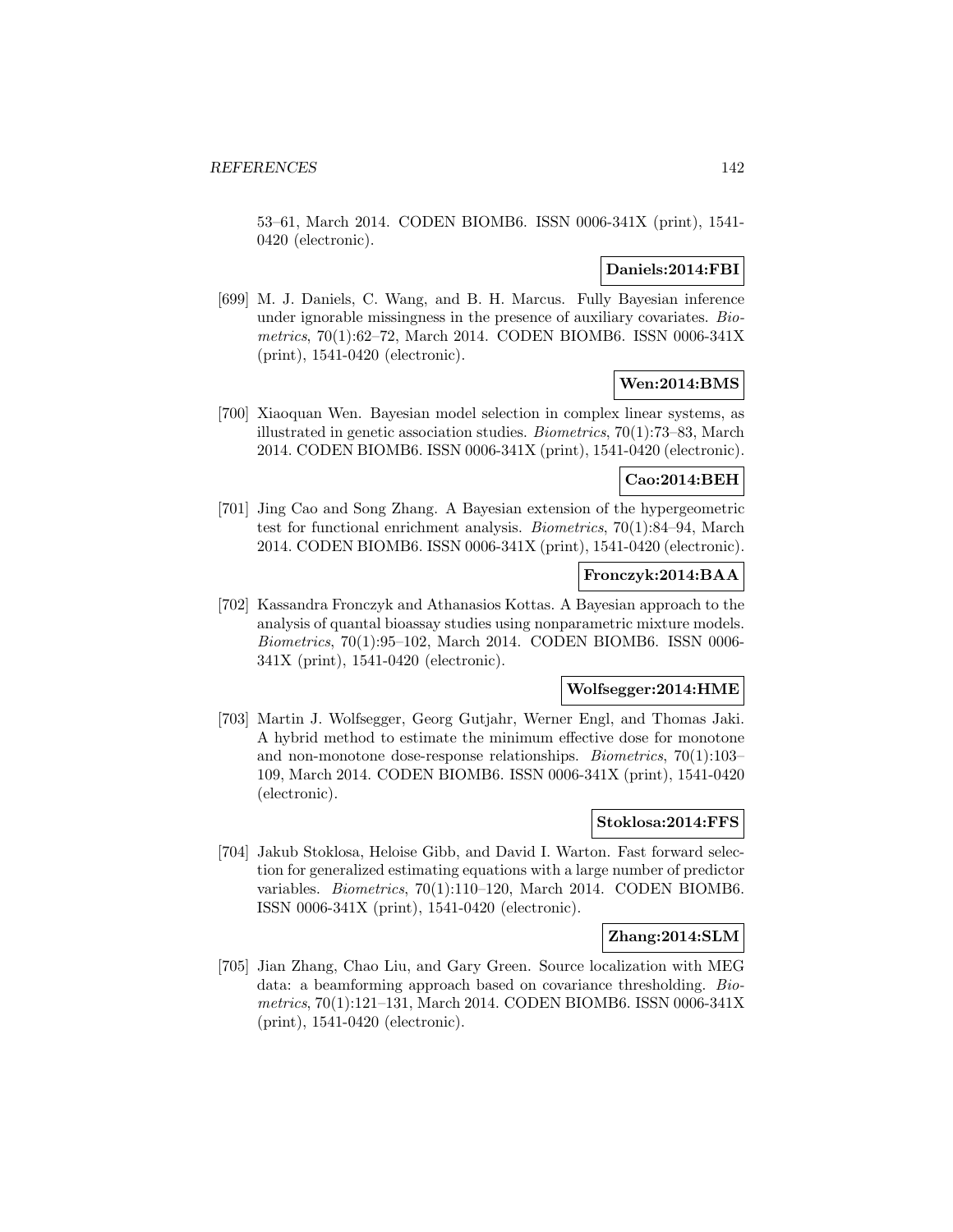#### **Nathoo:2014:VBS**

[706] F. S. Nathoo, A. Babul, A. Moiseev, N. Virji-Babul, and M. F. Beg. A variational Bayes spatiotemporal model for electromagnetic brain mapping. Biometrics, 70(1):132–143, March 2014. CODEN BIOMB6. ISSN 0006-341X (print), 1541-0420 (electronic).

### **Schnitzer:2014:MIH**

[707] Mireille E. Schnitzer, Erica E. M. Moodie, Mark J. van der Laan, Robert W. Platt, and Marina B. Klein. Modeling the impact of hepatitis C viral clearance on end-stage liver disease in an HIV co-infected cohort with targeted maximum likelihood estimation. Biometrics, 70 (1):144–152, March 2014. CODEN BIOMB6. ISSN 0006-341X (print), 1541-0420 (electronic).

# **Qian:2014:VSP**

[708] Jing Qian, Seyedmehdi Payabvash, Andr´e Kemmling, Michael H. Lev, Lee H. Schwamm, and Rebecca A. Betensky. Variable selection and prediction using a nested, matched case-control study: Application to hospital acquired pneumonia in stroke patients. *Biometrics*, 70(1):153– 163, March 2014. CODEN BIOMB6. ISSN 0006-341X (print), 1541-0420 (electronic).

# **Szpiro:2014:EAA**

[709] Adam A. Szpiro, Lianne Sheppard, Sara D. Adar, and Joel D. Kaufman. Estimating acute air pollution health effects from cohort study data. Biometrics, 70(1):164–174, March 2014. CODEN BIOMB6. ISSN 0006- 341X (print), 1541-0420 (electronic).

#### **Albert:2014:ELR**

[710] Paul S. Albert, Aiyi Liu, and Tonja Nansel. Efficient logistic regression designs under an imperfect population identifier. Biometrics, 70(1):175– 184, March 2014. CODEN BIOMB6. ISSN 0006-341X (print), 1541-0420 (electronic).

#### **Murray:2014:SBC**

[711] Thomas A. Murray, Brian P. Hobbs, Theodore C. Lystig, and Bradley P. Carlin. Semiparametric Bayesian commensurate survival model for post-market medical device surveillance with non-exchangeable historical data. Biometrics, 70(1):185–191, March 2014. CODEN BIOMB6. ISSN 0006-341X (print), 1541-0420 (electronic).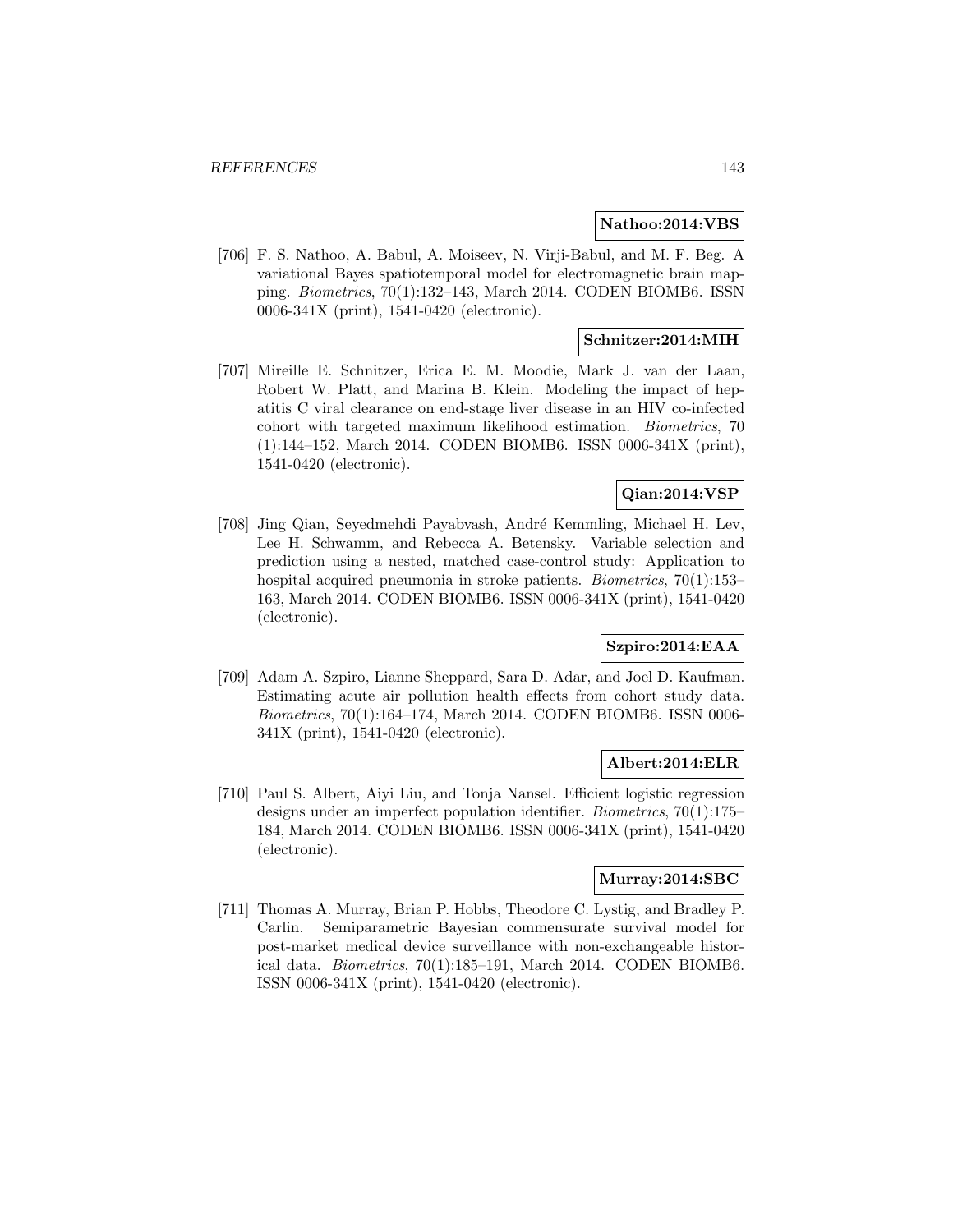#### **Chen:2014:AHM**

[712] Yuhui Chen, Timothy Hanson, and Jiajia Zhang. Accelerated hazards model based on parametric families generalized with Bernstein polynomials. Biometrics, 70(1):192–201, March 2014. CODEN BIOMB6. ISSN 0006-341X (print), 1541-0420 (electronic).

# **Mitchell:2014:RSB**

[713] Emily M. Mitchell, Robert H. Lyles, Amita K. Manatunga, Michelle Danaher, Neil J. Perkins, and Enrique F. Schisterman. Regression for skewed biomarker outcomes subject to pooling. Biometrics, 70(1):202– 211, March 2014. CODEN BIOMB6. ISSN 0006-341X (print), 1541-0420 (electronic).

#### **Bantis:2014:CCR**

[714] Leonidas E. Bantis, Christos T. Nakas, and Benjamin Reiser. Construction of confidence regions in the ROC space after the estimation of the optimal Youden index-based cut-off point. Biometrics, 70(1):212–223, March 2014. CODEN BIOMB6. ISSN 0006-341X (print), 1541-0420 (electronic).

# **Risk:2014:EIC**

[715] Benjamin B. Risk, David S. Matteson, David Ruppert, Ani Eloyan, and Brian S. Caffo. An evaluation of independent component analyses with an application to resting-state fMRI. Biometrics, 70(1):224–236, March 2014. CODEN BIOMB6. ISSN 0006-341X (print), 1541-0420 (electronic).

#### **Wilson:2014:HDR**

[716] Ander Wilson, David M. Reif, and Brian J. Reich. Hierarchical doseresponse modeling for high-throughput toxicity screening of environmental chemicals. Biometrics, 70(1):237–246, March 2014. CODEN BIOMB6. ISSN 0006-341X (print), 1541-0420 (electronic).

### **Gerhard:2014:EMP**

[717] Daniel Gerhard, Melanie Bremer, and Christian Ritz. Estimating marginal properties of quantitative real-time PCR data using nonlinear mixed models. Biometrics, 70(1):247–254, March 2014. CODEN BIOMB6. ISSN 0006-341X (print), 1541-0420 (electronic).

## **Lee:2014:BRS**

[718] Seungyeoun Lee. Book review: Survival Analysis in Medicine and Genetics, by Li, Jialiang and Ma, Shuangge. *Biometrics*,  $70(1):255-256$ ,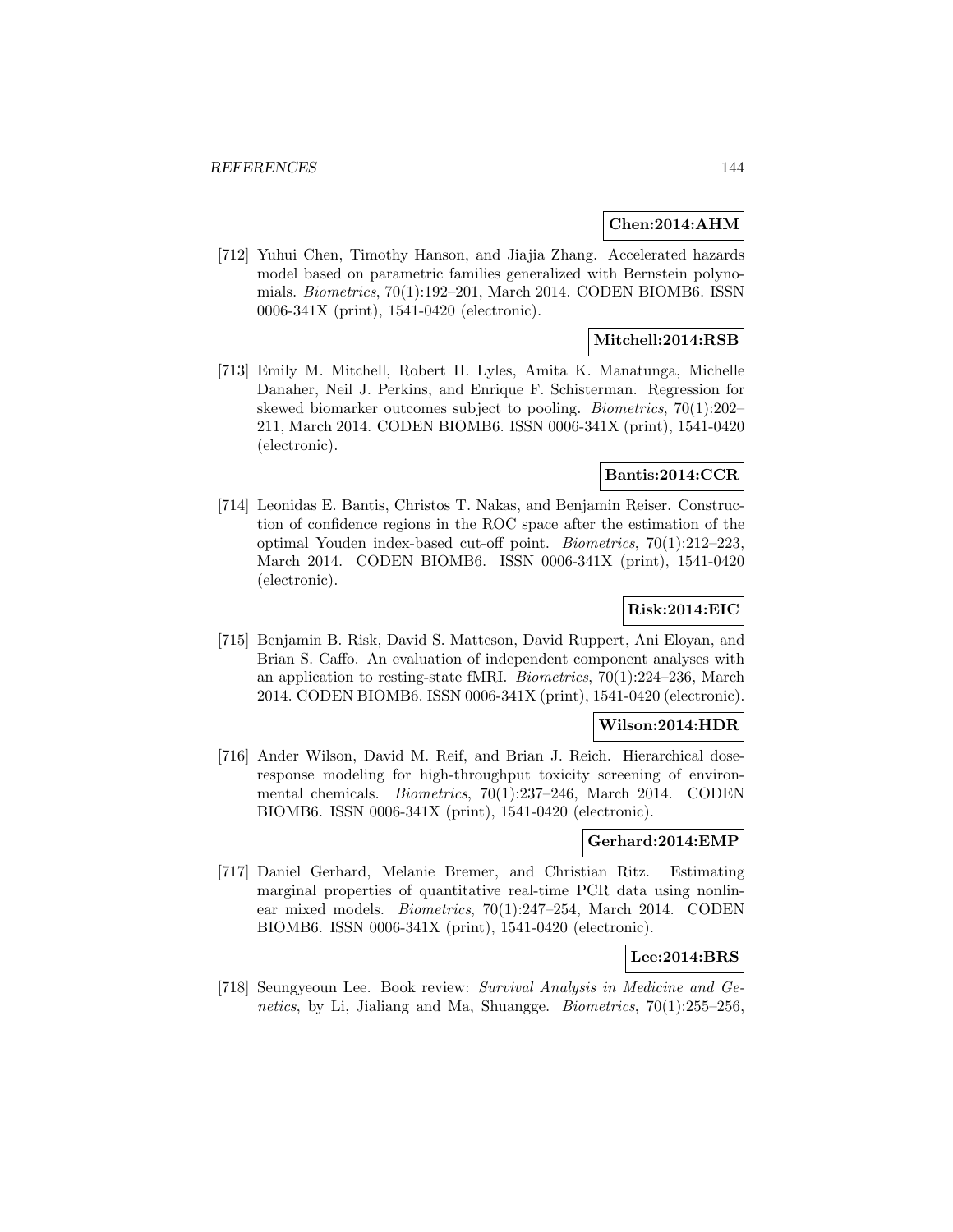March 2014. CODEN BIOMB6. ISSN 0006-341X (print), 1541-0420 (electronic).

# **Oh:2014:BRB**

[719] Man-Suk Oh. Book review: Bayesian Methods in Health Economics, by Baio, Gianluca. Biometrics, 70(1):256, March 2014. CODEN BIOMB6. ISSN 0006-341X (print), 1541-0420 (electronic).

# **Kim:2014:BRM**

[720] Jae kwang Kim. Book review: Methods of Statistical Model Estimation, by Hilbe, Joseph M. and Robinson, Andrew P. Biometrics, 70(1):257, March 2014. CODEN BIOMB6. ISSN 0006-341X (print), 1541-0420 (electronic).

#### **Billard:2014:SRF**

[721] Lynne Billard. Sir Ronald A. Fisher and the International Biometric Society. Biometrics, 70(2):259–265, June 2014. CODEN BIOMB6. ISSN 0006-341X (print), 1541-0420 (electronic).

### **Mayo:2014:FA**

[722] Oliver Mayo. Fisher in Adelaide. Biometrics, 70(2):266–269, June 2014. CODEN BIOMB6. ISSN 0006-341X (print), 1541-0420 (electronic).

#### **Hattori:2014:SDR**

[723] Satoshi Hattori and Masayuki Henmi. Stratified doubly robust estimators for the average causal effect. Biometrics, 70(2):270–277, June 2014. CODEN BIOMB6. ISSN 0006-341X (print), 1541-0420 (electronic).

# **Mattei:2014:ICE**

[724] Alessandra Mattei, Fabrizia Mealli, and Barbara Pacini. Identification of causal effects in the presence of nonignorable missing outcome values. Biometrics, 70(2):278–288, June 2014. CODEN BIOMB6. ISSN 0006- 341X (print), 1541-0420 (electronic).

# **Chen:2014:TRD**

[725] Baojiang Chen and Jing Qin. Test the reliability of doubly robust estimation with missing response data. Biometrics, 70(2):289–298, June 2014. CODEN BIOMB6. ISSN 0006-341X (print), 1541-0420 (electronic).

#### **Sinha:2014:SAN**

[726] Samiran Sinha, Krishna K. Saha, and Suojin Wang. Semiparametric approach for non-monotone missing covariates in a parametric regression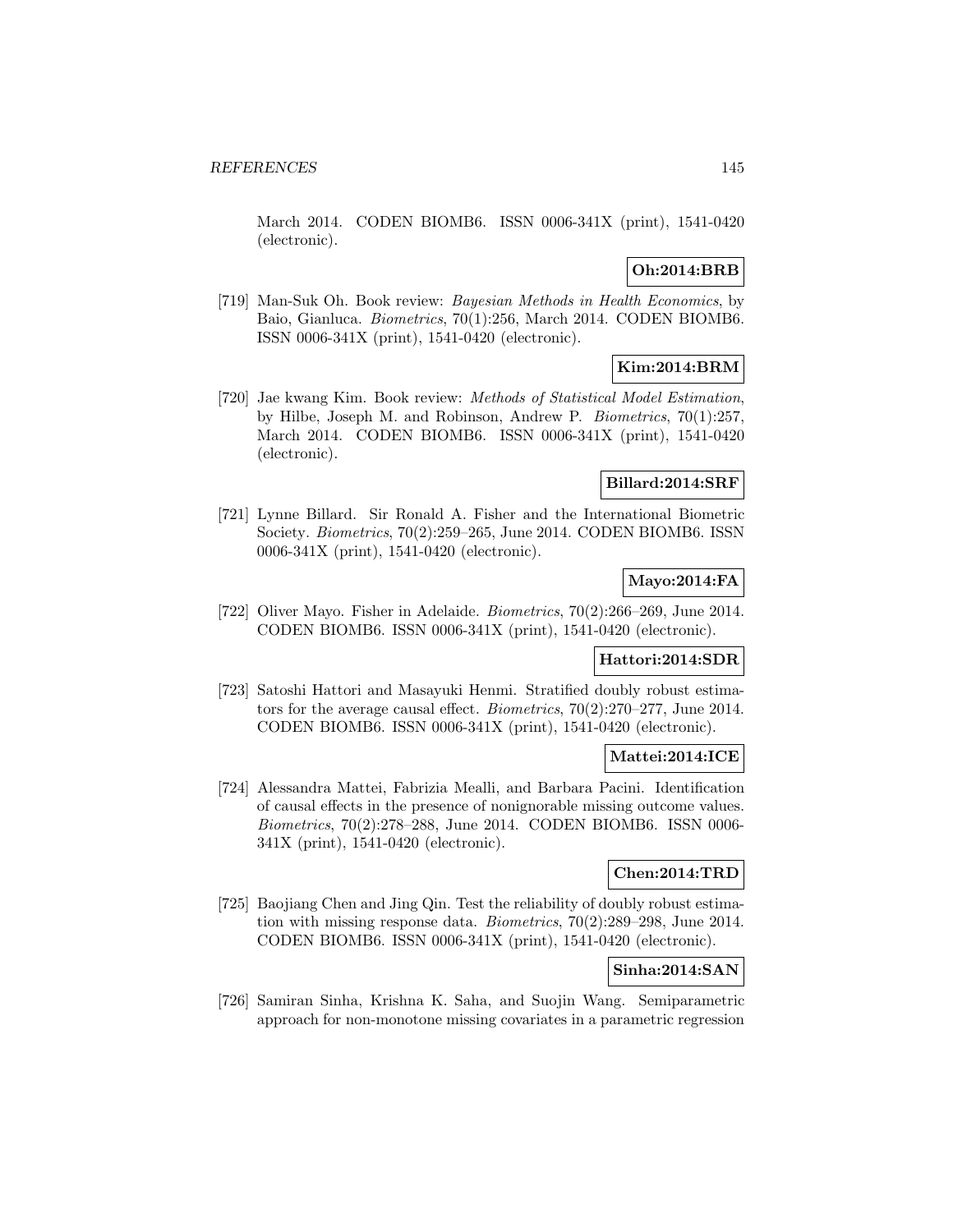model. Biometrics, 70(2):299–311, June 2014. CODEN BIOMB6. ISSN 0006-341X (print), 1541-0420 (electronic).

# **Chen:2014:PEA**

[727] Lin S. Chen, Ross L. Prentice, and Pei Wang. A penalized EM algorithm incorporating missing data mechanism for Gaussian parameter estimation. Biometrics, 70(2):312–322, June 2014. CODEN BIOMB6. ISSN 0006-341X (print), 1541-0420 (electronic).

#### **Wen:2014:UIM**

[728] Zhi Wen, Kenneth H. Pollock, James D. Nichols, Peter M. Waser, and Weihua Cao. Using imputation and mixture model approaches to integrate multi-state capture-recapture models with assignment information. Biometrics, 70(2):323–334, June 2014. CODEN BIOMB6. ISSN 0006- 341X (print), 1541-0420 (electronic).

# **Wen:2014:SAI**

[729] Chi-Chung Wen and Yi-Hau Chen. Semiparametric analysis of incomplete current status outcome data under transformation models. Biometrics, 70(2):335–345, June 2014. CODEN BIOMB6. ISSN 0006-341X (print), 1541-0420 (electronic).

# **Knape:2014:ESD**

[730] Jonas Knape, Kent M. Daane, and Perry de Valpine. Estimation of stage duration distributions and mortality under repeated cohort censuses. Biometrics, 70(2):346–355, June 2014. CODEN BIOMB6. ISSN 0006-341X (print), 1541-0420 (electronic).

# **Xu:2014:UDT**

[731] Peirong Xu, Lixing Zhu, and Yi Li. Ultrahigh dimensional time course feature selection. Biometrics, 70(2):356–365, June 2014. CODEN BIOMB6. ISSN 0006-341X (print), 1541-0420 (electronic).

#### **Liu:2014:EIR**

[732] Suyu Liu, Ying Yuan, Richard Castillo, Thomas Guerrero, and Valen E. Johnson. Evaluation of image registration spatial accuracy using a Bayesian hierarchical model. Biometrics, 70(2):366–377, June 2014. CO-DEN BIOMB6. ISSN 0006-341X (print), 1541-0420 (electronic).

# **Kapelner:2014:MFS**

[733] Adam Kapelner and Abba Krieger. Matching on-the-fly: Sequential allocation with higher power and efficiency. *Biometrics*, 70(2):378–388,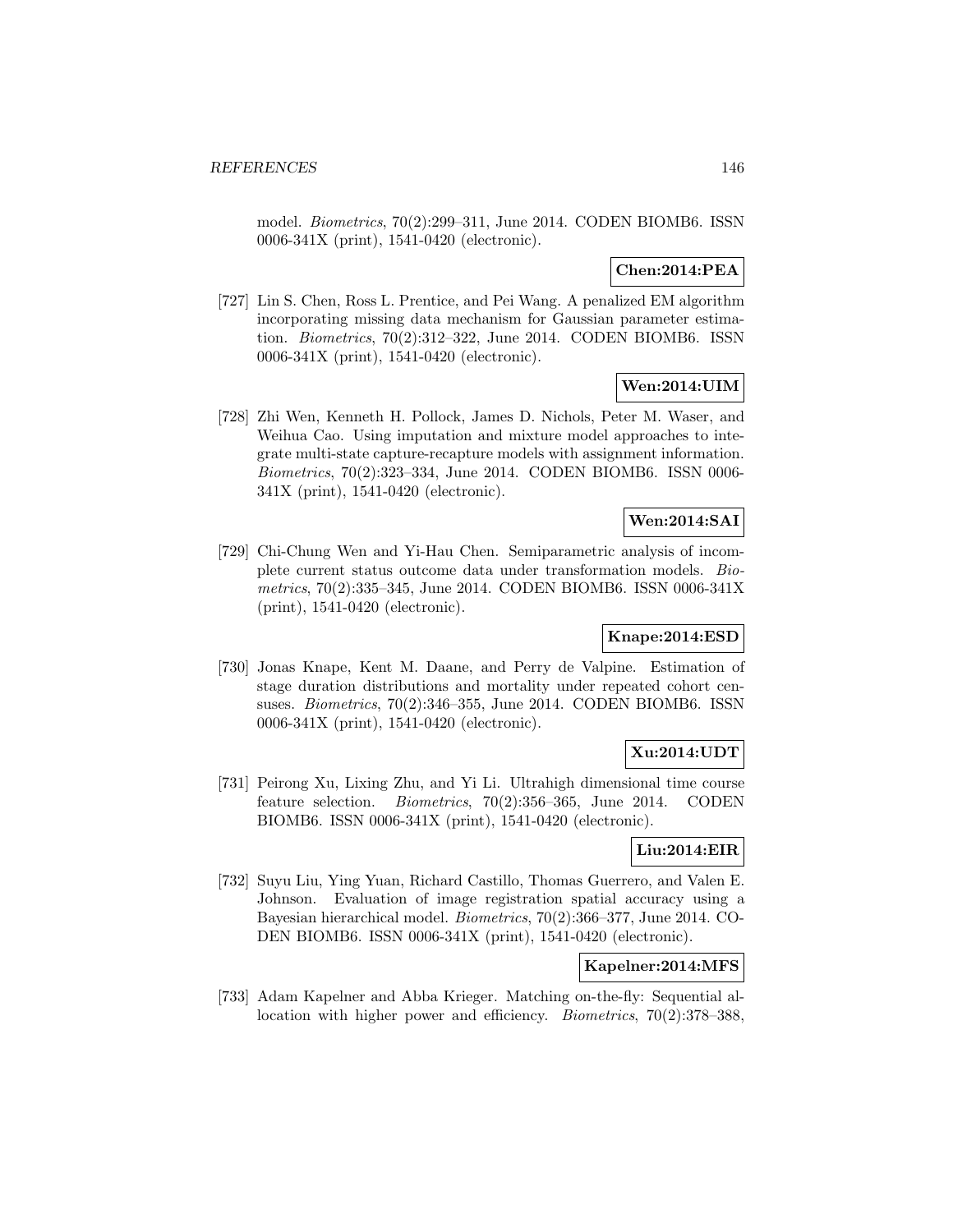June 2014. CODEN BIOMB6. ISSN 0006-341X (print), 1541-0420 (electronic).

### **Cheung:2014:SBC**

[734] Ying Kuen Cheung. Simple benchmark for complex dose finding studies. Biometrics, 70(2):389–397, June 2014. CODEN BIOMB6. ISSN 0006- 341X (print), 1541-0420 (electronic).

# **Feng:2014:CUC**

[735] Xingdong Feng, Nell Sedransk, and Jessie Q. Xia. Calibration using constrained smoothing with applications to mass spectrometry data. Biometrics, 70(2):398–408, June 2014. CODEN BIOMB6. ISSN 0006-341X (print), 1541-0420 (electronic).

#### **Viladomat:2014:ASG**

[736] Júlia Viladomat, Rahul Mazumder, Alex McInturff, Douglas J. Mc-Cauley, and Trevor Hastie. Assessing the significance of global and local correlations under spatial autocorrelation: a nonparametric approach. Biometrics, 70(2):409–418, June 2014. CODEN BIOMB6. ISSN 0006- 341X (print), 1541-0420 (electronic).

# **Lee:2014:BLC**

[737] Duncan Lee, Alastair Rushworth, and Sujit K. Sahu. A Bayesian localized conditional autoregressive model for estimating the health effects of air pollution. Biometrics, 70(2):419–429, June 2014. CODEN BIOMB6. ISSN 0006-341X (print), 1541-0420 (electronic).

### **Yun:2014:BHM**

[738] Jonghyun Yun, Tao Wang, and Guanghua Xiao. Bayesian hidden Markov models to identify RNA–protein interaction sites in PAR–CLIP. Biometrics, 70(2):430–440, June 2014. CODEN BIOMB6. ISSN 0006-341X (print), 1541-0420 (electronic).

### **Gouskova:2014:VSH**

[739] Natalia A. Gouskova, Stephen R. Cole, Joseph J. Eron, and Jason P. Fine. Viral suppression in HIV studies: Combining times to suppression and rebound. Biometrics, 70(2):441–448, June 2014. CODEN BIOMB6. ISSN 0006-341X (print), 1541-0420 (electronic).

#### **Seaman:2014:MOC**

[740] Shaun R. Seaman, Menelaos Pavlou, and Andrew J. Copas. Methods for observed-cluster inference when cluster size is informative: a review and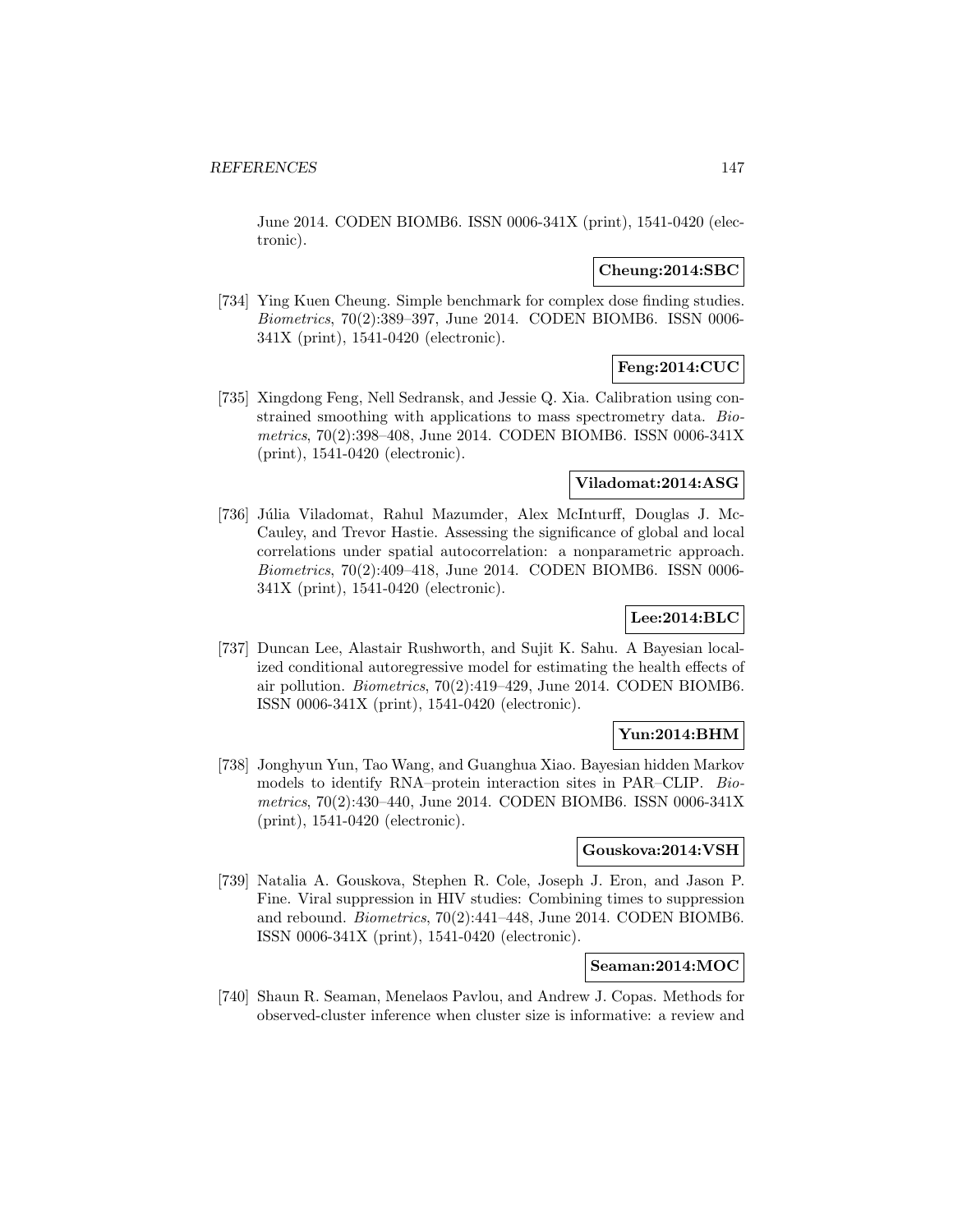clarifications. Biometrics, 70(2):449–456, June 2014. CODEN BIOMB6. ISSN 0006-341X (print), 1541-0420 (electronic).

#### **Fearnhead:2014:IRN**

[741] Paul Fearnhead, Vasilieos Giagos, and Chris Sherlock. Inference for reaction networks using the linear noise approximation. Biometrics, 70 (2):457–466, June 2014. CODEN BIOMB6. ISSN 0006-341X (print), 1541-0420 (electronic).

### **Nam:2014:BRT**

[742] Byung-Ho Nam. Book review: Theory of Drug Development, by Holmgren, E. B. Biometrics, 70(2):467, June 2014. CODEN BIOMB6. ISSN 0006-341X (print), 1541-0420 (electronic).

### **Won:2014:BRU**

[743] Sungho Won. Book review: Understanding Advanced Statistical Methods, by Westfall, P. H. and Henning, K. S. S. Biometrics, 70(2):467–468, June 2014. CODEN BIOMB6. ISSN 0006-341X (print), 1541-0420 (electronic).

### **Park:2014:BRA**

[744] Taesung Park. Book review: Analysis of Mixed Data, by de Leon, A. R. and Chough, K. C. Biometrics, 70(2):468–469, June 2014. CODEN BIOMB6. ISSN 0006-341X (print), 1541-0420 (electronic).

### **He:2014:MTJ**

[745] Zihuai He, Min Zhang, Xiaowei Zhan, and Qing Lu. Modeling and testing for joint association using a genetic random field model. Biometrics, 70(3):471–479, September 2014. CODEN BIOMB6. ISSN 0006-341X (print), 1541-0420 (electronic).

# **Liu:2014:IAP**

[746] Jin Liu, Jian Huang, Yawei Zhang, Qing Lan, Nathaniel Rothman, Tongzhang Zheng, and Shuangge Ma. Integrative analysis of prognosis data on multiple cancer subtypes. Biometrics, 70(3):480–488, September 2014. CODEN BIOMB6. ISSN 0006-341X (print), 1541-0420 (electronic).

#### **Matsouaka:2014:EMG**

[747] Roland A. Matsouaka, Junlong Li, and Tianxi Cai. Evaluating marker-guided treatment selection strategies. Biometrics, 70(3):489–499, September 2014. CODEN BIOMB6. ISSN 0006-341X (print), 1541-0420 (electronic).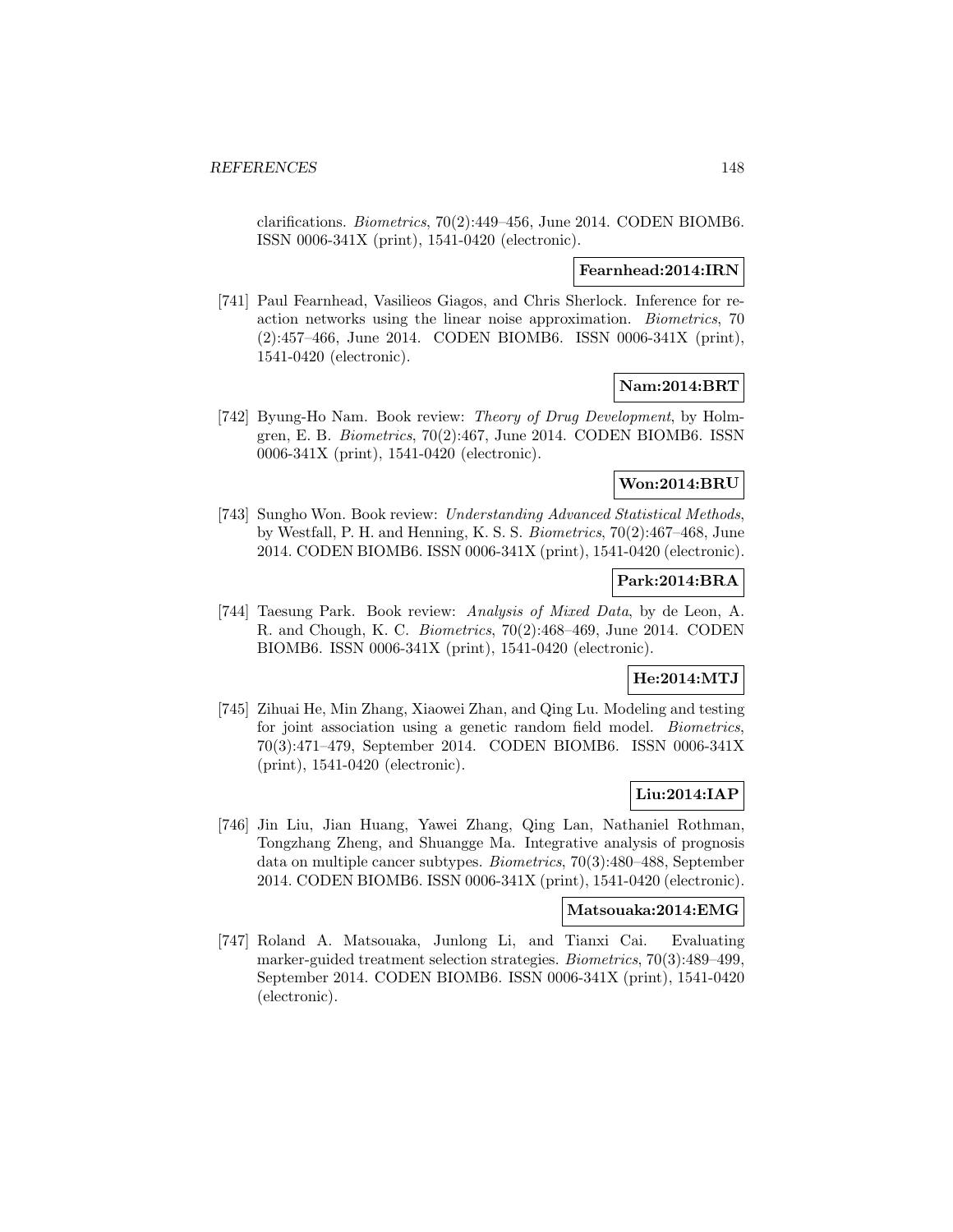#### **Sjolander:2014:BCI**

[748] A. Sjölander, W. Lee, H. Källberg, and Y. Pawitan. Bounds on causal interactions for binary outcomes. Biometrics, 70(3):500–505, September 2014. CODEN BIOMB6. ISSN 0006-341X (print), 1541-0420 (electronic).

# **OMalley:2014:EPE**

[749] A. James O'Malley, Felix Elwert, J. Niels Rosenquist, Alan M. Zaslavsky, and Nicholas A. Christakis. Estimating peer effects in longitudinal dyadic data using instrumental variables. Biometrics, 70(3):506–515, September 2014. CODEN BIOMB6. ISSN 0006-341X (print), 1541-0420 (electronic).

### **Chen:2014:OWD**

[750] Huaihou Chen, Philip T. Reiss, and Thaddeus Tarpey. Optimally weighted  $L^2$  distance for functional data. *Biometrics*, 70(3):516-525, September 2014. CODEN BIOMB6. ISSN 0006-341X (print), 1541-0420 (electronic).

# **Gervini:2014:WFA**

[751] Daniel Gervini and Patrick A. Carter. Warped functional analysis of variance. Biometrics, 70(3):526–535, September 2014. CODEN BIOMB6. ISSN 0006-341X (print), 1541-0420 (electronic).

# **Jung:2014:SAS**

[752] Sungkyu Jung and Xingye Qiao. A statistical approach to set classification by feature selection with applications to classification of histopathology images. Biometrics, 70(3):536–545, September 2014. CODEN BIOMB6. ISSN 0006-341X (print), 1541-0420 (electronic).

### **Shin:2014:PES**

[753] Seung Jun Shin, Yichao Wu, Hao Helen Zhang, and Yufeng Liu. Probability-enhanced sufficient dimension reduction for binary classification. Biometrics, 70(3):546–555, September 2014. CODEN BIOMB6. ISSN 0006-341X (print), 1541-0420 (electronic).

#### **Levin:2014:EIP**

[754] Gregory P. Levin, Sarah C. Emerson, and Scott S. Emerson. An evaluation of inferential procedures for adaptive clinical trial designs with prespecified rules for modifying the sample size. *Biometrics*, 70(3):556–567, September 2014. CODEN BIOMB6. ISSN 0006-341X (print), 1541-0420 (electronic).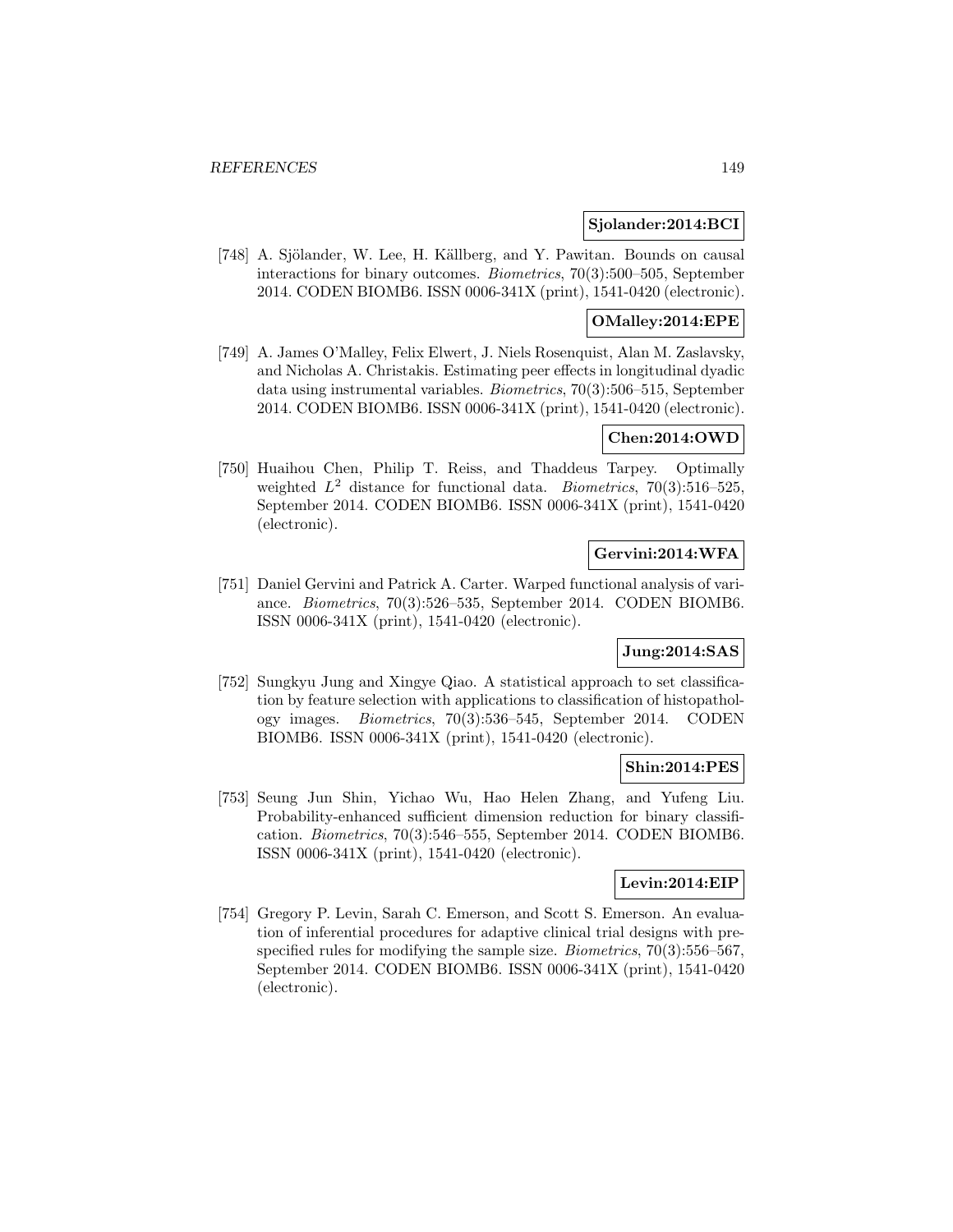### **Yang:2014:PEA**

[755] Yang Yang, M. Elizabeth Halloran, Yanjun Chen, and Eben Kenah. A pathway EM-algorithm for estimating vaccine efficacy with a nonmonotone validation set. Biometrics, 70(3):568–578, September 2014. CODEN BIOMB6. ISSN 0006-341X (print), 1541-0420 (electronic).

# **Liu:2014:AIF**

[756] Bo Liu, Wenbin Lu, and Jiajia Zhang. Accelerated intensity frailty model for recurrent events data. Biometrics, 70(3):579–587, September 2014. CODEN BIOMB6. ISSN 0006-341X (print), 1541-0420 (electronic).

# **Choi:2014:MLE**

[757] Sangbum Choi and Xuelin Huang. Maximum likelihood estimation of semiparametric mixture component models for competing risks data. Biometrics, 70(3):588–598, September 2014. CODEN BIOMB6. ISSN 0006-341X (print), 1541-0420 (electronic).

# **Lin:2014:STM**

[758] Huazhen Lin, Ling Zhou, Chunhong Li, and Yi Li. Semiparametric transformation models for semicompeting survival data. Biometrics, 70(3): 599–607, September 2014. CODEN BIOMB6. ISSN 0006-341X (print), 1541-0420 (electronic).

# **Cheng:2014:CEE**

[759] Yu-Jen Cheng and Chiung-Yu Huang. Combined estimating equation approaches for semiparametric transformation models with length-biased survival data. Biometrics, 70(3):608–618, September 2014. CODEN BIOMB6. ISSN 0006-341X (print), 1541-0420 (electronic).

#### **Saegusa:2014:HTE**

[760] Takumi Saegusa, Chongzhi Di, and Ying Qing Chen. Hypothesis testing for an extended Cox model with time-varying coefficients. Biometrics, 70(3):619–628, September 2014. CODEN BIOMB6. ISSN 0006-341X (print), 1541-0420 (electronic).

#### **Concordet:2014:IPR**

[761] D. Concordet and R. Servien. Individual prediction regions for multivariate longitudinal data with small samples. Biometrics, 70(3):629–638, September 2014. CODEN BIOMB6. ISSN 0006-341X (print), 1541-0420 (electronic).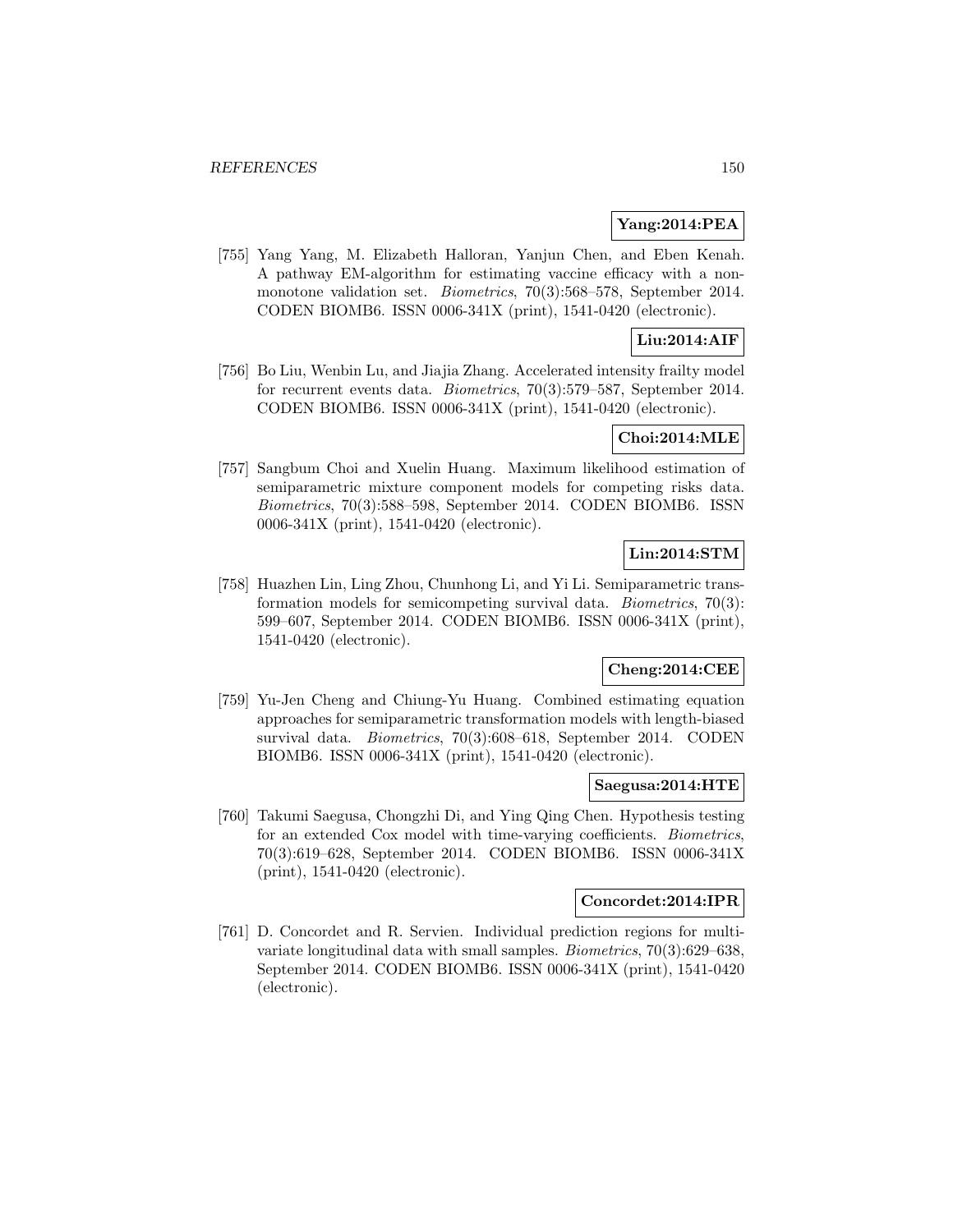#### **Forkman:2014:PBM**

[762] Johannes Forkman and Hans-Peter Piepho. Parametric bootstrap methods for testing multiplicative terms in GGE and AMMI models. Biometrics, 70(3):639–647, September 2014. CODEN BIOMB6. ISSN 0006- 341X (print), 1541-0420 (electronic).

# **Lopiano:2014:PPQ**

[763] Kenneth K. Lopiano, Linda J. Young, and Carol A. Gotway. A pseudopenalized quasi-likelihood approach to the spatial misalignment problem with non-normal data. Biometrics, 70(3):648–660, September 2014. CO-DEN BIOMB6. ISSN 0006-341X (print), 1541-0420 (electronic).

### **Bai:2014:EPC**

[764] Yun Bai, Jian Kang, and Peter X.-K. Song. Efficient pairwise composite likelihood estimation for spatial-clustered data. Biometrics, 70(3):661– 670, September 2014. CODEN BIOMB6. ISSN 0006-341X (print), 1541- 0420 (electronic).

# **Chiu:2014:INL**

[765] Chun-Huo Chiu, Yi-Ting Wang, Bruno A. Walther, and Anne Chao. An improved nonparametric lower bound of species richness via a modified good-turing frequency formula. Biometrics, 70(3):671–682, September 2014. CODEN BIOMB6. ISSN 0006-341X (print), 1541-0420 (electronic).

#### **Kim:2014:BEP**

[766] Joungyoun Kim and Bret Larget. Bayesian estimation of the phylogeography of African gorillas with genome-differentiated population trees. Biometrics, 70(3):683–694, September 2014. CODEN BIOMB6. ISSN 0006-341X (print), 1541-0420 (electronic).

# **Kang:2014:CBO**

[767] Chaeryon Kang, Holly Janes, and Ying Huang. Combining biomarkers to optimize patient treatment recommendations. Biometrics, 70(3):695– 707, September 2014. CODEN BIOMB6. ISSN 0006-341X (print), 1541- 0420 (electronic). See discussion [768, 770, 771] and rejoinder [772].

# **Laber:2014:DCB**

[768] Eric B. Laber, Anastasios A. Tsiatis, Marie Davidian, and Shannon T. Holloway. Discussion of "Combining biomarkers to optimize patient treatment recommendation". Biometrics, 70(3):707–710, September 2014. CODEN BIOMB6. ISSN 0006-341X (print), 1541-0420 (electronic). See [767, 772].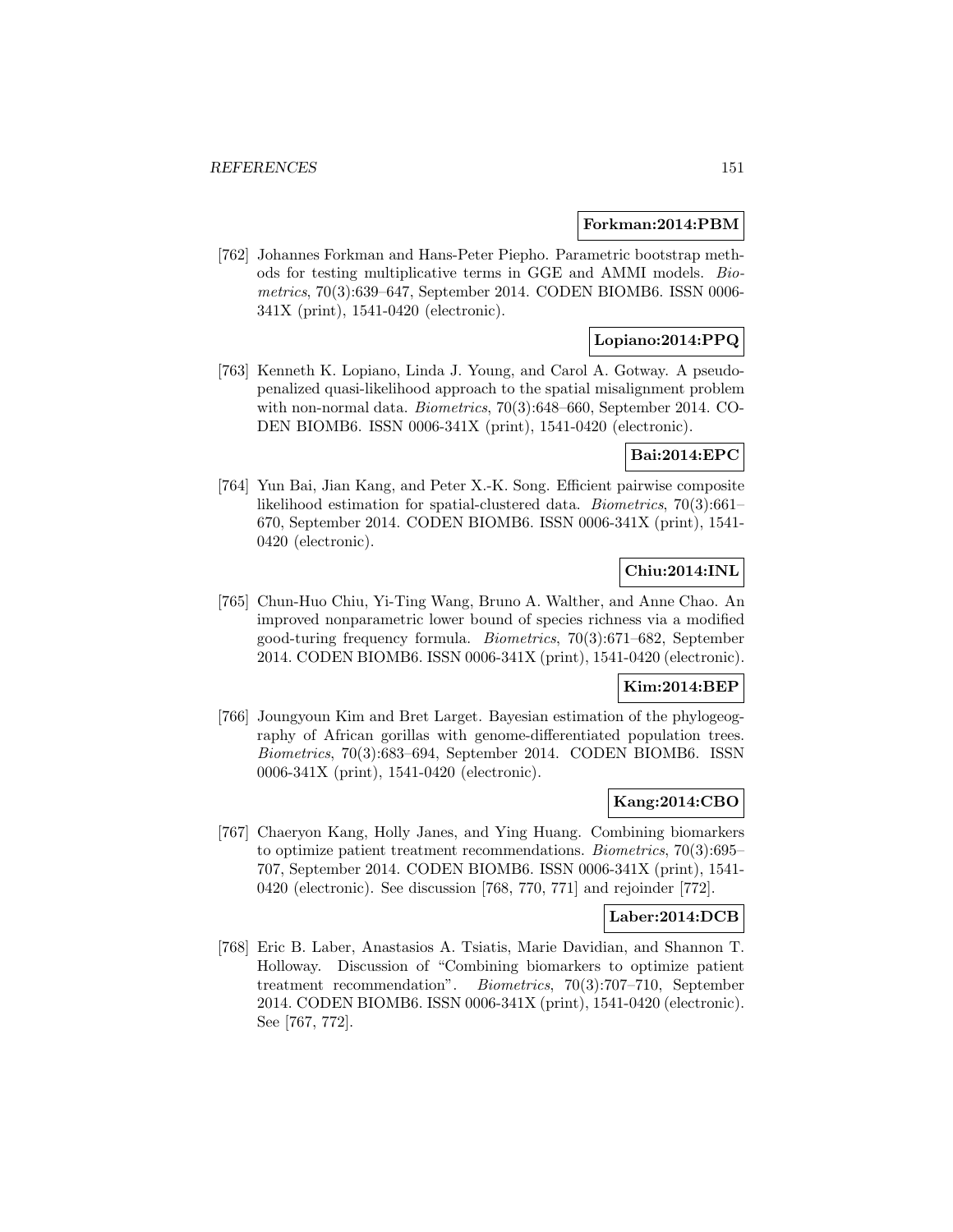# **Tian:2014:D**

[769] Lu Tian. Discussion. Biometrics, 70(3):710–713, September 2014. CO-DEN BIOMB6. ISSN 0006-341X (print), 1541-0420 (electronic).

# **Zhao:2014:DCB**

[770] Ying-Qi Zhao and Michael R. Kosorok. Discussion of combining biomarkers to optimize patient treatment recommendations. Biometrics, 70(3): 713–716, September 2014. CODEN BIOMB6. ISSN 0006-341X (print), 1541-0420 (electronic). See [767, **?**].

# **Yu:2014:DCB**

[771] Menggang Yu and Quefeng Li. Discussion of "Combining biomarkers to optimize patient treatment recommendations" by Chaeryon Kang, Holly Janes, and Ying Huang. Biometrics, 70(3):716–719, September 2014. CODEN BIOMB6. ISSN 0006-341X (print), 1541-0420 (electronic). See [767, 772].

# **Kang:2014:RCB**

[772] Chaeryon Kang, Holly Janes, and Ying Huang. Rejoinder: Combining biomarkers to optimize patient treatment recommendations. Biometrics, 70(3):719–720, September 2014. CODEN BIOMB6. ISSN 0006-341X (print), 1541-0420 (electronic). See [767].

# **Taguri:2014:MSC**

[773] Masataka Taguri, Yutaka Matsuyama, and Yasuo Ohashi. Model selection criterion for causal parameters in structural mean models based on a quasi-likelihood. Biometrics, 70(3):721–730, September 2014. CODEN BIOMB6. ISSN 0006-341X (print), 1541-0420 (electronic).

#### **Perez-Heydrich:2014:AEC**

[774] Carolina Perez-Heydrich, Michael G. Hudgens, M. Elizabeth Halloran, John D. Clemens, Mohammad Ali, and Michael E. Emch. Assessing effects of cholera vaccination in the presence of interference. Biometrics, 70(3):731–741, September 2014. CODEN BIOMB6. ISSN 0006-341X (print), 1541-0420 (electronic).

### **Zhang:2014:EEH**

[775] Jingyang Zhang and Elizabeth R. Brown. Estimating the effectiveness in HIV prevention trials by incorporating the exposure process: Application to HPTN 035 data. Biometrics, 70(3):742–750, September 2014. CODEN BIOMB6. ISSN 0006-341X (print), 1541-0420 (electronic).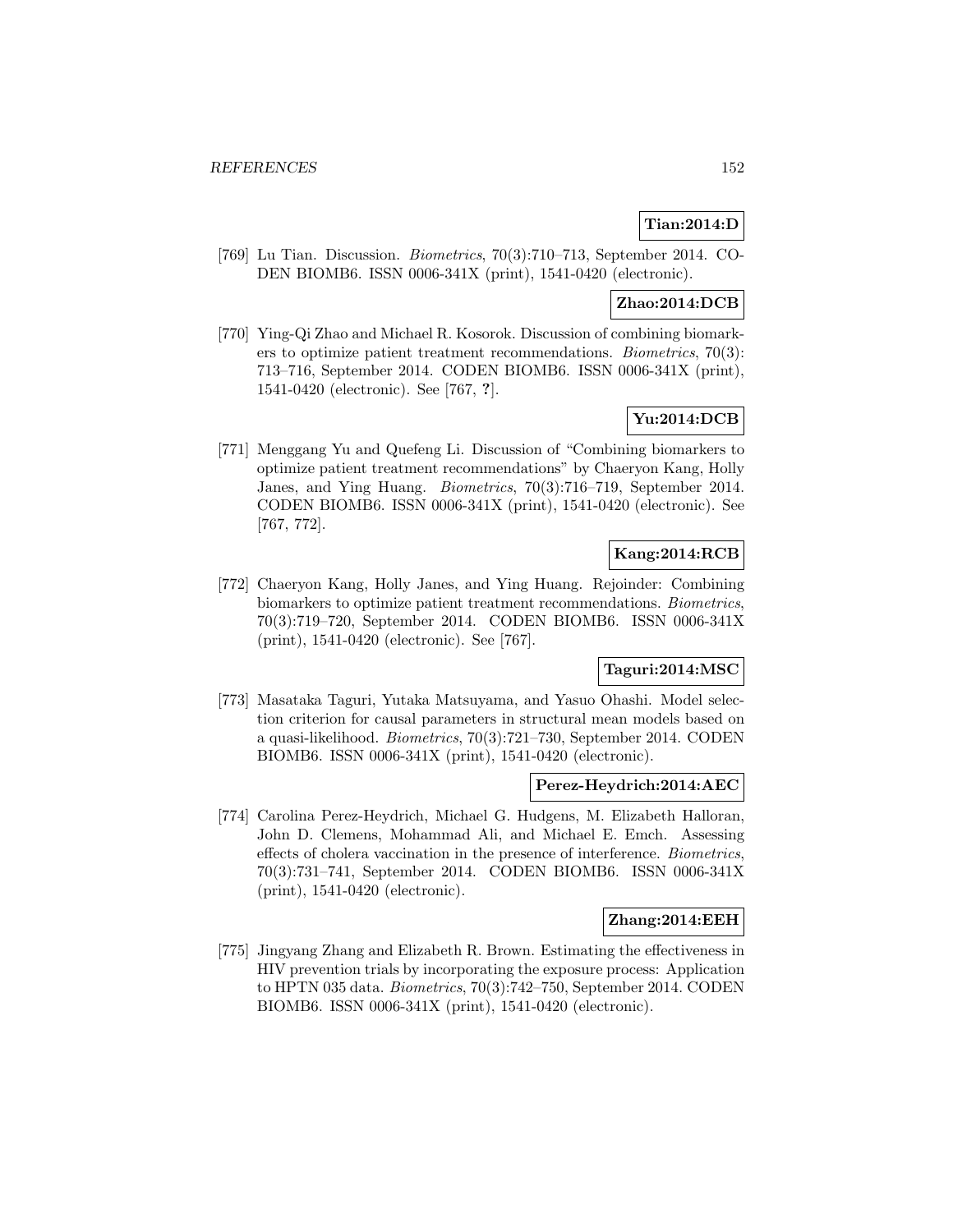#### **Estes:2014:CER**

[776] Jason P. Estes, Danh V. Nguyen, Lorien S. Dalrymple, Yi Mu, and Damla Sentürk. Cardiovascular event risk dynamics over time in older patients on dialysis: a generalized multiple-index varying coefficient model approach. Biometrics, 70(3):751–761, September 2014. CODEN BIOMB6. ISSN 0006-341X (print), 1541-0420 (electronic).

# **Ha:2014:PCM**

[777] Min Jin Ha and Wei Sun. Partial correlation matrix estimation using ridge penalty followed by thresholding and re-estimation. Biometrics, 70(3):762–770, September 2014. CODEN BIOMB6. ISSN 0006-341X (print), 1541-0420 (electronic).

#### **Lee:2014:BRR**

[778] Jae Won Lee. Book review: Randomized Phase II Cancer Clinical Trials, by Jung, Sin-Ho. Biometrics, 70(3):771–772, September 2014. CODEN BIOMB6. ISSN 0006-341X (print), 1541-0420 (electronic).

#### **Paik:2014:BRS**

[779] Myunghee Cho Paik. Book review: Statistical Methods for Handling Incomplete Data, by Kim, Jae Kwang and Shao, Jun. Biometrics, 70(3): 772–773, September 2014. CODEN BIOMB6. ISSN 0006-341X (print), 1541-0420 (electronic).

#### **An:2014:BRB**

[780] Hyonggin An. Book review: Biosimilars: Design and Analysis of Follow-on Biologics, by Chow, Shein-Chung. Biometrics, 70(3):773–774, September 2014. CODEN BIOMB6. ISSN 0006-341X (print), 1541-0420 (electronic).

#### **Barker:2014:CPC**

[781] Richard J. Barker, Matthew R. Schofield, Janine A. Wright, Alain C. Frantz, and Chris Stevens. Closed-population capture-recapture modeling of samples drawn one at a time. Biometrics, 70(4):775–782, December 2014. CODEN BIOMB6. ISSN 0006-341X (print), 1541-0420 (electronic).

#### **Kollmann:2014:URU**

[782] Claudia Köllmann, Björn Bornkamp, and Katja Ickstadt. Unimodal regression using Bernstein-Schoenberg splines and penalties. Biometrics, 70(4):783–793, December 2014. CODEN BIOMB6. ISSN 0006-341X (print), 1541-0420 (electronic).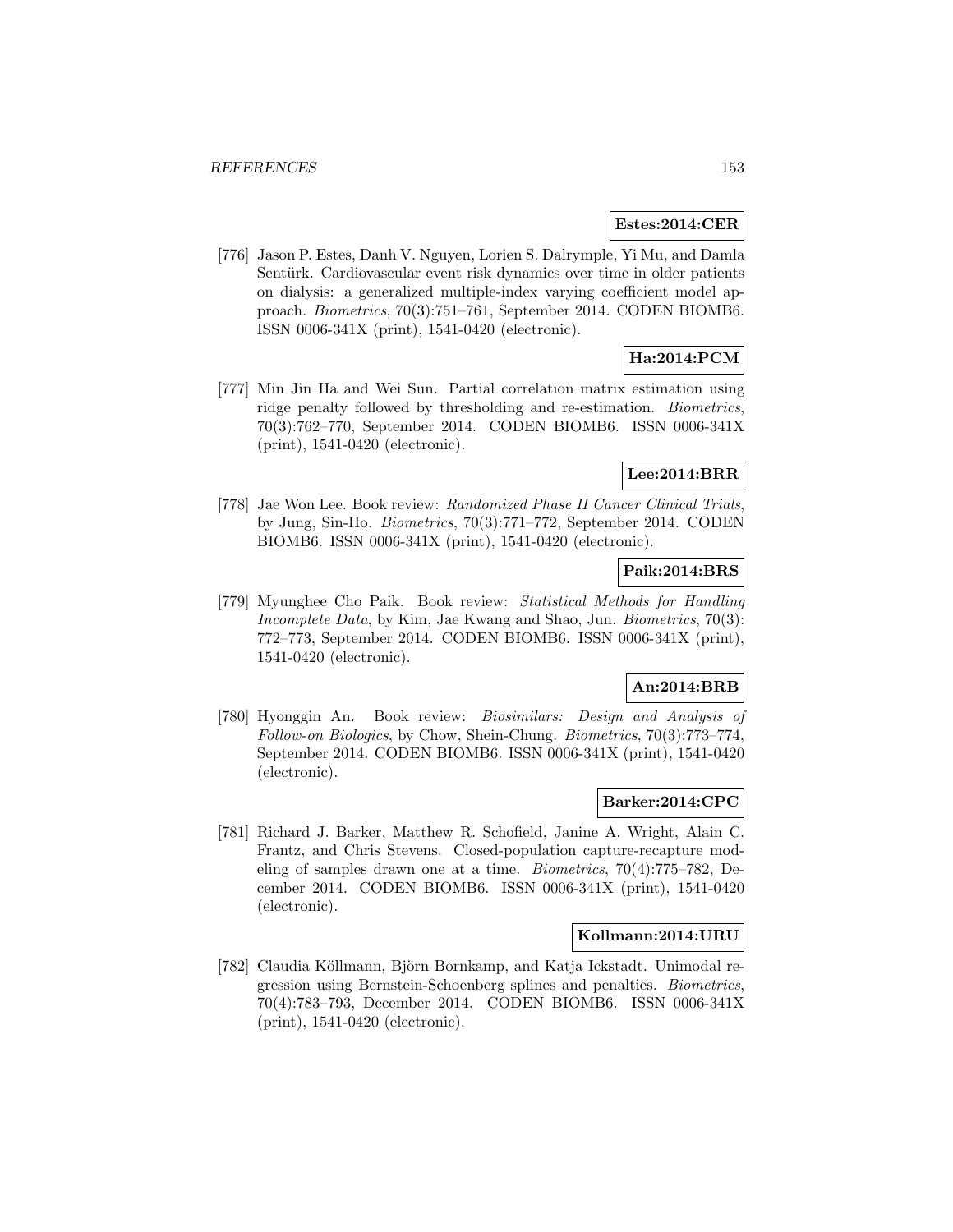### **Wang:2014:LMF**

[783] Wei Wang. Linear mixed function-on-function regression models. Biometrics, 70(4):794–801, December 2014. CODEN BIOMB6. ISSN 0006- 341X (print), 1541-0420 (electronic). See correction [691].

# **Li:2014:HFD**

[784] Haocheng Li, John Staudenmayer, and Raymond J. Carroll. Hierarchical functional data with mixed continuous and binary measurements. Biometrics, 70(4):802–811, December 2014. CODEN BIOMB6. ISSN 0006-341X (print), 1541-0420 (electronic).

# **Xue:2014:IFC**

[785] Wenqiong Xue, Jian Kang, F. DuBois Bowman, Tor D. Wager, and Jian Guo. Identifying functional co-activation patterns in neuroimaging studies via Poisson graphical models. Biometrics, 70(4):812–822, December 2014. CODEN BIOMB6. ISSN 0006-341X (print), 1541-0420 (electronic).

# **Sarkar:2014:BSR**

[786] Abhra Sarkar, Bani K. Mallick, and Raymond J. Carroll. Bayesian semiparametric regression in the presence of conditionally heteroscedastic measurement and regression errors. Biometrics, 70(4):823–834, December 2014. CODEN BIOMB6. ISSN 0006-341X (print), 1541-0420 (electronic).

#### **Zhao:2014:CME**

[787] Shanshan Zhao and Ross L. Prentice. Covariate measurement error correction methods in mediation analysis with failure time data. Biometrics, 70(4):835–844, December 2014. CODEN BIOMB6. ISSN 0006-341X (print), 1541-0420 (electronic).

# **Lu:2014:TGF**

[788] Wenbin Lu, Mengling Liu, and Yi-Hau Chen. Testing goodness-of-fit for the proportional hazards model based on nested case-control data. Biometrics, 70(4):845–851, December 2014. CODEN BIOMB6. ISSN 0006-341X (print), 1541-0420 (electronic).

#### **Wilson:2014:CSP**

[789] Ander Wilson and Brian J. Reich. Confounder selection via penalized credible regions. Biometrics, 70(4):852–861, December 2014. CODEN BIOMB6. ISSN 0006-341X (print), 1541-0420 (electronic).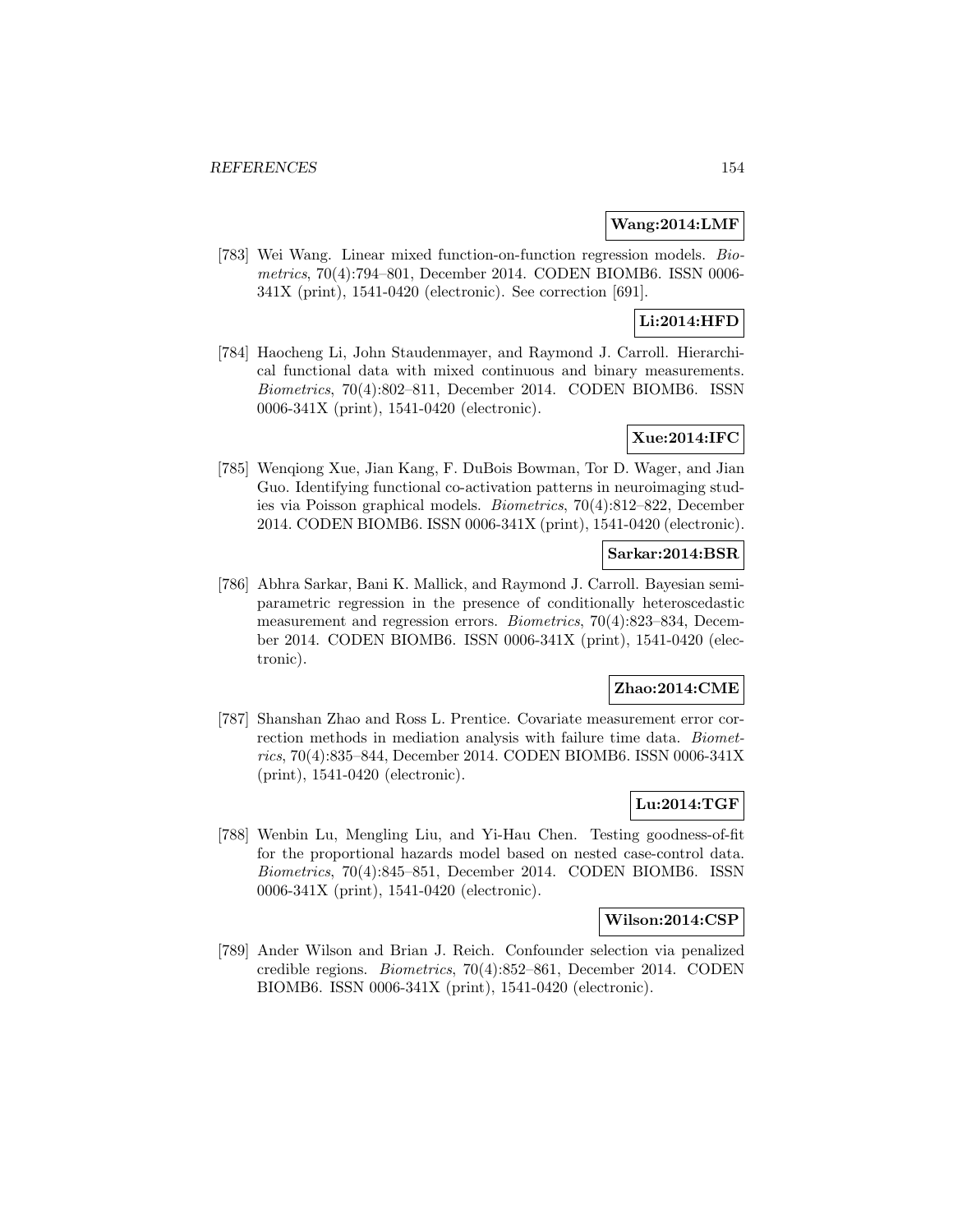#### **Zhao:2014:STV**

[790] Sihai Dave Zhao and Yi Li. Score test variable screening. Biometrics, 70(4):862–871, December 2014. CODEN BIOMB6. ISSN 0006-341X (print), 1541-0420 (electronic).

# **Li:2014:MAB**

[791] Quefeng Li, Sijian Wang, Chiang-Ching Huang, Menggang Yu, and Jun Shao. Meta-analysis based variable selection for gene expression data. Biometrics, 70(4):872–880, December 2014. CODEN BIOMB6. ISSN 0006-341X (print), 1541-0420 (electronic).

### **Zhao:2014:MPG**

[792] Sihai D. Zhao, T. Tony Cai, and Hongzhe Li. More powerful genetic association testing via a new statistical framework for integrative genomics. Biometrics, 70(4):881–890, December 2014. CODEN BIOMB6. ISSN 0006-341X (print), 1541-0420 (electronic).

# **Huang:2014:IOB**

[793] Ying Huang and Youyi Fong. Identifying optimal biomarker combinations for treatment selection via a robust kernel method. Biometrics, 70(4):891–901, December 2014. CODEN BIOMB6. ISSN 0006-341X (print), 1541-0420 (electronic).

# **Perin:2014:RAC**

[794] J. Perin, J. S. Preisser, C. Phillips, and B. Qaqish. Regression analysis of correlated ordinal data using orthogonalized residuals. Biometrics, 70(4): 902–909, December 2014. CODEN BIOMB6. ISSN 0006-341X (print), 1541-0420 (electronic).

# **Liu:2014:SEG**

[795] Li Liu and Liming Xiang. Semiparametric estimation in generalized linear mixed models with auxiliary covariates: a pairwise likelihood approach. Biometrics, 70(4):910–919, December 2014. CODEN BIOMB6. ISSN 0006-341X (print), 1541-0420 (electronic).

#### **Aeberhard:2014:RIN**

[796] William H. Aeberhard, Eva Cantoni, and Stephane Heritier. Robust inference in the negative binomial regression model with an application to falls data. Biometrics, 70(4):920–931, December 2014. CODEN BIOMB6. ISSN 0006-341X (print), 1541-0420 (electronic).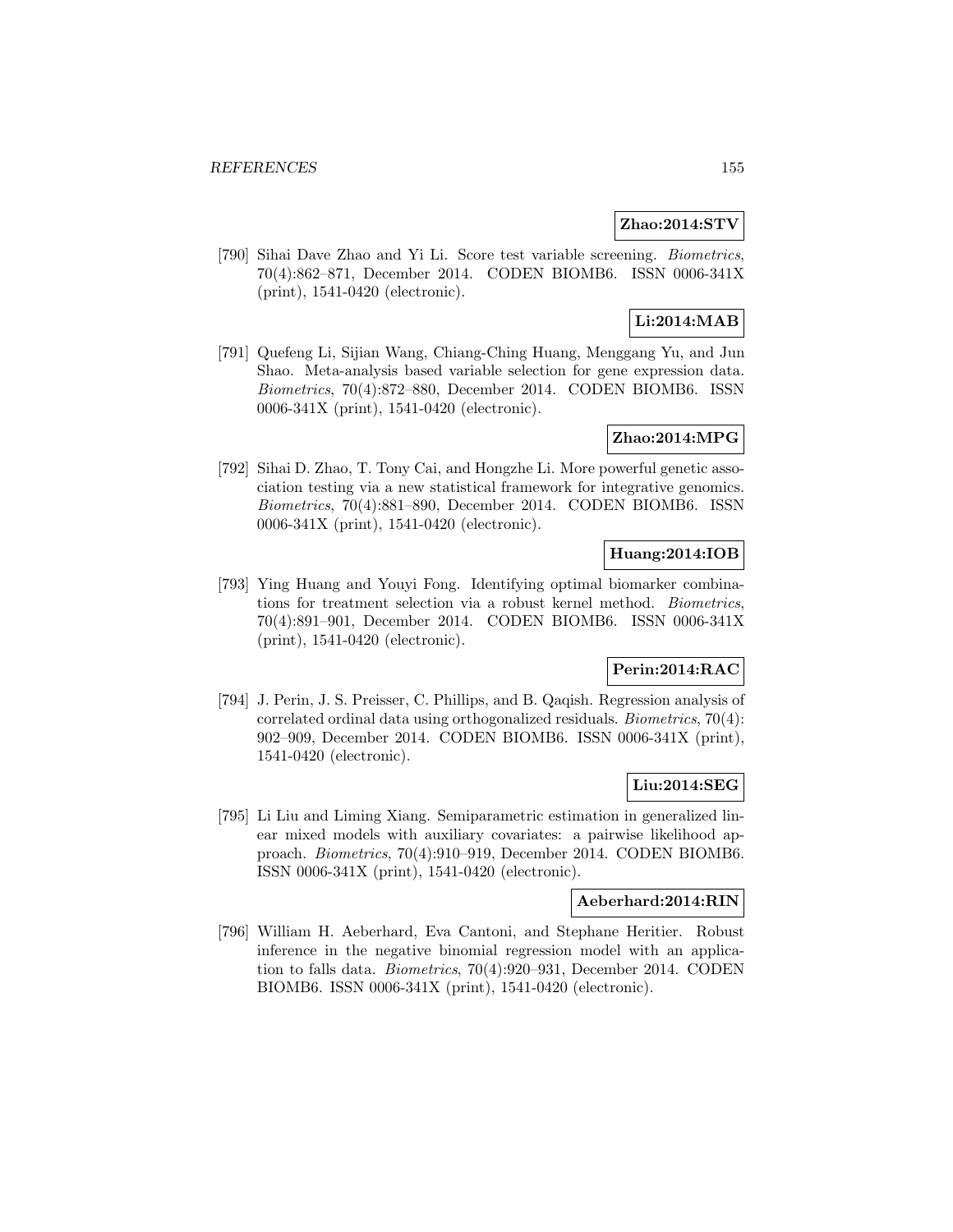#### **Reich:2014:SMS**

[797] Brian J. Reich, Howard H. Chang, and Kristen M. Foley. A spectral method for spatial downscaling. Biometrics, 70(4):932–942, December 2014. CODEN BIOMB6. ISSN 0006-341X (print), 1541-0420 (electronic).

### **Cheng:2014:SIM**

[798] Jie Cheng, Elizaveta Levina, Pei Wang, and Ji Zhu. A sparse Ising model with covariates. Biometrics, 70(4):943–953, December 2014. CODEN BIOMB6. ISSN 0006-341X (print), 1541-0420 (electronic).

# **Solari:2014:RBM**

[799] Aldo Solari, Livio Finos, and Jelle J. Goeman. Rotation-based multiple testing in the multivariate linear model. Biometrics, 70(4):954–961, December 2014. CODEN BIOMB6. ISSN 0006-341X (print), 1541-0420 (electronic).

# **Vale:2014:MLE**

[800] R. T. R. Vale, R. M. Fewster, E. L. Carroll, and N. J. Patenaude. Maximum likelihood estimation for model  $M_{t,\alpha}$  for capture-recapture data with misidentification. *Biometrics*, 70(4):962–971, December 2014. CO-DEN BIOMB6. ISSN 0006-341X (print), 1541-0420 (electronic).

# **Millar:2014:OSA**

[801] R. B. Millar and S. McKechnie. A one-step-ahead pseudo-DIC for comparison of Bayesian state-space models. Biometrics, 70(4):972–980, December 2014. CODEN BIOMB6. ISSN 0006-341X (print), 1541-0420 (electronic).

### **Kang:2014:BNM**

[802] Jian Kang, Nanhua Zhang, and Ran Shi. A Bayesian nonparametric model for spatially distributed multivariate binary data with application to a multidrug-resistant tuberculosis (MDR-TB) study. Biometrics, 70(4):981–992, December 2014. CODEN BIOMB6. ISSN 0006-341X (print), 1541-0420 (electronic).

### **Hohle:2014:BND**

[803] Michael Höhle and Matthias an der Heiden. Bayesian nowcasting during the STEC O104:H4 outbreak in Germany, 2011. Biometrics, 70(4):993– 1002, December 2014. CODEN BIOMB6. ISSN 0006-341X (print), 1541- 0420 (electronic).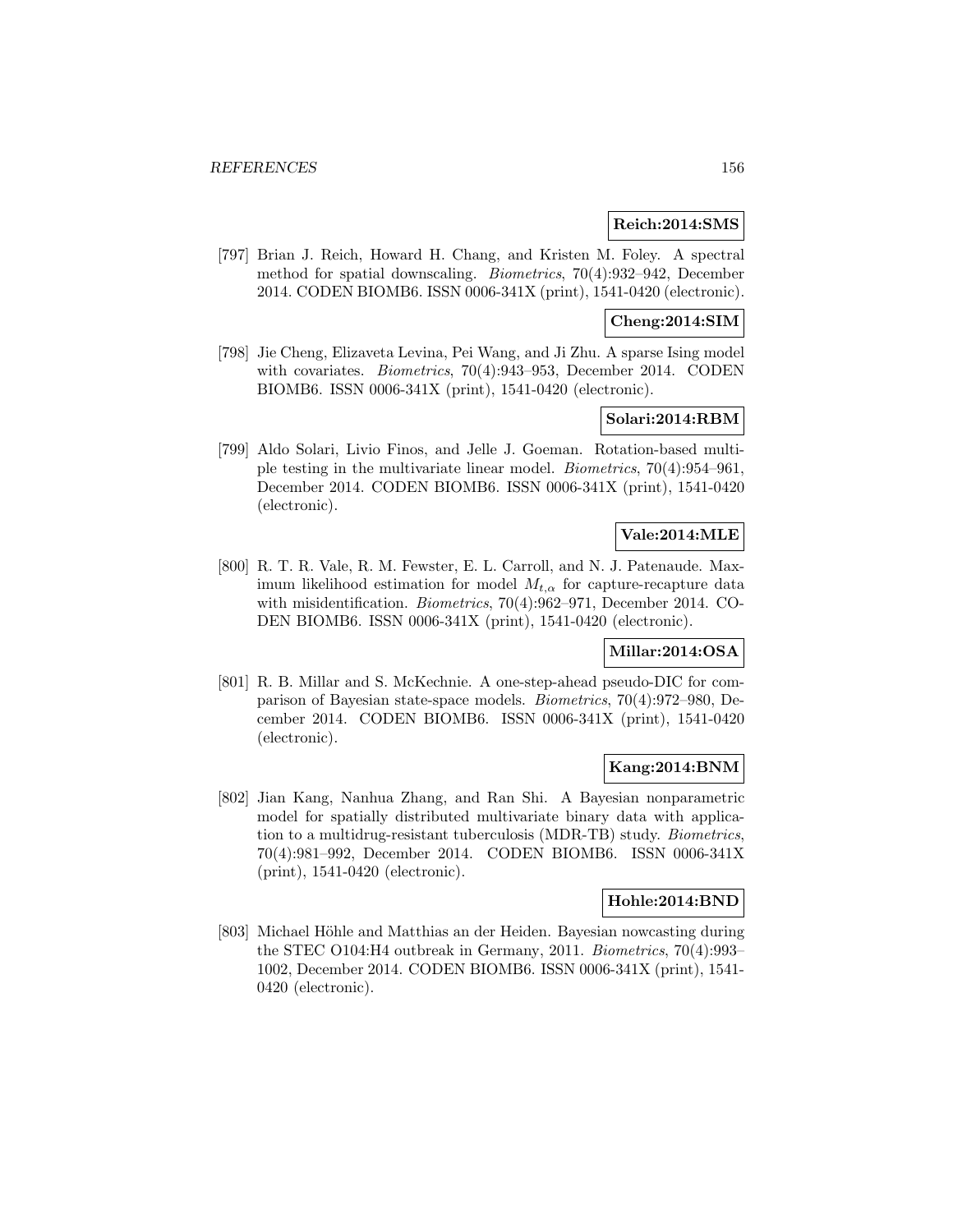#### **Chen:2014:BDS**

[804] Ming-Hui Chen, Joseph G. Ibrahim, Donglin Zeng, Kuolung Hu, and Catherine Jia. Bayesian design of superiority clinical trials for recurrent events data with applications to bleeding and transfusion events in myelodyplastic syndrome. Biometrics, 70(4):1003–1013, December 2014. CODEN BIOMB6. ISSN 0006-341X (print), 1541-0420 (electronic).

# **Wu:2014:ETE**

[805] Zhenke Wu, Constantine E. Frangakis, Thomas A. Louis, and Daniel O. Scharfstein. Estimation of treatment effects in matched-pair cluster randomized trials by calibrating covariate imbalance between clusters. Biometrics, 70(4):1014–1022, December 2014. CODEN BIOMB6. ISSN 0006-341X (print), 1541-0420 (electronic).

# **Schmidli:2014:RMA**

[806] Heinz Schmidli, Sandro Gsteiger, Satrajit Roychoudhury, Anthony O'Hagan, David Spiegelhalter, and Beat Neuenschwander. Robust metaanalytic-predictive priors in clinical trials with historical control information. Biometrics, 70(4):1023–1032, December 2014. CODEN BIOMB6. ISSN 0006-341X (print), 1541-0420 (electronic).

# **Kim:2014:PCC**

[807] Eunhee Kim, Zheng Zhang, Youdan Wang, and Donglin Zeng. Power calculation for comparing diagnostic accuracies in a multi-reader, multi-test design. Biometrics, 70(4):1033–1041, December 2014. CODEN BIOMB6. ISSN 0006-341X (print), 1541-0420 (electronic).

# **Huynh:2014:SRS**

[808] Dat Huynh, Oliver Laeyendecker, and Ron Brookmeyer. A serial risk score approach to disease classification that accounts for accuracy and cost. Biometrics, 70(4):1042–1051, December 2014. CODEN BIOMB6. ISSN 0006-341X (print), 1541-0420 (electronic).

#### **McLain:2014:MLD**

[809] Alexander C. McLain and Paul S. Albert. Modeling longitudinal data with a random change point and no time-zero: Applications to inference and prediction of the labor curve. Biometrics, 70(4):1052–1060, December 2014. CODEN BIOMB6. ISSN 0006-341X (print), 1541-0420 (electronic).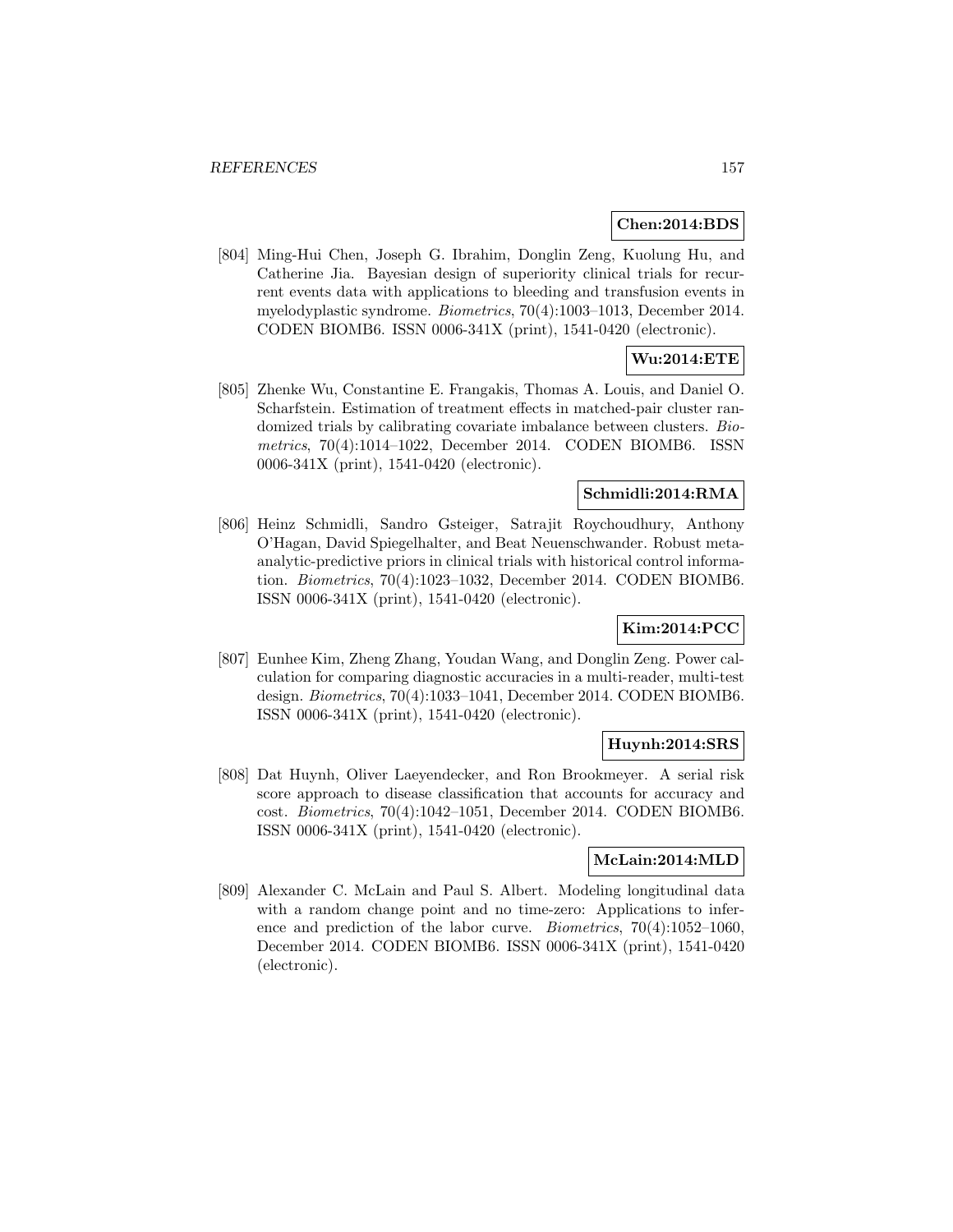#### **Anonymous:2014:CUP**

[810] Anonymous. Correction to "Using Pooled Exposure Assessment to Improve Efficiency in Case-Control Studies," by Clarice R. Weinberg and David M. Umbach; **55**, 718–726, September 1999. Biometrics, 70(4): 1061, December 2014. CODEN BIOMB6. ISSN 0006-341X (print), 1541- 0420 (electronic). See [2].

# **Yoo:2014:BRC**

[811] Yun Joo Yoo. Book review: Chen, Jehua. Statistical Methods for QTL Mapping. Chapman and Hall/CRC, Boca Raton, FL. Biometrics, 70 (4):1063, December 2014. CODEN BIOMB6. ISSN 0006-341X (print), 1541-0420 (electronic).

#### **Daniel:2015:CMA**

[812] R. M. Daniel, B. L. De Stavola, S. N. Cousens, and S. Vansteelandt. Causal mediation analysis with multiple mediators. Biometrics, 71(1):1– 14, March 2015. CODEN BIOMB6. ISSN 0006-341X (print), 1541-0420 (electronic).

# **Alonso:2015:RBC**

[813] Ariel Alonso, Wim Van der Elst, Geert Molenberghs, Marc Buyse, and Tomasz Burzykowski. On the relationship between the causal-inference and meta-analytic paradigms for the validation of surrogate endpoints. Biometrics, 71(1):15–24, March 2015. CODEN BIOMB6. ISSN 0006- 341X (print), 1541-0420 (electronic).

#### **Choai:2015:ETE**

[814] Yuki Choai and Shigeyuki Matsui. Estimation of treatment effects in allcomers randomized clinical trials with a predictive marker. Biometrics, 71(1):25–32, March 2015. CODEN BIOMB6. ISSN 0006-341X (print), 1541-0420 (electronic).

#### **Hedayat:2015:MCI**

[815] A. S. Hedayat, Junhui Wang, and Tu Xu. Minimum clinically important difference in medical studies. Biometrics, 71(1):33–41, March 2015. CODEN BIOMB6. ISSN 0006-341X (print), 1541-0420 (electronic).

#### **Saarela:2015:CBM**

[816] Olli Saarela and James A. Hanley. Case-base methods for studying vaccination safety. Biometrics, 71(1):42–52, March 2015. CODEN BIOMB6. ISSN 0006-341X (print), 1541-0420 (electronic).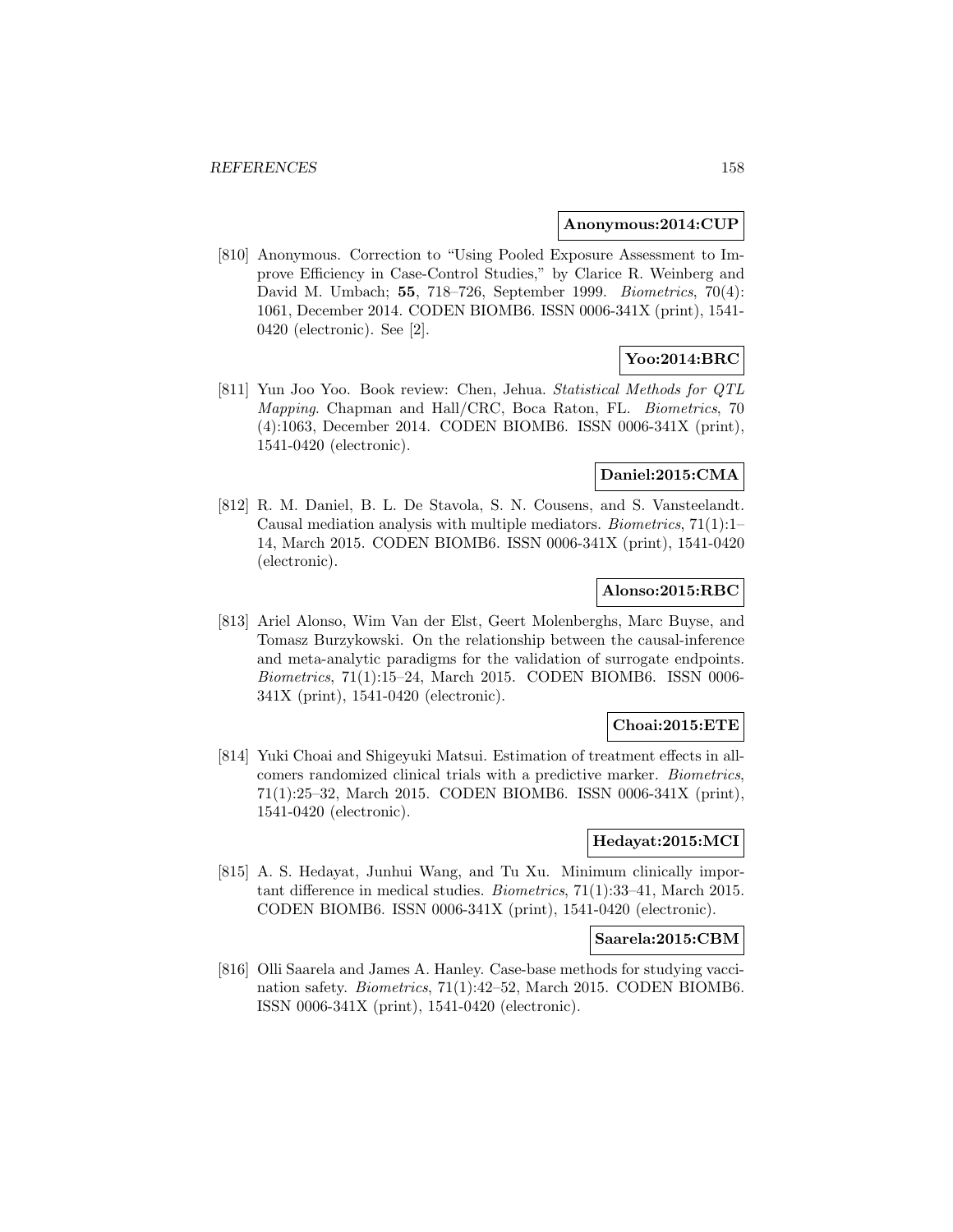### **Geng:2015:GVS**

[817] Zhigeng Geng, Sijian Wang, Menggang Yu, Patrick O. Monahan, Victoria Champion, and Grace Wahba. Group variable selection via convex log-exp-sum penalty with application to a breast cancer survivor study. Biometrics, 71(1):53–62, March 2015. CODEN BIOMB6. ISSN 0006- 341X (print), 1541-0420 (electronic).

### **Shen:2015:SKM**

[818] Yuanyuan Shen, Katherine P. Liao, and Tianxi Cai. Sparse kernel machine regression for ordinal outcomes. Biometrics, 71(1):63–70, March 2015. CODEN BIOMB6. ISSN 0006-341X (print), 1541-0420 (electronic).

#### **Zhu:2015:RAM**

[819] Liang Zhu, Hui Zhao, Jianguo Sun, Wendy Leisenring, and Leslie L. Robison. Regression analysis of mixed recurrent-event and panel-count data with additive rate models. Biometrics, 71(1):71–79, March 2015. CODEN BIOMB6. ISSN 0006-341X (print), 1541-0420 (electronic).

#### **Bartolucci:2015:DTE**

[820] Francesco Bartolucci and Alessio Farcomeni. A discrete time eventhistory approach to informative drop-out in mixed latent Markov models with covariates. Biometrics, 71(1):80–89, March 2015. CODEN BIOMB6. ISSN 0006-341X (print), 1541-0420 (electronic).

#### **Lange:2015:JMM**

[821] Jane M. Lange, Rebecca A. Hubbard, Lurdes Y. T. Inoue, and Vladimir N. Minin. A joint model for multistate disease processes and random informative observation times, with applications to electronic medical records data. Biometrics, 71(1):90–101, March 2015. CODEN BIOMB6. ISSN 0006-341X (print), 1541-0420 (electronic).

# **Blanche:2015:QCD**

[822] Paul Blanche, Cécile Proust-Lima, Lucie Loubère, Claudine Berr, Jean-Francois Dartigues, and Hélène Jacqmin-Gadda. Quantifying and comparing dynamic predictive accuracy of joint models for longitudinal marker and time-to-event in presence of censoring and competing risks. Biometrics, 71(1):102–113, March 2015. CODEN BIOMB6. ISSN 0006- 341X (print), 1541-0420 (electronic).

#### **Chang:2015:DRE**

[823] Xiaohui Chang, Rasmus Waagepetersen, Herbert Yu, Xiaomei Ma, Theodore R. Holford, Rong Wang, and Yongtao Guan. Disease risk esti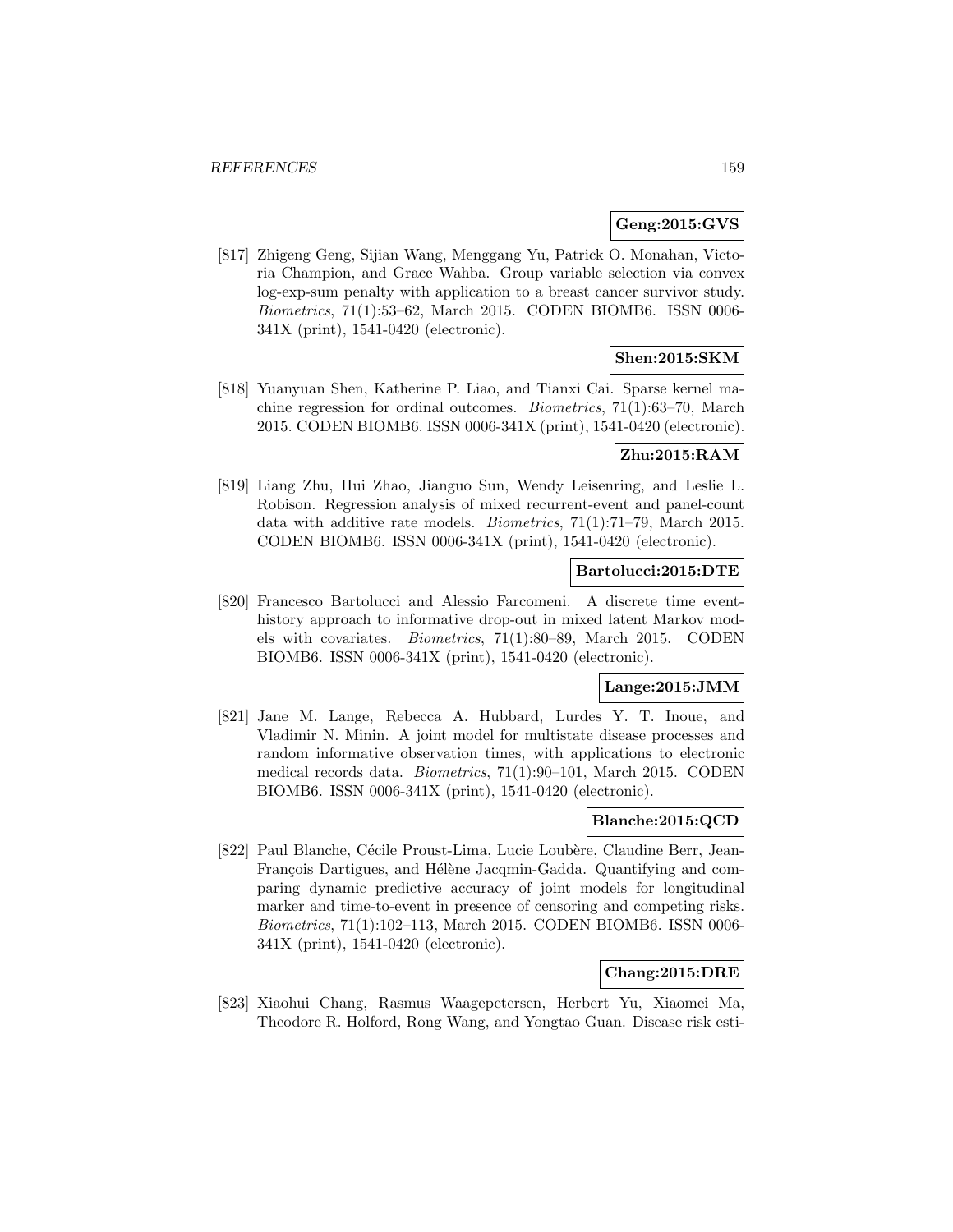mation by combining case-control data with aggregated information on the population at risk. Biometrics, 71(1):114–121, March 2015. CODEN BIOMB6. ISSN 0006-341X (print), 1541-0420 (electronic).

# **Li:2015:IVA**

[824] Jialiang Li, Jason Fine, and Alan Brookhart. Instrumental variable additive hazards models. Biometrics, 71(1):122–130, March 2015. CODEN BIOMB6. ISSN 0006-341X (print), 1541-0420 (electronic).

# **Zhang:2015:SOD**

[825] Xinyu Zhang, Jiguo Cao, and Raymond J. Carroll. On the selection of ordinary differential equation models with application to predator-prey dynamical models. Biometrics, 71(1):131–138, March 2015. CODEN BIOMB6. ISSN 0006-341X (print), 1541-0420 (electronic).

# **Luo:2015:AAC**

[826] Xiaodong Luo, Hong Tian, Surya Mohanty, and Wei Yann Tsai. An alternative approach to confidence interval estimation for the win ratio statistic. Biometrics, 71(1):139–145, March 2015. CODEN BIOMB6. ISSN 0006-341X (print), 1541-0420 (electronic).

# **Fay:2015:COS**

[827] Michael P. Fay, Michael A. Proschan, and Erica Brittain. Combining one-sample confidence procedures for inference in the two-sample case. Biometrics, 71(1):146–156, March 2015. CODEN BIOMB6. ISSN 0006- 341X (print), 1541-0420 (electronic).

# **Touloumis:2015:TMM**

[828] Anestis Touloumis, Simon Tavaré, and John C. Marioni. Testing the mean matrix in high-dimensional transposable data. Biometrics, 71(1): 157–166, March 2015. CODEN BIOMB6. ISSN 0006-341X (print), 1541- 0420 (electronic).

# **Vock:2015:SVS**

[829] Laura F. Boehm Vock, Brian J. Reich, Montserrat Fuentes, and Francesca Dominici. Spatial variable selection methods for investigating acute health effects of fine particulate matter components. Biometrics, 71(1):167–177, March 2015. CODEN BIOMB6. ISSN 0006-341X (print), 1541-0420 (electronic).

# **He:2015:SVS**

[830] Zangdong He, Wanzhu Tu, Sijian Wang, Haoda Fu, and Zhangsheng Yu. Simultaneous variable selection for joint models of longitudinal and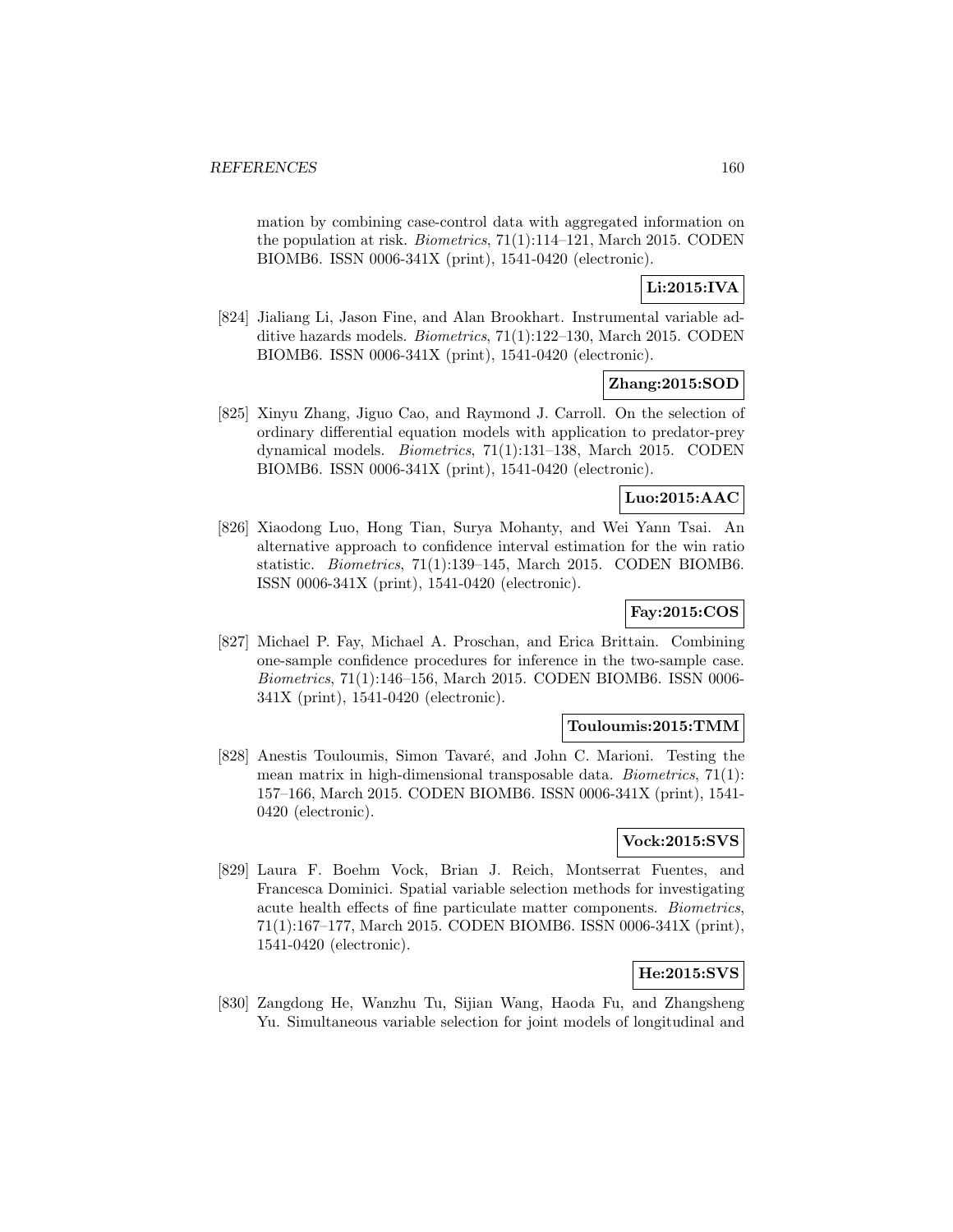survival outcomes. *Biometrics*, 71(1):178-187, March 2015. CODEN BIOMB6. ISSN 0006-341X (print), 1541-0420 (electronic).

#### **Graziani:2015:BNE**

[831] Rebecca Graziani, Michele Guindani, and Peter F. Thall. Bayesian nonparametric estimation of targeted agent effects on biomarker change to predict clinical outcome. Biometrics, 71(1):188–197, March 2015. CO-DEN BIOMB6. ISSN 0006-341X (print), 1541-0420 (electronic).

# **Lee:2015:MCP**

[832] Xing Ju Lee, Christopher C. Drovandi, and Anthony N. Pettitt. Model choice problems using approximate Bayesian computation with applications to pathogen transmission data sets. Biometrics, 71(1):198–207, March 2015. CODEN BIOMB6. ISSN 0006-341X (print), 1541-0420 (electronic).

#### **Quiroz:2015:BAE**

[833] Zaida C. Quiroz, Marcos O. Prates, and Håvard Rue. A Bayesian approach to estimate the biomass of anchovies off the coast of Perú. Biometrics, 71(1):208–217, March 2015. CODEN BIOMB6. ISSN 0006-341X (print), 1541-0420 (electronic).

# **Ventz:2015:BDC**

[834] Steffen Ventz and Lorenzo Trippa. Bayesian designs and the control of frequentist characteristics: a practical solution. Biometrics, 71(1):218– 226, March 2015. CODEN BIOMB6. ISSN 0006-341X (print), 1541-0420 (electronic).

#### **Smoot:2015:AHD**

[835] E. Smoot and S. Haneuse. On the analysis of hybrid designs that combine group- and individual-level data. Biometrics, 71(1):227–236, March 2015. CODEN BIOMB6. ISSN 0006-341X (print), 1541-0420 (electronic).

#### **Dennis:2015:CAM**

[836] Emily B. Dennis, Byron J. T. Morgan, and Martin S. Ridout. Computational aspects of N-mixture models. Biometrics, 71(1):237–246, March 2015. CODEN BIOMB6. ISSN 0006-341X (print), 1541-0420 (electronic).

#### **Shou:2015:SFP**

[837] Haochang Shou, Vadim Zipunnikov, Ciprian M. Crainiceanu, and Sonja Greven. Structured functional principal component analysis. Biometrics, 71(1):247–257, March 2015. CODEN BIOMB6. ISSN 0006-341X (print), 1541-0420 (electronic).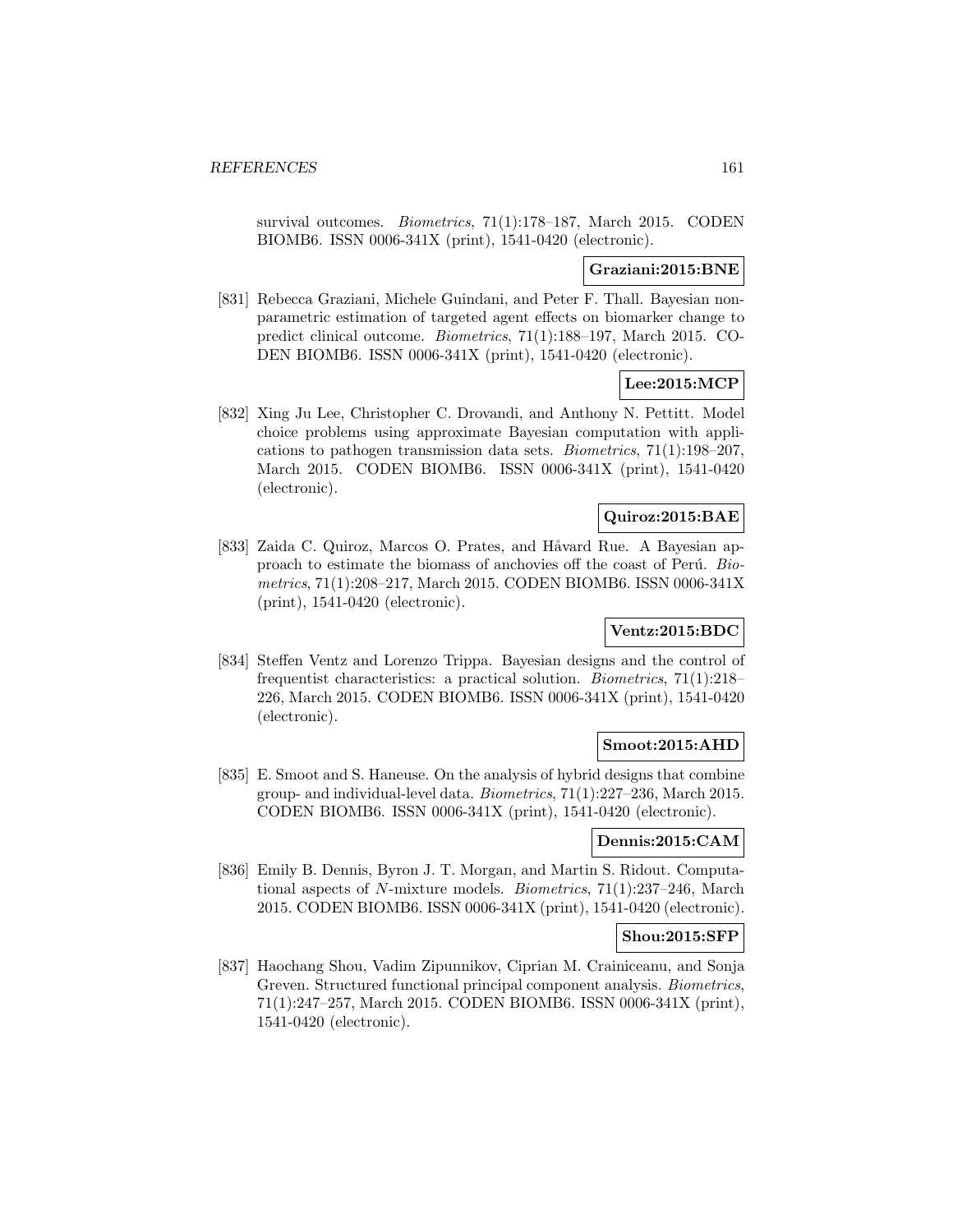#### **Handcock:2015:ESP**

[838] Mark S. Handcock, Krista J. Gile, and Corinne M. Mar. Estimating the size of populations at high risk for HIV using respondent-driven sampling data. Biometrics, 71(1):258–266, March 2015. CODEN BIOMB6. ISSN 0006-341X (print), 1541-0420 (electronic).

#### **Anonymous:2015:RRR**

[839] Anonymous. Response to reader reaction. Biometrics, 71(1):267–273, March 2015. CODEN BIOMB6. ISSN 0006-341X (print), 1541-0420 (electronic).

# **Taylor:2015:RRR**

[840] Jeremy M. G. Taylor, Wenting Cheng, and Jared C. Foster. Reader reaction to "A robust method for estimating optimal treatment regimes" by Zhang et al. (2012). Biometrics, 71(1):267–273, March 2015. CODEN BIOMB6. ISSN 0006-341X (print), 1541-0420 (electronic). See [517].

### **Kang:2015:RRA**

[841] Seung-Ho Kang. Randomized response-adaptive designs in clinical trials. Biometrics, 71(1):274–277, March 2015. CODEN BIOMB6. ISSN 0006- 341X (print), 1541-0420 (electronic).

# **Ugarte:2015:BRB**

[842] Maria Dolores Ugarte. Book review: Banerjee, S. Carlin, B. P., and Gelfand, A. E., Hierarchical Modeling and Analysis for Spatial Data. Second Edition. CRC Press/Chapman and Hall. Monographs on Statistics and Applied Probability 135, Boca Raton, Florida, 2015. 562 pp. \$99.95. ISBN-13: 978-1-4398-1917-3 (Hardcover). Biometrics, 71(1):274– 277, March 2015. CODEN BIOMB6. ISSN 0006-341X (print), 1541-0420 (electronic).

#### **Anonymous:2015:RE**

[843] Anonymous. Report of the Editors — 2014. Biometrics, 71(1): fmviifmix, March 2015. CODEN BIOMB6. ISSN 0006-341X (print), 1541- 0420 (electronic).

#### **Saarela:2015:BEM**

[844] Olli Saarela, David A. Stephens, Erica E. M. Moodie, and Marina B. Klein. On Bayesian estimation of marginal structural models. Biometrics, 71(2):279–288, June 2015. CODEN BIOMB6. ISSN 0006-341X (print), 1541-0420 (electronic). See discussion [845, 846, 847, 848] and rejoinder [849].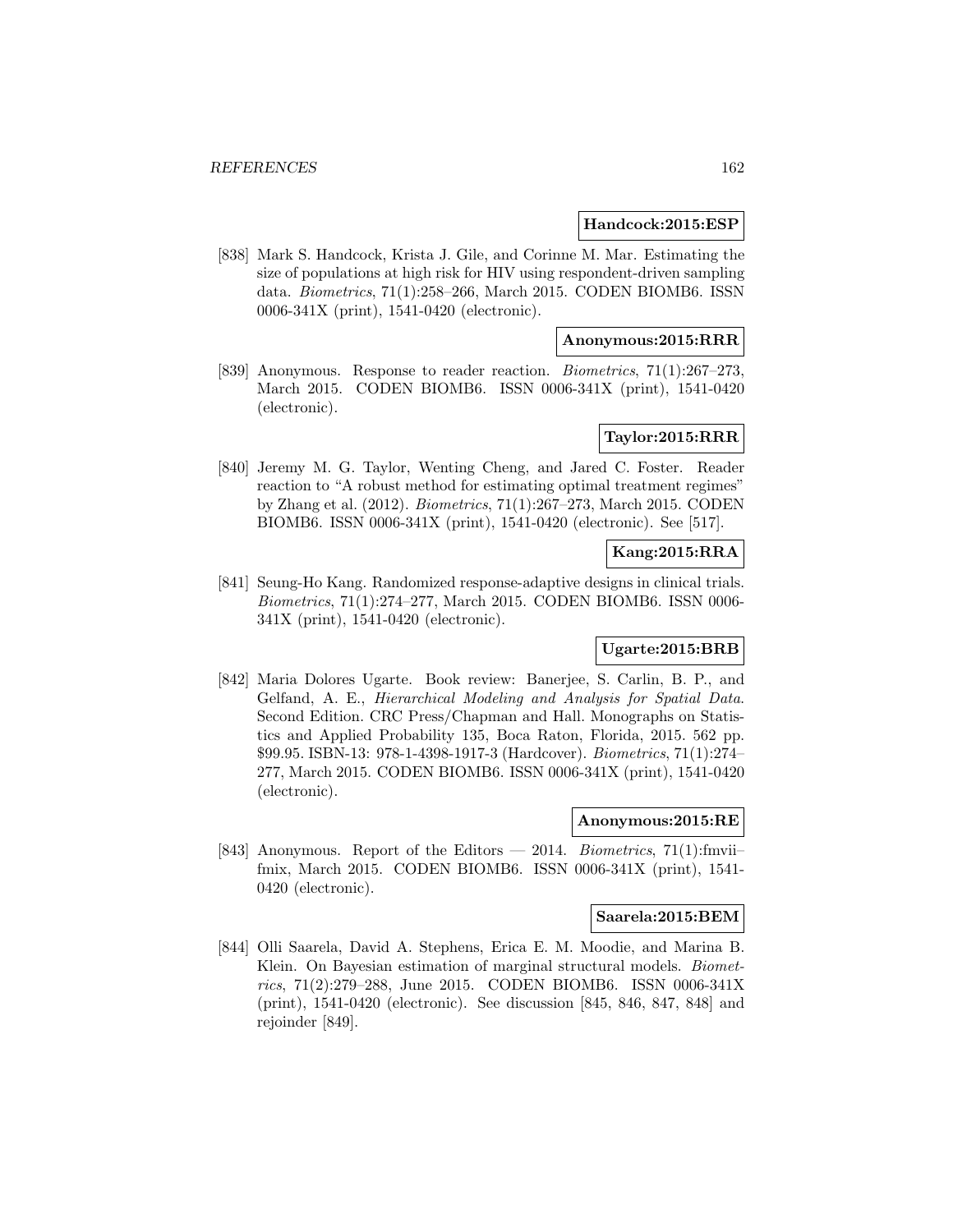#### **Elliott:2015:DBE**

[845] Michael R. Elliott and Roderick J. Little. Discussion of "On Bayesian Estimation of Marginal Structural Models". Biometrics, 71(2):288–291, June 2015. CODEN BIOMB6. ISSN 0006-341X (print), 1541-0420 (electronic). See [844, 849].

### **Gustafson:2015:DBE**

[846] Paul Gustafson. Discussion of "On Bayesian Estimation of Marginal Structural Models". Biometrics, 71(2):291–293, June 2015. CODEN BIOMB6. ISSN 0006-341X (print), 1541-0420 (electronic). See [844, 849].

#### **Mattei:2015:DBE**

[847] Alessandra Mattei and Fabrizia Mealli. Discussion of "On Bayesian Estimation of Marginal Structural Models". Biometrics, 71(2):293–296, June 2015. CODEN BIOMB6. ISSN 0006-341X (print), 1541-0420 (electronic). See [844, 849].

# **Robins:2015:DBE**

[848] James M. Robins, Miguel A. Hernán, and Larry Wasserman. Discussion of "On Bayesian estimation of marginal structural models". Biometrics, 71(2):296–299, June 2015. CODEN BIOMB6. ISSN 0006-341X (print), 1541-0420 (electronic). See [844, 849].

# **Saarela:2015:RBE**

[849] Olli Saarela, David A. Stephens, Erica E. M. Moodie, and Marina B. Klein. Rejoinder "On Bayesian estimation of marginal structural models". Biometrics, 71(2):299–301, June 2015. CODEN BIOMB6. ISSN 0006-341X (print), 1541-0420 (electronic). See [844].

#### **Cheng:2015:CEU**

[850] Yu-Jen Cheng and Mei-Cheng Wang. Causal estimation using semiparametric transformation models under prevalent sampling. Biometrics, 71 (2):302–312, June 2015. CODEN BIOMB6. ISSN 0006-341X (print), 1541-0420 (electronic).

#### **Li:2015:SEH**

[851] Li Li, Timothy Hanson, and Jiajia Zhang. Spatial extended hazard model with application to prostate cancer survival. *Biometrics*,  $71(2):313-322$ , June 2015. CODEN BIOMB6. ISSN 0006-341X (print), 1541-0420 (electronic).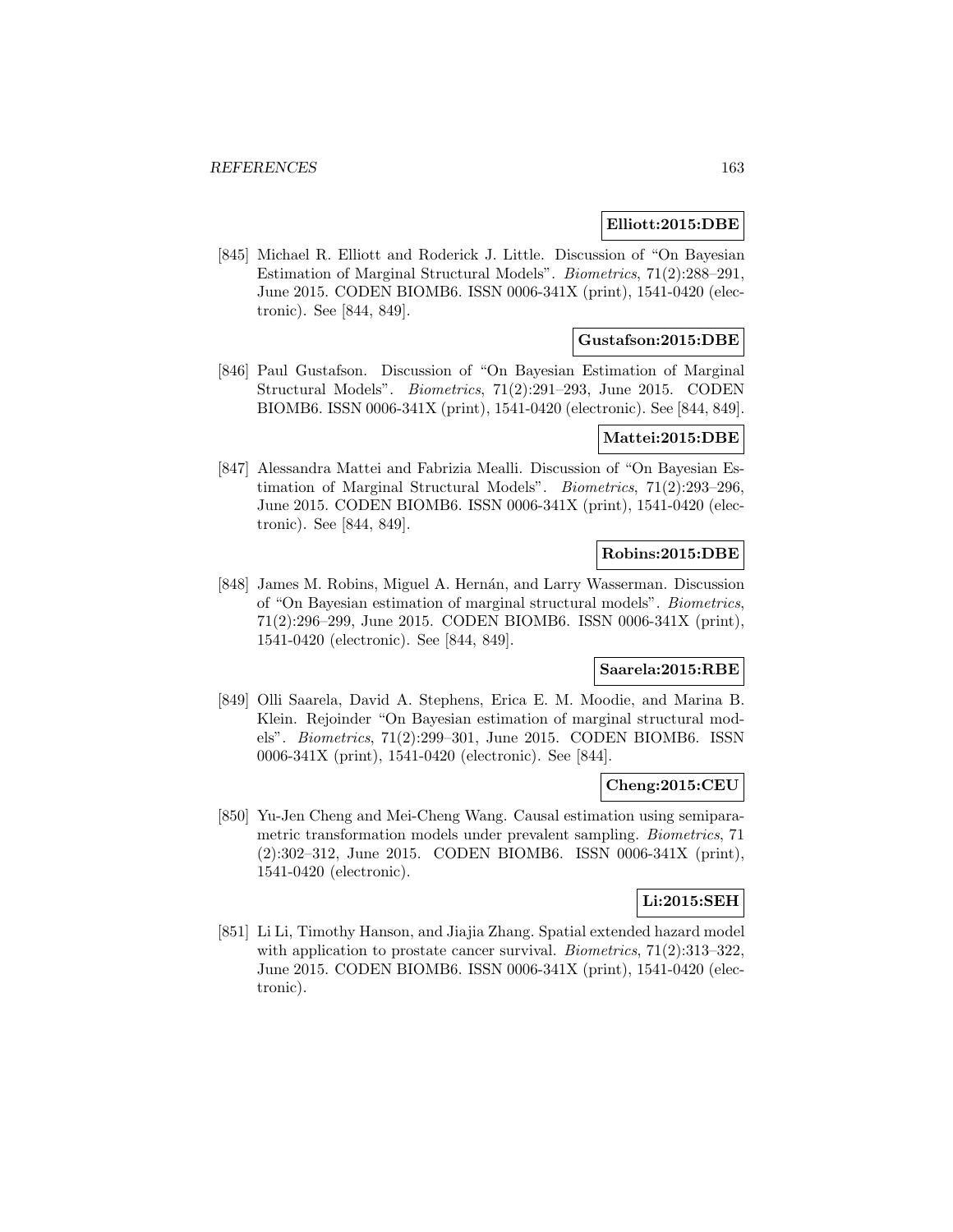### **Erhardt:2015:RVM**

[852] Tobias Michael Erhardt, Claudia Czado, and Ulf Schepsmeier. R-vine models for spatial time series with an application to daily mean temperature. Biometrics, 71(2):323–332, June 2015. CODEN BIOMB6. ISSN 0006-341X (print), 1541-0420 (electronic).

# **Arribas-Gil:2015:CLD**

[853] Ana Arribas-Gil, Rolando De la Cruz, Emilie Lebarbier, and Cristian Meza. Classification of longitudinal data through a semiparametric mixed-effects model based on lasso-type estimators. Biometrics, 71(2): 333–343, June 2015. CODEN BIOMB6. ISSN 0006-341X (print), 1541- 0420 (electronic).

#### **Goldsmith:2015:GMF**

[854] Jeff Goldsmith, Vadim Zipunnikov, and Jennifer Schrack. Generalized multilevel function-on-scalar regression and principal component analysis. Biometrics, 71(2):344–353, June 2015. CODEN BIOMB6. ISSN 0006-341X (print), 1541-0420 (electronic).

# **Li:2015:MSG**

[855] Yanming Li, Bin Nan, and Ji Zhu. Multivariate sparse group lasso for the multivariate multiple linear regression with an arbitrary group structure. Biometrics, 71(2):354–363, June 2015. CODEN BIOMB6. ISSN 0006- 341X (print), 1541-0420 (electronic).

#### **deUna-Alvarez:2015:NET**

[856] Jacobo de Uña-Álvarez and Luís Meira-Machado. Nonparametric estimation of transition probabilities in the non-Markov illness-death model: a comparative study. Biometrics, 71(2):364–375, June 2015. CODEN BIOMB6. ISSN 0006-341X (print), 1541-0420 (electronic).

### **Goldstein:2015:ARP**

[857] Joshua Goldstein, Murali Haran, Ivan Simeonov, John Fricks, and Francesca Chiaromonte. An attraction-repulsion point process model for respiratory syncytial virus infections. Biometrics, 71(2):376–385, June 2015. CODEN BIOMB6. ISSN 0006-341X (print), 1541-0420 (electronic).

#### **Follmann:2015:IFV**

[858] Dean Follmann and Chiung-Yu Huang. Incorporating founder virus information in vaccine field trials. Biometrics, 71(2):386–396, June 2015. CODEN BIOMB6. ISSN 0006-341X (print), 1541-0420 (electronic).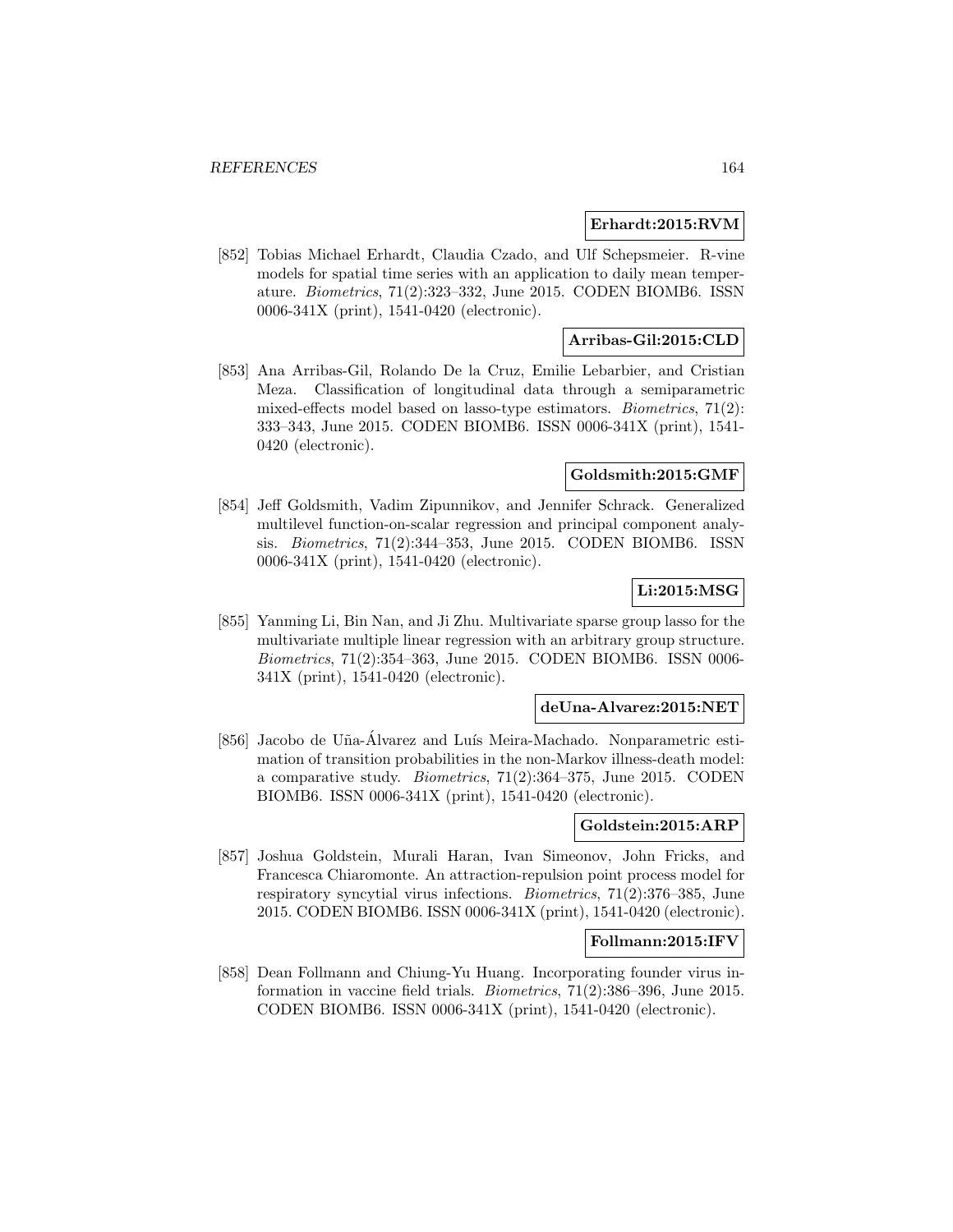#### **Cheng:2015:IHH**

[859] Xin Cheng, Wenbin Lu, and Mengling Liu. Identification of homogeneous and heterogeneous variables in pooled cohort studies. Biometrics, 71(2): 397–403, June 2015. CODEN BIOMB6. ISSN 0006-341X (print), 1541- 0420 (electronic).

### **Komori:2015:GST**

[860] Osamu Komori, Shinto Eguchi, and John B. Copas. Generalized tstatistic for two-group classification. *Biometrics*,  $71(2):404-416$ , June 2015. CODEN BIOMB6. ISSN 0006-341X (print), 1541-0420 (electronic).

#### **Baayen:2015:TED**

[861] C. Baayen, P. Hougaard, and C. B. Pipper. Testing effect of a drug using multiple nested models for the dose-response. Biometrics, 71(2): 417–427, June 2015. CODEN BIOMB6. ISSN 0006-341X (print), 1541- 0420 (electronic).

#### **Chekouo:2015:MTG**

[862] Thierry Chekouo, Francesco C. Stingo, James D. Doecke, and Kim-Anh Do. miRNA-target gene regulatory networks: a Bayesian integrative approach to biomarker selection with application to kidney cancer. Biometrics, 71(2):428–438, June 2015. CODEN BIOMB6. ISSN 0006-341X (print), 1541-0420 (electronic).

# **Shen:2015:DME**

[863] Weining Shen, Jing Ning, and Ying Yuan. A direct method to evaluate the time-dependent predictive accuracy for biomarkers. Biometrics, 71 (2):439–449, June 2015. CODEN BIOMB6. ISSN 0006-341X (print), 1541-0420 (electronic).

#### **Cheung:2015:SMA**

[864] Ying Kuen Cheung, Bibhas Chakraborty, and Karina W. Davidson. Sequential multiple assignment randomized trial (SMART) with adaptive randomization for quality improvement in depression treatment program. Biometrics, 71(2):450–459, June 2015. CODEN BIOMB6. ISSN 0006- 341X (print), 1541-0420 (electronic).

#### **Conlon:2015:IEC**

[865] A. S. C. Conlon, J. M. G. Taylor, and D. J. Sargent. Improving efficiency in clinical trials using auxiliary information: Application of a multi-state cure model. Biometrics, 71(2):460–468, June 2015. CODEN BIOMB6. ISSN 0006-341X (print), 1541-0420 (electronic).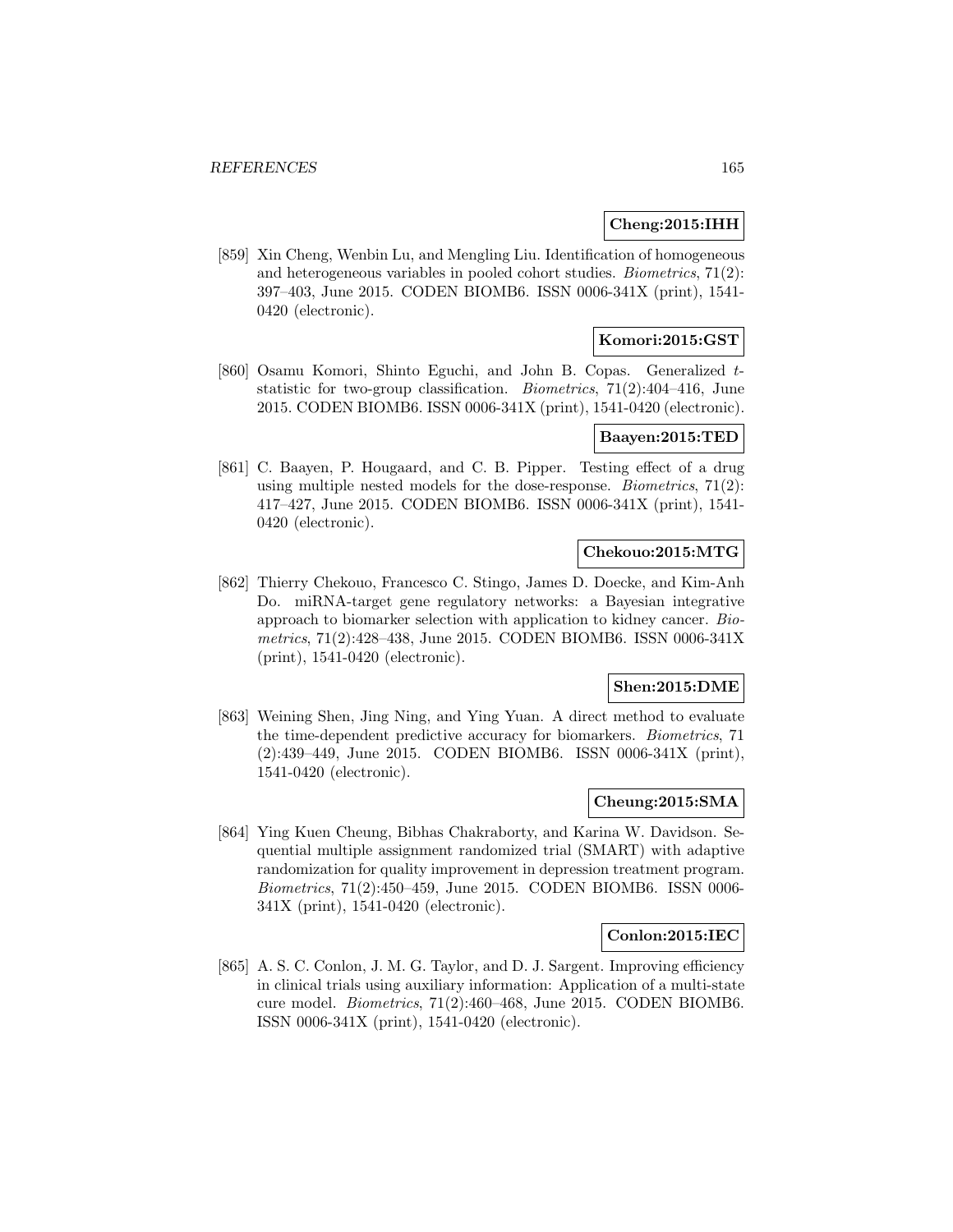#### **Jeffries:2015:LCT**

[866] Neal Jeffries and Nancy L. Geller. Longitudinal clinical trials with adaptive choice of follow-up time. Biometrics, 71(2):469–477, June 2015. CODEN BIOMB6. ISSN 0006-341X (print), 1541-0420 (electronic).

# **Goldstein:2015:DCM**

[867] Benjamin A. Goldstein, Themistocles Assimes, Wolfgang C. Winkelmayer, and Trevor Hastie. Detecting clinically meaningful biomarkers with repeated measurements: an illustration with electronic health records. Biometrics, 71(2):478–486, June 2015. CODEN BIOMB6. ISSN 0006-341X (print), 1541-0420 (electronic).

# **Jiang:2015:JMC**

[868] Bei Jiang, Michael R. Elliott, Mary D. Sammel, and Naisyin Wang. Joint modeling of cross-sectional health outcomes and longitudinal predictors via mixtures of means and variances. Biometrics, 71(2):487–497, June 2015. CODEN BIOMB6. ISSN 0006-341X (print), 1541-0420 (electronic).

### **Moreno-Betancur:2015:DLI**

[869] Margarita Moreno-Betancur, Grégoire Rey, and Aurélien Latouche. Direct likelihood inference and sensitivity analysis for competing risks regression with missing causes of failure. Biometrics, 71(2):498–507, June 2015. CODEN BIOMB6. ISSN 0006-341X (print), 1541-0420 (electronic).

#### **Smith:2015:MQF**

[870] Luke B. Smith, Brian J. Reich, Amy H. Herring, Peter H. Langlois, and Montserrat Fuentes. Multilevel quantile function modeling with application to birth outcomes. Biometrics, 71(2):508–519, June 2015. CODEN BIOMB6. ISSN 0006-341X (print), 1541-0420 (electronic).

### **Langrock:2015:NIH**

[871] Roland Langrock, Thomas Kneib, Alexander Sohn, and Stacy L. DeRuiter. Nonparametric inference in hidden Markov models using Psplines. Biometrics, 71(2):520–528, June 2015. CODEN BIOMB6. ISSN 0006-341X (print), 1541-0420 (electronic).

#### **Neely:2015:PLA**

[872] Megan L. Neely, Howard D. Bondell, and Jung-Ying Tzeng. A penalized likelihood approach for investigating gene-drug interactions in pharmacogenetic studies. Biometrics, 71(2):529–537, June 2015. CODEN BIOMB6. ISSN 0006-341X (print), 1541-0420 (electronic).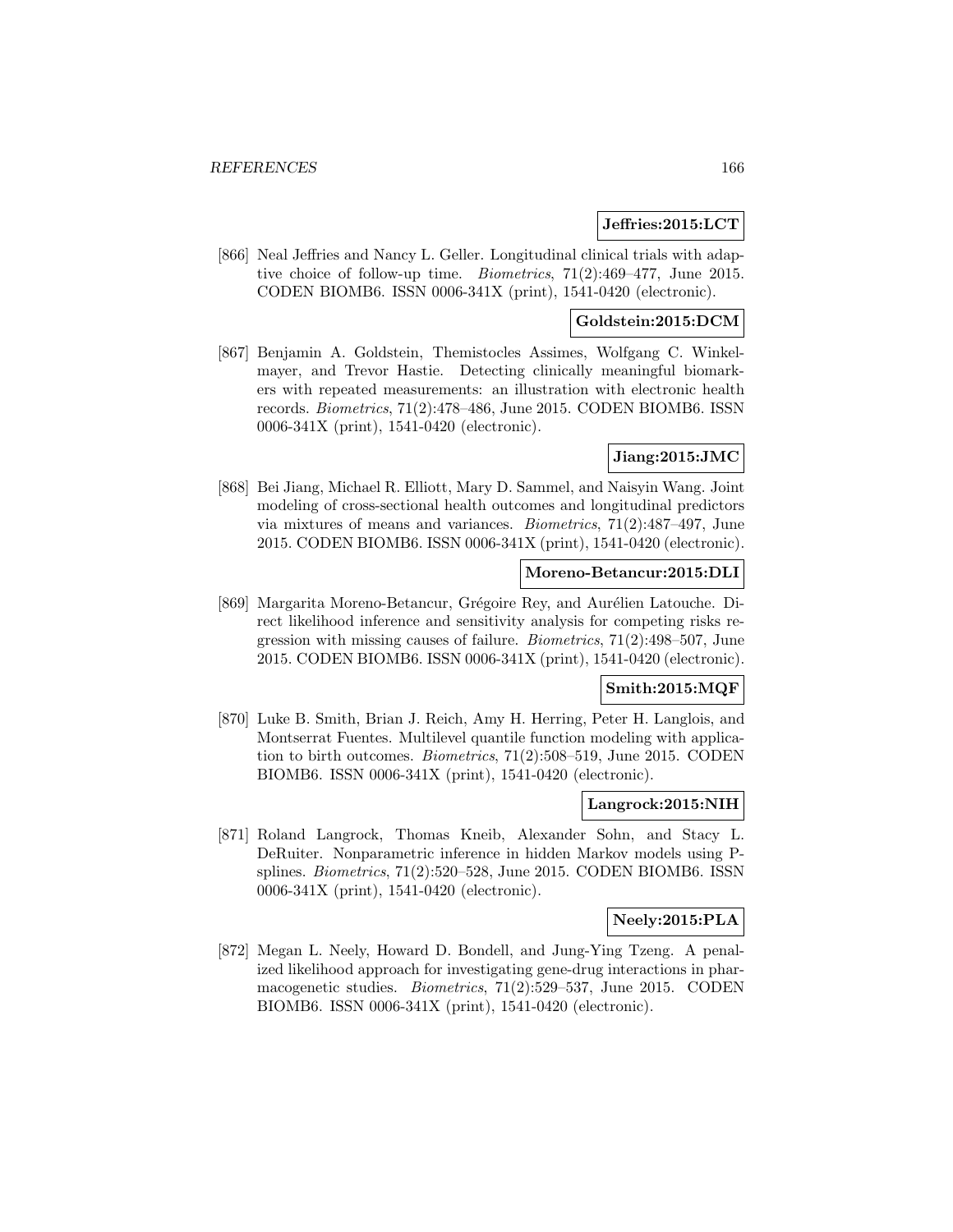### **Liu:2015:UMM**

[873] Yulun Liu, Yong Chen, and Haitao Chu. A unification of models for meta-analysis of diagnostic accuracy studies without a gold standard. Biometrics, 71(2):538–547, June 2015. CODEN BIOMB6. ISSN 0006- 341X (print), 1541-0420 (electronic).

### **Demetrashvili:2015:CII**

[874] Nino Demetrashvili and Edwin R. Van den Heuvel. Confidence intervals for intraclass correlation coefficients in a nonlinear dose-response metaanalysis. Biometrics, 71(2):548–555, June 2015. CODEN BIOMB6. ISSN 0006-341X (print), 1541-0420 (electronic).

#### **Wu:2015:RRG**

[875] Baolin Wu and Weihua Guan. Reader reaction on the generalized Kruskal-Wallis test for genetic association studies incorporating group uncertainty. Biometrics, 71(2):556–557, June 2015. CODEN BIOMB6. ISSN 0006-341X (print), 1541-0420 (electronic).

# **Song:2015:CTM**

[876] Juwon Song. Clinical trials with missing data. Biometrics, 71(2):558– 559, June 2015. CODEN BIOMB6. ISSN 0006-341X (print), 1541-0420 (electronic).

# **Park:2015:BRC**

[877] Sohee Park. Book review: Carpenter, J. R., and Kenward, M. G., Multiple Imputation and its Application. Wiley, Hoboken, New Jersey. Biometrics, 71(2):559–560, June 2015. CODEN BIOMB6. ISSN 0006-341X (print), 1541-0420 (electronic).

#### **Lee:2015:BRJ**

[878] Seungyeoun Lee. Book review: Jeong, J.-H. Statistical Inference on Residual Life. Springer, New York. Biometrics, 71(2):560–561, June 2015. CODEN BIOMB6. ISSN 0006-341X (print), 1541-0420 (electronic).

### **Meyer:2015:BFF**

[879] Mark J. Meyer, Brent A. Coull, Francesco Versace, Paul Cinciripini, and Jeffrey S. Morris. Bayesian function-on-function regression for multilevel functional data. Biometrics, 71(3):563–574, September 2015. CODEN BIOMB6. ISSN 0006-341X (print), 1541-0420 (electronic).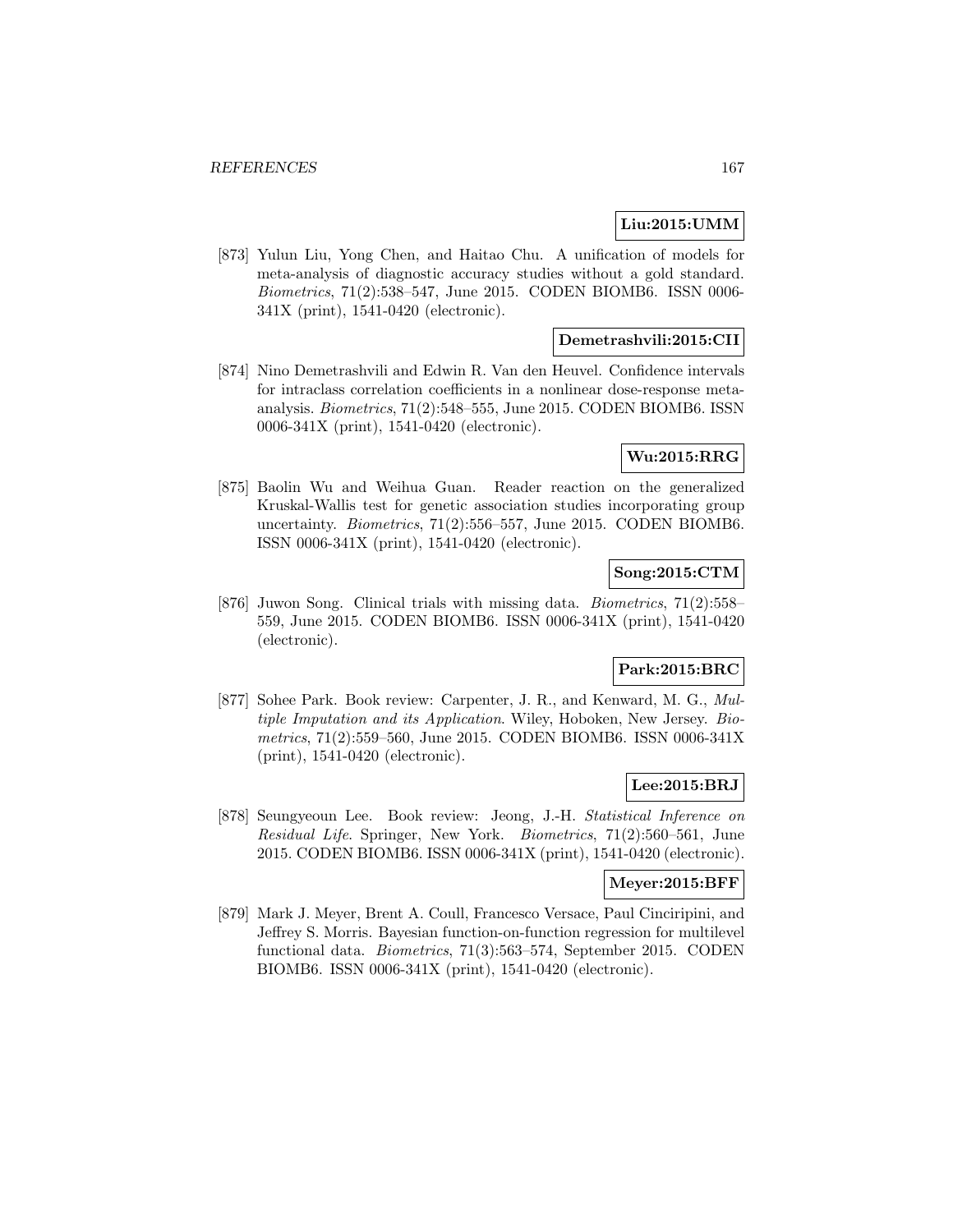#### **Quick:2015:BMA**

[880] Harrison Quick, Sudipto Banerjee, and Bradley P. Carlin. Bayesian modeling and analysis for gradients in spatiotemporal processes. Biometrics, 71(3):575–584, September 2015. CODEN BIOMB6. ISSN 0006-341X (print), 1541-0420 (electronic).

# **Ni:2015:BNM**

[881] Yang Ni, Francesco C. Stingo, and Veerabhadran Baladandayuthapani. Bayesian nonlinear model selection for gene regulatory networks. Biometrics, 71(3):585–595, September 2015. CODEN BIOMB6. ISSN 0006- 341X (print), 1541-0420 (electronic).

#### **Han:2015:EWS**

[882] Summer S. Han, Philip S. Rosenberg, Arpita Ghosh, Maria Teresa Landi, Neil E. Caporaso, and Nilanjan Chatterjee. An exposure-weighted score test for genetic associations integrating environmental risk factors. Biometrics, 71(3):596–605, September 2015. CODEN BIOMB6. ISSN 0006- 341X (print), 1541-0420 (electronic).

#### **He:2015:SBT**

[883] Zihuai He, Min Zhang, Seunggeun Lee, Jennifer A. Smith, Xiuqing Guo, Walter Palmas, Sharon L. R. Kardia, Ana V. Diez Roux, and Bhramar Mukherjee. Set-based tests for genetic association in longitudinal studies. Biometrics, 71(3):606–615, September 2015. CODEN BIOMB6. ISSN 0006-341X (print), 1541-0420 (electronic).

# **Qiu:2015:MBE**

[884] Jin Qiu and Lang Wu. A moving blocks empirical likelihood method for longitudinal data. Biometrics, 71(3):616–624, September 2015. CODEN BIOMB6. ISSN 0006-341X (print), 1541-0420 (electronic).

# **Li:2015:QRC**

[885] Chenxi Li, N. Maritza Dowling, and Rick Chappell. Quantile regression with a change-point model for longitudinal data: an application to the study of cognitive changes in preclinical alzheimer's disease. Biometrics, 71(3):625–635, September 2015. CODEN BIOMB6. ISSN 0006-341X (print), 1541-0420 (electronic).

#### **Wallace:2015:DRD**

[886] Michael P. Wallace and Erica E. M. Moodie. Doubly-robust dynamic treatment regimen estimation via weighted least squares. Biometrics,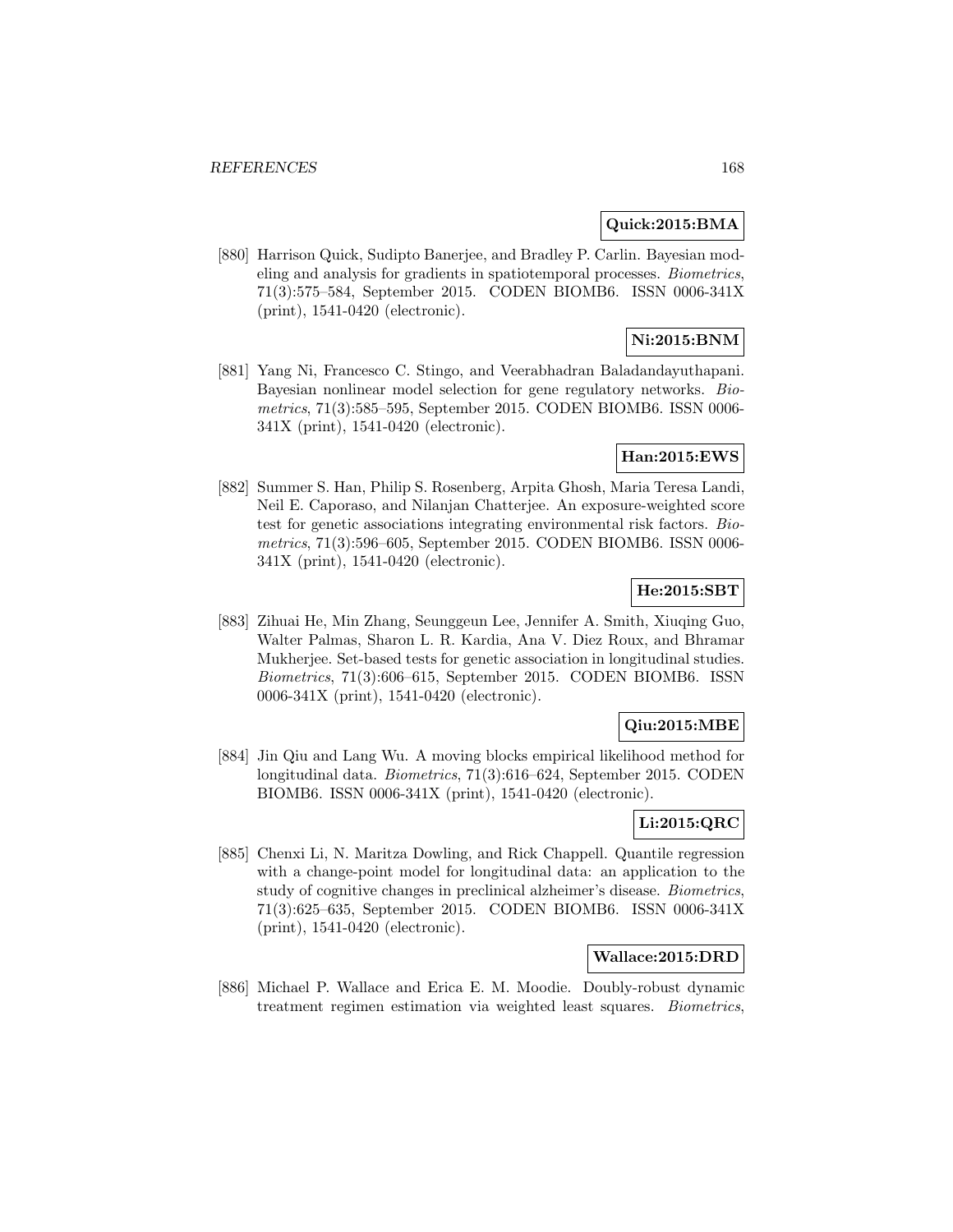71(3):636–644, September 2015. CODEN BIOMB6. ISSN 0006-341X (print), 1541-0420 (electronic). See correlation [1672].

# **Xu:2015:ROW**

[887] Yaoyao Xu, Menggang Yu, Ying-Qi Zhao, Quefeng Li, Sijian Wang, and Jun Shao. Regularized outcome weighted subgroup identification for differential treatment effects. Biometrics, 71(3):645–653, September 2015. CODEN BIOMB6. ISSN 0006-341X (print), 1541-0420 (electronic).

# **Wang:2015:AUC**

[888] Chi Wang, Francesca Dominici, Giovanni Parmigiani, and Corwin Matthew Zigler. Accounting for uncertainty in confounder and effect modifier selection when estimating average causal effects in generalized linear models. Biometrics, 71(3):654–665, September 2015. CODEN BIOMB6. ISSN 0006-341X (print), 1541-0420 (electronic).

# **Li:2015:ECS**

[889] Shanshan Li and Yang Ning. Estimation of covariate-specific timedependent ROC curves in the presence of missing biomarkers. Biometrics, 71(3):666–676, September 2015. CODEN BIOMB6. ISSN 0006- 341X (print), 1541-0420 (electronic).

# **Eriksson:2015:AGF**

[890] Frank Eriksson and Thomas Scheike. Additive gamma frailty models with applications to competing risks in related individuals. *Biometrics*, 71(3):677–686, September 2015. CODEN BIOMB6. ISSN 0006-341X (print), 1541-0420 (electronic).

# **Eriksson:2015:POC**

[891] Frank Eriksson, Jianing Li, Thomas Scheike, and Mei-Jie Zhang. The proportional odds cumulative incidence model for competing risks. Biometrics, 71(3):687–695, September 2015. CODEN BIOMB6. ISSN 0006- 341X (print), 1541-0420 (electronic).

# **Borgan:2015:UCS**

[892] Ørnulf Borgan and Ying Zhang. Using cumulative sums of martingale residuals for model checking in nested case-control studies. Biometrics, 71(3):696–703, September 2015. CODEN BIOMB6. ISSN 0006-341X (print), 1541-0420 (electronic).

# **Wang:2015:DIM**

[893] Yanqing Wang, Suojin Wang, and Raymond J. Carroll. The direct integral method for confidence intervals for the ratio of two location param-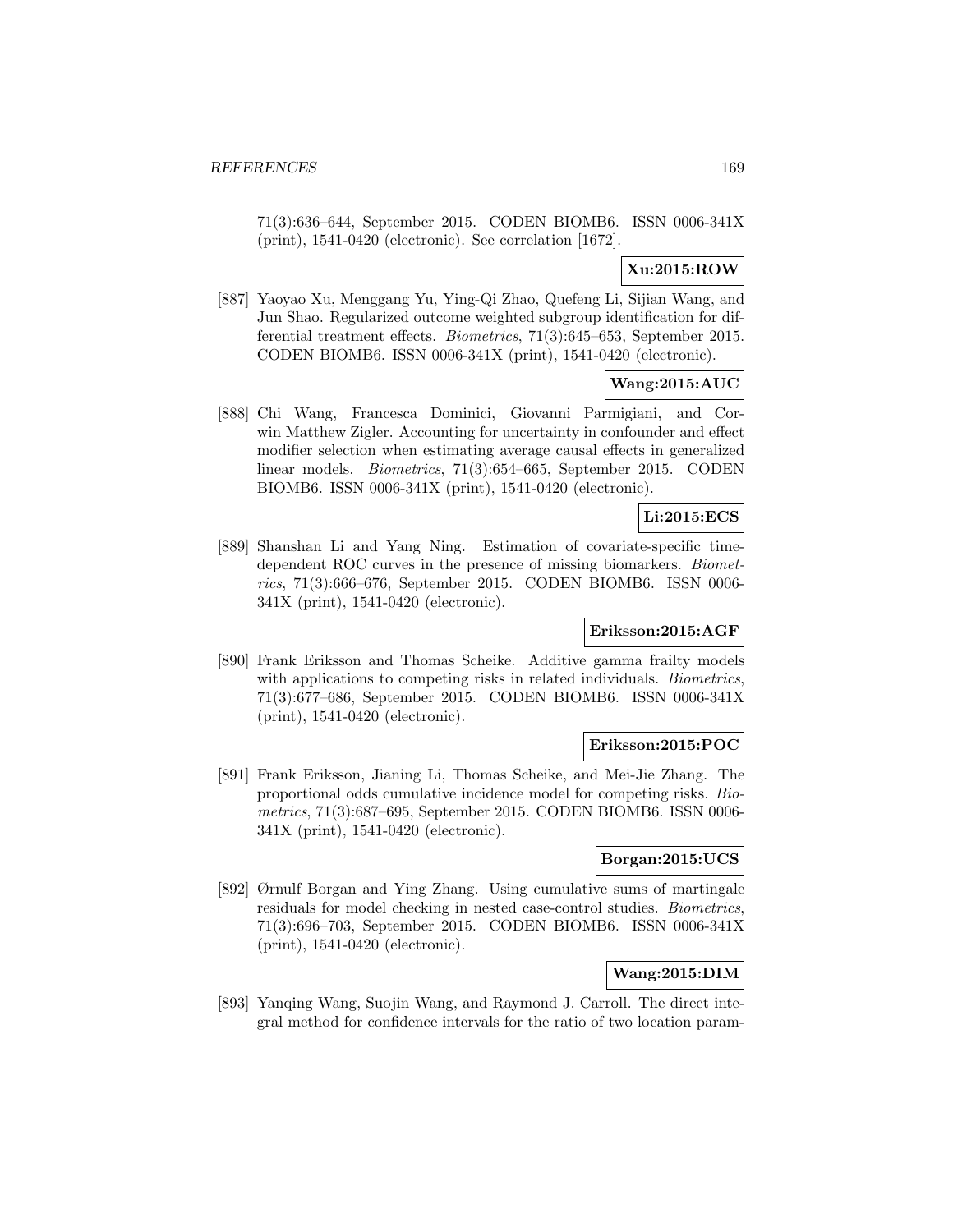eters. Biometrics, 71(3):704–713, September 2015. CODEN BIOMB6. ISSN 0006-341X (print), 1541-0420 (electronic).

#### **Schmertmann:2015:APS**

[894] Carl P. Schmertmann. Adjusting for population shifts and covariates in space-time interaction tests. Biometrics, 71(3):714–720, September 2015. CODEN BIOMB6. ISSN 0006-341X (print), 1541-0420 (electronic).

#### **Tounkara:2015:MRM**

[895] Fodé Tounkara and Louis-Paul Rivest. Mixture regression models for closed population capture-recapture data. Biometrics, 71(3):721–730, September 2015. CODEN BIOMB6. ISSN 0006-341X (print), 1541-0420 (electronic).

#### **Breheny:2015:GEL**

[896] Patrick Breheny. The group exponential lasso for bi-level variable selection. Biometrics, 71(3):731–740, September 2015. CODEN BIOMB6. ISSN 0006-341X (print), 1541-0420 (electronic).

# **Shu:2015:MTN**

[897] Hai Shu, Bin Nan, and Robert Koeppe. Multiple testing for neuroimaging via hidden Markov random field. Biometrics, 71(3):741–750, September 2015. CODEN BIOMB6. ISSN 0006-341X (print), 1541-0420 (electronic).

#### **Fogarty:2015:BHR**

[898] Colin B. Fogarty, Michael P. Fay, Jennifer A. Flegg, Kasia Stepniewska, Rick M. Fairhurst, and Dylan S. Small. Bayesian hierarchical regression on clearance rates in the presence of "lag" and "tail" phases with an application to malaria parasites. Biometrics, 71(3):751–759, September 2015. CODEN BIOMB6. ISSN 0006-341X (print), 1541-0420 (electronic).

#### **deCastro:2015:BPS**

[899] Mário de Castro, Ming-Hui Chen, and Yuanye Zhang. Bayesian path specific frailty models for multi-state survival data with applications. Biometrics, 71(3):760–771, September 2015. CODEN BIOMB6. ISSN 0006-341X (print), 1541-0420 (electronic).

#### **Zee:2015:NDS**

[900] Jarcy Zee and Sharon X. Xie. Nonparametric discrete survival function estimation with uncertain endpoints using an internal validation subsample. Biometrics, 71(3):772–781, September 2015. CODEN BIOMB6. ISSN 0006-341X (print), 1541-0420 (electronic).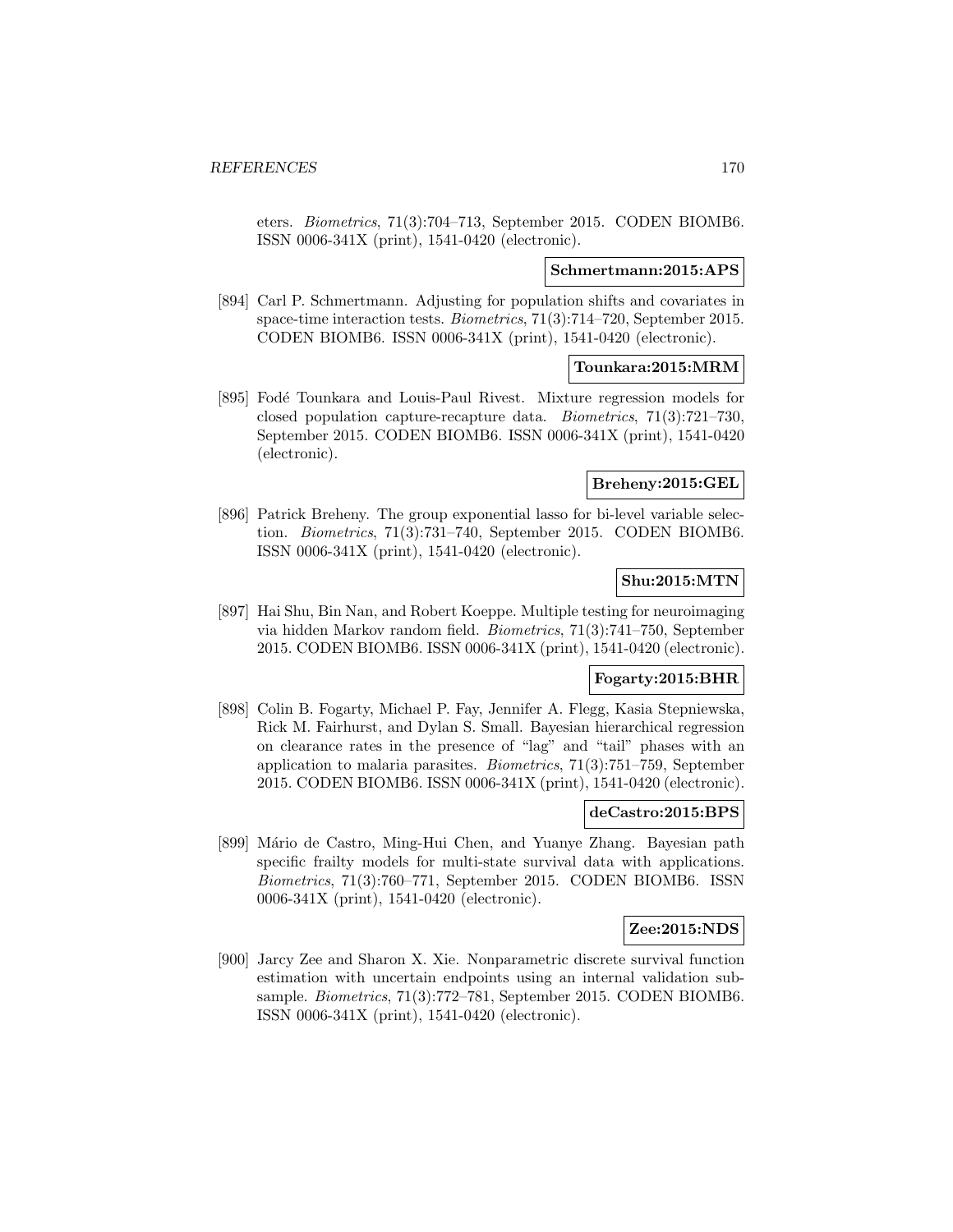### **Wu:2015:PRI**

[901] Ying Wu and Richard J. Cook. Penalized regression for interval-censored times of disease progression: Selection of HLA markers in psoriatic arthritis. Biometrics, 71(3):782–791, September 2015. CODEN BIOMB6. ISSN 0006-341X (print), 1541-0420 (electronic).

# **Wang:2015:PCC**

[902] Yuan Wang, Brian P. Hobbs, Jianhua Hu, Chaan S. Ng, and Kim-Anh Do. Predictive classification of correlated targets with application to detection of metastatic cancer using functional CT imaging. Biometrics, 71(3):792–802, September 2015. CODEN BIOMB6. ISSN 0006-341X (print), 1541-0420 (electronic).

#### **Cassese:2015:BMI**

[903] Alberto Cassese, Michele Guindani, Philipp Antczak, Francesco Falciani, and Marina Vannucci. A Bayesian model for the identification of differentially expressed genes in Daphnia magna exposed to munition pollutants. Biometrics, 71(3):803–811, September 2015. CODEN BIOMB6. ISSN 0006-341X (print), 1541-0420 (electronic).

# **Hua:2015:EKM**

[904] Wen-Yu Hua and Debashis Ghosh. Equivalence of kernel machine regression and kernel distance covariance for multidimensional phenotype association studies. Biometrics, 71(3):812–820, September 2015. CO-DEN BIOMB6. ISSN 0006-341X (print), 1541-0420 (electronic).

# **Raffa:2015:MLD**

[905] Jesse D. Raffa and Joel A. Dubin. Multivariate longitudinal data analysis with mixed effects hidden Markov models. *Biometrics*,  $71(3):821-831$ , September 2015. CODEN BIOMB6. ISSN 0006-341X (print), 1541-0420 (electronic).

# **Lipsitz:2015:TIC**

[906] Stuart R. Lipsitz, Garrett M. Fitzmaurice, Debajyoti Sinha, Nathanael Hevelone, Edward Giovannucci, and Jim C. Hu. Testing for independence in  $J \times K$  contingency tables with complex sample survey data. Biometrics, 71(3):832–840, September 2015. CODEN BIOMB6. ISSN 0006-341X (print), 1541-0420 (electronic).

#### **Zhang:2015:SMH**

[907] Jingnan Zhang, Yicheng Kang, Yang Yang, and Peihua Qiu. Statistical monitoring of the hand, foot and mouth disease in China. Biometrics,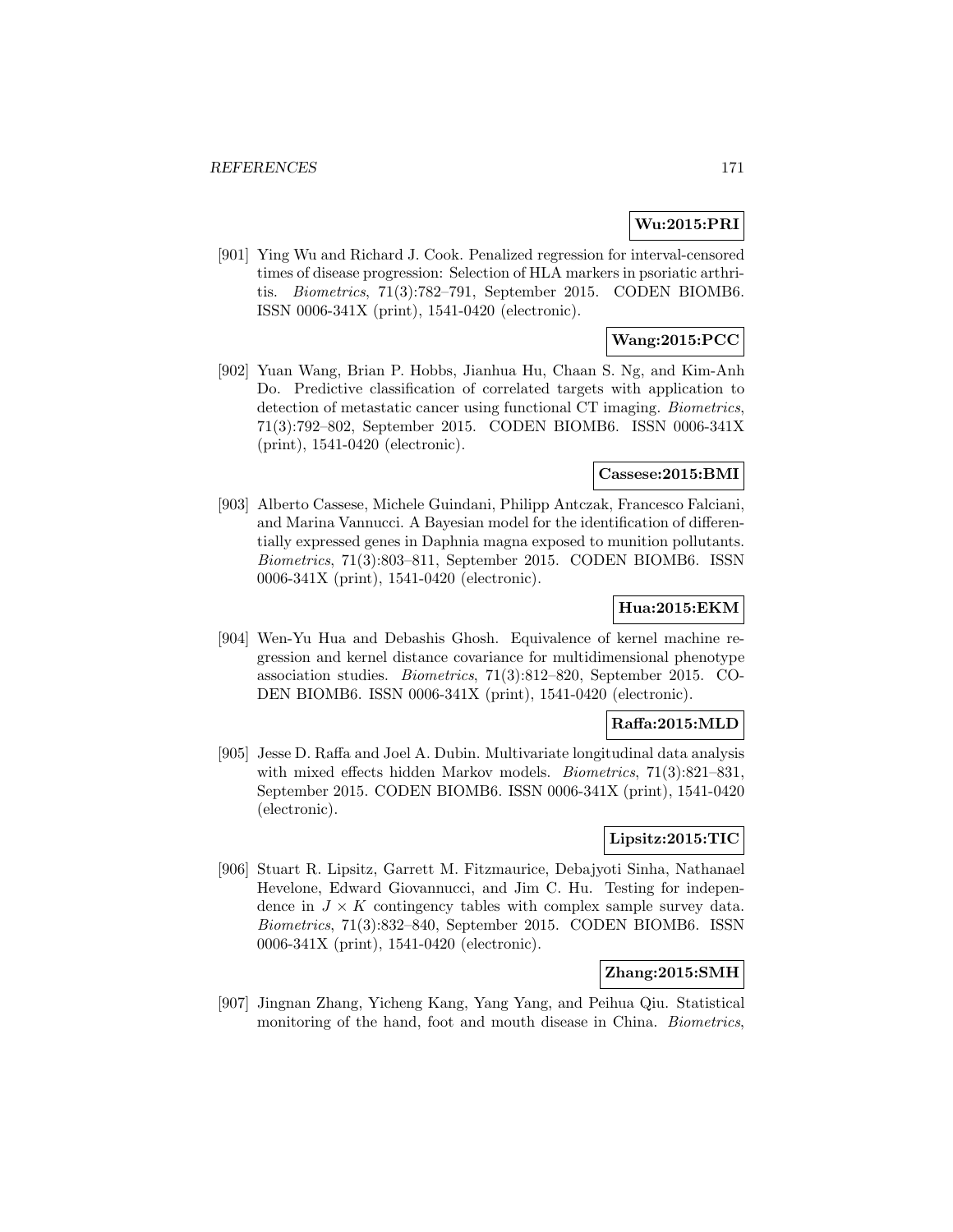71(3):841–850, September 2015. CODEN BIOMB6. ISSN 0006-341X (print), 1541-0420 (electronic).

### **Silva:2015:CVG**

[908] I. R. Silva and M. Kulldorff. Continuous versus group sequential analysis for post-market drug and vaccine safety surveillance. Biometrics, 71(3): 851–858, September 2015. CODEN BIOMB6. ISSN 0006-341X (print), 1541-0420 (electronic).

# **Dong:2015:RNE**

[909] Bin Dong and David Matthews. Rejoinder to "A note on the empirical likelihood confidence band for hazards ratio with covariate adjustment". Biometrics, 71(3):859–563, September 2015. CODEN BIOMB6. ISSN 0006-341X (print), 1541-0420 (electronic). See [910].

# **Zhu:2015:NEL**

[910] Shihong Zhu, Yifan Yang, and Mai Zhou. A note on the empirical likelihood confidence band for hazards ratio with covariate adjustment. Biometrics, 71(3):859–563, September 2015. CODEN BIOMB6. ISSN 0006- 341X (print), 1541-0420 (electronic). See rejoinder [909].

# **Choi:2015:BRB**

[911] Taeryon Choi. Book review: Bayesian networks with examples in R. Biometrics, 71(3):864–865, September 2015. CODEN BIOMB6. ISSN 0006-341X (print), 1541-0420 (electronic).

#### **Park:2015:BRD**

[912] Mira Park. Book review: Ding-Geng, Chen, and Karl, E. Peace, Applied meta-analysis with R. CRC Press. Biometrics, 71(3):864–865, September 2015. CODEN BIOMB6. ISSN 0006-341X (print), 1541-0420 (electronic).

#### **Frangakis:2015:DDT**

[913] Constantine E. Frangakis, Tianchen Qian, Zhenke Wu, and Ivan Diaz. Deductive derivation and Turing-computerization of semiparametric efficient estimation. Biometrics, 71(4):867–874, December 2015. CODEN BIOMB6. ISSN 0006-341X (print), 1541-0420 (electronic). See discussion [914, 915] and rejoinder [916].

### **Luedtke:2015:DDD**

[914] Alexander R. Luedtke, Marco Carone, and Mark J. van der Laan. Discussion of "Deductive derivation and Turing-computerization of semiparametric efficient estimation" by Frangakis et al. Biometrics, 71(4):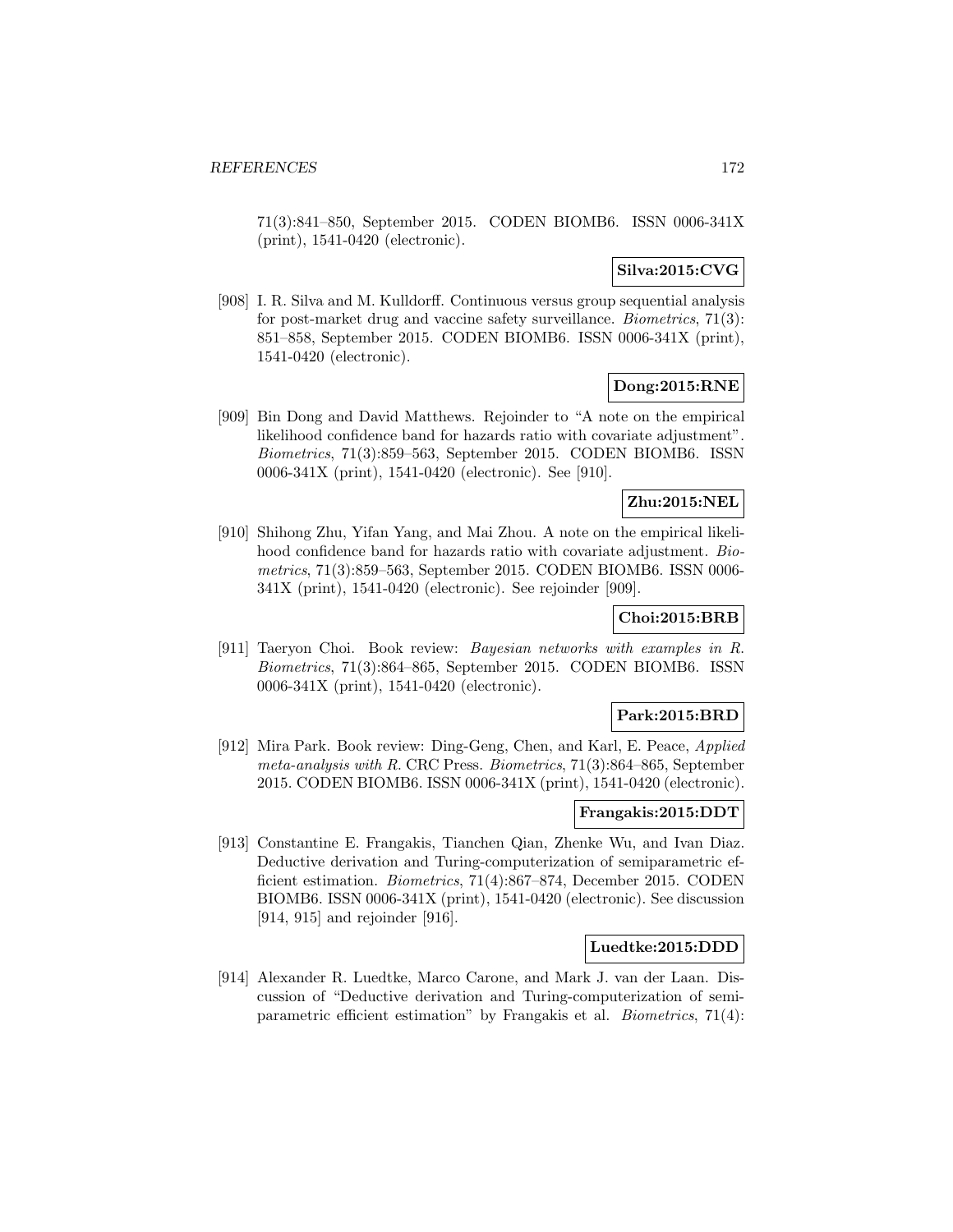875–879, December 2015. CODEN BIOMB6. ISSN 0006-341X (print), 1541-0420 (electronic). See [913, 913].

#### **Stephens:2015:DDD**

[915] David A. Stephens. Discussion of "Deductive derivation and Turingcomputerization of semiparametric efficient estimation" by Frangakis et al. Biometrics, 71(4):880, December 2015. CODEN BIOMB6. ISSN 0006-341X (print), 1541-0420 (electronic). See [913, 913].

# **Frangakis:2015:RDD**

[916] Constantine E. Frangakis, Tianchen Qian, Zhenke Wu, and Iván Díaz. Rejoinder to discussions on: "Deductive derivation and Turingcomputerization of semiparametric efficient estimation". Biometrics, 71(4):881–883, December 2015. CODEN BIOMB6. ISSN 0006-341X (print), 1541-0420 (electronic). See [913].

### **Ciarleglio:2015:TDB**

[917] Adam Ciarleglio, Eva Petkova, R. Todd Ogden, and Thaddeus Tarpey. Treatment decisions based on scalar and functional baseline covariates. Biometrics, 71(4):884–894, December 2015. CODEN BIOMB6. ISSN 0006-341X (print), 1541-0420 (electronic).

# **Zhang:2015:UDL**

[918] Yichi Zhang, Eric B. Laber, Anastasios Tsiatis, and Marie Davidian. Using decision lists to construct interpretable and parsimonious treatment regimes. Biometrics, 71(4):895–904, December 2015. CODEN BIOMB6. ISSN 0006-341X (print), 1541-0420 (electronic).

# **Hu:2015:LAM**

[919] Yue Hu and Genevera I. Allen. Local-aggregate modeling for big data via distributed optimization: Applications to neuroimaging. Biometrics, 71(4):905–917, December 2015. CODEN BIOMB6. ISSN 0006-341X (print), 1541-0420 (electronic).

# **Chen:2015:MKL**

[920] Tianle Chen, Donglin Zeng, and Yuanjia Wang. Multiple kernel learning with random effects for predicting longitudinal outcomes and data integration. Biometrics, 71(4):918–928, December 2015. CODEN BIOMB6. ISSN 0006-341X (print), 1541-0420 (electronic).

# **Wang:2015:MML**

[921] Fei Wang, Peter X.-K. Song, and Lu Wang. Merging multiple longitudinal studies with study-specific missing covariates: a joint estimating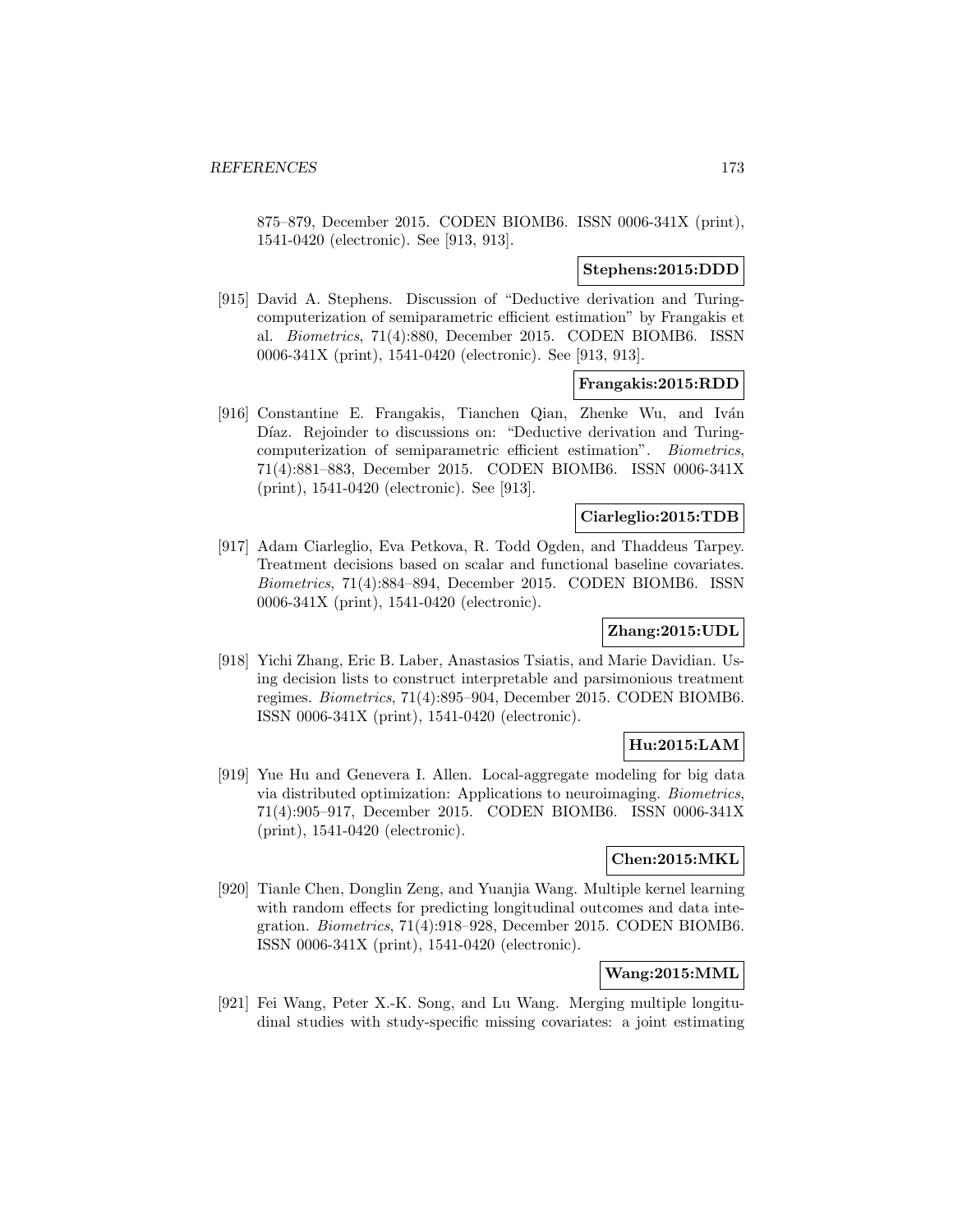function approach. Biometrics, 71(4):929–940, December 2015. CODEN BIOMB6. ISSN 0006-341X (print), 1541-0420 (electronic).

#### **Ha:2015:SEP**

[922] Jinkyung Ha and Alexander Tsodikov. Semiparametric estimation in the proportional hazard model accounting for a misclassified cause of failure. Biometrics, 71(4):941–949, December 2015. CODEN BIOMB6. ISSN 0006-341X (print), 1541-0420 (electronic).

# **Smith:2015:TDP**

[923] Abigail R. Smith and Douglas E. Schaubel. Time-dependent prognostic score matching for recurrent event analysis to evaluate a treatment assigned during follow-up. Biometrics, 71(4):950–959, December 2015. CODEN BIOMB6. ISSN 0006-341X (print), 1541-0420 (electronic).

### **Shen:2015:RLB**

[924] Yuanyuan Shen, Tianxi Cai, Yu Chen, Ying Yang, and Jinbo Chen. Retrospective likelihood-based methods for analyzing case-cohort genetic association studies. Biometrics, 71(4):960–968, December 2015. CODEN BIOMB6. ISSN 0006-341X (print), 1541-0420 (electronic).

# **Villar:2015:RAR**

[925] Sofía S. Villar, James Wason, and Jack Bowden. Response-adaptive randomization for multi-arm clinical trials using the forward looking Gittins index rule. Biometrics, 71(4):969–978, December 2015. CODEN BIOMB6. ISSN 0006-341X (print), 1541-0420 (electronic).

#### **Kennes:2015:IBR**

[926] Lieven N. Kennes, William F. Rosenberger, and Ralf-Dieter Hilgers. Inference for blocked randomization under a selection bias model. Biometrics, 71(4):979–984, December 2015. CODEN BIOMB6. ISSN 0006-341X (print), 1541-0420 (electronic).

#### **Wang:2015:ECI**

[927] Weizhen Wang and Guogen Shan. Exact confidence intervals for the relative risk and the odds ratio. Biometrics, 71(4):985–995, December 2015. CODEN BIOMB6. ISSN 0006-341X (print), 1541-0420 (electronic).

#### **Dette:2015:DRS**

[928] Holger Dette, Stefanie Titoff, Stanislav Volgushev, and Frank Bretz. Dose response signal detection under model uncertainty. *Biometrics*, 71(4):996–1008, December 2015. CODEN BIOMB6. ISSN 0006-341X (print), 1541-0420 (electronic).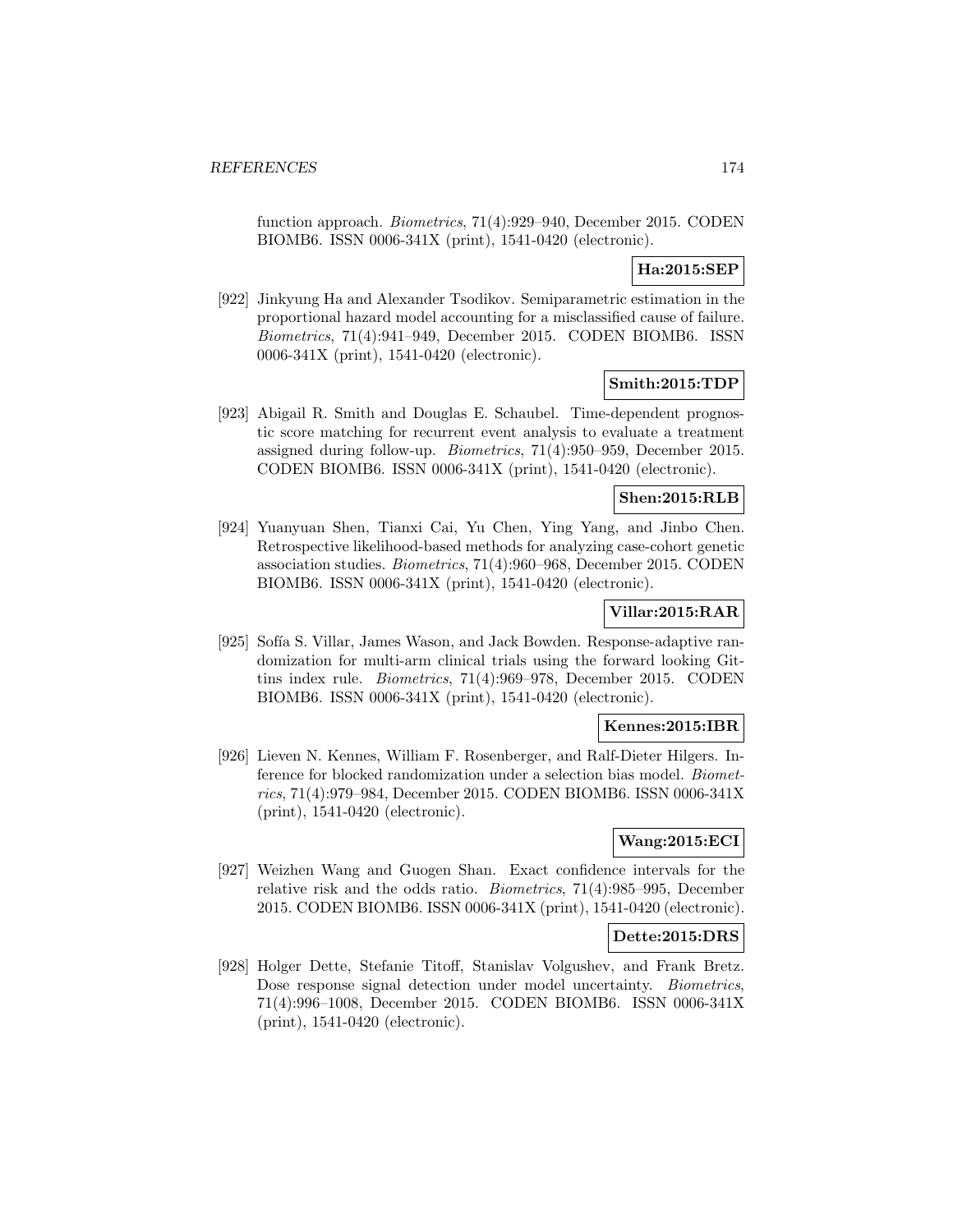# **Xu:2015:LBI**

[929] Jason Xu, Peter Guttorp, Midori Kato-Maeda, and Vladimir N. Minin. Likelihood-based inference for discretely observed birth-death-shift processes, with applications to evolution of mobile genetic elements. Biometrics, 71(4):1009–1021, December 2015. CODEN BIOMB6. ISSN 0006-341X (print), 1541-0420 (electronic).

### **Jalilian:2015:MPS**

[930] Abdollah Jalilian, Yongtao Guan, Jorge Mateu, and Rasmus Waagepetersen. Multivariate product-shot-noise Cox point process models. Biometrics, 71(4):1022–1033, December 2015. CODEN BIOMB6. ISSN 0006-341X (print), 1541-0420 (electronic).

#### **Titman:2015:TPE**

[931] Andrew C. Titman. Transition probability estimates for non-Markov multi-state models. Biometrics, 71(4):1034–1041, December 2015. CO-DEN BIOMB6. ISSN 0006-341X (print), 1541-0420 (electronic).

# **Willis:2015:EDF**

[932] Amy Willis and John Bunge. Estimating diversity via frequency ratios. Biometrics, 71(4):1042–1049, December 2015. CODEN BIOMB6. ISSN 0006-341X (print), 1541-0420 (electronic).

# **Beliveau:2015:AUA**

[933] Audrey Béliveau, Richard A. Lockhart, Carl J. Schwarz, and Steven K. Arndt. Adjusting for undercoverage of access-points in creel surveys with fewer overflights. Biometrics, 71(4):1050–1059, December 2015. CODEN BIOMB6. ISSN 0006-341X (print), 1541-0420 (electronic).

#### **Borchers:2015:DOL**

[934] D. L. Borchers and R. Langrock. Double-observer line transect surveys with Markov-modulated Poisson process models for animal availability. Biometrics, 71(4):1060–1069, December 2015. CODEN BIOMB6. ISSN 0006-341X (print), 1541-0420 (electronic).

#### **Schofield:2015:CLM**

[935] Matthew R. Schofield and Simon J. Bonner. Connecting the latent multinomial. Biometrics, 71(4):1070–1080, December 2015. CODEN BIOMB6. ISSN 0006-341X (print), 1541-0420 (electronic).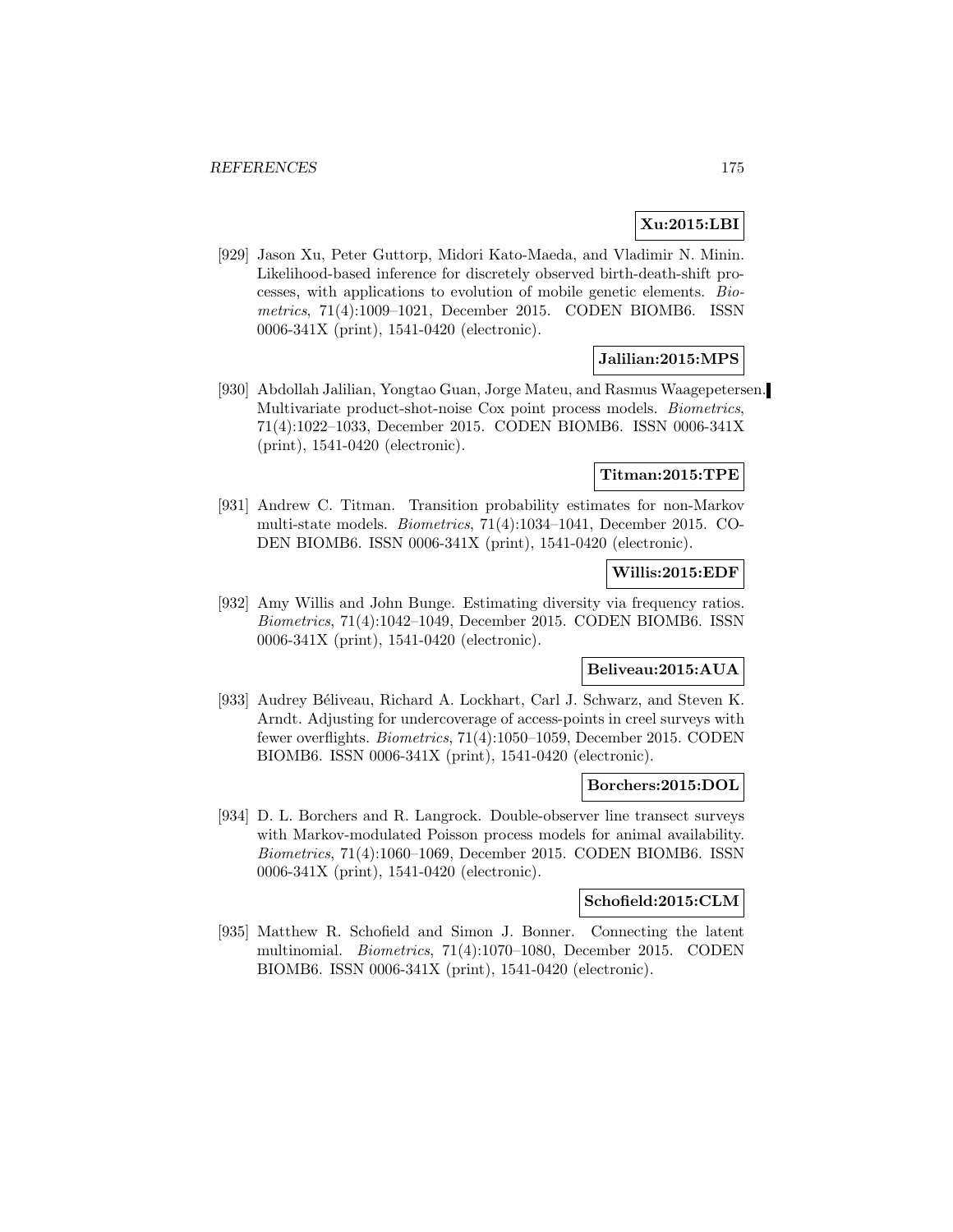#### **Dang:2015:MMP**

[936] Utkarsh J. Dang, Ryan P. Browne, and Paul D. McNicholas. Mixtures of multivariate power exponential distributions. Biometrics, 71(4):1081– 1089, December 2015. CODEN BIOMB6. ISSN 0006-341X (print), 1541- 0420 (electronic).

# **Hasenstab:2015:ILT**

[937] Kyle Hasenstab, Catherine A. Sugar, Donatello Telesca, Kevin McEvoy, Shafali Jeste, and Damla Sentürk. Identifying longitudinal trends within EEG experiments. Biometrics, 71(4):1090–1100, December 2015. CO-DEN BIOMB6. ISSN 0006-341X (print), 1541-0420 (electronic).

# **Zhou:2015:MBN**

[938] Haiming Zhou, Timothy Hanson, and Roland Knapp. Marginal Bayesian nonparametric model for time to disease arrival of threatened amphibian populations. Biometrics, 71(4):1101–1110, December 2015. CODEN BIOMB6. ISSN 0006-341X (print), 1541-0420 (electronic).

# **McCallum:2015:EBS**

[939] Kenneth J. McCallum and Iuliana Ionita-Laza. Empirical Bayes scan statistics for detecting clusters of disease risk variants in genetic studies. Biometrics, 71(4):1111–1120, December 2015. CODEN BIOMB6. ISSN 0006-341X (print), 1541-0420 (electronic).

#### **Konikoff:2015:SSM**

[940] Jacob Konikoff and Ron Brookmeyer. Sample size methods for estimating HIV incidence from cross-sectional surveys. Biometrics, 71(4):1121–1129, December 2015. CODEN BIOMB6. ISSN 0006-341X (print), 1541-0420 (electronic).

### **Tsonaka:2015:MGE**

[941] Roula Tsonaka, Diane van der Woude, and Jeanine Houwing-Duistermaat. Marginal genetic effects estimation in family and twin studies using random-effects models. Biometrics, 71(4):1130–1138, December 2015. CODEN BIOMB6. ISSN 0006-341X (print), 1541-0420 (electronic).

# **Zhou:2015:AIV**

[942] Qian M. Zhou, Yingye Zheng, Lori B. Chibnik, Elizabeth W. Karlson, and Tianxi Cai. Assessing incremental value of biomarkers with multiphase nested case-control studies. Biometrics, 71(4):1139–1149, Decem-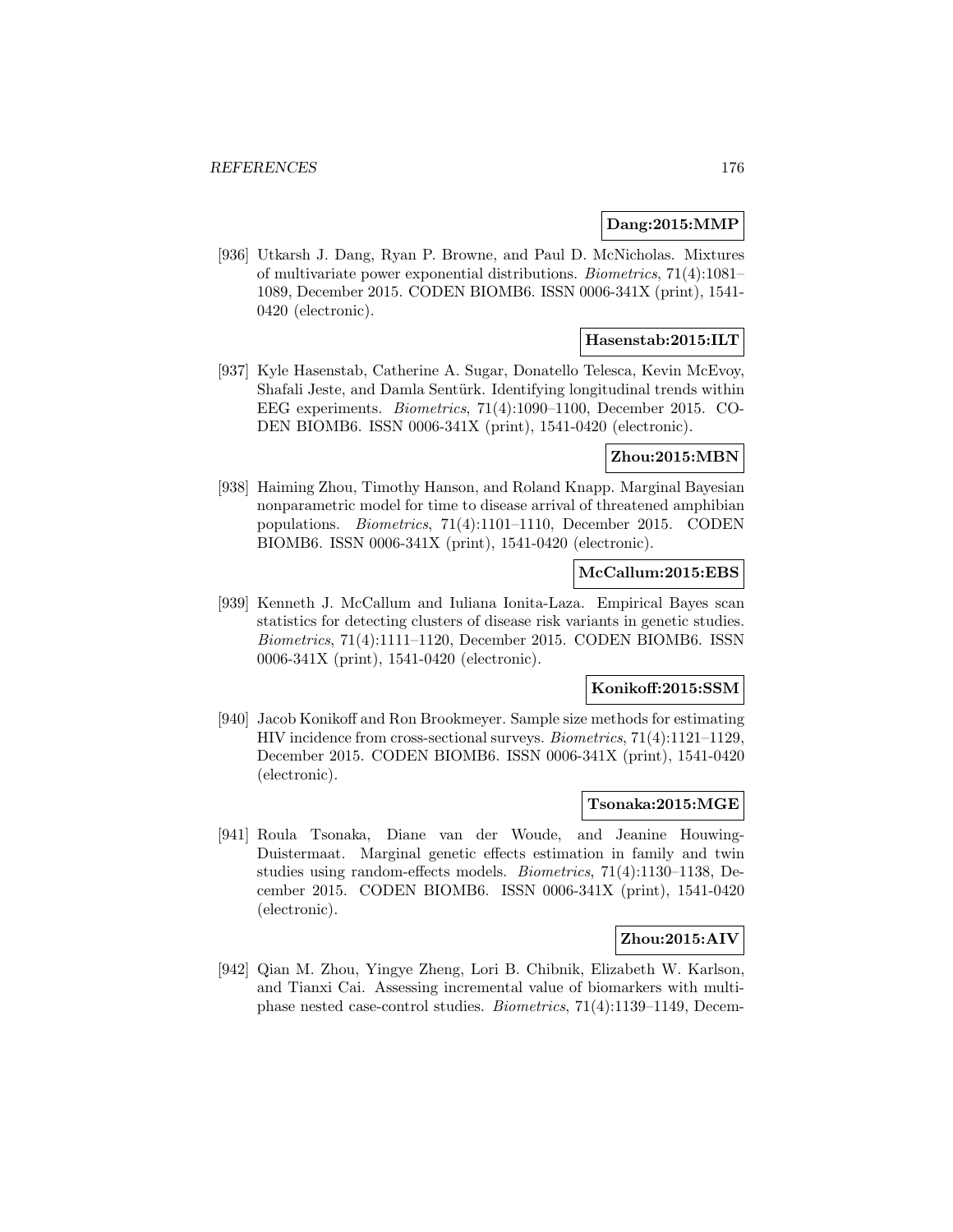ber 2015. CODEN BIOMB6. ISSN 0006-341X (print), 1541-0420 (electronic).

#### **Seaman:2015:HMD**

[943] Shaun R. Seaman and Ruth H. Keogh. Handling missing data in matched case-control studies using multiple imputation. Biometrics, 71(4):1150– 1159, December 2015. CODEN BIOMB6. ISSN 0006-341X (print), 1541- 0420 (electronic).

### **Daniels:2015:PMM**

[944] Michael J. Daniels, Dan Jackson, Wei Feng, and Ian R. White. Pattern mixture models for the analysis of repeated attempt designs. Biometrics, 71(4):1160–1167, December 2015. CODEN BIOMB6. ISSN 0006-341X (print), 1541-0420 (electronic).

### **Fang:2015:BMA**

[945] Q. Fang, W. W. Piegorsch, S. J. Simmons, X. Li, C. Chen, and Y. Wang. Bayesian model-averaged benchmark dose analysis via reparameterized quantal-response models. Biometrics, 71(4):1168–1175, December 2015. CODEN BIOMB6. ISSN 0006-341X (print), 1541-0420 (electronic).

# **Dattner:2015:MBI**

[946] Itai Dattner. A model-based initial guess for estimating parameters in systems of ordinary differential equations. Biometrics, 71(4):1176–1184, December 2015. CODEN BIOMB6. ISSN 0006-341X (print), 1541-0420 (electronic).

#### **Sabourin:2015:PAS**

[947] Jeremy A. Sabourin, William Valdar, and Andrew B. Nobel. A permutation approach for selecting the penalty parameter in penalized model selection. Biometrics, 71(4):1185–1194, December 2015. CODEN BIOMB6. ISSN 0006-341X (print), 1541-0420 (electronic).

#### **Wang:2015:MTE**

[948] Hongyue Wang, Yun Zhang, Changyong Feng, and Xin M. Tu. On the misuse of Taylor expansion. Biometrics, 71(4):1195, December 2015. CODEN BIOMB6. ISSN 0006-341X (print), 1541-0420 (electronic). See rejoinder [910].

#### **Zhao:2015:RMT**

[949] Shanshan Zhao and Ross L. Prentice. Rejoinder to "On the Misuse of Taylor Expansion". Biometrics, 71(4):1195, December 2015. CODEN BIOMB6. ISSN 0006-341X (print), 1541-0420 (electronic). See [948].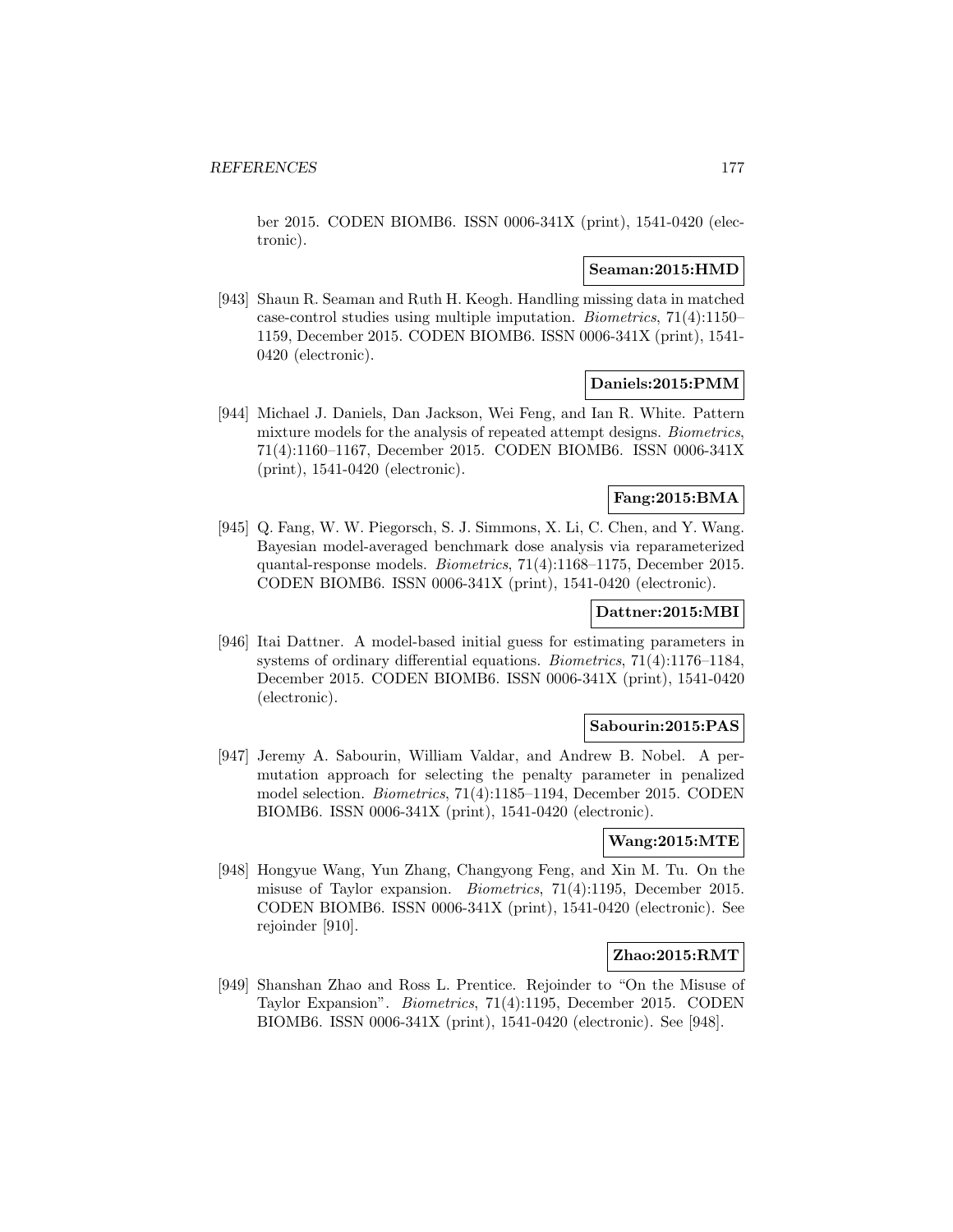#### **Carriere:2015:BRA**

[950] K. C. Carriere. Book review: Antognini, Alessandro B. and Giovagnoli, Alessandra, Adaptive Designs for Sequential Treatment Allocation. Boca Raton, FL: Chapman and Hall/CRC. Biometrics, 71(4):1196–1197, December 2015. CODEN BIOMB6. ISSN 0006-341X (print), 1541-0420 (electronic).

# **Kim:2015:BRG**

[951] Jinheum Kim. Book review: Geskus, Ronald B., Data Analysis with Competing Risks and Intermediate States. New York: Chapman and Hall/CRC. Biometrics, 71(4):1197–1198, December 2015. CODEN BIOMB6. ISSN 0006-341X (print), 1541-0420 (electronic).

#### **Park:2015:BRBa**

[952] Jin Kyung Park. Book review: Becker, Niels G., Modeling to Inform Infectious Disease Control. Boca Raton, FL: Chapman and Hall/CRC. Biometrics, 71(4):1198, December 2015. CODEN BIOMB6. ISSN 0006- 341X (print), 1541-0420 (electronic).

# **Park:2015:BRBb**

[953] Taesung Park. Book review: Bilder, Christopher R. and Loughin, Thomas M., Analysis of Categorical Data with R. Boca Raton, FL: Chapman and Hall/CRC. Biometrics, 71(4):1198–1199, December 2015. CO-DEN BIOMB6. ISSN 0006-341X (print), 1541-0420 (electronic).

#### **Anonymous:2016:IITa**

[954] Anonymous. Issue information — TOC. Biometrics,  $72(1):1-2$ , March 2016. CODEN BIOMB6. ISSN 0006-341X (print), 1541-0420 (electronic).

#### **Anonymous:2016:IIMa**

[955] Anonymous. Issue information — masthead. Biometrics, 72(1):3, March 2016. CODEN BIOMB6. ISSN 0006-341X (print), 1541-0420 (electronic).

# **Anonymous:2016:IIIa**

[956] Anonymous. Issue information — info for authors. *Biometrics*,  $72(1)$ : 4, March 2016. CODEN BIOMB6. ISSN 0006-341X (print), 1541-0420 (electronic).

#### **Anonymous:2016:IIEa**

[957] Anonymous. Issue information — Ed board. Biometrics,  $72(1):5-6$ , March 2016. CODEN BIOMB6. ISSN 0006-341X (print), 1541-0420 (electronic).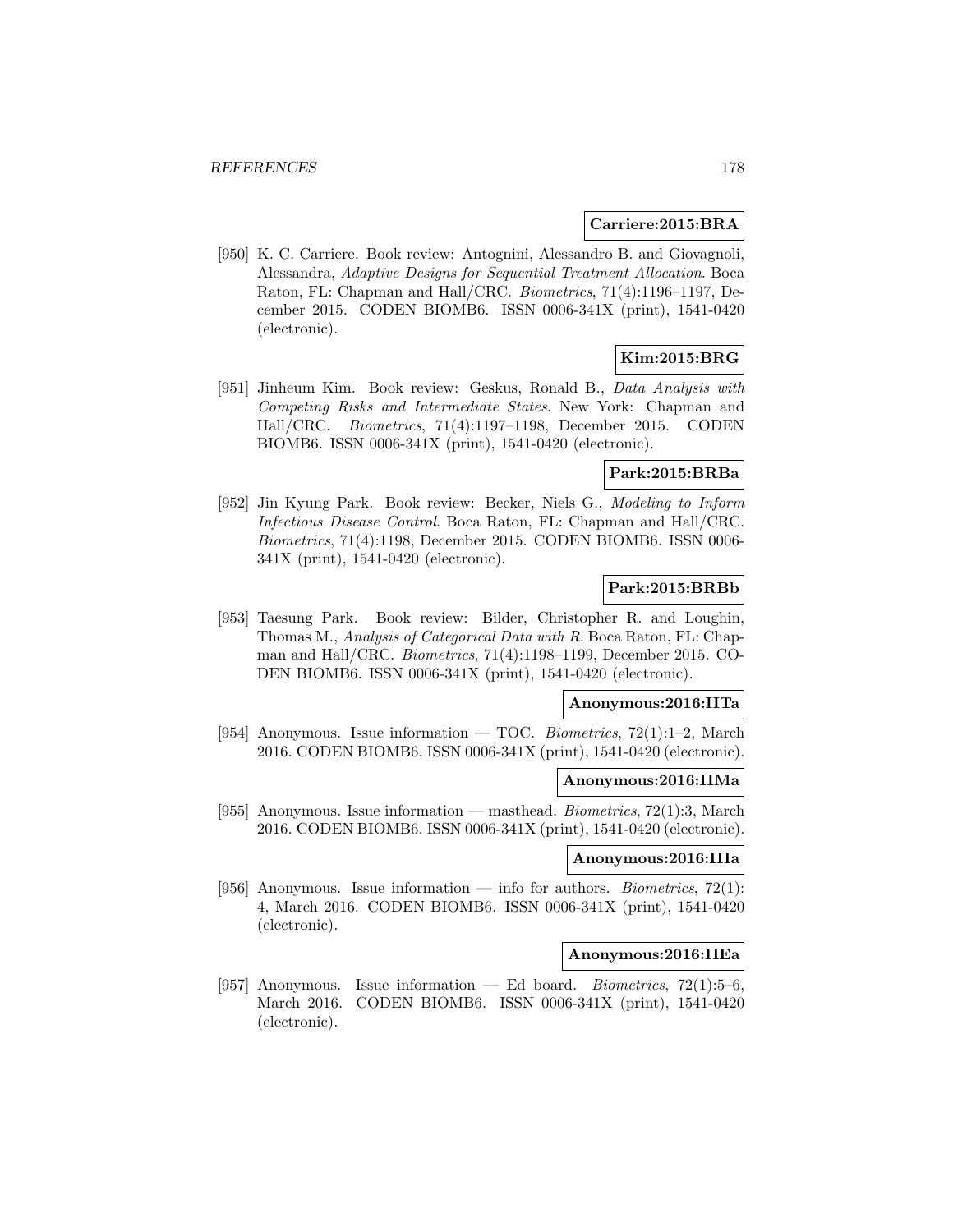#### **Anonymous:2016:RE**

[958] Anonymous. Report of the Editors — 2015. Biometrics, 72(1):7–9, March 2016. CODEN BIOMB6. ISSN 0006-341X (print), 1541-0420 (electronic).

# **Lu:2016:CTP**

[959] Xi Lu, Kevin G. Lynch, David W. Oslin, and Susan Murphy. Comparing treatment policies with assistance from the structural nested mean model. Biometrics, 72(1):10–19, March 2016. CODEN BIOMB6. ISSN 0006-341X (print), 1541-0420 (electronic).

# **Zhang:2016:NMT**

[960] Zhiwei Zhang, Lei Nie, Guoxing Soon, and Zonghui Hu. New methods for treatment effect calibration, with applications to non-inferiority trials. Biometrics, 72(1):20–29, March 2016. CODEN BIOMB6. ISSN 0006- 341X (print), 1541-0420 (electronic).

# **Dai:2016:ACO**

[961] James Y. Dai, Xinyi Cindy Zhang, Ching-Yun Wang, and Charles Kooperberg. Augmented case-only designs for randomized clinical trials with failure time endpoints. Biometrics, 72(1):30–38, March 2016. CODEN BIOMB6. ISSN 0006-341X (print), 1541-0420 (electronic).

#### **Chen:2016:CMH**

[962] Zhongxue Chen, Hanwen Huang, and Peihua Qiu. Comparison of multiple hazard rate functions. Biometrics, 72(1):39–45, March 2016. CODEN BIOMB6. ISSN 0006-341X (print), 1541-0420 (electronic).

#### **Rathbun:2016:MEM**

[963] Stephen L. Rathbun and Saul Shiffman. Mixed effects models for recurrent events data with partially observed time-varying covariates: Ecological momentary assessment of smoking. Biometrics, 72(1):46–55, March 2016. CODEN BIOMB6. ISSN 0006-341X (print), 1541-0420 (electronic).

# **Bilgili:2016:BFP**

[964] D. Bilgili, D. Ryu, Ö. Ergönül, and N. Ebrahimi. Bayesian framework for parametric bivariate accelerated lifetime modeling and its application to hospital acquired infections. Biometrics, 72(1):56–63, March 2016. CODEN BIOMB6. ISSN 0006-341X (print), 1541-0420 (electronic).

# **Sun:2016:QRA**

[965] Xiaoyan Sun, Limin Peng, Amita Manatunga, and Michele Marcus. Quantile regression analysis of censored longitudinal data with irregu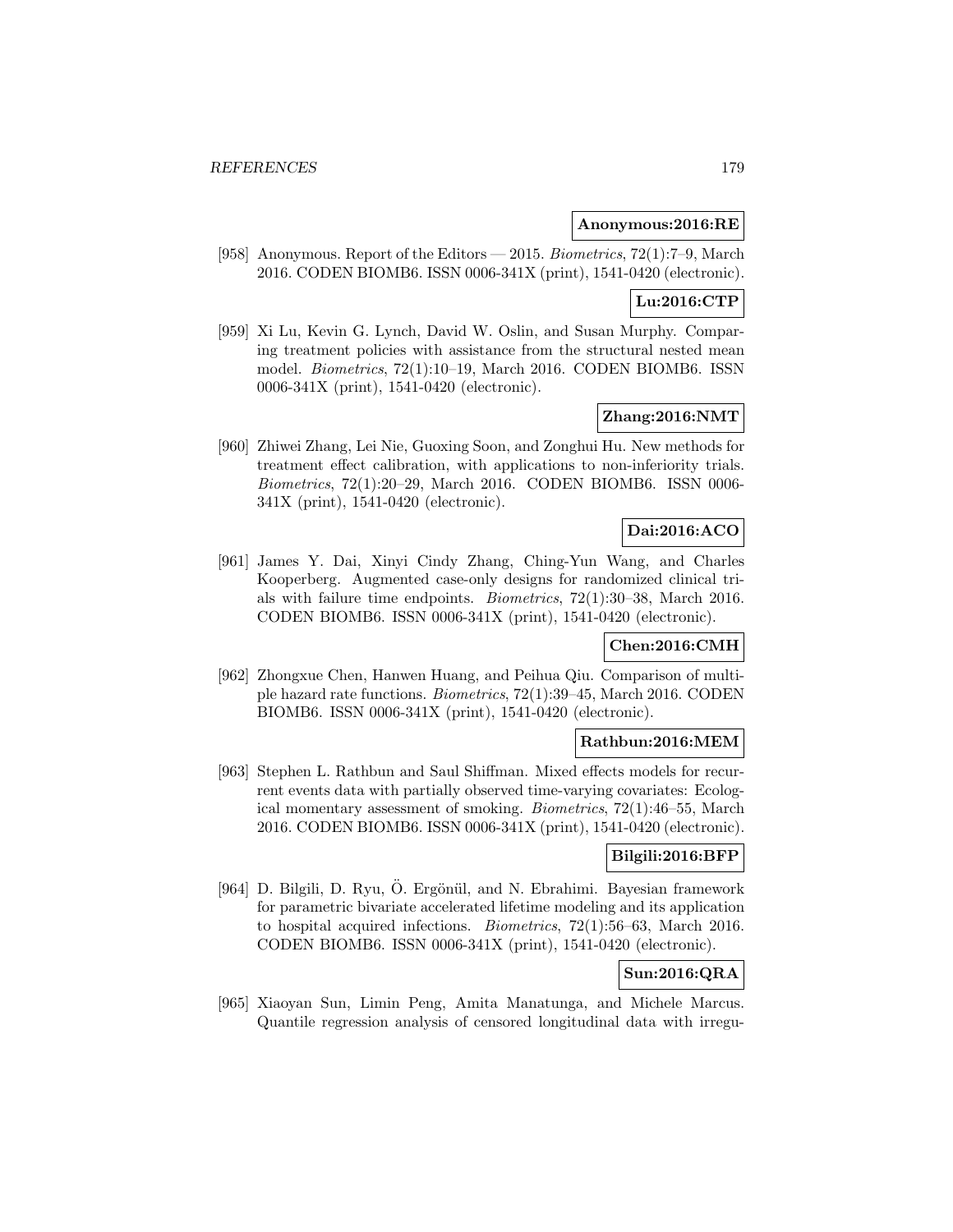lar outcome-dependent follow-up. Biometrics, 72(1):64–73, March 2016. CODEN BIOMB6. ISSN 0006-341X (print), 1541-0420 (electronic).

#### **Frumento:2016:PMQ**

[966] Paolo Frumento and Matteo Bottai. Parametric modeling of quantile regression coefficient functions. Biometrics, 72(1):74–84, March 2016. CODEN BIOMB6. ISSN 0006-341X (print), 1541-0420 (electronic).

# **Hung:2016:DGG**

[967] Hung Hung, Yu-Ting Lin, Penweng Chen, Chen-Chien Wang, Su-Yun Huang, and Jung-Ying Tzeng. Detection of gene-gene interactions using multistage sparse and low-rank regression. Biometrics, 72(1):85–94, March 2016. CODEN BIOMB6. ISSN 0006-341X (print), 1541-0420 (electronic).

# **Zhang:2016:OSD**

[968] Fangyuan Zhang, Abbas Khalili, and Shili Lin. Optimum study design for detecting imprinting and maternal effects based on partial likelihood. Biometrics, 72(1):95–105, March 2016. CODEN BIOMB6. ISSN 0006- 341X (print), 1541-0420 (electronic).

# **Kipnis:2016:BME**

[969] Victor Kipnis, Laurence S. Freedman, Raymond J. Carroll, and Douglas Midthune. A bivariate measurement error model for semicontinuous and continuous variables: Application to nutritional epidemiology. Biometrics, 72(1):106–115, March 2016. CODEN BIOMB6. ISSN 0006-341X (print), 1541-0420 (electronic).

#### **Farcomeni:2016:GCR**

[970] A. Farcomeni. A general class of recapture models based on the conditional capture probabilities. Biometrics, 72(1):116–124, March 2016. CODEN BIOMB6. ISSN 0006-341X (print), 1541-0420 (electronic).

#### **Fegatelli:2016:FBC**

[971] Danilo Alunni Fegatelli and Luca Tardella. Flexible behavioral capturerecapture modeling. Biometrics, 72(1):125–135, March 2016. CODEN BIOMB6. ISSN 0006-341X (print), 1541-0420 (electronic).

# **Favaro:2016:RGT**

[972] Stefano Favaro, Bernardo Nipoti, and Yee Whye Teh. Rediscovery of good-Turing estimators via Bayesian nonparametrics. Biometrics, 72 (1):136–145, March 2016. CODEN BIOMB6. ISSN 0006-341X (print), 1541-0420 (electronic).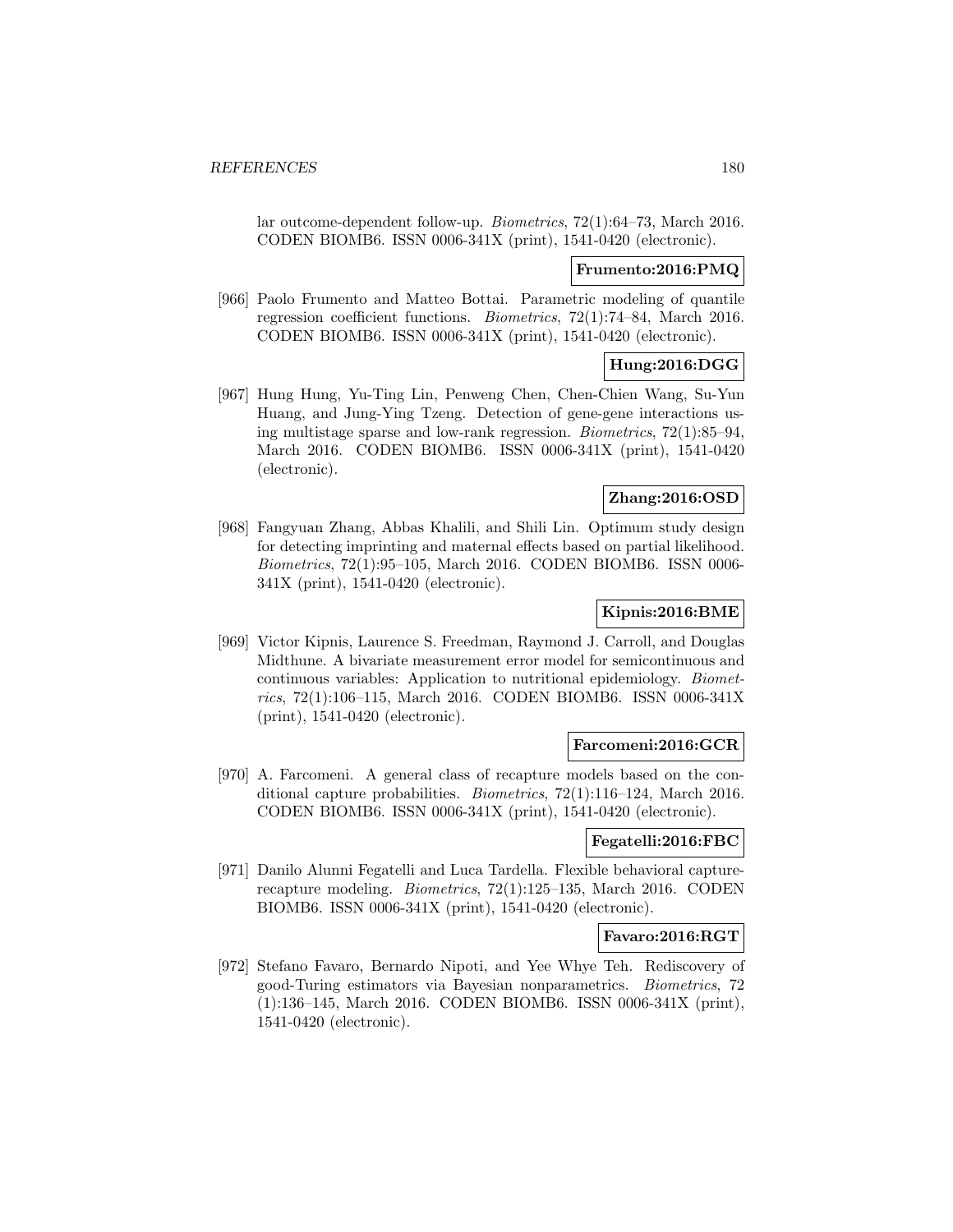### **Ha:2016:PTS**

[973] Min Jin Ha, Wei Sun, and Jichun Xie. PenPC: A two-step approach to estimate the skeletons of high-dimensional directed acyclic graphs. Biometrics, 72(1):146–155, March 2016. CODEN BIOMB6. ISSN 0006- 341X (print), 1541-0420 (electronic).

# **Lin:2016:TRV**

[974] Xinyi Lin, Seunggeun Lee, Michael C. Wu, Chaolong Wang, Han Chen, Zilin Li, and Xihong Lin. Test for rare variants by environment interactions in sequencing association studies. Biometrics, 72(1):156–164, March 2016. CODEN BIOMB6. ISSN 0006-341X (print), 1541-0420 (electronic).

## **Zhou:2016:PAR**

[975] Yi-Hui Zhou. Pathway analysis for RNA-Seq data using a score-based approach. Biometrics, 72(1):165–174, March 2016. CODEN BIOMB6. ISSN 0006-341X (print), 1541-0420 (electronic).

### **Rosenbaum:2016:CCS**

[976] Paul R. Rosenbaum. The cross-cut statistic and its sensitivity to bias in observational studies with ordered doses of treatment. Biometrics, 72 (1):175–183, March 2016. CODEN BIOMB6. ISSN 0006-341X (print), 1541-0420 (electronic).

### **Zhou:2016:NBM**

[977] Jing Zhou, Amy H. Herring, Anirban Bhattacharya, Andrew F. Olshan, David B. Dunson, and The National Birth Defects Prevention Study. Nonparametric Bayes modeling for case control studies with many predictors. Biometrics, 72(1):184–192, March 2016. CODEN BIOMB6. ISSN 0006-341X (print), 1541-0420 (electronic).

### **Lum:2016:BJM**

[978] Kirsten J. Lum, Rajeshwari Sundaram, Germaine M. Buck Louis, and Thomas A. Louis. A Bayesian joint model of menstrual cycle length and fecundity. Biometrics, 72(1):193–203, March 2016. CODEN BIOMB6. ISSN 0006-341X (print), 1541-0420 (electronic).

## **Liu:2016:JFM**

[979] Lei Liu, Xuelin Huang, Alex Yaroshinsky, and Janice N. Cormier. Joint frailty models for zero-inflated recurrent events in the presence of a terminal event. Biometrics, 72(1):204–214, March 2016. CODEN BIOMB6. ISSN 0006-341X (print), 1541-0420 (electronic).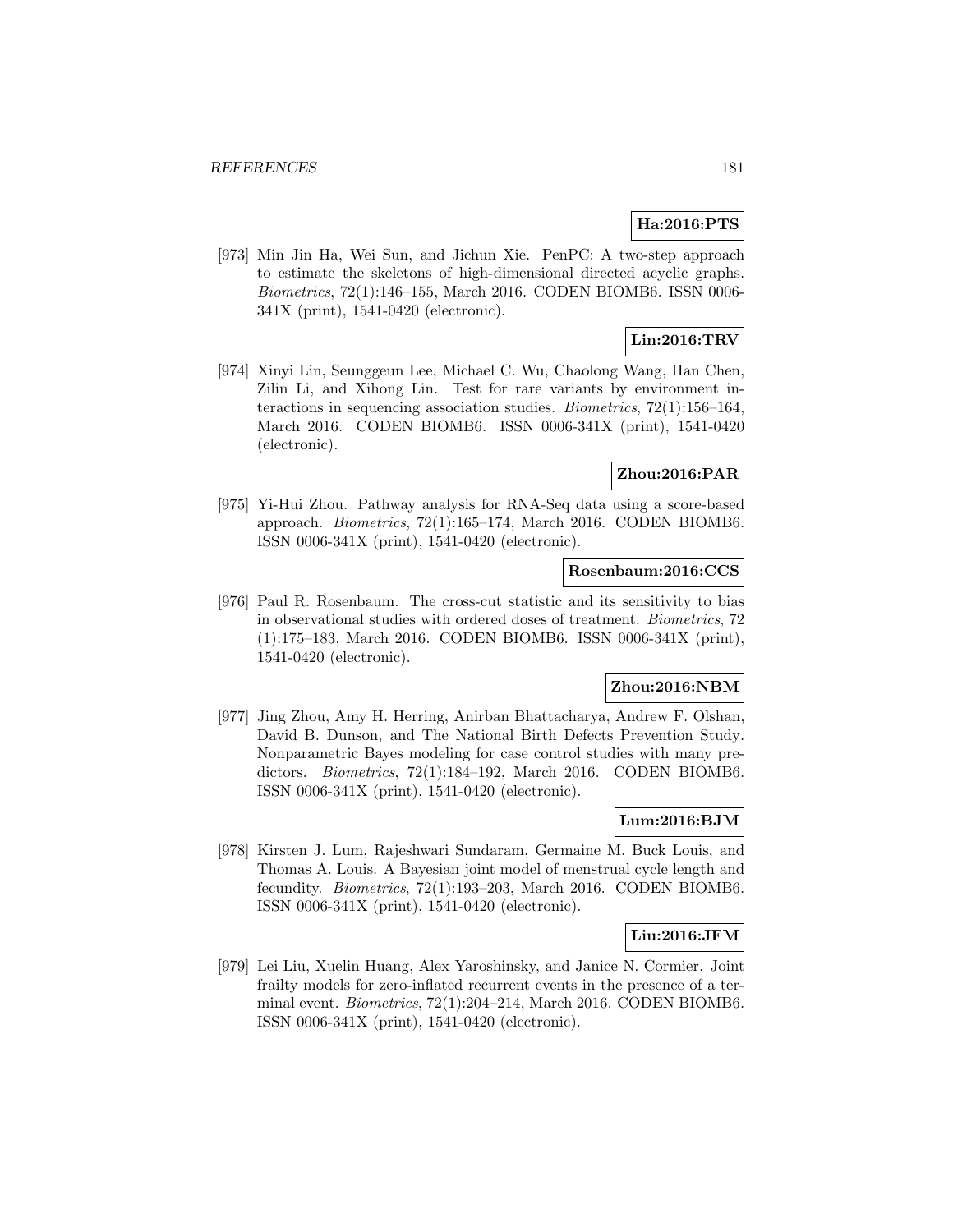#### **Zhao:2016:RMS**

[980] Lihui Zhao, Brian Claggett, Lu Tian, Hajime Uno, Marc A. Pfeffer, Scott D. Solomon, Lorenzo Trippa, and L. J. Wei. On the restricted mean survival time curve in survival analysis. Biometrics, 72(1):215– 221, March 2016. CODEN BIOMB6. ISSN 0006-341X (print), 1541-0420 (electronic).

# **Wang:2016:FCE**

[981] Lianming Wang, Christopher S. McMahan, Michael G. Hudgens, and Zaina P. Qureshi. A flexible, computationally efficient method for fitting the proportional hazards model to interval-censored data. Biometrics, 72(1):222–231, March 2016. CODEN BIOMB6. ISSN 0006-341X (print), 1541-0420 (electronic).

## **Tsai:2016:CIR**

[982] Tsung-Hsien Tsai, Wei-Yann Tsai, Yunchan Chi, and Sheng-Mao Chang. Confidence intervals for the ratio of two median residual lifetimes with left-truncated and right-censored data. *Biometrics*,  $72(1):232-241$ , March 2016. CODEN BIOMB6. ISSN 0006-341X (print), 1541-0420 (electronic).

## **Zhou:2016:TSS**

[983] Hanzhi Zhou, Michael R. Elliott, and Trviellore E. Raghunathan. A two-step semiparametric method to accommodate sampling weights in multiple imputation. Biometrics, 72(1):242–252, March 2016. CODEN BIOMB6. ISSN 0006-341X (print), 1541-0420 (electronic).

## **Nooraee:2016:AML**

[984] Nazanin Nooraee, Fentaw Abegaz, Johan Ormel, Ernst Wit, and Edwin R. van den Heuvel. An approximate marginal logistic distribution for the analysis of longitudinal ordinal data. Biometrics, 72(1):253–261, March 2016. CODEN BIOMB6. ISSN 0006-341X (print), 1541-0420 (electronic).

### **Lyons:2016:PSS**

[985] James E. Lyons, William L. Kendall, J. Andrew Royle, Sarah J. Converse, Brad A. Andres, and Joseph B. Buchanan. Population size and stopover duration estimation using mark-resight data and Bayesian analysis of a superpopulation model. Biometrics, 72(1):262–271, March 2016. CODEN BIOMB6. ISSN 0006-341X (print), 1541-0420 (electronic).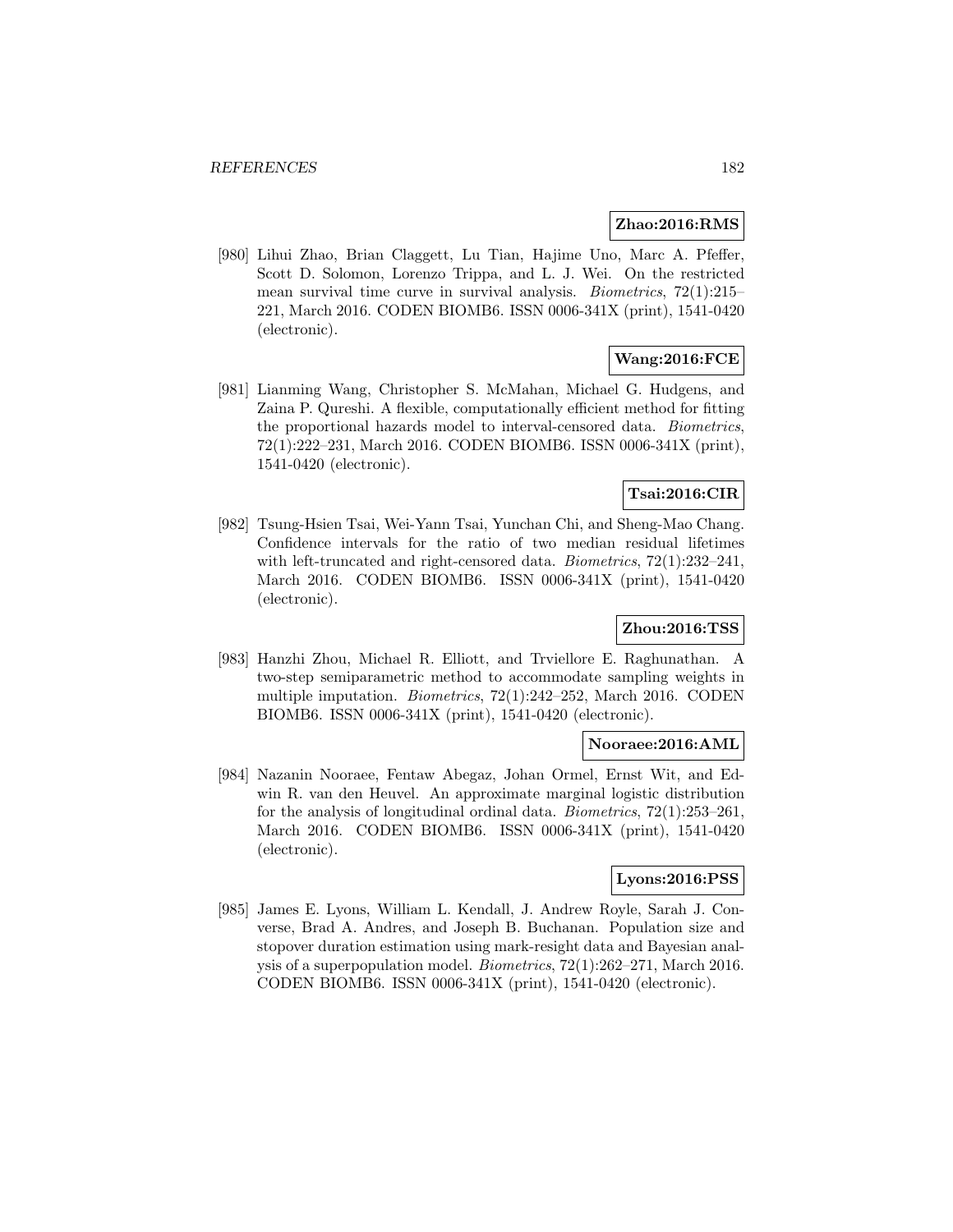### **DeBin:2016:SVB**

[986] Riccardo De Bin, Silke Janitza, Willi Sauerbrei, and Anne-Laure Boulesteix. Subsampling versus bootstrapping in resampling-based model selection for multivariable regression. Biometrics, 72(1):272–280, March 2016. CODEN BIOMB6. ISSN 0006-341X (print), 1541-0420 (electronic).

### **Alexeeff:2016:BMQ**

[987] Stacey E. Alexeeff, Gabriele G. Pfister, and Doug Nychka. A Bayesian model for quantifying the change in mortality associated with future ozone exposures under climate change. Biometrics, 72(1):281–288, March 2016. CODEN BIOMB6. ISSN 0006-341X (print), 1541-0420 (electronic).

### **Roy:2016:EEP**

[988] Vivekananda Roy, Evangelos Evangelou, and Zhengyuan Zhu. Efficient estimation and prediction for the Bayesian binary spatial model with flexible link functions. Biometrics, 72(1):289–298, March 2016. CODEN BIOMB6. ISSN 0006-341X (print), 1541-0420 (electronic).

### **Malinovsky:2016:RRN**

[989] Yaakov Malinovsky, Paul S. Albert, and Anindya Roy. Reader reaction: a note on the evaluation of group testing algorithms in the presence of misclassification. Biometrics, 72(1):299–302, March 2016. CODEN BIOMB6. ISSN 0006-341X (print), 1541-0420 (electronic). See rejoinders [990, 991].

### **McMahan:2016:RRR**

[990] Christopher S. McMahan, Joshua M. Tebbs, and Christopher R. Bilder. Rejoinder to "Reader reaction: a note on the evaluation of group testing algorithms in the presence of misclassification". Biometrics, 72(1):303– 304, March 2016. CODEN BIOMB6. ISSN 0006-341X (print), 1541-0420 (electronic). See [989].

#### **Hudgens:2016:RRR**

[991] Michael G. Hudgens. Rejoinder to "Reader reaction: a note on the evaluation of group testing algorithms in the presence of misclassification". Biometrics, 72(1):304, March 2016. CODEN BIOMB6. ISSN 0006-341X (print), 1541-0420 (electronic). See [990].

### **Kim:2016:BRW**

[992] Seonwoo Kim. Book review: He, Weili, Pinheiro, José, and Kuznetsova, Olga M., Practical Considerations for Adaptive Trial Design and Imple-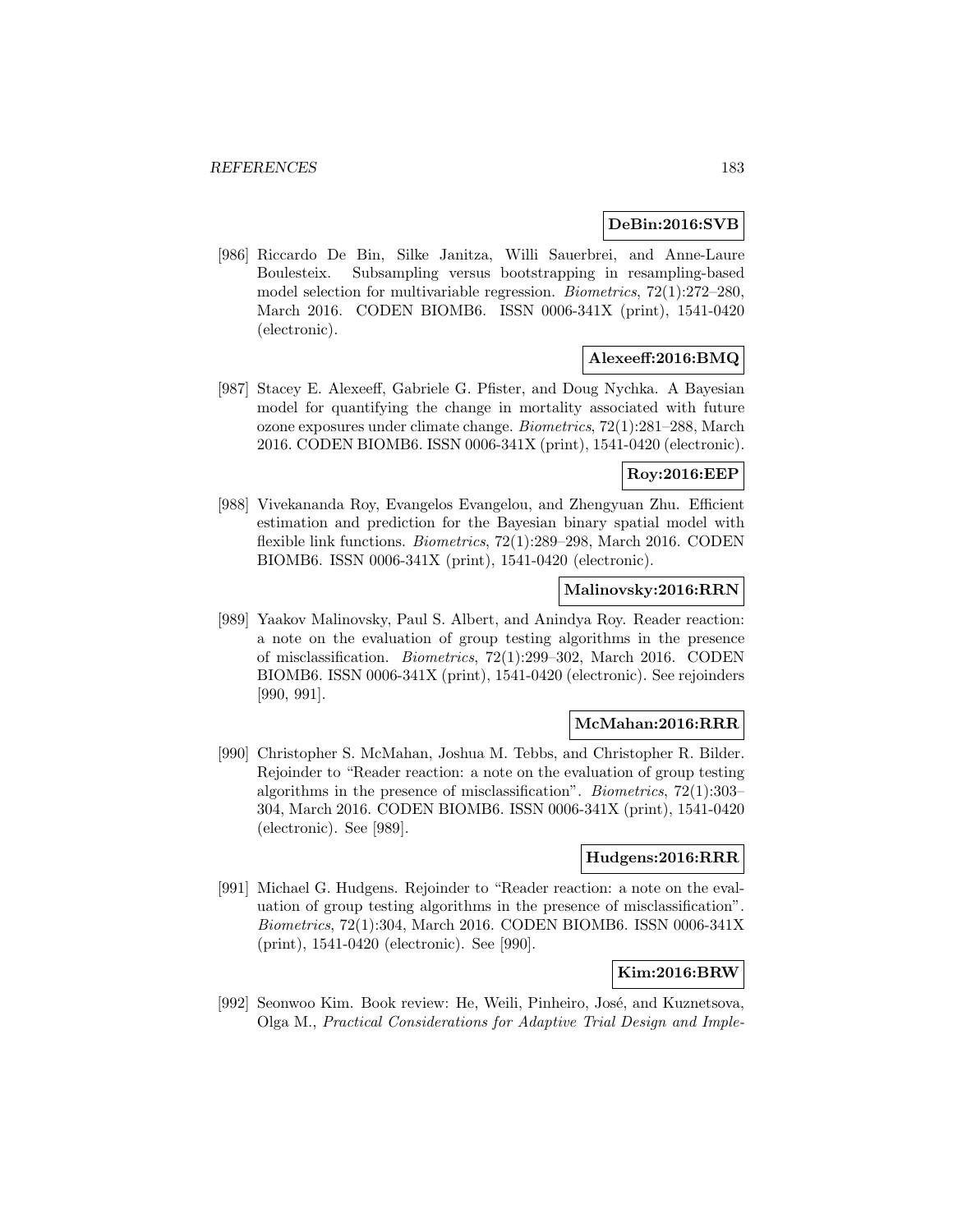mentation. Springer, New York. Biometrics, 72(1):305–306, March 2016. CODEN BIOMB6. ISSN 0006-341X (print), 1541-0420 (electronic).

### **Joo:2016:BRE**

[993] Jungnam Joo. Book review: Edited by Sverdlov O. Modern. Adaptive Randomized Clinical Trials: Statistical and Practical Aspects. Boca Raton, FL. Chapman and Hall/CRC. Biometrics, 72(1):306–307, March 2016. CODEN BIOMB6. ISSN 0006-341X (print), 1541-0420 (electronic).

### **Anonymous:2016:IITb**

[994] Anonymous. Issue information — TOC. Biometrics, 72(2):309–310, June 2016. CODEN BIOMB6. ISSN 0006-341X (print), 1541-0420 (electronic).

## **Anonymous:2016:IIMb**

[995] Anonymous. Issue information — masthead. Biometrics, 72(2):311, June 2016. CODEN BIOMB6. ISSN 0006-341X (print), 1541-0420 (electronic).

## **Anonymous:2016:IIIb**

[996] Anonymous. Issue information — info for authors. *Biometrics*,  $72(2)$ : 312, June 2016. CODEN BIOMB6. ISSN 0006-341X (print), 1541-0420 (electronic).

### **Anonymous:2016:IIEb**

[997] Anonymous. Issue information — Ed board. Biometrics, 72(2):313– 314, June 2016. CODEN BIOMB6. ISSN 0006-341X (print), 1541-0420 (electronic).

## **Niu:2016:MIA**

[998] Mu Niu, Paul G. Blackwell, and Anna Skarin. Modeling interdependent animal movement in continuous time. Biometrics, 72(2):315–324, June 2016. CODEN BIOMB6. ISSN 0006-341X (print), 1541-0420 (electronic).

## **Mukhopadhyay:2016:LSS**

[999] Subhadeep Mukhopadhyay. Large-scale signal detection: a unified perspective. Biometrics, 72(2):325–334, June 2016. CODEN BIOMB6. ISSN 0006-341X (print), 1541-0420 (electronic).

#### **Brown:2016:EAA**

[1000] Grant D. Brown, Jacob J. Oleson, and Aaron T. Porter. An empirically adjusted approach to reproductive number estimation for stochastic compartmental models: a case study of two Ebola outbreaks. Biometrics, 72(2):335–343, June 2016. CODEN BIOMB6. ISSN 0006-341X (print), 1541-0420 (electronic).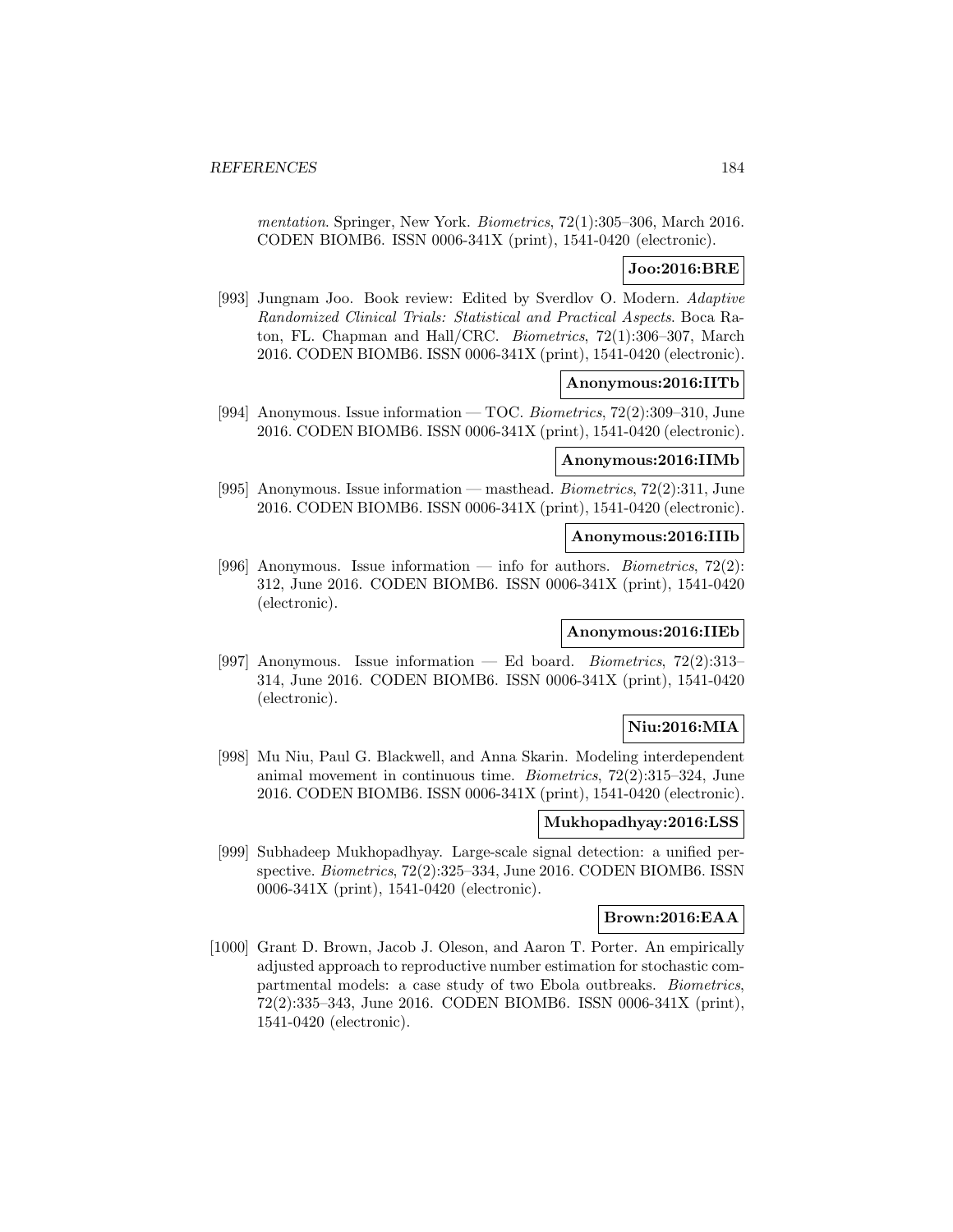### **Drovandi:2016:ASB**

[1001] Christopher C. Drovandi and Roy A. McCutchan. Alive SMC<sup>2</sup>: Bayesian model selection for low-count time series models with intractable likelihoods. *Biometrics*, 72(2):344–353, June 2016. CODEN BIOMB6. ISSN 0006-341X (print), 1541-0420 (electronic).

## **Wang:2016:EDM**

[1002] Tao Wang, Mengjie Chen, and Hongyu Zhao. Estimating DNA methylation levels by joint modeling of multiple methylation profiles from microarray data. Biometrics, 72(2):354–363, June 2016. CODEN BIOMB6. ISSN 0006-341X (print), 1541-0420 (electronic).

## **Kong:2016:TEM**

[1003] Dehan Kong, Arnab Maity, Fang-Chi Hsu, and Jung-Ying Tzeng. Testing and estimation in marker-set association study using semiparametric quantile regression kernel machine. Biometrics, 72(2):364–371, June 2016. CODEN BIOMB6. ISSN 0006-341X (print), 1541-0420 (electronic).

### **Payne:2016:KMT**

[1004] Rebecca Payne, Matey Neykov, Majken Karoline Jensen, and Tianxi Cai. Kernel machine testing for risk prediction with stratified case cohort studies. Biometrics, 72(2):372–381, June 2016. CODEN BIOMB6. ISSN 0006-341X (print), 1541-0420 (electronic).

#### **Rivera:2016:UWC**

[1005] C. Rivera and T. Lumley. Using the whole cohort in the analysis of countermatched samples. Biometrics, 72(2):382–391, June 2016. CO-DEN BIOMB6. ISSN 0006-341X (print), 1541-0420 (electronic).

#### **Casalicchio:2016:RBP**

[1006] Giuseppe Casalicchio, Bernd Bischl, Anne-Laure Boulesteix, and Matthias Schmid. The residual-based predictiveness curve: a visual tool to assess the performance of prediction models. Biometrics, 72(2):392– 401, June 2016. CODEN BIOMB6. ISSN 0006-341X (print), 1541-0420 (electronic).

#### **Huang:2016:HTM**

[1007] Yen-Tsung Huang and Wen-Chi Pan. Hypothesis test of mediation effect in causal mediation model with high-dimensional continuous mediators. Biometrics, 72(2):402–413, June 2016. CODEN BIOMB6. ISSN 0006- 341X (print), 1541-0420 (electronic).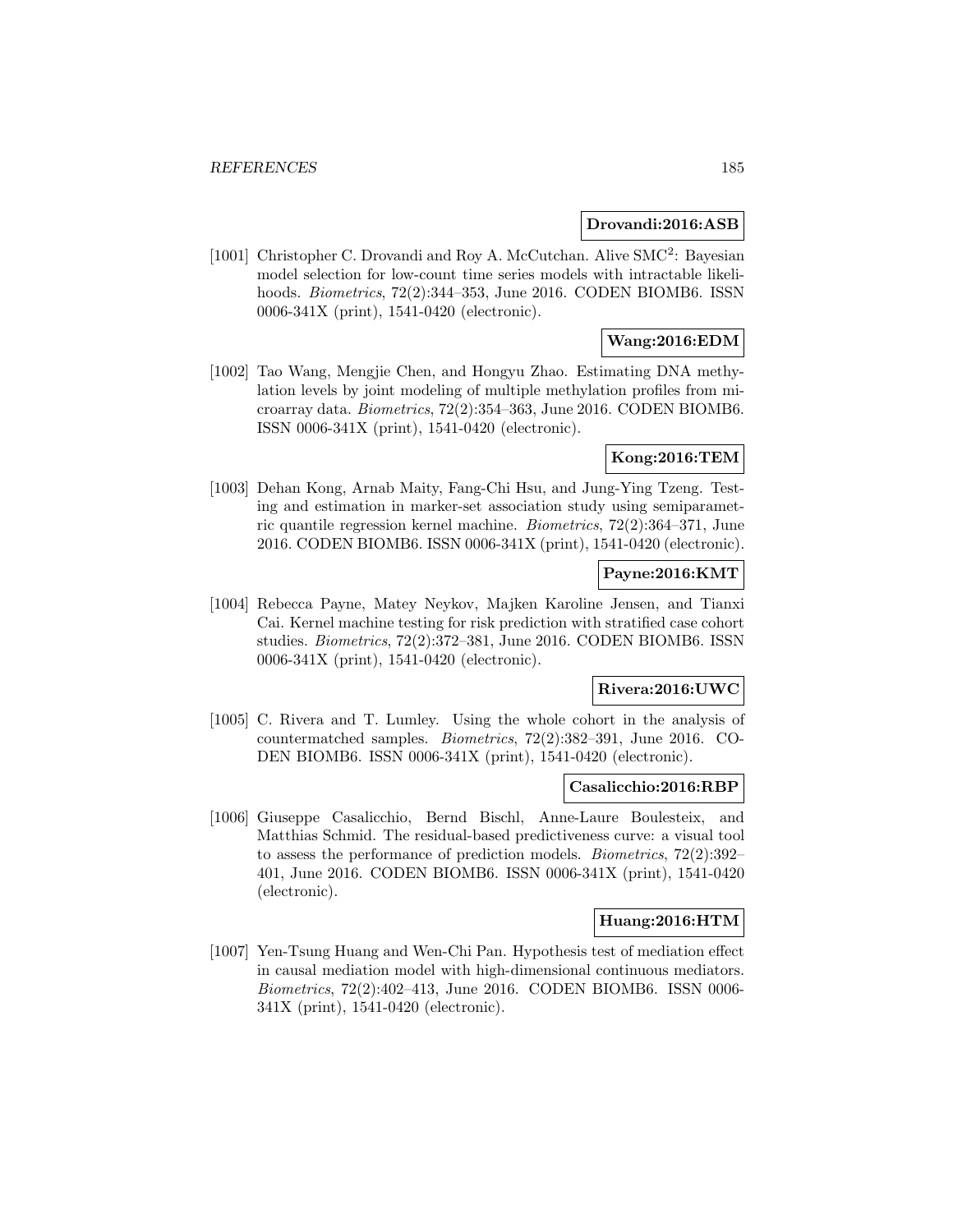#### **Zhang:2016:OBA**

[1008] Yifan Zhang, Lorenzo Trippa, and Giovanni Parmigiani. Optimal Bayesian adaptive trials when treatment efficacy depends on biomarkers. Biometrics, 72(2):414–421, June 2016. CODEN BIOMB6. ISSN 0006-341X (print), 1541-0420 (electronic).

# **Diaz:2016:EPA**

[1009] Iván Díaz, Elizabeth Colantuoni, and Michael Rosenblum. Enhanced precision in the analysis of randomized trials with ordinal outcomes. Biometrics, 72(2):422–431, June 2016. CODEN BIOMB6. ISSN 0006-341X (print), 1541-0420 (electronic).

## **Dutta:2016:RST**

[1010] Sandipan Dutta and Somnath Datta. A rank-sum test for clustered data when the number of subjects in a group within a cluster is informative. Biometrics, 72(2):432–440, June 2016. CODEN BIOMB6. ISSN 0006- 341X (print), 1541-0420 (electronic).

## **Bible:2016:CAR**

[1011] Joe Bible, James D. Beck, and Somnath Datta. Cluster adjusted regression for displaced subject data (CARDS): Marginal inference under potentially informative temporal cluster size profiles. Biometrics, 72(2): 441–451, June 2016. CODEN BIOMB6. ISSN 0006-341X (print), 1541- 0420 (electronic).

#### **DiRienzo:2016:PCS**

[1012] Albert Gregory DiRienzo. Parsimonious covariate selection with censored outcomes. Biometrics, 72(2):452–462, June 2016. CODEN BIOMB6. ISSN 0006-341X (print), 1541-0420 (electronic).

#### **Kjaersgaard:2016:IVM**

[1013] Maiken I. S. Kjaersgaard and Erik T. Parner. Instrumental variable method for time-to-event data using a pseudo-observation approach. Biometrics, 72(2):463–472, June 2016. CODEN BIOMB6. ISSN 0006-341X (print), 1541-0420 (electronic).

#### **Garcia-Zattera:2016:FAM**

[1014] María José García-Zattera, Alejandro Jara, and Arnost Komárek. A flexible AFT model for misclassified clustered interval-censored data. Biometrics, 72(2):473–483, June 2016. CODEN BIOMB6. ISSN 0006-341X (print), 1541-0420 (electronic).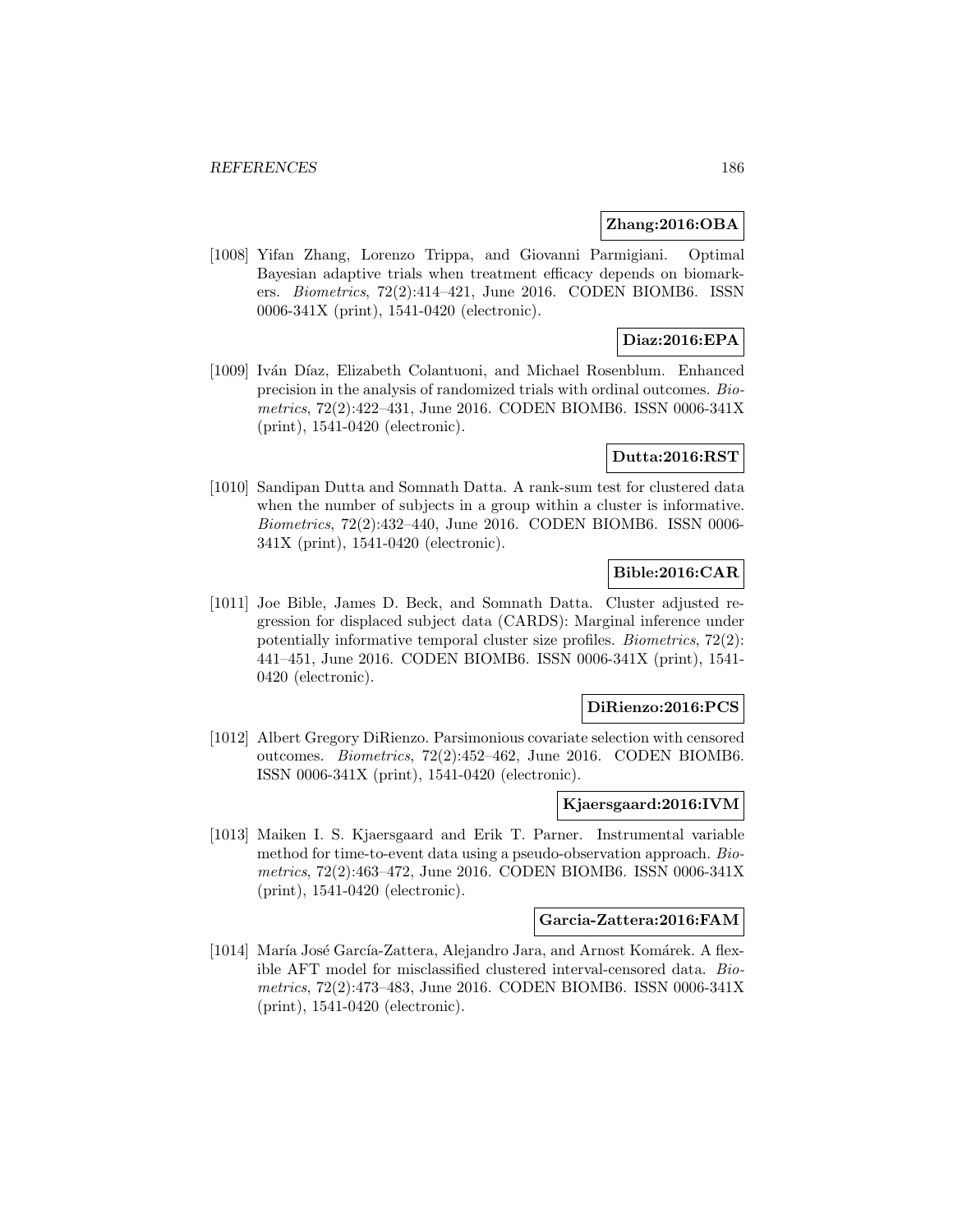#### **Zhao:2016:STG**

[1015] Sen Zhao and Ali Shojaie. A significance test for graph-constrained estimation. Biometrics, 72(2):484–493, June 2016. CODEN BIOMB6. ISSN 0006-341X (print), 1541-0420 (electronic).

### **Bansal:2016:TMH**

[1016] Naveen K. Bansal, Gholamhossein G. Hamedani, and Mehdi Maadooliat. Testing multiple hypotheses with skewed alternatives. Biometrics, 72(2): 494–502, June 2016. CODEN BIOMB6. ISSN 0006-341X (print), 1541- 0420 (electronic).

### **Rathnayake:2016:TBF**

[1017] Lasitha N. Rathnayake and Pankaj K. Choudhary. Tolerance bands for functional data. Biometrics, 72(2):503–512, June 2016. CODEN BIOMB6. ISSN 0006-341X (print), 1541-0420 (electronic).

# **Xiao:2016:MPU**

[1018] Luo Xiao, Bing He, Annemarie Koster, Paolo Caserotti, Brittney Lange-Maia, Nancy W. Glynn, Tamara B. Harris, and Ciprian M. Crainiceanu. Movement prediction using accelerometers in a human population. Biometrics, 72(2):513–524, June 2016. CODEN BIOMB6. ISSN 0006-341X (print), 1541-0420 (electronic).

## **Shu:2016:SMC**

[1019] Xu Shu and Douglas E. Schaubel. Semiparametric methods to contrast gap time survival functions: Application to repeat kidney transplantation. Biometrics, 72(2):525–534, June 2016. CODEN BIOMB6. ISSN 0006-341X (print), 1541-0420 (electronic).

### **Lee:2016:NMA**

[1020] Chi Hyun Lee, Xianghua Luo, Chiung-Yu Huang, Todd E. DeFor, Claudio G. Brunstein, and Daniel J. Weisdorf. Nonparametric methods for analyzing recurrent gap time data with application to infections after hematopoietic cell transplant. *Biometrics*, 72(2):535–545, June 2016. CODEN BIOMB6. ISSN 0006-341X (print), 1541-0420 (electronic).

## **Li:2016:MPE**

[1021] Yan Li, Orestis A. Panagiotou, Amanda Black, Dandan Liao, and Sholom Wacholder. Multivariate piecewise exponential survival modeling. Biometrics, 72(2):546–553, June 2016. CODEN BIOMB6. ISSN 0006-341X (print), 1541-0420 (electronic).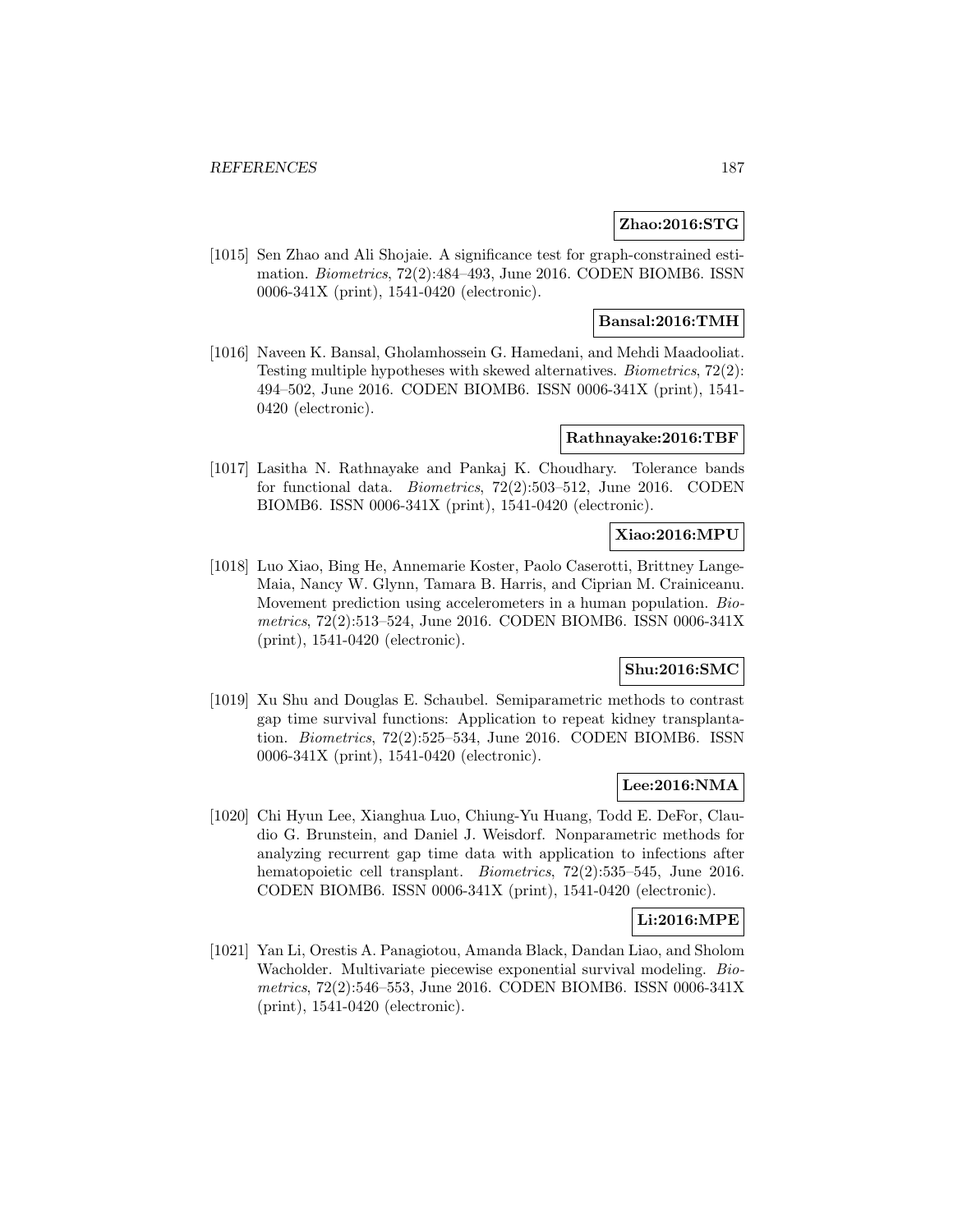#### **Zhao:2016:UBS**

[1022] Lili Zhao, Dai Feng, Guoan Chen, and Jeremy M. G. Taylor. A unified Bayesian semiparametric approach to assess discrimination ability in survival analysis. Biometrics, 72(2):554–562, June 2016. CODEN BIOMB6. ISSN 0006-341X (print), 1541-0420 (electronic).

## **Huang:2016:MAS**

[1023] Yen-Tsung Huang and Tianxi Cai. Mediation analysis for survival data using semiparametric probit models. Biometrics, 72(2):563–574, June 2016. CODEN BIOMB6. ISSN 0006-341X (print), 1541-0420 (electronic).

### **Ma:2016:BPM**

[1024] Junsheng Ma, Francesco C. Stingo, and Brian P. Hobbs. Bayesian predictive modeling for genomic based personalized treatment selection. Biometrics, 72(2):575–583, June 2016. CODEN BIOMB6. ISSN 0006-341X (print), 1541-0420 (electronic).

### **Satagopan:2016:BEB**

[1025] Jaya M. Satagopan, Ananda Sen, Qin Zhou, Qing Lan, Nathaniel Rothman, Hilde Langseth, and Lawrence S. Engel. Bayes and empirical Bayes methods for reduced rank regression models in matched case-control studies. Biometrics, 72(2):584–595, June 2016. CODEN BIOMB6. ISSN 0006-341X (print), 1541-0420 (electronic).

#### **Chen:2016:BHF**

[1026] Shuo Chen, F. DuBois Bowman, and Helen S. Mayberg. A Bayesian hierarchical framework for modeling brain connectivity for neuroimaging data. Biometrics, 72(2):596–605, June 2016. CODEN BIOMB6. ISSN 0006-341X (print), 1541-0420 (electronic).

#### **Choo-Wosoba:2016:MRM**

[1027] Hyoyoung Choo-Wosoba, Steven M. Levy, and Somnath Datta. Marginal regression models for clustered count data based on zero-inflated Conway–Maxwell–Poisson distribution with applications. Biometrics, 72 (2):606–618, June 2016. CODEN BIOMB6. ISSN 0006-341X (print), 1541-0420 (electronic).

### **King:2016:SMA**

[1028] Ruth King and Roland Langrock. Semi-Markov arnason-Schwarz models. Biometrics, 72(2):619–628, June 2016. CODEN BIOMB6. ISSN 0006- 341X (print), 1541-0420 (electronic).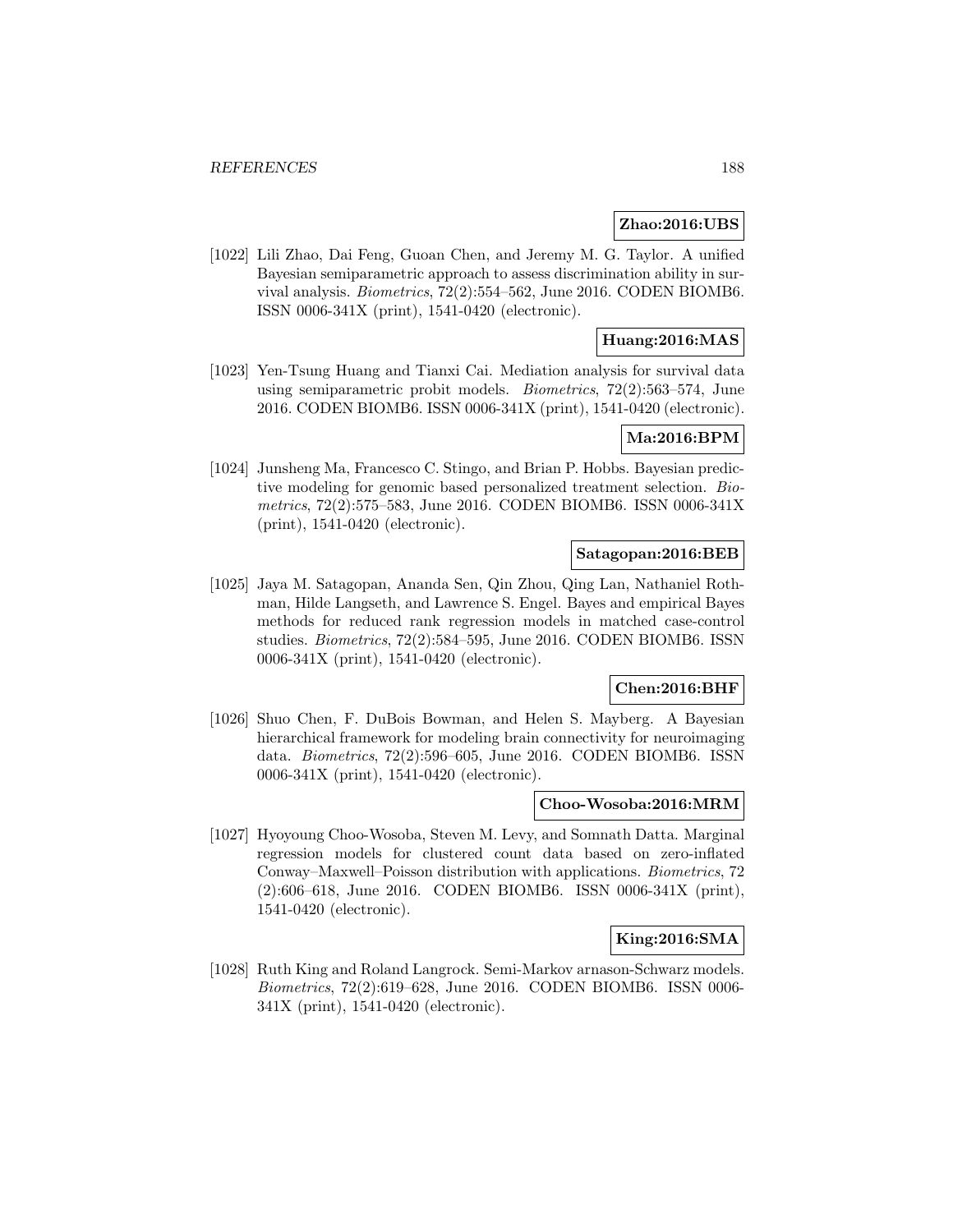# **Liu:2016:USB**

[1029] Qianying Liu, Lin S. Chen, Dan L. Nicolae, and Brandon L. Pierce. A unified set-based test with adaptive filtering for gene-environment interaction analyses. Biometrics, 72(2):629–638, June 2016. CODEN BIOMB6. ISSN 0006-341X (print), 1541-0420 (electronic).

## **Liang:2016:FDR**

[1030] Kun Liang. False discovery rate estimation for large-scale homogeneous discrete p-values. Biometrics, 72(2):639–648, June 2016. CODEN BIOMB6. ISSN 0006-341X (print), 1541-0420 (electronic).

## **Giraud:2016:COD**

[1031] Christophe Giraud, Clément Calenge, Camille Coron, and Romain Julliard. Capitalizing on opportunistic data for monitoring relative abundances of species. *Biometrics*, 72(2):649–658, June 2016. CODEN BIOMB6. ISSN 0006-341X (print), 1541-0420 (electronic).

### **Agresti:2016:BRF**

[1032] Alan Agresti. Book review: Friendly, Michael and Meyer, David. Discrete Data Analysis with R: Visualization and Modeling Techniques for Categorical and Count Data. Boca Raton, FL: CRC Press. Biometrics, 72(2):659–660, June 2016. CODEN BIOMB6. ISSN 0006-341X (print), 1541-0420 (electronic).

### **vanLieshout:2016:BRB**

[1033] M. N. M. van Lieshout. Book review: Baddeley, Adrian, Rubak, Ege, and Turner, Rolf, Spatial Point Patterns: Methodology and Applications with R. Boca Raton, FL: CRC Press. Biometrics, 72(2):660–661, June 2016. CODEN BIOMB6. ISSN 0006-341X (print), 1541-0420 (electronic).

#### **Rolles:2016:BRW**

[1034] Silke Rolles. Book review: Wai-Yuan, Tan, Stochastic Models with Applications to Genetics, Cancers, AIDS, and Other Biomedical Systems, 2nd ed. Singapore: World Scientific Publishing Co. Biometrics, 72(2): 661, June 2016. CODEN BIOMB6. ISSN 0006-341X (print), 1541-0420 (electronic).

#### **Ankerst:2016:BRH**

[1035] Donna Pauler Ankerst. Book review: Harron, Katie, Goldstein, Harvey, and Dibben, Chris, eds., Methodological Developments in Data Linkage. New York: Wiley. Biometrics, 72(2):661–662, June 2016. CODEN BIOMB6. ISSN 0006-341X (print), 1541-0420 (electronic).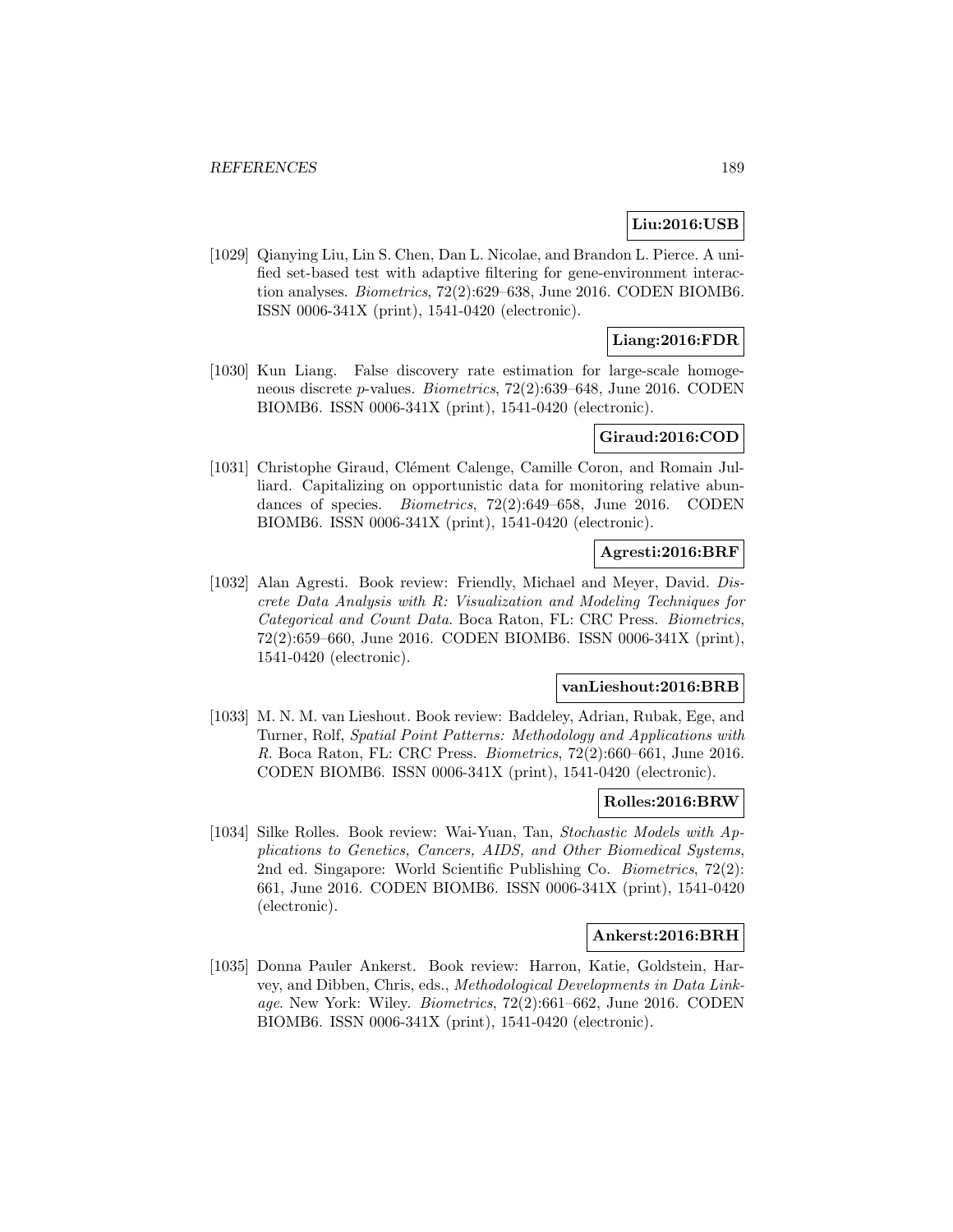#### **Anonymous:2016:IITc**

[1036] Anonymous. Issue information — TOC. Biometrics,  $72(3):663-664$ , September 2016. CODEN BIOMB6. ISSN 0006-341X (print), 1541-0420 (electronic).

#### **Anonymous:2016:IIMc**

[1037] Anonymous. Issue information — masthead. Biometrics, 72(3):665, September 2016. CODEN BIOMB6. ISSN 0006-341X (print), 1541-0420 (electronic).

## **Anonymous:2016:IIIc**

[1038] Anonymous. Issue information — info for authors. Biometrics, 72(3):666, September 2016. CODEN BIOMB6. ISSN 0006-341X (print), 1541-0420 (electronic).

## **Anonymous:2016:IIEc**

[1039] Anonymous. Issue information — Ed board. Biometrics, 72(3):667–668, September 2016. CODEN BIOMB6. ISSN 0006-341X (print), 1541-0420 (electronic).

# **Alonso:2016:ITA**

[1040] Ariel Alonso, Wim Van der Elst, Geert Molenberghs, Marc Buyse, and Tomasz Burzykowski. An information-theoretic approach for the evaluation of surrogate endpoints based on causal inference. Biometrics, 72(3): 669–677, September 2016. CODEN BIOMB6. ISSN 0006-341X (print), 1541-0420 (electronic).

# **Huque:2016:SRC**

[1041] Md Hamidul Huque, Howard D. Bondell, Raymond J. Carroll, and Louise M. Ryan. Spatial regression with covariate measurement error: a semiparametric approach. Biometrics, 72(3):678–686, September 2016. CODEN BIOMB6. ISSN 0006-341X (print), 1541-0420 (electronic).

## **Moller:2016:MST**

[1042] Jesper Møller, Mohammad Ghorbani, and Ege Rubak. Mechanistic spatio-temporal point process models for marked point processes, with a view to forest stand data. Biometrics, 72(3):687–696, September 2016. CODEN BIOMB6. ISSN 0006-341X (print), 1541-0420 (electronic).

# **Bohning:2016:FRR**

[1043] Dankmar Böhning, Irene Rocchetti, Marco Alfó, and Heinz Holling. A flexible ratio regression approach for zero-truncated capture-recapture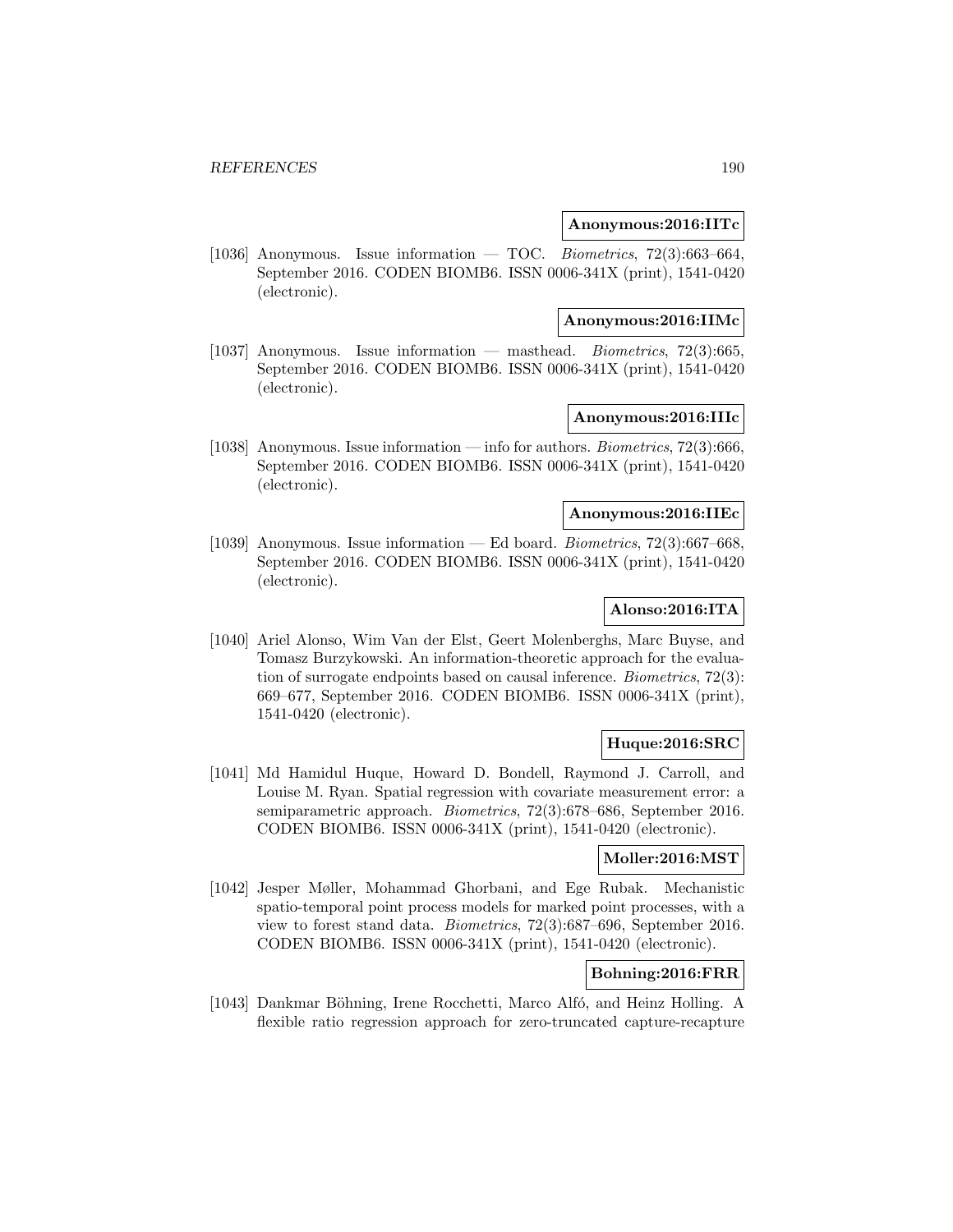counts. Biometrics, 72(3):697–706, September 2016. CODEN BIOMB6. ISSN 0006-341X (print), 1541-0420 (electronic).

# **Li:2016:FLF**

[1044] Dan Li, Xia Wang, Lizhen Lin, and Dipak K. Dey. Flexible link functions in nonparametric binary regression with Gaussian process priors. Biometrics, 72(3):707–719, September 2016. CODEN BIOMB6. ISSN 0006-341X (print), 1541-0420 (electronic).

# **Zhang:2016:RNE**

[1045] Ying Zhang, Gang Cheng, and Wanzhu Tu. Robust nonparametric estimation of monotone regression functions with interval-censored observations. Biometrics, 72(3):720–730, September 2016. CODEN BIOMB6. ISSN 0006-341X (print), 1541-0420 (electronic).

### **Johnson:2016:MSI**

[1046] Brent A. Johnson, Qi Long, Yijian Huang, Kari Chansky, and Mary Redman. Model selection and inference for censored lifetime medical expenditures. Biometrics, 72(3):731–741, September 2016. CODEN BIOMB6. ISSN 0006-341X (print), 1541-0420 (electronic).

# **Li:2016:ETE**

[1047] Shuli Li and Robert J. Gray. Estimating treatment effect in a proportional hazards model in randomized clinical trials with all-or-nothing compliance. Biometrics, 72(3):742–750, September 2016. CODEN BIOMB6. ISSN 0006-341X (print), 1541-0420 (electronic).

## **Su:2016:SEC**

[1048] Xiaogang Su, Chalani S. Wijayasinghe, Juanjuan Fan, and Ying Zhang. Sparse estimation of Cox proportional hazards models via approximated information criteria. Biometrics, 72(3):751–759, September 2016. CO-DEN BIOMB6. ISSN 0006-341X (print), 1541-0420 (electronic).

#### **Graffeo:2016:LRT**

[1049] Nathalie Grafféo, Fabienne Castell, Aurélien Belot, and Roch Giorgi. A log-rank-type test to compare net survival distributions. Biometrics, 72(3):760–769, September 2016. CODEN BIOMB6. ISSN 0006-341X (print), 1541-0420 (electronic).

### **Yang:2016:NFD**

[1050] Jing Yang and Limin Peng. A new flexible dependence measure for semicompeting risks. Biometrics, 72(3):770–779, September 2016. CODEN BIOMB6. ISSN 0006-341X (print), 1541-0420 (electronic).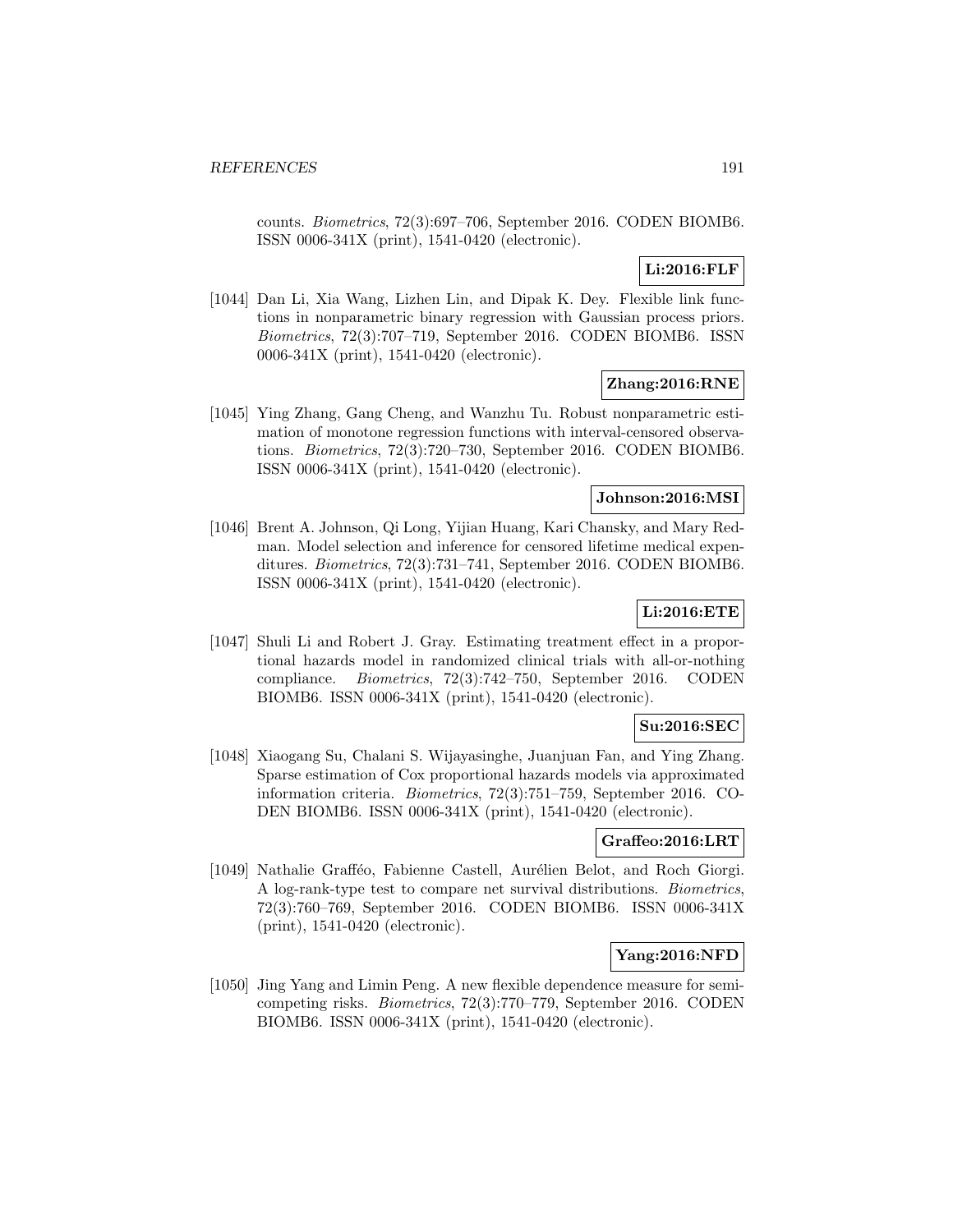#### **Huang:2016:NAB**

[1051] Chiung-Yu Huang, Chenguang Wang, and Mei-Cheng Wang. Nonparametric analysis of bivariate gap time with competing risks. *Biometrics*, 72(3):780–790, September 2016. CODEN BIOMB6. ISSN 0006-341X (print), 1541-0420 (electronic).

# **Han:2016:ESD**

[1052] Sung Won Han and Hua Zhong. Estimation of sparse directed acyclic graphs for multivariate counts data. Biometrics, 72(3):791–803, September 2016. CODEN BIOMB6. ISSN 0006-341X (print), 1541-0420 (electronic).

#### **Bonafede:2016:MOH**

[1053] Elisabetta Bonafede, Franck Picard, Stéphane Robin, and Cinzia Viroli. Modeling overdispersion heterogeneity in differential expression analysis using mixtures. Biometrics, 72(3):804–814, September 2016. CODEN BIOMB6. ISSN 0006-341X (print), 1541-0420 (electronic).

# **Hu:2016:SMS**

[1054] Jianhua Hu, Liwen Zhang, and Huixia Judy Wang. Sequential model selection-based segmentation to detect DNA copy number variation. Biometrics, 72(3):815–826, September 2016. CODEN BIOMB6. ISSN 0006- 341X (print), 1541-0420 (electronic).

### **Baker:2016:LCT**

[1055] Stuart G. Baker. The latent class twin method. Biometrics, 72(3):827– 834, September 2016. CODEN BIOMB6. ISSN 0006-341X (print), 1541- 0420 (electronic).

## **Pini:2016:ITP**

[1056] Alessia Pini and Simone Vantini. The interval testing procedure: a general framework for inference in functional data analysis. Biometrics, 72(3):835–845, September 2016. CODEN BIOMB6. ISSN 0006-341X (print), 1541-0420 (electronic).

### **Lin:2016:IFP**

[1057] Zhenhua Lin, Liangliang Wang, and Jiguo Cao. Interpretable functional principal component analysis. Biometrics, 72(3):846–854, September 2016. CODEN BIOMB6. ISSN 0006-341X (print), 1541-0420 (electronic).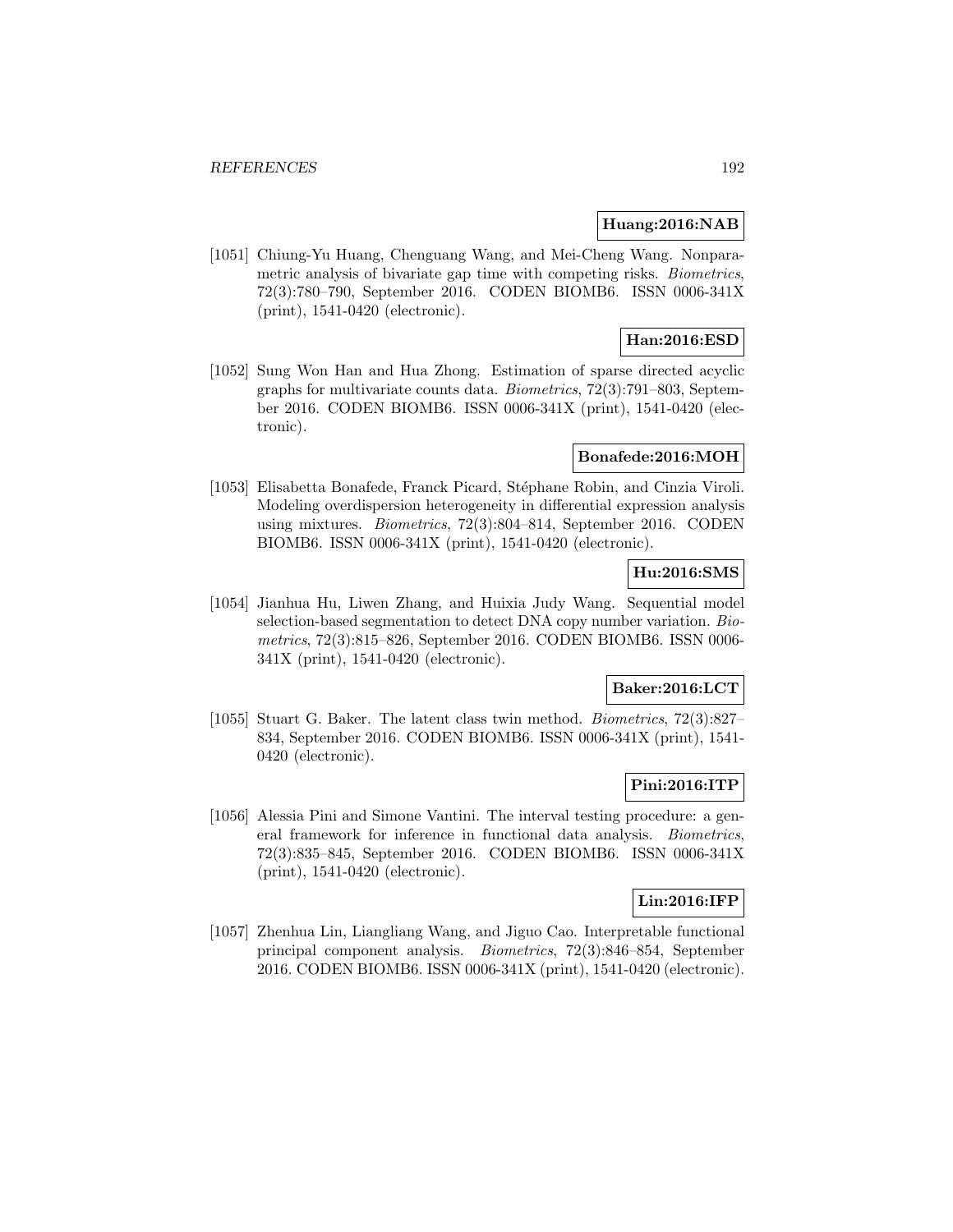### **Wallace:2016:MAD**

[1058] Michael P. Wallace, Erica E. M. Moodie, and David A. Stephens. Model assessment in dynamic treatment regimen estimation via double robustness. Biometrics, 72(3):855–864, September 2016. CODEN BIOMB6. ISSN 0006-341X (print), 1541-0420 (electronic).

### **Chakraborty:2016:EOS**

[1059] Bibhas Chakraborty, Palash Ghosh, Erica E. M. Moodie, and A. John Rush. Estimating optimal shared-parameter dynamic regimens with application to a multistage depression clinical trial. Biometrics, 72(3):865– 876, September 2016. CODEN BIOMB6. ISSN 0006-341X (print), 1541- 0420 (electronic).

## **Li:2016:PEP**

[1060] Junlong Li, Lihui Zhao, Lu Tian, Tianxi Cai, Brian Claggett, Andrea Callegaro, Benjamin Dizier, Bart Spiessens, Fernando Ulloa-Montoya, and Lee-Jen Wei. A predictive enrichment procedure to identify potential responders to a new therapy for randomized, comparative controlled clinical studies. Biometrics, 72(3):877–887, September 2016. CODEN BIOMB6. ISSN 0006-341X (print), 1541-0420 (electronic).

## **Tayob:2016:UEB**

[1061] Nabihah Tayob, Kim-Anh Do, and Ziding Feng. Unbiased estimation of biomarker panel performance when combining training and testing data in a group sequential design. Biometrics, 72(3):888–896, September 2016. CODEN BIOMB6. ISSN 0006-341X (print), 1541-0420 (electronic).

## **Wang:2016:AIA**

[1062] Ming Wang and Qi Long. Addressing issues associated with evaluating prediction models for survival endpoints based on the concordance statistic. Biometrics, 72(3):897–906, September 2016. CODEN BIOMB6. ISSN 0006-341X (print), 1541-0420 (electronic).

## **Krol:2016:JML**

[1063] Agnieszka Król, Loïc Ferrer, Jean-Pierre Pignon, Cécile Proust-Lima, Michel Ducreux, Olivier Bouché, Stefan Michiels, and Virginie Rondeau. Joint model for left-censored longitudinal data, recurrent events and terminal event: Predictive abilities of tumor burden for cancer evolution with application to the FFCD 2000–05 trial. *Biometrics*, 72(3):907–916, September 2016. CODEN BIOMB6. ISSN 0006-341X (print), 1541-0420 (electronic).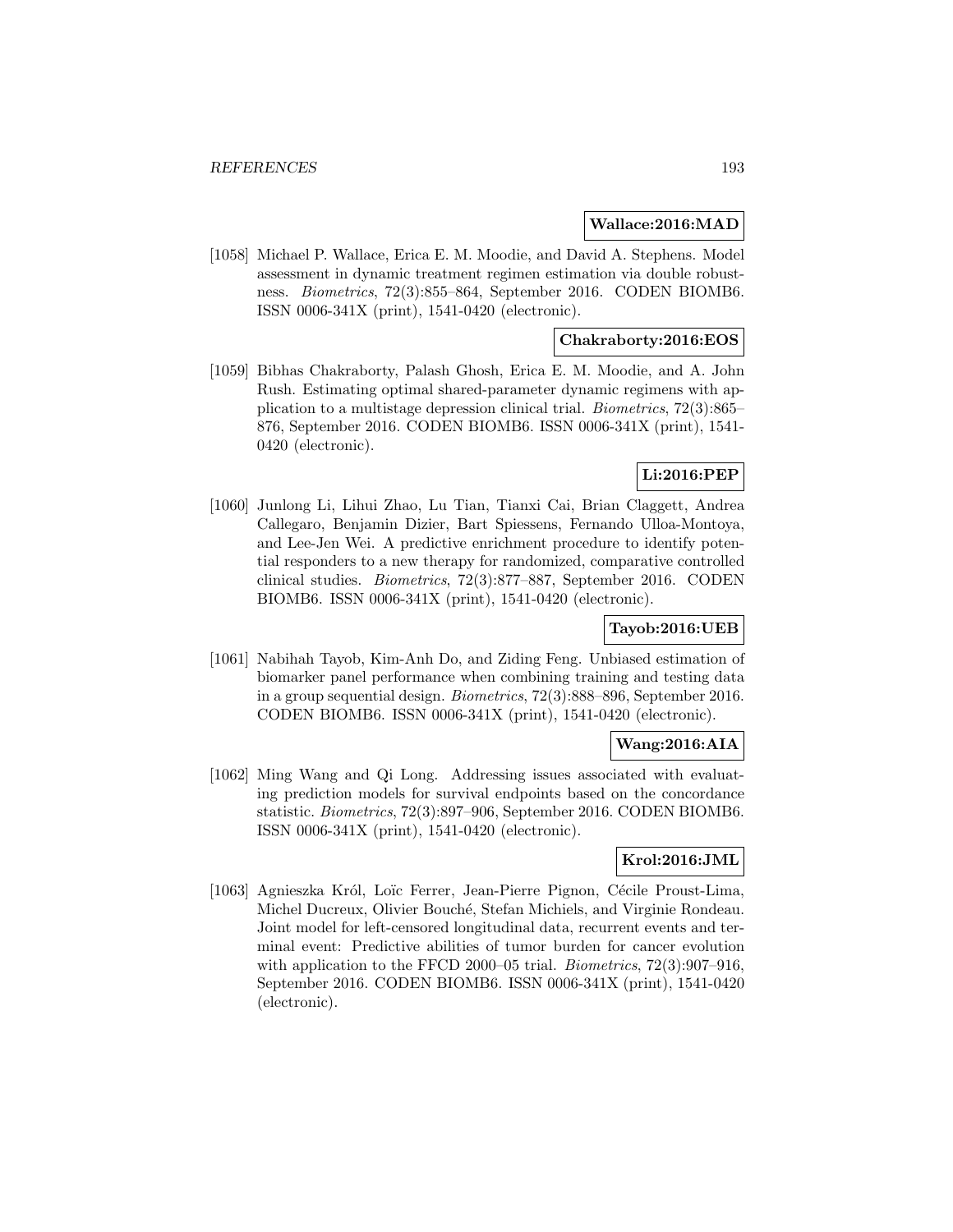### **Kim:2016:CJM**

[1064] Sungduk Kim and Paul S. Albert. A class of joint models for multivariate longitudinal measurements and a binary event. *Biometrics*,  $72(3):917-$ 925, September 2016. CODEN BIOMB6. ISSN 0006-341X (print), 1541- 0420 (electronic).

### **Ramchandani:2016:GRT**

[1065] Ritesh Ramchandani, David A. Schoenfeld, and Dianne M. Finkelstein. Global rank tests for multiple, possibly censored, outcomes. Biometrics, 72(3):926–935, September 2016. CODEN BIOMB6. ISSN 0006-341X (print), 1541-0420 (electronic).

#### **Shaby:2016:TGM**

[1066] Benjamin A. Shaby, Gaia Skibinski, Michael Ando, Eva S. LaDow, and Steven Finkbeiner. A three-groups model for high-throughput survival screens. Biometrics, 72(3):936–944, September 2016. CODEN BIOMB6. ISSN 0006-341X (print), 1541-0420 (electronic).

### **Shi:2016:NRE**

[1067] Jingchunzi Shi and Seunggeun Lee. A novel random effect model for GWAS meta-analysis and its application to trans-ethnic meta-analysis. Biometrics, 72(3):945–954, September 2016. CODEN BIOMB6. ISSN 0006-341X (print), 1541-0420 (electronic).

## **Xu:2016:BIL**

[1068] Yanxun Xu, Peter Müller, and Donatello Telesca. Bayesian inference for latent biologic structure with determinantal point processes (DPP). Biometrics, 72(3):955–964, September 2016. CODEN BIOMB6. ISSN 0006-341X (print), 1541-0420 (electronic).

## **Lyles:2016:EDS**

[1069] Robert H. Lyles, Emily M. Mitchell, Clarice R. Weinberg, David M. Umbach, and Enrique F. Schisterman. An efficient design strategy for logistic regression using outcome- and covariate-dependent pooling of biospecimens prior to assay. Biometrics, 72(3):965–975, September 2016. CODEN BIOMB6. ISSN 0006-341X (print), 1541-0420 (electronic).

#### **Mehtala:2016:EIH**

[1070] Juha Mehtälä, Ron Dagan, and Kari Auranen. Estimation and interpretation of heterogeneous vaccine efficacy against recurrent infections. Biometrics, 72(3):976–985, September 2016. CODEN BIOMB6. ISSN 0006-341X (print), 1541-0420 (electronic).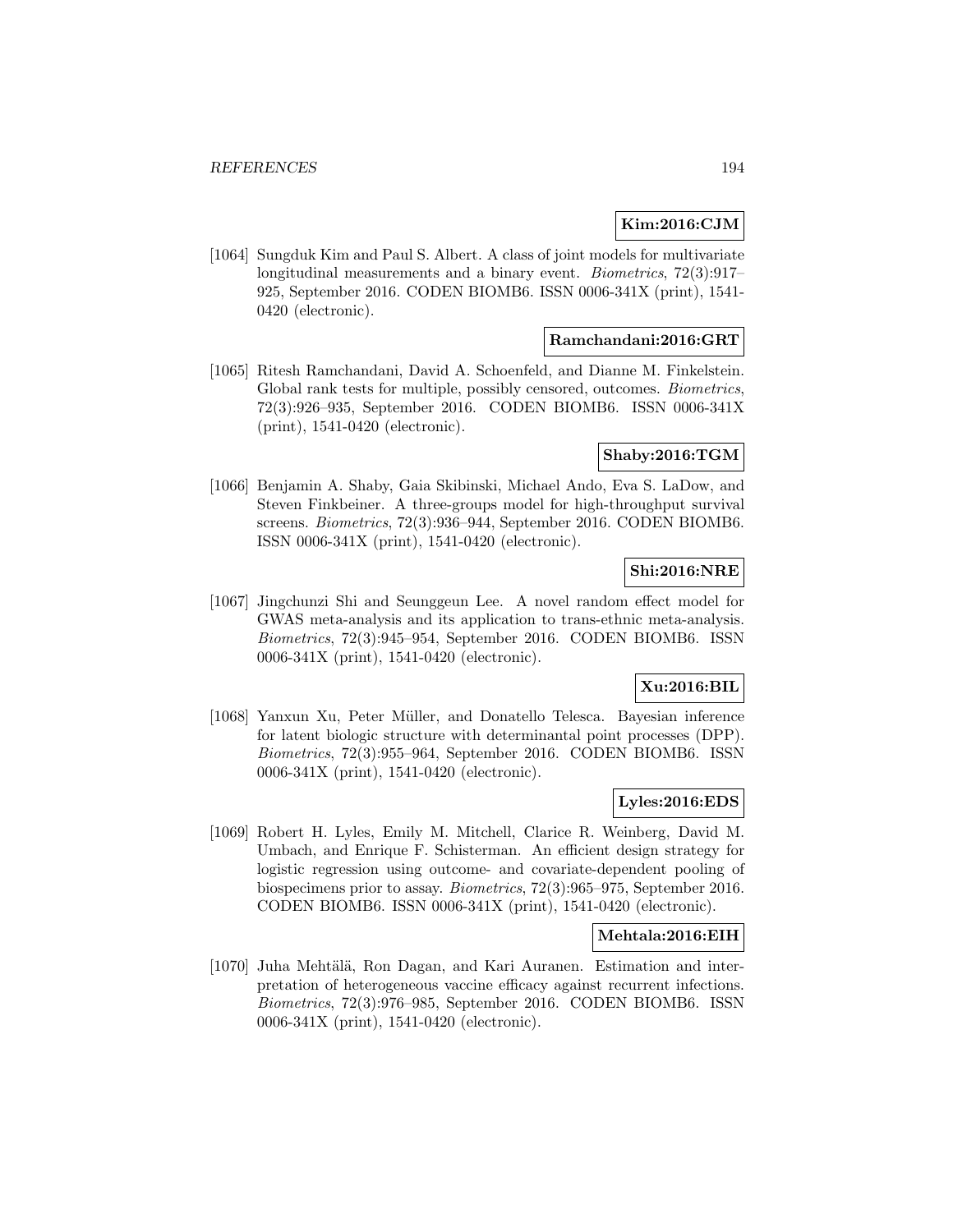#### **Todem:2016:MMM**

[1071] David Todem, KyungMann Kim, and Wei-Wen Hsu. Marginal mean models for zero-inflated count data. Biometrics, 72(3):986–994, September 2016. CODEN BIOMB6. ISSN 0006-341X (print), 1541-0420 (electronic).

### **Devlin:2016:BMR**

[1072] Sean M. Devlin, Irina Ostrovnaya, and Mithat Gönen. Boomerang: a method for recursive reclassification. Biometrics, 72(3):995–1002, September 2016. CODEN BIOMB6. ISSN 0006-341X (print), 1541-0420 (electronic).

### **Chan:2016:RRI**

[1073] Kwun Chuen Gary Chan. Reader reaction: Instrumental variable additive hazards models with exposure-dependent censoring. Biometrics, 72(3):1003–1005, September 2016. CODEN BIOMB6. ISSN 0006-341X (print), 1541-0420 (electronic).

## **Steyerberg:2016:BRH**

[1074] E. W. Steyerberg. Book review: Harrell, Frank E., Regression Modeling Strategies: With Applications, to Linear Models, Logistic and Ordinal Regression, and Survival Analysis, 2nd ed. Heidelberg: Springer. Biometrics, 72(3):1006–1007, September 2016. CODEN BIOMB6. ISSN 0006-341X (print), 1541-0420 (electronic).

#### **Paulus:2016:BRB**

[1075] Julie Paulus. Book review: Broemeling, Lyle D., Bayesian Methods in Epidemiology. Boca Raton, FL: CRC Press. Biometrics, 72(3):1006– 1008, September 2016. CODEN BIOMB6. ISSN 0006-341X (print), 1541-0420 (electronic).

## **Tellier:2016:BRD**

[1076] Aurélien Tellier. Book review: Datta, Somnath and Nettleton, Dan, Statistical Analysis of Next-Generation Sequencing Data. Heidelberg: Springer. Biometrics, 72(3):1008, September 2016. CODEN BIOMB6. ISSN 0006-341X (print), 1541-0420 (electronic).

#### **Ankerst:2016:BRF**

[1077] Donna Pauler Ankerst. Book review: Fitzmaurice, Garrett M., Laird, Nan M., and Ware, James H., Applied Longitudinal Analysis. Hoboken: Wiley. Biometrics, 72(3):1009, September 2016. CODEN BIOMB6. ISSN 0006-341X (print), 1541-0420 (electronic).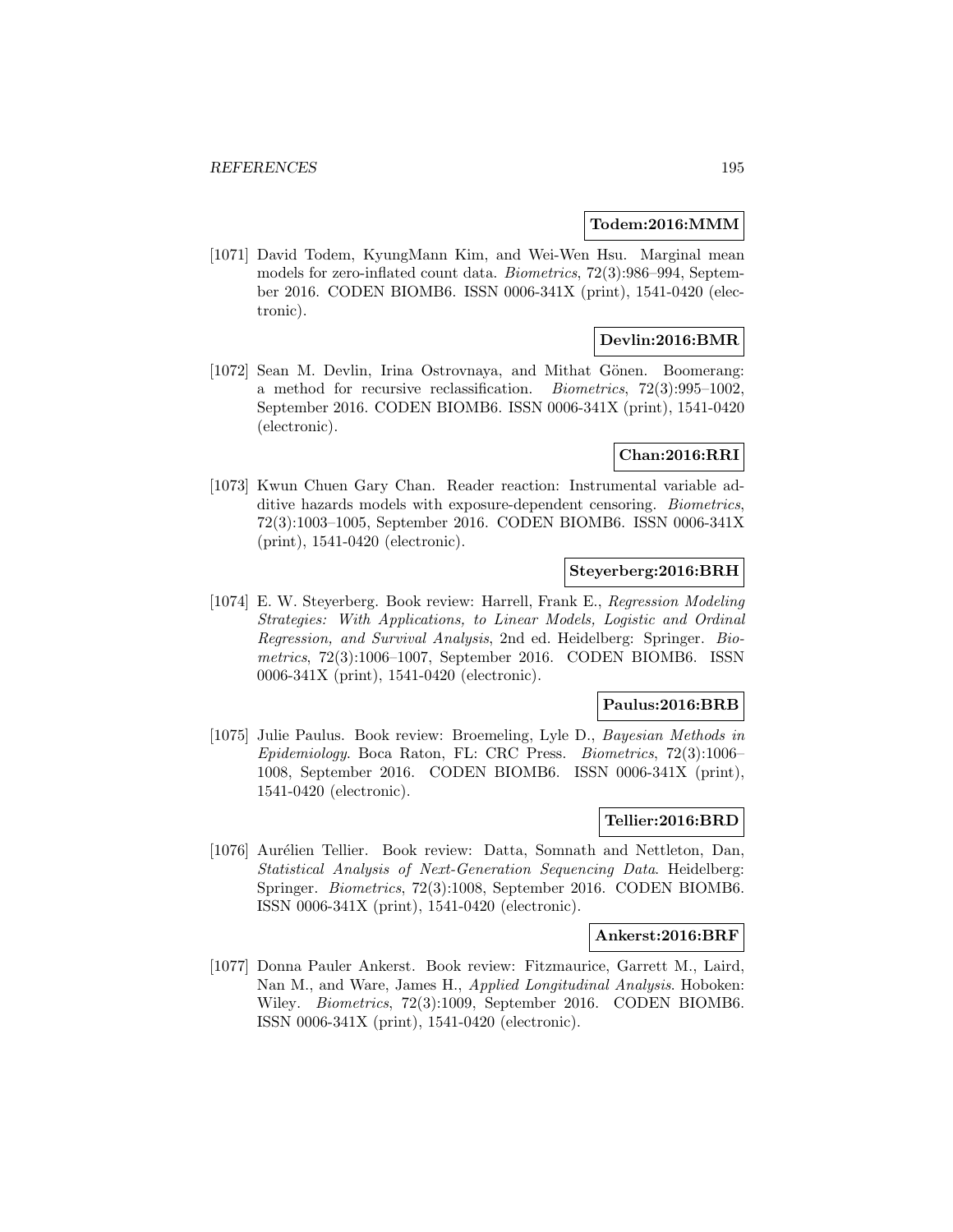#### **Anonymous:2016:IITd**

[1078] Anonymous. Issue information — TOC. Biometrics,  $72(4):1011-1012$ . December 2016. CODEN BIOMB6. ISSN 0006-341X (print), 1541-0420 (electronic).

#### **Anonymous:2016:IIMd**

[1079] Anonymous. Issue information — masthead. Biometrics, 72(4):1013, December 2016. CODEN BIOMB6. ISSN 0006-341X (print), 1541-0420 (electronic).

## **Anonymous:2016:IIId**

[1080] Anonymous. Issue information — info for authors. *Biometrics*,  $72(4)$ : 1014, December 2016. CODEN BIOMB6. ISSN 0006-341X (print), 1541- 0420 (electronic).

## **Anonymous:2016:IIEd**

[1081] Anonymous. Issue information — Ed board. Biometrics, 72(4):1015– 1016, December 2016. CODEN BIOMB6. ISSN 0006-341X (print), 1541- 0420 (electronic).

## **Shen:2016:IPM**

[1082] Yuanyuan Shen and Tianxi Cai. Identifying predictive markers for personalized treatment selection. Biometrics, 72(4):1017–1025, December 2016. CODEN BIOMB6. ISSN 0006-341X (print), 1541-0420 (electronic).

#### **Schnell:2016:BCS**

[1083] Patrick M. Schnell, Qi Tang, Walter W. Offen, and Bradley P. Carlin. A Bayesian credible subgroups approach to identifying patient subgroups with positive treatment effects. Biometrics, 72(4):1026–1036, December 2016. CODEN BIOMB6. ISSN 0006-341X (print), 1541-0420 (electronic).

## **Payne:2016:RRP**

[1084] Rebecca Payne, Ming Yang, Yingye Zheng, Majken K. Jensen, and Tianxi Cai. Robust risk prediction with biomarkers under two-phase stratified cohort design. Biometrics, 72(4):1037–1045, December 2016. CODEN BIOMB6. ISSN 0006-341X (print), 1541-0420 (electronic).

### **Gabriel:2016:CBT**

[1085] Erin E. Gabriel, Michael J. Daniels, and M. Elizabeth Halloran. Comparing biomarkers as trial level general surrogates. Biometrics, 72(4): 1046–1054, December 2016. CODEN BIOMB6. ISSN 0006-341X (print), 1541-0420 (electronic).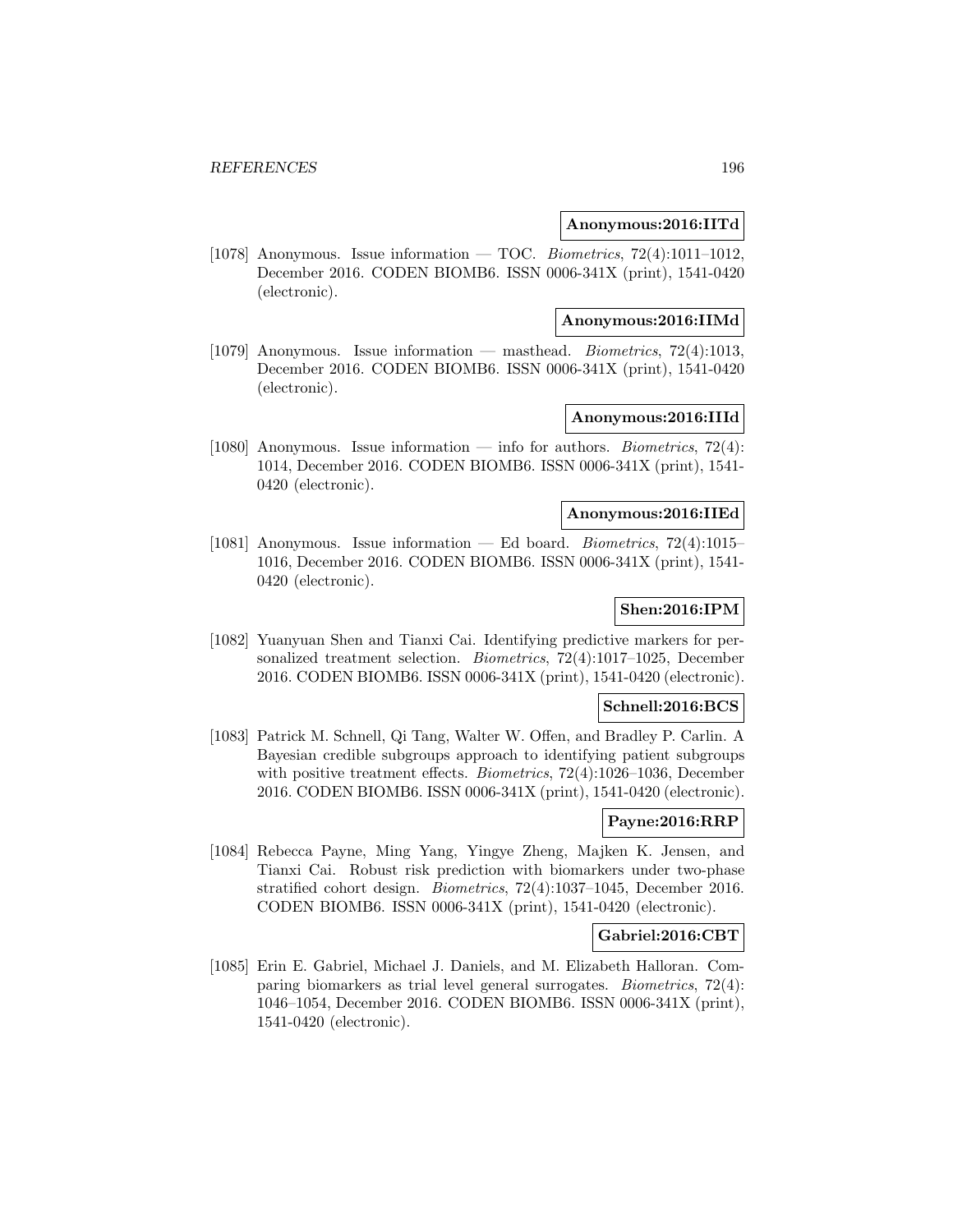### **Yang:2016:PSM**

[1086] Shu Yang, Guido W. Imbens, Zhanglin Cui, Douglas E. Faries, and Zbigniew Kadziola. Propensity score matching and subclassification in observational studies with multi-level treatments. Biometrics, 72(4):1055– 1065, December 2016. CODEN BIOMB6. ISSN 0006-341X (print), 1541- 0420 (electronic).

# **Prague:2016:AIC**

[1087] Melanie Prague, Rui Wang, Alisa Stephens, Eric Tchetgen Tchetgen, and Victor DeGruttola. Accounting for interactions and complex intersubject dependency in estimating treatment effect in cluster-randomized trials with missing outcomes. Biometrics, 72(4):1066–1077, December 2016. CODEN BIOMB6. ISSN 0006-341X (print), 1541-0420 (electronic).

#### **Lin:2016:SIT**

[1088] Dan-Yu Lin, Jianjian Gong, Paul Gallo, Paul H. Bunn, and David Couper. Simultaneous inference on treatment effects in survival studies with factorial designs. Biometrics, 72(4):1078–1085, December 2016. CODEN BIOMB6. ISSN 0006-341X (print), 1541-0420 (electronic).

### **Cao:2016:SEC**

[1089] Yongxiu Cao, Jian Huang, Yanyan Liu, and Xingqiu Zhao. Sieve estimation of Cox models with latent structures. Biometrics, 72(4):1086–1097, December 2016. CODEN BIOMB6. ISSN 0006-341X (print), 1541-0420 (electronic).

## **Lin:2016:CIH**

[1090] Dan-Yu Lin, Luyan Dai, Gang Cheng, and Martin Oliver Sailer. On confidence intervals for the hazard ratio in randomized clinical trials. Biometrics, 72(4):1098–1102, December 2016. CODEN BIOMB6. ISSN 0006-341X (print), 1541-0420 (electronic).

### **Wang:2016:RAC**

[1091] Peijie Wang, Hui Zhao, and Jianguo Sun. Regression analysis of case k interval-censored failure time data in the presence of informative censoring. Biometrics, 72(4):1103–1112, December 2016. CODEN BIOMB6. ISSN 0006-341X (print), 1541-0420 (electronic).

# **Hu:2016:MRA**

[1092] X. Joan Hu and Rhonda J. Rosychuk. Marginal regression analysis of recurrent events with coarsened censoring times. Biometrics, 72(4):1113–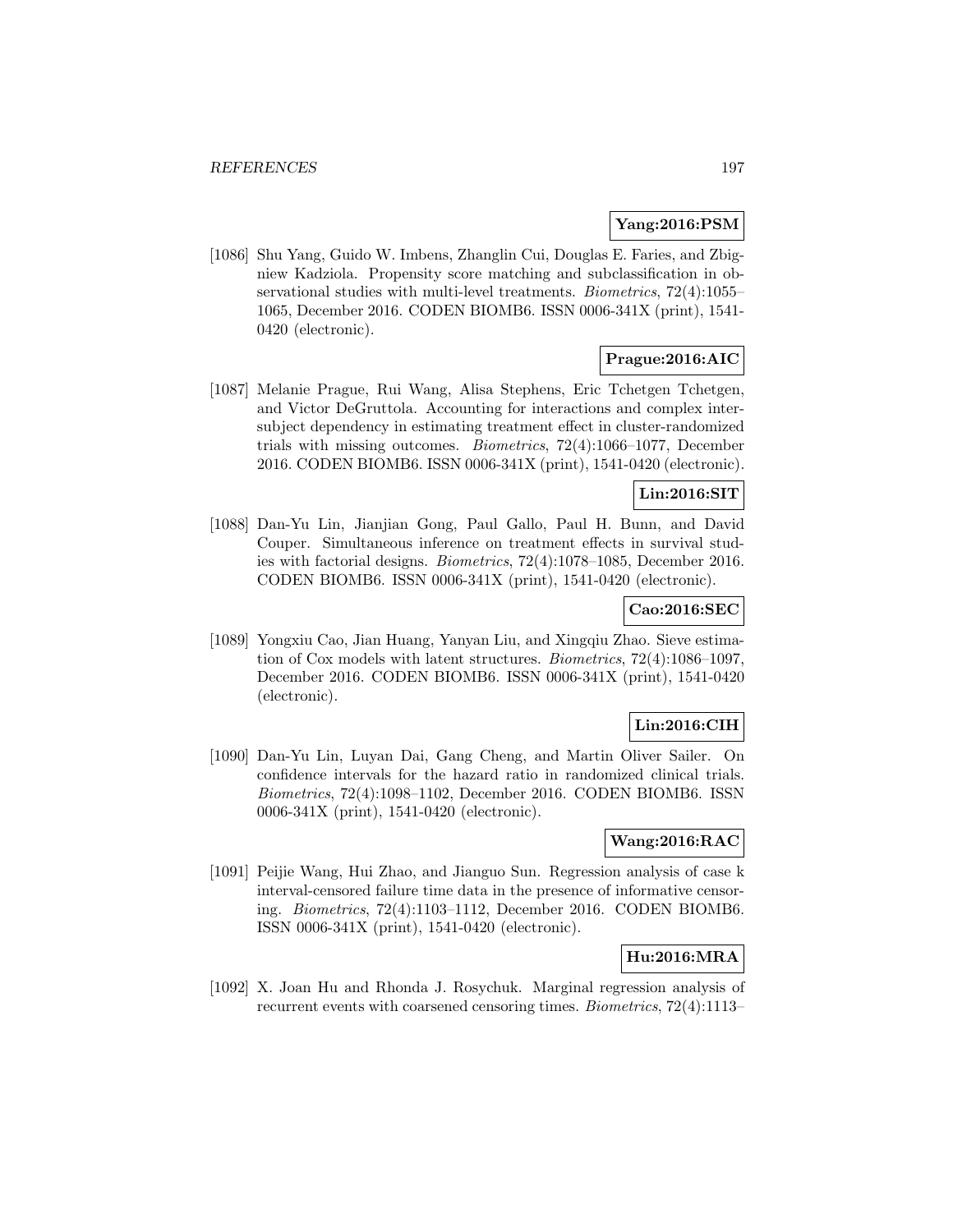1122, December 2016. CODEN BIOMB6. ISSN 0006-341X (print), 1541- 0420 (electronic).

#### **Rouanet:2016:JLC**

[1093] Anaïs Rouanet, Pierre Joly, Jean-François Dartigues, Cécile Proust-Lima, and Hélène Jacqmin-Gadda. Joint latent class model for longitudinal data and interval-censored semi-competing events: Application to dementia. Biometrics, 72(4):1123–1135, December 2016. CODEN BIOMB6. ISSN 0006-341X (print), 1541-0420 (electronic).

## **Huang:2016:IEU**

[1094] Yih-Huei Huang, Wen-Han Hwang, and Fei-Yin Chen. Improving efficiency using the Rao-Blackwell theorem in corrected and conditional score estimation methods for joint models. Biometrics, 72(4):1136–1144, December 2016. CODEN BIOMB6. ISSN 0006-341X (print), 1541-0420 (electronic).

# **Li:2016:SII**

[1095] Jialiang Li, Qi Zheng, Limin Peng, and Zhipeng Huang. Survival impact index and ultrahigh-dimensional model-free screening with survival outcomes. Biometrics, 72(4):1145–1154, December 2016. CODEN BIOMB6. ISSN 0006-341X (print), 1541-0420 (electronic).

### **Fang:2016:FVS**

[1096] Zaili Fang, Inyoung Kim, and Patrick Schaumont. Flexible variable selection for recovering sparsity in nonadditive nonparametric models. Biometrics, 72(4):1155–1163, December 2016. CODEN BIOMB6. ISSN 0006-341X (print), 1541-0420 (electronic).

### **Feng:2016:VSB**

[1097] Wenning Feng, Abdhi Sarkar, Chae Young Lim, and Tapabrata Maiti. Variable selection for binary spatial regression: Penalized quasilikelihood approach. Biometrics, 72(4):1164–1172, December 2016. CO-DEN BIOMB6. ISSN 0006-341X (print), 1541-0420 (electronic).

### **Wong:2016:OEP**

[1098] Kin Yau Wong, Yair Goldberg, and Jason P. Fine. Oracle estimation of parametric models under boundary constraints. Biometrics, 72(4): 1173–1183, December 2016. CODEN BIOMB6. ISSN 0006-341X (print), 1541-0420 (electronic).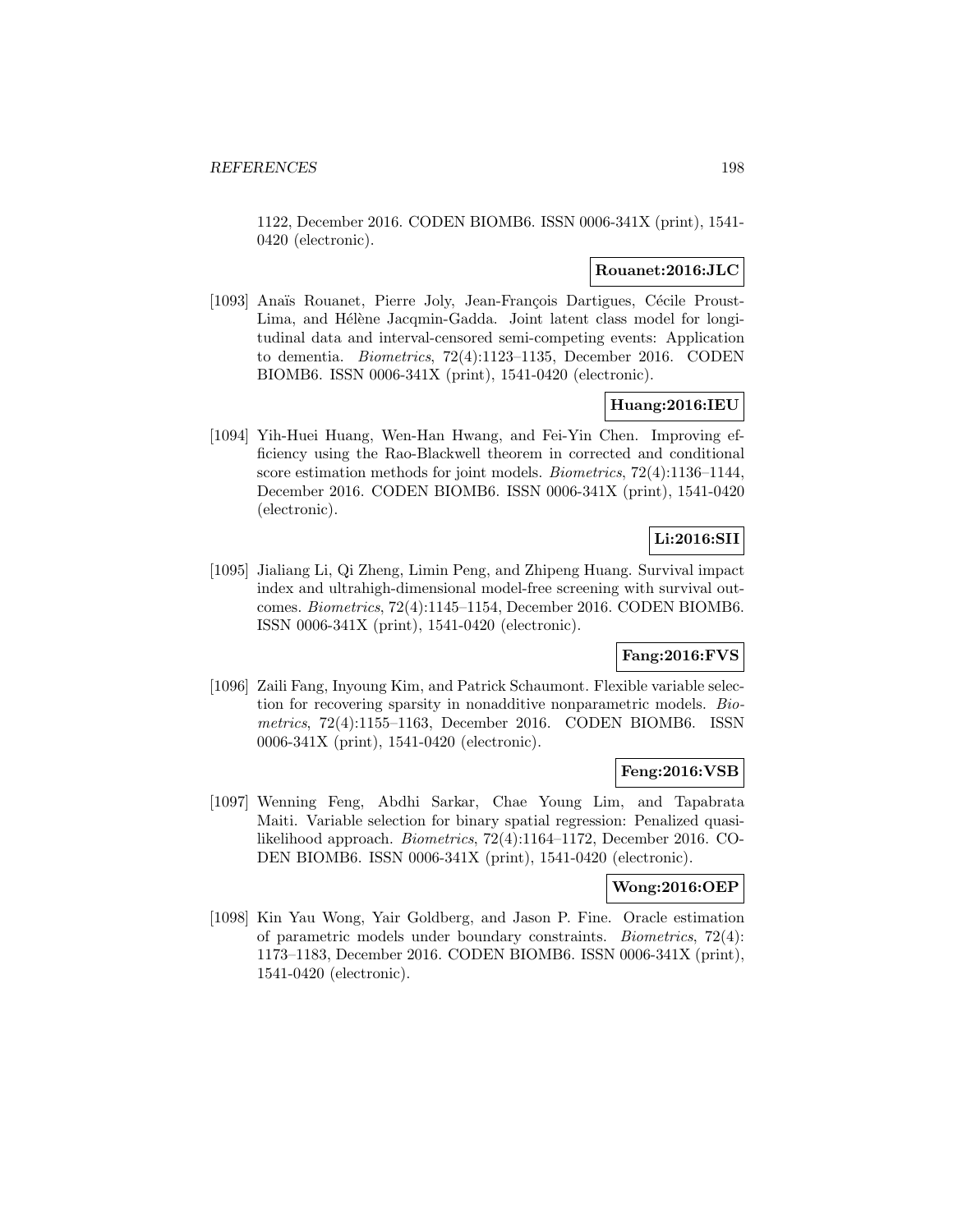### **Wang:2016:FLA**

[1099] Fei Wang, Lu Wang, and Peter X.-K. Song. Fused lasso with the adaptation of parameter ordering in combining multiple studies with repeated measurements. Biometrics, 72(4):1184–1193, December 2016. CODEN BIOMB6. ISSN 0006-341X (print), 1541-0420 (electronic).

## **Agniel:2016:ETM**

[1100] Denis Agniel, Katherine P. Liao, and Tianxi Cai. Estimation and testing for multiple regulation of multivariate mixed outcomes. Biometrics, 72 (4):1194–1205, December 2016. CODEN BIOMB6. ISSN 0006-341X (print), 1541-0420 (electronic).

#### **Imholte:2016:BHM**

[1101] Gregory Imholte and Raphael Gottardo. Bayesian hierarchical modeling for subject-level response classification in peptide microarray immunoassays. Biometrics, 72(4):1206–1215, December 2016. CODEN BIOMB6. ISSN 0006-341X (print), 1541-0420 (electronic).

## **Hu:2016:CWG**

[1102] Yiming Hu and Hongyu Zhao. CCor: a whole genome network-based similarity measure between two genes. Biometrics, 72(4):1216–1225, December 2016. CODEN BIOMB6. ISSN 0006-341X (print), 1541-0420 (electronic).

#### **Lin:2016:SSS**

[1103] Pei-Sheng Lin, Yi-Hung Kung, and Murray Clayton. Spatial scan statistics for detection of multiple clusters with arbitrary shapes. Biometrics, 72(4):1226–1234, December 2016. CODEN BIOMB6. ISSN 0006-341X (print), 1541-0420 (electronic).

## **Haines:2016:MLE**

[1104] Linda M. Haines. Maximum likelihood estimation for N-mixture models. Biometrics, 72(4):1235–1245, December 2016. CODEN BIOMB6. ISSN 0006-341X (print), 1541-0420 (electronic).

#### **Manrique-Vallier:2016:BPS**

[1105] Daniel Manrique-Vallier. Bayesian population size estimation using Dirichlet process mixtures. Biometrics, 72(4):1246–1254, December 2016. CODEN BIOMB6. ISSN 0006-341X (print), 1541-0420 (electronic).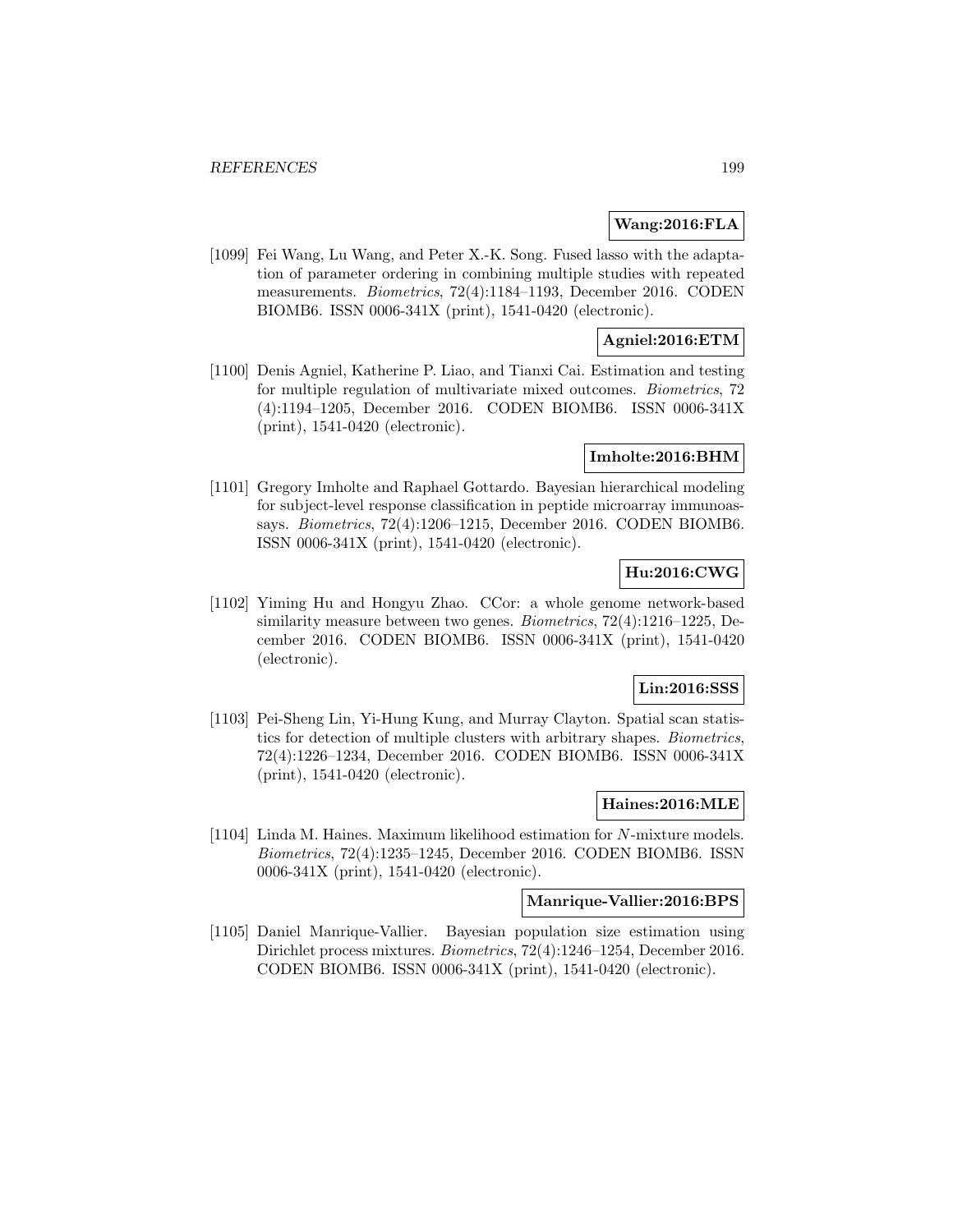#### **Lloyd-Jones:2016:MTD**

[1106] Luke R. Lloyd-Jones, Hien D. Nguyen, Geoffrey J. McLachlan, Wayne Sumpton, and You-Gan Wang. Mixture of time-dependent growth models with an application to blue swimmer crab length-frequency data. Biometrics, 72(4):1255–1265, December 2016. CODEN BIOMB6. ISSN 0006-341X (print), 1541-0420 (electronic).

## **Rueda:2016:CPR**

[1107] Cristina Rueda, Miguel A. Fernández, Sandra Barragán, Kanti V. Mardia, and Shyamal D. Peddada. Circular piecewise regression with applications to cell-cycle data. Biometrics, 72(4):1266–1274, December 2016. CODEN BIOMB6. ISSN 0006-341X (print), 1541-0420 (electronic).

### **Luo:2016:SIV**

[1108] Xinchao Luo, Lixing Zhu, and Hongtu Zhu. Single-index varying coefficient model for functional responses. Biometrics, 72(4):1275–1284, December 2016. CODEN BIOMB6. ISSN 0006-341X (print), 1541-0420 (electronic).

## **Wan:2016:CSO**

[1109] Fang Wan, Wei Liu, Frank Bretz, and Yang Han. Confidence sets for optimal factor levels of a response surface. Biometrics, 72(4):1285–1293, December 2016. CODEN BIOMB6. ISSN 0006-341X (print), 1541-0420 (electronic).

### **Lee:2016:ECC**

[1110] Shen-Ming Lee, Wen-Han Hwang, and Jean de Dieu Tapsoba. Estimation in closed capture-recapture models when covariates are missing at random. Biometrics, 72(4):1294–1304, December 2016. CODEN BIOMB6. ISSN 0006-341X (print), 1541-0420 (electronic).

## **Dennis:2016:GAI**

[1111] Emily B. Dennis, Byron J. T. Morgan, Stephen N. Freeman, Tom M. Brereton, and David B. Roy. A generalized abundance index for seasonal invertebrates. Biometrics, 72(4):1305–1314, December 2016. CODEN BIOMB6. ISSN 0006-341X (print), 1541-0420 (electronic).

### **McCulloch:2016:BUE**

[1112] Charles E. McCulloch, John M. Neuhaus, and Rebecca L. Olin. Biased and unbiased estimation in longitudinal studies with informative visit processes. Biometrics, 72(4):1315–1324, December 2016. CODEN BIOMB6. ISSN 0006-341X (print), 1541-0420 (electronic).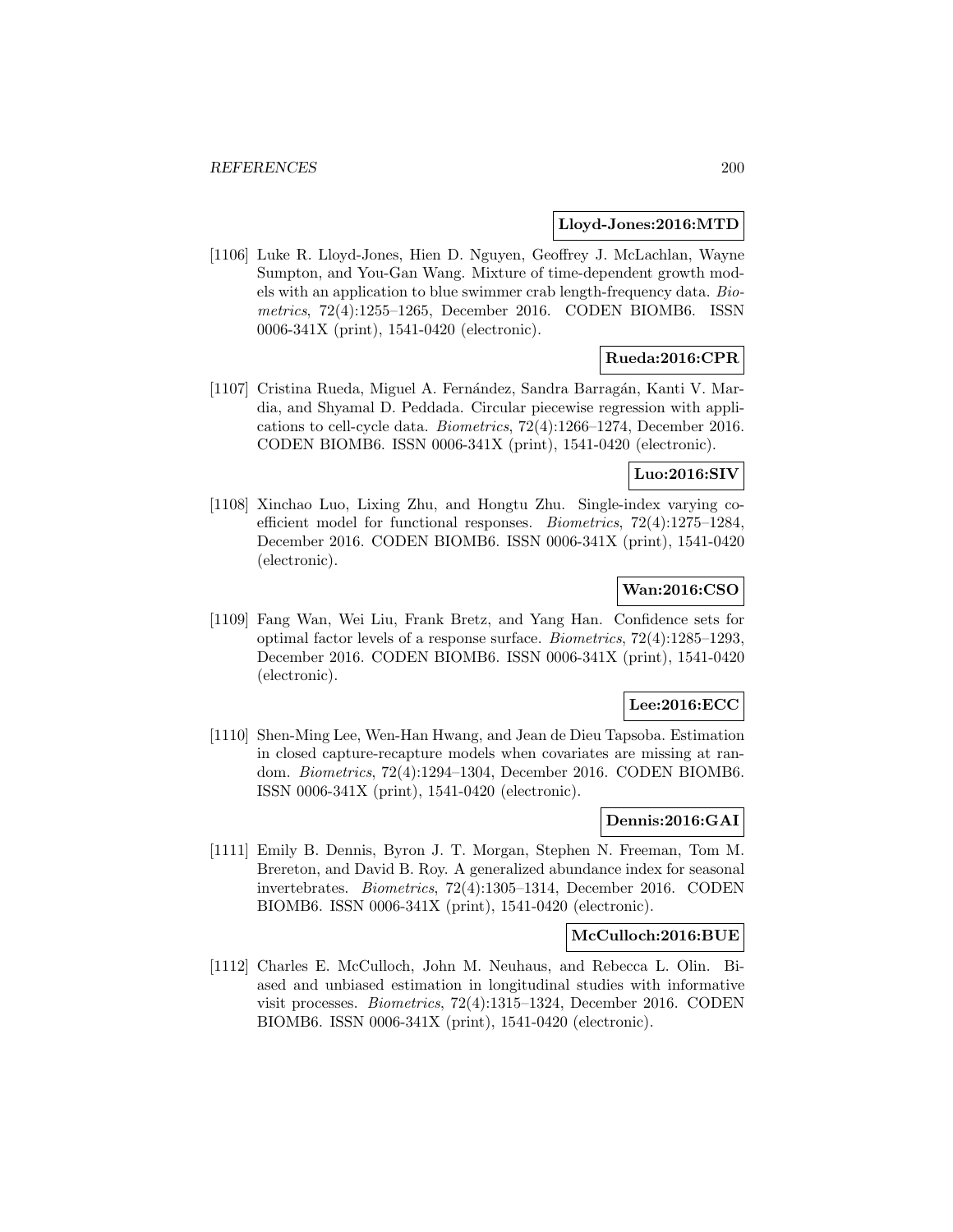### **Lee:2016:LNR**

[1113] Seokho Lee, Hyejin Shin, and Sang Han Lee. Label-noise resistant logistic regression for functional data classification with an application to Alzheimer's disease study. Biometrics, 72(4):1325–1335, December 2016. CODEN BIOMB6. ISSN 0006-341X (print), 1541-0420 (electronic).

### **Fraser:2016:AMR**

[1114] Raphael André Fraser, Stuart R. Lipsitz, Debajyoti Sinha, Garrett M. Fitzmaurice, and Yi Pan. Approximate median regression for complex survey data with skewed response. Biometrics, 72(4):1336–1347, December 2016. CODEN BIOMB6. ISSN 0006-341X (print), 1541-0420 (electronic).

### **Hsu:2016:SST**

[1115] Wei-Wen Hsu, David Todem, and KyungMann Kim. A sup-score test for the cure fraction in mixture models for long-term survivors. Biometrics, 72(4):1348–1357, December 2016. CODEN BIOMB6. ISSN 0006-341X (print), 1541-0420 (electronic).

## **Zoh:2016:PPC**

[1116] Roger S. Zoh, Bani Mallick, Ivan Ivanov, Veera Baladandayuthapani, Ganiraju Manyam, Robert S. Chapkin, Johanna W. Lampe, and Raymond J. Carroll. PCAN: Probabilistic correlation analysis of two nonnormal data sets. Biometrics, 72(4):1358–1368, December 2016. CODEN BIOMB6. ISSN 0006-341X (print), 1541-0420 (electronic).

## **Potgieter:2016:MRM**

[1117] Cornelis J. Potgieter, Rubin Wei, Victor Kipnis, Laurence S. Freedman, and Raymond J. Carroll. Moment reconstruction and moment-adjusted imputation when exposure is generated by a complex, nonlinear random effects modeling process. Biometrics, 72(4):1369–1377, December 2016. CODEN BIOMB6. ISSN 0006-341X (print), 1541-0420 (electronic).

### **Yang:2016:MAF**

[1118] Guang Yang, Dungang Liu, Junyuan Wang, and Min ge Xie. Metaanalysis framework for exact inferences with application to the analysis of rare events. Biometrics, 72(4):1378–1386, December 2016. CODEN BIOMB6. ISSN 0006-341X (print), 1541-0420 (electronic).

## **Shepherd:2016:BRI**

[1119] Bryan E. Shepherd, Ryan Jarrett, and Lingjun Fu. Book review: Imbens, Guido, Rubin, Donald, Causal Inference for Statistics, Social, and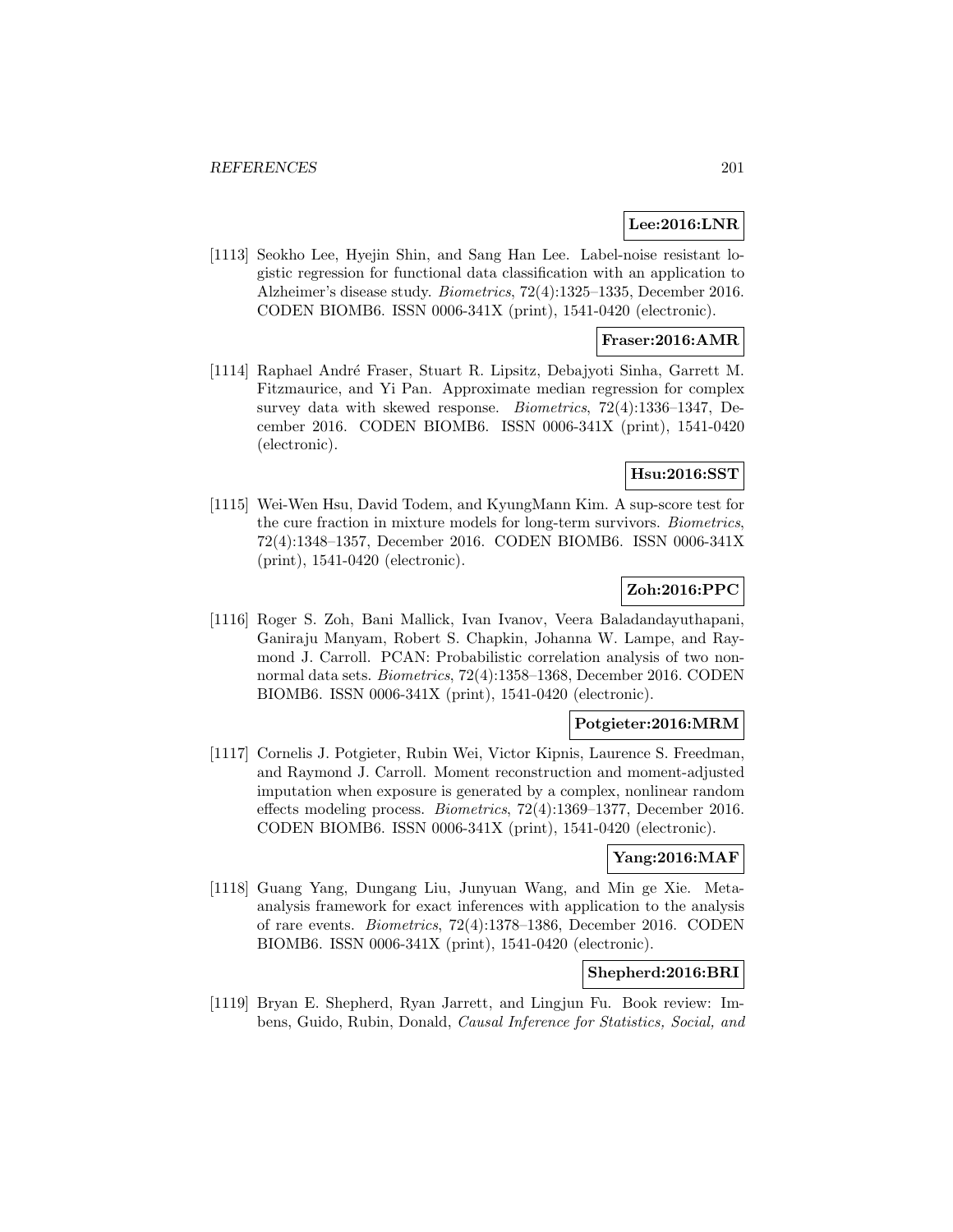Biomedical Sciences: an Introduction. New York: Cambridge University Press. Biometrics, 72(4):1387–1388, December 2016. CODEN BIOMB6. ISSN 0006-341X (print), 1541-0420 (electronic).

## **Gelfond:2016:BRG**

[1120] Jonathan A. L. Gelfond. Book review: George Tseng, Debashish Ghosh, Xianghon Jasmine Zhou, Eds. Integrating Omics Data. New York: Cambridge University Press. Biometrics, 72(4):1388–1389, December 2016. CODEN BIOMB6. ISSN 0006-341X (print), 1541-0420 (electronic).

# **Laake:2016:BRB**

[1121] Jeff Laake. Book review: Buckland, S. T., Rexstad, E. A., Marques, T. A., Oedekoven, C. S., Distance Sampling: Methods and Applications. Heidelberg: Springer. Biometrics, 72(4):1389–1390, December 2016. CO-DEN BIOMB6. ISSN 0006-341X (print), 1541-0420 (electronic).

### **Stangl:2016:BRG**

[1122] Dalene Stangl. Book review: Geelbek, Amanda L., Olkin, Ingram, Gel, Yulia R., Leadership and Women in Statistics. Boca Raton: CRC Press. Biometrics, 72(4):1390–1391, December 2016. CODEN BIOMB6. ISSN 0006-341X (print), 1541-0420 (electronic).

#### **Anonymous:2016:A**

[1123] Anonymous. Acknowledgements. Biometrics, 72(4):1392–1393, December 2016. CODEN BIOMB6. ISSN 0006-341X (print), 1541-0420 (electronic).

#### **Anonymous:2017:IITa**

[1124] Anonymous. Issue information — TOC. Biometrics, 73(1):1–2, March 2017. CODEN BIOMB6. ISSN 0006-341X (print), 1541-0420 (electronic).

### **Anonymous:2017:IIMa**

[1125] Anonymous. Issue information — masthead. Biometrics, 73(1):3, March 2017. CODEN BIOMB6. ISSN 0006-341X (print), 1541-0420 (electronic).

#### **Anonymous:2017:IIIa**

[1126] Anonymous. Issue information — info for authors. *Biometrics*, 73(1): 4, March 2017. CODEN BIOMB6. ISSN 0006-341X (print), 1541-0420 (electronic).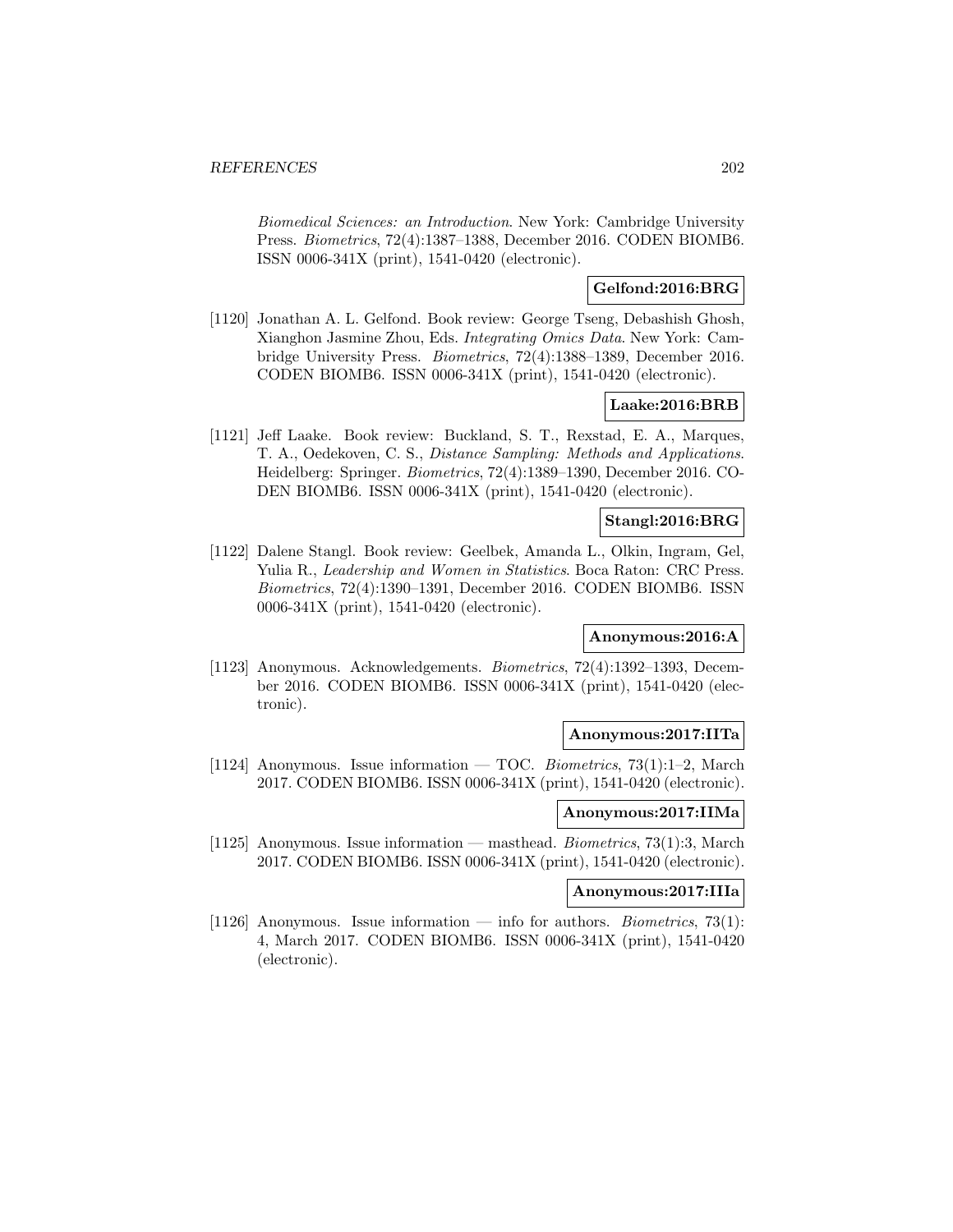#### **Anonymous:2017:IIEa**

[1127] Anonymous. Issue information — Ed board. *Biometrics*,  $73(1):5-6$ , March 2017. CODEN BIOMB6. ISSN 0006-341X (print), 1541-0420 (electronic).

#### **Anonymous:2017:RE**

[1128] Anonymous. Report of the Editors — 2016. Biometrics, 73(1):7–9, March 2017. CODEN BIOMB6. ISSN 0006-341X (print), 1541-0420 (electronic).

## **Chi:2017:CB**

[1129] Eric C. Chi, Genevera I. Allen, and Richard G. Baraniuk. Convex biclustering. Biometrics, 73(1):10–19, March 2017. CODEN BIOMB6. ISSN 0006-341X (print), 1541-0420 (electronic).

## **Yang:2017:TOR**

[1130] Wenjing Yang and Yuhong Yang. Toward an objective and reproducible model choice via variable selection deviation. Biometrics, 73(1):20–30, March 2017. CODEN BIOMB6. ISSN 0006-341X (print), 1541-0420 (electronic).

# **Chang:2017:CLC**

[1131] Jinyuan Chang, Wen Zhou, Wen-Xin Zhou, and Lan Wang. Comparing large covariance matrices under weak conditions on the dependence structure and its application to gene clustering. Biometrics, 73(1):31– 41, March 2017. CODEN BIOMB6. ISSN 0006-341X (print), 1541-0420 (electronic).

## **Fu:2017:SMD**

[1132] Rong Fu, Pei Wang, Weiping Ma, Ayumu Taguchi, Chee-Hong Wong, Qing Zhang, Adi Gazdar, Samir M. Hanash, Qinghua Zhou, Hua Zhong, and Ziding Feng. A statistical method for detecting differentially expressed SNVs based on next-generation RNA-seq data. Biometrics, 73 (1):42–51, March 2017. CODEN BIOMB6. ISSN 0006-341X (print), 1541-0420 (electronic).

#### **Park:2017:REM**

[1133] Jincheol Park and Shili Lin. A random effect model for reconstruction of spatial chromatin structure. Biometrics, 73(1):52–62, March 2017. CODEN BIOMB6. ISSN 0006-341X (print), 1541-0420 (electronic).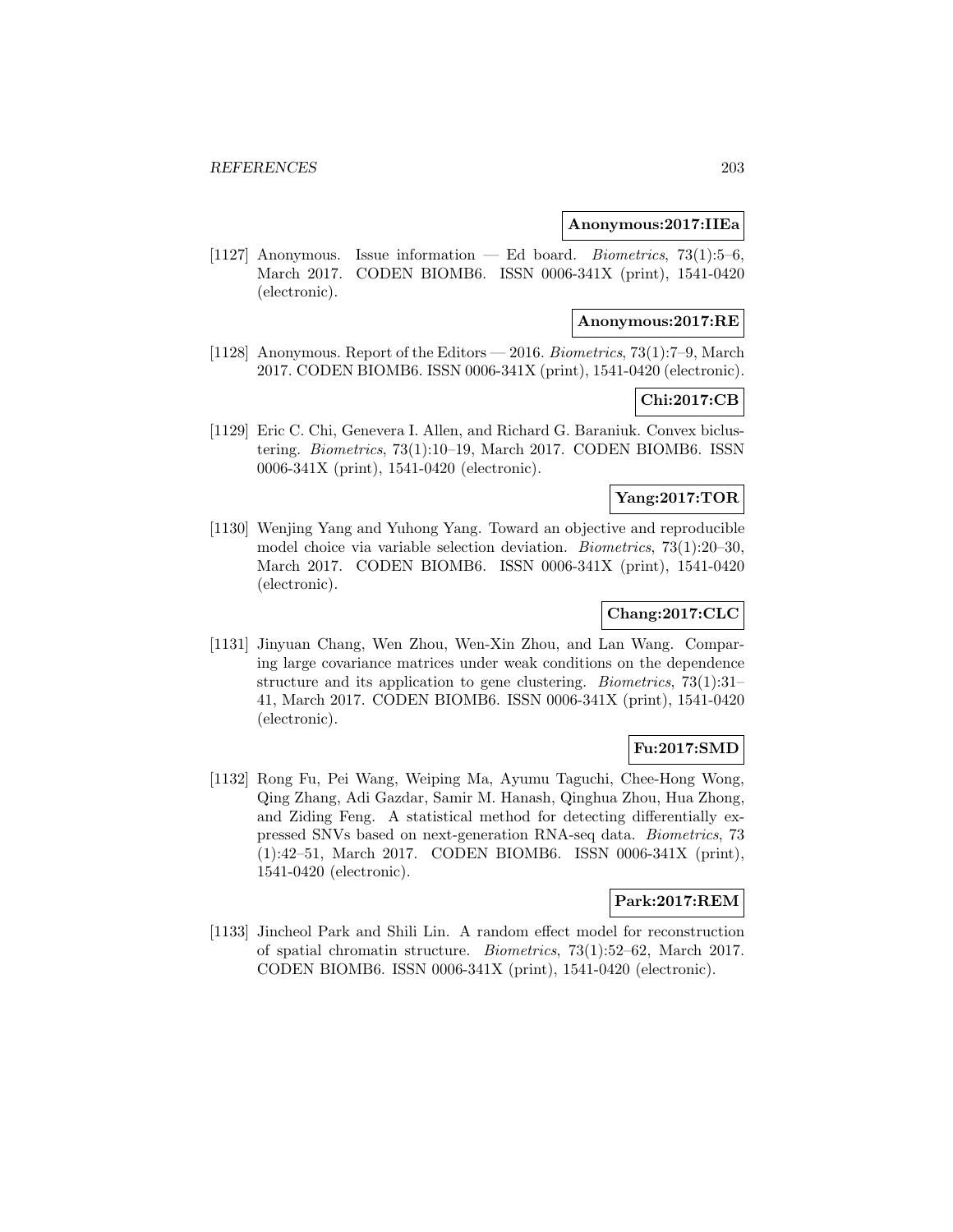#### **Drikvandi:2017:DMR**

[1134] Reza Drikvandi, Geert Verbeke, and Geert Molenberghs. Diagnosing misspecification of the random-effects distribution in mixed models. Biometrics, 73(1):63–71, March 2017. CODEN BIOMB6. ISSN 0006-341X (print), 1541-0420 (electronic).

# **Kim:2017:JPL**

[1135] Sehee Kim, Donglin Zeng, and Jeremy M. G. Taylor. Joint partially linear model for longitudinal data with informative drop-outs. Biometrics, 73 (1):72–82, March 2017. CODEN BIOMB6. ISSN 0006-341X (print), 1541-0420 (electronic).

#### **Maziarz:2017:LPT**

[1136] Marlena Maziarz, Patrick Heagerty, Tianxi Cai, and Yingye Zheng. On longitudinal prediction with time-to-event outcome: Comparison of modeling options. Biometrics, 73(1):83–93, March 2017. CODEN BIOMB6. ISSN 0006-341X (print), 1541-0420 (electronic).

## **Wu:2017:MIC**

[1137] Yuanshan Wu and Guosheng Yin. Multiple imputation for cure rate quantile regression with censored data. Biometrics, 73(1):94–103, March 2017. CODEN BIOMB6. ISSN 0006-341X (print), 1541-0420 (electronic).

#### **Gouskova:2017:NAC**

[1138] Natalia A. Gouskova, Feng-Chang Lin, and Jason P. Fine. Nonparametric analysis of competing risks data with event category missing at random. Biometrics, 73(1):104–113, March 2017. CODEN BIOMB6. ISSN 0006- 341X (print), 1541-0420 (electronic). See correction [1256].

#### **Crowley:2017:BRR**

[1139] John Crowley. Book review: Rosenberger, William F., Lachin, John M., Randomization in Clinical Trials: Theory and Practice, 2nd edition. Hoboken: John Wiley and Sons. Biometrics, 73(1):1054–1055, September 2017. CODEN BIOMB6. ISSN 0006-341X (print), 1541-0420 (electronic).

#### **Panagiotou:2017:BRM**

[1140] Orestis A. Panagiotou. Book review: Matsui, Shigeyuki, Buyse, Marc, Simon, Richard, Eds. Design and Analysis of Clinical Trials for Predictive Medicine. Boca Raton: CRC Press. Biometrics, 73(1):1055–1057, September 2017. CODEN BIOMB6. ISSN 0006-341X (print), 1541-0420 (electronic).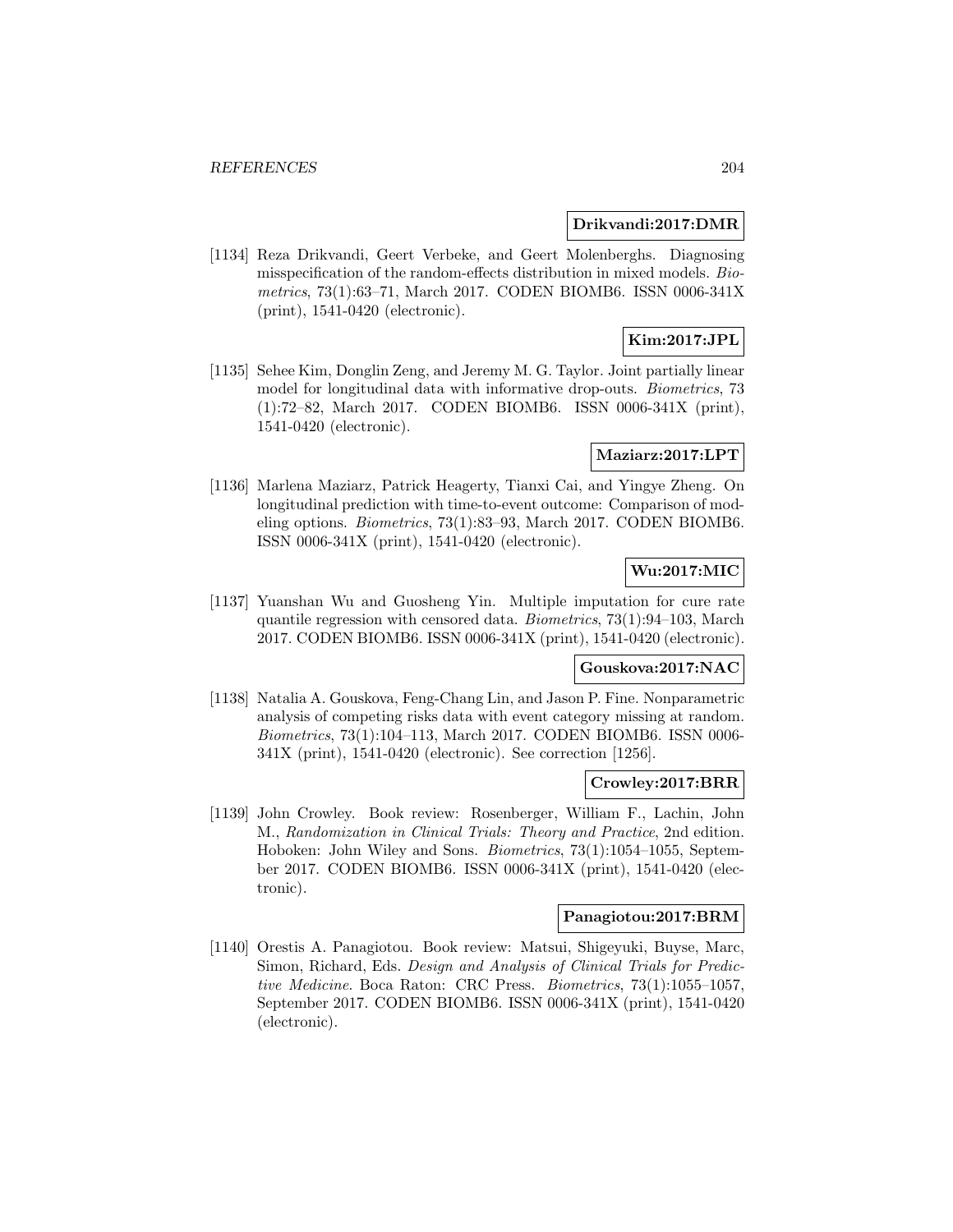#### **Cooley:2017:BRD**

[1141] Dan Cooley. Book review: Dey, Dipak K., Yan, Jun, Eds. Extreme Value Modeling and Risk Analysis: Methods and Applications. Boca Raton: CRC Press. Biometrics, 73(1):1057–1058, September 2017. CODEN BIOMB6. ISSN 0006-341X (print), 1541-0420 (electronic).

#### **Finkelstein:2017:BRC**

[1142] Dianne Finkelstein. Book review: Chasan-Taber, Lisa. Writing Dissertation and Grant Proposals: Epidemiology, Preventive Medicine and Biostatistics. Boca Raton: CRC Press. Biometrics, 73(1):1058, September 2017. CODEN BIOMB6. ISSN 0006-341X (print), 1541-0420 (electronic).

#### **Hothorn:2017:BRB**

[1143] Torsten Hothorn. Book review: Buehlmann, Peter, Drineas, Petros, Kane, Michael, van der Laan, Mark. Handbook of Big Data. Boca Raton: CRC Press. Biometrics, 73(1):1058–1059, September 2017. CODEN BIOMB6. ISSN 0006-341X (print), 1541-0420 (electronic).

## **Belin:2017:BRR**

[1144] Thomas R. Belin. Book review: RAGHUNATHAN, TRIVELLORE. Missing Data Analysis in Practice. Boca Raton: CRC Press. Biometrics, 73(1):1059–1060, September 2017. CODEN BIOMB6. ISSN 0006-341X (print), 1541-0420 (electronic).

### **Kauermann:2017:BRA**

[1145] Goeran Kauermann. Book review: Agresti, Alan. Foundations of Linear and Generalized Linear Models. Hoboken: Wiley. Biometrics, 73(1): 1060–1061, September 2017. CODEN BIOMB6. ISSN 0006-341X (print), 1541-0420 (electronic).

#### **Anonymous:2017:IITb**

[1146] Anonymous. Issue information — TOC. Biometrics, 73(2):361–362, June 2017. CODEN BIOMB6. ISSN 0006-341X (print), 1541-0420 (electronic).

### **Anonymous:2017:IIMb**

[1147] Anonymous. Issue information — masthead. Biometrics, 73(2):363, June 2017. CODEN BIOMB6. ISSN 0006-341X (print), 1541-0420 (electronic).

#### **Anonymous:2017:IIIb**

[1148] Anonymous. Issue information — info for authors. *Biometrics*, 73(2): 364, June 2017. CODEN BIOMB6. ISSN 0006-341X (print), 1541-0420 (electronic).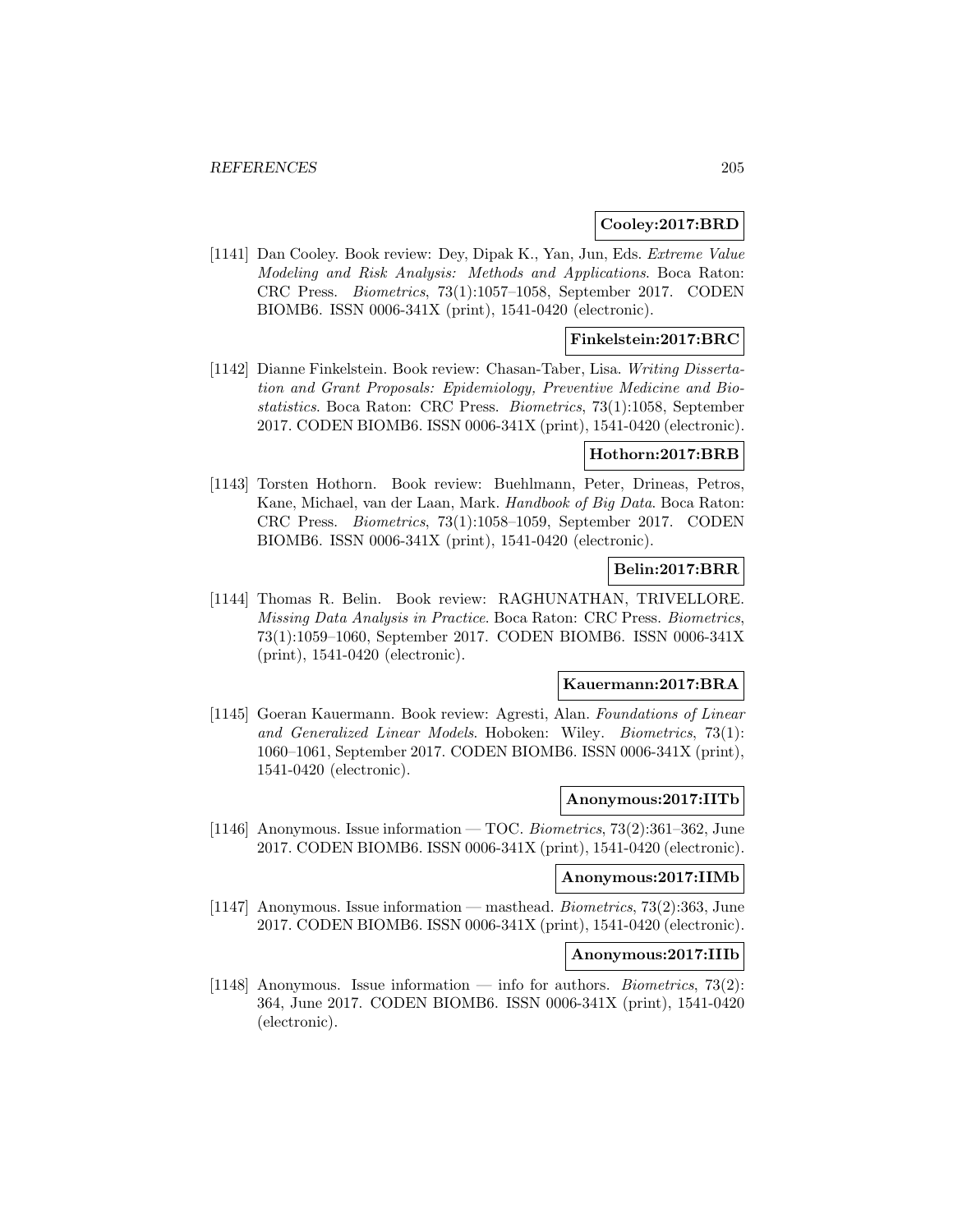### **Anonymous:2017:IIEb**

[1149] Anonymous. Issue information — Ed board. *Biometrics*,  $73(2):365-$ 366, June 2017. CODEN BIOMB6. ISSN 0006-341X (print), 1541-0420 (electronic).

# **Guo:2017:SCB**

[1150] Wentian Guo, Yuan Ji, and Daniel V. T. Catenacci. A subgroup clusterbased Bayesian adaptive design for precision medicine. Biometrics, 73 (2):367–377, June 2017. CODEN BIOMB6. ISSN 0006-341X (print), 1541-0420 (electronic).

# **Liu:2017:SMA**

[1151] Ying Liu, Yuanjia Wang, and Donglin Zeng. Sequential multiple assignment randomization trials with enrichment design. *Biometrics*, 73 (2):378–390, June 2017. CODEN BIOMB6. ISSN 0006-341X (print), 1541-0420 (electronic).

# **Zhu:2017:GOW**

[1152] Ruoqing Zhu, Ying-Qi Zhao, Guanhua Chen, Shuangge Ma, and Hongyu Zhao. Greedy outcome weighted tree learning of optimal personalized treatment rules. Biometrics, 73(2):391–400, June 2017. CODEN BIOMB6. ISSN 0006-341X (print), 1541-0420 (electronic).

## **Kim:2017:FBN**

[1153] Chanmin Kim, Michael J. Daniels, Bess H. Marcus, and Jason A. Roy. A framework for Bayesian nonparametric inference for causal effects of mediation. Biometrics, 73(2):401–409, June 2017. CODEN BIOMB6. ISSN 0006-341X (print), 1541-0420 (electronic).

### **Cefalu:2017:MAD**

[1154] Matthew Cefalu, Francesca Dominici, Nils Arvold, and Giovanni Parmigiani. Model averaged double robust estimation. Biometrics, 73(2):410– 421, June 2017. CODEN BIOMB6. ISSN 0006-341X (print), 1541-0420 (electronic).

### **Rosenbaum:2017:AMH**

[1155] Paul R. Rosenbaum and Dylan S. Small. An adaptive Mantel–Haenszel test for sensitivity analysis in observational studies. Biometrics, 73(2): 422–430, June 2017. CODEN BIOMB6. ISSN 0006-341X (print), 1541- 0420 (electronic).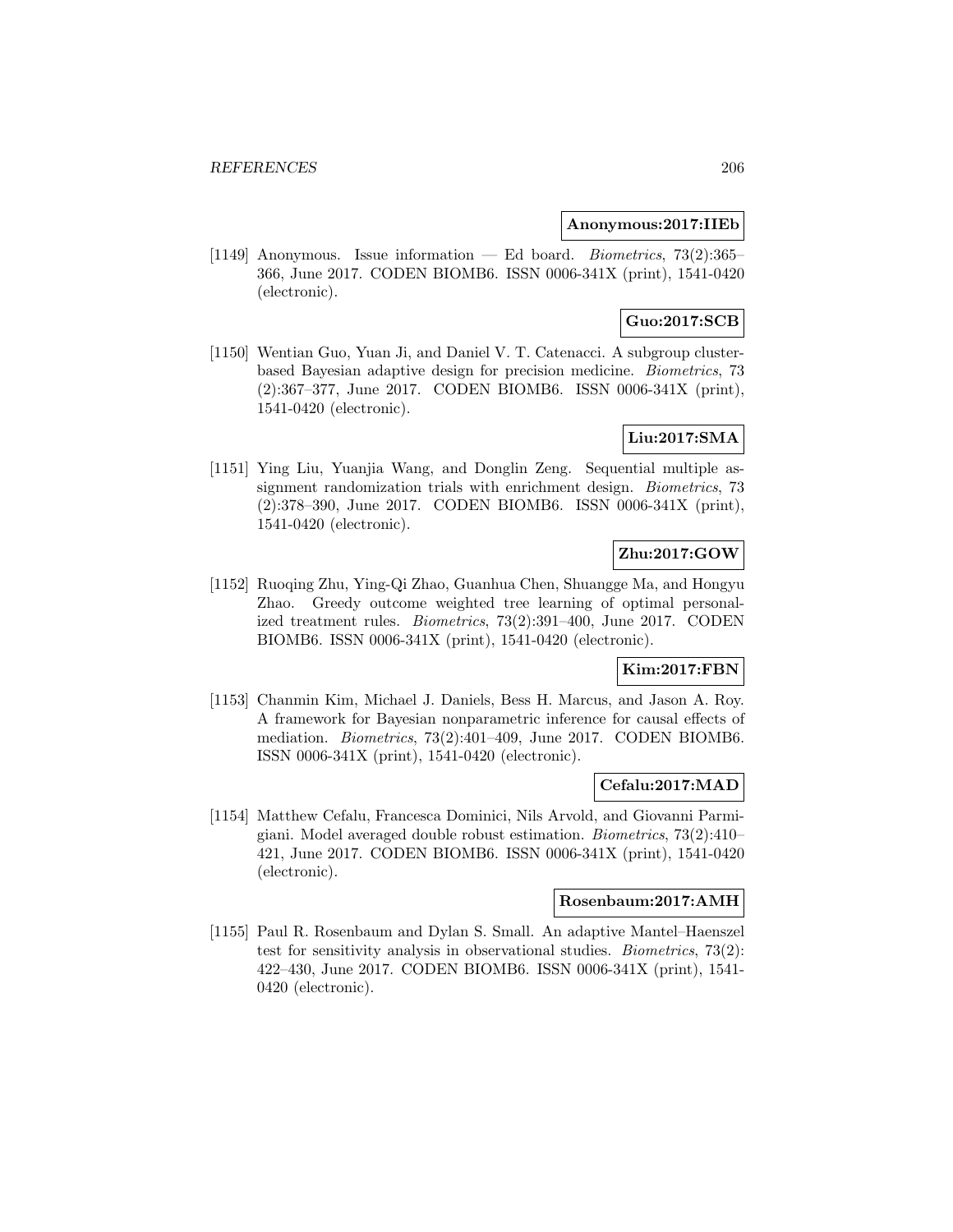#### **Wang:2017:IRT**

[1156] Chenguang Wang, Daniel O. Scharfstein, Elizabeth Colantuoni, Timothy D. Girard, and Ying Yan. Inference in randomized trials with death and missingness. Biometrics, 73(2):431–440, June 2017. CODEN BIOMB6. ISSN 0006-341X (print), 1541-0420 (electronic).

# **Qi:2017:GSV**

[1157] Li Qi, Yanqing Sun, and Peter B. Gilbert. Generalized semiparametric varying-coefficient model for longitudinal data with applications to adaptive treatment randomizations. Biometrics, 73(2):441–451, June 2017. CODEN BIOMB6. ISSN 0006-341X (print), 1541-0420 (electronic).

## **Fong:2017:MRI**

[1158] Youyi Fong, Chongzhi Di, Ying Huang, and Peter B. Gilbert. Modelrobust inference for continuous threshold regression models. Biometrics, 73(2):452–462, June 2017. CODEN BIOMB6. ISSN 0006-341X (print), 1541-0420 (electronic).

### **Rice:2017:STE**

[1159] John D. Rice and Alex Tsodikov. Semiparametric time-to-event modeling in the presence of a latent progression event. Biometrics, 73(2):463– 472, June 2017. CODEN BIOMB6. ISSN 0006-341X (print), 1541-0420 (electronic).

#### **Sasieni:2017:SRS**

[1160] Peter Sasieni and Adam R. Brentnall. On standardized relative survival. Biometrics, 73(2):473–482, June 2017. CODEN BIOMB6. ISSN 0006- 341X (print), 1541-0420 (electronic).

#### **Chauvel:2017:SMC**

[1161] Cécile Chauvel and John O'Quigley. Survival model construction guided by fit and predictive strength. Biometrics, 73(2):483–494, June 2017. CODEN BIOMB6. ISSN 0006-341X (print), 1541-0420 (electronic).

### **Peng:2017:RBM**

[1162] Yingwei Peng and Jeremy M. G. Taylor. Residual-based model diagnosis methods for mixture cure models. Biometrics, 73(2):495–505, June 2017. CODEN BIOMB6. ISSN 0006-341X (print), 1541-0420 (electronic).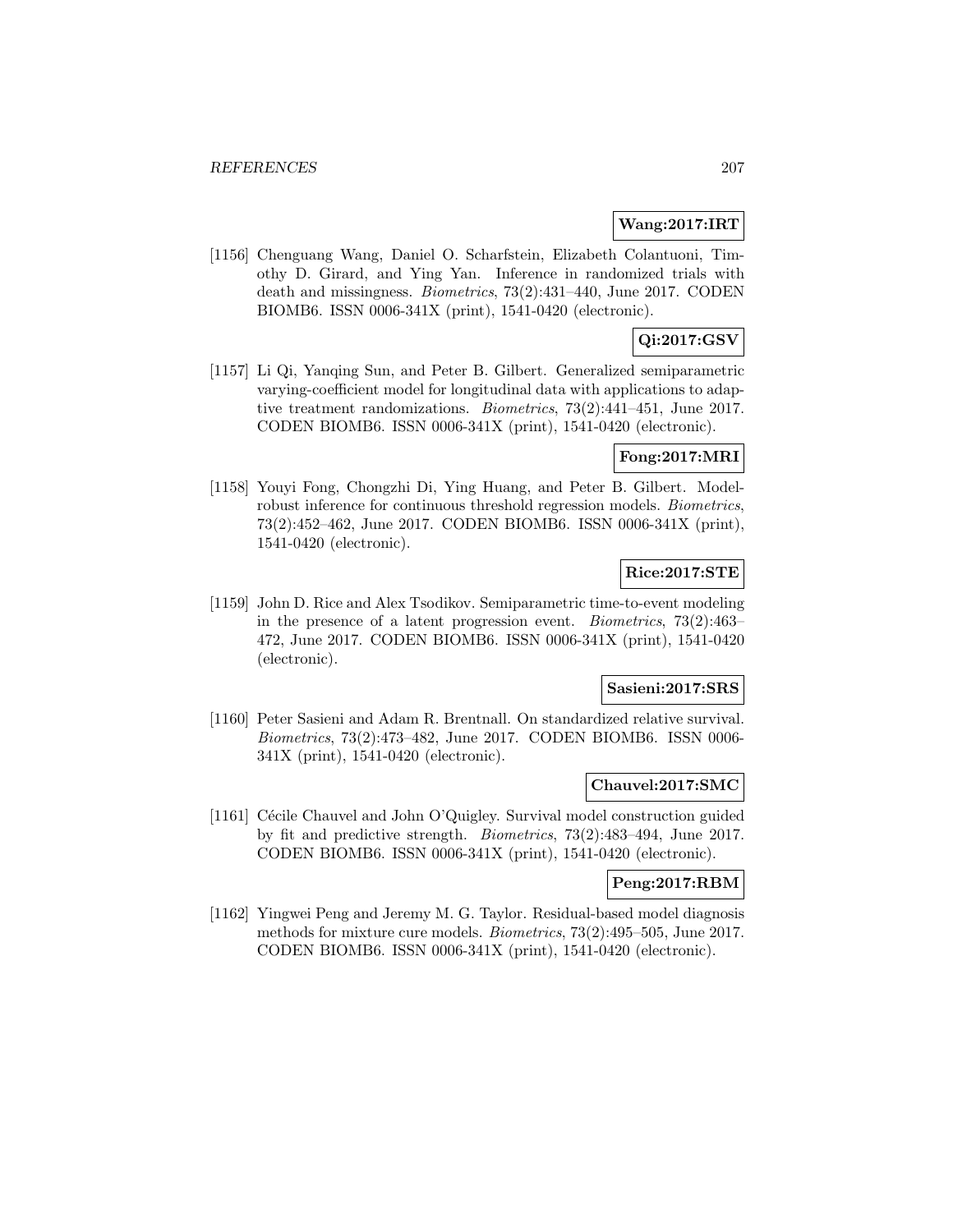## **Li:2017:QAB**

[1163] Ruosha Li, Yu Cheng, Qingxia Chen, and Jason Fine. Quantile association for bivariate survival data. Biometrics, 73(2):506–516, June 2017. CODEN BIOMB6. ISSN 0006-341X (print), 1541-0420 (electronic).

## **Li:2017:AQP**

[1164] Ruosha Li and Limin Peng. Assessing quantile prediction with censored quantile regression models. Biometrics, 73(2):517–528, June 2017. CO-DEN BIOMB6. ISSN 0006-341X (print), 1541-0420 (electronic).

## **Liu:2017:SOL**

[1165] Yang Liu, Francesca Chiaromonte, and Bing Li. Structured ordinary least squares: a sufficient dimension reduction approach for regressions with partitioned predictors and heterogeneous units. *Biometrics*, 73(2): 529–539, June 2017. CODEN BIOMB6. ISSN 0006-341X (print), 1541- 0420 (electronic).

# **Zhang:2017:SCS**

[1166] Jian Zhang. Screening and clustering of sparse regressions with finite non-Gaussian mixtures. Biometrics, 73(2):540–550, June 2017. CODEN BIOMB6. ISSN 0006-341X (print), 1541-0420 (electronic).

## **Su:2017:HTF**

[1167] Yu-Ru Su, Chong-Zhi Di, and Li Hsu. Hypothesis testing in functional linear models. Biometrics, 73(2):551–561, June 2017. CODEN BIOMB6. ISSN 0006-341X (print), 1541-0420 (electronic).

### **Habiger:2017:MTH**

[1168] Joshua Habiger, David Watts, and Michael Anderson. Multiple testing with heterogeneous multinomial distributions. *Biometrics*, 73(2):562– 570, June 2017. CODEN BIOMB6. ISSN 0006-341X (print), 1541-0420 (electronic).

## **Hong:2017:SMV**

[1169] Chuan Hong, Yang Ning, Peng Wei, Ying Cao, and Yong Chen. A semiparametric model for vQTL mapping. Biometrics, 73(2):571–581, June 2017. CODEN BIOMB6. ISSN 0006-341X (print), 1541-0420 (electronic).

### **Zhao:2017:IGR**

[1170] Sihai Dave Zhao. Integrative genetic risk prediction using non-parametric empirical Bayes classification. Biometrics, 73(2):582–592, June 2017. CODEN BIOMB6. ISSN 0006-341X (print), 1541-0420 (electronic).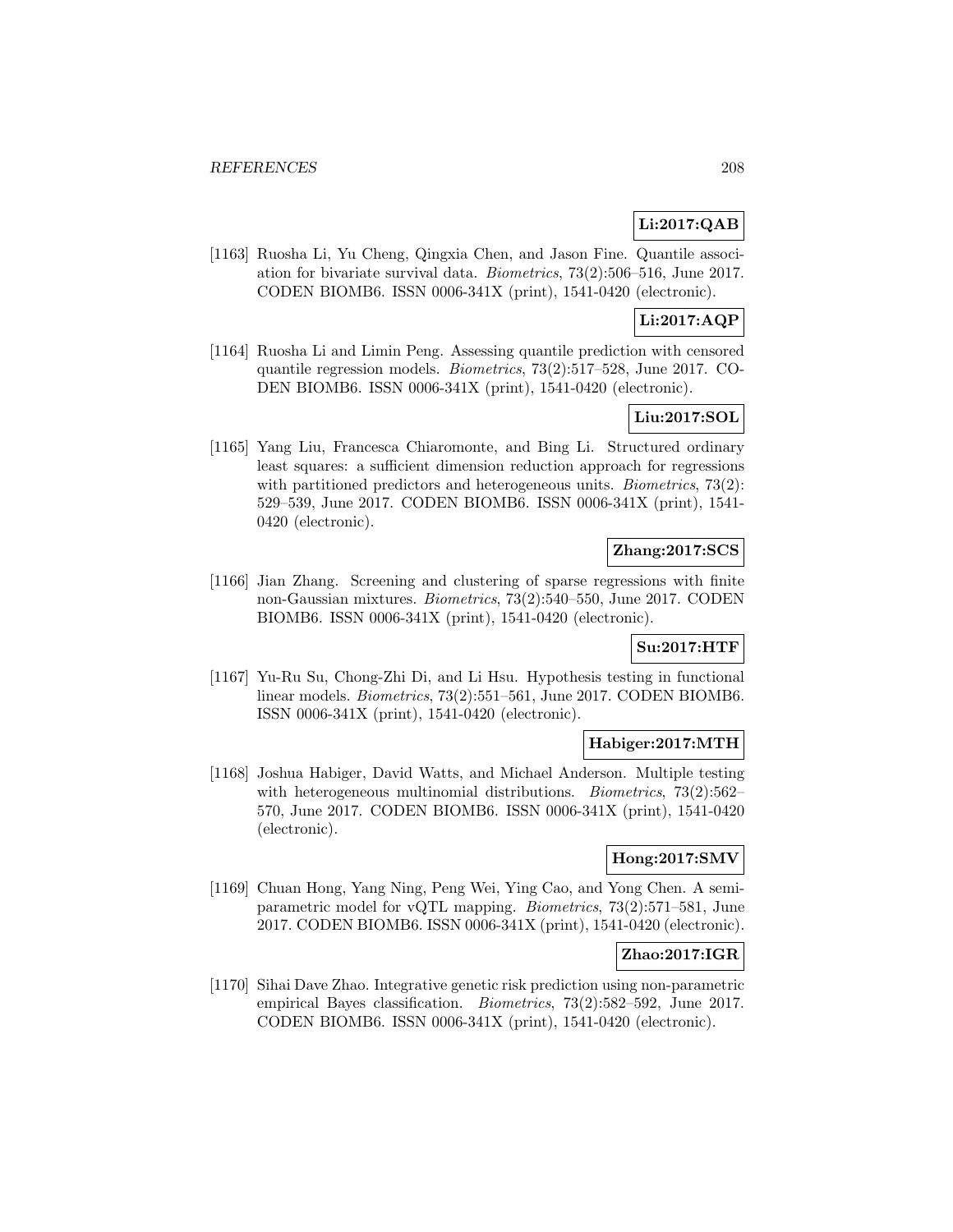### **Borchers:2017:DSD**

[1171] David Louis Borchers and Martin James Cox. Distance sampling detection functions: 2D or not 2D? Biometrics, 73(2):593–602, June 2017. CODEN BIOMB6. ISSN 0006-341X (print), 1541-0420 (electronic).

# **Chen:2017:BVS**

[1172] Siying Chen, Sara Nunez, Muredach P. Reilly, and Andrea S. Foulkes. Bayesian variable selection for post-analytic interrogation of susceptibility loci. Biometrics, 73(2):603–614, June 2017. CODEN BIOMB6. ISSN 0006-341X (print), 1541-0420 (electronic).

## **Chekouo:2017:BIA**

[1173] Thierry Chekouo, Francesco C. Stingo, James D. Doecke, and Kim-Anh Do. A Bayesian integrative approach for multi-platform genomic data: a kidney cancer case study. Biometrics, 73(2):615–624, June 2017. CODEN BIOMB6. ISSN 0006-341X (print), 1541-0420 (electronic).

## **Coley:2017:BHM**

[1174] Rebecca Yates Coley, Aaron J. Fisher, Mufaddal Mamawala, Herbert Ballentine Carter, Kenneth J. Pienta, and Scott L. Zeger. A Bayesian hierarchical model for prediction of latent health states from multiple data sources with application to active surveillance of prostate cancer. Biometrics, 73(2):625–634, June 2017. CODEN BIOMB6. ISSN 0006-341X (print), 1541-0420 (electronic).

### **Shen:2017:EOR**

[1175] Jincheng Shen, Lu Wang, and Jeremy M. G. Taylor. Estimation of the optimal regime in treatment of prostate cancer recurrence from observational data using flexible weighting models. Biometrics, 73(2):635–645, June 2017. CODEN BIOMB6. ISSN 0006-341X (print), 1541-0420 (electronic).

# **Barrado:2017:EDA**

[1176] Leandro García Barrado, Els Coart, and Tomasz Burzykowski. Estimation of diagnostic accuracy of a combination of continuous biomarkers allowing for conditional dependence between the biomarkers and the imperfect reference-test. Biometrics, 73(2):646–655, June 2017. CODEN BIOMB6. ISSN 0006-341X (print), 1541-0420 (electronic).

# **Hou:2017:HGT**

[1177] Peijie Hou, Joshua M. Tebbs, Christopher R. Bilder, and Christopher S. McMahan. Hierarchical group testing for multiple infections. Biometrics,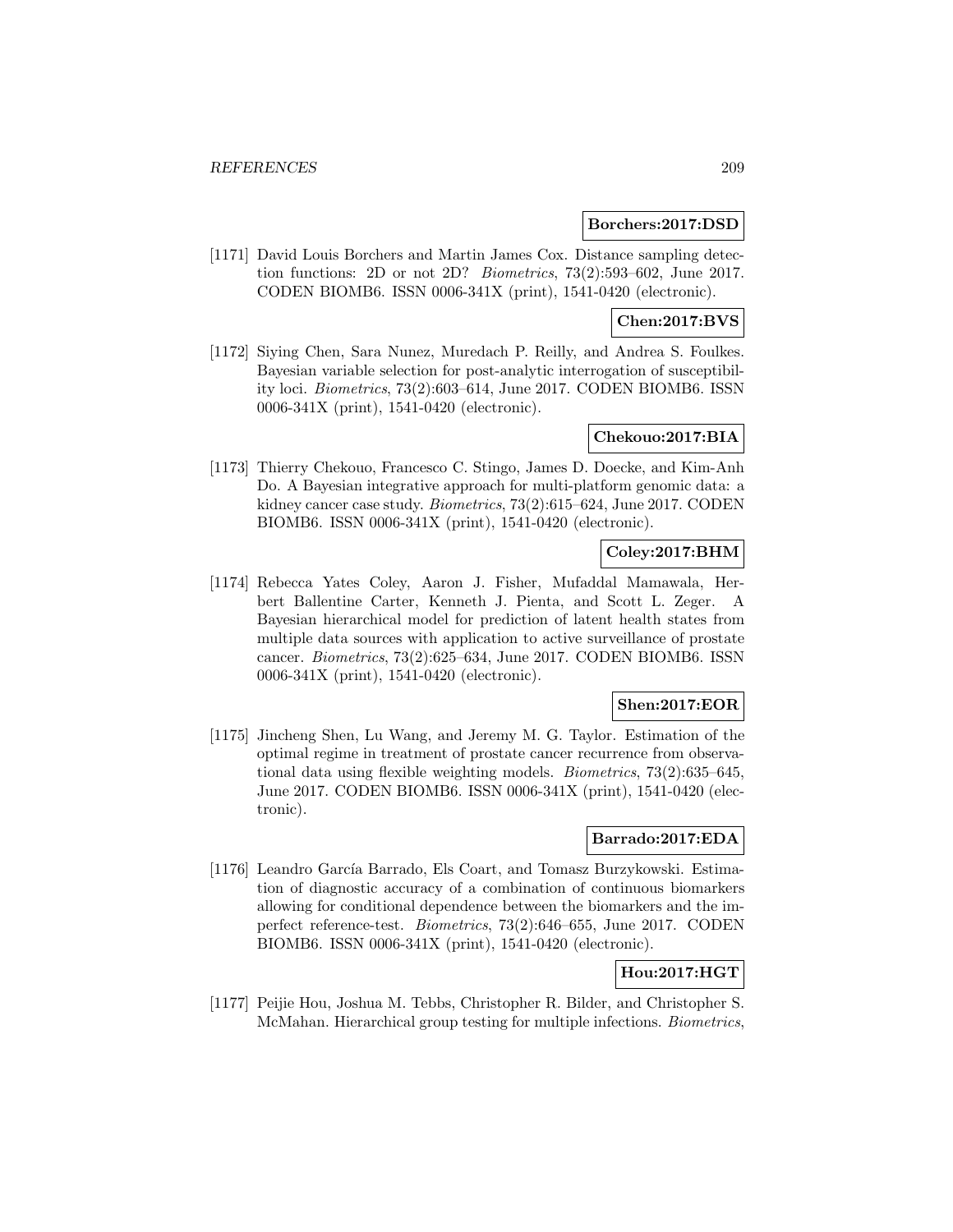73(2):656–665, June 2017. CODEN BIOMB6. ISSN 0006-341X (print), 1541-0420 (electronic).

# **Liu:2017:JMA**

[1178] Shuling Liu, Amita K. Manatunga, Limin Peng, and Michele Marcus. A joint modeling approach for multivariate survival data with random length. Biometrics, 73(2):666–677, June 2017. CODEN BIOMB6. ISSN 0006-341X (print), 1541-0420 (electronic).

## **Burke:2017:MPR**

[1179] K. Burke and G. MacKenzie. Multi-parameter regression survival modeling: an alternative to proportional hazards. Biometrics, 73(2):678–686, June 2017. CODEN BIOMB6. ISSN 0006-341X (print), 1541-0420 (electronic).

# **Han:2017:TVE**

[1180] Gang Han, Michael J. Schell, Heping Zhang, Daniel Zelterman, Lajos Pusztai, Kerin Adelson, and Christos Hatzis. Testing violations of the exponential assumption in cancer clinical trials with survival endpoints. Biometrics, 73(2):687–695, June 2017. CODEN BIOMB6. ISSN 0006- 341X (print), 1541-0420 (electronic).

## **Perin:2017:ALR**

[1181] Jamie Perin and John S. Preisser. Alternating logistic regressions with improved finite sample properties. Biometrics, 73(2):696–705, June 2017. CODEN BIOMB6. ISSN 0006-341X (print), 1541-0420 (electronic).

## **Korn:2017:RRE**

[1182] Edward L. Korn and Boris Freidlin. Reader reaction on estimation of treatment effects in all-comers randomized clinical trials with a predictive marker. Biometrics, 73(2):706–708, June 2017. CODEN BIOMB6. ISSN 0006-341X (print), 1541-0420 (electronic).

#### **Venables:2017:BRC**

[1183] Bill Venables. Book review: Chambers, John M., Extending R. Boca Raton: CRC Press. Biometrics, 73(2):709–710, June 2017. CODEN BIOMB6. ISSN 0006-341X (print), 1541-0420 (electronic).

### **Brown:2017:BRK**

[1184] D. Andrew Brown. Book review: Kass, Robert E., Eden, Uri T., Brown, Emery N., Analysis of Neural Data. New York: Springer Science + Business Media. Biometrics, 73(2):710–713, June 2017. CODEN BIOMB6. ISSN 0006-341X (print), 1541-0420 (electronic).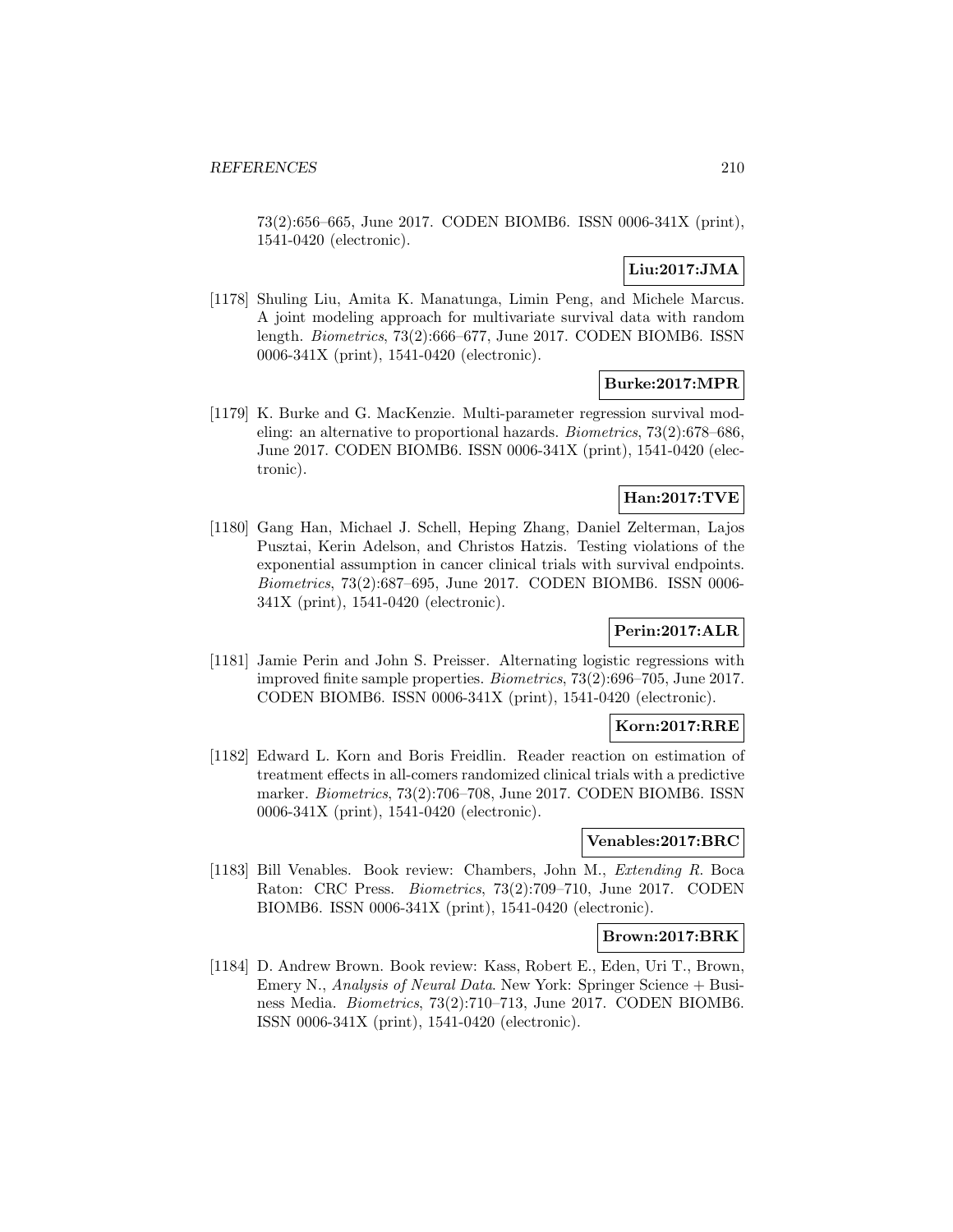#### **Escudero:2017:BRF**

[1185] Luis Angel García Escudero. Book review: Farcomeni, Alessio, Greco, Luca. Robust Methods for Data Reduction. Boca Raton: CRC Press. Biometrics, 73(2):713–714, June 2017. CODEN BIOMB6. ISSN 0006- 341X (print), 1541-0420 (electronic).

# **Chen:2017:BRC**

[1186] Shuai Chen and Menggang Yu. Book review: Commenges, Daniel, Jacqmin-Gadda, Helene. Dynamical Biostatistical Models. Boca Raton: CRC Press. Biometrics, 73(2):714–715, June 2017. CODEN BIOMB6. ISSN 0006-341X (print), 1541-0420 (electronic).

#### **Matiu:2017:BRW**

[1187] Michael Matiu. Book review: Wiegand, Thorsten, Moloney, Kirk A., Handbook of Spatial Point-Pattern Analysis in Ecology. Boca Raton: CRC Press. Biometrics, 73(2):715, June 2017. CODEN BIOMB6. ISSN 0006-341X (print), 1541-0420 (electronic).

### **Hothorn:2017:BRT**

[1188] Torsten Hothorn. Book review: Tutz, Gerhard. Regression for Categorical Data. Cambridge: Cambridge University Press. Biometrics, 73 (2):715–716, June 2017. CODEN BIOMB6. ISSN 0006-341X (print), 1541-0420 (electronic).

### **Kang:2017:EEA**

[1189] Suhyun Kang, Wenbin Lu, and Mengling Liu. Efficient estimation for accelerated failure time model under case-cohort and nested case-control sampling. *Biometrics*, 73(3):114–123, March 2017. CODEN BIOMB6. ISSN 0006-341X (print), 1541-0420 (electronic).

### **Komukai:2017:DRE**

[1190] Sho Komukai and Satoshi Hattori. Doubly robust estimator for net survival rate in analyses of cancer registry data. Biometrics, 73(3):124–133, March 2017. CODEN BIOMB6. ISSN 0006-341X (print), 1541-0420 (electronic).

#### **Gong:2017:EAT**

[1191] Qi Gong and Douglas E. Schaubel. Estimating the average treatment effect on survival based on observational data and using partly conditional modeling. Biometrics, 73(3):134–144, March 2017. CODEN BIOMB6. ISSN 0006-341X (print), 1541-0420 (electronic).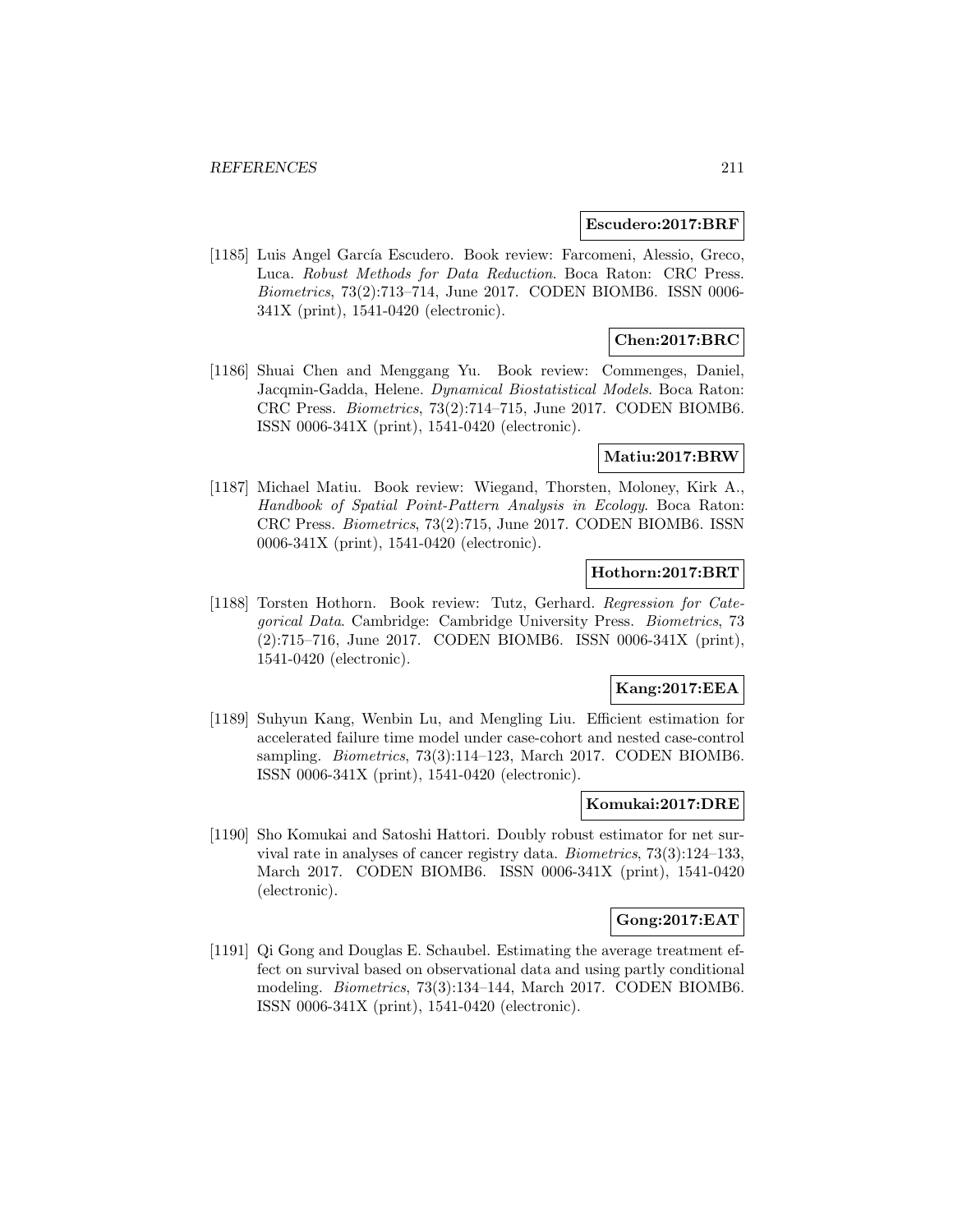#### **Tao:2017:ACW**

[1192] Yebin Tao and Lu Wang. Adaptive contrast weighted learning for multi-stage multi-treatment decision-making. Biometrics, 73(3):145–155, March 2017. CODEN BIOMB6. ISSN 0006-341X (print), 1541-0420 (electronic).

# **Lin:2017:AMB**

[1193] Lifeng Lin, Haitao Chu, and James S. Hodges. Alternative measures of between-study heterogeneity in meta-analysis: Reducing the impact of outlying studies. Biometrics, 73(3):156–166, March 2017. CODEN BIOMB6. ISSN 0006-341X (print), 1541-0420 (electronic).

### **Mao:2017:PEC**

[1194] Chang Xuan Mao, Ruochen Huang, and Sijia Zhang. Petersen estimator, Chapman adjustment, list effects, and heterogeneity. Biometrics, 73(3): 167–173, March 2017. CODEN BIOMB6. ISSN 0006-341X (print), 1541- 0420 (electronic).

## **Canale:2017:RBN**

[1195] Antonio Canale and Igor Prünster. Robustifying Bayesian nonparametric mixtures for count data. Biometrics, 73(3):174–184, March 2017. CODEN BIOMB6. ISSN 0006-341X (print), 1541-0420 (electronic).

### **Neelon:2017:LBL**

[1196] Brian Neelon and Dongjun Chung. The LZIP: a Bayesian latent factor model for correlated zero-inflated counts. Biometrics, 73(3):185–196, March 2017. CODEN BIOMB6. ISSN 0006-341X (print), 1541-0420 (electronic).

### **Gutjahr:2017:LRT**

[1197] Georg Gutjahr and Björn Bornkamp. Likelihood ratio tests for a doseresponse effect using multiple nonlinear regression models. Biometrics, 73(3):197–205, March 2017. CODEN BIOMB6. ISSN 0006-341X (print), 1541-0420 (electronic).

#### **Holland-Letz:2017:COD**

[1198] Tim Holland-Letz. On the combination of C- and D-optimal designs: General approaches and applications in dose-response studies. Biometrics, 73(3):206–213, March 2017. CODEN BIOMB6. ISSN 0006-341X (print), 1541-0420 (electronic).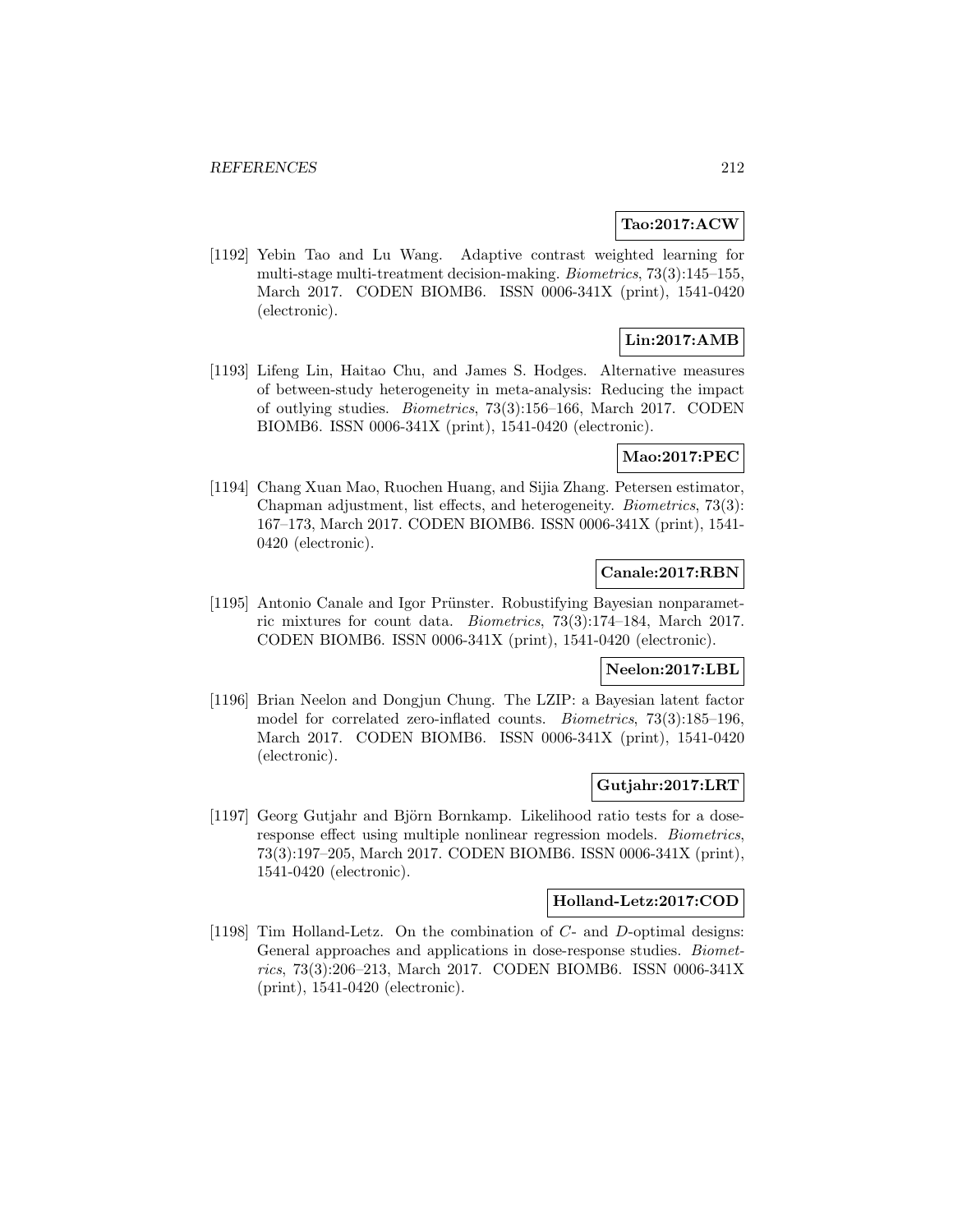### **Agresti:2017:OPE**

[1199] Alan Agresti and Maria Kateri. Ordinal probability effect measures for group comparisons in multinomial cumulative link models. Biometrics, 73(3):214–219, March 2017. CODEN BIOMB6. ISSN 0006-341X (print), 1541-0420 (electronic).

## **Tomassi:2017:SDR**

[1200] Diego Tomassi, Liliana Forzani, Efstathia Bura, and Ruth Pfeiffer. Sufficient dimension reduction for censored predictors. Biometrics, 73(3): 220–231, March 2017. CODEN BIOMB6. ISSN 0006-341X (print), 1541- 0420 (electronic).

# **Lee:2017:MBV**

[1201] Kyu Ha Lee, Mahlet G. Tadesse, Andrea A. Baccarelli, Joel Schwartz, and Brent A. Coull. Multivariate Bayesian variable selection exploiting dependence structure among outcomes: Application to air pollution effects on DNA methylation. Biometrics, 73(3):232–241, March 2017. CODEN BIOMB6. ISSN 0006-341X (print), 1541-0420 (electronic).

### **Held:2017:APW**

[1202] Leonhard Held and Rafael Sauter. Adaptive prior weighting in generalized regression. Biometrics, 73(3):242–251, March 2017. CODEN BIOMB6. ISSN 0006-341X (print), 1541-0420 (electronic).

#### **Balmert:2017:NIQ**

[1203] Lauren Balmert and Jong-Hyeon Jeong. Nonparametric inference on quantile lost lifespan. Biometrics, 73(3):252–259, March 2017. CODEN BIOMB6. ISSN 0006-341X (print), 1541-0420 (electronic).

#### **Rancoita:2017:TDF**

[1204] Paola M. V. Rancoita, Morten Valberg, Romano Demicheli, Elia Biganzoli, and Clelia Di Serio. Tumor dormancy and frailty models: a novel approach. Biometrics, 73(3):260–270, March 2017. CODEN BIOMB6. ISSN 0006-341X (print), 1541-0420 (electronic).

#### **Choi:2017:MSC**

[1205] Yun-Hee Choi, Laurent Briollais, Aung K. Win, John Hopper, Dan Buchanan, Mark Jenkins, and Lajmi Lakhal-Chaieb. Modeling of successive cancer risks in Lynch syndrome families in the presence of competing risks using copulas. Biometrics, 73(3):271–282, March 2017. CODEN BIOMB6. ISSN 0006-341X (print), 1541-0420 (electronic).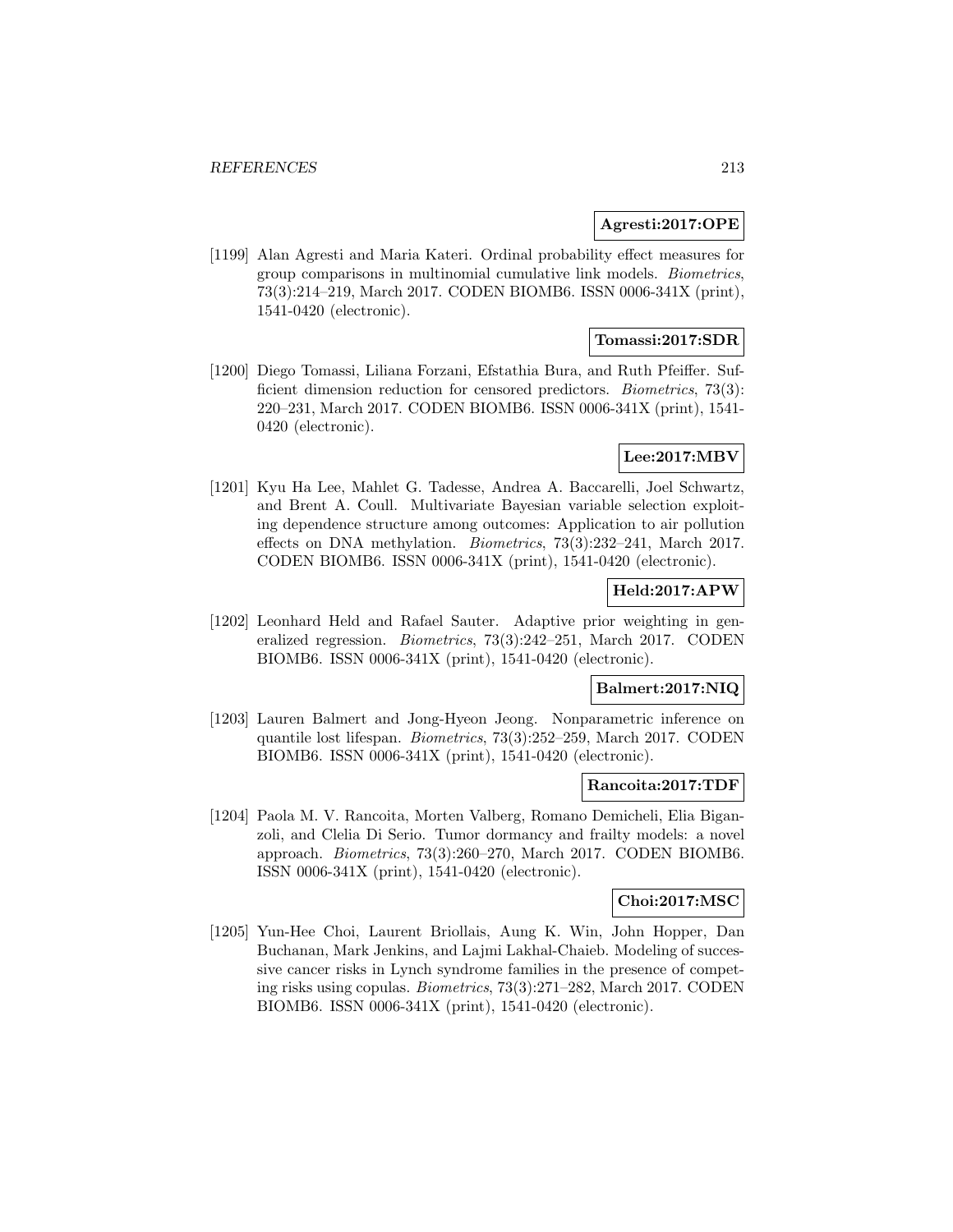#### **Fisher:2017:TSM**

[1206] Leigh Fisher, Jon Wakefield, Cici Bauer, and Steve Self. Time series modeling of pathogen-specific disease probabilities with subsampled data. Biometrics, 73(3):283–293, March 2017. CODEN BIOMB6. ISSN 0006- 341X (print), 1541-0420 (electronic).

## **Prague:2017:DME**

[1207] Mélanie Prague, Daniel Commenges, Jon Michael Gran, Bruno Ledergerber, Jim Young, Hansjakob Furrer, and Rodolphe Thiébaut. Dynamic models for estimating the effect of HAART on CD4 in observational studies: Application to the aquitaine cohort and the Swiss HIV cohort study. Biometrics, 73(3):294–304, March 2017. CODEN BIOMB6. ISSN 0006-341X (print), 1541-0420 (electronic).

## **Desmee:2017:USA**

[1208] Solène Desmée, France Mentré, Christine Veyrat-Follet, Bernard Sébastien, and Jérémie Guedj. Using the SAEM algorithm for mechanistic joint models characterizing the relationship between nonlinear PSA kinetics and survival in prostate cancer patients. Biometrics, 73 (3):305–312, March 2017. CODEN BIOMB6. ISSN 0006-341X (print), 1541-0420 (electronic).

## **Song:2017:HML**

[1209] Xinyuan Song, Yemao Xia, and Hongtu Zhu. Hidden Markov latent variable models with multivariate longitudinal data. Biometrics, 73(3): 313–323, March 2017. CODEN BIOMB6. ISSN 0006-341X (print), 1541- 0420 (electronic).

### **Park:2017:CMF**

[1210] Juhyun Park and Jeongyoun Ahn. Clustering multivariate functional data with phase variation. Biometrics, 73(3):324–333, March 2017. CO-DEN BIOMB6. ISSN 0006-341X (print), 1541-0420 (electronic).

#### **Bao:2017:ADT**

[1211] Junshu Bao, Timothy Hanson, Garnett P. McMillan, and Kristin Knight. Assessment of DPOAE test-retest difference curves via hierarchical Gaussian processes. Biometrics, 73(3):334–343, March 2017. CODEN BIOMB6. ISSN 0006-341X (print), 1541-0420 (electronic).

### **Zhang:2017:DRC**

[1212] Yuan Zhang, Shili Lin, and Swati Biswas. Detecting rare and common haplotype-environment interaction under uncertainty of gene-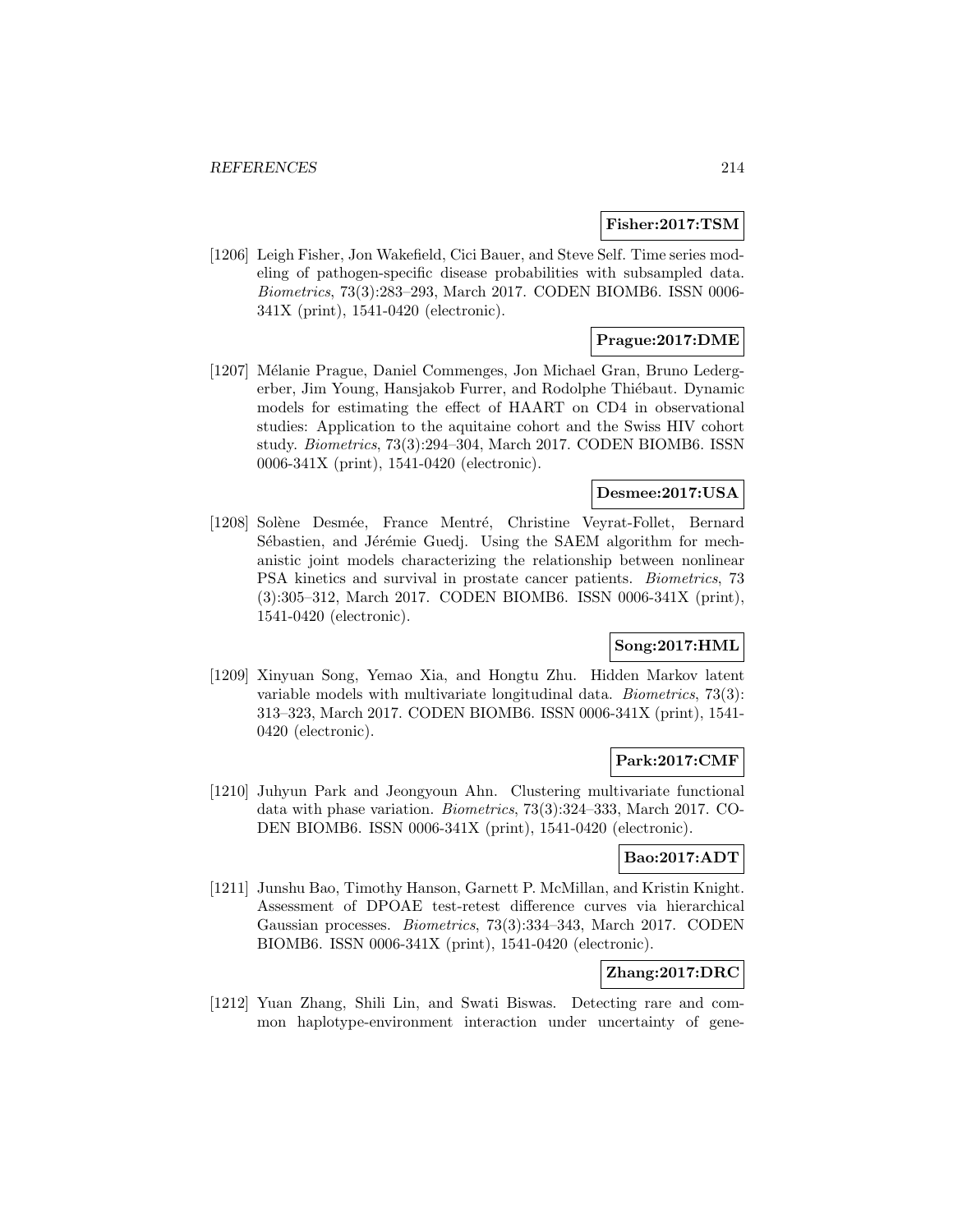environment independence assumption. *Biometrics*, 73(3):344–355, March 2017. CODEN BIOMB6. ISSN 0006-341X (print), 1541-0420 (electronic).

### **Thompson:2017:BRB**

[1213] John Thompson. Book review: Burgess, Stephen, Thompson, Simon G., Mendelian Randomization: Methods for Using Genetic Variants in Causal Estimation. Boca Raton: CRC Press. Biometrics, 73(3):356, March 2017. CODEN BIOMB6. ISSN 0006-341X (print), 1541-0420 (electronic).

# **Grill:2017:BRN**

[1214] Sonja Grill. Book review: Ng, Tie-Hua. Noninferiority Testing in Clinical Trials: Issues and Challenges. Boca Raton: CRC Press. Biometrics, 73 (3):357, March 2017. CODEN BIOMB6. ISSN 0006-341X (print), 1541- 0420 (electronic).

### **Jak:2017:BRC**

[1215] Suzanne Jak. Book review: Cheung, MW-L. Meta-analysis: a Structural Equation Modeling Approach. New York: Wiley. Biometrics, 73(3):357– 358, March 2017. CODEN BIOMB6. ISSN 0006-341X (print), 1541-0420 (electronic).

## **Ankerst:2017:BRZ**

[1216] Donna Pauler Ankerst. Book review: Zelterman, Daniel, Applied Multivariate Statistics with R. Heidelberg: Springer. Biometrics, 73(3):358– 359, March 2017. CODEN BIOMB6. ISSN 0006-341X (print), 1541-0420 (electronic).

#### **Anonymous:2017:IITc**

[1217] Anonymous. Issue information — TOC. Biometrics, 73(3):717-718, September 2017. CODEN BIOMB6. ISSN 0006-341X (print), 1541-0420 (electronic).

### **Anonymous:2017:IIMc**

[1218] Anonymous. Issue information — masthead. Biometrics, 73(3):719, September 2017. CODEN BIOMB6. ISSN 0006-341X (print), 1541-0420 (electronic).

#### **Anonymous:2017:IIIc**

[1219] Anonymous. Issue information — info for authors. Biometrics, 73(3):720, September 2017. CODEN BIOMB6. ISSN 0006-341X (print), 1541-0420 (electronic).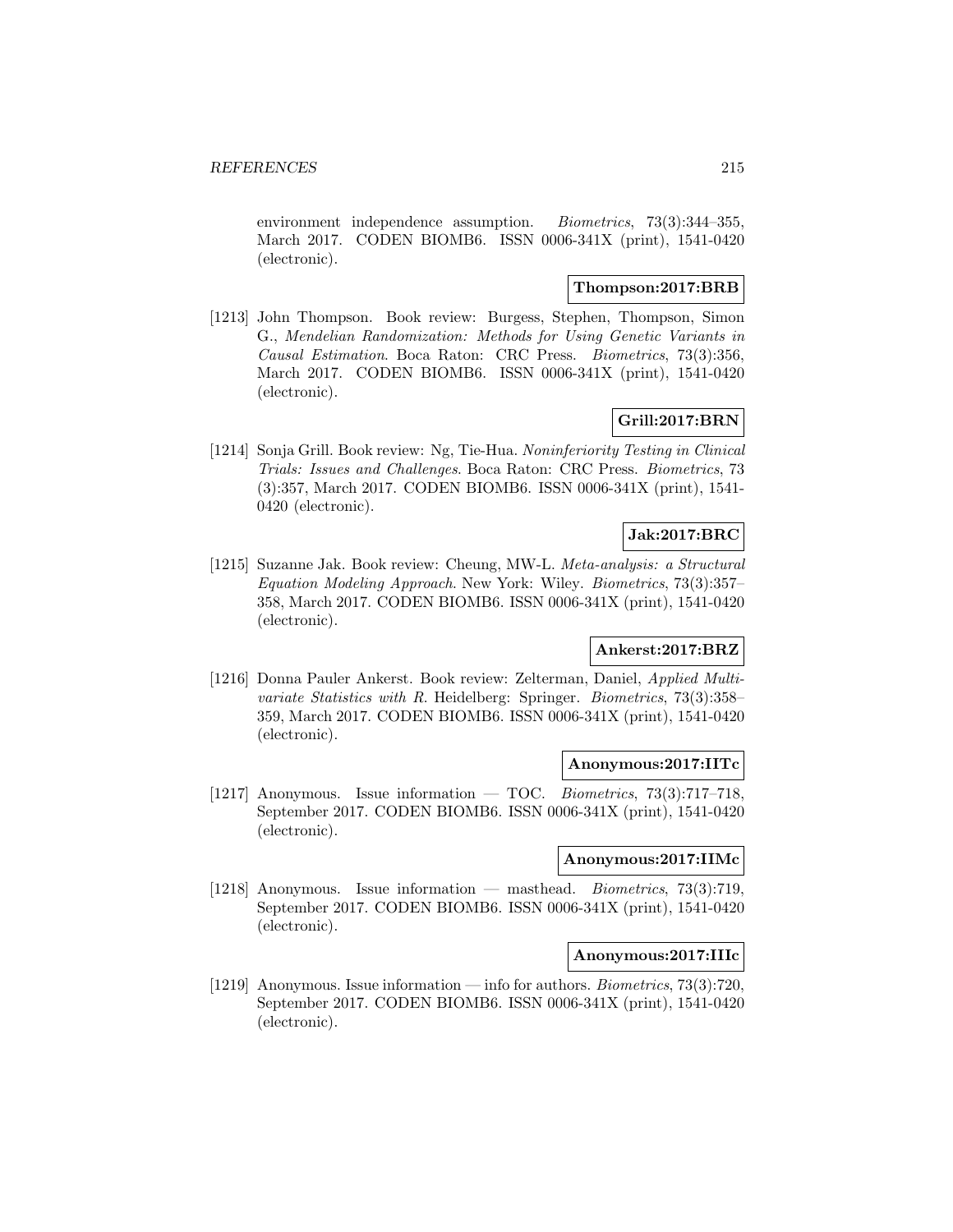#### **Anonymous:2017:IIEc**

[1220] Anonymous. Issue information — Ed board. Biometrics, 73(3):721–722, September 2017. CODEN BIOMB6. ISSN 0006-341X (print), 1541-0420 (electronic).

#### **Anonymous:2017:BJI**

[1221] Anonymous. Biometrics, JABES and the International Biometric Society. Biometrics, 73(3):723–724, September 2017. CODEN BIOMB6. ISSN 0006-341X (print), 1541-0420 (electronic).

### **Liang:2017:RBM**

[1222] C. Jason Liang and Patrick J. Heagerty. A risk-based measure of timevarying prognostic discrimination for survival models. Biometrics, 73(3): 725–734, September 2017. CODEN BIOMB6. ISSN 0006-341X (print), 1541-0420 (electronic). See discussion [1223, 1224, 1225] and rejoinder [1226].

### **Michael:2017:DRB**

[1223] H. Michael and L. Tian. Discussion of "A risk-based measure of timevarying prognostic discrimination for survival models," by C. Jason Liang and Patrick J. Heagerty. Biometrics, 73(3):735–738, September 2017. CODEN BIOMB6. ISSN 0006-341X (print), 1541-0420 (electronic). See [1222, 1226].

### **Gerds:2017:DRB**

[1224] Thomas Alexander Gerds and Martin Schumacher. Discussion of "A risk-based measure of time-varying prognostic discrimination for survival models," by C. Jason Liang and Patrick J. Heagerty. Biometrics, 73(3): 739–741, September 2017. CODEN BIOMB6. ISSN 0006-341X (print), 1541-0420 (electronic). See [1222, 1226].

## **Parast:2017:DRB**

[1225] Layla Parast and Carolyn M. Rutter. Discussion of "A risk-based measure of time-varying prognostic discrimination for survival models," by C. Jason Liang and Patrick J. Heagerty. Biometrics, 73(3):742–744, September 2017. CODEN BIOMB6. ISSN 0006-341X (print), 1541-0420 (electronic). See [1222, 1226].

## **Liang:2017:RDR**

[1226] C. Jason Liang and Patrick J. Heagerty. Rejoinder to discussions on: "A risk-based measure of time-varying prognostic discrimination for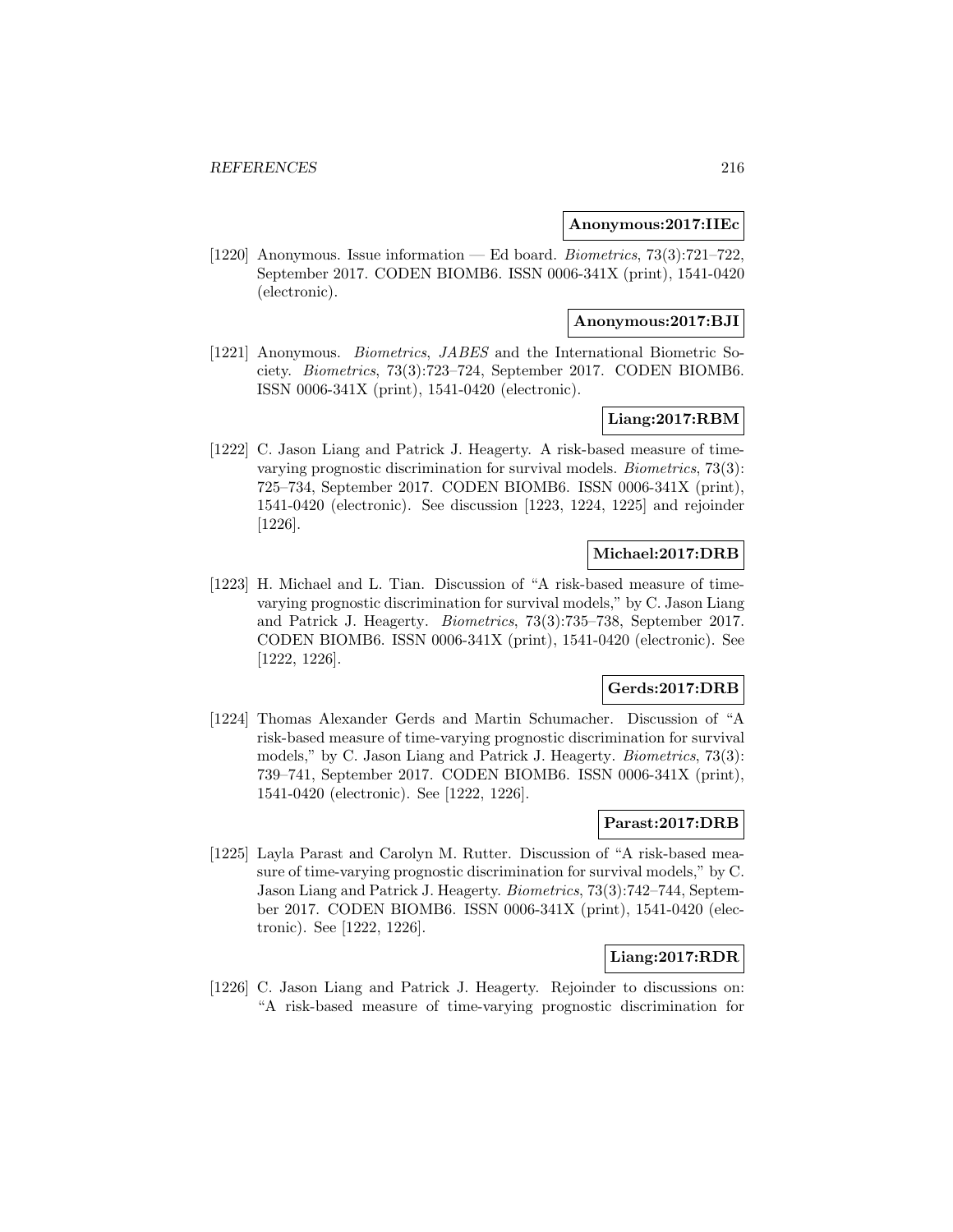survival models". Biometrics, 73(3):745–748, September 2017. CO-DEN BIOMB6. ISSN 0006-341X (print), 1541-0420 (electronic). See [1222, 1223, 1224, 1225].

## **Morris:2017:STS**

[1227] Samuel A. Morris, Brian J. Reich, Emeric Thibaud, and Daniel Cooley. A space-time skew- t model for threshold exceedances. Biometrics, 73(3): 749–758, September 2017. CODEN BIOMB6. ISSN 0006-341X (print), 1541-0420 (electronic).

#### **Shand:2017:MNS**

[1228] Lyndsay Shand and Bo Li. Modeling nonstationarity in space and time. Biometrics, 73(3):759–768, September 2017. CODEN BIOMB6. ISSN 0006-341X (print), 1541-0420 (electronic).

# **Lin:2017:JEG**

[1229] Zhixiang Lin, Tao Wang, Can Yang, and Hongyu Zhao. On joint estimation of Gaussian graphical models for spatial and temporal data. Biometrics, 73(3):769–779, September 2017. CODEN BIOMB6. ISSN 0006-341X (print), 1541-0420 (electronic).

# **Xia:2017:HTM**

[1230] Yin Xia and Lexin Li. Hypothesis testing of matrix graph model with application to brain connectivity analysis. Biometrics, 73(3):780–791, September 2017. CODEN BIOMB6. ISSN 0006-341X (print), 1541-0420 (electronic).

### **Wang:2017:DTM**

[1231] Tao Wang and Hongyu Zhao. A Dirichlet-tree multinomial regression model for associating dietary nutrients with gut microorganisms. Biometrics, 73(3):792–801, September 2017. CODEN BIOMB6. ISSN 0006- 341X (print), 1541-0420 (electronic).

### **Sang:2017:PFP**

[1232] Peijun Sang, Liangliang Wang, and Jiguo Cao. Parametric functional principal component analysis. Biometrics, 73(3):802–810, September 2017. CODEN BIOMB6. ISSN 0006-341X (print), 1541-0420 (electronic).

#### **Kimes:2017:SSH**

[1233] Patrick K. Kimes, Yufeng Liu, David Neil Hayes, and James Stephen Marron. Statistical significance for hierarchical clustering. Biometrics, 73(3):811–821, September 2017. CODEN BIOMB6. ISSN 0006-341X (print), 1541-0420 (electronic).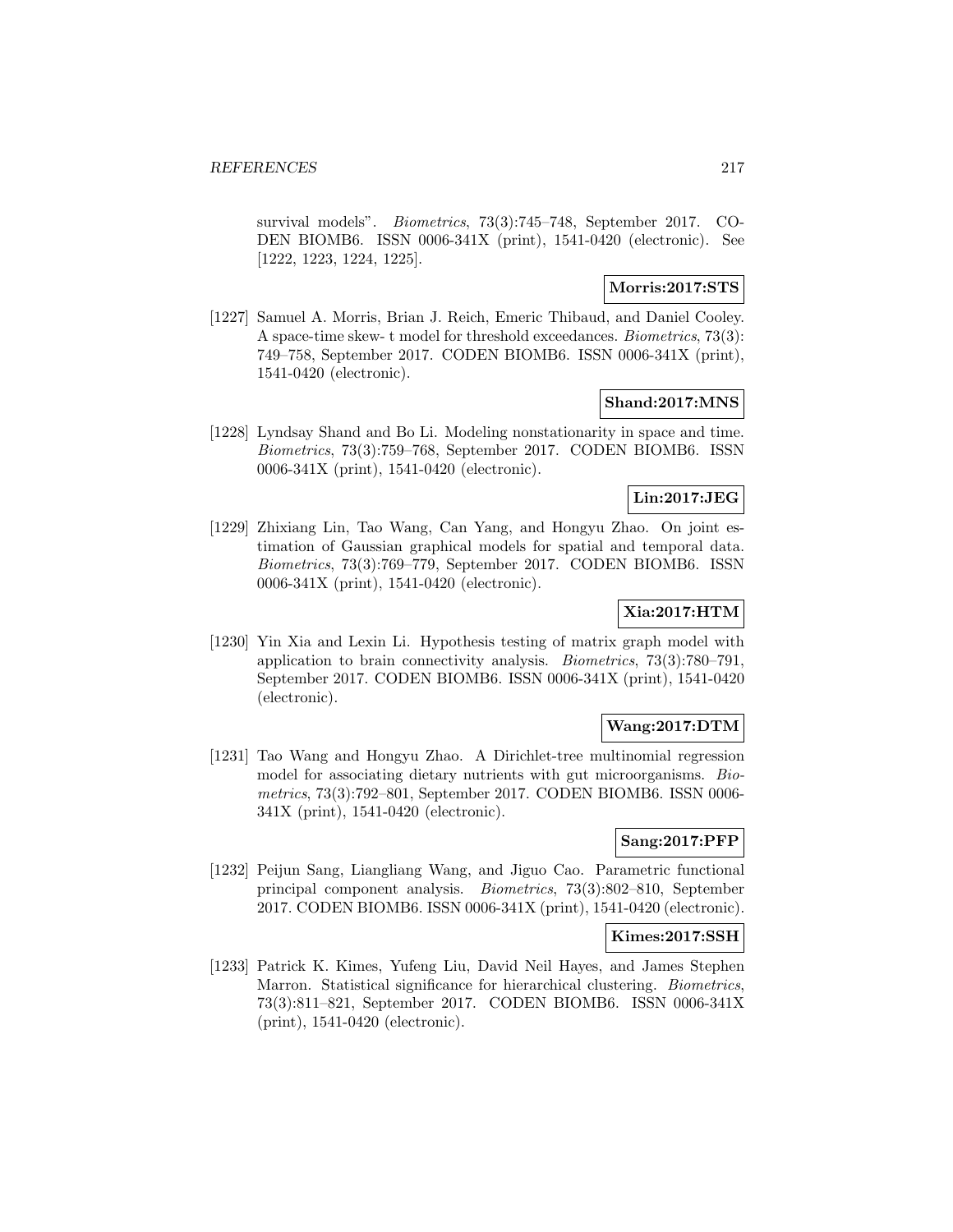## **Shih:2017:PCS**

[1234] Joanna H. Shih and Michael P. Fay. Pearson's chi-square test and rank correlation inferences for clustered data. Biometrics, 73(3):822–834, September 2017. CODEN BIOMB6. ISSN 0006-341X (print), 1541-0420 (electronic).

# **Deng:2017:PHM**

[1235] Yu Deng, Donglin Zeng, Jinying Zhao, and Jianwen Cai. Proportional hazards model with a change point for clustered event data. *Biometrics*, 73(3):835–845, September 2017. CODEN BIOMB6. ISSN 0006-341X (print), 1541-0420 (electronic).

#### **Groll:2017:SEC**

[1236] Andreas Groll, Trevor Hastie, and Gerhard Tutz. Selection of effects in Cox frailty models by regularization methods. Biometrics, 73(3):846–856, September 2017. CODEN BIOMB6. ISSN 0006-341X (print), 1541-0420 (electronic).

# **Mao:2017:SRA**

[1237] Lu Mao, Dan-Yu Lin, and Donglin Zeng. Semiparametric regression analysis of interval-censored competing risks data. Biometrics, 73(3): 857–865, September 2017. CODEN BIOMB6. ISSN 0006-341X (print), 1541-0420 (electronic).

#### **Zhao:2017:ETD**

[1238] Wei Zhao, Ying Qing Chen, and Li Hsu. On estimation of time-dependent attributable fraction from population-based case-control studies. Biometrics, 73(3):866–875, September 2017. CODEN BIOMB6. ISSN 0006- 341X (print), 1541-0420 (electronic).

# **Dai:2017:SRA**

[1239] Wei Dai, Ming Yang, Chaolong Wang, and Tianxi Cai. Sequence robust association test for familial data. Biometrics, 73(3):876–884, September 2017. CODEN BIOMB6. ISSN 0006-341X (print), 1541-0420 (electronic).

#### **Laporte:2017:ERC**

[1240] Fabien Laporte, Alain Charcosset, and Tristan Mary-Huard. Estimation of the relatedness coefficients from biallelic markers, application in plant mating designs. Biometrics, 73(3):885–894, September 2017. CODEN BIOMB6. ISSN 0006-341X (print), 1541-0420 (electronic).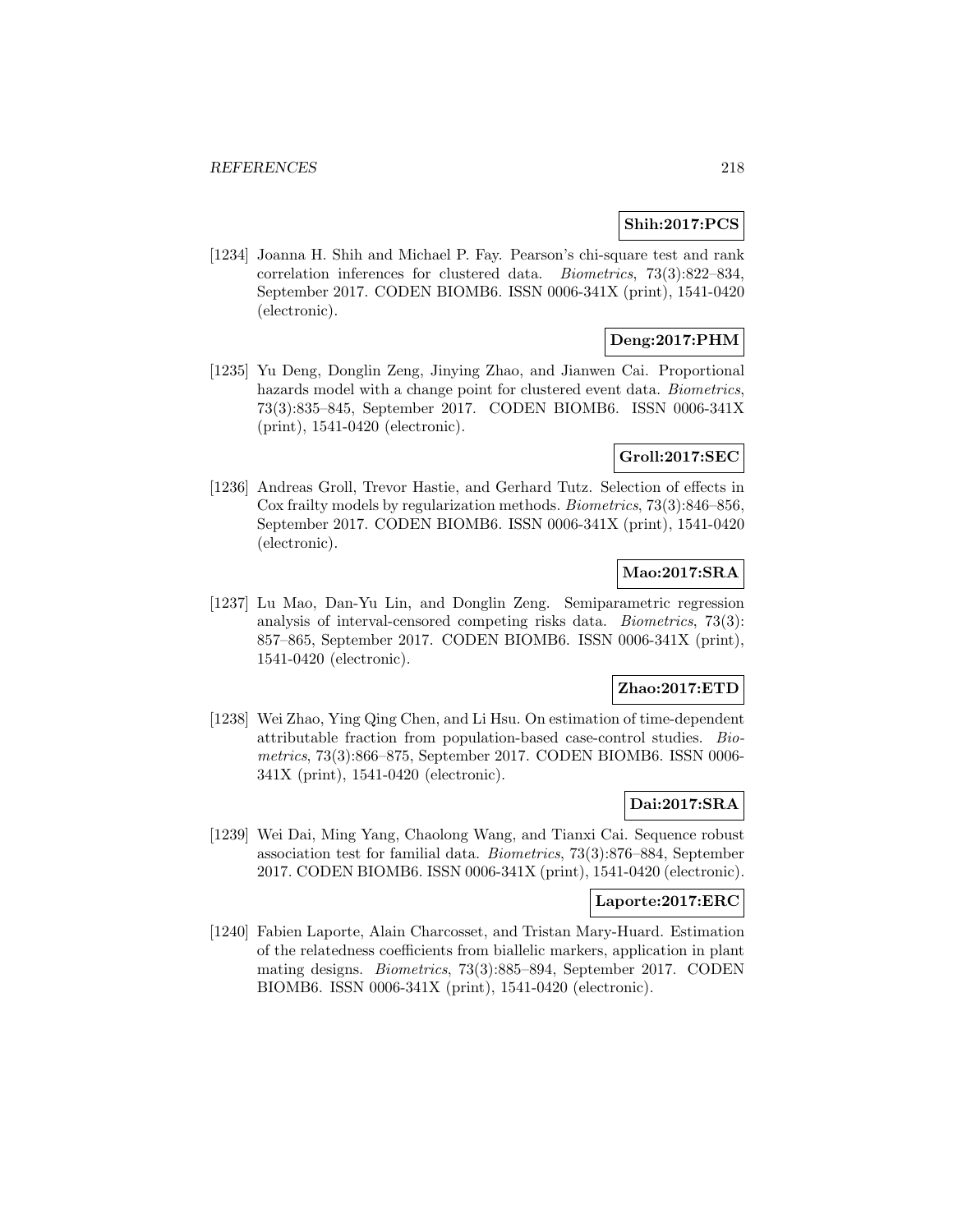#### **Broberg:2017:CET**

[1241] Per Broberg and Frank Miller. Conditional estimation in two-stage adaptive designs. Biometrics, 73(3):895–904, September 2017. CODEN BIOMB6. ISSN 0006-341X (print), 1541-0420 (electronic).

# **Ventz:2017:BRA**

[1242] Steffen Ventz, William T. Barry, Giovanni Parmigiani, and Lorenzo Trippa. Bayesian response-adaptive designs for basket trials. Biometrics, 73(3):905–915, September 2017. CODEN BIOMB6. ISSN 0006- 341X (print), 1541-0420 (electronic).

# **Wu:2017:MOD**

[1243] Sheng Wu, Weng Kee Wong, and Catherine M. Crespi. Maximin optimal designs for cluster randomized trials. Biometrics, 73(3):916–926, September 2017. CODEN BIOMB6. ISSN 0006-341X (print), 1541-0420 (electronic).

### **Bogacka:2017:ODN**

[1244] Barbara Bogacka, Mahbub A. H. M. Latif, Steven G. Gilmour, and Kuresh Youdim. Optimum designs for non-linear mixed effects models in the presence of covariates. Biometrics, 73(3):927–937, September 2017. CODEN BIOMB6. ISSN 0006-341X (print), 1541-0420 (electronic).

# **Gasparrini:2017:PFD**

[1245] Antonio Gasparrini, Fabian Scheipl, Ben Armstrong, and Michael G. Kenward. A penalized framework for distributed lag non-linear models. Biometrics, 73(3):938–948, September 2017. CODEN BIOMB6. ISSN 0006-341X (print), 1541-0420 (electronic).

#### **Zhang:2017:EVC**

[1246] Xinyu Zhang, Jiguo Cao, and Raymond J. Carroll. Estimating varying coefficients for partial differential equation models. Biometrics, 73(3): 949–959, September 2017. CODEN BIOMB6. ISSN 0006-341X (print), 1541-0420 (electronic).

# **Soave:2017:GLS**

[1247] David Soave and Lei Sun. A generalized Levene's scale test for variance heterogeneity in the presence of sample correlation and group uncertainty. Biometrics, 73(3):960–971, September 2017. CODEN BIOMB6. ISSN 0006-341X (print), 1541-0420 (electronic).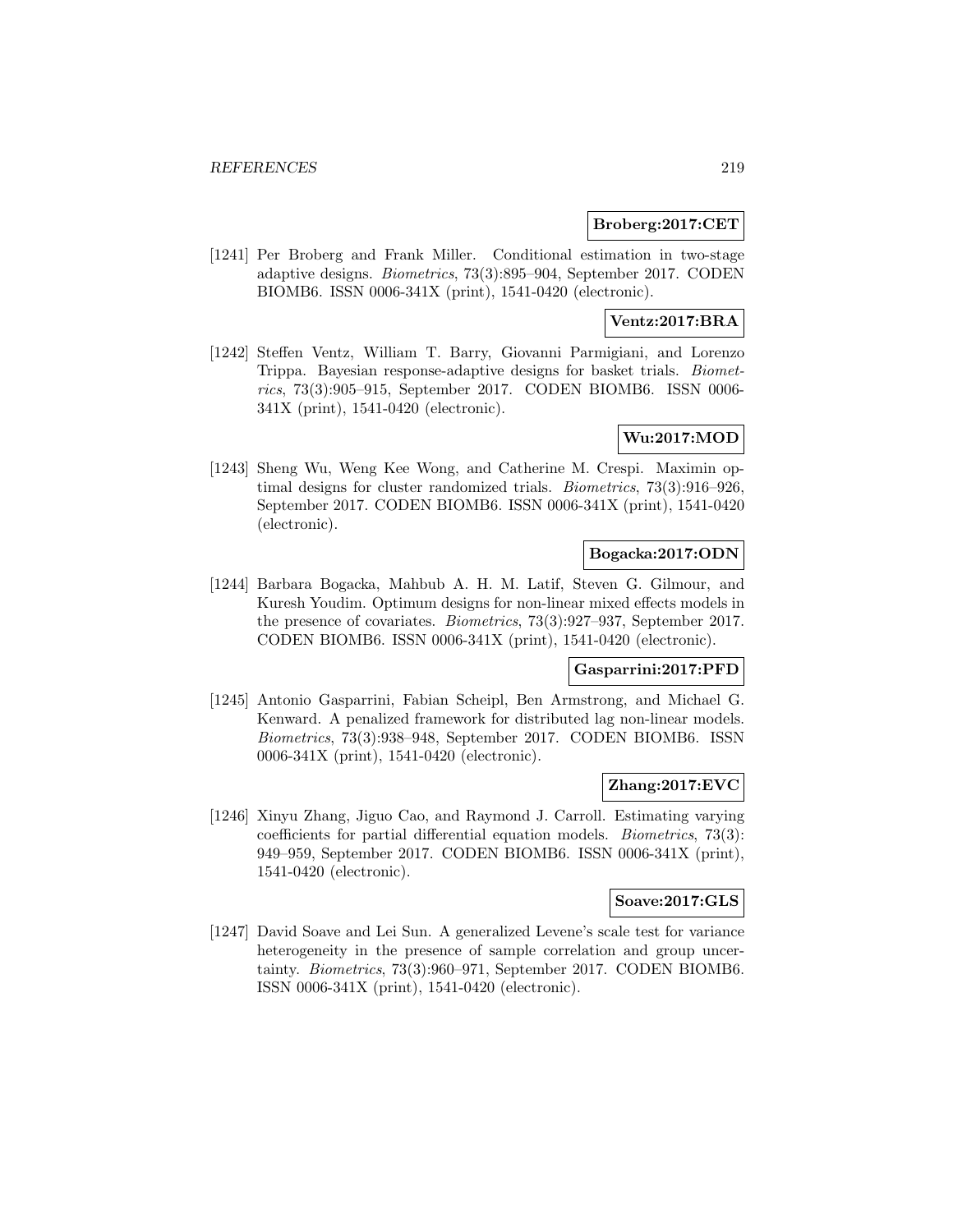### **Wang:2017:ORI**

[1248] Heng Wang and Ping-Shou Zhong. Order-restricted inference for means with missing values. Biometrics, 73(3):972–980, September 2017. CO-DEN BIOMB6. ISSN 0006-341X (print), 1541-0420 (electronic).

# **Lu:2017:DEA**

[1249] Xin Lu and Brent A. Johnson. Direct estimation for adaptive treatment length policies: Methods and application to evaluating the effect of delayed PEG insertion. Biometrics, 73(3):981–989, September 2017. CODEN BIOMB6. ISSN 0006-341X (print), 1541-0420 (electronic).

## **Gu:2017:CIR**

[1250] Chenyang Gu and Roee Gutman. Combining item response theory with multiple imputation to equate health assessment questionnaires. Biometrics, 73(3):990–998, September 2017. CODEN BIOMB6. ISSN 0006- 341X (print), 1541-0420 (electronic).

### **Hasenstab:2017:MDF**

[1251] Kyle Hasenstab, Aaron Scheffler, Donatello Telesca, Catherine A. Sugar, Shafali Jeste, Charlotte DiStefano, and Damla Sentürk. A multidimensional functional principal components analysis of EEG data. Biometrics, 73(3):999–1009, September 2017. CODEN BIOMB6. ISSN 0006- 341X (print), 1541-0420 (electronic).

#### **Hwang:2017:ETP**

[1252] Youngdeok Hwang, Samantha Wright, and Bret M. Hanlon. Estimation and testing problems in auditory neuroscience via clustering. Biometrics, 73(3):1010–1017, September 2017. CODEN BIOMB6. ISSN 0006-341X (print), 1541-0420 (electronic).

### **Lock:2017:BGE**

[1253] Eric F. Lock and David B. Dunson. Bayesian genome- and epigenomewide association studies with gene level dependence. *Biometrics*, 73(3): 1018–1028, September 2017. CODEN BIOMB6. ISSN 0006-341X (print), 1541-0420 (electronic).

### **McMillan:2017:VGA**

[1254] L. F. McMillan and R. M. Fewster. Visualizations for genetic assignment analyses using the saddlepoint approximation method. Biometrics, 73(3): 1029–1041, September 2017. CODEN BIOMB6. ISSN 0006-341X (print), 1541-0420 (electronic).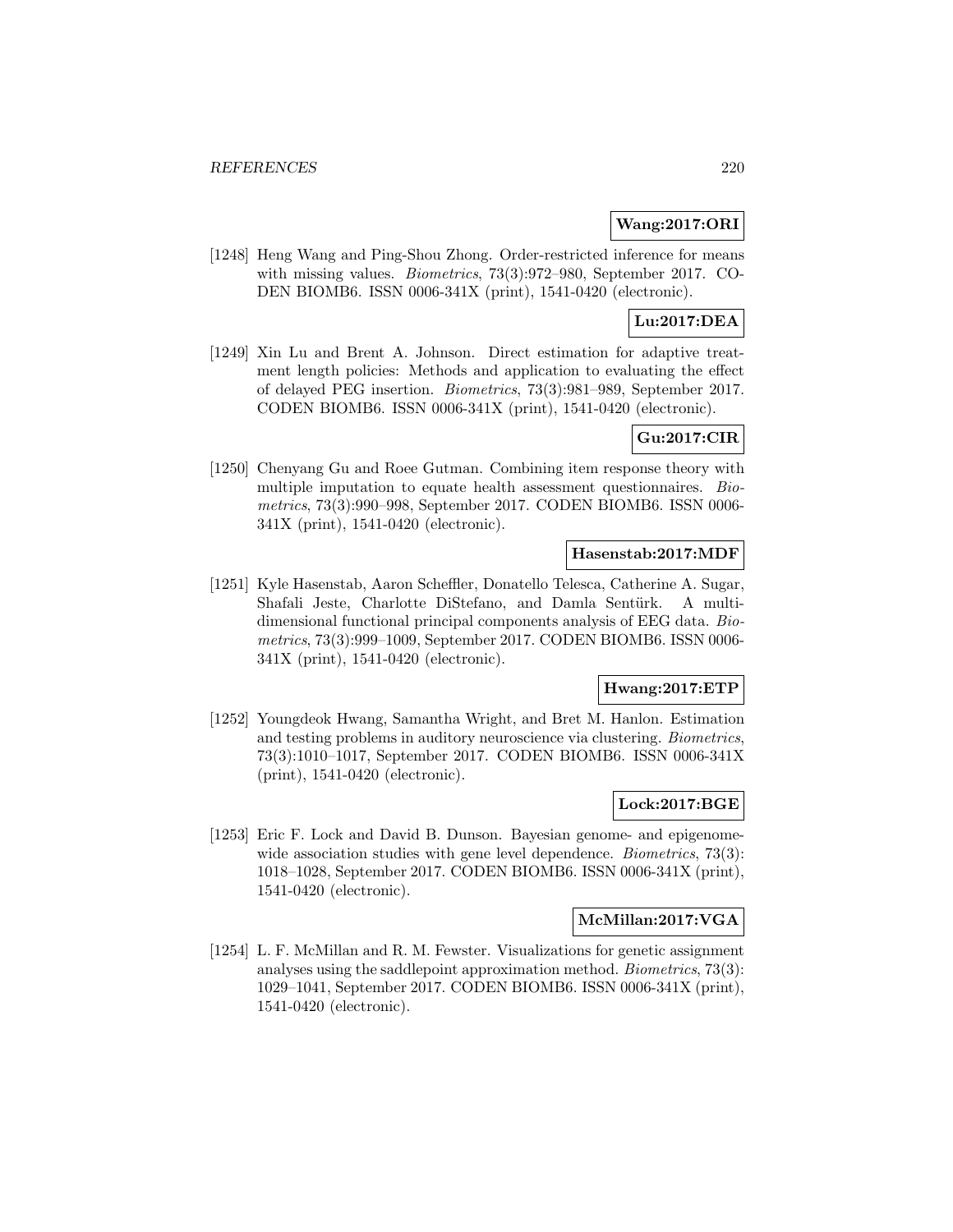# **Yan:2017:IEP**

[1255] Ying Yan, Haibo Zhou, and Jianwen Cai. Improving efficiency of parameter estimation in case-cohort studies with multivariate failure time data. Biometrics, 73(3):1042–1052, September 2017. CODEN BIOMB6. ISSN 0006-341X (print), 1541-0420 (electronic).

# **Anonymous:2017:CNA**

[1256] Anonymous. Correction to "Nonparametric analysis of competing risks data with event category missing at random," by Natalia Gouskova, Feng-Chang Lin, and Jason Fine; **73**, 104–113, March 2017. Biometrics, 73(3):1053, September 2017. CODEN BIOMB6. ISSN 0006-341X (print), 1541-0420 (electronic). See [1138].

### **Anonymous:2017:IITd**

[1257] Anonymous. Issue information — TOC. Biometrics,  $73(4):1065-1066$ , December 2017. CODEN BIOMB6. ISSN 0006-341X (print), 1541-0420 (electronic).

#### **Anonymous:2017:IIMd**

[1258] Anonymous. Issue information — masthead. Biometrics, 73(4):1067, December 2017. CODEN BIOMB6. ISSN 0006-341X (print), 1541-0420 (electronic).

# **Anonymous:2017:IIId**

[1259] Anonymous. Issue information — info for authors. *Biometrics*, 73(4): 1068, December 2017. CODEN BIOMB6. ISSN 0006-341X (print), 1541- 0420 (electronic).

#### **Anonymous:2017:IIEd**

[1260] Anonymous. Issue information — Ed board. Biometrics, 73(4):1069– 1070, December 2017. CODEN BIOMB6. ISSN 0006-341X (print), 1541- 0420 (electronic).

# **Wood:2017:GFS**

[1261] Simon N. Wood and Matteo Fasiolo. A generalized fellner-schall method for smoothing parameter optimization with application to Tweedie location, scale and shape models. Biometrics, 73(4):1071–1081, December 2017. CODEN BIOMB6. ISSN 0006-341X (print), 1541-0420 (electronic).

# **Yang:2017:EBH**

[1262] Jingjing Yang, Dennis D. Cox, Jong Soo Lee, Peng Ren, and Taeryon Choi. Efficient Bayesian hierarchical functional data analysis with basis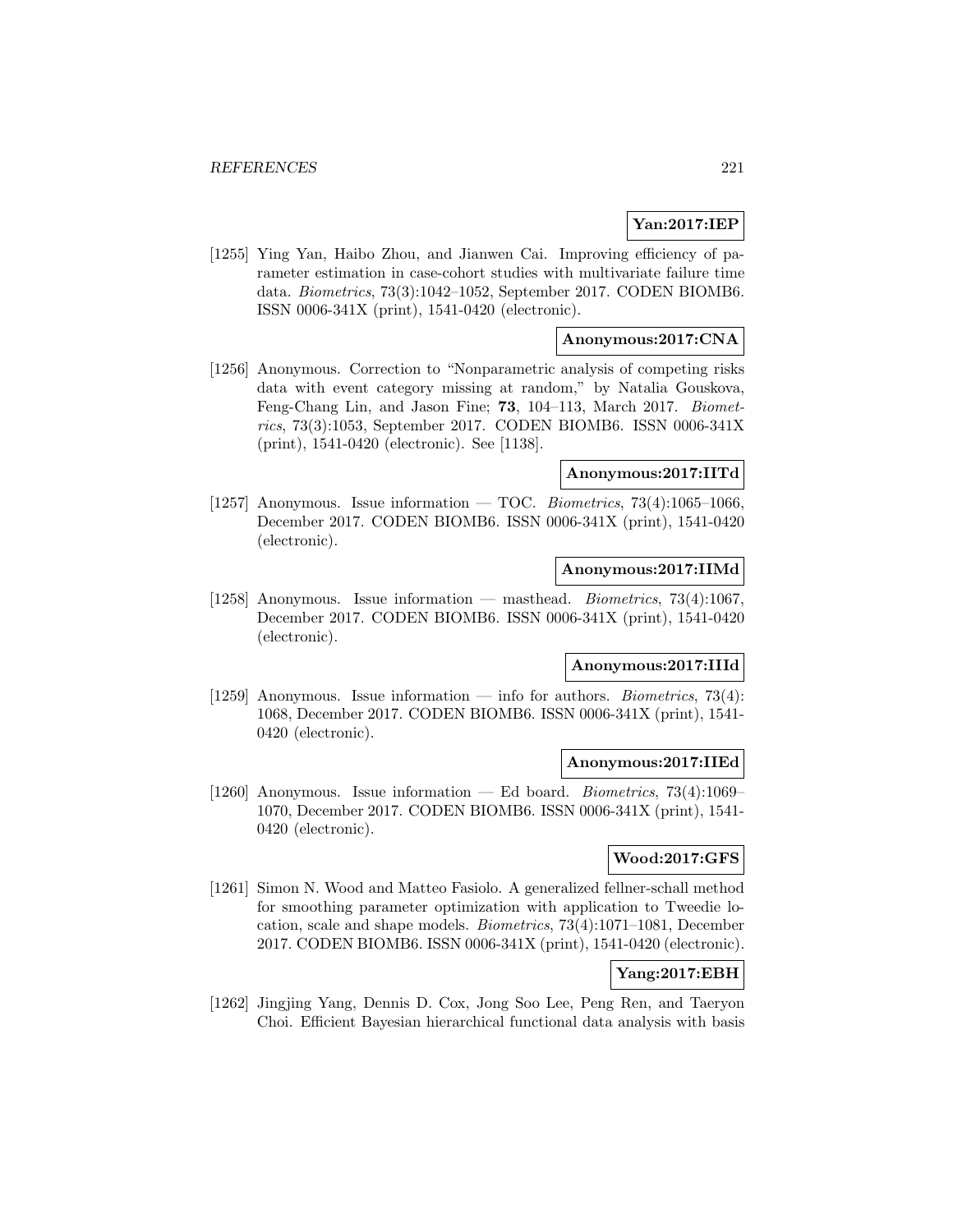function approximations using Gaussian-Wishart processes. *Biometrics*, 73(4):1082–1091, December 2017. CODEN BIOMB6. ISSN 0006-341X (print), 1541-0420 (electronic).

# **Reiss:2017:PIM**

[1263] Philip T. Reiss, Lei Huang, Pei-Shien Wu, Huaihou Chen, and Stan Colcombe. Pointwise influence matrices for functional-response regression. Biometrics, 73(4):1092–1101, December 2017. CODEN BIOMB6. ISSN 0006-341X (print), 1541-0420 (electronic).

#### **Huang:2017:CFD**

[1264] Hanwen Huang. Controlling the false discoveries in LASSO. Biometrics, 73(4):1102–1110, December 2017. CODEN BIOMB6. ISSN 0006-341X (print), 1541-0420 (electronic).

## **Shortreed:2017:OAL**

[1265] Susan M. Shortreed and Ashkan Ertefaie. Outcome-adaptive lasso: Variable selection for causal inference. Biometrics, 73(4):1111–1122, December 2017. CODEN BIOMB6. ISSN 0006-341X (print), 1541-0420 (electronic).

# **Tchetgen:2017:GIV**

[1266] Eric J. Tchetgen Tchetgen and Kathleen E. Wirth. A general instrumental variable framework for regression analysis with outcome missing not at random. Biometrics, 73(4):1123–1131, December 2017. CODEN BIOMB6. ISSN 0006-341X (print), 1541-0420 (electronic).

## **Lin:2017:DRE**

[1267] Huiming Lin, Bo Fu, Guoyou Qin, and Zhongyi Zhu. Doubly robust estimation of generalized partial linear models for longitudinal data with dropouts. *Biometrics*, 73(4):1132-1139, December 2017. CODEN BIOMB6. ISSN 0006-341X (print), 1541-0420 (electronic).

#### **Martinussen:2017:IVE**

[1268] Torben Martinussen, Stijn Vansteelandt, Eric J. Tchetgen Tchetgen, and David M. Zucker. Instrumental variables estimation of exposure effects on a time-to-event endpoint using structural cumulative survival models. Biometrics, 73(4):1140–1149, December 2017. CODEN BIOMB6. ISSN 0006-341X (print), 1541-0420 (electronic).

# **Cai:2017:JML**

[1269] Qing Cai, Mei-Cheng Wang, and Kwun Chuen Gary Chan. Joint modeling of longitudinal, recurrent events and failure time data for survivor's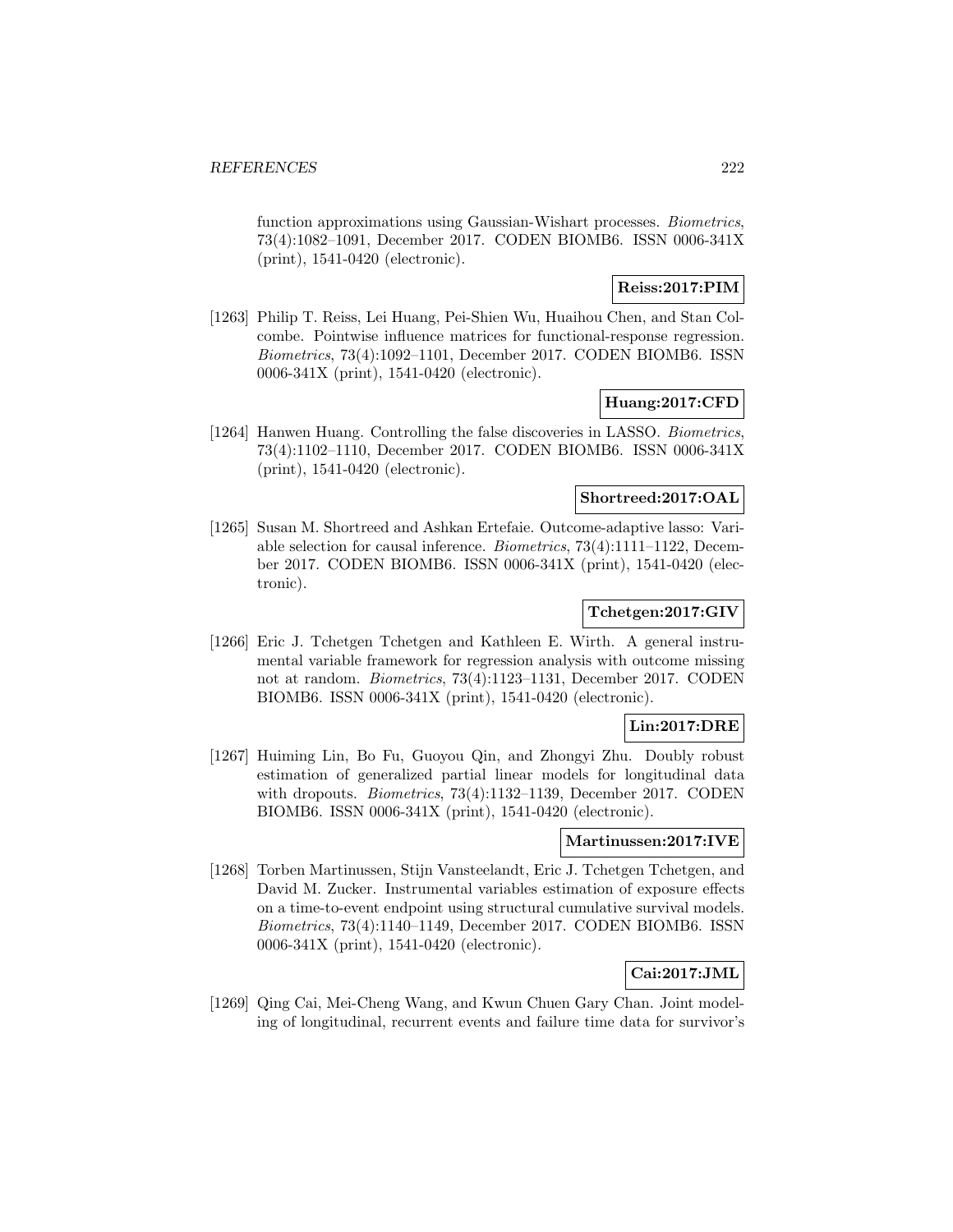population. Biometrics, 73(4):1150–1160, December 2017. CODEN BIOMB6. ISSN 0006-341X (print), 1541-0420 (electronic).

# **Gao:2017:SEA**

[1270] Fei Gao, Donglin Zeng, and Dan-Yu Lin. Semiparametric estimation of the accelerated failure time model with partly interval-censored data. Biometrics, 73(4):1161–1168, December 2017. CODEN BIOMB6. ISSN 0006-341X (print), 1541-0420 (electronic).

# **Zheng:2017:AEY**

[1271] Yu Zheng and Tianxi Cai. Augmented estimation for t-year survival with censored regression models. *Biometrics*, 73(4):1169–1178, December 2017. CODEN BIOMB6. ISSN 0006-341X (print), 1541-0420 (electronic).

#### **Frumento:2017:PMQ**

[1272] Paolo Frumento and Matteo Bottai. Parametric modeling of quantile regression coefficient functions with censored and truncated data. Biometrics, 73(4):1179–1188, December 2017. CODEN BIOMB6. ISSN 0006-341X (print), 1541-0420 (electronic).

## **Berchenko:2017:MAR**

[1273] Yakir Berchenko, Jonathan D. Rosenblatt, and Simon D. W. Frost. Modeling and analyzing respondent-driven sampling as a counting process. Biometrics, 73(4):1189–1198, December 2017. CODEN BIOMB6. ISSN 0006-341X (print), 1541-0420 (electronic).

#### **Chen:2017:GSF**

[1274] Shuai Chen, Lu Tian, Tianxi Cai, and Menggang Yu. A general statistical framework for subgroup identification and comparative treatment scoring. Biometrics, 73(4):1199–1209, December 2017. CODEN BIOMB6. ISSN 0006-341X (print), 1541-0420 (electronic).

#### **Sofer:2017:WPS**

[1275] Tamar Sofer, Elizabeth D. Schifano, David C. Christiani, and Xihong Lin. Weighted pseudolikelihood for SNP set analysis with multiple secondary outcomes in case-control genetic association studies. Biometrics, 73(4):1210–1220, December 2017. CODEN BIOMB6. ISSN 0006-341X (print), 1541-0420 (electronic).

# **Jia:2017:LGR**

[1276] Bochao Jia, Suwa Xu, Guanghua Xiao, Vishal Lamba, and Faming Liang. Learning gene regulatory networks from next generation sequencing data.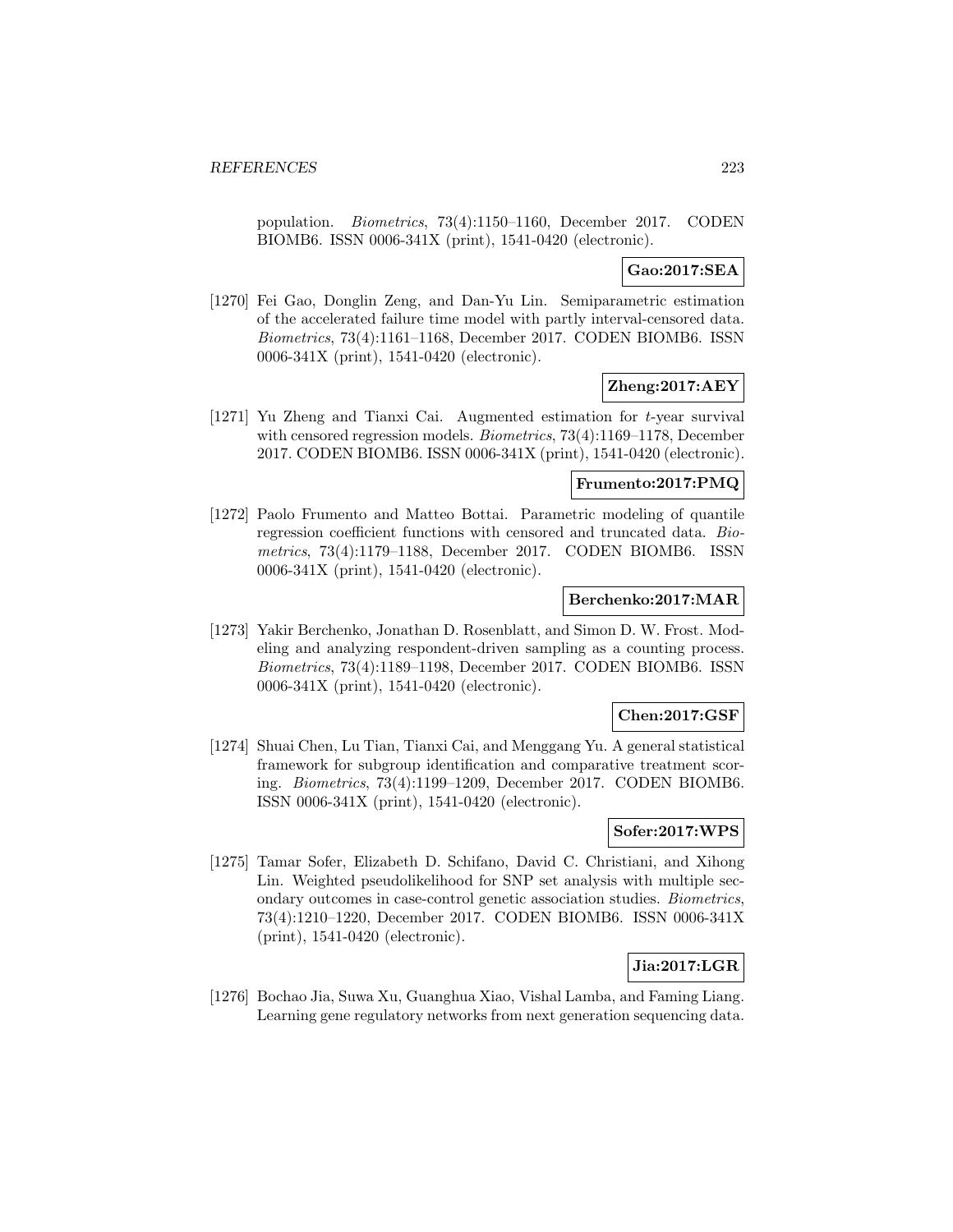Biometrics, 73(4):1221–1230, December 2017. CODEN BIOMB6. ISSN 0006-341X (print), 1541-0420 (electronic).

# **Nie:2017:ETV**

[1277] Yunlong Nie, LiangLiang Wang, and Jiguo Cao. Estimating time-varying directed gene regulation networks. Biometrics, 73(4):1231–1242, December 2017. CODEN BIOMB6. ISSN 0006-341X (print), 1541-0420 (electronic).

# **Park:2017:GEM**

[1278] Yeonhee Park, Zhihua Su, and Hongtu Zhu. Groupwise envelope models for imaging genetic analysis. Biometrics, 73(4):1243–1253, December 2017. CODEN BIOMB6. ISSN 0006-341X (print), 1541-0420 (electronic).

#### **Agniel:2017:AMD**

[1279] Denis Agniel and Tianxi Cai. Analysis of multiple diverse phenotypes via semiparametric canonical correlation analysis. Biometrics, 73(4): 1254–1265, December 2017. CODEN BIOMB6. ISSN 0006-341X (print), 1541-0420 (electronic).

## **Shi:2017:MPM**

[1280] Pixu Shi and Hongzhe Li. A model for paired-multinomial data and its application to analysis of data on a taxonomic tree. Biometrics, 73(4): 1266–1278, December 2017. CODEN BIOMB6. ISSN 0006-341X (print), 1541-0420 (electronic).

#### **deCarvalho:2017:NBC**

[1281] Vanda Inácio de Carvalho, Miguel de Carvalho, and Adam J. Branscum. Nonparametric Bayesian covariate-adjusted estimation of the Youden index. Biometrics, 73(4):1279–1288, December 2017. CODEN BIOMB6. ISSN 0006-341X (print), 1541-0420 (electronic).

### **Ghosh:2017:DMM**

[1282] Pranab Ghosh, Lingyun Liu, P. Senchaudhuri, Ping Gao, and Cyrus Mehta. Design and monitoring of multi-arm multi-stage clinical trials. Biometrics, 73(4):1289–1299, December 2017. CODEN BIOMB6. ISSN 0006-341X (print), 1541-0420 (electronic).

# **Chang:2017:SBH**

[1283] Jinyuan Chang, Chao Zheng, Wen-Xin Zhou, and Wen Zhou. Simulationbased hypothesis testing of high dimensional means under covariance heterogeneity. *Biometrics*, 73(4):1300–1310, December 2017. CODEN BIOMB6. ISSN 0006-341X (print), 1541-0420 (electronic).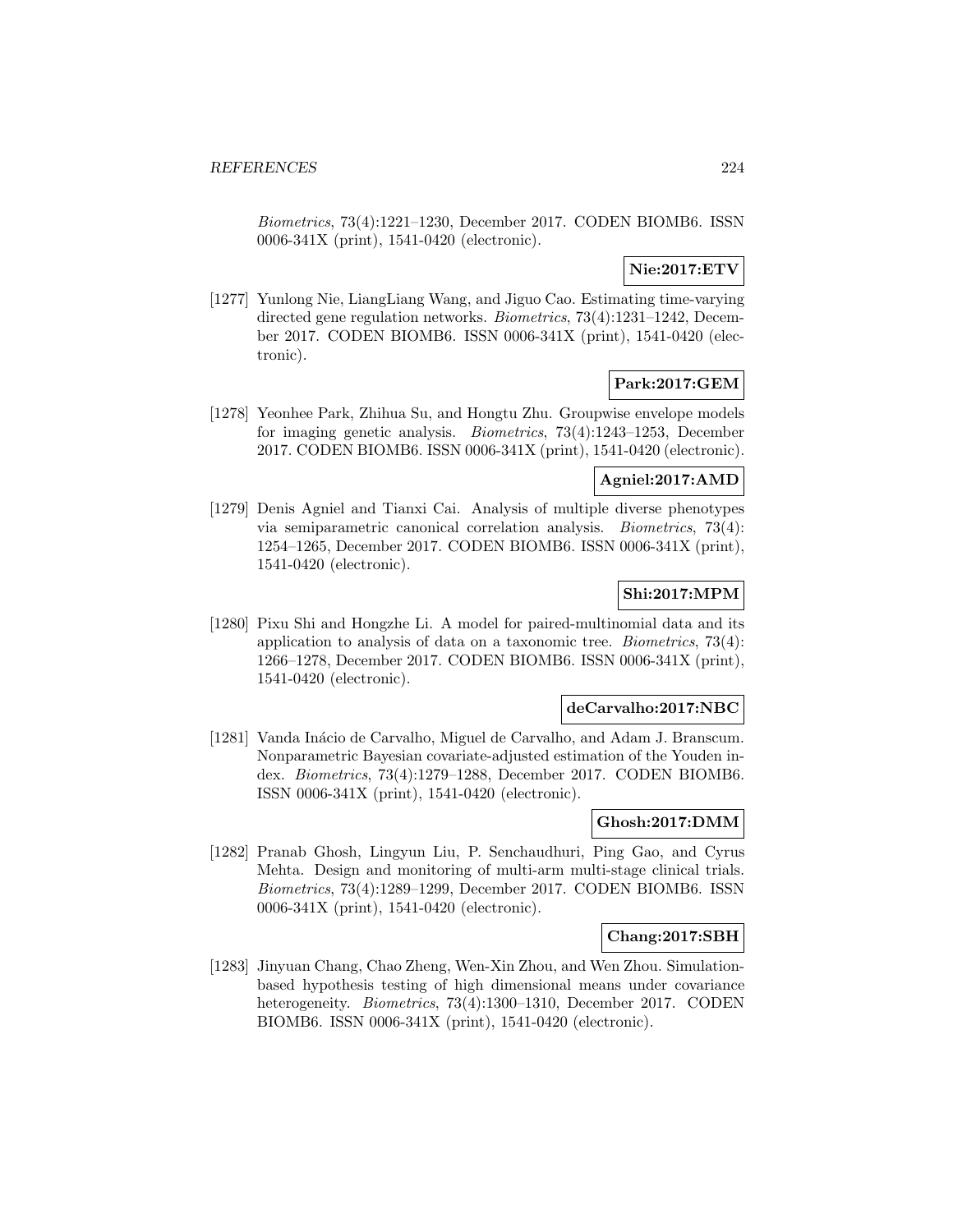### **Deng:2017:SOQ**

[1284] Chong Deng, Yongtao Guan, Rasmus P. Waagepetersen, and Jingfei Zhang. Second-order quasi-likelihood for spatial point processes. Biometrics, 73(4):1311–1320, December 2017. CODEN BIOMB6. ISSN 0006-341X (print), 1541-0420 (electronic).

# **Cowen:2017:HMM**

[1285] Laura L. E. Cowen, Panagiotis Besbeas, Byron J. T. Morgan, and Carl J. Schwarz. Hidden Markov models for extended batch data. Biometrics, 73(4):1321–1331, December 2017. CODEN BIOMB6. ISSN 0006-341X (print), 1541-0420 (electronic).

#### **Vaughan:2017:SGE**

[1286] Gregory Vaughan, Robert Aseltine, Kun Chen, and Jun Yan. Stagewise generalized estimating equations with grouped variables. Biometrics, 73 (4):1332–1342, December 2017. CODEN BIOMB6. ISSN 0006-341X (print), 1541-0420 (electronic).

# **Chen:2017:PNM**

[1287] Huaihou Chen, Donglin Zeng, and Yuanjia Wang. Penalized nonlinear mixed effects model to identify biomarkers that predict disease progression. Biometrics, 73(4):1343–1354, December 2017. CODEN BIOMB6. ISSN 0006-341X (print), 1541-0420 (electronic).

#### **Morita:2017:BPF**

[1288] Satoshi Morita and Peter Müller. Bayesian population finding with biomarkers in a randomized clinical trial. Biometrics, 73(4):1355–1365, December 2017. CODEN BIOMB6. ISSN 0006-341X (print), 1541-0420 (electronic).

### **Petroff:2017:SCC**

[1289] David Petroff. A simple correction to completer analyses and improvement on baseline observation carried forward. Biometrics, 73(4):1366– 1378, December 2017. CODEN BIOMB6. ISSN 0006-341X (print), 1541- 0420 (electronic).

### **Tang:2017:MIV**

[1290] Yongqiang Tang. On the multiple imputation variance estimator for control-based and delta-adjusted pattern mixture models. Biometrics, 73(4):1379–1387, December 2017. CODEN BIOMB6. ISSN 0006-341X (print), 1541-0420 (electronic).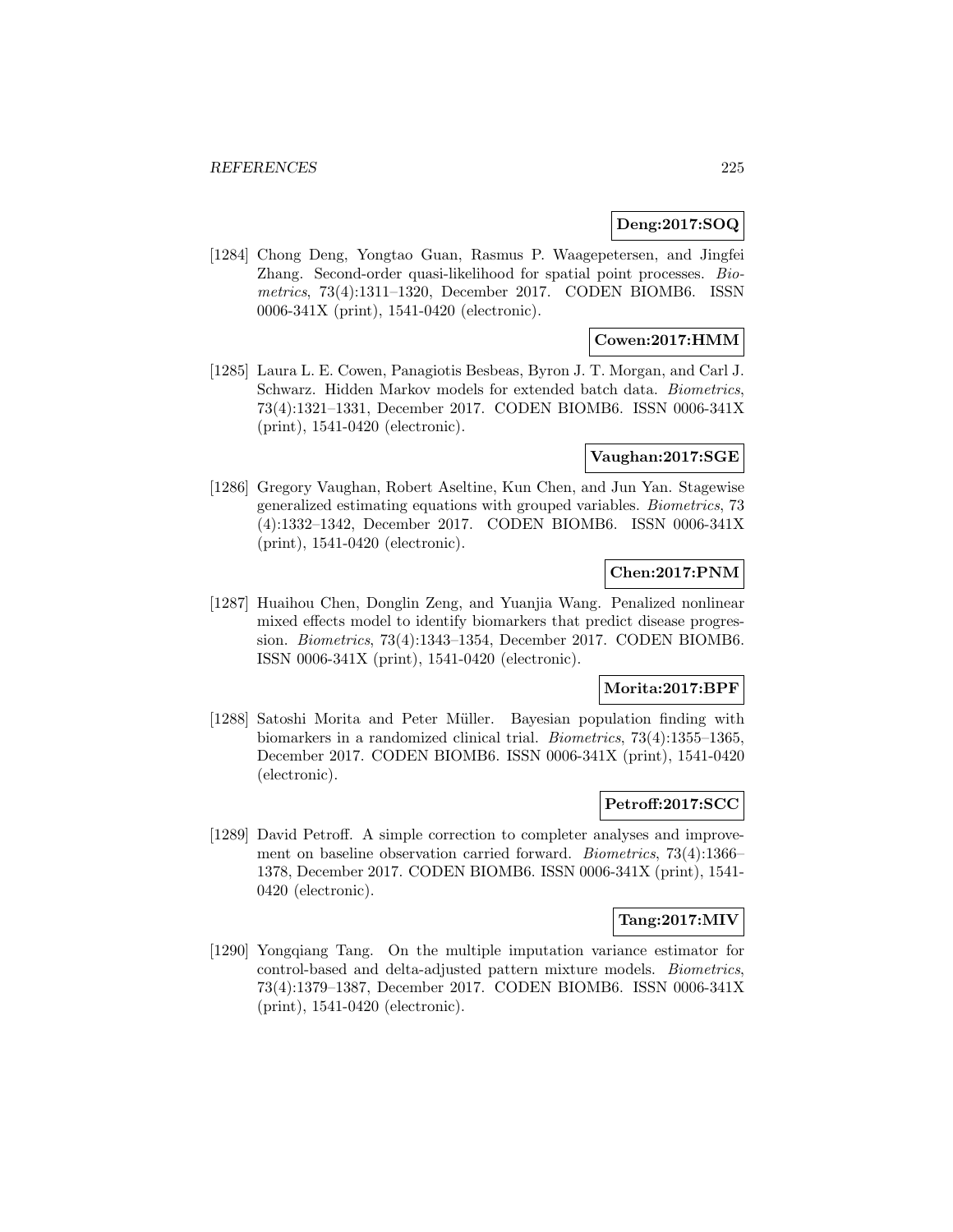#### **Abrams:2017:POF**

[1291] Steven Abrams, Marc Aerts, Geert Molenberghs, and Niel Hens. Parametric overdispersed frailty models for current status data. Biometrics, 73(4):1388–1400, December 2017. CODEN BIOMB6. ISSN 0006-341X (print), 1541-0420 (electronic).

# **Lee:2017:AFT**

[1292] Kyu Ha Lee, Virginie Rondeau, and Sebastien Haneuse. Accelerated failure time models for semi-competing risks data in the presence of complex censoring. Biometrics, 73(4):1401–1412, December 2017. CODEN BIOMB6. ISSN 0006-341X (print), 1541-0420 (electronic).

#### **Juarez-Colunga:2017:JMZ**

[1293] E. Juarez-Colunga, G. L. Silva, and C. B. Dean. Joint modeling of zeroinflated panel count and severity outcomes. Biometrics, 73(4):1413–1423, December 2017. CODEN BIOMB6. ISSN 0006-341X (print), 1541-0420 (electronic).

# **Hasegawa:2017:SAM**

[1294] Raiden Hasegawa and Dylan Small. Sensitivity analysis for matched pair analysis of binary data: From worst case to average case analysis. Biometrics, 73(4):1424–1432, December 2017. CODEN BIOMB6. ISSN 0006-341X (print), 1541-0420 (electronic). See correction [1547].

# **Li:2017:ICI**

[1295] Gen Li and Sungkyu Jung. Incorporating covariates into integrated factor analysis of multi-view data. Biometrics, 73(4):1433–1442, December 2017. CODEN BIOMB6. ISSN 0006-341X (print), 1541-0420 (electronic).

#### **McMahan:2017:BRG**

[1296] Christopher S. McMahan, Joshua M. Tebbs, Timothy E. Hanson, and Christopher R. Bilder. Bayesian regression for group testing data. Biometrics, 73(4):1443–1452, December 2017. CODEN BIOMB6. ISSN 0006-341X (print), 1541-0420 (electronic).

#### **Zhan:2017:FSS**

[1297] Xiang Zhan, Anna Plantinga, Ni Zhao, and Michael C. Wu. A fast small-sample kernel independence test for microbiome community-level association analysis. Biometrics, 73(4):1453–1463, December 2017. CO-DEN BIOMB6. ISSN 0006-341X (print), 1541-0420 (electronic).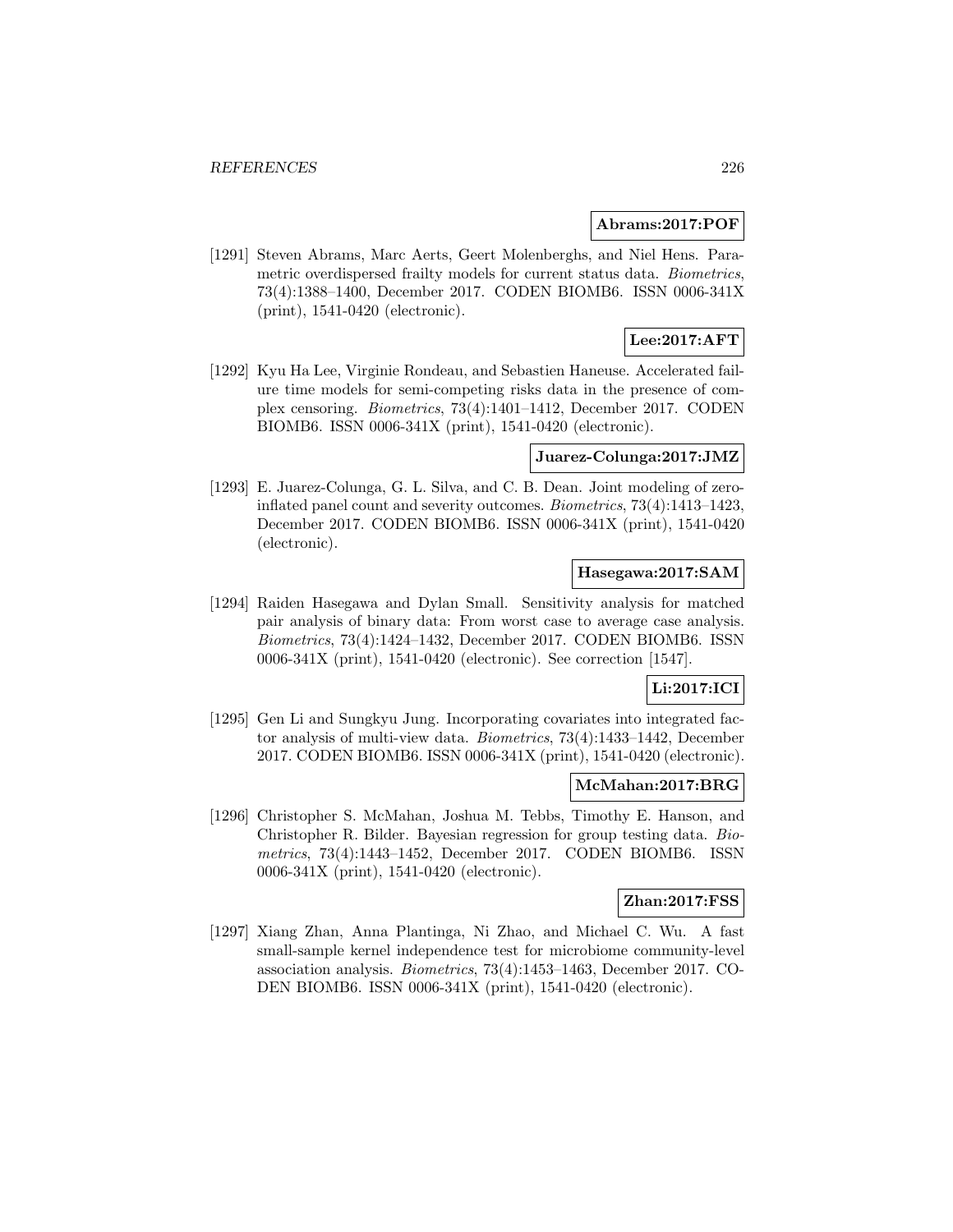#### **Taylor:2017:BRE**

[1298] Jeremy M. G. Taylor. Book review: Efron, Bradley and Hastie, Trevor. Computer Age Statistical Inference. Cambridge: Cambridge University Press. Biometrics, 73(4):1464–1465, December 2017. CODEN BIOMB6. ISSN 0006-341X (print), 1541-0420 (electronic).

### **Galecki:2017:BRF**

[1299] Andrzej Galecki. Book review: Faraway, Julian J., Extending the Linear Model with R: Generalized Linear, Mixed Effects, and Nonparametric Regression Models, 2nd edition. Boca Raton: CRC Press. Biometrics, 73(4):1465–1466, December 2017. CODEN BIOMB6. ISSN 0006-341X (print), 1541-0420 (electronic).

#### **Straubinger:2017:BRC**

[1300] Johanna Straubinger. Book review: Cheung, Yin Bun. Statistical Analysis of Human Growth and Development. Boca Raton: CRC Press. Biometrics, 73(4):1466–1467, December 2017. CODEN BIOMB6. ISSN 0006-341X (print), 1541-0420 (electronic).

#### **Mansmann:2017:BRC**

[1301] Ulrich Mansmann. Book reviews: Combs, C. D., Sokolowski, John A. and Banks, Catherine M., The Digital Patient: Advancing Healthcare, Research, and Education. Hoboken: Wiley. Chandan K. Reddy and Charu C. Aggarwal. Healthcare Data Analytics. Boca Raton: CRC Press. Biometrics, 73(4):1467–1468, December 2017. CODEN BIOMB6. ISSN 0006-341X (print), 1541-0420 (electronic).

# **Janes:2017:BRL**

[1302] Holly Janes. Book review: Looney, Stephen W. and Hagan, Joseph L., Analysis of Biomarker Data: a Practical Guide. Hoboken: Wiley. Biometrics, 73(4):1468, December 2017. CODEN BIOMB6. ISSN 0006- 341X (print), 1541-0420 (electronic).

### **Goros:2017:BRH**

[1303] Martin Goros. Book review: Heiberger, Richard M. and Holland, Burt. Statistical Analysis and Data Display. Heidelberg: Springer. Biometrics, 73(4):1468–1469, December 2017. CODEN BIOMB6. ISSN 0006-341X (print), 1541-0420 (electronic).

## **Selig:2017:BRM**

[1304] Katharina Selig. Book review: Munzert, Simon, Rubba, Christian, Meissner, Peter, and Nyhuis, Dominic. Automated Data Collection with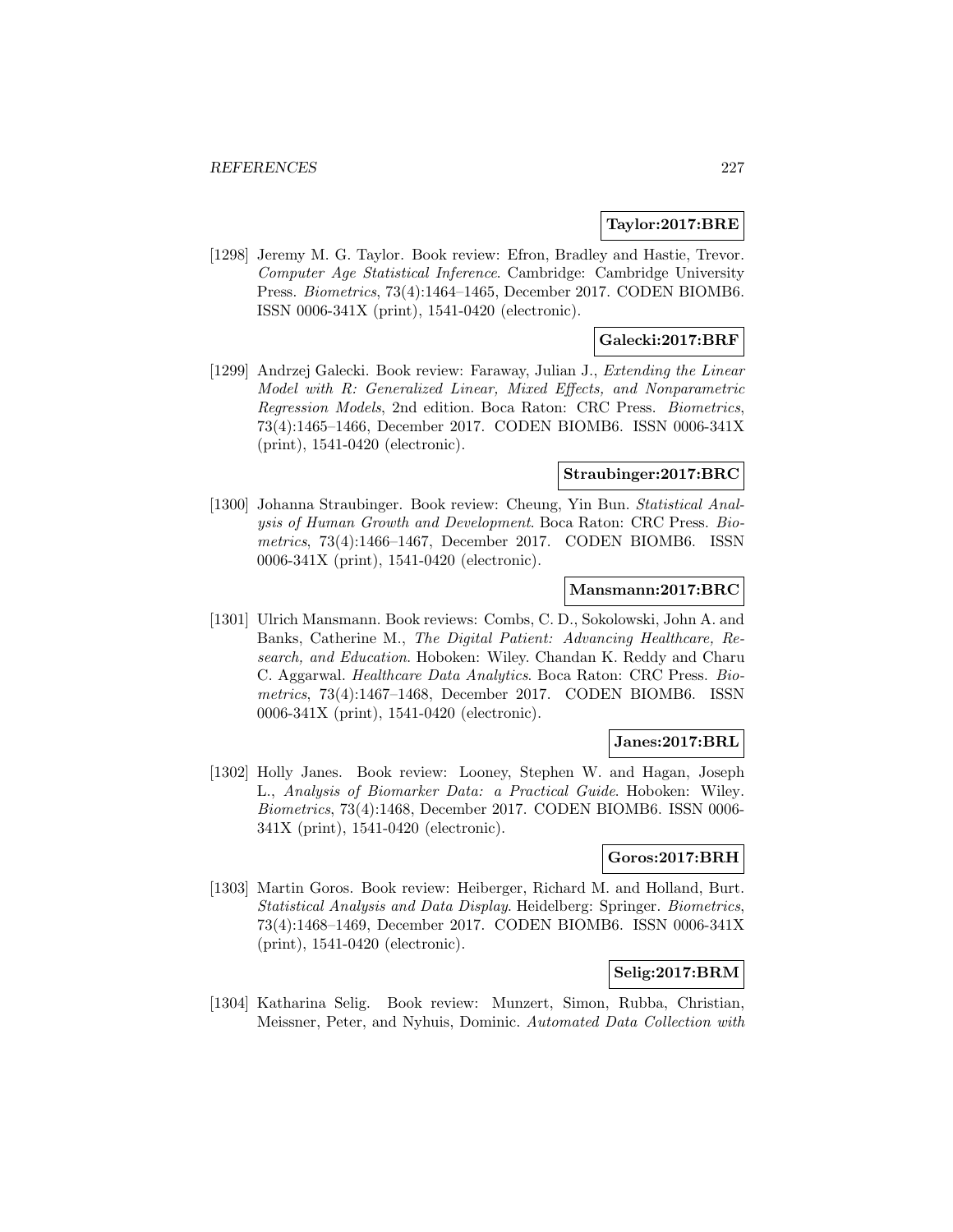R: a Practical Guide to Web Scraping and Text Mining. Hoboken: Wiley. Biometrics, 73(4):1469, December 2017. CODEN BIOMB6. ISSN 0006-341X (print), 1541-0420 (electronic).

# **Liu:2017:BRK**

[1305] Xulei Liu. Book review: Kleinman, Ken and Horton, Nicholas J., SAS and R: Data Management, Statistical Analysis, and Graphics. Boca Raton: CRC Press. Biometrics, 73(4):1470, December 2017. CODEN BIOMB6. ISSN 0006-341X (print), 1541-0420 (electronic).

#### **Anonymous:2017:A**

[1306] Anonymous. Acknowledgements. Biometrics, 73(4):1471–1472, December 2017. CODEN BIOMB6. ISSN 0006-341X (print), 1541-0420 (electronic).

# **Anonymous:2018:IITa**

[1307] Anonymous. Issue information — TOC and cover information. Biometrics, 74(1):1–2, March 2018. CODEN BIOMB6. ISSN 0006-341X (print), 1541-0420 (electronic).

#### **Anonymous:2018:IIMa**

[1308] Anonymous. Issue information — masthead. Biometrics, 74(1):3, March 2018. CODEN BIOMB6. ISSN 0006-341X (print), 1541-0420 (electronic).

# **Anonymous:2018:IIEa**

[1309] Anonymous. Issue information — Ed board. Biometrics, 74(1):4, March 2018. CODEN BIOMB6. ISSN 0006-341X (print), 1541-0420 (electronic).

#### **Anonymous:2018:RE**

[1310] Anonymous. Report of the Editors — 2017. *Biometrics*,  $74(1):5-7$ , March 2018. CODEN BIOMB6. ISSN 0006-341X (print), 1541-0420 (electronic).

# **Koch:2018:CSG**

[1311] Brandon Koch, David M. Vock, and Julian Wolfson. Covariate selection with group lasso and doubly robust estimation of causal effects. Biometrics, 74(1):8–17, March 2018. CODEN BIOMB6. ISSN 0006-341X (print), 1541-0420 (electronic).

#### **Butler:2018:IPP**

[1312] Emily L. Butler, Eric B. Laber, Sonia M. Davis, and Michael R. Kosorok. Incorporating patient preferences into estimation of optimal individualized treatment rules. Biometrics, 74(1):18–26, March 2018. CODEN BIOMB6. ISSN 0006-341X (print), 1541-0420 (electronic).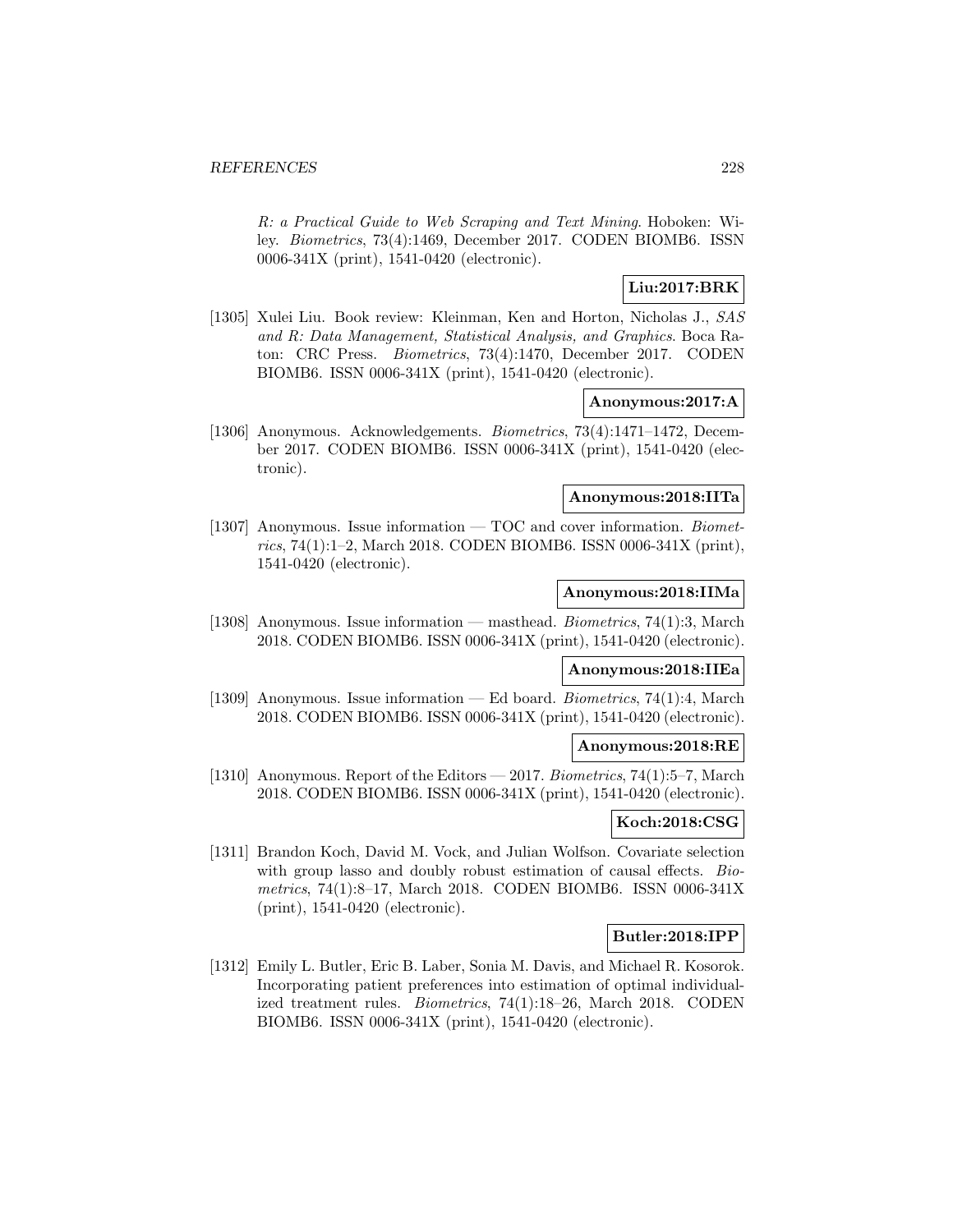#### **Huang:2018:EPS**

[1313] Ying Huang. Evaluating principal surrogate markers in vaccine trials in the presence of multiphase sampling. Biometrics, 74(1):27–39, March 2018. CODEN BIOMB6. ISSN 0006-341X (print), 1541-0420 (electronic).

#### **Tamhane:2018:GPT**

[1314] Ajit C. Tamhane, Jiangtao Gou, Christopher Jennison, Cyrus R. Mehta, and Teresa Curto. A gatekeeping procedure to test a primary and a secondary endpoint in a group sequential design with multiple interim looks. Biometrics, 74(1):40–48, March 2018. CODEN BIOMB6. ISSN 0006-341X (print), 1541-0420 (electronic).

## **Villar:2018:CAR**

[1315] Sofía S. Villar and William F. Rosenberger. Covariate-adjusted responseadaptive randomization for multi-arm clinical trials using a modified forward looking Gittins index rule. Biometrics, 74(1):49–57, March 2018. CODEN BIOMB6. ISSN 0006-341X (print), 1541-0420 (electronic).

# **Zhou:2018:ODS**

[1316] Qingning Zhou, Jianwen Cai, and Haibo Zhou. Outcome-dependent sampling with interval-censored failure time data. Biometrics, 74(1):58–67, March 2018. CODEN BIOMB6. ISSN 0006-341X (print), 1541-0420 (electronic).

#### **Liu:2018:SPM**

[1317] Hao Liu and Jing Qin. Semiparametric probit models with univariate and bivariate current-status data. Biometrics, 74(1):68–76, March 2018. CODEN BIOMB6. ISSN 0006-341X (print), 1541-0420 (electronic).

#### **Sun:2018:SFO**

[1318] Yifei Sun, Kwun Chuen Gary Chan, and Jing Qin. Simple and fast overidentified rank estimation for right-censored length-biased data and backward recurrence time. Biometrics, 74(1):77–85, March 2018. CO-DEN BIOMB6. ISSN 0006-341X (print), 1541-0420 (electronic).

#### **Dai:2018:LAP**

[1319] Tian Dai, Ying Guo, Limin Peng, and Amita K. Manatunga. A local agreement pattern measure based on hazard functions for survival outcomes. Biometrics, 74(1):86–99, March 2018. CODEN BIOMB6. ISSN 0006-341X (print), 1541-0420 (electronic).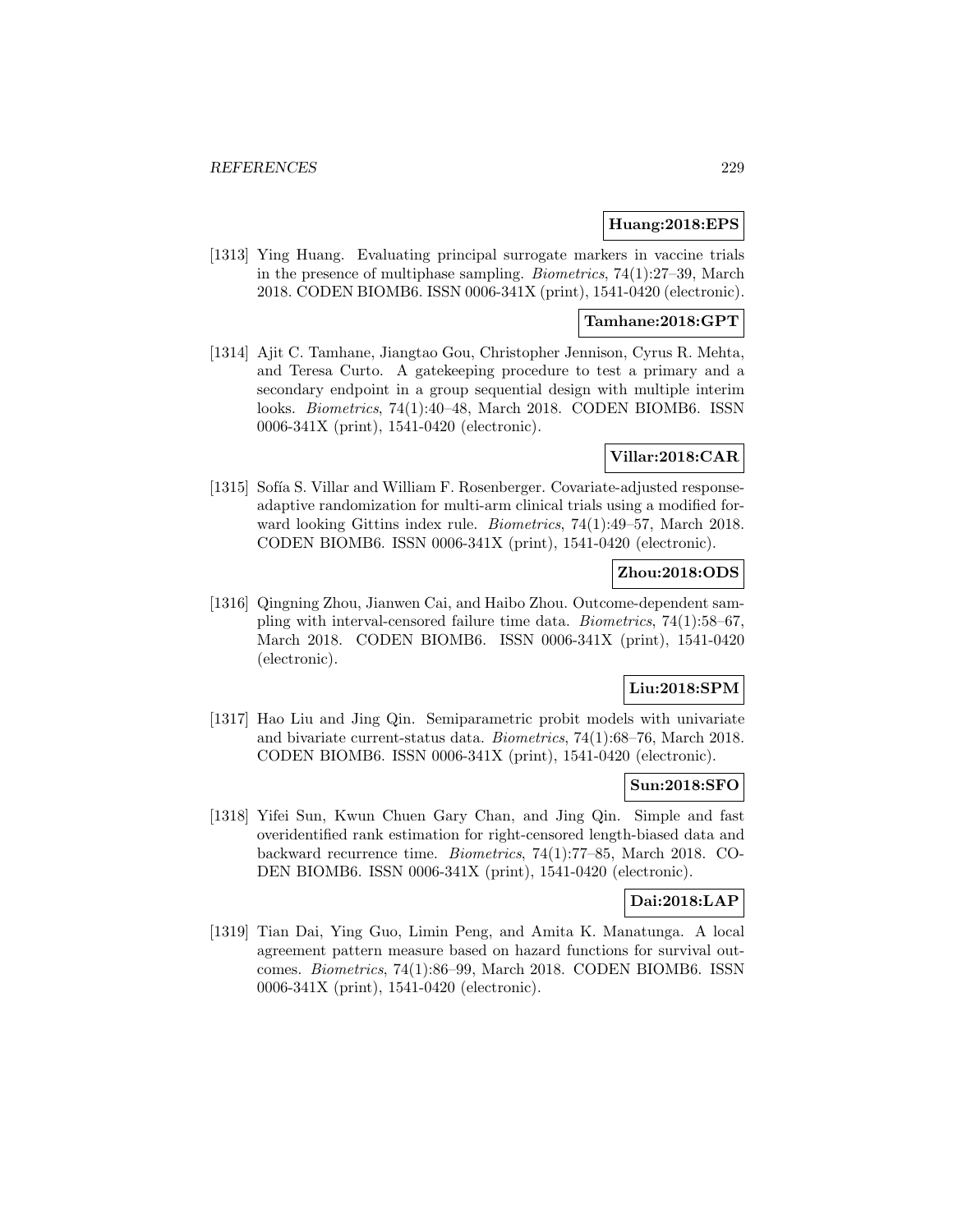# **Wu:2018:PLA**

[1320] Fan Wu, Sehee Kim, Jing Qin, Rajiv Saran, and Yi Li. A pairwise likelihood augmented Cox estimator for left-truncated data. Biometrics, 74(1):100–108, March 2018. CODEN BIOMB6. ISSN 0006-341X (print), 1541-0420 (electronic).

# **Kong:2018:FFL**

[1321] Dehan Kong, Joseph G. Ibrahim, Eunjee Lee, and Hongtu Zhu. FLCRM: Functional linear Cox regression model. Biometrics, 74(1):109–117, March 2018. CODEN BIOMB6. ISSN 0006-341X (print), 1541-0420 (electronic).

#### **Huang:2018:CRD**

[1322] Yijian Huang and Ching-Yun Wang. Cox regression with dependent error in covariates. Biometrics, 74(1):118–126, March 2018. CODEN BIOMB6. ISSN 0006-341X (print), 1541-0420 (electronic).

## **Tekwe:2018:FMI**

[1323] Carmen D. Tekwe, Roger S. Zoh, Fuller W. Bazer, Guoyao Wu, and Raymond J. Carroll. Functional multiple indicators, multiple causes measurement error models. Biometrics, 74(1):127–134, March 2018. CODEN BIOMB6. ISSN 0006-341X (print), 1541-0420 (electronic).

# **Buonaccorsi:2018:MBB**

[1324] John P. Buonaccorsi, Giovanni Romeo, and Magne Thoresen. Modelbased bootstrapping when correcting for measurement error with application to logistic regression. Biometrics, 74(1):135–144, March 2018. CODEN BIOMB6. ISSN 0006-341X (print), 1541-0420 (electronic).

# **Hung:2018:RML**

[1325] Hung Hung, Zhi-Yu Jou, and Su-Yun Huang. Robust mislabel logistic regression without modeling mislabel probabilities. Biometrics, 74(1): 145–154, March 2018. CODEN BIOMB6. ISSN 0006-341X (print), 1541- 0420 (electronic).

# **Zhou:2018:CAS**

[1326] Yi-Hui Zhou, James S. Marron, and Fred A. Wright. Computation of ancestry scores with mixed families and unrelated individuals. Biometrics, 74(1):155–164, March 2018. CODEN BIOMB6. ISSN 0006-341X (print), 1541-0420 (electronic).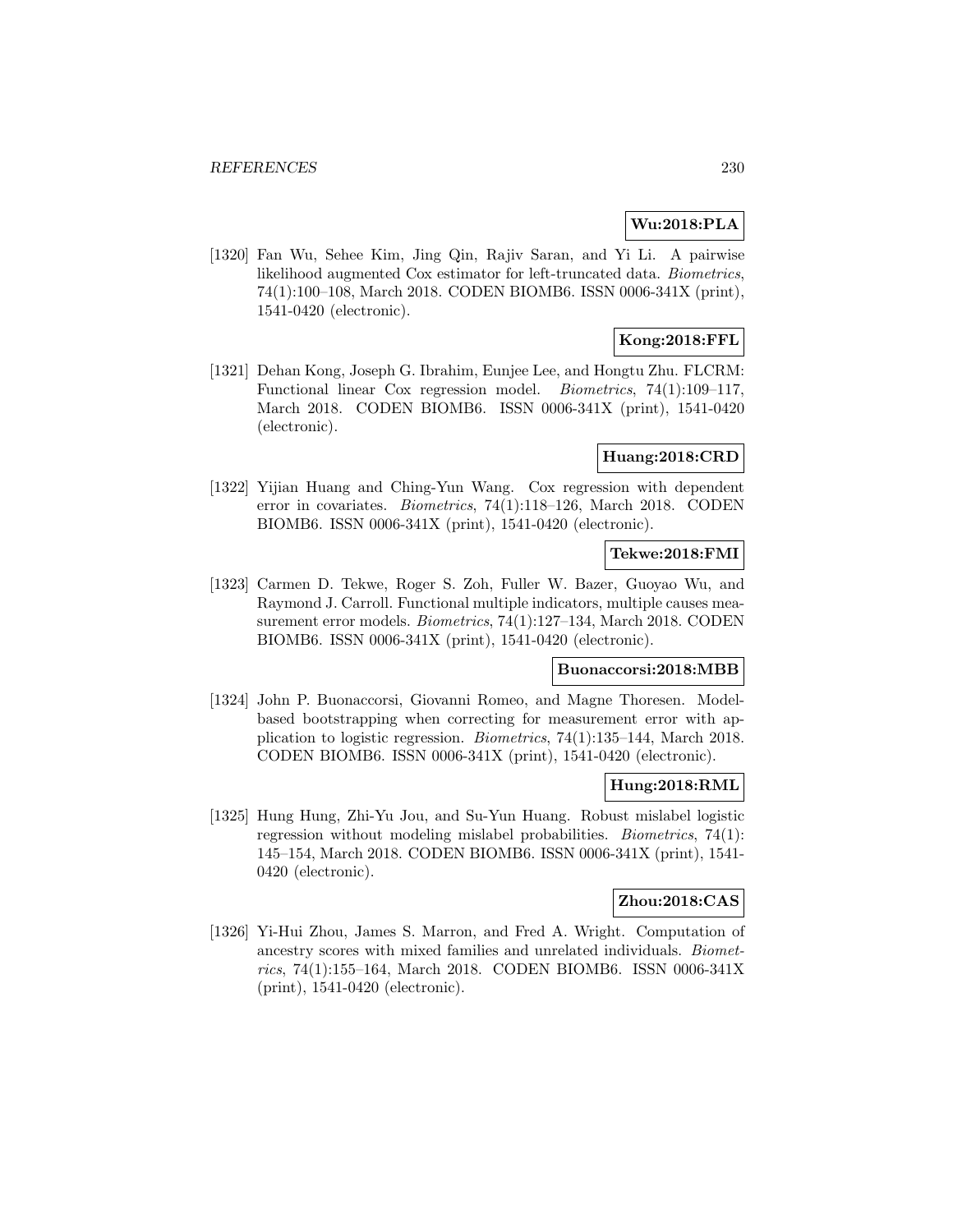# **Liu:2018:MPA**

[1327] Zhonghua Liu and Xihong Lin. Multiple phenotype association tests using summary statistics in genome-wide association studies. Biometrics, 74(1):165–175, March 2018. CODEN BIOMB6. ISSN 0006-341X (print), 1541-0420 (electronic).

# **He:2018:MAA**

[1328] Qianchuan He, Yang Liu, Ulrike Peters, and Li Hsu. Multivariate association analysis with somatic mutation data. Biometrics, 74(1):176–184, March 2018. CODEN BIOMB6. ISSN 0006-341X (print), 1541-0420 (electronic).

### **Bhadra:2018:INS**

[1329] Anindya Bhadra, Arvind Rao, and Veerabhadran Baladandayuthapani. Inferring network structure in non-normal and mixed discretecontinuous genomic data. Biometrics, 74(1):185–195, March 2018. CO-DEN BIOMB6. ISSN 0006-341X (print), 1541-0420 (electronic).

### **Segal:2018:FAS**

[1330] Brian D. Segal, Thomas Braun, Michael R. Elliott, and Hui Jiang. Fast approximation of small p-values in permutation tests by partitioning the permutations. Biometrics, 74(1):196–206, March 2018. CODEN BIOMB6. ISSN 0006-341X (print), 1541-0420 (electronic).

### **Scharfstein:2018:GSA**

[1331] Daniel Scharfstein, Aidan McDermott, Iván Díaz, Marco Carone, Nicola Lunardon, and Ibrahim Turkoz. Global sensitivity analysis for repeated measures studies with informative drop-out: a semi-parametric approach. Biometrics, 74(1):207–219, March 2018. CODEN BIOMB6. ISSN 0006- 341X (print), 1541-0420 (electronic).

# **Chen:2018:PLA**

[1332] Ziqi Chen, Man-Lai Tang, and Wei Gao. A profile likelihood approach for longitudinal data analysis. Biometrics, 74(1):220–228, March 2018. CODEN BIOMB6. ISSN 0006-341X (print), 1541-0420 (electronic).

#### **Wu:2018:FBM**

[1333] Meihua Wu, Ana Diez-Roux, Trivellore E. Raghunathan, and Brisa N. Sánchez. FPCA-based method to select optimal sampling schedules that capture between-subject variability in longitudinal studies. Biometrics, 74(1):229–238, March 2018. CODEN BIOMB6. ISSN 0006-341X (print), 1541-0420 (electronic).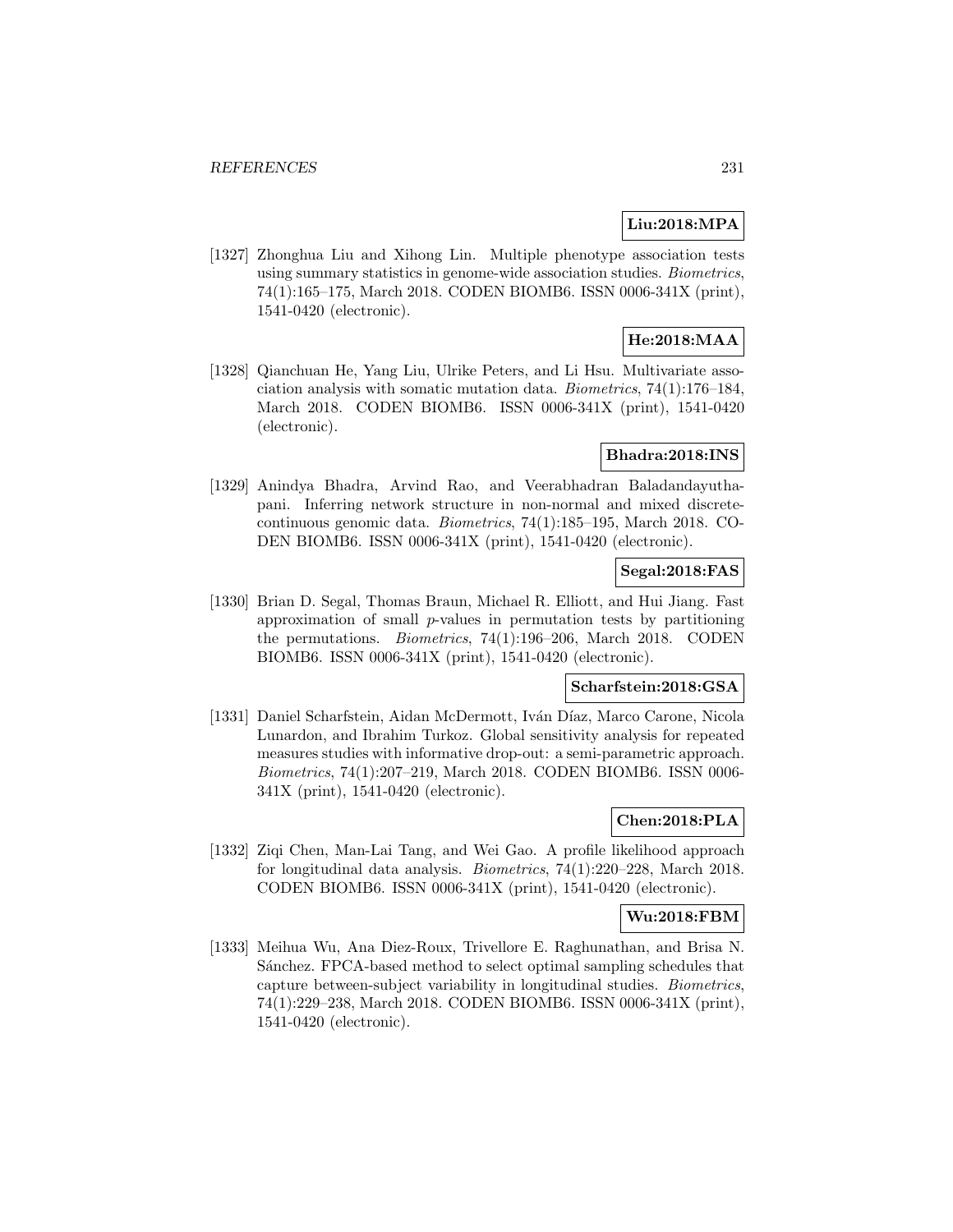#### **Shen:2018:MFS**

[1334] Weining Shen, Jing Ning, Ying Yuan, Anna S. Lok, and Ziding Feng. Model-free scoring system for risk prediction with application to hepatocellular carcinoma study. Biometrics, 74(1):239–248, March 2018. CODEN BIOMB6. ISSN 0006-341X (print), 1541-0420 (electronic).

# **Tayob:2018:BSA**

[1335] Nabihah Tayob, Francesco Stingo, Kim-Anh Do, Anna S. F. Lok, and Ziding Feng. A Bayesian screening approach for hepatocellular carcinoma using multiple longitudinal biomarkers. Biometrics, 74(1):249–259, March 2018. CODEN BIOMB6. ISSN 0006-341X (print), 1541-0420 (electronic).

#### **Bruce:2018:CAB**

[1336] Scott A. Bruce, Martica H. Hall, Daniel J. Buysse, and Robert T. Krafty. Conditional adaptive Bayesian spectral analysis of nonstationary biomedical time series. Biometrics, 74(1):260–269, March 2018. CODEN BIOMB6. ISSN 0006-341X (print), 1541-0420 (electronic).

## **Shim:2018:BBC**

[1337] Heejung Shim and Bret Larget. BayesCAT: Bayesian co-estimation of alignment and tree. Biometrics, 74(1):270–279, March 2018. CODEN BIOMB6. ISSN 0006-341X (print), 1541-0420 (electronic).

# **Huggins:2018:ESO**

[1338] Richard Huggins, Jakub Stoklosa, Cameron Roach, and Paul Yip. Estimating the size of an open population using sparse capture-recapture data. Biometrics, 74(1):280–288, March 2018. CODEN BIOMB6. ISSN 0006-341X (print), 1541-0420 (electronic).

#### **Dharmarajan:2018:ECP**

[1339] Sai H. Dharmarajan, Douglas E. Schaubel, and Rajiv Saran. Evaluating center performance in the competing risks setting: Application to outcomes of wait-listed end-stage renal disease patients. Biometrics, 74 (1):289–299, March 2018. CODEN BIOMB6. ISSN 0006-341X (print), 1541-0420 (electronic).

# **Safo:2018:IAT**

[1340] Sandra E. Safo, Shuzhao Li, and Qi Long. Integrative analysis of transcriptomic and metabolomic data via sparse canonical correlation analysis with incorporation of biological information. Biometrics, 74(1):300–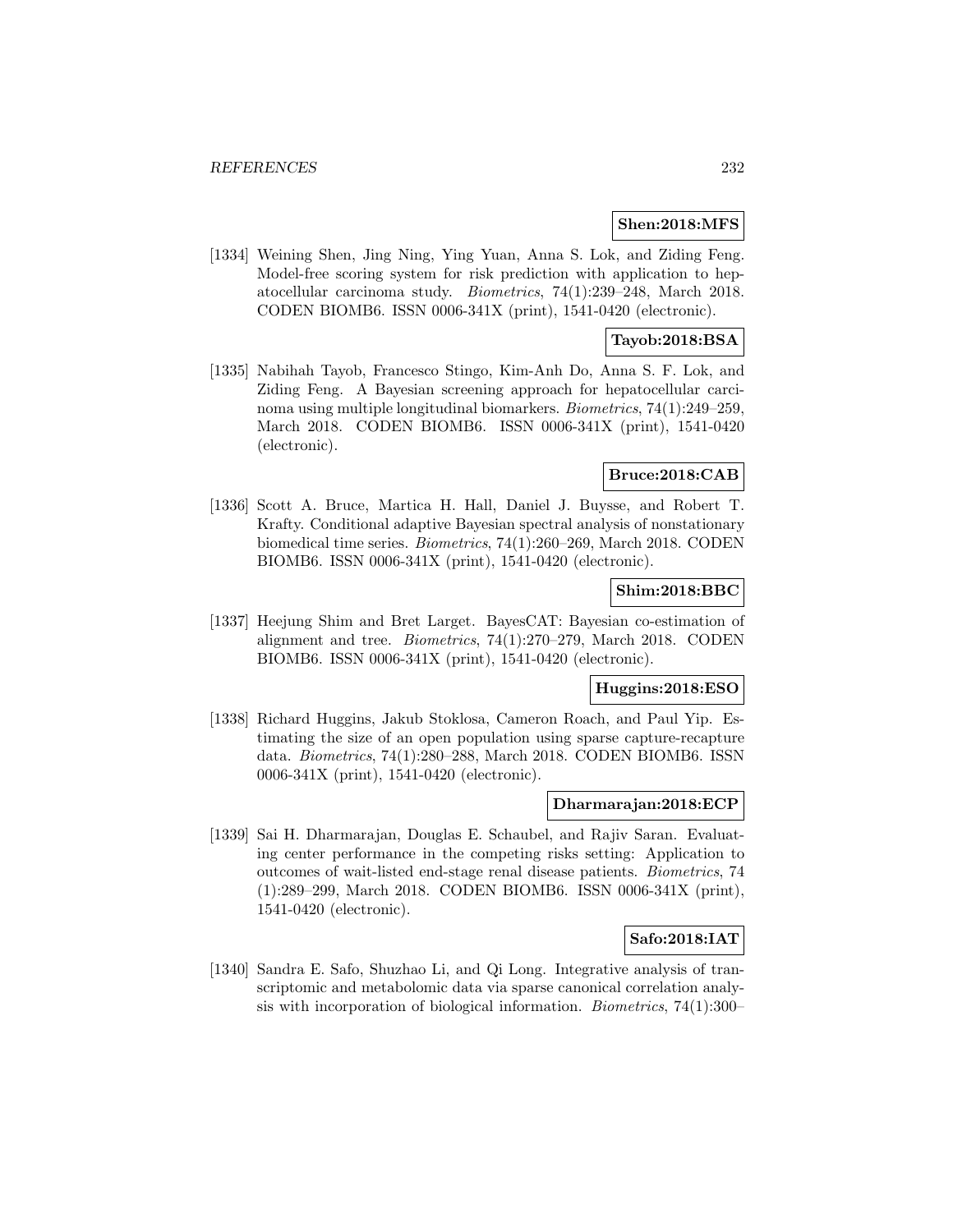312, March 2018. CODEN BIOMB6. ISSN 0006-341X (print), 1541-0420 (electronic).

# **Matsui:2018:MSG**

[1341] Shigeyuki Matsui, Hisashi Noma, Pingping Qu, Yoshio Sakai, Kota Matsui, Christoph Heuck, and John Crowley. Multi-subgroup gene screening using semi-parametric hierarchical mixture models and the optimal discovery procedure: Application to a randomized clinical trial in multiple myeloma. Biometrics, 74(1):313–320, March 2018. CODEN BIOMB6. ISSN 0006-341X (print), 1541-0420 (electronic).

# **Mauguen:2018:EPC**

[1342] Audrey Mauguen, Venkatraman E. Seshan, Irina Ostrovnaya, and Colin B. Begg. Estimating the probability of clonal relatedness of pairs of tumors in cancer patients. Biometrics, 74(1):321–330, March 2018. CODEN BIOMB6. ISSN 0006-341X (print), 1541-0420 (electronic).

# **Wu:2018:PES**

[1343] You Wu, Jeremy Gaskins, Maiying Kong, and Susmita Datta. Profiling the effects of short time-course cold ischemia on tumor protein phosphorylation using a Bayesian approach. Biometrics, 74(1):331–341, March 2018. CODEN BIOMB6. ISSN 0006-341X (print), 1541-0420 (electronic).

#### **Montagna:2018:SBL**

[1344] Silvia Montagna, Tor Wager, Lisa Feldman Barrett, Timothy D. Johnson, and Thomas E. Nichols. Spatial Bayesian latent factor regression modeling of coordinate-based meta-analysis data. Biometrics, 74(1):342– 353, March 2018. CODEN BIOMB6. ISSN 0006-341X (print), 1541-0420 (electronic).

#### **Hedeker:2018:NMR**

[1345] Donald Hedeker, Stephen H. C. du Toit, Hakan Demirtas, and Robert D. Gibbons. A note on marginalization of regression parameters from mixed models of binary outcomes. Biometrics, 74(1):354–361, March 2018. CO-DEN BIOMB6. ISSN 0006-341X (print), 1541-0420 (electronic).

#### **Warton:2018:WYC**

[1346] David I. Warton. Why you cannot transform your way out of trouble for small counts. *Biometrics*, 74(1):362–368, March 2018. CODEN BIOMB6. ISSN 0006-341X (print), 1541-0420 (electronic).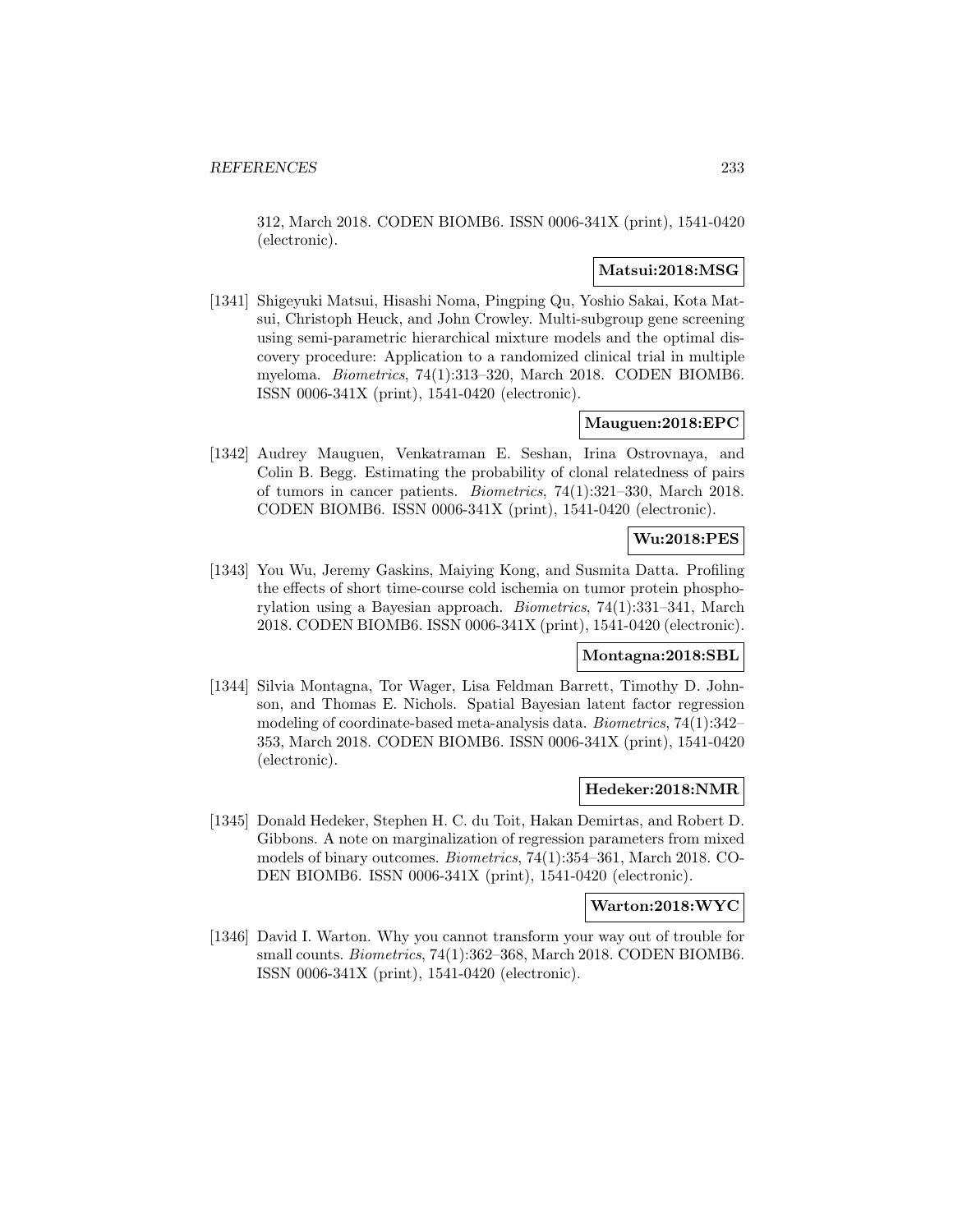#### **Barker:2018:RMM**

[1347] Richard J. Barker, Matthew R. Schofield, William A. Link, and John R. Sauer. On the reliability of N-mixture models for count data. Biometrics, 74(1):369–377, March 2018. CODEN BIOMB6. ISSN 0006-341X (print), 1541-0420 (electronic).

## **Beyersmann:2018:BRT**

[1348] Jan Beyersmann. Book review: Tutz, Gerhard and Schmid, Matthias. Modeling Discrete Time-to-Event Data. Heidelberg, Springer. Biometrics, 74(1):378–379, March 2018. CODEN BIOMB6. ISSN 0006-341X (print), 1541-0420 (electronic).

#### **Michalek:2018:BRA**

[1349] Joel Michalek. Book review: Ahn, Chul, Heo, Moonseong and Zhang, Song. Sample Size Calculations for Clustered and Longitudinal Outcomes in Clinical Research. Boca Raton, CRC Press. Biometrics, 74(1):379, March 2018. CODEN BIOMB6. ISSN 0006-341X (print), 1541-0420 (electronic).

## **Tattar:2018:BRS**

[1350] Prabhanjan Tattar. Book review: Scutari, Marco and Denis, Jean-Baptiste. Bayesian Networks: With Examples in R. Boca Raton, CRC Press. Biometrics, 74(1):379–380, March 2018. CODEN BIOMB6. ISSN 0006-341X (print), 1541-0420 (electronic).

### **Muller:2018:DJI**

[1351] Johannes Müller. Duan, jinqiao. an introduction to stochastic dynamics. new York, Cambridge University Press. Biometrics, 74(1):381, March 2018. CODEN BIOMB6. ISSN 0006-341X (print), 1541-0420 (electronic).

#### **Kurz:2018:BRB**

[1352] Christoph F. Kurz. Book review: Bottle, Alex and Aylin, Paul. Statistical Methods for Healthcare Performance Monitoring. Boca Raton, CRC Press. Biometrics, 74(1):381–382, March 2018. CODEN BIOMB6. ISSN 0006-341X (print), 1541-0420 (electronic).

#### **Kuttler:2018:BRB**

[1353] Christina Kuttler. Book review: Becker, Niels G., Modeling to Inform Infectious Disease Control. Boca Raton, CRC Press. Biometrics, 74(1): 382–383, March 2018. CODEN BIOMB6. ISSN 0006-341X (print), 1541- 0420 (electronic).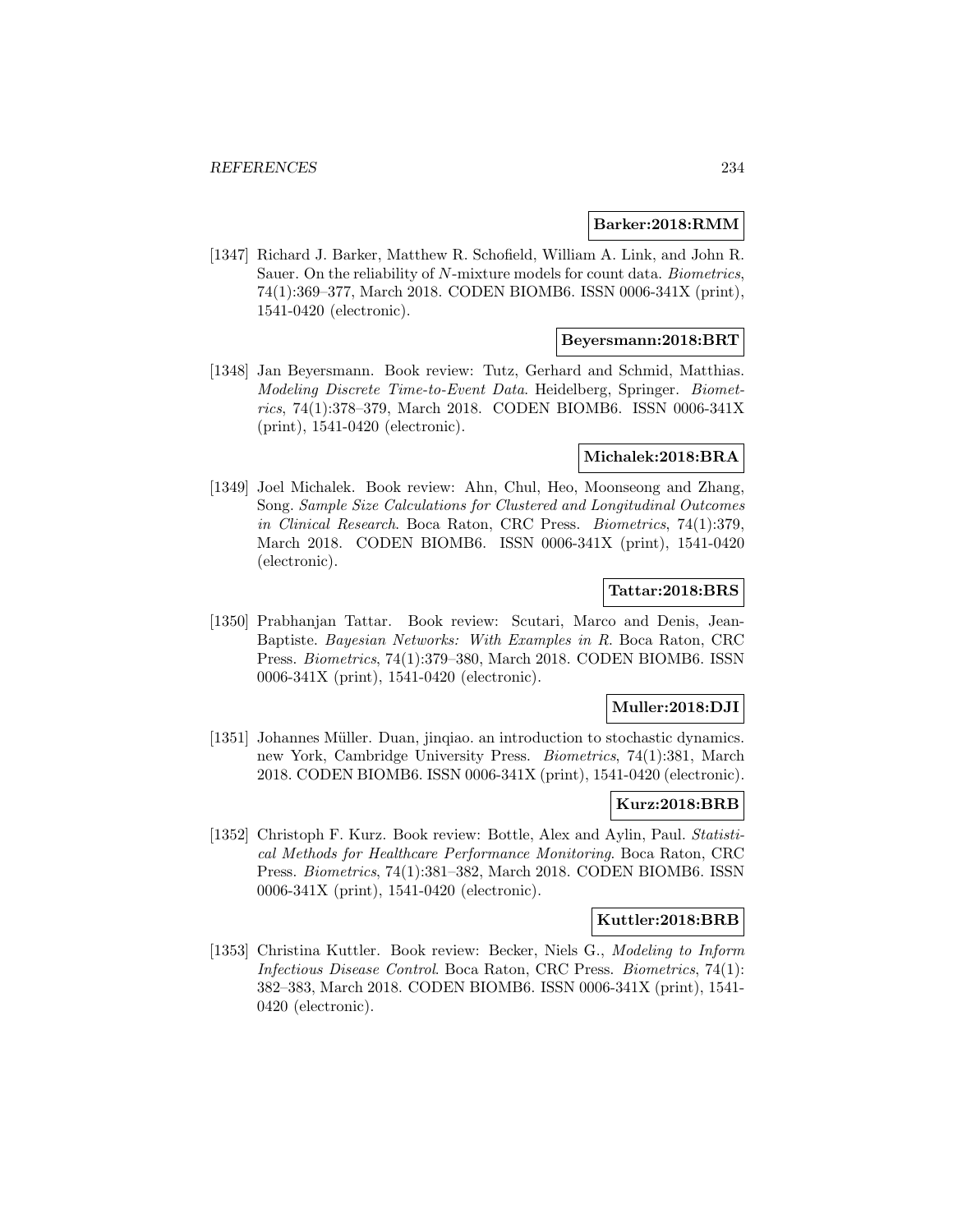#### **Rizopoulos:2018:KMJ**

[1354] Dimitris Rizopoulos. Kuhn, max and Johnson, kjell. applied predictive modeling. new York, Springer. Biometrics, 74(1):383, March 2018. CO-DEN BIOMB6. ISSN 0006-341X (print), 1541-0420 (electronic).

# **Jacqmin-Gadda:2018:BRE**

[1355] Hélène Jacqmin-Gadda. Book review: Elashoff, Robert, Li, Gang and Li, Ning. Joint Modeling of Longitudinal and Time-to-Event Data. Boca Raton, CRC Press. Biometrics, 74(1):383–384, March 2018. CODEN BIOMB6. ISSN 0006-341X (print), 1541-0420 (electronic).

#### **Anonymous:2018:IITb**

[1356] Anonymous. Issue information  $-$  TOC and cover information. Biometrics, 74(2):385–386, June 2018. CODEN BIOMB6. ISSN 0006-341X (print), 1541-0420 (electronic).

#### **Anonymous:2018:IIMb**

[1357] Anonymous. Issue information — masthead. Biometrics, 74(2):387, June 2018. CODEN BIOMB6. ISSN 0006-341X (print), 1541-0420 (electronic).

### **Anonymous:2018:IIEb**

[1358] Anonymous. Issue information — Ed board. Biometrics, 74(2):388, June 2018. CODEN BIOMB6. ISSN 0006-341X (print), 1541-0420 (electronic).

# **Haggstrom:2018:DDC**

[1359] Jenny Häggström. Data-driven confounder selection via Markov and Bayesian networks. Biometrics, 74(2):389–398, June 2018. CODEN BIOMB6. ISSN 0006-341X (print), 1541-0420 (electronic). See discussion [1360, 1361] and rejoinder [1362].

#### **Kennedy:2018:DDD**

[1360] Edward H. Kennedy and Sivaraman Balakrishnan. Discussion of "Datadriven confounder selection via Markov and Bayesian networks" by Jenny Häggström. Biometrics,  $74(2):399-402$ , June 2018. CODEN BIOMB6. ISSN 0006-341X (print), 1541-0420 (electronic). See [1359].

#### **Richardson:2018:DDD**

[1361] Thomas S. Richardson, James M. Robins, and Linbo Wang. Discussion of "Data-driven confounder selection via Markov and Bayesian networks" by Häggström. Biometrics,  $74(2):403-406$ , June 2018. CODEN BIOMB6. ISSN 0006-341X (print), 1541-0420 (electronic). See [1359, 1362].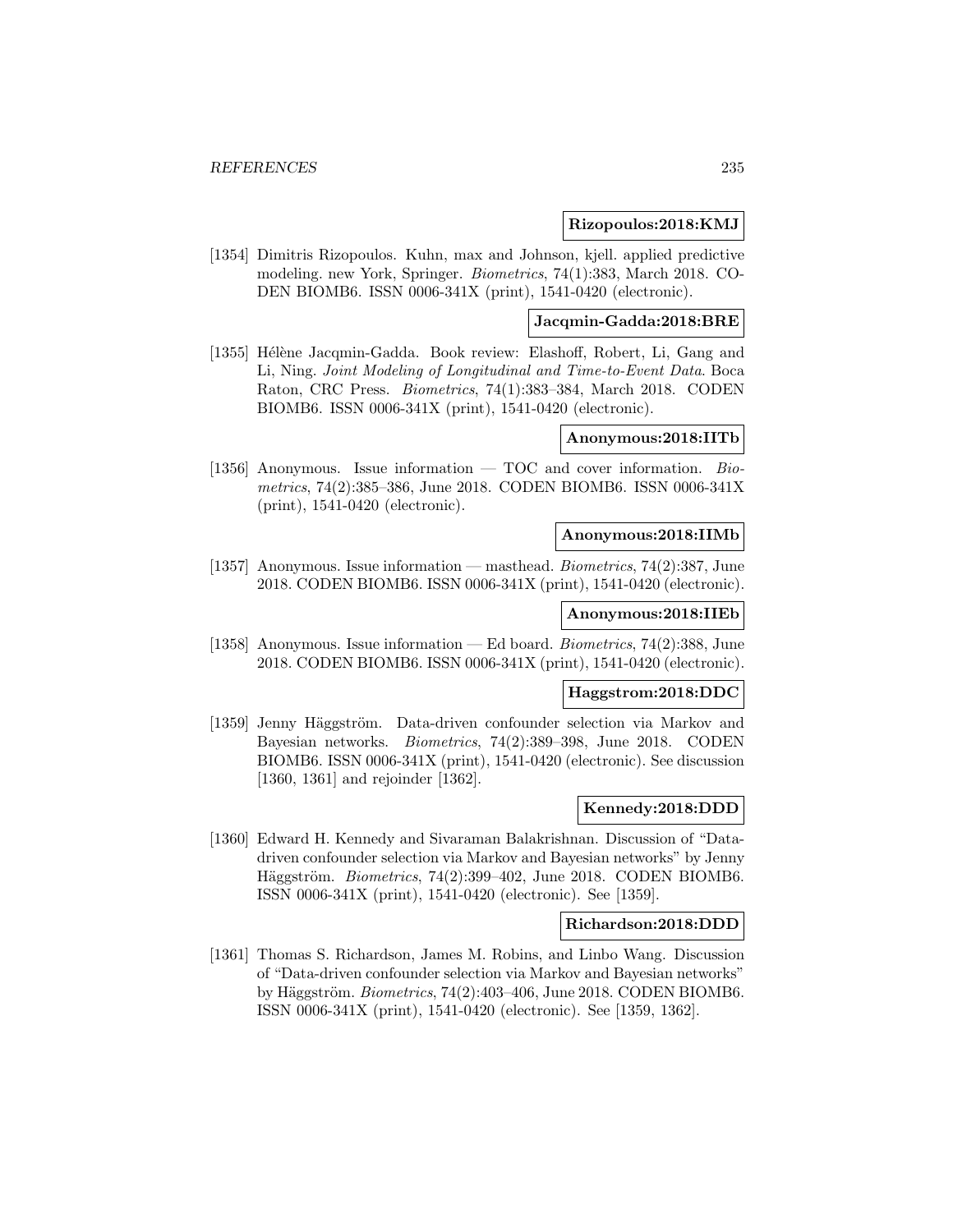### **Haggstrom:2018:RDD**

[1362] Jenny Häggström. Rejoinder to discussions on: "Data-driven confounder selection via Markov and Bayesian networks". Biometrics, 74(2):407– 410, June 2018. CODEN BIOMB6. ISSN 0006-341X (print), 1541-0420 (electronic). See [1360, 1361].

# **Efford:2018:SCM**

[1363] Murray G. Efford and Christine M. Hunter. Spatial capture-mark-resight estimation of animal population density. Biometrics, 74(2):411–420, June 2018. CODEN BIOMB6. ISSN 0006-341X (print), 1541-0420 (electronic).

# **Hong:2018:IPD**

[1364] Hyokyoung G. Hong, Xuerong Chen, David C. Christiani, and Yi Li. Integrated powered density: Screening ultrahigh dimensional covariates with survival outcomes. *Biometrics*, 74(2):421-429, June 2018. CODEN BIOMB6. ISSN 0006-341X (print), 1541-0420 (electronic).

## **Zhang:2018:JPT**

[1365] Yuping Zhang and Zhengqing Ouyang. Joint principal trend analysis for longitudinal high-dimensional data. Biometrics, 74(2):430–438, June 2018. CODEN BIOMB6. ISSN 0006-341X (print), 1541-0420 (electronic).

#### **Zhou:2018:EST**

[1366] Yi-Hui Zhou, J. S. Marron, and Fred A. Wright. Eigenvalue significance testing for genetic association. Biometrics, 74(2):439–447, June 2018. CODEN BIOMB6. ISSN 0006-341X (print), 1541-0420 (electronic).

### **Sohn:2018:GBL**

[1367] Michael B. Sohn and Hongzhe Li. A GLM-based latent variable ordination method for microbiome samples. Biometrics, 74(2):448–457, June 2018. CODEN BIOMB6. ISSN 0006-341X (print), 1541-0420 (electronic).

#### **Gauran:2018:ENE**

[1368] Iris Ivy M. Gauran, Junyong Park, Johan Lim, DoHwan Park, John Zylstra, Thomas Peterson, Maricel Kann, and John L. Spouge. Empirical null estimation using zero-inflated discrete mixture distributions and its application to protein domain data. Biometrics, 74(2):458–471, June 2018. CODEN BIOMB6. ISSN 0006-341X (print), 1541-0420 (electronic).

# **Mertens:2018:ADR**

[1369] Karl Mertens and Stijn Vansteelandt. Augmented and doubly robust Gestimation of causal effects under a structural nested failure time model.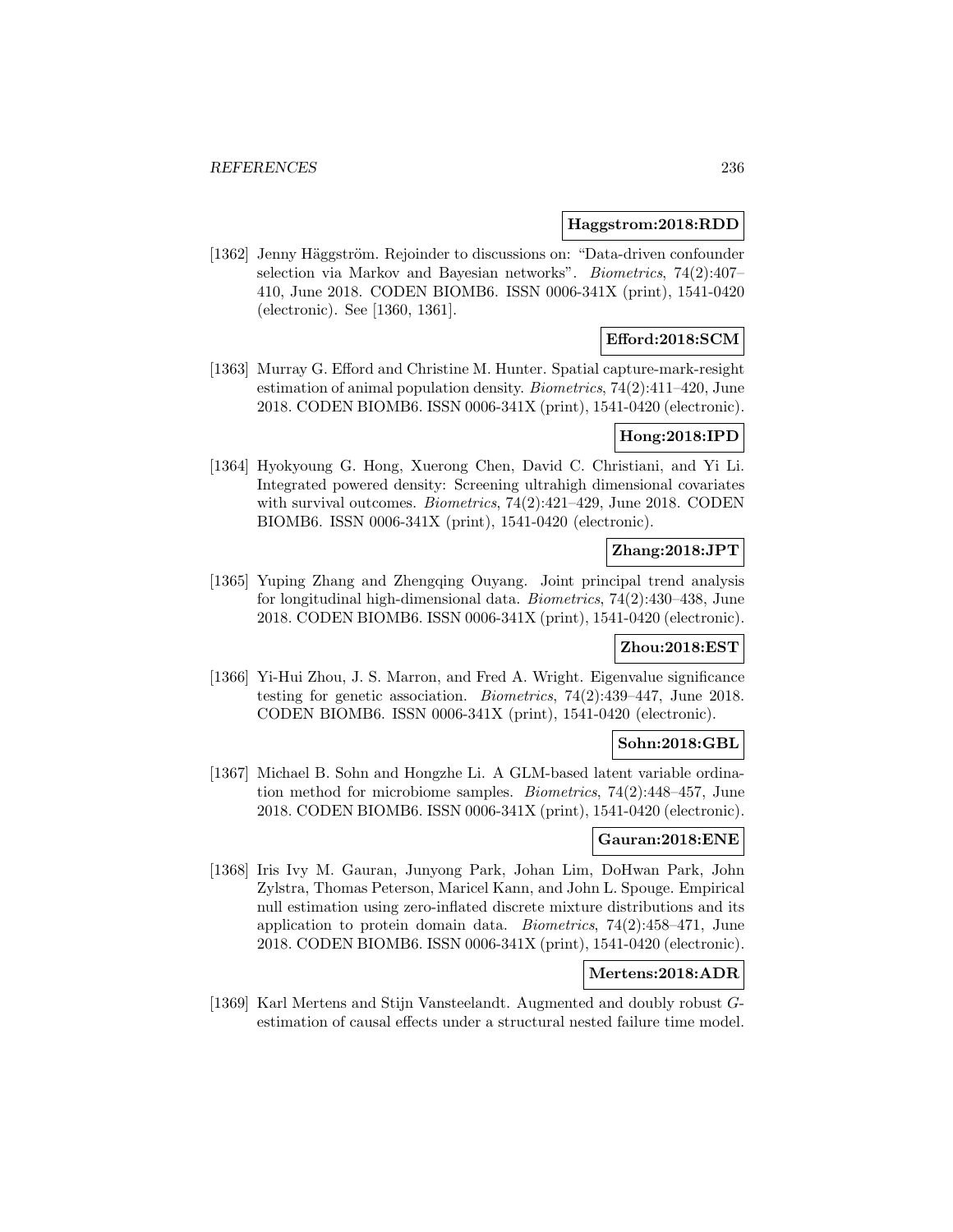Biometrics, 74(2):472–480, June 2018. CODEN BIOMB6. ISSN 0006- 341X (print), 1541-0420 (electronic).

### **Mandel:2018:IPW**

[1370] Micha Mandel, Jacobo de U˜na-Alvarez, David K. Simon, and Rebecca A. ´ Betensky. Inverse probability weighted Cox regression for doubly truncated data. Biometrics, 74(2):481–487, June 2018. CODEN BIOMB6. ISSN 0006-341X (print), 1541-0420 (electronic).

# **Zhu:2018:SLB**

[1371] Liang Zhu, Ying Zhang, Yimei Li, Jianguo Sun, and Leslie L. Robison. A semiparametric likelihood-based method for regression analysis of mixed panel-count data. Biometrics, 74(2):488–497, June 2018. CO-DEN BIOMB6. ISSN 0006-341X (print), 1541-0420 (electronic).

#### **McIntyre:2018:MCM**

[1372] Julie McIntyre, Brent A. Johnson, and Stephen M. Rappaport. Monte Carlo methods for nonparametric regression with heteroscedastic measurement error. *Biometrics*, 74(2):498–505, June 2018. CODEN BIOMB6. ISSN 0006-341X (print), 1541-0420 (electronic).

# **Lou:2018:OTA**

[1373] Zhilan Lou, Jun Shao, and Menggang Yu. Optimal treatment assignment to maximize expected outcome with multiple treatments. Biometrics, 74 (2):506–516, June 2018. CODEN BIOMB6. ISSN 0006-341X (print), 1541-0420 (electronic).

# **Qiu:2018:EEL**

[1374] Xin Qiu, Donglin Zeng, and Yuanjia Wang. Estimation and evaluation of linear individualized treatment rules to guarantee performance. Biometrics, 74(2):517–528, June 2018. CODEN BIOMB6. ISSN 0006-341X (print), 1541-0420 (electronic).

### **Schmidt:2018:ADO**

[1375] Rene Schmidt, Andreas Faldum, and Robert Kwiecien. Adaptive designs for the one-sample log-rank test. Biometrics, 74(2):529–537, June 2018. CODEN BIOMB6. ISSN 0006-341X (print), 1541-0420 (electronic).

#### **Huang:2018:EDM**

[1376] Hengzhen Huang, Hong-Bin Fang, and Ming T. Tan. Experimental design for multi-drug combination studies using signaling networks. Biometrics, 74(2):538–547, June 2018. CODEN BIOMB6. ISSN 0006-341X (print), 1541-0420 (electronic).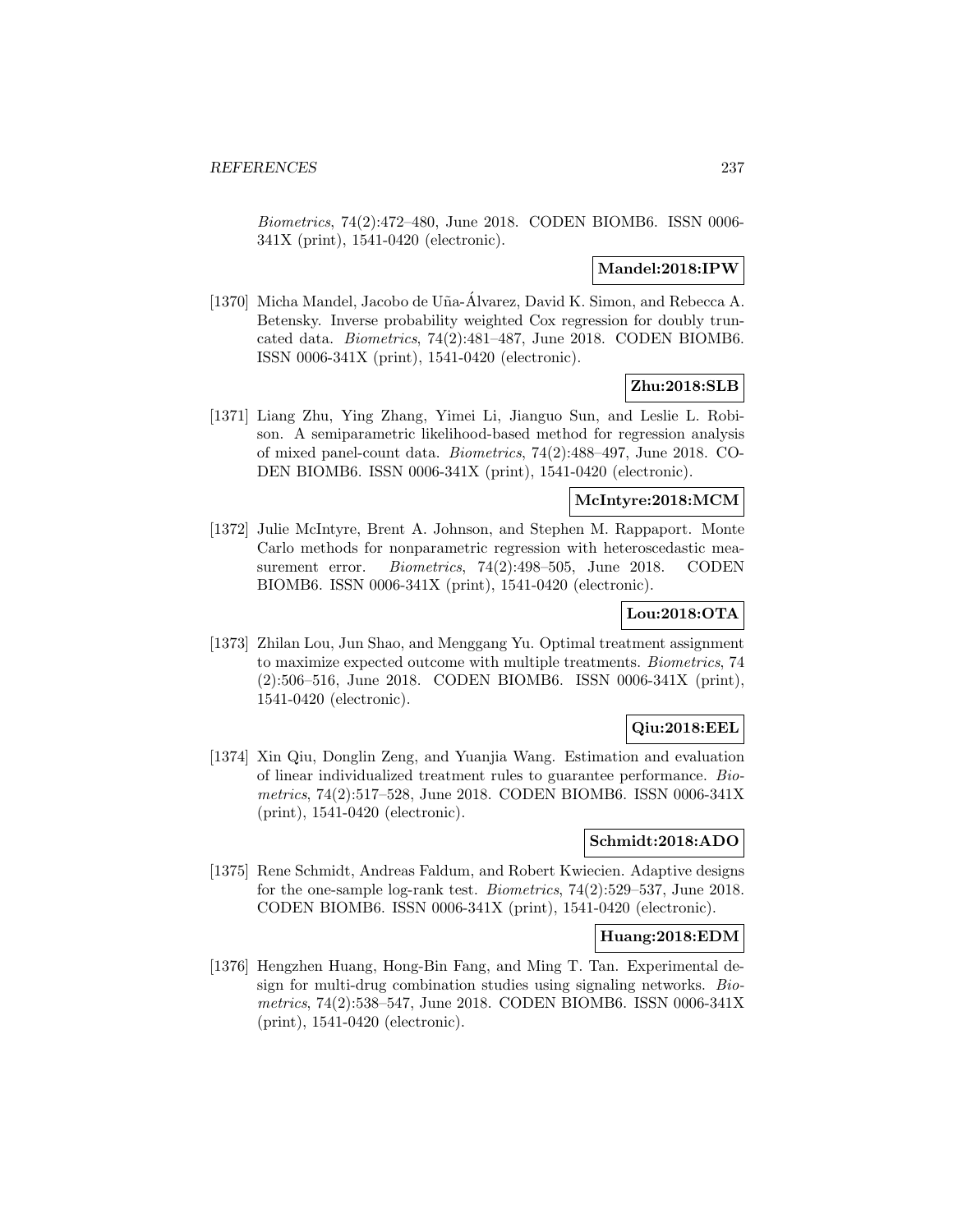#### **Jackson:2018:MBM**

[1377] Dan Jackson, Sylwia Bujkiewicz, Martin Law, Richard D. Riley, and Ian R. White. A matrix-based method of moments for fitting multivariate network meta-analysis models with multiple outcomes and random inconsistency effects. Biometrics, 74(2):548–556, June 2018. CODEN BIOMB6. ISSN 0006-341X (print), 1541-0420 (electronic).

# **Huling:2018:RPH**

[1378] Jared D. Huling, Menggang Yu, Muxuan Liang, and Maureen Smith. Risk prediction for heterogeneous populations with application to hospital admission prediction. Biometrics, 74(2):557–565, June 2018. CODEN BIOMB6. ISSN 0006-341X (print), 1541-0420 (electronic).

#### **Rice:2018:RRP**

[1379] John D. Rice, Robert L. Strawderman, and Brent A. Johnson. Regularity of a renewal process estimated from binary data. Biometrics, 74(2):566– 574, June 2018. CODEN BIOMB6. ISSN 0006-341X (print), 1541-0420 (electronic).

# **Lee:2018:ARM**

[1380] Chi Hyun Lee, Jing Ning, and Yu Shen. Analysis of restricted mean survival time for length-biased data. Biometrics, 74(2):575–583, June 2018. CODEN BIOMB6. ISSN 0006-341X (print), 1541-0420 (electronic).

#### **Zuanetti:2018:CDM**

[1381] Daiane Aparecida Zuanetti, Peter Müller, Yitan Zhu, Shengjie Yang, and Yuan Ji. Clustering distributions with the marginalized nested Dirichlet process. Biometrics, 74(2):584–594, June 2018. CODEN BIOMB6. ISSN 0006-341X (print), 1541-0420 (electronic).

### **Liu:2018:CAS**

[1382] Qi Liu, Chun Li, Valentine Wanga, and Bryan E. Shepherd. Covariateadjusted Spearman's rank correlation with probability-scale residuals. Biometrics, 74(2):595–605, June 2018. CODEN BIOMB6. ISSN 0006- 341X (print), 1541-0420 (electronic).

#### **Ni:2018:HRG**

[1383] Yang Ni, Peter Müller, Yitan Zhu, and Yuan Ji. Heterogeneous reciprocal graphical models. Biometrics, 74(2):606–615, June 2018. CODEN BIOMB6. ISSN 0006-341X (print), 1541-0420 (electronic).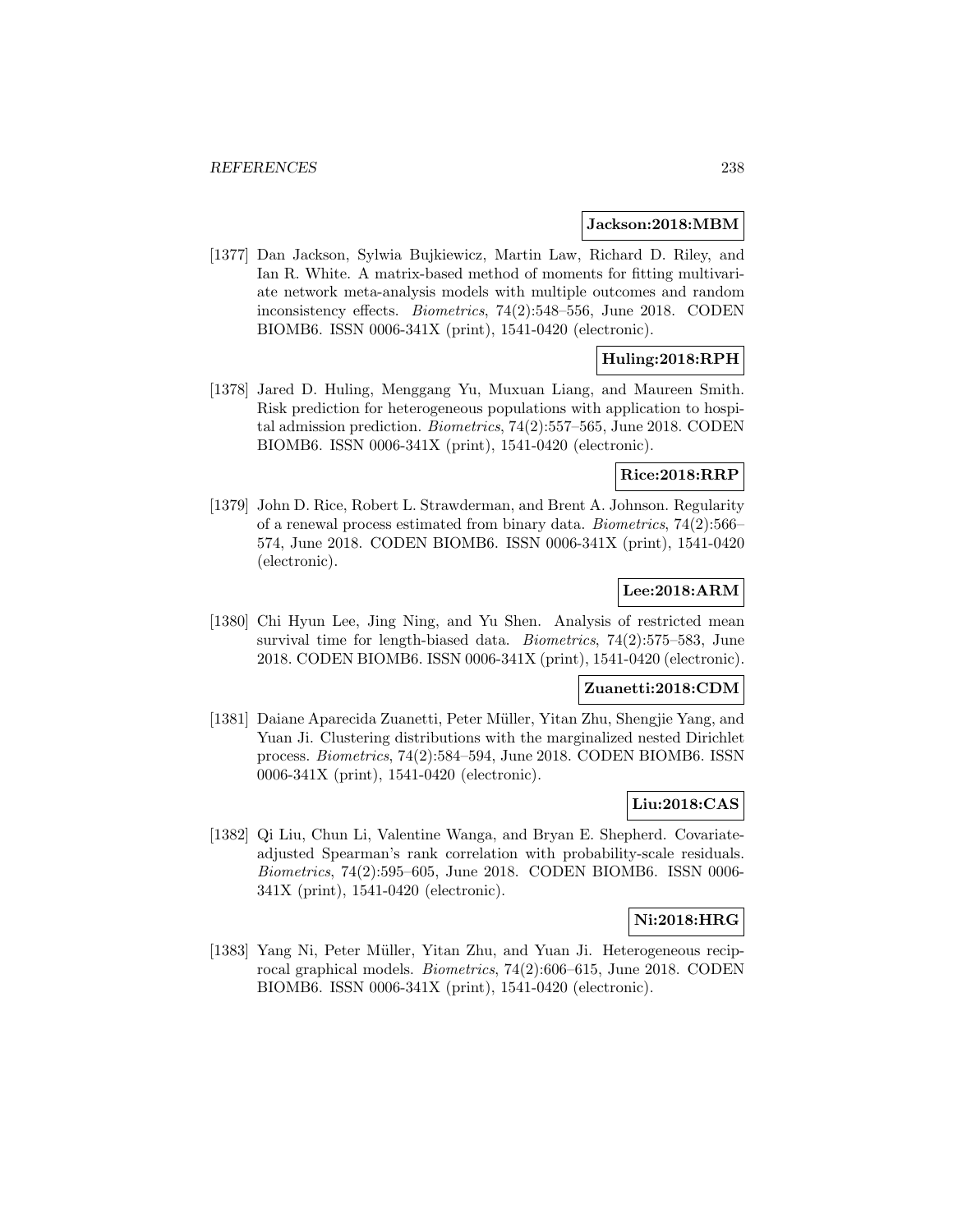#### **Palowitch:2018:ECE**

[1384] John Palowitch, Andrey Shabalin, Yi-Hui Zhou, Andrew B. Nobel, and Fred A. Wright. Estimation of cis-eQTL effect sizes using a log of linear model. Biometrics, 74(2):616–625, June 2018. CODEN BIOMB6. ISSN 0006-341X (print), 1541-0420 (electronic).

## **Schofield:2018:CTC**

[1385] Matthew R. Schofield, Richard J. Barker, and Nicholas Gelling. Continuous-time capture-recapture in closed populations. Biometrics, 74(2):626–635, June 2018. CODEN BIOMB6. ISSN 0006-341X (print), 1541-0420 (electronic).

#### **Koslovsky:2018:BVS**

[1386] Matthew D. Koslovsky, Michael D. Swartz, Wenyaw Chan, Luis Leon-Novelo, Anna V. Wilkinson, Darla E. Kendzor, and Michael S. Businelle. Bayesian variable selection for multistate Markov models with intervalcensored data in an ecological momentary assessment study of smoking cessation. Biometrics, 74(2):636–644, June 2018. CODEN BIOMB6. ISSN 0006-341X (print), 1541-0420 (electronic).

### **Reich:2018:FBS**

[1387] Brian J. Reich, Joseph Guinness, Simon N. Vandekar, Russell T. Shinohara, and Ana-Maria Staicu. Fully Bayesian spectral methods for imaging data. Biometrics, 74(2):645–652, June 2018. CODEN BIOMB6. ISSN 0006-341X (print), 1541-0420 (electronic).

### **Sun:2018:TGE**

[1388] Ryan Sun, Raymond J. Carroll, David C. Christiani, and Xihong Lin. Testing for gene-environment interaction under exposure misspecification. Biometrics, 74(2):653–662, June 2018. CODEN BIOMB6. ISSN 0006-341X (print), 1541-0420 (electronic).

#### **Skrivankova:2018:SIM**

[1389] Veronika Skrivankova and Patrick J. Heagerty. Single index methods for evaluation of marker-guided treatment rules based on multivariate marker panels. Biometrics, 74(2):663–672, June 2018. CODEN BIOMB6. ISSN 0006-341X (print), 1541-0420 (electronic).

#### **Amatya:2018:SSD**

[1390] Anup Amatya and Dulal K. Bhaumik. Sample size determination for multilevel hierarchical designs using generalized linear mixed models. Bio-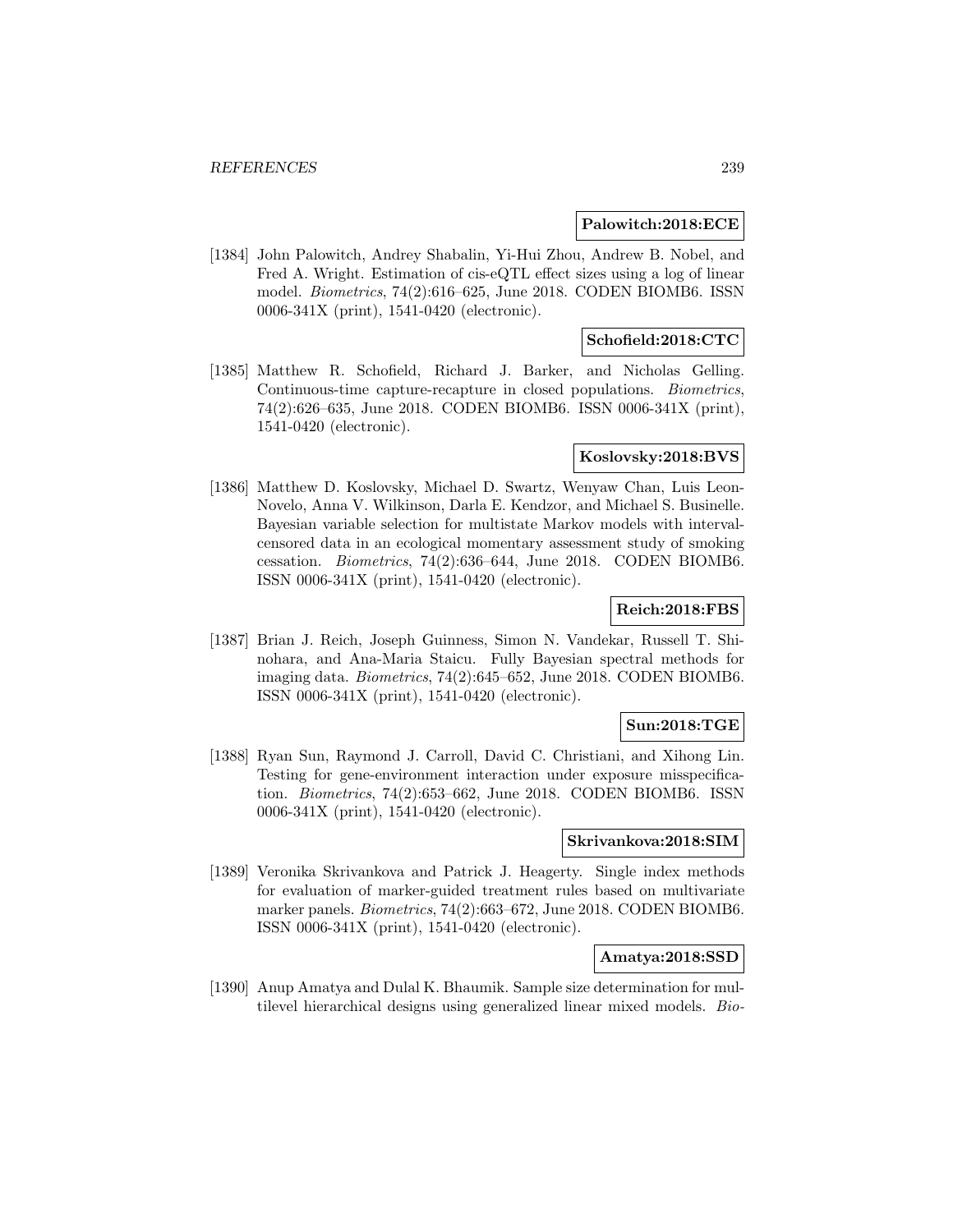metrics, 74(2):673–684, June 2018. CODEN BIOMB6. ISSN 0006-341X (print), 1541-0420 (electronic).

#### **Andrinopoulou:2018:IDP**

[1391] Eleni-Rosalina Andrinopoulou, Paul H. C. Eilers, Johanna J. M. Takkenberg, and Dimitris Rizopoulos. Improved dynamic predictions from joint models of longitudinal and survival data with time-varying effects using P-splines. Biometrics, 74(2):685–693, June 2018. CODEN BIOMB6. ISSN 0006-341X (print), 1541-0420 (electronic).

## **Tian:2018:ETS**

[1392] Lu Tian, Haoda Fu, Stephen J. Ruberg, Hajime Uno, and Lee-Jen Wei. Efficiency of two sample tests via the restricted mean survival time for analyzing event time observations. Biometrics, 74(2):694–702, June 2018. CODEN BIOMB6. ISSN 0006-341X (print), 1541-0420 (electronic).

### **Hu:2018:MCE**

[1393] Liangyuan Hu, Joseph W. Hogan, Ann W. Mwangi, and Abraham Siika. Modeling the causal effect of treatment initiation time on survival: Application to HIV/TB co-infection. Biometrics, 74(2):703–713, June 2018. CODEN BIOMB6. ISSN 0006-341X (print), 1541-0420 (electronic).

# **Liu:2018:MAB**

[1394] Huayu Liu, Nichole E. Carlson, Gary K. Grunwald, and Alex J. Polotsky. Modeling associations between latent event processes governing time series of pulsing hormones. Biometrics, 74(2):714–724, June 2018. CODEN BIOMB6. ISSN 0006-341X (print), 1541-0420 (electronic).

#### **Rennert:2018:CRM**

[1395] Lior Rennert and Sharon X. Xie. Cox regression model with doubly truncated data. Biometrics, 74(2):725–733, June 2018. CODEN BIOMB6. ISSN 0006-341X (print), 1541-0420 (electronic).

#### **Kim:2018:IRE**

[1396] Sehee Kim, Douglas E. Schaubel, and Keith P. McCullough. A C-index for recurrent event data: Application to hospitalizations among dialysis patients. Biometrics, 74(2):734–743, June 2018. CODEN BIOMB6. ISSN 0006-341X (print), 1541-0420 (electronic).

# **Bai:2018:TSM**

[1397] Jiawei Bai, Yifei Sun, Jennifer A. Schrack, Ciprian M. Crainiceanu, and Mei-Cheng Wang. A two-stage model for wearable device data. Bio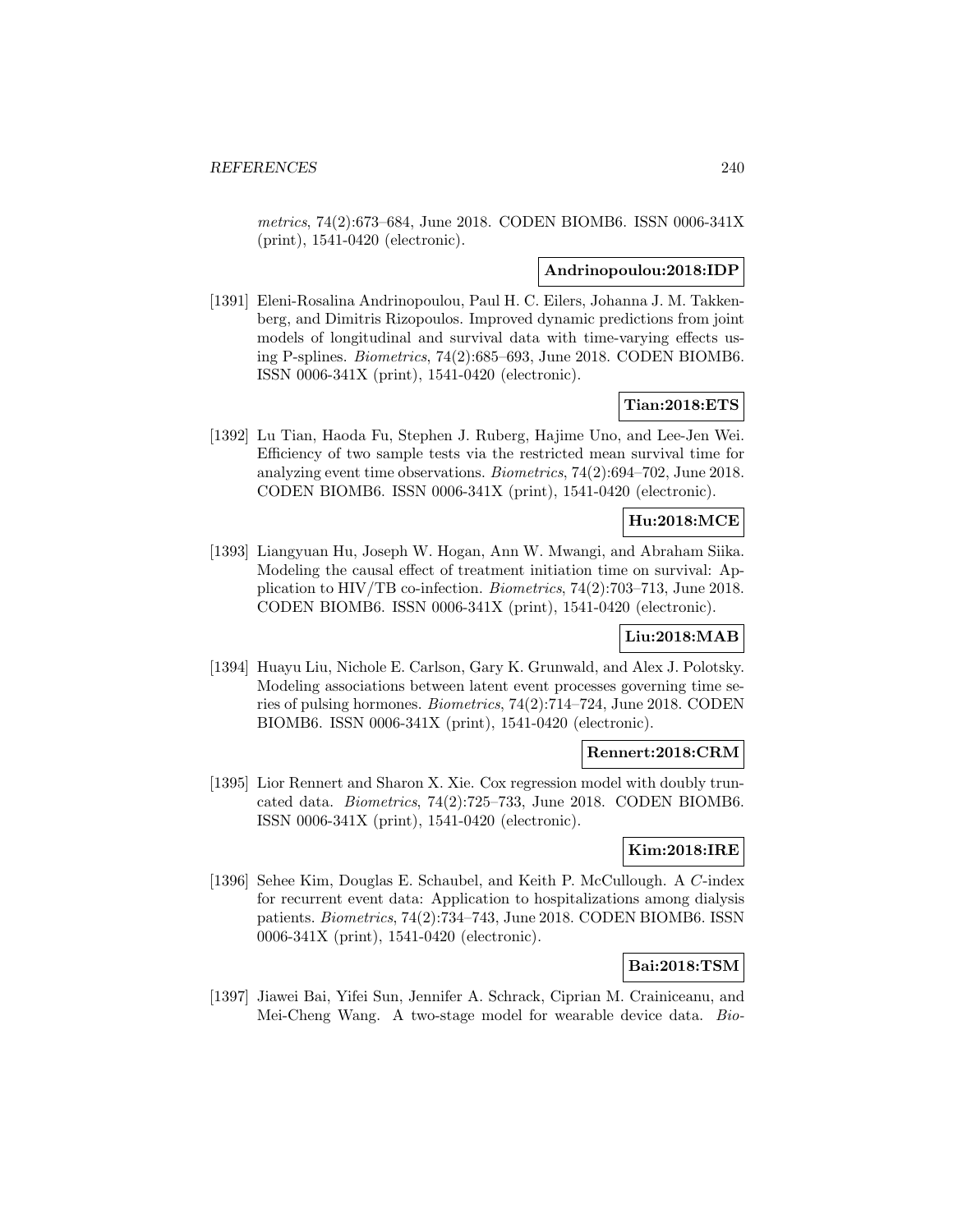metrics, 74(2):744–752, June 2018. CODEN BIOMB6. ISSN 0006-341X (print), 1541-0420 (electronic).

# **Dai:2018:COA**

[1398] James Y. Dai, C. Jason Liang, Michael LeBlanc, Ross L. Prentice, and Holly Janes. Case-only approach to identifying markers predicting treatment effects on the relative risk scale. Biometrics, 74(2):753–763, June 2018. CODEN BIOMB6. ISSN 0006-341X (print), 1541-0420 (electronic).

### **Zhan:2018:RRN**

[1399] Xiang Zhan and Michael C. Wu. Reader reaction: a note on testing and estimation in marker-set association study using semiparametric quantile regression kernel machine. Biometrics, 74(2):764–766, June 2018. CODEN BIOMB6. ISSN 0006-341X (print), 1541-0420 (electronic). See rejoinder [1400].

### **Kong:2018:RNT**

[1400] Dehan Kong, Arnab Maity, Fang-Chi Hsu, and Jung-Ying Tzeng. Rejoinder to "A note on testing and estimation in marker-set association study using semiparametric quantile regression kernel machine". Biometrics, 74(2):767–768, June 2018. CODEN BIOMB6. ISSN 0006-341X (print), 1541-0420 (electronic). See [1399].

#### **Kondofersky:2018:BRT**

[1401] Ivan Kondofersky and Fabian J. Theis. Book review: Trevor Hastie, Robert Tibshirani, and Martin Wainwright. Statistical Learning with Sparsity: The Lasso and Generalizations. Boca Raton: CRC Press. Biometrics, 74(2):769, June 2018. CODEN BIOMB6. ISSN 0006-341X (print), 1541-0420 (electronic).

#### **Eddelbuettel:2018:BRN**

[1402] Dirk Eddelbuettel. Book review: Norman Matloff. Parallel Computing for Data Science: With Examples in R,  $C++,$  and CUDA. Boca Raton: CRC Press. Biometrics, 74(2):770, June 2018. CODEN BIOMB6. ISSN 0006-341X (print), 1541-0420 (electronic).

#### **Ankerst:2018:BRJ**

[1403] Donna Pauler Ankerst. Book review: Jay Herson. Data and Safety Monitoring Committees in Clinical Trials, 2nd edition. Boca Raton: CRC Press. Biometrics, 74(2):771, June 2018. CODEN BIOMB6. ISSN 0006- 341X (print), 1541-0420 (electronic).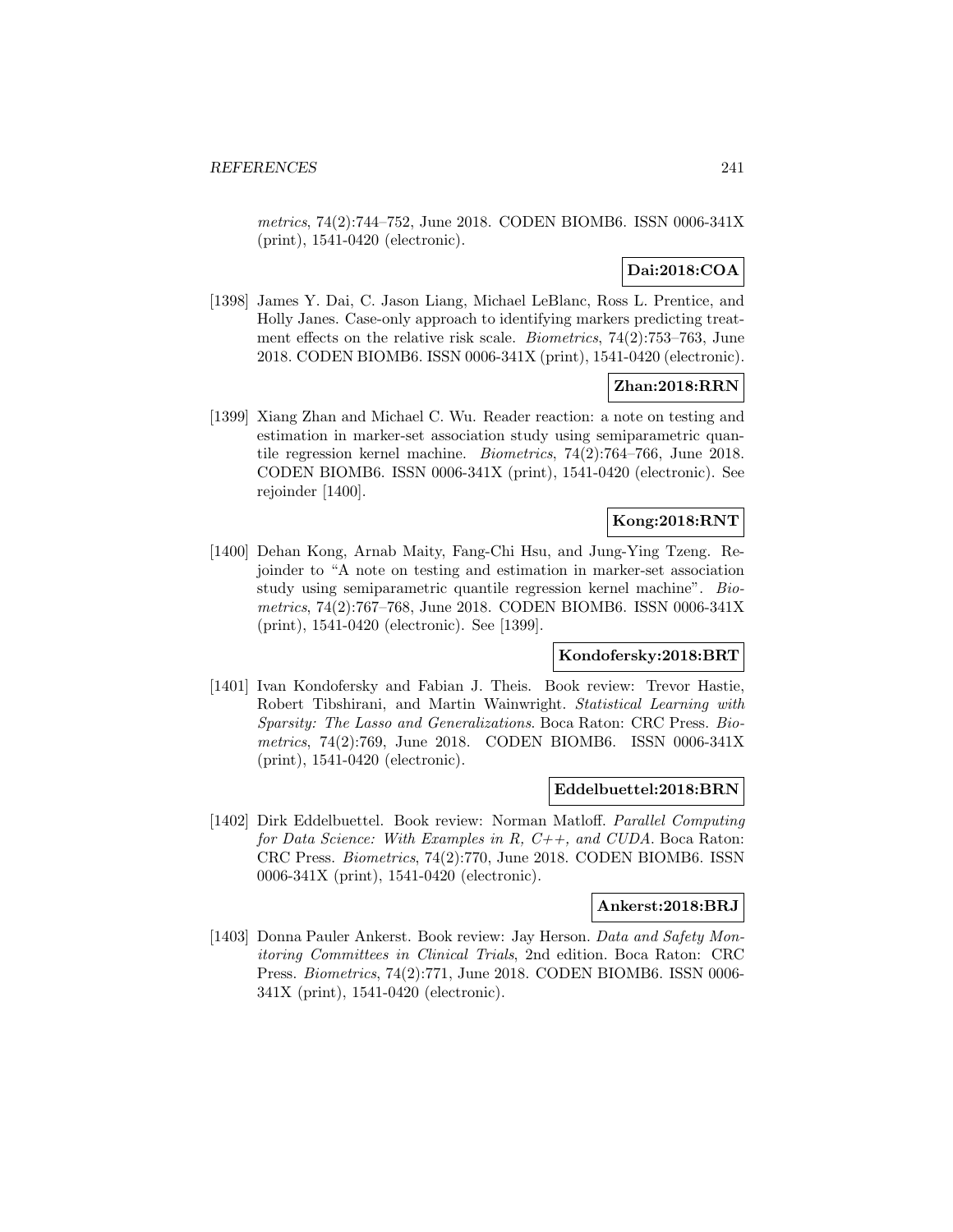#### **Matsui:2018:BRR**

[1404] Shigeyuki Matsui. Book review: Richard M. Simon. Genomic Clinical Trials and Predictive Medicine. Cambridge: Cambridge University Press. Biometrics, 74(2):772, June 2018. CODEN BIOMB6. ISSN 0006-341X (print), 1541-0420 (electronic).

## **Jackson:2018:BRV**

[1405] Christopher Jackson. Book review: van den Hout, Ardo. Multi-State Survival Models for Interval-Censored Data. Boca Raton: CRC Press. Biometrics, 74(2):773, June 2018. CODEN BIOMB6. ISSN 0006-341X (print), 1541-0420 (electronic).

#### **Erosheva:2018:BRI**

[1406] Elena A. Erosheva. Book review: Ian Foster, Rayid Ghani, Ron S. Jarmin, Frauke Kreuter, Julia Lane. Big Data and Social Science: a Practical Guide to Methods and Tools. Boca Raton: CRC Press. Biometrics, 74(2):774–775, June 2018. CODEN BIOMB6. ISSN 0006-341X (print), 1541-0420 (electronic).

#### **Pfeiffer:2018:BRC**

[1407] Ruth Pfeiffer. Book review: Claudio Carini, Sandeep M. Menon, and Mark Chang, eds. Clinical and Statistical Considerations in Personalized Medicine. Boca Raton: CRC Press. Biometrics, 74(2):775–776, June 2018. CODEN BIOMB6. ISSN 0006-341X (print), 1541-0420 (electronic).

#### **Zhang:2018:BRD**

[1408] Min Zhang. Book review: Daniel O. Stram. Design, Analysis, and Interpretation of Genome-Wide Association Scans. Heidelberg: Springer. Biometrics, 74(2):777–778, June 2018. CODEN BIOMB6. ISSN 0006- 341X (print), 1541-0420 (electronic).

### **Irvine:2018:BRB**

[1409] Kathryn M. Irvine. Book review: Bill Shipley. Cause and Correlation in Biology: a User's Guide to Path Analysis, Structural Equations and Causal Inference with R, 2nd ed. United Kingdom: Cambridge University Press. Biometrics, 74(2):779–780, June 2018. CODEN BIOMB6. ISSN 0006-341X (print), 1541-0420 (electronic).

## **Anonymous:2018:IITc**

[1410] Anonymous. Issue information  $-$  TOC and cover information. *Biomet*rics, 74(3):781–782, September 2018. CODEN BIOMB6. ISSN 0006- 341X (print), 1541-0420 (electronic).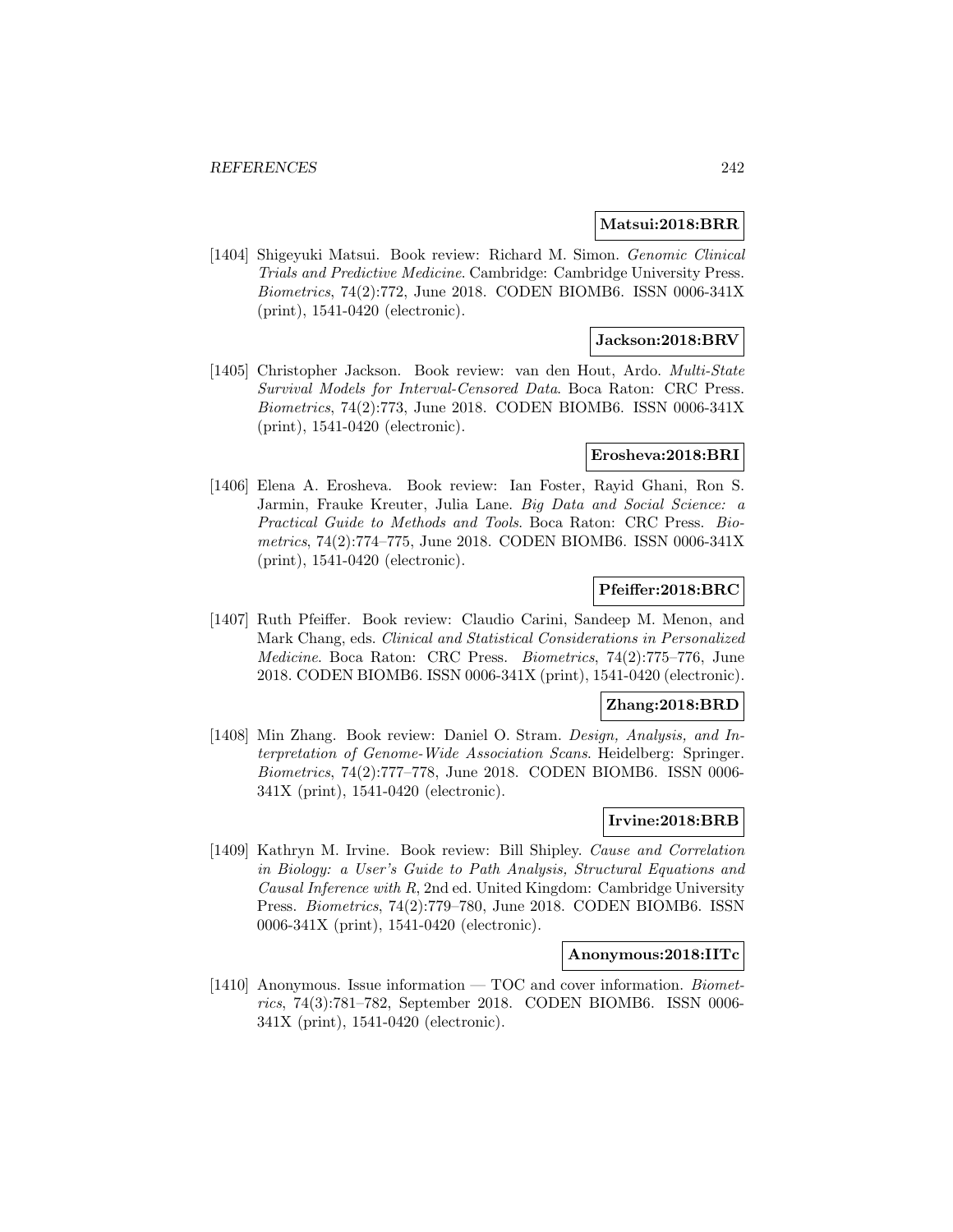#### **Anonymous:2018:IIMc**

[1411] Anonymous. Issue information — masthead. Biometrics, 74(3):783, September 2018. CODEN BIOMB6. ISSN 0006-341X (print), 1541-0420 (electronic).

#### **Anonymous:2018:IIEc**

[1412] Anonymous. Issue information — Ed board. Biometrics, 74(3):784, September 2018. CODEN BIOMB6. ISSN 0006-341X (print), 1541-0420 (electronic).

# **Lin:2018:QPB**

[1413] Lifeng Lin and Haitao Chu. Quantifying publication bias in metaanalysis. Biometrics, 74(3):785–794, September 2018. CODEN BIOMB6. ISSN 0006-341X (print), 1541-0420 (electronic). See discussion [1414, 1415, 1416] and rejoinder [1417].

#### **Jackson:2018:DQP**

[1414] Dan Jackson. Discussion on quantifying publication bias in metaanalysis. Biometrics, 74(3):795–796, September 2018. CODEN BIOMB6. ISSN 0006-341X (print), 1541-0420 (electronic). See [1413].

### **Schmid:2018:DQP**

[1415] Christopher H. Schmid. Discussion of "Quantifying publication bias in meta-analysis" by Lin et al. Biometrics, 74(3):797–799, September 2018. CODEN BIOMB6. ISSN 0006-341X (print), 1541-0420 (electronic). See [1413].

# **Geller:2018:DQP**

[1416] Nancy L. Geller. Discussion on "Quantifying Publication Bias in Meta-Analysis" by Lin and Chu. Biometrics, 74(3):800, September 2018. CO-DEN BIOMB6. ISSN 0006-341X (print), 1541-0420 (electronic). See [1413].

# **Lin:2018:RQP**

[1417] Lifeng Lin and Haitao Chu. Rejoinder to "Quantifying publication bias in meta-analysis". Biometrics, 74(3):801–802, September 2018. CODEN BIOMB6. ISSN 0006-341X (print), 1541-0420 (electronic). See [1414, 1415, 1416, 1413].

# **Li:2018:RFA**

[1418] Qunhua Li and Feipeng Zhang. A regression framework for assessing covariate effects on the reproducibility of high-throughput experiments.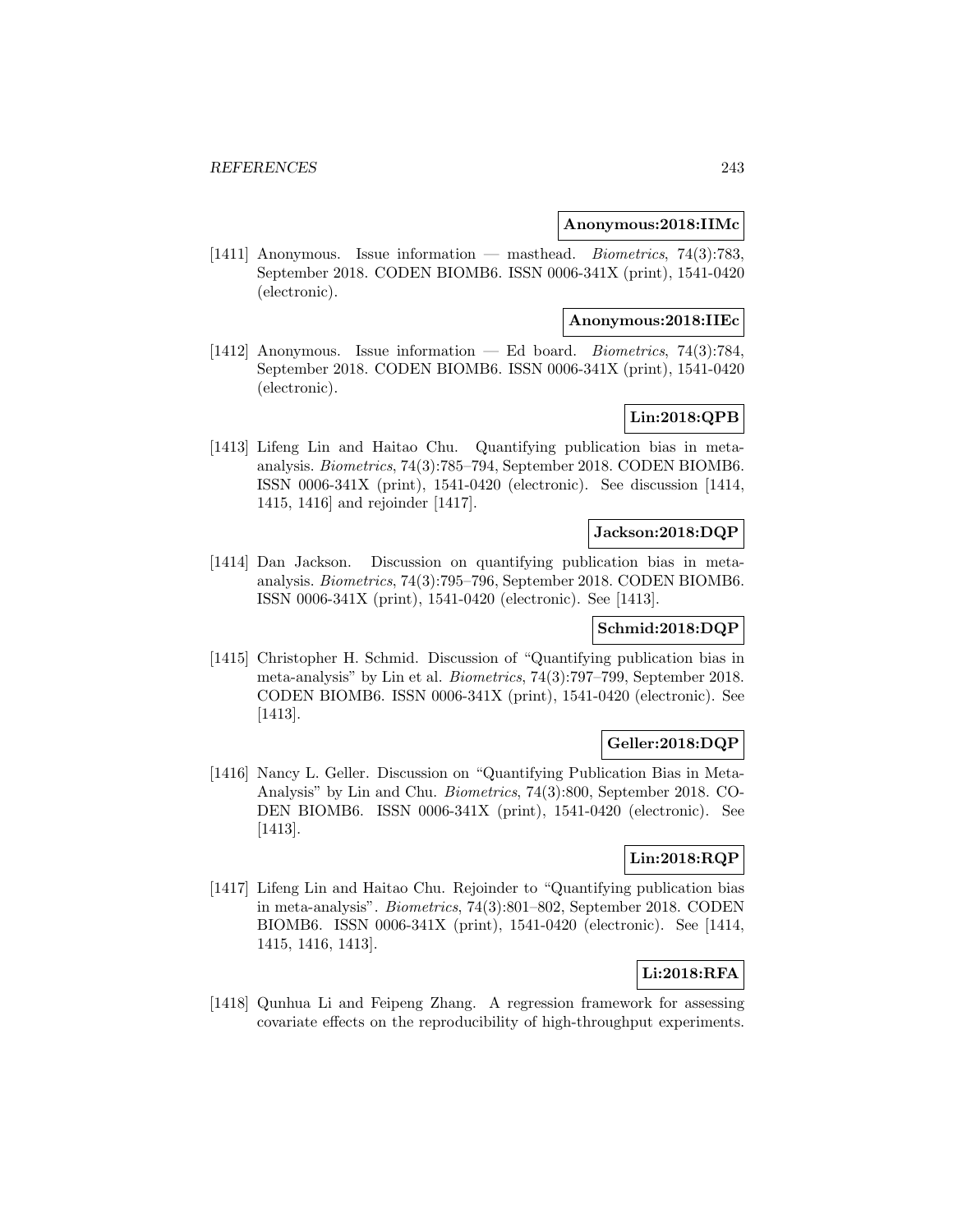Biometrics, 74(3):803–813, September 2018. CODEN BIOMB6. ISSN 0006-341X (print), 1541-0420 (electronic).

# **You:2018:SCH**

[1419] Na You, Shun He, Xueqin Wang, Junxian Zhu, and Heping Zhang. Subtype classification and heterogeneous prognosis model construction in precision medicine. Biometrics, 74(3):814–822, September 2018. CO-DEN BIOMB6. ISSN 0006-341X (print), 1541-0420 (electronic).

### **Castruccio:2018:SMR**

[1420] Stefano Castruccio, Hernando Ombao, and Marc G. Genton. A scalable multi-resolution spatio-temporal model for brain activation and connectivity in fMRI data. Biometrics, 74(3):823–833, September 2018. CO-DEN BIOMB6. ISSN 0006-341X (print), 1541-0420 (electronic).

### **Yang:2018:MMI**

[1421] Hojin Yang, Hongtu Zhu, and Joseph G. Ibrahim. MILFM: Multiple index latent factor model based on high-dimensional features. Biometrics, 74(3):834–844, September 2018. CODEN BIOMB6. ISSN 0006-341X (print), 1541-0420 (electronic).

# **Mardia:2018:SMH**

[1422] Kanti V. Mardia, Karthik Sriram, and Charlotte M. Deane. A statistical model for helices with applications. Biometrics, 74(3):845–854, September 2018. CODEN BIOMB6. ISSN 0006-341X (print), 1541-0420 (electronic).

# **Cho:2018:SIG**

[1423] Hyunkeun Ryan Cho. Statistical inference in a growth curve quantile regression model for longitudinal data. Biometrics, 74(3):855–862, September 2018. CODEN BIOMB6. ISSN 0006-341X (print), 1541-0420 (electronic).

## **Bose:2018:TDT**

[1424] Maitreyee Bose, James S. Hodges, and Sudipto Banerjee. Toward a diagnostic toolkit for linear models with Gaussian-process distributed random effects. Biometrics, 74(3):863–873, September 2018. CODEN BIOMB6. ISSN 0006-341X (print), 1541-0420 (electronic).

# **Nikolakopoulos:2018:DBT**

[1425] Stavros Nikolakopoulos, Ingeborg van der Tweel, and Kit C. B. Roes. Dynamic borrowing through empirical power priors that control type i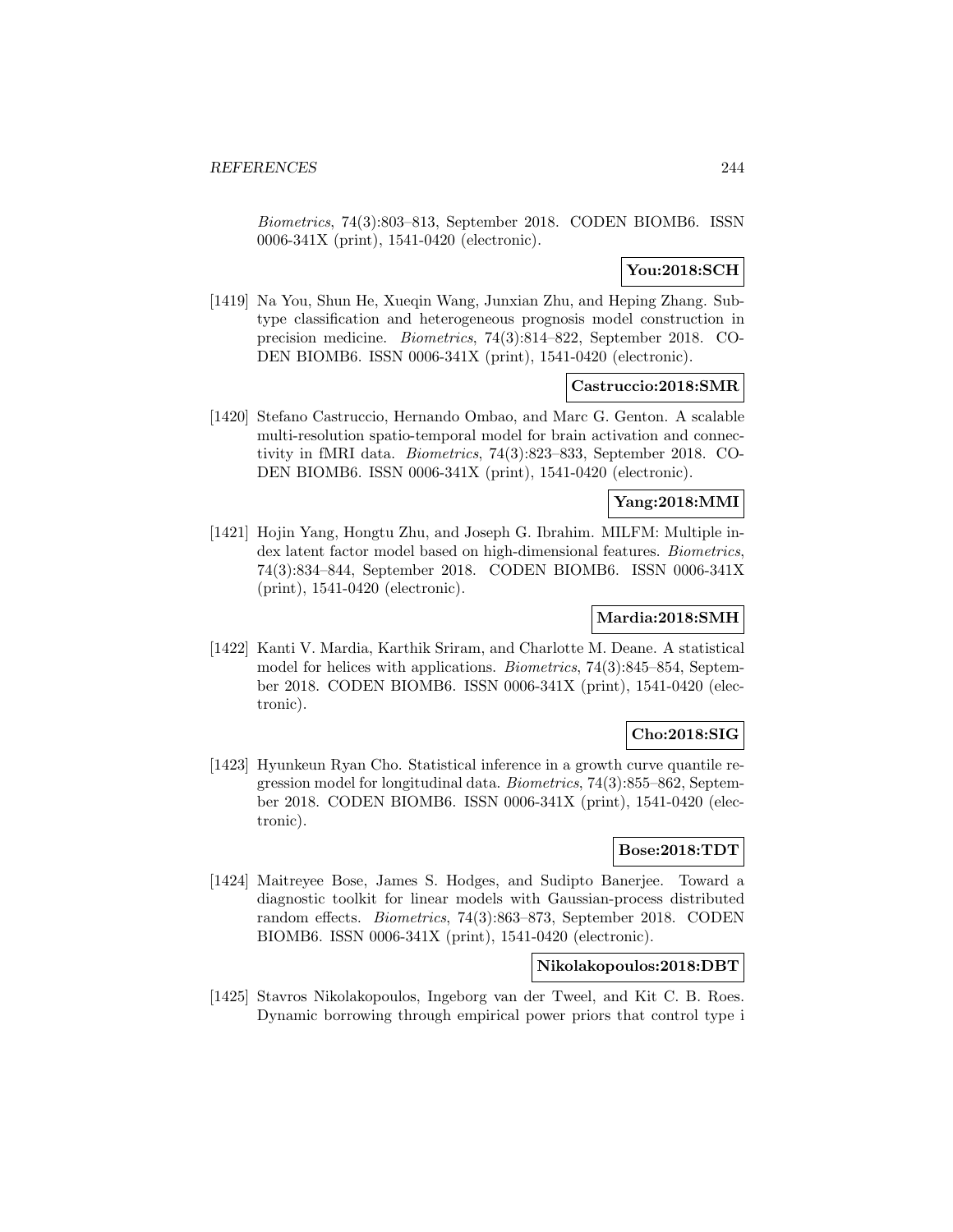error. Biometrics, 74(3):874–880, September 2018. CODEN BIOMB6. ISSN 0006-341X (print), 1541-0420 (electronic).

# **Chen:2018:GSI**

[1426] Shih-Wei Chen and Chin-Tsang Chiang. General single-index survival regression models for incident and prevalent covariate data and prevalent data without follow-up. Biometrics, 74(3):881–890, September 2018. CODEN BIOMB6. ISSN 0006-341X (print), 1541-0420 (electronic).

### **Zhang:2018:CLN**

[1427] Baqun Zhang and Min Zhang. C-learning: a new classification framework to estimate optimal dynamic treatment regimes. Biometrics, 74(3):891– 899, September 2018. CODEN BIOMB6. ISSN 0006-341X (print), 1541- 0420 (electronic).

### **Yang:2018:MSD**

[1428] Shu Yang, Anastasios A. Tsiatis, and Michael Blazing. Modeling survival distribution as a function of time to treatment discontinuation: a dynamic treatment regime approach. Biometrics, 74(3):900–909, September 2018. CODEN BIOMB6. ISSN 0006-341X (print), 1541-0420 (electronic).

# **Liu:2018:ARE**

[1429] Jianxuan Liu, Yanyuan Ma, and Lan Wang. An alternative robust estimator of average treatment effect in causal inference. Biometrics, 74(3): 910–923, September 2018. CODEN BIOMB6. ISSN 0006-341X (print), 1541-0420 (electronic).

#### **Chen:2018:EIT**

[1430] Jingxiang Chen, Haoda Fu, Xuanyao He, Michael R. Kosorok, and Yufeng Liu. Estimating individualized treatment rules for ordinal treatments. Biometrics, 74(3):924–933, September 2018. CODEN BIOMB6. ISSN 0006-341X (print), 1541-0420 (electronic).

#### **Shen:2018:MSS**

[1431] Chung-Wei Shen and Yi-Hau Chen. Model selection for semiparametric marginal mean regression accounting for within-cluster subsampling variability and informative cluster size. Biometrics, 74(3):934–943, September 2018. CODEN BIOMB6. ISSN 0006-341X (print), 1541-0420 (electronic).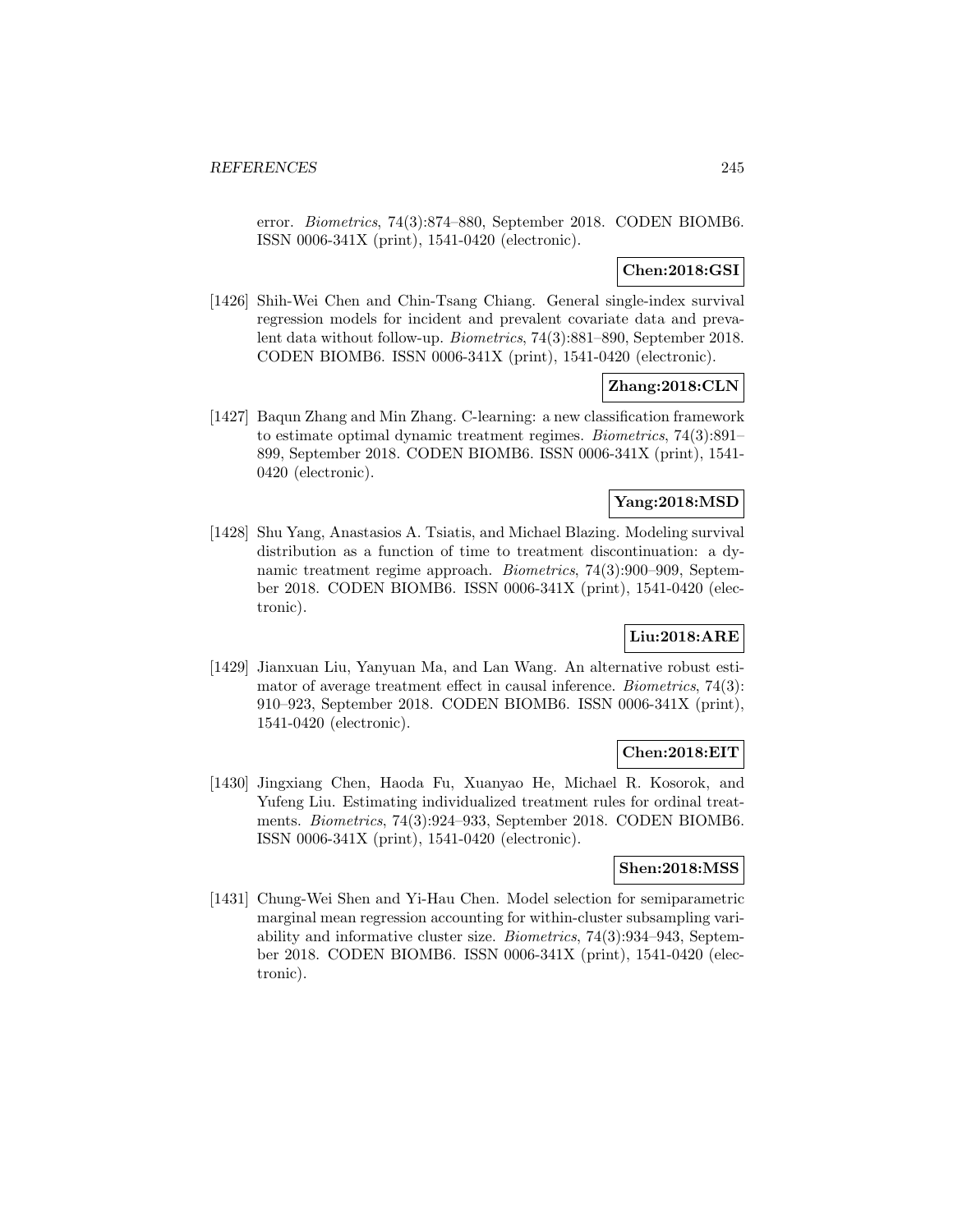#### **Chiou:2018:SEA**

[1432] Sy Han Chiou, Gongjun Xu, Jun Yan, and Chiung-Yu Huang. Semiparametric estimation of the accelerated mean model with panel count data under informative examination times. Biometrics, 74(3):944–953, September 2018. CODEN BIOMB6. ISSN 0006-341X (print), 1541-0420 (electronic).

# **Ma:2018:GAR**

[1433] Huijuan Ma, Limin Peng, Zhumin Zhang, and HuiChuan J. Lai. Generalized accelerated recurrence time model for multivariate recurrent event data with missing event type. Biometrics, 74(3):954–965, September 2018. CODEN BIOMB6. ISSN 0006-341X (print), 1541-0420 (electronic).

#### **Yu:2018:MMR**

[1434] Hsiang Yu, Yu-Jen Cheng, and Ching-Yun Wang. Methods for multivariate recurrent event data with measurement error and informative censoring. Biometrics, 74(3):966–976, September 2018. CODEN BIOMB6. ISSN 0006-341X (print), 1541-0420 (electronic).

### **Bluhmki:2018:WBA**

[1435] Tobias Bluhmki, Claudia Schmoor, Dennis Dobler, Markus Pauly, Juergen Finke, Martin Schumacher, and Jan Beyersmann. A wild bootstrap approach for the Aalen–Johansen estimator. Biometrics, 74(3):977–985, September 2018. CODEN BIOMB6. ISSN 0006-341X (print), 1541-0420 (electronic).

# **Xu:2018:BNA**

[1436] Dandan Xu, Michael J. Daniels, and Almut G. Winterstein. A Bayesian nonparametric approach to causal inference on quantiles. Biometrics, 74(3):986–996, September 2018. CODEN BIOMB6. ISSN 0006-341X (print), 1541-0420 (electronic).

### **Killiches:2018:DVC**

[1437] Matthias Killiches and Claudia Czado. A D-vine copula-based model for repeated measurements extending linear mixed models with homogeneous correlation structure. Biometrics, 74(3):997–1005, September 2018. CODEN BIOMB6. ISSN 0006-341X (print), 1541-0420 (electronic).

## **Martens:2018:GST**

[1438] Michael J. Martens and Brent R. Logan. A group sequential test for treatment effect based on the fine-Gray model. Biometrics, 74(3):1006–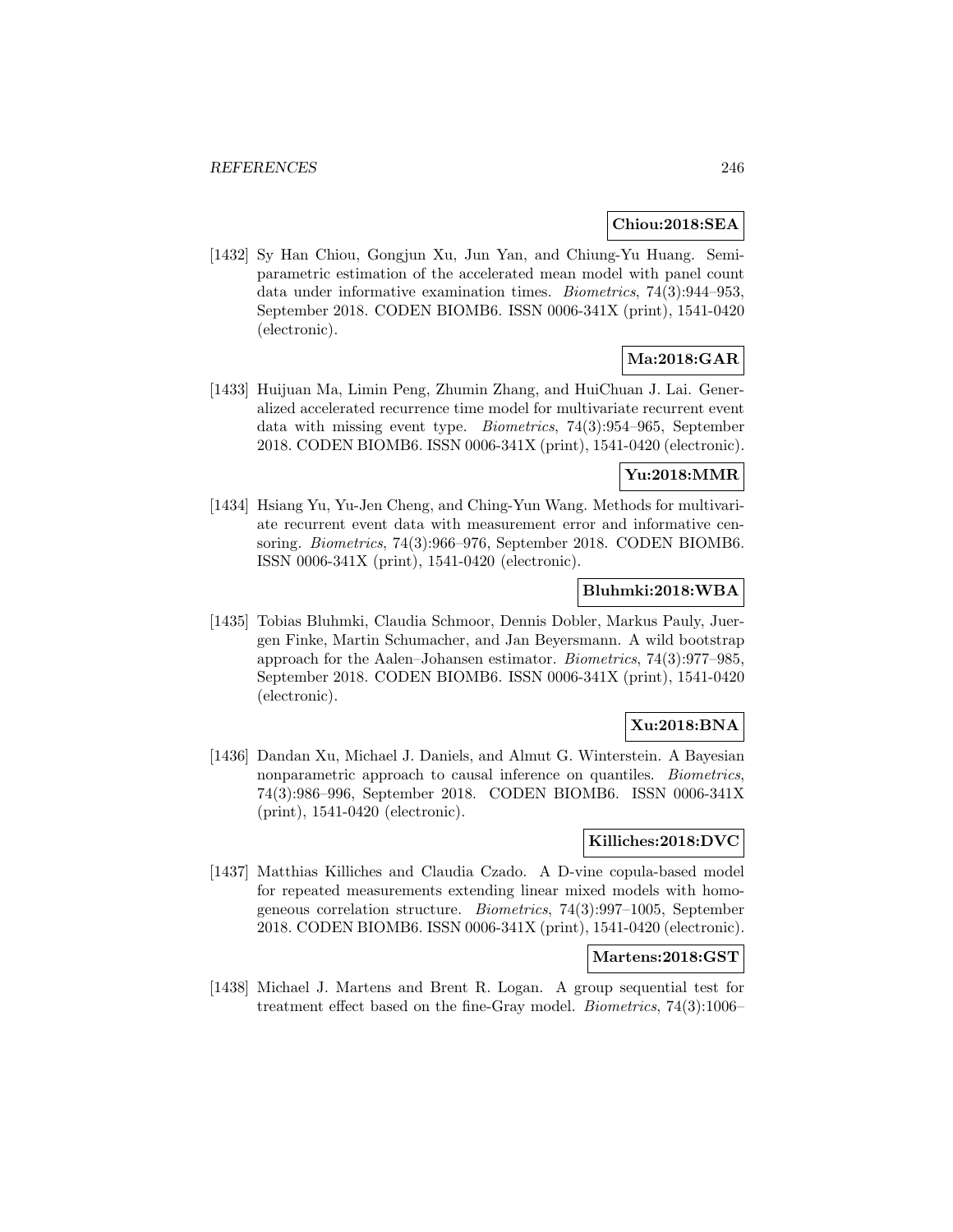1013, September 2018. CODEN BIOMB6. ISSN 0006-341X (print), 1541-0420 (electronic).

# **Pan:2018:RAS**

[1439] Yinghao Pan, Jianwen Cai, Sangmi Kim, and Haibo Zhou. Regression analysis for secondary response variable in a case-cohort study. Biometrics, 74(3):1014–1022, September 2018. CODEN BIOMB6. ISSN 0006-341X (print), 1541-0420 (electronic).

# **Follmann:2018:SAU**

[1440] Dean Follmann and Chiung-Yu Huang. Sieve analysis using the number of infecting pathogens. Biometrics, 74(3):1023–1033, September 2018. CODEN BIOMB6. ISSN 0006-341X (print), 1541-0420 (electronic).

# **Wilson:2018:MAC**

[1441] Ander Wilson, Corwin M. Zigler, Chirag J. Patel, and Francesca Dominici. Model-averaged confounder adjustment for estimating multivariate exposure effects with linear regression. Biometrics, 74(3):1034–1044, September 2018. CODEN BIOMB6. ISSN 0006-341X (print), 1541-0420 (electronic).

# **Huang:2018:RCT**

[1442] Shuang Huang, Chengcheng Hu, Melanie L. Bell, Dean Billheimer, Stefano Guerra, Denise Roe, Monica M. Vasquez, and Edward J. Bedrick. Regularized continuous-time Markov model via elastic net. Biometrics, 74(3):1045–1054, September 2018. CODEN BIOMB6. ISSN 0006-341X (print), 1541-0420 (electronic).

# **Shi:2018:BET**

[1443] Haolun Shi and Guosheng Yin. Bayesian enhancement two-stage design for single-arm Phase II clinical trials with binary and time-toevent endpoints. Biometrics, 74(3):1055–1064, September 2018. CODEN BIOMB6. ISSN 0006-341X (print), 1541-0420 (electronic).

# **Braun:2018:MSS**

[1444] Thomas M. Braun. Motivating sample sizes in adaptive Phase I trials via Bayesian posterior credible intervals. Biometrics, 74(3):1065–1071, September 2018. CODEN BIOMB6. ISSN 0006-341X (print), 1541-0420 (electronic).

## **Jeffries:2018:DTD**

[1445] Neal O. Jeffries, James F. Troendle, and Nancy L. Geller. Detecting treatment differences in group sequential longitudinal studies with co-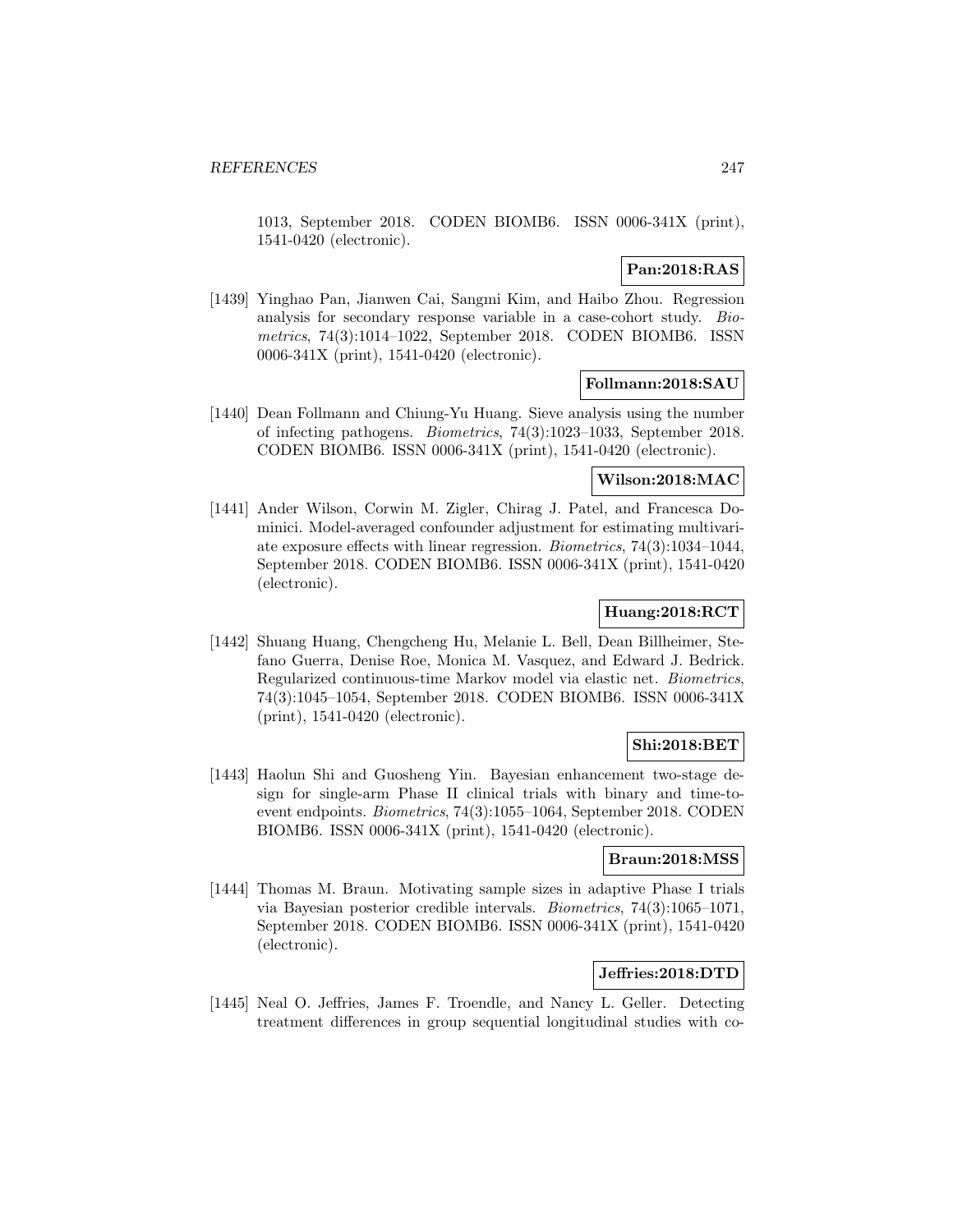variate adjustment. Biometrics, 74(3):1072–1081, September 2018. CO-DEN BIOMB6. ISSN 0006-341X (print), 1541-0420 (electronic).

#### **Kaizer:2018:MSA**

[1446] Alexander M. Kaizer, Brian P. Hobbs, and Joseph S. Koopmeiners. A multi-source adaptive platform design for testing sequential combinatorial therapeutic strategies. Biometrics, 74(3):1082–1094, September 2018. CODEN BIOMB6. ISSN 0006-341X (print), 1541-0420 (electronic).

### **Murray:2018:UBD**

[1447] Thomas A. Murray, Ying Yuan, Peter F. Thall, Joan H. Elizondo, and Wayne L. Hofstetter. A utility-based design for randomized comparative trials with ordinal outcomes and prognostic subgroups. Biometrics, 74 (3):1095–1103, September 2018. CODEN BIOMB6. ISSN 0006-341X (print), 1541-0420 (electronic).

### **Maidman:2018:NSM**

[1448] Adam Maidman and Lan Wang. New semiparametric method for predicting high-cost patients. Biometrics, 74(3):1104–1111, September 2018. CODEN BIOMB6. ISSN 0006-341X (print), 1541-0420 (electronic).

# **Elmi:2018:AJM**

[1449] Angelo F. Elmi, Katherine L. Grantz, and Paul S. Albert. An approximate joint model for multiple paired longitudinal outcomes and timeto-event data. Biometrics, 74(3):1112–1119, September 2018. CODEN BIOMB6. ISSN 0006-341X (print), 1541-0420 (electronic).

#### **Guo:2018:RRF**

[1450] Bin Guo and Baolin Wu. Reader reaction on the fast small-sample kernel independence test for microbiome community-level association analysis. Biometrics, 74(3):1120–1124, September 2018. CODEN BIOMB6. ISSN 0006-341X (print), 1541-0420 (electronic).

# **Connor:2018:BR**

[1451] Jason T. Connor. Book review. Biometrics, 74(3):1125–1126, September 2018. CODEN BIOMB6. ISSN 0006-341X (print), 1541-0420 (electronic).

#### **Fraley:2018:BR**

[1452] Chris Fraley. Book review. Biometrics, 74(3):1127–1128, September 2018. CODEN BIOMB6. ISSN 0006-341X (print), 1541-0420 (electronic).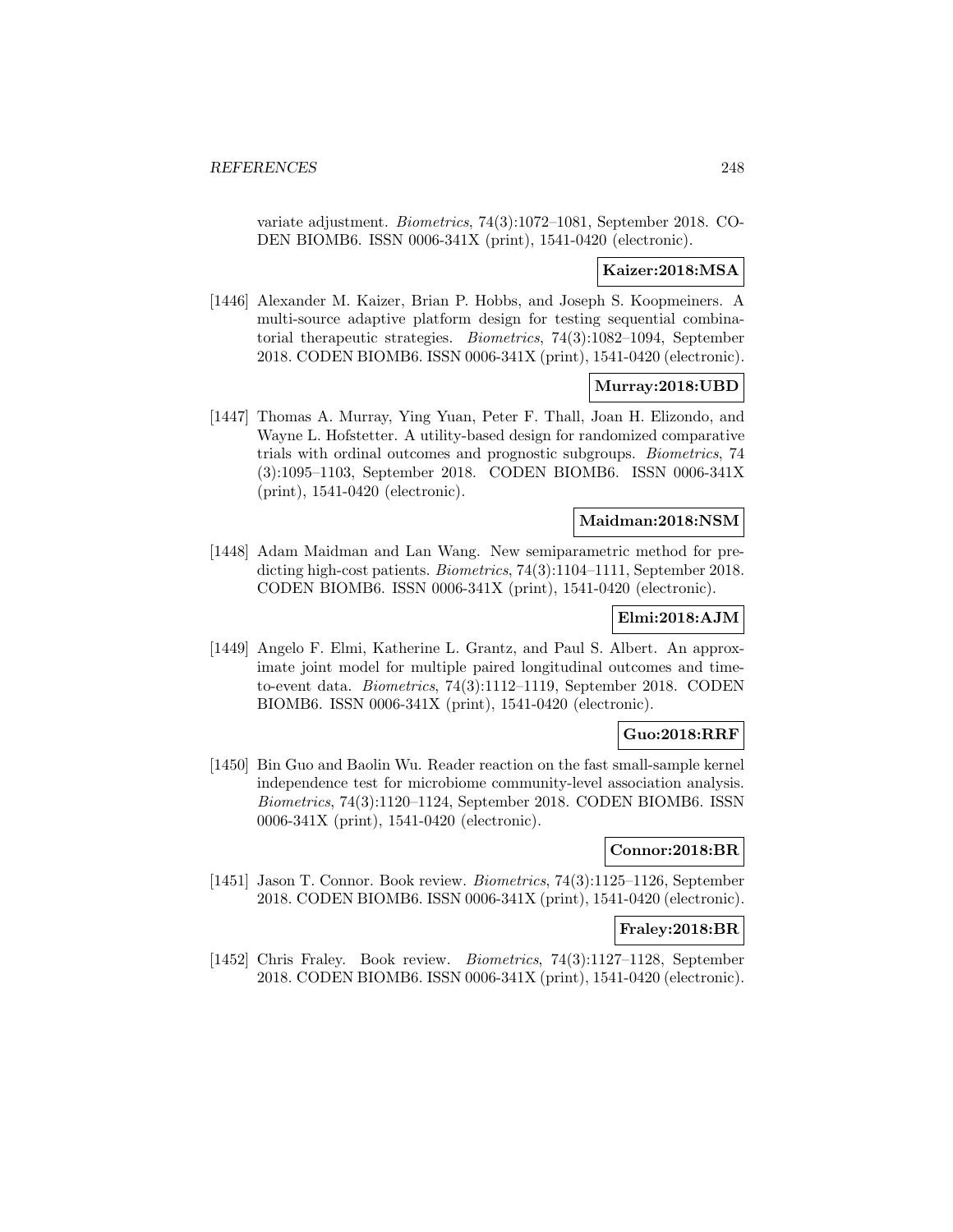### **Baran:2018:BR**

[1453] Sándor Baran. Book review. *Biometrics*, 74(3):1129-1130, September 2018. CODEN BIOMB6. ISSN 0006-341X (print), 1541-0420 (electronic).

#### **Hoering:2018:BR**

[1454] Antje Hoering. Book review. Biometrics, 74(3):1131, September 2018. CODEN BIOMB6. ISSN 0006-341X (print), 1541-0420 (electronic).

#### **Ankerst:2018:BR**

[1455] Donna Pauler Ankerst. Book review. Biometrics, 74(3):1132, September 2018. CODEN BIOMB6. ISSN 0006-341X (print), 1541-0420 (electronic).

# **Song:2018:BR**

[1456] Joon Jin Song. Book review. Biometrics, 74(3):1133, September 2018. CODEN BIOMB6. ISSN 0006-341X (print), 1541-0420 (electronic).

### **Jo:2018:BR**

[1457] Booil Jo. Book review. Biometrics, 74(3):1134–1136, September 2018. CODEN BIOMB6. ISSN 0006-341X (print), 1541-0420 (electronic).

#### **Nelson:2018:BR**

[1458] Wayne B. Nelson. Book review. Biometrics, 74(3):1137–1138, September 2018. CODEN BIOMB6. ISSN 0006-341X (print), 1541-0420 (electronic).

#### **Anonymous:2018:IITd**

[1459] Anonymous. Issue information  $-$  TOC and cover information. Biometrics, 74(4):1137–1138, December 2018. CODEN BIOMB6. ISSN 0006-341X (print), 1541-0420 (electronic).

#### **Anonymous:2018:IIMd**

[1460] Anonymous. Issue information — masthead. Biometrics, 74(4):1139, December 2018. CODEN BIOMB6. ISSN 0006-341X (print), 1541-0420 (electronic).

#### **Anonymous:2018:IIEd**

[1461] Anonymous. Issue information — Ed board. Biometrics, 74(4):1140, December 2018. CODEN BIOMB6. ISSN 0006-341X (print), 1541-0420 (electronic).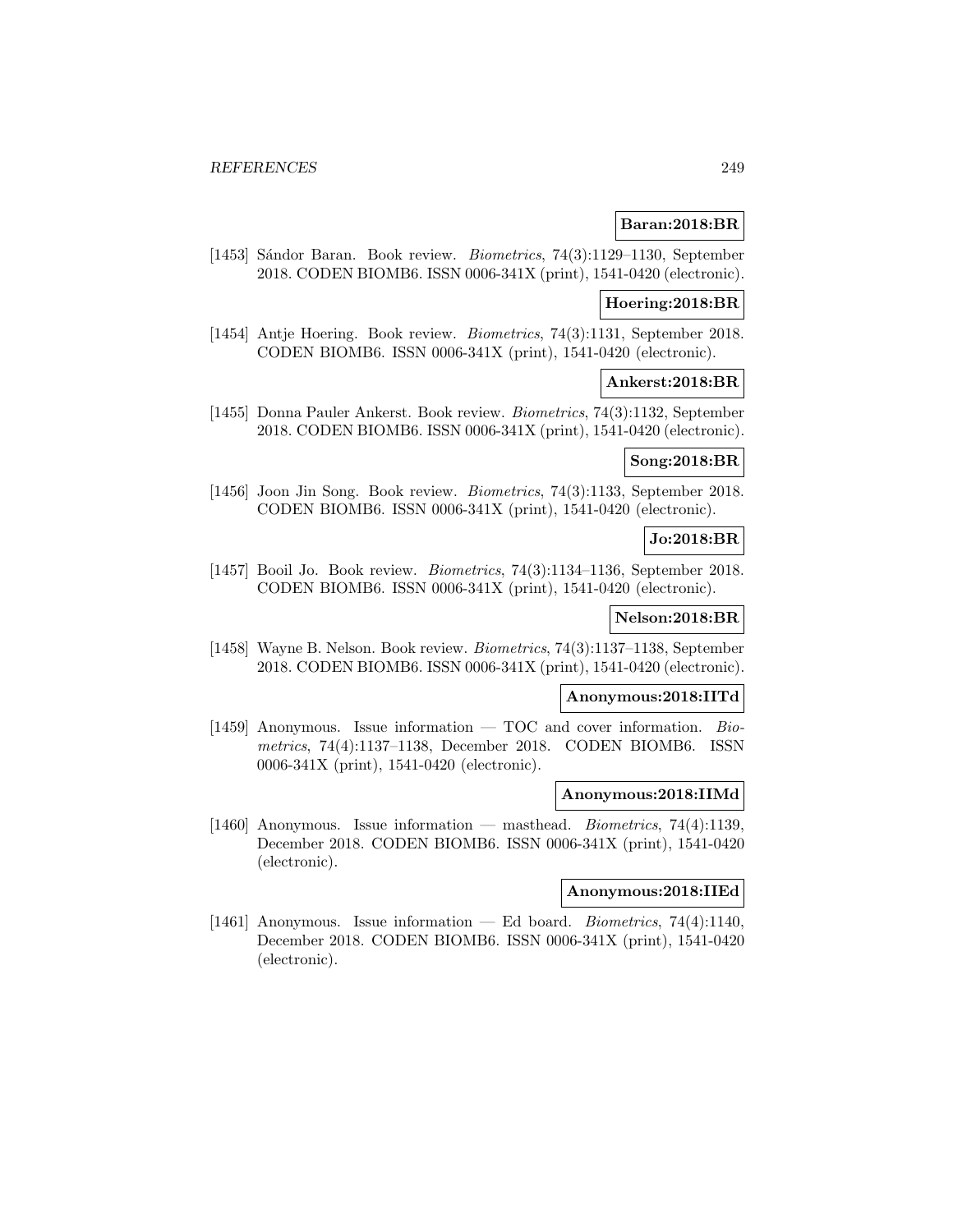#### **Nattino:2018:MAS**

[1462] Giovanni Nattino and Bo Lu. Model assisted sensitivity analyses for hidden bias with binary outcomes. Biometrics, 74(4):1141–1149, December 2018. CODEN BIOMB6. ISSN 0006-341X (print), 1541-0420 (electronic).

# **Wang:2018:SAP**

[1463] Xuran Wang, Yang Jiang, Nancy R. Zhang, and Dylan S. Small. Sensitivity analysis and power for instrumental variable studies. Biometrics, 74(4):1150–1160, December 2018. CODEN BIOMB6. ISSN 0006-341X (print), 1541-0420 (electronic).

## **Lee:2018:PAS**

[1464] Kwonsang Lee, Dylan S. Small, and Paul R. Rosenbaum. A powerful approach to the study of moderate effect modification in observational studies. Biometrics, 74(4):1161–1170, December 2018. CODEN BIOMB6. ISSN 0006-341X (print), 1541-0420 (electronic).

## **Antonelli:2018:DRM**

[1465] Joseph Antonelli, Matthew Cefalu, Nathan Palmer, and Denis Agniel. Doubly robust matching estimators for high dimensional confounding adjustment. Biometrics, 74(4):1171–1179, December 2018. CODEN BIOMB6. ISSN 0006-341X (print), 1541-0420 (electronic).

## **Hager:2018:OTS**

[1466] Rebecca Hager, Anastasios A. Tsiatis, and Marie Davidian. Optimal twostage dynamic treatment regimes from a classification perspective with censored survival data. Biometrics, 74(4):1180–1192, December 2018. CODEN BIOMB6. ISSN 0006-341X (print), 1541-0420 (electronic).

### **Roy:2018:BNG**

[1467] Jason Roy, Kirsten J. Lum, Bret Zeldow, Jordan D. Dworkin, Vincent Lo Re III, and Michael J. Daniels. Bayesian nonparametric generative models for causal inference with missing at random covariates. Biometrics, 74(4):1193–1202, December 2018. CODEN BIOMB6. ISSN 0006-341X (print), 1541-0420 (electronic).

#### **deUna-Alvarez:2018:NET**

[1468] Jacobo de Uña-Álvarez and Micha Mandel. Nonparametric estimation of transition probabilities for a general progressive multi-state model under cross-sectional sampling. Biometrics, 74(4):1203–1212, December 2018. CODEN BIOMB6. ISSN 0006-341X (print), 1541-0420 (electronic).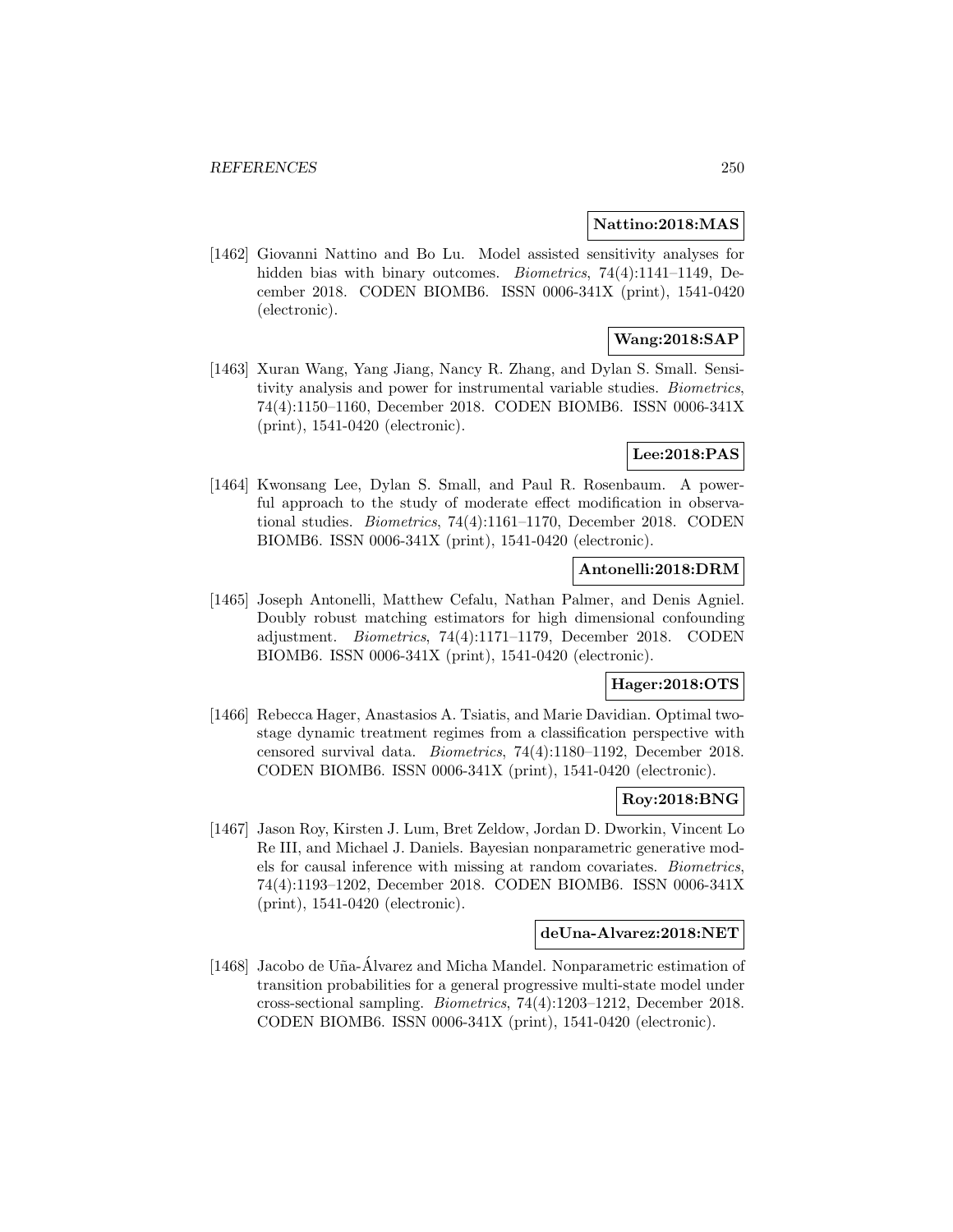# **Gao:2018:SRA**

[1469] Fei Gao, Donglin Zeng, and Dan-Yu Lin. Semiparametric regression analysis of interval-censored data with informative dropout. Biometrics, 74(4):1213–1222, December 2018. CODEN BIOMB6. ISSN 0006-341X (print), 1541-0420 (electronic).

# **Wen:2018:PCS**

[1470] Chi-Chung Wen and Yi-Hau Chen. Pseudo and conditional score approach to joint analysis of current count and current status data. Biometrics, 74(4):1223–1231, December 2018. CODEN BIOMB6. ISSN 0006-341X (print), 1541-0420 (electronic).

## **Yang:2018:USI**

[1471] Fan Yang and Peng Ding. Using survival information in truncation by death problems without the monotonicity assumption. Biometrics, 74(4): 1232–1239, December 2018. CODEN BIOMB6. ISSN 0006-341X (print), 1541-0420 (electronic).

# **Lu:2018:PLP**

[1472] Minggen Lu and Christopher S. McMahan. A partially linear proportional hazards model for current status data. Biometrics, 74(4):1240– 1249, December 2018. CODEN BIOMB6. ISSN 0006-341X (print), 1541- 0420 (electronic).

#### **Kim:2018:AMS**

[1473] Soyoung Kim, Donglin Zeng, and Jianwen Cai. Analysis of multiple survival events in generalized case-cohort designs. *Biometrics*, 74(4): 1250–1260, December 2018. CODEN BIOMB6. ISSN 0006-341X (print), 1541-0420 (electronic).

# **Qian:2018:TRA**

[1474] Jing Qian, Sy Han Chiou, Jacqueline E. Maye, Folefac Atem, Keith A. Johnson, and Rebecca A. Betensky. Threshold regression to accommodate a censored covariate. Biometrics, 74(4):1261–1270, December 2018. CODEN BIOMB6. ISSN 0006-341X (print), 1541-0420 (electronic).

#### **Price:2018:EOS**

[1475] Brenda L. Price, Peter B. Gilbert, and Mark J. van der Laan. Estimation of the optimal surrogate based on a randomized trial. Biometrics, 74(4): 1271–1281, December 2018. CODEN BIOMB6. ISSN 0006-341X (print), 1541-0420 (electronic).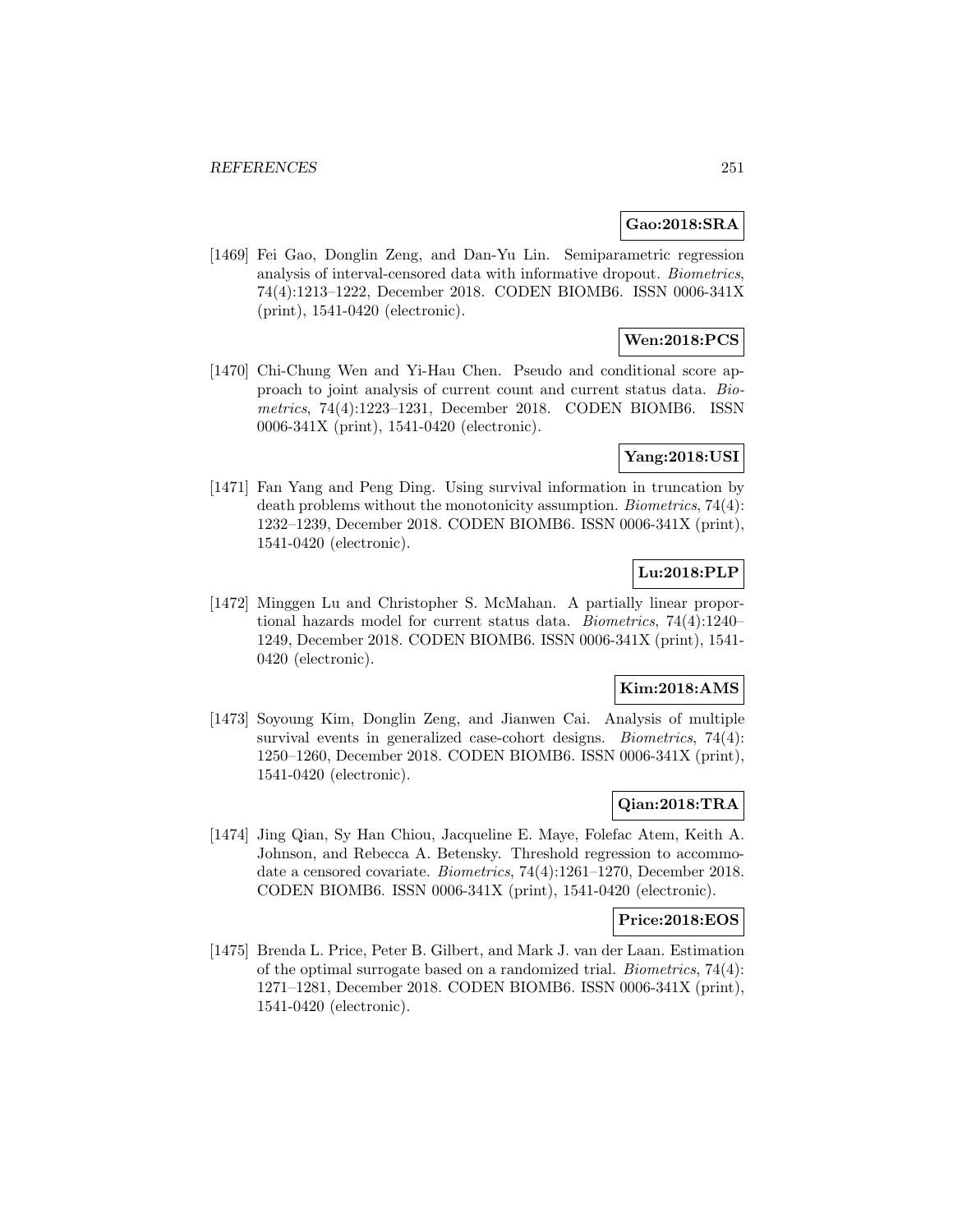#### **Castilla:2018:NRS**

[1476] Elena Castilla, Abhik Ghosh, Nirian Martin, and Leandro Pardo. New robust statistical procedures for the polytomous logistic regression models. Biometrics, 74(4):1282–1291, December 2018. CODEN BIOMB6. ISSN 0006-341X (print), 1541-0420 (electronic).

# **Ye:2018:RAS**

[1477] Ting Ye and Menggang Yu. A robust approach to sample size calculation in cancer immunotherapy trials with delayed treatment effect. Biometrics, 74(4):1292–1300, December 2018. CODEN BIOMB6. ISSN 0006- 341X (print), 1541-0420 (electronic).

# **Li:2018:EFF**

[1478] Gen Li, Jianhua Z. Huang, and Haipeng Shen. Exponential family functional data analysis via a low-rank model. Biometrics, 74(4):1301–1310, December 2018. CODEN BIOMB6. ISSN 0006-341X (print), 1541-0420 (electronic).

# **Hui:2018:OSS**

[1479] Francis K. C. Hui, Emi Tanaka, and David I. Warton. Order selection and sparsity in latent variable models via the ordered factor LASSO. Biometrics, 74(4):1311–1319, December 2018. CODEN BIOMB6. ISSN 0006-341X (print), 1541-0420 (electronic).

#### **Lin:2018:BOI**

[1480] Ruitao Lin. Bayesian optimal interval design with multiple toxicity constraints. Biometrics, 74(4):1320–1330, December 2018. CODEN BIOMB6. ISSN 0006-341X (print), 1541-0420 (electronic).

#### **Canale:2018:CMR**

[1481] Antonio Canale, Daniele Durante, and David B. Dunson. Convex mixture regression for quantitative risk assessment. Biometrics, 74(4):1331–1340, December 2018. CODEN BIOMB6. ISSN 0006-341X (print), 1541-0420 (electronic).

#### **Cheng:2018:IDA**

[1482] Yichen Cheng, James Y. Dai, Xiaoyu Wang, and Charles Kooperberg. Identifying disease-associated copy number variations by a doubly penalized regression model. Biometrics, 74(4):1341–1350, December 2018. CODEN BIOMB6. ISSN 0006-341X (print), 1541-0420 (electronic).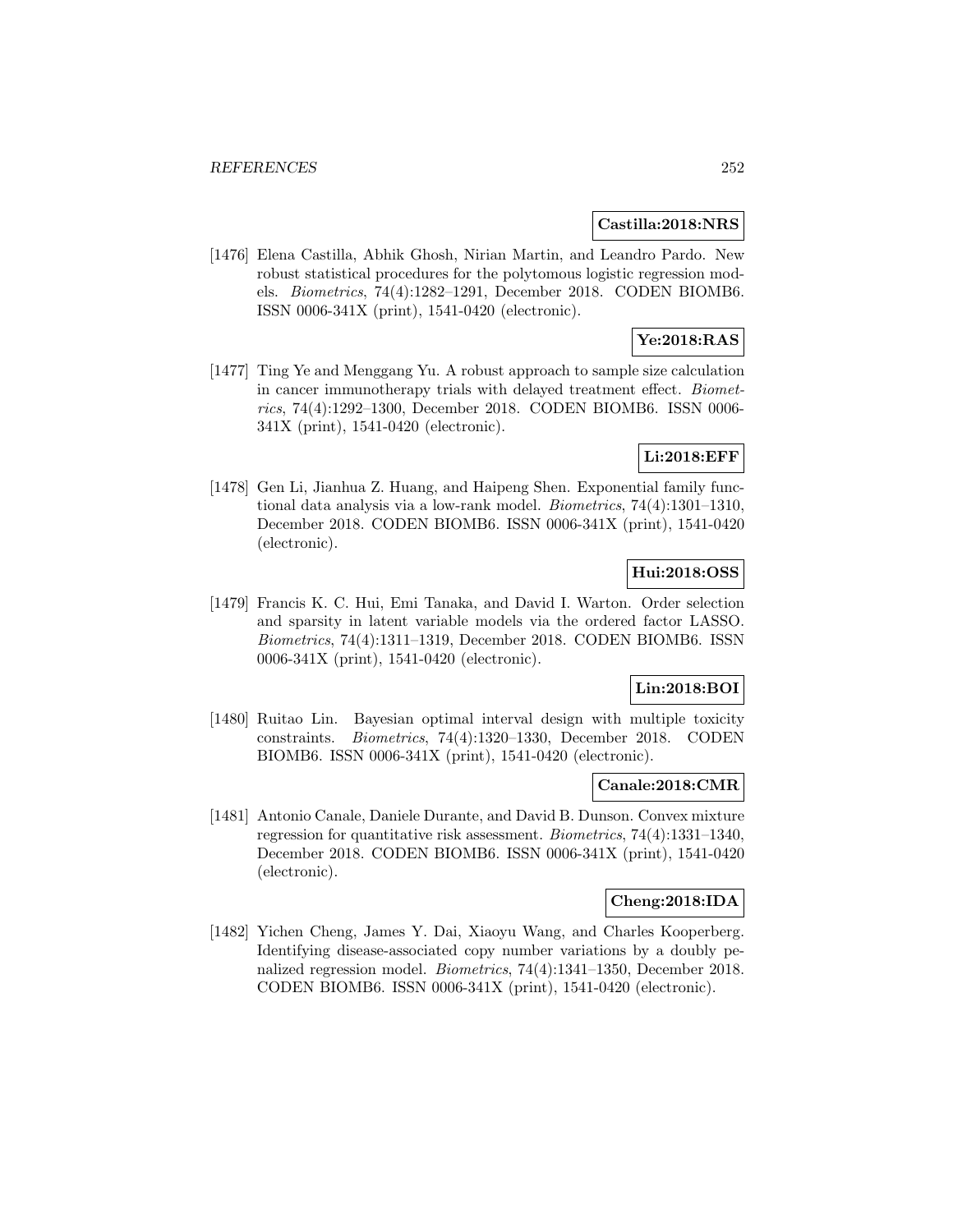#### **Griffin:2018:DMP**

[1483] Paula J. Griffin, Yuqing Zhang, William Evan Johnson, and Eric D. Kolaczyk. Detection of multiple perturbations in multi-omics biological networks. Biometrics, 74(4):1351–1361, December 2018. CODEN BIOMB6. ISSN 0006-341X (print), 1541-0420 (electronic).

## **Safo:2018:SGE**

[1484] Sandra E. Safo, Jeongyoun Ahn, Yongho Jeon, and Sungkyu Jung. Sparse generalized eigenvalue problem with application to canonical correlation analysis for integrative analysis of methylation and gene expression data. Biometrics, 74(4):1362–1371, December 2018. CODEN BIOMB6. ISSN 0006-341X (print), 1541-0420 (electronic).

### **Chang:2018:SBV**

[1485] Changgee Chang, Suprateek Kundu, and Qi Long. Scalable Bayesian variable selection for structured high-dimensional data. Biometrics, 74 (4):1372–1382, December 2018. CODEN BIOMB6. ISSN 0006-341X (print), 1541-0420 (electronic).

## **Estes:2018:TDP**

[1486] Jason P. Estes, Danh V. Nguyen, Yanjun Chen, Lorien S. Dalrymple, Connie M. Rhee, Kamyar Kalantar-Zadeh, and Damla Sentürk. Timedynamic profiling with application to hospital readmission among patients on dialysis. Biometrics, 74(4):1383–1394, December 2018. CO-DEN BIOMB6. ISSN 0006-341X (print), 1541-0420 (electronic). See discussion [1487, 1488, 1489] and rejoinder [1490].

### **Haneuse:2018:DTD**

[1487] Sebastien Haneuse, José Zubizarreta, and Sharon-Lise T. Normand. Discussion on "Time-dynamic profiling with application to hospital readmission among patients on dialysis," by Jason P. Estes, Danh V. Nguyen, Yanjun Chen, Lorien S. Dalrymple, Connie M. Rhee, Kamyar Kalantar-Zadeh, and Damla Senturk. Biometrics, 74(4):1395–1397, December 2018. CODEN BIOMB6. ISSN 0006-341X (print), 1541-0420 (electronic). See [1486].

#### **Goetghebeur:2018:DTD**

[1488] Els Goetghebeur. Discussion on "Time-dynamic profiling with application to hospital readmission among patients on dialysis," by Jason P. Estes, Danh V. Nguyen, Yanjun Chen, Lorien S. Dalrymple, Connie M. Rhee, Kamyar Kalantar-Zadeh, and Damla Senturk. Biometrics, 74(4):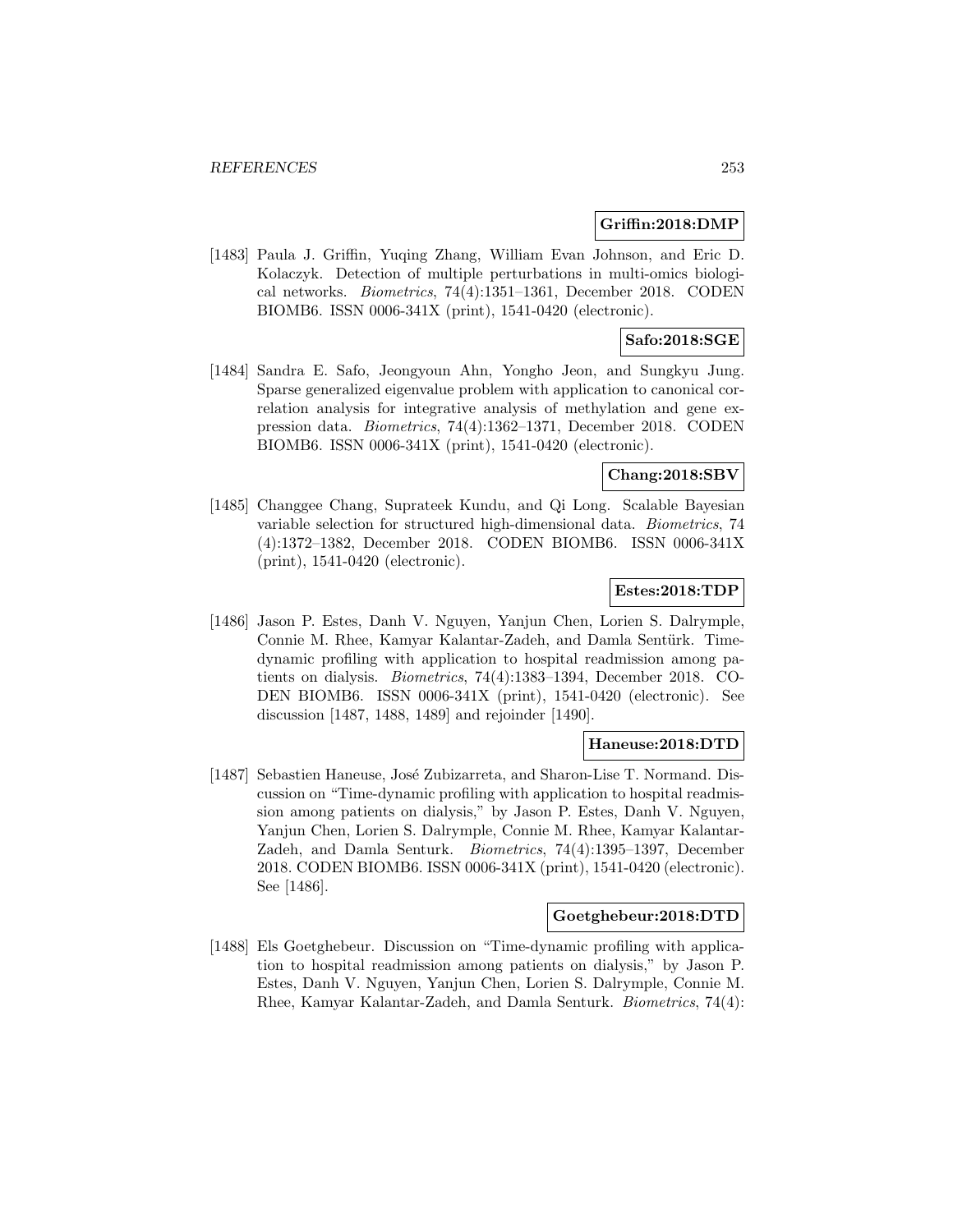1398–1400, December 2018. CODEN BIOMB6. ISSN 0006-341X (print), 1541-0420 (electronic). See [1486].

#### **Kalbfleisch:2018:DTD**

[1489] John D. Kalbfleisch and Kevin He. Discussion on "Time-dynamic profiling with application to hospital readmission among patients on dialysis," by Jason P. Estes, Danh V. Nguyen, Yanjun Chen, Lorien S. Dalrymple, Connie M. Rhee, Kamyar Kalantar-Zadeh, and Damla Senturk. Biometrics, 74(4):1401–1403, December 2018. CODEN BIOMB6. ISSN 0006-341X (print), 1541-0420 (electronic). See [1486].

### **Estes:2018:RTD**

[1490] Jason P. Estes, Danh V. Nguyen, Yanjun Chen, Lorien S. Dalrymple, Connie M. Rhee, Kamyar Kalantar-Zadeh, and Damla Sentürk. Rejoinder: Time-dynamic profiling with application to hospital readmission among patients on dialysis. Biometrics, 74(4):1404–1406, December 2018. CODEN BIOMB6. ISSN 0006-341X (print), 1541-0420 (electronic). See [1487, 1488, 1489, 1486].

### **Boatman:2018:ECE**

[1491] Jeffrey A. Boatman and David M. Vock. Estimating the causal effect of treatment regimes for organ transplantation. Biometrics, 74(4):1407– 1416, December 2018. CODEN BIOMB6. ISSN 0006-341X (print), 1541- 0420 (electronic).

# **Li:2018:VCS**

[1492] Jialiang Li, Xiaochao Xia, Weng Kee Wong, and David Nott. Varyingcoefficient semiparametric model averaging prediction. Biometrics, 74 (4):1417–1426, December 2018. CODEN BIOMB6. ISSN 0006-341X (print), 1541-0420 (electronic).

### **Wen:2018:SPM**

[1493] Lan Wen and Shaun R. Seaman. Semi-parametric methods of handling missing data in mortal cohorts under non-ignorable missingness. Biometrics, 74(4):1427–1437, December 2018. CODEN BIOMB6. ISSN 0006-341X (print), 1541-0420 (electronic).

# **Keogh:2018:MIM**

[1494] Ruth H. Keogh, Shaun R. Seaman, Jonathan W. Bartlett, and Angela M. Wood. Multiple imputation of missing data in nested case-control and case-cohort studies. Biometrics, 74(4):1438–1449, December 2018. CO-DEN BIOMB6. ISSN 0006-341X (print), 1541-0420 (electronic).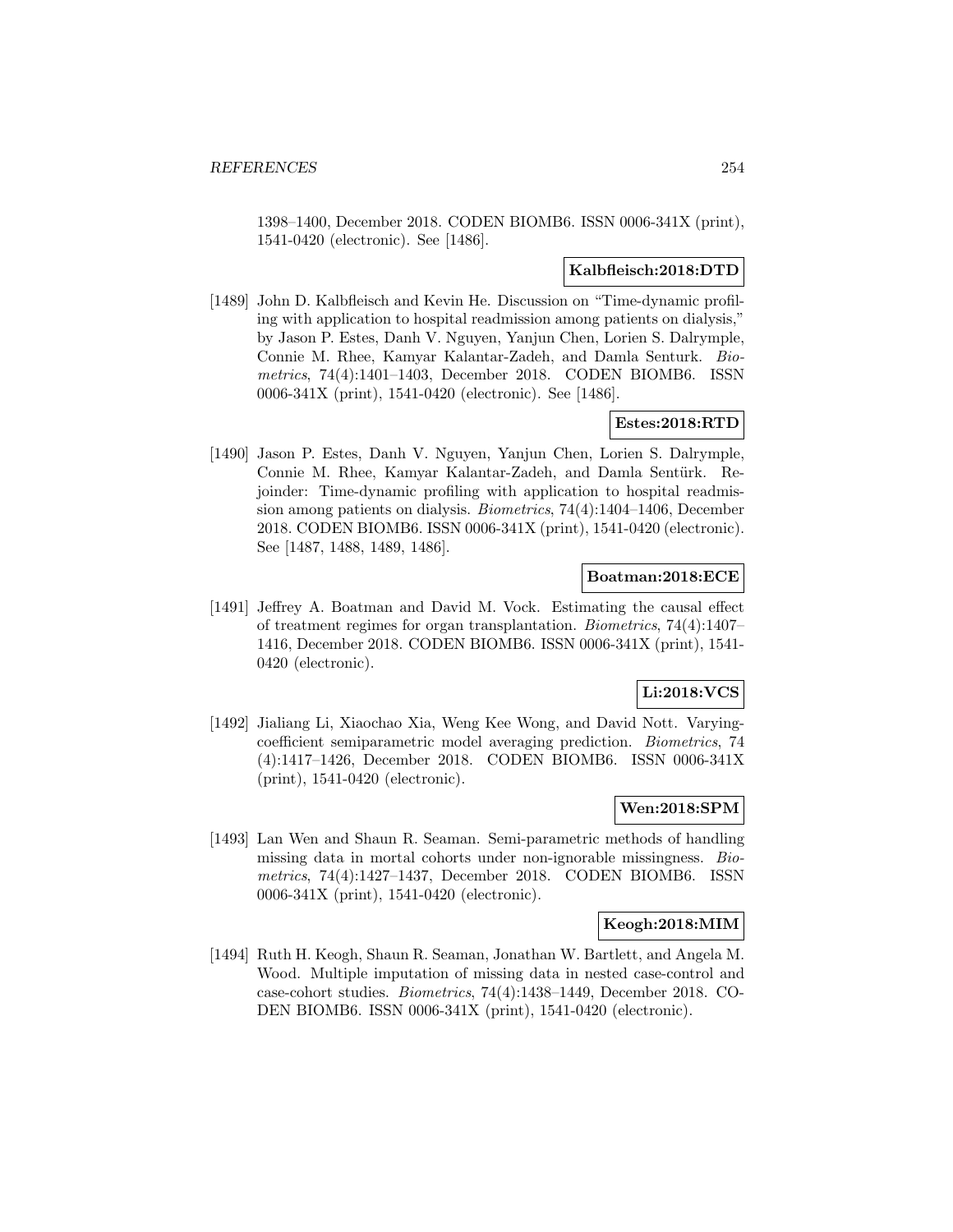## **Li:2018:SSD**

[1495] Fan Li, Elizabeth L. Turner, and John S. Preisser. Sample size determination for GEE analyses of stepped wedge cluster randomized trials. Biometrics, 74(4):1450–1458, December 2018. CODEN BIOMB6. ISSN 0006-341X (print), 1541-0420 (electronic).

# **Igeta:2018:PSS**

[1496] Masataka Igeta, Kunihiko Takahashi, and Shigeyuki Matsui. Power and sample size calculation incorporating misspecifications of the variance function in comparative clinical trials with over-dispersed count data. Biometrics, 74(4):1459–1467, December 2018. CODEN BIOMB6. ISSN 0006-341X (print), 1541-0420 (electronic).

## **Lee:2018:ADT**

[1497] Minjung Lee, Eric J. Feuer, and Jason P. Fine. On the analysis of discrete time competing risks data. Biometrics, 74(4):1468–1481, December 2018. CODEN BIOMB6. ISSN 0006-341X (print), 1541-0420 (electronic).

### **Lin:2018:MRL**

[1498] Xiao Lin, Tao Lu, Fangrong Yan, Ruosha Li, and Xuelin Huang. Mean residual life regression with functional principal component analysis on longitudinal data for dynamic prediction. Biometrics, 74(4):1482–1491, December 2018. CODEN BIOMB6. ISSN 0006-341X (print), 1541-0420 (electronic).

### **Buttarazzi:2018:BCD**

[1499] Davide Buttarazzi, Giuseppe Pandolfo, and Giovanni C. Porzio. A boxplot for circular data. Biometrics, 74(4):1492–1501, December 2018. CO-DEN BIOMB6. ISSN 0006-341X (print), 1541-0420 (electronic).

### **Ray:2018:PAC**

[1500] Evan L. Ray, Jeffer E. Sasaki, Patty S. Freedson, and John Staudenmayer. Physical activity classification with dynamic discriminative methods. Biometrics, 74(4):1502–1511, December 2018. CODEN BIOMB6. ISSN 0006-341X (print), 1541-0420 (electronic).

### **Brintz:2018:AAM**

[1501] Ben Brintz, Claudio Fuentes, and Lisa Madsen. An asymptotic approximation to the N-mixture model for the estimation of disease prevalence. Biometrics, 74(4):1512–1518, December 2018. CODEN BIOMB6. ISSN 0006-341X (print), 1541-0420 (electronic).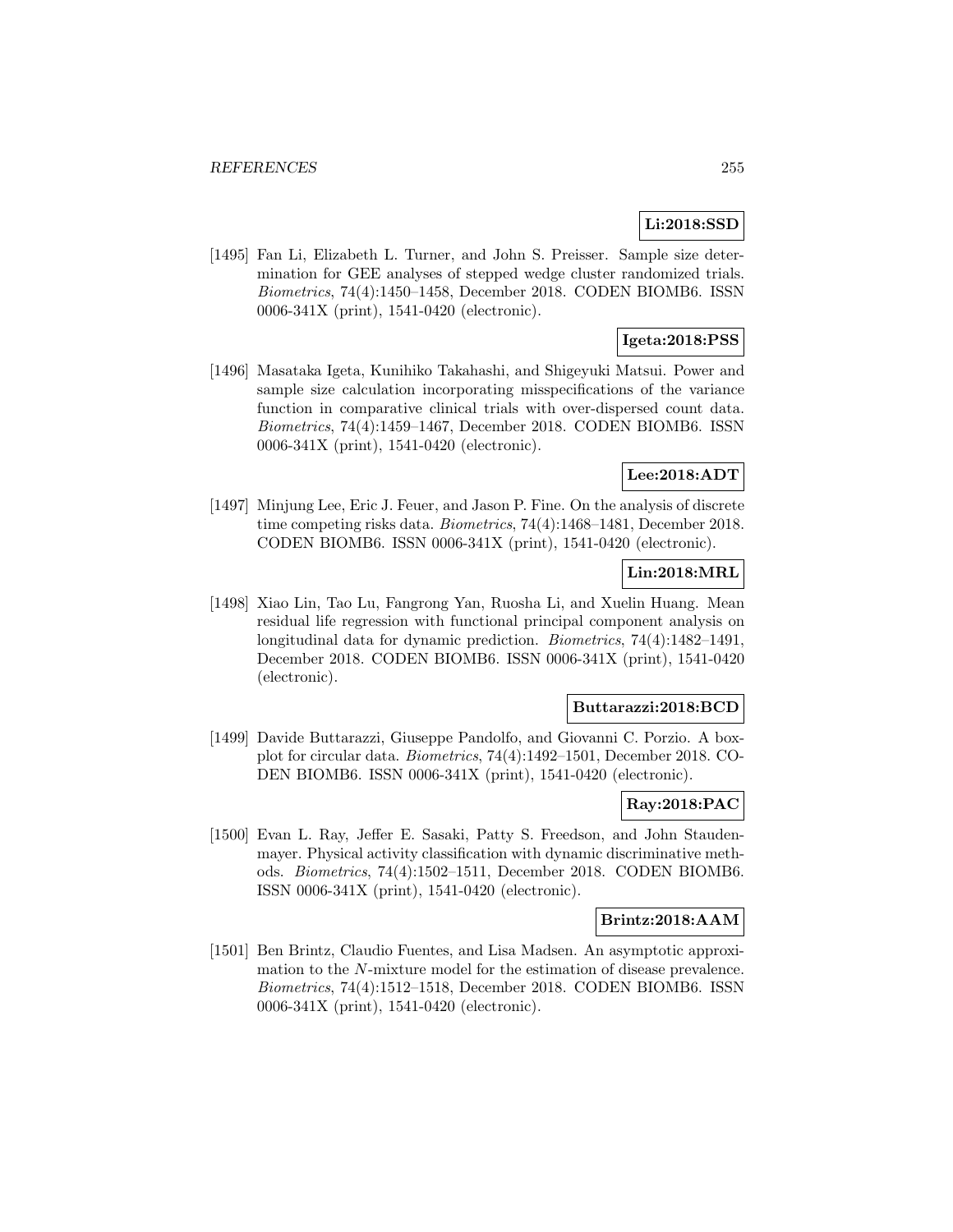#### **Basu:2018:BRC**

[1502] Sumanta Basu. Book review: Cichosz, Pawel. Data Mining Algorithms explained using R. Hoboken, Wiley. Biometrics, 74(4):1519–1520, December 2018. CODEN BIOMB6. ISSN 0006-341X (print), 1541-0420 (electronic).

## **Richter:2018:BRL**

[1503] Lothar Richter. Book review: Leskovec, Jure, Rajaraman, Anand, and Ullman, Jeffrey D., Mining of Massive Datasets. Cambridge, Cambridge University Press. Biometrics, 74(4):1520–1521, December 2018. CODEN BIOMB6. ISSN 0006-341X (print), 1541-0420 (electronic).

### **Bird:2018:BRA**

[1504] Geoff Bird. Book review: Allen, Rory. Statistics and Experimental Design for Psychologists. Singapore, World Scientific Publishing Co Pte Ltd. Biometrics, 74(4):1521–1523, December 2018. CODEN BIOMB6. ISSN 0006-341X (print), 1541-0420 (electronic).

## **Gu:2018:BRS**

[1505] Hui Gu. Book review: Shih, Wiechung Joe and Aisner, Joseph. Statistical Design and Analysis of Clinical Trials: Principles and Methods. Boca Raton, CRC Press. Biometrics, 74(4):1523, December 2018. CODEN BIOMB6. ISSN 0006-341X (print), 1541-0420 (electronic).

#### **Parry:2018:BRG**

[1506] Katharina Parry and Matthieu Vignes. Book review: Giraud, Christophe. Introduction to High-Dimensional Statistics. Boca Raton, CRC Press. Biometrics, 74(4):1524–1525, December 2018. CODEN BIOMB6. ISSN 0006-341X (print), 1541-0420 (electronic).

### **Chen:2018:BRB**

[1507] Yiyao Chen. Book review: Berger, Vance. Randomization, Masking, and Allocation Concealment. CRC Press. Biometrics, 74(4):1525–1526, December 2018. CODEN BIOMB6. ISSN 0006-341X (print), 1541-0420 (electronic).

### **Anonymous:2018:A**

[1508] Anonymous. Acknowledgements. Biometrics, 74(4):1527–1529, December 2018. CODEN BIOMB6. ISSN 0006-341X (print), 1541-0420 (electronic).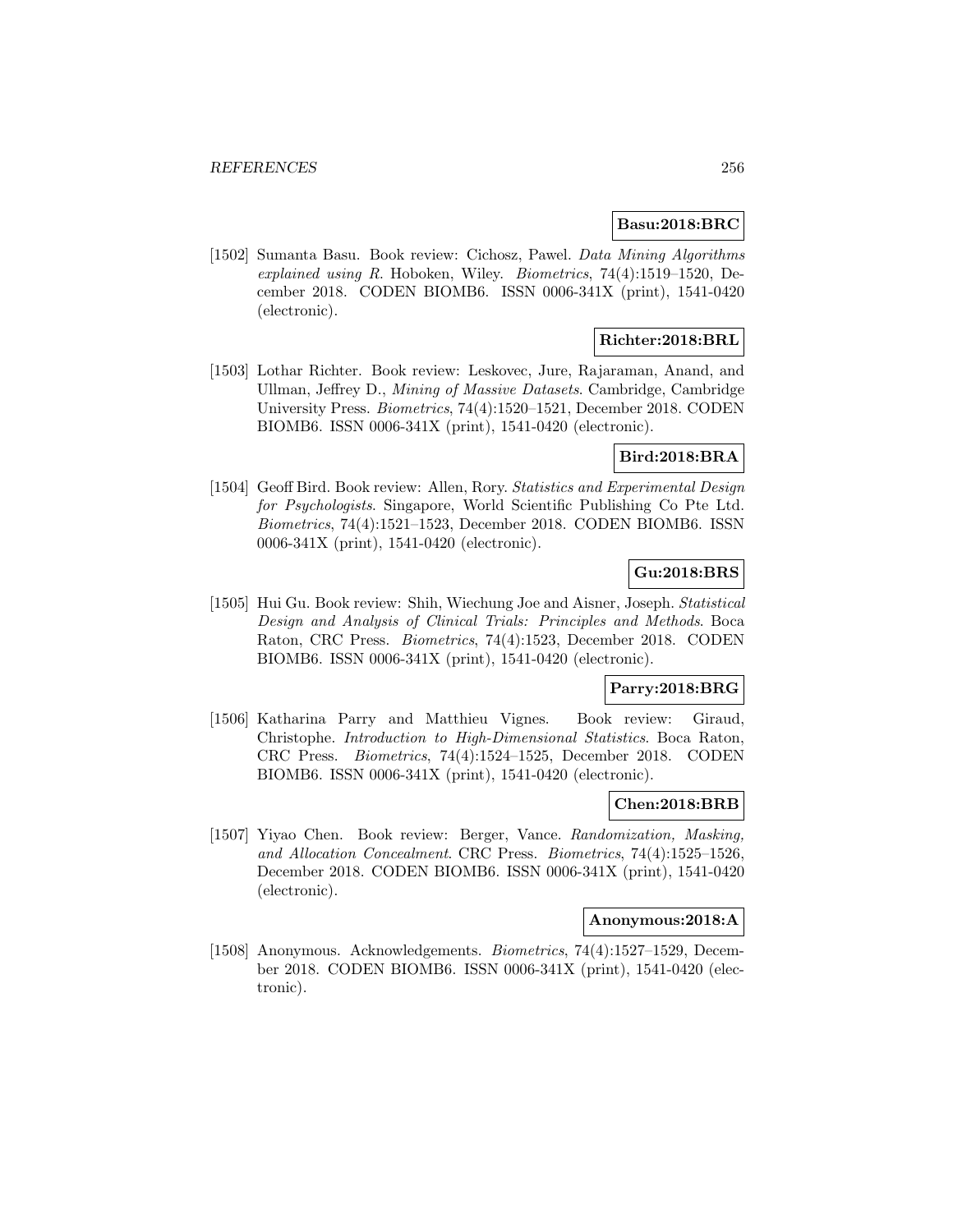### **Anonymous:2019:IITa**

[1509] Anonymous. Issue information — TOC and cover information. Biometrics, 75(1):1–2, March 2019. CODEN BIOMB6. ISSN 0006-341X (print), 1541-0420 (electronic).

#### **Anonymous:2019:IIMa**

[1510] Anonymous. Issue information — masthead. Biometrics, 75(1):3, March 2019. CODEN BIOMB6. ISSN 0006-341X (print), 1541-0420 (electronic).

### **Anonymous:2019:IIEa**

[1511] Anonymous. Issue information — Ed board. Biometrics, 75(1):4, March 2019. CODEN BIOMB6. ISSN 0006-341X (print), 1541-0420 (electronic).

## **Lu:2019:ABR**

[1512] Chunling Lu and Yuhong Yang. On assessing binary regression models based on ungrouped data. Biometrics, 75(1):5–12, March 2019. CODEN BIOMB6. ISSN 0006-341X (print), 1541-0420 (electronic).

## **Gregory:2019:AEN**

[1513] Karl B. Gregory, Dewei Wang, and Christopher S. McMahan. Adaptive elastic net for group testing. Biometrics, 75(1):13–23, March 2019. CODEN BIOMB6. ISSN 0006-341X (print), 1541-0420 (electronic).

## **Zhou:2019:RMA**

[1514] Ming Zhou, Rachel S. McCrea, Eleni Matechou, Diana J. Cole, and Richard A. Griffiths. Removal models accounting for temporary emigration. Biometrics, 75(1):24–35, March 2019. CODEN BIOMB6. ISSN 0006-341X (print), 1541-0420 (electronic).

### **Liu:2019:JSE**

[1515] Jianyu Liu, Wei Sun, and Yufeng Liu. Joint skeleton estimation of multiple directed acyclic graphs for heterogeneous population. Biometrics, 75(1):36–47, March 2019. CODEN BIOMB6. ISSN 0006-341X (print), 1541-0420 (electronic).

## **Wrobel:2019:REF**

[1516] Julia Wrobel, Vadim Zipunnikov, Jennifer Schrack, and Jeff Goldsmith. Registration for exponential family functional data. Biometrics, 75(1): 48–57, March 2019. CODEN BIOMB6. ISSN 0006-341X (print), 1541- 0420 (electronic).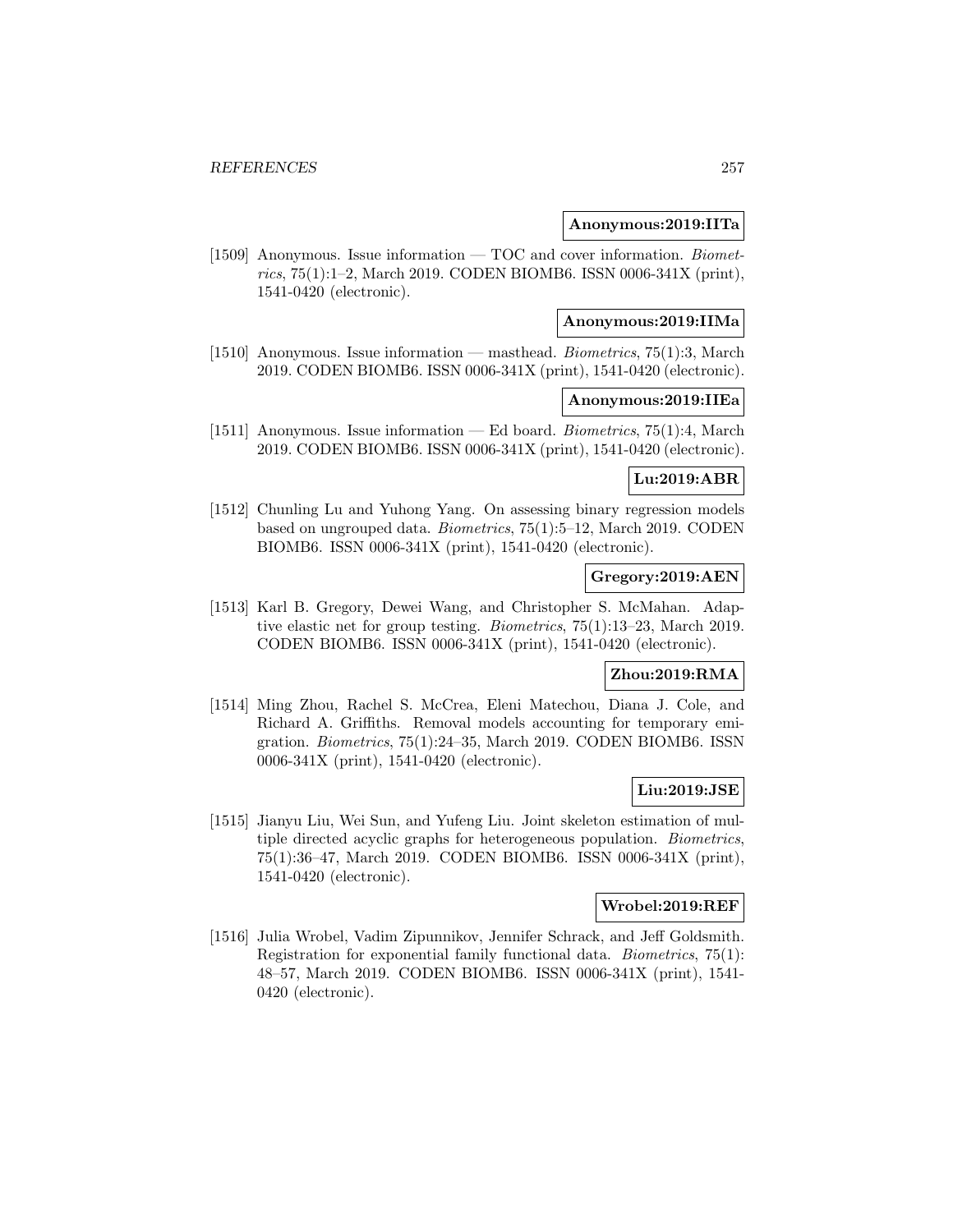#### **Thomadakis:2019:LTD**

[1517] Christos Thomadakis, Loukia Meligkotsidou, Nikos Pantazis, and Giota Touloumi. Longitudinal and time-to-drop-out joint models can lead to seriously biased estimates when the drop-out mechanism is at random. Biometrics, 75(1):58–68, March 2019. CODEN BIOMB6. ISSN 0006- 341X (print), 1541-0420 (electronic).

# **Sun:2019:RLC**

[1518] Jiehuan Sun, Jose D. Herazo-Maya, Philip L. Molyneaux, Toby M. Maher, Naftali Kaminski, and Hongyu Zhao. Regularized latent class model for joint analysis of high-dimensional longitudinal biomarkers and a time-to-event outcome. Biometrics, 75(1):69–77, March 2019. CODEN BIOMB6. ISSN 0006-341X (print), 1541-0420 (electronic).

## **Hong:2019:SSV**

[1519] Chuan Hong, Katherine P. Liao, and Tianxi Cai. Semi-supervised validation of multiple surrogate outcomes with application to electronic medical records phenotyping. Biometrics, 75(1):78–89, March 2019. CODEN BIOMB6. ISSN 0006-341X (print), 1541-0420 (electronic).

### **Babino:2019:MRE**

[1520] Lucia Babino, Andrea Rotnitzky, and James Robins. Multiple robust estimation of marginal structural mean models for unconstrained outcomes. Biometrics, 75(1):90–99, March 2019. CODEN BIOMB6. ISSN 0006-341X (print), 1541-0420 (electronic).

### **Dukes:2019:DRE**

[1521] Oliver Dukes, Torben Martinussen, Eric J. Tchetgen Tchetgen, and Stijn Vansteelandt. On doubly robust estimation of the hazard difference. Biometrics, 75(1):100–109, March 2019. CODEN BIOMB6. ISSN 0006- 341X (print), 1541-0420 (electronic).

### **Brueckner:2019:IVE**

[1522] Matthias Brueckner, Andrew Titman, and Thomas Jaki. Instrumental variable estimation in semi-parametric additive hazards models. Biometrics, 75(1):110–120, March 2019. CODEN BIOMB6. ISSN 0006-341X (print), 1541-0420 (electronic).

## **Gao:2019:SRA**

[1523] Fei Gao and Kwun Chuen Gary Chan. Semiparametric regression analysis of length-biased interval-censored data. Biometrics, 75(1):121–132,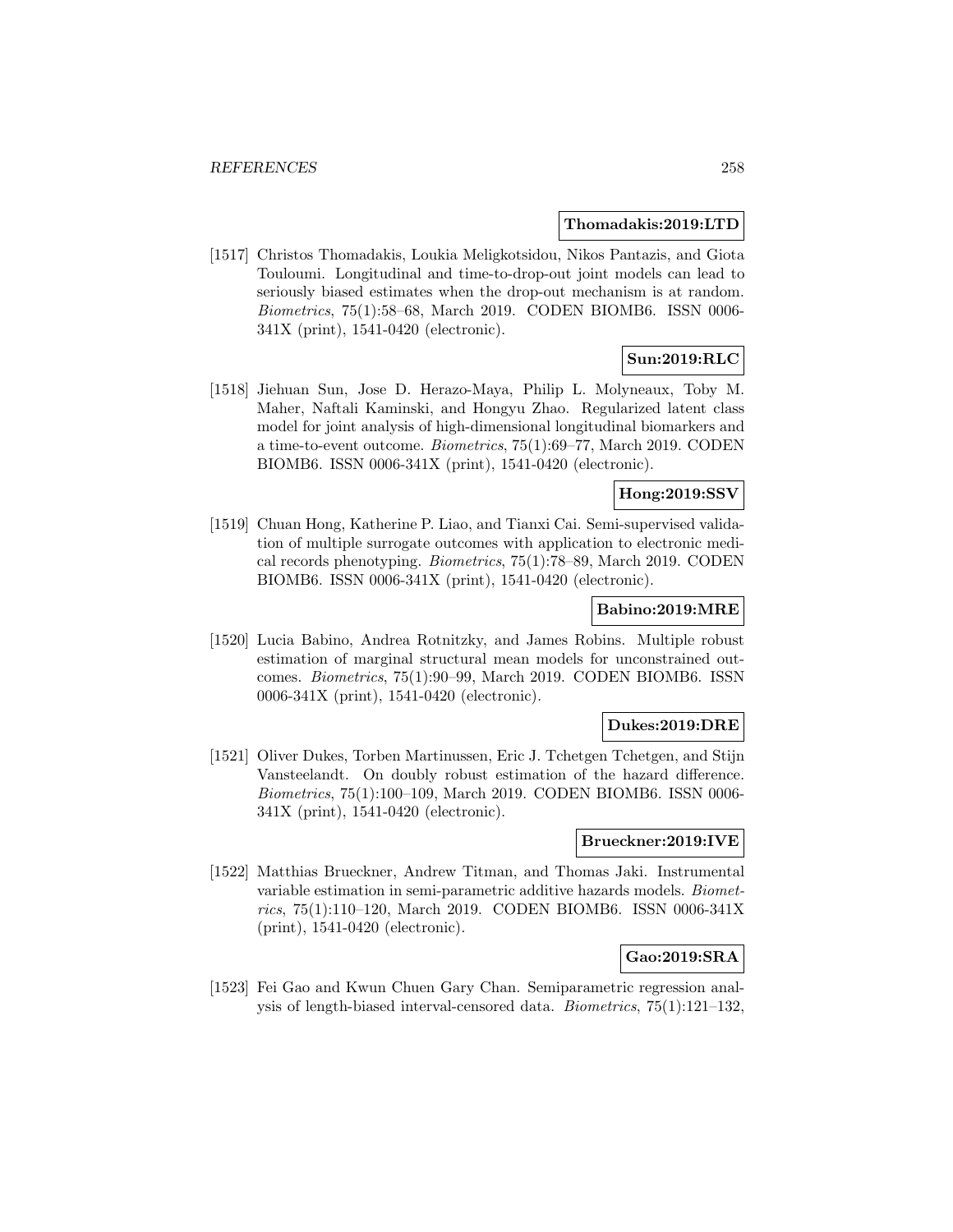March 2019. CODEN BIOMB6. ISSN 0006-341X (print), 1541-0420 (electronic).

## **Hsu:2019:UDU**

[1524] Chih-Yuan Hsu, Chen-Hsin Chen, Ken-Ning Hsu, and Ya-Hung Lu. A useful design utilizing the information fraction in a group sequential clinical trial with censored survival data. Biometrics, 75(1):133–143, March 2019. CODEN BIOMB6. ISSN 0006-341X (print), 1541-0420 (electronic).

# **Kasza:2019:ICC**

[1525] Jessica Kasza and Andrew B. Forbes. Information content of clusterperiod cells in stepped wedge trials. Biometrics, 75(1):144–152, March 2019. CODEN BIOMB6. ISSN 0006-341X (print), 1541-0420 (electronic).

### **Tomer:2019:PSS**

[1526] Anirudh Tomer, Daan Nieboer, Monique J. Roobol, Ewout W. Steyerberg, and Dimitris Rizopoulos. Personalized schedules for surveillance of low-risk prostate cancer patients. Biometrics, 75(1):153–162, March 2019. CODEN BIOMB6. ISSN 0006-341X (print), 1541-0420 (electronic).

## **McKeague:2019:MST**

[1527] Ian W. McKeague and Min Qian. Marginal screening of  $2 \times 2$  tables in large-scale case-control studies. Biometrics, 75(1):163–171, March 2019. CODEN BIOMB6. ISSN 0006-341X (print), 1541-0420 (electronic).

## **Kim:2019:BIH**

[1528] Junghi Kim, Kim-Anh Do, Min Jin Ha, and Christine B. Peterson. Bayesian inference of hub nodes across multiple networks. Biometrics, 75(1):172–182, March 2019. CODEN BIOMB6. ISSN 0006-341X (print), 1541-0420 (electronic).

### **Li:2019:BNB**

[1529] Qiwei Li, Alberto Cassese, Michele Guindani, and Marina Vannucci. Bayesian negative binomial mixture regression models for the analysis of sequence count and methylation data. Biometrics, 75(1):183–192, March 2019. CODEN BIOMB6. ISSN 0006-341X (print), 1541-0420 (electronic).

### **Wheeler:2019:BAA**

[1530] Matthew W. Wheeler. Bayesian additive adaptive basis tensor product models for modeling high dimensional surfaces: an application to highthroughput toxicity testing. Biometrics, 75(1):193–201, March 2019. CO-DEN BIOMB6. ISSN 0006-341X (print), 1541-0420 (electronic).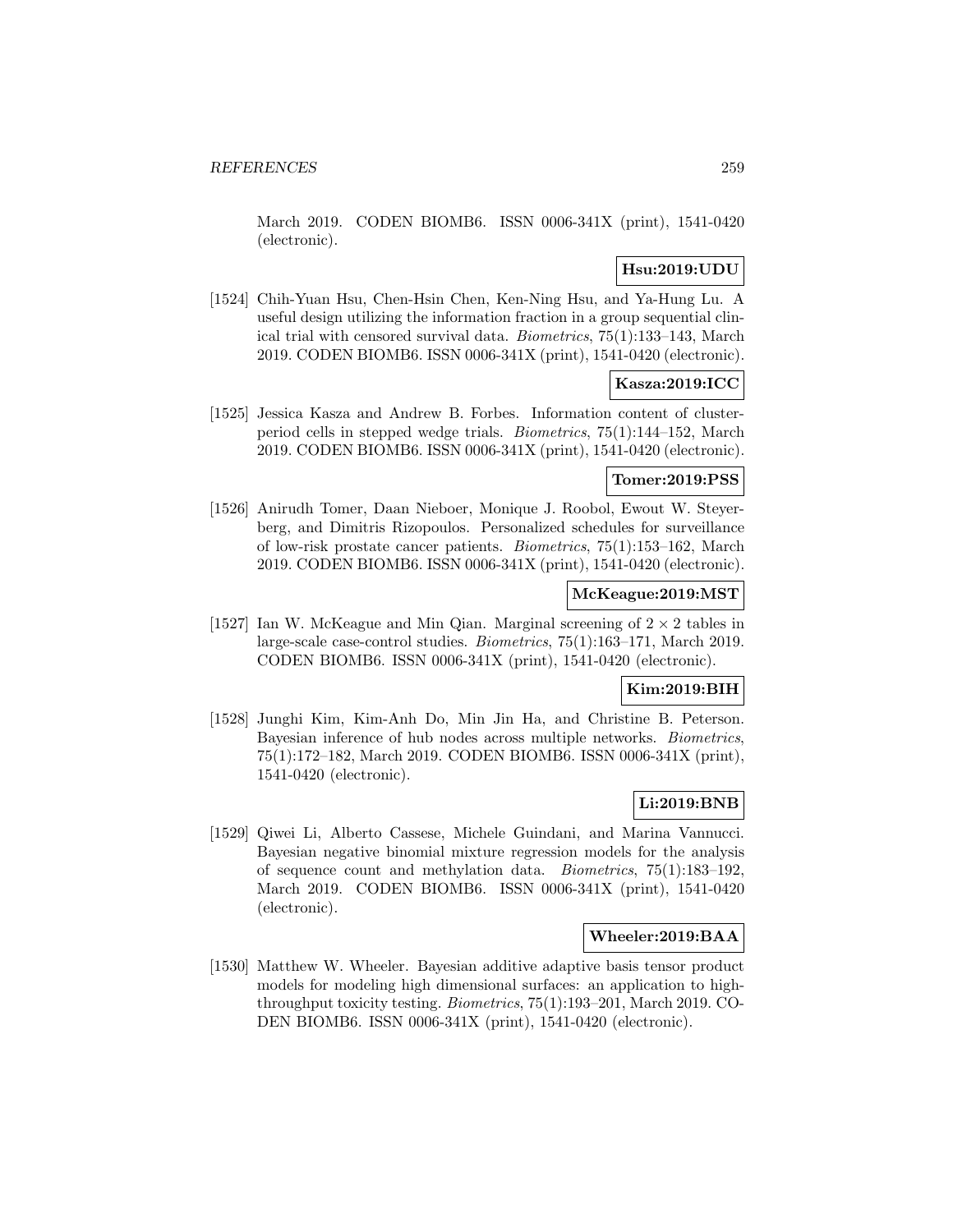### **Chandra:2019:NBM**

[1531] Noirrit Kiran Chandra, Richa Singh, and Sourabh Bhattacharya. A novel Bayesian multiple testing approach to deregulated miRNA discovery harnessing positional clustering. Biometrics, 75(1):202–209, March 2019. CODEN BIOMB6. ISSN 0006-341X (print), 1541-0420 (electronic).

### **Shokoohi:2019:HMM**

[1532] Farhad Shokoohi, David A. Stephens, Guillaume Bourque, Tomi Pastinen, Celia M. T. Greenwood, and Aurélie Labbe. A hidden Markov model for identifying differentially methylated sites in bisulfite sequencing data. Biometrics, 75(1):210–221, March 2019. CODEN BIOMB6. ISSN 0006-341X (print), 1541-0420 (electronic).

## **Zhao:2019:LRA**

[1533] Yunpeng Zhao, Qing Pan, and Chengan Du. Logistic regression augmented community detection for network data with application in identifying autism-related gene pathways. Biometrics, 75(1):222–234, March 2019. CODEN BIOMB6. ISSN 0006-341X (print), 1541-0420 (electronic).

## **Lu:2019:GLM**

[1534] Jiarui Lu, Pixu Shi, and Hongzhe Li. Generalized linear models with linear constraints for microbiome compositional data. Biometrics, 75 (1):235–244, March 2019. CODEN BIOMB6. ISSN 0006-341X (print), 1541-0420 (electronic).

## **Hung:2019:SDR**

[1535] Hung Hung and Su-Yun Huang. Sufficient dimension reduction via random-partitions for the large-p-small-n problem. *Biometrics*,  $75(1)$ : 245–255, March 2019. CODEN BIOMB6. ISSN 0006-341X (print), 1541- 0420 (electronic).

# **Hu:2019:DLR**

[1536] Zongliang Hu, Tiejun Tong, and Marc G. Genton. Diagonal likelihood ratio test for equality of mean vectors in high-dimensional data. Biometrics, 75(1):256–267, March 2019. CODEN BIOMB6. ISSN 0006-341X (print), 1541-0420 (electronic).

### **Gronsbell:2019:AFS**

[1537] Jessica Gronsbell, Jessica Minnier, Sheng Yu, Katherine Liao, and Tianxi Cai. Automated feature selection of predictors in electronic medical records data. Biometrics, 75(1):268–277, March 2019. CODEN BIOMB6. ISSN 0006-341X (print), 1541-0420 (electronic).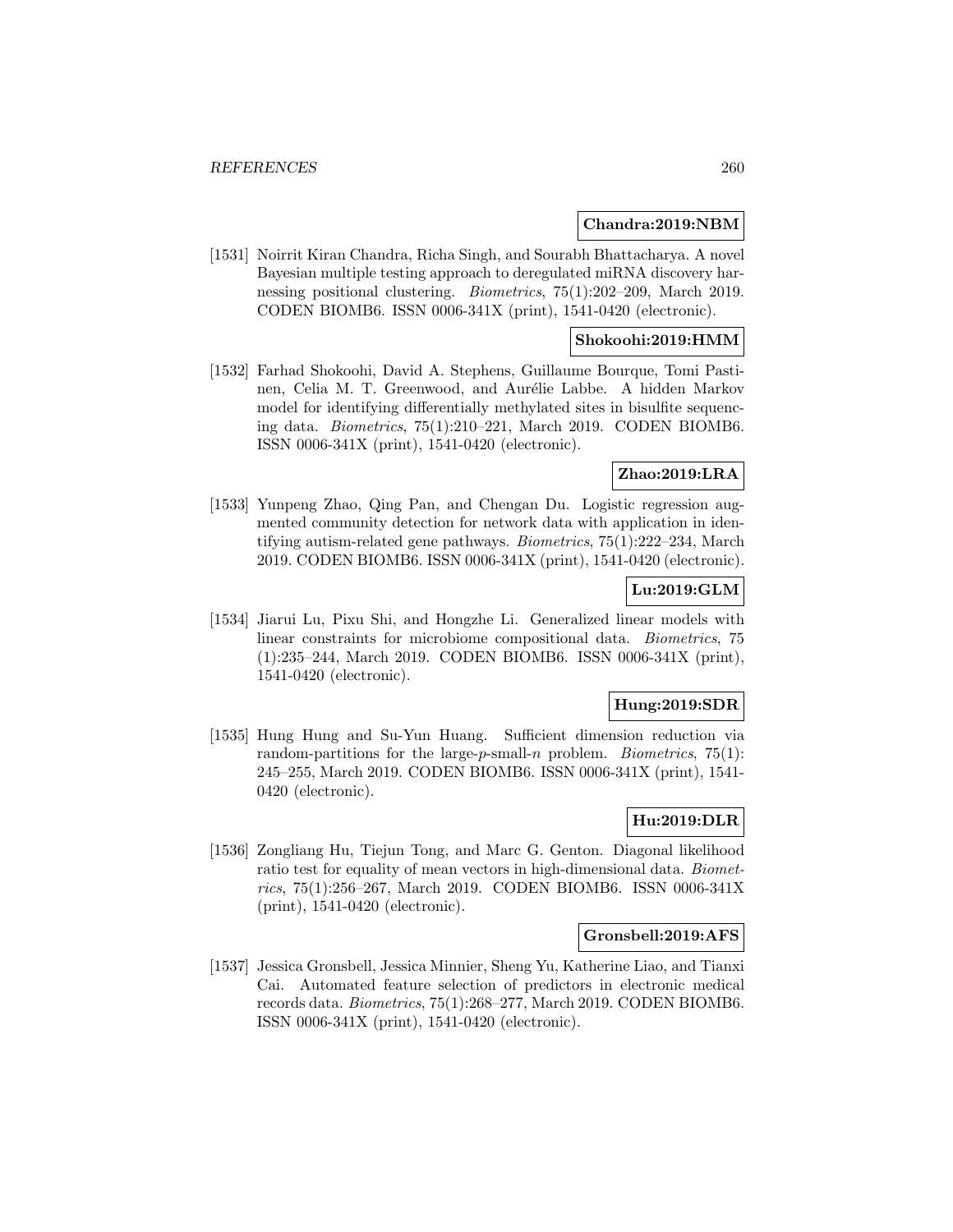## **Bilder:2019:IGT**

[1538] Christopher R. Bilder, Joshua M. Tebbs, and Christopher S. McMahan. Informative group testing for multiplex assays. Biometrics, 75(1):278– 288, March 2019. CODEN BIOMB6. ISSN 0006-341X (print), 1541-0420 (electronic).

# **Rose:2019:DRE**

[1539] Sherri Rose and Sharon-Lise Normand. Double robust estimation for multiple unordered treatments and clustered observations: Evaluating drug-eluting coronary artery stents. Biometrics, 75(1):289–296, March 2019. CODEN BIOMB6. ISSN 0006-341X (print), 1541-0420 (electronic).

# **Bertrand:2019:FPA**

[1540] Aurélie Bertrand, Ingrid Van Keilegom, and Catherine Legrand. Flexible parametric approach to classical measurement error variance estimation without auxiliary data. *Biometrics*, 75(1):297–307, March 2019. CODEN BIOMB6. ISSN 0006-341X (print), 1541-0420 (electronic).

### **Deng:2019:PSS**

[1541] Qiqi Deng, Xiaofei Bai, Dacheng Liu, Dooti Roy, Zhiliang Ying, and Dan-Yu Lin. Power and sample size for dose-finding studies with survival endpoints under model uncertainty. Biometrics, 75(1):308–314, March 2019. CODEN BIOMB6. ISSN 0006-341X (print), 1541-0420 (electronic).

#### **Hwang:2019:BMD**

[1542] Beom Seuk Hwang, Zhen Chen, Germaine M. Buck Louis, and Paul S. Albert. A Bayesian multi-dimensional couple-based latent risk model with an application to infertility. *Biometrics*, 75(1):315–325, March 2019. CODEN BIOMB6. ISSN 0006-341X (print), 1541-0420 (electronic).

#### **Stevenson:2019:CCR**

[1543] Ben C. Stevenson, David L. Borchers, and Rachel M. Fewster. Cluster capture-recapture to account for identification uncertainty on aerial surveys of animal populations. Biometrics, 75(1):326–336, March 2019. CODEN BIOMB6. ISSN 0006-341X (print), 1541-0420 (electronic).

### **DeVito:2019:MSF**

[1544] Roberta De Vito, Ruggero Bellio, Lorenzo Trippa, and Giovanni Parmigiani. Multi-study factor analysis. Biometrics, 75(1):337–346, March 2019. CODEN BIOMB6. ISSN 0006-341X (print), 1541-0420 (electronic).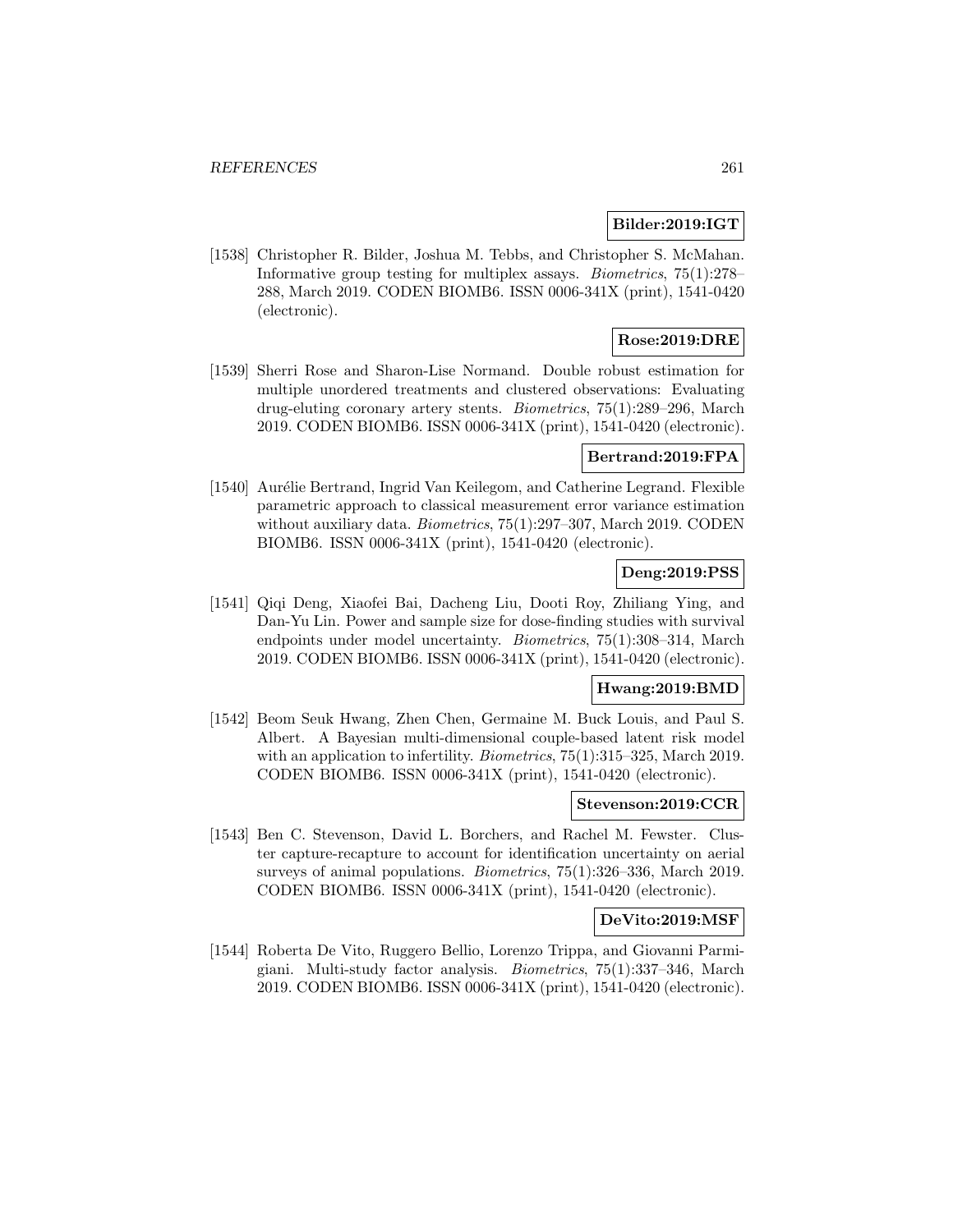## **Mao:2019:AHW**

[1545] Lu Mao. On the alternative hypotheses for the win ratio. Biometrics, 75 (1):347–351, March 2019. CODEN BIOMB6. ISSN 0006-341X (print), 1541-0420 (electronic). See rejoinder [1546].

# **Luo:2019:RAH**

[1546] Xiaodong Luo, Hong Tian, Surya Mohanty, and Wei Yann Tsai. Rejoinder to "On the alternative hypotheses for the win ratio". Biometrics, 75 (1):352–354, March 2019. CODEN BIOMB6. ISSN 0006-341X (print), 1541-0420 (electronic). See [1545].

## **Anonymous:2019:CSA**

[1547] Anonymous. Correction to "Sensitivity Analysis for matched pair analysis of binary data: From worst case to average case analysis," by Raiden Hasegawa and Dylan Small; **73**, 1424-1432, December 2017. Biometrics, 75(1):355, March 2019. CODEN BIOMB6. ISSN 0006-341X (print), 1541-0420 (electronic). See [1294].

## **Malinovsky:2019:BR**

[1548] Yaakov Malinovsky. Book review. Biometrics, 75(1):356, March 2019. CODEN BIOMB6. ISSN 0006-341X (print), 1541-0420 (electronic).

## **Bauerle:2019:BR**

[1549] Stephen Bäuerle. Book review. *Biometrics*, 75(1):357, March 2019. CO-DEN BIOMB6. ISSN 0006-341X (print), 1541-0420 (electronic).

### **OMalley:2019:BR**

[1550] A. James O'Malley. Book review. Biometrics, 75(1):358–360, March 2019. CODEN BIOMB6. ISSN 0006-341X (print), 1541-0420 (electronic).

#### **Shannon:2019:BR**

[1551] Bill Shannon. Book review. Biometrics, 75(1):361, March 2019. CODEN BIOMB6. ISSN 0006-341X (print), 1541-0420 (electronic).

### **Anonymous:2019:IITb**

[1552] Anonymous. Issue information  $-$  TOC and cover information. Biometrics, 75(2):363–364, June 2019. CODEN BIOMB6. ISSN 0006-341X (print), 1541-0420 (electronic).

## **Anonymous:2019:IIMb**

[1553] Anonymous. Issue information — masthead. Biometrics, 75(2):365, June 2019. CODEN BIOMB6. ISSN 0006-341X (print), 1541-0420 (electronic).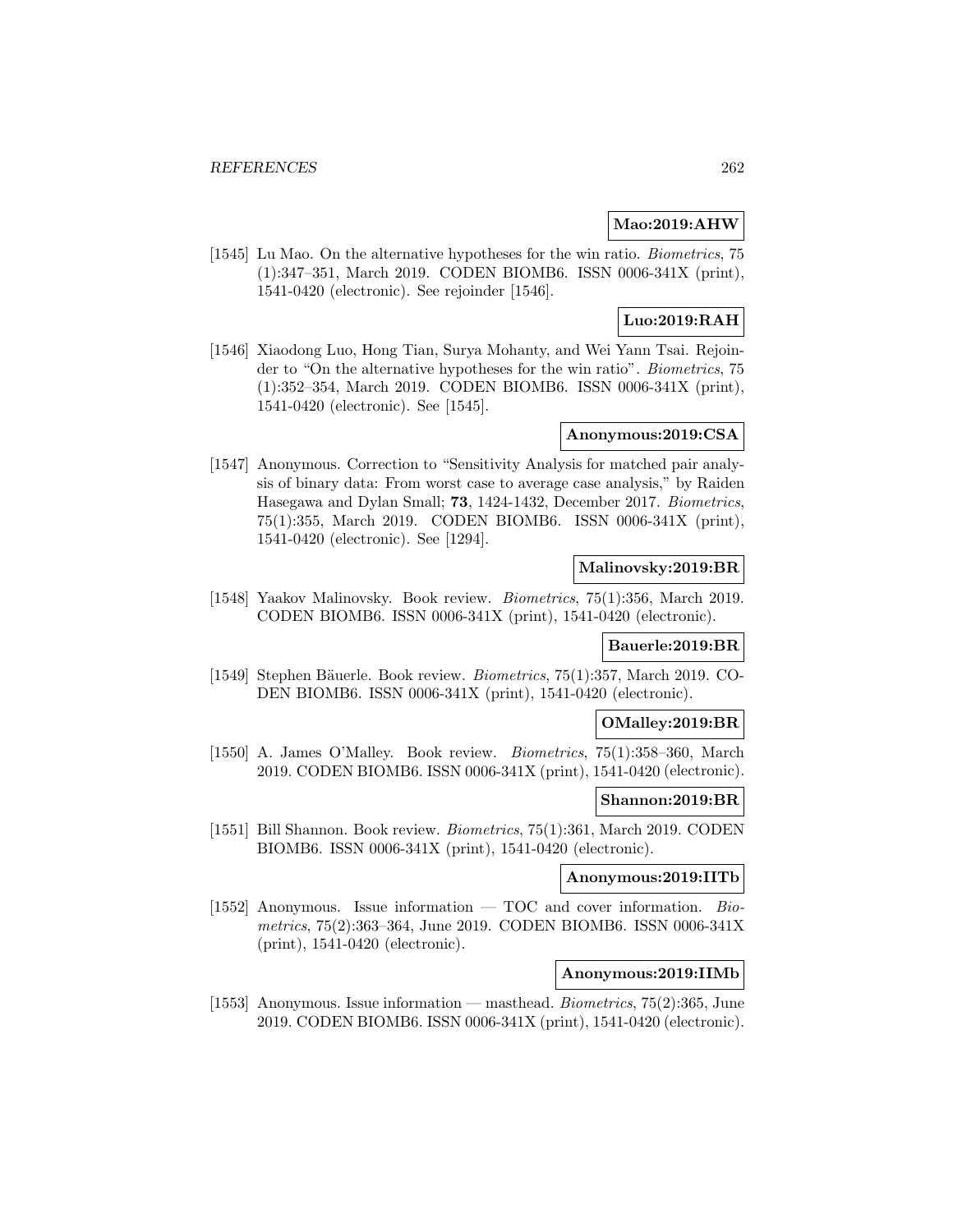### **Anonymous:2019:IIEb**

[1554] Anonymous. Issue information — Ed board. Biometrics, 75(2):366, June 2019. CODEN BIOMB6. ISSN 0006-341X (print), 1541-0420 (electronic).

#### **Anonymous:2019:RE**

[1555] Anonymous. Report of the Editors  $-2018$ . Biometrics, 75(2):367-370, June 2019. CODEN BIOMB6. ISSN 0006-341X (print), 1541-0420 (electronic).

### **Chapple:2019:HPI**

[1556] Andrew G. Chapple and Peter F. Thall. A hybrid Phase I–II/III clinical trial design allowing dose re-optimization in Phase III. Biometrics, 75 (2):371–381, June 2019. CODEN BIOMB6. ISSN 0006-341X (print), 1541-0420 (electronic). See discussion [1557, 1558] and rejoinder [1559].

### **Leifer:2019:DHP**

[1557] Eric S. Leifer and Nancy L. Geller. Discussion of "A Hybrid Phase I–II/III Clinical Trial Design Allowing Dose Re-Optimization in Phase III" by Andrew G. Chapple and Peter F. Thall. Biometrics, 75(2):382– 384, June 2019. CODEN BIOMB6. ISSN 0006-341X (print), 1541-0420 (electronic). See [1556].

### **Zhou:2019:DHP**

[1558] Tianjian Zhou and Yuan Ji. Discussion of "A hybrid phase I–II/III clinical trial design allowing dose re-optimization in Phase III" by Andrew G. Chapple and Peter F. Thall. Biometrics, 75(2):385–388, June 2019. CODEN BIOMB6. ISSN 0006-341X (print), 1541-0420 (electronic). See [1556].

#### **Chapple:2019:RHP**

[1559] Andrew G. Chapple and Peter F. Thall. Rejoinder to "A hybrid phase I–II/III clinical trial design allowing dose reoptimization in phase III". Biometrics, 75(2):389–391, June 2019. CODEN BIOMB6. ISSN 0006- 341X (print), 1541-0420 (electronic). See [1556, 1557, 1558].

#### **Li:2019:MCB**

[1560] Yang Li, Yuetian Luo, Davide Ferrari, Xiaonan Hu, and Yichen Qin. Model confidence bounds for variable selection. Biometrics, 75(2):392– 403, June 2019. CODEN BIOMB6. ISSN 0006-341X (print), 1541-0420 (electronic). See discussion [1559, 1562] and rejoinder [1563].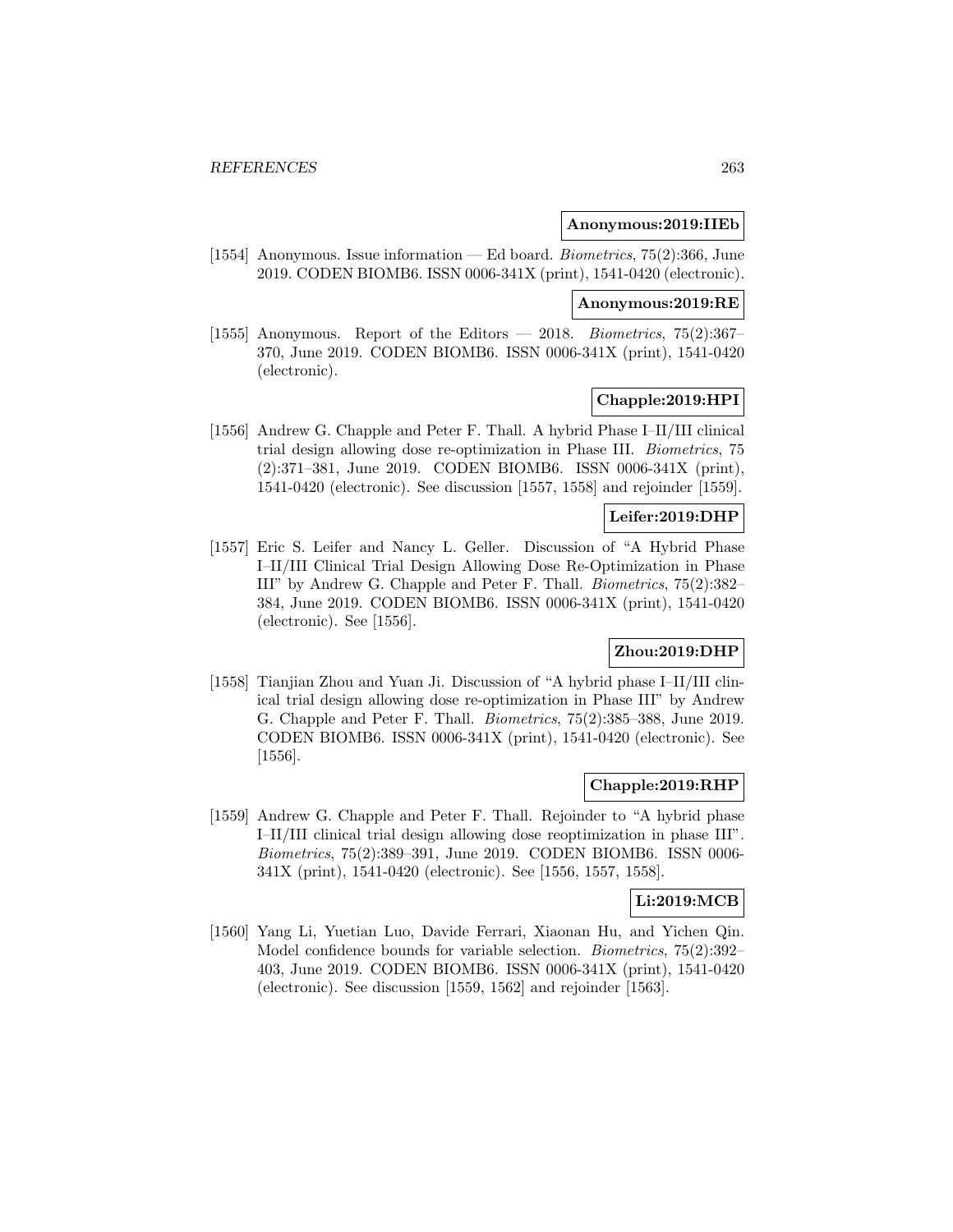#### **Claeskens:2019:DMC**

[1561] Gerda Claeskens and Maarten Jansen. Discussion on "Model Confidence Bounds for Variable Selection" by Yang Li, Yuetian Luo, Davide Ferrari, Xiaonan Hu, and Yichen Qin. Biometrics, 75(2):404–406, June 2019. CODEN BIOMB6. ISSN 0006-341X (print), 1541-0420 (electronic). See [1560, 1563].

# **Leeb:2019:DMC**

[1562] Hannes Leeb, Benedikt M. Pötscher, and Danijel Kivaranovic. Discussion on "Model confidence bounds for variable selection" by Yang Li, Yuetian Luo, Davide Ferrari, Xiaonan Hu, and Yichen Qin. Biometrics, 75(2): 407–410, June 2019. CODEN BIOMB6. ISSN 0006-341X (print), 1541- 0420 (electronic). See [1560, 1563].

## **Li:2019:RDM**

[1563] Yang Li, Yuetian Luo, Davide Ferrari, Xiaonan Hu, and Yichen Qin. Rejoinder to discussions on: "Model confidence bounds for variable selection". Biometrics, 75(2):411–413, June 2019. CODEN BIOMB6. ISSN 0006-341X (print), 1541-0420 (electronic). See [1560, 1559, 1562].

### **Zucker:2019:MPL**

[1564] David M. Zucker, Xin Zhou, Xiaomei Liao, Yi Li, and Donna Spiegelman. A modified partial likelihood score method for Cox regression with covariate error under the internal validation design. Biometrics, 75(2): 414–427, June 2019. CODEN BIOMB6. ISSN 0006-341X (print), 1541- 0420 (electronic).

# **Cheng:2019:EJD**

[1565] Yu-Jen Cheng, Mei-Cheng Wang, and Chang-Yu Tsai. Estimations of the joint distribution of failure time and failure type with dependent truncation. Biometrics, 75(2):428–438, June 2019. CODEN BIOMB6. ISSN 0006-341X (print), 1541-0420 (electronic).

### **Barthel:2019:DMR**

[1566] Nicole Barthel, Candida Geerdens, Claudia Czado, and Paul Janssen. Dependence modeling for recurrent event times subject to right-censoring with D-vine copulas. *Biometrics*, 75(2):439–451, June 2019. CODEN BIOMB6. ISSN 0006-341X (print), 1541-0420 (electronic).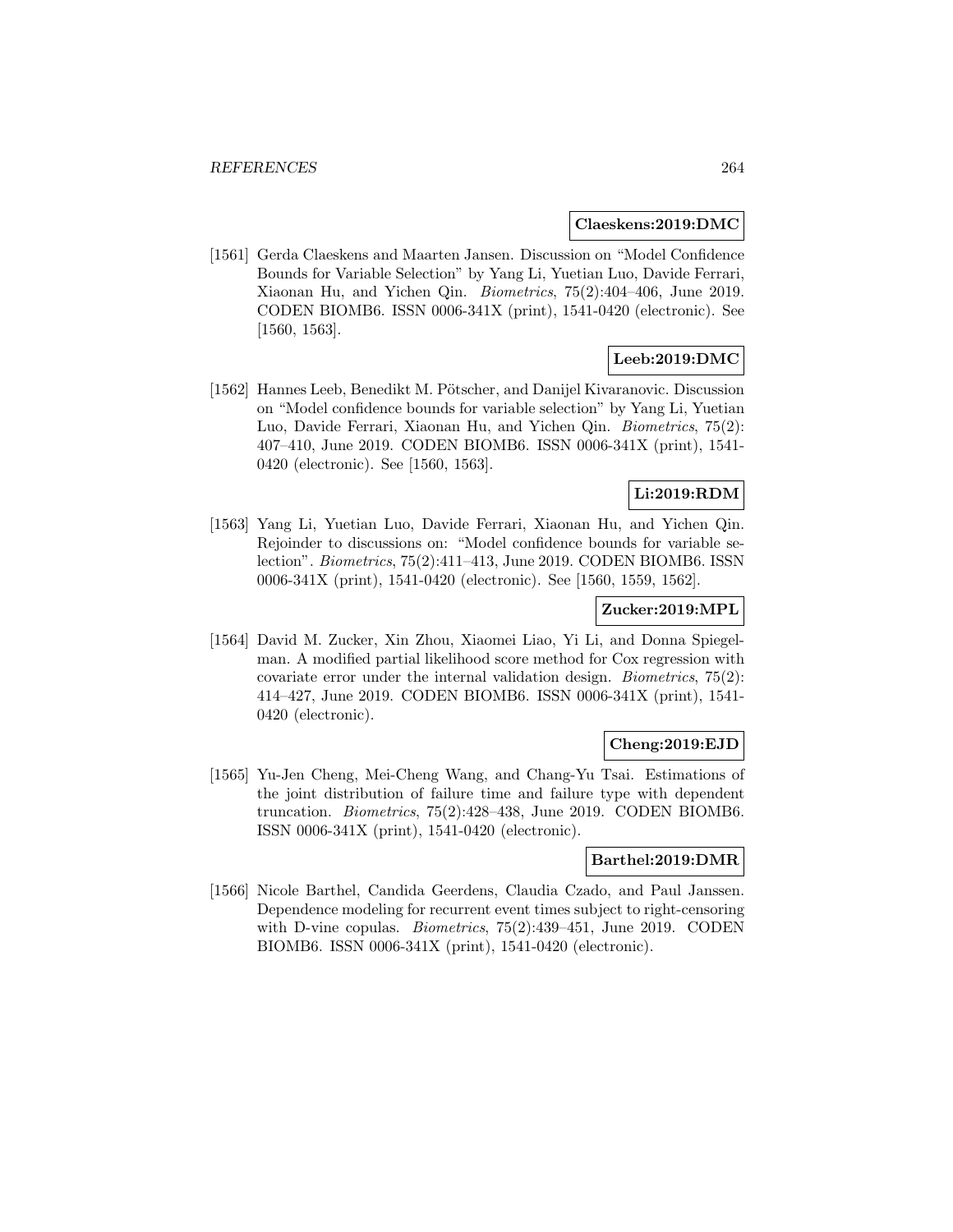### **Amico:2019:SIC**

[1567] Maïlis Amico, Ingrid Van Keilegom, and Catherine Legrand. The singleindex/Cox mixture cure model. Biometrics, 75(2):452–462, June 2019. CODEN BIOMB6. ISSN 0006-341X (print), 1541-0420 (electronic).

# **Chu:2019:DFE**

[1568] Chenghao Chu, Ying Zhang, and Wanzhu Tu. Distribution-free estimation of local growth rates around interval censored anchoring events. Biometrics, 75(2):463–474, June 2019. CODEN BIOMB6. ISSN 0006- 341X (print), 1541-0420 (electronic).

### **Besbeas:2019:EII**

[1569] P. Besbeas and B. J. T. Morgan. Exact inference for integrated population modelling. Biometrics, 75(2):475–484, June 2019. CODEN BIOMB6. ISSN 0006-341X (print), 1541-0420 (electronic).

## **Michael:2019:EIR**

[1570] Haben Michael, Suzanne Thornton, Minge Xie, and Lu Tian. Exact inference on the random-effects model for meta-analyses with few studies. Biometrics, 75(2):485–493, June 2019. CODEN BIOMB6. ISSN 0006- 341X (print), 1541-0420 (electronic).

## **Xia:2019:NGS**

[1571] Meng Xia, Susan Murray, and Nabihah Tayob. Nonparametric group sequential methods for evaluating survival benefit from multiple shortterm follow-up windows. Biometrics, 75(2):494–505, June 2019. CODEN BIOMB6. ISSN 0006-341X (print), 1541-0420 (electronic).

### **Genback:2019:CIA**

[1572] Minna Genbäck and Xavier de Luna. Causal inference accounting for unobserved confounding after outcome regression and doubly robust estimation. Biometrics, 75(2):506–515, June 2019. CODEN BIOMB6. ISSN 0006-341X (print), 1541-0420 (electronic).

### **Huling:2019:IVB**

[1573] Jared D. Huling, Menggang Yu, and A. James O'Malley. Instrumental variable based estimation under the semiparametric accelerated failure time model. Biometrics, 75(2):516–527, June 2019. CODEN BIOMB6. ISSN 0006-341X (print), 1541-0420 (electronic).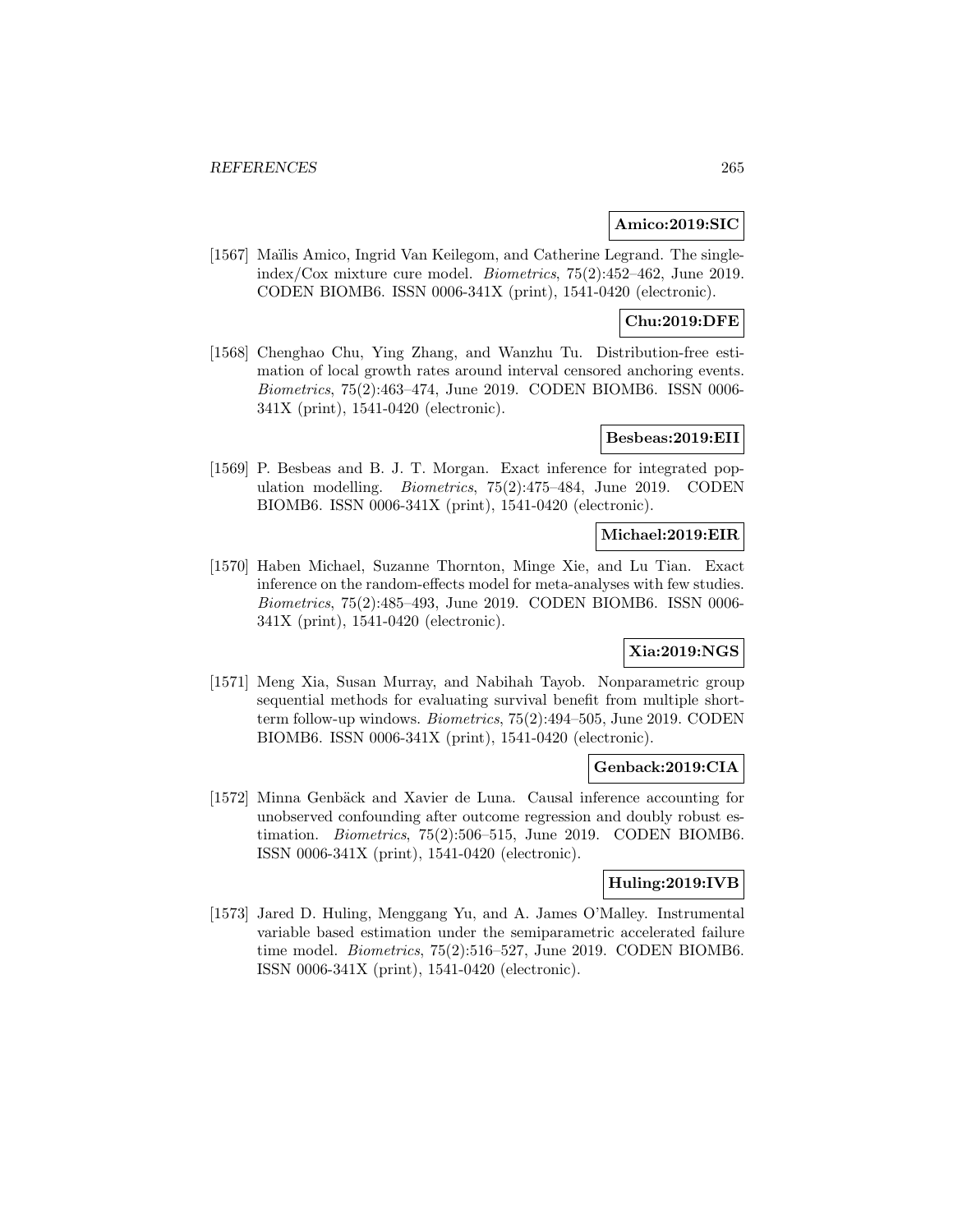### **Bhingare:2019:SBL**

[1574] Apurva Bhingare, Debajyoti Sinha, Debdeep Pati, Dipankar Bandyopadhyay, and Stuart R. Lipsitz. Semiparametric Bayesian latent variable regression for skewed multivariate data. Biometrics, 75(2):528–538, June 2019. CODEN BIOMB6. ISSN 0006-341X (print), 1541-0420 (electronic).

## **Chen:2019:BSA**

[1575] Zhen Chen and Beom Seuk Hwang. A Bayesian semiparametric approach to correlated ROC surfaces with stochastic order constraints. Biometrics, 75(2):539–550, June 2019. CODEN BIOMB6. ISSN 0006-341X (print), 1541-0420 (electronic).

### **Fei:2019:DIH**

[1576] Zhe Fei, Ji Zhu, Moulinath Banerjee, and Yi Li. Drawing inferences for high-dimensional linear models: a selection-assisted partial regression and smoothing approach. Biometrics, 75(2):551–561, June 2019. CODEN BIOMB6. ISSN 0006-341X (print), 1541-0420 (electronic).

## **Chen:2019:SBG**

[1577] Stephanie T. Chen, Luo Xiao, and Ana-Maria Staicu. A smoothingbased goodness-of-fit test of covariance for functional data. Biometrics, 75(2):562–571, June 2019. CODEN BIOMB6. ISSN 0006-341X (print), 1541-0420 (electronic).

#### **Duarte:2019:ODM**

[1578] Belmiro P. M. Duarte and Weng Kee Wong. Optimal design of multipleobjective lot quality assurance sampling (LQAS) plans. Biometrics, 75 (2):572–581, June 2019. CODEN BIOMB6. ISSN 0006-341X (print), 1541-0420 (electronic).

### **OConnell:2019:LMF**

[1579] Michael J. O'Connell and Eric F. Lock. Linked matrix factorization. Biometrics, 75(2):582–592, June 2019. CODEN BIOMB6. ISSN 0006- 341X (print), 1541-0420 (electronic).

### **Li:2019:IMV**

[1580] Gen Li, Xiaokang Liu, and Kun Chen. Integrative multi-view regression: Bridging group-sparse and low-rank models. Biometrics, 75(2):593–602, June 2019. CODEN BIOMB6. ISSN 0006-341X (print), 1541-0420 (electronic).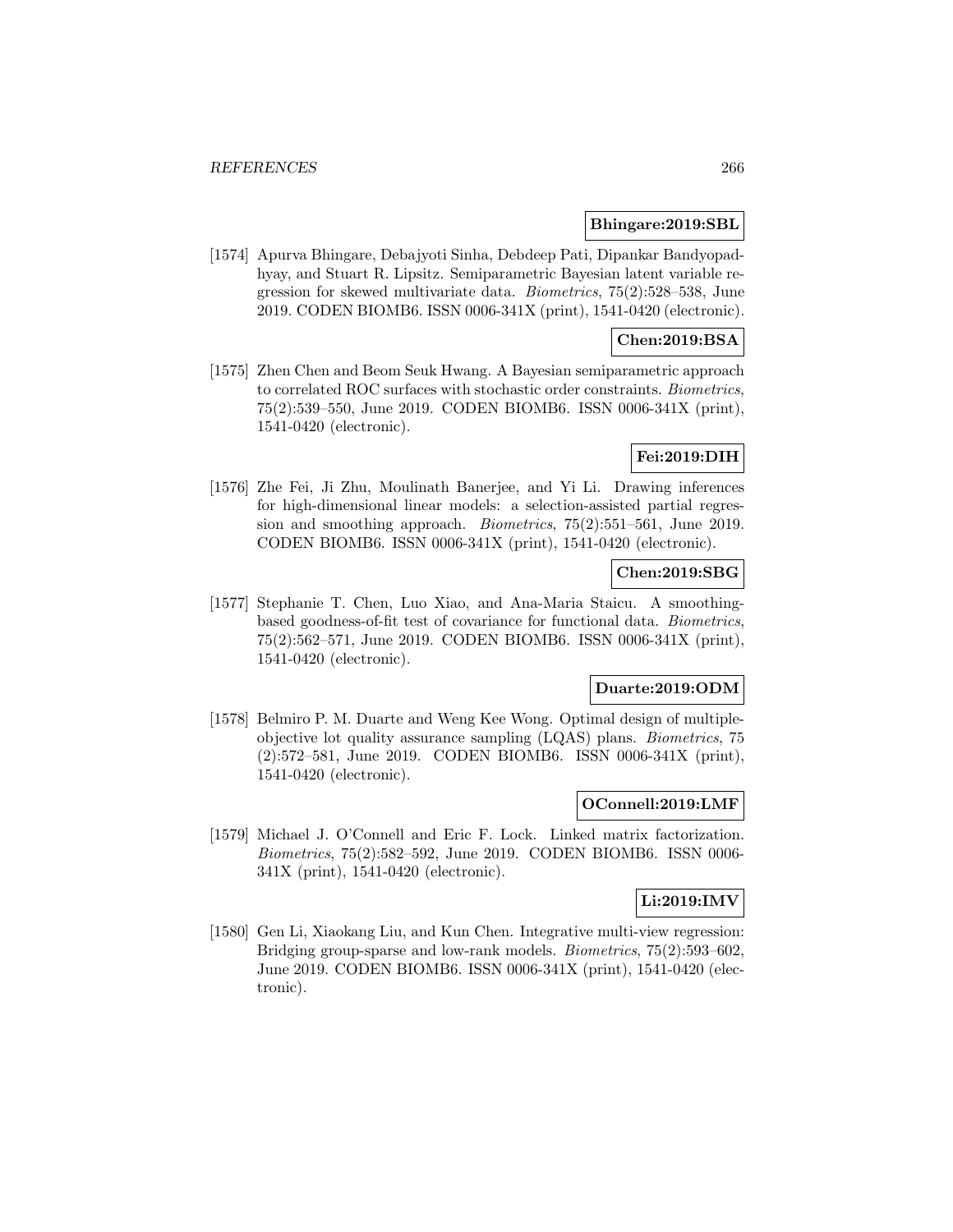### **Park:2019:CCA**

[1581] Cheolwoo Park, Hosik Choi, Chris Delcher, Yanning Wang, and Young Joo Yoon. Convex clustering analysis for histogram-valued data. Biometrics, 75(2):603–612, June 2019. CODEN BIOMB6. ISSN 0006- 341X (print), 1541-0420 (electronic).

## **Bates:2019:LRL**

[1582] Stephen Bates and Robert Tibshirani. Log-ratio lasso: Scalable, sparse estimation for log-ratio models. Biometrics, 75(2):613–624, June 2019. CODEN BIOMB6. ISSN 0006-341X (print), 1541-0420 (electronic).

# **Zhao:2019:CKM**

[1583] Ni Zhao, Haoyu Zhang, Jennifer J. Clark, Arnab Maity, and Michael C. Wu. Composite kernel machine regression based on likelihood ratio test for joint testing of genetic and gene-environment interaction effect. Biometrics, 75(2):625–637, June 2019. CODEN BIOMB6. ISSN 0006-341X (print), 1541-0420 (electronic).

## **Dai:2019:NRP**

[1584] Xiaoyu Dai, Nan Lin, Daofeng Li, and Ting Wang. A non-randomized procedure for large-scale heterogeneous multiple discrete testing based on randomized tests. Biometrics, 75(2):638–649, June 2019. CODEN BIOMB6. ISSN 0006-341X (print), 1541-0420 (electronic).

# **Hung:2019:RRU**

[1585] Hung Hung. A robust removing unwanted variation-testing procedure via  $\gamma$ -divergence. *Biometrics*, 75(2):650–662, June 2019. CODEN BIOMB6. ISSN 0006-341X (print), 1541-0420 (electronic).

### **Ji:2019:BHM**

[1586] Tieming Ji. A Bayesian hidden Markov model for detecting differentially methylated regions. Biometrics, 75(2):663–673, June 2019. CODEN BIOMB6. ISSN 0006-341X (print), 1541-0420 (electronic).

## **Mi:2019:BDL**

[1587] Xinlei Mi, Fei Zou, and Ruoqing Zhu. Bagging and deep learning in optimal individualized treatment rules. Biometrics, 75(2):674–684, June 2019. CODEN BIOMB6. ISSN 0006-341X (print), 1541-0420 (electronic).

## **Dahabreh:2019:GCI**

[1588] Issa J. Dahabreh, Sarah E. Robertson, Eric J. Tchetgen, Elizabeth A. Stuart, and Miguel A. Hernán. Generalizing causal inferences from indi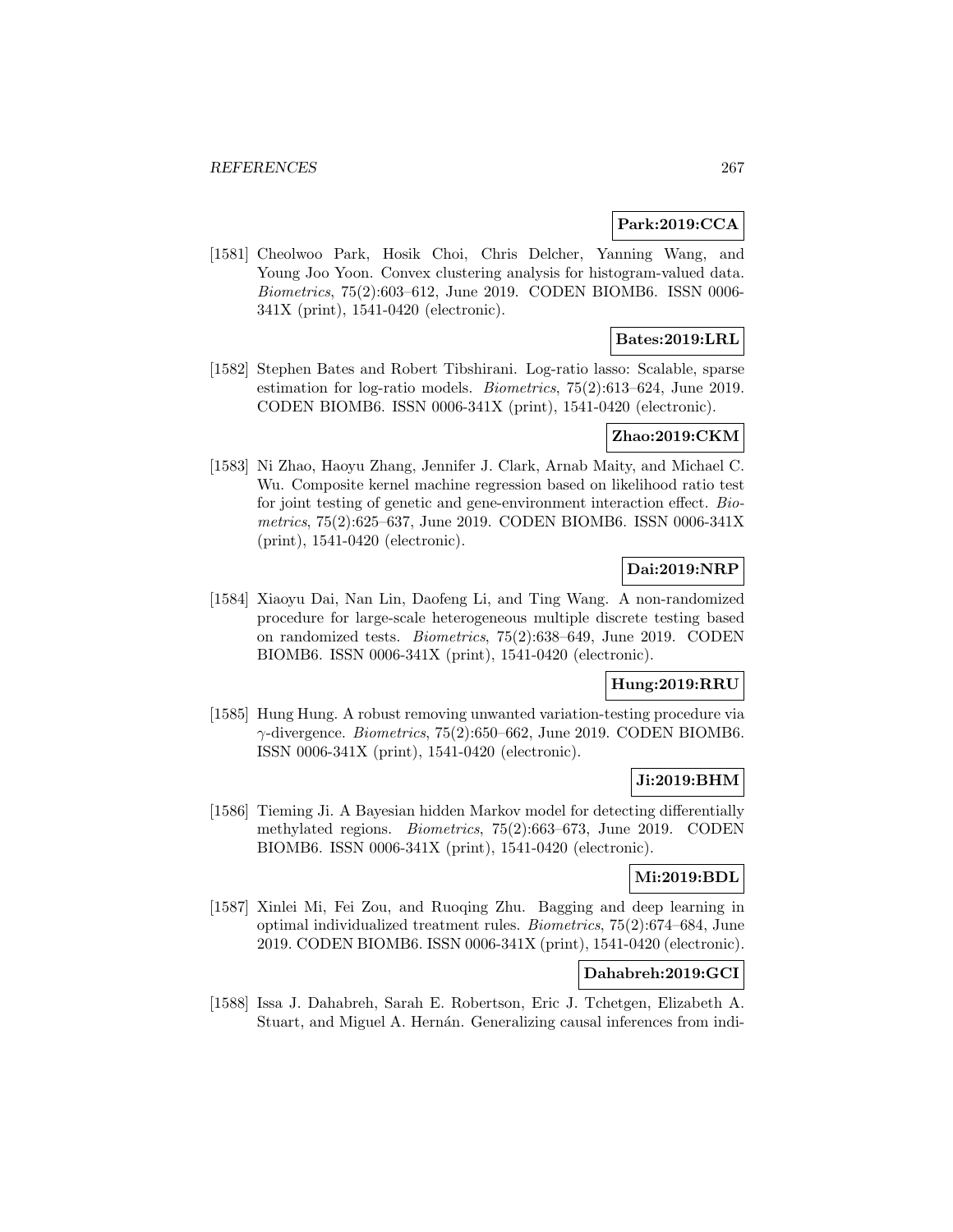viduals in randomized trials to all trial-eligible individuals. Biometrics, 75(2):685–694, June 2019. CODEN BIOMB6. ISSN 0006-341X (print), 1541-0420 (electronic).

# **Hu:2019:CCE**

[1589] Liangyuan Hu and Joseph W. Hogan. Causal comparative effectiveness analysis of dynamic continuous-time treatment initiation rules with sparsely measured outcomes and death. Biometrics, 75(2):695–707, June 2019. CODEN BIOMB6. ISSN 0006-341X (print), 1541-0420 (electronic).

## **Hogan:2019:BRC**

[1590] Joseph W. Hogan. Book review: Causal inference in statistics: A primer. Judea Pearl, Maria Glymour, and Nicholas Jewell, John Wiley and Sons, Ltd., Chichester, UK. Biometrics, 75(2):708–709, June 2019. CODEN BIOMB6. ISSN 0006-341X (print), 1541-0420 (electronic).

### **Comulada:2019:BRQ**

[1591] W. Scott Comulada. Book review: Quantitative methods for HIV/AIDS research. Cliburn Chan, Michael G. Hudgens, Shein-Chung Chow, CRC Press. Biometrics, 75(2):710–711, June 2019. CODEN BIOMB6. ISSN 0006-341X (print), 1541-0420 (electronic).

### **Mahmood:2019:BRB**

[1592] Nuha Mahmood. Book review: Biostatistics for clinical and public health research, Melody S. Goodman (Ed.), New York: Routledge. Biometrics, 75(2):712, June 2019. CODEN BIOMB6. ISSN 0006-341X (print), 1541- 0420 (electronic).

## **Xu:2019:BRE**

[1593] Yi Xu and David Banks. Book review: Errors, Blunders, and Lies: How to Tell the Difference. Salsburg, David S., Raton, Boca: Chapman and Hall/ASA-CRC Series. Biometrics, 75(2):713–714, June 2019. CODEN BIOMB6. ISSN 0006-341X (print), 1541-0420 (electronic).

## **Patterson:2019:BRH**

[1594] Toby Patterson. Book review: Hidden Markov Models for Time Series: An Introduction Using R. Zucchini, Walter, McDonald, Iain L., and Langrock, Roland, Boca Raton, CRC Press. Biometrics, 75(2):715– 716, June 2019. CODEN BIOMB6. ISSN 0006-341X (print), 1541-0420 (electronic).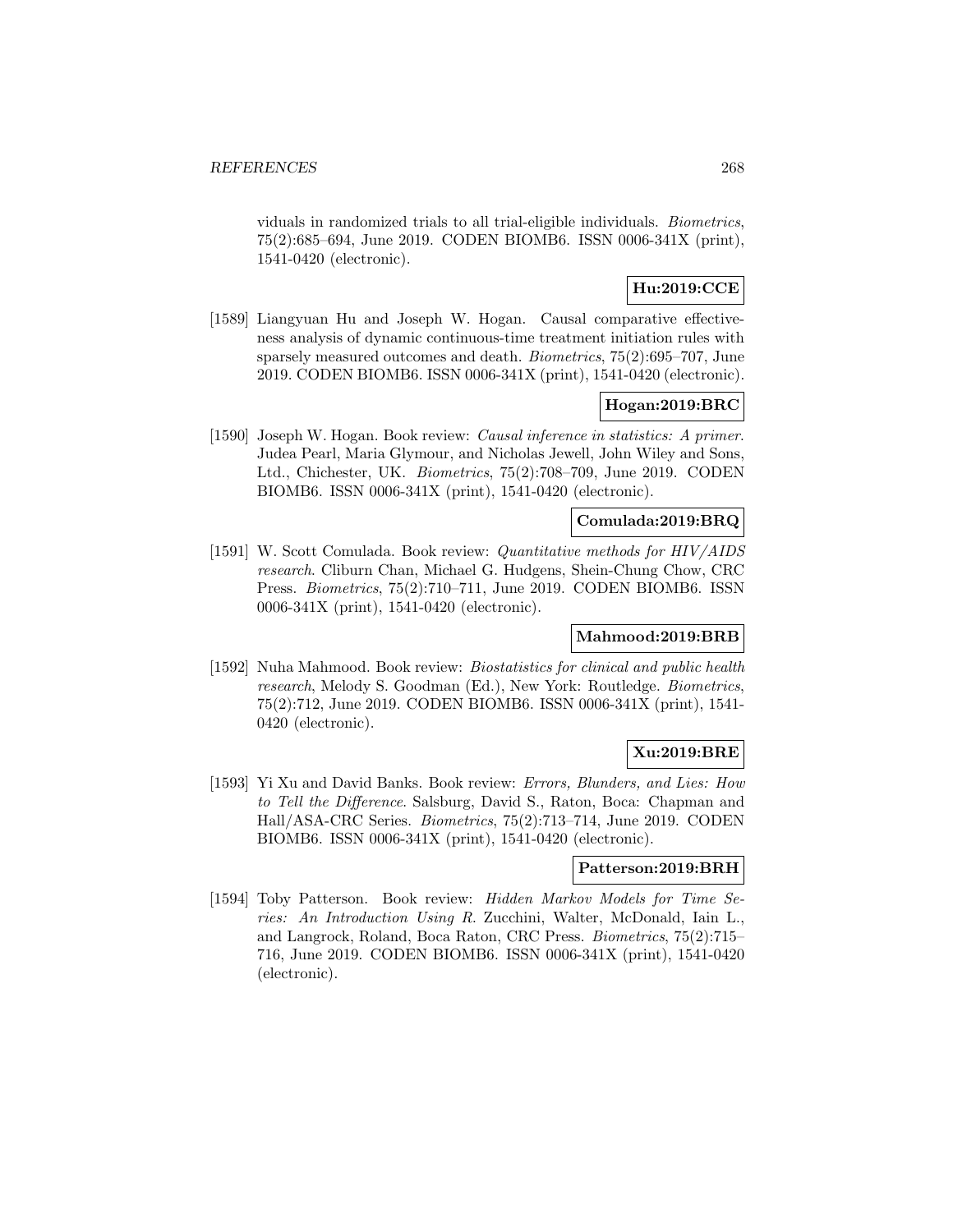#### **Ravishanker:2019:BRS**

[1595] Nalini Ravishanker. Book review: State Space Methods for Time Series Analysis: Theory, Applications And Software. Casals, Jose, Garica-Hiernaux, Alfredo, Jerez, Miguel, Sotoca, Sonia, and Trindade, A. Alexandre, Boca Raton: CRC Press. Biometrics, 75(2):717, June 2019. CODEN BIOMB6. ISSN 0006-341X (print), 1541-0420 (electronic).

## **Anonymous:2019:IITc**

[1596] Anonymous. Issue information — TOC and cover information. Biometrics, 75(3):719–720, September 2019. CODEN BIOMB6. ISSN 0006- 341X (print), 1541-0420 (electronic).

#### **Anonymous:2019:IIMc**

[1597] Anonymous. Issue information — masthead. Biometrics, 75(3):721, September 2019. CODEN BIOMB6. ISSN 0006-341X (print), 1541-0420 (electronic).

#### **Anonymous:2019:IIEc**

[1598] Anonymous. Issue information — Ed board. Biometrics, 75(3):722, September 2019. CODEN BIOMB6. ISSN 0006-341X (print), 1541-0420 (electronic).

### **Zhang:2019:FLB**

[1599] W. Zhang, M. V. Bravington, and R. M. Fewster. Fast likelihood-based inference for latent count models using the saddlepoint approximation. Biometrics, 75(3):723–733, September 2019. CODEN BIOMB6. ISSN 0006-341X (print), 1541-0420 (electronic).

#### **Mai:2019:IPL**

[1600] Qing Mai and Xin Zhang. An iterative penalized least squares approach to sparse canonical correlation analysis. Biometrics, 75(3):734– 744, September 2019. CODEN BIOMB6. ISSN 0006-341X (print), 1541- 0420 (electronic).

### **Derkach:2019:HDM**

[1601] Andriy Derkach, Ruth M. Pfeiffer, Ting-Huei Chen, and Joshua N. Sampson. High dimensional mediation analysis with latent variables. Biometrics, 75(3):745–756, September 2019. CODEN BIOMB6. ISSN 0006- 341X (print), 1541-0420 (electronic).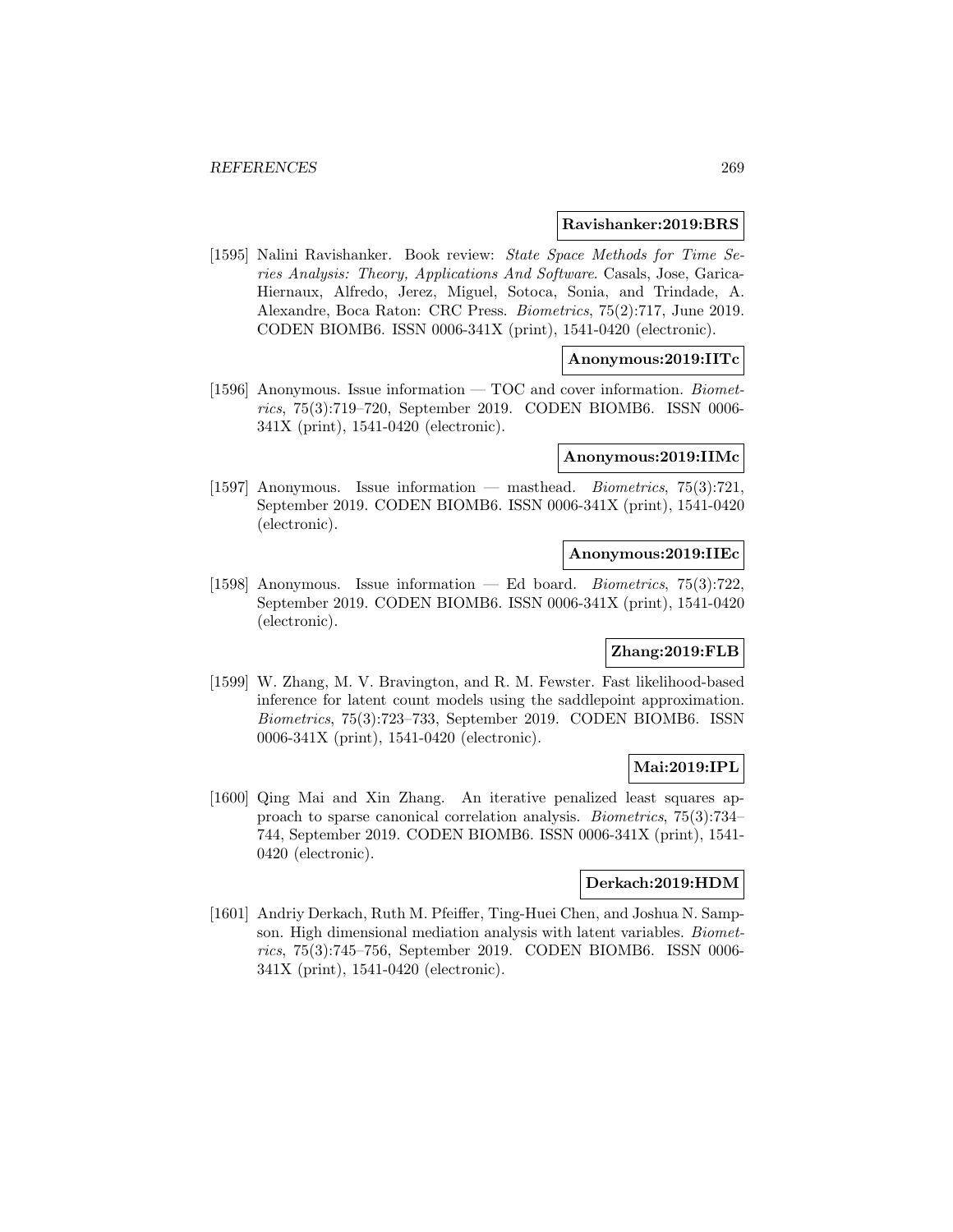## **Xu:2019:HOT**

[1602] Yangyi Xu, Inyoung Kim, and Raymond J. Carroll. A hybrid omnibus test for generalized semiparametric single-index models with highdimensional covariate sets. Biometrics, 75(3):757–767, September 2019. CODEN BIOMB6. ISSN 0006-341X (print), 1541-0420 (electronic).

### **Miles:2019:CIW**

[1603] Caleb H. Miles, Maya Petersen, and Mark J. van der Laan. Causal inference when counterfactuals depend on the proportion of all subjects exposed. Biometrics, 75(3):768–777, September 2019. CODEN BIOMB6. ISSN 0006-341X (print), 1541-0420 (electronic).

### **Papadogeorgou:2019:CII**

[1604] Georgia Papadogeorgou, Fabrizia Mealli, and Corwin M. Zigler. Causal inference with interfering units for cluster and population level treatment allocation programs. Biometrics, 75(3):778–787, September 2019. CODEN BIOMB6. ISSN 0006-341X (print), 1541-0420 (electronic).

## **Zhao:2019:GMA**

[1605] Yi Zhao and Xi Luo. Granger mediation analysis of multiple time series with an application to functional magnetic resonance imaging. *Biomet*rics, 75(3):788–798, September 2019. CODEN BIOMB6. ISSN 0006- 341X (print), 1541-0420 (electronic).

### **McClintock:2019:IME**

[1606] Brett T. McClintock, Gary C. White, and Moira A. Pryde. Improved methods for estimating abundance and related demographic parameters from mark-resight data. Biometrics, 75(3):799–809, September 2019. CODEN BIOMB6. ISSN 0006-341X (print), 1541-0420 (electronic).

### **Scharf:2019:APA**

[1607] Henry R. Scharf, Mevin B. Hooten, Ryan R. Wilson, George M. Durner, and Todd C. Atwood. Accounting for phenology in the analysis of animal movement. Biometrics, 75(3):810–820, September 2019. CODEN BIOMB6. ISSN 0006-341X (print), 1541-0420 (electronic).

#### **Zhang:2019:CAR**

[1608] Wei Zhang, Aiyi Liu, Larry L. Tang, and Qizhai Li. A cluster-adjusted rank-based test for a clinical trial concerning multiple endpoints with application to dietary intervention assessment. Biometrics, 75(3):821– 830, September 2019. CODEN BIOMB6. ISSN 0006-341X (print), 1541- 0420 (electronic). See correction [1674].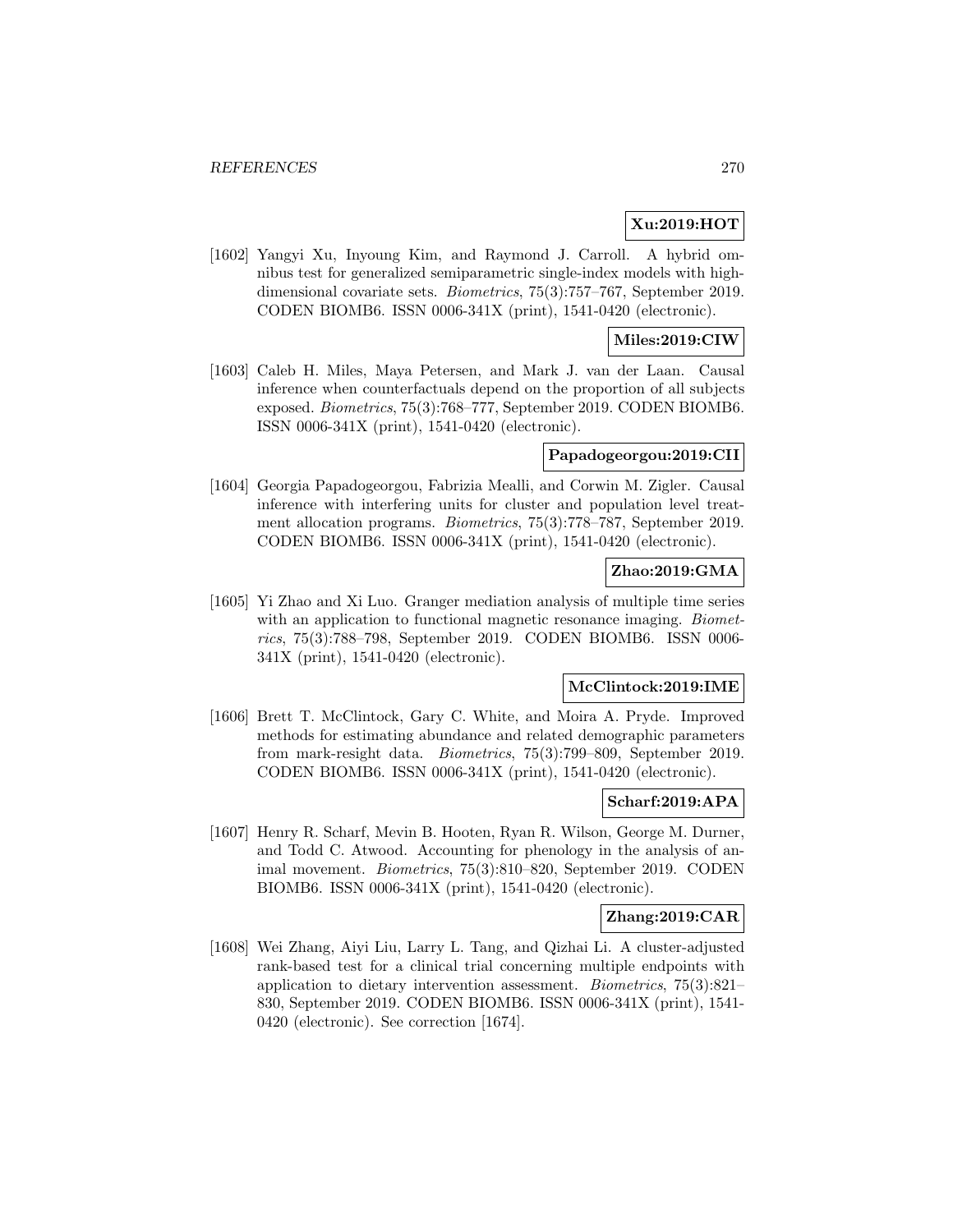### **Vettori:2019:BMA**

[1609] Sabrina Vettori, Raphaël Huser, and Marc G. Genton. Bayesian modeling of air pollution extremes using nested multivariate max-stable processes. Biometrics, 75(3):831–841, September 2019. CODEN BIOMB6. ISSN 0006-341X (print), 1541-0420 (electronic).

## **Maziarz:2019:ICC**

[1610] Marlena Maziarz, Yukun Liu, Jing Qin, and Ruth M. Pfeiffer. Inference for case-control studies with incident and prevalent cases. Biometrics, 75(3):842–852, September 2019. CODEN BIOMB6. ISSN 0006-341X (print), 1541-0420 (electronic).

## **Zhou:2019:VCG**

[1611] Jie Zhou, Jiajia Zhang, Alexander C. Mclain, Wenbin Lu, Xuemei Sui, and James W. Hardin. A varying-coefficient generalized odds rate model with time-varying exposure: an application to fitness and cardiovascular disease mortality. Biometrics, 75(3):853–863, September 2019. CODEN BIOMB6. ISSN 0006-341X (print), 1541-0420 (electronic).

### **Zhabotynsky:2019:SMJ**

[1612] Vasyl Zhabotynsky, Kaoru Inoue, Terry Magnuson, J. Mauro Calabrese, and Wei Sun. A statistical method for joint estimation of cis -eQTLs and parent-of-origin effects under family trio design. Biometrics, 75(3): 864–874, September 2019. CODEN BIOMB6. ISSN 0006-341X (print), 1541-0420 (electronic).

# **Wang:2019:PAM**

[1613] Tao Wang, Can Yang, and Hongyu Zhao. Prediction analysis for microbiome sequencing data. Biometrics, 75(3):875–884, September 2019. CODEN BIOMB6. ISSN 0006-341X (print), 1541-0420 (electronic).

## **Robertson:2019:FEC**

[1614] D. S. Robertson and J. M. S. Wason. Familywise error control in multiarmed response-adaptive trials. Biometrics, 75(3):885–894, September 2019. CODEN BIOMB6. ISSN 0006-341X (print), 1541-0420 (electronic).

### **Qiu:2019:TSC**

[1615] Yumou Qiu and Janaka S. S. Liyanage. Threshold selection for covariance estimation. Biometrics, 75(3):895–905, September 2019. CODEN BIOMB6. ISSN 0006-341X (print), 1541-0420 (electronic).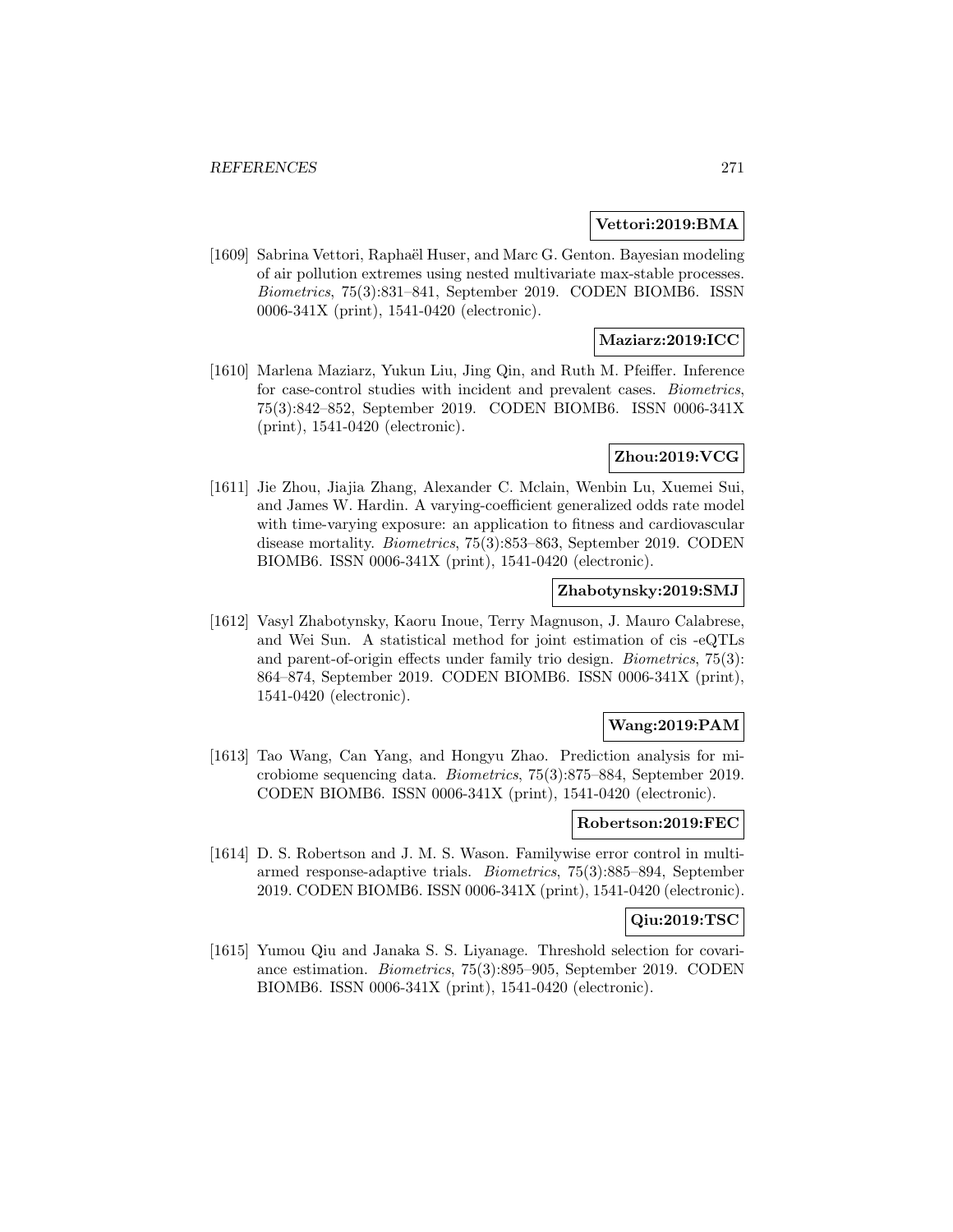### **Dobler:2019:CBM**

[1616] Dennis Dobler, Markus Pauly, and ThomasH. Scheike. Confidence bands for multiplicative hazards models: Flexible resampling approaches. Biometrics, 75(3):906–916, September 2019. CODEN BIOMB6. ISSN 0006- 341X (print), 1541-0420 (electronic).

# **Su:2019:SAA**

[1617] Li Su, Qiuju Li, Jessica K. Barrett, and Michael J. Daniels. A sensitivity analysis approach for informative dropout using shared parameter models. Biometrics, 75(3):917–926, September 2019. CODEN BIOMB6. ISSN 0006-341X (print), 1541-0420 (electronic).

## **Siddique:2019:MEC**

[1618] Juned Siddique, Michael J. Daniels, Raymond J. Carroll, Trivellore E. Raghunathan, Elizabeth A. Stuart, and Laurence S. Freedman. Measurement error correction and sensitivity analysis in longitudinal dietary intervention studies using an external validation study. Biometrics, 75(3): 927–937, September 2019. CODEN BIOMB6. ISSN 0006-341X (print), 1541-0420 (electronic).

## **Mitani:2019:MAO**

[1619] Aya A. Mitani, Elizabeth K. Kaye, and Kerrie P. Nelson. Marginal analysis of ordinal clustered longitudinal data with informative cluster size. Biometrics, 75(3):938–949, September 2019. CODEN BIOMB6. ISSN 0006-341X (print), 1541-0420 (electronic).

### **Chen:2019:ELB**

[1620] Chixiang Chen, Biyi Shen, Lijun Zhang, Yuan Xue, and Ming Wang. Empirical-likelihood-based criteria for model selection on marginal analysis of longitudinal data with dropout missingness. Biometrics, 75(3): 950–965, September 2019. CODEN BIOMB6. ISSN 0006-341X (print), 1541-0420 (electronic). See correction [1673].

### **Tancredi:2019:ABI**

[1621] Andrea Tancredi. Approximate Bayesian inference for discretely observed continuous-time multi-state models. Biometrics, 75(3):966–977, September 2019. CODEN BIOMB6. ISSN 0006-341X (print), 1541-0420 (electronic).

## **Zhou:2019:BHM**

[1622] Jincheng Zhou, James S. Hodges, M. Fareed K. Suri, and Haitao Chu. A Bayesian hierarchical model estimating CACE in meta-analysis of ran-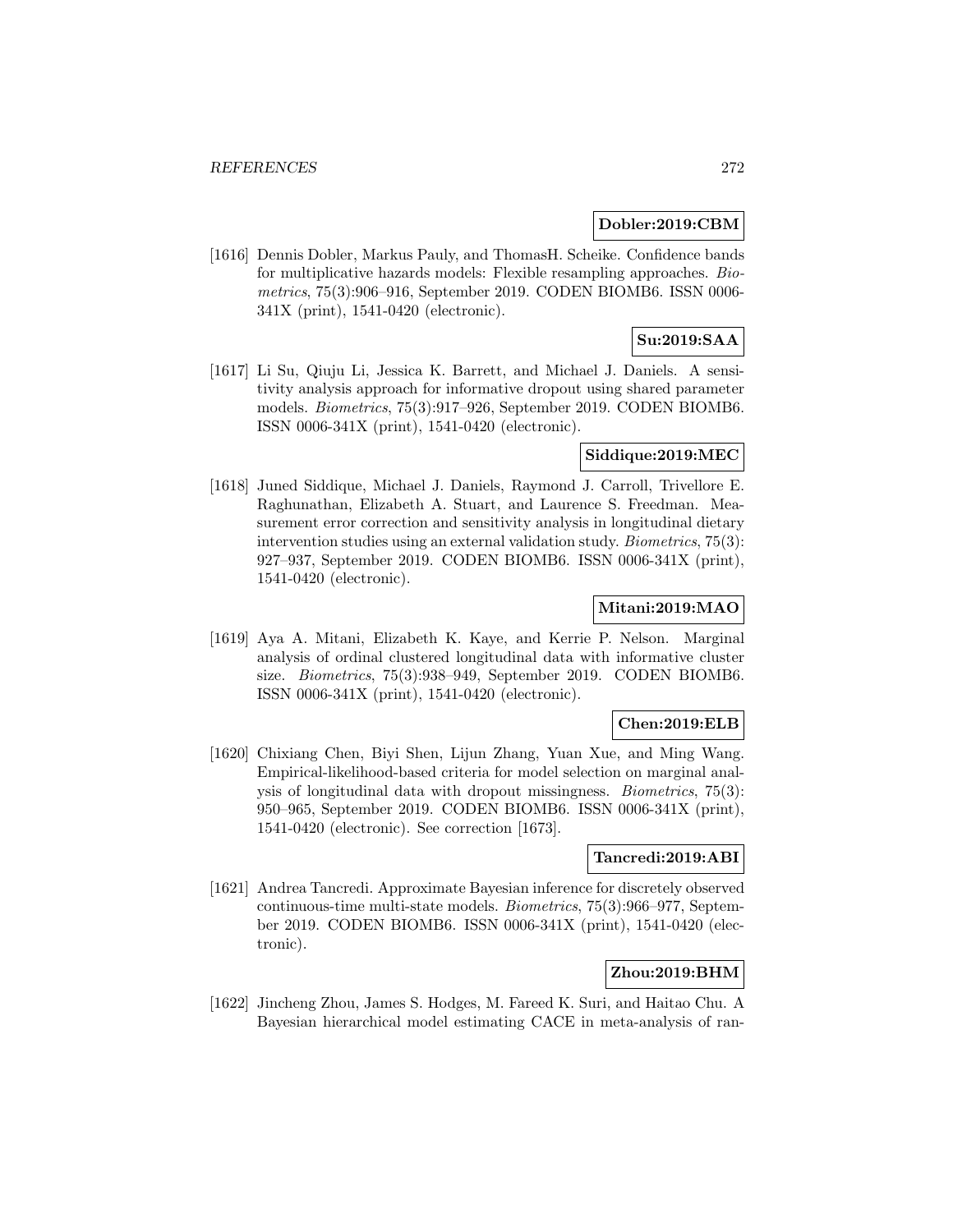domized clinical trials with noncompliance. Biometrics, 75(3):978–987, September 2019. CODEN BIOMB6. ISSN 0006-341X (print), 1541-0420 (electronic).

## **Zanini:2019:BRP**

[1623] Carlos Tadeu Pagani Zanini, Peter Müller, Yuan Ji, and Fernando A. Quintana. A Bayesian random partition model for sequential refinement and coagulation. Biometrics, 75(3):988–999, September 2019. CODEN BIOMB6. ISSN 0006-341X (print), 1541-0420 (electronic).

### **Diao:2019:EMS**

[1624] Guoqing Diao, Guanghan F. Liu, Donglin Zeng, William Wang, Xianming Tan, Joseph F. Heyse, and Joseph G. Ibrahim. Efficient methods for signal detection from correlated adverse events in clinical trials. Biometrics, 75(3):1000–1008, September 2019. CODEN BIOMB6. ISSN 0006-341X (print), 1541-0420 (electronic).

## **Ferguson:2019:TSE**

[1625] Jake M. Ferguson, Tanya A. Miura, and Craig R. Miller. A two-stage experimental design for dilution assays. Biometrics, 75(3):1009–1016, September 2019. CODEN BIOMB6. ISSN 0006-341X (print), 1541-0420 (electronic).

## **Xu:2019:CSH**

[1626] Yuejia Xu, Oliver Laeyendecker, and Rui Wang. Cross-sectional human immunodeficiency virus incidence estimation accounting for heterogeneity across communities. Biometrics, 75(3):1017–1028, September 2019. CODEN BIOMB6. ISSN 0006-341X (print), 1541-0420 (electronic).

## **Zhou:2019:DWT**

[1627] Minchun Zhou, David Badre, and Hakmook Kang. Double-wavelet transform for multisubject task-induced functional magnetic resonance imaging data. Biometrics, 75(3):1029–1040, September 2019. CODEN BIOMB6. ISSN 0006-341X (print), 1541-0420 (electronic).

### **Ankerst:2019:BRC**

[1628] Reviewed by Donna P. Ankerst. Book review: Chain event graphs. Collazo, Rodrigo A., Goergen, Christiane, Smith, Jim Q., Boca Raton: CRC Press. Biometrics, 75(3):1041, September 2019. CODEN BIOMB6. ISSN 0006-341X (print), 1541-0420 (electronic).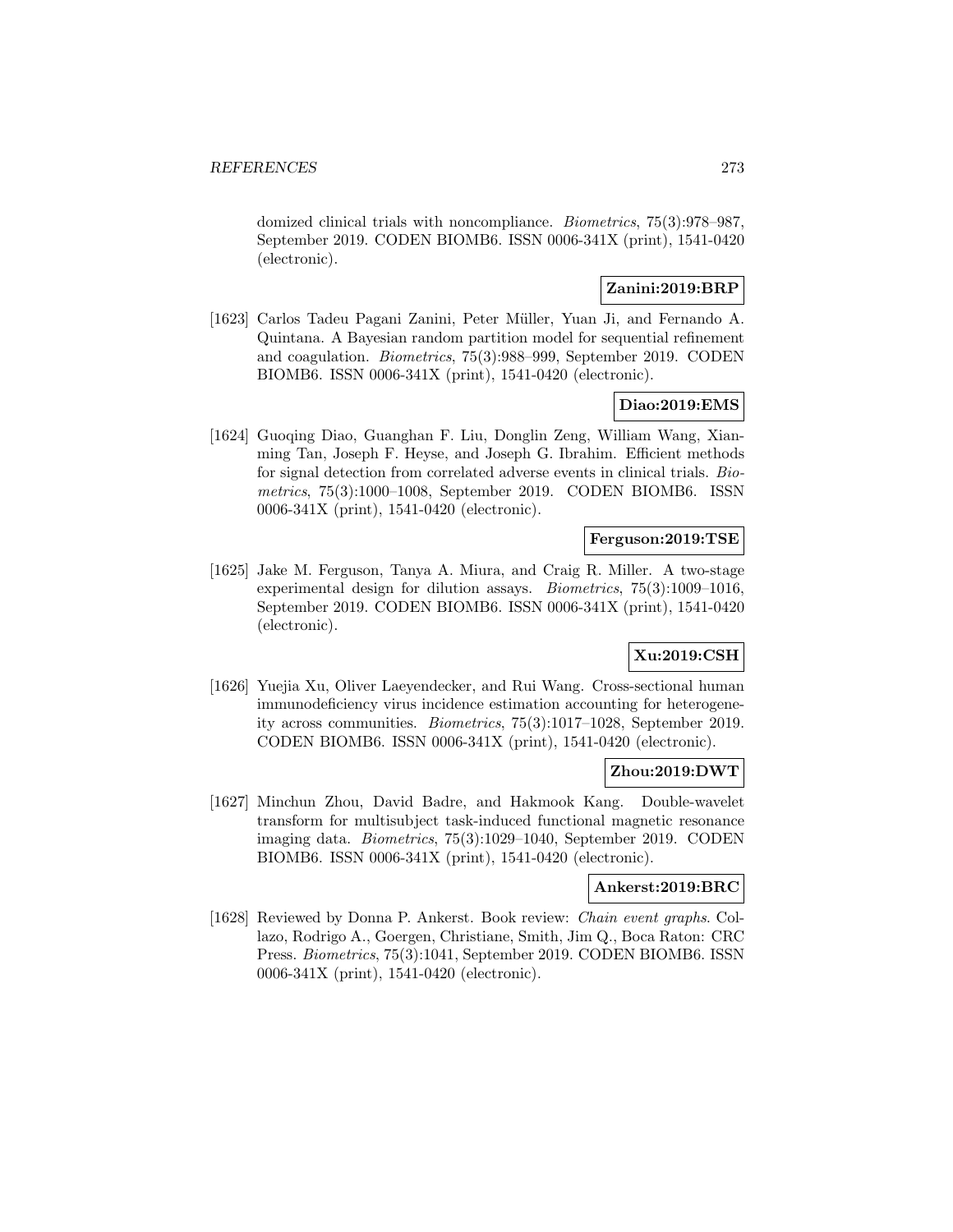#### **Gerds:2019:BRA**

[1629] Reviewed by Thomas A. Gerds. Book review: Absolute Risk. Pfeiffer, Ruth M. and Gail, Mitchell H., Boca Raton: CRC Press. Biometrics, 75 (3):1042, September 2019. CODEN BIOMB6. ISSN 0006-341X (print), 1541-0420 (electronic).

## **Tabb:2019:BRB**

[1630] Loni P. Tabb. Book review: *Bayesian regression modeling with INLA*. Wang, Xiaofeng, Yue, Yu R. and Faraway, Julian J., Boca Raton: CRC Press. Biometrics, 75(3):1042–1044, September 2019. CODEN BIOMB6. ISSN 0006-341X (print), 1541-0420 (electronic).

### **Kidwell:2019:BRS**

[1631] Kelley M. Kidwell. Book review: Statistical approaches in oncology clinical development: Current paradigm and methodological advancement. Roychoudhury, Satrajit and Lahiri, Soumi. Boca Raton: Chapman and Hall/CRC. Biometrics, 75(3):1044–1045, September 2019. CODEN BIOMB6. ISSN 0006-341X (print), 1541-0420 (electronic).

### **Chen:2019:BRS**

[1632] Li-Pang Chen. Book review: Statistical analysis with measurement error or misclassification: Strategy, method and application. Yi, Grace Y. New York: Springer-Verlag. Biometrics, 75(3):1045–1046, September 2019. CODEN BIOMB6. ISSN 0006-341X (print), 1541-0420 (electronic).

### **Anonymous:2019:IITd**

[1633] Anonymous. Issue information  $-$  TOC and cover information. Biometrics, 75(4):1047–1048, December 2019. CODEN BIOMB6. ISSN 0006-341X (print), 1541-0420 (electronic).

### **Anonymous:2019:IIMd**

[1634] Anonymous. Issue information — masthead. Biometrics, 75(4):1049, December 2019. CODEN BIOMB6. ISSN 0006-341X (print), 1541-0420 (electronic).

### **Anonymous:2019:IIEd**

[1635] Anonymous. Issue information — Ed board. Biometrics, 75(4):1050, December 2019. CODEN BIOMB6. ISSN 0006-341X (print), 1541-0420 (electronic).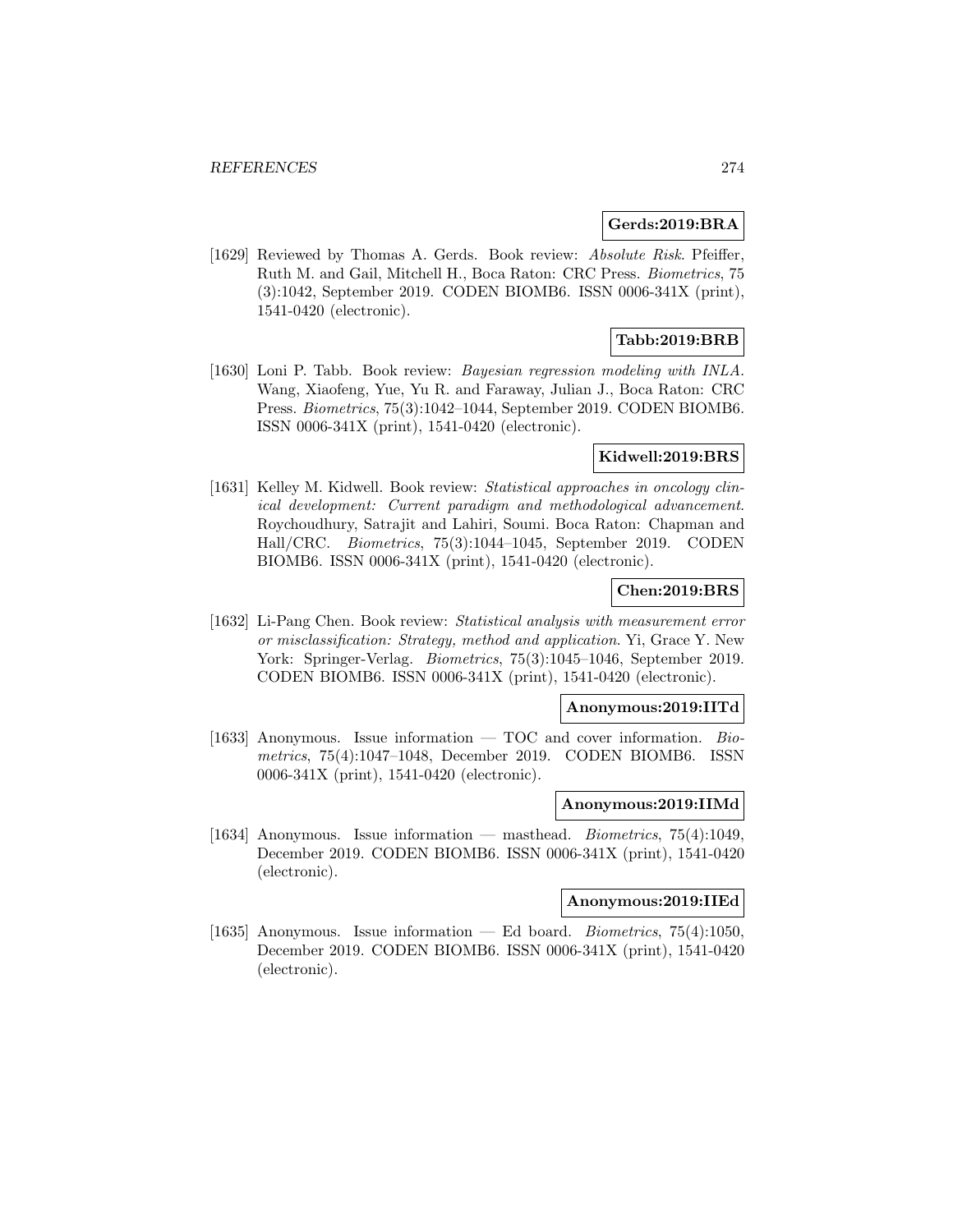#### **Sekula:2019:DDE**

[1636] Michael Sekula, Jeremy Gaskins, and Susmita Datta. Detection of differentially expressed genes in discrete single-cell RNA sequencing data using a hurdle model with correlated random effects. Biometrics, 75(4): 1051–1062, December 2019. CODEN BIOMB6. ISSN 0006-341X (print), 1541-0420 (electronic).

# **Gao:2019:IAG**

[1637] Bin Gao, Xu Liu, Hongzhe Li, and Yuehua Cui. Integrative analysis of genetical genomics data incorporating network structures. Biometrics, 75(4):1063–1075, December 2019. CODEN BIOMB6. ISSN 0006-341X (print), 1541-0420 (electronic).

## **Masotti:2019:PIA**

[1638] Maria Masotti, Bin Guo, and Baolin Wu. Pleiotropy informed adaptive association test of multiple traits using genome-wide association study summary data. Biometrics, 75(4):1076–1085, December 2019. CODEN BIOMB6. ISSN 0006-341X (print), 1541-0420 (electronic).

## **Li:2019:MLD**

[1639] Yanming Li, Hyokyoung G. Hong, and Yi Li. Multiclass linear discriminant analysis with ultrahigh-dimensional features. Biometrics, 75(4): 1086–1097, December 2019. CODEN BIOMB6. ISSN 0006-341X (print), 1541-0420 (electronic).

### **Zhang:2019:SER**

[1640] Jingru Zhang and Wei Lin. Scalable estimation and regularization for the logistic normal multinomial model. Biometrics, 75(4):1098–1108, December 2019. CODEN BIOMB6. ISSN 0006-341X (print), 1541-0420 (electronic).

## **Wang:2019:CRS**

[1641] Wenjing Wang, Xin Zhang, and Lexin Li. Common reducing subspace model and network alternation analysis. Biometrics, 75(4):1109–1120, December 2019. CODEN BIOMB6. ISSN 0006-341X (print), 1541-0420 (electronic).

### **Gaynanova:2019:SLI**

[1642] Irina Gaynanova and Gen Li. Structural learning and integrative decomposition of multi-view data. Biometrics, 75(4):1121–1132, December 2019. CODEN BIOMB6. ISSN 0006-341X (print), 1541-0420 (electronic).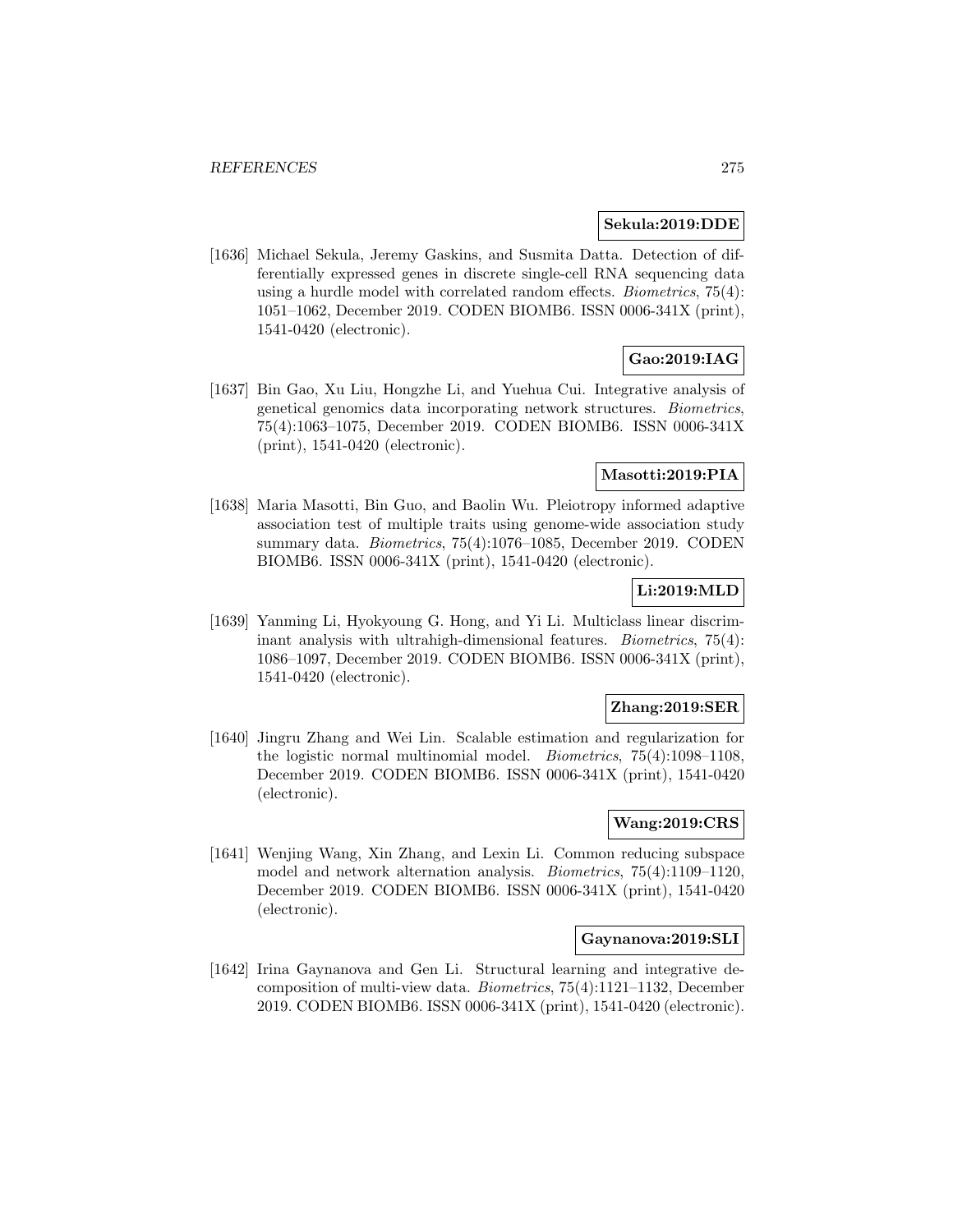#### **Nghiem:2019:SSE**

[1643] Linh Nghiem and Cornelis Potgieter. Simulation-selection-extrapolation: Estimation in high-dimensional errors-in-variables models. Biometrics, 75(4):1133–1144, December 2019. CODEN BIOMB6. ISSN 0006-341X (print), 1541-0420 (electronic).

## **Vandekar:2019:RSE**

[1644] Simon N. Vandekar, Theodore D. Satterthwaite, Cedric H. Xia, Azeez Adebimpe, Kosha Ruparel, Ruben C. Gur, Raquel E. Gur, and Russell T. Shinohara. Robust spatial extent inference with a semiparametric bootstrap joint inference procedure. Biometrics, 75(4):1145–1155, December 2019. CODEN BIOMB6. ISSN 0006-341X (print), 1541-0420 (electronic).

## **Tang:2019:CBS**

[1645] Yanlin Tang, Huixia J. Wang, Ying Sun, and Amanda S. Hering. Copulabased semiparametric models for spatiotemporal data. Biometrics, 75(4): 1156–1167, December 2019. CODEN BIOMB6. ISSN 0006-341X (print), 1541-0420 (electronic).

## **Diao:2019:SFM**

[1646] Guoqing Diao, Donglin Zeng, Kuolung Hu, and Joseph G. Ibrahim. Semiparametric frailty models for zero-inflated event count data in the presence of informative dropout. Biometrics, 75(4):1168–1178, December 2019. CODEN BIOMB6. ISSN 0006-341X (print), 1541-0420 (electronic).

### **Wang:2019:PLP**

[1647] Wu Wang and Ying Sun. Penalized local polynomial regression for spatial data. Biometrics, 75(4):1179–1190, December 2019. CODEN BIOMB6. ISSN 0006-341X (print), 1541-0420 (electronic).

## **Huang:2019:VCT**

[1648] Yen-Tsung Huang. Variance component tests of multivariate mediation effects under composite null hypotheses. Biometrics, 75(4):1191–1204, December 2019. CODEN BIOMB6. ISSN 0006-341X (print), 1541-0420 (electronic).

#### **Wallace:2019:MSE**

[1649] Michael P. Wallace, Erica E. M. Moodie, and David A. Stephens. Model selection for *G*-estimation of dynamic treatment regimes. *Biometrics*, 75(4):1205–1215, December 2019. CODEN BIOMB6. ISSN 0006-341X (print), 1541-0420 (electronic).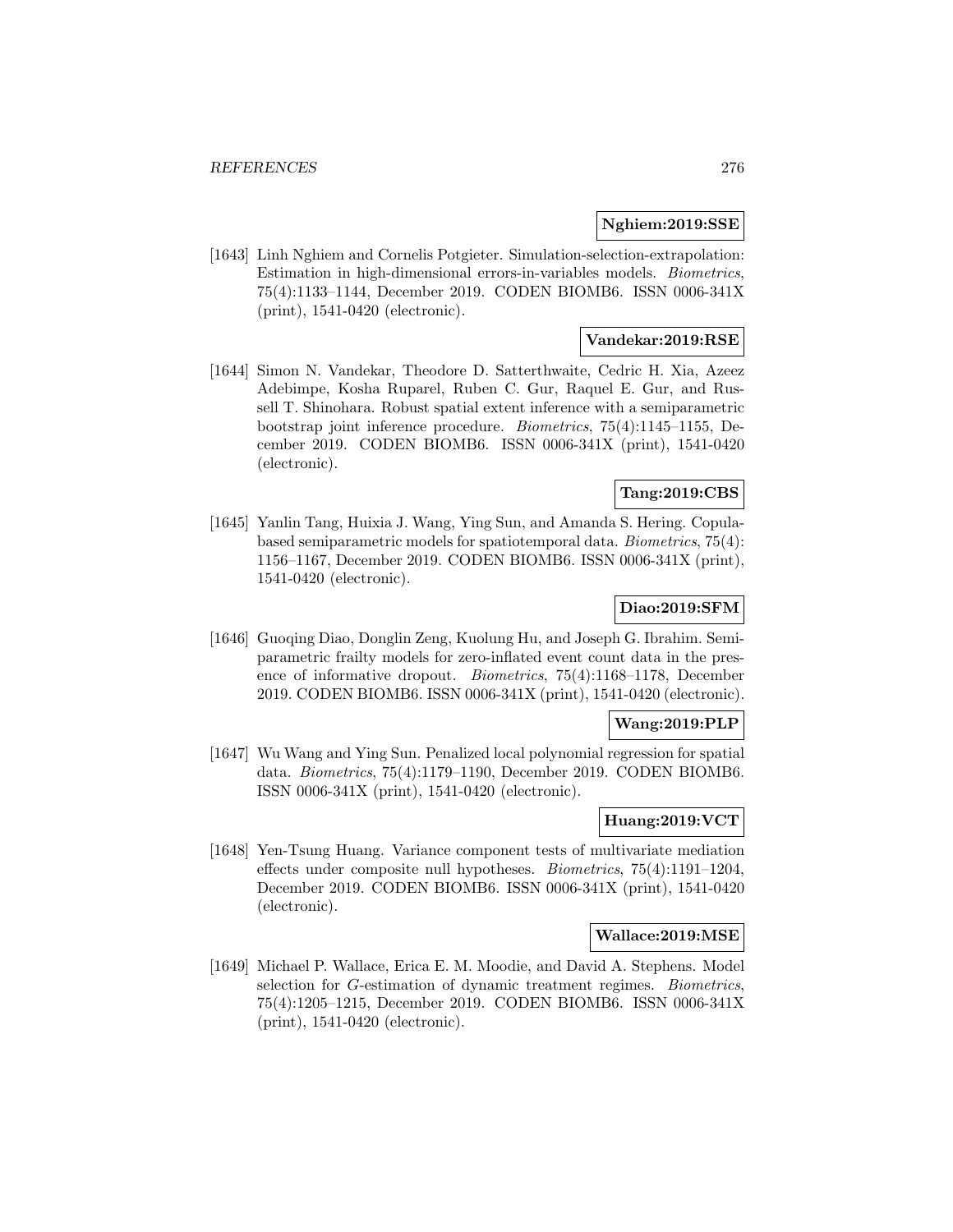#### **Huang:2019:MIT**

[1650] Xinyang Huang, Yair Goldberg, and Jin Xu. Multicategory individualized treatment regime using outcome weighted learning. Biometrics, 75(4):1216–1227, December 2019. CODEN BIOMB6. ISSN 0006-341X (print), 1541-0420 (electronic).

# **Huang:2019:CCI**

[1651] Emily J. Huang, Ethan X. Fang, Daniel F. Hanley, and Michael Rosenblum. Constructing a confidence interval for the fraction who benefit from treatment, using randomized trial data. Biometrics, 75(4):1228– 1239, December 2019. CODEN BIOMB6. ISSN 0006-341X (print), 1541- 0420 (electronic).

### **Sun:2019:LND**

[1652] Ming Sun, Donglin Zeng, and Yuanjia Wang. Leveraging nonlinear dynamic models to predict progression of neuroimaging biomarkers. Biometrics, 75(4):1240–1252, December 2019. CODEN BIOMB6. ISSN 0006-341X (print), 1541-0420 (electronic).

## **Parast:2019:USM**

[1653] Layla Parast, Tianxi Cai, and Lu Tian. Using a surrogate marker for early testing of a treatment effect. Biometrics, 75(4):1253–1263, December 2019. CODEN BIOMB6. ISSN 0006-341X (print), 1541-0420 (electronic).

#### **Soh:2019:DRR**

[1654] J. E. Soh and Yijian Huang. Dynamic regression with recurrent events. Biometrics, 75(4):1264–1275, December 2019. CODEN BIOMB6. ISSN 0006-341X (print), 1541-0420 (electronic).

### **Stensrud:2019:NHS**

[1655] Mats J. Stensrud, Kjetil Røysland, and Pål C. Ryalen. On null hypotheses in survival analysis. Biometrics, 75(4):1276–1287, December 2019. CODEN BIOMB6. ISSN 0006-341X (print), 1541-0420 (electronic).

#### **Leday:2019:FBI**

[1656] Gwenaël G. R. Leday and Sylvia Richardson. Fast Bayesian inference in large Gaussian graphical models. Biometrics, 75(4):1288–1298, December 2019. CODEN BIOMB6. ISSN 0006-341X (print), 1541-0420 (electronic).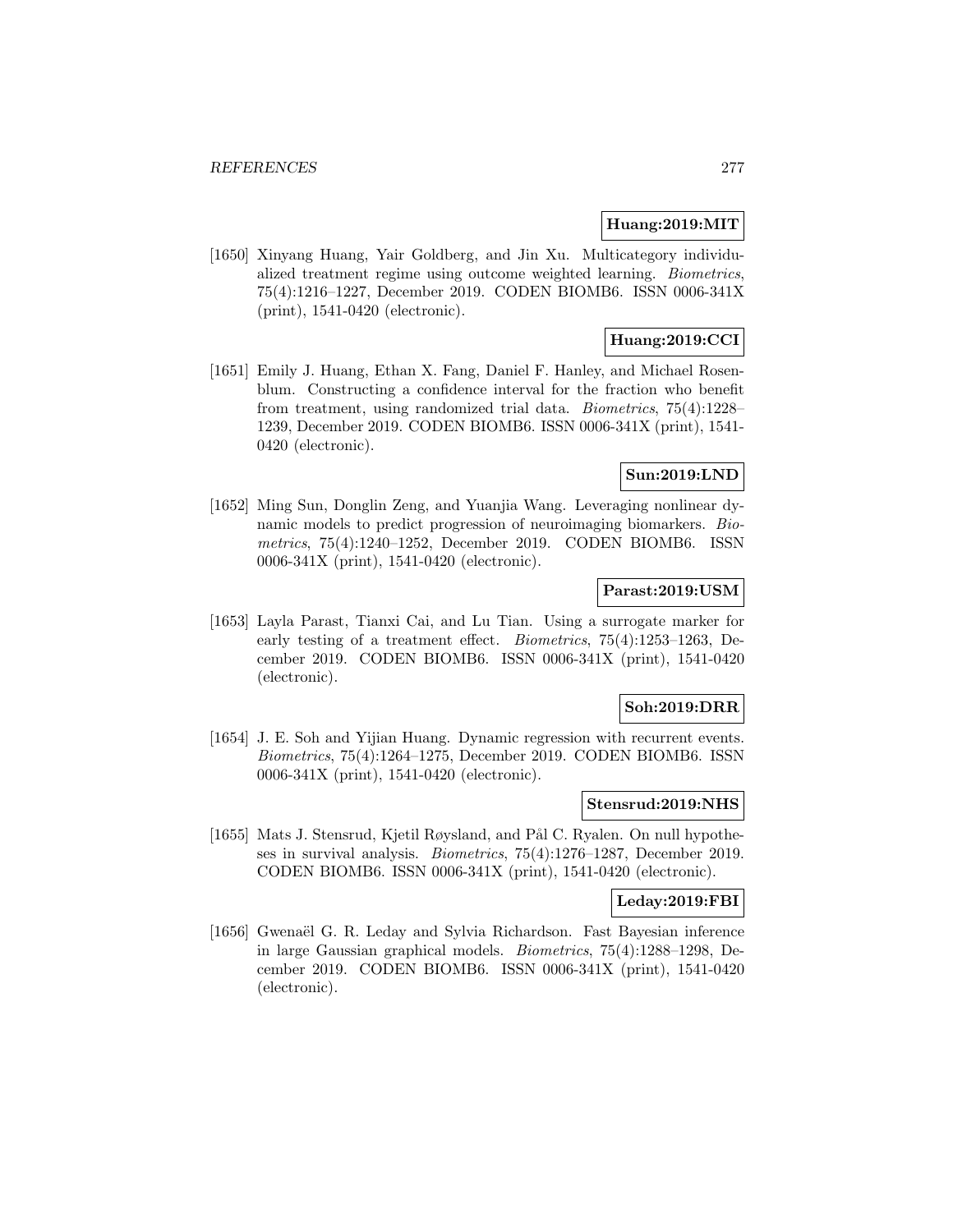### **Beer:2019:IPI**

[1657] Joanne C. Beer, Howard J. Aizenstein, Stewart J. Anderson, and Robert T. Krafty. Incorporating prior information with fused sparse group lasso: Application to prediction of clinical measures from neuroimages. Biometrics, 75(4):1299–1309, December 2019. CODEN BIOMB6. ISSN 0006-341X (print), 1541-0420 (electronic).

## **Shin:2019:ANM**

[1658] Yei Eun Shin, Huiyan Sang, Dawei Liu, Toby A. Ferguson, and Peter X. K. Song. Autologistic network model on binary data for disease progression study. Biometrics, 75(4):1310–1320, December 2019. CODEN BIOMB6. ISSN 0006-341X (print), 1541-0420 (electronic).

## **Kowal:2019:IVF**

[1659] Daniel R. Kowal. Integer-valued functional data analysis for measles forecasting. Biometrics, 75(4):1321–1333, December 2019. CODEN BIOMB6. ISSN 0006-341X (print), 1541-0420 (electronic).

### **Lawrence:2019:TST**

[1660] John Lawrence. Truncated Simes tests. Biometrics, 75(4):1334–1344, December 2019. CODEN BIOMB6. ISSN 0006-341X (print), 1541-0420 (electronic).

# **Glennie:2019:OPM**

[1661] Richard Glennie, David L. Borchers, Matthew Murchie, Bart J. Harmsen, and Rebecca J. Foster. Open population maximum likelihood spatial capture-recapture. Biometrics, 75(4):1345–1355, December 2019. CO-DEN BIOMB6. ISSN 0006-341X (print), 1541-0420 (electronic).

### **Finazzi:2019:QPE**

[1662] Francesco Finazzi and Lucia Paci. Quantifying personal exposure to air pollution from smartphone-based location data. Biometrics, 75(4): 1356–1366, December 2019. CODEN BIOMB6. ISSN 0006-341X (print), 1541-0420 (electronic).

### **Jang:2019:AAB**

[1663] Jeong Hoon Jang, Limin Peng, and Amita K. Manatunga. Assessing alignment between functional markers and ordinal outcomes based on broad sense agreement. Biometrics, 75(4):1367–1379, December 2019. CODEN BIOMB6. ISSN 0006-341X (print), 1541-0420 (electronic).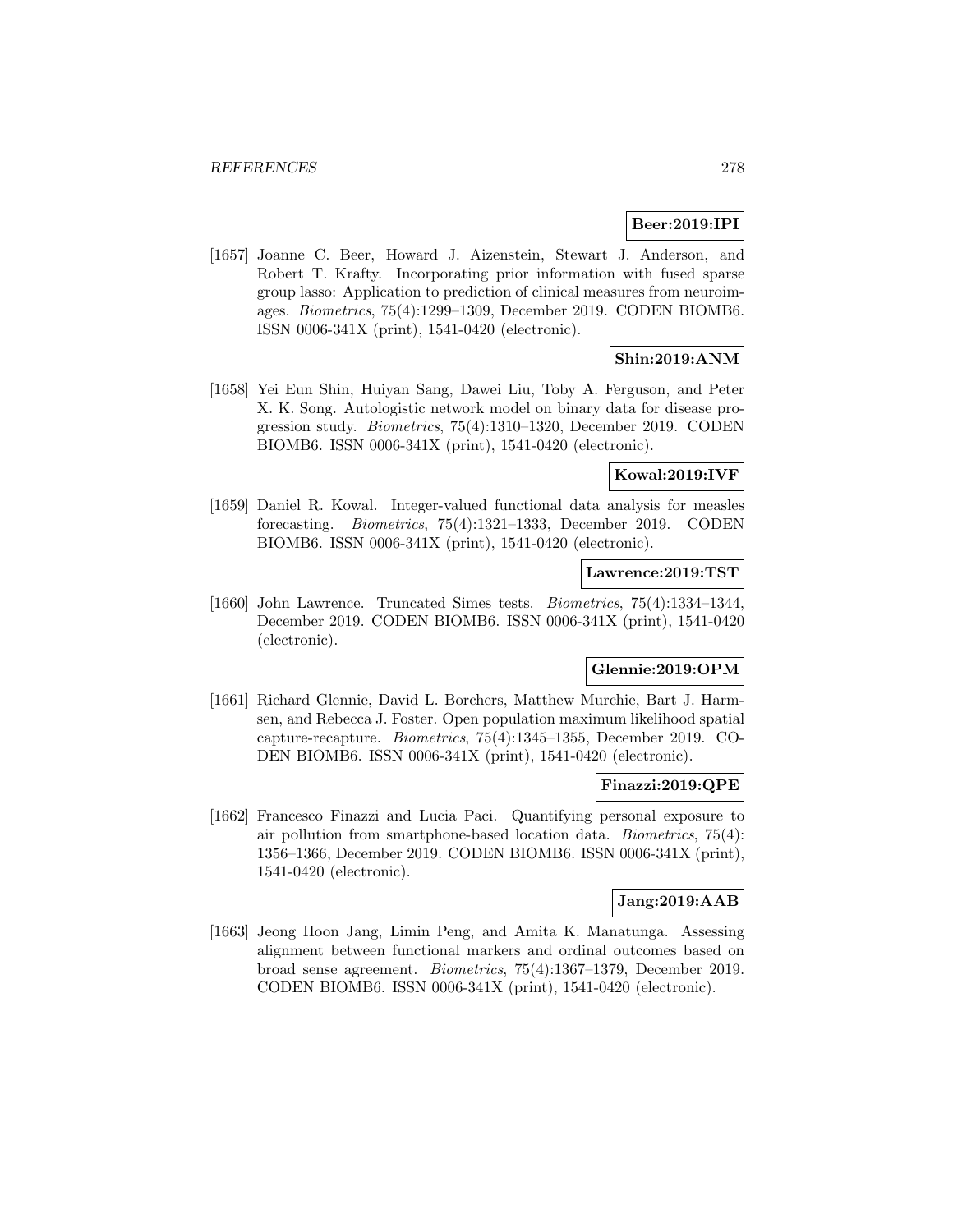## **Yu:2019:DPO**

[1664] Ruoqi Yu and Paul R. Rosenbaum. Directional penalties for optimal matching in observational studies. Biometrics, 75(4):1380–1390, December 2019. CODEN BIOMB6. ISSN 0006-341X (print), 1541-0420 (electronic).

# **Wang:2019:ACR**

[1665] Bingkai Wang, Elizabeth L. Ogburn, and Michael Rosenblum. Analysis of covariance in randomized trials: More precision and valid confidence intervals, without model assumptions. Biometrics, 75(4):1391–1400, December 2019. CODEN BIOMB6. ISSN 0006-341X (print), 1541-0420 (electronic).

## **Baldoni:2019:IDE**

[1666] Pedro L. Baldoni, Naim U. Rashid, and Joseph G. Ibrahim. Improved detection of epigenomic marks with mixed-effects hidden Markov models. Biometrics, 75(4):1401–1413, December 2019. CODEN BIOMB6. ISSN 0006-341X (print), 1541-0420 (electronic).

### **Peterson:2019:BRS**

[1667] Adam Peterson. Book review: Spatio-temporal statistics with R, Wikle, Christopher K., Zammit-Mangion, Andrew, Cressie, Noel, Boca Raton, FL: CRC Press, 2019. Biometrics, 75(4):1414, December 2019. CODEN BIOMB6. ISSN 0006-341X (print), 1541-0420 (electronic).

### **Isheden:2019:BRB**

[1668] Gabriel Isheden. Book review: Bayesian inference for stochastic processes, Broemeling, Lyle D, Boca Raton: CRC Press. Biometrics, 75(4): 1414–1415, December 2019. CODEN BIOMB6. ISSN 0006-341X (print), 1541-0420 (electronic).

## **Sanchez:2019:BRT**

[1669] Brisa N. Sánchez. Book review: Textual data science with  $R$ , Bécue– Bertaut, Mónica, Boca Raton: CRC Press. Biometrics, 75(4):1415-1416, December 2019. CODEN BIOMB6. ISSN 0006-341X (print), 1541-0420 (electronic).

## **Lin:2019:BRS**

[1670] D. Y. Lin. Book review: The statistical analysis of multivariate failure time data: a marginal modeling approach, Prentice, Ross L., Zhao, Shanshan, Boca Raton, FL: CRC Press. Biometrics, 75(4):1416–1417,